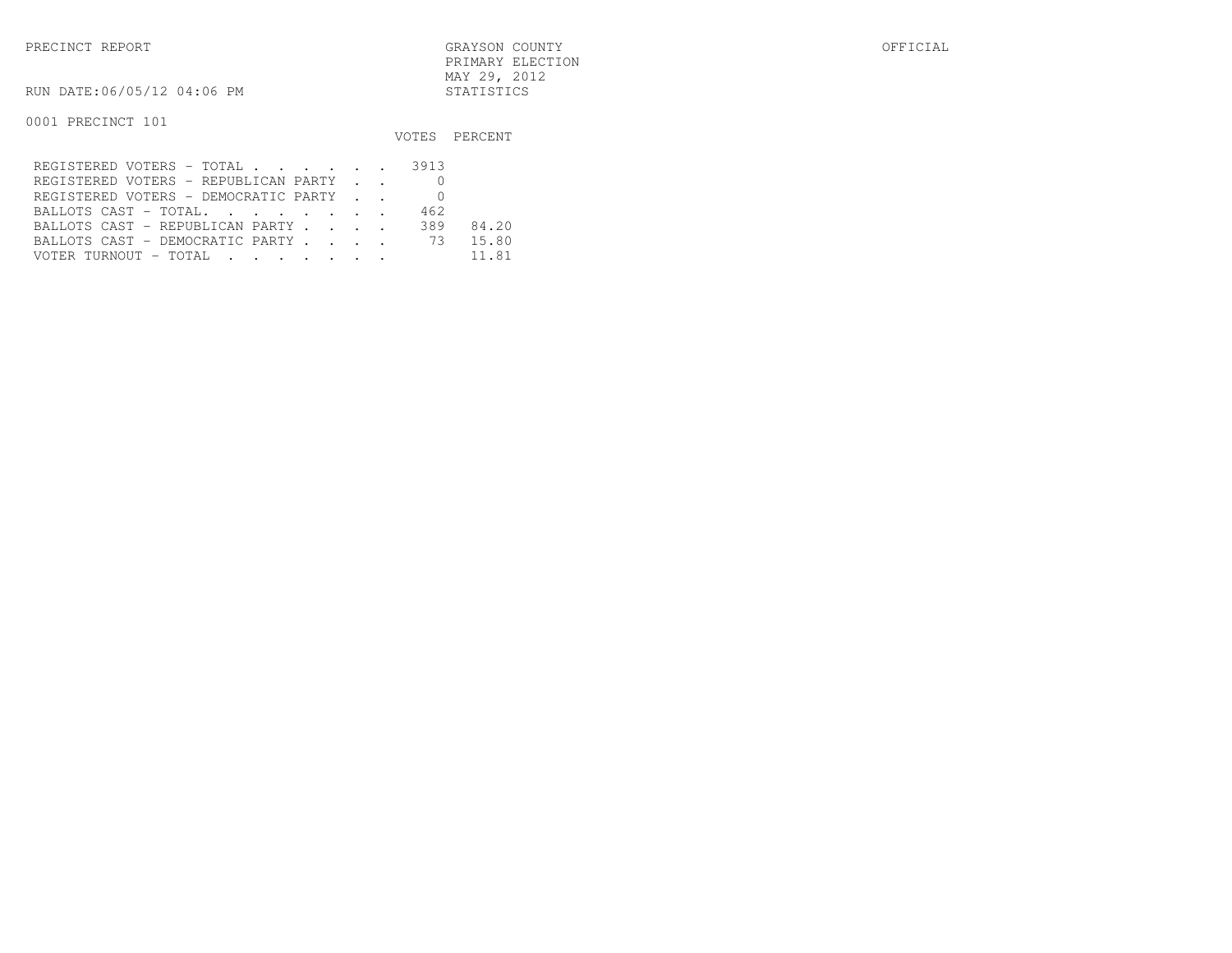PRECINCT REPORT OF THE SERVICE OF THE GRAYSON COUNTY OF THE GRAYSON COUNTY OF THE GRAYSON OF THE GRAYSON COUNTY

RUN DATE:06/05/12 04:06 PM

#### 0001 PRECINCT 101

 PRIMARY ELECTION MAY 29, 2012REPUBLICAN PARTY

# President GRAYSON COUNTYWIDE Justice, Superior Court, Place 2 Grayson, Superior Court, Place 2 Grayson, Place 2 Grayson, Place 2 Grayson, Place 2 Grayson, Place 2 Grayson, Place 2 Grayson, Place 2 Grayson, Place 2 Grayson,

| VOTE FOR 1                              | VOTE FOR 1                                         |
|-----------------------------------------|----------------------------------------------------|
| Jon Huntsman $\ldots$ 1 .27             | 66.20<br>Steve Smith. 188                          |
| Rick Santorum 43 11.41                  | 33.80<br>Don Willett. 96                           |
| Mitt Romney. 229 60.74                  | Total 284                                          |
| Charles "Buddy" Roemer 2 .53            |                                                    |
| Michele Bachmann 4 1.06                 |                                                    |
| Ron Paul. 39 10.34                      | Justice, Supreme Court, Place 4 GRAYSON COUNTYWIDE |
| Newt Gingrich 19 5.04                   | VOTE FOR 1                                         |
| John Davis 1 .27                        | Joe Pool, Jr. 129 44.95                            |
| Uncommitted (No Comprometido). 39 10.34 | John Devine. 75 26.13                              |
| Total 377                               | David Medina 83 28.92                              |

#### US Senator GRAYSON COUNTYWIDE

| VUIL FUK I                |  |  |  |  |  | JUSLICE, SUPPEME COUPL, PIACE 6 GRAISON COUNTINIDE |  |
|---------------------------|--|--|--|--|--|----------------------------------------------------|--|
| Joe Agris 4 1.11          |  |  |  |  |  | VOTE FOR 1                                         |  |
| Craig James. 35 9.72      |  |  |  |  |  | Nathan Hecht 240 100.00                            |  |
| Ted Cruz. 87 24.17        |  |  |  |  |  | Total 240                                          |  |
| Tom Leppert. 42 11.67     |  |  |  |  |  |                                                    |  |
| David Dewhurst. 167 46.39 |  |  |  |  |  |                                                    |  |
| Glenn Addison 8 2.22      |  |  |  |  |  | Presiding Judge CTof AP GRAYSON COUNTYWIDE         |  |
| Curt Cleaver 2 .56        |  |  |  |  |  | VOTE FOR 1                                         |  |
| Ben Gambini. 3 .83        |  |  |  |  |  | Sharon Keller. 243 100.00                          |  |
| Lela Pittenger. 12 3.33   |  |  |  |  |  | Total 243                                          |  |
| Total 360                 |  |  |  |  |  |                                                    |  |
|                           |  |  |  |  |  |                                                    |  |

| US Representative, DIST 4 GRAYSON COUNTYWIDE | VOTE FOR 1                                    |
|----------------------------------------------|-----------------------------------------------|
| VOTE FOR 1                                   | Barbara Parker Hervey 243 100.00              |
| Steve Clark. 88 24.31                        | Total 243                                     |
| Lou Gigliotti 83 22.93                       |                                               |
| Ralph M. Hall 191 52.76                      |                                               |
| Total 362                                    | Judge CT of Criminal AP P8 GRAYSON COUNTYWIDE |

#### Railroad Commissioner GRAYSON COUNTYWIDE

| VOTE FOR 1                |  |  |  |  |  |                                             |
|---------------------------|--|--|--|--|--|---------------------------------------------|
| Warren Chisum 93 32.29    |  |  |  |  |  |                                             |
| Roland Sledge 29 10.07    |  |  |  |  |  | Member, State BoE Dist 9 GRAYSON COUNTYWIDE |
| Beryl Burgess 22 7.64     |  |  |  |  |  | VOTE FOR 1                                  |
| Becky Berger 54 18.75     |  |  |  |  |  | Randy Stevenson 156 57.78                   |
| Christi Craddick 44 15.28 |  |  |  |  |  | Thomas Ratliff. 114 42.22                   |
| Joe Cotten 46 15.97       |  |  |  |  |  | Total 270                                   |
| Total 288                 |  |  |  |  |  |                                             |

| Railroad Commissioner, UNEXP GRAYSON COUNTYWIDE | VOTE FOR 1             |
|-------------------------------------------------|------------------------|
| VOTE FOR 1                                      | Jim Herblin. 117 33.82 |
| Barry Smitherman 88 31.21                       | Craig Estes. 229 66.18 |
| Greg Parker. 102 36.17                          | Total 346              |
| Al Lee 23 8.16                                  |                        |

|                                                 |                | VOTES PERCENT |                                                                                                                 | VOTES PERCENT |
|-------------------------------------------------|----------------|---------------|-----------------------------------------------------------------------------------------------------------------|---------------|
| President GRAYSON COUNTYWIDE<br>VOTE FOR 1      |                |               | Justice, Supreme Court, Place 2 GRAYSON COUNTYWIDE<br>VOTE FOR 1                                                |               |
| Jon Huntsman                                    | 1              | .27           | Steve Smith.<br>$\mathbf{r}$ , and $\mathbf{r}$ , and $\mathbf{r}$ , and $\mathbf{r}$ , and $\mathbf{r}$<br>188 | 66.20         |
| Rick Santorum                                   | 43             | 11.41         | Don Willett.<br>96                                                                                              | 33.80         |
| Mitt Romney.                                    | 229            | 60.74         | Total<br>284                                                                                                    |               |
| Charles "Buddy" Roemer                          | 2              | .53           |                                                                                                                 |               |
| Michele Bachmann                                | $\overline{4}$ | 1.06          |                                                                                                                 |               |
| Ron Paul.                                       | 39             | 10.34         | Justice, Supreme Court, Place 4 GRAYSON COUNTYWIDE                                                              |               |
| Newt Gingrich                                   | 19             | 5.04          | VOTE FOR 1                                                                                                      |               |
| John Davis                                      | <sup>1</sup>   | .27           | Joe Pool, Jr.<br>129                                                                                            | 44.95         |
| Uncommitted (No Comprometido).                  | 39             | 10.34         | John Devine.<br>75                                                                                              | 26.13         |
| Total                                           | 377            |               | David Medina<br>83                                                                                              | 28.92         |
|                                                 |                |               | Total<br>287                                                                                                    |               |
| US Senator GRAYSON COUNTYWIDE                   |                |               |                                                                                                                 |               |
| VOTE FOR 1                                      |                |               | Justice, Supreme Court, Place 6 GRAYSON COUNTYWIDE                                                              |               |
| Joe Agris                                       | 4              | 1.11          | VOTE FOR 1                                                                                                      |               |
| Craig James.                                    | 35             | 9.72          | Nathan Hecht<br>the contract of the contract of the contract of                                                 | 240 100.00    |
| Ted Cruz.                                       | 87             | 24.17         | Total<br>240                                                                                                    |               |
| Tom Leppert.                                    | 42             | 11.67         |                                                                                                                 |               |
| David Dewhurst.                                 | 167            | 46.39         |                                                                                                                 |               |
| Glenn Addison                                   | 8              | 2.22          | Presiding Judge CTof AP GRAYSON COUNTYWIDE                                                                      |               |
| Curt Cleaver                                    | 2              | .56           | VOTE FOR 1                                                                                                      |               |
| Ben Gambini.                                    | 3              | .83           | Sharon Keller.                                                                                                  | 243 100.00    |
| Lela Pittenger.                                 | 12             | 3.33          | Total<br>243                                                                                                    |               |
| Total                                           | 360            |               |                                                                                                                 |               |
| US Representative, DIST 4 GRAYSON COUNTYWIDE    |                |               | Judge CT of Criminal AP P7 GRAYSON COUNTYWIDE<br>VOTE FOR 1                                                     |               |
| VOTE FOR 1                                      |                |               | Barbara Parker Hervey                                                                                           | 243 100.00    |
| Steve Clark.                                    | 88             | 24.31         | Total<br>243                                                                                                    |               |
| Lou Gigliotti                                   | 83             | 22.93         |                                                                                                                 |               |
| Ralph M. Hall                                   | 191            | 52.76         |                                                                                                                 |               |
| Total                                           | 362            |               | Judge CT of Criminal AP P8 GRAYSON COUNTYWIDE                                                                   |               |
|                                                 |                |               | VOTE FOR 1                                                                                                      |               |
|                                                 |                |               | Elsa Alcala.                                                                                                    | 237 100.00    |
| Railroad Commissioner GRAYSON COUNTYWIDE        |                |               | 237<br>Total $\cdots$                                                                                           |               |
| VOTE FOR 1                                      |                |               |                                                                                                                 |               |
| Warren Chisum                                   | 93             | 32.29         |                                                                                                                 |               |
| Roland Sledge                                   | 29             | 10.07         | Member, State BoE Dist 9 GRAYSON COUNTYWIDE                                                                     |               |
| Beryl Burgess                                   | 22             | 7.64          | VOTE FOR 1                                                                                                      |               |
| Becky Berger                                    | 54             | 18.75         | 156<br>Randy Stevenson                                                                                          | 57.78         |
| Christi Craddick                                | 44             | 15.28         | Thomas Ratliff.<br>114                                                                                          | 42.22         |
| Joe Cotten                                      | 46             | 15.97         | 270<br>Total                                                                                                    |               |
| Total                                           | 288            |               |                                                                                                                 |               |
|                                                 |                |               | State Senator, District 30 GRAYSON COUNTYWIDE<br>VOTE FOR 1                                                     |               |
| Railroad Commissioner, UNEXP GRAYSON COUNTYWIDE |                |               |                                                                                                                 |               |
| VOTE FOR 1                                      |                |               | Jim Herblin.<br>117                                                                                             | 33.82         |
| Barry Smitherman                                | 88             | 31.21         | 229<br>Craig Estes.                                                                                             | 66.18         |
| Greg Parker.                                    | 102            | 36.17         | Total<br>346                                                                                                    |               |
| Al Lee 23                                       |                | 8.16          |                                                                                                                 |               |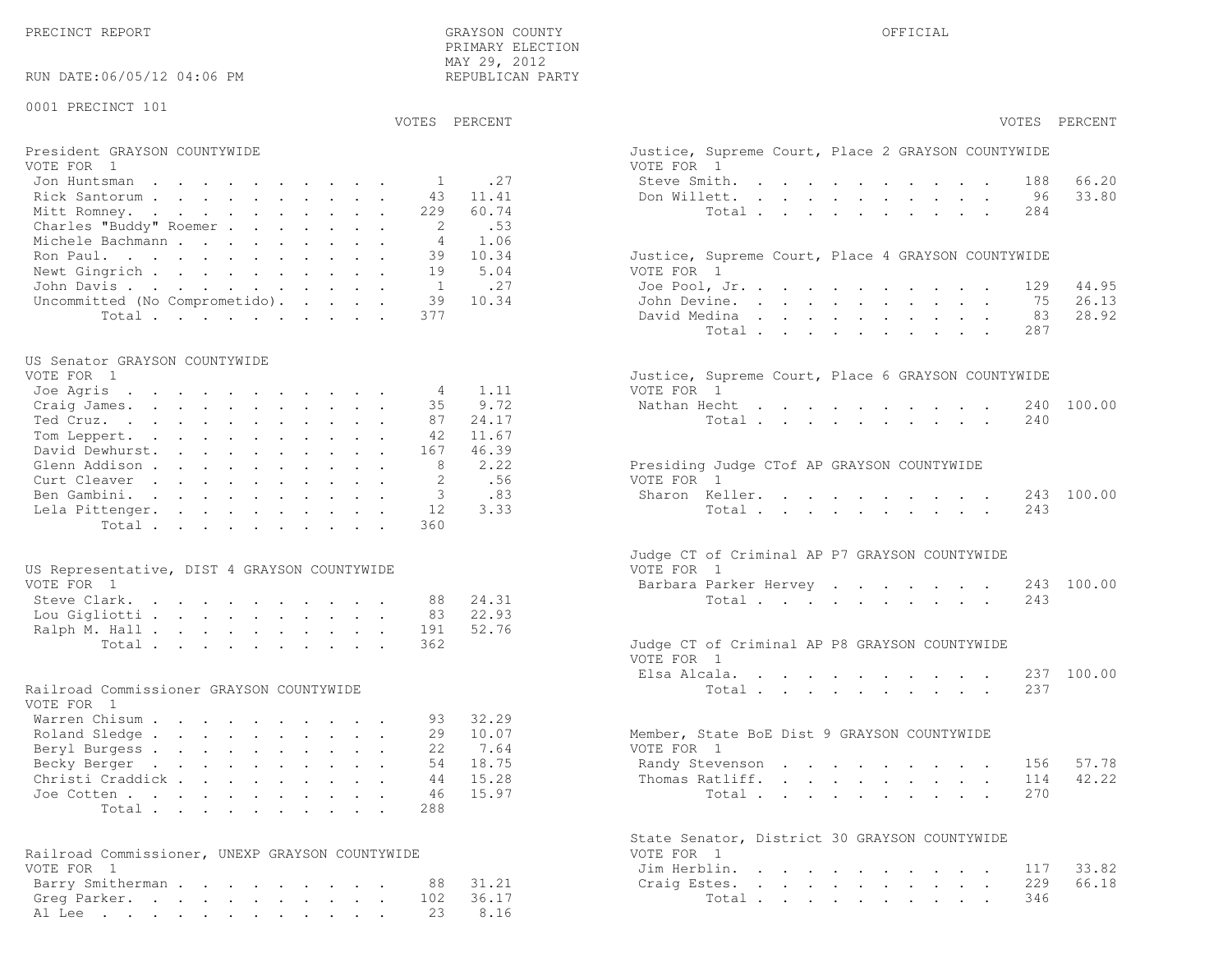Elizabeth Murray-Kolb . . . . . . . 69 24.47 Total . . . . . . . . . . 282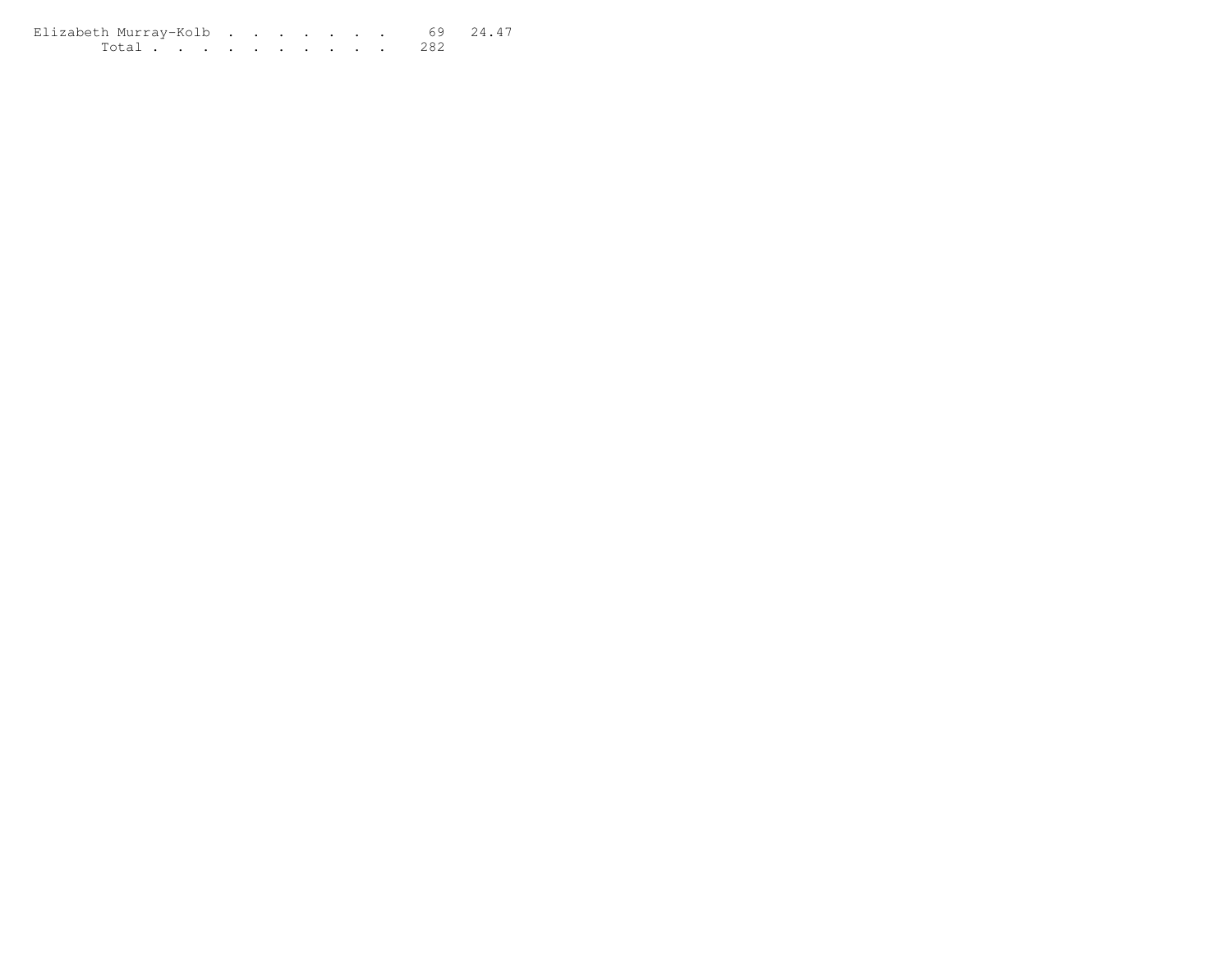PRECINCT REPORT OFFICIAL SERVICES OF THE GRAYSON COUNTY OF THE GRAYSON OF STREET OF THE GRAYSON OF THE GRAYSON OF THE GRAYSON OF THE GRAYSON OF THE GRAY OF THE GRAY OF THE GRAY OF THE GRAY OF THE GRAY OF THE GRAY OF THE GR

 PRIMARY ELECTION MAY 29, 2012REPUBLICAN PARTY

## State Representative, District 62 GRAYSON COUNTYWIDE District  $\overline{D}$ VOTE FOR 1 GRAYSON COUNTY OF REAL EXPLORER COUNTY OF REAL EXPLORER COUNTY OF REAL EXPLORER COUNTY OF REAL EXPLORER COUNTY OF REAL EXPLORER COUNTY OF REAL EXPLORER COUNTY OF REAL EXPLORER COUNTY OF REAL EXPLORER COUNTY OF R Larry Phillips. . . . . . . . . . 300 100.00 VOT<br>Total . . . . . . . . . 300 100.00 Ji

| Chief Justice 5th Ct of Appeals GRAYSON COUNTYWIDE |  |                                        |  |
|----------------------------------------------------|--|----------------------------------------|--|
| VOTE FOR 1                                         |  | District Judge, 59th Judicial District |  |
| Carolyn Wright. 246 100.00                         |  | GRAYSON COUNTYWIDE                     |  |
| Total 246                                          |  | VOTE FOR 1                             |  |

| Justice 5th Court of Appeals P2 GRAYSON COUNTYWIDE |  |  |  |  |  |                                               |  |
|----------------------------------------------------|--|--|--|--|--|-----------------------------------------------|--|
| VOTE FOR 1                                         |  |  |  |  |  |                                               |  |
| Bill Whitehill. 95 33.93                           |  |  |  |  |  | Criminal District Attorney GRAYSON COUNTYWIDE |  |
| Jeff Coen 29 10.36                                 |  |  |  |  |  | VOTE FOR 1                                    |  |
| David Evans. 62 22.14                              |  |  |  |  |  | Joe Brown 287 100.00                          |  |
| Kevin Keith. 44 15.71                              |  |  |  |  |  | Total 287                                     |  |
| Jennifer Balido 50 17.86                           |  |  |  |  |  |                                               |  |
| Total 280                                          |  |  |  |  |  |                                               |  |

| Justice 5th Court of Appeals P5 GRAYSON COUNTYWIDE | Brent Adams. 37 9.76      |  |
|----------------------------------------------------|---------------------------|--|
| VOTE FOR 1                                         | David S. Hawley 77 20.32  |  |
| Jim Moseley. 245 100.00                            | Keith Gary 143 37.73      |  |
| Total 245                                          | Johnny Waldrip. 122 32.19 |  |

| Justice 5th Court of Appeals P9 GRAYSON COUNTYWIDE |  |  |  |  |  |                                                  |  |
|----------------------------------------------------|--|--|--|--|--|--------------------------------------------------|--|
| VOTE FOR 1                                         |  |  |  |  |  | County Tax Assessor-Collector GRAYSON COUNTYWIDE |  |
| Martin E. Richter. 105 41.50                       |  |  |  |  |  | VOTE FOR 1                                       |  |
| David Lewis. 148 58.50                             |  |  |  |  |  | Bruce Stidham 155 45.72                          |  |
| Total 253                                          |  |  |  |  |  | Janis Hall 184 54.28                             |  |

| Justice 5th Court of Appeals P10 GRAYSON COUNTYWIDE |                             |
|-----------------------------------------------------|-----------------------------|
| VOTE FOR 1                                          | County Comm Prec1 COMM 1    |
| Molly Francis 237 100.00                            | VOTE FOR 1                  |
| Total 237                                           | Jeff Whitmire 153 43.59     |
|                                                     | Ralph Renshaw III. 95 27.07 |

| Justice 5th Court of Appeals P11 GRAYSON COUNTYWIDE |  |  |  |  |  |  |                                                    |  |  |  |  |  | Total 351 |  |
|-----------------------------------------------------|--|--|--|--|--|--|----------------------------------------------------|--|--|--|--|--|-----------|--|
| VOTE FOR 1                                          |  |  |  |  |  |  |                                                    |  |  |  |  |  |           |  |
| Douglas S. Lang 232 100.00                          |  |  |  |  |  |  |                                                    |  |  |  |  |  |           |  |
| $T \cap + \circ$                                    |  |  |  |  |  |  | Justice of the Peace Pres 1 JUSTICE OF THE PEACE I |  |  |  |  |  |           |  |

|            | Justice 5th Court of Appeals P12 GRAYSON COUNTYWIDE | Billy G. Teague Sr. 63 18.42 |  |  |  |  |  |
|------------|-----------------------------------------------------|------------------------------|--|--|--|--|--|
| VOTE FOR 1 |                                                     | Larry Atherton. 232 67.84    |  |  |  |  |  |
|            | Robert M. "Bob" Fillmore 229 100.00                 | Total 342                    |  |  |  |  |  |
|            | Total 229                                           |                              |  |  |  |  |  |

| RUN DATE:06/05/12 04:06 PM                                         |               | REPUBLICAN PARTY |                                                              |
|--------------------------------------------------------------------|---------------|------------------|--------------------------------------------------------------|
| 0001 PRECINCT 101                                                  | VOTES PERCENT |                  | VOTES PERCENT                                                |
|                                                                    |               |                  |                                                              |
| State Representative, District 62 GRAYSON COUNTYWIDE<br>VOTE FOR 1 |               |                  | District Judge, 15th Judicial District<br>GRAYSON COUNTYWIDE |
| Larry Phillips.<br>Total                                           | 300           | 300 100.00       | VOTE FOR 1<br>285 100.00<br>Jim Fallon<br>Total<br>285       |
| Chief Justice 5th Ct of Appeals GRAYSON COUNTYWIDE                 |               |                  |                                                              |
| VOTE FOR 1                                                         |               |                  | District Judge, 59th Judicial District                       |
| Carolyn Wright.                                                    |               | 246 100.00       | GRAYSON COUNTYWIDE                                           |
| Total                                                              | 246           |                  | VOTE FOR 1<br>284 100.00<br>Rayburn M. "Rim" Nall            |
|                                                                    |               |                  | Total<br>284                                                 |
| Justice 5th Court of Appeals P2 GRAYSON COUNTYWIDE<br>VOTE FOR 1   |               |                  |                                                              |
| Bill Whitehill.                                                    | 95.           | 33.93            | Criminal District Attorney GRAYSON COUNTYWIDE                |
| Jeff Coen                                                          | 29            | 10.36            | VOTE FOR 1                                                   |
| David Evans.                                                       | 62            | 22.14            | Joe Brown<br>287 100.00                                      |
| Kevin Keith.                                                       | 44            | 15.71            | 287<br>Total                                                 |
| Jennifer Balido                                                    | 50            | 17.86            |                                                              |
| Total                                                              | 280           |                  | Sheriff GRAYSON COUNTYWIDE                                   |
|                                                                    |               |                  | VOTE FOR 1                                                   |
| Justice 5th Court of Appeals P5 GRAYSON COUNTYWIDE                 |               |                  | 9.76<br>Brent Adams.<br>37                                   |
| VOTE FOR 1                                                         |               |                  | 20.32<br>David S. Hawley<br>77                               |
| Jim Moseley.                                                       |               | 245 100.00       | 37.73<br>Keith Gary.<br>143                                  |
| Total                                                              | 245           |                  | 32.19<br>Johnny Waldrip.<br>122                              |
|                                                                    |               |                  | 379<br>Total                                                 |
| Justice 5th Court of Appeals P9 GRAYSON COUNTYWIDE                 |               |                  |                                                              |
| VOTE FOR 1                                                         |               |                  | County Tax Assessor-Collector GRAYSON COUNTYWIDE             |
| Martin E. Richter.                                                 | 105           | 41.50            | VOTE FOR 1                                                   |
| David Lewis.                                                       | 148           | 58.50            | 45.72<br>Bruce Stidham<br>155                                |
| Total                                                              | 253           |                  | 54.28<br>Janis Hall<br>184                                   |
|                                                                    |               |                  | Total<br>339                                                 |
|                                                                    |               |                  |                                                              |
| Justice 5th Court of Appeals P10 GRAYSON COUNTYWIDE<br>VOTE FOR 1  |               |                  | County Comm Prec1 COMM 1                                     |
| Molly Francis                                                      |               | 237 100.00       | VOTE FOR 1                                                   |
| Total                                                              | 237           |                  | Jeff Whitmire<br>43.59<br>153                                |
|                                                                    |               |                  | Ralph Renshaw III.<br>27.07<br>95                            |
|                                                                    |               |                  | 29.34<br>Billy Hamilton.<br>103                              |
| Justice 5th Court of Appeals P11 GRAYSON COUNTYWIDE                |               |                  | 351<br>Total                                                 |
| VOTE FOR 1                                                         |               |                  |                                                              |
| Douglas S. Lang                                                    |               | 232 100.00       |                                                              |
| Total                                                              | 232           |                  | Justice of the Peace Prec 1 JUSTICE OF THE PEACE PCT 1       |
|                                                                    |               |                  | VOTE FOR 1                                                   |
|                                                                    |               |                  | Rick Mason<br>13.74<br>47                                    |
| Justice 5th Court of Appeals P12 GRAYSON COUNTYWIDE                |               |                  | 18.42<br>Billy G. Teague Sr.<br>63                           |
| VOTE FOR 1<br>Robert M. "Bob" Fillmore 229 100.00                  |               |                  | Larry Atherton.<br>232<br>67.84<br>Total<br>342              |
|                                                                    |               |                  |                                                              |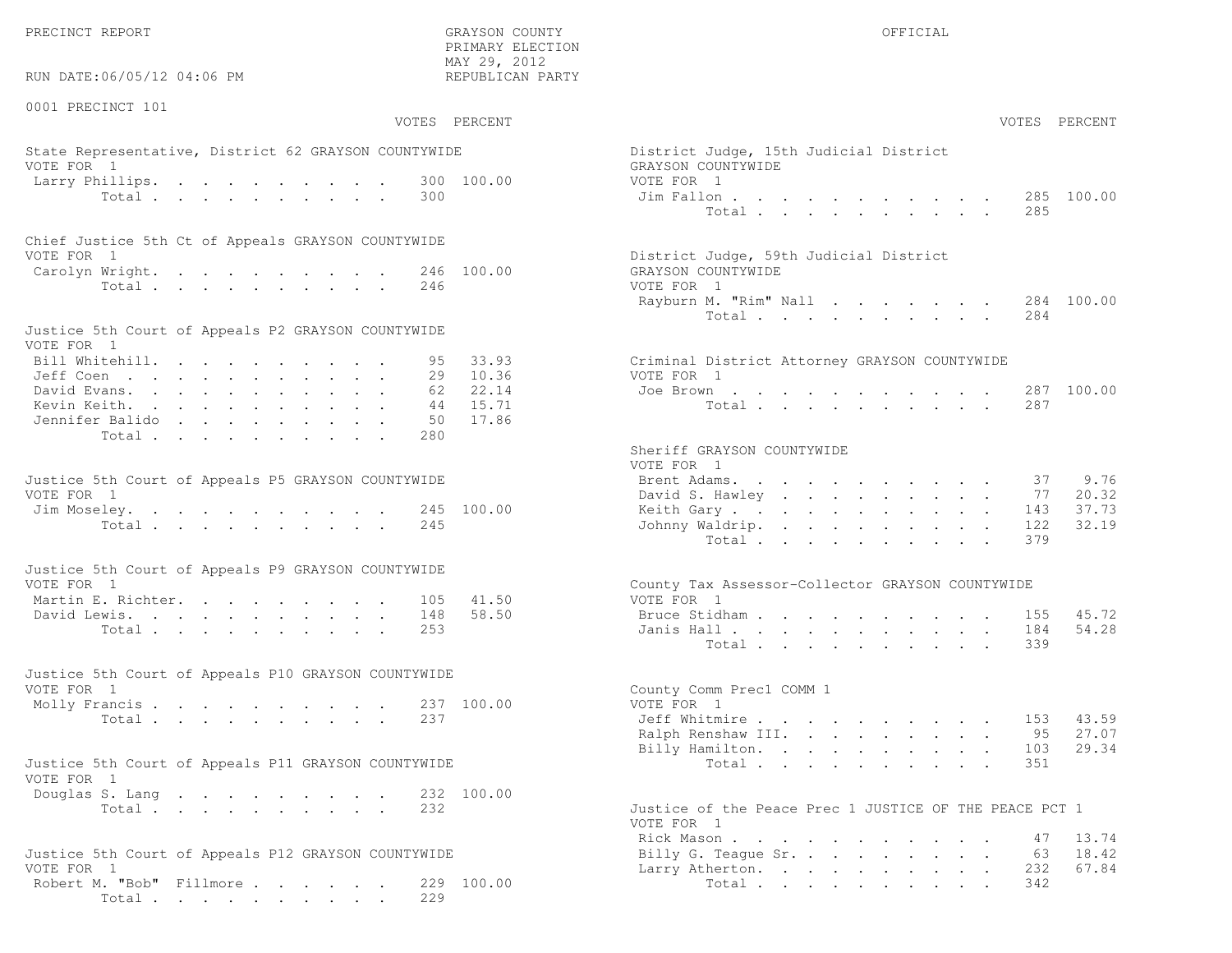| Justice 5th Court of Appeals P13 GRAYSON COUNTYWIDE | Constable Precinct 1 CONST 1<br>VOTE FOR 1 |
|-----------------------------------------------------|--------------------------------------------|
| VOTE FOR 1                                          | Chad Mulkey. 95 29.78                      |
| Elizabeth Lang Miers 232 100.00                     | C.C. "Buddy" Wade. 224 70.22               |
| Total 232                                           | Total 319                                  |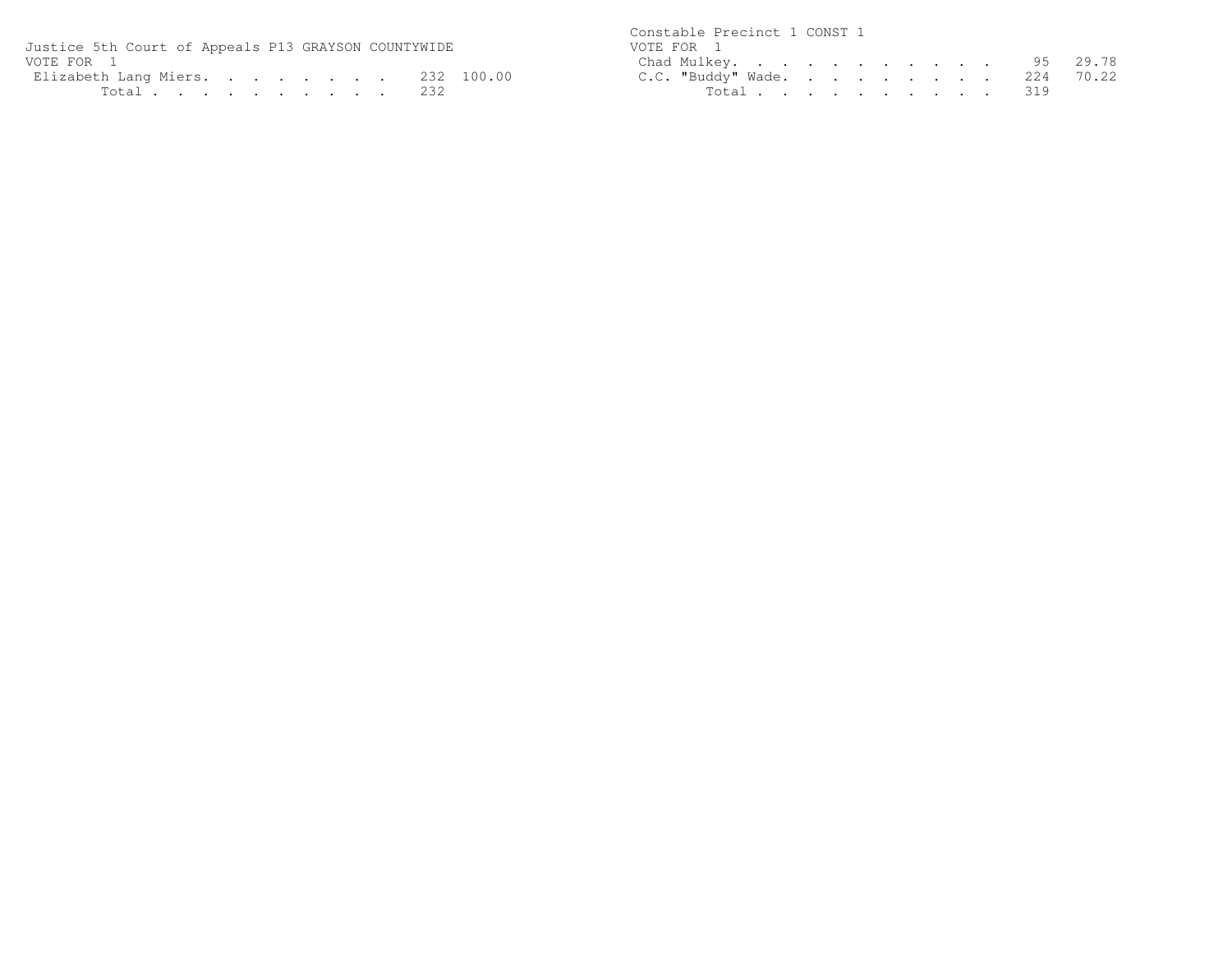PRECINCT REPORT GRAYSON COUNTY OFFICIAL PRIMARY ELECTION $\text{MAX } 29, \quad 2012$ 

RUN DATE:06/05/12 04:06 PM

0001 PRECINCT 101

VOTES PERCENT

| County Chairman GRAYSON COUNTYWIDE |  |  |  |  |  |  |
|------------------------------------|--|--|--|--|--|--|
| VOTE FOR 1                         |  |  |  |  |  |  |
| Larry Millson 134 47.02            |  |  |  |  |  |  |
| Gary Cox. 151 52.98                |  |  |  |  |  |  |
| Total 285                          |  |  |  |  |  |  |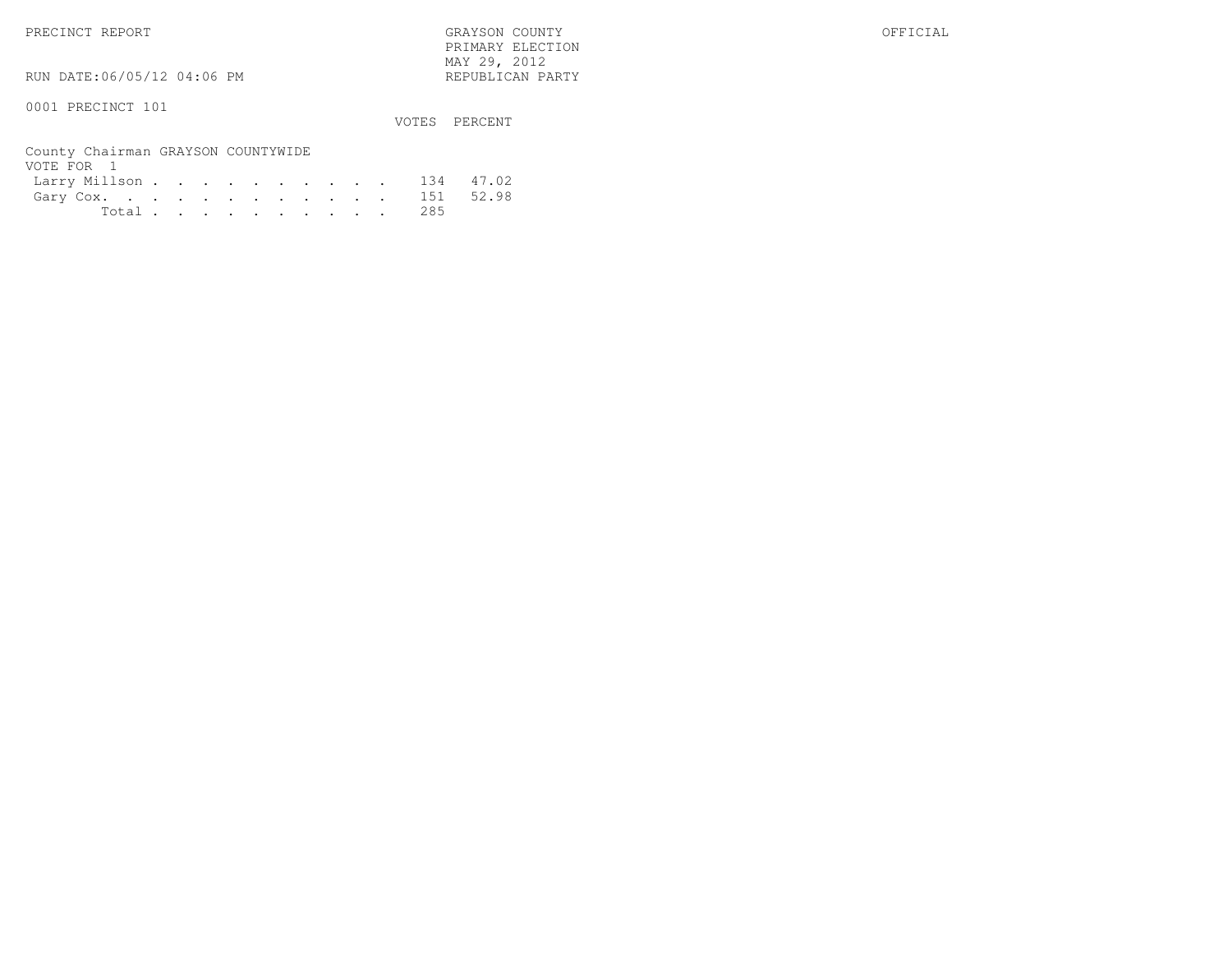PRECINCT REPORT OF THE SERVICE OF THE GRAYSON COUNTY OF THE GRAYSON COUNTY OF THE GRAYSON OF THE GRAYSON COUNTY

RUN DATE:06/05/12 04:06 PM

0001 PRECINCT 101

VOTES PERCENT VOTES PERCENT

 PRIMARY ELECTION MAY 29, 2012DEMOCRATIC PARTY

| President GRAYSON COUNTYWIDE | Justice 5th Court of Appeals P5 GRAYSON COUNTYWIDE |
|------------------------------|----------------------------------------------------|
| VOTE FOR 1                   | VOTE FOR 1                                         |
| Barack Obama 61 89.71        | Penny R. Phillips. 55 100.00                       |
| Bob Ely 1 1.47               | Total 55                                           |
| Darcy G. Richardson 1 $1.47$ |                                                    |
| John Wolfe. 5 7.35           |                                                    |
| Total 68                     | Justice 5th Court of Appeals P9 GRAYSON COUNTYWIDE |

#### US Senator GRAYSON COUNTYWIDE

| VOTE FOR 1                  |  |  |  |  |  |                                                     |  |
|-----------------------------|--|--|--|--|--|-----------------------------------------------------|--|
| Paul Sadler. 35 55.56       |  |  |  |  |  |                                                     |  |
| Grady Yarbrough 9 $14.29$   |  |  |  |  |  | Justice 5th Court of Appeals P11 GRAYSON COUNTYWIDE |  |
| Sean Hubbard 10 15.87       |  |  |  |  |  | VOTE FOR 1                                          |  |
| Addie Dainell Allen 9 14.29 |  |  |  |  |  | Tonya J. Holt 54 100.00                             |  |
| Total 63                    |  |  |  |  |  | Total 54                                            |  |

| US Representative, DIST 4 GRAYSON COUNTYWIDE |  |  |  |  |  | Justice 5th Court of Appeals P12 GRAYSON COUNTYWIDE |  |
|----------------------------------------------|--|--|--|--|--|-----------------------------------------------------|--|
| VOTE FOR 1                                   |  |  |  |  |  | VOTE FOR 1                                          |  |
| VaLinda Hathcox 61 100.00                    |  |  |  |  |  | Lawrence J. Praeger 54 100.00                       |  |
| Total 61                                     |  |  |  |  |  | Total 54                                            |  |

| Railroad Commissioner GRAYSON COUNTYWIDE |  |  | County Chairman GRAYSON COUNTYWIDE |
|------------------------------------------|--|--|------------------------------------|
| VOTE FOR 1                               |  |  | VOTE FOR 1                         |
| Dale Henry 61 100.00                     |  |  | Lander Bethel 53 100.00            |
| Total 61                                 |  |  | Total 53                           |

|                 |  |  | Justice, Supreme Court, Place 6 GRAYSON COUNTYWIDE |    |
|-----------------|--|--|----------------------------------------------------|----|
| VOTE FOR 1      |  |  |                                                    |    |
| Marchala Detter |  |  |                                                    | -1 |

| Michele Petty |       |  |  |  |  |  | 58 100.00 |
|---------------|-------|--|--|--|--|--|-----------|
|               | Total |  |  |  |  |  |           |

#### Presiding Judge CTof AP GRAYSON COUNTYWIDEVOTE FOR 1Keith Hampton . . . . . . . . . . 58 100.00 Total . . . . . . . . . . 58

#### State Representative, District 62 GRAYSON COUNTYWIDEVOTE FOR 1

| Eristeo Perez |       |  |  |  |  |  | 52 100.00 |
|---------------|-------|--|--|--|--|--|-----------|
|               | Total |  |  |  |  |  |           |

| Justice 5th Court of Appeals P2 GRAYSON COUNTYWIDE |  |  |  |  |  |  |        |    |                     |
|----------------------------------------------------|--|--|--|--|--|--|--------|----|---------------------|
| VOTE FOR 1                                         |  |  |  |  |  |  |        |    |                     |
|                                                    |  |  |  |  |  |  |        |    | Dan Wood. 56 100.00 |
|                                                    |  |  |  |  |  |  | Total. | 56 |                     |

| PERCENT                          | VOTES PERCENT                                                                                                |
|----------------------------------|--------------------------------------------------------------------------------------------------------------|
| 89.71<br>1.47<br>1.47            | Justice 5th Court of Appeals P5 GRAYSON COUNTYWIDE<br>VOTE FOR 1<br>Penny R. Phillips. 55 100.00<br>Total 55 |
| 7.35                             | Justice 5th Court of Appeals P9 GRAYSON COUNTYWIDE<br>VOTE FOR 1<br>David Hanschen. 55 100.00<br>Total<br>55 |
| 55.56<br>14.29<br>15.87<br>14.29 | Justice 5th Court of Appeals P11 GRAYSON COUNTYWIDE<br>VOTE FOR 1<br>Tonya J. Holt 54 100.00<br>Total<br>54  |
| 100.00                           | Justice 5th Court of Appeals P12 GRAYSON COUNTYWIDE<br>VOTE FOR 1<br>Lawrence J. Praeger 54 100.00<br>54     |
| 100.00                           | County Chairman GRAYSON COUNTYWIDE<br>VOTE FOR 1<br>100.00<br>Lander Bethel53<br>53<br>Total                 |
|                                  |                                                                                                              |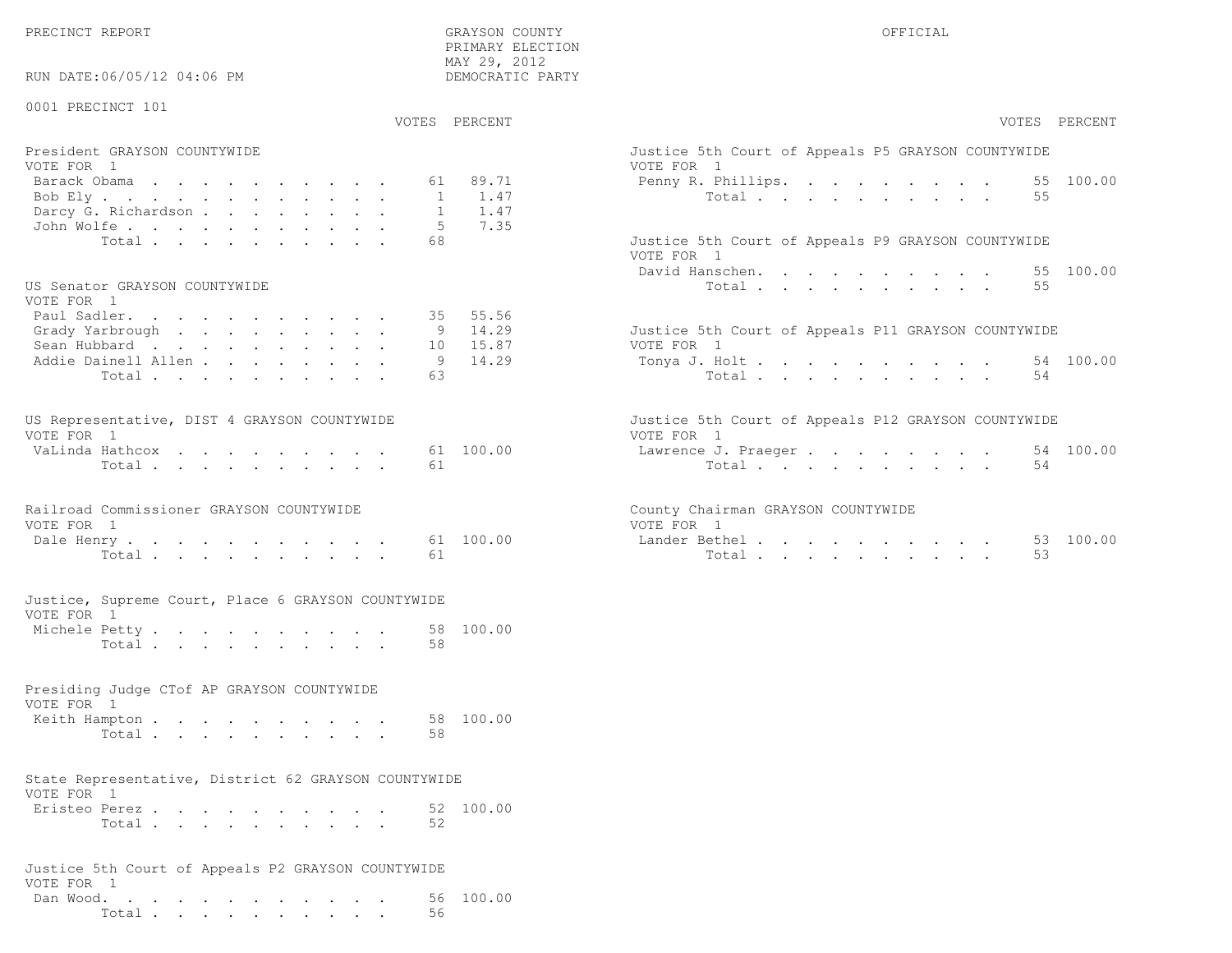PRECINCT REPORT OFFICIAL SERVICE OF STATISTIC GRAYSON COUNTY OF STATISTIC OF STATISTIC OF STATISTIC OF STATISTIC OF STATISTIC OF STATISTIC OF STATISTIC OF STATISTIC OF STATISTIC OF STATISTIC OF STATISTIC OF STATISTIC OF ST PRIMARY ELECTIONMAY 29, 2012

RUN DATE:06/05/12 04:06 PM

#### 0001 PRECINCT 101

VOTES PERCENT

REPUBLICAN PARTY

#### SCHOOL CHOICE GRAYSON COUNTYWIDEVOTE FOR 1

| VOTE FOR 1         |  |  |  |  |  |           |  |
|--------------------|--|--|--|--|--|-----------|--|
| YES (SI) 307 83.20 |  |  |  |  |  |           |  |
| NO (NO). 62 16.80  |  |  |  |  |  |           |  |
|                    |  |  |  |  |  | Total 369 |  |

#### REPEALING OBAMACARE GRAYSON COUNTYWIDE

| VOTE FOR 1 |  |  |  |  |  |  |                    |  |
|------------|--|--|--|--|--|--|--------------------|--|
|            |  |  |  |  |  |  | YES (SI) 326 87.63 |  |
|            |  |  |  |  |  |  | NO (NO). 46 12.37  |  |
|            |  |  |  |  |  |  | Total 372          |  |

#### PUBLIC PRAYER GRAYSON COUNTYWIDE

| VOTE FOR 1 |  |  |  |  |  |                    |  |
|------------|--|--|--|--|--|--------------------|--|
|            |  |  |  |  |  | YES (SI) 332 88.77 |  |
|            |  |  |  |  |  | NO (NO). 42 11.23  |  |
|            |  |  |  |  |  | Total 374          |  |

#### BALANCED BUDGET GRAYSON COUNTYWIDE

| VOTE FOR 1 |  |  |  |  |  |                    |  |
|------------|--|--|--|--|--|--------------------|--|
|            |  |  |  |  |  | YES (SI) 334 91.26 |  |
|            |  |  |  |  |  | NO (NO). 32 8.74   |  |
|            |  |  |  |  |  | Total 366          |  |

#### REDISTRICTING GRAYSON COUNTYWIDE

| VOTE FOR 1 |  |  |  |  |  |                    |  |
|------------|--|--|--|--|--|--------------------|--|
|            |  |  |  |  |  | YES (SI) 265 75.50 |  |
|            |  |  |  |  |  | NO (NO). 86 24.50  |  |
|            |  |  |  |  |  | Total 351          |  |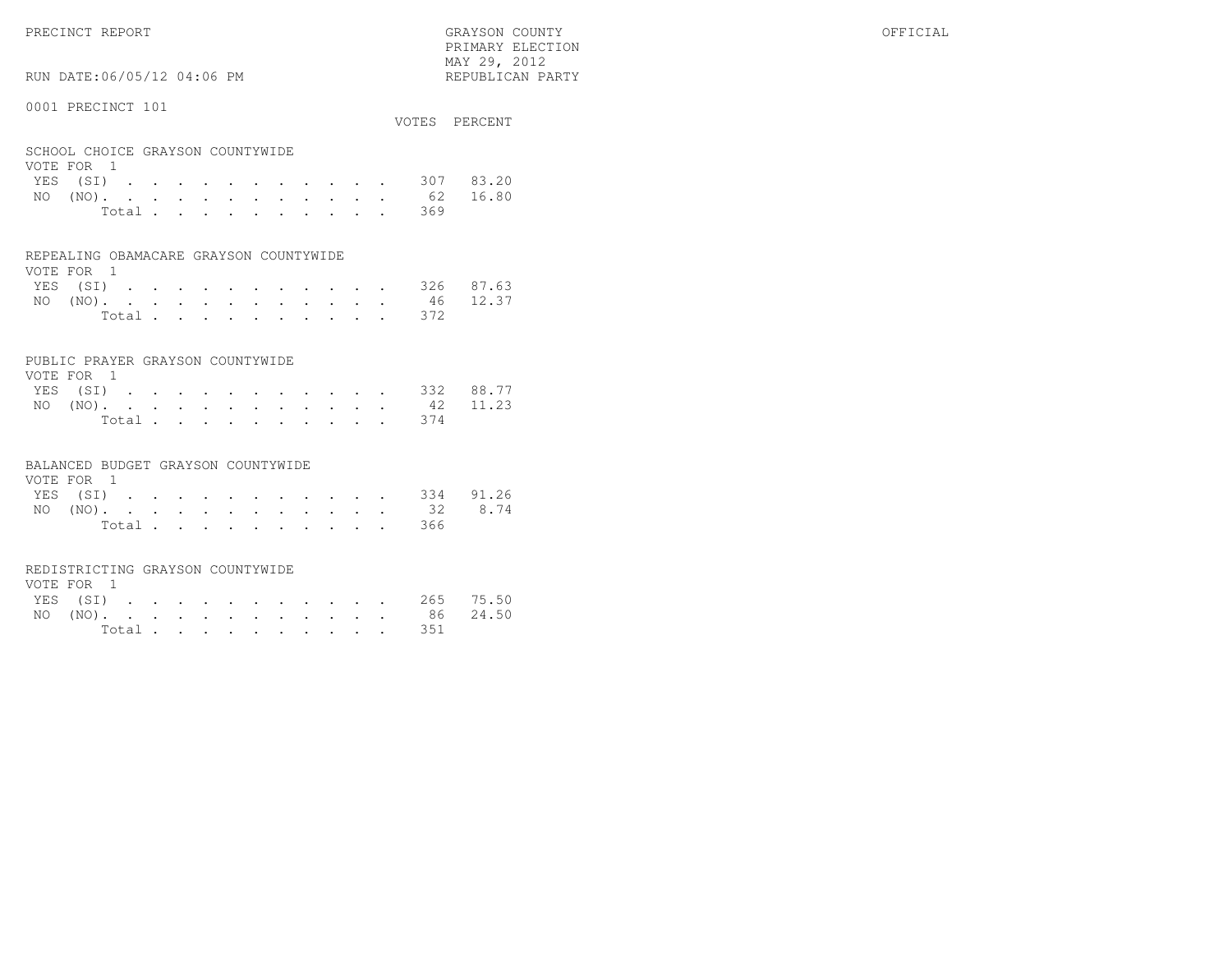PRECINCT REPORT GRAYSON COUNTY OFFICIAL PRIMARY ELECTION $\begin{array}{lll} \text{MAX} & 29, & 2012 \\ \text{NAY} & 29, & 2012 \end{array}$ 

RUN DATE:06/05/12 04:06 PM

### 0001 PRECINCT 101

|                                                |               | VOTES PERCENT |
|------------------------------------------------|---------------|---------------|
| PROPOSITION 1 GRAYSON COUNTYWIDE<br>VOTE FOR 1 |               |               |
| FOR $(APOYA)$ 67                               |               | 95.71         |
| AGAINST (EN CONTRA).                           | $\mathcal{B}$ | 4.29          |
| Total                                          | 70            |               |

| PROPOSITION 2 GRAYSON COUNTYWIDE |        |  |  |  |  |  |
|----------------------------------|--------|--|--|--|--|--|
| VOTE FOR 1                       |        |  |  |  |  |  |
| FOR (APOYA) 67 95.71             |        |  |  |  |  |  |
| AGAINST (EN CONTRA). 3 4.29      |        |  |  |  |  |  |
|                                  | Total. |  |  |  |  |  |

| PROPOSITION 3 GRAYSON COUNTYWIDE |  |  |  |  |          |  |
|----------------------------------|--|--|--|--|----------|--|
| VOTE FOR 1                       |  |  |  |  |          |  |
| FOR (APOYA) 46 65.71             |  |  |  |  |          |  |
| AGAINST (EN CONTRA). 24 34.29    |  |  |  |  |          |  |
|                                  |  |  |  |  | Total 70 |  |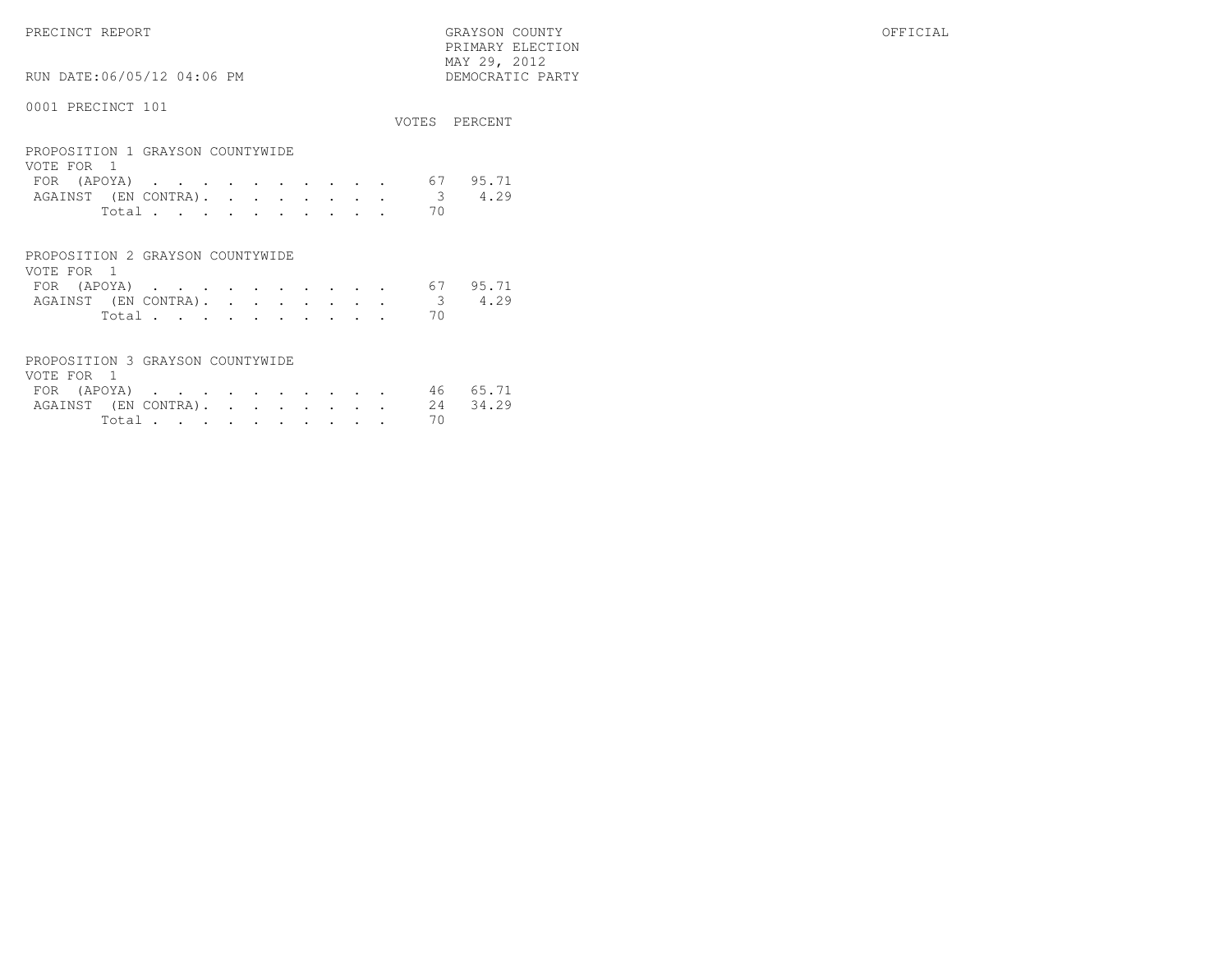PRECINCT REPORT GRAYSON COUNTY OFFICIAL PRIMARY ELECTIONMAY 29, 2012

RUN DATE:06/05/12 04:06 PM STATISTICS

0002 PRECINCT 102

|                                      |     | VOTES PERCENT |
|--------------------------------------|-----|---------------|
| REGISTERED VOTERS - TOTAL 2374       |     |               |
| REGISTERED VOTERS - REPUBLICAN PARTY |     |               |
| REGISTERED VOTERS - DEMOCRATIC PARTY |     |               |
| BALLOTS CAST - TOTAL.                | 158 |               |
| BALLOTS CAST - REPUBLICAN PARTY 113  |     | 71.52         |
| BALLOTS CAST - DEMOCRATIC PARTY 45   |     | 28.48         |
| VOTER TURNOUT - TOTAL                |     | 6.66          |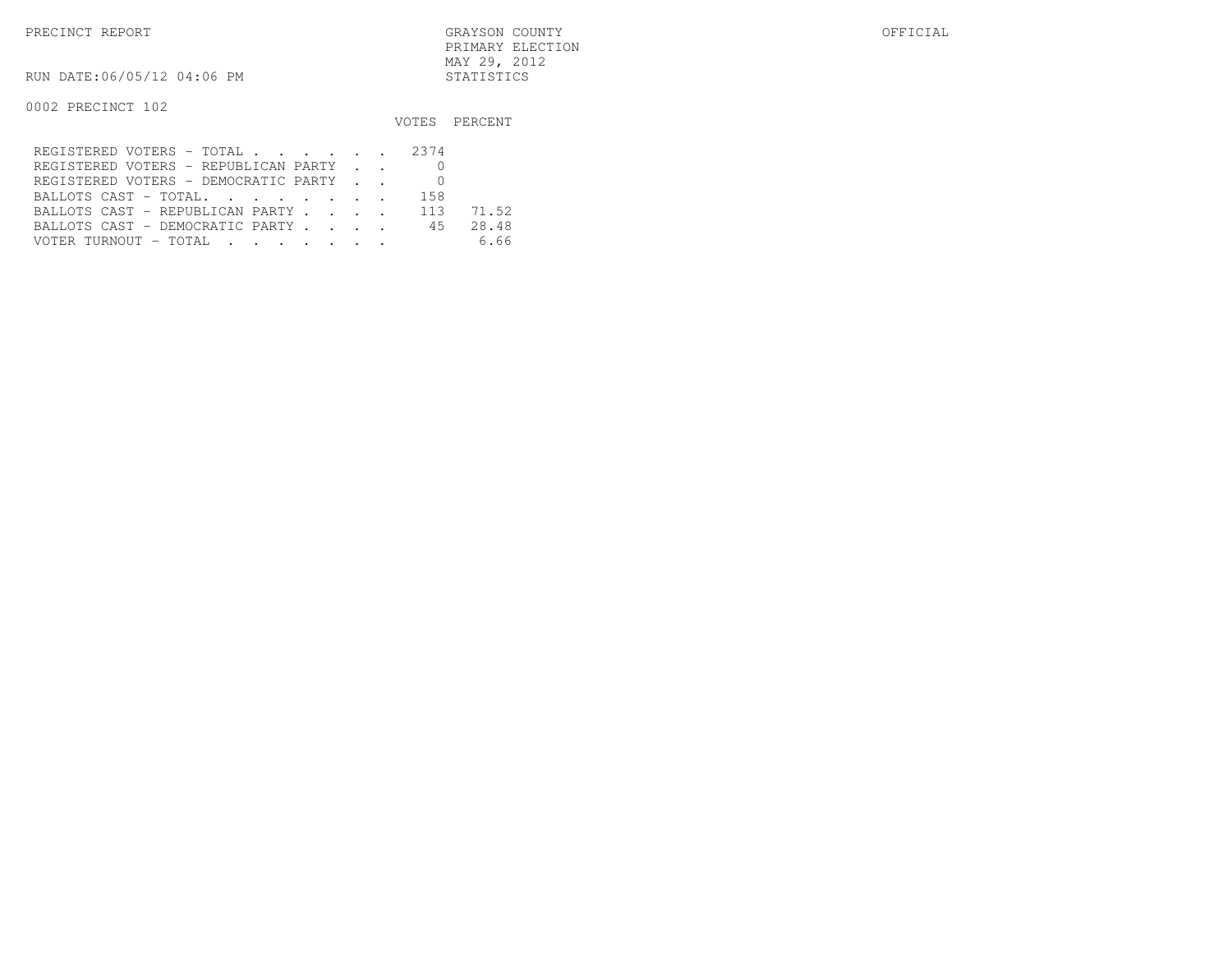PRECINCT REPORT OF THE SERVICE OF THE GRAYSON COUNTY OF THE GRAYSON COUNTY OF THE GRAYSON OF THE GRAYSON COUNTY PRIMARY ELECTION MAY 29, 2012REPUBLICAN PARTY

RUN DATE:06/05/12 04:06 PM

#### 0002 PRECINCT 102

### VOTES PERCENT VOTES PERCENT

| President GRAYSON COUNTYWIDE                                      | Justice, Supreme Court, Place 2 GRAYSON COUNTYWIDE |
|-------------------------------------------------------------------|----------------------------------------------------|
| VOTE FOR 1                                                        | VOTE FOR 1                                         |
| Jon Huntsman 1 .93                                                | 68.29<br>Steve Smith.<br>56                        |
| Rick Santorum 6 5.61                                              | 31.71<br>Don Willett.<br>26                        |
| 68 63.55<br>Mitt Romney.                                          | 82<br>Total.                                       |
| Charles "Buddy" Roemer                                            |                                                    |
| Michele Bachmann<br>.93                                           |                                                    |
| Ron Paul. 13 12.15                                                | Justice, Supreme Court, Place 4 GRAYSON COUNTYWIDE |
| Newt Gingrich $\ldots$ , $\ldots$ , $\ldots$ , $\ldots$ , 2, 1.87 | VOTE FOR 1                                         |
| John Davis 3 2.80                                                 | 36.47<br>Joe Pool, Jr.<br>31                       |
| Uncommitted (No Comprometido). $13$ 12.15                         | 30.59<br>John Devine.<br>26                        |
| Total 107                                                         | 28 32.94<br>David Medina                           |

#### US Senator GRAYSON COUNTYWIDE

| VOTE FOR 1               | Justice, Supreme Court, Place 6 GRAYSON COUNTYWIDE |
|--------------------------|----------------------------------------------------|
| Joe Agris 2 2.11         | VOTE FOR 1                                         |
| Craig James. 9 9.47      | Nathan Hecht 66 100.00                             |
| 26 27.37<br>Ted Cruz.    | Total 66                                           |
| Tom Leppert. 11 11.58    |                                                    |
| David Dewhurst. 35 36.84 |                                                    |
| Glenn Addison 4 4.21     | Presiding Judge CTof AP GRAYSON COUNTYWIDE         |
| 2 2.11<br>Curt Cleaver   | VOTE FOR 1                                         |
| Ben Gambini. 1 1.05      | Sharon Keller. 65 100.00                           |
| Lela Pittenger. 5 5.26   | Total 65                                           |
| Total 95                 |                                                    |

| US Representative, DIST 4 GRAYSON COUNTYWIDE |  |  |  |  | VOTE FOR 1                                    |
|----------------------------------------------|--|--|--|--|-----------------------------------------------|
| VOTE FOR 1                                   |  |  |  |  | Barbara Parker Hervey 65 100.00               |
| Steve Clark. 19 18.63                        |  |  |  |  | Total 65                                      |
| Lou Gigliotti 32 31.37                       |  |  |  |  |                                               |
| Ralph M. Hall 51 50.00                       |  |  |  |  |                                               |
| Total 102                                    |  |  |  |  | Judge CT of Criminal AP P8 GRAYSON COUNTYWIDE |

#### Railroad Commissioner GRAYSON COUNTYWIDE

| VOTE FOR 1                |  |  |  |  |  |                                             |
|---------------------------|--|--|--|--|--|---------------------------------------------|
| Warren Chisum 24 27.91    |  |  |  |  |  |                                             |
| Roland Sledge 11 12.79    |  |  |  |  |  | Member, State BoE Dist 9 GRAYSON COUNTYWIDE |
| Beryl Burgess 6 6.98      |  |  |  |  |  | VOTE FOR 1                                  |
| Becky Berger 17 19.77     |  |  |  |  |  | Randy Stevenson 42 51.85                    |
| Christi Craddick 13 15.12 |  |  |  |  |  | Thomas Ratliff. 39 48.15                    |
| Joe Cotten 15 17.44       |  |  |  |  |  | Total 81                                    |
| Total 86                  |  |  |  |  |  |                                             |

| Railroad Commissioner, UNEXP GRAYSON COUNTYWIDE | VOTE FOR 1            |
|-------------------------------------------------|-----------------------|
| VOTE FOR 1                                      | Jim Herblin. 34 35.79 |
| Barry Smitherman 30 35.71                       | Craig Estes. 61 64.21 |
| Greg Parker. 27 32.14                           | Total 95              |
| Al Lee 6 7.14                                   |                       |

| PERCENT        | VOTES<br>PERCENT                                                                                                                                                                                                |
|----------------|-----------------------------------------------------------------------------------------------------------------------------------------------------------------------------------------------------------------|
|                | Justice, Supreme Court, Place 2 GRAYSON COUNTYWIDE<br>VOTE FOR 1                                                                                                                                                |
| .93            | Steve Smith.<br>68.29<br>56                                                                                                                                                                                     |
| 5.61           | Don Willett.<br>26<br>31.71                                                                                                                                                                                     |
| 63.55          | Total<br>82<br>$\sim$<br>$\ddot{\phantom{a}}$<br>$\ddot{\phantom{0}}$<br>$\sim$<br>$\bullet$<br>$\ddot{\phantom{0}}$<br>$\sim$                                                                                  |
|                |                                                                                                                                                                                                                 |
| .93<br>12.15   | Justice, Supreme Court, Place 4 GRAYSON COUNTYWIDE                                                                                                                                                              |
| 1.87           | VOTE FOR 1                                                                                                                                                                                                      |
| 2.80           | Joe Pool, Jr.<br>36.47<br>31<br>$\ddot{\phantom{0}}$<br>$\sim$                                                                                                                                                  |
| 12.15          | 26 30.59<br>John Devine.<br>$\mathbf{r} = \mathbf{r} + \mathbf{r} + \mathbf{r} + \mathbf{r}$<br>$\sim$<br>$\mathbf{L}^{\text{max}}$ , and $\mathbf{L}^{\text{max}}$                                             |
|                | 32.94<br>David Medina<br>28<br>$\ddot{\phantom{a}}$<br>$\mathbf{L}^{\text{max}}$<br>$\ddot{\phantom{0}}$<br>$\ddot{\phantom{0}}$<br>$\mathbf{L}$                                                                |
|                | Total<br>85<br>$\cdot$ $\cdot$ $\cdot$<br>$\ddot{\phantom{a}}$<br>$\ddot{\phantom{a}}$                                                                                                                          |
|                | $\ddot{\phantom{0}}$                                                                                                                                                                                            |
|                | Justice, Supreme Court, Place 6 GRAYSON COUNTYWIDE                                                                                                                                                              |
| 2.11           | VOTE FOR 1                                                                                                                                                                                                      |
| 9.47           | 100.00<br>Nathan Hecht<br>66                                                                                                                                                                                    |
| 27.37<br>11.58 | Total<br>66                                                                                                                                                                                                     |
| 36.84          |                                                                                                                                                                                                                 |
| 4.21           | Presiding Judge CTof AP GRAYSON COUNTYWIDE                                                                                                                                                                      |
| 2.11           | VOTE FOR 1                                                                                                                                                                                                      |
| 1.05           | Sharon Keller.<br>65<br>100.00                                                                                                                                                                                  |
| 5.26           | Total<br>$\mathbf{r}$ , $\mathbf{r}$ , $\mathbf{r}$ , $\mathbf{r}$<br>65                                                                                                                                        |
|                | Judge CT of Criminal AP P7 GRAYSON COUNTYWIDE                                                                                                                                                                   |
|                | VOTE FOR 1                                                                                                                                                                                                      |
|                | Barbara Parker Hervey<br>65<br>100.00                                                                                                                                                                           |
| 18.63          | 65<br>Total $\cdots$                                                                                                                                                                                            |
| 31.37          |                                                                                                                                                                                                                 |
| 50.00          |                                                                                                                                                                                                                 |
|                | Judge CT of Criminal AP P8 GRAYSON COUNTYWIDE<br>VOTE FOR 1                                                                                                                                                     |
|                | Elsa Alcala.<br>64 100.00<br>$\begin{array}{cccccccccccccc} \bullet & \bullet & \bullet & \bullet & \bullet & \bullet & \bullet & \bullet & \bullet & \bullet & \bullet & \bullet \end{array}$                  |
|                | 64<br>Total                                                                                                                                                                                                     |
| 27.91          |                                                                                                                                                                                                                 |
| 12.79          | Member, State BoE Dist 9 GRAYSON COUNTYWIDE                                                                                                                                                                     |
| 6.98           | VOTE FOR 1                                                                                                                                                                                                      |
| 19.77          | Randy Stevenson<br>42 51.85                                                                                                                                                                                     |
| 15.12          | 39 48.15<br>Thomas Ratliff.<br>$\sim$<br>$\ddot{\phantom{a}}$<br>$\ddot{\phantom{0}}$                                                                                                                           |
| 17.44          | 81<br>Total                                                                                                                                                                                                     |
|                |                                                                                                                                                                                                                 |
|                | State Senator, District 30 GRAYSON COUNTYWIDE<br>VOTE FOR<br>$\overline{1}$                                                                                                                                     |
|                | Jim Herblin.<br>35.79<br>34<br>$\mathbf{r}$ , $\mathbf{r}$ , $\mathbf{r}$<br>$\mathbf{r}$ . The set of $\mathbf{r}$<br>$\ddot{\phantom{a}}$<br>$\ddot{\phantom{0}}$<br>$\sim$<br>$\sim$<br>$\ddot{\phantom{a}}$ |
| 35.71          | 64.21<br>Craig Estes.<br>61<br>$\mathbf{L}$<br>$\mathbf{r} = \mathbf{r} \cdot \mathbf{r}$<br>$\mathbf{L}$<br>$\mathbf{L}^{\text{max}}$<br>$\ddot{\phantom{a}}$<br>$\mathbf{L}^{\text{max}}$<br>$\sim$           |
| 32.14          | 95<br>Total                                                                                                                                                                                                     |
| 7.14           | <b>Contract Contract Contract</b><br>$\ddot{\phantom{0}}$                                                                                                                                                       |
|                |                                                                                                                                                                                                                 |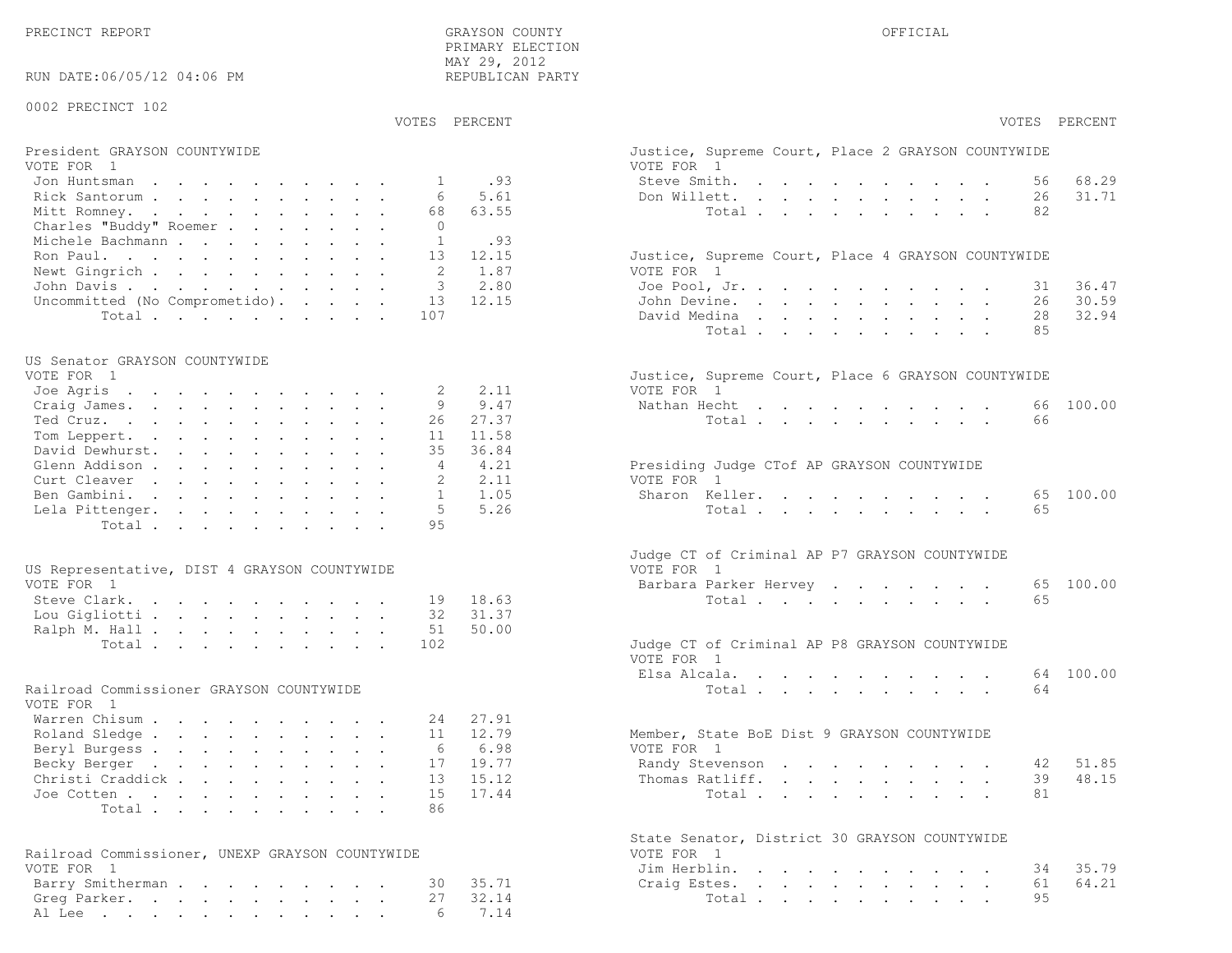| Elizabeth Murray-Kolb |  |  |  |  | 21 25.00 |
|-----------------------|--|--|--|--|----------|
| Total $\cdots$        |  |  |  |  |          |

| $T \cap$ + $\cap$ + | State Representative, District 62 GRAYSON COUNTYWIDE |                                                                                                                                                                                                                                   |                     |
|---------------------|------------------------------------------------------|-----------------------------------------------------------------------------------------------------------------------------------------------------------------------------------------------------------------------------------|---------------------|
|                     | VOTE FOR                                             |                                                                                                                                                                                                                                   |                     |
|                     | Larry Phillips.                                      | $\mathbf{a}$ . The contract of the contract of the contract of the contract of the contract of the contract of the contract of the contract of the contract of the contract of the contract of the contract of the contract of th | - 82<br>∩∩<br>1 N N |
|                     | $T \cap + \cap +$                                    |                                                                                                                                                                                                                                   |                     |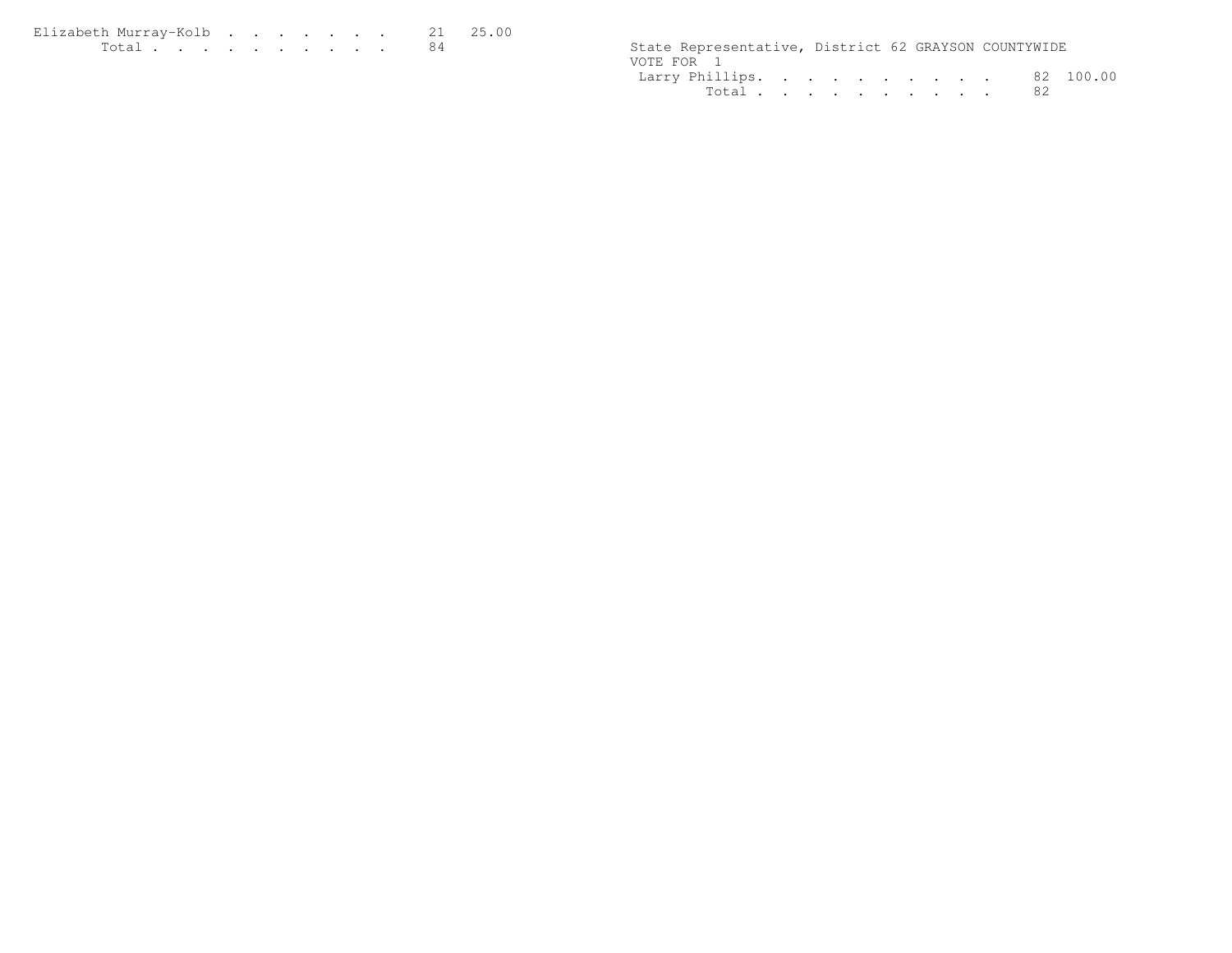PRECINCT REPORT THE COUNTY GRAYSON COUNTY THE COUNTY OFFICIAL OFFICIAL COUNTY OF THE COUNTY OF THE COUNTY OF THE COUNTY OF THE COUNTY OF THE COUNTY OF THE COUNTY OF THE COUNTY OF THE COUNTY OF THE COUNTY OF THE COUNTY OF T

RUN DATE:06/05/12 04:06 PM

#### 0002 PRECINCT 102

VOTES PERCENT VOTES PERCENT

 PRIMARY ELECTION MAY 29, 2012REPUBLICAN PARTY

### Chief Justice 5th Ct of Appeals GRAYSON COUNTYWIDE District District District District Only 15th Judge VOTE FOR 1 GRAYSON COUNTY OF REAL EXPLORER COUNTY OF REAL EXPLORER COUNTY OF REAL EXPLORER COUNTY OF REAL EXPLORER COUNTY OF REAL EXPLORER COUNTY OF REAL EXPLORER COUNTY OF REAL EXPLORER COUNTY OF REAL EXPLORER COUNTY OF R Carolyn Wright. . . . . . . . . . 68 100.00 VOT  $Total . . . . . . . . . . 68$

| Justice 5th Court of Appeals P2 GRAYSON COUNTYWIDE |  |  |  |  |  |                                        |
|----------------------------------------------------|--|--|--|--|--|----------------------------------------|
| VOTE FOR 1                                         |  |  |  |  |  | District Judge, 59th Judicial District |
| Bill Whitehill. 20 24.69                           |  |  |  |  |  | GRAYSON COUNTYWIDE                     |
| Jeff Coen , , , , , , , , , , , , 13 16.05         |  |  |  |  |  | VOTE FOR 1                             |
| David Evans. 26 32.10                              |  |  |  |  |  | Rayburn M. "Rim" Nall 71 100.00        |
| Kevin Keith. 8 9.88                                |  |  |  |  |  | Total 71                               |
| Jennifer Balido 14 17.28                           |  |  |  |  |  |                                        |
| Total 81                                           |  |  |  |  |  |                                        |

| Justice 5th Court of Appeals P5 GRAYSON COUNTYWIDE | Joe Brown 82 100.00 |
|----------------------------------------------------|---------------------|
| VOTE FOR 1                                         | Total 82            |
| Jim Moseley. 73 100.00                             |                     |
| Total 73                                           |                     |

| Justice 5th Court of Appeals P9 GRAYSON COUNTYWIDE | Brent Adams. 14 12.50    |
|----------------------------------------------------|--------------------------|
| VOTE FOR 1                                         | David S. Hawley 15 13.39 |
| Martin E. Richter. 27 36.00                        | Keith Gary 50 44.64      |
| David Lewis. 48 64.00                              | Johnny Waldrip. 33 29.46 |
| Total 75                                           | Total 112                |

| Justice 5th Court of Appeals P10 GRAYSON COUNTYWIDE | County Tax Assessor-Collector GRAYSON COUNTYWIDE |
|-----------------------------------------------------|--------------------------------------------------|
| VOTE FOR 1                                          | VOTE FOR 1                                       |
| Molly Francis 64 100.00                             | Bruce Stidham 53 51.46                           |
| Total 64                                            | Janis Hall 50 48.54                              |

| Justice 5th Court of Appeals P11 GRAYSON COUNTYWIDE |  |  |  |  |          |  |                          |  |
|-----------------------------------------------------|--|--|--|--|----------|--|--------------------------|--|
| VOTE FOR 1                                          |  |  |  |  |          |  | County Comm Prec1 COMM 1 |  |
| Douglas S. Lang 70 100.00                           |  |  |  |  |          |  | VOTE FOR 1               |  |
|                                                     |  |  |  |  | Total 70 |  | Jeff Whitmire 55 56.12   |  |

| Justice 5th Court of Appeals P12 GRAYSON COUNTYWIDE |  |  | Total 98 |  |  |  |  |  |
|-----------------------------------------------------|--|--|----------|--|--|--|--|--|
| VOTE FOR 1                                          |  |  |          |  |  |  |  |  |
| Robert M. "Bob" Fillmore 62 100.00                  |  |  |          |  |  |  |  |  |
|                                                     |  |  |          |  |  |  |  |  |

```
Total . . . . . . . . . . . 62 Just
```

```
Justice 5th Court of Appeals P13 GRAYSON COUNTYWIDE VOTE FOR 1
 Elizabeth Lang Miers. . . . . . . . 61 100.00
        Total . . . . . . . . . . 61
```

| . 227 LVII<br>EPUBLICAN PARTY |                                                                                    |                |                                                                                                                 |  |                                                                  |                                                                  |                               |                      |           |                |
|-------------------------------|------------------------------------------------------------------------------------|----------------|-----------------------------------------------------------------------------------------------------------------|--|------------------------------------------------------------------|------------------------------------------------------------------|-------------------------------|----------------------|-----------|----------------|
| PERCENT                       |                                                                                    |                |                                                                                                                 |  |                                                                  |                                                                  |                               |                      | VOTES     | PERCENT        |
| 100.00                        | District Judge, 15th Judicial District<br>GRAYSON COUNTYWIDE<br>VOTE FOR 1         |                |                                                                                                                 |  |                                                                  |                                                                  |                               |                      |           |                |
|                               | Jim Fallon                                                                         | Total          |                                                                                                                 |  |                                                                  |                                                                  |                               |                      | 76<br>76  | 100.00         |
| 24.69<br>16.05                | District Judge, 59th Judicial District<br>GRAYSON COUNTYWIDE<br>VOTE FOR 1         |                |                                                                                                                 |  |                                                                  |                                                                  |                               |                      |           |                |
| 32.10<br>9.88<br>17.28        | Rayburn M. "Rim" Nall                                                              | Total          |                                                                                                                 |  |                                                                  |                                                                  |                               |                      | 71<br>71  | 100.00         |
|                               | Criminal District Attorney GRAYSON COUNTYWIDE<br>VOTE FOR 1                        |                |                                                                                                                 |  |                                                                  |                                                                  |                               |                      |           |                |
| 100.00                        | Joe Brown                                                                          | Total          |                                                                                                                 |  |                                                                  |                                                                  |                               |                      | 82<br>82  | 100.00         |
|                               | Sheriff GRAYSON COUNTYWIDE<br>VOTE FOR 1                                           |                |                                                                                                                 |  |                                                                  |                                                                  |                               |                      |           |                |
|                               | Brent Adams.<br>David S. Hawley                                                    |                | the contract of the contract of the contract of the contract of the contract of the contract of the contract of |  |                                                                  |                                                                  |                               | $\sim$               | 14<br>15  | 12.50<br>13.39 |
| 36.00                         | Keith Gary                                                                         |                |                                                                                                                 |  | the contract of the contract of the                              |                                                                  | $\sim$ 100 $\mu$              |                      | 50        | 44.64          |
| 64.00                         | Johnny Waldrip.                                                                    | Total          |                                                                                                                 |  |                                                                  |                                                                  | $\mathbf{L}$ and $\mathbf{L}$ | $\ddot{\phantom{a}}$ | 33<br>112 | 29.46          |
|                               | County Tax Assessor-Collector GRAYSON COUNTYWIDE<br>VOTE FOR 1                     |                |                                                                                                                 |  |                                                                  |                                                                  |                               |                      |           |                |
| 100.00                        | Bruce Stidham                                                                      |                |                                                                                                                 |  |                                                                  | $\mathbf{r} = \mathbf{r} + \mathbf{r} + \mathbf{r} + \mathbf{r}$ |                               | $\bullet$            | 53        | 51.46          |
|                               | Janis Hall                                                                         | Total          |                                                                                                                 |  |                                                                  |                                                                  |                               | $\sim$               | 50<br>103 | 48.54          |
| 100.00                        | County Comm Prec1 COMM 1<br>VOTE FOR 1                                             |                |                                                                                                                 |  |                                                                  |                                                                  |                               |                      |           |                |
|                               | Jeff Whitmire                                                                      |                |                                                                                                                 |  |                                                                  |                                                                  |                               |                      |           | 55 56.12       |
|                               | Ralph Renshaw III.<br>Billy Hamilton.                                              |                |                                                                                                                 |  |                                                                  |                                                                  |                               | $\sim$<br>$\sim$     | 25<br>18  | 25.51<br>18.37 |
|                               |                                                                                    | Total $\cdots$ |                                                                                                                 |  | $\mathbf{r} = \mathbf{r} + \mathbf{r} + \mathbf{r} + \mathbf{r}$ |                                                                  | $\sim$ $-$                    |                      | 98        |                |
| 100.00                        | Justice of the Peace Prec 1 JUSTICE OF THE PEACE PCT 1<br>$V \cap TE$ $E \cap D$ 1 |                |                                                                                                                 |  |                                                                  |                                                                  |                               |                      |           |                |

|                                                     | VOIE FOR I                   |  |
|-----------------------------------------------------|------------------------------|--|
|                                                     | Rick Mason 19 20.65          |  |
| Justice 5th Court of Appeals P13 GRAYSON COUNTYWIDE | Billy G. Teague Sr. 12 13.04 |  |
| VOTE FOR 1                                          | Larry Atherton. 61 66.30     |  |
| Elizabeth Lang Miers. 61 100.00                     | Total 92                     |  |
|                                                     |                              |  |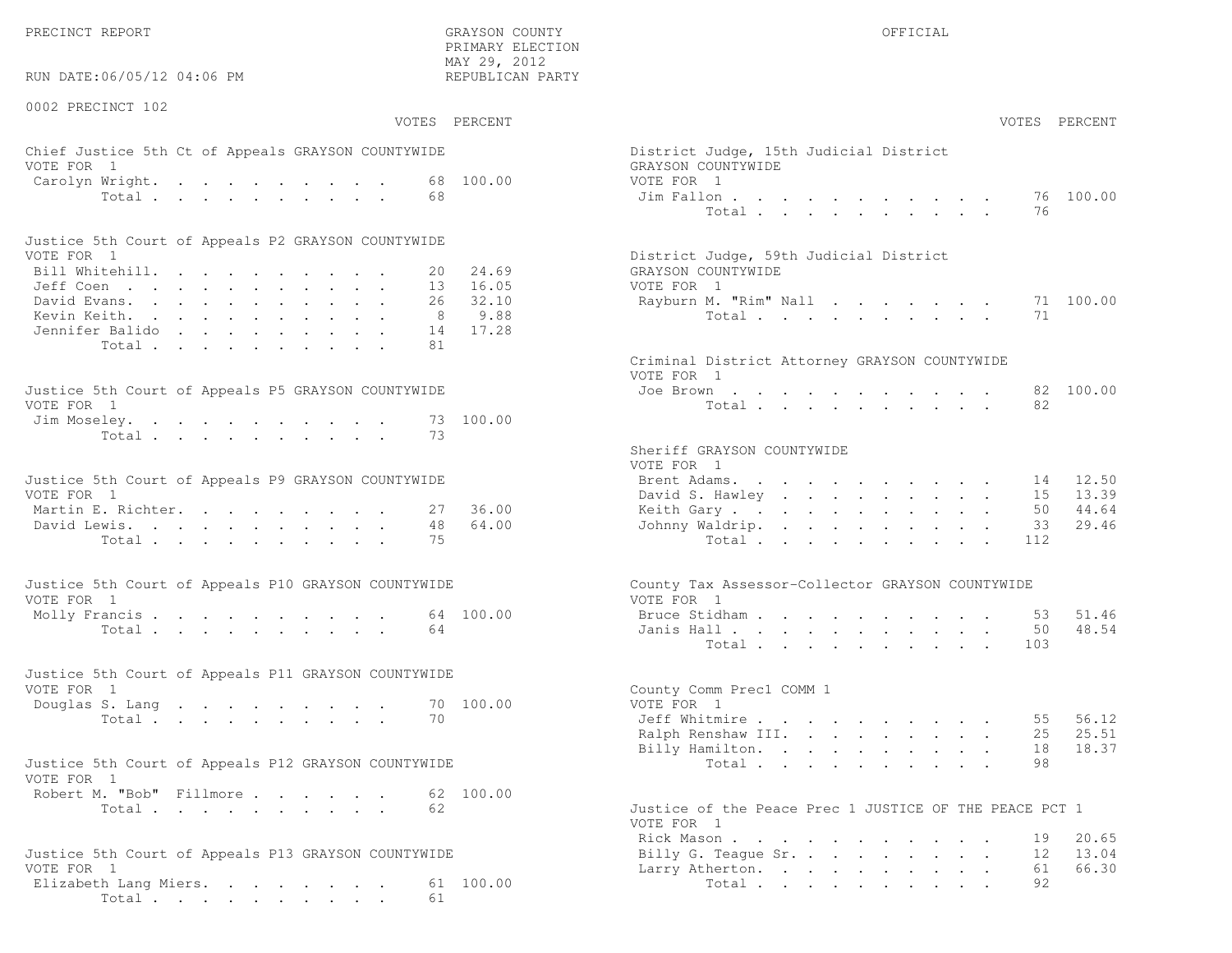| Constable Precinct 1 CONST 1 |  |  |  |  |  |
|------------------------------|--|--|--|--|--|
| VOTE FOR 1                   |  |  |  |  |  |
| Chad Mulkey. 36 40.91        |  |  |  |  |  |
| C.C. "Buddy" Wade. 52 59.09  |  |  |  |  |  |
| Total 88                     |  |  |  |  |  |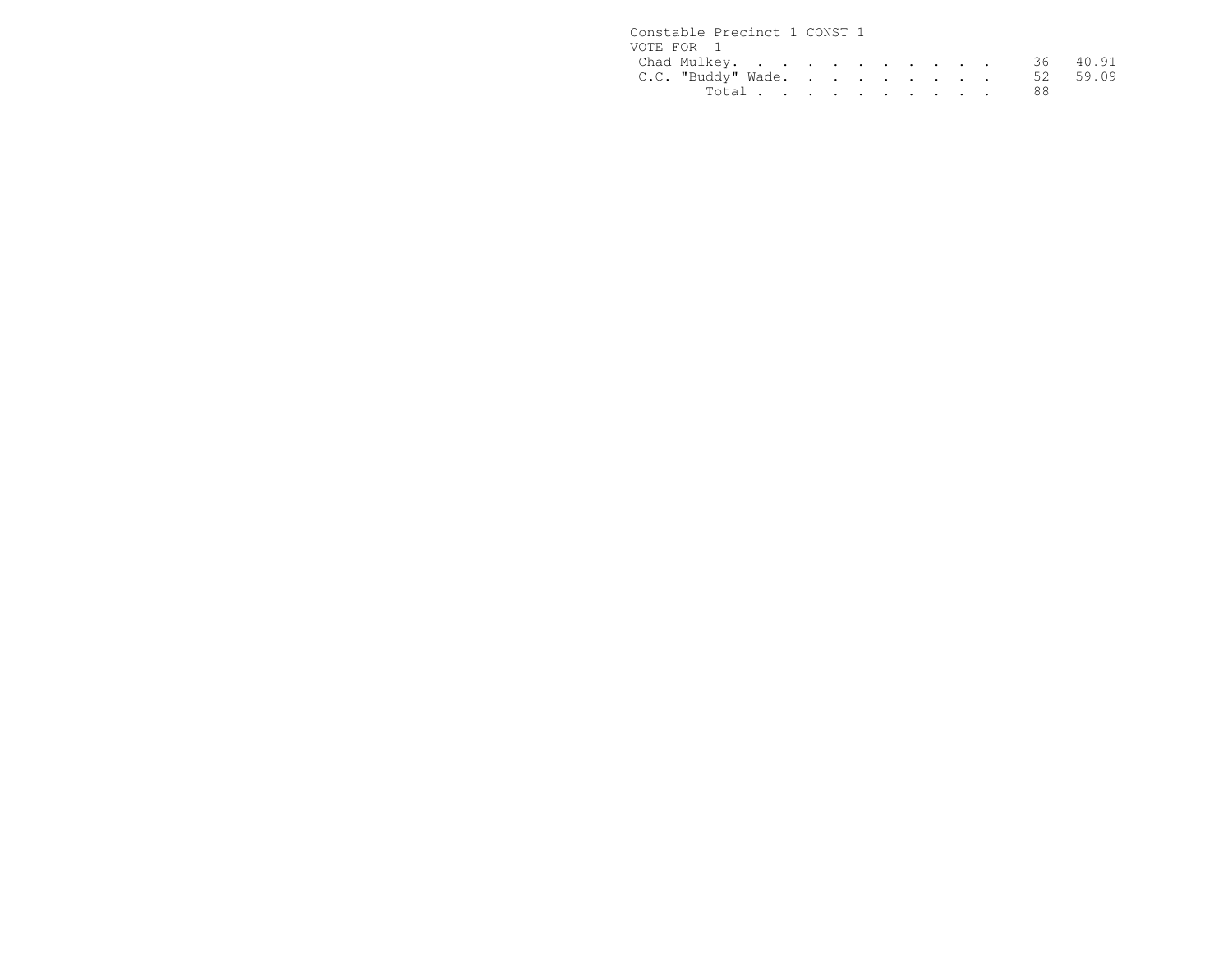PRIMARY ELECTION $\text{MAX } 29, \quad 2012$ 

RUN DATE:06/05/12 04:06 PM

### 0002 PRECINCT 102

VOTES PERCENT

| County Chairman GRAYSON COUNTYWIDE |  |  |  |  |  |     |  |
|------------------------------------|--|--|--|--|--|-----|--|
| VOTE FOR 1                         |  |  |  |  |  |     |  |
| Larry Millson 41 49.40             |  |  |  |  |  |     |  |
| Gary Cox. 42 50.60                 |  |  |  |  |  |     |  |
| Total $\cdots$                     |  |  |  |  |  | -83 |  |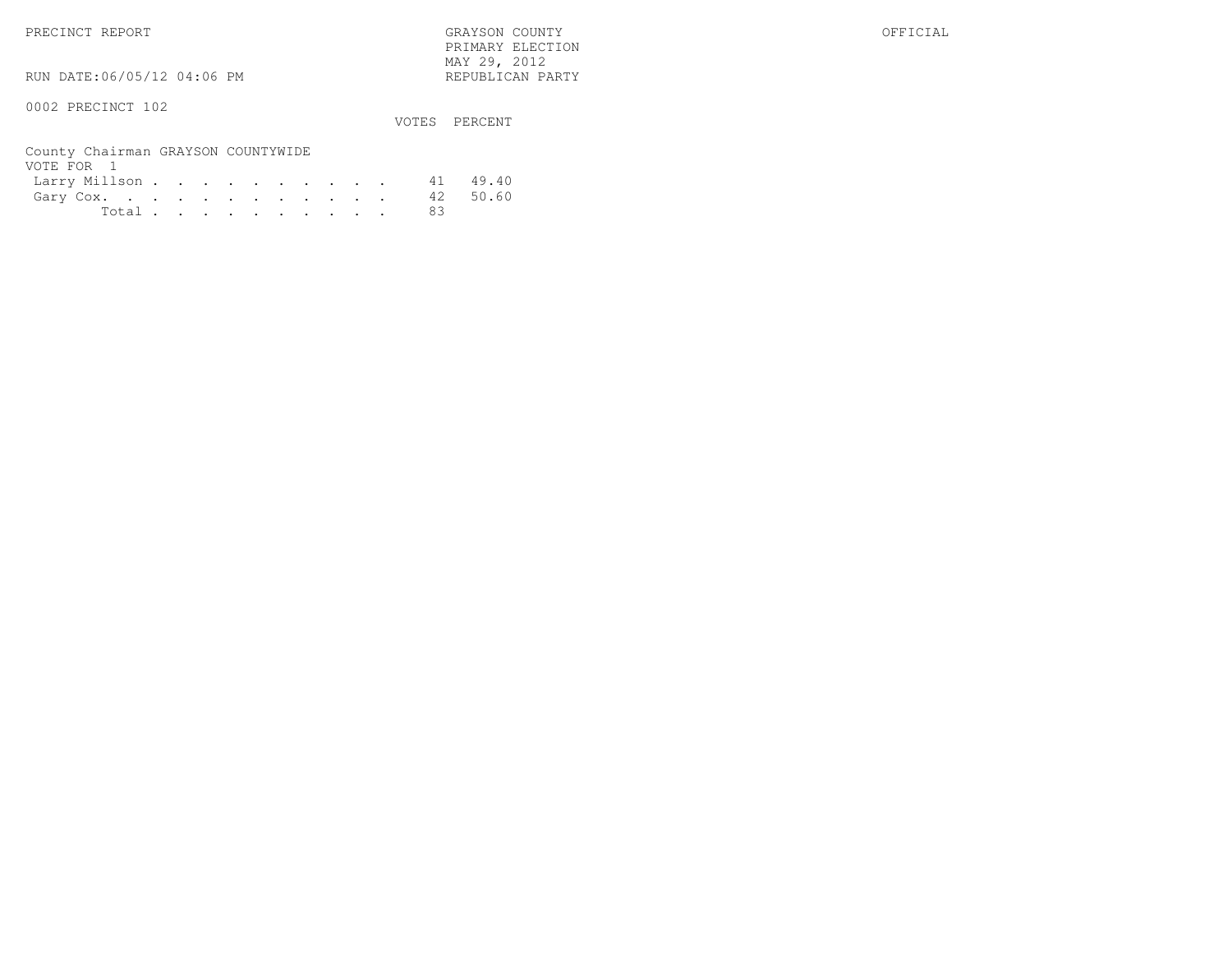$\begin{array}{lll} \text{MAX} & 29, & 2012 \\ \text{NAY} & 29, & 2012 \end{array}$  $RUN \ncurvearrowright 06/05/12 04:06 PM$ 

PRIMARY ELECTION

| KUN DAIL;U0/U3/IZ 04;U0 PM                                                                    |                      | DEMOCRAIIC PARII                      |                                                                                                                      |
|-----------------------------------------------------------------------------------------------|----------------------|---------------------------------------|----------------------------------------------------------------------------------------------------------------------|
| 0002 PRECINCT 102                                                                             |                      | VOTES PERCENT                         | VOTES PERCENT                                                                                                        |
| President GRAYSON COUNTYWIDE<br>VOTE FOR 1<br>Barack Obama<br>Bob Ely<br>Darcy G. Richardson  | $\Omega$<br>$\Omega$ | 44 100.00                             | Justice 5th Court of Appeals P5 GRAYSON COUNTYWIDE<br>VOTE FOR 1<br>Penny R. Phillips. 34 100.00<br>Total<br>34      |
| John Wolfe.<br>Total<br>US Senator GRAYSON COUNTYWIDE                                         | $\Omega$<br>44       |                                       | Justice 5th Court of Appeals P9 GRAYSON COUNTYWIDE<br>VOTE FOR 1<br>David Hanschen.<br>34 100.00<br>34<br>Total      |
| VOTE FOR 1<br>Paul Sadler.<br>Grady Yarbrough<br>Sean Hubbard<br>Addie Dainell Allen<br>Total | 10<br>6<br>42        | 17 40.48<br>23.81<br>9 21.43<br>14.29 | Justice 5th Court of Appeals P11 GRAYSON COUNTYWIDE<br>VOTE FOR 1<br>36 100.00<br>Tonya J. Holt<br>Total<br>36       |
| US Representative, DIST 4 GRAYSON COUNTYWIDE<br>VOTE FOR 1<br>VaLinda Hathcox<br>Total        | 38                   | 38 100.00                             | Justice 5th Court of Appeals P12 GRAYSON COUNTYWIDE<br>VOTE FOR 1<br>36 100.00<br>Lawrence J. Praeger<br>Total<br>36 |
| Railroad Commissioner GRAYSON COUNTYWIDE<br>VOTE FOR 1<br>Dale Henry<br>Total                 | 42                   | 42 100.00                             | County Chairman GRAYSON COUNTYWIDE<br>VOTE FOR 1<br>Lander Bethel 34 100.00<br>Total<br>34                           |
| Justice, Supreme Court, Place 6 GRAYSON COUNTYWIDE<br>VOTE FOR 1<br>Michele Petty<br>Total    | 37                   | 37 100.00                             |                                                                                                                      |
| Presiding Judge CTof AP GRAYSON COUNTYWIDE<br>VOTE FOR 1<br>Keith Hampton<br>Total            | 38                   | 38 100.00                             |                                                                                                                      |
| State Representative, District 62 GRAYSON COUNTYWIDE<br>VOTE FOR 1<br>Eristeo Perez.<br>Total | 37                   | 37 100.00                             |                                                                                                                      |
| Justice 5th Court of Appeals P2 GRAYSON COUNTYWIDE<br>VOTE FOR 1<br>Dan Wood.<br>Total        | 34                   | 34 100.00                             |                                                                                                                      |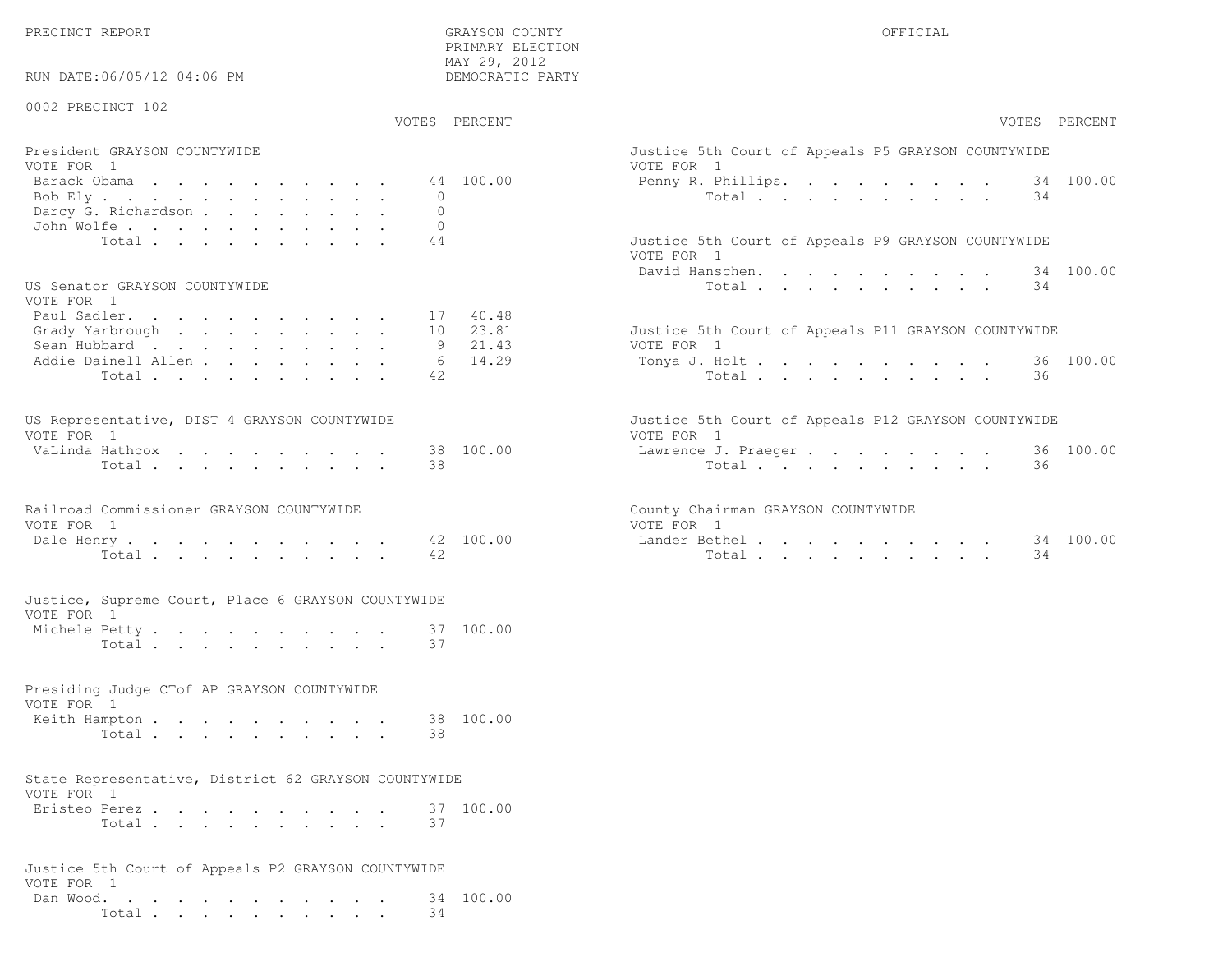PRECINCT REPORT OFFICIAL SERVICE OF STATISTIC GRAYSON COUNTY OF STATISTIC OF STATISTIC OF STATISTIC OF STATISTIC OF STATISTIC OF STATISTIC OF STATISTIC OF STATISTIC OF STATISTIC OF STATISTIC OF STATISTIC OF STATISTIC OF ST

RUN DATE:06/05/12 04:06 PM

#### 0002 PRECINCT 102

|                                  |        |  |  |  |  |  |       | VOTES PERCENT     |
|----------------------------------|--------|--|--|--|--|--|-------|-------------------|
| SCHOOL CHOICE GRAYSON COUNTYWIDE |        |  |  |  |  |  |       |                   |
| VOTE FOR 1                       |        |  |  |  |  |  |       |                   |
|                                  |        |  |  |  |  |  |       | YES (SI) 94 88.68 |
|                                  |        |  |  |  |  |  |       | NO (NO). 12 11.32 |
|                                  | Total. |  |  |  |  |  | - 106 |                   |

 PRIMARY ELECTION MAY 29, 2012REPUBLICAN PARTY

|  | REPEALING OBAMACARE GRAYSON COUNTYWIDE |
|--|----------------------------------------|

| VOTE FOR 1 |  |  |  |  |  |  |                   |  |
|------------|--|--|--|--|--|--|-------------------|--|
|            |  |  |  |  |  |  | YES (SI) 87 80.56 |  |
|            |  |  |  |  |  |  | NO (NO). 21 19.44 |  |
|            |  |  |  |  |  |  | Total 108         |  |

#### PUBLIC PRAYER GRAYSON COUNTYWIDE

| VOTE FOR 1 |          |  |  |  |  |  |  |           |                   |
|------------|----------|--|--|--|--|--|--|-----------|-------------------|
|            | YES (SI) |  |  |  |  |  |  |           | 89 83.96          |
|            |          |  |  |  |  |  |  |           | NO (NO). 17 16.04 |
|            |          |  |  |  |  |  |  | Total 106 |                   |

#### BALANCED BUDGET GRAYSON COUNTYWIDE

| VOTE FOR 1 |  |  |  |  |  |                   |          |
|------------|--|--|--|--|--|-------------------|----------|
| YES (SI)   |  |  |  |  |  |                   | 90 85.71 |
|            |  |  |  |  |  | NO (NO). 15 14.29 |          |
|            |  |  |  |  |  | Total 105         |          |

#### REDISTRICTING GRAYSON COUNTYWIDE

| VOTE FOR 1 |  |  |  |  |  |                   |    |  |
|------------|--|--|--|--|--|-------------------|----|--|
|            |  |  |  |  |  | YES (SI) 66 66.67 |    |  |
|            |  |  |  |  |  | NO (NO). 33 33.33 |    |  |
|            |  |  |  |  |  |                   | 99 |  |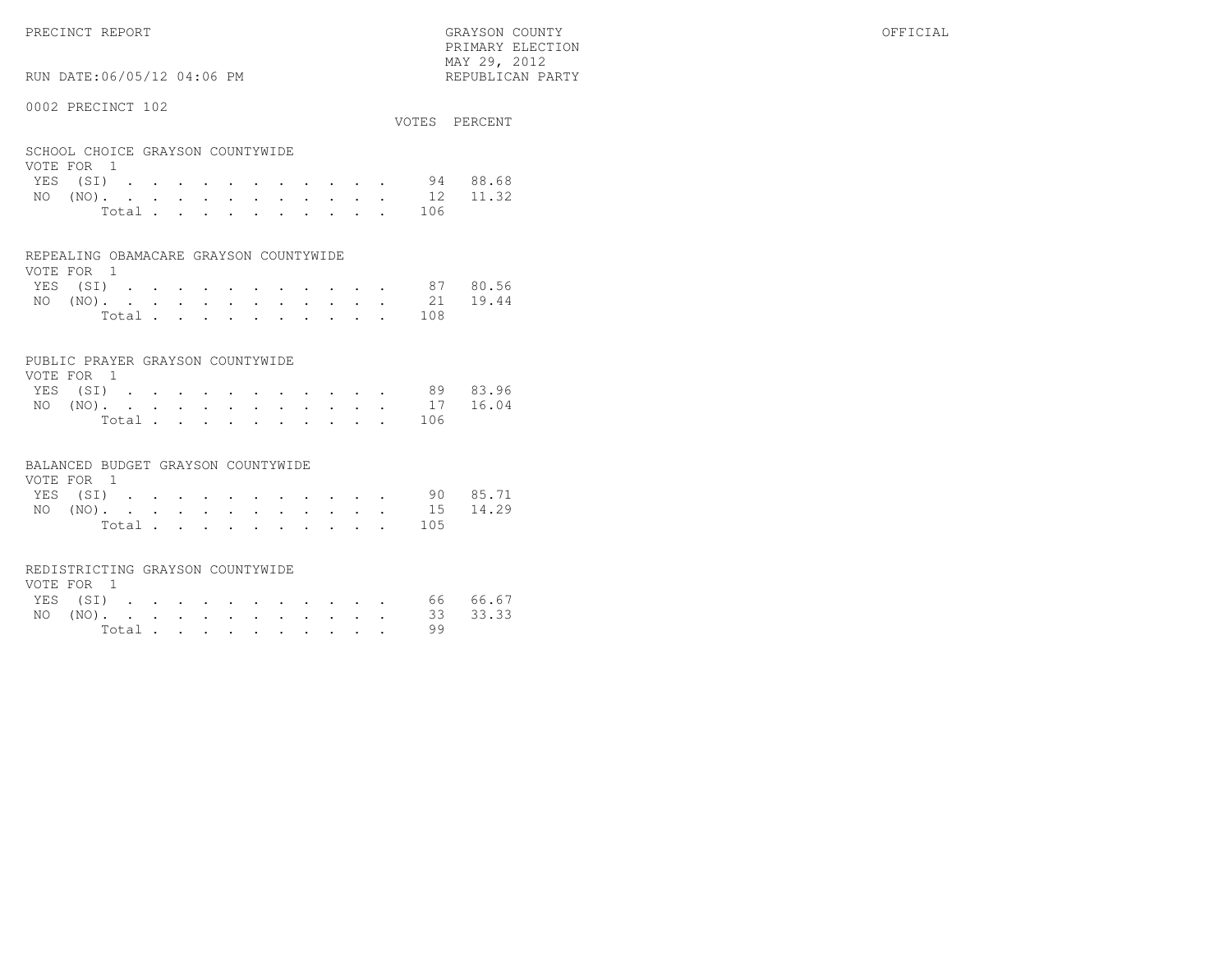PRECINCT REPORT GRAYSON COUNTY OFFICIAL PRIMARY ELECTION $\begin{array}{lll} \text{MAX} & 29, & 2012 \\ \text{NAY} & 29, & 2012 \end{array}$ 

RUN DATE:06/05/12 04:06 PM

### 0002 PRECINCT 102

|                                                |       |  |  |  |  |  |    | VOTES PERCENT |
|------------------------------------------------|-------|--|--|--|--|--|----|---------------|
| PROPOSITION 1 GRAYSON COUNTYWIDE<br>VOTE FOR 1 |       |  |  |  |  |  |    |               |
| FOR $($ APOYA $)$                              |       |  |  |  |  |  | 43 | 95.56         |
| AGAINST (EN CONTRA). 2                         |       |  |  |  |  |  |    | 4.44          |
|                                                | Total |  |  |  |  |  | 45 |               |
|                                                |       |  |  |  |  |  |    |               |

| PROPOSITION 2 GRAYSON COUNTYWIDE |  |  |  |  |  |                             |    |  |
|----------------------------------|--|--|--|--|--|-----------------------------|----|--|
| VOTE FOR 1                       |  |  |  |  |  |                             |    |  |
|                                  |  |  |  |  |  | FOR (APOYA) 44 97.78        |    |  |
|                                  |  |  |  |  |  | AGAINST (EN CONTRA). 1 2.22 |    |  |
|                                  |  |  |  |  |  | Total.                      | 45 |  |

| PROPOSITION 3 GRAYSON COUNTYWIDE |  |  |  |  |  |    |  |
|----------------------------------|--|--|--|--|--|----|--|
| VOTE FOR 1                       |  |  |  |  |  |    |  |
| FOR (APOYA) 31 68.89             |  |  |  |  |  |    |  |
| AGAINST (EN CONTRA). 14 31.11    |  |  |  |  |  |    |  |
| Total $\cdots$                   |  |  |  |  |  | 45 |  |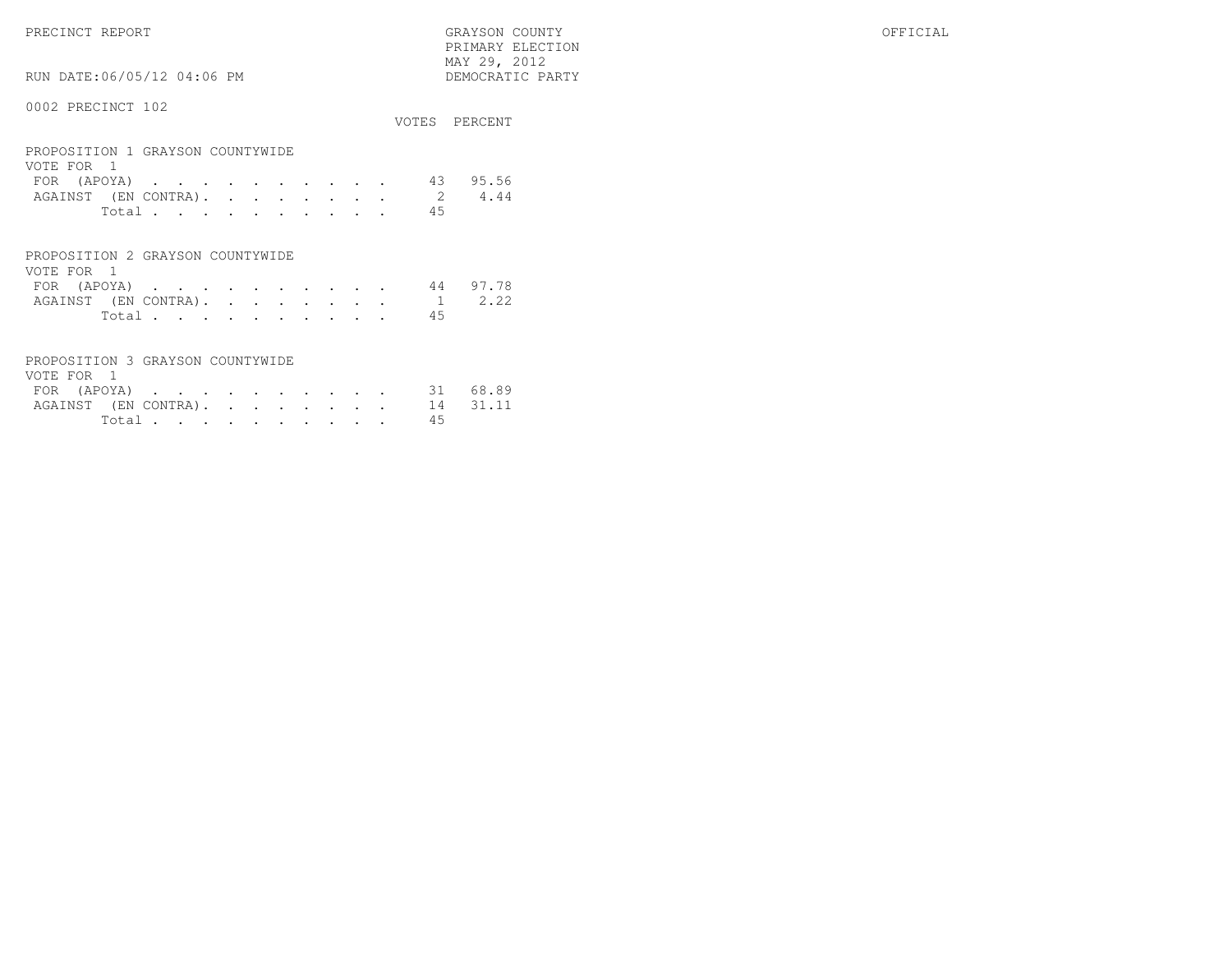PRECINCT REPORT GRAYSON COUNTY OFFICIAL PRIMARY ELECTIONMAY 29, 2012

RUN DATE:06/05/12 04:06 PM STATISTICS

0003 PRECINCT 103

|                                        |  | VOTES PERCENT |
|----------------------------------------|--|---------------|
| REGISTERED VOTERS - TOTAL 501          |  |               |
| REGISTERED VOTERS - REPUBLICAN PARTY 0 |  |               |
| REGISTERED VOTERS - DEMOCRATIC PARTY   |  |               |
| BALLOTS CAST - TOTAL 113               |  |               |
| BALLOTS CAST - REPUBLICAN PARTY 108    |  | 95.58         |
| BALLOTS CAST - DEMOCRATIC PARTY 5      |  | 4.42          |
|                                        |  | 22.55         |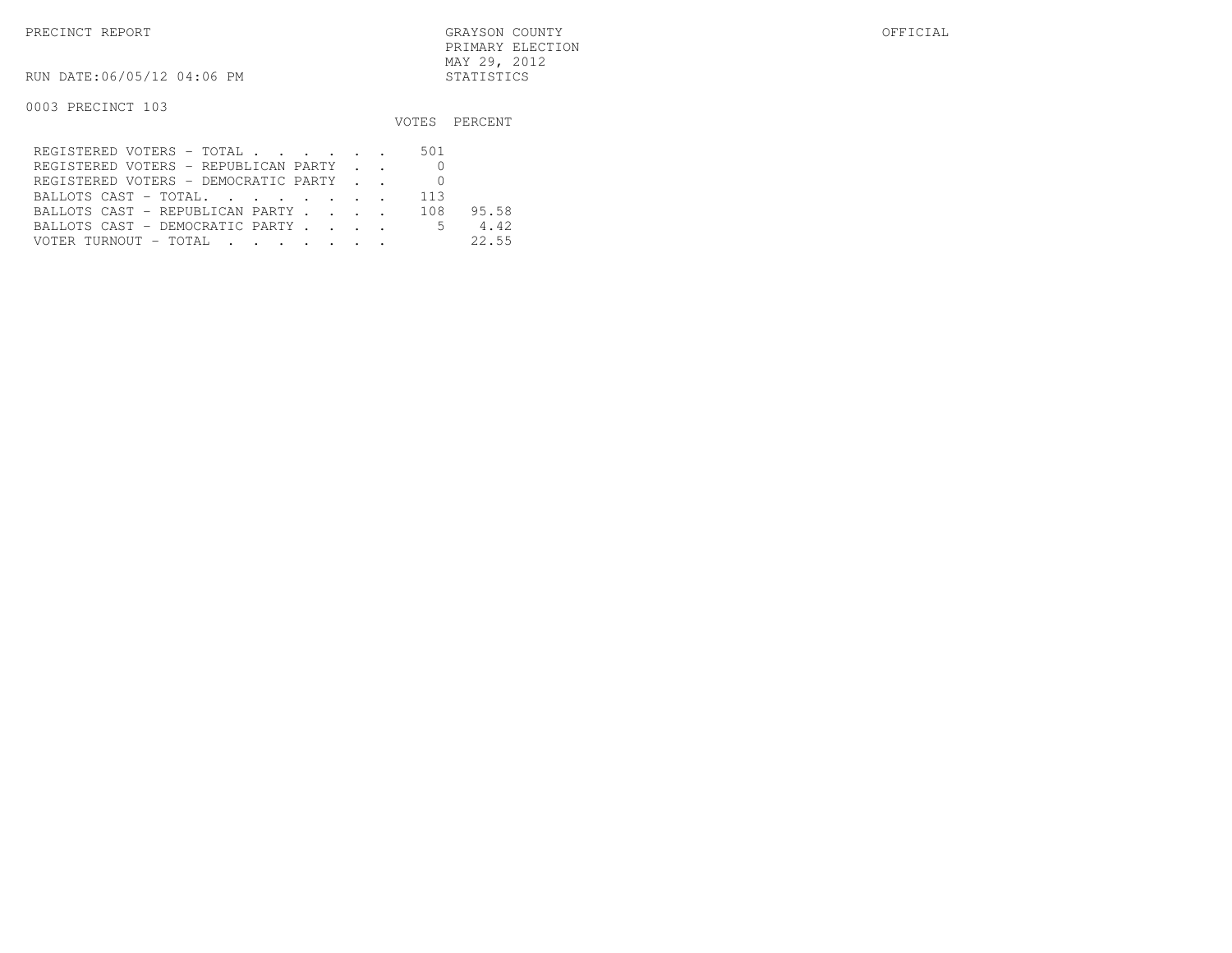PRECINCT REPORT THE COUNTY GRAYSON COUNTY THE COUNTY OFFICIAL OFFICIAL COUNTY OF THE COUNTY OF THE COUNTY OF THE COUNTY OF THE COUNTY OF THE COUNTY OF THE COUNTY OF THE COUNTY OF THE COUNTY OF THE COUNTY OF THE COUNTY OF T PRIMARY ELECTION MAY 29, 2012REPUBLICAN PARTY

RUN DATE:06/05/12 04:06 PM

#### 0003 PRECINCT 103

VOTES PERCENT VOTES PERCENT

# President GRAYSON COUNTYWIDE Justice, Superior Court, Superior Court, Place 2 Grammary 2 Grammary 2 Grammary 2 G<br>Vote 2 Grammary 2 Grammary 2 Grammary 2 Grammary 2 Grammary 2 Grammary 2 Grammary 2 Grammary 2 Grammary 2 Gra

| VOTE FOR 1                            | VOTE FOR 1                                         |
|---------------------------------------|----------------------------------------------------|
| Jon Huntsman 0                        | 62.79<br>Steve Smith. 54                           |
| Rick Santorum 12 11.21                | 37.21<br>Don Willett. 32                           |
| Mitt Romney. 70 65.42                 | Total 86                                           |
| Charles "Buddy" Roemer 2 1.87         |                                                    |
| Michele Bachmann                      |                                                    |
| 6.54<br>Ron Paul. 7                   | Justice, Supreme Court, Place 4 GRAYSON COUNTYWIDE |
| Newt Gingrich<br>6.54                 | VOTE FOR 1                                         |
| John Davis 0                          | 36.59<br>Joe Pool, Jr. 30                          |
| Uncommitted (No Comprometido). 9 8.41 | John Devine. 26 31.71                              |
| Total 107                             | 26 31.71<br>David Medina                           |

#### US Senator GRAYSON COUNTYWIDE

| Craig James. 14 14.14<br>20 20.20<br>Tom Leppert. 9 9.09<br>David Dewhurst. 53 53.54<br>Ben Gambini. 2 2.02<br>Lela Pittenger. 1 1.01 | VOTE FOR 1<br>VOTE FOR 1 |  |  |  | Justice, Supreme Court, Place 6 GRAYSON COUNTYWIDE<br>Nathan Hecht 73 100.00<br>Total 73<br>Presiding Judge CTof AP GRAYSON COUNTYWIDE<br>Sharon Keller. 72 100.00<br>Total 72 |
|---------------------------------------------------------------------------------------------------------------------------------------|--------------------------|--|--|--|--------------------------------------------------------------------------------------------------------------------------------------------------------------------------------|

| US Representative, DIST 4 GRAYSON COUNTYWIDE |                        | VOTE FOR 1                                    |
|----------------------------------------------|------------------------|-----------------------------------------------|
| VOTE FOR 1                                   |                        | Barbara Parker Hervey 73 100.00               |
|                                              | Steve Clark. 38 36.19  | Total 73                                      |
|                                              | Lou Gigliotti 16 15.24 |                                               |
|                                              | Ralph M. Hall 51 48.57 |                                               |
|                                              | Total 105              | Judge CT of Criminal AP P8 GRAYSON COUNTYWIDE |

#### Railroad Commissioner GRAYSON COUNTYWIDE

| VOTE FOR 1                |  |  |  |  |  |                                             |
|---------------------------|--|--|--|--|--|---------------------------------------------|
| Warren Chisum 21 26.58    |  |  |  |  |  |                                             |
| Roland Sledge 6 7.59      |  |  |  |  |  | Member, State BoE Dist 9 GRAYSON COUNTYWIDE |
| Beryl Burgess 2 2.53      |  |  |  |  |  | VOTE FOR 1                                  |
| Becky Berger 20 25.32     |  |  |  |  |  | Randy Stevenson 45 52.94                    |
| Christi Craddick 19 24.05 |  |  |  |  |  | Thomas Ratliff. 40 47.06                    |
| Joe Cotten 11 $13.92$     |  |  |  |  |  | Total 85                                    |
| Total 79                  |  |  |  |  |  |                                             |

| Railroad Commissioner, UNEXP GRAYSON COUNTYWIDE | VOTE FOR 1            |
|-------------------------------------------------|-----------------------|
| VOTE FOR 1                                      | Jim Herblin. 25 25.51 |
| Barry Smitherman 28 33.73                       | Craig Estes. 73 74.49 |
| Greg Parker. 37 44.58                           | Total 98              |
| Al Lee 2 2.41                                   |                       |

| PERCENT | VOTES<br>PERCENT                                                                                                                                                                                                                                 |
|---------|--------------------------------------------------------------------------------------------------------------------------------------------------------------------------------------------------------------------------------------------------|
|         | Justice, Supreme Court, Place 2 GRAYSON COUNTYWIDE<br>VOTE FOR 1                                                                                                                                                                                 |
|         | Steve Smith.<br>54 62.79<br>$\mathbf{L}^{\text{max}}$<br>$\mathbf{r} = \mathbf{r} + \mathbf{r}$<br>$\sim$ 100 $\pm$<br>$\ddot{\phantom{0}}$<br>$\ddot{\phantom{a}}$                                                                              |
| 11.21   | 32<br>37.21<br>Don Willett.<br>$\mathbf{L}^{\text{max}}$<br>$\mathbf{L} = \mathbf{L} \mathbf{L}$                                                                                                                                                 |
| 65.42   | Total .<br>86<br>$\mathcal{L}^{\text{max}}$                                                                                                                                                                                                      |
| 1.87    |                                                                                                                                                                                                                                                  |
|         |                                                                                                                                                                                                                                                  |
| 6.54    | Justice, Supreme Court, Place 4 GRAYSON COUNTYWIDE                                                                                                                                                                                               |
| 6.54    | VOTE FOR 1                                                                                                                                                                                                                                       |
|         | Joe Pool, Jr.<br>30<br>36.59                                                                                                                                                                                                                     |
| 8.41    | 31.71<br>John Devine.<br>26<br>$\mathbf{r} = \mathbf{r} + \mathbf{r} + \mathbf{r} + \mathbf{r}$<br>$\sim$ $-$<br>$\ddotsc$                                                                                                                       |
|         | 31.71<br>David Medina<br>26<br>$\ddot{\phantom{a}}$<br>$\mathbf{L}$<br>$\mathbf{L}$                                                                                                                                                              |
|         | Total<br>82<br>$\cdot$ $\cdot$ $\cdot$<br>$\ddot{\phantom{a}}$<br>$\ddot{\phantom{a}}$<br>$\ddot{\phantom{a}}$<br>$\mathbf{r}$<br>$\sim$                                                                                                         |
|         |                                                                                                                                                                                                                                                  |
|         |                                                                                                                                                                                                                                                  |
|         | Justice, Supreme Court, Place 6 GRAYSON COUNTYWIDE                                                                                                                                                                                               |
| 14.14   | VOTE FOR 1<br>73<br>100.00                                                                                                                                                                                                                       |
| 20.20   | Nathan Hecht<br>$\sim$<br>$\sim$<br>73                                                                                                                                                                                                           |
| 9.09    | Total                                                                                                                                                                                                                                            |
| 53.54   |                                                                                                                                                                                                                                                  |
|         | Presiding Judge CTof AP GRAYSON COUNTYWIDE                                                                                                                                                                                                       |
|         | VOTE FOR 1                                                                                                                                                                                                                                       |
| 2.02    | Sharon Keller.<br>100.00<br>72                                                                                                                                                                                                                   |
| 1.01    | Total<br>72                                                                                                                                                                                                                                      |
|         |                                                                                                                                                                                                                                                  |
|         |                                                                                                                                                                                                                                                  |
|         | Judge CT of Criminal AP P7 GRAYSON COUNTYWIDE                                                                                                                                                                                                    |
|         | VOTE FOR 1                                                                                                                                                                                                                                       |
|         | Barbara Parker Hervey<br>100.00<br>73                                                                                                                                                                                                            |
| 36.19   | 73<br>Total                                                                                                                                                                                                                                      |
| 15.24   |                                                                                                                                                                                                                                                  |
| 48.57   |                                                                                                                                                                                                                                                  |
|         | Judge CT of Criminal AP P8 GRAYSON COUNTYWIDE                                                                                                                                                                                                    |
|         | VOTE FOR 1                                                                                                                                                                                                                                       |
|         | Elsa Alcala.<br>70 100.00<br>$\sim$ $-$<br>$\mathbf{z} = \mathbf{z} + \mathbf{z}$ , where $\mathbf{z} = \mathbf{z}$<br>70                                                                                                                        |
|         | Total $\cdots$                                                                                                                                                                                                                                   |
| 26.58   |                                                                                                                                                                                                                                                  |
| 7.59    | Member, State BoE Dist 9 GRAYSON COUNTYWIDE                                                                                                                                                                                                      |
| 2.53    | VOTE FOR 1                                                                                                                                                                                                                                       |
| 25.32   | 52.94<br>Randy Stevenson<br>45                                                                                                                                                                                                                   |
| 24.05   | 40 47.06<br>Thomas Ratliff.<br>$\mathcal{L}^{\text{max}}$<br>$\ddot{\phantom{0}}$<br>$\ddot{\phantom{a}}$                                                                                                                                        |
| 13.92   | 85<br>Total<br>$\overline{\mathcal{L}}$ .                                                                                                                                                                                                        |
|         |                                                                                                                                                                                                                                                  |
|         |                                                                                                                                                                                                                                                  |
|         | State Senator, District 30 GRAYSON COUNTYWIDE                                                                                                                                                                                                    |
|         | VOTE FOR<br>$\overline{1}$                                                                                                                                                                                                                       |
|         | Jim Herblin.<br>25.51<br>25<br>$\mathbf{L} = \mathbf{L}$<br>$\ddot{\phantom{0}}$<br>$\ddot{\phantom{a}}$<br>$\ddot{\phantom{0}}$<br>$\ddot{\phantom{0}}$<br>$\bullet$<br>$\sim 100$ km s $^{-1}$<br>$\ddot{\phantom{a}}$<br>$\ddot{\phantom{a}}$ |
| 33.73   | 74.49<br>73<br>Craig Estes.<br>$\mathbf{L}$<br>$\mathbf{r} = \mathbf{r} + \mathbf{r} + \mathbf{r} + \mathbf{r}$<br>$\ddot{\phantom{0}}$<br>$\sim$ 100 $\pm$<br>$\ddot{\phantom{a}}$                                                              |
| 44.58   | 98<br>Total<br><b>Contract Contract Contract</b><br>$\ddot{\phantom{0}}$                                                                                                                                                                         |
| 2.41    |                                                                                                                                                                                                                                                  |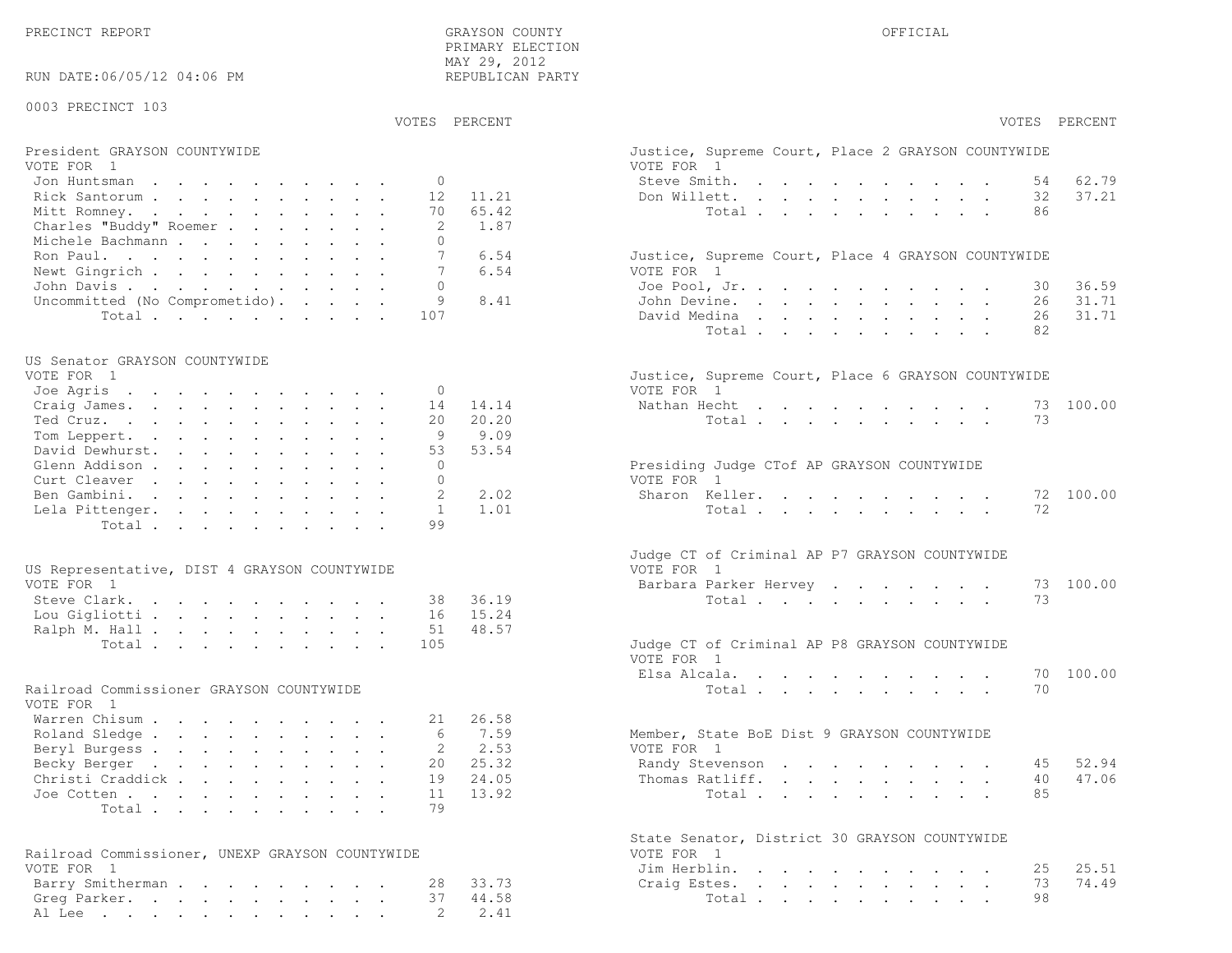| Elizabeth Murray-Kolb |  |  |  |  | 16 19.28 |
|-----------------------|--|--|--|--|----------|
| Total $\cdots$        |  |  |  |  |          |

| $T \cap$ + $\cap$ + | State Representative, District 62 GRAYSON COUNTYWIDE |                                                                                               |  |    |            |
|---------------------|------------------------------------------------------|-----------------------------------------------------------------------------------------------|--|----|------------|
|                     | VOTE FOR                                             |                                                                                               |  |    |            |
|                     | Larry Phillips.                                      | $\mathcal{L}$ , and the contribution of the contribution of the contribution of $\mathcal{L}$ |  | 89 | ∩∩<br>100. |
|                     | $T \cap + \cap +$                                    |                                                                                               |  | 89 |            |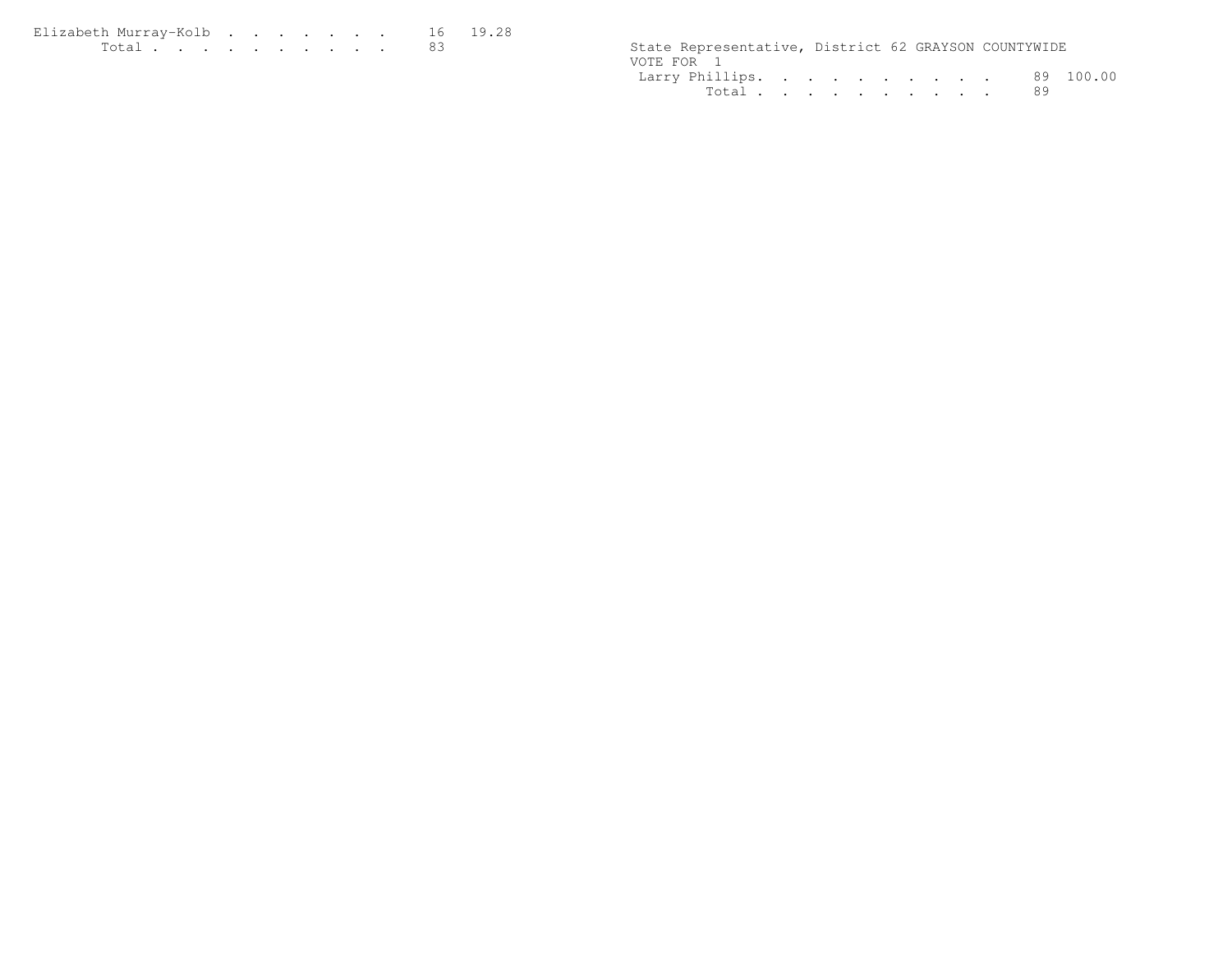PRECINCT REPORT OF THE SERVICE OF THE GRAYSON COUNTY OF THE GRAYSON COUNTY OF THE GRAYSON OF THE GRAYSON COUNTY

RUN DATE:06/05/12 04:06 PM

0003 PRECINCT 103

VOTES PERCENT VOTES PERCENT

 PRIMARY ELECTION MAY 29, 2012REPUBLICAN PARTY

### Chief Justice 5th Ct of Appeals GRAYSON COUNTYWIDE Dist VOTE FOR 1 GRAYSON COUNTY UNIVERSITY OF SALES AND GRAYSON COUNTY OF SALES AND GRAYSON COUNTY OF SALES AND GRAY Carolyn Wright. . . . . . . . . . . 70 100.00 VOTE  $Total . . . . . . . . . . . 70$  Jim

| Justice 5th Court of Appeals P2 GRAYSON COUNTYWIDE |  |  |  |  |  |                                        |
|----------------------------------------------------|--|--|--|--|--|----------------------------------------|
| VOTE FOR 1                                         |  |  |  |  |  | District Judge, 59th Judicial District |
| Bill Whitehill. 25 30.49                           |  |  |  |  |  | GRAYSON COUNTYWIDE                     |
| Jeff Coen 8 9.76                                   |  |  |  |  |  | VOTE FOR 1                             |
| David Evans. 23 28.05                              |  |  |  |  |  | Rayburn M. "Rim" Nall 75 100.00        |
| Kevin Keith. 11 13.41                              |  |  |  |  |  | Total 75                               |
| Jennifer Balido,    15 18.29                       |  |  |  |  |  |                                        |
| Total 82                                           |  |  |  |  |  |                                        |

| Justice 5th Court of Appeals P5 GRAYSON COUNTYWIDE | Joe Brown 81 100.00 |
|----------------------------------------------------|---------------------|
| VOTE FOR 1                                         | Total 81            |
| Jim Moseley. 74 100.00                             |                     |
| Total 74                                           |                     |

| Justice 5th Court of Appeals P9 GRAYSON COUNTYWIDE |  |  |  | Brent Adams. 9 8.41      |  |  |  |  |  |  |
|----------------------------------------------------|--|--|--|--------------------------|--|--|--|--|--|--|
| VOTE FOR 1                                         |  |  |  | David S. Hawley 11 10.28 |  |  |  |  |  |  |
| Martin E. Richter. 30 39.47                        |  |  |  | Keith Gary 34 31.78      |  |  |  |  |  |  |
| David Lewis. 46 60.53                              |  |  |  | Johnny Waldrip. 53 49.53 |  |  |  |  |  |  |
| Total 76                                           |  |  |  | Total 107                |  |  |  |  |  |  |

| Justice 5th Court of Appeals P10 GRAYSON COUNTYWIDE | County Tax Assessor-Collector GRAYSON COUNTYWIDE |
|-----------------------------------------------------|--------------------------------------------------|
| VOTE FOR 1                                          | VOTE FOR 1                                       |
| Molly Francis 68 100.00                             | Bruce Stidham 51 49.04                           |
| Total 68                                            | Janis Hall 53 50.96                              |

| Justice 5th Court of Appeals P11 GRAYSON COUNTYWIDE |  |  |  |  |          |  |                           |  |
|-----------------------------------------------------|--|--|--|--|----------|--|---------------------------|--|
| VOTE FOR 1                                          |  |  |  |  |          |  | County Comm Prec1 COMM 1  |  |
| Douglas S. Lang 71 100.00                           |  |  |  |  |          |  | VOTE FOR 1                |  |
|                                                     |  |  |  |  | Total 71 |  | 46 48.42<br>Jeff Whitmire |  |

| Justice 5th Court of Appeals P12 GRAYSON COUNTYWIDE |  |  | Total 95 |  |  |  |
|-----------------------------------------------------|--|--|----------|--|--|--|
| VOTE FOR 1                                          |  |  |          |  |  |  |
| Robert M. "Bob" Fillmore 70 100.00                  |  |  |          |  |  |  |
|                                                     |  |  |          |  |  |  |

```
Total . . . . . . . . . . . 70 Just
```

```
Justice 5th Court of Appeals P13 GRAYSON COUNTYWIDE Billy G. Teague Sr. . . . . . . . . . 12<br>VOTE FOR 1
Elizabeth Lang Miers. . . . . . . 68 100.00 10tal . . . . . . . . . . 93
      Total . . . . . . . . . . 68
```

| EPUBLICAN PARTY                          |                                                                                          |       |  |  |                                                                               |                      |                 |        |                            |                                 |
|------------------------------------------|------------------------------------------------------------------------------------------|-------|--|--|-------------------------------------------------------------------------------|----------------------|-----------------|--------|----------------------------|---------------------------------|
| PERCENT                                  |                                                                                          |       |  |  |                                                                               |                      |                 |        | VOTES                      | PERCENT                         |
| 100.00                                   | District Judge, 15th Judicial District<br>GRAYSON COUNTYWIDE<br>VOTE FOR 1<br>Jim Fallon |       |  |  |                                                                               |                      |                 |        |                            | 77 100.00                       |
|                                          | District Judge, 59th Judicial District                                                   | Total |  |  |                                                                               |                      |                 |        | 77                         |                                 |
| 30.49<br>9.76<br>28.05<br>13.41<br>18.29 | GRAYSON COUNTYWIDE<br>VOTE FOR 1<br>Rayburn M. "Rim" Nall                                | Total |  |  |                                                                               |                      |                 |        | 75                         | 75 100.00                       |
|                                          | Criminal District Attorney GRAYSON COUNTYWIDE<br>VOTE FOR 1                              |       |  |  |                                                                               |                      |                 |        |                            |                                 |
| 100.00                                   | Joe Brown                                                                                | Total |  |  |                                                                               |                      |                 |        | 81<br>81                   | 100.00                          |
|                                          | Sheriff GRAYSON COUNTYWIDE<br>VOTE FOR 1                                                 |       |  |  |                                                                               |                      |                 |        |                            |                                 |
| 39.47<br>60.53                           | Brent Adams.<br>David S. Hawley<br>Keith Gary<br>Johnny Waldrip.                         | Total |  |  | $\mathbf{r} = \mathbf{r} + \mathbf{r} + \mathbf{r} + \mathbf{r} + \mathbf{r}$ | $\ddot{\phantom{0}}$ |                 | $\sim$ | 9<br>11<br>34<br>53<br>107 | 8.41<br>10.28<br>31.78<br>49.53 |
|                                          | County Tax Assessor-Collector GRAYSON COUNTYWIDE<br>VOTE FOR 1                           |       |  |  |                                                                               |                      |                 |        |                            |                                 |
| 100.00                                   | Bruce Stidham<br>Janis Hall                                                              | Total |  |  |                                                                               |                      | $\mathbf{L}$    |        | 51<br>53<br>104            | 49.04<br>50.96                  |
| 100.00                                   | County Comm Prec1 COMM 1<br>VOTE FOR 1<br>Jeff Whitmire                                  |       |  |  |                                                                               |                      |                 |        | 46                         | 48.42                           |
|                                          | Ralph Renshaw III.<br>Billy Hamilton.                                                    | Total |  |  | $\begin{array}{cccccccccccccc} . & . & . & . & . & . & . & . & . \end{array}$ |                      | $\sim 10^{-11}$ |        | 13<br>36<br>95             | 13.68<br>37.89                  |
| 100.00                                   | Justice of the Peace Prec 1 JUSTICE OF THE PEACE PCT 1                                   |       |  |  |                                                                               |                      |                 |        |                            |                                 |
|                                          | VOTE FOR 1<br>Rick Mason.                                                                |       |  |  |                                                                               |                      |                 |        |                            | 8 8.60                          |

Larry Atherton. . . . . . . . . . 73

12.90

78.49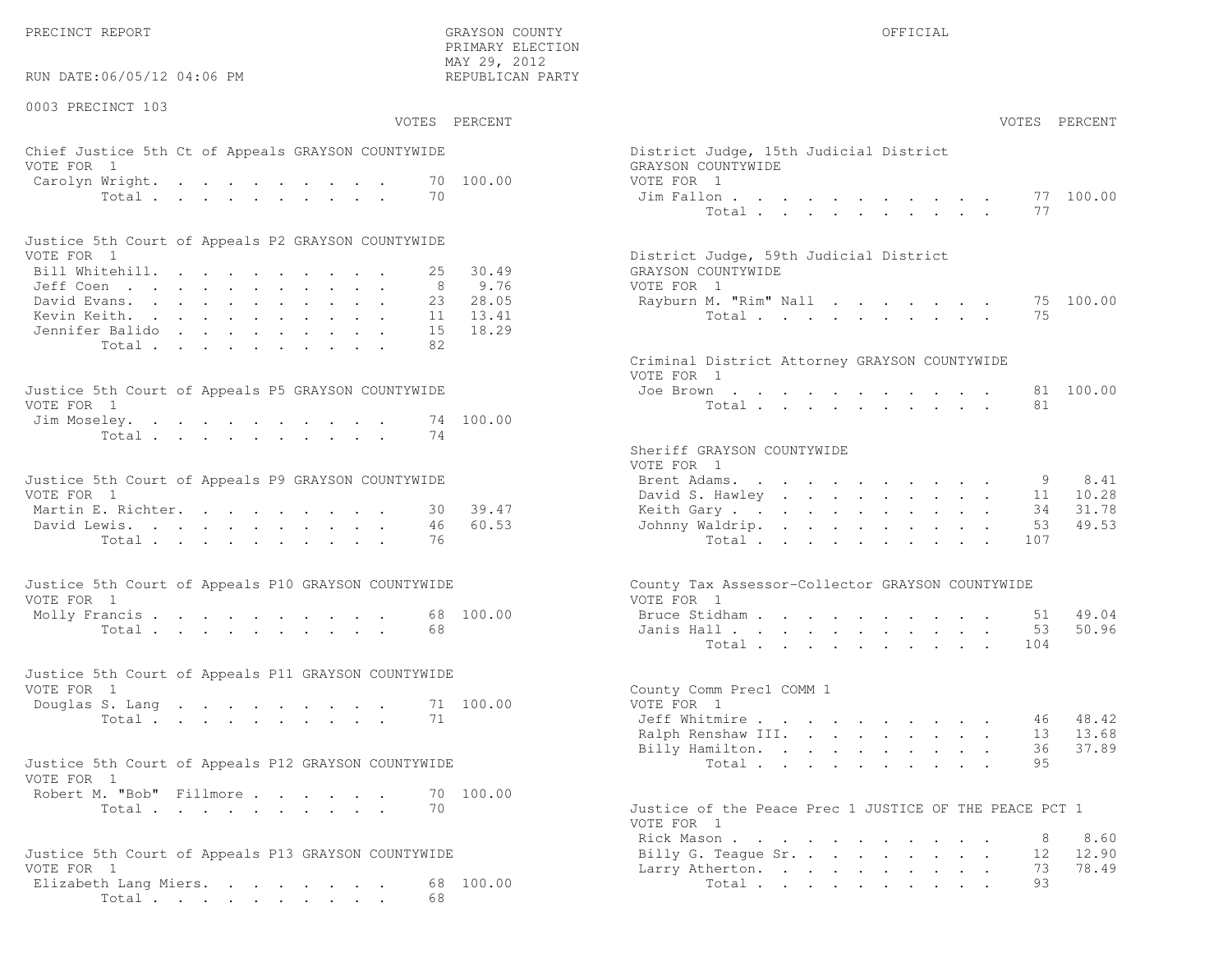| Constable Precinct 1 CONST 1 |  |  |  |  |  |
|------------------------------|--|--|--|--|--|
| VOTE FOR 1                   |  |  |  |  |  |
| Chad Mulkey. 27 32.14        |  |  |  |  |  |
| C.C. "Buddy" Wade. 57 67.86  |  |  |  |  |  |
| Total 84                     |  |  |  |  |  |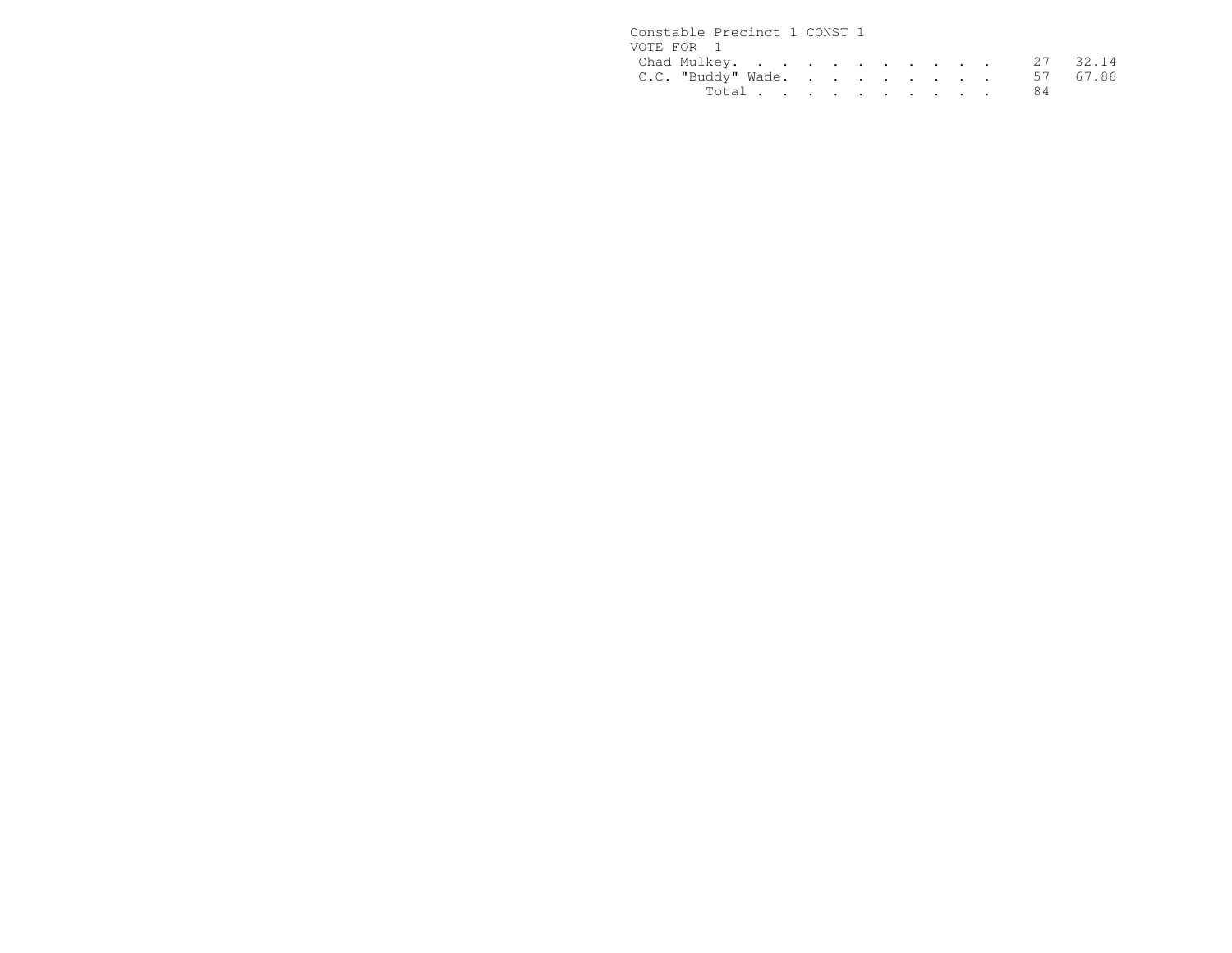RUN DATE:06/05/12 04:06 PM

0003 PRECINCT 103

VOTES PERCENT

 PRIMARY ELECTION MAY 29, 2012REPUBLICAN PARTY

County Chairman GRAYSON COUNTYWIDEVOTE FOR 1 Larry Millson . . . . . . . . . . 48 57.8335 42.17 Gary  $\overline{C}$ ox. . . . . . . . . . . . 35<br>Total . . . . . . . . . 83 Total . . . . . . . . . .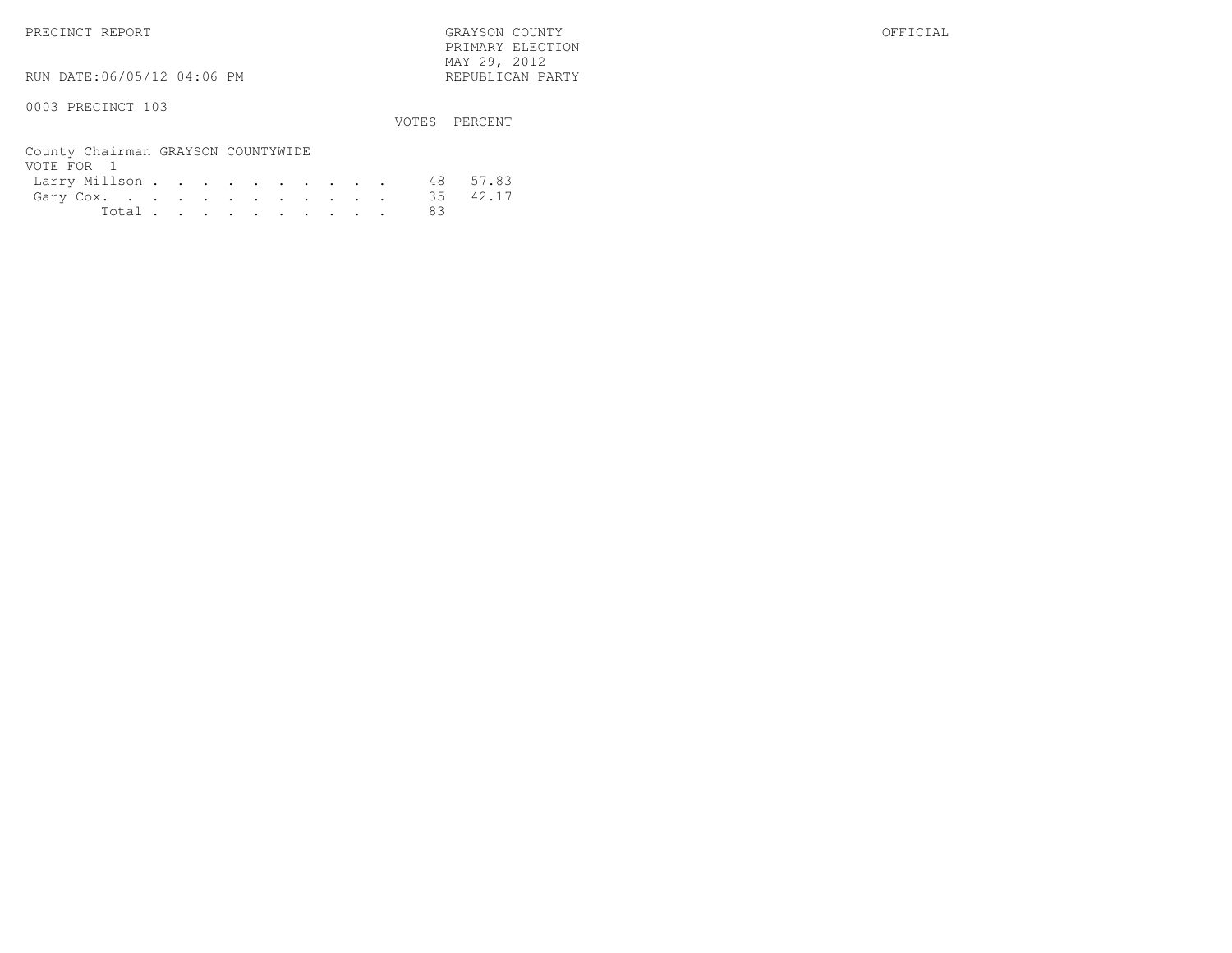PRECINCT REPORT GRAYSON COUNTY OFFICIAL PRIMARY ELECTION MAY 29, 2012DEMOCRATIC PARTY RUN DATE:06/05/12 04:06 PM 0003 PRECINCT 103 VOTES PERCENT VOTES PERCENTPresident GRAYSON COUNTYWIDE Justice 5th Court of Appeals P5 GRAYSON COUNTYWIDEVOTE FOR 1 VOTE FOR 1 Barack Obama . . . . . . . . . . 4 80.00 Penny R. Phillips. . . . . . . . . 3 100.00Bob Ely . . . . . . . . . . . . 0 Total . . . . . . . . . . 3 Darcy G. Richardson . . . . . . . . 0  $-1$  John Wolfe . . . . . . . . . . . 1 20.00Total . . . . . . . . . 5 Justice 5th Court of Appeals P9 GRAYSON COUNTYWIDE VOTE FOR 1 David Hanschen. . . . . . . . . . 2 100.00US Senator GRAYSON COUNTYWIDE **The COUNTY SERVICE ASSESS** (SERVICE 2) Total . . . . . . . . . . . . 2 VOTE FOR 1 Paul Sadler. . . . . . . . . . . 2 66.67 $1 \quad 33.33$ Grady Yarbrough . . . . . . . . 1 33.33 Justice 5th Court of Appeals P11 GRAYSON COUNTYWIDE Sean Hubbard . . . . . . . . . . 0 0 0 0 VOTE FOR 1 Addie Dainell Allen . . . . . . . . 0 Tonya J. Holt . . . . . . . . . . 3 100.00 Total . . . . . . . . . . 3 Total . . . . . . . . . . 3US Representative, DIST 4 GRAYSON COUNTYWIDE THE SERVICE STRAIN STATE OF A SUBSEXTED STATES OF A POSSIBLE OF A VOTE FOR 1 VOTE FOR 1 VaLinda Hathcox . . . . . . . . . 3 100.00 Lawrence J. Praeger . . . . . . . . 3 100.00 Total . . . . . . . . . . 3 Total . . . . . . . . . . 3Railroad Commissioner GRAYSON COUNTYWIDE County Chairman GRAYSON COUNTYWIDEVOTE FOR 1 VOTE FOR 1Lander Bethel. . . . . . . . . . Dale Henry . . . . . . . . . 3 100.00 Lander Bethel . . . . . . . . . 3 100.00 Total . . . . . . . . . . 3 Total . . . . . . . . . . 3Justice, Supreme Court, Place 6 GRAYSON COUNTYWIDEVOTE FOR 1Michele Petty . . . . . . . . . . . 3 100.00 Total . . . . . . . . . . 3 Presiding Judge CTof AP GRAYSON COUNTYWIDEVOTE FOR 1Keith Hampton . . . . . . . . . . . 3 100.00 Total . . . . . . . . . . 3 State Representative, District 62 GRAYSON COUNTYWIDEVOTE FOR 1 Eristeo Perez . . . . . . . . . . 3 100.00Total . . . . . . . . . . . 3 Justice 5th Court of Appeals P2 GRAYSON COUNTYWIDEVOTE FOR 1Dan Wood. . . . . . . . . . . . 2 100.00

Total  $\cdots$  . . . . . . . . 2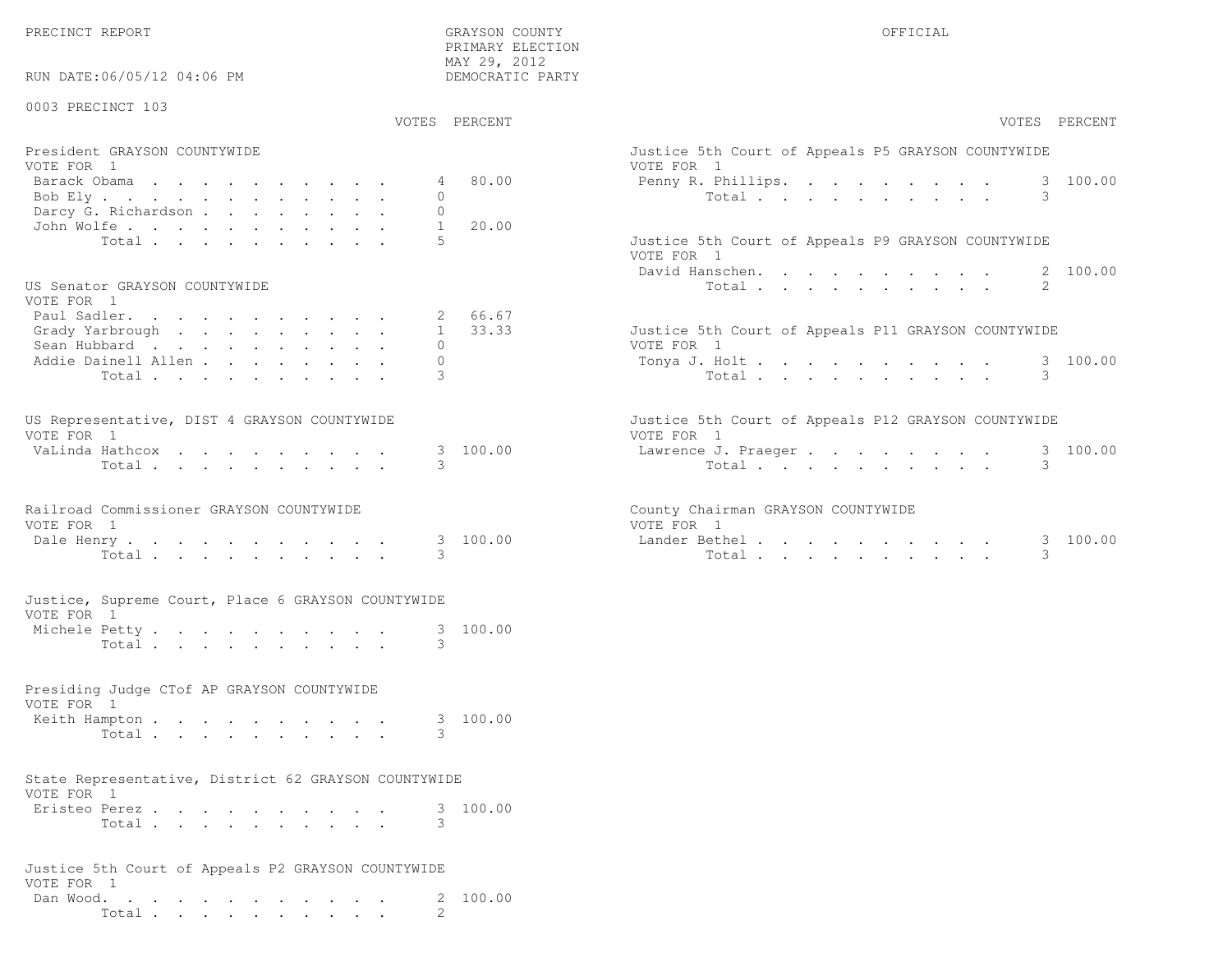PRIMARY ELECTION $\text{MAX } 29, \quad 2012$ 

## RUN DATE:06/05/12 04:06 PM

#### 0003 PRECINCT 103

|     |                                                |                                                                                                             |  |  |  |  |  |             | VOTES PERCENT |
|-----|------------------------------------------------|-------------------------------------------------------------------------------------------------------------|--|--|--|--|--|-------------|---------------|
|     | SCHOOL CHOICE GRAYSON COUNTYWIDE<br>VOTE FOR 1 |                                                                                                             |  |  |  |  |  |             |               |
|     |                                                |                                                                                                             |  |  |  |  |  | YES (SI) 88 | 85.44         |
| NO. | $(NO)$ .                                       | $\mathbf{r}$ , and $\mathbf{r}$ , and $\mathbf{r}$ , and $\mathbf{r}$ , and $\mathbf{r}$ , and $\mathbf{r}$ |  |  |  |  |  |             | 15 14.56      |
|     |                                                | Total                                                                                                       |  |  |  |  |  | 103         |               |
|     |                                                |                                                                                                             |  |  |  |  |  |             |               |

#### REPEALING OBAMACARE GRAYSON COUNTYWIDE

| VOTE FOR 1 |  |  |  |  |  |                 |          |
|------------|--|--|--|--|--|-----------------|----------|
| YES (SI)   |  |  |  |  |  |                 | 96 92.31 |
|            |  |  |  |  |  | NO (NO). 8 7.69 |          |
|            |  |  |  |  |  | Total 104       |          |

#### PUBLIC PRAYER GRAYSON COUNTYWIDE

| VOTE FOR 1 |  |  |  |  |  |  |           |                 |
|------------|--|--|--|--|--|--|-----------|-----------------|
| YES (SI)   |  |  |  |  |  |  |           | 99 93.40        |
|            |  |  |  |  |  |  |           | NO (NO). 7 6.60 |
|            |  |  |  |  |  |  | Total 106 |                 |

#### BALANCED BUDGET GRAYSON COUNTYWIDE

| VOTE FOR 1 |  |  |  |  |  |                 |          |
|------------|--|--|--|--|--|-----------------|----------|
| YES (SI)   |  |  |  |  |  |                 | 98 97.03 |
|            |  |  |  |  |  | NO (NO). 3 2.97 |          |
|            |  |  |  |  |  | Total 101       |          |

#### REDISTRICTING GRAYSON COUNTYWIDE

| VOTE FOR 1 |  |  |  |  |  |  |                   |  |
|------------|--|--|--|--|--|--|-------------------|--|
|            |  |  |  |  |  |  | YES (SI) 73 74.49 |  |
|            |  |  |  |  |  |  | NO (NO). 25 25.51 |  |
|            |  |  |  |  |  |  | Total $\cdot$     |  |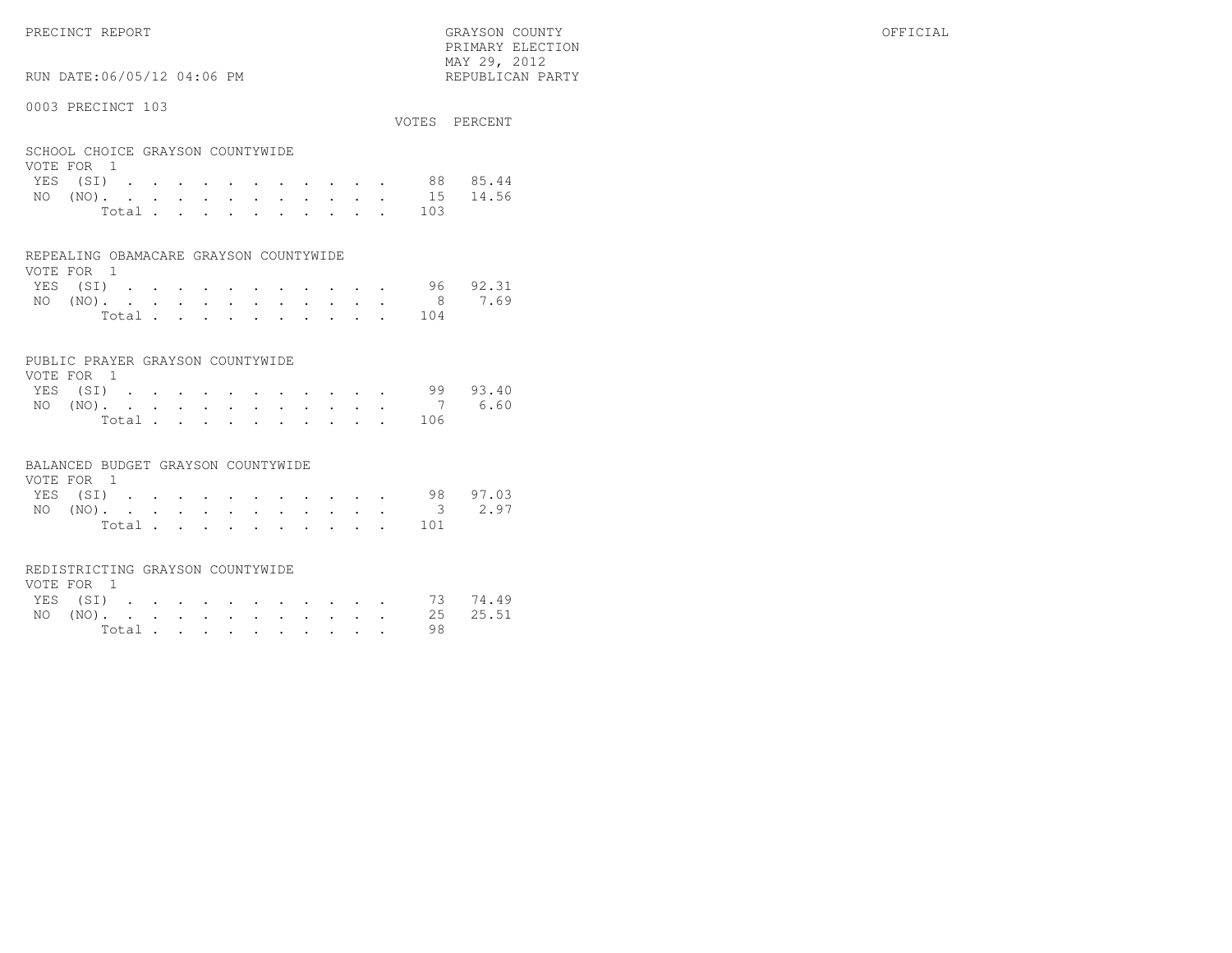PRECINCT REPORT GRAYSON COUNTY OFFICIAL PRIMARY ELECTION $\begin{array}{lll} \text{MAX} & 29, & 2012 \\ \text{NAY} & 29, & 2012 \end{array}$ RUN DATE:06/05/12 04:06 PM 0003 PRECINCT 103 VOTES PERCENTPROPOSITION 1 GRAYSON COUNTYWIDE

| VOTE FOR 1 |                     |  |  |  |  |  |                              |         |
|------------|---------------------|--|--|--|--|--|------------------------------|---------|
|            | FOR (APOYA) $\cdot$ |  |  |  |  |  |                              | 4 80.00 |
|            |                     |  |  |  |  |  | AGAINST (EN CONTRA). 1 20.00 |         |
|            | Total               |  |  |  |  |  |                              |         |
|            |                     |  |  |  |  |  |                              |         |

| PROPOSITION 2 GRAYSON COUNTYWIDE |        |  |  |  |  |  |
|----------------------------------|--------|--|--|--|--|--|
| VOTE FOR 1                       |        |  |  |  |  |  |
| FOR (APOYA) 5 100.00             |        |  |  |  |  |  |
| AGAINST (EN CONTRA).             |        |  |  |  |  |  |
|                                  | Total. |  |  |  |  |  |

| PROPOSITION 3 GRAYSON COUNTYWIDE |        |  |  |  |  |
|----------------------------------|--------|--|--|--|--|
| VOTE FOR 1                       |        |  |  |  |  |
| FOR (APOYA) 5 100.00             |        |  |  |  |  |
| AGAINST (EN CONTRA).             |        |  |  |  |  |
|                                  | Total. |  |  |  |  |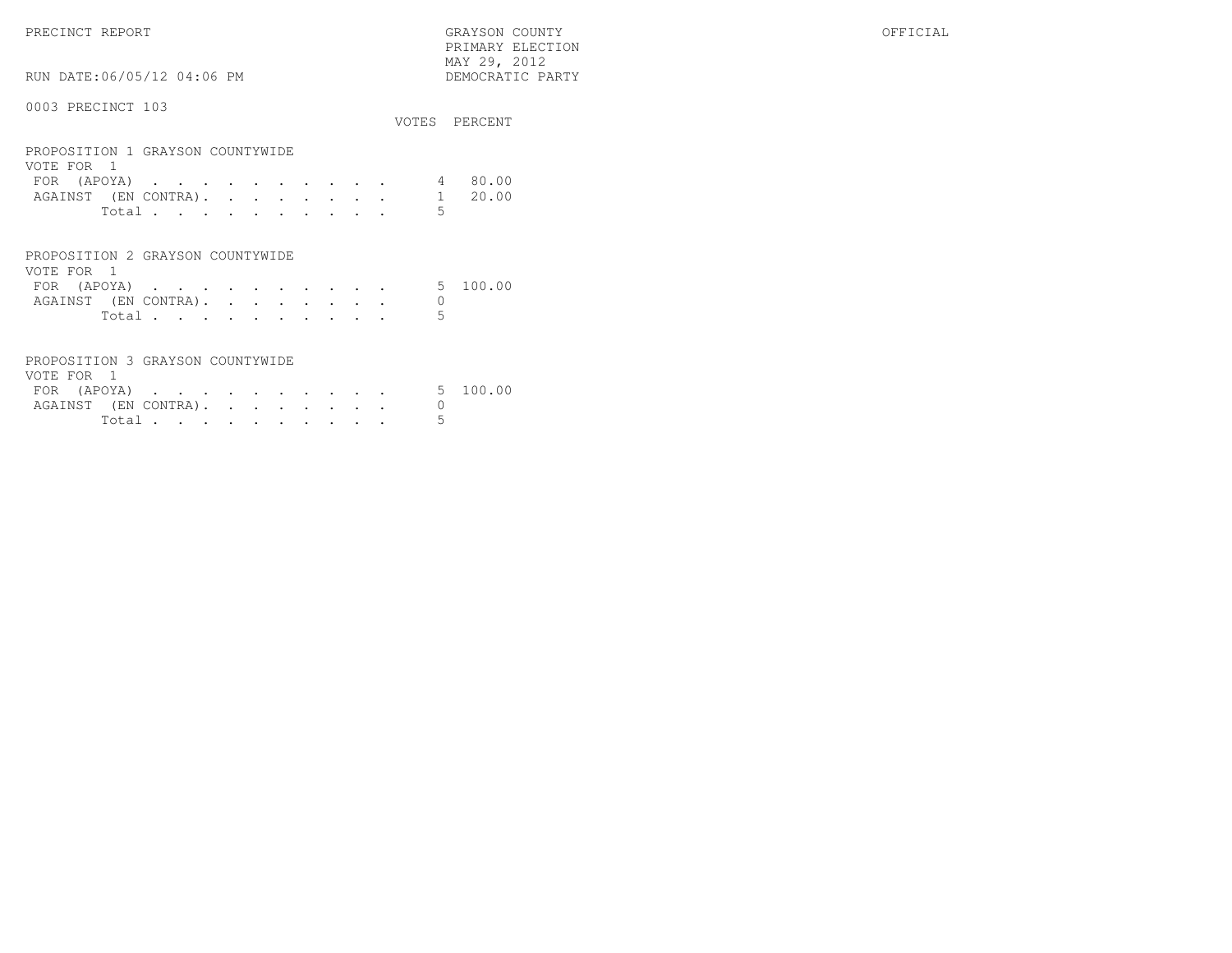PRECINCT REPORT GRAYSON COUNTY OFFICIAL PRIMARY ELECTIONMAY 29, 2012

RUN DATE:06/05/12 04:06 PM STATISTICS

0004 PRECINCT 104

|                                      |     | VOTES PERCENT |
|--------------------------------------|-----|---------------|
| REGISTERED VOTERS - TOTAL            | 829 |               |
| REGISTERED VOTERS - REPUBLICAN PARTY |     |               |
| REGISTERED VOTERS - DEMOCRATIC PARTY |     |               |
| BALLOTS CAST - TOTAL.                | 212 |               |
| BALLOTS CAST - REPUBLICAN PARTY      | 196 | 92.45         |
| BALLOTS CAST - DEMOCRATIC PARTY 16   |     | 7.55          |
| VOTER TURNOUT - TOTAL                |     | 25.57         |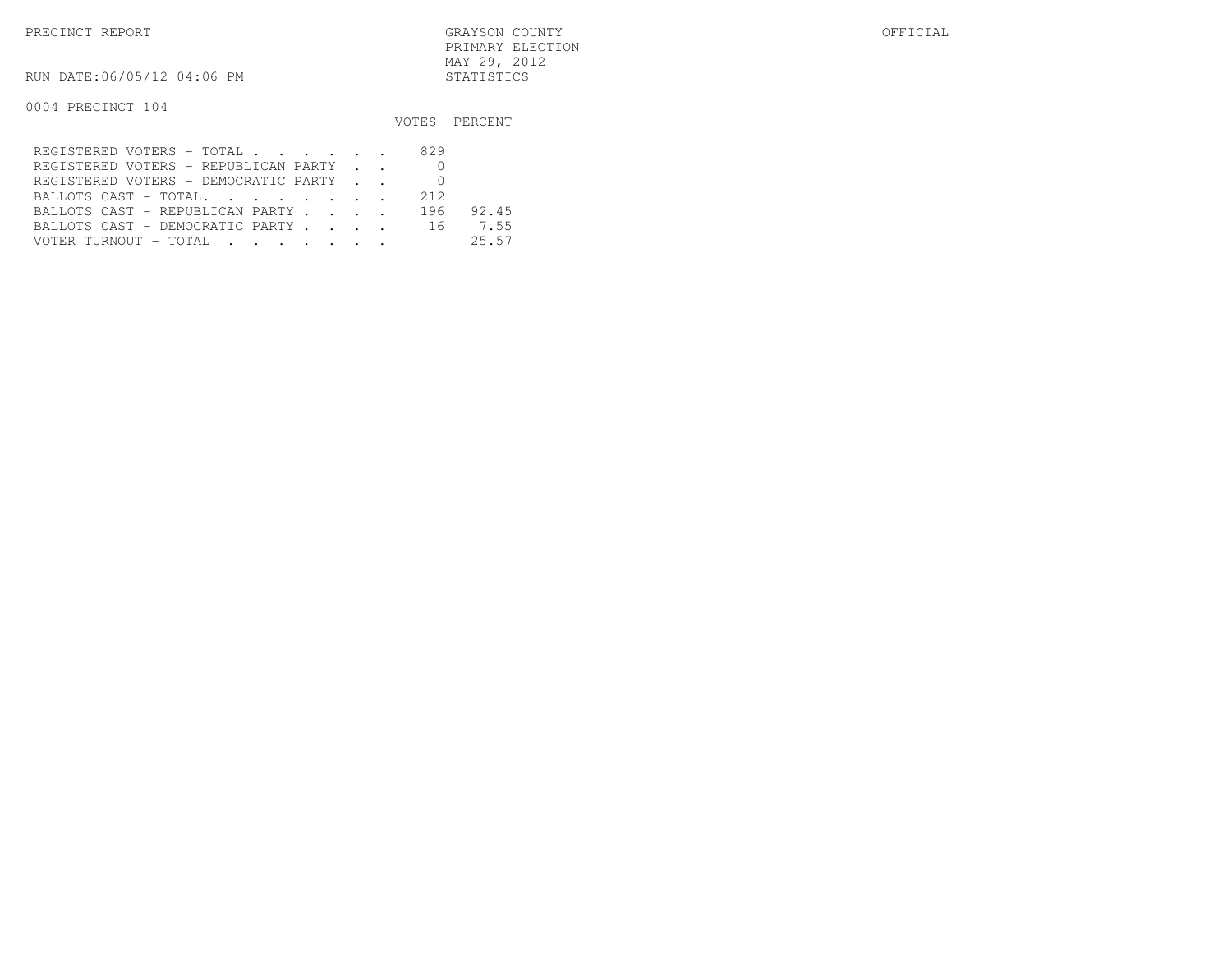PRECINCT REPORT OF THE SERVICE OF THE GRAYSON COUNTY OF THE GRAYSON COUNTY OF THE GRAYSON OF THE GRAYSON COUNTY

 PRIMARY ELECTION MAY 29, 2012REPUBLICAN PARTY

RUN DATE:06/05/12 04:06 PM

#### 0004 PRECINCT 104

#### VOTES PERCENT VOTES PERCENT

#### President GRAYSON COUNTYWIDE Justice, Supreme Court, Place 2 GRAYSON COUNTYWIDEVOTE FOR 1 VOTE FOR 1Jon Huntsman . . . . . . . . . . 2 1.04 St Rick Santorum . . . . . . . . . . 28 14.58 Don Mitt Romney. . . . . . . . . . . 126 65.63 Total . . . . . . . . . . 135 Charles "Buddy" Roemer . . . . . . . 1 .52Michele Bachmann . . . . . . . . . 0

| Ron Paul. 21 10.94                     | Justice, Supreme Court, Place 4 GRAYSON COUNTYWIDE |  |
|----------------------------------------|----------------------------------------------------|--|
| Newt Gingrich 2 1.04                   | VOTE FOR 1                                         |  |
| John Davis 0                           | Joe Pool, Jr. 62 45.93                             |  |
| Uncommitted (No Comprometido). 12 6.25 | John Devine. 28 20.74                              |  |
| Total 192                              | David Medina 45 33.33                              |  |

#### US Senator GRAYSON COUNTYWIDE

| VOTE FOR 1               | Justice, Supreme Court, Place 6 GRAYSON COUNTYWIDE |
|--------------------------|----------------------------------------------------|
| Joe Agris 0              | VOTE FOR 1                                         |
| Craig James. 19 10.80    | Nathan Hecht 123 100.00                            |
| 47 26.70<br>Ted Cruz.    | Total 123                                          |
| Tom Leppert. 25 14.20    |                                                    |
| David Dewhurst. 74 42.05 |                                                    |
| Glenn Addison            | Presiding Judge CTof AP GRAYSON COUNTYWIDE         |
| Curt Cleaver 3 1.70      | VOTE FOR 1                                         |
| Ben Gambini. 5 2.84      | Sharon Keller. 127 100.00                          |
| Lela Pittenger. 3 1.70   | Total 127                                          |
| Total 176                |                                                    |
|                          |                                                    |

| US Representative, DIST 4 GRAYSON COUNTYWIDE | VOTE FOR 1                                    |
|----------------------------------------------|-----------------------------------------------|
| VOTE FOR 1                                   | Barbara Parker Hervey 124 100.00              |
| Steve Clark. 51 27.57                        | Total 124                                     |
| Lou Gigliotti 32 17.30                       |                                               |
| Ralph M. Hall 102 55.14                      |                                               |
| Total 185                                    | Judge CT of Criminal AP P8 GRAYSON COUNTYWIDE |

### Railroad Commissioner GRAYSON COUNTYWIDE

| VOTE FOR 1                |  |  |  |  |  |                                             |  |
|---------------------------|--|--|--|--|--|---------------------------------------------|--|
| Warren Chisum 45 32.14    |  |  |  |  |  |                                             |  |
| Roland Sledge 21 15.00    |  |  |  |  |  | Member, State BoE Dist 9 GRAYSON COUNTYWIDE |  |
| Beryl Burgess 12 8.57     |  |  |  |  |  | VOTE FOR 1                                  |  |
| Becky Berger 14 10.00     |  |  |  |  |  | Randy Stevenson 81 60.90                    |  |
| Christi Craddick 32 22.86 |  |  |  |  |  | Thomas Ratliff. 52 39.10                    |  |
| Joe Cotten 16 11.43       |  |  |  |  |  | Total 133                                   |  |
| Total 140                 |  |  |  |  |  |                                             |  |

| Railroad Commissioner, UNEXP GRAYSON COUNTYWIDE |  | VOTE FOR 1             |  |  |  |  |  |  |
|-------------------------------------------------|--|------------------------|--|--|--|--|--|--|
| VOTE FOR 1                                      |  | Jim Herblin. 50 29.41  |  |  |  |  |  |  |
| Barry Smitherman 54 39.13                       |  | Craig Estes. 120 70.59 |  |  |  |  |  |  |
| Greg Parker. 47 34.06                           |  | Total 170              |  |  |  |  |  |  |
| Al Lee 5 3.62                                   |  |                        |  |  |  |  |  |  |

| PERCENT | VOTES PERCENT                                                                                                                                                                                                                                                                             |
|---------|-------------------------------------------------------------------------------------------------------------------------------------------------------------------------------------------------------------------------------------------------------------------------------------------|
|         | Justice, Supreme Court, Place 2 GRAYSON COUNTYWIDE<br>VOTE FOR 1                                                                                                                                                                                                                          |
| 1.04    | Steve Smith.<br>57.04<br>77<br><b>Contract Contract</b>                                                                                                                                                                                                                                   |
| 14.58   | 42.96<br>Don Willett.<br>58<br>$\mathbf{L}$<br>$\sim$<br>$\mathbf{L} = \mathbf{L} \times \mathbf{L}$<br>$\cdot$ $\cdot$<br>$\sim$                                                                                                                                                         |
| 65.63   | Total<br>135                                                                                                                                                                                                                                                                              |
| .52     |                                                                                                                                                                                                                                                                                           |
|         |                                                                                                                                                                                                                                                                                           |
| 10.94   | Justice, Supreme Court, Place 4 GRAYSON COUNTYWIDE                                                                                                                                                                                                                                        |
| 1.04    | VOTE FOR 1                                                                                                                                                                                                                                                                                |
|         | Joe Pool, Jr.<br>45.93<br>62<br>$\mathcal{L}^{\text{max}}$<br>$\cdot$ $\cdot$ $\cdot$ $\cdot$ $\cdot$                                                                                                                                                                                     |
| 6.25    | 20.74<br>John Devine.<br>28<br>$\mathbf{r}$ and $\mathbf{r}$ and $\mathbf{r}$ and $\mathbf{r}$<br>$\sim$<br>$\sim$                                                                                                                                                                        |
|         | 33.33<br>David Medina<br>45<br>$\sim$                                                                                                                                                                                                                                                     |
|         | Total<br>$\mathbf{L} = \mathbf{L} \mathbf{L}$<br>$\mathbf{L}$ and $\mathbf{L}$<br>$\mathbf{L} = \mathbf{L} \mathbf{L} + \mathbf{L} \mathbf{L}$<br>135                                                                                                                                     |
|         |                                                                                                                                                                                                                                                                                           |
|         | Justice, Supreme Court, Place 6 GRAYSON COUNTYWIDE                                                                                                                                                                                                                                        |
|         | VOTE FOR 1                                                                                                                                                                                                                                                                                |
| 10.80   | Nathan Hecht<br>123 100.00                                                                                                                                                                                                                                                                |
| 26.70   | 123<br>Total                                                                                                                                                                                                                                                                              |
| 14.20   |                                                                                                                                                                                                                                                                                           |
| 42.05   |                                                                                                                                                                                                                                                                                           |
|         | Presiding Judge CTof AP GRAYSON COUNTYWIDE                                                                                                                                                                                                                                                |
| 1.70    | VOTE FOR 1                                                                                                                                                                                                                                                                                |
| 2.84    | Sharon Keller.<br>127 100.00                                                                                                                                                                                                                                                              |
| 1.70    | 127<br>Total<br>$\mathbf{r} = \mathbf{r} + \mathbf{r} + \mathbf{r} + \mathbf{r} + \mathbf{r}$<br>$\sim$                                                                                                                                                                                   |
|         |                                                                                                                                                                                                                                                                                           |
|         | Judge CT of Criminal AP P7 GRAYSON COUNTYWIDE<br>VOTE FOR 1                                                                                                                                                                                                                               |
|         | Barbara Parker Hervey<br>124 100.00                                                                                                                                                                                                                                                       |
| 27.57   | 124<br>Total                                                                                                                                                                                                                                                                              |
| 17.30   |                                                                                                                                                                                                                                                                                           |
| 55.14   |                                                                                                                                                                                                                                                                                           |
|         | Judge CT of Criminal AP P8 GRAYSON COUNTYWIDE<br>VOTE FOR 1                                                                                                                                                                                                                               |
|         | Elsa Alcala.<br>123 100.00                                                                                                                                                                                                                                                                |
|         | 123<br>Total $\cdots$                                                                                                                                                                                                                                                                     |
|         |                                                                                                                                                                                                                                                                                           |
| 32.14   |                                                                                                                                                                                                                                                                                           |
| 15.00   | Member, State BoE Dist 9 GRAYSON COUNTYWIDE                                                                                                                                                                                                                                               |
| 8.57    | VOTE FOR 1                                                                                                                                                                                                                                                                                |
| 10.00   | Randy Stevenson<br>81 60.90                                                                                                                                                                                                                                                               |
| 22.86   | Thomas Ratliff.<br>52<br>39.10<br>$\ddot{\phantom{0}}$                                                                                                                                                                                                                                    |
| 11.43   | 133<br>Total $\cdots$                                                                                                                                                                                                                                                                     |
|         |                                                                                                                                                                                                                                                                                           |
|         |                                                                                                                                                                                                                                                                                           |
|         | State Senator, District 30 GRAYSON COUNTYWIDE<br>VOTE FOR<br>$\overline{1}$                                                                                                                                                                                                               |
|         | Jim Herblin.<br>29.41<br>50<br>$\sim$ $-$                                                                                                                                                                                                                                                 |
| 39.13   | Craig Estes.<br>120<br>70.59<br>$\ddot{\phantom{0}}$<br>$\mathbf{r} = \mathbf{r} \cdot \mathbf{r}$ .<br>$\mathbf{L}^{\text{max}}$ , and $\mathbf{L}^{\text{max}}$<br>$\mathbf{L}^{\text{max}}$<br>$\sim$ $-$<br>$\mathbf{L}^{\text{max}}$<br>$\ddot{\phantom{0}}$<br>$\ddot{\phantom{0}}$ |
| 34.06   | 170<br>Total                                                                                                                                                                                                                                                                              |
| 3.62    |                                                                                                                                                                                                                                                                                           |
|         |                                                                                                                                                                                                                                                                                           |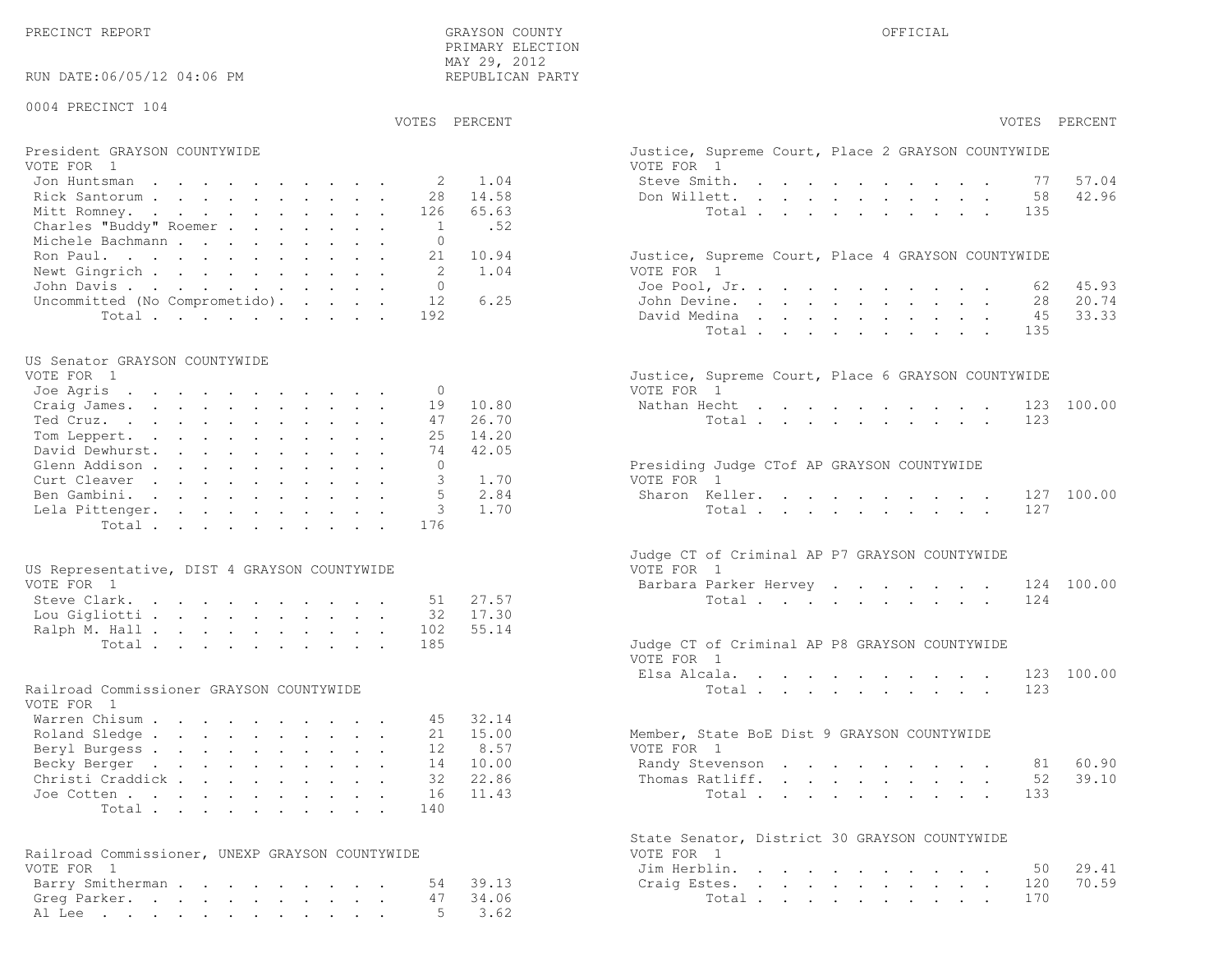| Elizabeth Murrav-Kolb 32 23.19 |  |  |  |  |  |                                                      |  |  |
|--------------------------------|--|--|--|--|--|------------------------------------------------------|--|--|
|                                |  |  |  |  |  | State Representative, District 62 GRAYSON COUNTYWIDE |  |  |

| State Representative, District 62 GRAYSON COUNTYWIDE |  |  |  |  |  |
|------------------------------------------------------|--|--|--|--|--|
| VOTE FOR 1                                           |  |  |  |  |  |
| Larry Phillips. 140 100.00                           |  |  |  |  |  |
| Total 140                                            |  |  |  |  |  |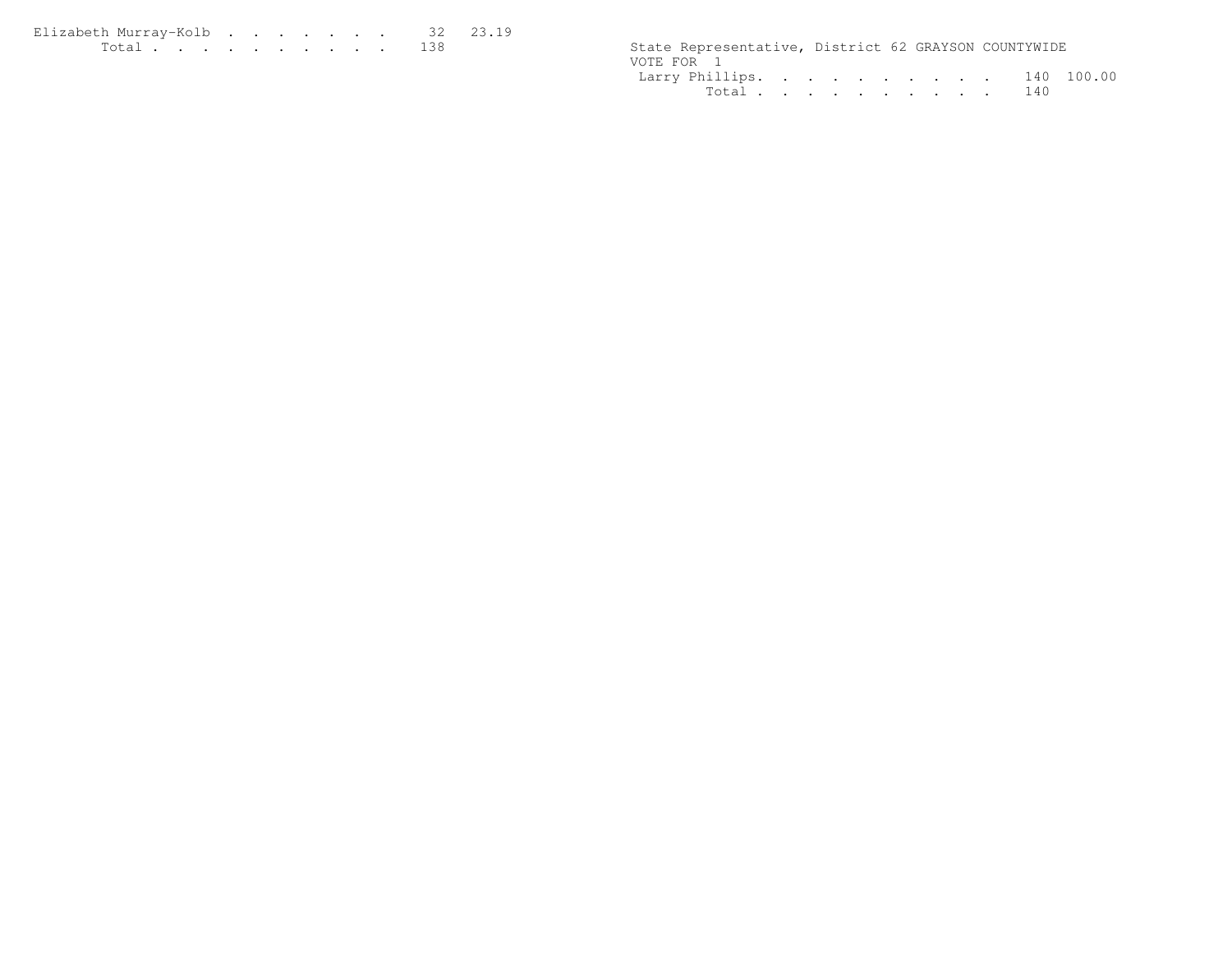PRECINCT REPORT THE COUNTY GRAYSON COUNTY THE COUNTY OFFICIAL OFFICIAL COUNTY OF THE COUNTY OF THE COUNTY OF THE COUNTY OF THE COUNTY OF THE COUNTY OF THE COUNTY OF THE COUNTY OF THE COUNTY OF THE COUNTY OF THE COUNTY OF T

RUN DATE:06/05/12 04:06 PM

0004 PRECINCT 104

VOTES PERCENT VOTES PERCENT

 PRIMARY ELECTION MAY 29, 2012REPUBLICAN PARTY

### Chief Justice 5th Ct of Appeals GRAYSON COUNTYWIDE District District District District Only 15th Judge VOTE FOR 1 GRAYSON COUNTY COUNTY OF THE COUNTY OF COUNTY OF COUNTY OF COUNTY OF COUNTY OF COUNTY OF COUNTY OF COUNTY OF COUNTY OF COUNTY OF COUNTY OF COUNTY OF COUNTY OF COUNTY OF COUNTY OF COUNTY OF COUNTY OF COUNTY OF CO Carolyn Wright. . . . . . . . . 120 100.00 VOTI<br>Total . . . . . . . . . 120 100.00 Jim Total  $\cdots$  . . . . . . . .

| Justice 5th Court of Appeals P2 GRAYSON COUNTYWIDE |  |  |  |  |  |                                        |
|----------------------------------------------------|--|--|--|--|--|----------------------------------------|
| VOTE FOR 1                                         |  |  |  |  |  | District Judge, 59th Judicial District |
| Bill Whitehill. 41 32.54                           |  |  |  |  |  | GRAYSON COUNTYWIDE                     |
| Jeff Coen 11 8.73                                  |  |  |  |  |  | VOTE FOR 1                             |
| David Evans. 39 30.95                              |  |  |  |  |  | Rayburn M. "Rim" Nall 144 100.00       |
| Kevin Keith. 17 13.49                              |  |  |  |  |  | Total 144                              |
| Jennifer Balido 18 14.29                           |  |  |  |  |  |                                        |
| Total 126                                          |  |  |  |  |  |                                        |

| Justice 5th Court of Appeals P5 GRAYSON COUNTYWIDE | Joe Brown 138 100.00 |
|----------------------------------------------------|----------------------|
| VOTE FOR 1                                         | Total 138            |
| Jim Moseley. 118 100.00                            |                      |
| Total 118                                          |                      |

| Justice 5th Court of Appeals P9 GRAYSON COUNTYWIDE | Brent Adams. 23 12.23    |  |  |  |  |  |  |
|----------------------------------------------------|--------------------------|--|--|--|--|--|--|
| VOTE FOR 1                                         | David S. Hawley 18 9.57  |  |  |  |  |  |  |
| Martin E. Richter. 54 45.76                        | Keith Gary 69 36.70      |  |  |  |  |  |  |
| David Lewis. 64 54.24                              | Johnny Waldrip. 78 41.49 |  |  |  |  |  |  |
| Total 118                                          | Total 188                |  |  |  |  |  |  |

| Justice 5th Court of Appeals P10 GRAYSON COUNTYWIDE | County Tax Assessor-Collector GRAYSON COUNTYWIDE |
|-----------------------------------------------------|--------------------------------------------------|
| VOTE FOR 1                                          | VOTE FOR 1                                       |
| Molly Francis 119 100.00                            | Bruce Stidham 100 58.82                          |
| Total 119                                           | Janis Hall 70 41.18                              |

| Justice 5th Court of Appeals P11 GRAYSON COUNTYWIDE |  |  |  |  |  |                          |  |
|-----------------------------------------------------|--|--|--|--|--|--------------------------|--|
| VOTE FOR 1                                          |  |  |  |  |  | County Comm Prec1 COMM 1 |  |
| Douglas S. Lang 120 100.00                          |  |  |  |  |  | VOTE FOR 1               |  |
| Total 120                                           |  |  |  |  |  | Jeff Whitmire 112 61.88  |  |

| Justice 5th Court of Appeals P12 GRAYSON COUNTYWIDE |           |  |  |  |                                                    |  |  |  | Total 181 |  |  |
|-----------------------------------------------------|-----------|--|--|--|----------------------------------------------------|--|--|--|-----------|--|--|
| VOTE FOR 1                                          |           |  |  |  |                                                    |  |  |  |           |  |  |
| Robert M. "Bob" Fillmore 119 100.00                 |           |  |  |  |                                                    |  |  |  |           |  |  |
|                                                     | Total 119 |  |  |  | Justice of the Peace Prec 1 JUSTICE OF THE PEACE F |  |  |  |           |  |  |

| Justice 5th Court of Appeals P13 GRAYSON COUNTYWIDE | Billy G. Teague Sr. 21 13.29 |
|-----------------------------------------------------|------------------------------|
| VOTE FOR 1                                          | Larry Atherton. 106 67.09    |
| Elizabeth Lang Miers. 117 100.00                    | Total 158                    |
| Total 117                                           |                              |

| AY 29, 2012<br>EPUBLICAN PARTY |                                                                                                                                      |  |
|--------------------------------|--------------------------------------------------------------------------------------------------------------------------------------|--|
| PERCENT                        | VOTES PERCENT                                                                                                                        |  |
| 100.00                         | District Judge, 15th Judicial District<br>GRAYSON COUNTYWIDE<br>VOTE FOR 1                                                           |  |
|                                | 133 100.00<br>Jim Fallon<br>Total<br>133                                                                                             |  |
| 32.54<br>8.73                  | District Judge, 59th Judicial District<br>GRAYSON COUNTYWIDE<br>VOTE FOR 1                                                           |  |
| 30.95<br>13.49<br>14.29        | Rayburn M. "Rim" Nall<br>144 100.00<br>144<br>Total                                                                                  |  |
|                                | Criminal District Attorney GRAYSON COUNTYWIDE<br>VOTE FOR 1                                                                          |  |
| 100.00                         | Joe Brown<br>138 100.00<br>$\mathbf{r} = \mathbf{r} + \mathbf{r} + \mathbf{r} + \mathbf{r} + \mathbf{r}$<br>$\sim$<br>Total<br>138   |  |
|                                | Sheriff GRAYSON COUNTYWIDE<br>VOTE FOR 1                                                                                             |  |
|                                | Brent Adams.<br>23 12.23                                                                                                             |  |
|                                | 9.57<br>David S. Hawley<br>18                                                                                                        |  |
| 45.76                          | 69<br>36.70<br>Keith Gary.                                                                                                           |  |
| 54.24                          | 41.49<br>Johnny Waldrip.<br>78<br>188<br>Total                                                                                       |  |
|                                | County Tax Assessor-Collector GRAYSON COUNTYWIDE<br>VOTE FOR 1                                                                       |  |
| 100.00                         | 58.82<br>Bruce Stidham<br>100<br>$\sim$<br>$\mathbf{r} = \mathbf{r} + \mathbf{r}$ , where $\mathbf{r} = \mathbf{r}$<br>$\sim$ $\sim$ |  |
|                                | 70<br>41.18<br>Janis Hall                                                                                                            |  |
|                                | 170<br>Total                                                                                                                         |  |
| 100.00                         | County Comm Prec1 COMM 1<br>VOTE FOR 1                                                                                               |  |
|                                | Jeff Whitmire<br>61.88<br>112                                                                                                        |  |
|                                | 10.50<br>Ralph Renshaw III.<br>19                                                                                                    |  |
|                                | Billy Hamilton.<br>50<br>27.62<br>181<br>Total                                                                                       |  |
| 100.00                         |                                                                                                                                      |  |
|                                | Justice of the Peace Prec 1 JUSTICE OF THE PEACE PCT 1<br>VOTE FOR 1                                                                 |  |
|                                | 19.62<br>Rick Mason.<br>31<br>$\sim 100$ km s $^{-1}$                                                                                |  |
|                                | 21<br>13.29<br>Billy G. Teague Sr.<br>$\sim$<br>$\sim$<br>67.09                                                                      |  |
| 100.00                         | 106<br>Larry Atherton.<br>$\bullet$<br>158<br>Total                                                                                  |  |
|                                |                                                                                                                                      |  |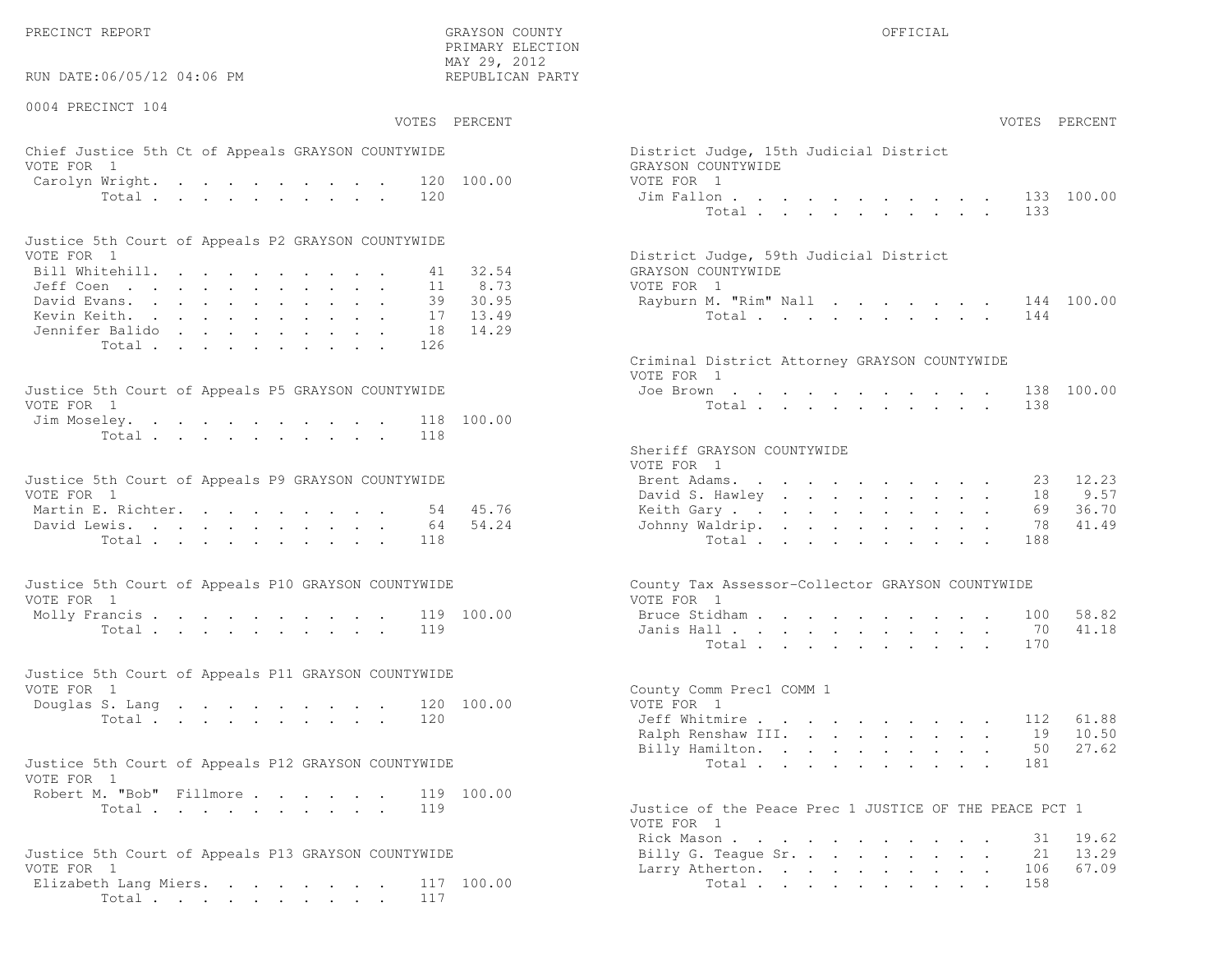| Constable Precinct 1 CONST 1 |  |  |  |  |  |
|------------------------------|--|--|--|--|--|
| VOTE FOR 1                   |  |  |  |  |  |
| Chad Mulkey. 38 23.75        |  |  |  |  |  |
| C.C. "Buddy" Wade. 122 76.25 |  |  |  |  |  |
| Total 160                    |  |  |  |  |  |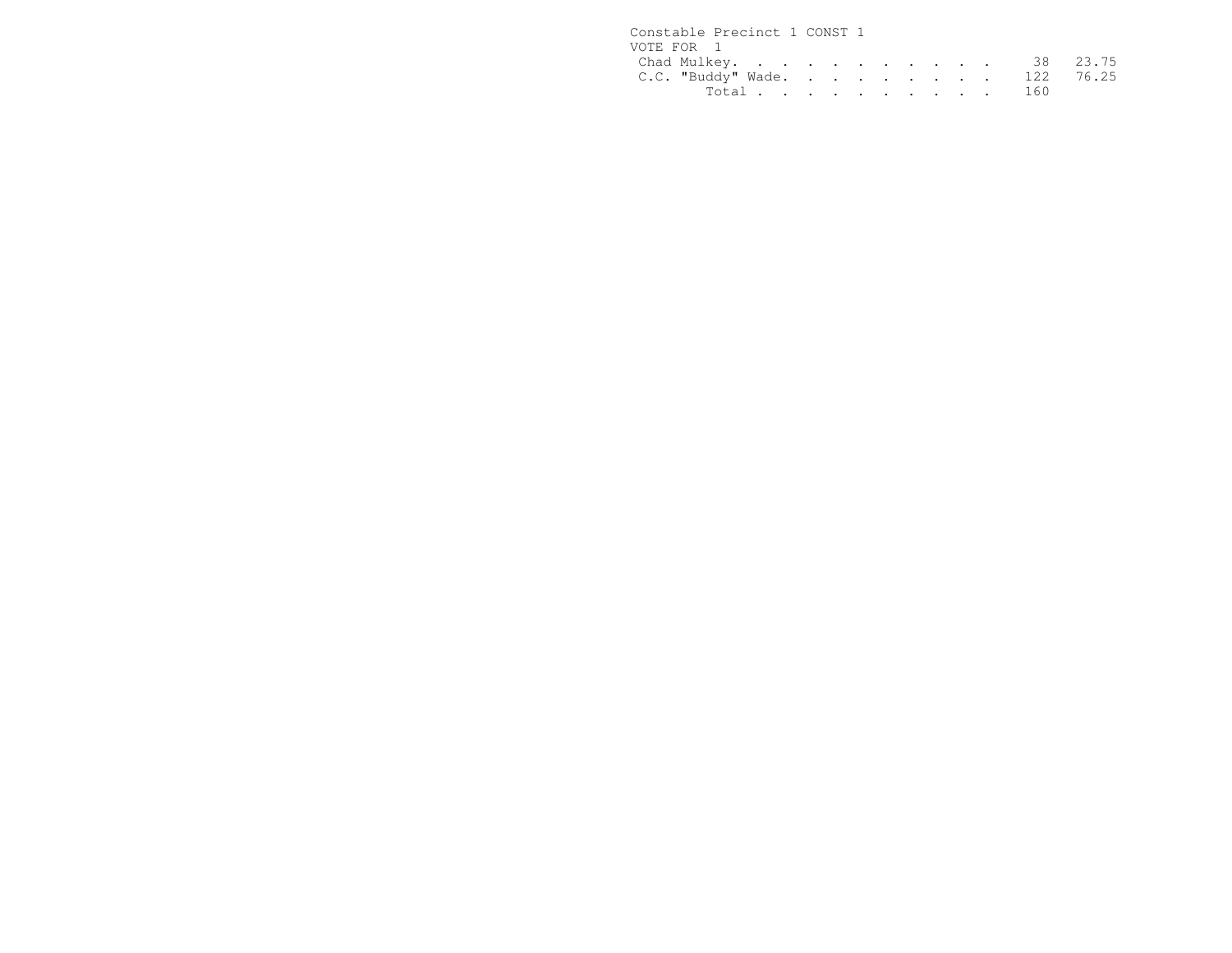PRECINCT REPORT GRAYSON COUNTY OFFICIAL PRIMARY ELECTION $\text{MAX } 29, \quad 2012$ 

RUN DATE:06/05/12 04:06 PM

#### 0004 PRECINCT 104

VOTES PERCENT

| County Chairman GRAYSON COUNTYWIDE |  |  |  |  |  |  |
|------------------------------------|--|--|--|--|--|--|
| VOTE FOR 1                         |  |  |  |  |  |  |
| Larry Millson 63 48.84             |  |  |  |  |  |  |
| Gary Cox. 66 51.16                 |  |  |  |  |  |  |
| Total 129                          |  |  |  |  |  |  |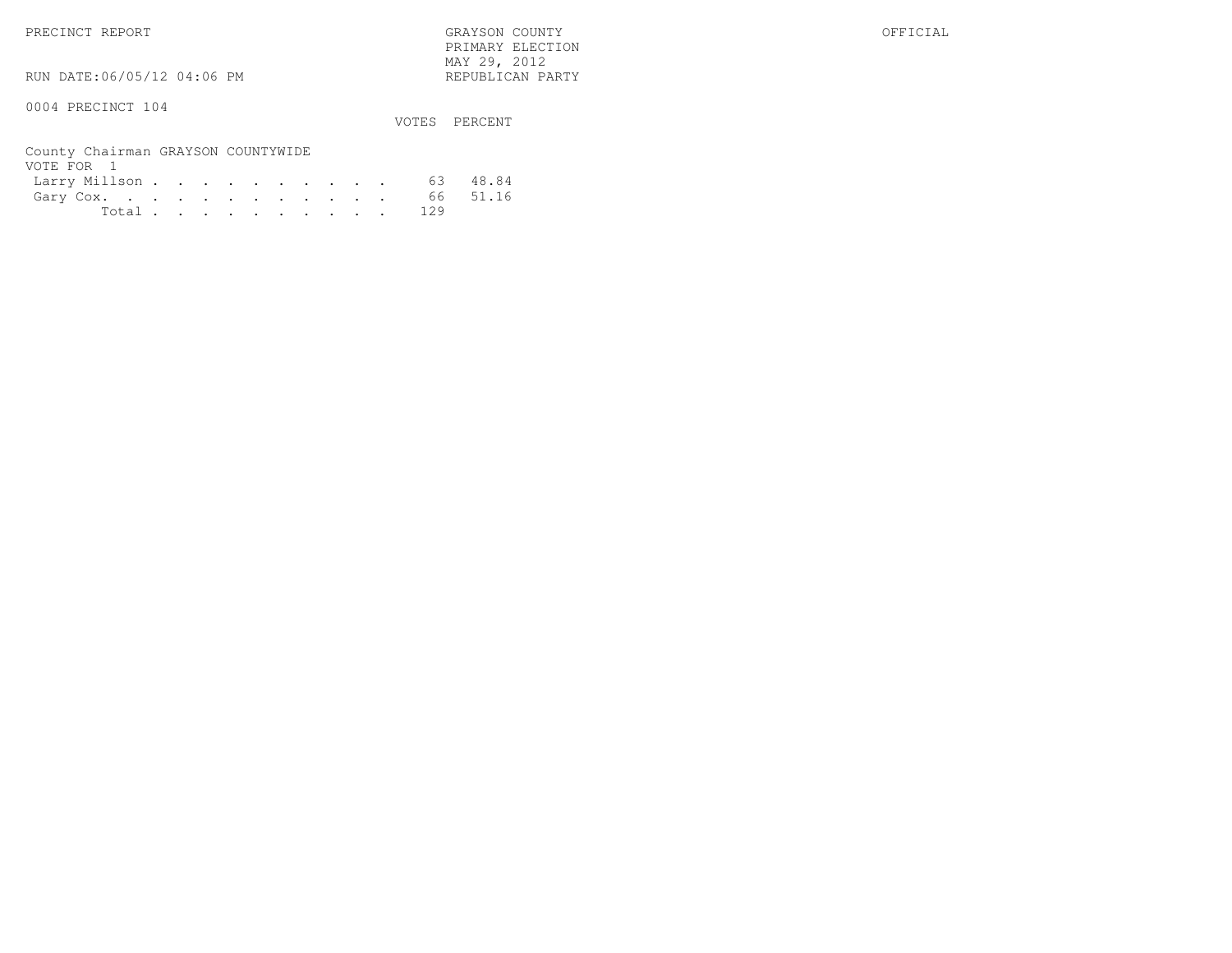PRIMARY ELECTION

| RUN DATE:06/05/12 04:06 PM                                                                                  | MAY 29, 2012<br>DEMOCRATIC PARTY                        |                                                                                                                      |
|-------------------------------------------------------------------------------------------------------------|---------------------------------------------------------|----------------------------------------------------------------------------------------------------------------------|
| 0004 PRECINCT 104                                                                                           | VOTES PERCENT                                           | VOTES PERCENT                                                                                                        |
| President GRAYSON COUNTYWIDE<br>VOTE FOR 1<br>Barack Obama<br>Bob Ely<br>Darcy G. Richardson<br>John Wolfe. | 80.00<br>12<br>$\overline{0}$<br>3<br>20.00<br>$\Omega$ | Justice 5th Court of Appeals P5 GRAYSON COUNTYWIDE<br>VOTE FOR 1<br>Penny R. Phillips. 14 100.00<br>Total<br>14      |
| Total<br>US Senator GRAYSON COUNTYWIDE                                                                      | 15                                                      | Justice 5th Court of Appeals P9 GRAYSON COUNTYWIDE<br>VOTE FOR 1<br>13 100.00<br>David Hanschen.<br>Total<br>13      |
| VOTE FOR 1<br>Paul Sadler.<br>Grady Yarbrough<br>Sean Hubbard<br>Addie Dainell Allen<br>Total               | 37.50<br>$5 \quad 31.25$<br>2 12.50<br>3 18.75<br>16    | Justice 5th Court of Appeals P11 GRAYSON COUNTYWIDE<br>VOTE FOR 1<br>Tonya J. Holt<br>15 100.00<br>15<br>Total       |
| US Representative, DIST 4 GRAYSON COUNTYWIDE<br>VOTE FOR 1<br>VaLinda Hathcox<br>Total                      | 15 100.00<br>15                                         | Justice 5th Court of Appeals P12 GRAYSON COUNTYWIDE<br>VOTE FOR 1<br>13 100.00<br>Lawrence J. Praeger<br>Total<br>13 |
| Railroad Commissioner GRAYSON COUNTYWIDE<br>VOTE FOR 1<br>Dale Henry<br>Total                               | 16 100.00<br>16                                         | County Chairman GRAYSON COUNTYWIDE<br>VOTE FOR 1<br>Lander Bethel.<br>13 100.00<br>Total<br>13                       |
| Justice, Supreme Court, Place 6 GRAYSON COUNTYWIDE<br>VOTE FOR 1<br>Michele Petty.<br>Total                 | 14 100.00<br>14                                         |                                                                                                                      |
| Presiding Judge CTof AP GRAYSON COUNTYWIDE<br>VOTE FOR 1<br>Keith Hampton<br>Total                          | 15 100.00<br>15                                         |                                                                                                                      |
| State Representative, District 62 GRAYSON COUNTYWIDE<br>VOTE FOR 1<br>Eristeo Perez<br>Total                | 12 100.00<br>12                                         |                                                                                                                      |
| Justice 5th Court of Appeals P2 GRAYSON COUNTYWIDE<br>VOTE FOR 1<br>Dan Wood.<br>Total                      | 13 100.00<br>13                                         |                                                                                                                      |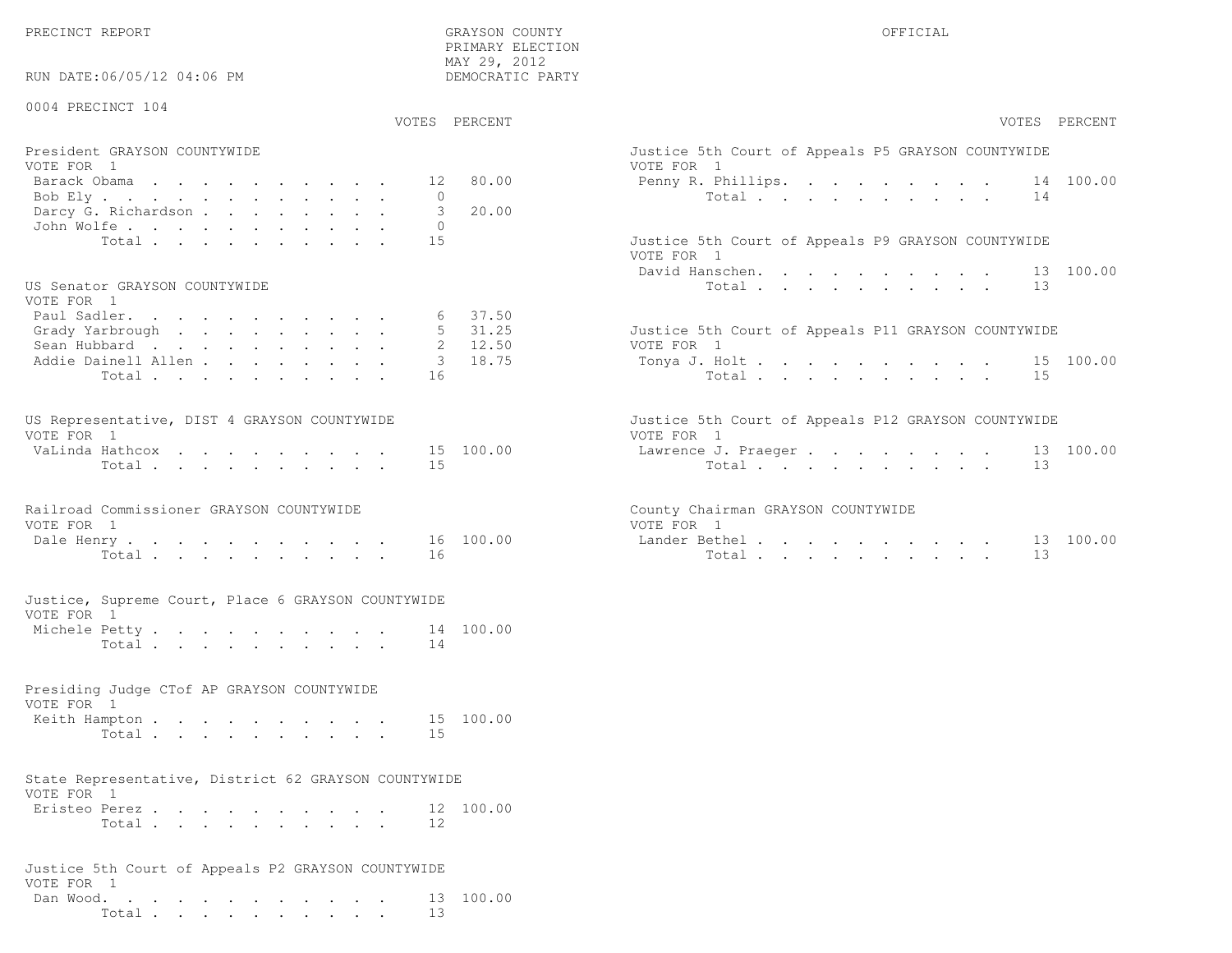$\text{MAX } 29, \quad 2012$ RUN DATE:06/05/12 04:06 PM

#### 0004 PRECINCT 104

|                                  |  |  |  |  |  |           | VOTES PERCENT      |
|----------------------------------|--|--|--|--|--|-----------|--------------------|
|                                  |  |  |  |  |  |           |                    |
| SCHOOL CHOICE GRAYSON COUNTYWIDE |  |  |  |  |  |           |                    |
| VOTE FOR 1                       |  |  |  |  |  |           |                    |
|                                  |  |  |  |  |  |           | YES (SI) 155 82.89 |
|                                  |  |  |  |  |  |           | NO (NO). 32 17.11  |
|                                  |  |  |  |  |  | Total 187 |                    |

PRIMARY ELECTION

|  | REPEALING OBAMACARE GRAYSON COUNTYWIDE |
|--|----------------------------------------|

| VOTE FOR 1 |  |  |  |  |  |  |                    |  |
|------------|--|--|--|--|--|--|--------------------|--|
|            |  |  |  |  |  |  | YES (SI) 168 88.89 |  |
|            |  |  |  |  |  |  | NO (NO). 21 11.11  |  |
|            |  |  |  |  |  |  | Total 189          |  |

#### PUBLIC PRAYER GRAYSON COUNTYWIDE

| VOTE FOR 1         |  |  |  |  |  |                |     |  |
|--------------------|--|--|--|--|--|----------------|-----|--|
| YES (SI) 171 90.48 |  |  |  |  |  |                |     |  |
| NO (NO). 18 9.52   |  |  |  |  |  |                |     |  |
|                    |  |  |  |  |  | Total $\cdots$ | 189 |  |

#### BALANCED BUDGET GRAYSON COUNTYWIDE

| VOTE FOR 1 |  |  |  |  |  |  |                    |  |
|------------|--|--|--|--|--|--|--------------------|--|
|            |  |  |  |  |  |  | YES (SI) 176 94.62 |  |
|            |  |  |  |  |  |  | NO (NO). 10 5.38   |  |
|            |  |  |  |  |  |  | Total 186          |  |

#### REDISTRICTING GRAYSON COUNTYWIDE

| VOTE FOR 1 |  |  |  |  |  |                |                    |  |
|------------|--|--|--|--|--|----------------|--------------------|--|
|            |  |  |  |  |  |                | YES (SI) 121 72.02 |  |
|            |  |  |  |  |  |                | NO (NO). 47 27.98  |  |
|            |  |  |  |  |  | Total $\cdots$ | 168                |  |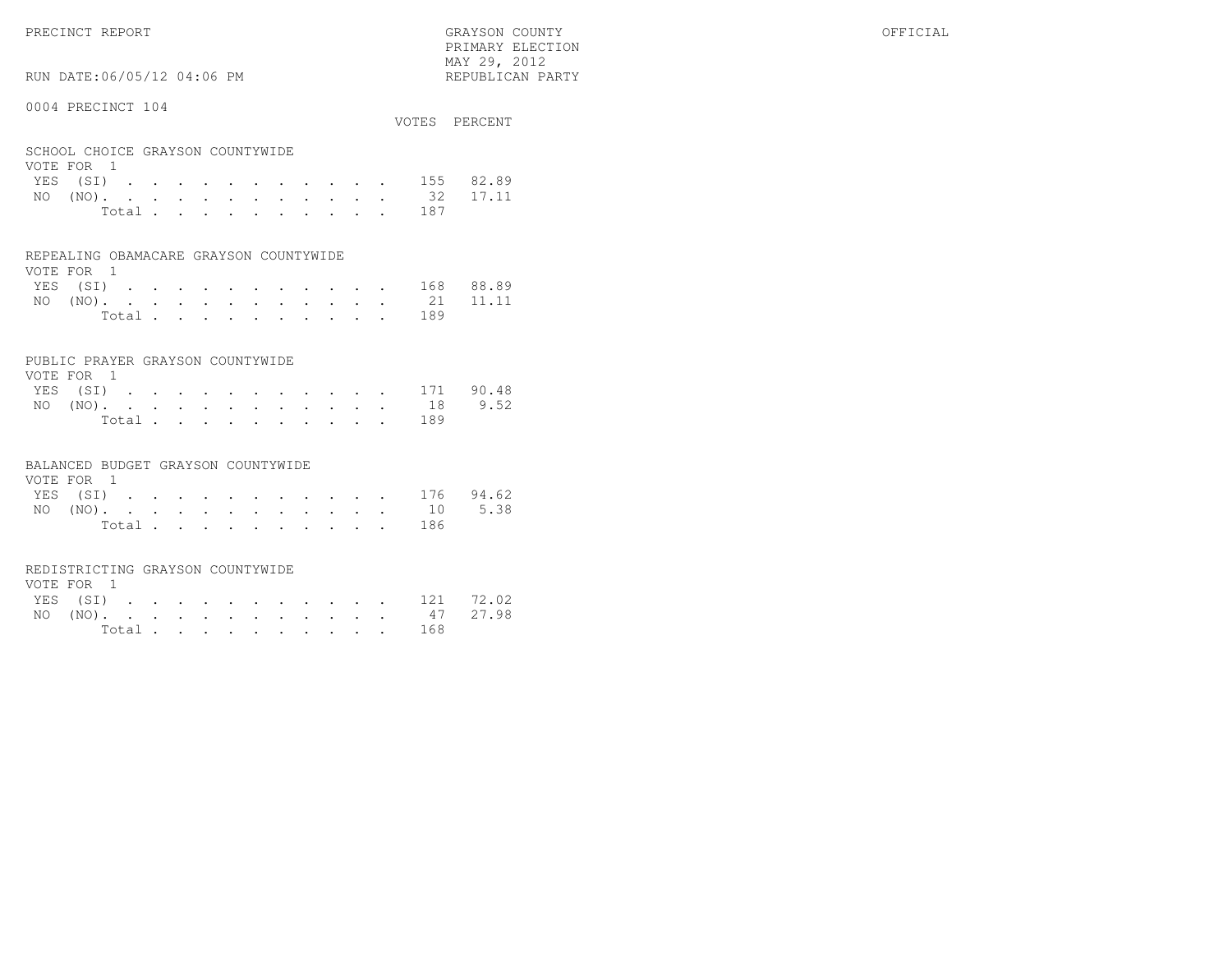$\begin{array}{lll} \text{MAX} & 29, & 2012 \\ \text{NAY} & 29, & 2012 \end{array}$ RUN DATE:06/05/12 04:06 PM

#### 0004 PRECINCT 104

|                                                |                           |                                                                                                                 |  |  |  |  |    | VOTES PERCENT |
|------------------------------------------------|---------------------------|-----------------------------------------------------------------------------------------------------------------|--|--|--|--|----|---------------|
| PROPOSITION 1 GRAYSON COUNTYWIDE<br>VOTE FOR 1 |                           |                                                                                                                 |  |  |  |  |    |               |
| FOR.                                           | (APOYA)                   | the contract of the contract of the contract of the contract of the contract of the contract of the contract of |  |  |  |  | 11 | 73.33         |
| AGAINST                                        | (EN CONTRA).              |                                                                                                                 |  |  |  |  | 4  | 26.67         |
|                                                | Total                     |                                                                                                                 |  |  |  |  | 15 |               |
| PROPOSITION 2 GRAYSON COUNTYWIDE               |                           |                                                                                                                 |  |  |  |  |    |               |
| VOTE FOR<br>FOR                                | $\overline{1}$<br>(APOYA) |                                                                                                                 |  |  |  |  | 12 | 8 U<br>n n    |

PRIMARY ELECTION

| $\blacksquare$       |       |  |  |  |  |  | TR OUTDU |
|----------------------|-------|--|--|--|--|--|----------|
| AGAINST (EN CONTRA). |       |  |  |  |  |  | 3 20.00  |
|                      | Total |  |  |  |  |  |          |

| PROPOSITION 3 GRAYSON COUNTYWIDE |  |  |  |  |  |       |                             |
|----------------------------------|--|--|--|--|--|-------|-----------------------------|
| VOTE FOR 1                       |  |  |  |  |  |       |                             |
|                                  |  |  |  |  |  |       | FOR (APOYA) 14 93.33        |
|                                  |  |  |  |  |  |       | AGAINST (EN CONTRA). 1 6.67 |
|                                  |  |  |  |  |  | Total |                             |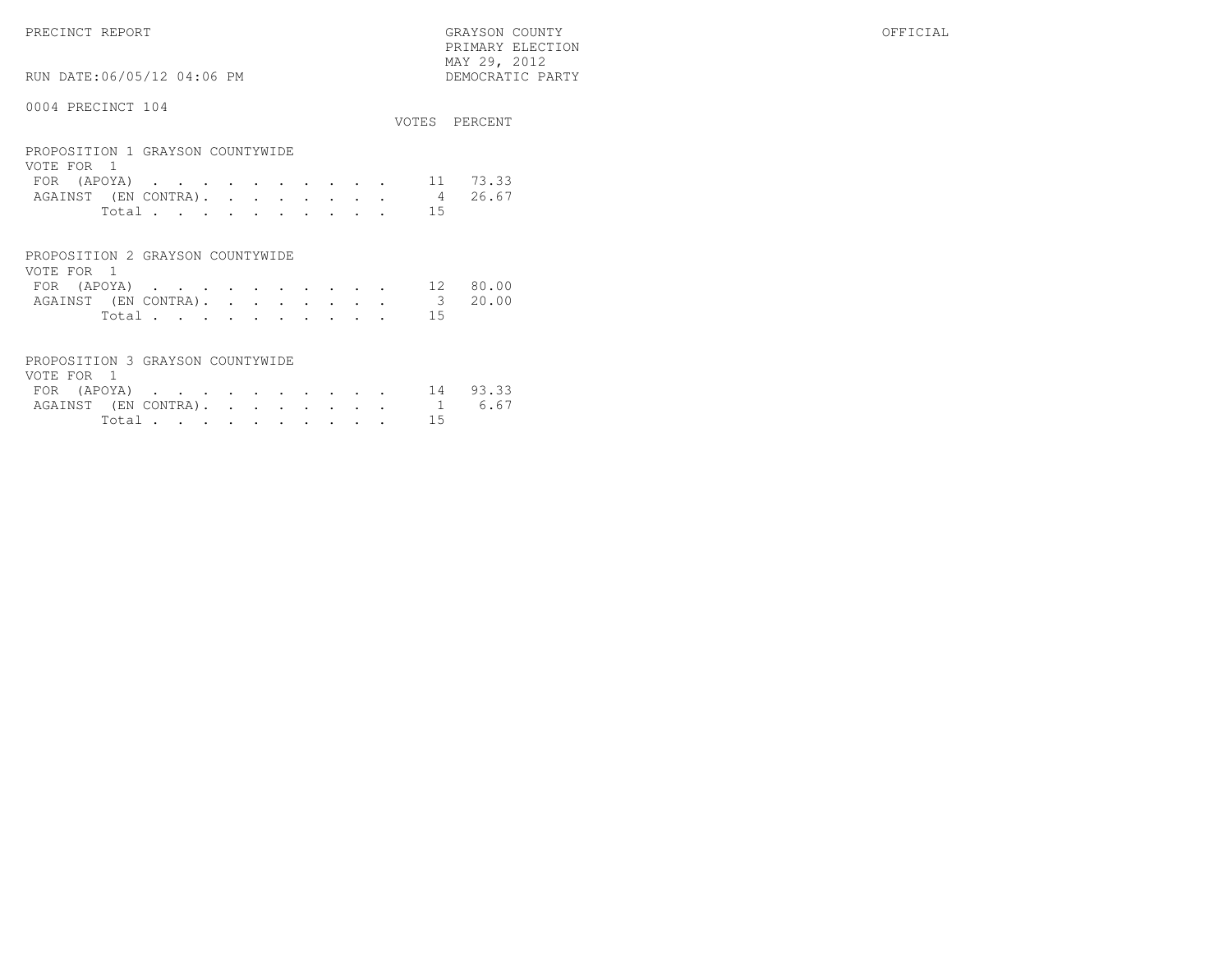RUN DATE:06/05/12 04:06 PM STATISTICS

|                                      |     | VOTES PERCENT |
|--------------------------------------|-----|---------------|
| REGISTERED VOTERS - TOTAL 4308       |     |               |
| REGISTERED VOTERS - REPUBLICAN PARTY |     |               |
| REGISTERED VOTERS - DEMOCRATIC PARTY |     |               |
| BALLOTS CAST - TOTAL.                | 633 |               |
| BALLOTS CAST - REPUBLICAN PARTY      | 596 | 94.15         |
| BALLOTS CAST - DEMOCRATIC PARTY 37   |     | 5.85          |
| VOTER TURNOUT - TOTAL                |     | 14.69         |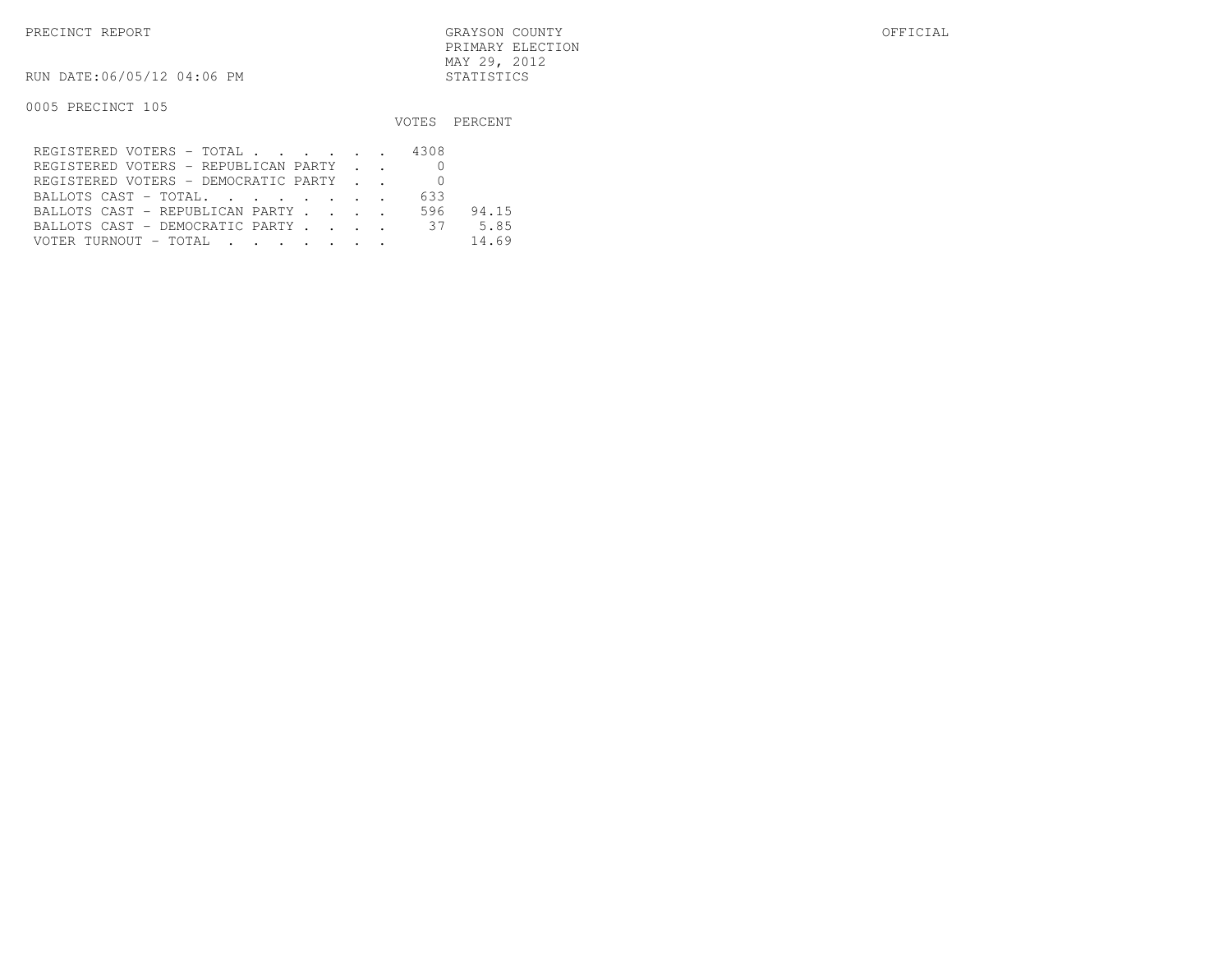| RUN DATE:06/05/12 04:06 PM                      | MAI 29, 2012<br>REPUBLICAN PARTY |                                                                  |
|-------------------------------------------------|----------------------------------|------------------------------------------------------------------|
| 0005 PRECINCT 105                               |                                  |                                                                  |
|                                                 | VOTES PERCENT                    | VOTES PERCENT                                                    |
| President GRAYSON COUNTYWIDE<br>VOTE FOR 1      |                                  | Justice, Supreme Court, Place 2 GRAYSON COUNTYWIDE<br>VOTE FOR 1 |
| Jon Huntsman                                    | .34<br>2                         | Steve Smith.<br>50.57<br>221                                     |
| Rick Santorum                                   | 9.59<br>56                       | 49.43<br>Don Willett.<br>216                                     |
| Mitt Romney.                                    | 71.92<br>420                     | Total<br>437                                                     |
| Charles "Buddy" Roemer                          | -2<br>.34                        |                                                                  |
| Michele Bachmann                                | .86<br>5                         |                                                                  |
| Ron Paul.                                       | 57<br>9.76                       | Justice, Supreme Court, Place 4 GRAYSON COUNTYWIDE               |
| Newt Gingrich                                   | 28<br>4.79                       | VOTE FOR 1                                                       |
| John Davis.<br>Uncommitted (No Comprometido).   | $\overline{0}$<br>14<br>2.40     | 41.20<br>Joe Pool, Jr.<br>178<br>John Devine.<br>24.07<br>104    |
| Total                                           | 584                              | 34.72<br>David Medina<br>150                                     |
|                                                 |                                  | Total<br>432                                                     |
|                                                 |                                  |                                                                  |
| US Senator GRAYSON COUNTYWIDE                   |                                  |                                                                  |
| VOTE FOR 1                                      |                                  | Justice, Supreme Court, Place 6 GRAYSON COUNTYWIDE               |
| Joe Agris                                       | .71<br>4                         | VOTE FOR 1                                                       |
| Craig James.                                    | 40<br>7.10<br>37.66<br>212       | Nathan Hecht<br>381 100.00<br>381                                |
| Ted Cruz.<br>Tom Leppert.                       | 17.76<br>100                     | Total                                                            |
| David Dewhurst.                                 | 34.28<br>193                     |                                                                  |
| Glenn Addison                                   | 2<br>.36                         | Presiding Judge CTof AP GRAYSON COUNTYWIDE                       |
| Curt Cleaver                                    | .36                              | VOTE FOR 1                                                       |
| Ben Gambini.                                    | .18<br>$\overline{1}$            | Sharon Keller.<br>100.00<br>389                                  |
| Lela Pittenger.                                 | 9<br>1.60                        | Total<br>389                                                     |
| Total.                                          | 563                              |                                                                  |
|                                                 |                                  | Judge CT of Criminal AP P7 GRAYSON COUNTYWIDE                    |
| US Representative, DIST 4 GRAYSON COUNTYWIDE    |                                  | VOTE FOR 1                                                       |
| VOTE FOR 1                                      |                                  | Barbara Parker Hervey<br>376 100.00                              |
| Steve Clark.<br>Lou Gigliotti                   | 29.17<br>166<br>21.44<br>122     | Total<br>376                                                     |
| Ralph M. Hall                                   | 49.38<br>281                     |                                                                  |
| Total                                           | 569                              | Judge CT of Criminal AP P8 GRAYSON COUNTYWIDE                    |
|                                                 |                                  | VOTE FOR 1                                                       |
|                                                 |                                  | Elsa Alcala.<br>366 100.00                                       |
| Railroad Commissioner GRAYSON COUNTYWIDE        |                                  | Total<br>366                                                     |
| VOTE FOR 1                                      |                                  |                                                                  |
| Warren Chisum<br>Roland Sledge                  | 29.98<br>137<br>13.13<br>60      | Member, State BoE Dist 9 GRAYSON COUNTYWIDE                      |
| Beryl Burgess                                   | 6.35<br>29                       | VOTE FOR 1                                                       |
| Becky Berger                                    | 72 15.75                         | Randy Stevenson 251 57.70                                        |
| Christi Craddick                                | 24.07<br>110                     | 42.30<br>Thomas Ratliff.<br>184                                  |
| Joe Cotten                                      | 49<br>10.72                      | Total<br>435                                                     |
| Total                                           | 457                              |                                                                  |
|                                                 |                                  |                                                                  |
| Railroad Commissioner, UNEXP GRAYSON COUNTYWIDE |                                  | State Senator, District 30 GRAYSON COUNTYWIDE<br>VOTE FOR 1      |
| VOTE FOR 1                                      |                                  | Jim Herblin.<br>43.34<br>231                                     |
| Barry Smitherman                                | 42.69<br>187                     | 56.66<br>Craig Estes.<br>302                                     |
| Greg Parker. 125                                | 28.54                            | Total<br>533                                                     |

Al Lee . . . . . . . . . . . . 31 7.08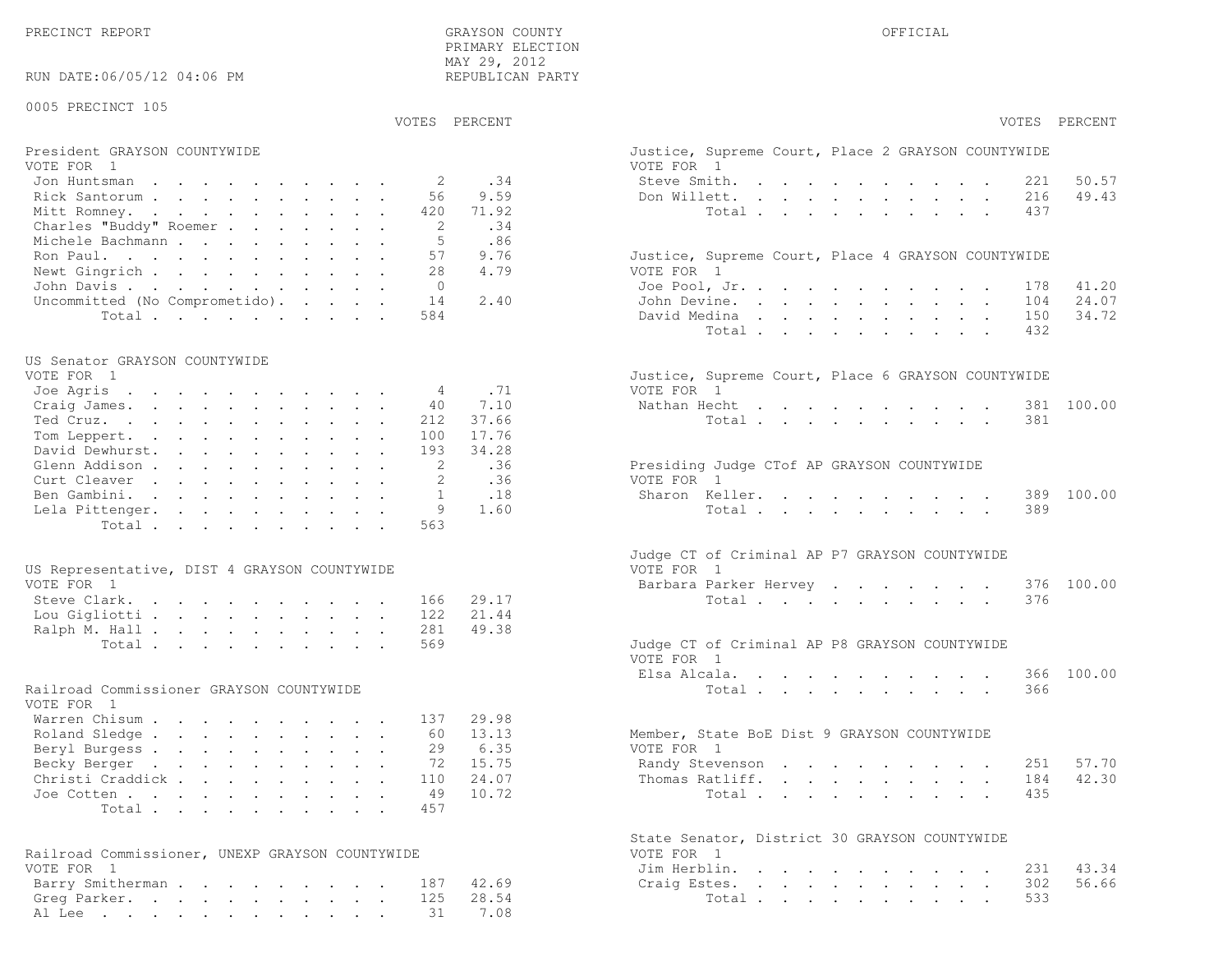| Elizabeth Murrav-Kolb 95 21.69 |  |  |  |  |  |                                                      |  |  |
|--------------------------------|--|--|--|--|--|------------------------------------------------------|--|--|
| .                              |  |  |  |  |  | State Representative, District 62 GRAYSON COUNTYWIDE |  |  |

| State Representative, District 62 GRAYSON COUNTYWIDE |  |  |  |  |  |
|------------------------------------------------------|--|--|--|--|--|
| VOTE FOR 1                                           |  |  |  |  |  |
| Larry Phillips. 481 100.00                           |  |  |  |  |  |
| Total 481                                            |  |  |  |  |  |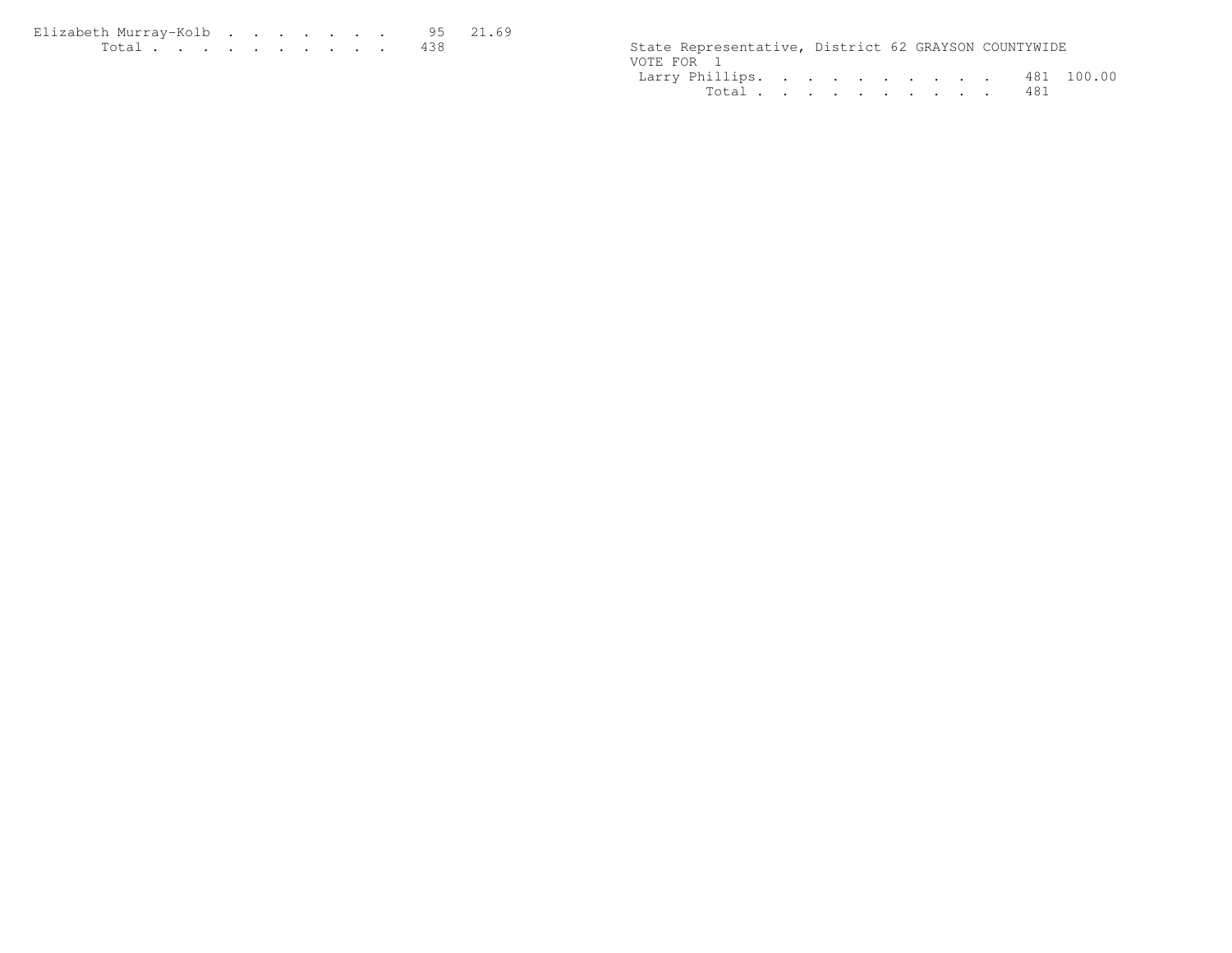PRECINCT REPORT OF THE SERVICE OF THE GRAYSON COUNTY OF THE GRAYSON COUNTY OF THE GRAYSON OF THE GRAYSON COUNTY

RUN DATE:06/05/12 04:06 PM

0005 PRECINCT 105

VOTES PERCENT VOTES PERCENT

 PRIMARY ELECTION MAY 29, 2012REPUBLICAN PARTY

# Chief Justice 5th Ct of Appeals GRAYSON COUNTYWIDE District Appeals Ois VOTE FOR 1 GRAYSON COUNTY OF REAL EXPLORER COUNTY OF REAL EXPLORER COUNTY OF REAL EXPLORER COUNTY OF REAL EXPLORER COUNTY OF REAL EXPLORER COUNTY OF REAL EXPLORER COUNTY OF REAL EXPLORER COUNTY OF REAL EXPLORER COUNTY OF R Carolyn Wright. . . . . . . . . 385 100.00 VOT Total . . . . . . . . . . 385 Ji

| Justice 5th Court of Appeals P2 GRAYSON COUNTYWIDE |  |  |  |  |  |                                        |
|----------------------------------------------------|--|--|--|--|--|----------------------------------------|
| VOTE FOR 1                                         |  |  |  |  |  | District Judge, 59th Judicial District |
| Bill Whitehill. 162 39.23                          |  |  |  |  |  | GRAYSON COUNTYWIDE                     |
| Jeff Coen 43 10.41                                 |  |  |  |  |  | VOTE FOR 1                             |
| David Evans. 115 27.85                             |  |  |  |  |  | Rayburn M. "Rim" Nall 398 100.00       |
| Kevin Keith. 32 7.75                               |  |  |  |  |  | Total 398                              |
| Jennifer Balido 61 14.77                           |  |  |  |  |  |                                        |
| Total 413                                          |  |  |  |  |  |                                        |

| Justice 5th Court of Appeals P5 GRAYSON COUNTYWIDE | Joe Brown 414 100.00 |
|----------------------------------------------------|----------------------|
| VOTE FOR 1                                         | Total 414            |
| Jim Moseley. 389 100.00                            |                      |
| Total 389                                          |                      |

| Justice 5th Court of Appeals P9 GRAYSON COUNTYWIDE | Brent Adams. 67 11.92     |
|----------------------------------------------------|---------------------------|
| VOTE FOR 1                                         | David S. Hawley 66 11.74  |
| Martin E. Richter. 168 45.16                       | Keith Gary 160 28.47      |
| David Lewis. 204 54.84                             | Johnny Waldrip. 269 47.86 |
| Total 372                                          | Total 562                 |

| Justice 5th Court of Appeals P10 GRAYSON COUNTYWIDE | County Tax Assessor-Collector GRAYSON COUNTYWIDE |
|-----------------------------------------------------|--------------------------------------------------|
| VOTE FOR 1                                          | VOTE FOR 1                                       |
| Molly Francis 372 100.00                            | Bruce Stidham 233 46.88                          |
| Total 372                                           | Janis Hall 264 53.12                             |

| Justice 5th Court of Appeals P11 GRAYSON COUNTYWIDE |  |  |  |  |  |           |                            |                          |                         |  |  |  |  |  |
|-----------------------------------------------------|--|--|--|--|--|-----------|----------------------------|--------------------------|-------------------------|--|--|--|--|--|
| VOTE FOR 1                                          |  |  |  |  |  |           |                            | County Comm Prec1 COMM 1 |                         |  |  |  |  |  |
|                                                     |  |  |  |  |  |           | Douglas S. Lang 372 100.00 | VOTE FOR 1               |                         |  |  |  |  |  |
|                                                     |  |  |  |  |  | Total 372 |                            |                          | Jeff Whitmire 276 55.65 |  |  |  |  |  |

| Justice 5th Court of Appeals P12 GRAYSON COUNTYWIDE |           |  |  |  | Total 496                    |  |
|-----------------------------------------------------|-----------|--|--|--|------------------------------|--|
| VOTE FOR 1                                          |           |  |  |  |                              |  |
| Robert M. "Bob" Fillmore 375 100.00                 |           |  |  |  |                              |  |
|                                                     | Total 375 |  |  |  | Constable Precinct 4 CONST 4 |  |

```
Justice 5th Court of Appeals P13 GRAYSON COUNTYWIDE
VOTE FOR 1
 Elizabeth Lang Miers. . . . . . . . 372 100.00Total . . . . . . . . . 372 County Chairman GRAYSON COUNTYWIDE
```

| AY 29, 2012<br>EPUBLICAN PARTY |                                                                            |                                                                                       |                                                                          |                                                                      |                                                                          |                                                                                    |                                                                                                                            |                                                                                          |                                                         |                           |                               |                                  |
|--------------------------------|----------------------------------------------------------------------------|---------------------------------------------------------------------------------------|--------------------------------------------------------------------------|----------------------------------------------------------------------|--------------------------------------------------------------------------|------------------------------------------------------------------------------------|----------------------------------------------------------------------------------------------------------------------------|------------------------------------------------------------------------------------------|---------------------------------------------------------|---------------------------|-------------------------------|----------------------------------|
| PERCENT                        |                                                                            |                                                                                       |                                                                          |                                                                      |                                                                          |                                                                                    |                                                                                                                            |                                                                                          |                                                         |                           |                               | VOTES PERCENT                    |
| 100.00                         | District Judge, 15th Judicial District<br>GRAYSON COUNTYWIDE<br>VOTE FOR 1 | Jim Fallon                                                                            | $\sim 10^{-11}$                                                          |                                                                      |                                                                          | $\sim$                                                                             |                                                                                                                            | $\mathbf{r} = \mathbf{r}$                                                                | $\ddot{\phantom{0}}$                                    |                           | 379                           | 100.00                           |
|                                |                                                                            | Total                                                                                 |                                                                          |                                                                      | $\mathbf{A}^{(1)}$ and                                                   |                                                                                    |                                                                                                                            |                                                                                          | and a strong control of the strong strong               |                           | 379                           |                                  |
| 39.23<br>10.41                 | District Judge, 59th Judicial District<br>GRAYSON COUNTYWIDE<br>VOTE FOR 1 |                                                                                       |                                                                          |                                                                      |                                                                          |                                                                                    |                                                                                                                            |                                                                                          |                                                         |                           |                               |                                  |
| 27.85<br>7.75<br>14.77         |                                                                            | Rayburn M. "Rim" Nall<br>Total                                                        |                                                                          | $\ddot{\phantom{0}}$                                                 | $\bullet$                                                                | $\bullet$                                                                          |                                                                                                                            |                                                                                          | $\sim$ $-$                                              |                           | 398<br>398                    | 100.00                           |
|                                | Criminal District Attorney GRAYSON COUNTYWIDE<br>VOTE FOR 1                |                                                                                       |                                                                          |                                                                      |                                                                          |                                                                                    |                                                                                                                            |                                                                                          |                                                         |                           |                               |                                  |
| 100.00                         |                                                                            | Joe Brown<br>Total $\cdots$                                                           |                                                                          | $\bullet$ . In the set of $\bullet$                                  |                                                                          |                                                                                    |                                                                                                                            |                                                                                          | and a strong control of the state of                    |                           | 414                           | 414 100.00                       |
|                                | Sheriff GRAYSON COUNTYWIDE<br>VOTE FOR 1                                   |                                                                                       |                                                                          |                                                                      |                                                                          |                                                                                    |                                                                                                                            |                                                                                          |                                                         |                           |                               |                                  |
| 45.16<br>54.84                 | Brent Adams.                                                               | <b>Contract Contract</b><br>David S. Hawley<br>Keith Gary<br>Johnny Waldrip.<br>Total | and a series of the series of the<br>$\bullet$ .                         | $\bullet$ .                                                          | $\mathbf{L}^{\text{max}}$<br>$\bullet$<br>$\Box$<br>$\ddot{\phantom{a}}$ | $\mathbf{L}^{\text{max}}$<br>$\bullet$ .<br>$\bullet$<br>$\mathbf{L}^{\text{max}}$ | $\sim$<br>$\bullet$ .<br>$\sim$<br>$\ddot{\phantom{a}}$                                                                    | $\mathbf{L}$<br>$\ddot{\phantom{0}}$<br>$\ddot{\phantom{0}}$                             | $\ddot{\phantom{a}}$<br>$\ddotsc$<br>$\bullet$ .        | $\bullet$                 | 67<br>66<br>160<br>269<br>562 | 11.92<br>11.74<br>28.47<br>47.86 |
|                                | County Tax Assessor-Collector GRAYSON COUNTYWIDE<br>VOTE FOR 1             |                                                                                       |                                                                          |                                                                      |                                                                          |                                                                                    |                                                                                                                            |                                                                                          |                                                         |                           |                               |                                  |
| 100.00                         |                                                                            | Bruce Stidham<br>Janis Hall<br>Total                                                  | $\mathbf{z} = \mathbf{z} + \mathbf{z}$ , where $\mathbf{z} = \mathbf{z}$ |                                                                      | $\sim$                                                                   | <b>All Cards</b><br>$\sim 10^{-10}$                                                | $\bullet$ .<br><br><br><br><br><br><br><br><br><br><br><br><br>$\bullet$ .<br><br><br><br><br><br><br><br><br><br><br><br> | $\bullet$ .                                                                              | $\bullet$ .<br>$\mathbf{z} = \mathbf{z} + \mathbf{z}$ . | $\mathbf{r}$<br>$\bullet$ | 233<br>264<br>497             | 46.88<br>53.12                   |
| 100.00                         | County Comm Prec1 COMM 1<br>VOTE FOR 1                                     |                                                                                       |                                                                          |                                                                      |                                                                          |                                                                                    |                                                                                                                            |                                                                                          |                                                         |                           |                               |                                  |
|                                |                                                                            | Jeff Whitmire<br>Ralph Renshaw III.<br>Billy Hamilton.<br>Total                       | $\mathbf{L}^{\text{max}}$                                                | $\mathbf{L} = \mathbf{L}$<br>$\sim 10^{-11}$<br>$\ddot{\phantom{0}}$ | $\mathbf{L}$<br>$\mathbf{L}^{\text{max}}$<br>$\ddot{\phantom{a}}$        | $\mathbf{L}$                                                                       | $\mathbf{r} = \mathbf{r} + \mathbf{r}$ .<br>$\mathbf{L}^{\text{max}}$<br>$\mathbf{L}$ and $\mathbf{L}$                     | $\mathbf{z} = \mathbf{z} + \mathbf{z}$ , where $\mathbf{z} = \mathbf{z}$<br>$\mathbf{L}$ | $\ddot{\phantom{0}}$<br>$\ddot{\phantom{a}}$            |                           | 276<br>58<br>162<br>496       | 55.65<br>11.69<br>32.66          |
| 100.00                         | Constable Precinct 4 CONST 4                                               |                                                                                       |                                                                          |                                                                      |                                                                          |                                                                                    |                                                                                                                            |                                                                                          |                                                         |                           |                               |                                  |
|                                | VOTE FOR 1                                                                 | William R. "Bob" Douglas Jr.<br>Total $\cdots$                                        |                                                                          |                                                                      |                                                                          |                                                                                    | $\sim 10^{-1}$                                                                                                             |                                                                                          |                                                         |                           | 414<br>414                    | 100.00                           |

VOTE FOR 1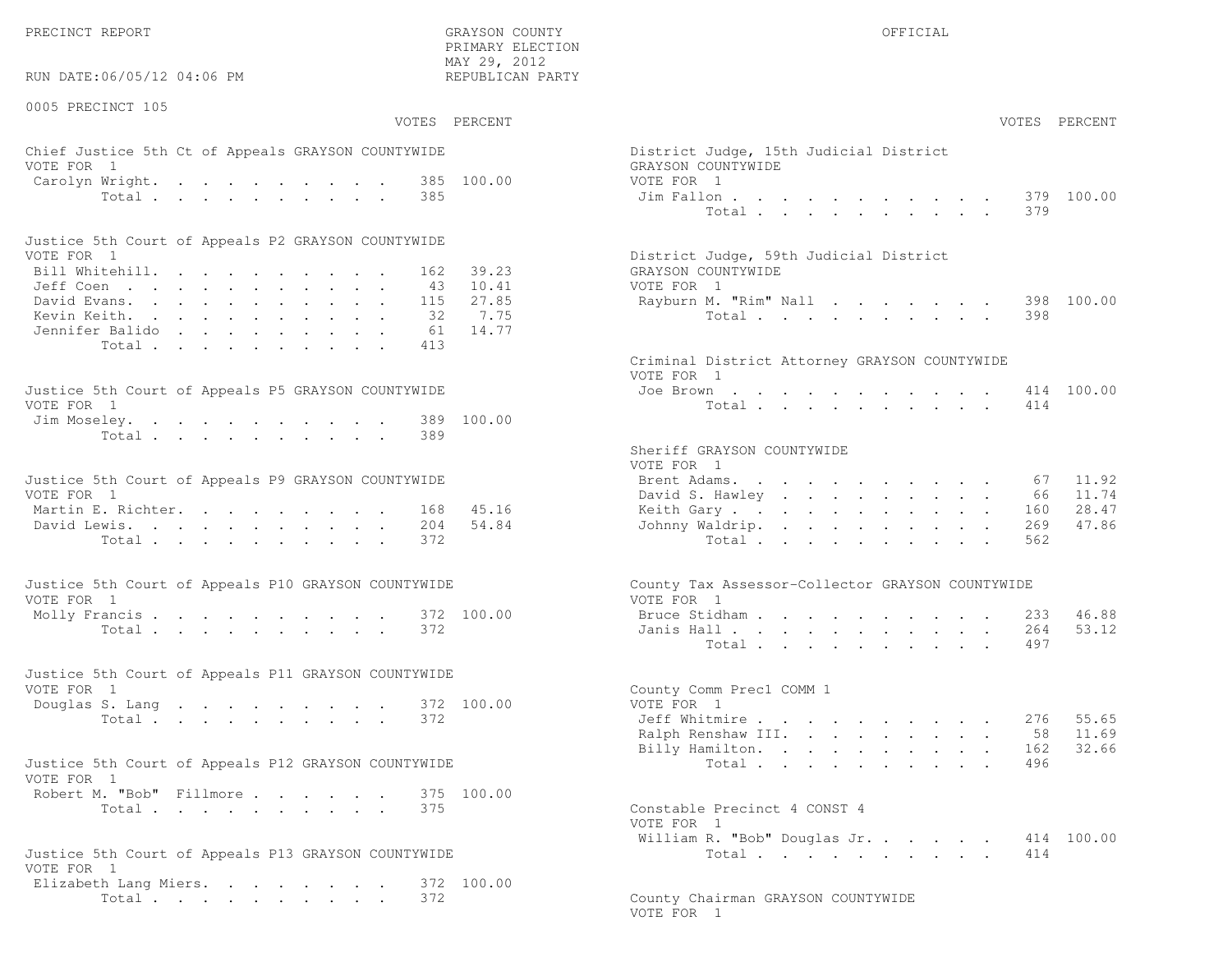| Larry Millson 149 36.34 |           |  |  |  |  |  |  |
|-------------------------|-----------|--|--|--|--|--|--|
| Gary Cox. 261 63.66     |           |  |  |  |  |  |  |
|                         | Total 410 |  |  |  |  |  |  |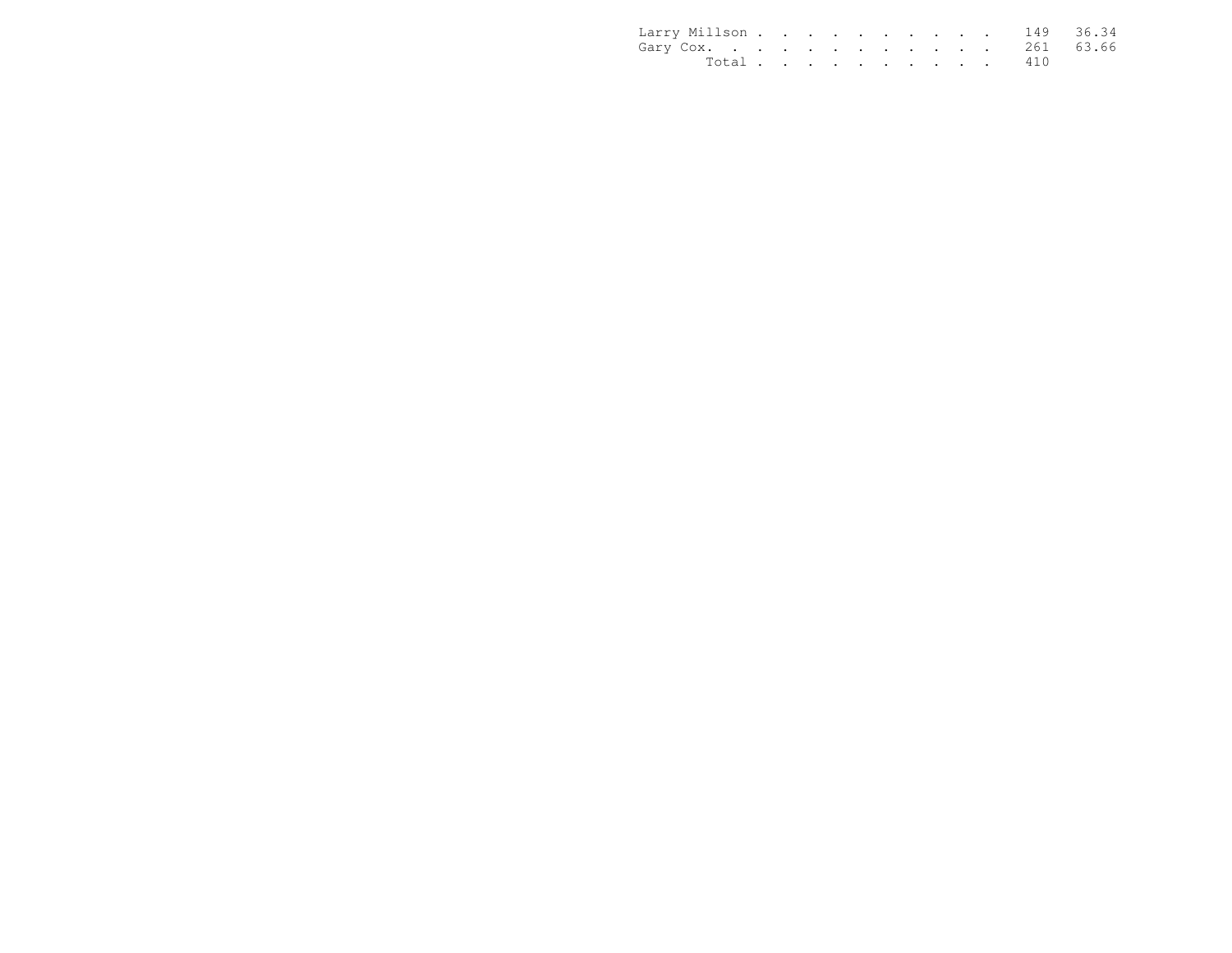PRECINCT REPORT GRAYSON COUNTY OFFICIAL

Total . . . . . . . . . . 26

 PRIMARY ELECTIONMAY 29, 2012

| RUN DATE:06/05/12 04:06 PM                           | DEMOCRATIC PARTY          |                                                     |
|------------------------------------------------------|---------------------------|-----------------------------------------------------|
| 0005 PRECINCT 105                                    | VOTES PERCENT             | VOTES PERCENT                                       |
| President GRAYSON COUNTYWIDE                         |                           | Justice 5th Court of Appeals P5 GRAYSON COUNTYWIDE  |
| VOTE FOR 1                                           |                           | VOTE FOR 1                                          |
| Barack Obama                                         | 97.22<br>35               | Penny R. Phillips. 26 100.00                        |
| Bob Ely                                              | $\Omega$                  | Total<br>26                                         |
| Darcy G. Richardson<br>John Wolfe.                   | 2.78<br>$\mathbf{1}$<br>0 |                                                     |
| Total                                                | 36                        | Justice 5th Court of Appeals P9 GRAYSON COUNTYWIDE  |
|                                                      |                           | VOTE FOR 1                                          |
|                                                      |                           | 27 100.00<br>David Hanschen.                        |
| US Senator GRAYSON COUNTYWIDE<br>VOTE FOR 1          |                           | Total<br>27                                         |
| Paul Sadler.                                         | 18 58.06                  |                                                     |
| Grady Yarbrough                                      | 6 19.35                   | Justice 5th Court of Appeals P11 GRAYSON COUNTYWIDE |
| Sean Hubbard                                         | 6.45<br>2                 | VOTE FOR 1                                          |
| Addie Dainell Allen                                  | $5 \t16.13$               | 26 100.00<br>Tonya J. Holt                          |
| Total                                                | 31                        | Total<br>26                                         |
| US Representative, DIST 4 GRAYSON COUNTYWIDE         |                           | Justice 5th Court of Appeals P12 GRAYSON COUNTYWIDE |
| VOTE FOR 1                                           |                           | VOTE FOR 1                                          |
| VaLinda Hathcox                                      | 28 100.00                 | 28 100.00<br>Lawrence J. Praeger                    |
| Total                                                | 2.8                       | Total<br>28                                         |
| Railroad Commissioner GRAYSON COUNTYWIDE             |                           | County Chairman GRAYSON COUNTYWIDE                  |
| VOTE FOR 1                                           |                           | VOTE FOR 1                                          |
| Dale Henry                                           | 28 100.00<br>28           | Lander Bethel.<br>25 100.00<br>25                   |
| Total $\cdots$                                       |                           | Total                                               |
| Justice, Supreme Court, Place 6 GRAYSON COUNTYWIDE   |                           |                                                     |
| VOTE FOR 1                                           |                           |                                                     |
| Michele Petty<br>Total                               | 28 100.00<br>28           |                                                     |
|                                                      |                           |                                                     |
| Presiding Judge CTof AP GRAYSON COUNTYWIDE           |                           |                                                     |
| VOTE FOR 1                                           |                           |                                                     |
| Keith Hampton                                        | 26 100.00                 |                                                     |
| Total                                                | 26                        |                                                     |
| State Representative, District 62 GRAYSON COUNTYWIDE |                           |                                                     |
| VOTE FOR 1                                           |                           |                                                     |
| Eristeo Perez                                        | 26 100.00                 |                                                     |
| Total                                                | 26                        |                                                     |
| Justice 5th Court of Appeals P2 GRAYSON COUNTYWIDE   |                           |                                                     |
| VOTE FOR 1                                           |                           |                                                     |
| Dan Wood.                                            | 26 100.00                 |                                                     |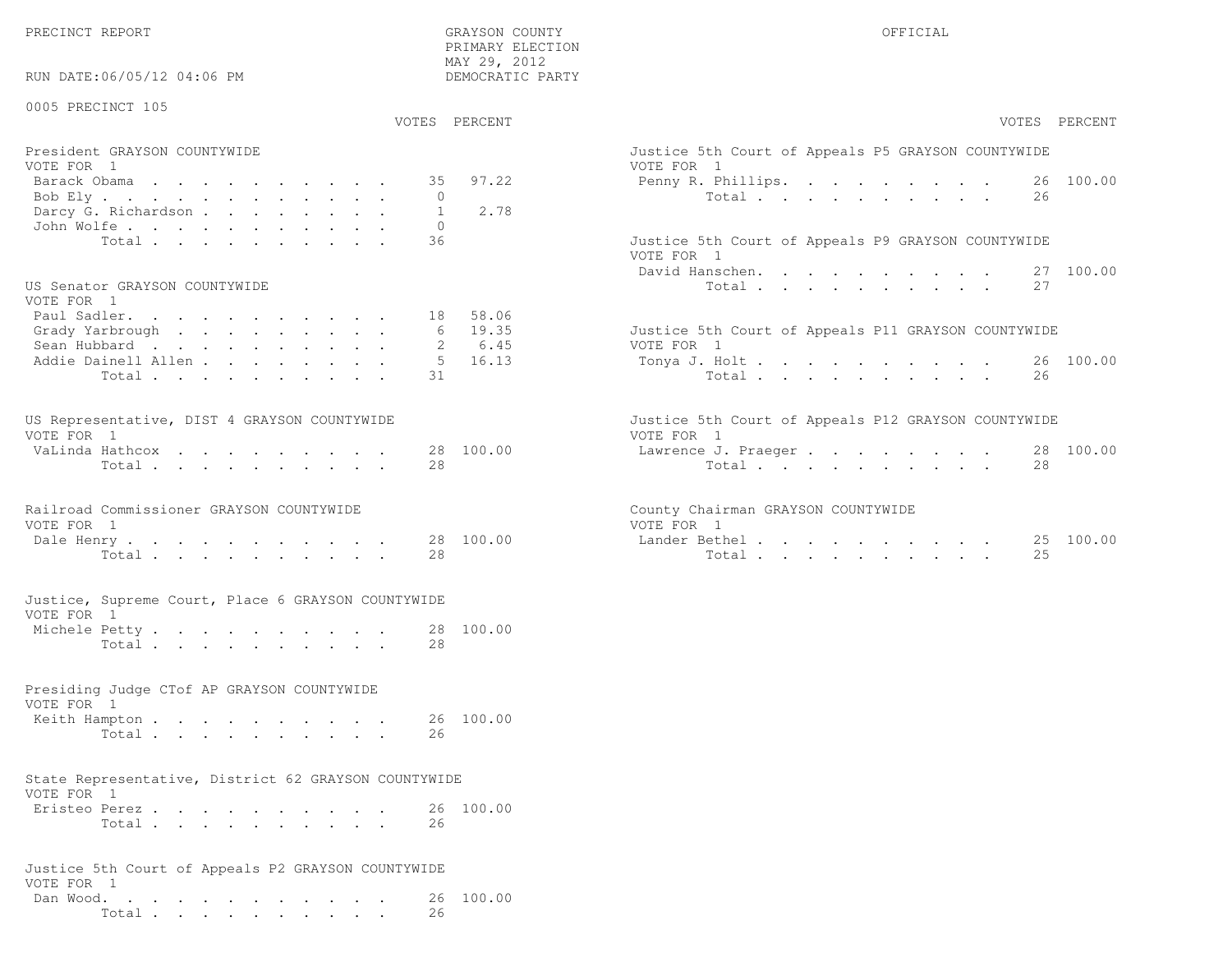PRECINCT REPORT GRAYSON COUNTY OFFICIAL PRIMARY ELECTION $\text{MAX } 29, \quad 2012$ 

# RUN DATE:06/05/12 04:06 PM

### 0005 PRECINCT 105

| OUUJ INDUINUI IUJ                              |       |  |  |  |  |     | VOTES PERCENT      |
|------------------------------------------------|-------|--|--|--|--|-----|--------------------|
| SCHOOL CHOICE GRAYSON COUNTYWIDE<br>VOTE FOR 1 |       |  |  |  |  |     |                    |
|                                                |       |  |  |  |  |     | YES (SI) 490 87.34 |
|                                                |       |  |  |  |  |     | NO (NO). 71 12.66  |
|                                                | Total |  |  |  |  | 561 |                    |

#### REPEALING OBAMACARE GRAYSON COUNTYWIDE

| VOTE FOR 1 |  |  |  |  |  |  |                    |  |
|------------|--|--|--|--|--|--|--------------------|--|
|            |  |  |  |  |  |  | YES (SI) 551 95.83 |  |
|            |  |  |  |  |  |  | NO (NO). 24 4.17   |  |
|            |  |  |  |  |  |  | Total 575          |  |

## PUBLIC PRAYER GRAYSON COUNTYWIDE

| VOTE FOR 1 |  |  |  |  |  |           |                    |
|------------|--|--|--|--|--|-----------|--------------------|
|            |  |  |  |  |  |           | YES (SI) 542 93.61 |
|            |  |  |  |  |  |           | NO (NO). 37 6.39   |
|            |  |  |  |  |  | Total 579 |                    |

#### BALANCED BUDGET GRAYSON COUNTYWIDE

| VOTE FOR 1 |                |  |  |  |  |  |                    |  |
|------------|----------------|--|--|--|--|--|--------------------|--|
|            |                |  |  |  |  |  | YES (SI) 541 95.25 |  |
|            |                |  |  |  |  |  | NO (NO). 27 4.75   |  |
|            | Total $\cdots$ |  |  |  |  |  | 568                |  |

## REDISTRICTING GRAYSON COUNTYWIDE

| VOTE FOR 1 |  |  |  |  |  |           |                    |  |
|------------|--|--|--|--|--|-----------|--------------------|--|
|            |  |  |  |  |  |           | YES (SI) 404 76.81 |  |
|            |  |  |  |  |  |           | NO (NO). 122 23.19 |  |
|            |  |  |  |  |  | Total 526 |                    |  |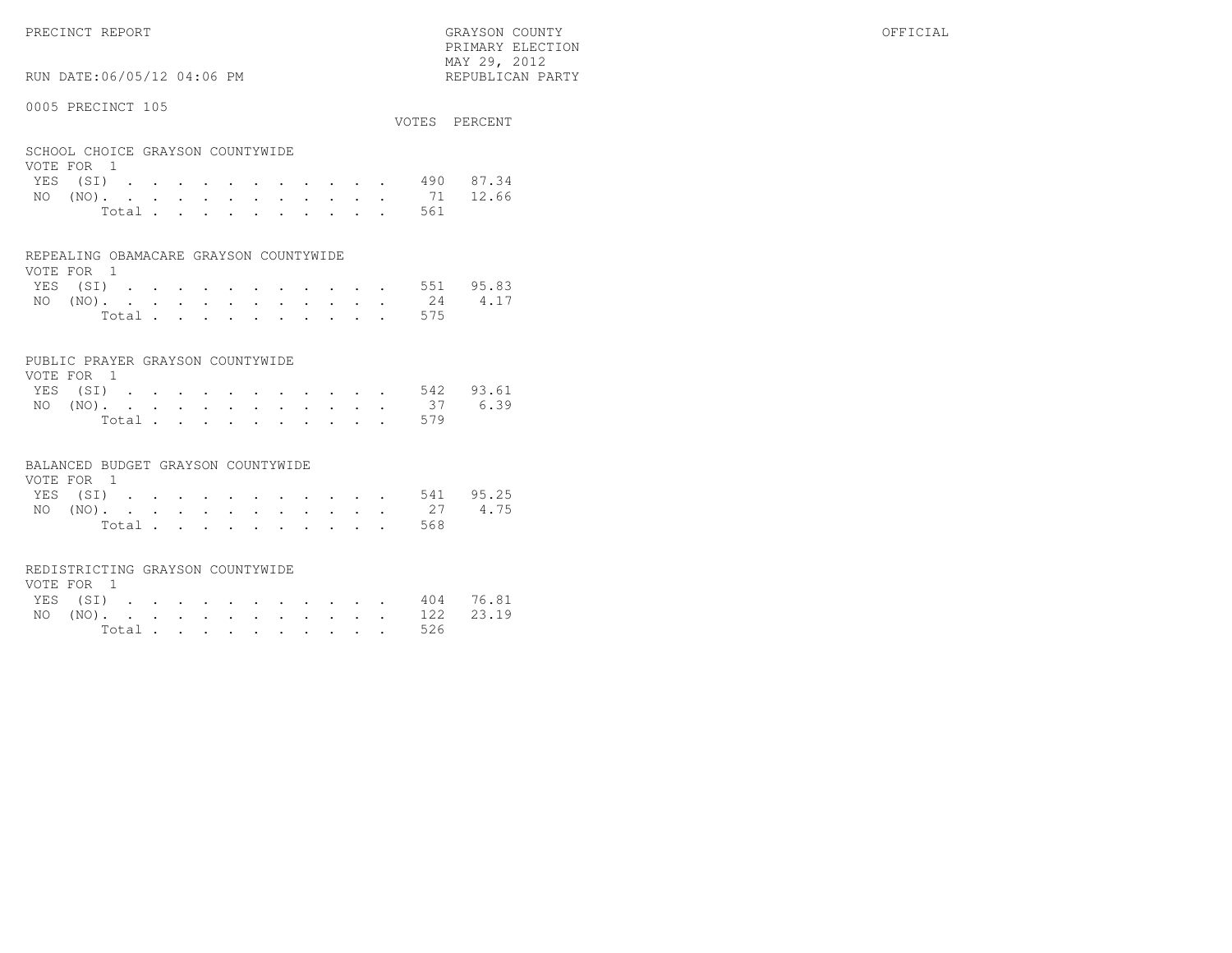PRECINCT REPORT GRAYSON COUNTY OFFICIAL PRIMARY ELECTION $\begin{array}{lll} \text{MAX} & 29, & 2012 \\ \text{NAY} & 29, & 2012 \end{array}$ 

RUN DATE:06/05/12 04:06 PM

|                                                |       |  |  |  |  |  |     | VOTES PERCENT |
|------------------------------------------------|-------|--|--|--|--|--|-----|---------------|
| PROPOSITION 1 GRAYSON COUNTYWIDE<br>VOTE FOR 1 |       |  |  |  |  |  |     |               |
| FOR (APOYA)                                    |       |  |  |  |  |  | 30. | 83.33         |
| AGAINST (EN CONTRA).                           |       |  |  |  |  |  |     | 6 16.67       |
|                                                | Total |  |  |  |  |  | 36  |               |
|                                                |       |  |  |  |  |  |     |               |

| PROPOSITION 2 GRAYSON COUNTYWIDE |        |  |  |  |  |  |                              |  |
|----------------------------------|--------|--|--|--|--|--|------------------------------|--|
| VOTE FOR 1                       |        |  |  |  |  |  |                              |  |
|                                  |        |  |  |  |  |  | FOR (APOYA) 31 86.11         |  |
|                                  |        |  |  |  |  |  | AGAINST (EN CONTRA). 5 13.89 |  |
|                                  | Total. |  |  |  |  |  | - 36                         |  |

| PROPOSITION 3 GRAYSON COUNTYWIDE |                |  |  |  |  |    |  |
|----------------------------------|----------------|--|--|--|--|----|--|
| VOTE FOR 1                       |                |  |  |  |  |    |  |
| FOR (APOYA) 24 68.57             |                |  |  |  |  |    |  |
| AGAINST (EN CONTRA). 11 31.43    |                |  |  |  |  |    |  |
|                                  | Total $\cdots$ |  |  |  |  | 35 |  |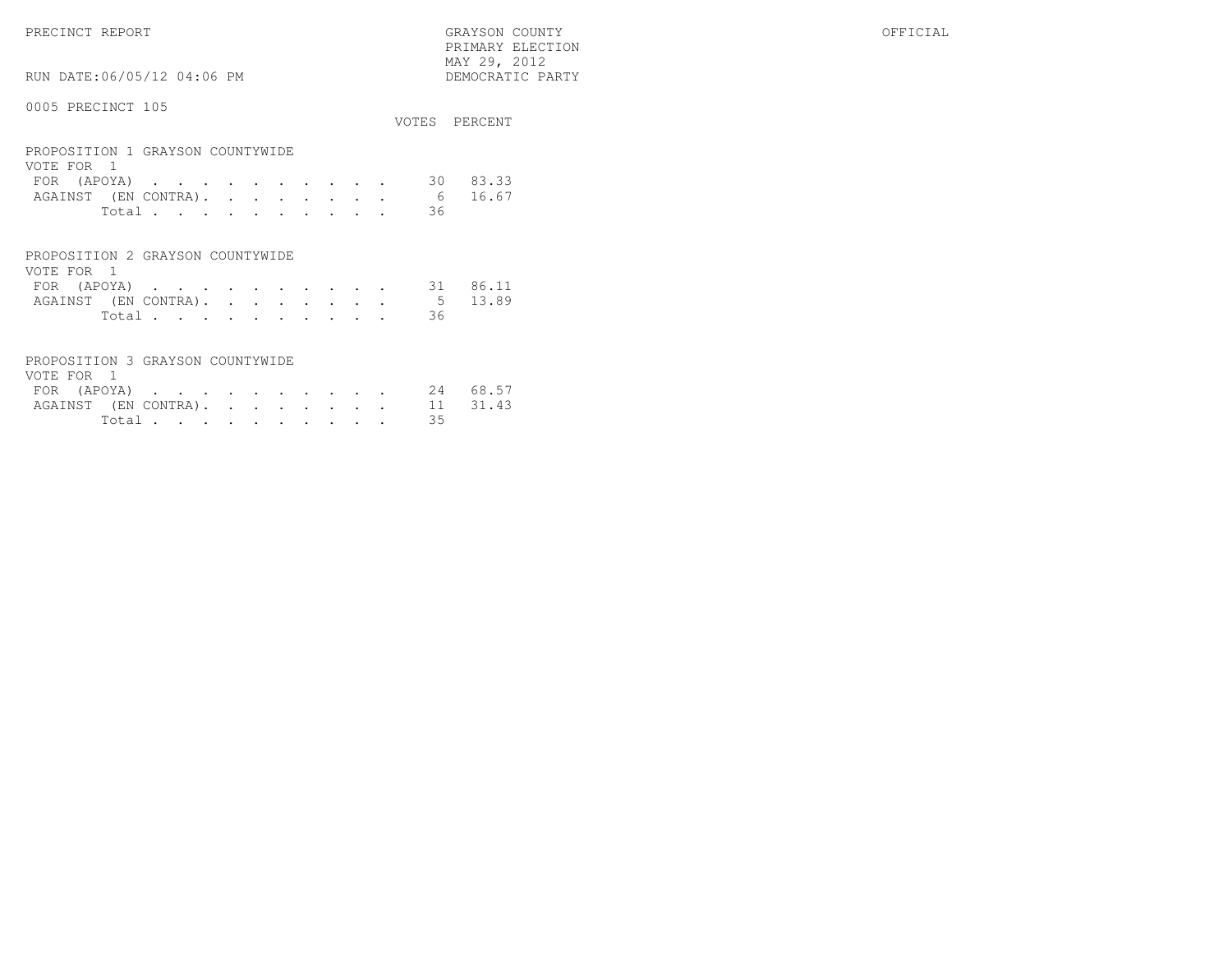RUN DATE:06/05/12 04:06 PM STATISTICS

|                                         |     | VOTES PERCENT |
|-----------------------------------------|-----|---------------|
| REGISTERED VOTERS - TOTAL 2291          |     |               |
| REGISTERED VOTERS - REPUBLICAN PARTY    |     |               |
| REGISTERED VOTERS - DEMOCRATIC PARTY    |     |               |
| BALLOTS CAST - TOTAL.                   | 348 |               |
| BALLOTS CAST - REPUBLICAN PARTY 327     |     | 93.97         |
| BALLOTS CAST - DEMOCRATIC PARTY 21 6.03 |     |               |
|                                         |     | 15.19         |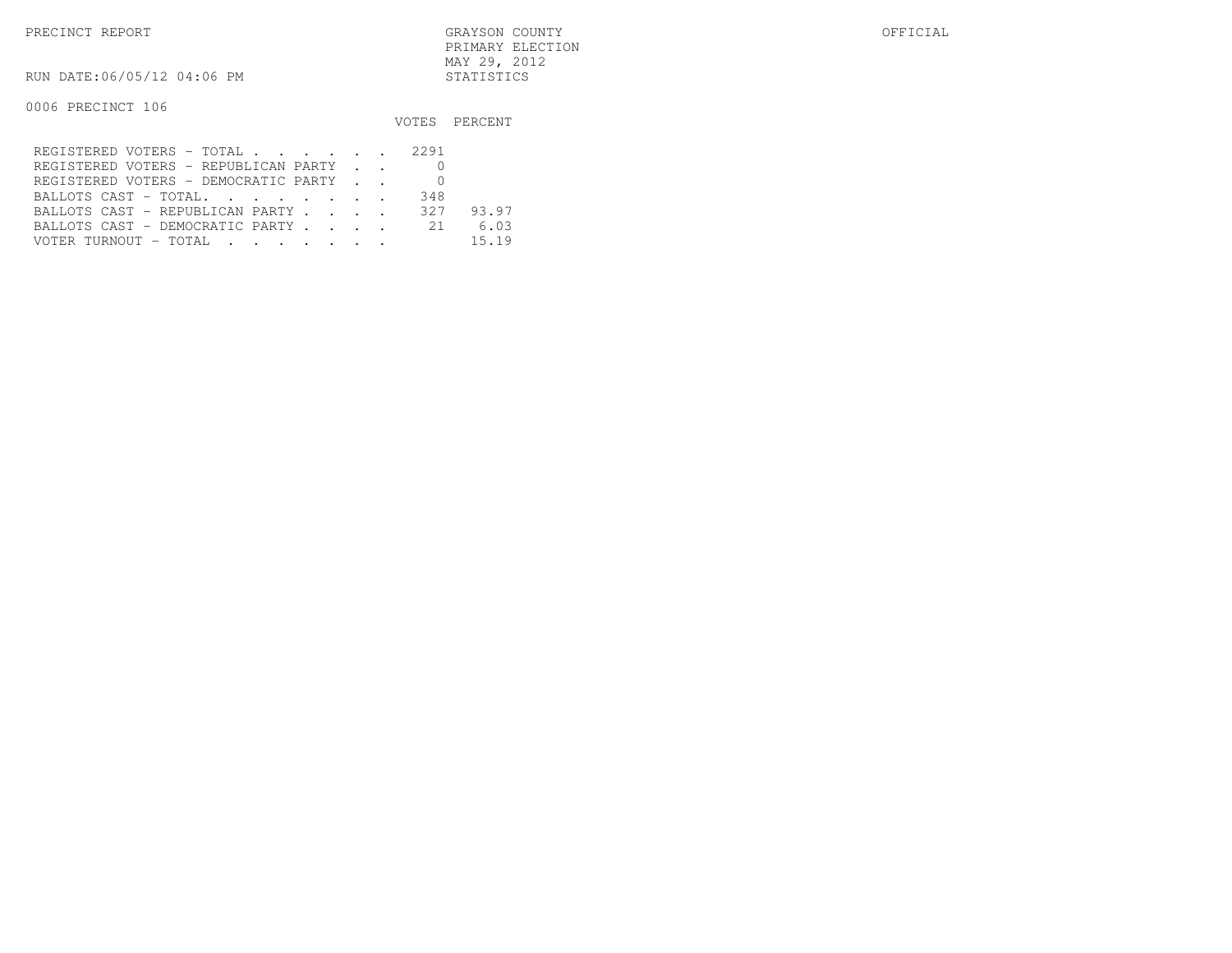PRECINCT REPORT OF THE SERVICE OF THE GRAYSON COUNTY OF THE GRAYSON COUNTY OF THE GRAYSON OF THE GRAYSON COUNTY PRIMARY ELECTION MAY 29, 2012REPUBLICAN PARTY

#### RUN DATE:06/05/12 04:06 PM

## 0006 PRECINCT 106

VOTES PERCENT VOTES PERCENT

# President GRAYSON COUNTYWIDE Justice, Superior Court, Superior Court, Place 2 Graphs Court, Place 2 GRAYSON COUNTY

| VOTE FOR 1                                   | VOTE FOR 1                                         |
|----------------------------------------------|----------------------------------------------------|
| Jon Huntsman $\ldots$ , , , , , , , , , , 32 | 54.24<br>Steve Smith. 128                          |
| Rick Santorum 35 11.04                       | 45.76<br>Don Willett. 108                          |
| Mitt Romney. 218 68.77                       | Total 236                                          |
| Charles "Buddy" Roemer<br>$\circ$            |                                                    |
| Michele Bachmann 4 1.26                      |                                                    |
| Ron Paul. 24 7.57                            | Justice, Supreme Court, Place 4 GRAYSON COUNTYWIDE |
| Newt Gingrich 16 5.05                        | VOTE FOR 1                                         |
| John Davis 0                                 | 36.32<br>Joe Pool, Jr. 85                          |
| Uncommitted (No Comprometido). 19 5.99       | 29.49<br>John Devine. 69                           |
| Total 317                                    | 80 34.19<br>David Medina                           |

#### US Senator GRAYSON COUNTYWIDE

| VOTE FOR 1                | Justice, Supreme Court, Place 6 GRAYSON COUNTYWIDE |
|---------------------------|----------------------------------------------------|
| Joe Agris 1 .34           | VOTE FOR 1                                         |
| Craig James. 31 10.47     | Nathan Hecht 210 100.00                            |
| Ted Cruz. 87 29.39        | Total 210                                          |
| Tom Leppert. 52 17.57     |                                                    |
| David Dewhurst. 115 38.85 |                                                    |
| Glenn Addison 5 1.69      | Presiding Judge CTof AP GRAYSON COUNTYWIDE         |
| Curt Cleaver 0            | VOTE FOR 1                                         |
| Ben Gambini. 0            | Sharon Keller. 213 100.00                          |
| Lela Pittenger. 5 1.69    | Total 213                                          |
| Total 296                 |                                                    |
|                           |                                                    |

| US Representative, DIST 4 GRAYSON COUNTYWIDE | VOTE FOR 1                                    |
|----------------------------------------------|-----------------------------------------------|
| VOTE FOR 1                                   | Barbara Parker Hervey 215 100.00              |
| Steve Clark. 89 28.99                        | Total 215                                     |
| Lou Gigliotti 59 19.22                       |                                               |
| Ralph M. Hall 159 51.79                      |                                               |
| Total 307                                    | Judge CT of Criminal AP P8 GRAYSON COUNTYWIDE |

## Railroad Commissioner GRAYSON COUNTYWIDE

| VOTE FOR 1                |  |  |  |  |  |                                             |       |
|---------------------------|--|--|--|--|--|---------------------------------------------|-------|
| Warren Chisum 58 24.07    |  |  |  |  |  |                                             |       |
| Roland Sledge 40 16.60    |  |  |  |  |  | Member, State BoE Dist 9 GRAYSON COUNTYWIDE |       |
| Beryl Burgess 23 9.54     |  |  |  |  |  | VOTE FOR 1                                  |       |
| Becky Berger 36 14.94     |  |  |  |  |  | Randy Stevenson 121 53.07                   |       |
| Christi Craddick 53 21.99 |  |  |  |  |  | Thomas Ratliff. 107                         | 46.93 |
| Joe Cotten 31 12.86       |  |  |  |  |  | Total 228                                   |       |
| Total 241                 |  |  |  |  |  |                                             |       |

| Railroad Commissioner, UNEXP GRAYSON COUNTYWIDE | VOTE FOR 1             |
|-------------------------------------------------|------------------------|
| VOTE FOR 1                                      | Jim Herblin. 83 28.82  |
| Barry Smitherman 77 32.35                       | Craiq Estes. 205 71.18 |
| Greg Parker. 94 39.50                           | Total 288              |
| Al Lee 14 5.88                                  |                        |

| PERCENT      | VOTES PERCENT                                                                                                                                                                                                                                                                                                                                            |
|--------------|----------------------------------------------------------------------------------------------------------------------------------------------------------------------------------------------------------------------------------------------------------------------------------------------------------------------------------------------------------|
|              | Justice, Supreme Court, Place 2 GRAYSON COUNTYWIDE<br>VOTE FOR 1                                                                                                                                                                                                                                                                                         |
| .32          | Steve Smith.<br>128 54.24<br>$\ddot{\phantom{0}}$<br>$\ddot{\phantom{0}}$<br>$\cdot$ $\cdot$ $\cdot$<br>$\cdot$ $\cdot$ $\cdot$                                                                                                                                                                                                                          |
| 11.04        | 108 45.76<br>Don Willett.<br>$\cdot$ $\cdot$ $\cdot$ $\cdot$ $\cdot$<br>$\sim$                                                                                                                                                                                                                                                                           |
| 68.77        | Total .<br>236<br>$\sim 100$ km s $^{-1}$<br>$\ddot{\phantom{a}}$<br>$\bullet$<br>$\bullet$<br>$\ddot{\phantom{0}}$                                                                                                                                                                                                                                      |
| 1.26         |                                                                                                                                                                                                                                                                                                                                                          |
| 7.57<br>5.05 | Justice, Supreme Court, Place 4 GRAYSON COUNTYWIDE<br>VOTE FOR 1                                                                                                                                                                                                                                                                                         |
|              | Joe Pool, Jr.<br>36.32<br>85<br>$\mathbf{L} = \mathbf{L}$<br>$\sim$<br>$\mathbf{r}$ and $\mathbf{r}$                                                                                                                                                                                                                                                     |
| 5.99         | John Devine.<br>69 29.49<br>$\mathbf{r} = \mathbf{r} + \mathbf{r}$<br>$\sim$                                                                                                                                                                                                                                                                             |
|              | 34.19<br>David Medina<br>80 —<br>$\mathbf{r}$ , and $\mathbf{r}$ , and $\mathbf{r}$<br>$\mathbf{L}$<br>$\sim$<br>$\sim$<br>$\ddot{\phantom{0}}$<br>$\mathcal{L}$                                                                                                                                                                                         |
|              | Total<br>234<br>$\mathbf{L} = \mathbf{L}$<br>$\ddot{\phantom{a}}$<br>$\ddot{\phantom{a}}$<br>$\cdot$<br>$\sim$ 100 $\sim$<br>$\ddot{\phantom{a}}$                                                                                                                                                                                                        |
| .34          | Justice, Supreme Court, Place 6 GRAYSON COUNTYWIDE                                                                                                                                                                                                                                                                                                       |
| 10.47        | VOTE FOR 1<br>Nathan Hecht 210<br>100.00                                                                                                                                                                                                                                                                                                                 |
| 29.39        | 210<br>Total $\cdots$                                                                                                                                                                                                                                                                                                                                    |
| 17.57        |                                                                                                                                                                                                                                                                                                                                                          |
| 38.85        |                                                                                                                                                                                                                                                                                                                                                          |
| 1.69         | Presiding Judge CTof AP GRAYSON COUNTYWIDE                                                                                                                                                                                                                                                                                                               |
|              | VOTE FOR 1                                                                                                                                                                                                                                                                                                                                               |
|              | Sharon Keller.<br>213<br>100.00                                                                                                                                                                                                                                                                                                                          |
| 1.69         | 213<br>Total<br>$\mathbf{r}$                                                                                                                                                                                                                                                                                                                             |
|              | Judge CT of Criminal AP P7 GRAYSON COUNTYWIDE<br>VOTE FOR 1                                                                                                                                                                                                                                                                                              |
|              | Barbara Parker Hervey<br>215 100.00<br>$\sim$                                                                                                                                                                                                                                                                                                            |
| 28.99        | Total<br>215                                                                                                                                                                                                                                                                                                                                             |
| 19.22        |                                                                                                                                                                                                                                                                                                                                                          |
| 51.79        |                                                                                                                                                                                                                                                                                                                                                          |
|              | Judge CT of Criminal AP P8 GRAYSON COUNTYWIDE<br>VOTE FOR 1                                                                                                                                                                                                                                                                                              |
|              | Elsa Alcala.<br>210 100.00<br>and a strong control of the strong strong<br>$\mathbf{A}$                                                                                                                                                                                                                                                                  |
|              | 210<br>Total                                                                                                                                                                                                                                                                                                                                             |
| 24.07        |                                                                                                                                                                                                                                                                                                                                                          |
| 16.60        | Member, State BoE Dist 9 GRAYSON COUNTYWIDE                                                                                                                                                                                                                                                                                                              |
| 9.54         | VOTE FOR 1                                                                                                                                                                                                                                                                                                                                               |
| 14.94        | Randy Stevenson<br>121 53.07                                                                                                                                                                                                                                                                                                                             |
| 21.99        | 107 46.93<br>Thomas Ratliff.<br>$\ddot{\phantom{0}}$<br>$\mathbf{L}^{\text{max}}$<br>$\bullet$ .<br>$\mathbf{z} = \mathbf{z} + \mathbf{z}$ .                                                                                                                                                                                                             |
| 12.86        | Total<br>228<br>$\sim$                                                                                                                                                                                                                                                                                                                                   |
|              | State Senator, District 30 GRAYSON COUNTYWIDE<br>VOTE FOR<br>$\overline{1}$                                                                                                                                                                                                                                                                              |
|              | Jim Herblin.<br>28.82<br>83<br>$\ddot{\phantom{1}}$                                                                                                                                                                                                                                                                                                      |
| 32.35        | $\sim$ $-$<br>$\mathbf{L}$<br>$\ddot{\phantom{a}}$<br>$\ddot{\phantom{a}}$<br>$\bullet$ .<br>$\ddot{\phantom{a}}$<br>$\ddot{\phantom{a}}$<br>71.18<br>Craig Estes.<br>205<br>$\sim$<br>$\ddot{\phantom{0}}$<br>$\ddot{\phantom{a}}$<br>$\ddot{\phantom{0}}$<br>$\mathbf{L}$ and $\mathbf{L}$<br>$\mathbf{z} = \mathbf{z} + \mathbf{z}$ .<br>$\mathbf{L}$ |
| 39.50        | 288<br>Total<br>$\mathbf{A}^{(1)}$ and $\mathbf{A}^{(2)}$ and $\mathbf{A}^{(3)}$ and $\mathbf{A}^{(4)}$<br>$\bullet$<br>$\sim$ 100 $\sim$ 100 $\sim$ 100 $\sim$                                                                                                                                                                                          |
| 5.88         |                                                                                                                                                                                                                                                                                                                                                          |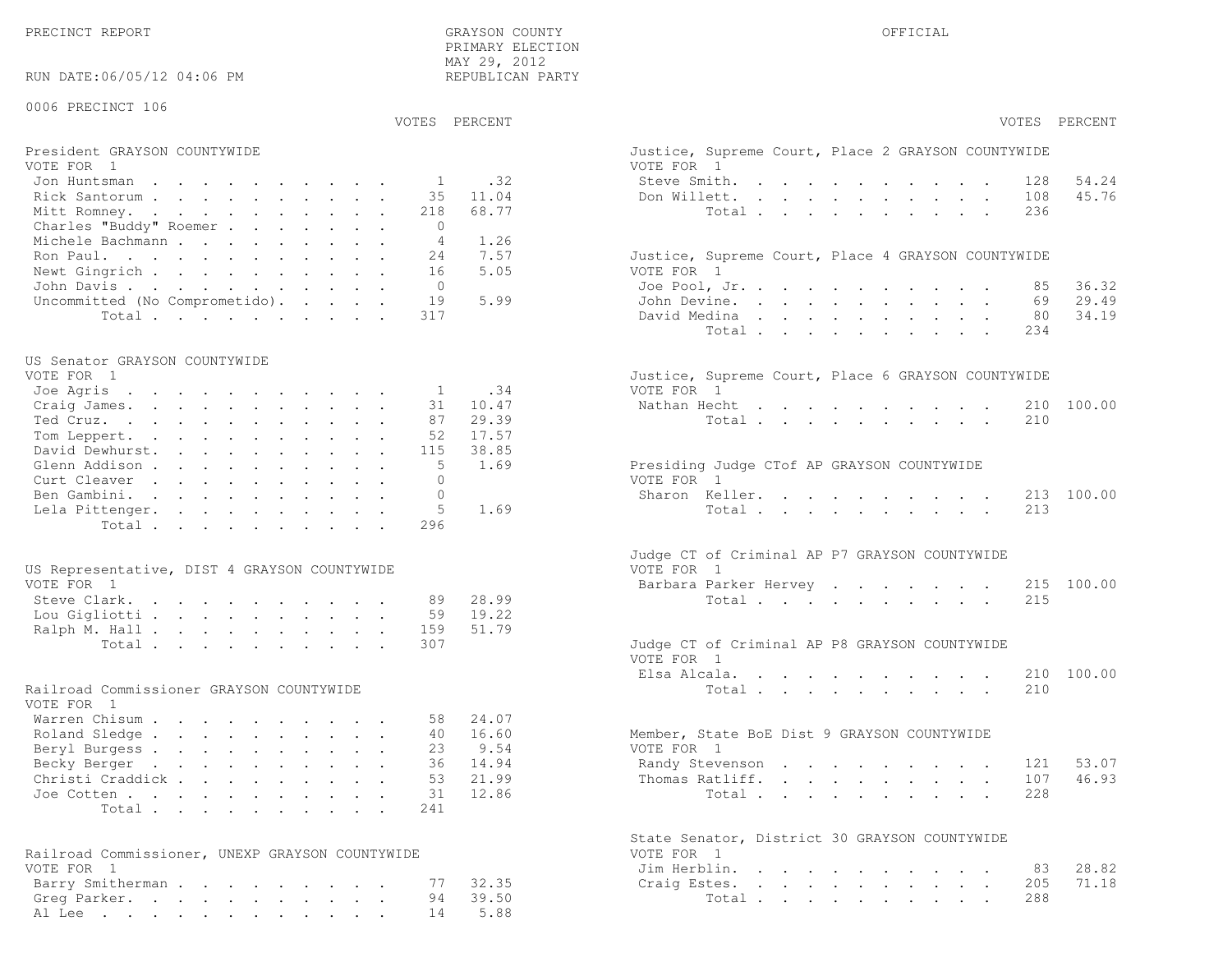| Elizabeth Murray-Kolb 53 22.27                                                                                                                                                                                                       |  |  |  |  |  |                                                      |  |  |
|--------------------------------------------------------------------------------------------------------------------------------------------------------------------------------------------------------------------------------------|--|--|--|--|--|------------------------------------------------------|--|--|
| <u>in the community of the community of the community of the community of the community of the community of the community of the community of the community of the community of the community of the community of the community </u> |  |  |  |  |  | State Representative, District 62 GRAYSON COUNTYWIDE |  |  |

|            | State Representative, District 62 GRAYSON COUNTYWIDE |  |  |  |  |  |
|------------|------------------------------------------------------|--|--|--|--|--|
| VOTE FOR 1 |                                                      |  |  |  |  |  |
|            | Larry Phillips. 263 100.00                           |  |  |  |  |  |
|            | Total 263                                            |  |  |  |  |  |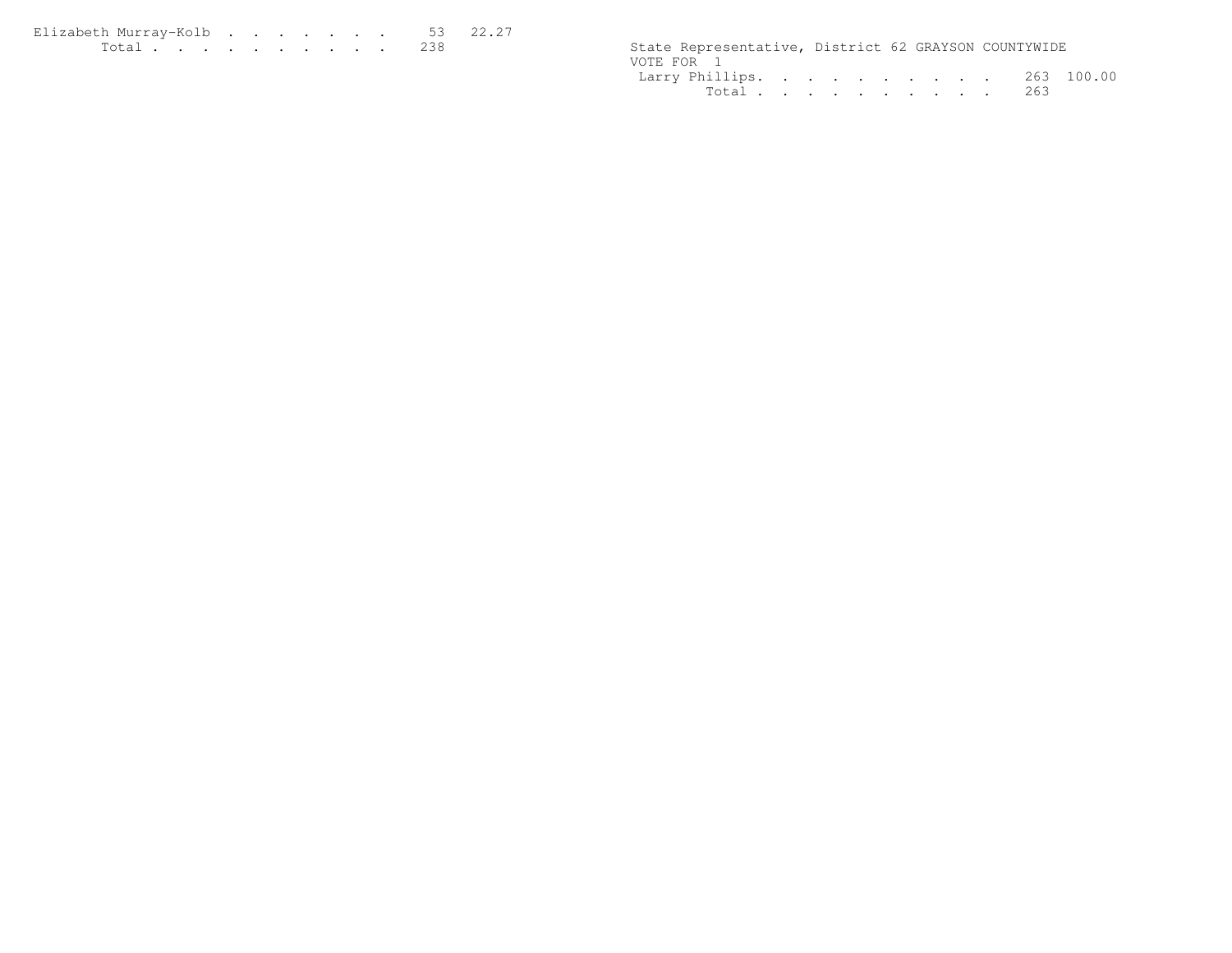PRECINCT REPORT OF THE SERVICE OF THE GRAYSON COUNTY OF THE GRAYSON COUNTY OF THE GRAYSON OF THE GRAYSON COUNTY

RUN DATE:06/05/12 04:06 PM

0006 PRECINCT 106

 PRIMARY ELECTION MAY 29, 2012REPUBLICAN PARTY

# Chief Justice 5th Ct of Appeals GRAYSON COUNTYWIDE The State of District District District Order VOTE FOR 1 GRA Carolyn Wright. . . . . . . . . 217 100.00 VOT<br>Total . . . . . . . . . 217 100.00 Ji

| Justice 5th Court of Appeals P2 GRAYSON COUNTYWIDE |  |  |  |  |  |                                        |
|----------------------------------------------------|--|--|--|--|--|----------------------------------------|
| VOTE FOR 1                                         |  |  |  |  |  | District Judge, 59th Judicial District |
| Bill Whitehill. 61 26.99                           |  |  |  |  |  | GRAYSON COUNTYWIDE                     |
| Jeff Coen 33 14.60                                 |  |  |  |  |  | VOTE FOR 1                             |
| David Evans. 70 30.97                              |  |  |  |  |  | Rayburn M. "Rim" Nall 241 100.00       |
| Kevin Keith. 31 13.72                              |  |  |  |  |  | Total 241                              |
| Jennifer Balido 31 13.72                           |  |  |  |  |  |                                        |
| Total 226                                          |  |  |  |  |  |                                        |

| Justice 5th Court of Appeals P5 GRAYSON COUNTYWIDE | Joe Brown 245 100.00 |
|----------------------------------------------------|----------------------|
| VOTE FOR 1                                         | Total 245            |
| Jim Moseley. 223 100.00                            |                      |
| Total 223                                          |                      |

| Justice 5th Court of Appeals P9 GRAYSON COUNTYWIDE | Brent Adams. 37 11.64    |  |  |  |  |  |  |
|----------------------------------------------------|--------------------------|--|--|--|--|--|--|
| VOTE FOR 1                                         | David S. Hawley 41 12.89 |  |  |  |  |  |  |
| Martin E. Richter. 96 44.65                        | Keith Gary 144 45.28     |  |  |  |  |  |  |
| David Lewis. 119 55.35                             | Johnny Waldrip. 96 30.19 |  |  |  |  |  |  |
| Total 215                                          | Total 318                |  |  |  |  |  |  |

| Justice 5th Court of Appeals P10 GRAYSON COUNTYWIDE | County Tax Assessor-Collector GRAYSON COUNTYWIDE |
|-----------------------------------------------------|--------------------------------------------------|
| VOTE FOR 1                                          | VOTE FOR 1                                       |
| Molly Francis 215 100.00                            | Bruce Stidham 138 47.26                          |
| Total 215                                           | Janis Hall 154 52.74                             |

| Justice 5th Court of Appeals P11 GRAYSON COUNTYWIDE |  |                            |  |
|-----------------------------------------------------|--|----------------------------|--|
| VOTE FOR 1                                          |  | County Comm Prec1 COMM 1   |  |
| Douglas S. Lang 209 100.00                          |  | VOTE FOR 1                 |  |
| Total 209                                           |  | 152 52.60<br>Jeff Whitmire |  |
|                                                     |  | _ _ _ _ _ _ _              |  |

| Justice 5th Court of Appeals P12 GRAYSON COUNTYWIDE |           |  |  |  | Total 289                    |  |
|-----------------------------------------------------|-----------|--|--|--|------------------------------|--|
| VOTE FOR 1                                          |           |  |  |  |                              |  |
| Robert M. "Bob" Fillmore 210 100.00                 |           |  |  |  |                              |  |
|                                                     | Total 210 |  |  |  | Constable Precinct 4 CONST 4 |  |

| Justice 5th Court of Appeals P13 GRAYSON COUNTYWIDE | Total 226                          |  |
|-----------------------------------------------------|------------------------------------|--|
| VOTE FOR 1                                          |                                    |  |
| Elizabeth Lang Miers. 216 100.00                    |                                    |  |
| Total 216                                           | County Chairman GRAYSON COUNTYWIDE |  |

| :06/05/12 04:06 PM                                            | May Z9, Zuiz<br>REPUBLICAN PARTY                      |                                                                                                                                   |
|---------------------------------------------------------------|-------------------------------------------------------|-----------------------------------------------------------------------------------------------------------------------------------|
| CINCT 106                                                     | VOTES PERCENT                                         | VOTES PERCENT                                                                                                                     |
| stice 5th Ct of Appeals GRAYSON COUNTYWIDE<br>$\overline{1}$  |                                                       | District Judge, 15th Judicial District<br>GRAYSON COUNTYWIDE                                                                      |
| Wright. 217 100.00<br>Total                                   | 217                                                   | VOTE FOR 1<br>242 100.00<br>Jim Fallon<br>Total<br>242                                                                            |
| ith Court of Appeals P2 GRAYSON COUNTYWIDE                    |                                                       |                                                                                                                                   |
| $\mathbf{1}$<br>tehill.<br>$\mathbb{R}^n$<br>rans.<br>eith.   | 26.99<br>61<br>33 14.60<br>30.97<br>70<br>13.72<br>31 | District Judge, 59th Judicial District<br>GRAYSON COUNTYWIDE<br>VOTE FOR 1<br>Rayburn M. "Rim" Nall<br>241 100.00<br>Total<br>241 |
| : Balido<br>Total                                             | 13.72<br>31<br>226                                    | Criminal District Attorney GRAYSON COUNTYWIDE                                                                                     |
| oth Court of Appeals P5 GRAYSON COUNTYWIDE<br>$\overline{1}$  |                                                       | VOTE FOR 1<br>245 100.00<br>Joe Brown<br>Total $\cdots$<br>245                                                                    |
| eley.<br>Total                                                | 223 100.00<br>223                                     | Sheriff GRAYSON COUNTYWIDE                                                                                                        |
| ith Court of Appeals P9 GRAYSON COUNTYWIDE<br>$\mathbf{1}$    |                                                       | VOTE FOR 1<br>Brent Adams.<br>11.64<br>37<br>David S. Hawley<br>12.89<br>41                                                       |
| $\mathbb{R}$ . Richter.<br>ewis.<br>Total                     | 96<br>44.65<br>55.35<br>119<br>215                    | 45.28<br>Keith Gary<br>144<br>Johnny Waldrip.<br>30.19<br>96<br>Total<br>318                                                      |
| ith Court of Appeals P10 GRAYSON COUNTYWIDE<br>$\overline{1}$ |                                                       | County Tax Assessor-Collector GRAYSON COUNTYWIDE<br>VOTE FOR 1                                                                    |
| rancis<br>Total                                               | 215 100.00<br>215                                     | Bruce Stidham<br>47.26<br>138<br>52.74<br>Janis Hall<br>154<br>Total<br>292                                                       |
| oth Court of Appeals P11 GRAYSON COUNTYWIDE<br>$\overline{1}$ |                                                       | County Comm Prec1 COMM 1                                                                                                          |
| S. Lang<br>Total                                              | 209 100.00<br>209                                     | VOTE FOR 1<br>Jeff Whitmire<br>52.60<br>152<br>Ralph Renshaw III.<br>11.76<br>34<br>35.64<br>Billy Hamilton.<br>103               |
| ith Court of Appeals P12 GRAYSON COUNTYWIDE<br>$\mathbf{1}$   |                                                       | Total<br>289                                                                                                                      |
| 1. "Bob" Fillmore 210 100.00<br>Total                         | 210                                                   | Constable Precinct 4 CONST 4<br>VOTE FOR 1                                                                                        |
| ith Court of Appeals P13 GRAYSON COUNTYWIDE                   |                                                       | William R. "Bob" Douglas Jr.<br>226 100.00<br>226<br>Total                                                                        |

VOTE FOR 1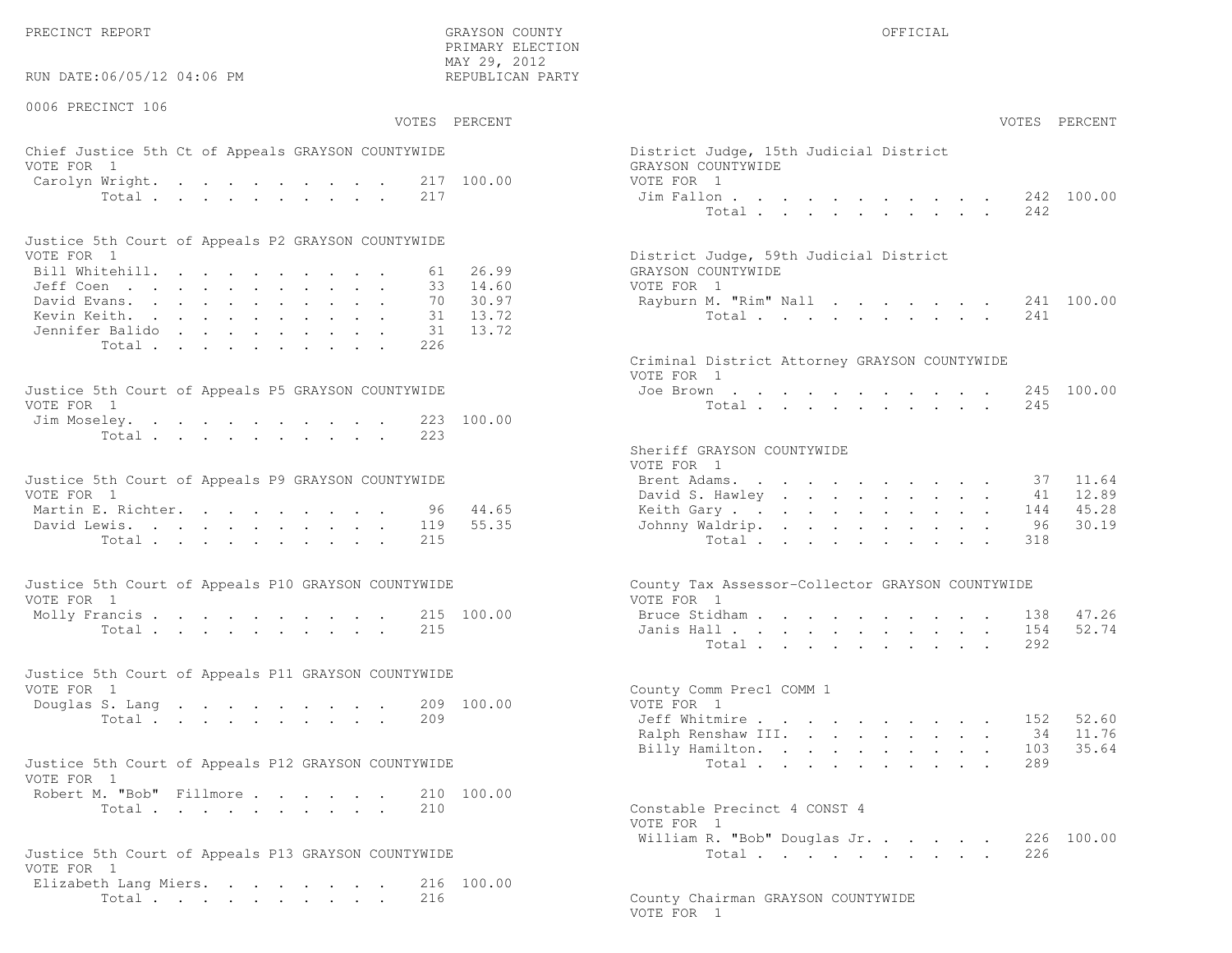| Larry Millson 111 48.05 |           |  |  |  |  |  |  |
|-------------------------|-----------|--|--|--|--|--|--|
| Gary Cox. 120 51.95     |           |  |  |  |  |  |  |
|                         | Total 231 |  |  |  |  |  |  |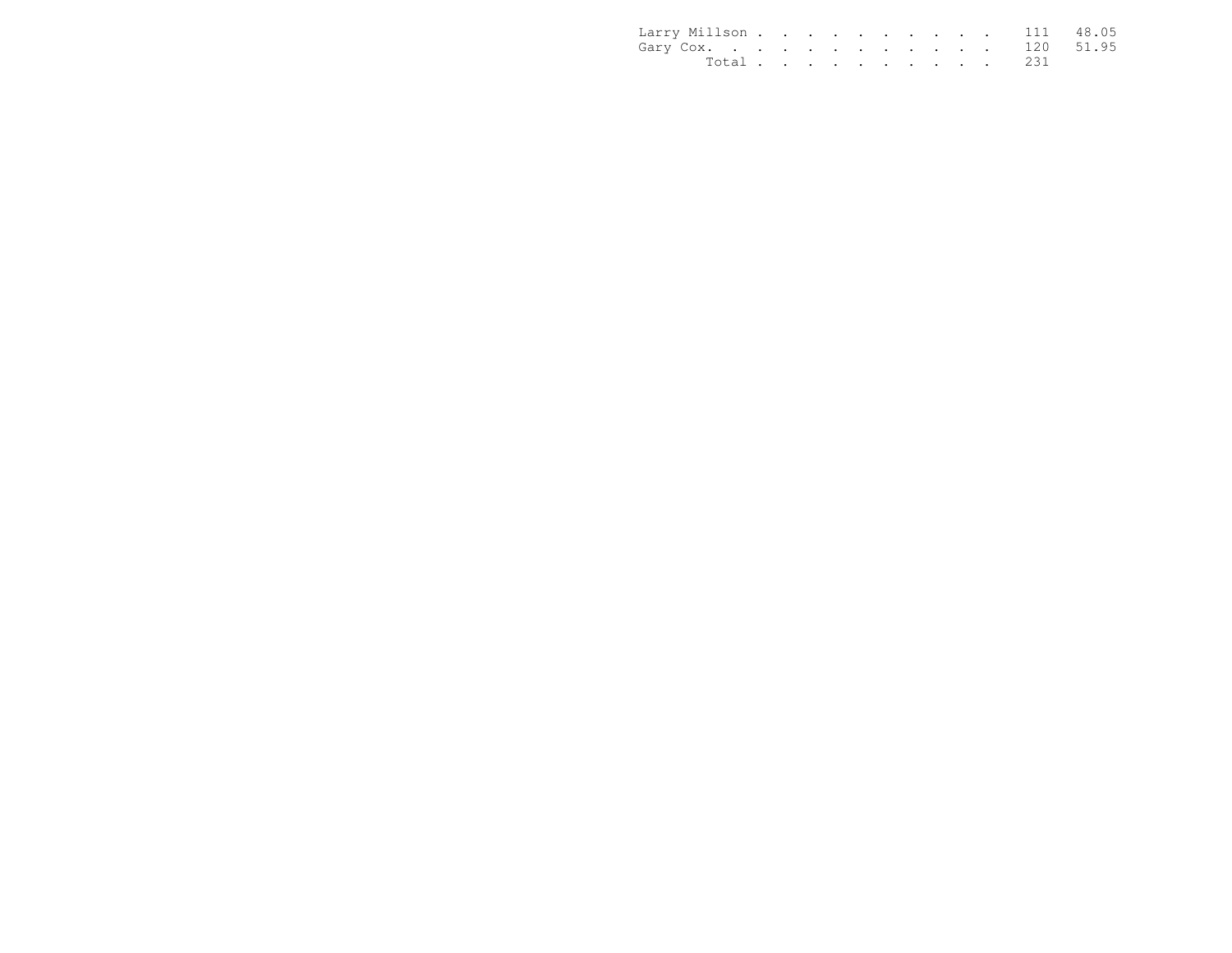PRECINCT REPORT OF THE SERVICE OF THE GRAYSON COUNTY OF THE GRAYSON COUNTY OF THE GRAYSON OF THE GRAYSON COUNTY

VOTE FOR 1

 Dan Wood. . . . . . . . . . . . 18 100.00Total . . . . . . . . . . 18

RUN DATE:06/05/12 04:06 PM

 PRIMARY ELECTION MAY 29, 2012DEMOCRATIC PARTY

| 0006 PRECINCT 106                                                                                                                                                      |                                                                                                                      |
|------------------------------------------------------------------------------------------------------------------------------------------------------------------------|----------------------------------------------------------------------------------------------------------------------|
| VOTES PERCENT                                                                                                                                                          | VOTES PERCENT                                                                                                        |
| President GRAYSON COUNTYWIDE<br>VOTE FOR 1<br>66.67<br>Barack Obama<br>12<br>$\Omega$<br>Bob Ely.<br>Darcy G. Richardson<br>2<br>11.11<br>22.22<br>John Wolfe.<br>4    | Justice 5th Court of Appeals P5 GRAYSON COUNTYWIDE<br>VOTE FOR 1<br>18 100.00<br>Penny R. Phillips.<br>Total<br>18   |
| Total<br>18<br>US Senator GRAYSON COUNTYWIDE                                                                                                                           | Justice 5th Court of Appeals P9 GRAYSON COUNTYWIDE<br>VOTE FOR 1<br>David Hanschen.<br>100.00<br>19<br>Total<br>19   |
| VOTE FOR 1<br>Paul Sadler.<br>30.00<br>6<br>Grady Yarbrough<br>40.00<br>8<br>25.00<br>Sean Hubbard<br>.5<br>5.00<br>Addie Dainell Allen<br>$\mathbf{1}$<br>Total<br>20 | Justice 5th Court of Appeals P11 GRAYSON COUNTYWIDE<br>VOTE FOR 1<br>Tonya J. Holt<br>18 100.00<br>Total<br>18       |
| US Representative, DIST 4 GRAYSON COUNTYWIDE<br>VOTE FOR 1<br>VaLinda Hathcox<br>17 100.00<br>Total<br>17                                                              | Justice 5th Court of Appeals P12 GRAYSON COUNTYWIDE<br>VOTE FOR 1<br>18 100.00<br>Lawrence J. Praeger<br>Total<br>18 |
| Railroad Commissioner GRAYSON COUNTYWIDE<br>VOTE FOR 1<br>Dale Henry<br>20<br>100.00<br>Total<br>20                                                                    | County Chairman GRAYSON COUNTYWIDE<br>VOTE FOR 1<br>19 100.00<br>Lander Bethel<br>19<br>Total                        |
| Justice, Supreme Court, Place 6 GRAYSON COUNTYWIDE<br>VOTE FOR 1<br>Michele Petty<br>21 100.00<br>2.1<br>Total                                                         |                                                                                                                      |
| Presiding Judge CTof AP GRAYSON COUNTYWIDE<br>VOTE FOR 1<br>100.00<br>Keith Hampton<br>19<br>Total<br>19                                                               |                                                                                                                      |
| State Representative, District 62 GRAYSON COUNTYWIDE<br>VOTE FOR 1<br>Eristeo Perez<br>17 100.00<br>Total<br>17                                                        |                                                                                                                      |
| Justice 5th Court of Appeals P2 GRAYSON COUNTYWIDE                                                                                                                     |                                                                                                                      |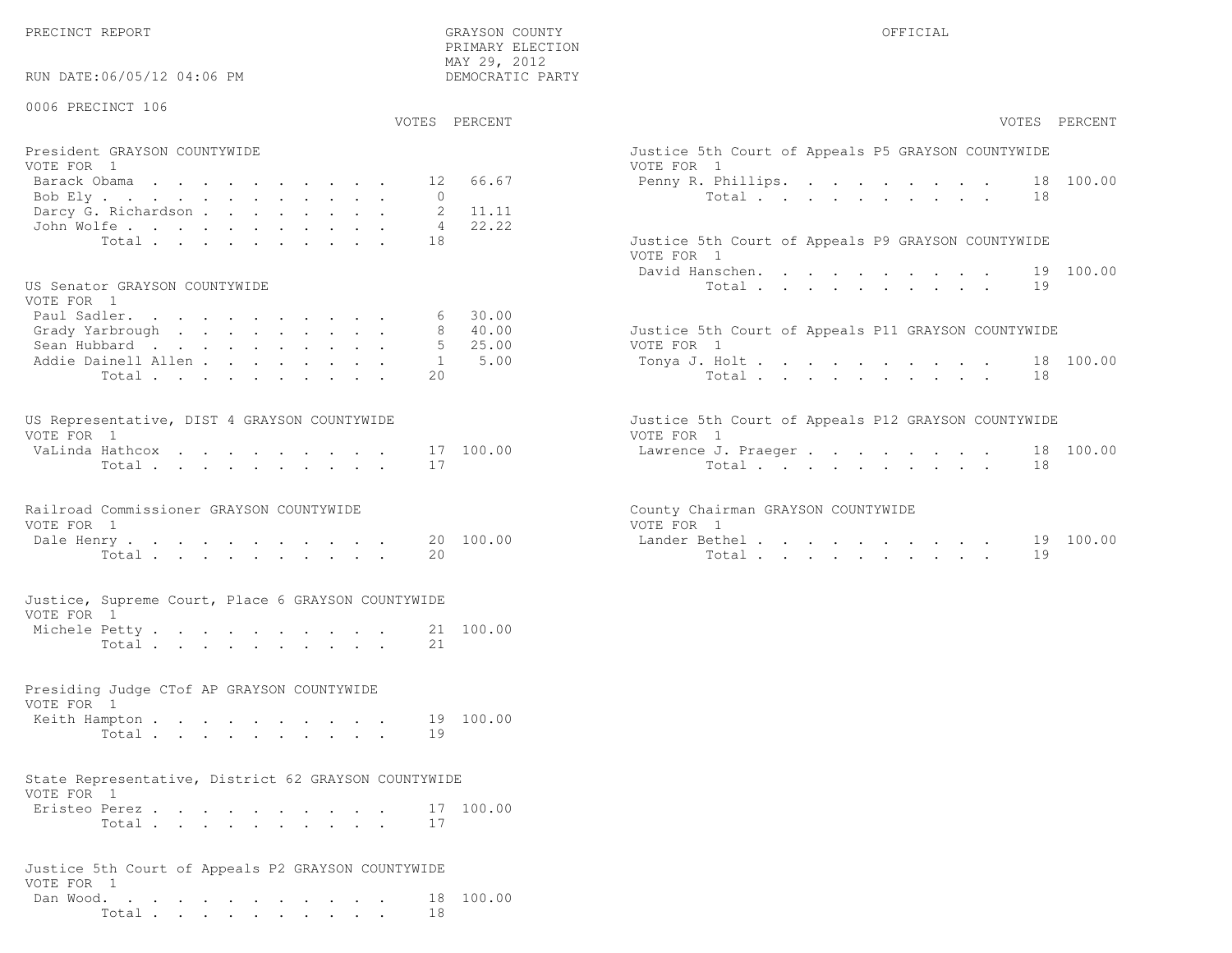PRIMARY ELECTION $\text{MAX } 29, \quad 2012$ 

# RUN DATE:06/05/12 04:06 PM

### 0006 PRECINCT 106

|                                                |       |  |  |  |  |  |                                    | VOTES PERCENT      |
|------------------------------------------------|-------|--|--|--|--|--|------------------------------------|--------------------|
| SCHOOL CHOICE GRAYSON COUNTYWIDE<br>VOTE FOR 1 |       |  |  |  |  |  |                                    |                    |
|                                                |       |  |  |  |  |  |                                    | YES (SI) 264 85.71 |
|                                                |       |  |  |  |  |  | NO $(NO)$ , , , , , , , , , , , 44 | 14.29              |
|                                                | Total |  |  |  |  |  | 308                                |                    |

#### REPEALING OBAMACARE GRAYSON COUNTYWIDE

| VOTE FOR 1 |  |  |  |  |  |  |                    |  |
|------------|--|--|--|--|--|--|--------------------|--|
|            |  |  |  |  |  |  | YES (SI) 285 90.76 |  |
|            |  |  |  |  |  |  | NO (NO). 29 9.24   |  |
|            |  |  |  |  |  |  | Total 314          |  |

#### PUBLIC PRAYER GRAYSON COUNTYWIDE

| VOTE FOR 1 |  |  |  |  |  |           |                    |
|------------|--|--|--|--|--|-----------|--------------------|
|            |  |  |  |  |  |           | YES (SI) 298 94.30 |
|            |  |  |  |  |  |           | NO (NO). 18 5.70   |
|            |  |  |  |  |  | Total 316 |                    |

#### BALANCED BUDGET GRAYSON COUNTYWIDE

| VOTE FOR 1 |  |  |  |  |  |                    |  |
|------------|--|--|--|--|--|--------------------|--|
|            |  |  |  |  |  | YES (SI) 295 94.86 |  |
|            |  |  |  |  |  | NO (NO). 16 5.14   |  |
|            |  |  |  |  |  | Total 311          |  |

#### REDISTRICTING GRAYSON COUNTYWIDE

| VOTE FOR 1 |  |  |  |  |  |           |                    |  |
|------------|--|--|--|--|--|-----------|--------------------|--|
|            |  |  |  |  |  |           | YES (SI) 225 77.32 |  |
|            |  |  |  |  |  |           | NO (NO). 66 22.68  |  |
|            |  |  |  |  |  | Total 291 |                    |  |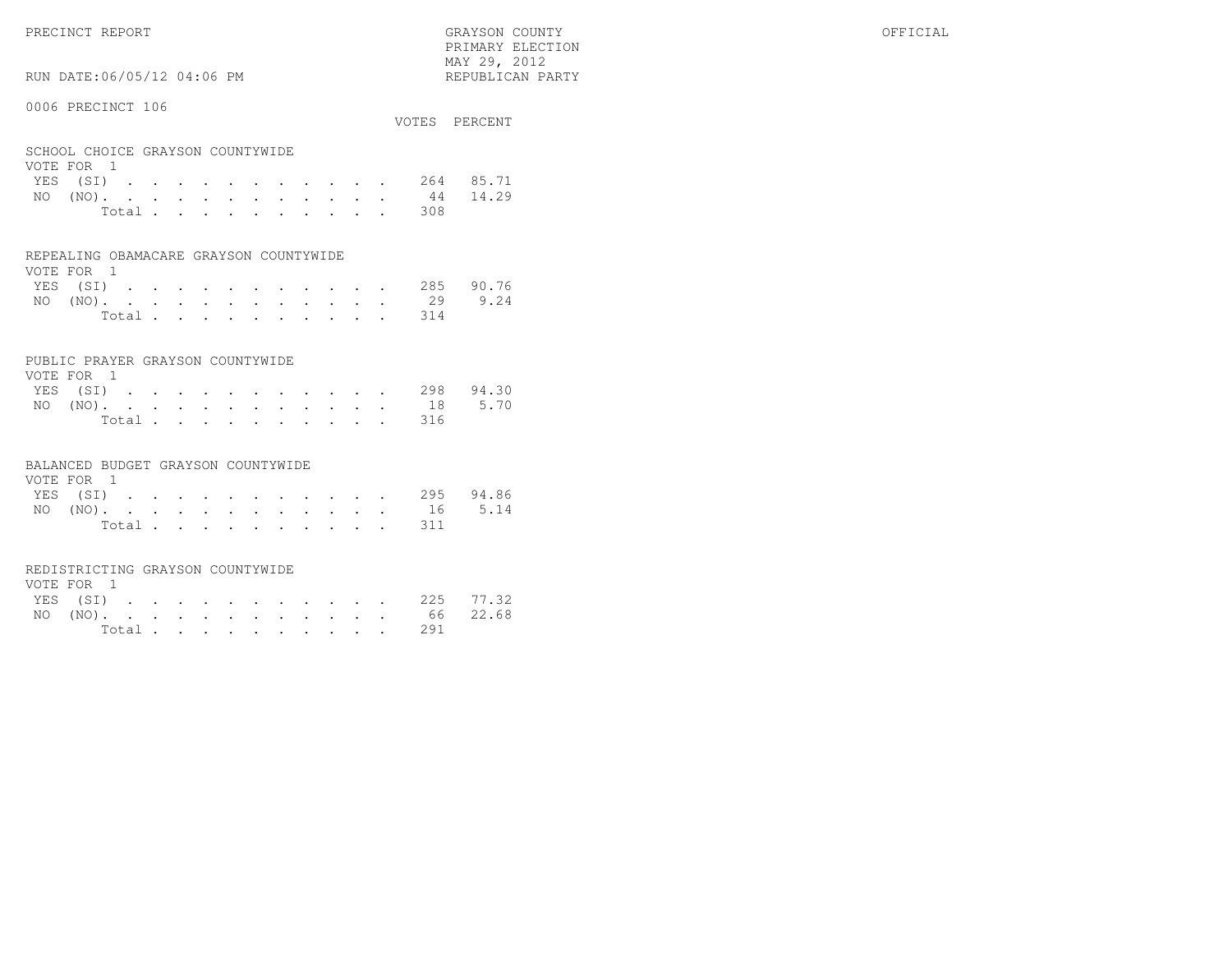PRECINCT REPORT GRAYSON COUNTY OFFICIAL PRIMARY ELECTION $\begin{array}{lll} \text{MAX} & 29, & 2012 \\ \text{NAY} & 29, & 2012 \end{array}$ 

# RUN DATE:06/05/12 04:06 PM

|                                                                                                |                           | VOTES PERCENT |
|------------------------------------------------------------------------------------------------|---------------------------|---------------|
| PROPOSITION 1 GRAYSON COUNTYWIDE<br>VOTE FOR 1<br>FOR (APOYA)<br>AGAINST (EN CONTRA).<br>Total | 20<br>$\mathbf{1}$<br>2.1 | 95.24<br>4.76 |
| PROPOSITION 2 GRAYSON COUNTYWIDE<br>VOTE FOR                                                   |                           |               |

| VUIL PUN I |             |  |  |  |  |  |                             |          |
|------------|-------------|--|--|--|--|--|-----------------------------|----------|
|            | FOR (APOYA) |  |  |  |  |  |                             | 19 90.48 |
|            |             |  |  |  |  |  | AGAINST (EN CONTRA). 2 9.52 |          |
|            |             |  |  |  |  |  | Total 21                    |          |

| PROPOSITION 3 GRAYSON COUNTYWIDE |  |  |  |  |  |          |                              |
|----------------------------------|--|--|--|--|--|----------|------------------------------|
| VOTE FOR 1                       |  |  |  |  |  |          |                              |
|                                  |  |  |  |  |  |          | FOR (APOYA) 15 71.43         |
|                                  |  |  |  |  |  |          | AGAINST (EN CONTRA). 6 28.57 |
|                                  |  |  |  |  |  | Total 21 |                              |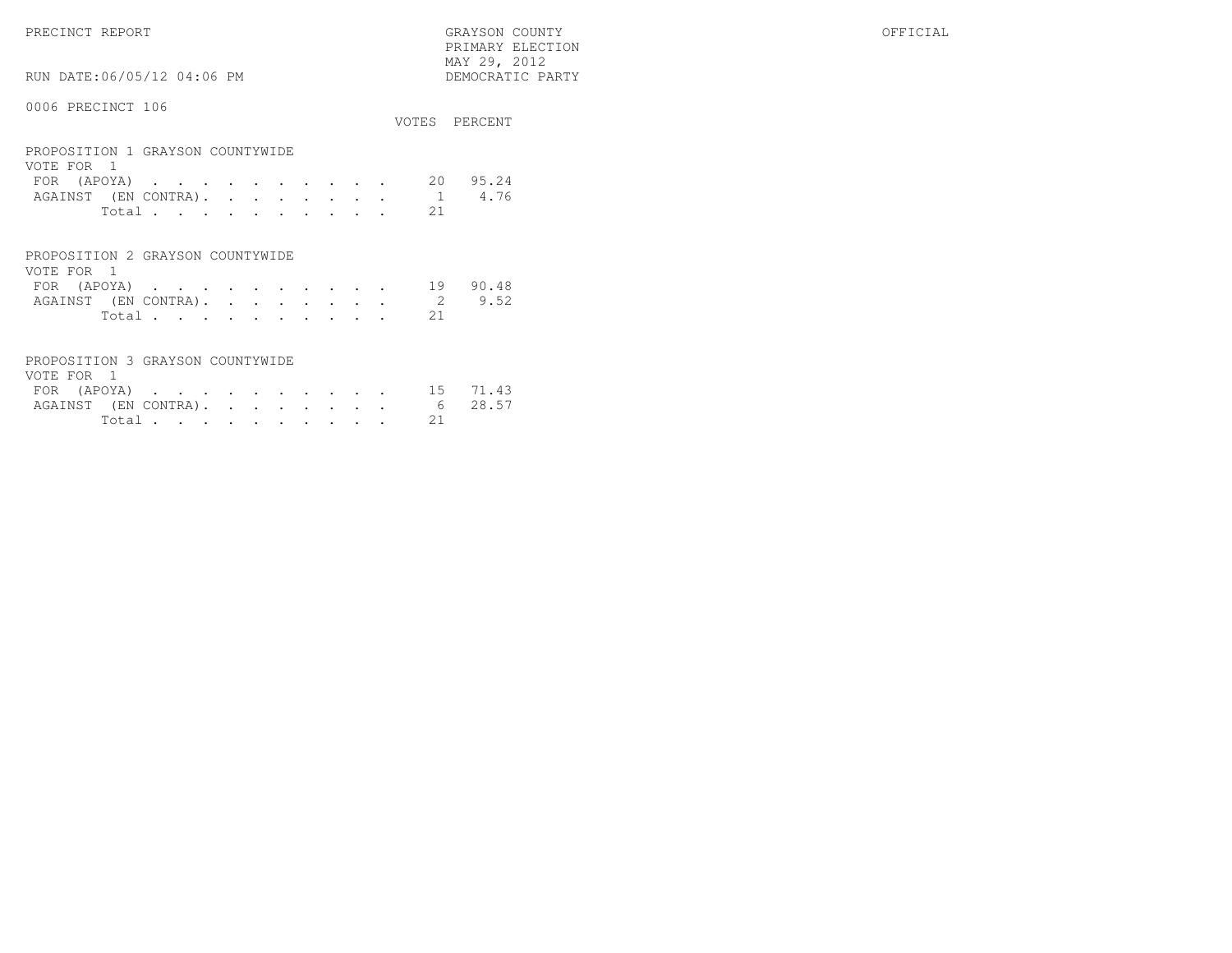RUN DATE:06/05/12 04:06 PM STATISTICS

|                                         |     | VOTES PERCENT |
|-----------------------------------------|-----|---------------|
| REGISTERED VOTERS - TOTAL 1726          |     |               |
| REGISTERED VOTERS - REPUBLICAN PARTY    |     |               |
| REGISTERED VOTERS - DEMOCRATIC PARTY    |     |               |
| BALLOTS CAST - TOTAL.                   | 364 |               |
| BALLOTS CAST - REPUBLICAN PARTY         | 346 | 95.05         |
| BALLOTS CAST - DEMOCRATIC PARTY 18      |     | 4.95          |
| VOTER TURNOUT – TOTAL III III IIII IIII |     | 21.09         |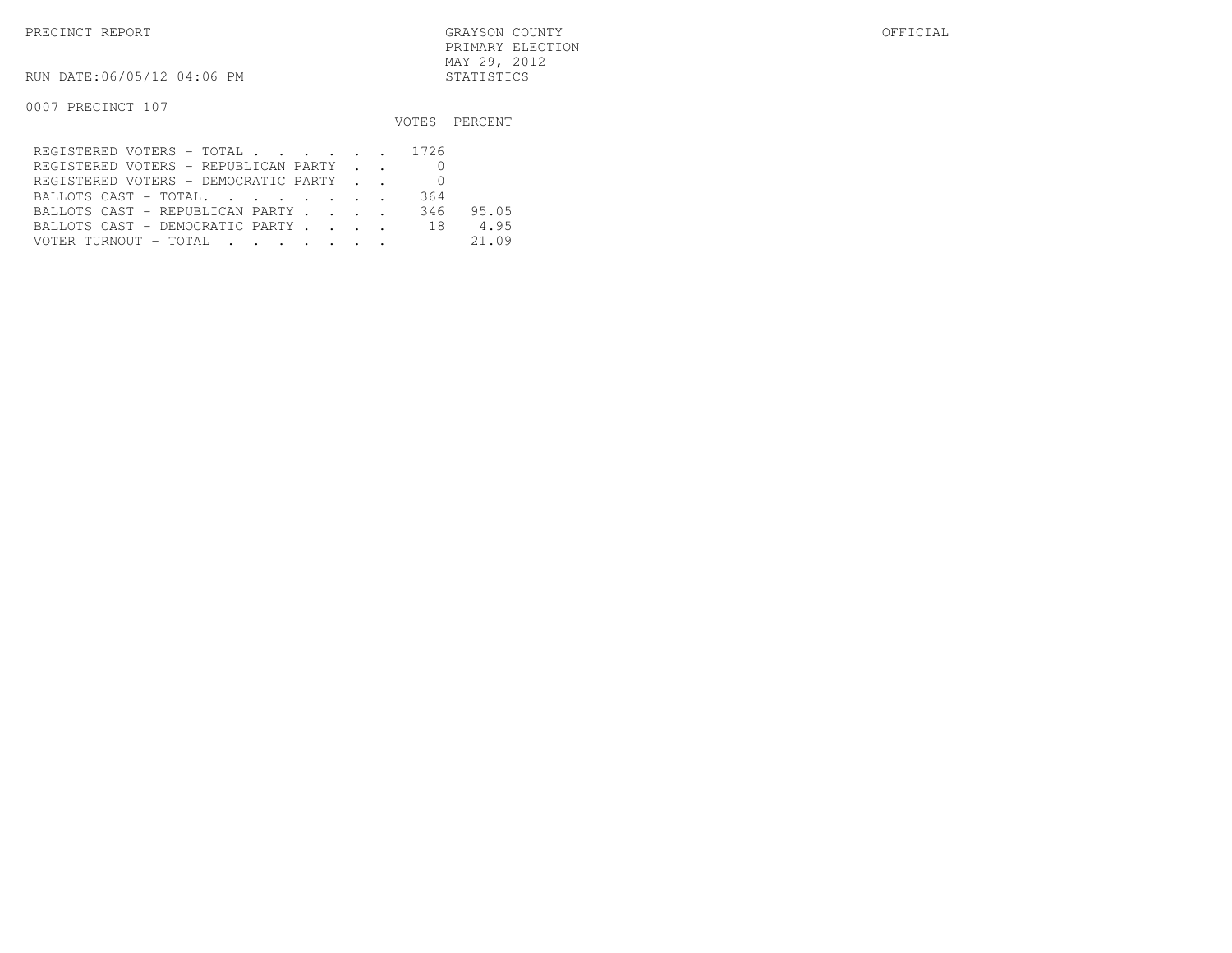| RUN DATE:06/05/12 04:06 PM                      |              | MAY 29, 2012<br>REPUBLICAN PARTY |                                                    |               |
|-------------------------------------------------|--------------|----------------------------------|----------------------------------------------------|---------------|
| 0007 PRECINCT 107                               |              | VOTES PERCENT                    |                                                    | VOTES PERCENT |
|                                                 |              |                                  |                                                    |               |
| President GRAYSON COUNTYWIDE                    |              |                                  | Justice, Supreme Court, Place 2 GRAYSON COUNTYWIDE |               |
| VOTE FOR 1                                      |              |                                  | VOTE FOR 1                                         |               |
| Jon Huntsman                                    | 1            | .30                              | Steve Smith.<br>146                                | 59.11         |
| Rick Santorum                                   | 35           | 10.42                            | Don Willett.<br>101                                | 40.89         |
| Mitt Romney.                                    | 222          | 66.07                            | 247<br>Total $\cdots$                              |               |
| Charles "Buddy" Roemer                          | $\Omega$     |                                  |                                                    |               |
| Michele Bachmann                                | 3            | .89                              |                                                    |               |
| Ron Paul.                                       | 30           | 8.93                             | Justice, Supreme Court, Place 4 GRAYSON COUNTYWIDE |               |
| Newt Gingrich                                   | 20           | 5.95                             | VOTE FOR 1                                         |               |
| John Davis.                                     | <sup>1</sup> | .30                              | Joe Pool, Jr.<br>96.                               | 39.67         |
| Uncommitted (No Comprometido).                  | 24           | 7.14                             | John Devine.<br>58                                 | 23.97         |
| Total                                           | 336          |                                  | David Medina<br>88                                 | 36.36         |
|                                                 |              |                                  | Total<br>242                                       |               |
| US Senator GRAYSON COUNTYWIDE                   |              |                                  |                                                    |               |
| VOTE FOR 1                                      |              |                                  | Justice, Supreme Court, Place 6 GRAYSON COUNTYWIDE |               |
| Joe Agris                                       | -1           | .32                              | VOTE FOR 1                                         |               |
| Craig James.                                    | 37           | 11.82                            | Nathan Hecht<br>210                                | 100.00        |
| Ted Cruz.                                       | 100          | 31.95                            | 210<br>Total                                       |               |
| Tom Leppert.                                    | 35           | 11.18                            |                                                    |               |
| David Dewhurst.                                 | 117          | 37.38                            |                                                    |               |
| Glenn Addison                                   | 7            | 2.24                             | Presiding Judge CTof AP GRAYSON COUNTYWIDE         |               |
| Curt Cleaver                                    |              | .64                              | VOTE FOR 1                                         |               |
| Ben Gambini.                                    | 1            | .32                              | Sharon Keller.<br>217                              | 100.00        |
| Lela Pittenger.                                 | 13           | 4.15                             | Total<br>217                                       |               |
| Total                                           | 313          |                                  |                                                    |               |
|                                                 |              |                                  | Judge CT of Criminal AP P7 GRAYSON COUNTYWIDE      |               |
| US Representative, DIST 4 GRAYSON COUNTYWIDE    |              |                                  | VOTE FOR 1                                         |               |
| VOTE FOR 1                                      |              |                                  | Barbara Parker Hervey                              | 211 100.00    |
| Steve Clark.                                    | 84           | 25.61                            | Total<br>211                                       |               |
| Lou Gigliotti                                   | 81           | 24.70                            |                                                    |               |
| Ralph M. Hall                                   | 163          | 49.70                            |                                                    |               |
| Total                                           | 328          |                                  | Judge CT of Criminal AP P8 GRAYSON COUNTYWIDE      |               |
|                                                 |              |                                  | VOTE FOR 1                                         |               |
|                                                 |              |                                  | Elsa Alcala.                                       | 211 100.00    |
| Railroad Commissioner GRAYSON COUNTYWIDE        |              |                                  | Total<br>211                                       |               |
| VOTE FOR 1                                      |              |                                  |                                                    |               |
| Warren Chisum                                   | 81           | 31.76                            |                                                    |               |
| Roland Sledge                                   | 46           | 18.04                            | Member, State BoE Dist 9 GRAYSON COUNTYWIDE        |               |
| Beryl Burgess                                   | 14           | 5.49                             | VOTE FOR 1                                         |               |
| Becky Berger                                    | 40           | 15.69                            | 144<br>Randy Stevenson                             | 61.54         |
| Christi Craddick                                | 41           | 16.08                            | Thomas Ratliff.<br>90                              | 38.46         |
| Joe Cotten                                      | 33           | 12.94                            | 234<br>Total                                       |               |
| Total                                           | 255          |                                  |                                                    |               |
|                                                 |              |                                  |                                                    |               |
|                                                 |              |                                  | State Senator, District 30 GRAYSON COUNTYWIDE      |               |
| Railroad Commissioner, UNEXP GRAYSON COUNTYWIDE |              |                                  | VOTE FOR 1                                         |               |
| VOTE FOR 1                                      |              |                                  | Jim Herblin.<br>64                                 | 21.40         |
| Barry Smitherman                                | 93           | 37.50                            | 235<br>Craig Estes.                                | 78.60         |
| Greg Parker.                                    | 71           | 28.63                            | 299<br>Total                                       |               |

Al Lee . . . . . . . . . . . . 28 11.29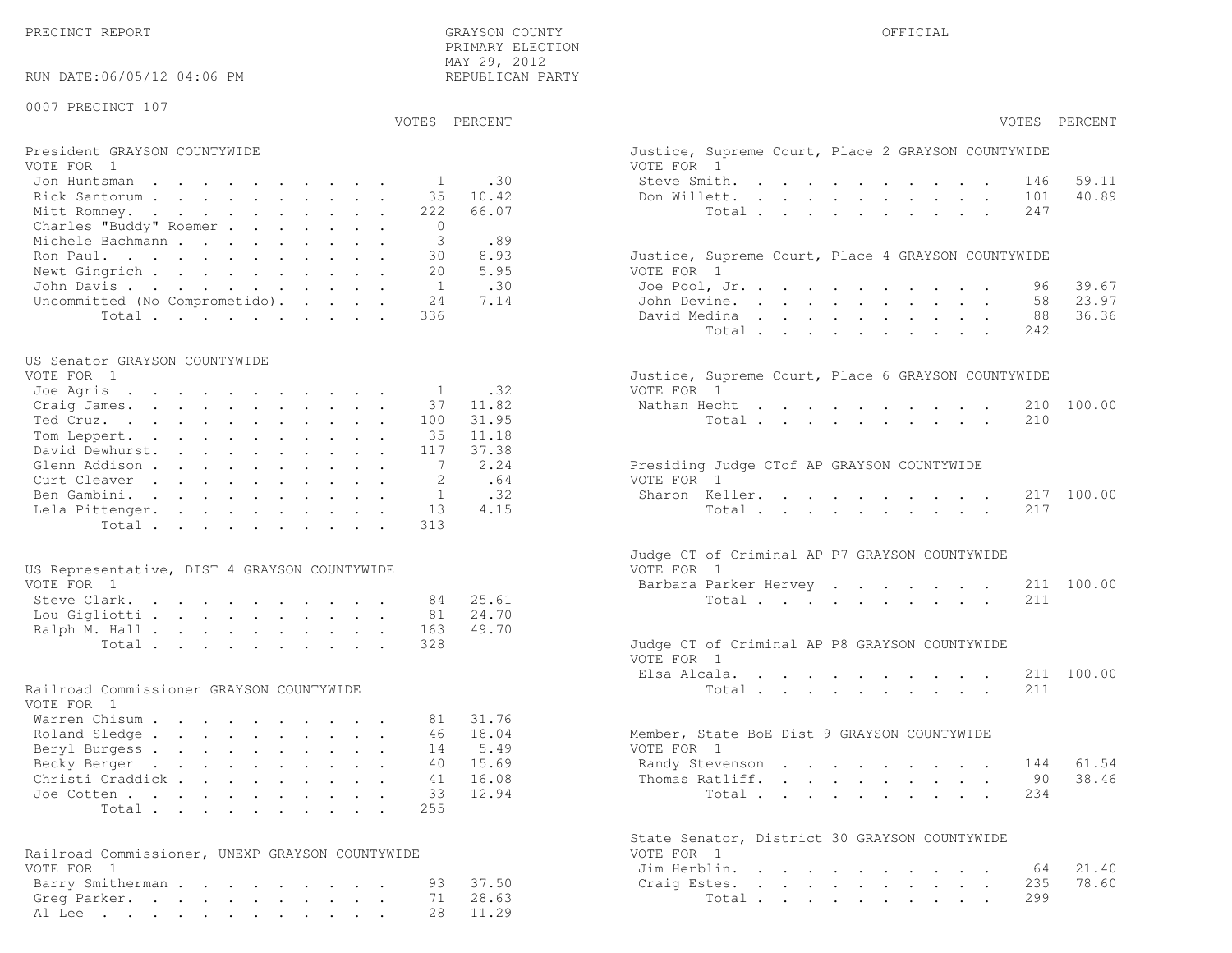| Elizabeth Murrav-Kolb56 22.58                                                                                   |  |  |  |  |  |                                                      |  |  |
|-----------------------------------------------------------------------------------------------------------------|--|--|--|--|--|------------------------------------------------------|--|--|
| the contract of the contract of the contract of the contract of the contract of the contract of the contract of |  |  |  |  |  | State Representative, District 62 GRAYSON COUNTYWIDE |  |  |

|            | State Representative, District 62 GRAYSON COUNTYWIDE |  |  |  |  |  |
|------------|------------------------------------------------------|--|--|--|--|--|
| VOTE FOR 1 |                                                      |  |  |  |  |  |
|            | Larry Phillips. 268 100.00                           |  |  |  |  |  |
|            | Total268                                             |  |  |  |  |  |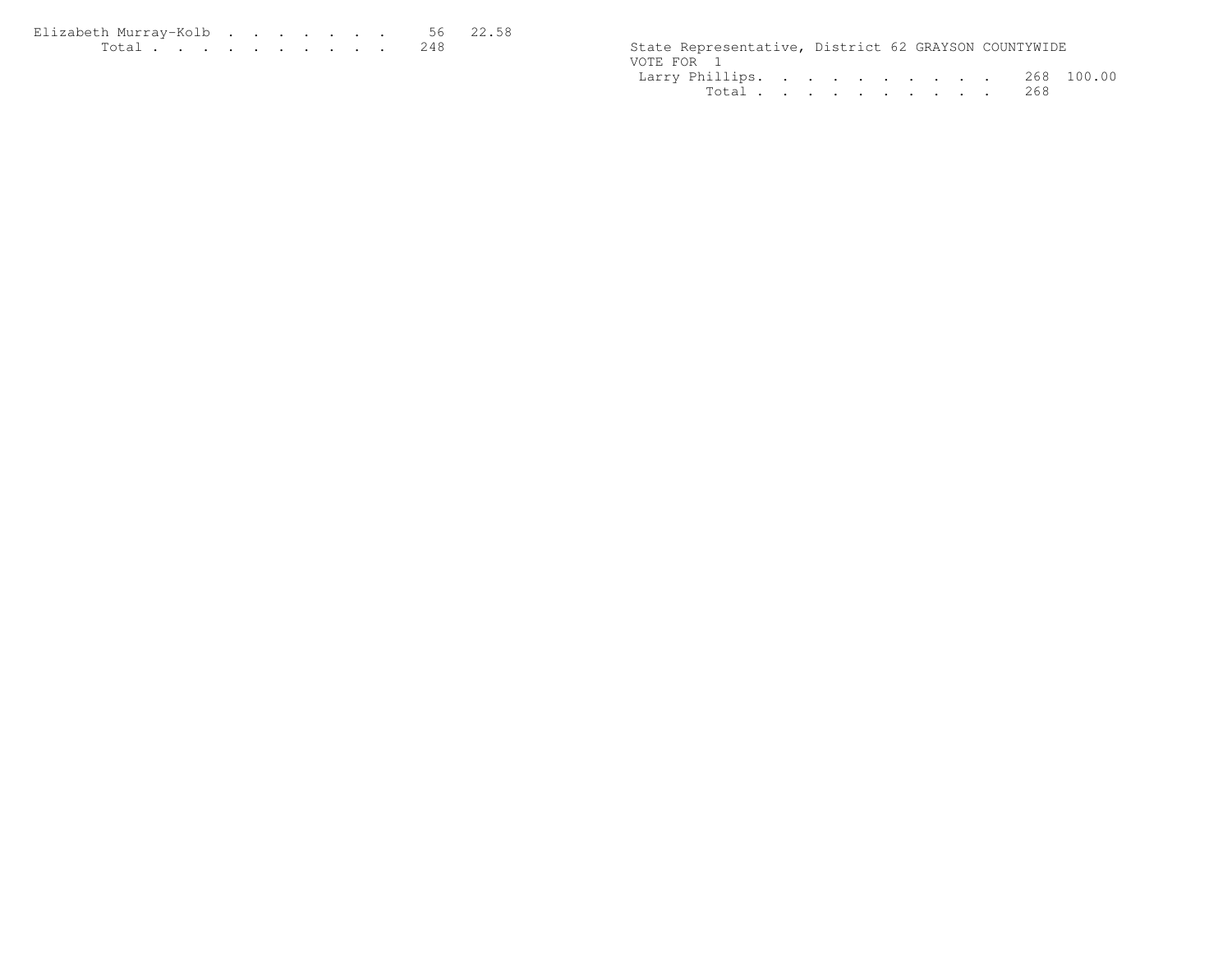PRECINCT REPORT THE COUNTY GRAYSON COUNTY THE COUNTY OFFICIAL OFFICIAL COUNTY OF THE COUNTY OF THE COUNTY OF THE COUNTY OF THE COUNTY OF THE COUNTY OF THE COUNTY OF THE COUNTY OF THE COUNTY OF THE COUNTY OF THE COUNTY OF T

RUN DATE:06/05/12 04:06 PM

0007 PRECINCT 107

VOTES PERCENT VOTES PERCENT

 PRIMARY ELECTION MAY 29, 2012REPUBLICAN PARTY

# Chief Justice 5th Ct of Appeals GRAYSON COUNTYWIDE Dist VOTE FOR 1 GRAYSON COUNTY COUNTY OF THE COUNTY OF GRAYSON COUNTY OF GRAYSON COUNTY OF GRAYSON COUNTY OF GRAYSON COUNTY OF GRAYSON COUNTY OF GRAYSON COUNTY OF GRAYSON COUNTY OF GRAYSON COUNTY OF GRAYSON COUNTY OF GRAYSON CO Carolyn Wright. . . . . . . . 217 100.00 VOTE Total . . . . . . . . . 217 Jim

| Justice 5th Court of Appeals P2 GRAYSON COUNTYWIDE |  |  |  |  |  |                                        |
|----------------------------------------------------|--|--|--|--|--|----------------------------------------|
| VOTE FOR 1                                         |  |  |  |  |  | District Judge, 59th Judicial District |
| Bill Whitehill. 83 34.44                           |  |  |  |  |  | GRAYSON COUNTYWIDE                     |
| Jeff Coen 15 6.22                                  |  |  |  |  |  | VOTE FOR 1                             |
| David Evans. 72 29.88                              |  |  |  |  |  | Rayburn M. "Rim" Nall 238 100.00       |
| Kevin Keith. 35 14.52                              |  |  |  |  |  | Total 238                              |
| Jennifer Balido 36 14.94                           |  |  |  |  |  |                                        |
| Total 241                                          |  |  |  |  |  |                                        |

| Justice 5th Court of Appeals P5 GRAYSON COUNTYWIDE | Joe Brown 242 100.00 |
|----------------------------------------------------|----------------------|
| VOTE FOR 1                                         | Total 242            |
| Jim Moseley. 216 100.00                            |                      |
| Total 216                                          |                      |

| Justice 5th Court of Appeals P9 GRAYSON COUNTYWIDE | Martin E. Richter. 86 38.57<br>David Lewis. 137 61.43<br>Total 223 |  |  |  |  |  | Brent Adams. 55 16.32<br>David S. Hawley 42 12.46<br>Keith Gary 115 34.12<br>Johnny Waldrip. 125 37.09<br>Total 337 |
|----------------------------------------------------|--------------------------------------------------------------------|--|--|--|--|--|---------------------------------------------------------------------------------------------------------------------|

| Justice 5th Court of Appeals P10 GRAYSON COUNTYWIDE | County Tax Assessor-Collector GRAYSON COUNTYWIDE |
|-----------------------------------------------------|--------------------------------------------------|
| VOTE FOR 1                                          | VOTE FOR 1                                       |
| Molly Francis 212 100.00                            | Bruce Stidham 162 51.92                          |
| Total 212                                           | Janis Hall 150 48.08                             |

| Justice 5th Court of Appeals P11 GRAYSON COUNTYWIDE |  |  |  |  |  |                          |  |
|-----------------------------------------------------|--|--|--|--|--|--------------------------|--|
| VOTE FOR 1                                          |  |  |  |  |  | County Comm Prec1 COMM 1 |  |
| Douglas S. Lang 210 100.00                          |  |  |  |  |  | VOTE FOR 1               |  |
| Total 210                                           |  |  |  |  |  | Jeff Whitmire 144 44.04  |  |

| Justice 5th Court of Appeals P12 GRAYSON COUNTYWIDE |           |  |  |  | Total 327                    |  |
|-----------------------------------------------------|-----------|--|--|--|------------------------------|--|
| VOTE FOR 1                                          |           |  |  |  |                              |  |
| Robert M. "Bob" Fillmore 211 100.00                 |           |  |  |  |                              |  |
|                                                     | Total 211 |  |  |  | Constable Precinct 4 CONST 4 |  |

|                                                     | VOTE FOR 1                       |  |
|-----------------------------------------------------|----------------------------------|--|
|                                                     | William R. "Bob" Douglas Jr. 225 |  |
| Justice 5th Court of Appeals P13 GRAYSON COUNTYWIDE | Total 225                        |  |
| VOTE FOR 1                                          |                                  |  |

| VUILLUIVI I           |  |  |  |  |            |
|-----------------------|--|--|--|--|------------|
| Elizabeth Lang Miers. |  |  |  |  | 213 100.00 |
| Total 213             |  |  |  |  |            |

| AY 29, 2012<br>EPUBLICAN PARTY           |                                                                                                                                                                                                                                                                                                                                                                                                                                                                                                                                                                              |
|------------------------------------------|------------------------------------------------------------------------------------------------------------------------------------------------------------------------------------------------------------------------------------------------------------------------------------------------------------------------------------------------------------------------------------------------------------------------------------------------------------------------------------------------------------------------------------------------------------------------------|
| PERCENT                                  | VOTES PERCENT                                                                                                                                                                                                                                                                                                                                                                                                                                                                                                                                                                |
| 100.00                                   | District Judge, 15th Judicial District<br>GRAYSON COUNTYWIDE<br>VOTE FOR 1<br>Jim Fallon.<br>230<br>100.00<br>and a series of the contract of the series of the series of the series of the series of the series of the series of the series of the series of the series of the series of the series of the series of the series of the seri<br>Total<br>230                                                                                                                                                                                                                 |
| 34.44<br>6.22<br>29.88<br>14.52<br>14.94 | District Judge, 59th Judicial District<br>GRAYSON COUNTYWIDE<br>VOTE FOR 1<br>Rayburn M. "Rim" Nall<br>238<br>100.00<br>238<br>Total $\cdots$                                                                                                                                                                                                                                                                                                                                                                                                                                |
| 100.00                                   | Criminal District Attorney GRAYSON COUNTYWIDE<br>VOTE FOR 1<br>Joe Brown.<br>242 100.00<br>and a strong control of the state of the state of the state of the state of the state of the state of the state of the state of the state of the state of the state of the state of the state of the state of the state of the<br>Total $\cdots$ $\cdots$ $\cdots$<br>242<br>$\sim$<br>$\ddot{\phantom{0}}$<br>$\ddot{\phantom{a}}$                                                                                                                                               |
| 38.57<br>61.43                           | Sheriff GRAYSON COUNTYWIDE<br>VOTE FOR 1<br>Brent Adams.<br>16.32<br>55<br>$\mathbf{a} = \mathbf{a} + \mathbf{a} + \mathbf{a} + \mathbf{a} + \mathbf{a} + \mathbf{a} + \mathbf{a} + \mathbf{a}$<br>12.46<br>David S. Hawley<br>42<br>$\mathbf{A}^{\text{max}}$ and $\mathbf{A}^{\text{max}}$<br>115<br>34.12<br>Keith Gary<br>$\mathbf{L}^{\text{max}}$<br>37.09<br>Johnny Waldrip.<br>125<br>and a strategic control of the<br>$\ddot{\phantom{0}}$<br>337<br>Total<br>$\ddot{\phantom{a}}$                                                                                 |
| 100.00                                   | County Tax Assessor-Collector GRAYSON COUNTYWIDE<br>VOTE FOR 1<br>Bruce Stidham.<br>51.92<br>162<br>the contract of the contract of the contract of the contract of the contract of the contract of the contract of<br>150<br>48.08<br>Janis Hall<br>and a strong control of the state of the<br>$\sim$<br>$\mathbf{L}$<br>Total<br>312                                                                                                                                                                                                                                      |
| 100.00                                   | County Comm Prec1 COMM 1<br>VOTE FOR 1<br>Jeff Whitmire<br>144 44.04<br>$\ddot{\phantom{0}}$<br>$\ddot{\phantom{0}}$<br>$\sim$<br>and a strong control of the state of<br>17 5.20<br>Ralph Renshaw III.<br>and a series of the series of<br>50.76<br>Billy Hamilton.<br>166<br>$\mathbf{r} = \left\{ \mathbf{r}_1, \ldots, \mathbf{r}_n \right\}$ , where<br>$\mathbf{A}^{\mathrm{max}}$<br>$\bullet$ .<br>327<br>Total<br>$\ddot{\phantom{a}}$<br>$\mathbf{r} = \mathbf{r} + \mathbf{r}$<br>$\mathcal{L}^{\text{max}}$<br>$\mathbf{L}^{\text{max}}$<br>$\ddot{\phantom{0}}$ |
| 100.00                                   | Constable Precinct 4 CONST 4<br>VOTE FOR 1<br>William R. "Bob" Douglas Jr.<br>225 100.00<br>225<br>related the contract of the contract of the contract of the contract of the contract of the contract of the contract of the contract of the contract of the contract of the contract of the contract of the contract of the co                                                                                                                                                                                                                                            |

County Chairman GRAYSON COUNTYWIDE VOTE FOR 1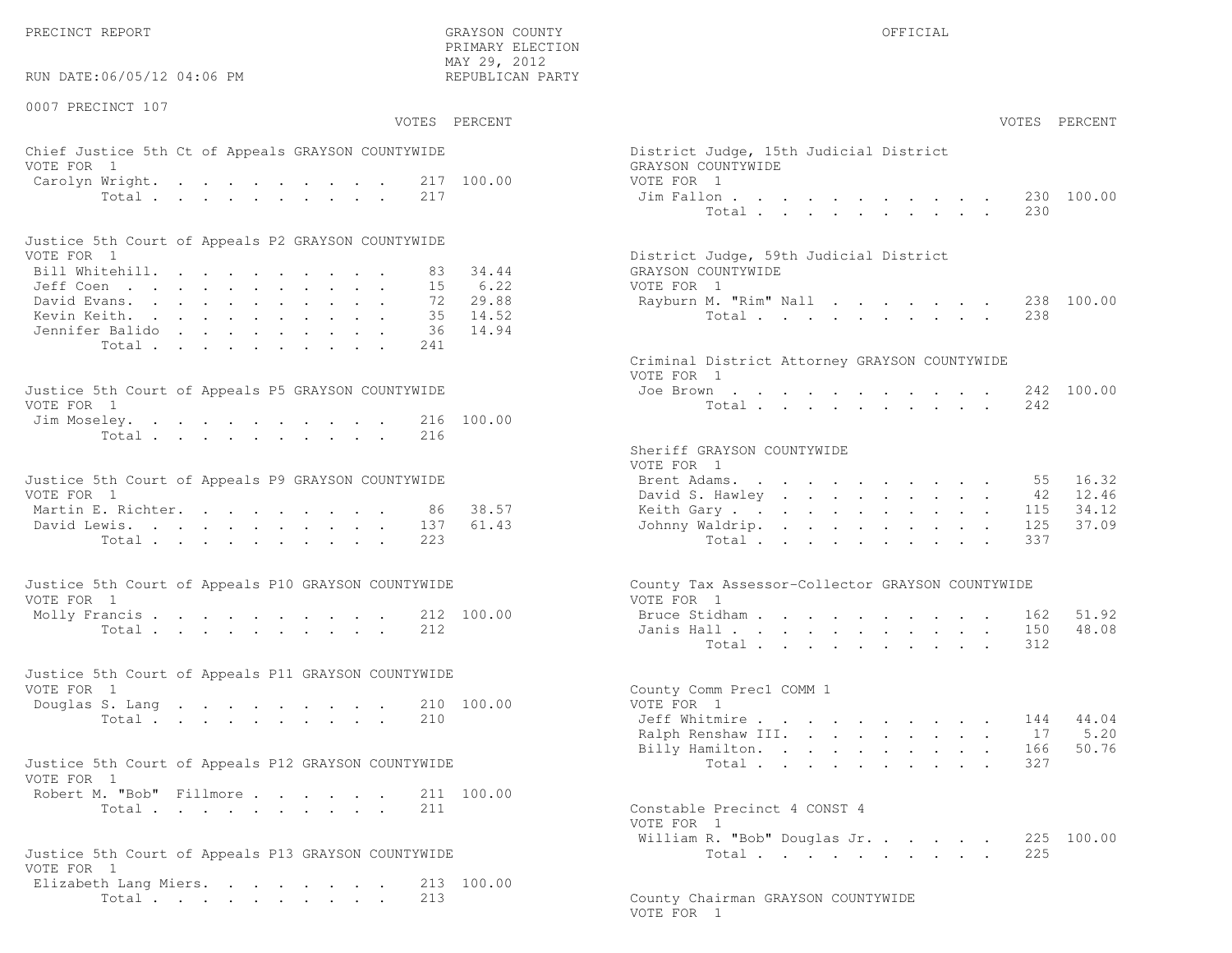| Larry Millson 114 46.72 |  |  |  |  |  |           |  |
|-------------------------|--|--|--|--|--|-----------|--|
| Gary Cox. 130 53.28     |  |  |  |  |  |           |  |
|                         |  |  |  |  |  | Total 244 |  |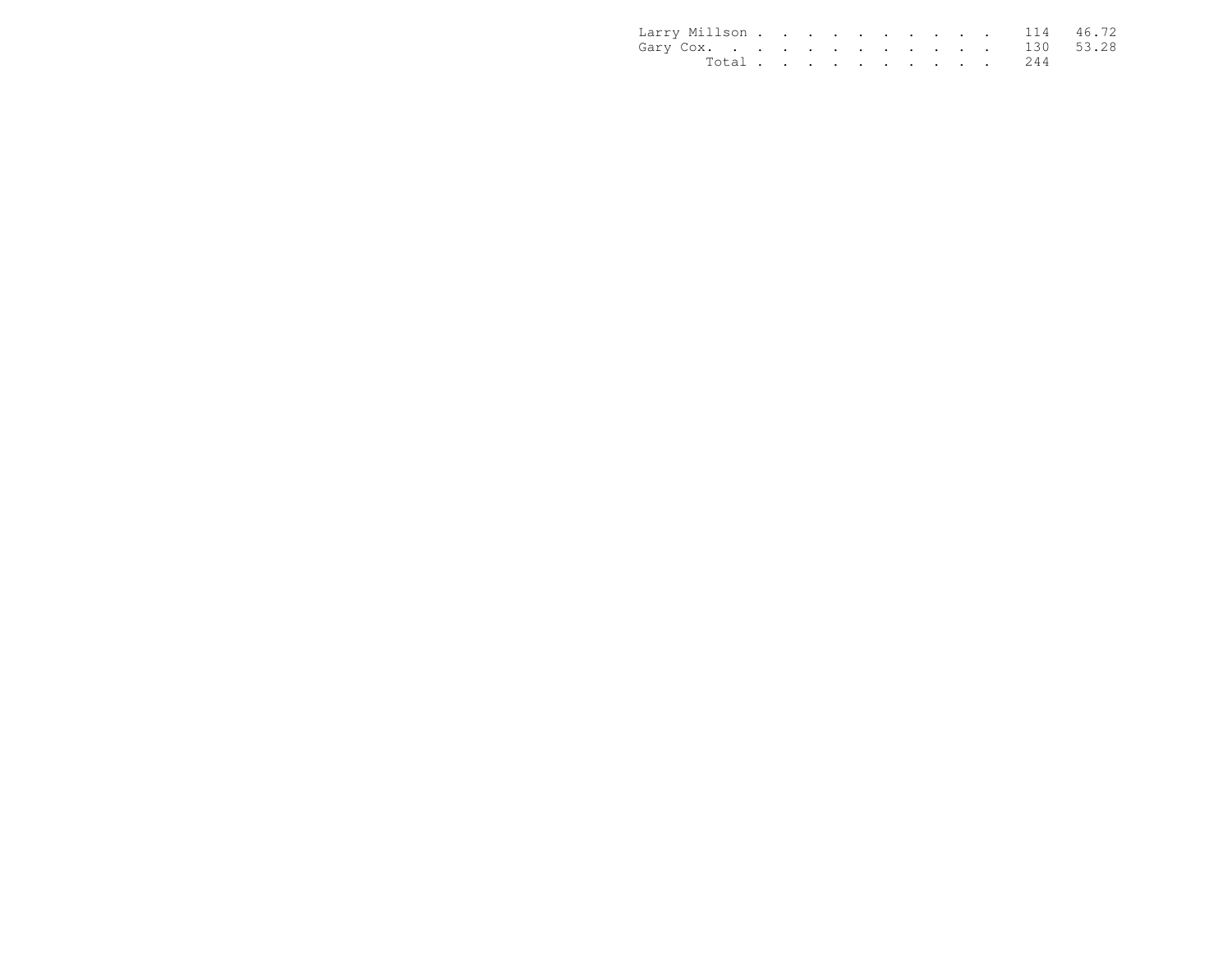PRECINCT REPORT THE COUNTY GRAYSON COUNTY THE COUNTY OFFICIAL SERVICES OF SAMPLE OF STREET OF STREET ALL OF STREET ALL SERVICES OF STREET ALL SERVICES OF STREET ALL SERVICES OF STREET ALL SERVICES OF STREET ALL SERVICES OF

RUN DATE:06/05/12 04:06 PM

### 0007 PRECINCT 107

VOTES PERCENT VOTES PERCENT

 PRIMARY ELECTION MAY 29, 2012DEMOCRATIC PARTY

| President GRAYSON COUNTYWIDE | Justice 5th Court of Appeals P5 GRAYSON COUNTYWIDE |
|------------------------------|----------------------------------------------------|
| VOTE FOR 1                   | VOTE FOR 1                                         |
| Barack Obama 16 88.89        | Penny R. Phillips. 15 100.00                       |
|                              | Total 15                                           |
| Darcy G. Richardson 0        |                                                    |
| John Wolfe. 2 11.11          |                                                    |
| $Total \t{18}$               | Justice 5th Court of Appeals P9 GRAYSON COUNTYWIDE |

#### US Senator GRAYSON COUNTYWIDE

| VOTE FOR 1                  |  |  |  |  |  |                                                     |  |
|-----------------------------|--|--|--|--|--|-----------------------------------------------------|--|
| Paul Sadler. 10 62.50       |  |  |  |  |  |                                                     |  |
| Grady Yarbrough 1 6.25      |  |  |  |  |  | Justice 5th Court of Appeals P11 GRAYSON COUNTYWIDE |  |
| Sean Hubbard 2 12.50        |  |  |  |  |  | VOTE FOR 1                                          |  |
| Addie Dainell Allen 3 18.75 |  |  |  |  |  | Tonya J. Holt 15 100.00                             |  |
| Total16                     |  |  |  |  |  | Total 15                                            |  |

| US Representative, DIST 4 GRAYSON COUNTYWIDE |  |  |  |  |  | Justice 5th Court of Appeals P12 GRAYSON COUNTYWIDE |  |
|----------------------------------------------|--|--|--|--|--|-----------------------------------------------------|--|
| VOTE FOR 1                                   |  |  |  |  |  | VOTE FOR 1                                          |  |
| VaLinda Hathcox 14 100.00                    |  |  |  |  |  | Lawrence J. Praeger 15 100.00                       |  |
| Total 14                                     |  |  |  |  |  | Total 15                                            |  |

# Railroad Commissioner GRAYSON COUNTYWIDE County County County VOTE FOR 1 VOTE FOR 1 VOTE FOR 1 VOTE FOR 1 VOTE 2001 15 100 00

| Dale Henry 15 |  |  |  |  |  | 100.00 | Lander Bethel |       |  |  |  |  |  | . 14 |
|---------------|--|--|--|--|--|--------|---------------|-------|--|--|--|--|--|------|
| Total         |  |  |  |  |  |        |               | Total |  |  |  |  |  | . 14 |

#### Justice, Supreme Court, Place 6 GRAYSON COUNTYWIDEVOTE FOR 1

| Michele Petty |                |  |  |  |  |  |  | 15 100.00 |
|---------------|----------------|--|--|--|--|--|--|-----------|
|               | Total $\ldots$ |  |  |  |  |  |  |           |

# Presiding Judge CTof AP GRAYSON COUNTYWIDE

| VOTE FOR 1              |  |  |  |  |  |  |
|-------------------------|--|--|--|--|--|--|
| Keith Hampton 14 100.00 |  |  |  |  |  |  |
| Total 14                |  |  |  |  |  |  |

#### State Representative, District 62 GRAYSON COUNTYWIDEVOTE FOR 1

| VOTE FOR I    |       |  |  |  |  |  |           |
|---------------|-------|--|--|--|--|--|-----------|
| Eristeo Perez |       |  |  |  |  |  | 15 100.00 |
|               | Total |  |  |  |  |  |           |

## Justice 5th Court of Appeals P2 GRAYSON COUNTYWIDEVOTE FOR 1 Dan Wood. . . . . . . . . . . . 15 100.00Total . . . . . . . . . . 15

| VOTES PERCENT                                              | VOTES PERCENT                                                     |
|------------------------------------------------------------|-------------------------------------------------------------------|
| President GRAYSON COUNTYWIDE<br>VOTE FOR 1                 | Justice 5th Court of Appeals P5 GRAYSON COUNTYWIDE<br>VOTE FOR 1  |
| 88.89<br>Barack Obama<br>16                                | Penny R. Phillips. 15 100.00                                      |
| Bob Ely<br>$\Omega$                                        | Total<br>15                                                       |
| Darcy G. Richardson                                        |                                                                   |
| 11.11<br>John Wolfe.<br>-2                                 |                                                                   |
| 18<br>Total                                                | Justice 5th Court of Appeals P9 GRAYSON COUNTYWIDE<br>VOTE FOR 1  |
|                                                            | David Hanschen. 15 100.00                                         |
| US Senator GRAYSON COUNTYWIDE<br>VOTE FOR 1                | Total $\cdot$<br>15                                               |
| 62.50<br>Paul Sadler.<br>10                                |                                                                   |
| Grady Yarbrough<br>6.25                                    | Justice 5th Court of Appeals P11 GRAYSON COUNTYWIDE               |
| 12.50<br>Sean Hubbard                                      | VOTE FOR 1                                                        |
| 18.75<br>Addie Dainell Allen                               | 15 100.00<br>Tonya J. Holt                                        |
| Total<br>16                                                | Total $\cdot$<br>15                                               |
| US Representative, DIST 4 GRAYSON COUNTYWIDE<br>VOTE FOR 1 | Justice 5th Court of Appeals P12 GRAYSON COUNTYWIDE<br>VOTE FOR 1 |
| 14 100.00<br>VaLinda Hathcox                               | 15 100.00<br>Lawrence J. Praeger                                  |
| 14<br>Total                                                | Total 15                                                          |
| Railroad Commissioner GRAYSON COUNTYWIDE<br>VOTE FOR 1     | County Chairman GRAYSON COUNTYWIDE<br>VOTE FOR 1                  |
| 15 100.00<br>Dale Henry                                    | Lander Bethel14 100.00                                            |
| Total<br>15                                                | Total<br>14                                                       |
| Justice, Supreme Court, Place 6 GRAYSON COUNTYWIDE         |                                                                   |
| VOTE FOR 1                                                 |                                                                   |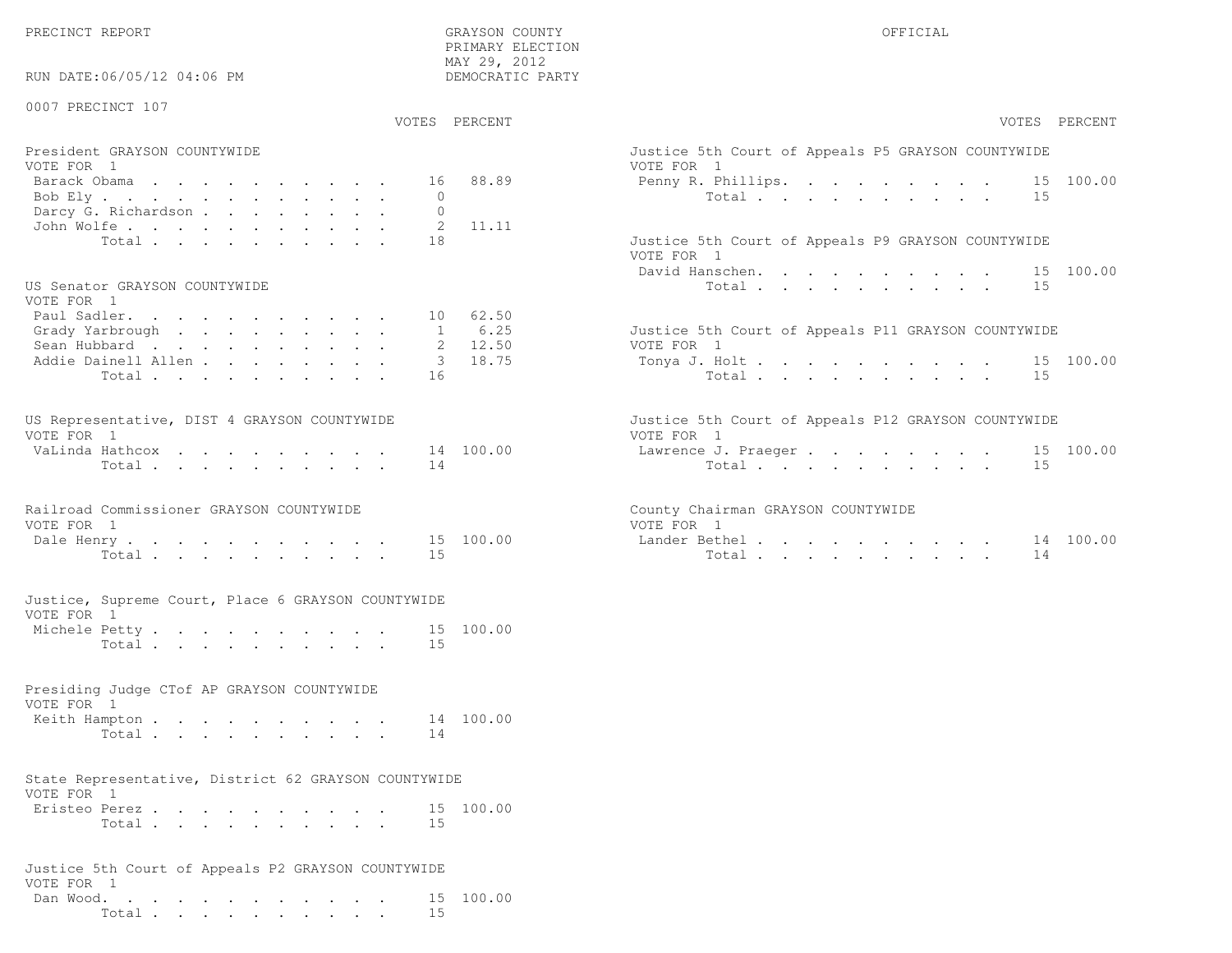PRECINCT REPORT GRAYSON COUNTY OFFICIAL

 $\text{MAX } 29, \quad 2012$ RUN DATE:06/05/12 04:06 PM

### 0007 PRECINCT 107

|                                  |  |  |  |  |  |           | VOTES PERCENT      |
|----------------------------------|--|--|--|--|--|-----------|--------------------|
| SCHOOL CHOICE GRAYSON COUNTYWIDE |  |  |  |  |  |           |                    |
| VOTE FOR 1                       |  |  |  |  |  |           |                    |
|                                  |  |  |  |  |  |           | YES (SI) 276 83.38 |
|                                  |  |  |  |  |  |           | NO (NO). 55 16.62  |
|                                  |  |  |  |  |  | Total 331 |                    |

PRIMARY ELECTION

#### REPEALING OBAMACARE GRAYSON COUNTYWIDE

| VOTE FOR 1 |  |  |  |  |  |  |                    |  |
|------------|--|--|--|--|--|--|--------------------|--|
|            |  |  |  |  |  |  | YES (SI) 300 89.29 |  |
|            |  |  |  |  |  |  | NO (NO). 36 10.71  |  |
|            |  |  |  |  |  |  | Total 336          |  |

### PUBLIC PRAYER GRAYSON COUNTYWIDE

| VOTE FOR 1         |  |  |  |  |  |           |  |
|--------------------|--|--|--|--|--|-----------|--|
| YES (SI) 294 86.22 |  |  |  |  |  |           |  |
| NO (NO). 47 13.78  |  |  |  |  |  |           |  |
|                    |  |  |  |  |  | Total 341 |  |

#### BALANCED BUDGET GRAYSON COUNTYWIDE

| VOTE FOR 1 |  |  |  |  |  |                    |  |
|------------|--|--|--|--|--|--------------------|--|
|            |  |  |  |  |  | YES (SI) 310 92.81 |  |
|            |  |  |  |  |  | NO (NO). 24 7.19   |  |
|            |  |  |  |  |  | Total 334          |  |

#### REDISTRICTING GRAYSON COUNTYWIDE

| VOTE FOR 1 |  |  |  |  |  |           |                    |  |
|------------|--|--|--|--|--|-----------|--------------------|--|
|            |  |  |  |  |  |           | YES (SI) 225 72.58 |  |
|            |  |  |  |  |  |           | NO (NO). 85 27.42  |  |
|            |  |  |  |  |  | Total 310 |                    |  |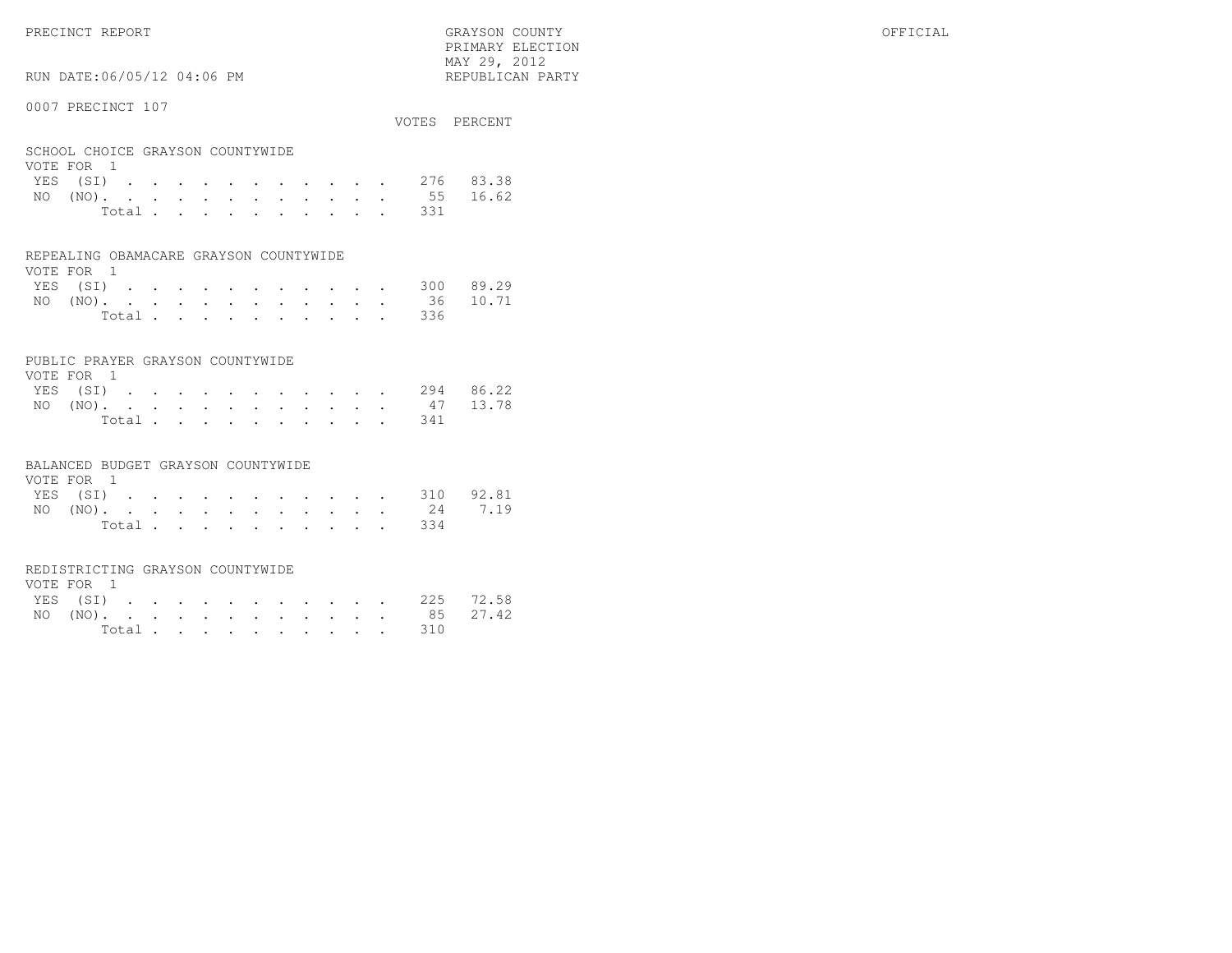PRECINCT REPORT GRAYSON COUNTY OFFICIAL PRIMARY ELECTION $\begin{array}{lll} \text{MAX} & 29, & 2012 \\ \text{NAY} & 29, & 2012 \end{array}$ 

# RUN DATE:06/05/12 04:06 PM

|                                                |  |  |  |  |    | VOTES PERCENT |
|------------------------------------------------|--|--|--|--|----|---------------|
| PROPOSITION 1 GRAYSON COUNTYWIDE<br>VOTE FOR 1 |  |  |  |  |    |               |
| FOR (APOYA)                                    |  |  |  |  |    | 94.44         |
| AGAINST (EN CONTRA). 1                         |  |  |  |  |    | 5.56          |
| Total                                          |  |  |  |  | 18 |               |
|                                                |  |  |  |  |    |               |
|                                                |  |  |  |  |    |               |

| PROPOSITION 2 GRAYSON COUNTYWIDE |  |  |  |  |        |      |  |
|----------------------------------|--|--|--|--|--------|------|--|
| VOTE FOR 1                       |  |  |  |  |        |      |  |
| FOR (APOYA) 16 88.89             |  |  |  |  |        |      |  |
| AGAINST (EN CONTRA). 2 11.11     |  |  |  |  |        |      |  |
|                                  |  |  |  |  | Total. | - 18 |  |

| PROPOSITION 3 GRAYSON COUNTYWIDE |  |  |  |  |            |  |
|----------------------------------|--|--|--|--|------------|--|
| VOTE FOR 1                       |  |  |  |  |            |  |
| FOR (APOYA) 15 88.24             |  |  |  |  |            |  |
| AGAINST (EN CONTRA). 2 11.76     |  |  |  |  |            |  |
|                                  |  |  |  |  | Total $17$ |  |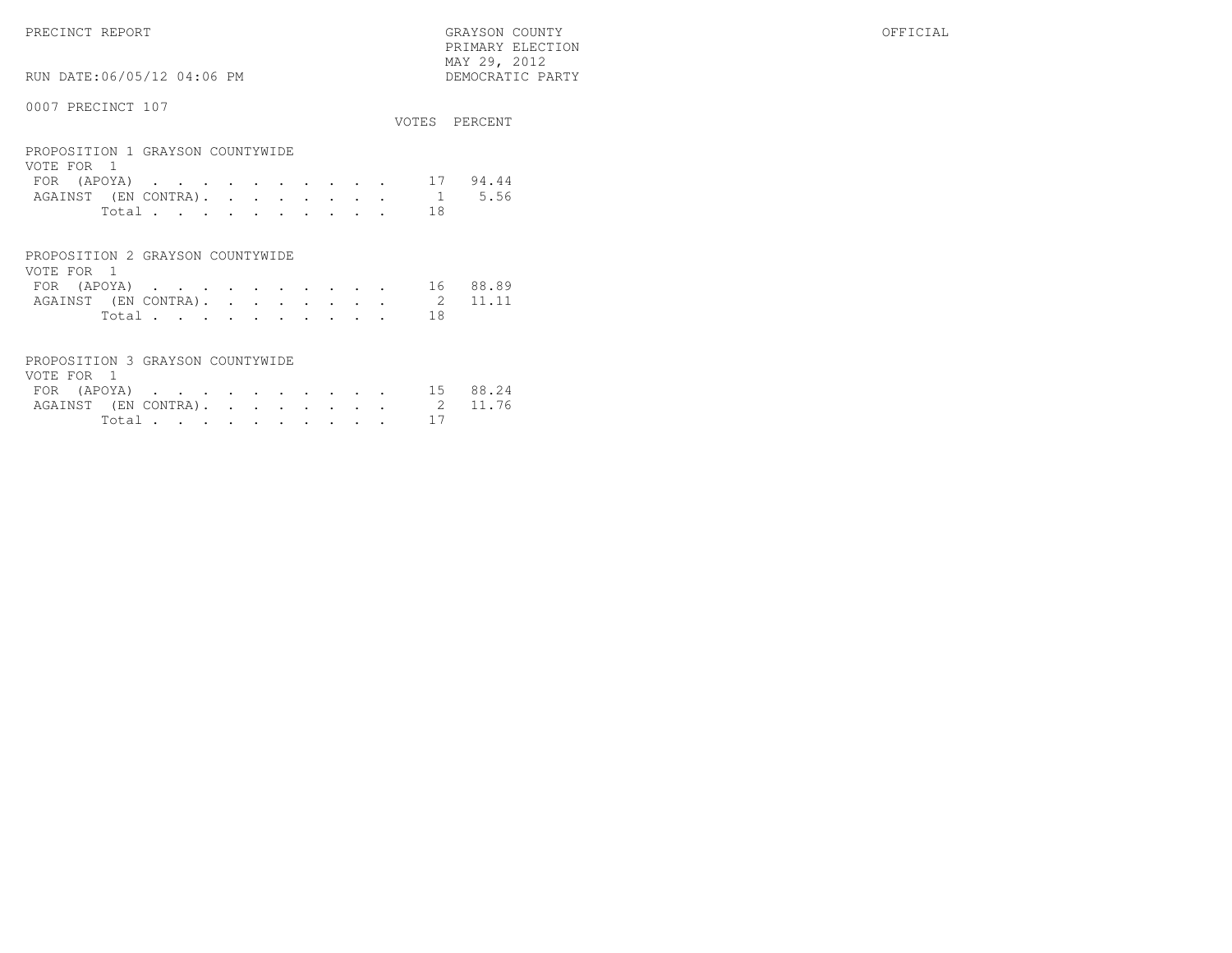RUN DATE:06/05/12 04:06 PM STATISTICS

|                                         |     | VOTES PERCENT |
|-----------------------------------------|-----|---------------|
| REGISTERED VOTERS - TOTAL 1336          |     |               |
| REGISTERED VOTERS - REPUBLICAN PARTY    |     |               |
| REGISTERED VOTERS - DEMOCRATIC PARTY    |     |               |
| BALLOTS CAST - TOTAL.                   | 314 |               |
| BALLOTS CAST - REPUBLICAN PARTY         | 302 | 96.18         |
| BALLOTS CAST - DEMOCRATIC PARTY 12 3.82 |     |               |
|                                         |     | 23.50         |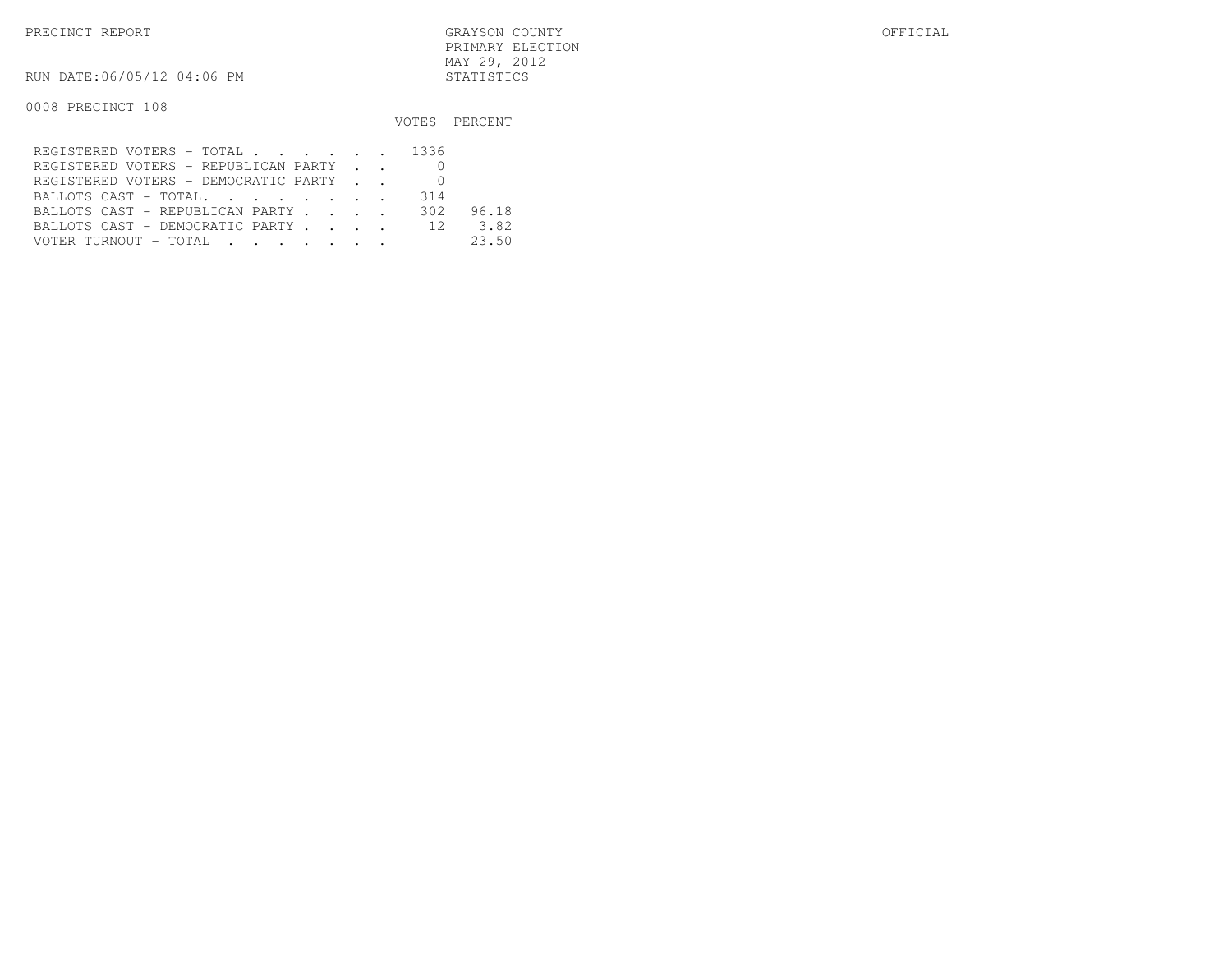PRECINCT REPORT GRAYSON COUNTY OFFICIAL

|                                                                                            |              | PRIMARY ELECTION<br>MAY 29, 2012 |                                                                  |
|--------------------------------------------------------------------------------------------|--------------|----------------------------------|------------------------------------------------------------------|
| RUN DATE:06/05/12 04:06 PM                                                                 |              | REPUBLICAN PARTY                 |                                                                  |
| 0008 PRECINCT 108                                                                          |              |                                  |                                                                  |
|                                                                                            |              | VOTES PERCENT                    | VOTES PERCENT                                                    |
| President GRAYSON COUNTYWIDE<br>VOTE FOR 1                                                 |              |                                  | Justice, Supreme Court, Place 2 GRAYSON COUNTYWIDE<br>VOTE FOR 1 |
| Jon Huntsman                                                                               | $\mathbf{1}$ | .34                              | 57.85<br>Steve Smith.<br>129                                     |
| Rick Santorum                                                                              | 29           | 9.86                             | 42.15<br>Don Willett.<br>94                                      |
| Mitt Romney.                                                                               | 213          | 72.45                            | 223<br>Total                                                     |
| Charles "Buddy" Roemer                                                                     | 1            | .34                              |                                                                  |
| Michele Bachmann<br>Ron Paul.                                                              | 2<br>27      | .68<br>9.18                      | Justice, Supreme Court, Place 4 GRAYSON COUNTYWIDE               |
| Newt Gingrich                                                                              | 6            | 2.04                             | VOTE FOR 1                                                       |
| John Davis                                                                                 | $\mathbf{0}$ |                                  | 45.54<br>Joe Pool, Jr.<br>97                                     |
| Uncommitted (No Comprometido).                                                             | 15           | 5.10                             | 30.05<br>John Devine.<br>64                                      |
| Total                                                                                      | 294          |                                  | 24.41<br>David Medina<br>52                                      |
|                                                                                            |              |                                  | Total<br>213                                                     |
| US Senator GRAYSON COUNTYWIDE                                                              |              |                                  |                                                                  |
| VOTE FOR 1                                                                                 |              |                                  | Justice, Supreme Court, Place 6 GRAYSON COUNTYWIDE               |
| Joe Agris                                                                                  | <sup>1</sup> | .37                              | VOTE FOR 1                                                       |
| Craig James.<br>Ted Cruz.                                                                  | 32<br>87     | 11.85<br>32.22                   | 181 100.00<br>Nathan Hecht<br>Total<br>181                       |
| Tom Leppert.                                                                               | 26           | 9.63                             |                                                                  |
| David Dewhurst.                                                                            | 114          | 42.22                            |                                                                  |
| Glenn Addison                                                                              | 6            | 2.22                             | Presiding Judge CTof AP GRAYSON COUNTYWIDE                       |
| Curt Cleaver                                                                               | $\Omega$     |                                  | VOTE FOR 1                                                       |
| Ben Gambini.                                                                               | 2<br>2       | .74<br>.74                       | Sharon Keller.<br>100.00<br>183<br>183                           |
| Lela Pittenger.<br>Total.                                                                  | 270          |                                  | Total                                                            |
|                                                                                            |              |                                  |                                                                  |
|                                                                                            |              |                                  | Judge CT of Criminal AP P7 GRAYSON COUNTYWIDE                    |
| US Representative, DIST 4 GRAYSON COUNTYWIDE<br>VOTE FOR 1                                 |              |                                  | VOTE FOR 1<br>Barbara Parker Hervey<br>178 100.00                |
| Steve Clark.                                                                               | 70           | 24.73                            | Total<br>178                                                     |
| Lou Gigliotti                                                                              | 61           | 21.55                            |                                                                  |
| Ralph M. Hall                                                                              | 152          | 53.71                            |                                                                  |
| Total                                                                                      | 283          |                                  | Judge CT of Criminal AP P8 GRAYSON COUNTYWIDE<br>VOTE FOR 1      |
|                                                                                            |              |                                  | Elsa Alcala.<br>171 100.00                                       |
| Railroad Commissioner GRAYSON COUNTYWIDE                                                   |              |                                  | 171<br>Total $\cdots$                                            |
| VOTE FOR 1                                                                                 |              |                                  |                                                                  |
| Warren Chisum                                                                              | 59           | 26.34                            |                                                                  |
| Roland Sledge                                                                              | 39           | 17.41                            | Member, State BoE Dist 9 GRAYSON COUNTYWIDE                      |
| Beryl Burgess<br>Becky Berger                                                              | 25<br>34     | 11.16<br>15.18                   | VOTE FOR 1<br>56.80<br>Randy Stevenson<br>117                    |
| Christi Craddick.<br>$\mathbf{r}$ , and $\mathbf{r}$ , and $\mathbf{r}$ , and $\mathbf{r}$ | 47           | 20.98                            | 43.20<br>89<br>Thomas Ratliff.                                   |
| Joe Cotten                                                                                 | 20           | 8.93                             | Total<br>206                                                     |
| Total                                                                                      | 224          |                                  |                                                                  |
|                                                                                            |              |                                  | State Senator, District 30 GRAYSON COUNTYWIDE                    |
| Railroad Commissioner, UNEXP GRAYSON COUNTYWIDE                                            |              |                                  | VOTE FOR 1                                                       |
| VOTE FOR 1                                                                                 |              |                                  | 75<br>28.20<br>Jim Herblin.                                      |
| Barry Smitherman                                                                           | 77           | 36.49                            | 71.80<br>Craig Estes.<br>191                                     |
| Greg Parker.                                                                               | 95           | 45.02                            | 266<br>Total                                                     |
| Al Lee                                                                                     | -7           | 3.32                             |                                                                  |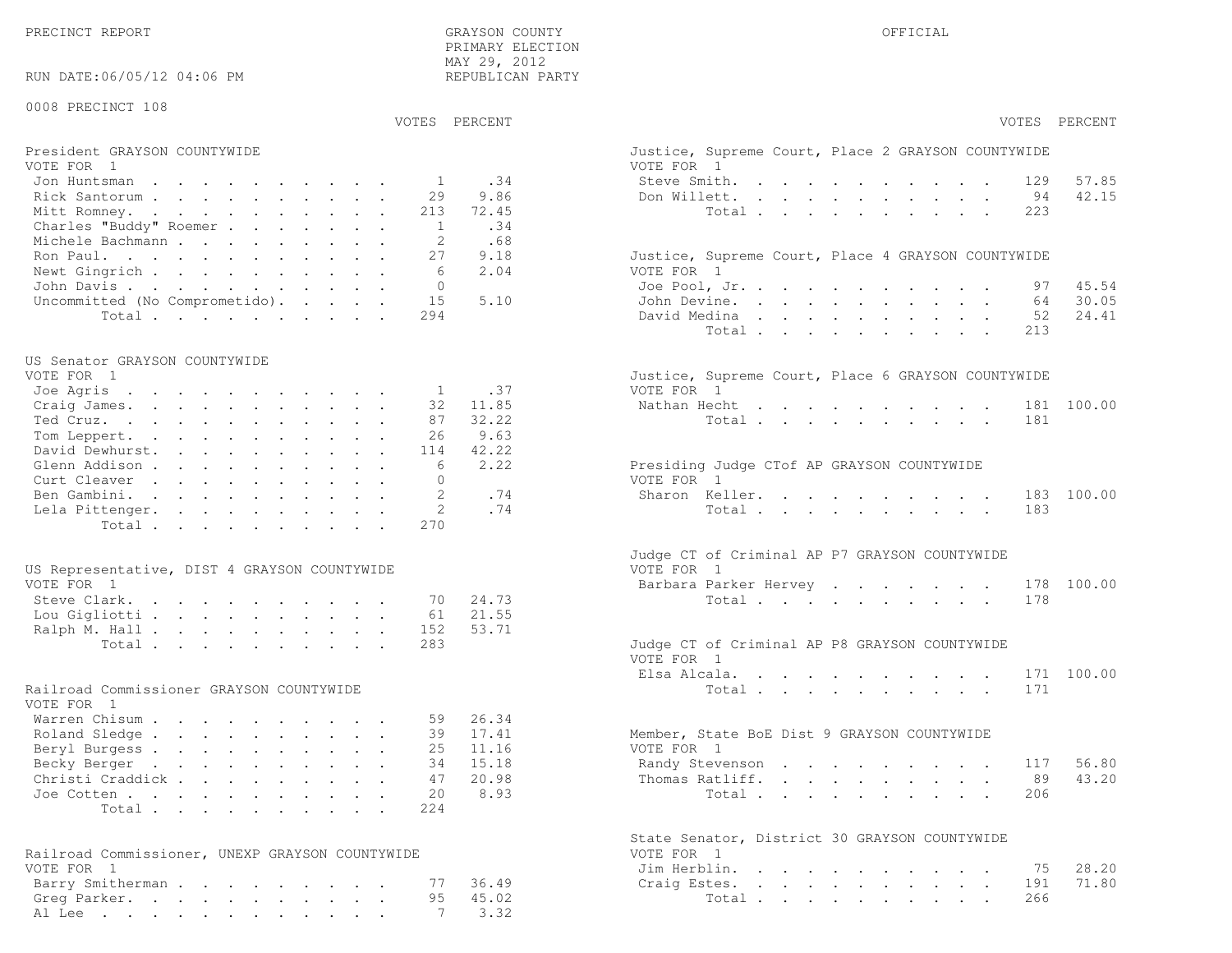Elizabeth Murray-Kolb . . . . . . . 32 15.17 Total . . . . . . . . . . 211 State Representative, District 62 GRAYSON COUNTYWIDE

| State Representative, District 62 GRAYSON COUNTYWIDE |  |  |  |  |  |
|------------------------------------------------------|--|--|--|--|--|
| VOTE FOR 1                                           |  |  |  |  |  |
| Larry Phillips. 233 100.00                           |  |  |  |  |  |
| Total 233                                            |  |  |  |  |  |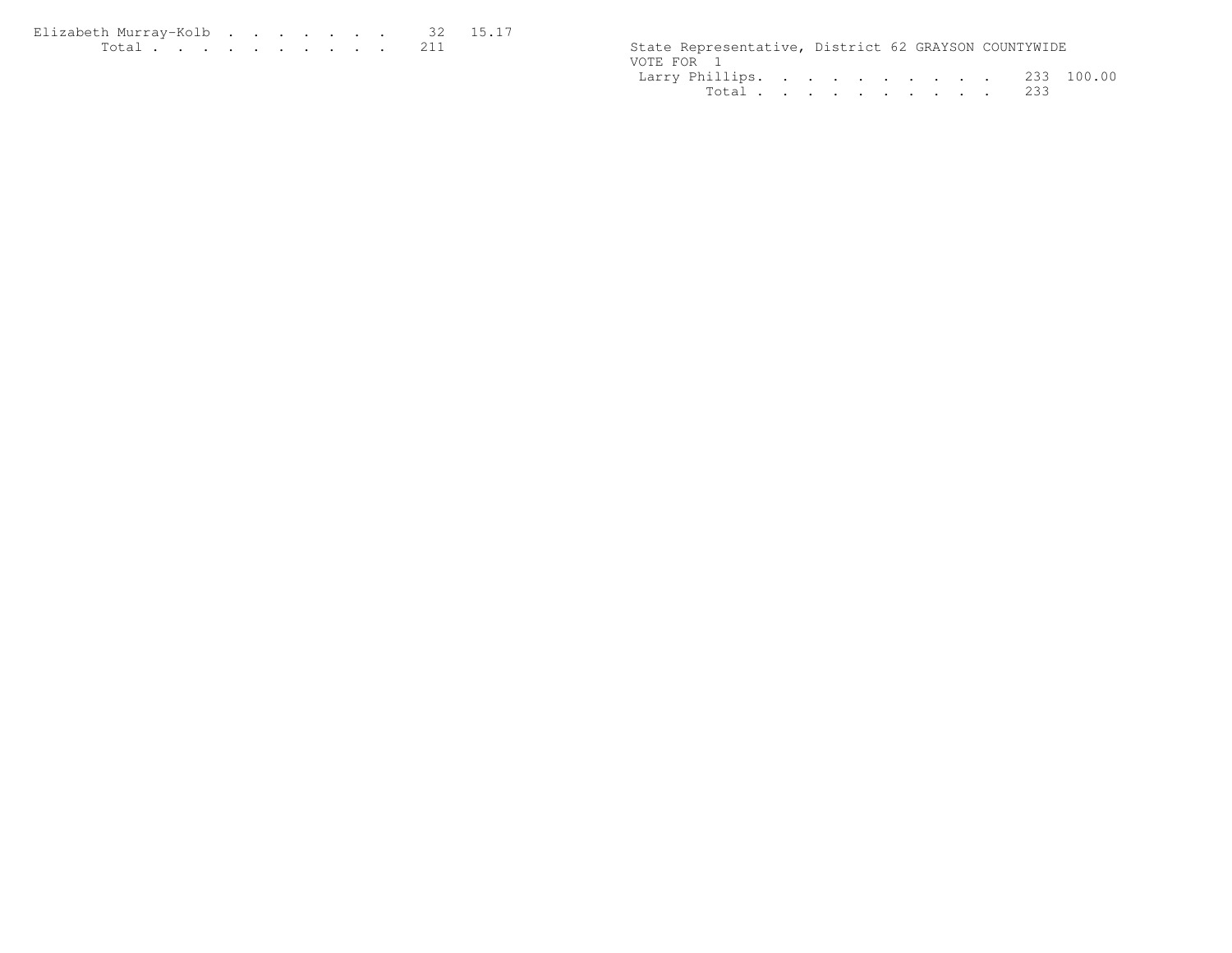PRECINCT REPORT THE COUNTY GRAYSON COUNTY THE COUNTY OFFICIAL OFFICIAL COUNTY OF THE COUNTY OF THE COUNTY OF THE COUNTY OF THE COUNTY OF THE COUNTY OF THE COUNTY OF THE COUNTY OF THE COUNTY OF THE COUNTY OF THE COUNTY OF T

 $\text{MAX } 29, \quad 2012$ RUN DATE:06/05/12 04:06 PM

0008 PRECINCT 108

VOTES PERCENT VOTES PERCENT

PRIMARY ELECTION

# Chief Justice 5th Ct of Appeals GRAYSON COUNTYWIDE District District District District District District District District District District District District District District District District District District District VOTE FOR 1 GRAYSON COUNTY WITH SALE COUNTY OF REAL COUNTY OF REAL COUNTY OF REAL COUNTY OF REAL COUNTY OF REAL COUNTY OF REAL COUNTY OF REAL COUNTY OF REAL COUNTY OF REAL COUNTY OF REAL COUNTY OF REAL COUNTY OF REAL COUNTY Carolyn Wright. . . . . . . . . . 180 100.00 VOT<br>Total . . . . . . . . . 180 100.00 J Total . . . . . . . . . .

| Justice 5th Court of Appeals P2 GRAYSON COUNTYWIDE |  |  |  |  |  |                                        |
|----------------------------------------------------|--|--|--|--|--|----------------------------------------|
| VOTE FOR 1                                         |  |  |  |  |  | District Judge, 59th Judicial District |
| Bill Whitehill. 68 34.34                           |  |  |  |  |  | GRAYSON COUNTYWIDE                     |
| Jeff Coen 17 8.59                                  |  |  |  |  |  | VOTE FOR 1                             |
| David Evans. 62 31.31                              |  |  |  |  |  | Rayburn M. "Rim" Nall 205 100.00       |
| Kevin Keith. 31 15.66                              |  |  |  |  |  | Total 205                              |
| Jennifer Balido 20 10.10                           |  |  |  |  |  |                                        |
| Total 198                                          |  |  |  |  |  |                                        |

| Justice 5th Court of Appeals P5 GRAYSON COUNTYWIDE | Joe Brown 209 100.00 |
|----------------------------------------------------|----------------------|
| VOTE FOR 1                                         | Total 209            |
| Jim Moseley. 188 100.00                            |                      |
| Total 188                                          |                      |
|                                                    |                      |

| Justice 5th Court of Appeals P9 GRAYSON COUNTYWIDE | Brent Adams. 52 17.99    |  |  |  |  |  |  |
|----------------------------------------------------|--------------------------|--|--|--|--|--|--|
| VOTE FOR 1                                         | David S. Hawley 46 15.92 |  |  |  |  |  |  |
| Martin E. Richter. 79 42.70                        | Keith Gary 95 32.87      |  |  |  |  |  |  |
| David Lewis. 106 57.30                             | Johnny Waldrip. 96 33.22 |  |  |  |  |  |  |
| Total 185                                          | Total 289                |  |  |  |  |  |  |

| Justice 5th Court of Appeals P10 GRAYSON COUNTYWIDE | County Tax Assessor-Collector GRAYSON COUNTYWIDE |
|-----------------------------------------------------|--------------------------------------------------|
| VOTE FOR 1                                          | VOTE FOR 1                                       |
| Molly Francis 176 100.00                            | Bruce Stidham 123 47.31                          |
| Total 176                                           | Janis Hall 137 52.69                             |

| Justice 5th Court of Appeals P11 GRAYSON COUNTYWIDE |  |  |  |  |           |  |                          |  |
|-----------------------------------------------------|--|--|--|--|-----------|--|--------------------------|--|
| VOTE FOR 1                                          |  |  |  |  |           |  | County Comm Prec1 COMM 1 |  |
| Douglas S. Lang 176 100.00                          |  |  |  |  |           |  | VOTE FOR 1               |  |
|                                                     |  |  |  |  | Total 176 |  | Jeff Whitmire 157 57.93  |  |

| Justice 5th Court of Appeals P12 GRAYSON COUNTYWIDE |           |  |  |  | Total 271                    |  |
|-----------------------------------------------------|-----------|--|--|--|------------------------------|--|
| VOTE FOR 1                                          |           |  |  |  |                              |  |
| Robert M. "Bob" Fillmore 177 100.00                 |           |  |  |  |                              |  |
|                                                     | Total 177 |  |  |  | Constable Precinct 4 CONST 4 |  |

|                                                     | $\frac{1}{2}$                      |  |
|-----------------------------------------------------|------------------------------------|--|
| Justice 5th Court of Appeals P13 GRAYSON COUNTYWIDE | Total 189                          |  |
| VOTE FOR 1                                          |                                    |  |
| Elizabeth Lang Miers. 175 100.00                    |                                    |  |
| Total 175                                           | County Chairman GRAYSON COUNTYWIDE |  |

| AY 29, 2012<br>EPUBLICAN PARTY |                                                                            |                                   |                           |                                          |                           |                                                                                                                      |                                                                                                                                   |                      |                                       |                                                                                                                                                                                                                                                                                                                                                                                                                              |                        |                                  |
|--------------------------------|----------------------------------------------------------------------------|-----------------------------------|---------------------------|------------------------------------------|---------------------------|----------------------------------------------------------------------------------------------------------------------|-----------------------------------------------------------------------------------------------------------------------------------|----------------------|---------------------------------------|------------------------------------------------------------------------------------------------------------------------------------------------------------------------------------------------------------------------------------------------------------------------------------------------------------------------------------------------------------------------------------------------------------------------------|------------------------|----------------------------------|
| PERCENT                        |                                                                            |                                   |                           |                                          |                           |                                                                                                                      |                                                                                                                                   |                      |                                       |                                                                                                                                                                                                                                                                                                                                                                                                                              |                        | VOTES PERCENT                    |
| 100.00                         | District Judge, 15th Judicial District<br>GRAYSON COUNTYWIDE<br>VOTE FOR 1 |                                   |                           |                                          |                           |                                                                                                                      |                                                                                                                                   |                      |                                       |                                                                                                                                                                                                                                                                                                                                                                                                                              |                        |                                  |
|                                | Jim Fallon                                                                 | Total $\cdots$                    | $\mathbf{L}^{\text{max}}$ |                                          |                           | $\mathbf{a} = \mathbf{a} + \mathbf{a} + \mathbf{a} + \mathbf{a} + \mathbf{a} + \mathbf{a} + \mathbf{a} + \mathbf{a}$ |                                                                                                                                   |                      |                                       | $\sim 100$                                                                                                                                                                                                                                                                                                                                                                                                                   | 204                    | 204 100.00                       |
| 34.34<br>8.59                  | District Judge, 59th Judicial District<br>GRAYSON COUNTYWIDE<br>VOTE FOR 1 |                                   |                           |                                          |                           |                                                                                                                      |                                                                                                                                   |                      |                                       |                                                                                                                                                                                                                                                                                                                                                                                                                              |                        |                                  |
| 31.31<br>15.66<br>10.10        | Rayburn M. "Rim" Nall                                                      | Total $\cdots$                    |                           |                                          |                           |                                                                                                                      |                                                                                                                                   |                      |                                       |                                                                                                                                                                                                                                                                                                                                                                                                                              | 205<br>205             | 100.00                           |
|                                | Criminal District Attorney GRAYSON COUNTYWIDE<br>VOTE FOR 1                |                                   |                           |                                          |                           |                                                                                                                      |                                                                                                                                   |                      |                                       |                                                                                                                                                                                                                                                                                                                                                                                                                              |                        |                                  |
| 100.00                         | Joe Brown                                                                  | <b>CALCUM</b><br>Total $\cdots$   |                           |                                          |                           |                                                                                                                      |                                                                                                                                   |                      |                                       | $\mathbf{a} = \mathbf{a} + \mathbf{a} + \mathbf{a} + \mathbf{a} + \mathbf{a} + \mathbf{a} + \mathbf{a} + \mathbf{a} + \mathbf{a} + \mathbf{a} + \mathbf{a} + \mathbf{a} + \mathbf{a} + \mathbf{a} + \mathbf{a} + \mathbf{a} + \mathbf{a} + \mathbf{a} + \mathbf{a} + \mathbf{a} + \mathbf{a} + \mathbf{a} + \mathbf{a} + \mathbf{a} + \mathbf{a} + \mathbf{a} + \mathbf{a} + \mathbf{a} + \mathbf{a} + \mathbf{a} + \mathbf$ | 209<br>209             | 100.00                           |
|                                | Sheriff GRAYSON COUNTYWIDE<br>VOTE FOR 1                                   |                                   |                           |                                          |                           |                                                                                                                      |                                                                                                                                   |                      |                                       |                                                                                                                                                                                                                                                                                                                                                                                                                              |                        |                                  |
| 42.70<br>57.30                 | Brent Adams.<br>David S. Hawley<br>Keith Gary<br>Johnny Waldrip.           | <b>Contract Contract Contract</b> |                           | $\mathbf{r} = \mathbf{r} + \mathbf{r}$ . | $\mathbf{z} = \mathbf{z}$ | the contract of the contract of the contract of<br>$\sim$                                                            | $\cdot$ $\cdot$<br>$\mathbf{z} = \mathbf{z} + \mathbf{z}$ .<br>$\mathbf{z} = \mathbf{z} + \mathbf{z} + \mathbf{z} + \mathbf{z}$ . |                      | $\sim$ $\sim$<br>$\ddot{\phantom{0}}$ | $\ddot{\phantom{a}}$                                                                                                                                                                                                                                                                                                                                                                                                         | 52<br>46<br>95<br>96   | 17.99<br>15.92<br>32.87<br>33.22 |
|                                | County Tax Assessor-Collector GRAYSON COUNTYWIDE                           | Total                             |                           | $\mathbf{L}$ $\mathbf{L}$                |                           |                                                                                                                      |                                                                                                                                   |                      |                                       |                                                                                                                                                                                                                                                                                                                                                                                                                              | 289                    |                                  |
| 100.00                         | VOTE FOR 1<br>Bruce Stidham                                                |                                   |                           |                                          | $\overline{a}$            | $\ddot{\phantom{a}}$                                                                                                 | $\overline{a}$                                                                                                                    | $\ddot{\phantom{a}}$ |                                       |                                                                                                                                                                                                                                                                                                                                                                                                                              | 123                    | 47.31                            |
|                                | Janis Hall                                                                 | Total .                           |                           |                                          |                           | $\mathbf{r} = \mathbf{r} + \mathbf{r} + \mathbf{r} + \mathbf{r} + \mathbf{r}$                                        |                                                                                                                                   | $\ddot{\phantom{a}}$ | $\sim$ $\sim$                         | $\mathbf{L}^{\text{max}}$                                                                                                                                                                                                                                                                                                                                                                                                    | 137<br>260             | 52.69                            |
| 100.00                         | County Comm Prec1 COMM 1<br>VOTE FOR 1                                     |                                   |                           |                                          |                           |                                                                                                                      |                                                                                                                                   |                      |                                       |                                                                                                                                                                                                                                                                                                                                                                                                                              |                        |                                  |
|                                | Jeff Whitmire<br>Ralph Renshaw III.<br>Billy Hamilton.                     | Total                             |                           |                                          | $\bullet$ .               | $\mathbf{A}^{(1)}$ and $\mathbf{A}^{(2)}$ and $\mathbf{A}^{(3)}$                                                     |                                                                                                                                   |                      | $\sim$ $-$                            | $\ddot{\phantom{a}}$                                                                                                                                                                                                                                                                                                                                                                                                         | 157<br>21<br>93<br>271 | 57.93<br>7.75<br>34.32           |
| 100.00                         | Constable Precinct 4 CONST 4                                               |                                   |                           |                                          |                           |                                                                                                                      |                                                                                                                                   |                      |                                       |                                                                                                                                                                                                                                                                                                                                                                                                                              |                        |                                  |
|                                | VOTE FOR 1<br>William R. "Bob" Douglas Jr.                                 | Total $\cdots$                    |                           |                                          |                           |                                                                                                                      |                                                                                                                                   |                      |                                       |                                                                                                                                                                                                                                                                                                                                                                                                                              | 189<br>189             | 100.00                           |

VOTE FOR 1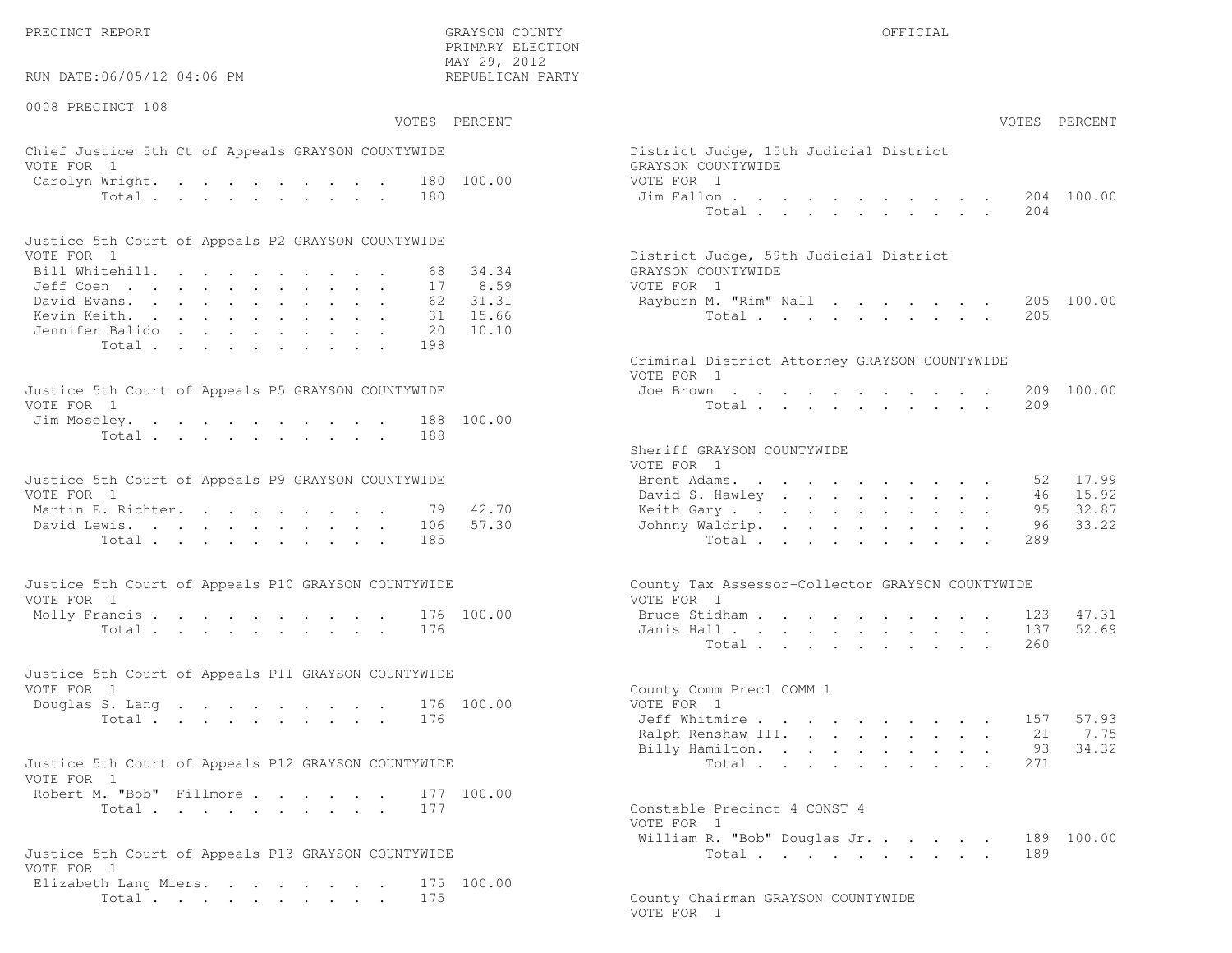| Larry Millson 114 52.78 |  |  |  |  |  |           |  |
|-------------------------|--|--|--|--|--|-----------|--|
| Gary Cox. 102 47.22     |  |  |  |  |  |           |  |
|                         |  |  |  |  |  | Total 216 |  |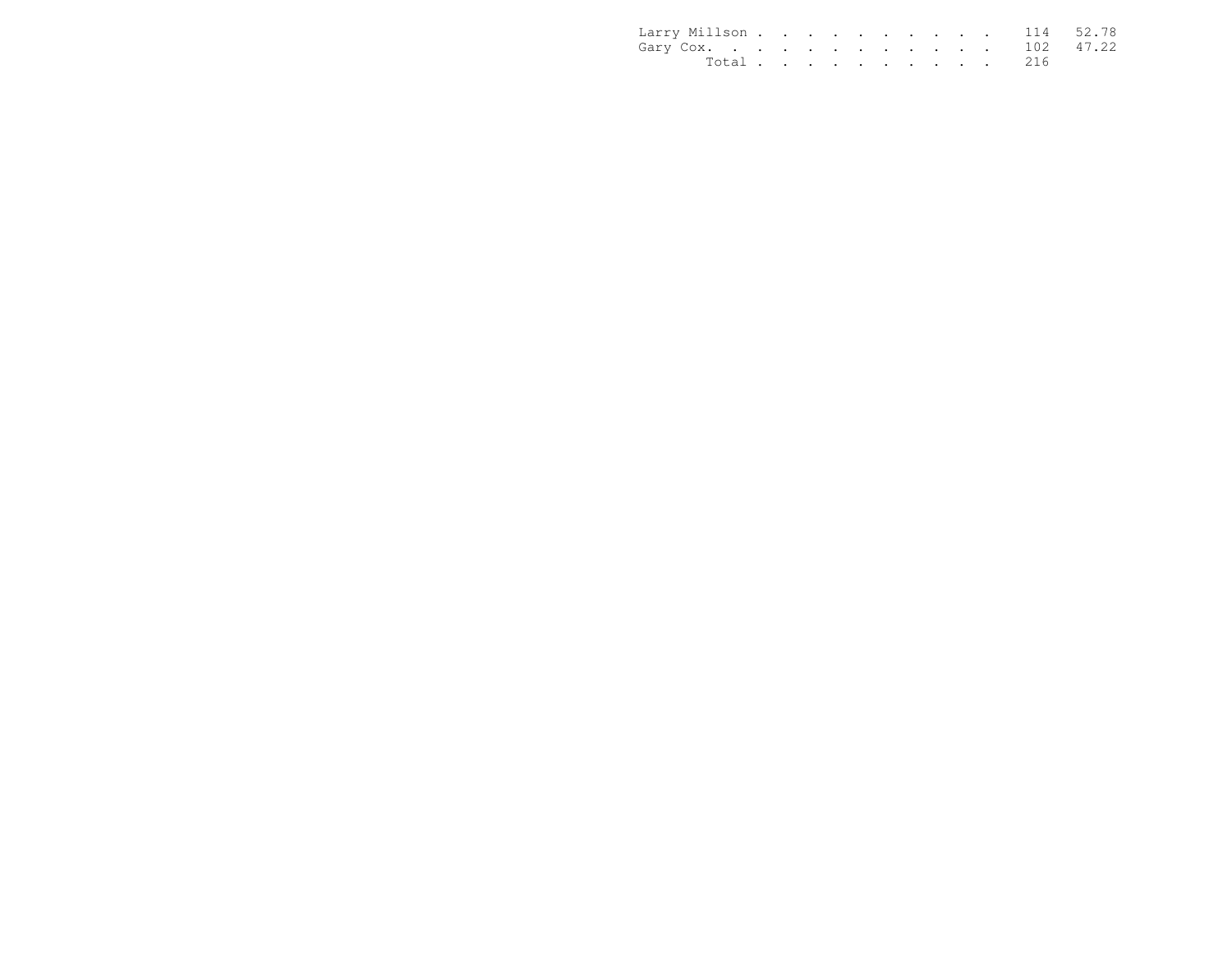PRECINCT REPORT GRAYSON COUNTY OFFICIAL

RUN DATE:06/05/12 04:06 PM

 PRIMARY ELECTION MAY 29, 2012DEMOCRATIC PARTY

| 0008 PRECINCT 108                                                |              | VOTES PERCENT      | VOTES PERCENT                                                     |
|------------------------------------------------------------------|--------------|--------------------|-------------------------------------------------------------------|
|                                                                  |              |                    |                                                                   |
| President GRAYSON COUNTYWIDE                                     |              |                    | Justice 5th Court of Appeals P5 GRAYSON COUNTYWIDE                |
| VOTE FOR 1                                                       | 11           | 91.67              | VOTE FOR 1<br>100.00                                              |
| Barack Obama                                                     | $\Omega$     |                    | Penny R. Phillips.<br>8<br>Total<br>8                             |
| Bob Ely<br>Darcy G. Richardson                                   | $\mathbf{1}$ | 8.33               |                                                                   |
| John Wolfe.                                                      | $\circ$      |                    |                                                                   |
| Total                                                            | 12           |                    | Justice 5th Court of Appeals P9 GRAYSON COUNTYWIDE                |
|                                                                  |              |                    | VOTE FOR 1                                                        |
|                                                                  |              |                    | David Hanschen.<br>100.00<br>8                                    |
| US Senator GRAYSON COUNTYWIDE                                    |              |                    | Total<br>8                                                        |
| VOTE FOR 1                                                       |              |                    |                                                                   |
| Paul Sadler.                                                     |              | 5 50.00            |                                                                   |
| Grady Yarbrough<br>Sean Hubbard                                  |              | 2 20.00<br>1 10.00 | Justice 5th Court of Appeals P11 GRAYSON COUNTYWIDE<br>VOTE FOR 1 |
| Addie Dainell Allen                                              |              | 2 20.00            | 8 100.00<br>Tonya J. Holt                                         |
| Total                                                            | 10           |                    | 8                                                                 |
|                                                                  |              |                    | Total                                                             |
| US Representative, DIST 4 GRAYSON COUNTYWIDE<br>VOTE FOR 1       |              |                    | Justice 5th Court of Appeals P12 GRAYSON COUNTYWIDE<br>VOTE FOR 1 |
| VaLinda Hathcox                                                  | 8            | 100.00             | 8 100.00<br>Lawrence J. Praeger                                   |
| Total                                                            | 8            |                    | Total<br>8                                                        |
| Railroad Commissioner GRAYSON COUNTYWIDE<br>VOTE FOR 1           |              |                    | County Chairman GRAYSON COUNTYWIDE<br>VOTE FOR 1                  |
| Dale Henry<br>Total                                              | 8            | 8 100.00           | Lander Bethel.<br>7 100.00<br>Total                               |
|                                                                  |              |                    |                                                                   |
| Justice, Supreme Court, Place 6 GRAYSON COUNTYWIDE<br>VOTE FOR 1 |              |                    |                                                                   |
| Michele Petty                                                    |              | 8 100.00           |                                                                   |
| Total                                                            | 8            |                    |                                                                   |
| Presiding Judge CTof AP GRAYSON COUNTYWIDE<br>VOTE FOR 1         |              |                    |                                                                   |
| Keith Hampton                                                    |              | 8 100.00           |                                                                   |
| Total                                                            | 8            |                    |                                                                   |
| State Representative, District 62 GRAYSON COUNTYWIDE             |              |                    |                                                                   |
| VOTE FOR 1                                                       |              |                    |                                                                   |
| Eristeo Perez                                                    |              | 8 100.00           |                                                                   |
| Total                                                            | 8            |                    |                                                                   |
|                                                                  |              |                    |                                                                   |

Justice 5th Court of Appeals P2 GRAYSON COUNTYWIDEVOTE FOR 1 Dan Wood. . . . . . . . . . . . 8 100.00Total . . . . . . . . . . 8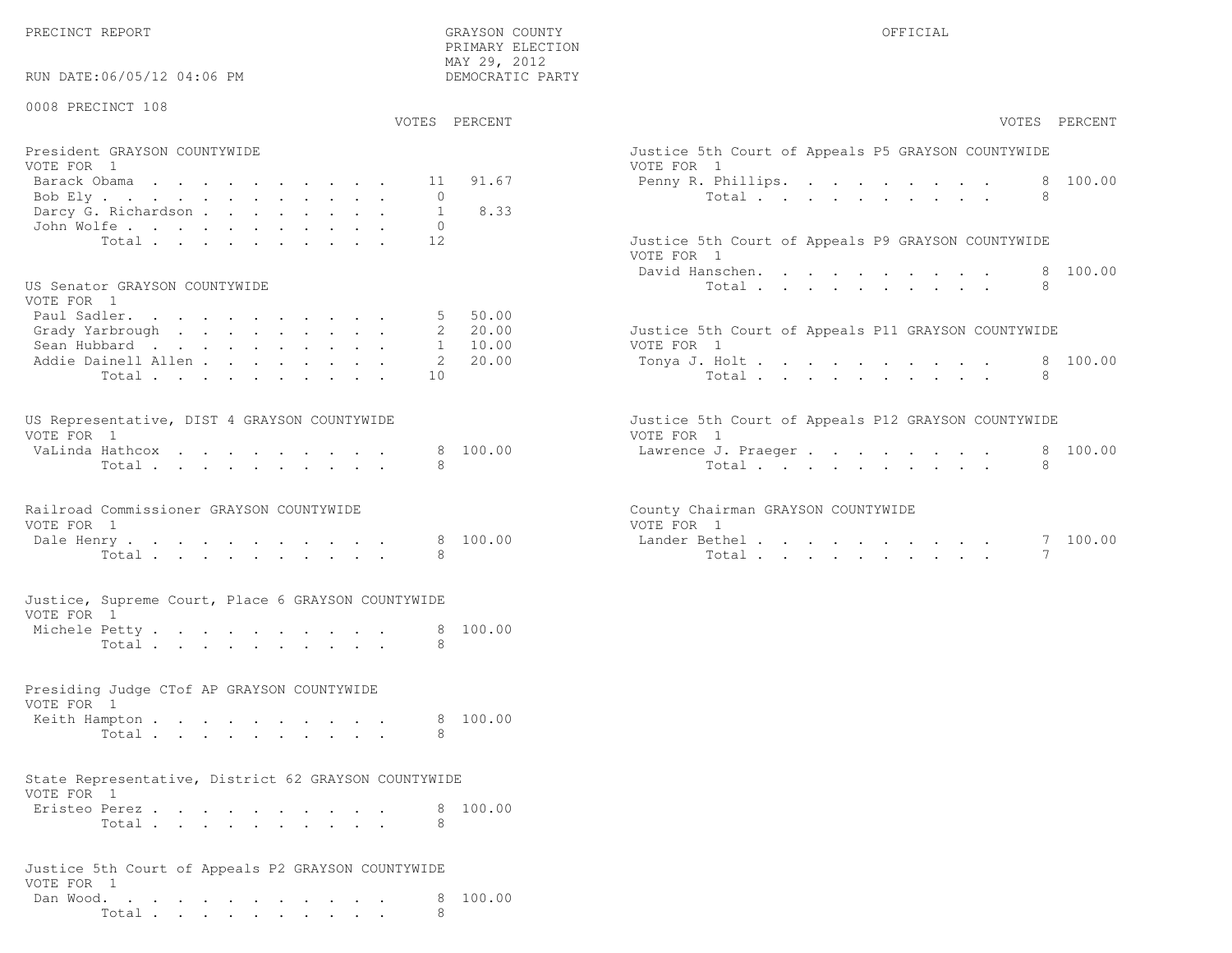PRECINCT REPORT GRAYSON COUNTY OFFICIAL

 $\text{MAX } 29, \quad 2012$ RUN DATE:06/05/12 04:06 PM

#### 0008 PRECINCT 108

|                                  |  |  |  |  |  |  | VOTES PERCENT      |
|----------------------------------|--|--|--|--|--|--|--------------------|
|                                  |  |  |  |  |  |  |                    |
| SCHOOL CHOICE GRAYSON COUNTYWIDE |  |  |  |  |  |  |                    |
| VOTE FOR 1                       |  |  |  |  |  |  |                    |
|                                  |  |  |  |  |  |  | YES (SI) 250 86.21 |
| $N\cap (N\cap)$                  |  |  |  |  |  |  | 40 13 79           |

PRIMARY ELECTION

|  |  |  |  |  |  | NO (NO). 40 13.79 |  |
|--|--|--|--|--|--|-------------------|--|
|  |  |  |  |  |  | Total 290         |  |

#### REPEALING OBAMACARE GRAYSON COUNTYWIDE

| VOTE FOR 1 |  |  |  |  |  |  |                    |  |
|------------|--|--|--|--|--|--|--------------------|--|
|            |  |  |  |  |  |  | YES (SI) 278 94.88 |  |
|            |  |  |  |  |  |  | NO (NO). 15 5.12   |  |
|            |  |  |  |  |  |  | Total 293          |  |

#### PUBLIC PRAYER GRAYSON COUNTYWIDE

| VOTE FOR 1 |  |  |  |  |  |  |                    |  |
|------------|--|--|--|--|--|--|--------------------|--|
|            |  |  |  |  |  |  | YES (SI) 268 90.54 |  |
|            |  |  |  |  |  |  | NO (NO). 28 9.46   |  |
|            |  |  |  |  |  |  | Total 296          |  |

#### BALANCED BUDGET GRAYSON COUNTYWIDE

| VOTE FOR 1 |  |  |  |  |  |                    |  |
|------------|--|--|--|--|--|--------------------|--|
|            |  |  |  |  |  | YES (SI) 280 96.55 |  |
|            |  |  |  |  |  | NO (NO). 10 3.45   |  |
|            |  |  |  |  |  | Total 290          |  |

## REDISTRICTING GRAYSON COUNTYWIDE

| VOTE FOR 1 |  |  |  |  |  |           |                    |  |
|------------|--|--|--|--|--|-----------|--------------------|--|
|            |  |  |  |  |  |           | YES (SI) 210 78.07 |  |
|            |  |  |  |  |  |           | NO (NO). 59 21.93  |  |
|            |  |  |  |  |  | Total 269 |                    |  |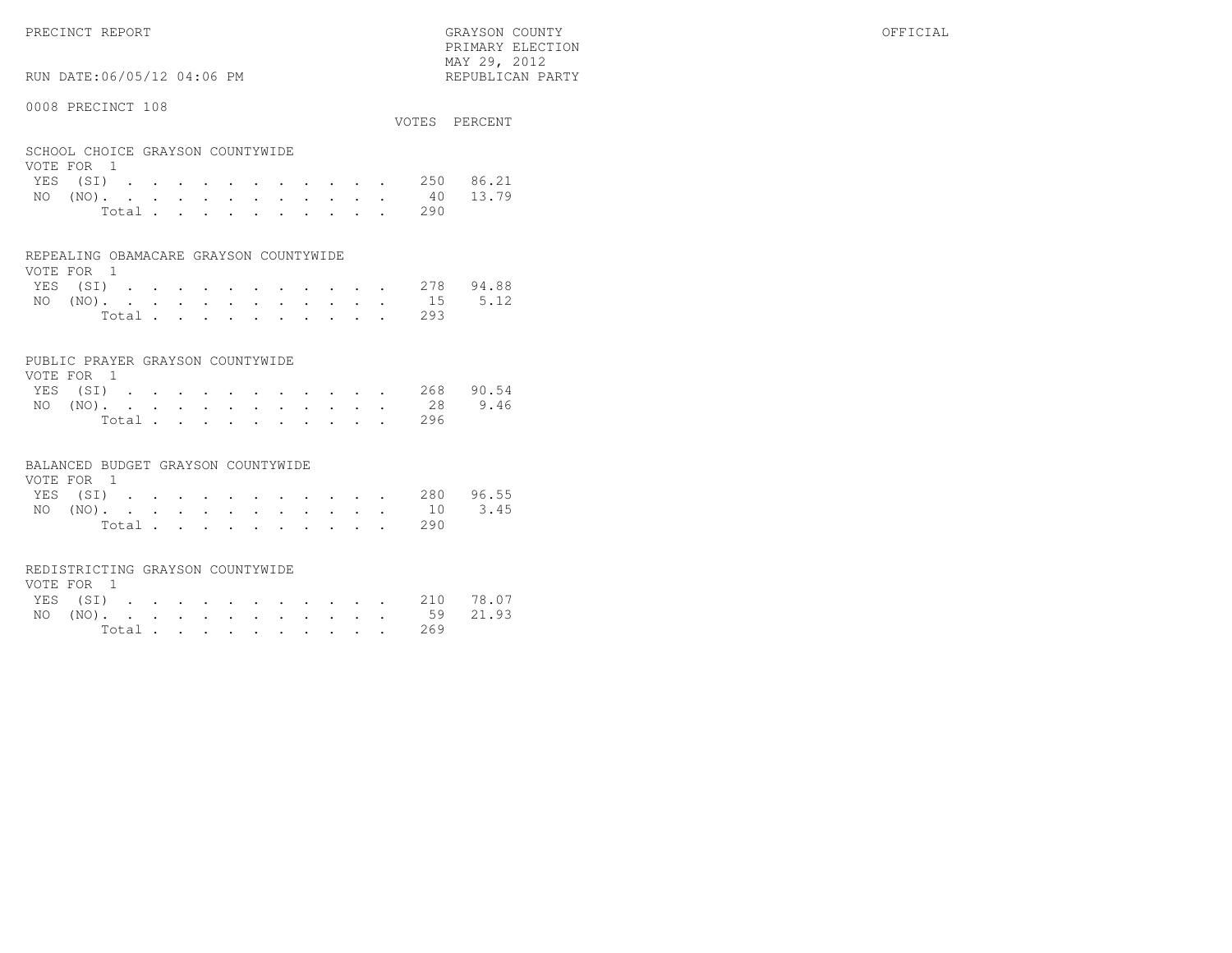PRECINCT REPORT GRAYSON COUNTY OFFICIAL PRIMARY ELECTION $\begin{array}{lll} \text{MAX} & 29, & 2012 \\ \text{NAY} & 29, & 2012 \end{array}$ 

RUN DATE:06/05/12 04:06 PM

|                                                |                | VOTES PERCENT |
|------------------------------------------------|----------------|---------------|
| PROPOSITION 1 GRAYSON COUNTYWIDE<br>VOTE FOR 1 |                |               |
| FOR (APOYA)                                    |                | 81.82         |
| AGAINST (EN CONTRA).                           | $\mathfrak{D}$ | 18.18         |
| Total                                          | 11             |               |
|                                                |                |               |
| PROPOSITION 2 GRAYSON COUNTYWIDE               |                |               |

| VOTE FOR 1 |                |  |  |  |  |  |                              |         |
|------------|----------------|--|--|--|--|--|------------------------------|---------|
|            | FOR (APOYA)    |  |  |  |  |  |                              | 9 81.82 |
|            |                |  |  |  |  |  | AGAINST (EN CONTRA). 2 18.18 |         |
|            | Total $\cdots$ |  |  |  |  |  |                              |         |

| PROPOSITION 3 GRAYSON COUNTYWIDE |          |  |  |  |  |  |
|----------------------------------|----------|--|--|--|--|--|
| VOTE FOR 1                       |          |  |  |  |  |  |
| FOR (APOYA) 7 58.33              |          |  |  |  |  |  |
| AGAINST (EN CONTRA). 5 41.67     |          |  |  |  |  |  |
|                                  | Total 12 |  |  |  |  |  |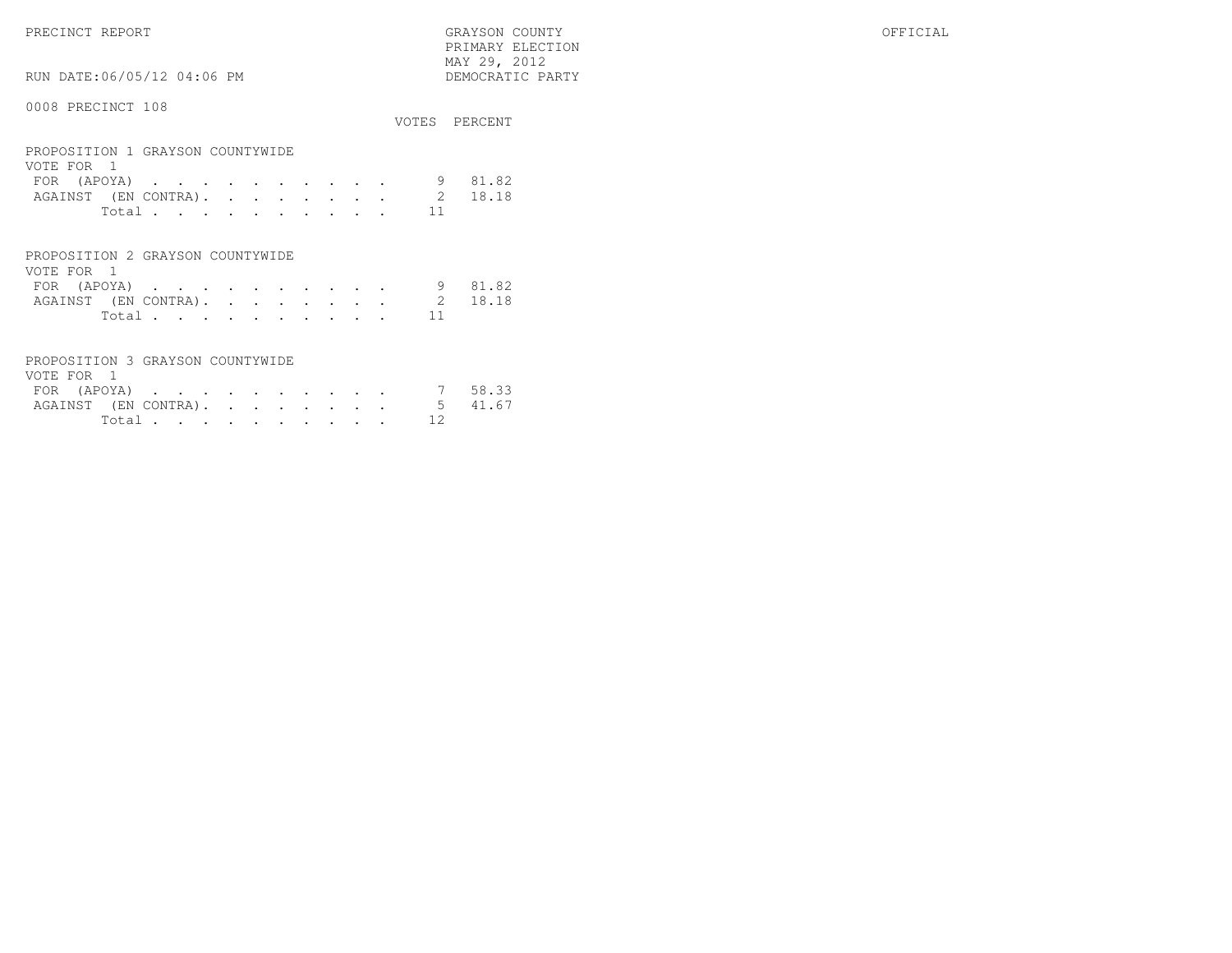RUN DATE:06/05/12 04:06 PM STATISTICS

|                                         |     | VOTES PERCENT |
|-----------------------------------------|-----|---------------|
| REGISTERED VOTERS - TOTAL 3340          |     |               |
| REGISTERED VOTERS - REPUBLICAN PARTY    |     |               |
| REGISTERED VOTERS - DEMOCRATIC PARTY    |     |               |
| BALLOTS CAST - TOTAL.                   | 589 |               |
| BALLOTS CAST - REPUBLICAN PARTY         | 539 | 91.51         |
| BALLOTS CAST - DEMOCRATIC PARTY 50 8.49 |     |               |
| VOTER TURNOUT - TOTAL                   |     | 17.63         |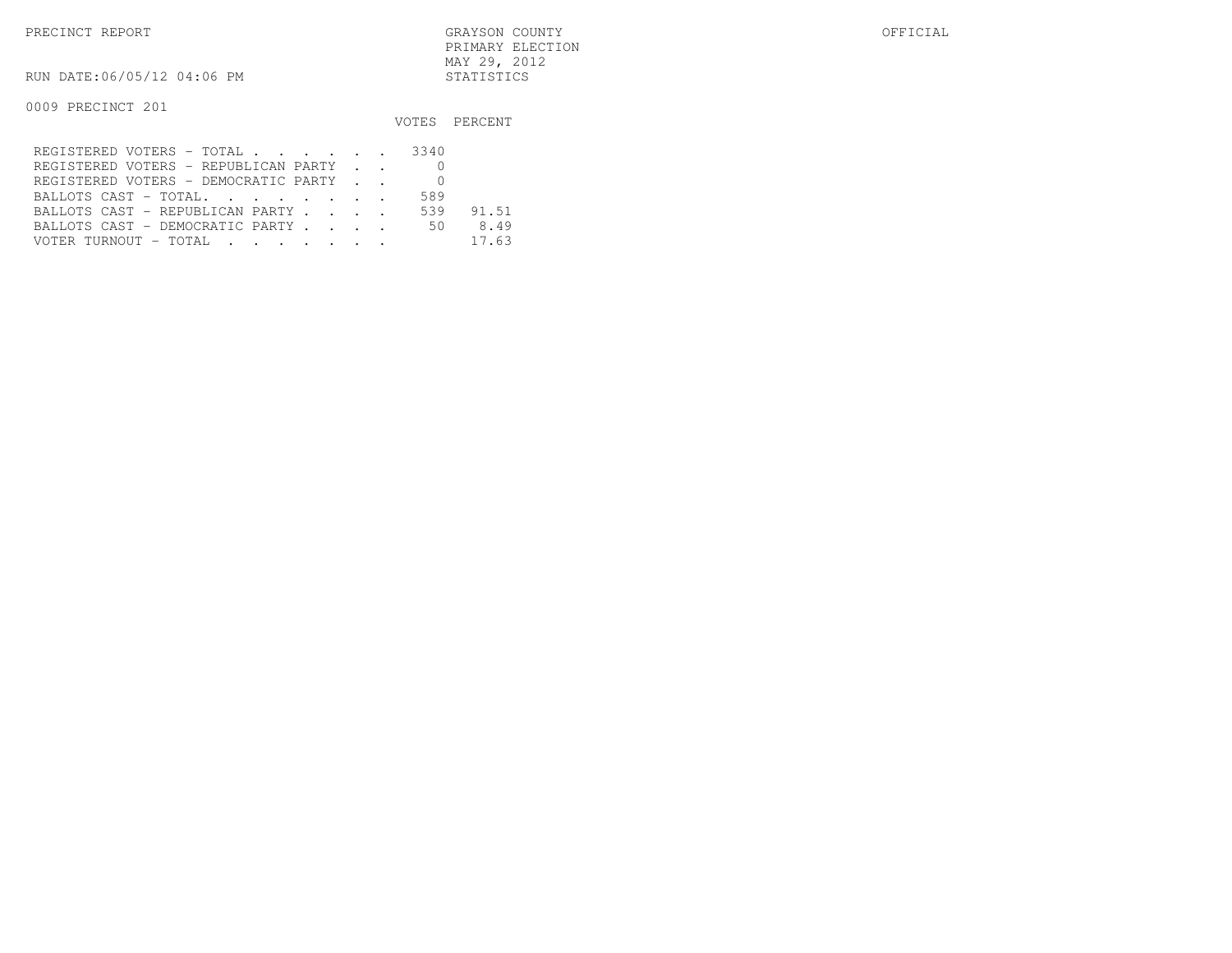42.75

19.06

36.39

49.87

70.89

| RUN DATE:06/05/12 04:06 PM                             |                | REPUBLICAN PARTY |                                                                  |
|--------------------------------------------------------|----------------|------------------|------------------------------------------------------------------|
| 0009 PRECINCT 201                                      |                |                  |                                                                  |
|                                                        | VOTES PERCENT  |                  | VOTES PERCENT                                                    |
| President GRAYSON COUNTYWIDE<br>VOTE FOR 1             |                |                  | Justice, Supreme Court, Place 2 GRAYSON COUNTYWIDE<br>VOTE FOR 1 |
| Jon Huntsman                                           | 1              | .19              | 57.25<br>Steve Smith.<br>229                                     |
| Rick Santorum                                          | 46             | 8.81             | 42.75<br>Don Willett.<br>171                                     |
| Mitt Romney.                                           | 359            | 68.77            | Total<br>400                                                     |
| Charles "Buddy" Roemer<br>Michele Bachmann             | - 5<br>4       | .96<br>.77       |                                                                  |
| Ron Paul.                                              | 52             | 9.96             | Justice, Supreme Court, Place 4 GRAYSON COUNTYWIDE               |
| Newt Gingrich                                          | 25             | 4.79             | VOTE FOR 1                                                       |
| John Davis                                             | $\overline{1}$ | .19              | 44.55<br>Joe Pool, Jr.<br>180                                    |
| Uncommitted (No Comprometido).                         | 29             | 5.56             | 19.06<br>John Devine.<br>- 77                                    |
| Total                                                  | 522            |                  | 36.39<br>David Medina<br>147                                     |
|                                                        |                |                  | Total<br>404                                                     |
| US Senator GRAYSON COUNTYWIDE                          |                |                  |                                                                  |
| VOTE FOR 1                                             |                |                  | Justice, Supreme Court, Place 6 GRAYSON COUNTYWIDE               |
| Joe Agris                                              | $\mathbf{1}$   | .20              | VOTE FOR 1                                                       |
| Craig James.                                           | 53             | 10.86            | 353 100.00<br>Nathan Hecht                                       |
| Ted Cruz.<br>Tom Leppert.                              | 114<br>65      | 23.36<br>13.32   | Total<br>353                                                     |
| David Dewhurst.                                        | 225            | 46.11            |                                                                  |
| Glenn Addison                                          | -7             | 1.43             | Presiding Judge CTof AP GRAYSON COUNTYWIDE                       |
| Curt Cleaver                                           | $\overline{4}$ | .82              | VOTE FOR 1                                                       |
| Ben Gambini.                                           | 10             | 2.05             | 100.00<br>Sharon Keller.<br>353                                  |
| Lela Pittenger.                                        | 9              | 1.84             | 353<br>Total                                                     |
| Total                                                  | 488            |                  |                                                                  |
|                                                        |                |                  | Judge CT of Criminal AP P7 GRAYSON COUNTYWIDE                    |
| US Representative, DIST 4 GRAYSON COUNTYWIDE           |                |                  | VOTE FOR 1                                                       |
| VOTE FOR 1                                             |                |                  | 349 100.00<br>Barbara Parker Hervey                              |
| Steve Clark.                                           | 137            | 27.40            | Total<br>349                                                     |
| Lou Gigliotti                                          | 95             | 19.00            |                                                                  |
| Ralph M. Hall<br>Total                                 | 268<br>500     | 53.60            | Judge CT of Criminal AP P8 GRAYSON COUNTYWIDE                    |
|                                                        |                |                  | VOTE FOR 1                                                       |
|                                                        |                |                  | 100.00<br>Elsa Alcala.<br>335                                    |
| Railroad Commissioner GRAYSON COUNTYWIDE<br>VOTE FOR 1 |                |                  | Total<br>335                                                     |
| Warren Chisum                                          | 123            | 30.90            |                                                                  |
| Roland Sledge                                          | 48             | 12.06            | Member, State BoE Dist 9 GRAYSON COUNTYWIDE                      |
| Beryl Burgess<br>Becky Berger                          | 30             | 7.54<br>58 14.57 | VOTE FOR 1<br>193 50.13<br>Randy Stevenson                       |
| Christi Craddick                                       | 80             | 20.10            | 49.87<br>Thomas Ratliff.<br>192                                  |
| Joe Cotten                                             | 59             | 14.82            | Total<br>385                                                     |
| Total                                                  | 398            |                  |                                                                  |
|                                                        |                |                  |                                                                  |
| Railroad Commissioner, UNEXP GRAYSON COUNTYWIDE        |                |                  | State Senator, District 30 GRAYSON COUNTYWIDE<br>VOTE FOR 1      |
| VOTE FOR 1                                             |                |                  | Jim Herblin.<br>29.11<br>138                                     |
| Barry Smitherman                                       | 156            | 39.49            | 70.89<br>336<br>Craig Estes.                                     |
| Greg Parker.                                           | 122            | 30.89            | 474<br>Total $\cdots$                                            |
| Al Lee                                                 | 29             | 7.34             |                                                                  |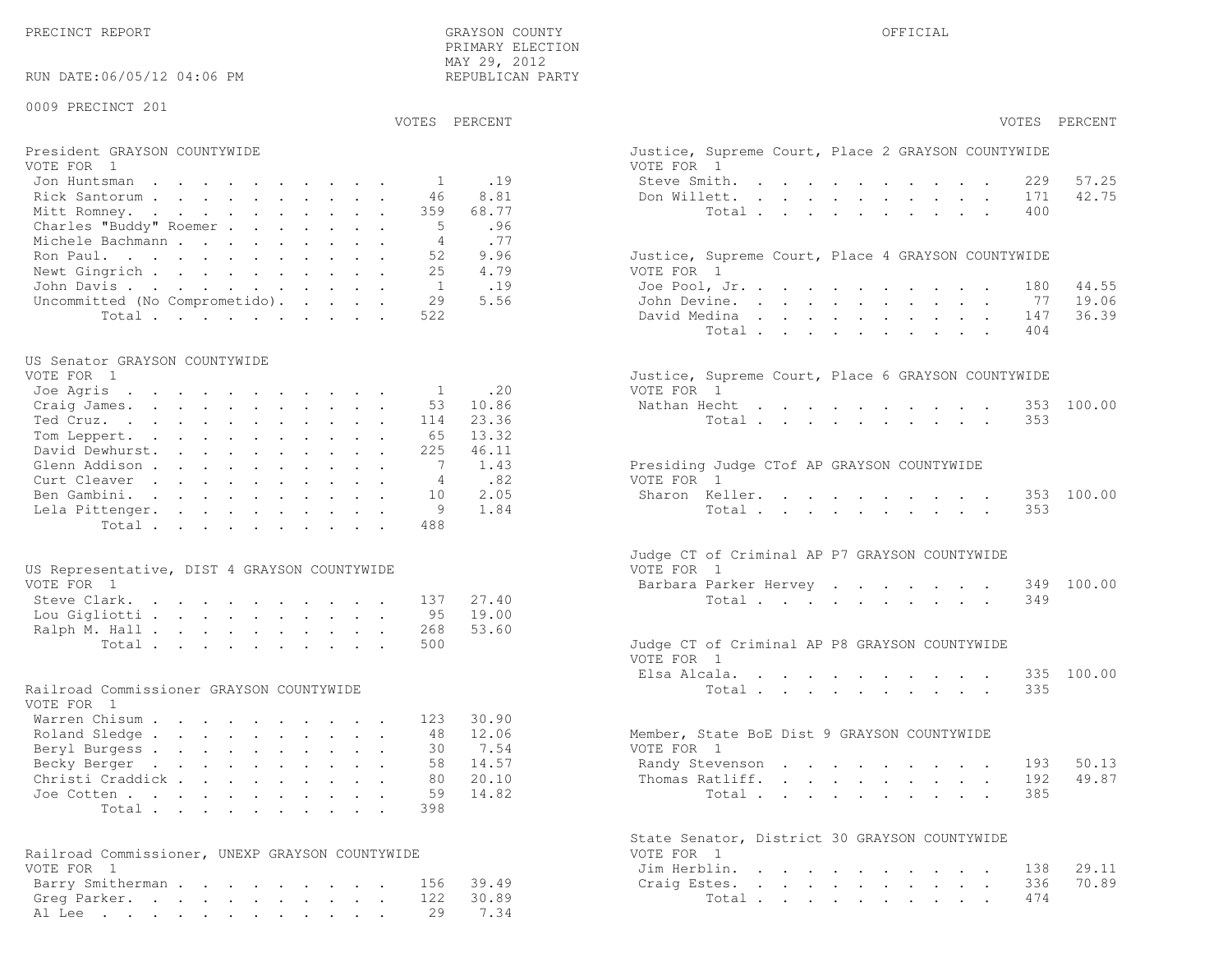| Elizabeth Murrav-Kolb 88 22.28 |  |  |  |  |  |                                                      |  |  |
|--------------------------------|--|--|--|--|--|------------------------------------------------------|--|--|
| <u>. 395</u>                   |  |  |  |  |  | State Representative, District 62 GRAYSON COUNTYWIDE |  |  |

| State Representative, District 62 GRAYSON COUNTYWIDE |  |  |  |  |           |  |
|------------------------------------------------------|--|--|--|--|-----------|--|
| VOTE FOR 1                                           |  |  |  |  |           |  |
| Larry Phillips. 425 100.00                           |  |  |  |  |           |  |
|                                                      |  |  |  |  | Total 425 |  |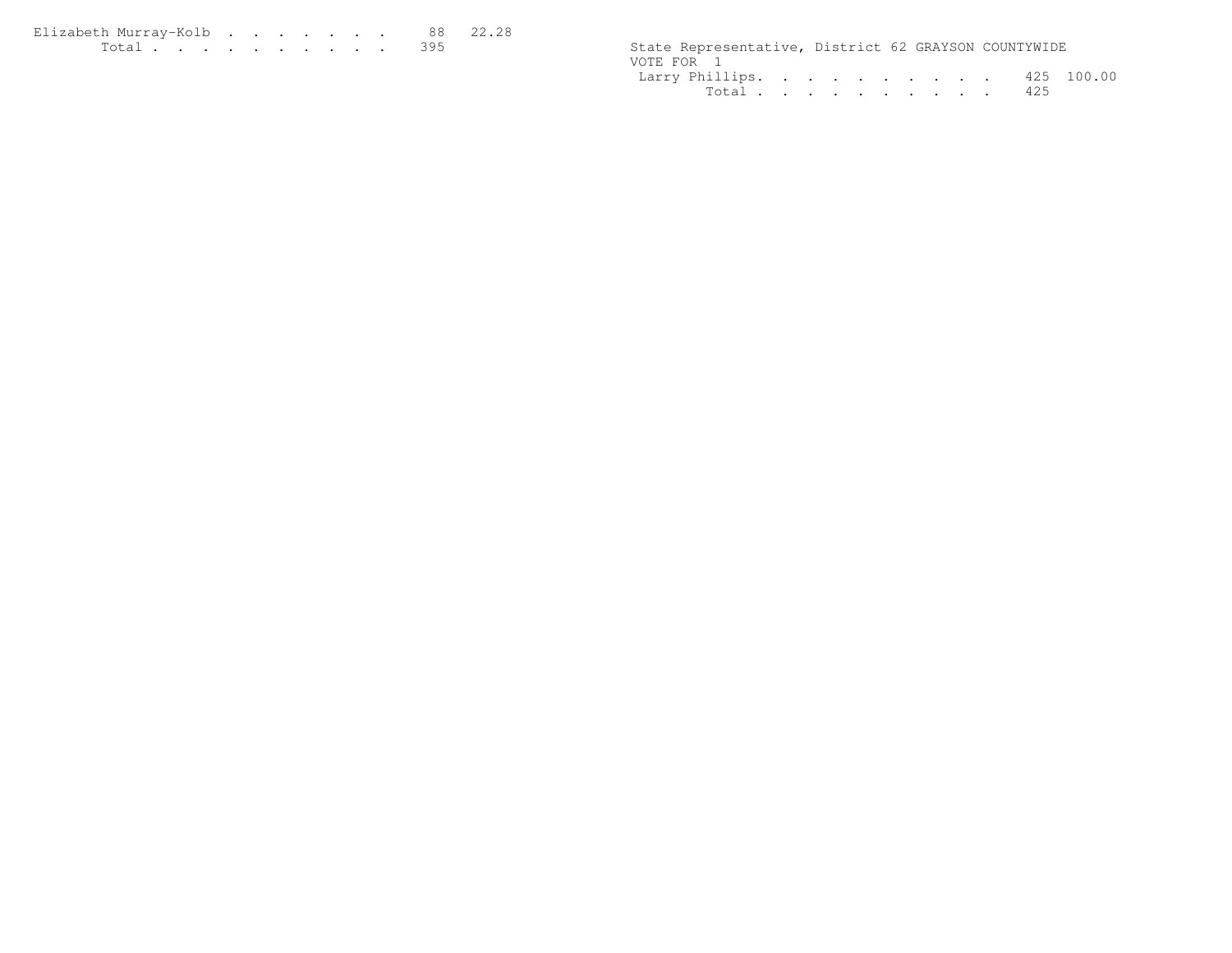PRECINCT REPORT OF THE SERVICE OF THE GRAYSON COUNTY OF THE GRAYSON COUNTY OF THE GRAYSON OF THE GRAYSON COUNTY

RUN DATE:06/05/12 04:06 PM

0009 PRECINCT 201

VOTES PERCENT VOTES PERCENT

 PRIMARY ELECTION MAY 29, 2012REPUBLICAN PARTY

# Chief Justice 5th Ct of Appeals GRAYSON COUNTYWIDE District District District District Only 15th Judge VOTE FOR 1 GRAYSON COUNTY OF REAL EXPLORER COUNTY OF REAL EXPLORER COUNTY OF REAL EXPLORER COUNTY OF REAL EXPLORER COUNTY OF REAL EXPLORER COUNTY OF REAL EXPLORER COUNTY OF REAL EXPLORER COUNTY OF REAL EXPLORER COUNTY OF R Carolyn Wright. . . . . . . . . 349 100.00 VOTE Total . . . . . . . . . 349 Jim

| Justice 5th Court of Appeals P2 GRAYSON COUNTYWIDE |  |  |  |  |  |                                        |
|----------------------------------------------------|--|--|--|--|--|----------------------------------------|
| VOTE FOR 1                                         |  |  |  |  |  | District Judge, 59th Judicial District |
| Bill Whitehill. 119 31.40                          |  |  |  |  |  | GRAYSON COUNTYWIDE                     |
| Jeff Coen 38 10.03                                 |  |  |  |  |  | VOTE FOR 1                             |
| David Evans. 113 29.82                             |  |  |  |  |  | Rayburn M. "Rim" Nall 388 100.00       |
| Kevin Keith. 58 15.30                              |  |  |  |  |  | Total 388                              |
| Jennifer Balido 51 13.46                           |  |  |  |  |  |                                        |
| Total 379                                          |  |  |  |  |  |                                        |

| Justice 5th Court of Appeals P5 GRAYSON COUNTYWIDE | Joe Brown 405 100.00 |
|----------------------------------------------------|----------------------|
| VOTE FOR 1                                         | Total 405            |
| Jim Moseley. 357 100.00                            |                      |
| Total 357                                          |                      |

| Justice 5th Court of Appeals P9 GRAYSON COUNTYWIDE |  |  |  |  |  | Brent Adams. 49 9.37      |  |  |  |  |  |  |
|----------------------------------------------------|--|--|--|--|--|---------------------------|--|--|--|--|--|--|
| VOTE FOR 1                                         |  |  |  |  |  | David S. Hawley 219 41.87 |  |  |  |  |  |  |
| Martin E. Richter. 158 43.77                       |  |  |  |  |  | Keith Gary 147 28.11      |  |  |  |  |  |  |
| David Lewis. 203 56.23                             |  |  |  |  |  | Johnny Waldrip. 108 20.65 |  |  |  |  |  |  |
| Total 361                                          |  |  |  |  |  | Total 523                 |  |  |  |  |  |  |

| Justice 5th Court of Appeals P10 GRAYSON COUNTYWIDE | County Tax Assessor-Collector GRAYSON COUNTYWIDE |
|-----------------------------------------------------|--------------------------------------------------|
| VOTE FOR 1                                          | VOTE FOR 1                                       |
| Molly Francis 348 100.00                            | Bruce Stidham 260 56.40                          |
| Total 348                                           | Janis Hall 201 43.60                             |

| Justice 5th Court of Appeals P11 GRAYSON COUNTYWIDE |  |  |  |  |           |  |                              |  |
|-----------------------------------------------------|--|--|--|--|-----------|--|------------------------------|--|
| VOTE FOR 1                                          |  |  |  |  |           |  | Constable Precinct 2 CONST 2 |  |
| Douglas S. Lang 356 100.00                          |  |  |  |  |           |  | VOTE FOR 1                   |  |
|                                                     |  |  |  |  | Total 356 |  | Mike Putman. 379 100.00      |  |

| Justice 5th Court of Appeals P12 GRAYSON COUNTYWIDE |           |  |  |  |                                    |  |
|-----------------------------------------------------|-----------|--|--|--|------------------------------------|--|
| VOTE FOR 1                                          |           |  |  |  | County Chairman GRAYSON COUNTYWIDE |  |
| Robert M. "Bob" Fillmore 354 100.00                 |           |  |  |  | VOTE FOR 1                         |  |
|                                                     | Total 354 |  |  |  | Larry Millson                      |  |

```
Justice 5th Court of Appeals P13 GRAYSON COUNTYWIDEVOTE FOR 1
 Elizabeth Lang Miers. . . . . . . . 342 100.00Total . . . . . . . . . . 342
```

| AY 29, 2012<br>EPUBLICAN PARTY            |                                                                                                                                                                                                                                                                                                                        |
|-------------------------------------------|------------------------------------------------------------------------------------------------------------------------------------------------------------------------------------------------------------------------------------------------------------------------------------------------------------------------|
| PERCENT                                   | VOTES PERCENT                                                                                                                                                                                                                                                                                                          |
| 100.00                                    | District Judge, 15th Judicial District<br>GRAYSON COUNTYWIDE<br>VOTE FOR 1<br>100.00<br>Jim Fallon<br>374<br>Total<br>374                                                                                                                                                                                              |
| 31.40<br>10.03<br>29.82<br>15.30<br>13.46 | District Judge, 59th Judicial District<br>GRAYSON COUNTYWIDE<br>VOTE FOR 1<br>Rayburn M. "Rim" Nall<br>100.00<br>388<br>Total<br>388                                                                                                                                                                                   |
| 100.00                                    | Criminal District Attorney GRAYSON COUNTYWIDE<br>VOTE FOR 1<br>Joe Brown.<br>405<br>100.00<br>$\bullet$ .<br><br><br><br><br><br><br><br><br><br><br><br><br>$\bullet$ .<br><br><br><br><br><br><br><br><br><br><br><br><br>Total 405                                                                                  |
| 43.77<br>56.23                            | Sheriff GRAYSON COUNTYWIDE<br>VOTE FOR 1<br>9.37<br>Brent Adams.<br>49<br>designed to the control of the state of the<br>41.87<br>David S. Hawley<br>219<br>147<br>28.11<br>Keith Gary.<br>20.65<br>Johnny Waldrip.<br>108<br>$\ddot{\phantom{0}}$<br>Total<br>523<br><b>Contract Contract</b><br>$\ddot{\phantom{0}}$ |
| 100.00                                    | County Tax Assessor-Collector GRAYSON COUNTYWIDE<br>VOTE FOR 1<br>Bruce Stidham<br>260<br>56.40<br>43.60<br>Janis Hall<br>201<br>461<br>Total<br>design and a state of the state of<br>$\sim$                                                                                                                          |
| 100.00                                    | Constable Precinct 2 CONST 2<br>VOTE FOR 1<br>Mike Putman. .<br>379<br>100.00<br>$\sim$<br>379<br>Total $\cdots$                                                                                                                                                                                                       |
| 100.00                                    | County Chairman GRAYSON COUNTYWIDE<br>VOTE FOR 1<br>Larry Millson<br>187 47.34<br>52.66<br>Gary Cox.<br>208<br>395<br>Total                                                                                                                                                                                            |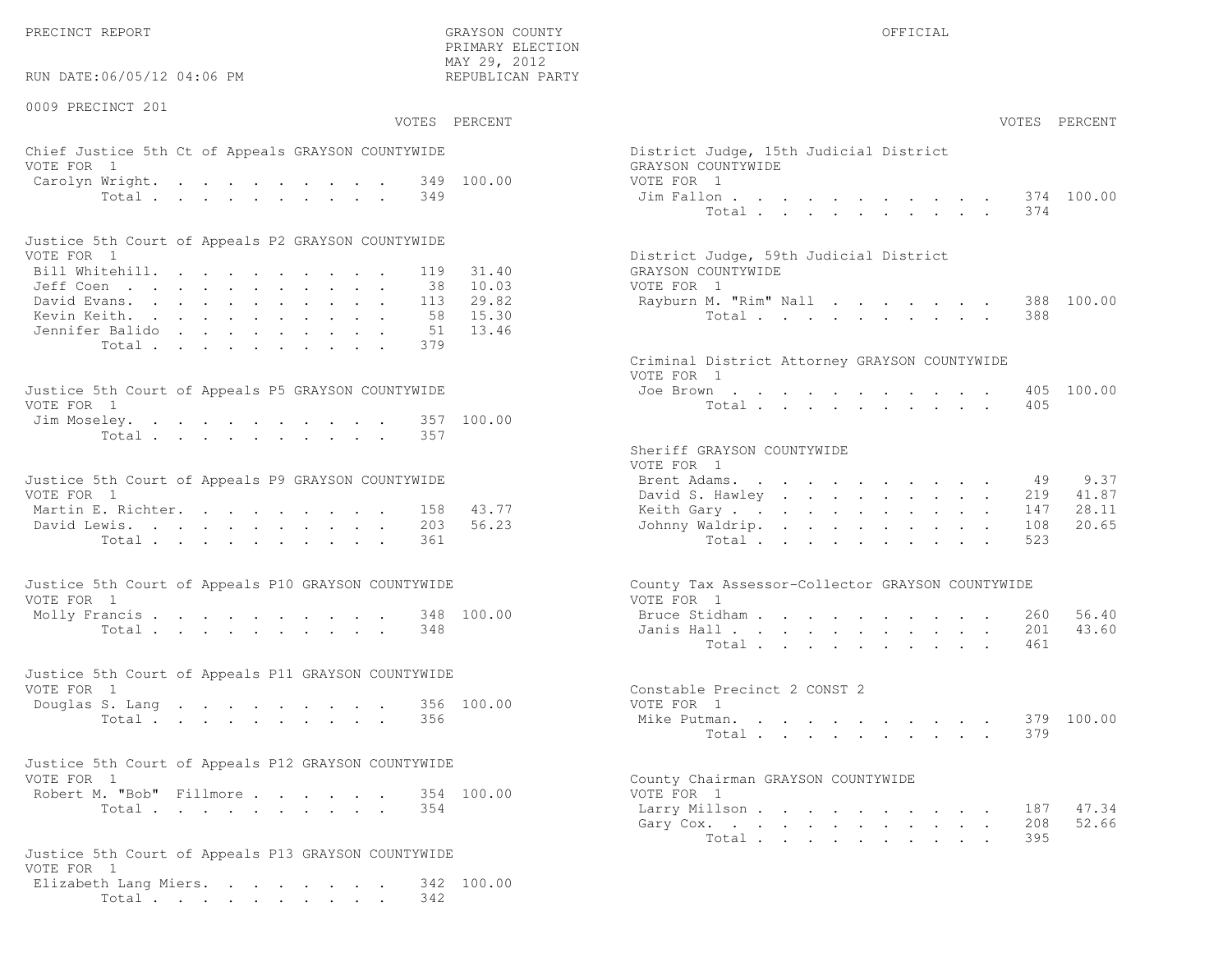RUN DATE:06/05/12 04:06 PM

## 0009 PRECINCT 201

VOTES PERCENT VOTES PERCENT

 PRIMARY ELECTION MAY 29, 2012DEMOCRATIC PARTY

| President GRAYSON COUNTYWIDE<br>VOTE FOR 1 | Justice 5th Court of Appeals P5 GRAYSON COUNTYWIDE<br>VOTE FOR 1 |
|--------------------------------------------|------------------------------------------------------------------|
|                                            |                                                                  |
| Barack Obama 32 71.11                      | Penny R. Phillips. 38 100.00                                     |
| Bob Ely 3 6.67                             | Total 38                                                         |
| Darcy G. Richardson 6 13.33                |                                                                  |
| John Wolfe. 4 8.89                         |                                                                  |
| Total 45                                   | Justice 5th Court of Appeals P9 GRAYSON COUNTYWIDE               |

#### US Senator GRAYSON COUNTYWIDE  $U(0)$

| VOTE FOR I                  |  |  |  |  |                                                     |
|-----------------------------|--|--|--|--|-----------------------------------------------------|
| Paul Sadler. 15 34.88       |  |  |  |  |                                                     |
| Grady Yarbrough 12 27.91    |  |  |  |  | Justice 5th Court of Appeals P11 GRAYSON COUNTYWIDE |
| Sean Hubbard 8 18.60        |  |  |  |  | VOTE FOR 1                                          |
| Addie Dainell Allen 8 18.60 |  |  |  |  | Tonya J. Holt 37 100.00                             |
| Total 43                    |  |  |  |  | Total 37                                            |
|                             |  |  |  |  |                                                     |

| US Representative, DIST 4 GRAYSON COUNTYWIDE |  |  |  |  |  | Justice 5th Court of Appeals P12 GRAYSON COUNTYWIDE |  |
|----------------------------------------------|--|--|--|--|--|-----------------------------------------------------|--|
| VOTE FOR 1                                   |  |  |  |  |  | VOTE FOR 1                                          |  |
| VaLinda Hathcox 41 100.00                    |  |  |  |  |  | Lawrence J. Praeger 38 100.00                       |  |
| Total 41                                     |  |  |  |  |  | Total 38                                            |  |

| Railroad Commissioner GRAYSON COUNTYWIDE |          |  |  |  |  |  | County Chairman GRAYSON COUNTYWIDE |  |
|------------------------------------------|----------|--|--|--|--|--|------------------------------------|--|
| VOTE FOR 1                               |          |  |  |  |  |  | VOTE FOR 1                         |  |
| Dale Henry 42 100.00                     |          |  |  |  |  |  | Lander Bethel                      |  |
|                                          | Total 42 |  |  |  |  |  | Total                              |  |

#### Justice, Supreme Court, Place 6 GRAYSON COUNTYWIDEVOTE FOR 1

| Michele Petty |                |  |  |  |  |  |      | 40 100.00 |
|---------------|----------------|--|--|--|--|--|------|-----------|
|               | Total $\cdots$ |  |  |  |  |  | - 40 |           |

#### Presiding Judge CTof AP GRAYSON COUNTYWIDEVOTE FOR 1

| VUIL PUK I    |       |  |  |  |  |  |           |
|---------------|-------|--|--|--|--|--|-----------|
| Keith Hampton |       |  |  |  |  |  | 40 100.00 |
|               | Total |  |  |  |  |  |           |

#### State Representative, District 62 GRAYSON COUNTYWIDEVOTE FOR 1

| VUILLEUI I    |       |  |  |  |  |  |           |
|---------------|-------|--|--|--|--|--|-----------|
| Eristeo Perez |       |  |  |  |  |  | 36 100.00 |
|               | Total |  |  |  |  |  |           |

|            |  |  |  |  |  |  | Justice 5th Court of Appeals P2 GRAYSON COUNTYWIDE |                     |
|------------|--|--|--|--|--|--|----------------------------------------------------|---------------------|
| VOTE FOR 1 |  |  |  |  |  |  |                                                    |                     |
|            |  |  |  |  |  |  |                                                    | Dan Wood. 36 100.00 |
|            |  |  |  |  |  |  | - 36                                               |                     |

| VOTES PERCENT                                              |           | VOTES PERCENT                                                     |
|------------------------------------------------------------|-----------|-------------------------------------------------------------------|
| President GRAYSON COUNTYWIDE<br>VOTE FOR 1                 |           | Justice 5th Court of Appeals P5 GRAYSON COUNTYWIDE<br>VOTE FOR 1  |
| Barack Obama<br>32                                         | 71.11     | 38 100.00<br>Penny R. Phillips.                                   |
| Bob Ely                                                    | 6.67      | Total<br>38                                                       |
| Darcy G. Richardson<br>6                                   | 13.33     |                                                                   |
| John Wolfe.<br>$\overline{4}$                              | 8.89      |                                                                   |
| 45<br>Total                                                |           | Justice 5th Court of Appeals P9 GRAYSON COUNTYWIDE<br>VOTE FOR 1  |
|                                                            |           | David Hanschen.<br>36 100.00                                      |
| US Senator GRAYSON COUNTYWIDE<br>VOTE FOR 1                |           | 36<br>Total                                                       |
| Paul Sadler.                                               | 15 34.88  |                                                                   |
| Grady Yarbrough<br>12                                      | 27.91     | Justice 5th Court of Appeals P11 GRAYSON COUNTYWIDE               |
| Sean Hubbard<br>-8                                         | 18.60     | VOTE FOR 1                                                        |
| Addie Dainell Allen<br>8                                   | 18.60     | 37 100.00<br>Tonya J. Holt                                        |
| 43<br>Total                                                |           | 37<br>Total                                                       |
| US Representative, DIST 4 GRAYSON COUNTYWIDE<br>VOTE FOR 1 |           | Justice 5th Court of Appeals P12 GRAYSON COUNTYWIDE<br>VOTE FOR 1 |
| VaLinda Hathcox                                            | 41 100.00 | 38 100.00<br>Lawrence J. Praeger                                  |
| Total<br>41                                                |           | 38<br>Total                                                       |
| Railroad Commissioner GRAYSON COUNTYWIDE                   |           | County Chairman GRAYSON COUNTYWIDE                                |
| VOTE FOR 1                                                 |           | VOTE FOR 1                                                        |
| Dale Henry                                                 | 42 100.00 | 33 100.00<br>Lander Bethel<br>33                                  |
| 42<br>Total                                                |           | Total                                                             |
| Justice, Supreme Court, Place 6 GRAYSON COUNTYWIDE         |           |                                                                   |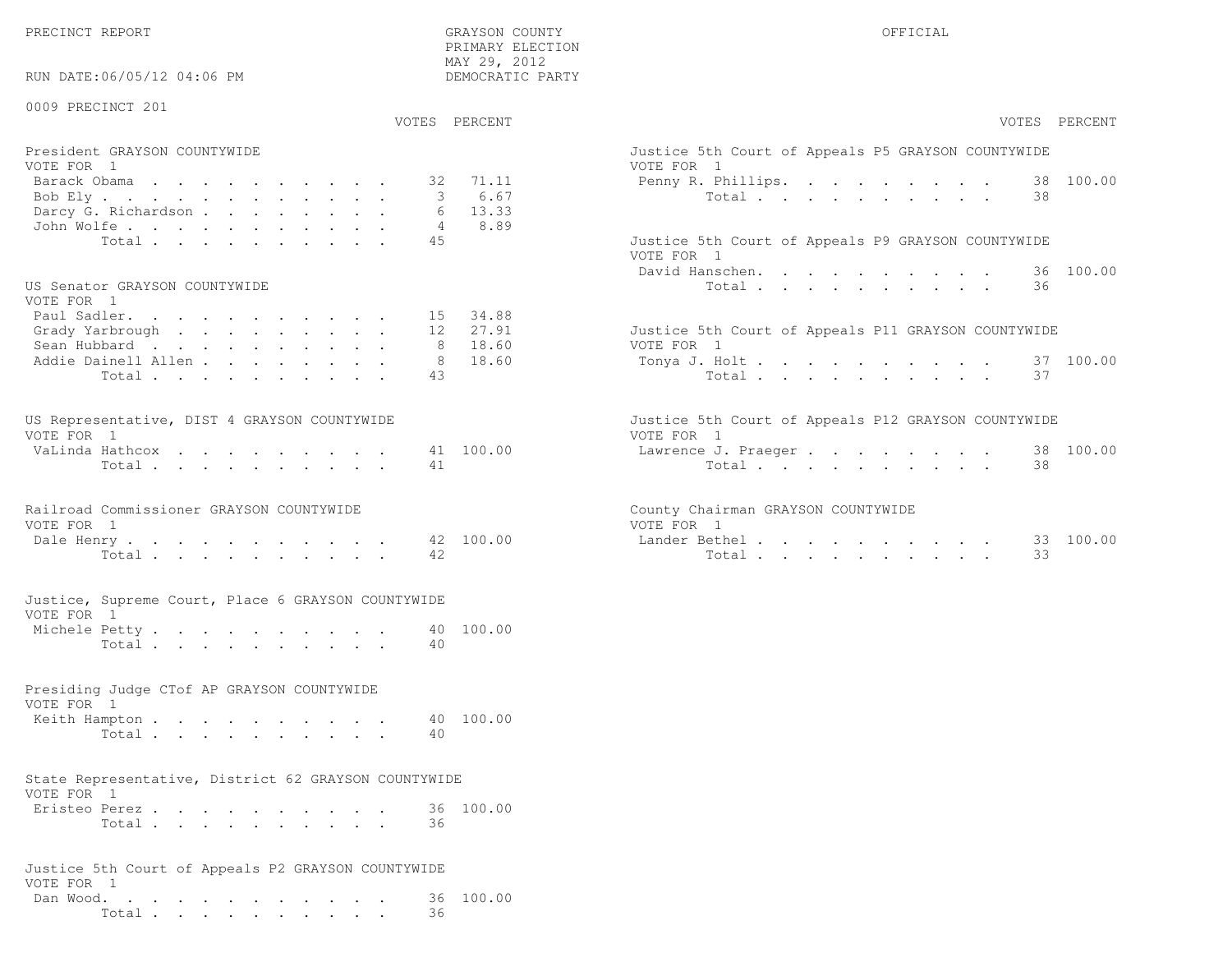RUN DATE:06/05/12 04:06 PM

### 0009 PRECINCT 201

|                                  |  |  |  |  |  |  | VOTES PERCENT      |
|----------------------------------|--|--|--|--|--|--|--------------------|
|                                  |  |  |  |  |  |  |                    |
| SCHOOL CHOICE GRAYSON COUNTYWIDE |  |  |  |  |  |  |                    |
| VOTE FOR 1                       |  |  |  |  |  |  |                    |
|                                  |  |  |  |  |  |  | YES (SI) 418 83.77 |
| NO (NO).                         |  |  |  |  |  |  | 81 16.23           |

 PRIMARY ELECTION MAY 29, 2012REPUBLICAN PARTY

|  |  |  |  |  |  | NO (NO). 81 16.23 |  |
|--|--|--|--|--|--|-------------------|--|
|  |  |  |  |  |  | Total 499         |  |

#### REPEALING OBAMACARE GRAYSON COUNTYWIDE

| VOTE FOR 1 |  |  |  |  |  |                |                    |  |
|------------|--|--|--|--|--|----------------|--------------------|--|
|            |  |  |  |  |  |                | YES (SI) 462 90.77 |  |
|            |  |  |  |  |  |                | NO (NO). 47 9.23   |  |
|            |  |  |  |  |  | Total $\cdots$ | 509                |  |

### PUBLIC PRAYER GRAYSON COUNTYWIDE

| VOTE FOR 1 |  |  |  |  |  |  |           |                    |
|------------|--|--|--|--|--|--|-----------|--------------------|
|            |  |  |  |  |  |  |           | YES (SI) 469 90.19 |
|            |  |  |  |  |  |  |           | NO (NO). 51 9.81   |
|            |  |  |  |  |  |  | Total 520 |                    |

#### BALANCED BUDGET GRAYSON COUNTYWIDE

| VOTE FOR 1 |          |  |  |  |  |  |  |                  |           |
|------------|----------|--|--|--|--|--|--|------------------|-----------|
|            | YES (SI) |  |  |  |  |  |  |                  | 481 95.25 |
|            |          |  |  |  |  |  |  | NO (NO). 24 4.75 |           |
|            |          |  |  |  |  |  |  | Total 505        |           |

#### REDISTRICTING GRAYSON COUNTYWIDE

| VOTE FOR 1 |  |  |  |  |  |                    |  |
|------------|--|--|--|--|--|--------------------|--|
|            |  |  |  |  |  | YES (SI) 373 79.70 |  |
|            |  |  |  |  |  | NO (NO). 95 20.30  |  |
|            |  |  |  |  |  | Total 468          |  |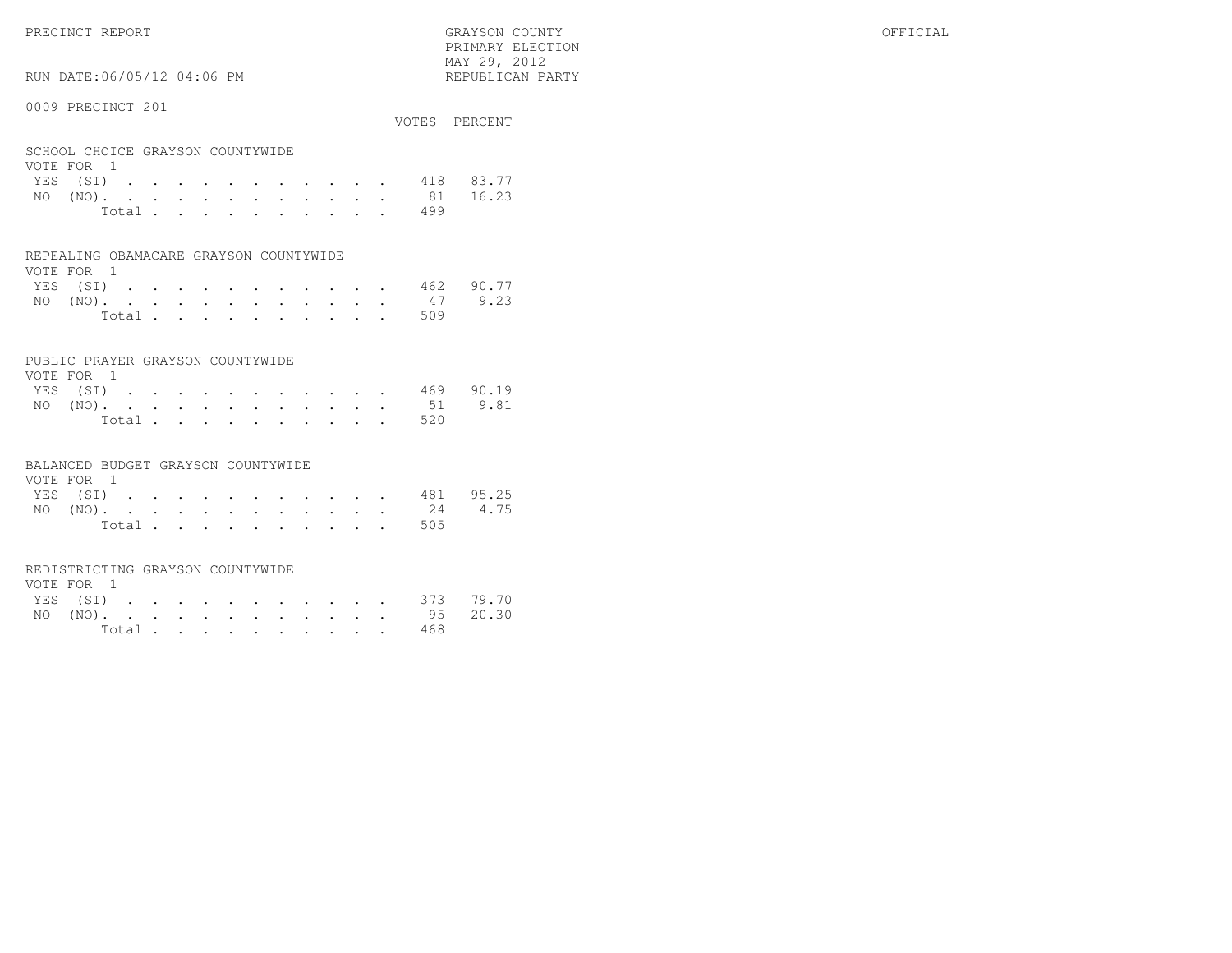VOTE FOR 1

RUN DATE:06/05/12 04:06 PM

 PRIMARY ELECTION MAY 29, 2012DEMOCRATIC PARTY

# 0009 PRECINCT 201

PROPOSITION 3 GRAYSON COUNTYWIDE

|                                                                |                |  |   |   |           |     | VOTES PERCENT |
|----------------------------------------------------------------|----------------|--|---|---|-----------|-----|---------------|
| PROPOSITION 1 GRAYSON COUNTYWIDE<br>VOTE FOR 1                 |                |  |   |   |           |     |               |
| $(APOYA)$<br>FOR                                               |                |  |   |   |           | 37. | 75.51         |
| AGAINST (EN CONTRA).                                           |                |  |   |   |           |     | 12 24.49      |
|                                                                | Total $\cdots$ |  |   |   |           | 49  |               |
| PROPOSITION 2 GRAYSON COUNTYWIDE<br>VOTE FOR<br>$\overline{1}$ |                |  |   |   |           |     |               |
| FOR (APOYA)                                                    |                |  | ٠ | ٠ | $\bullet$ | 43  | 87.76         |

AGAINST (EN CONTRA). . . . . . . . 6 12.24 Total . . . . . . . . . . 49

 FOR (APOYA) . . . . . . . . . . 37 77.08AGAINST (EN CONTRA). . . . . . . . 11 22.92 Total . . . . . . . . . . 48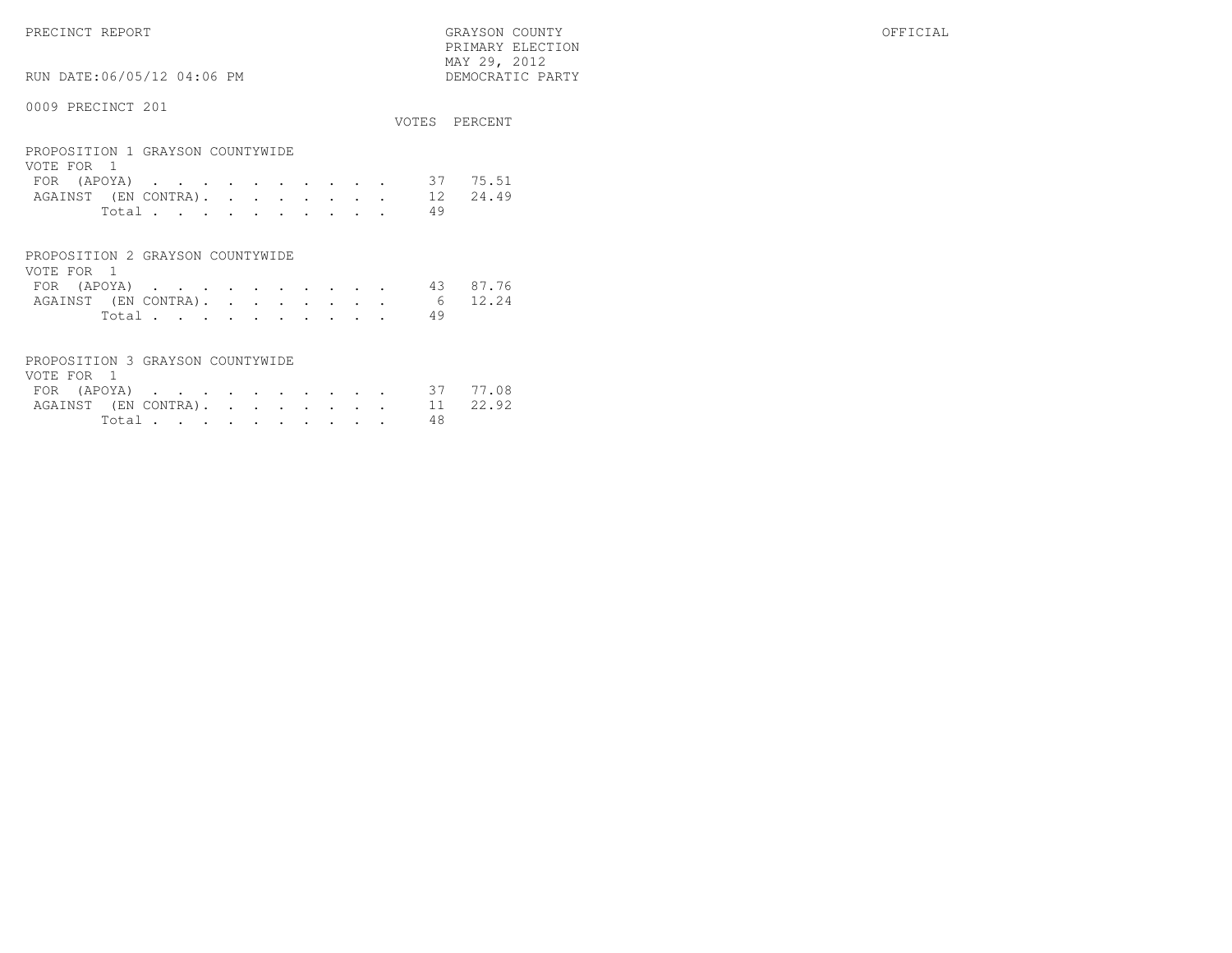PRECINCT REPORT GRAYSON COUNTY OFFICIAL PRIMARY ELECTIONMAY 29, 2012

RUN DATE:06/05/12 04:06 PM STATISTICS

|                                      |     | VOTES PERCENT |
|--------------------------------------|-----|---------------|
| REGISTERED VOTERS - TOTAL 3252       |     |               |
| REGISTERED VOTERS - REPUBLICAN PARTY |     |               |
| REGISTERED VOTERS - DEMOCRATIC PARTY |     |               |
| BALLOTS CAST - TOTAL.                | 485 |               |
| BALLOTS CAST - REPUBLICAN PARTY      | 433 | 89.28         |
| BALLOTS CAST - DEMOCRATIC PARTY 52   |     | 10.72         |
| VOTER TURNOUT - TOTAL                |     | 14.91         |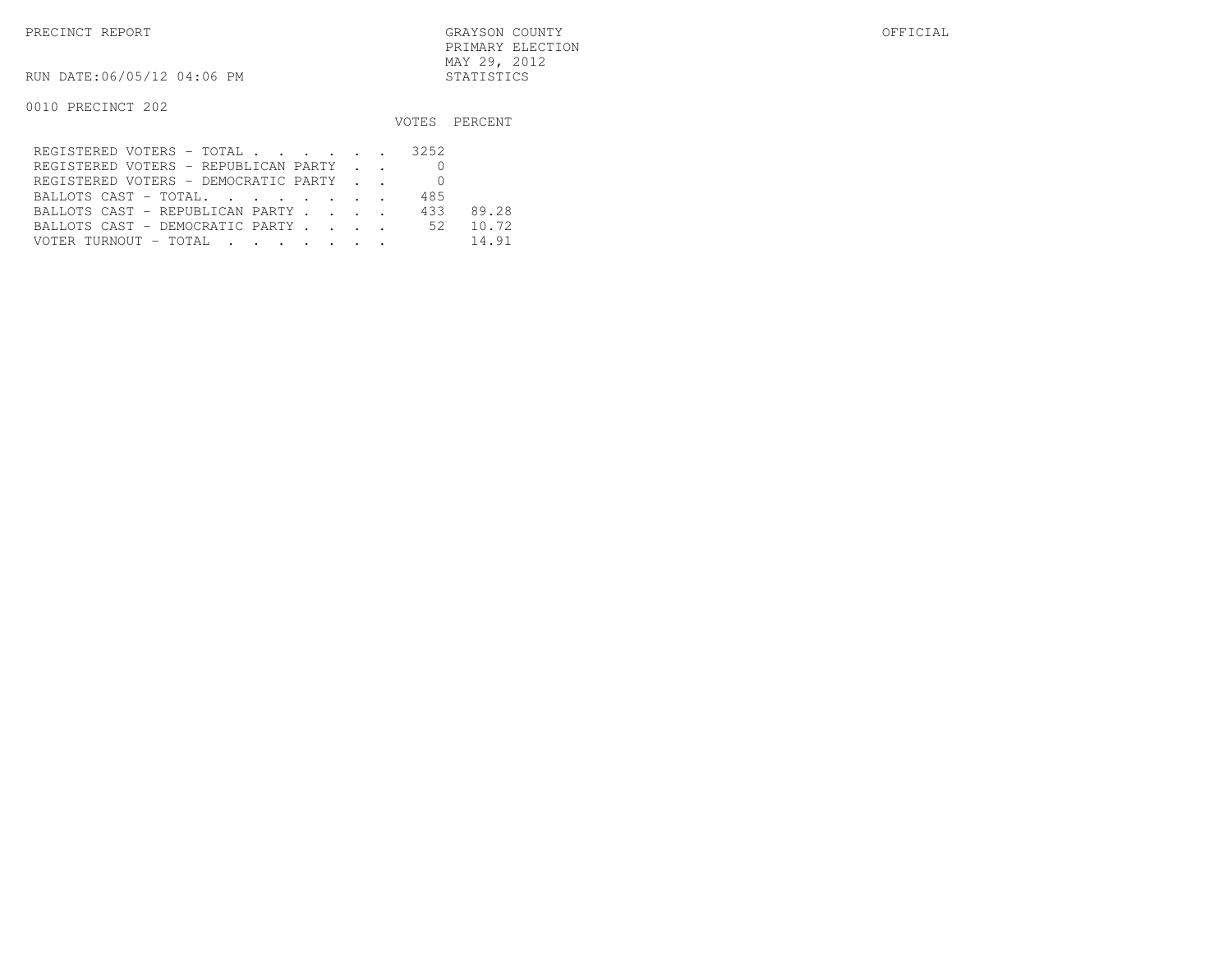|                                                 | PRIMARY ELECTION<br>MAY 29, 2012 |                                                             |
|-------------------------------------------------|----------------------------------|-------------------------------------------------------------|
| RUN DATE:06/05/12 04:06 PM                      | REPUBLICAN PARTY                 |                                                             |
| 0010 PRECINCT 202                               |                                  |                                                             |
|                                                 | VOTES PERCENT                    | VOTES PERCENT                                               |
| President GRAYSON COUNTYWIDE                    |                                  | Justice, Supreme Court, Place 2 GRAYSON COUNTYWIDE          |
| VOTE FOR 1<br>Jon Huntsman                      | .47<br>2                         | VOTE FOR 1<br>Steve Smith.<br>65.20<br>223                  |
| Rick Santorum                                   | 28<br>6.62                       | 34.80<br>Don Willett.<br>119                                |
| Mitt Romney.                                    | 310<br>73.29                     | 342<br>Total $\cdots$                                       |
| Charles "Buddy" Roemer                          | 3<br>.71                         |                                                             |
| Michele Bachmann                                | .71<br>3                         |                                                             |
| Ron Paul.                                       | 10.40<br>44                      | Justice, Supreme Court, Place 4 GRAYSON COUNTYWIDE          |
| Newt Gingrich                                   | 4.02<br>17                       | VOTE FOR 1                                                  |
| John Davis.                                     | $\overline{0}$                   | 42.52<br>Joe Pool, Jr.<br>145                               |
| Uncommitted (No Comprometido).                  | 16<br>3.78                       | 26.10<br>John Devine.<br>89                                 |
| Total                                           | 423                              | 31.38<br>David Medina<br>107                                |
|                                                 |                                  | 341<br>Total                                                |
| US Senator GRAYSON COUNTYWIDE                   |                                  |                                                             |
| VOTE FOR 1                                      |                                  | Justice, Supreme Court, Place 6 GRAYSON COUNTYWIDE          |
| Joe Agris                                       | .99<br>4                         | VOTE FOR 1                                                  |
| Craig James.                                    | 15.10<br>61                      | 100.00<br>Nathan Hecht<br>296                               |
| Ted Cruz.                                       | 28.22<br>114                     | 296<br>Total $\cdots$                                       |
| Tom Leppert.                                    | 9.16<br>37                       |                                                             |
| David Dewhurst.                                 | 41.34<br>167                     |                                                             |
| Glenn Addison                                   | 8<br>1.98                        | Presiding Judge CTof AP GRAYSON COUNTYWIDE                  |
| Curt Cleaver                                    | $\mathfrak{D}$<br>.50            | VOTE FOR 1                                                  |
| Ben Gambini.                                    | 3<br>.74                         | 100.00<br>Sharon Keller.<br>300                             |
| Lela Pittenger.                                 | 8<br>1.98                        | 300<br>Total                                                |
| Total.                                          | 404                              |                                                             |
|                                                 |                                  |                                                             |
|                                                 |                                  | Judge CT of Criminal AP P7 GRAYSON COUNTYWIDE               |
| US Representative, DIST 4 GRAYSON COUNTYWIDE    |                                  | VOTE FOR 1                                                  |
| VOTE FOR 1                                      |                                  | 100.00<br>Barbara Parker Hervey<br>299                      |
| Steve Clark.                                    | 30.66<br>126                     | Total<br>299                                                |
| Lou Gigliotti                                   | 14.60<br>60                      |                                                             |
| Ralph M. Hall                                   | 225<br>54.74                     |                                                             |
| Total                                           | 411                              | Judge CT of Criminal AP P8 GRAYSON COUNTYWIDE<br>VOTE FOR 1 |
|                                                 |                                  | 100.00<br>Elsa Alcala.<br>289                               |
| Railroad Commissioner GRAYSON COUNTYWIDE        |                                  | 289<br>Total $\cdots$                                       |
| VOTE FOR 1                                      |                                  |                                                             |
| Warren Chisum                                   | 32.64<br>110                     |                                                             |
| Roland Sledge                                   | 12.17<br>41                      | Member, State BoE Dist 9 GRAYSON COUNTYWIDE                 |
| Beryl Burgess                                   | 7.12<br>24                       | VOTE FOR 1                                                  |
| Becky Berger                                    | 18.40<br>62                      | 51.01<br>Randy Stevenson<br>176                             |
| Christi Craddick                                | 59<br>17.51                      | 48.99<br>Thomas Ratliff.<br>169                             |
| Joe Cotten                                      | 12.17<br>41                      | Total<br>345                                                |
| Total                                           | 337                              |                                                             |
|                                                 |                                  |                                                             |
|                                                 |                                  | State Senator, District 30 GRAYSON COUNTYWIDE               |
| Railroad Commissioner, UNEXP GRAYSON COUNTYWIDE |                                  | VOTE FOR 1                                                  |
| VOTE FOR 1                                      |                                  | Jim Herblin.<br>37.47<br>148                                |
| Barry Smitherman                                | 35.12<br>118                     | 247<br>62.53<br>Craig Estes.                                |
| Greg Parker.                                    | 39.58<br>133                     | 395<br>Total                                                |
| Al Lee                                          | 13<br>3.87                       |                                                             |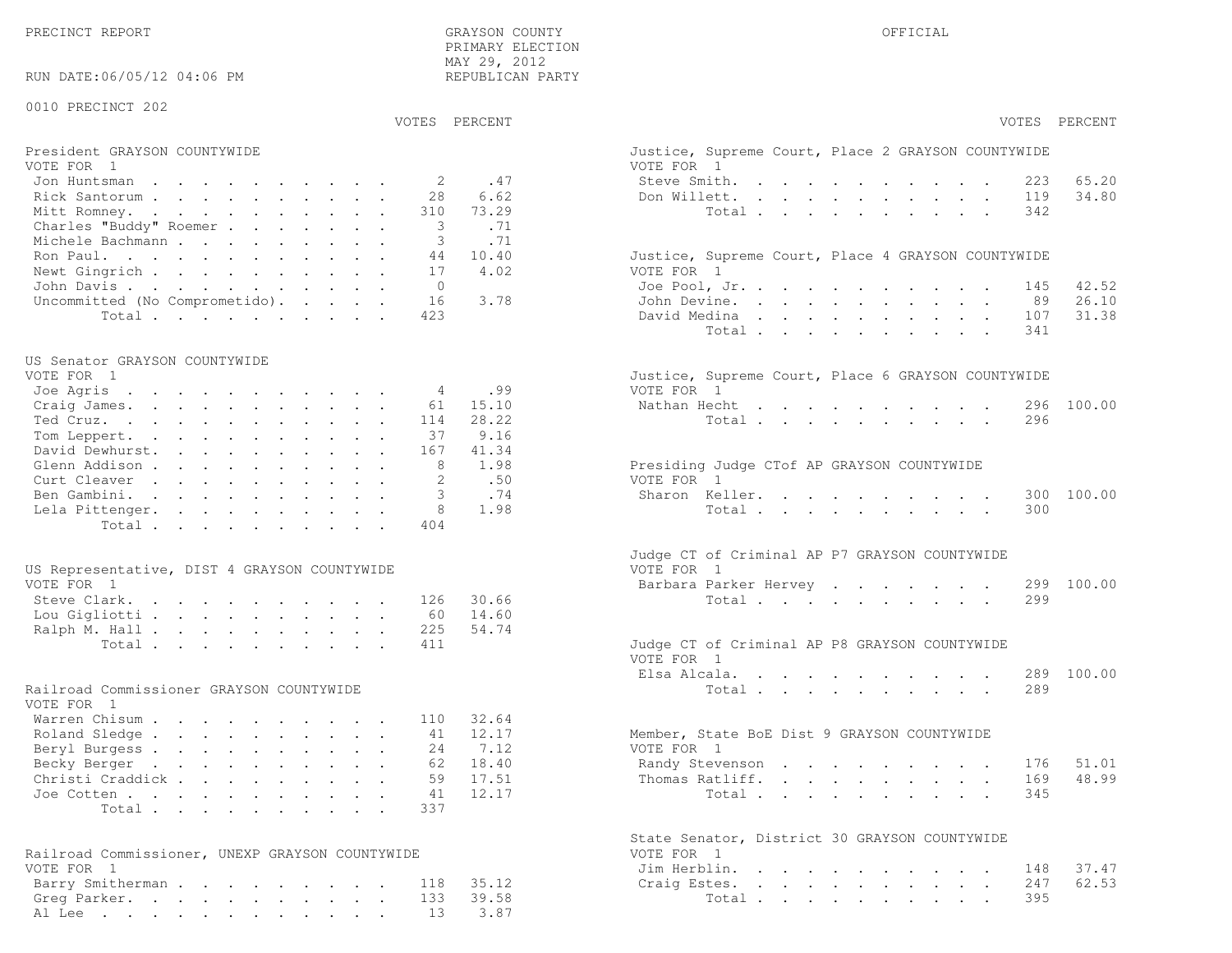| Elizabeth Murrav-Kolb 72 21.43                                                                                   |  |  |  |  |  |                                                      |  |  |
|------------------------------------------------------------------------------------------------------------------|--|--|--|--|--|------------------------------------------------------|--|--|
| in the common contract of the common contract of the common contract of the common contract of the common common |  |  |  |  |  | State Representative, District 62 GRAYSON COUNTYWIDE |  |  |

| State Representative, District 62 GRAYSON COUNTYWIDE |  |  |  |  |  |
|------------------------------------------------------|--|--|--|--|--|
| VOTE FOR 1                                           |  |  |  |  |  |
| Larry Phillips. 334 100.00                           |  |  |  |  |  |
| Total 334                                            |  |  |  |  |  |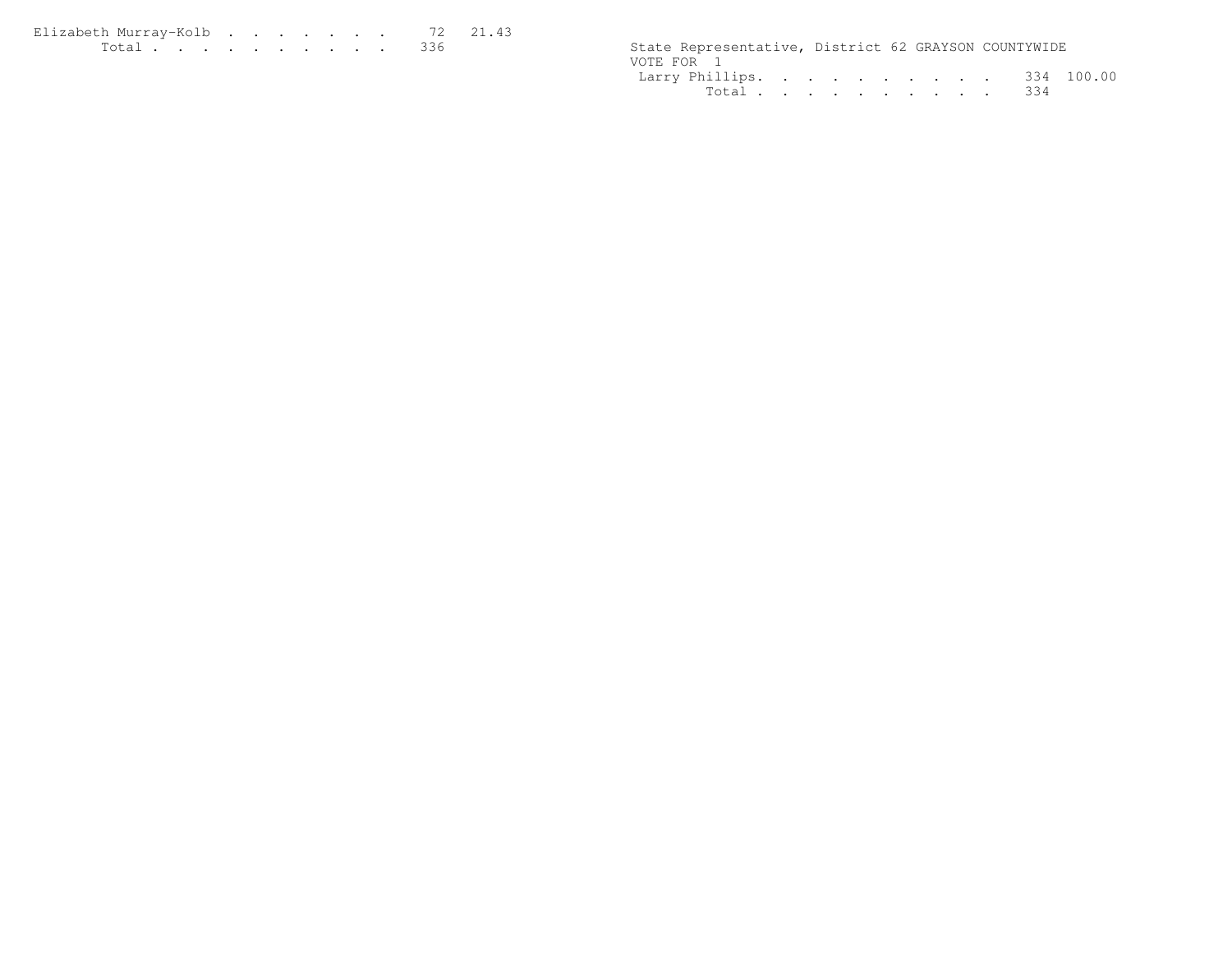RUN DATE:06/05/12 04:06 PM

0010 PRECINCT 202

 PRIMARY ELECTION MAY 29, 2012REPUBLICAN PARTY

# Chief Justice 5th Ct of Appeals GRAYSON COUNTYWIDE District District District District District District District District District District District District District District District District District District District VOTE FOR 1 GRAYSON COUNTY OF SALES AND THE SERIES OF SALES AND GRAYSON COUNTY OF SALES AND GRAYSON COUNTY OF SALES AND GRAYSON CONTROL OF SALES AND GRAYSON CONTROL OF SALES AND GRAYSON CONTROL OF SALES AND GRAYSON CONTROL Carolyn Wright. . . . . . . . 299 100.00 VOT

| Justice 5th Court of Appeals P2 GRAYSON COUNTYWIDE |  |  |  |  |  |                                        |
|----------------------------------------------------|--|--|--|--|--|----------------------------------------|
| VOTE FOR 1                                         |  |  |  |  |  | District Judge, 59th Judicial District |
| Bill Whitehill. 114 34.13                          |  |  |  |  |  | GRAYSON COUNTYWIDE                     |
| Jeff Coen 37 11.08                                 |  |  |  |  |  | VOTE FOR 1                             |
| David Evans. 94 28.14                              |  |  |  |  |  | Rayburn M. "Rim" Nall 323 100.00       |
| Kevin Keith. 46 13.77                              |  |  |  |  |  | Total 323                              |
| Jennifer Balido 43 12.87                           |  |  |  |  |  |                                        |
| Total 334                                          |  |  |  |  |  |                                        |

| Justice 5th Court of Appeals P5 GRAYSON COUNTYWIDE | Joe Brown 315 100.00 |
|----------------------------------------------------|----------------------|
| VOTE FOR 1                                         | Total 315            |
| Jim Moseley. 300 100.00                            |                      |
| Total 300                                          |                      |

| Justice 5th Court of Appeals P9 GRAYSON COUNTYWIDE | Brent Adams. 30 7.09      |  |
|----------------------------------------------------|---------------------------|--|
| VOTE FOR 1                                         | David S. Hawley 174 41.13 |  |
| Martin E. Richter. 127 40.06                       | Keith Gary 124 29.31      |  |
| David Lewis. 190 59.94                             | Johnny Waldrip. 95 22.46  |  |
| Total 317                                          | Total 423                 |  |

| Justice 5th Court of Appeals P10 GRAYSON COUNTYWIDE | County Tax Assessor-Collector GRAYSON COUNTYWIDE |
|-----------------------------------------------------|--------------------------------------------------|
| VOTE FOR 1                                          | VOTE FOR 1                                       |
| Molly Francis 294 100.00                            | Bruce Stidham 218 55.90                          |
| Total 294                                           | Janis Hall 172 44.10                             |

|            |  |  |  |  | Justice 5th Court of Appeals P11 GRAYSON COUNTYWIDE |                              |  |
|------------|--|--|--|--|-----------------------------------------------------|------------------------------|--|
| VOTE FOR 1 |  |  |  |  |                                                     | Constable Precinct 2 CONST 2 |  |
|            |  |  |  |  | Douglas S. Lang 298 100.00                          | VOTE FOR 1                   |  |
|            |  |  |  |  | Total 298                                           | Mike Putman. 314 100.00      |  |

| Justice 5th Court of Appeals P12 GRAYSON COUNTYWIDE |                                    |
|-----------------------------------------------------|------------------------------------|
| VOTE FOR 1                                          | County Chairman GRAYSON COUNTYWIDE |
| Robert M. "Bob" Fillmore<br>293 100.00              | VOTE FOR 1                         |
|                                                     |                                    |

```
Justice 5th Court of Appeals P13 GRAYSON COUNTYWIDEVOTE FOR 1
Elizabeth Lang Miers. . . . . . . . 292 100.00Total . . . . . . . . . . 292
```

|                | :06/05/12 04:06 PM                                                                                                 | MAY 29, ZUIZ<br>REPUBLICAN PARTY                                         |                                                                                                                                   |
|----------------|--------------------------------------------------------------------------------------------------------------------|--------------------------------------------------------------------------|-----------------------------------------------------------------------------------------------------------------------------------|
| CINCT 202      |                                                                                                                    | VOTES PERCENT                                                            | VOTES PERCENT                                                                                                                     |
| $\overline{1}$ | stice 5th Ct of Appeals GRAYSON COUNTYWIDE                                                                         |                                                                          | District Judge, 15th Judicial District<br>GRAYSON COUNTYWIDE                                                                      |
|                | Wright.<br>Total                                                                                                   | 299 100.00<br>299                                                        | VOTE FOR 1<br>308 100.00<br>Jim Fallon<br>Total<br>308                                                                            |
|                | ith Court of Appeals P2 GRAYSON COUNTYWIDE                                                                         |                                                                          |                                                                                                                                   |
| $\mathbf{1}$   | tehill.<br>$\mathbb{R}^n$<br>rans.<br>eith.<br>. Balido                                                            | 34.13<br>114<br>11.08<br>37<br>28.14<br>94<br>13.77<br>46<br>12.87<br>43 | District Judge, 59th Judicial District<br>GRAYSON COUNTYWIDE<br>VOTE FOR 1<br>Rayburn M. "Rim" Nall<br>323 100.00<br>Total<br>323 |
|                | Total                                                                                                              | 334                                                                      | Criminal District Attorney GRAYSON COUNTYWIDE<br>VOTE FOR 1                                                                       |
| $\overline{1}$ | ith Court of Appeals P5 GRAYSON COUNTYWIDE<br>eley.                                                                | 100.00<br>300<br>300                                                     | 315 100.00<br>Joe Brown<br>Total<br>315                                                                                           |
|                | Total<br>ith Court of Appeals P9 GRAYSON COUNTYWIDE                                                                |                                                                          | Sheriff GRAYSON COUNTYWIDE<br>VOTE FOR 1<br>Brent Adams.<br>7.09<br>30                                                            |
| $\overline{1}$ | . Richter.                                                                                                         | 40.06<br>127                                                             | 41.13<br>David S. Hawley<br>174<br>29.31<br>Keith Gary<br>124                                                                     |
|                | ewis.<br>Total                                                                                                     | 190<br>59.94<br>317                                                      | 22.46<br>Johnny Waldrip.<br>95<br>Total<br>423                                                                                    |
| $\overline{1}$ | ith Court of Appeals P10 GRAYSON COUNTYWIDE                                                                        |                                                                          | County Tax Assessor-Collector GRAYSON COUNTYWIDE<br>VOTE FOR 1                                                                    |
|                | $\text{rancis}$<br>Total                                                                                           | 294 100.00<br>294                                                        | 55.90<br>Bruce Stidham<br>218<br>44.10<br>Janis Hall<br>172<br>Total<br>390                                                       |
| $\mathbf{1}$   | ith Court of Appeals P11 GRAYSON COUNTYWIDE                                                                        |                                                                          | Constable Precinct 2 CONST 2                                                                                                      |
|                | S. Lang<br>Total                                                                                                   | 298 100.00<br>298                                                        | VOTE FOR 1<br>Mike Putman.<br>314 100.00<br>Total<br>314                                                                          |
| $\mathbf{1}$   | ith Court of Appeals P12 GRAYSON COUNTYWIDE                                                                        |                                                                          | County Chairman GRAYSON COUNTYWIDE                                                                                                |
|                | 1. "Bob" Fillmore.<br>Total<br>كالمستحدث والمتعادل والمتحدث والمتحال والمنافر المناقص والمنافر والمنافرة والمنافرة | 293 100.00<br>293                                                        | VOTE FOR 1<br>39.30<br>Larry Millson<br>134<br>60.70<br>207<br>Gary Cox.<br>Total<br>341                                          |
|                |                                                                                                                    |                                                                          |                                                                                                                                   |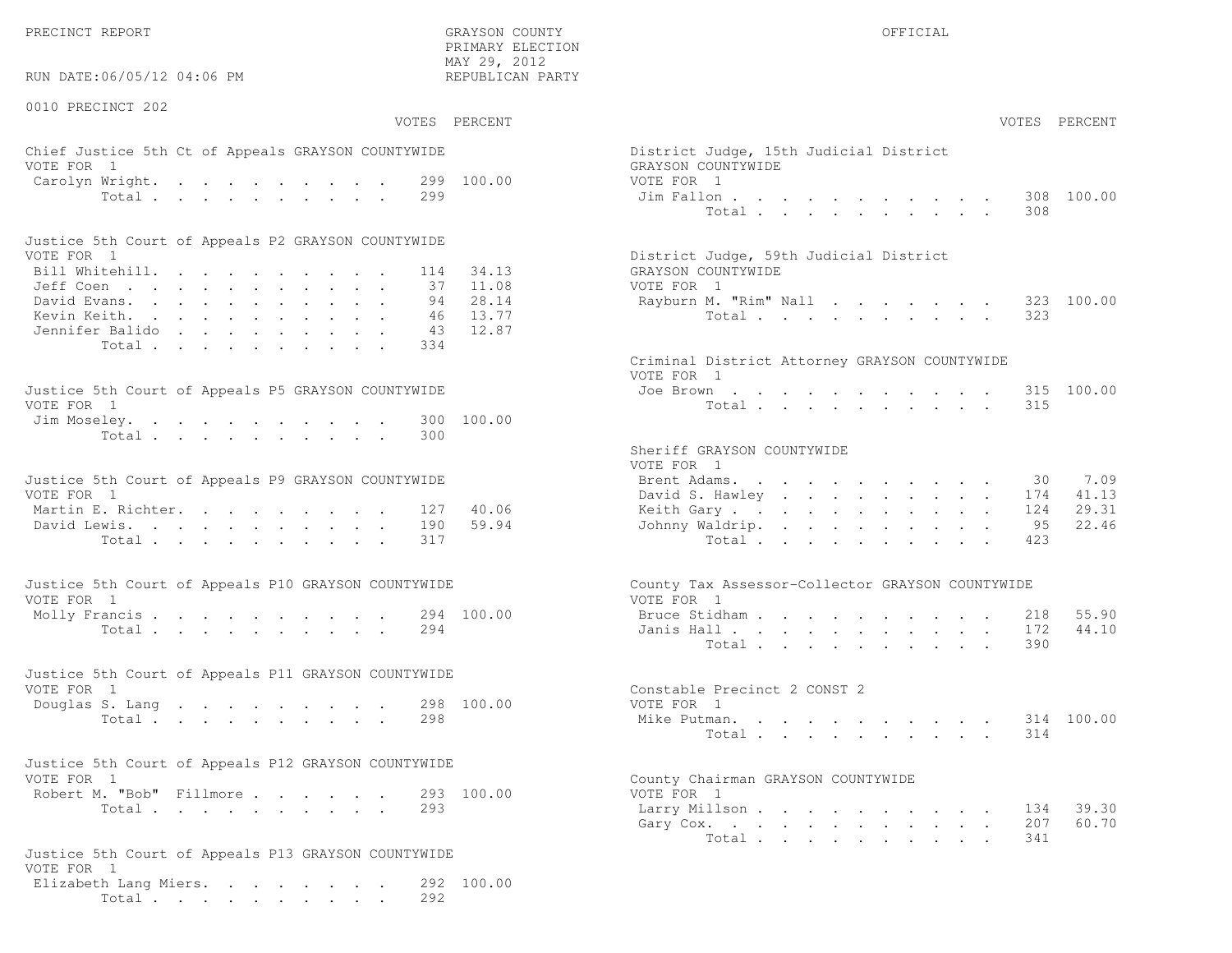RUN DATE:06/05/12 04:06 PM

## 0010 PRECINCT 202

VOTES PERCENT VOTES PERCENT

 PRIMARY ELECTION MAY 29, 2012DEMOCRATIC PARTY

| President GRAYSON COUNTYWIDE         | Justice 5th Court of Appeals P5 GRAYSON COUNTYWIDE |
|--------------------------------------|----------------------------------------------------|
| VOTE FOR 1                           | VOTE FOR 1                                         |
| Barack Obama 40 81.63                | Penny R. Phillips. 36 100.00                       |
| Bob Ely 2 4.08                       | Total 36                                           |
| Darcy G. Richardson 3 6.12           |                                                    |
| John Wolfe. 4 8.16                   |                                                    |
| Total extensive contracts and the 49 | Justice 5th Court of Appeals P9 GRAYSON COUNTYWIDE |

#### US Senator GRAYSON COUNTYWIDE  $U(0,0)$

| VOTE FOR I                   |  |  |  |  |                                                     |
|------------------------------|--|--|--|--|-----------------------------------------------------|
| Paul Sadler. 15 32.61        |  |  |  |  |                                                     |
|                              |  |  |  |  | Justice 5th Court of Appeals P11 GRAYSON COUNTYWIDE |
| Sean Hubbard 7 15.22         |  |  |  |  | VOTE FOR 1                                          |
| Addie Dainell Allen 10 21.74 |  |  |  |  | Tonya J. Holt 35 100.00                             |
| Total 46                     |  |  |  |  | Total 35                                            |
|                              |  |  |  |  |                                                     |

| US Representative, DIST 4 GRAYSON COUNTYWIDE |  |  |  |  |  | Justice 5th Court of Appeals P12 GRAYSON COUNTYWIDE |  |
|----------------------------------------------|--|--|--|--|--|-----------------------------------------------------|--|
| VOTE FOR 1                                   |  |  |  |  |  | VOTE FOR 1                                          |  |
| VaLinda Hathcox 40 100.00                    |  |  |  |  |  | Lawrence J. Praeger 35 100.00                       |  |
| Total 40                                     |  |  |  |  |  | Total 35                                            |  |

|            | Railroad Commissioner GRAYSON COUNTYWIDE |                      |  |            |  | County Chairman GRAYSON COUNTYWIDE |
|------------|------------------------------------------|----------------------|--|------------|--|------------------------------------|
| VOTE FOR 1 |                                          |                      |  | VOTE FOR 1 |  |                                    |
|            |                                          | Dale Henry 42 100.00 |  |            |  | Lander Bethel                      |

| Tota <sub>+</sub> |  |  |  |  | ᠴ᠘ | Total |  |  |  |  | $\sim$ $\sim$ | - -<br>. . |
|-------------------|--|--|--|--|----|-------|--|--|--|--|---------------|------------|
|                   |  |  |  |  |    |       |  |  |  |  |               |            |

|                 |  |  | Justice, Supreme Court, Place 6 GRAYSON COUNTYWIDE |  |
|-----------------|--|--|----------------------------------------------------|--|
| VOTE FOR 1      |  |  |                                                    |  |
| Marchala Detter |  |  |                                                    |  |

| Michele Petty |       |  |  |  |  |  | 39 100.00 |
|---------------|-------|--|--|--|--|--|-----------|
|               | Total |  |  |  |  |  |           |

# Presiding Judge CTof AP GRAYSON COUNTYWIDEVOTE FOR 1Keith Hampton . . . . . . . . . . 36 100.00

| Total |  |  |  |  |  |  |
|-------|--|--|--|--|--|--|
|       |  |  |  |  |  |  |

#### State Representative, District 62 GRAYSON COUNTYWIDEVOTE FOR 1

| Eristeo Perez |       |  |  |  |  |  | 36 100.00 |
|---------------|-------|--|--|--|--|--|-----------|
|               | Total |  |  |  |  |  |           |

|            |  |  |  |  |  |  | Justice 5th Court of Appeals P2 GRAYSON COUNTYWIDE |                     |
|------------|--|--|--|--|--|--|----------------------------------------------------|---------------------|
| VOTE FOR 1 |  |  |  |  |  |  |                                                    |                     |
|            |  |  |  |  |  |  |                                                    | Dan Wood. 38 100.00 |
|            |  |  |  |  |  |  | Total 38                                           |                     |

| VOTES PERCENT                                                                                                                                               | VOTES PERCENT                                                                                                        |
|-------------------------------------------------------------------------------------------------------------------------------------------------------------|----------------------------------------------------------------------------------------------------------------------|
| President GRAYSON COUNTYWIDE<br>VOTE FOR 1<br>81.63<br>Barack Obama<br>40<br>4.08<br>Bob Ely<br>6.12<br>Darcy G. Richardson                                 | Justice 5th Court of Appeals P5 GRAYSON COUNTYWIDE<br>VOTE FOR 1<br>36 100.00<br>Penny R. Phillips.<br>Total<br>36   |
| 8.16<br>John Wolfe.<br>49<br>Total<br>US Senator GRAYSON COUNTYWIDE                                                                                         | Justice 5th Court of Appeals P9 GRAYSON COUNTYWIDE<br>VOTE FOR 1<br>36 100.00<br>David Hanschen.<br>Total<br>36      |
| VOTE FOR 1<br>15 32.61<br>Paul Sadler.<br>30.43<br>Grady Yarbrough<br>14<br>15.22<br>Sean Hubbard<br>7<br>Addie Dainell Allen<br>21.74<br>10<br>46<br>Total | Justice 5th Court of Appeals P11 GRAYSON COUNTYWIDE<br>VOTE FOR 1<br>35 100.00<br>Tonya J. Holt<br>Total<br>35       |
| US Representative, DIST 4 GRAYSON COUNTYWIDE<br>VOTE FOR 1<br>40 100.00<br>VaLinda Hathcox<br>Total<br>40                                                   | Justice 5th Court of Appeals P12 GRAYSON COUNTYWIDE<br>VOTE FOR 1<br>35 100.00<br>Lawrence J. Praeqer<br>35<br>Total |
| Railroad Commissioner GRAYSON COUNTYWIDE<br>VOTE FOR 1<br>42 100.00<br>Dale Henry<br>42<br>Total                                                            | County Chairman GRAYSON COUNTYWIDE<br>VOTE FOR 1<br>33 100.00<br>Lander Bethel.<br>33<br>Total                       |
| Justice, Supreme Court, Place 6 GRAYSON COUNTYWIDE                                                                                                          |                                                                                                                      |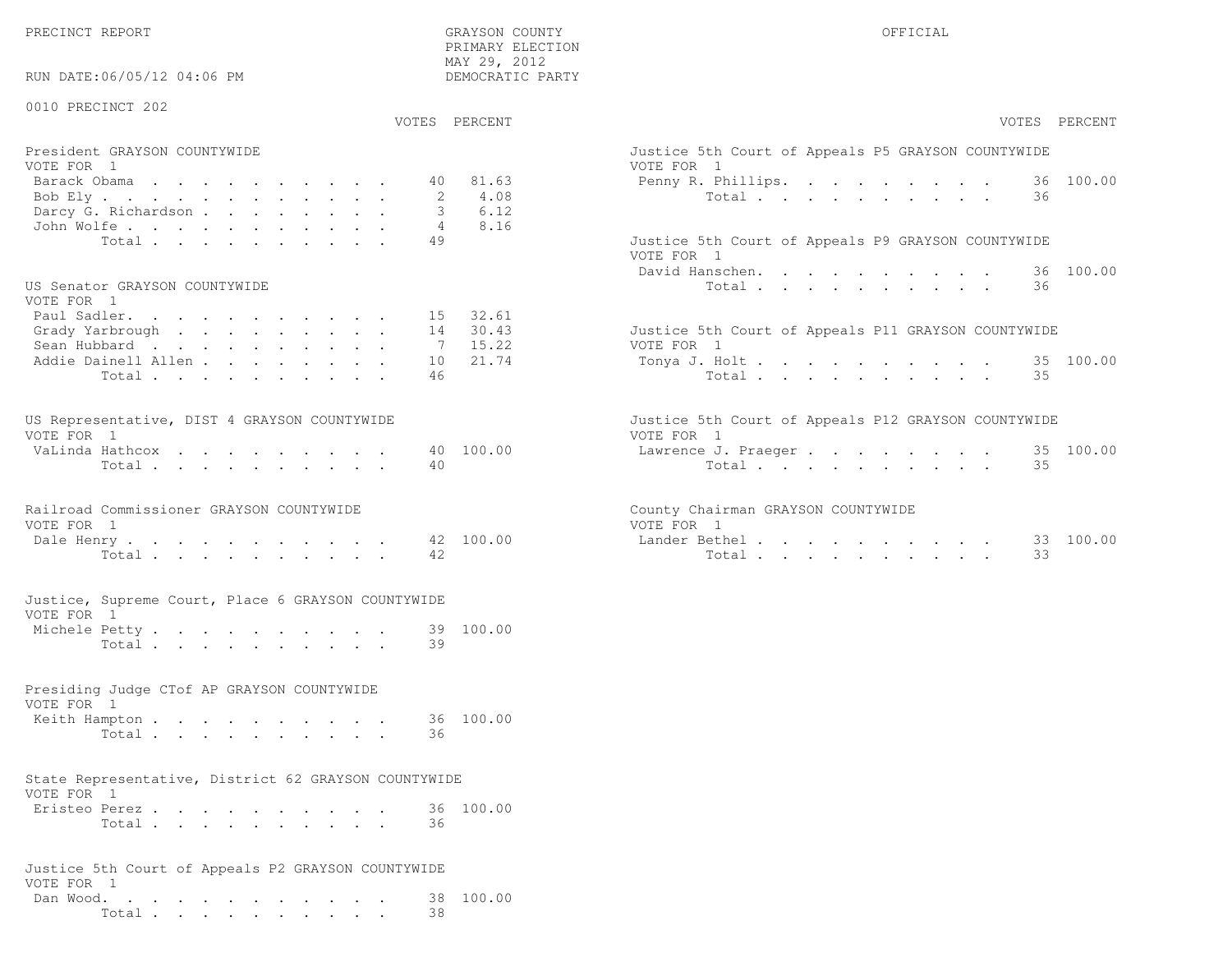RUN DATE:06/05/12 04:06 PM

## 0010 PRECINCT 202

|                                  |       |  |  |  |  |  |      | VOTES PERCENT      |
|----------------------------------|-------|--|--|--|--|--|------|--------------------|
| SCHOOL CHOICE GRAYSON COUNTYWIDE |       |  |  |  |  |  |      |                    |
| VOTE FOR 1                       |       |  |  |  |  |  |      |                    |
|                                  |       |  |  |  |  |  |      | YES (SI) 341 83.37 |
|                                  |       |  |  |  |  |  |      | NO (NO). 68 16.63  |
|                                  | Total |  |  |  |  |  | -409 |                    |

 PRIMARY ELECTION MAY 29, 2012REPUBLICAN PARTY

#### REPEALING OBAMACARE GRAYSON COUNTYWIDE

| VOTE FOR 1 |  |  |  |  |  |  |                    |  |
|------------|--|--|--|--|--|--|--------------------|--|
|            |  |  |  |  |  |  | YES (SI) 390 93.08 |  |
|            |  |  |  |  |  |  | NO (NO). 29 6.92   |  |
|            |  |  |  |  |  |  | Total 419          |  |

### PUBLIC PRAYER GRAYSON COUNTYWIDE

| VOTE FOR 1 |  |  |  |  |  |           |                    |
|------------|--|--|--|--|--|-----------|--------------------|
|            |  |  |  |  |  |           | YES (SI) 393 93.13 |
|            |  |  |  |  |  |           | NO (NO). 29 6.87   |
|            |  |  |  |  |  | Total 422 |                    |

#### BALANCED BUDGET GRAYSON COUNTYWIDE

| VOTE FOR 1 |       |  |  |  |  |  |                    |
|------------|-------|--|--|--|--|--|--------------------|
|            |       |  |  |  |  |  | YES (SI) 402 96.40 |
|            |       |  |  |  |  |  | NO (NO). 15 3.60   |
|            | Total |  |  |  |  |  |                    |

#### REDISTRICTING GRAYSON COUNTYWIDE

| VOTE FOR 1 |  |  |  |  |  |           |                    |  |
|------------|--|--|--|--|--|-----------|--------------------|--|
|            |  |  |  |  |  |           | YES (SI) 322 81.52 |  |
|            |  |  |  |  |  |           | NO (NO). 73 18.48  |  |
|            |  |  |  |  |  | Total 395 |                    |  |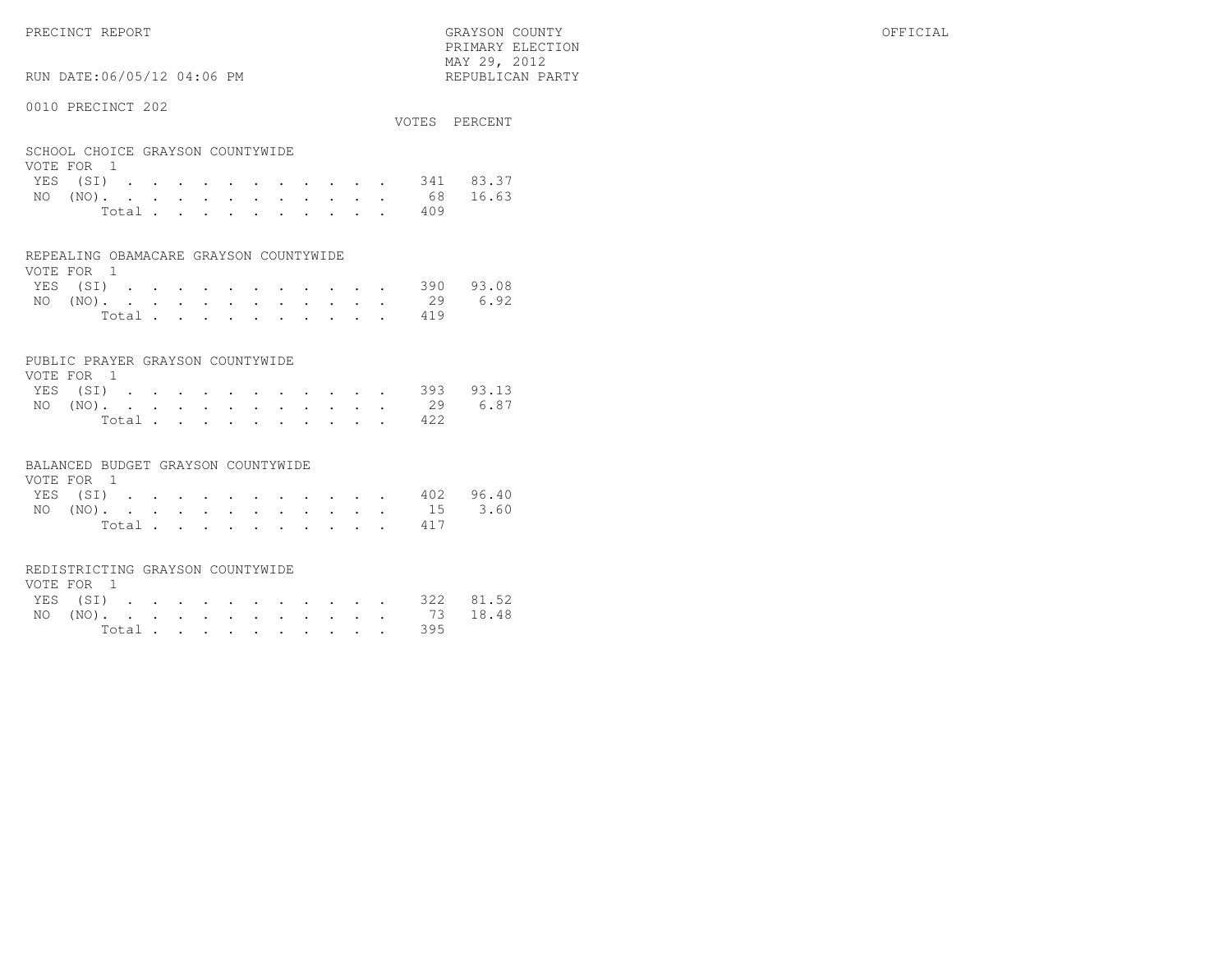PRECINCT REPORT GRAYSON COUNTY OFFICIAL PRIMARY ELECTION $\begin{array}{lll} \text{MAX} & 29, & 2012 \\ \text{NAY} & 29, & 2012 \end{array}$ 

RUN DATE:06/05/12 04:06 PM

|                                                |  |  |  |  |    | VOTES PERCENT |
|------------------------------------------------|--|--|--|--|----|---------------|
| PROPOSITION 1 GRAYSON COUNTYWIDE<br>VOTE FOR 1 |  |  |  |  |    |               |
| FOR (APOYA)                                    |  |  |  |  | 44 | 88.00         |
| AGAINST (EN CONTRA).                           |  |  |  |  | 6  | 12.00         |
| Total                                          |  |  |  |  | 50 |               |
|                                                |  |  |  |  |    |               |

| PROPOSITION 2 GRAYSON COUNTYWIDE |  |  |  |  |  |  |                             |  |
|----------------------------------|--|--|--|--|--|--|-----------------------------|--|
| VOTE FOR 1                       |  |  |  |  |  |  |                             |  |
|                                  |  |  |  |  |  |  | FOR (APOYA) 47 94.00        |  |
|                                  |  |  |  |  |  |  | AGAINST (EN CONTRA). 3 6.00 |  |
|                                  |  |  |  |  |  |  | Total 50                    |  |

| PROPOSITION 3 GRAYSON COUNTYWIDE |          |  |  |  |  |  |
|----------------------------------|----------|--|--|--|--|--|
| VOTE FOR 1                       |          |  |  |  |  |  |
| FOR (APOYA) 36 72.00             |          |  |  |  |  |  |
| AGAINST (EN CONTRA). 14 28.00    |          |  |  |  |  |  |
|                                  | Total 50 |  |  |  |  |  |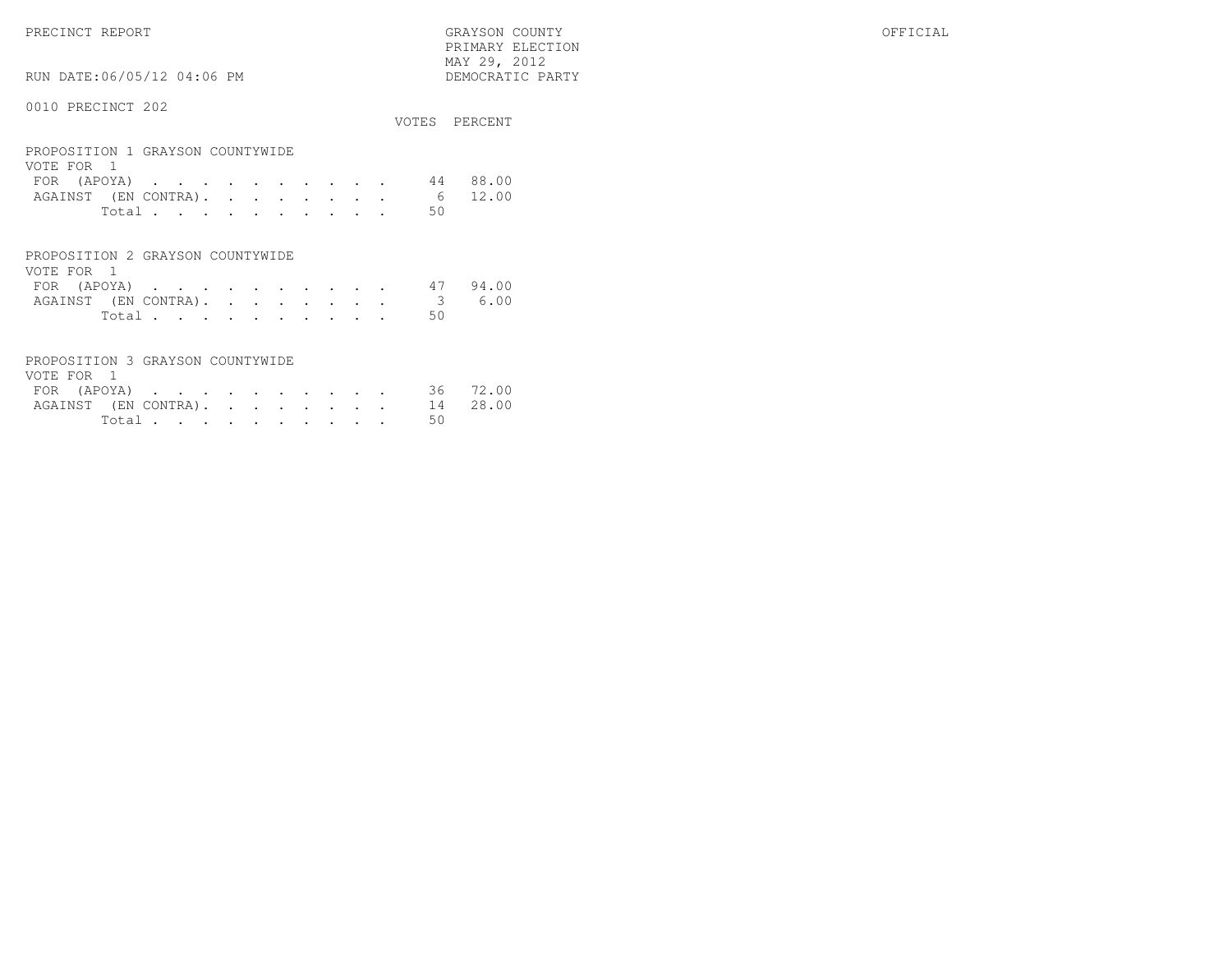PRECINCT REPORT GRAYSON COUNTY OFFICIAL PRIMARY ELECTIONMAY 29, 2012

RUN DATE:06/05/12 04:06 PM STATISTICS

|                                      |     | VOTES PERCENT |
|--------------------------------------|-----|---------------|
| REGISTERED VOTERS - TOTAL 1238       |     |               |
| REGISTERED VOTERS - REPUBLICAN PARTY |     |               |
| REGISTERED VOTERS - DEMOCRATIC PARTY |     |               |
| BALLOTS CAST - TOTAL.                | 105 |               |
| BALLOTS CAST - REPUBLICAN PARTY 74   |     | 70.48         |
| BALLOTS CAST - DEMOCRATIC PARTY 31   |     | 29.52         |
|                                      |     | 8.48          |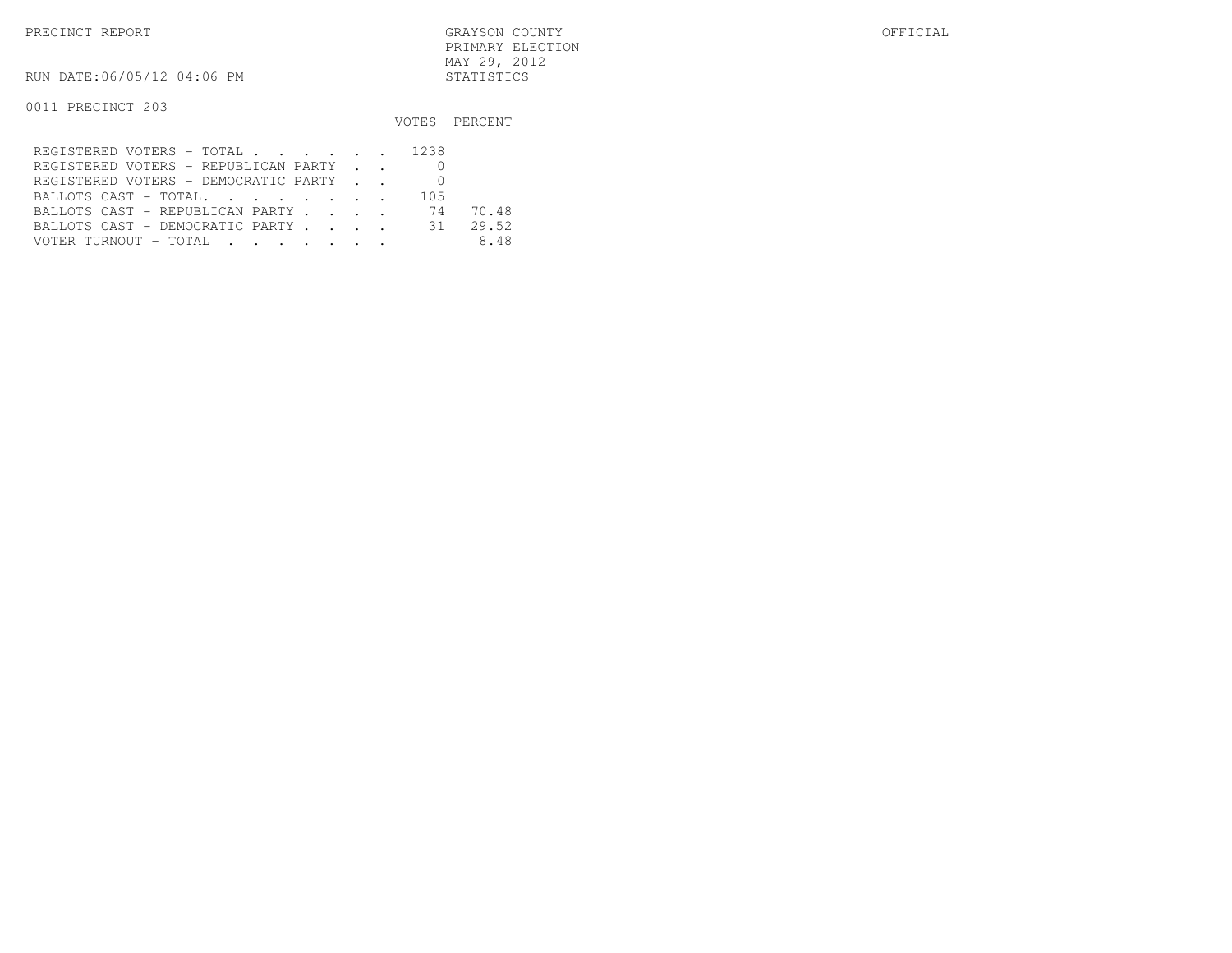| RUN DATE:06/05/12 04:06 PM                             | PRIMARY ELECTION<br>MAY 29, 2012<br>REPUBLICAN PARTY |                                                                  |
|--------------------------------------------------------|------------------------------------------------------|------------------------------------------------------------------|
| 0011 PRECINCT 203                                      |                                                      |                                                                  |
|                                                        | VOTES PERCENT                                        | VOTES PERCENT                                                    |
| President GRAYSON COUNTYWIDE<br>VOTE FOR 1             |                                                      | Justice, Supreme Court, Place 2 GRAYSON COUNTYWIDE<br>VOTE FOR 1 |
| Jon Huntsman                                           | $\circ$                                              | Steve Smith.<br>64.29<br>36                                      |
| Rick Santorum                                          | 6<br>8.45                                            | 35.71<br>Don Willett.<br>20                                      |
| Mitt Romney.                                           | 66.20<br>47                                          | Total<br>56                                                      |
| Charles "Buddy" Roemer                                 | 1.41<br>1                                            |                                                                  |
| Michele Bachmann                                       | 1.41<br>1                                            |                                                                  |
| Ron Paul.                                              | 11<br>15.49                                          | Justice, Supreme Court, Place 4 GRAYSON COUNTYWIDE               |
| Newt Gingrich                                          | 2<br>2.82                                            | VOTE FOR 1                                                       |
| John Davis.                                            | 1.41<br>$\mathbf{1}$<br>2<br>2.82                    | Joe Pool, Jr.<br>51.72<br>30                                     |
| Uncommitted (No Comprometido).<br>Total                | 71                                                   | 20.69<br>John Devine.<br>12<br>27.59<br>David Medina<br>16       |
|                                                        |                                                      | Total.<br>58                                                     |
|                                                        |                                                      |                                                                  |
| US Senator GRAYSON COUNTYWIDE<br>VOTE FOR 1            |                                                      |                                                                  |
|                                                        | 0                                                    | Justice, Supreme Court, Place 6 GRAYSON COUNTYWIDE<br>VOTE FOR 1 |
| Joe Agris<br>Craig James.                              | 7<br>10.14                                           | Nathan Hecht<br>100.00<br>43                                     |
| Ted Cruz.                                              | 30.43<br>21                                          | Total<br>43                                                      |
| Tom Leppert.                                           | 5<br>7.25                                            |                                                                  |
| David Dewhurst.                                        | 40.58<br>28                                          |                                                                  |
| Glenn Addison                                          | 8.70<br>6                                            | Presiding Judge CTof AP GRAYSON COUNTYWIDE                       |
| Curt Cleaver                                           | 1.45<br>$\mathbf{1}$                                 | VOTE FOR 1                                                       |
| Ben Gambini.                                           | $\mathbf{1}$<br>1.45                                 | Sharon Keller.<br>100.00<br>45                                   |
| Lela Pittenger.                                        | $\Omega$                                             | 45<br>Total                                                      |
| Total.                                                 | 69                                                   |                                                                  |
|                                                        |                                                      | Judge CT of Criminal AP P7 GRAYSON COUNTYWIDE                    |
| US Representative, DIST 4 GRAYSON COUNTYWIDE           |                                                      | VOTE FOR 1                                                       |
| VOTE FOR 1                                             |                                                      | 100.00<br>Barbara Parker Hervey<br>46                            |
| Steve Clark.                                           | 32.35<br>22                                          | Total<br>46                                                      |
| Lou Gigliotti                                          | 13.24<br>9                                           |                                                                  |
| Ralph M. Hall                                          | 37<br>54.41<br>68                                    |                                                                  |
| Total.                                                 |                                                      | Judge CT of Criminal AP P8 GRAYSON COUNTYWIDE<br>VOTE FOR 1      |
|                                                        |                                                      | 100.00<br>Elsa Alcala.<br>43                                     |
| Railroad Commissioner GRAYSON COUNTYWIDE<br>VOTE FOR 1 |                                                      | Total<br>43                                                      |
| Warren Chisum                                          | 27.59<br>16                                          |                                                                  |
| Roland Sledge                                          | 5.17<br>3                                            | Member, State BoE Dist 9 GRAYSON COUNTYWIDE                      |
| Beryl Burgess                                          | 10.34<br>6                                           | VOTE FOR 1                                                       |
| Becky Berger                                           | 32.76<br>19                                          | 48.28<br>Randy Stevenson<br>28                                   |
| Christi Craddick                                       | 13.79<br>8                                           | 51.72<br>Thomas Ratliff.<br>30                                   |
| Joe Cotten                                             | 10.34<br>-6                                          | 58<br>Total                                                      |
| Total                                                  | 58                                                   |                                                                  |
|                                                        |                                                      | State Senator, District 30 GRAYSON COUNTYWIDE                    |
| Railroad Commissioner, UNEXP GRAYSON COUNTYWIDE        |                                                      | VOTE FOR 1                                                       |
| VOTE FOR 1                                             | 24.56                                                | 23.08<br>Jim Herblin.<br>15<br>76.92<br>Craig Estes.<br>50       |
| Barry Smitherman<br>Greg Parker.                       | 14<br>40.35<br>23                                    | Total<br>65                                                      |
| Al Lee                                                 | 5.26<br>3                                            |                                                                  |
|                                                        |                                                      |                                                                  |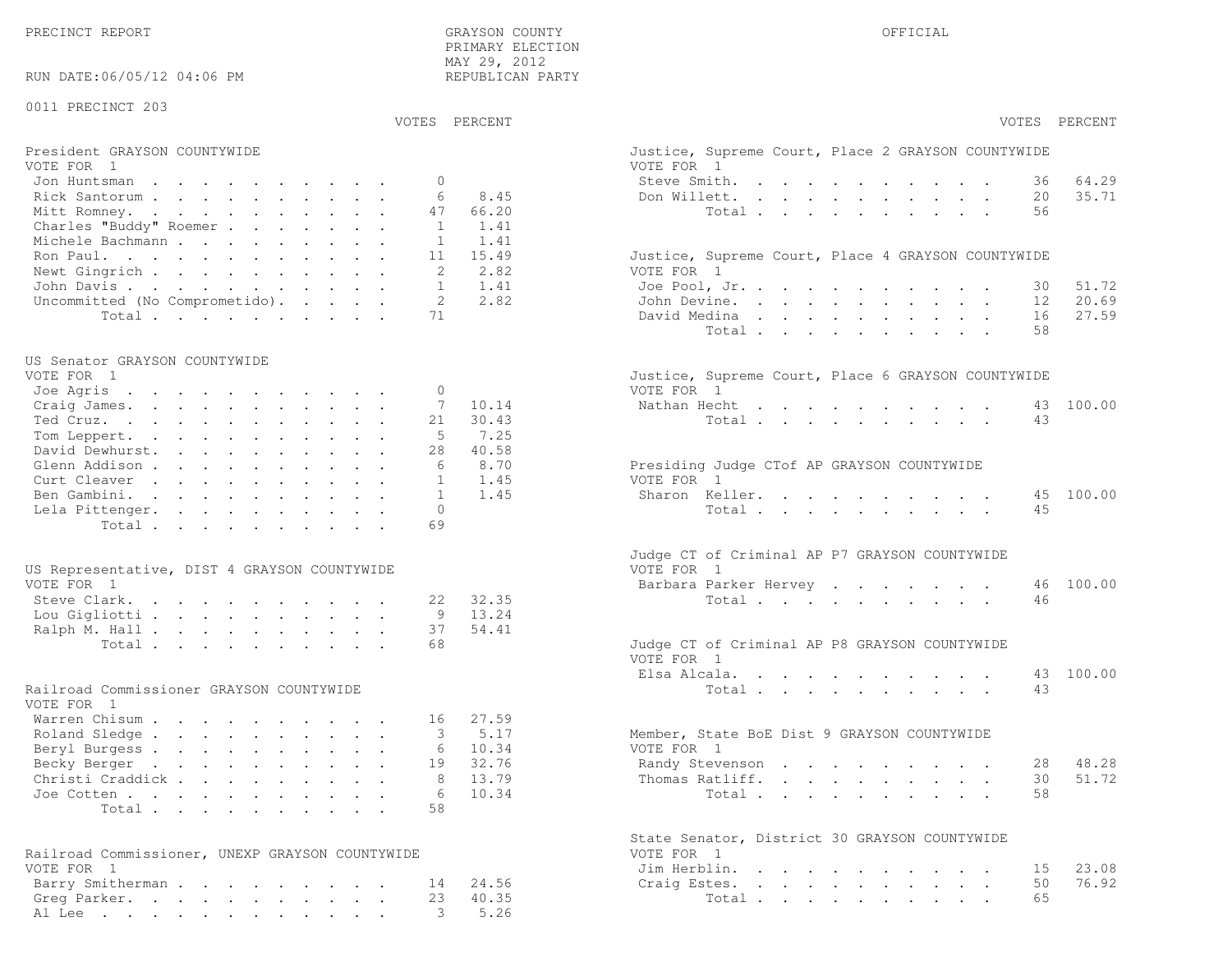| Elizabeth Murray-Kolb |  |  |  |  | 17 29.82 |
|-----------------------|--|--|--|--|----------|
| Total .<br>.          |  |  |  |  |          |

| $T \cap$ + $\cap$ + | State Representative, District 62 GRAYSON COUNTYWIDE |  |                |
|---------------------|------------------------------------------------------|--|----------------|
|                     | VOTE FOR                                             |  |                |
|                     | Larry Phillips.                                      |  | 100.00<br>. 57 |
|                     | $T \cap + \cap +$                                    |  | 57             |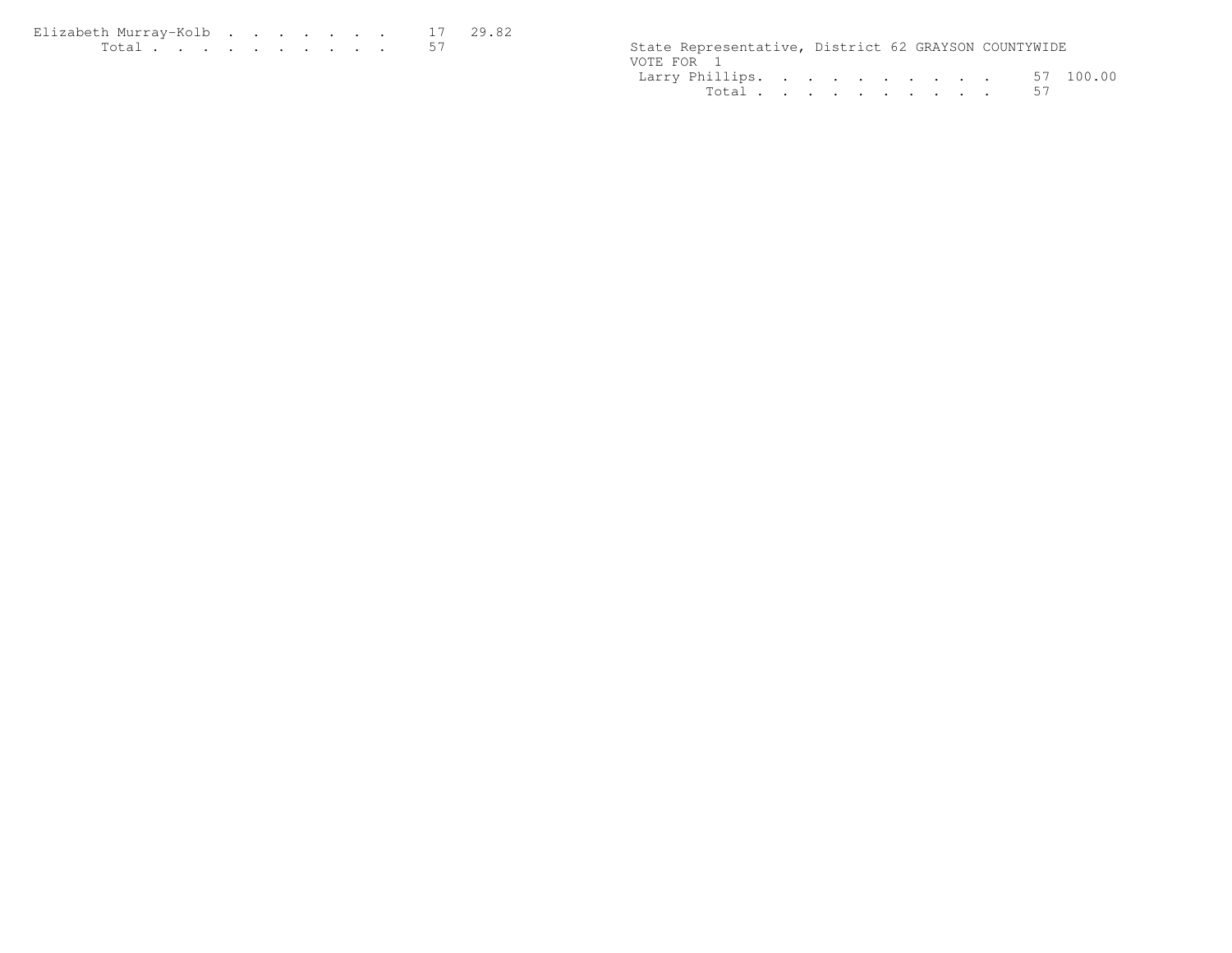RUN DATE:06/05/12 04:06 PM

0011 PRECINCT 203

 PRIMARY ELECTION MAY 29, 2012REPUBLICAN PARTY

# Chief Justice 5th Ct of Appeals GRAYSON COUNTYWIDE District District District District Only 15th Judge VOTE FOR 1 GRAYSON COUNTY OF SALES AND COUNTY OF SALES AND COUNTY OF SALES AND GRAYSON COUNTY OF SALES AND LOCAL COUNTY OF SALES AND LOCAL COUNTY OF SALES AND LOCAL COUNTY OF SALES AND LOCAL COUNTY OF SALES AND LOCAL COUNT Carolyn Wright. . . . . . . . . 47 100.00 VOTE  $Total . . . . . . . . . . . 47$

| Justice 5th Court of Appeals P2 GRAYSON COUNTYWIDE |  |  |  |  |  |                                        |
|----------------------------------------------------|--|--|--|--|--|----------------------------------------|
| VOTE FOR 1                                         |  |  |  |  |  | District Judge, 59th Judicial District |
| Bill Whitehill. 14 26.42                           |  |  |  |  |  | GRAYSON COUNTYWIDE                     |
| Jeff Coen 9 16.98                                  |  |  |  |  |  | VOTE FOR 1                             |
| David Evans. 8 15.09                               |  |  |  |  |  | Rayburn M. "Rim" Nall 54 100.00        |
| Kevin Keith. 12 22.64                              |  |  |  |  |  | Total 54                               |
| Jennifer Balido 10 18.87                           |  |  |  |  |  |                                        |
| Total 53                                           |  |  |  |  |  |                                        |

| Justice 5th Court of Appeals P5 GRAYSON COUNTYWIDE | Joe Brown 51 100.00 |
|----------------------------------------------------|---------------------|
| VOTE FOR 1                                         | Total 51            |
| Jim Moseley. 43 100.00                             |                     |
| Total 43                                           |                     |

| Justice 5th Court of Appeals P9 GRAYSON COUNTYWIDE | Brent Adams. 3 4.05      |  |  |  |  |  |  |
|----------------------------------------------------|--------------------------|--|--|--|--|--|--|
| VOTE FOR 1                                         | David S. Hawley 33 44.59 |  |  |  |  |  |  |
| Martin E. Richter. 26 50.00                        | Keith Gary 17 22.97      |  |  |  |  |  |  |
| David Lewis. 26 50.00                              | Johnny Waldrip. 21 28.38 |  |  |  |  |  |  |
| Total 52                                           | Total 74                 |  |  |  |  |  |  |

| Justice 5th Court of Appeals P10 GRAYSON COUNTYWIDE | County Tax Assessor-Collector GRAYSON COUNTYWIDE |
|-----------------------------------------------------|--------------------------------------------------|
| VOTE FOR 1                                          | VOTE FOR 1                                       |
| Molly Francis 47 100.00                             | Bruce Stidham 27 40.91                           |
| Total 47                                            | Janis Hall 39 59.09                              |

| Justice 5th Court of Appeals P11 GRAYSON COUNTYWIDE |  |  |  |  |  |                              |
|-----------------------------------------------------|--|--|--|--|--|------------------------------|
| VOTE FOR 1                                          |  |  |  |  |  | Constable Precinct 2 CONST 2 |
| Douglas S. Lang 43 100.00                           |  |  |  |  |  | VOTE FOR 1                   |
| Total 43                                            |  |  |  |  |  | 48 100.00<br>Mike Putman.    |

| Justice 5th Court of Appeals P12 GRAYSON COUNTYWIDE |                                    |
|-----------------------------------------------------|------------------------------------|
| VOTE FOR 1                                          | County Chairman GRAYSON COUNTYWIDE |
| Robert M. "Bob" Fillmore<br>44 100.00               | VOTE FOR 1                         |
|                                                     |                                    |

```
Justice 5th Court of Appeals P13 GRAYSON COUNTYWIDEVOTE FOR 1
Elizabeth Lang Miers. . . . . . . . 41 100.00Total . . . . . . . . . . 41
```

| :06/05/12 04:06 PM                                           | MAY 29, 2012<br>REPUBLICAN PARTY |                                                              |
|--------------------------------------------------------------|----------------------------------|--------------------------------------------------------------|
| CINCT 203                                                    |                                  |                                                              |
|                                                              | VOTES PERCENT                    | VOTES PERCENT                                                |
| stice 5th Ct of Appeals GRAYSON COUNTYWIDE<br>$\overline{1}$ |                                  | District Judge, 15th Judicial District<br>GRAYSON COUNTYWIDE |
| Wright.                                                      | 47 100.00                        | VOTE FOR 1                                                   |
| Total                                                        | 47                               | 47 100.00<br>Jim Fallon<br>Total<br>47                       |
| oth Court of Appeals P2 GRAYSON COUNTYWIDE                   |                                  |                                                              |
| $\overline{1}$                                               |                                  | District Judge, 59th Judicial District                       |
| tehill.                                                      | 14 26.42                         | GRAYSON COUNTYWIDE                                           |
| $\mathbb{R}^n$                                               | 9 16.98<br>8 15.09               | VOTE FOR 1<br>54 100.00                                      |
| rans.<br>eith.                                               | 12 22.64                         | Rayburn M. "Rim" Nall<br>Total<br>54                         |
| . Balido <b>.</b>                                            | 10 18.87                         |                                                              |
| Total                                                        | 53                               |                                                              |
|                                                              |                                  | Criminal District Attorney GRAYSON COUNTYWIDE<br>VOTE FOR 1  |
| ith Court of Appeals P5 GRAYSON COUNTYWIDE<br>$\mathbf{1}$   |                                  | 51 100.00<br>Joe Brown<br>Total<br>51                        |
| eley.<br>Total                                               | 43 100.00<br>43                  |                                                              |
|                                                              |                                  | Sheriff GRAYSON COUNTYWIDE<br>VOTE FOR 1                     |
| ith Court of Appeals P9 GRAYSON COUNTYWIDE<br>$\overline{1}$ |                                  | 4.05<br>Brent Adams.<br>3<br>David S. Hawley<br>44.59<br>33  |
| : Richter.                                                   | 50.00<br>26                      | 22.97<br>Keith Gary.<br>17                                   |
| ewis.                                                        | 26<br>50.00                      | 21<br>28.38<br>Johnny Waldrip.                               |
| Total                                                        | 52                               | Total<br>74                                                  |
| oth Court of Appeals P10 GRAYSON COUNTYWIDE                  |                                  | County Tax Assessor-Collector GRAYSON COUNTYWIDE             |
| $\overline{1}$                                               |                                  | VOTE FOR 1                                                   |
| rancis                                                       | 47 100.00                        | 40.91<br>Bruce Stidham<br>27                                 |
| Total                                                        | 47                               | 59.09<br>Janis Hall<br>39                                    |
|                                                              |                                  | 66<br>Total                                                  |
|                                                              |                                  |                                                              |
| ith Court of Appeals P11 GRAYSON COUNTYWIDE                  |                                  |                                                              |
| $\sim$ 1                                                     |                                  | Constable Precinct 2 CONST 2                                 |
| S. Lang                                                      | 43 100.00                        | VOTE FOR 1                                                   |
| Total                                                        | 43                               | 48 100.00<br>Mike Putman.<br>48<br>Total                     |
| ith Court of Appeals P12 GRAYSON COUNTYWIDE                  |                                  |                                                              |
| $\overline{1}$                                               |                                  | County Chairman GRAYSON COUNTYWIDE                           |
| 1. "Bob" Fillmore.                                           | 44 100.00<br>44                  | VOTE FOR 1<br>30.77                                          |
| Total                                                        |                                  | Larry Millson<br>16<br>69.23<br>36                           |
|                                                              |                                  | Gary Cox.<br>Total.<br>52                                    |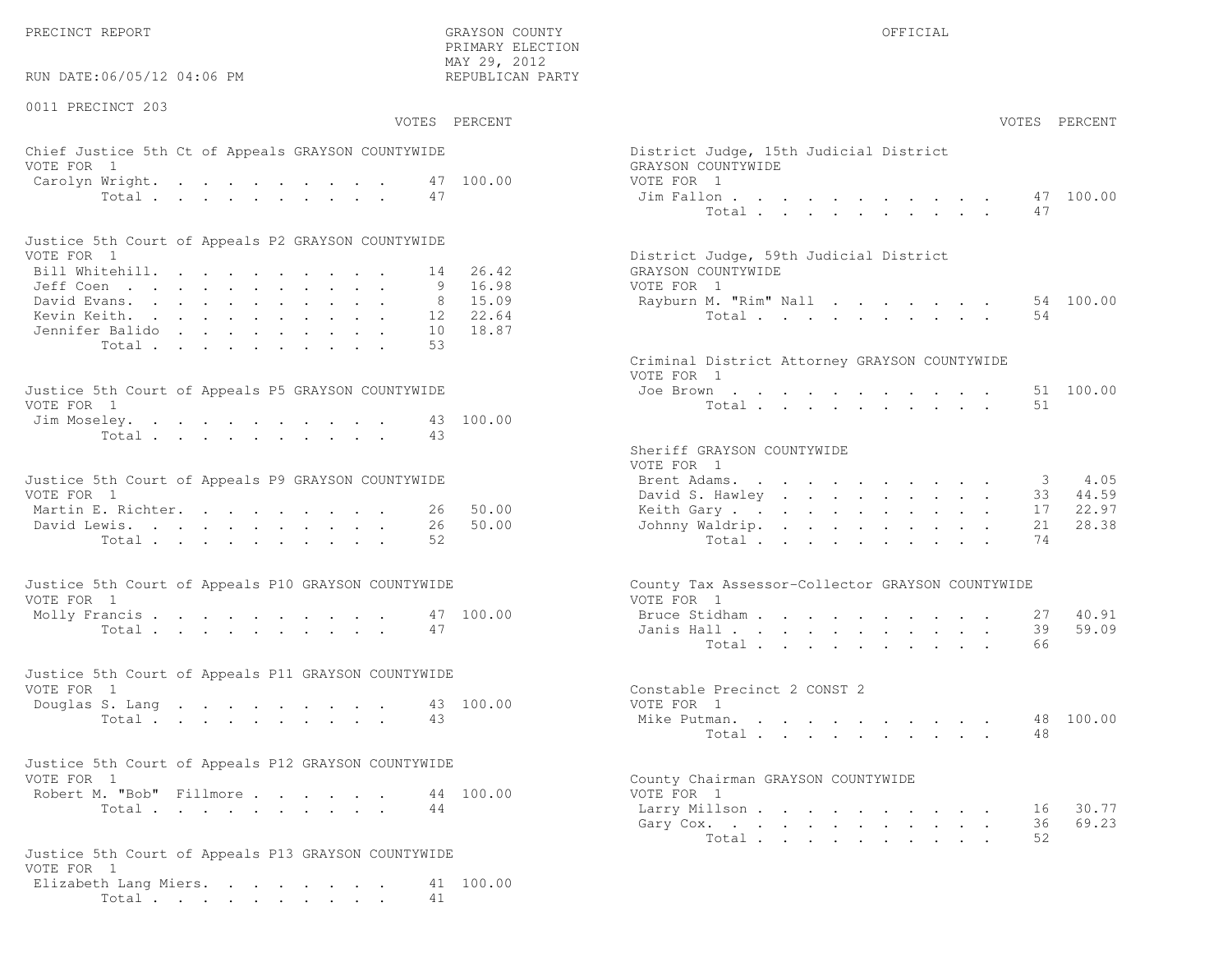PRIMARY ELECTION MAY 29, 2012

| RUN DATE:06/05/12 04:06 PM                                                    |                                | MAY 29, ZUIZ<br>DEMOCRATIC PARTY |                                                                            |  |    |               |
|-------------------------------------------------------------------------------|--------------------------------|----------------------------------|----------------------------------------------------------------------------|--|----|---------------|
| 0011 PRECINCT 203                                                             | VOTES PERCENT                  |                                  |                                                                            |  |    | VOTES PERCENT |
| President GRAYSON COUNTYWIDE                                                  |                                |                                  | Justice 5th Court of Appeals P5 GRAYSON COUNTYWIDE                         |  |    |               |
| VOTE FOR 1                                                                    |                                |                                  | VOTE FOR 1                                                                 |  |    |               |
| Barack Obama                                                                  | 29                             | 96.67                            | Penny R. Phillips.                                                         |  |    | 18 100.00     |
| Bob Ely                                                                       | $\mathbf{0}$                   |                                  | Total                                                                      |  | 18 |               |
| Darcy G. Richardson<br>John Wolfe.                                            | $\mathbf{0}$<br>$\overline{1}$ | 3.33                             |                                                                            |  |    |               |
| Total                                                                         | 30                             |                                  | Justice 5th Court of Appeals P9 GRAYSON COUNTYWIDE                         |  |    |               |
|                                                                               |                                |                                  | VOTE FOR 1                                                                 |  |    | 19 100.00     |
| US Senator GRAYSON COUNTYWIDE                                                 |                                |                                  | David Hanschen.<br>Total                                                   |  | 19 |               |
| VOTE FOR 1                                                                    |                                |                                  |                                                                            |  |    |               |
| Paul Sadler.                                                                  | 5                              | 22.73                            |                                                                            |  |    |               |
| Grady Yarbrough                                                               | 8                              | 36.36                            | Justice 5th Court of Appeals P11 GRAYSON COUNTYWIDE                        |  |    |               |
| Sean Hubbard                                                                  | 2                              | 9.09                             | VOTE FOR 1                                                                 |  |    |               |
| Addie Dainell Allen                                                           | 7                              | 31.82                            | Tonya J. Holt                                                              |  |    | 19 100.00     |
| Total                                                                         | 22                             |                                  | Total                                                                      |  | 19 |               |
| US Representative, DIST 4 GRAYSON COUNTYWIDE<br>VOTE FOR 1                    |                                |                                  | Justice 5th Court of Appeals P12 GRAYSON COUNTYWIDE<br>VOTE FOR 1          |  |    |               |
| VaLinda Hathcox                                                               | 20 100.00                      |                                  | Lawrence J. Praeger                                                        |  |    | 19 100.00     |
| Total                                                                         | 2.0                            |                                  | Total $\cdot$                                                              |  | 19 |               |
| Railroad Commissioner GRAYSON COUNTYWIDE<br>VOTE FOR 1<br>Dale Henry<br>Total | 19 100.00<br>19                |                                  | County Chairman GRAYSON COUNTYWIDE<br>VOTE FOR 1<br>Lander Bethel<br>Total |  | 13 | 13 100.00     |
| Justice, Supreme Court, Place 6 GRAYSON COUNTYWIDE<br>VOTE FOR 1              |                                |                                  |                                                                            |  |    |               |
| Michele Petty                                                                 | 18 100.00                      |                                  |                                                                            |  |    |               |
| Total                                                                         | 18                             |                                  |                                                                            |  |    |               |
| Presiding Judge CTof AP GRAYSON COUNTYWIDE<br>VOTE FOR 1                      |                                |                                  |                                                                            |  |    |               |
| Keith Hampton                                                                 | 17 100.00                      |                                  |                                                                            |  |    |               |
| Total                                                                         | 17                             |                                  |                                                                            |  |    |               |
| State Representative, District 62 GRAYSON COUNTYWIDE<br>VOTE FOR 1            |                                |                                  |                                                                            |  |    |               |
| Eristeo Perez                                                                 | 19 100.00                      |                                  |                                                                            |  |    |               |
| Total                                                                         | 19                             |                                  |                                                                            |  |    |               |
| Justice 5th Court of Appeals P2 GRAYSON COUNTYWIDE<br>VOTE FOR 1              |                                |                                  |                                                                            |  |    |               |
| Dan Wood.                                                                     | 19 100.00                      |                                  |                                                                            |  |    |               |
| Total                                                                         | 19                             |                                  |                                                                            |  |    |               |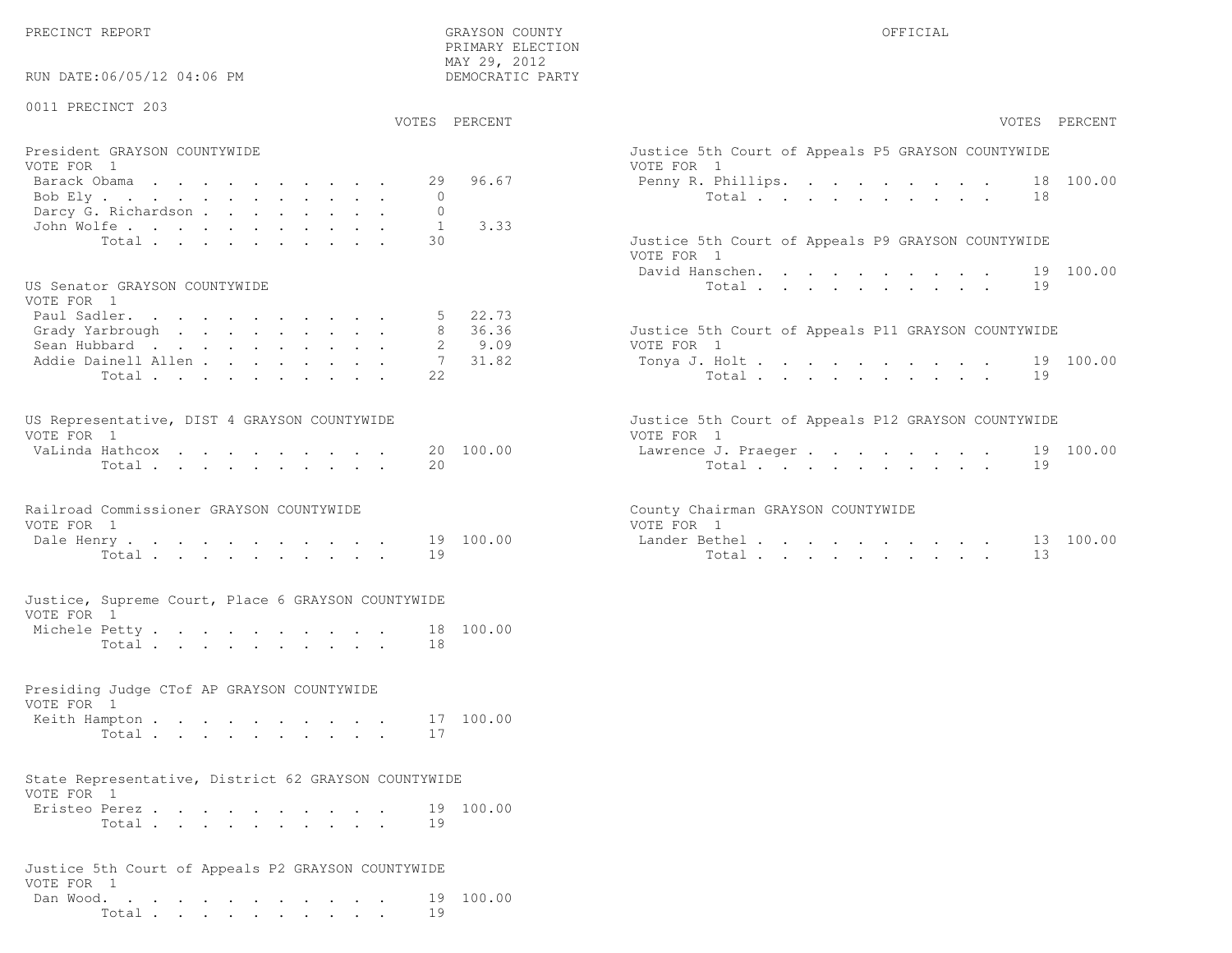# RUN DATE:06/05/12 04:06 PM

## 0011 PRECINCT 203

|                                                |          |  |  |  |       |  |  |    | VOTES PERCENT |
|------------------------------------------------|----------|--|--|--|-------|--|--|----|---------------|
| SCHOOL CHOICE GRAYSON COUNTYWIDE<br>VOTE FOR 1 |          |  |  |  |       |  |  |    |               |
| YES (SI)                                       |          |  |  |  |       |  |  | 57 | 80.28         |
| NO.                                            | $(NO)$ . |  |  |  |       |  |  | 14 | 19.72         |
|                                                |          |  |  |  | Total |  |  | 71 |               |
|                                                |          |  |  |  |       |  |  |    |               |

#### REPEALING OBAMACARE GRAYSON COUNTYWIDE

| VOTE FOR 1 |  |  |  |  |  |                                          |          |
|------------|--|--|--|--|--|------------------------------------------|----------|
| YES (SI)   |  |  |  |  |  |                                          | 67 91.78 |
|            |  |  |  |  |  | NO $(NO)$ , , , , , , , , , , , , 6 8.22 |          |
|            |  |  |  |  |  | Total 73                                 |          |

## PUBLIC PRAYER GRAYSON COUNTYWIDE

| VOTE FOR 1 |  |  |  |  |  |          |                 |
|------------|--|--|--|--|--|----------|-----------------|
| YES (SI)   |  |  |  |  |  |          | 68 95.77        |
|            |  |  |  |  |  |          | NO (NO). 3 4.23 |
|            |  |  |  |  |  | Total 71 |                 |

#### BALANCED BUDGET GRAYSON COUNTYWIDE

| VOTE FOR 1 |       |  |  |  |  |  |                 |          |
|------------|-------|--|--|--|--|--|-----------------|----------|
| YES (SI)   |       |  |  |  |  |  |                 | 71 98.61 |
|            |       |  |  |  |  |  | NO (NO). 1 1.39 |          |
|            | Total |  |  |  |  |  |                 |          |

#### REDISTRICTING GRAYSON COUNTYWIDE

| VOTE FOR 1 |  |  |  |  |  |        |                   |  |
|------------|--|--|--|--|--|--------|-------------------|--|
|            |  |  |  |  |  |        | YES (SI) 53 80.30 |  |
|            |  |  |  |  |  |        | NO (NO). 13 19.70 |  |
|            |  |  |  |  |  | Total. | 66                |  |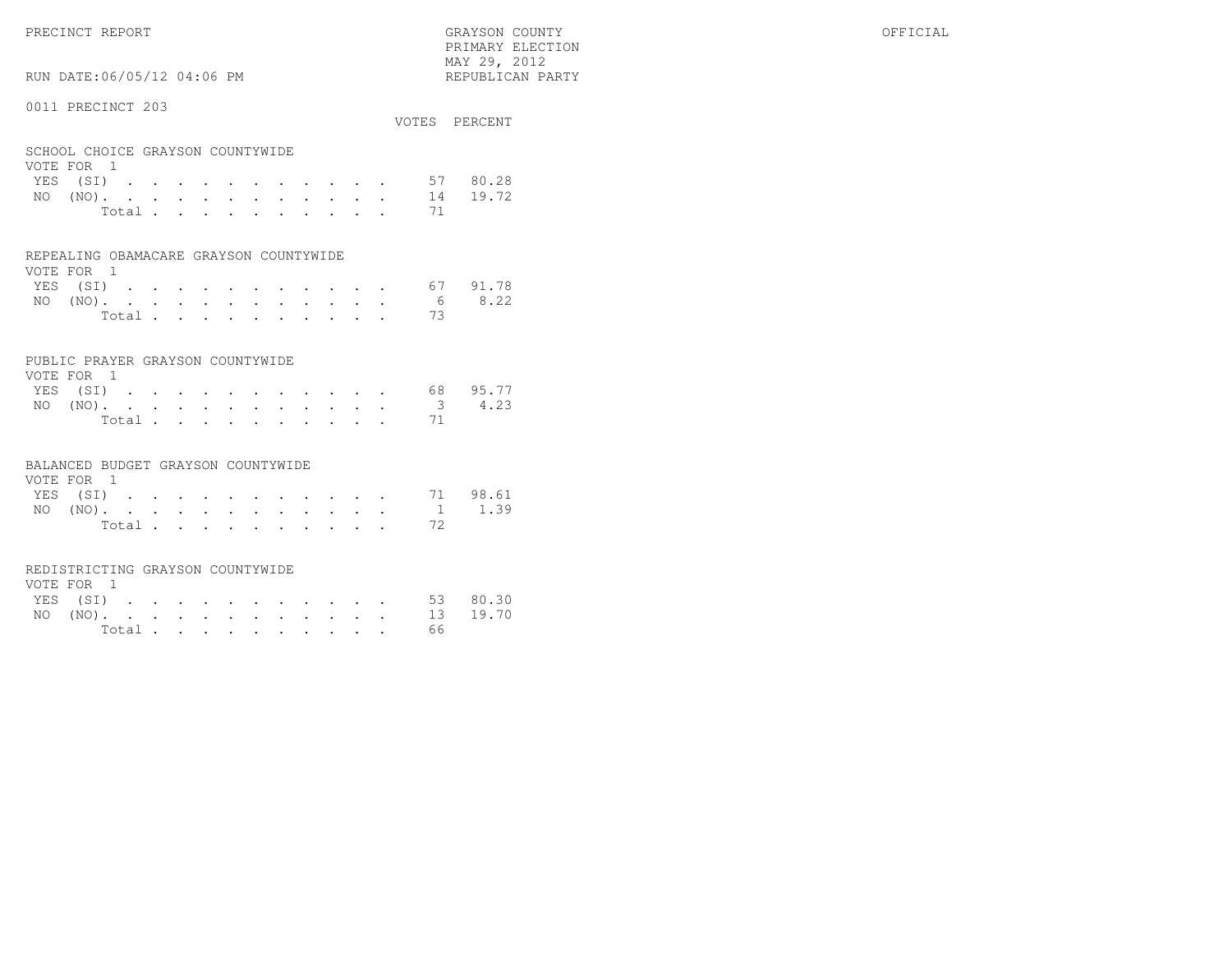PRECINCT REPORT GRAYSON COUNTY OFFICIAL PRIMARY ELECTION $\begin{array}{lll} \text{MAX} & 29, & 2012 \\ \text{NAY} & 29, & 2012 \end{array}$ 

# 0011 PRECINCT 203

RUN DATE:06/05/12 04:06 PM

|                                                                 |                |                                                                                                                 |  |  |  |             | VOTES PERCENT |
|-----------------------------------------------------------------|----------------|-----------------------------------------------------------------------------------------------------------------|--|--|--|-------------|---------------|
| PROPOSITION 1 GRAYSON COUNTYWIDE<br>VOTE FOR 1<br>FOR $(APOYA)$ |                |                                                                                                                 |  |  |  | 21          | 80.77         |
| AGAINST (EN CONTRA).                                            |                | the contract of the contract of the contract of the contract of the contract of the contract of the contract of |  |  |  | $5^{\circ}$ | 19.23         |
|                                                                 | Total          |                                                                                                                 |  |  |  | 26          |               |
| PROPOSITION 2 GRAYSON COUNTYWIDE<br>VOTE FOR 1                  |                |                                                                                                                 |  |  |  |             |               |
| FOR (APOYA)                                                     |                |                                                                                                                 |  |  |  | 23          | 92.00         |
| AGAINST (EN CONTRA).                                            |                |                                                                                                                 |  |  |  | 2           | 8.00          |
|                                                                 | Total $\cdots$ |                                                                                                                 |  |  |  | 2.5         |               |
| PROPOSITION 3 GRAYSON COUNTYWIDE<br>VOTE FOR                    |                |                                                                                                                 |  |  |  |             |               |

| VULLI LUN L |  |  |  |  |  |  |                              |  |
|-------------|--|--|--|--|--|--|------------------------------|--|
|             |  |  |  |  |  |  | FOR (APOYA) 19 82.61         |  |
|             |  |  |  |  |  |  | AGAINST (EN CONTRA). 4 17.39 |  |
|             |  |  |  |  |  |  | Total 23                     |  |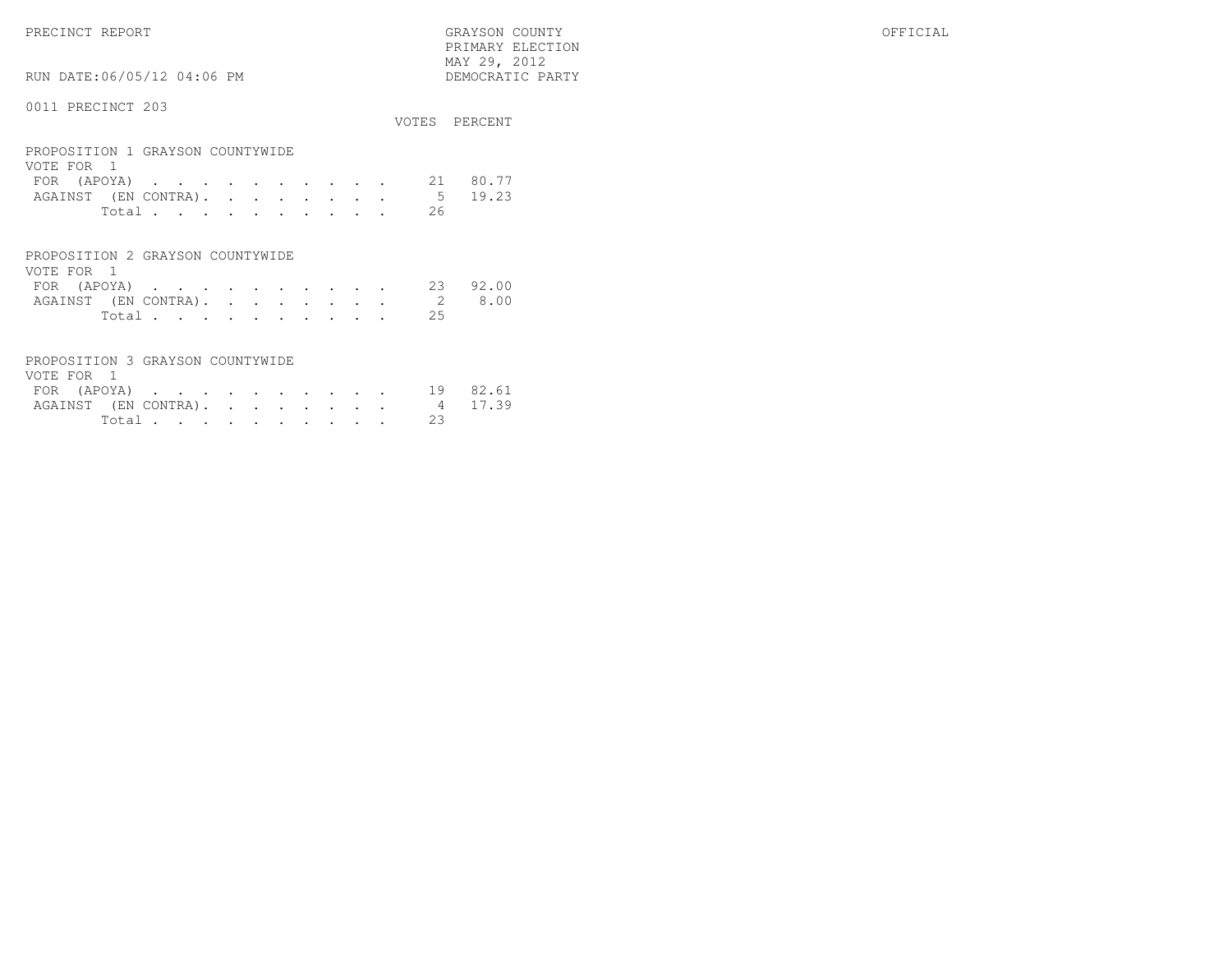PRECINCT REPORT GRAYSON COUNTY OFFICIAL PRIMARY ELECTIONMAY 29, 2012

RUN DATE:06/05/12 04:06 PM STATISTICS

|                                         |     | VOTES PERCENT |
|-----------------------------------------|-----|---------------|
| REGISTERED VOTERS - TOTAL 872           |     |               |
| REGISTERED VOTERS - REPUBLICAN PARTY    |     |               |
| REGISTERED VOTERS - DEMOCRATIC PARTY    |     |               |
| BALLOTS CAST - TOTAL.                   | 195 |               |
| BALLOTS CAST - REPUBLICAN PARTY 188     |     | 96.41         |
| BALLOTS CAST - DEMOCRATIC PARTY 7       |     | 3.59          |
| VOTER TURNOUT – TOTAL III III IIII IIII |     | 22.36         |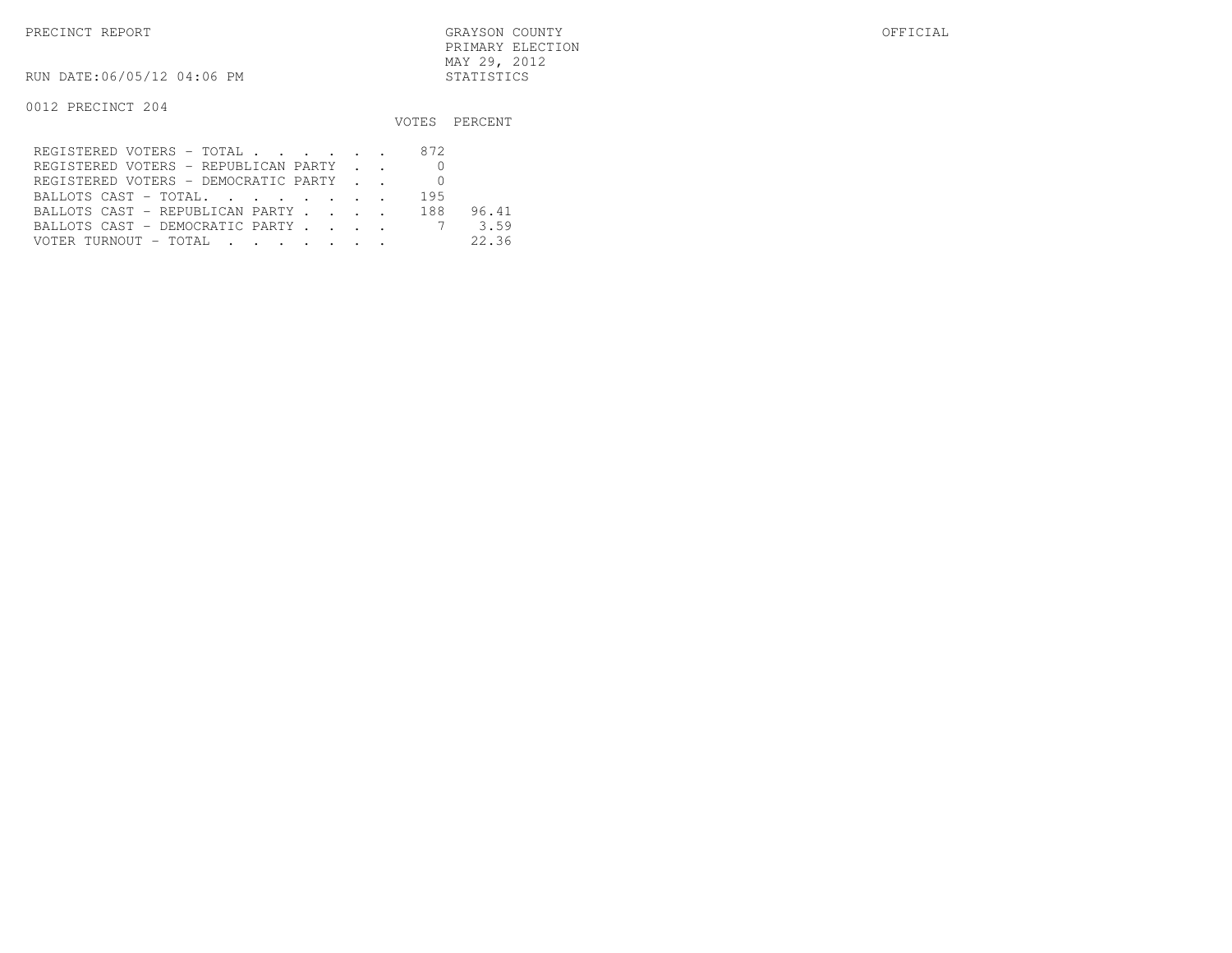PRECINCT REPORT OF THE SERVICE OF THE GRAYSON COUNTY OF THE GRAYSON COUNTY OF THE GRAYSON OF THE GRAYSON COUNTY PRIMARY ELECTION MAY 29, 2012REPUBLICAN PARTY

RUN DATE:06/05/12 04:06 PM

## 0012 PRECINCT 204

VOTES PERCENT VOTES PERCENT

# President GRAYSON COUNTYWIDE Justice, Superior Court, Superior Court, Place 2 Grammary Court, Place 2 Grammary Court, Place 2 Grammary Court, Place 2 Grammary Court, Place 2 Grammary Court, Place 2 Grammary Court, Place 2

| VOTE FOR 1                            | VOTE FOR 1                                         |
|---------------------------------------|----------------------------------------------------|
| Jon Huntsman 2 1.07                   | Steve Smith. 96 65.31                              |
| Rick Santorum 16 8.56                 | 34.69<br>Don Willett. 51                           |
| Mitt Romney. 128 68.45                | Total 147                                          |
| Charles "Buddy" Roemer 0              |                                                    |
| Michele Bachmann 0                    |                                                    |
| Ron Paul. 21 11.23                    | Justice, Supreme Court, Place 4 GRAYSON COUNTYWIDE |
| Newt Gingrich 12 6.42                 | VOTE FOR 1                                         |
| John Davis 2 1.07                     | Joe Pool, Jr. 72 48.65                             |
| Uncommitted (No Comprometido). 6 3.21 | John Devine. 41 27.70                              |
| Total 187                             | 35 23.65<br>David Medina                           |

#### US Senator GRAYSON COUNTYWIDE

| Justice, Supreme Court, Place 6 GRAYSON COUNTYWIDE                                                                                                                                                                             |
|--------------------------------------------------------------------------------------------------------------------------------------------------------------------------------------------------------------------------------|
| VOTE FOR 1                                                                                                                                                                                                                     |
| Nathan Hecht 130 100.00                                                                                                                                                                                                        |
| Total 130                                                                                                                                                                                                                      |
|                                                                                                                                                                                                                                |
|                                                                                                                                                                                                                                |
| Presiding Judge CTof AP GRAYSON COUNTYWIDE                                                                                                                                                                                     |
| VOTE FOR 1                                                                                                                                                                                                                     |
| Sharon Keller. 129 100.00                                                                                                                                                                                                      |
| Total 129                                                                                                                                                                                                                      |
|                                                                                                                                                                                                                                |
| Joe Agris 1 .55<br>Craig James. 17 9.34<br>Ted Cruz. 42 23.08<br>Tom Leppert. 22 12.09<br>David Dewhurst. 90 49.45<br>Glenn Addison 3 1.65<br>Curt Cleaver 1 .55<br>Ben Gambini. 3 1.65<br>Lela Pittenger. 3 1.65<br>Total 182 |

| US Representative, DIST 4 GRAYSON COUNTYWIDE | VOTE FOR 1                                    |
|----------------------------------------------|-----------------------------------------------|
| VOTE FOR 1                                   | Barbara Parker Hervey 126 100.00              |
| Steve Clark. 54 30.17                        | Total 126                                     |
| Lou Gigliotti 32 17.88                       |                                               |
| Ralph M. Hall 93 51.96                       |                                               |
| Total 179                                    | Judge CT of Criminal AP P8 GRAYSON COUNTYWIDE |

## Railroad Commissioner GRAYSON COUNTYWIDE

| VOTE FOR 1                |  |  |  |  |  |                                             |  |
|---------------------------|--|--|--|--|--|---------------------------------------------|--|
| Warren Chisum 33 22.00    |  |  |  |  |  |                                             |  |
| Roland Sledge 24 16.00    |  |  |  |  |  | Member, State BoE Dist 9 GRAYSON COUNTYWIDE |  |
| Beryl Burgess 14 9.33     |  |  |  |  |  | VOTE FOR 1                                  |  |
| Becky Berger 27 18.00     |  |  |  |  |  | Randy Stevenson 72 51.43                    |  |
| Christi Craddick 31 20.67 |  |  |  |  |  | Thomas Ratliff. 68 48.57                    |  |
| Joe Cotten 21 14.00       |  |  |  |  |  | Total 140                                   |  |
| Total 150                 |  |  |  |  |  |                                             |  |

| Railroad Commissioner, UNEXP GRAYSON COUNTYWIDE | VOTE FOR 1             |
|-------------------------------------------------|------------------------|
| VOTE FOR 1                                      | Jim Herblin. 48 28.07  |
| Barry Smitherman 59 39.07                       | Craig Estes. 123 71.93 |
| Greg Parker. 52 34.44                           | Total 171              |
| Al Lee 12 7.95                                  |                        |

| PERCENT       | VOTES PERCENT                                                                                                                                                                                                                                                                                                                                                                                                                                                                                                                                                                                     |
|---------------|---------------------------------------------------------------------------------------------------------------------------------------------------------------------------------------------------------------------------------------------------------------------------------------------------------------------------------------------------------------------------------------------------------------------------------------------------------------------------------------------------------------------------------------------------------------------------------------------------|
|               | Justice, Supreme Court, Place 2 GRAYSON COUNTYWIDE<br>VOTE FOR 1                                                                                                                                                                                                                                                                                                                                                                                                                                                                                                                                  |
| 1.07          | Steve Smith.<br>65.31<br>96<br>and a strong control of the state of the state of the state of the state of the state of the state of the state of the state of the state of the state of the state of the state of the state of the state of the state of the                                                                                                                                                                                                                                                                                                                                     |
| 8.56          | 34.69<br>Don Willett.<br>51<br>$\mathbf{L}$<br>$\mathbf{L} = \mathbf{L}$<br>$\sim$<br>$\cdot$ $\cdot$ $\cdot$ $\cdot$<br>$\ddot{\phantom{a}}$<br>$\ddot{\phantom{0}}$                                                                                                                                                                                                                                                                                                                                                                                                                             |
| 68.45         | Total<br>147<br>$\sim$ $\sim$<br>$\sim$ $-$<br>$\mathbf{L}$<br>$\mathbf{r}$<br>$\mathbf{L}$<br>$\bullet$<br>$\ddot{\phantom{a}}$                                                                                                                                                                                                                                                                                                                                                                                                                                                                  |
|               |                                                                                                                                                                                                                                                                                                                                                                                                                                                                                                                                                                                                   |
| 11.23         | Justice, Supreme Court, Place 4 GRAYSON COUNTYWIDE                                                                                                                                                                                                                                                                                                                                                                                                                                                                                                                                                |
| 6.42<br>1.07  | VOTE FOR 1<br>Joe Pool, Jr.<br>48.65                                                                                                                                                                                                                                                                                                                                                                                                                                                                                                                                                              |
| 3.21          | 72<br>$\ddot{\phantom{1}}$<br>$\cdot$ $\cdot$ $\cdot$ $\cdot$<br>$\ddot{\phantom{0}}$<br>$\sim$                                                                                                                                                                                                                                                                                                                                                                                                                                                                                                   |
|               | 41 27.70<br>John Devine.<br>$\sim$<br>$\mathbf{L}^{\text{max}}$ , and                                                                                                                                                                                                                                                                                                                                                                                                                                                                                                                             |
|               | 35 23.65<br>David Medina<br><b>All Adams</b><br>$\sim$ $-$<br>$\sim$<br>$\mathbf{L}^{\text{max}}$<br>$\sim$<br>$\sim 100$ km s $^{-1}$<br>$\bullet$ .<br>$\ddot{\phantom{0}}$                                                                                                                                                                                                                                                                                                                                                                                                                     |
|               | Total .<br>148<br>$\sim$ $\sim$ $\sim$<br>$\mathcal{L}^{\text{max}}$<br>$\mathbf{L} = \mathbf{L}$<br>$\ddot{\phantom{a}}$<br>$\mathbf{L}$<br>$\mathcal{L}^{\text{max}}$<br>$\mathbf{r}$<br>$\ddot{\phantom{a}}$                                                                                                                                                                                                                                                                                                                                                                                   |
| .55           | Justice, Supreme Court, Place 6 GRAYSON COUNTYWIDE<br>VOTE FOR 1                                                                                                                                                                                                                                                                                                                                                                                                                                                                                                                                  |
| 9.34          | Nathan Hecht<br>100.00<br>130                                                                                                                                                                                                                                                                                                                                                                                                                                                                                                                                                                     |
| 23.08         | 130<br>Total                                                                                                                                                                                                                                                                                                                                                                                                                                                                                                                                                                                      |
| 12.09         |                                                                                                                                                                                                                                                                                                                                                                                                                                                                                                                                                                                                   |
| 49.45<br>1.65 |                                                                                                                                                                                                                                                                                                                                                                                                                                                                                                                                                                                                   |
| .55           | Presiding Judge CTof AP GRAYSON COUNTYWIDE<br>VOTE FOR 1                                                                                                                                                                                                                                                                                                                                                                                                                                                                                                                                          |
|               |                                                                                                                                                                                                                                                                                                                                                                                                                                                                                                                                                                                                   |
| 1.65<br>1.65  | Sharon Keller.<br>100.00<br>129<br>129                                                                                                                                                                                                                                                                                                                                                                                                                                                                                                                                                            |
|               | Total $\cdots$<br>$\ddot{\phantom{0}}$<br>$\sim$                                                                                                                                                                                                                                                                                                                                                                                                                                                                                                                                                  |
|               | Judge CT of Criminal AP P7 GRAYSON COUNTYWIDE<br>VOTE FOR 1                                                                                                                                                                                                                                                                                                                                                                                                                                                                                                                                       |
|               | Barbara Parker Hervey<br>126 100.00<br>$\ddot{\phantom{0}}$                                                                                                                                                                                                                                                                                                                                                                                                                                                                                                                                       |
| 30.17         | 126<br>Total                                                                                                                                                                                                                                                                                                                                                                                                                                                                                                                                                                                      |
| 17.88         |                                                                                                                                                                                                                                                                                                                                                                                                                                                                                                                                                                                                   |
| 51.96         |                                                                                                                                                                                                                                                                                                                                                                                                                                                                                                                                                                                                   |
|               | Judge CT of Criminal AP P8 GRAYSON COUNTYWIDE<br>VOTE FOR 1                                                                                                                                                                                                                                                                                                                                                                                                                                                                                                                                       |
|               | Elsa Alcala<br>124 100.00<br>$\mathbf{r}$ and $\mathbf{r}$ and $\mathbf{r}$ and $\mathbf{r}$<br><b>Contract Contract Contract</b><br>$\ddot{\phantom{0}}$<br>$\mathbf{L}^{\text{max}}$                                                                                                                                                                                                                                                                                                                                                                                                            |
|               | 124<br>Total .<br>$\mathbf{r}$ , and $\mathbf{r}$ , and $\mathbf{r}$ , and $\mathbf{r}$ , and $\mathbf{r}$                                                                                                                                                                                                                                                                                                                                                                                                                                                                                        |
| 22.00         |                                                                                                                                                                                                                                                                                                                                                                                                                                                                                                                                                                                                   |
| 16.00<br>9.33 | Member, State BoE Dist 9 GRAYSON COUNTYWIDE<br>VOTE FOR 1                                                                                                                                                                                                                                                                                                                                                                                                                                                                                                                                         |
| 18.00         | Randy Stevenson<br>72 51.43                                                                                                                                                                                                                                                                                                                                                                                                                                                                                                                                                                       |
| 20.67         | 68 48.57<br>Thomas Ratliff.<br>$\ddot{\phantom{a}}$                                                                                                                                                                                                                                                                                                                                                                                                                                                                                                                                               |
| 14.00         | $\sim 10^{-11}$<br>$\ddot{\phantom{0}}$<br>140                                                                                                                                                                                                                                                                                                                                                                                                                                                                                                                                                    |
|               | Total $\cdots$                                                                                                                                                                                                                                                                                                                                                                                                                                                                                                                                                                                    |
|               | State Senator, District 30 GRAYSON COUNTYWIDE                                                                                                                                                                                                                                                                                                                                                                                                                                                                                                                                                     |
|               | VOTE FOR<br>$\overline{1}$                                                                                                                                                                                                                                                                                                                                                                                                                                                                                                                                                                        |
|               | Jim Herblin.<br>48<br>28.07<br>$\sim$<br>$\sim$<br>$\sim$<br>$\sim$<br>$\ddot{\phantom{0}}$<br>$\ddot{\phantom{a}}$<br>$\sim$<br><b>Contract Contract</b>                                                                                                                                                                                                                                                                                                                                                                                                                                         |
| 39.07         | 71.93<br>Craig Estes.<br>123<br>$\mathbf{L}$<br>$\mathbf{1} \qquad \mathbf{1} \qquad \mathbf{1} \qquad \mathbf{1} \qquad \mathbf{1} \qquad \mathbf{1} \qquad \mathbf{1} \qquad \mathbf{1} \qquad \mathbf{1} \qquad \mathbf{1} \qquad \mathbf{1} \qquad \mathbf{1} \qquad \mathbf{1} \qquad \mathbf{1} \qquad \mathbf{1} \qquad \mathbf{1} \qquad \mathbf{1} \qquad \mathbf{1} \qquad \mathbf{1} \qquad \mathbf{1} \qquad \mathbf{1} \qquad \mathbf{1} \qquad \mathbf{1} \qquad \mathbf{1} \qquad \mathbf{$<br>$\ddot{\phantom{a}}$<br>$\ddot{\phantom{0}}$<br>$\bullet$ .<br>$\ddot{\phantom{0}}$ |
| 34.44         | Total<br>171<br><b>Contract Contract Contract Contract</b>                                                                                                                                                                                                                                                                                                                                                                                                                                                                                                                                        |
| 7.95          |                                                                                                                                                                                                                                                                                                                                                                                                                                                                                                                                                                                                   |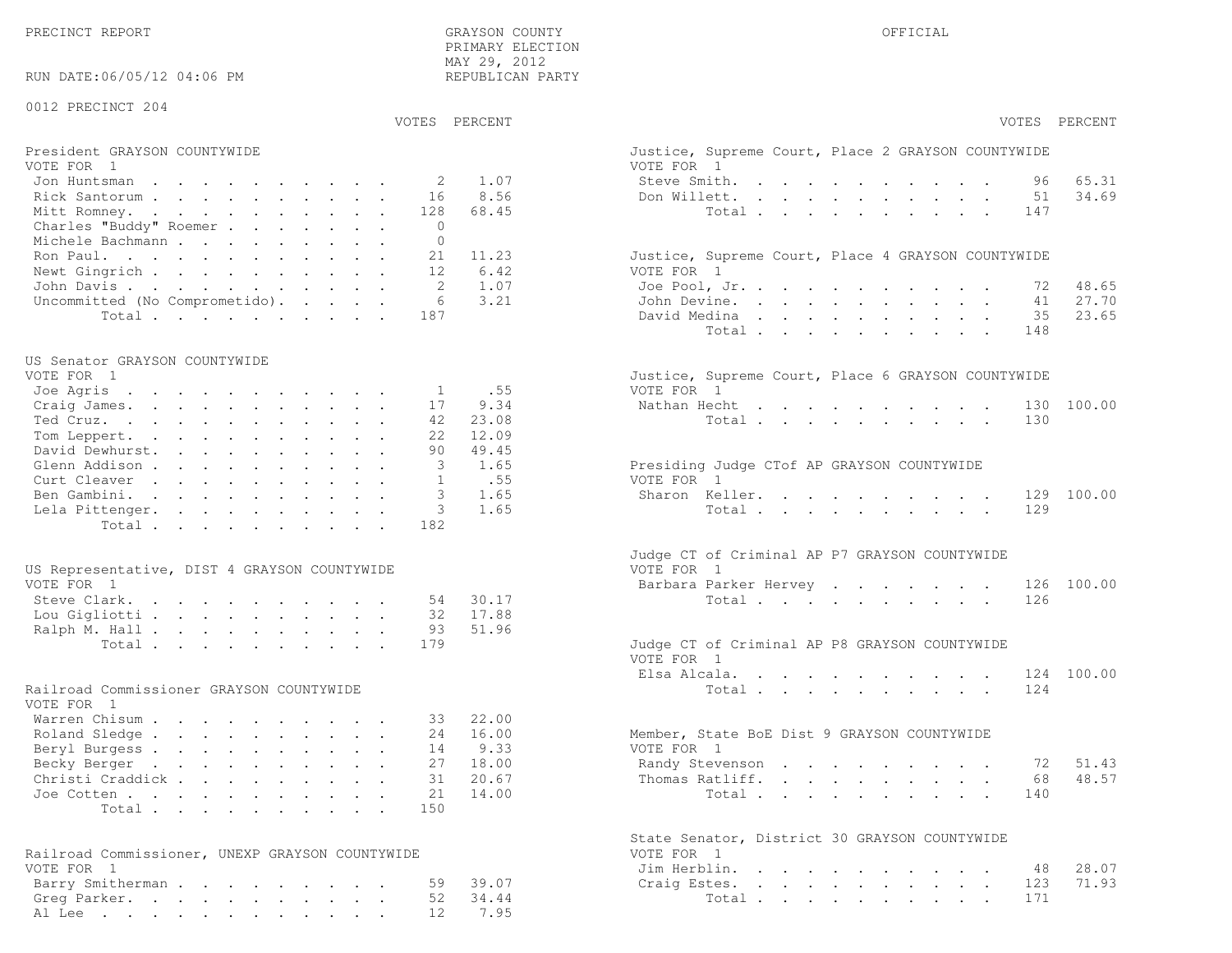| Elizabeth Murrav-Kolb 28 18.54 |  |  |  |  |  |                                                      |  |  |
|--------------------------------|--|--|--|--|--|------------------------------------------------------|--|--|
| .                              |  |  |  |  |  | State Representative, District 62 GRAYSON COUNTYWIDE |  |  |

|            | State Representative, District 62 GRAYSON COUNTYWIDE |  |  |  |  |  |
|------------|------------------------------------------------------|--|--|--|--|--|
| VOTE FOR 1 |                                                      |  |  |  |  |  |
|            | Larry Phillips. 154 100.00                           |  |  |  |  |  |
|            | Total 154                                            |  |  |  |  |  |
|            |                                                      |  |  |  |  |  |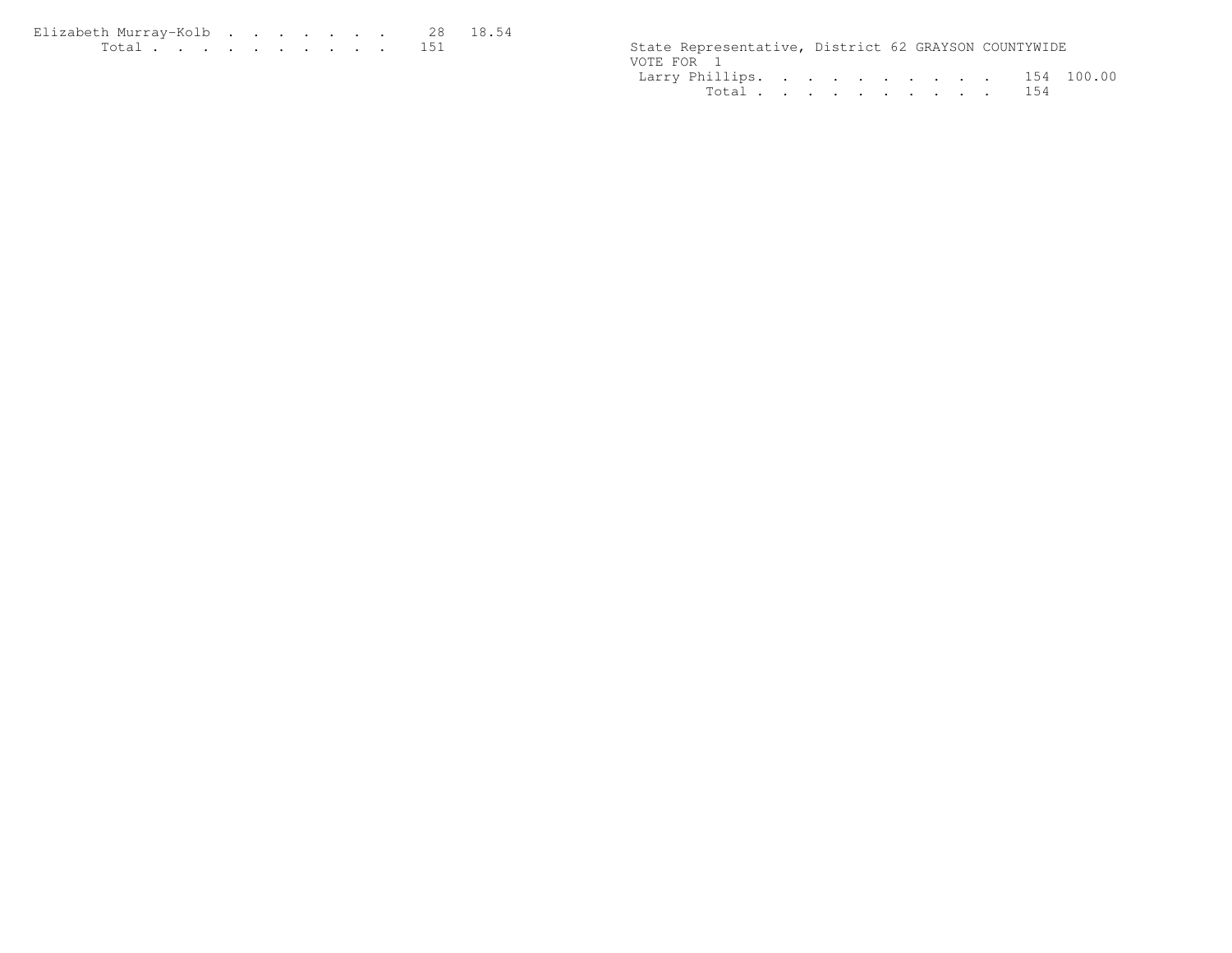RUN DATE:06/05/12 04:06 PM

0012 PRECINCT 204

 PRIMARY ELECTION MAY 29, 2012REPUBLICAN PARTY

# Chief Justice 5th Ct of Appeals GRAYSON COUNTYWIDE District Appeals Ois VOTE FOR 1 GRAYSON COUNTY OF REAL EXPLORER COUNTY OF REAL EXPLORER COUNTY OF REAL EXPLORER COUNTY OF REAL EXPLORER COUNTY OF REAL EXPLORER COUNTY OF REAL EXPLORER COUNTY OF REAL EXPLORER COUNTY OF REAL EXPLORER COUNTY OF R Carolyn Wright. . . . . . . . . 131 100.00 VOT Total . . . . . . . . . 131 Ji

| Justice 5th Court of Appeals P2 GRAYSON COUNTYWIDE |  |  |  |  |  |                                        |
|----------------------------------------------------|--|--|--|--|--|----------------------------------------|
| VOTE FOR 1                                         |  |  |  |  |  | District Judge, 59th Judicial District |
| Bill Whitehill. 52 37.41                           |  |  |  |  |  | GRAYSON COUNTYWIDE                     |
| Jeff Coen 14 10.07                                 |  |  |  |  |  | VOTE FOR 1                             |
| David Evans. 47 33.81                              |  |  |  |  |  | Rayburn M. "Rim" Nall 139 100.00       |
| Kevin Keith. 13 9.35                               |  |  |  |  |  | Total 139                              |
| Jennifer Balido 13 9.35                            |  |  |  |  |  |                                        |
| Total 139                                          |  |  |  |  |  |                                        |

| Justice 5th Court of Appeals P5 GRAYSON COUNTYWIDE | Joe Brown 144 100.00 |
|----------------------------------------------------|----------------------|
| VOTE FOR 1                                         | Total 144            |
| Jim Moseley. 132 100.00                            |                      |
| Total 132                                          |                      |

| Justice 5th Court of Appeals P9 GRAYSON COUNTYWIDE |  |  |  |  |  | Brent Adams. 11 6.04     |  |  |  |  |  |  |
|----------------------------------------------------|--|--|--|--|--|--------------------------|--|--|--|--|--|--|
| VOTE FOR 1                                         |  |  |  |  |  | David S. Hawley 78 42.86 |  |  |  |  |  |  |
| Martin E. Richter. 58 42.03                        |  |  |  |  |  | Keith Gary 51 28.02      |  |  |  |  |  |  |
| David Lewis. 80 57.97                              |  |  |  |  |  | Johnny Waldrip. 42 23.08 |  |  |  |  |  |  |
| Total 138                                          |  |  |  |  |  | Total 182                |  |  |  |  |  |  |

| Justice 5th Court of Appeals P10 GRAYSON COUNTYWIDE | County Tax Assessor-Collector GRAYSON COUNTYWIDE |
|-----------------------------------------------------|--------------------------------------------------|
| VOTE FOR 1                                          | VOTE FOR 1                                       |
| Molly Francis 129 100.00                            | Bruce Stidham 79 50.00                           |
| Total 129                                           | Janis Hall 79 50.00                              |

| Justice 5th Court of Appeals P11 GRAYSON COUNTYWIDE |           |  |  |  |  |  |                              |  |
|-----------------------------------------------------|-----------|--|--|--|--|--|------------------------------|--|
| VOTE FOR 1                                          |           |  |  |  |  |  | Constable Precinct 2 CONST 2 |  |
| Douglas S. Lang 131 100.00                          |           |  |  |  |  |  | VOTE FOR 1                   |  |
|                                                     | Total 131 |  |  |  |  |  | Mike Putman. 135 100.00      |  |

| Justice 5th Court of Appeals P12 GRAYSON COUNTYWIDE |  |            |                                                  |
|-----------------------------------------------------|--|------------|--------------------------------------------------|
| VOTE FOR 1                                          |  |            | County Chairman GRAYSON COUNTYWIDE               |
| Robert M. "Bob" Fillmore                            |  | 124 100.00 | VOTE FOR 1                                       |
| - -                                                 |  |            | $\sim$ $\sim$ $\sim$ $\sim$ $\sim$ $\sim$ $\sim$ |

```
Justice 5th Court of Appeals P13 GRAYSON COUNTYWIDEVOTE FOR 1
Elizabeth Lang Miers. . . . . . . . 120 100.00Total . . . . . . . . . . 120
```

|                | :06/05/12 04:06 PM                                                                                                | MAY 29, 2012<br>REPUBLICAN PARTY        |                                                                                                               |                                                      |
|----------------|-------------------------------------------------------------------------------------------------------------------|-----------------------------------------|---------------------------------------------------------------------------------------------------------------|------------------------------------------------------|
| CINCT 204      |                                                                                                                   | VOTES PERCENT                           |                                                                                                               | VOTES PERCENT                                        |
| $\mathbf{1}$   | stice 5th Ct of Appeals GRAYSON COUNTYWIDE                                                                        |                                         | District Judge, 15th Judicial District<br>GRAYSON COUNTYWIDE                                                  |                                                      |
|                | Wright.<br>Total<br>131                                                                                           | 131 100.00                              | VOTE FOR 1<br>Jim Fallon<br>Total                                                                             | 135 100.00<br>135                                    |
|                | ith Court of Appeals P2 GRAYSON COUNTYWIDE                                                                        |                                         |                                                                                                               |                                                      |
| $\overline{1}$ | tehill.<br>52<br>$\mathbb{R}^{n}$<br>14<br>$\lambda$ rans.<br>47<br>eith.<br>13<br>: Balido<br>13<br>Total<br>139 | 37.41<br>10.07<br>33.81<br>9.35<br>9.35 | District Judge, 59th Judicial District<br>GRAYSON COUNTYWIDE<br>VOTE FOR 1<br>Rayburn M. "Rim" Nall<br>Total  | 139 100.00<br>139                                    |
|                |                                                                                                                   |                                         | Criminal District Attorney GRAYSON COUNTYWIDE<br>VOTE FOR 1                                                   |                                                      |
| $\overline{1}$ | oth Court of Appeals P5 GRAYSON COUNTYWIDE<br>eley. 132 100.00                                                    |                                         | Joe Brown<br>Total                                                                                            | 144 100.00<br>144                                    |
| $\mathbf{1}$   | Total<br>132<br>ith Court of Appeals P9 GRAYSON COUNTYWIDE<br>$\mathbb{E}$ . Richter.<br>58<br>ewis.<br>80        | 42.03<br>57.97                          | Sheriff GRAYSON COUNTYWIDE<br>VOTE FOR 1<br>Brent Adams.<br>David S. Hawley<br>Keith Gary.<br>Johnny Waldrip. | 6.04<br>11<br>78 42.86<br>28.02<br>51<br>23.08<br>42 |
|                | Total<br>138                                                                                                      |                                         | Total                                                                                                         | 182                                                  |
|                | ith Court of Appeals P10 GRAYSON COUNTYWIDE                                                                       |                                         | County Tax Assessor-Collector GRAYSON COUNTYWIDE                                                              |                                                      |
| $\overline{1}$ | rancis 129 100.00<br>Total<br>129                                                                                 |                                         | VOTE FOR 1<br>Bruce Stidham<br>Janis Hall<br>Total                                                            | 50.00<br>79<br>50.00<br>79<br>158                    |
|                | oth Court of Appeals P11 GRAYSON COUNTYWIDE                                                                       |                                         |                                                                                                               |                                                      |
| $\mathbf{1}$   | S. Lang<br>Total<br>131                                                                                           | 131 100.00                              | Constable Precinct 2 CONST 2<br>VOTE FOR 1<br>Mike Putman.<br>Total                                           | 135 100.00<br>135                                    |
|                | ith Court of Appeals P12 GRAYSON COUNTYWIDE                                                                       |                                         |                                                                                                               |                                                      |
| $\overline{1}$ | 1. "Bob" Fillmore 124 100.00<br>Total<br>124                                                                      |                                         | County Chairman GRAYSON COUNTYWIDE<br>VOTE FOR 1<br>Larry Millson 61<br>Gary Cox.<br>Total                    | 41.78<br>58.22<br>85<br>146                          |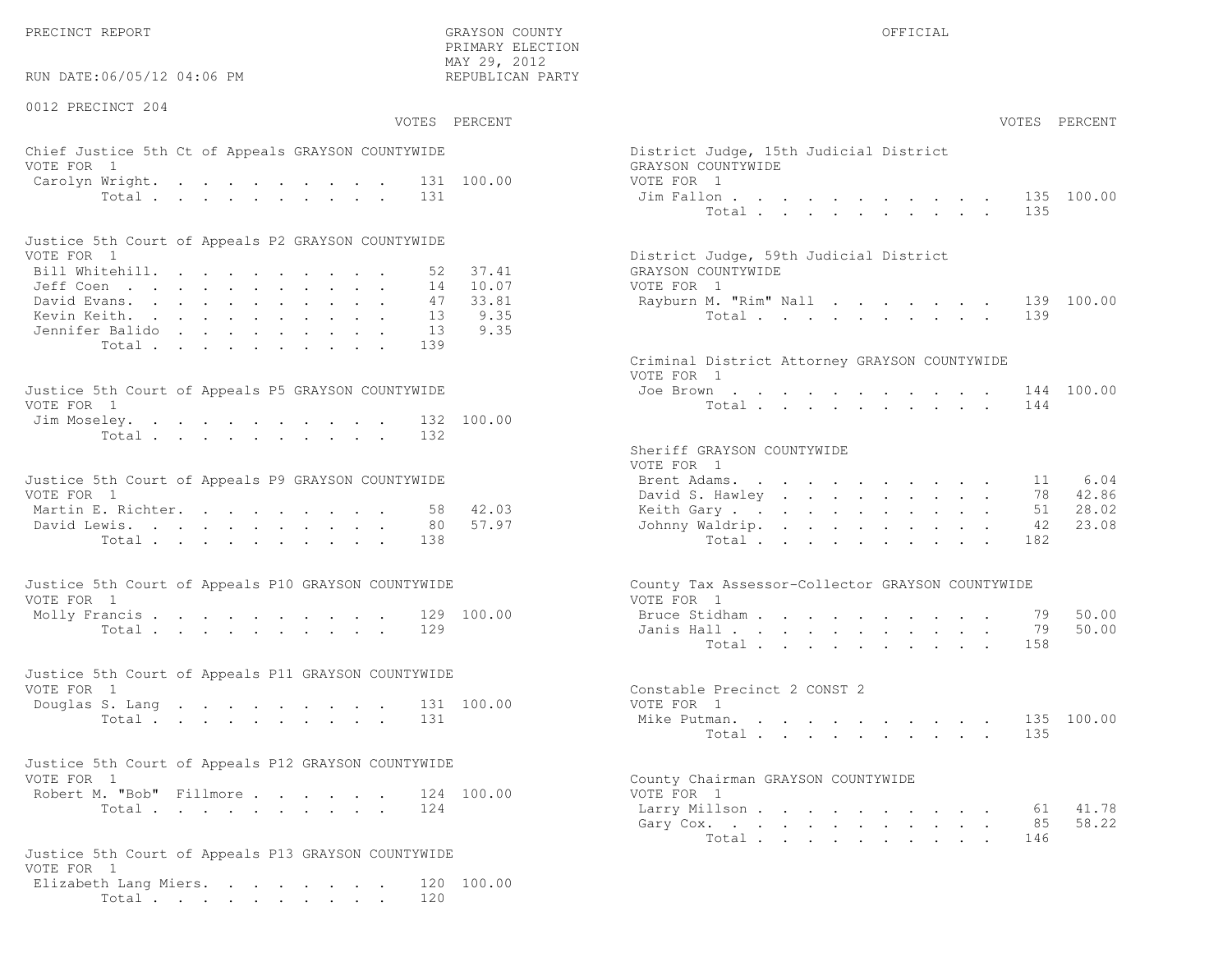| RUN DATE:06/05/12 04:06 PM                                         | PRIMARY ELECTION<br>MAY 29, 2012<br>DEMOCRATIC PARTY |                                                                   |
|--------------------------------------------------------------------|------------------------------------------------------|-------------------------------------------------------------------|
| 0012 PRECINCT 204                                                  | VOTES PERCENT                                        | VOTES PERCENT                                                     |
|                                                                    |                                                      |                                                                   |
| President GRAYSON COUNTYWIDE<br>VOTE FOR 1                         |                                                      | Justice 5th Court of Appeals P5 GRAYSON COUNTYWIDE<br>VOTE FOR 1  |
| Barack Obama                                                       | 6 85.71                                              | 6 100.00<br>Penny R. Phillips.                                    |
| Bob Ely                                                            | $\circ$                                              | Total $\cdot$<br>6                                                |
| Darcy G. Richardson                                                | $\mathbf{0}$                                         |                                                                   |
| John Wolfe.                                                        | $\mathbf{1}$<br>14.29                                |                                                                   |
| Total                                                              |                                                      | Justice 5th Court of Appeals P9 GRAYSON COUNTYWIDE<br>VOTE FOR 1  |
|                                                                    |                                                      | 100.00<br>David Hanschen.<br>6                                    |
| US Senator GRAYSON COUNTYWIDE<br>VOTE FOR 1                        |                                                      | Total<br>6                                                        |
| Paul Sadler.                                                       | 40.00<br>2                                           |                                                                   |
| Grady Yarbrough                                                    | 20.00<br>$\mathbf{1}$                                | Justice 5th Court of Appeals P11 GRAYSON COUNTYWIDE               |
| Sean Hubbard<br>Addie Dainell Allen                                | $\Omega$<br>40.00<br>2                               | VOTE FOR 1<br>6 100.00<br>Tonya J. Holt                           |
| Total                                                              | 5                                                    | 6<br>Total                                                        |
|                                                                    |                                                      |                                                                   |
| US Representative, DIST 4 GRAYSON COUNTYWIDE<br>VOTE FOR 1         |                                                      | Justice 5th Court of Appeals P12 GRAYSON COUNTYWIDE<br>VOTE FOR 1 |
| VaLinda Hathcox                                                    | 6 100.00                                             | 6 100.00<br>Lawrence J. Praeger                                   |
| Total                                                              | 6                                                    | Total<br>6                                                        |
| Railroad Commissioner GRAYSON COUNTYWIDE<br>VOTE FOR 1             |                                                      | County Chairman GRAYSON COUNTYWIDE<br>VOTE FOR 1                  |
| Dale Henry.                                                        | 100.00<br>6                                          | Lander Bethel.<br>4 100.00                                        |
| Total                                                              |                                                      | $\overline{4}$<br>Total                                           |
| Justice, Supreme Court, Place 6 GRAYSON COUNTYWIDE<br>VOTE FOR 1   |                                                      |                                                                   |
| Michele Petty                                                      | 6 100.00                                             |                                                                   |
| Total                                                              | 6                                                    |                                                                   |
| Presiding Judge CTof AP GRAYSON COUNTYWIDE<br>VOTE FOR 1           |                                                      |                                                                   |
| Keith Hampton                                                      | 6 100.00                                             |                                                                   |
| Total                                                              | 6                                                    |                                                                   |
| State Representative, District 62 GRAYSON COUNTYWIDE<br>VOTE FOR 1 |                                                      |                                                                   |
| Eristeo Perez                                                      | 6 100.00                                             |                                                                   |
| Total                                                              | 6                                                    |                                                                   |
| Justice 5th Court of Appeals P2 GRAYSON COUNTYWIDE<br>VOTE FOR 1   |                                                      |                                                                   |
| Dan Wood,                                                          | 6, 100, 00                                           |                                                                   |

Total . . . . . . . . . . 6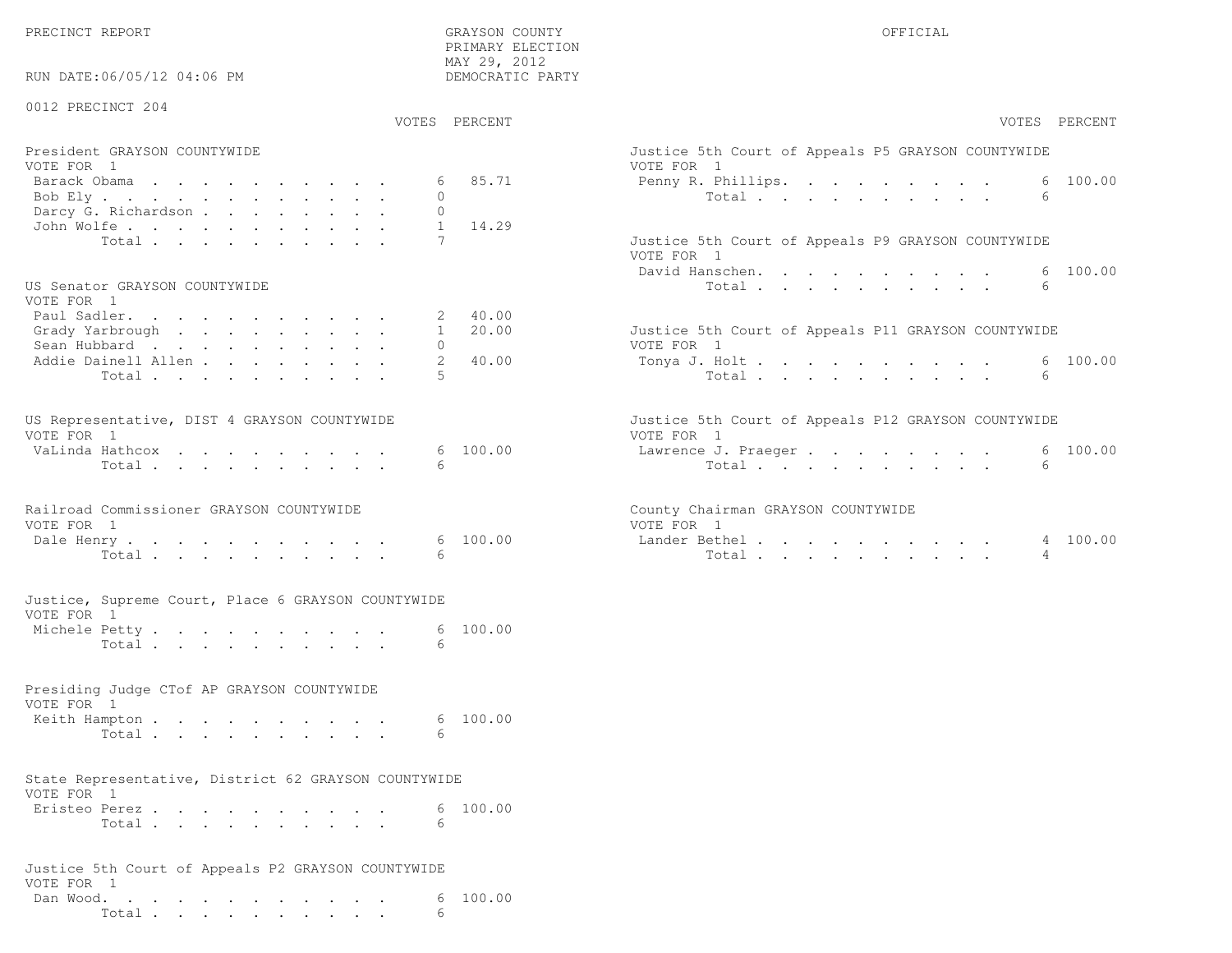PRIMARY ELECTION $\text{MAX } 29, \quad 2012$ 

# RUN DATE:06/05/12 04:06 PM

### 0012 PRECINCT 204

| UUIA FINDUINUI AUT                             |       |  |  |  |  |       | VOTES PERCENT      |
|------------------------------------------------|-------|--|--|--|--|-------|--------------------|
| SCHOOL CHOICE GRAYSON COUNTYWIDE<br>VOTE FOR 1 |       |  |  |  |  |       |                    |
|                                                |       |  |  |  |  |       | YES (SI) 152 83.98 |
|                                                |       |  |  |  |  |       | NO (NO). 29 16.02  |
|                                                | Total |  |  |  |  | - 181 |                    |

#### REPEALING OBAMACARE GRAYSON COUNTYWIDE

| VOTE FOR 1 |  |  |  |  |  |  |                    |  |
|------------|--|--|--|--|--|--|--------------------|--|
|            |  |  |  |  |  |  | YES (SI) 175 96.15 |  |
|            |  |  |  |  |  |  | NO (NO). 7 3.85    |  |
|            |  |  |  |  |  |  | Total 182          |  |

#### PUBLIC PRAYER GRAYSON COUNTYWIDE

| VOTE FOR 1 |  |  |  |  |  |           |                    |
|------------|--|--|--|--|--|-----------|--------------------|
|            |  |  |  |  |  |           | YES (SI) 171 92.93 |
|            |  |  |  |  |  |           | NO (NO). 13 7.07   |
|            |  |  |  |  |  | Total 184 |                    |

#### BALANCED BUDGET GRAYSON COUNTYWIDE

| VOTE FOR 1 |  |  |  |  |  |                    |  |
|------------|--|--|--|--|--|--------------------|--|
|            |  |  |  |  |  | YES (SI) 173 94.02 |  |
|            |  |  |  |  |  | NO (NO). 11 5.98   |  |
|            |  |  |  |  |  | Total 184          |  |

#### REDISTRICTING GRAYSON COUNTYWIDE

| VOTE FOR 1 |  |  |  |  |  |                    |  |
|------------|--|--|--|--|--|--------------------|--|
|            |  |  |  |  |  | YES (SI) 127 71.75 |  |
|            |  |  |  |  |  | NO (NO). 50 28.25  |  |
|            |  |  |  |  |  | Total 177          |  |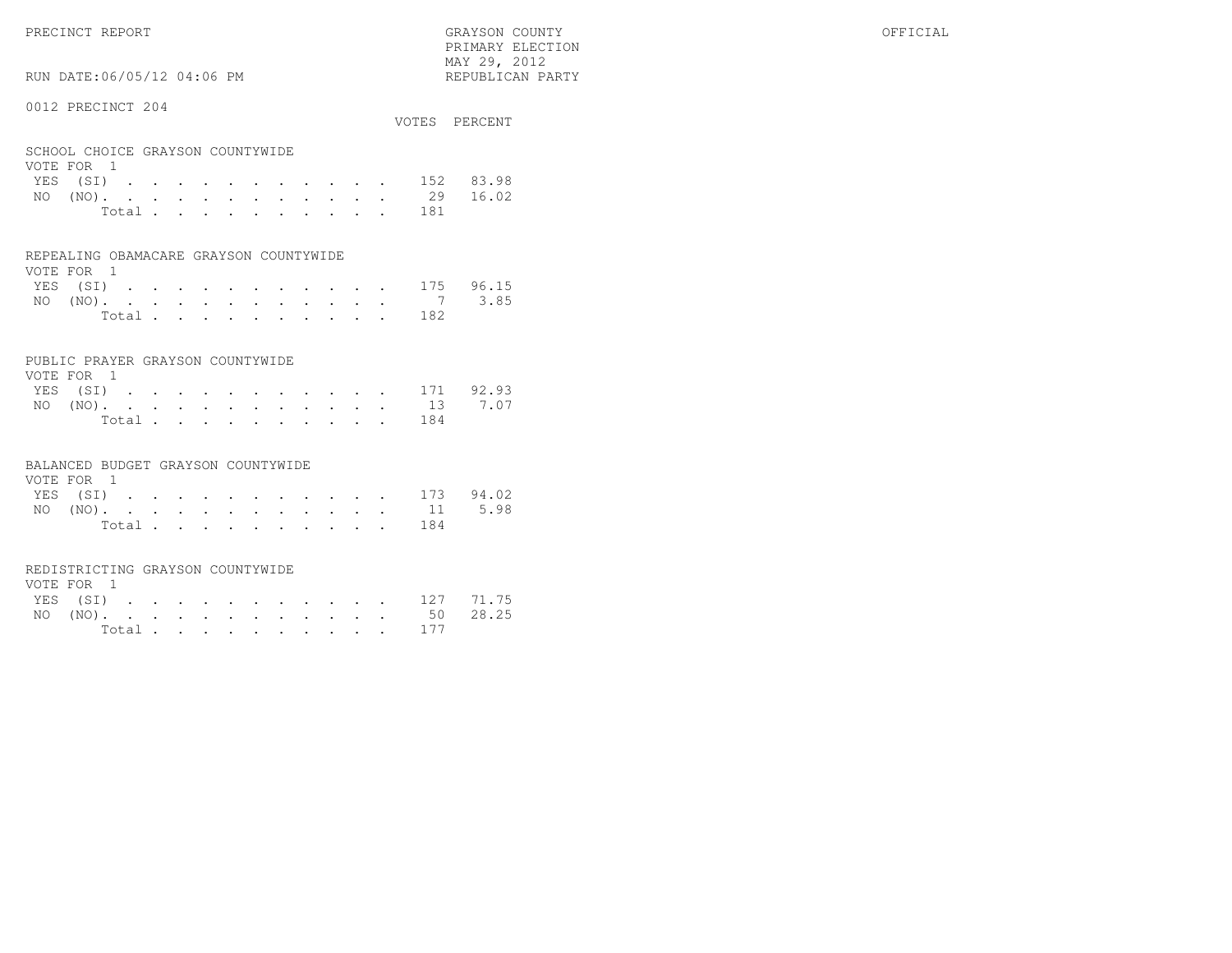PRECINCT REPORT GRAYSON COUNTY OFFICIAL PRIMARY ELECTION $\begin{array}{lll} \text{MAX} & 29, & 2012 \\ \text{NAY} & 29, & 2012 \end{array}$ 

### 0012 PRECINCT 204

RUN DATE:06/05/12 04:06 PM

| OUIL INDUINUI LUI                              |       |  |  |  |  | VOTES PERCENT |
|------------------------------------------------|-------|--|--|--|--|---------------|
| PROPOSITION 1 GRAYSON COUNTYWIDE<br>VOTE FOR 1 |       |  |  |  |  |               |
| FOR (APOYA) 7 100.00                           |       |  |  |  |  |               |
| AGAINST (EN CONTRA).                           |       |  |  |  |  |               |
|                                                | Total |  |  |  |  |               |

| PROPOSITION 2 GRAYSON COUNTYWIDE |  |  |  |  |       |  |
|----------------------------------|--|--|--|--|-------|--|
| VOTE FOR 1                       |  |  |  |  |       |  |
| FOR (APOYA) 7 100.00             |  |  |  |  |       |  |
| AGAINST (EN CONTRA).             |  |  |  |  |       |  |
|                                  |  |  |  |  | Total |  |

| PROPOSITION 3 GRAYSON COUNTYWIDE |  |  |
|----------------------------------|--|--|
| VOTE FOR                         |  |  |

| VUILLE LUINE |  |  |  |  |  |                              |         |
|--------------|--|--|--|--|--|------------------------------|---------|
| FOR (APOYA)  |  |  |  |  |  |                              | 6 85.71 |
|              |  |  |  |  |  | AGAINST (EN CONTRA). 1 14.29 |         |
|              |  |  |  |  |  |                              |         |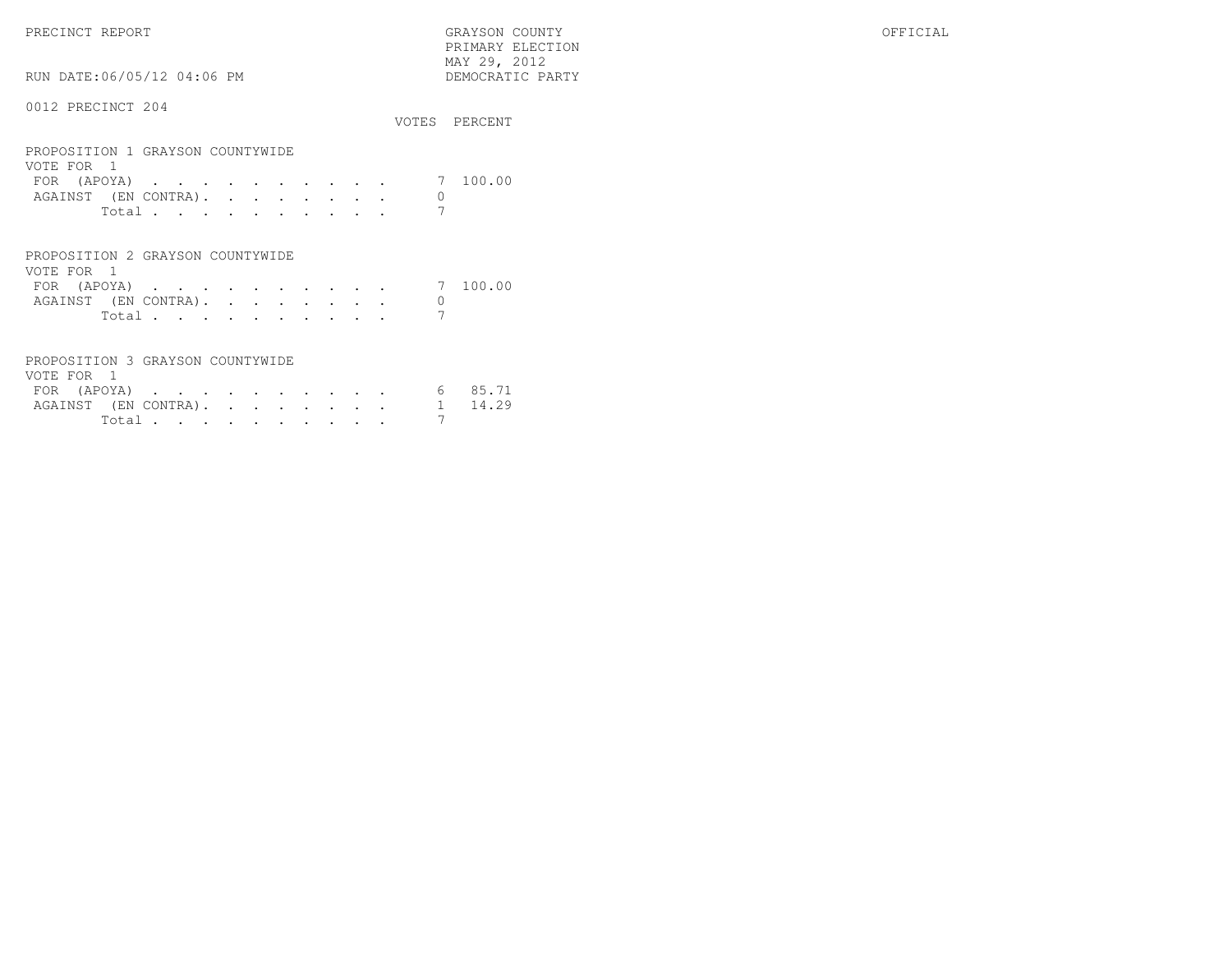PRECINCT REPORT GRAYSON COUNTY OFFICIAL PRIMARY ELECTIONMAY 29, 2012

RUN DATE:06/05/12 04:06 PM STATISTICS

|                                                                                                                                            |     | VOTES PERCENT |
|--------------------------------------------------------------------------------------------------------------------------------------------|-----|---------------|
| REGISTERED VOTERS - TOTAL 3545                                                                                                             |     |               |
| REGISTERED VOTERS - REPUBLICAN PARTY                                                                                                       |     |               |
| REGISTERED VOTERS - DEMOCRATIC PARTY                                                                                                       |     |               |
| BALLOTS CAST - TOTAL.                                                                                                                      | 741 |               |
| BALLOTS CAST - REPUBLICAN PARTY                                                                                                            | 701 | 94.60         |
| BALLOTS CAST - DEMOCRATIC PARTY                                                                                                            |     | 40 —<br>5.40  |
| VOTER TURNOUT - TOTAL .<br>the contract of the contract of the contract of the contract of the contract of the contract of the contract of |     | 20.90         |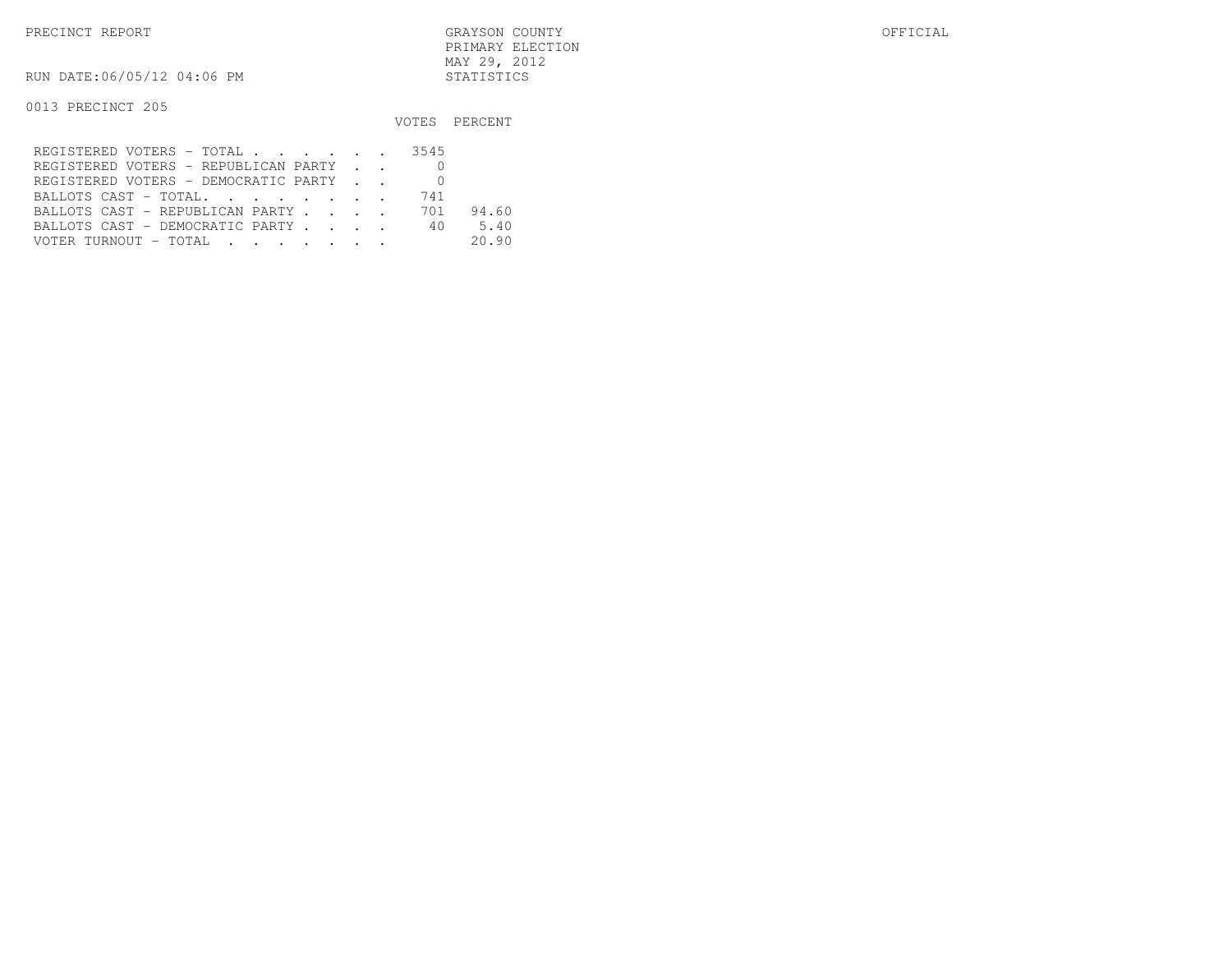PRECINCT REPORT GRAYSON COUNTY OFFICIALPRIMARY ELECTION

| RUN DATE:06/05/12 04:06 PM                                 | MAY 29, 2012<br>REPUBLICAN PARTY |                                                                  |                |
|------------------------------------------------------------|----------------------------------|------------------------------------------------------------------|----------------|
| 0013 PRECINCT 205                                          |                                  |                                                                  |                |
|                                                            | VOTES PERCENT                    | VOTES PERCENT                                                    |                |
| President GRAYSON COUNTYWIDE<br>VOTE FOR 1                 |                                  | Justice, Supreme Court, Place 2 GRAYSON COUNTYWIDE<br>VOTE FOR 1 |                |
| Jon Huntsman                                               | .29<br>2                         | Steve Smith.<br>300                                              | 59.17          |
| Rick Santorum                                              | 8.50<br>58                       | Don Willett.<br>207                                              | 40.83          |
| Mitt Romney.                                               | 73.61<br>502                     | Total<br>507                                                     |                |
| Charles "Buddy" Roemer                                     | 2<br>.29                         |                                                                  |                |
| Michele Bachmann<br>Ron Paul.                              | 3<br>.44<br>8.21<br>56           | Justice, Supreme Court, Place 4 GRAYSON COUNTYWIDE               |                |
| Newt Gingrich                                              | 3.67<br>25                       | VOTE FOR 1                                                       |                |
| John Davis                                                 | $\Omega$                         | Joe Pool, Jr.<br>212                                             | 41.65          |
| Uncommitted (No Comprometido).                             | 4.99<br>34                       | John Devine.<br>136                                              | 26.72          |
| Total                                                      | 682                              | David Medina<br>161                                              | 31.63          |
|                                                            |                                  | Total<br>509                                                     |                |
| US Senator GRAYSON COUNTYWIDE                              |                                  |                                                                  |                |
| VOTE FOR 1                                                 |                                  | Justice, Supreme Court, Place 6 GRAYSON COUNTYWIDE               |                |
| Joe Agris                                                  | .96<br>6<br>14.01                | VOTE FOR 1<br>Nathan Hecht                                       |                |
| Craig James.<br>Ted Cruz.                                  | 88<br>26.11<br>164               | 438 100.00<br>Total<br>438                                       |                |
| Tom Leppert.                                               | 57<br>9.08                       |                                                                  |                |
| David Dewhurst.                                            | 44.75<br>281                     |                                                                  |                |
| Glenn Addison                                              | 1.75<br>11                       | Presiding Judge CTof AP GRAYSON COUNTYWIDE                       |                |
| Curt Cleaver                                               | .96<br>6                         | VOTE FOR 1                                                       |                |
| Ben Gambini.                                               | .64<br>4                         | Sharon Keller.<br>433 100.00                                     |                |
| Lela Pittenger.                                            | 1.75<br>11                       | Total<br>433                                                     |                |
| Total                                                      | 628                              |                                                                  |                |
|                                                            |                                  | Judge CT of Criminal AP P7 GRAYSON COUNTYWIDE                    |                |
| US Representative, DIST 4 GRAYSON COUNTYWIDE<br>VOTE FOR 1 |                                  | VOTE FOR 1<br>Barbara Parker Hervey<br>433 100.00                |                |
| Steve Clark.                                               | 28.98<br>193                     | Total<br>433                                                     |                |
| Lou Gigliotti                                              | 16.82<br>112                     |                                                                  |                |
| Ralph M. Hall                                              | 54.20<br>361                     |                                                                  |                |
| Total                                                      | 666                              | Judge CT of Criminal AP P8 GRAYSON COUNTYWIDE                    |                |
|                                                            |                                  | VOTE FOR 1<br>421 100.00                                         |                |
| Railroad Commissioner GRAYSON COUNTYWIDE                   |                                  | Elsa Alcala.<br>Total<br>421                                     |                |
| VOTE FOR 1                                                 |                                  |                                                                  |                |
| Warren Chisum                                              | 30.27<br>158                     |                                                                  |                |
| Roland Sledge 67                                           | 12.84                            | Member, State BoE Dist 9 GRAYSON COUNTYWIDE                      |                |
| Beryl Burgess                                              | 8.05<br>42                       | VOTE FOR 1                                                       |                |
| Becky Berger                                               | 17.24<br>90                      | Randy Stevenson<br>262                                           | 53.25          |
| Christi Craddick                                           | 19.73<br>103                     | Thomas Ratliff.<br>230                                           | 46.75          |
| Joe Cotten                                                 | 11.88<br>62                      | Total<br>492                                                     |                |
| Total                                                      | 522                              |                                                                  |                |
|                                                            |                                  | State Senator, District 30 GRAYSON COUNTYWIDE                    |                |
| Railroad Commissioner, UNEXP GRAYSON COUNTYWIDE            |                                  | VOTE FOR 1                                                       |                |
| VOTE FOR 1                                                 | 40.32                            | Jim Herblin.<br>179<br>437                                       | 29.06<br>70.94 |
| Barry Smitherman<br>Greg Parker.                           | 204<br>167<br>33.00              | Craig Estes.<br>Total<br>616                                     |                |
| Al Lee                                                     | 38<br>7.51                       |                                                                  |                |
|                                                            |                                  |                                                                  |                |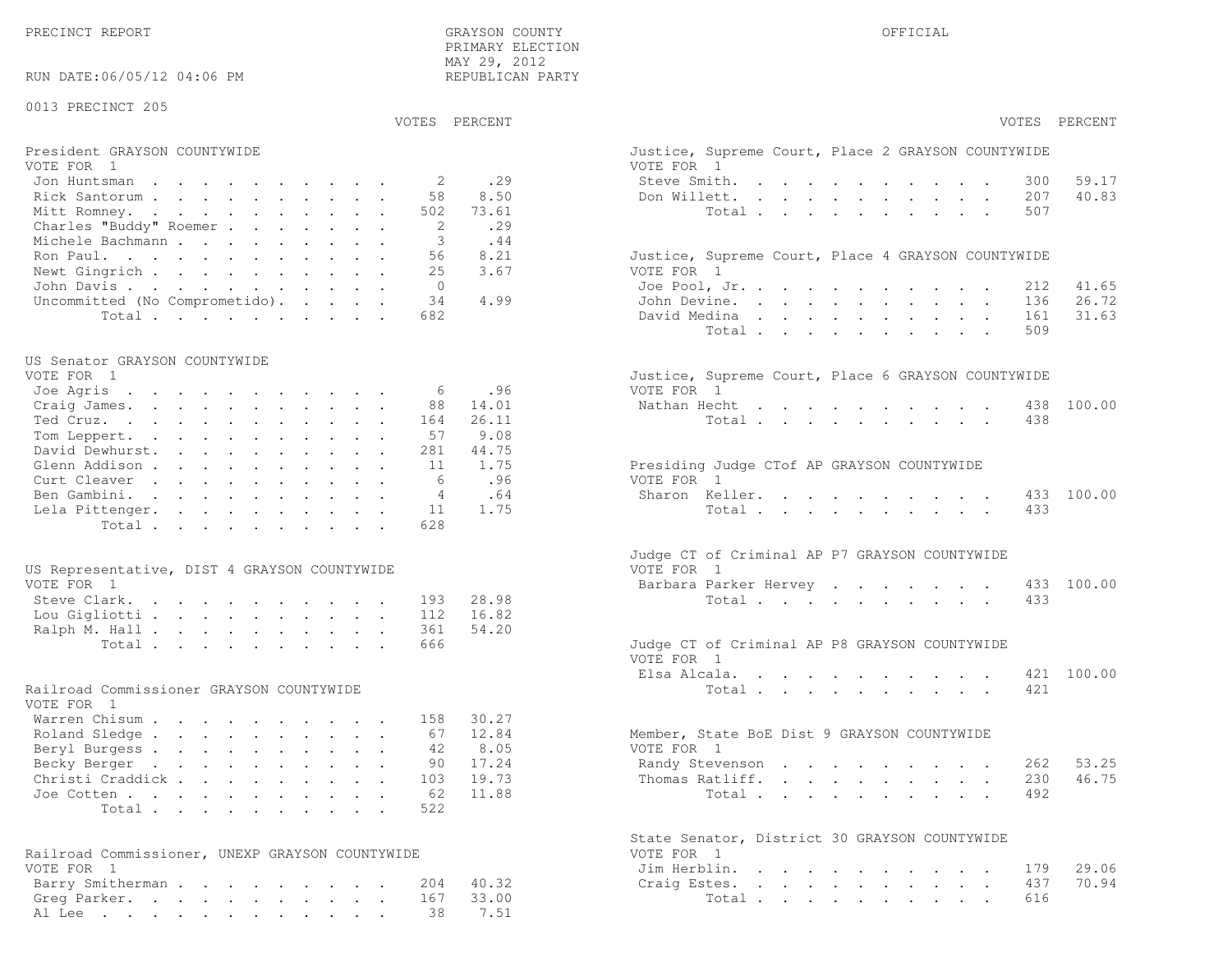| Elizabeth Murrav-Kolb 97 19.17 |  |  |  |  |  |                                                      |  |  |
|--------------------------------|--|--|--|--|--|------------------------------------------------------|--|--|
| . 506                          |  |  |  |  |  | State Representative, District 62 GRAYSON COUNTYWIDE |  |  |

| 19.17 | State Representative, District 62 GRAYSON COUNTYWIDE |
|-------|------------------------------------------------------|
|       | VOTE FOR 1                                           |
|       | Larry Phillips. 543 100.00                           |
|       | Total, , , , , , , , , , , 543                       |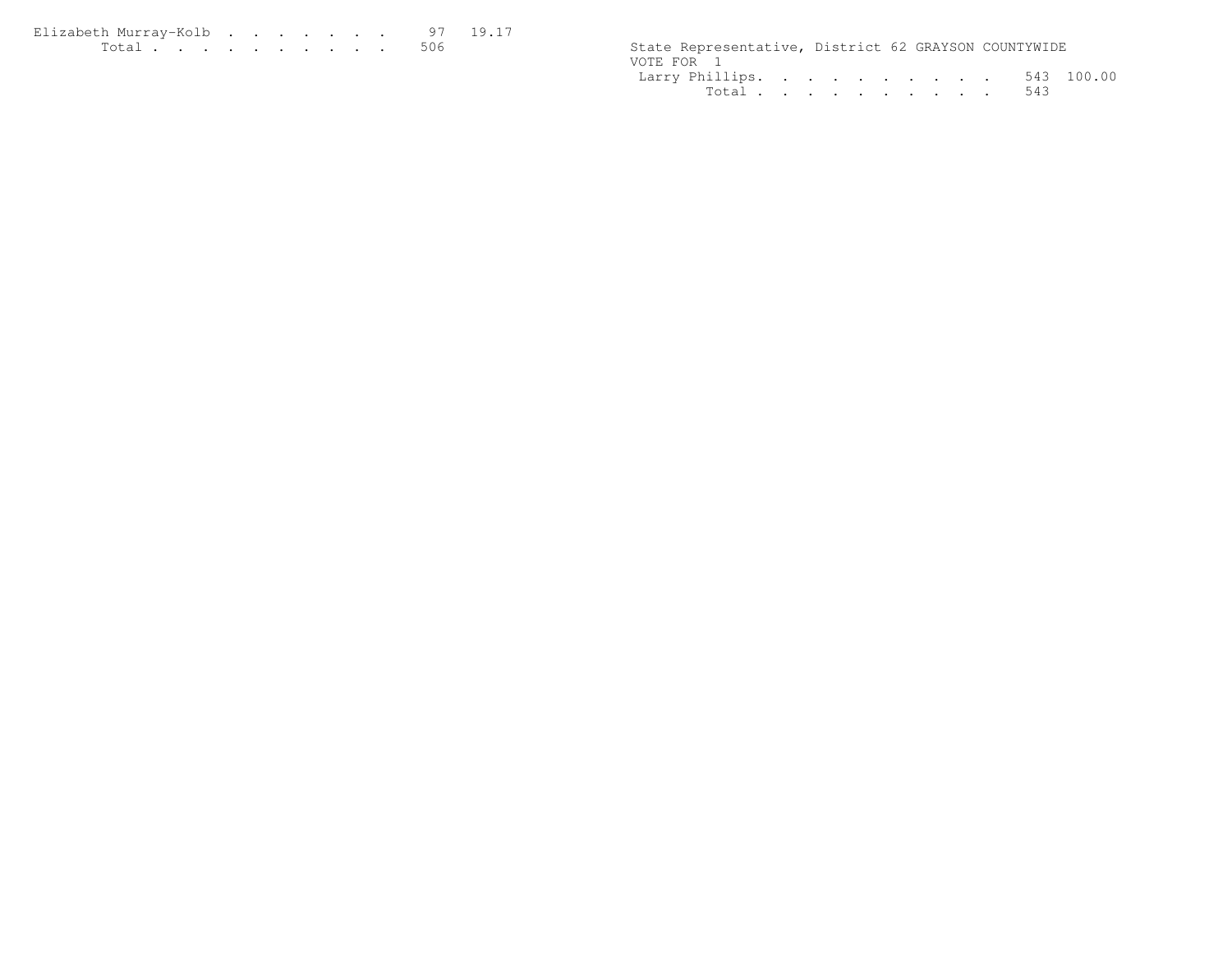RUN DATE:06/05/12 04:06 PM

0013 PRECINCT 205

VOTES PERCENT VOTES PERCENT

 PRIMARY ELECTION MAY 29, 2012REPUBLICAN PARTY

## Chief Justice 5th Ct of Appeals GRAYSON COUNTYWIDE District District District District Only 15th Judge VOTE FOR 1 GRAYSON COUNTY OF REAL EXPLORER COUNTY OF REAL EXPLORER COUNTY OF REAL EXPLORER COUNTY OF REAL EXPLORER COUNTY OF REAL EXPLORER COUNTY OF REAL EXPLORER COUNTY OF REAL EXPLORER COUNTY OF REAL EXPLORER COUNTY OF R Carolyn Wright. . . . . . . . . 440 100.00 VOTE Total . . . . . . . . . . 440 Jim

| Justice 5th Court of Appeals P2 GRAYSON COUNTYWIDE |  |  |  |  |  |                                        |
|----------------------------------------------------|--|--|--|--|--|----------------------------------------|
| VOTE FOR 1                                         |  |  |  |  |  | District Judge, 59th Judicial District |
| Bill Whitehill. 161 34.18                          |  |  |  |  |  | GRAYSON COUNTYWIDE                     |
| Jeff Coen 42 8.92                                  |  |  |  |  |  | VOTE FOR 1                             |
| David Evans. 146 31.00                             |  |  |  |  |  | Rayburn M. "Rim" Nall 485 100.00       |
| Kevin Keith. 62 13.16                              |  |  |  |  |  | Total 485                              |
| Jennifer Balido 60 12.74                           |  |  |  |  |  |                                        |
| Total 471                                          |  |  |  |  |  |                                        |

| Justice 5th Court of Appeals P5 GRAYSON COUNTYWIDE | Joe Brown 519 100.00 |
|----------------------------------------------------|----------------------|
| VOTE FOR 1                                         | Total 519            |
| Jim Moseley. 437 100.00                            |                      |
| Total 437                                          |                      |

| Justice 5th Court of Appeals P9 GRAYSON COUNTYWIDE | Brent Adams. 81 11.84                                  |
|----------------------------------------------------|--------------------------------------------------------|
|                                                    | David S. Hawley 243 35.53                              |
|                                                    | Keith Gary 180 26.32                                   |
|                                                    | Johnny Waldrip. 180 26.32                              |
| Total 434                                          | Total 684                                              |
|                                                    | Martin E. Richter. 162 37.33<br>David Lewis. 272 62.67 |

| Justice 5th Court of Appeals P10 GRAYSON COUNTYWIDE | County Tax Assessor-Collector GRAYSON COUNTYWIDE |
|-----------------------------------------------------|--------------------------------------------------|
| VOTE FOR 1                                          | VOTE FOR 1                                       |
| Molly Francis 428 100.00                            | Bruce Stidham 320 51.86                          |
| Total 428                                           | Janis Hall 297 48.14                             |

| Justice 5th Court of Appeals P11 GRAYSON COUNTYWIDE |           |  |  |  |  |  |                              |  |
|-----------------------------------------------------|-----------|--|--|--|--|--|------------------------------|--|
| VOTE FOR 1                                          |           |  |  |  |  |  | Constable Precinct 2 CONST 2 |  |
| Douglas S. Lang 424 100.00                          |           |  |  |  |  |  | VOTE FOR 1                   |  |
|                                                     | Total 424 |  |  |  |  |  | Mike Putman. 457 100.00      |  |

| Justice 5th Court of Appeals P12 GRAYSON COUNTYWIDE |           |  |  |  |                                    |
|-----------------------------------------------------|-----------|--|--|--|------------------------------------|
| VOTE FOR 1                                          |           |  |  |  | County Chairman GRAYSON COUNTYWIDE |
| Robert M. "Bob" Fillmore 427 100.00                 |           |  |  |  | VOTE FOR 1                         |
|                                                     | Total 427 |  |  |  | Larry Millson                      |

```
Justice 5th Court of Appeals P13 GRAYSON COUNTYWIDEVOTE FOR 1
Elizabeth Lang Miers. . . . . . . . 422 100.00Total . . . . . . . . . . 422
```

| MTLIUMI TIIMATTAM<br>AY 29, 2012<br>EPUBLICAN PARTY |                                                                            |                          |  |                              |  |  |                                                                                                                                                                                                                                                                                                                                                                                                                                                            |                                              |                   |                         |
|-----------------------------------------------------|----------------------------------------------------------------------------|--------------------------|--|------------------------------|--|--|------------------------------------------------------------------------------------------------------------------------------------------------------------------------------------------------------------------------------------------------------------------------------------------------------------------------------------------------------------------------------------------------------------------------------------------------------------|----------------------------------------------|-------------------|-------------------------|
| PERCENT                                             |                                                                            |                          |  |                              |  |  |                                                                                                                                                                                                                                                                                                                                                                                                                                                            |                                              |                   | VOTES PERCENT           |
| 100.00                                              | District Judge, 15th Judicial District<br>GRAYSON COUNTYWIDE<br>VOTE FOR 1 |                          |  |                              |  |  |                                                                                                                                                                                                                                                                                                                                                                                                                                                            |                                              |                   |                         |
|                                                     | Jim Fallon                                                                 | Total                    |  |                              |  |  |                                                                                                                                                                                                                                                                                                                                                                                                                                                            |                                              | 480<br>480        | 100.00                  |
| 34.18<br>8.92                                       | District Judge, 59th Judicial District<br>GRAYSON COUNTYWIDE<br>VOTE FOR 1 |                          |  |                              |  |  |                                                                                                                                                                                                                                                                                                                                                                                                                                                            |                                              |                   |                         |
| 31.00<br>13.16<br>12.74                             | Rayburn M. "Rim" Nall                                                      | Total                    |  |                              |  |  |                                                                                                                                                                                                                                                                                                                                                                                                                                                            |                                              | 485<br>485        | 100.00                  |
|                                                     | Criminal District Attorney GRAYSON COUNTYWIDE<br>VOTE FOR 1                |                          |  |                              |  |  |                                                                                                                                                                                                                                                                                                                                                                                                                                                            |                                              |                   |                         |
| 100.00                                              | Joe Brown                                                                  | Total                    |  |                              |  |  |                                                                                                                                                                                                                                                                                                                                                                                                                                                            | and a series of the series of the series of  | 519<br>519        | 100.00                  |
|                                                     | Sheriff GRAYSON COUNTYWIDE<br>VOTE FOR 1                                   |                          |  |                              |  |  |                                                                                                                                                                                                                                                                                                                                                                                                                                                            |                                              |                   |                         |
| 37.33                                               | Brent Adams.<br>David S. Hawley<br>Keith Gary                              |                          |  |                              |  |  | $\mathbf{1} \qquad \mathbf{1} \qquad \mathbf{1} \qquad \mathbf{1} \qquad \mathbf{1} \qquad \mathbf{1} \qquad \mathbf{1} \qquad \mathbf{1} \qquad \mathbf{1} \qquad \mathbf{1} \qquad \mathbf{1} \qquad \mathbf{1} \qquad \mathbf{1} \qquad \mathbf{1} \qquad \mathbf{1} \qquad \mathbf{1} \qquad \mathbf{1} \qquad \mathbf{1} \qquad \mathbf{1} \qquad \mathbf{1} \qquad \mathbf{1} \qquad \mathbf{1} \qquad \mathbf{1} \qquad \mathbf{1} \qquad \mathbf{$ | $\ddot{\phantom{0}}$<br>$\ddot{\phantom{0}}$ | 81<br>243<br>180  | 11.84<br>35.53<br>26.32 |
| 62.67                                               | Johnny Waldrip.                                                            | Total                    |  |                              |  |  | $\mathbf{A}^{\mathrm{max}}$                                                                                                                                                                                                                                                                                                                                                                                                                                |                                              | 180<br>684        | 26.32                   |
|                                                     | County Tax Assessor-Collector GRAYSON COUNTYWIDE<br>VOTE FOR 1             |                          |  |                              |  |  |                                                                                                                                                                                                                                                                                                                                                                                                                                                            |                                              |                   |                         |
| 100.00                                              | Bruce Stidham<br>Janis Hall                                                | Total $\cdots$           |  | and a strain and a strain of |  |  | $\mathbf{r} = \mathbf{r} \cdot \mathbf{r}$ .                                                                                                                                                                                                                                                                                                                                                                                                               |                                              | 320<br>297<br>617 | 51.86<br>48.14          |
| 100.00                                              | Constable Precinct 2 CONST 2<br>VOTE FOR 1                                 |                          |  |                              |  |  |                                                                                                                                                                                                                                                                                                                                                                                                                                                            |                                              |                   |                         |
|                                                     | Mike Putman.                                                               | Total                    |  |                              |  |  |                                                                                                                                                                                                                                                                                                                                                                                                                                                            |                                              | 457<br>457        | 100.00                  |
| 100.00                                              | County Chairman GRAYSON COUNTYWIDE<br>VOTE FOR 1                           |                          |  |                              |  |  |                                                                                                                                                                                                                                                                                                                                                                                                                                                            |                                              |                   |                         |
|                                                     | Larry Millson<br>Gary Cox.                                                 | Total, , , , , , , , , , |  |                              |  |  | and a strong control of the strong strong                                                                                                                                                                                                                                                                                                                                                                                                                  |                                              | 255<br>468        | 213 45.51<br>54.49      |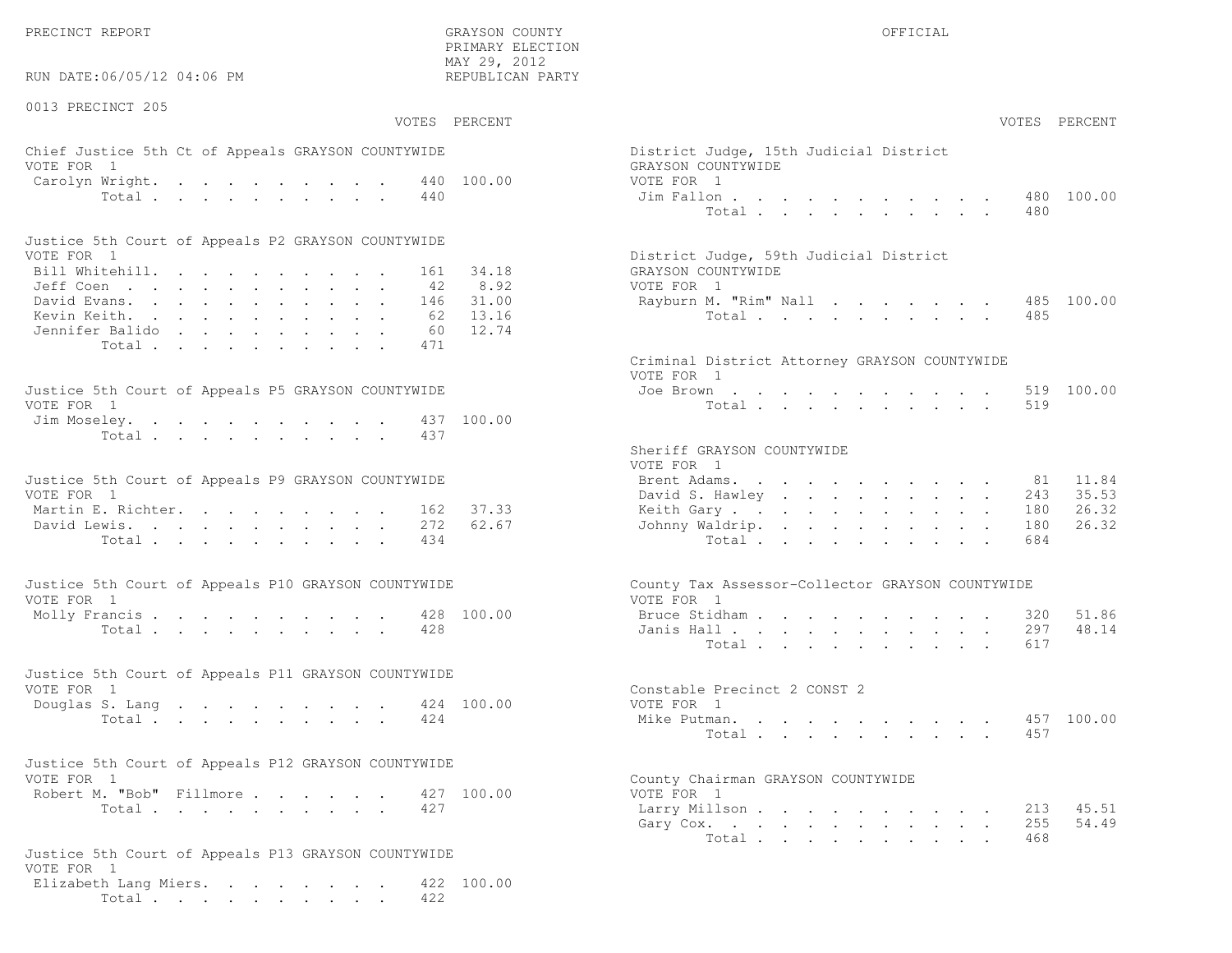RUN DATE:06/05/12 04:06 PM

## 0013 PRECINCT 205

VOTES PERCENT VOTES PERCENT

 PRIMARY ELECTION MAY 29, 2012DEMOCRATIC PARTY

| President GRAYSON COUNTYWIDE<br>VOTE FOR 1 | Justice 5th Court of Appeals P5 GRAYSON COUNTYWIDE<br>VOTE FOR 1 |
|--------------------------------------------|------------------------------------------------------------------|
|                                            |                                                                  |
| Barack Obama 31 86.11                      | Penny R. Phillips. 29 100.00                                     |
| Bob Ely 1 2.78                             | Total 29                                                         |
| Darcy G. Richardson 1 2.78                 |                                                                  |
| John Wolfe. 3 8.33                         |                                                                  |
| Total 36                                   | Justice 5th Court of Appeals P9 GRAYSON COUNTYWIDE               |

#### US Senator GRAYSON COUNTYWIDE

| VOTE FOR 1                                                         |  |  |  |  |  |                                                     |  |
|--------------------------------------------------------------------|--|--|--|--|--|-----------------------------------------------------|--|
| Paul Sadler. 17 50.00                                              |  |  |  |  |  |                                                     |  |
| Grady Yarbrough $\ldots$ , $\ldots$ , $\ldots$ , $\ldots$ 10 29.41 |  |  |  |  |  | Justice 5th Court of Appeals P11 GRAYSON COUNTYWIDE |  |
| Sean Hubbard 3 8.82                                                |  |  |  |  |  | VOTE FOR 1                                          |  |
| Addie Dainell Allen 4 11.76                                        |  |  |  |  |  | Tonya J. Holt 29 100.00                             |  |
| Total34                                                            |  |  |  |  |  | Total. 29                                           |  |

| US Representative, DIST 4 GRAYSON COUNTYWIDE |  |  |  |  |  | Justice 5th Court of Appeals P12 GRAYSON COUNTYWIDE |  |
|----------------------------------------------|--|--|--|--|--|-----------------------------------------------------|--|
| VOTE FOR 1                                   |  |  |  |  |  | VOTE FOR 1                                          |  |
| VaLinda Hathcox 31 100.00                    |  |  |  |  |  | Lawrence J. Praeger 28 100.00                       |  |
| Total 31                                     |  |  |  |  |  | Total 28                                            |  |

|            | Railroad Commissioner GRAYSON COUNTYWIDE |                      | County Chairman GRAYSON COUNTYWIDE |  |
|------------|------------------------------------------|----------------------|------------------------------------|--|
| VOTE FOR 1 |                                          |                      | VOTE FOR 1                         |  |
|            |                                          | Dale Henry 32 100.00 | Lander Bethel                      |  |

|            |  |  |  | Justice, Supreme Court, Place 6 GRAYSON COUNTYWIDE |  |
|------------|--|--|--|----------------------------------------------------|--|
| VOTE FOR 1 |  |  |  |                                                    |  |

| Michele Petty |       |  |  |  |  |  | 32 100.00 |
|---------------|-------|--|--|--|--|--|-----------|
|               | Total |  |  |  |  |  |           |

# Presiding Judge CTof AP GRAYSON COUNTYWIDEVOTE FOR 1

|  | Keith Hampton |  |  |  |  |  |          | 31 100.00 |
|--|---------------|--|--|--|--|--|----------|-----------|
|  |               |  |  |  |  |  | Total 31 |           |
|  |               |  |  |  |  |  |          |           |

#### State Representative, District 62 GRAYSON COUNTYWIDEVOTE FOR 1

| VUIL FUNIL    |       |  |  |  |  |  |           |
|---------------|-------|--|--|--|--|--|-----------|
| Eristeo Perez |       |  |  |  |  |  | 28 100.00 |
|               | Total |  |  |  |  |  |           |

| Justice 5th Court of Appeals P2 GRAYSON COUNTYWIDE |  |  |  |  |  |        |                     |
|----------------------------------------------------|--|--|--|--|--|--------|---------------------|
| VOTE FOR 1                                         |  |  |  |  |  |        | Dan Wood. 30 100.00 |
|                                                    |  |  |  |  |  | Total. |                     |

| VOTES PERCENT                                                                                                                                                   | VOTES PERCENT                                                                                                         |
|-----------------------------------------------------------------------------------------------------------------------------------------------------------------|-----------------------------------------------------------------------------------------------------------------------|
| President GRAYSON COUNTYWIDE<br>VOTE FOR 1<br>31 86.11<br>Barack Obama<br>2.78<br>Bob Ely<br>2.78<br>Darcy G. Richardson<br>8.33<br>John Wolfe.                 | Justice 5th Court of Appeals P5 GRAYSON COUNTYWIDE<br>VOTE FOR 1<br>Penny R. Phillips. 29 100.00<br>29<br>Total       |
| 36<br>Total                                                                                                                                                     | Justice 5th Court of Appeals P9 GRAYSON COUNTYWIDE<br>VOTE FOR 1<br>29 100.00<br>David Hanschen.                      |
| US Senator GRAYSON COUNTYWIDE<br>VOTE FOR 1<br>Paul Sadler.<br>50.00<br>17<br>29.41<br>Grady Yarbrough<br>10<br>8.82<br>Sean Hubbard<br>11.76<br>$\overline{4}$ | 29<br>Total<br>Justice 5th Court of Appeals P11 GRAYSON COUNTYWIDE<br>VOTE FOR 1                                      |
| Addie Dainell Allen<br>34<br>Total                                                                                                                              | Tonya J. Holt 29 100.00<br>Total<br>29                                                                                |
| US Representative, DIST 4 GRAYSON COUNTYWIDE<br>VOTE FOR 1<br>31 100.00<br>VaLinda Hathcox<br>.31<br>Total                                                      | Justice 5th Court of Appeals P12 GRAYSON COUNTYWIDE<br>VOTE FOR 1<br>28 100.00<br>Lawrence J. Praeger<br>2.8<br>Total |
| Railroad Commissioner GRAYSON COUNTYWIDE<br>VOTE FOR 1<br>32 100.00<br>Dale Henry<br>32<br>Total.                                                               | County Chairman GRAYSON COUNTYWIDE<br>VOTE FOR 1<br>27 100.00<br>Lander Bethel<br>27<br>Total                         |
| Justice, Supreme Court, Place 6 GRAYSON COUNTYWIDE                                                                                                              |                                                                                                                       |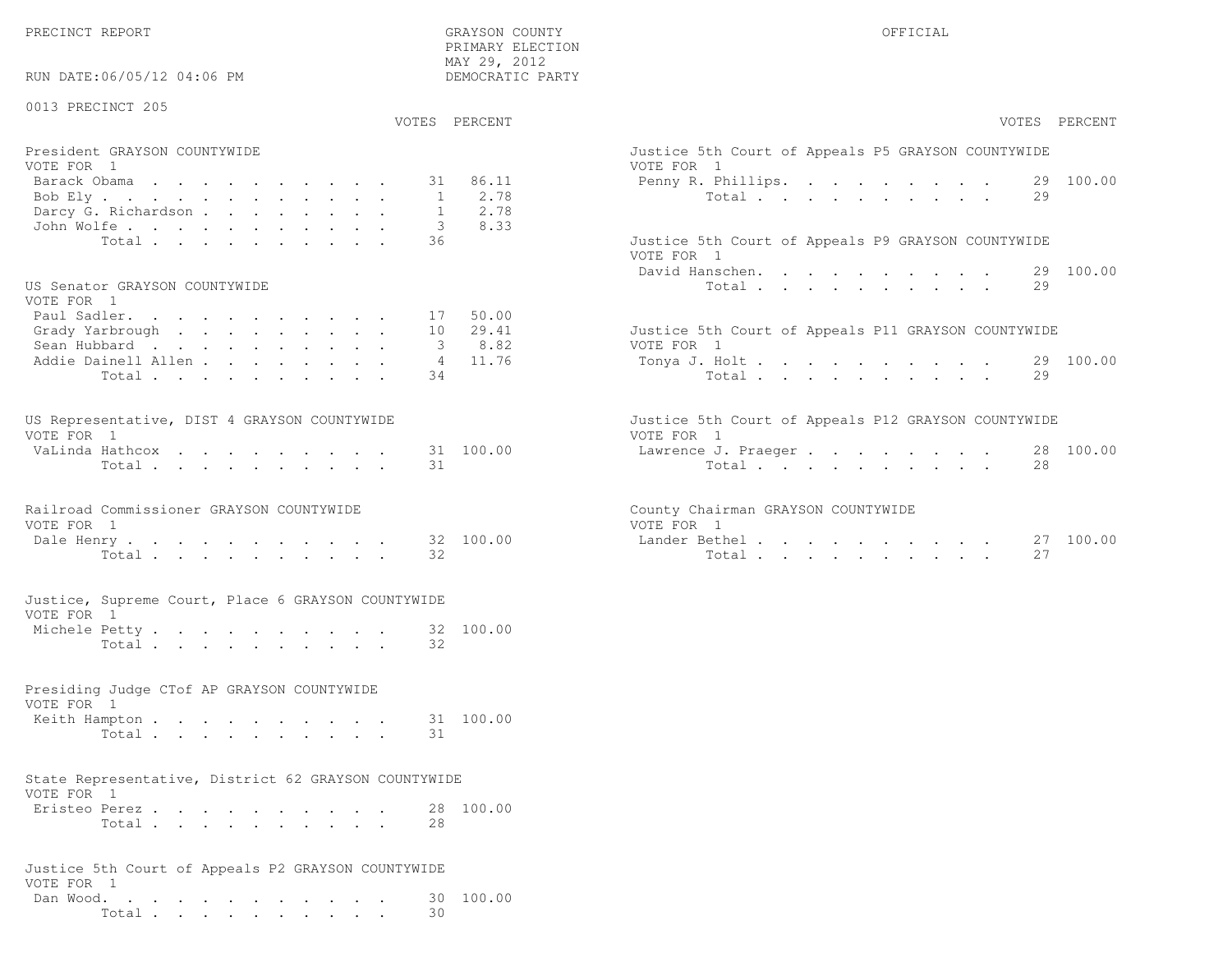PRIMARY ELECTION $\text{MAX } 29, \quad 2012$ 

# RUN DATE:06/05/12 04:06 PM

### 0013 PRECINCT 205

| OUIU INDUINUI 20U                              |  |  |  |  |  |  | VOTES PERCENT |
|------------------------------------------------|--|--|--|--|--|--|---------------|
| SCHOOL CHOICE GRAYSON COUNTYWIDE<br>VOTE FOR 1 |  |  |  |  |  |  |               |
| YES (SI)                                       |  |  |  |  |  |  | 568 85.16     |
| $NO (NO)$ .                                    |  |  |  |  |  |  | 99 14.84      |

| Total |  |  |  |  |  | 667 |  |
|-------|--|--|--|--|--|-----|--|

#### REPEALING OBAMACARE GRAYSON COUNTYWIDE

| VOTE FOR 1 |  |  |  |  |  |  |                    |  |
|------------|--|--|--|--|--|--|--------------------|--|
|            |  |  |  |  |  |  | YES (SI) 630 93.33 |  |
|            |  |  |  |  |  |  | NO (NO). 45 6.67   |  |
|            |  |  |  |  |  |  | Total 675          |  |

### PUBLIC PRAYER GRAYSON COUNTYWIDE

| VOTE FOR 1 |  |  |  |  |  |           |                    |
|------------|--|--|--|--|--|-----------|--------------------|
|            |  |  |  |  |  |           | YES (SI) 642 93.18 |
|            |  |  |  |  |  |           | NO (NO). 47 6.82   |
|            |  |  |  |  |  | Total 689 |                    |

#### BALANCED BUDGET GRAYSON COUNTYWIDE

| VOTE FOR 1 |  |  |  |  |  |                    |  |
|------------|--|--|--|--|--|--------------------|--|
|            |  |  |  |  |  | YES (SI) 643 95.97 |  |
|            |  |  |  |  |  | NO (NO). 27 4.03   |  |
|            |  |  |  |  |  | Total 670          |  |

#### REDISTRICTING GRAYSON COUNTYWIDE

| VOTE FOR 1 |  |  |  |  |  |           |                    |  |
|------------|--|--|--|--|--|-----------|--------------------|--|
|            |  |  |  |  |  |           | YES (SI) 509 83.44 |  |
|            |  |  |  |  |  |           | NO (NO). 101 16.56 |  |
|            |  |  |  |  |  | Total 610 |                    |  |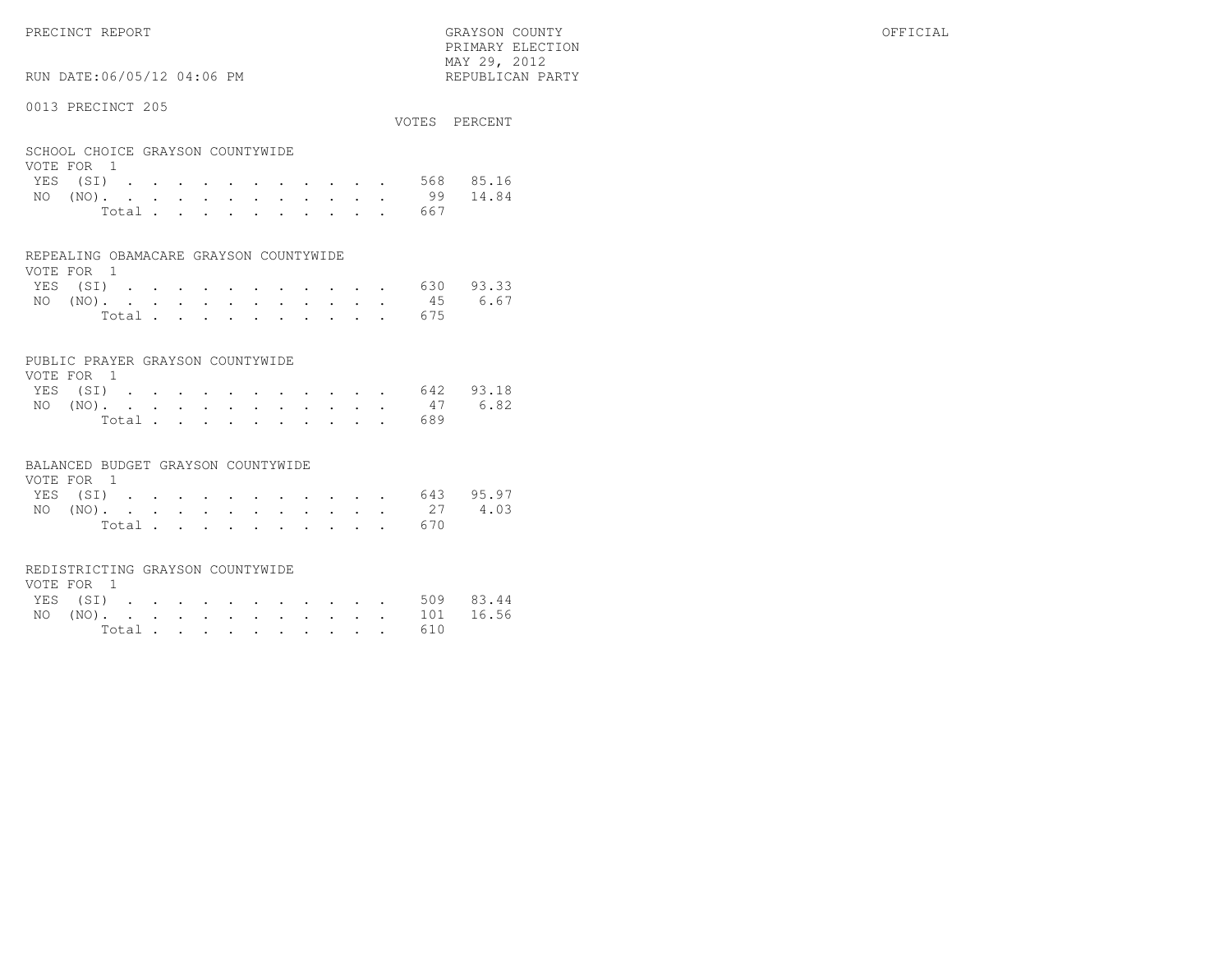PRECINCT REPORT GRAYSON COUNTY OFFICIAL PRIMARY ELECTION $\begin{array}{lll} \text{MAX} & 29, & 2012 \\ \text{NAY} & 29, & 2012 \end{array}$ 

# RUN DATE:06/05/12 04:06 PM

|                                                |       |  |  |  |  |  |    | VOTES PERCENT |
|------------------------------------------------|-------|--|--|--|--|--|----|---------------|
| PROPOSITION 1 GRAYSON COUNTYWIDE<br>VOTE FOR 1 |       |  |  |  |  |  |    |               |
| FOR (APOYA)                                    |       |  |  |  |  |  | 28 | 73.68         |
| AGAINST (EN CONTRA). 10 26.32                  |       |  |  |  |  |  |    |               |
|                                                | Total |  |  |  |  |  | 38 |               |
|                                                |       |  |  |  |  |  |    |               |

| PROPOSITION 2 GRAYSON COUNTYWIDE |        |  |  |  |  |  |    |  |
|----------------------------------|--------|--|--|--|--|--|----|--|
| VOTE FOR 1                       |        |  |  |  |  |  |    |  |
| FOR (APOYA) 32 84.21             |        |  |  |  |  |  |    |  |
| AGAINST (EN CONTRA). 6 15.79     |        |  |  |  |  |  |    |  |
|                                  | Total. |  |  |  |  |  | 38 |  |

| PROPOSITION 3 GRAYSON COUNTYWIDE |  |  |  |  |  |          |  |
|----------------------------------|--|--|--|--|--|----------|--|
| VOTE FOR 1                       |  |  |  |  |  |          |  |
| FOR (APOYA) 28 71.79             |  |  |  |  |  |          |  |
| AGAINST (EN CONTRA). 11 28.21    |  |  |  |  |  |          |  |
|                                  |  |  |  |  |  | Total 39 |  |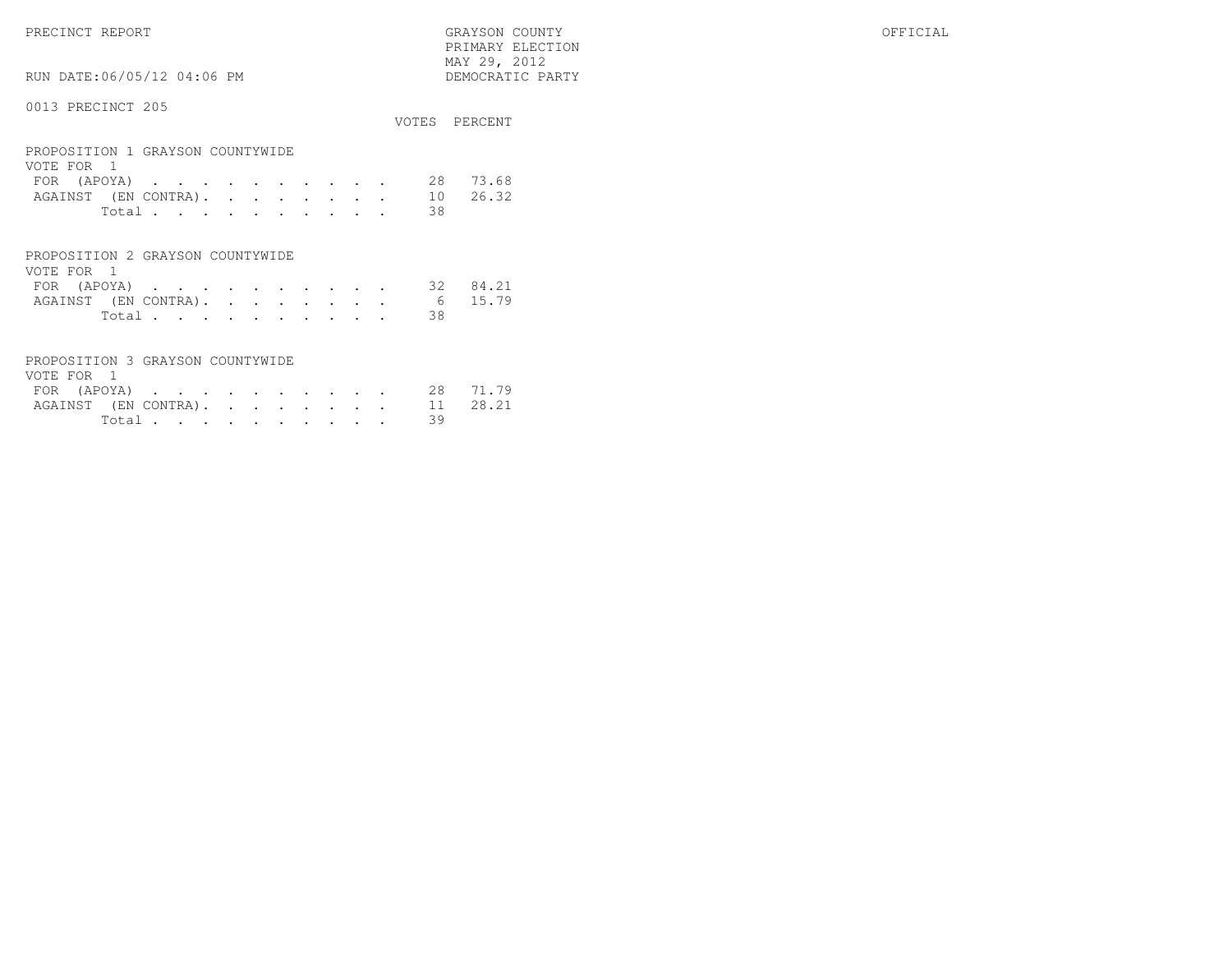PRECINCT REPORT GRAYSON COUNTY OFFICIAL PRIMARY ELECTIONMAY 29, 2012

RUN DATE:06/05/12 04:06 PM STATISTICS

|                                         |     | VOTES PERCENT |
|-----------------------------------------|-----|---------------|
| REGISTERED VOTERS - TOTAL 1262          |     |               |
| REGISTERED VOTERS - REPUBLICAN PARTY    |     |               |
| REGISTERED VOTERS - DEMOCRATIC PARTY    |     |               |
| BALLOTS CAST - TOTAL.                   | 303 |               |
| BALLOTS CAST - REPUBLICAN PARTY 277     |     | 91.42         |
| BALLOTS CAST - DEMOCRATIC PARTY 26      |     | 8.58          |
| VOTER TURNOUT – TOTAL III III IIII IIII |     | 24.01         |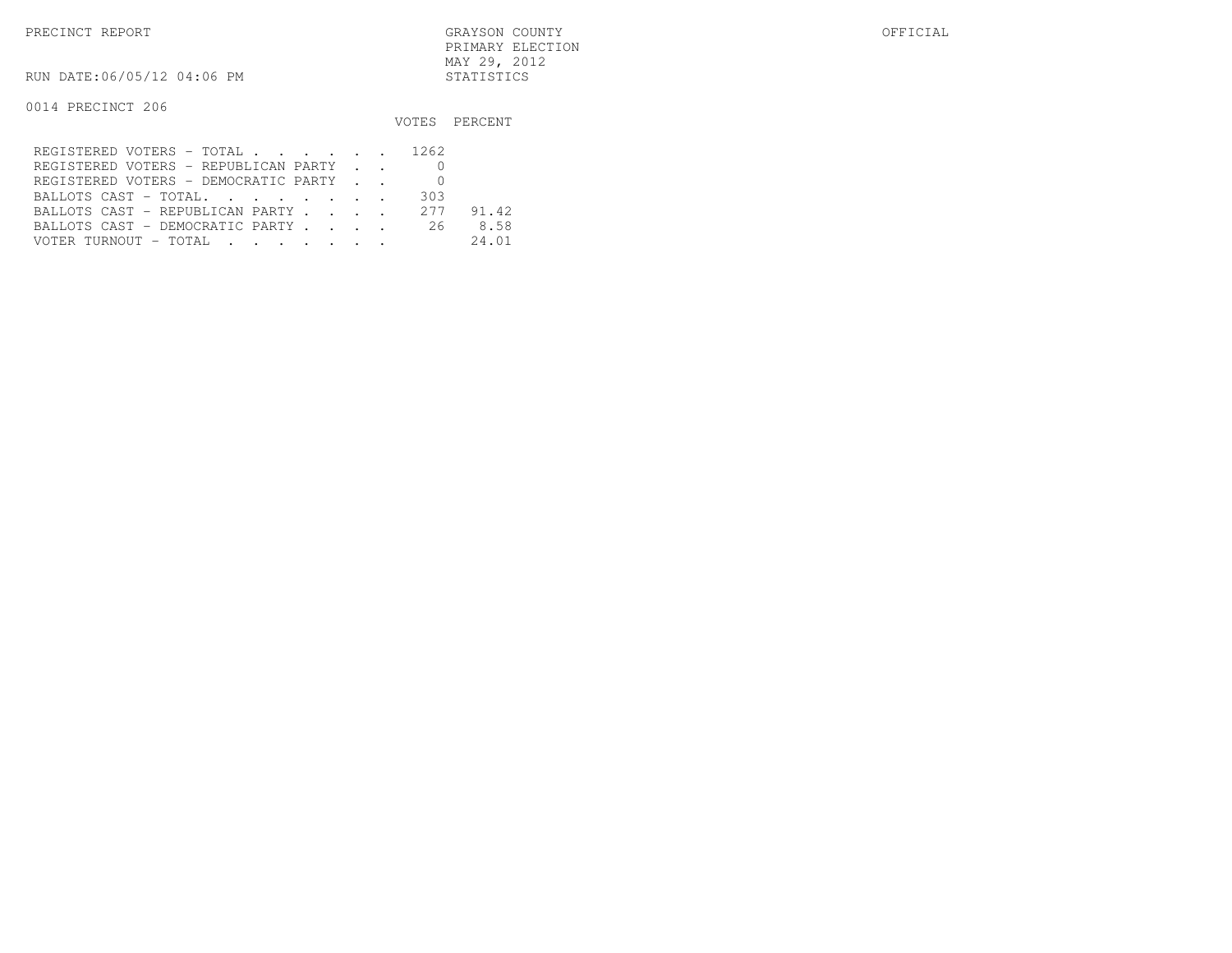PRECINCT REPORT THE COUNTY GRAYSON COUNTY THE COUNTY OFFICIAL OFFICIAL COUNTY OF THE COUNTY OF THE COUNTY OF THE COUNTY OF THE COUNTY OF THE COUNTY OF THE COUNTY OF THE COUNTY OF THE COUNTY OF THE COUNTY OF THE COUNTY OF T PRIMARY ELECTION MAY 29, 2012REPUBLICAN PARTY

RUN DATE:06/05/12 04:06 PM

### 0014 PRECINCT 206

VOTES PERCENT VOTES PERCENT

# President GRAYSON COUNTYWIDE Justice, Superior Court, Superior Court, Place 2 Graphic Court, Place 2 Graphic Court, Place 2 Graphic Court, Place 2 Graphic Court, Place 2 Graphic Court, Place 2 Graphic Court, Place 2 Graphi

| VOTE FOR 1                             | VOTE FOR 1                                         |
|----------------------------------------|----------------------------------------------------|
| Jon Huntsman $\ldots$ 4 1.47           | 56.44<br>Steve Smith. 114                          |
| Rick Santorum 15 5.49                  | 43.56<br>Don Willett. 88                           |
| Mitt Romney. 205 75.09                 | Total 202                                          |
| Charles "Buddy" Roemer 1 .37           |                                                    |
| Michele Bachmann 3 1.10                |                                                    |
| Ron Paul. 21 7.69                      | Justice, Supreme Court, Place 4 GRAYSON COUNTYWIDE |
| Newt Gingrich 10 3.66                  | VOTE FOR 1                                         |
| John Davis 1 .37                       | 48.79<br>Joe Pool, Jr., 101                        |
| Uncommitted (No Comprometido). 13 4.76 | John Devine. 49 23.67                              |
| Total 273                              | David Medina 57 27.54                              |

## US Senator GRAYSON COUNTYWIDE

| Justice, Supreme Court, Place 6 GRAYSON COUNTYWIDE |
|----------------------------------------------------|
| VOTE FOR 1                                         |
| Nathan Hecht 185 100.00                            |
| Total185                                           |
|                                                    |
|                                                    |
| Presiding Judge CTof AP GRAYSON COUNTYWIDE         |
| VOTE FOR 1                                         |
| Sharon Keller. 188 100.00                          |
| Total 188                                          |
|                                                    |
|                                                    |

| US Representative, DIST 4 GRAYSON COUNTYWIDE | VOTE FOR 1                                    |
|----------------------------------------------|-----------------------------------------------|
| VOTE FOR 1                                   | Barbara Parker Hervey 184 100.00              |
| Steve Clark. 68 25.37                        | Total 184                                     |
| Lou Gigliotti 52 19.40                       |                                               |
| Ralph M. Hall 148 55.22                      |                                               |
| Total 268                                    | Judge CT of Criminal AP P8 GRAYSON COUNTYWIDE |

# Railroad Commissioner GRAYSON COUNTYWIDE

| VOTE FOR 1                |  |  |  |  |  |                                             |  |
|---------------------------|--|--|--|--|--|---------------------------------------------|--|
| Warren Chisum 65 32.34    |  |  |  |  |  |                                             |  |
| Roland Sledge 22 10.95    |  |  |  |  |  | Member, State BoE Dist 9 GRAYSON COUNTYWIDE |  |
| Beryl Burgess 13 6.47     |  |  |  |  |  | VOTE FOR 1                                  |  |
| Becky Berger 32 15.92     |  |  |  |  |  | Randy Stevenson 106 51.96                   |  |
| Christi Craddick 44 21.89 |  |  |  |  |  | Thomas Ratliff. 98 48.04                    |  |
| Joe Cotten 25 12.44       |  |  |  |  |  | Total 204                                   |  |
| Total 201                 |  |  |  |  |  |                                             |  |
|                           |  |  |  |  |  |                                             |  |

| Railroad Commissioner, UNEXP GRAYSON COUNTYWIDE | VOTE FOR 1             |
|-------------------------------------------------|------------------------|
| VOTE FOR 1                                      | Jim Herblin. 94 36.72  |
| Barry Smitherman 66 34.02                       | Craiq Estes. 162 63.28 |
| Greq Parker. 79 40.72                           | Total 256              |
| Al Lee 13 6.70                                  |                        |

| PERCENT | VOTES PERCENT                                                                                                                                                                                                  |
|---------|----------------------------------------------------------------------------------------------------------------------------------------------------------------------------------------------------------------|
|         | Justice, Supreme Court, Place 2 GRAYSON COUNTYWIDE<br>VOTE FOR 1                                                                                                                                               |
| 1.47    | Steve Smith.<br>114 56.44<br>$\mathbf{A}^{(1)}$ and $\mathbf{A}^{(2)}$ .<br>the contract of the contract of                                                                                                    |
| 5.49    | Don Willett.<br>88 43.56<br>$\mathbf{r} = \mathbf{r} - \mathbf{r}$ , and $\mathbf{r} = \mathbf{r} - \mathbf{r}$ , and $\mathbf{r} = \mathbf{r} - \mathbf{r}$                                                   |
| 75.09   | Total<br>202<br>$\sim 10$<br>$\sim$<br>$\mathbf{L} = \mathbf{L}$<br>$\sim$ $-$<br>$\sim$<br>$\bullet$                                                                                                          |
| .37     |                                                                                                                                                                                                                |
|         |                                                                                                                                                                                                                |
| 1.10    |                                                                                                                                                                                                                |
| 7.69    | Justice, Supreme Court, Place 4 GRAYSON COUNTYWIDE                                                                                                                                                             |
| 3.66    | VOTE FOR 1                                                                                                                                                                                                     |
| .37     | Joe Pool, Jr.<br>101 48.79<br>and a series of the series of the series of the series of the series of the series of                                                                                            |
| 4.76    | 49 23.67<br>John Devine.<br>$\mathbf{u} = \mathbf{u} \mathbf{u} + \mathbf{u} \mathbf{u} + \mathbf{u} \mathbf{u}$<br>$\mathbf{L}^{\text{max}}$<br>$\mathbf{L}^{\text{max}}$ , and $\mathbf{L}^{\text{max}}$     |
|         | David Medina<br>57<br>27.54<br>$\mathbf{L}$<br>$\ddot{\phantom{a}}$<br>$\mathbf{L} = \mathbf{L}$<br>$\mathbf{L}^{\text{max}}$<br>$\mathbf{L}$<br>$\ddot{\phantom{0}}$<br>$\ddot{\phantom{0}}$                  |
|         | Total<br>207<br>$\mathbf{r} = \mathbf{r} \cdot \mathbf{r}$ .<br>$\ddot{\phantom{a}}$<br>$\ddot{\phantom{a}}$<br><b>All All Andrew</b>                                                                          |
|         |                                                                                                                                                                                                                |
|         | Justice, Supreme Court, Place 6 GRAYSON COUNTYWIDE                                                                                                                                                             |
| .77     | VOTE FOR 1                                                                                                                                                                                                     |
| 12.31   | Nathan Hecht<br>100.00<br>185                                                                                                                                                                                  |
| 23.85   | 185<br>Total $\cdots$                                                                                                                                                                                          |
| 12.31   |                                                                                                                                                                                                                |
| 44.62   |                                                                                                                                                                                                                |
| 1.54    | Presiding Judge CTof AP GRAYSON COUNTYWIDE                                                                                                                                                                     |
| 1.15    | VOTE FOR 1                                                                                                                                                                                                     |
| 1.54    | Sharon Keller.<br>188<br>100.00                                                                                                                                                                                |
| 1.92    | 188<br>Total<br>$\mathbf{L}^{\text{max}}$ and $\mathbf{L}^{\text{max}}$<br>$\mathbf{r}$                                                                                                                        |
|         |                                                                                                                                                                                                                |
|         |                                                                                                                                                                                                                |
|         | Judge CT of Criminal AP P7 GRAYSON COUNTYWIDE                                                                                                                                                                  |
|         | VOTE FOR 1                                                                                                                                                                                                     |
|         | Barbara Parker Hervey<br>184 100.00                                                                                                                                                                            |
| 25.37   | 184<br>Total $\cdots$                                                                                                                                                                                          |
| 19.40   |                                                                                                                                                                                                                |
| 55.22   |                                                                                                                                                                                                                |
|         | Judge CT of Criminal AP P8 GRAYSON COUNTYWIDE                                                                                                                                                                  |
|         | VOTE FOR 1                                                                                                                                                                                                     |
|         | Elsa Alcala.<br>183 100.00<br>and a strong control of the state of                                                                                                                                             |
|         | Total<br>183                                                                                                                                                                                                   |
|         |                                                                                                                                                                                                                |
| 32.34   |                                                                                                                                                                                                                |
| 10.95   | Member, State BoE Dist 9 GRAYSON COUNTYWIDE                                                                                                                                                                    |
| 6.47    | VOTE FOR 1                                                                                                                                                                                                     |
| 15.92   | Randy Stevenson<br>106<br>51.96                                                                                                                                                                                |
| 21.89   | 48.04<br>98                                                                                                                                                                                                    |
|         | Thomas Ratliff.<br>$\sim$<br>$\ddot{\phantom{0}}$                                                                                                                                                              |
| 12.44   | 204<br>Total $\cdots$                                                                                                                                                                                          |
|         |                                                                                                                                                                                                                |
|         | State Senator, District 30 GRAYSON COUNTYWIDE                                                                                                                                                                  |
|         | VOTE FOR<br>$\overline{1}$                                                                                                                                                                                     |
|         | Jim Herblin. .<br>36.72<br>94<br>$\mathbf{z} = \mathbf{z} + \mathbf{z}$<br>and a state of<br>$\sim$<br>$\ddot{\phantom{0}}$<br>$\sim$<br>$\ddot{\phantom{a}}$                                                  |
| 34.02   | 63.28<br>Craig Estes.<br>162<br>$\mathbf{r} = \mathbf{r} + \mathbf{r} + \mathbf{r} + \mathbf{r} + \mathbf{r}$<br>$\mathbf{L}^{\text{max}}$<br>$\ddot{\phantom{0}}$<br>$\ddot{\phantom{a}}$<br>$\sim$<br>$\sim$ |
| 40.72   | 256<br>Total                                                                                                                                                                                                   |
| 6.70    |                                                                                                                                                                                                                |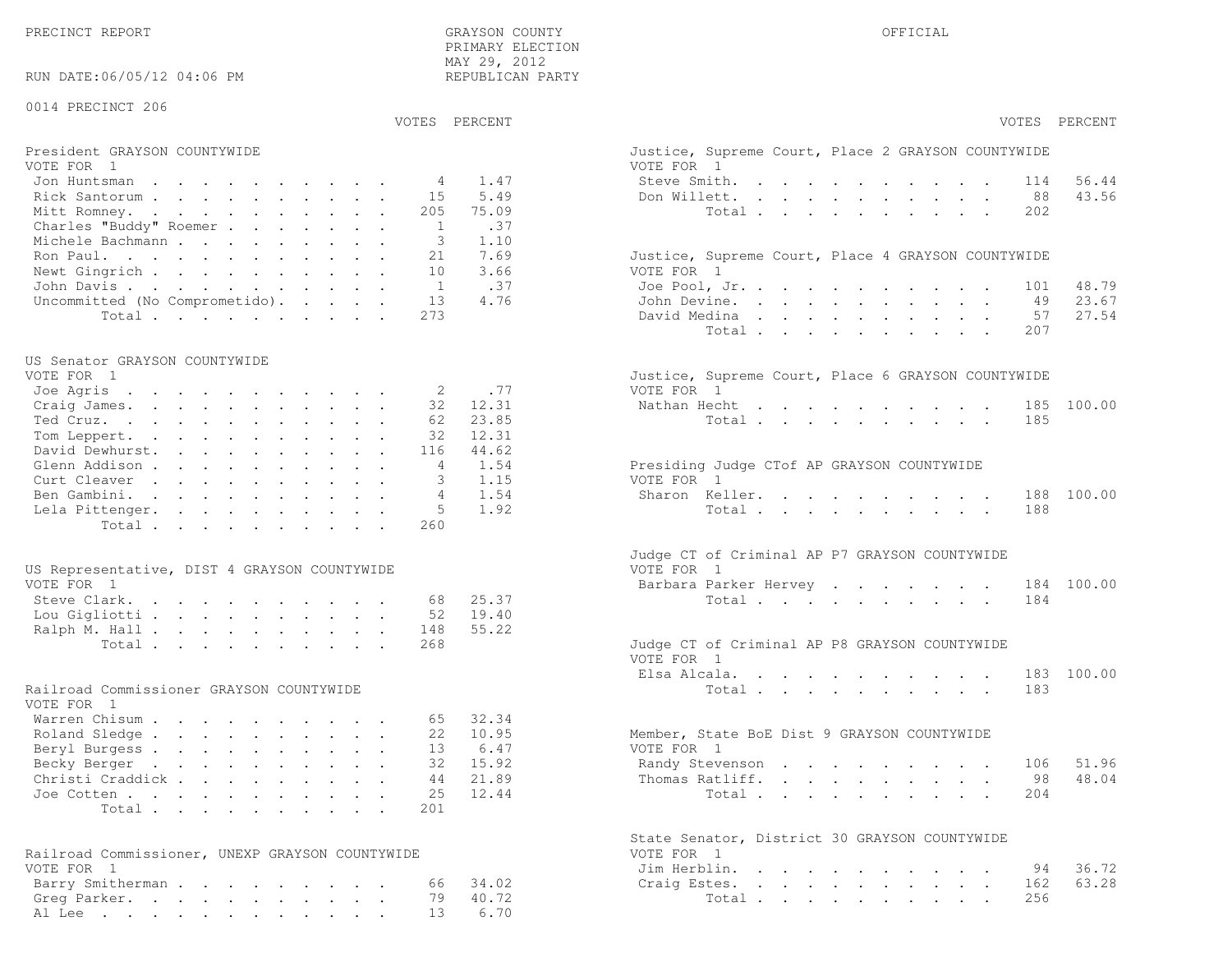| Elizabeth Murrav-Kolb 36 18.56 |  |  |  |  |  |                                                      |  |  |
|--------------------------------|--|--|--|--|--|------------------------------------------------------|--|--|
|                                |  |  |  |  |  | State Representative, District 62 GRAYSON COUNTYWIDE |  |  |

| State Representative, District 62 GRAYSON COUNTYWIDE |           |  |  |  |  |  |
|------------------------------------------------------|-----------|--|--|--|--|--|
| VOTE FOR 1                                           |           |  |  |  |  |  |
| Larry Phillips. 227 100.00                           |           |  |  |  |  |  |
|                                                      | Total 227 |  |  |  |  |  |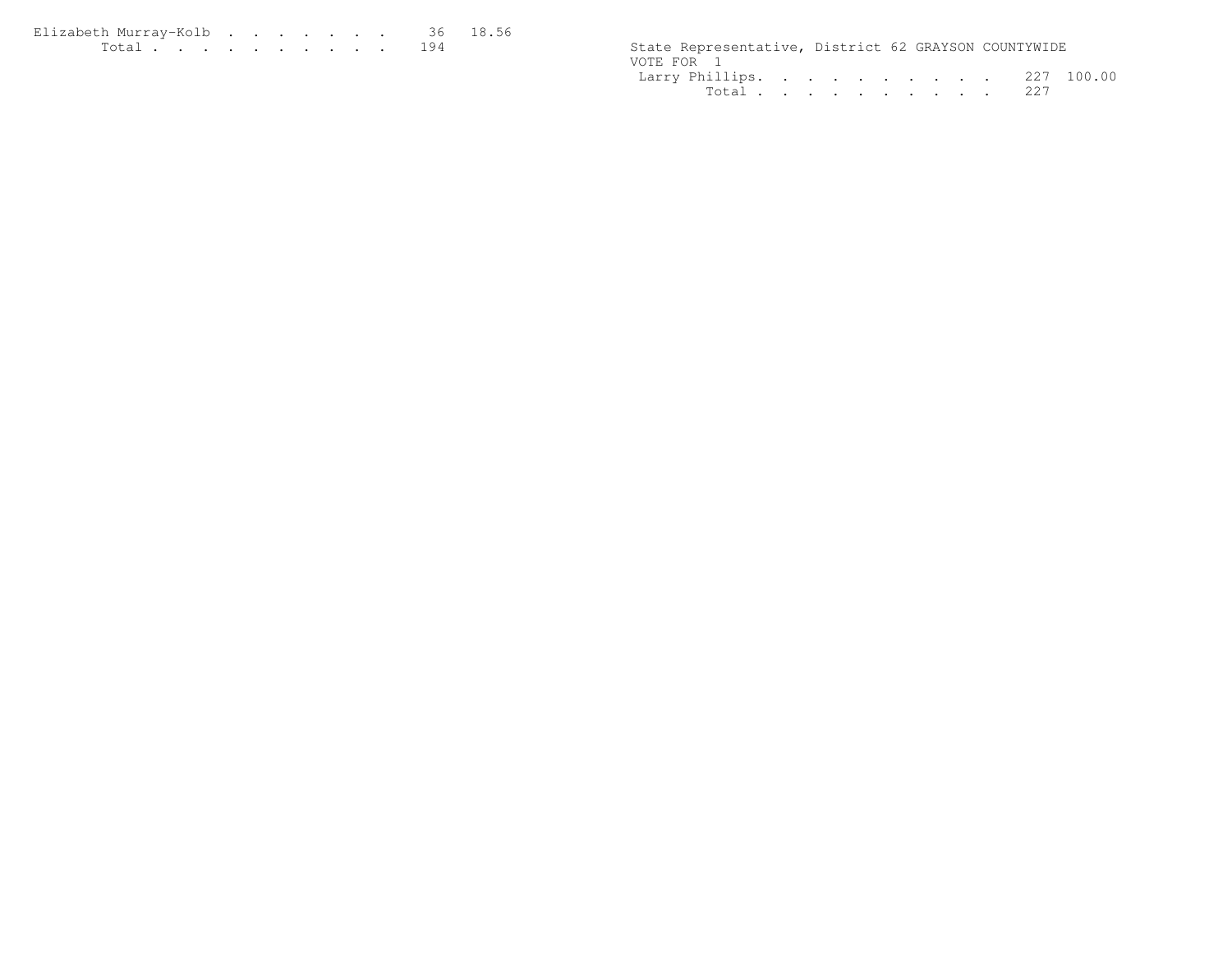RUN DATE:06/05/12 04:06 PM

0014 PRECINCT 206

 PRIMARY ELECTION MAY 29, 2012REPUBLICAN PARTY

# Chief Justice 5th Ct of Appeals GRAYSON COUNTYWIDE District Appeals Only 15th District Judge VOTE FOR 1 GRAYSON COUNTY OF REAL EXPLORER COUNTY OF REAL EXPLORER COUNTY OF REAL EXPLORER COUNTY OF REAL EXPLORER COUNTY OF REAL EXPLORER COUNTY OF REAL EXPLORER COUNTY OF REAL EXPLORER COUNTY OF REAL EXPLORER COUNTY OF R Carolyn Wright. . . . . . . . . 180 100.00 VOT

| Justice 5th Court of Appeals P2 GRAYSON COUNTYWIDE |  |  |  |  |  |                                        |
|----------------------------------------------------|--|--|--|--|--|----------------------------------------|
| VOTE FOR 1                                         |  |  |  |  |  | District Judge, 59th Judicial District |
| Bill Whitehill. 59 30.10                           |  |  |  |  |  | GRAYSON COUNTYWIDE                     |
| Jeff Coen 16 8.16                                  |  |  |  |  |  | VOTE FOR 1                             |
| David Evans. 69 35.20                              |  |  |  |  |  | Rayburn M. "Rim" Nall 196 100.00       |
| Kevin Keith. 25 12.76                              |  |  |  |  |  | Total 196                              |
| Jennifer Balido 27 13.78                           |  |  |  |  |  |                                        |
| Total 196                                          |  |  |  |  |  |                                        |

| Justice 5th Court of Appeals P5 GRAYSON COUNTYWIDE | Joe Brown 215 100.00 |
|----------------------------------------------------|----------------------|
| VOTE FOR 1                                         | Total 215            |
| Jim Moseley. 187 100.00                            |                      |
| Total 187                                          |                      |

| Justice 5th Court of Appeals P9 GRAYSON COUNTYWIDE |  |  |  |  | Brent Adams. 21 7.75      |  |  |  |  |  |  |
|----------------------------------------------------|--|--|--|--|---------------------------|--|--|--|--|--|--|
| VOTE FOR 1                                         |  |  |  |  | David S. Hawley 111 40.96 |  |  |  |  |  |  |
| Martin E. Richter. 85 45.70                        |  |  |  |  | Keith Gary 81 29.89       |  |  |  |  |  |  |
| David Lewis. 101 54.30                             |  |  |  |  | Johnny Waldrip. 58 21.40  |  |  |  |  |  |  |
| Total 186                                          |  |  |  |  | Total 271                 |  |  |  |  |  |  |

| Justice 5th Court of Appeals P10 GRAYSON COUNTYWIDE | County Tax Assessor-Collector GRAYSON COUNTYWIDE |
|-----------------------------------------------------|--------------------------------------------------|
| VOTE FOR 1                                          | VOTE FOR 1                                       |
| Molly Francis 185 100.00                            | Bruce Stidham 146 57.94                          |
| Total 185                                           | Janis Hall 106 42.06                             |

| Justice 5th Court of Appeals P11 GRAYSON COUNTYWIDE |  |  |  |  |           |  |  |                              |  |  |  |  |  |  |                         |
|-----------------------------------------------------|--|--|--|--|-----------|--|--|------------------------------|--|--|--|--|--|--|-------------------------|
| VOTE FOR 1                                          |  |  |  |  |           |  |  | Constable Precinct 2 CONST 2 |  |  |  |  |  |  |                         |
| Douglas S. Lang 185 100.00                          |  |  |  |  |           |  |  | VOTE FOR 1                   |  |  |  |  |  |  |                         |
|                                                     |  |  |  |  | Total 185 |  |  |                              |  |  |  |  |  |  | Mike Putman. 188 100.00 |

| Justice 5th Court of Appeals P12 GRAYSON COUNTYWIDE |  |                                     |                                    |
|-----------------------------------------------------|--|-------------------------------------|------------------------------------|
| VOTE FOR 1                                          |  |                                     | County Chairman GRAYSON COUNTYWIDE |
|                                                     |  | Robert M. "Bob" Fillmore 176 100.00 | VOTE FOR 1                         |
| $T - 1 - 1$                                         |  |                                     | Transaction Md 1.1 and an          |

```
Justice 5th Court of Appeals P13 GRAYSON COUNTYWIDEVOTE FOR 1
Elizabeth Lang Miers. . . . . . . . 177 100.00Total . . . . . . . . . . 177
```

|                | :06/05/12 04:06 PM         |                                                              | MAY 29, 2012<br>REPUBLICAN PARTY |                                                                                                                                    |
|----------------|----------------------------|--------------------------------------------------------------|----------------------------------|------------------------------------------------------------------------------------------------------------------------------------|
| CINCT 206      |                            |                                                              | VOTES PERCENT                    | VOTES PERCENT                                                                                                                      |
| $\overline{1}$ |                            | stice 5th Ct of Appeals GRAYSON COUNTYWIDE<br>Wright.<br>180 | 180 100.00                       | District Judge, 15th Judicial District<br>GRAYSON COUNTYWIDE<br>VOTE FOR 1<br>198 100.00                                           |
|                |                            | Total                                                        |                                  | Jim Fallon<br>Total<br>198                                                                                                         |
| $\overline{1}$ |                            | ith Court of Appeals P2 GRAYSON COUNTYWIDE                   |                                  | District Judge, 59th Judicial District                                                                                             |
|                | tehill.                    |                                                              | 30.10<br>59                      | GRAYSON COUNTYWIDE                                                                                                                 |
|                | $\mathbb{R}^n$             | 16                                                           | 8.16                             | VOTE FOR 1                                                                                                                         |
|                | rans.                      | 69 —                                                         | 35.20                            | Rayburn M. "Rim" Nall<br>196 100.00                                                                                                |
|                | eith.                      | 25                                                           | 12.76                            | Total<br>196                                                                                                                       |
|                | : Balido                   | 27                                                           | 13.78                            |                                                                                                                                    |
|                | Total                      | 196                                                          |                                  |                                                                                                                                    |
|                |                            |                                                              |                                  | Criminal District Attorney GRAYSON COUNTYWIDE<br>VOTE FOR 1                                                                        |
| $\mathbf{1}$   |                            | ith Court of Appeals P5 GRAYSON COUNTYWIDE                   |                                  | 215 100.00<br>Joe Brown<br>215<br>Total                                                                                            |
|                |                            | eley.<br>Total<br>187                                        | 187 100.00                       |                                                                                                                                    |
|                |                            |                                                              |                                  | Sheriff GRAYSON COUNTYWIDE<br>VOTE FOR 1                                                                                           |
| $\overline{1}$ |                            | oth Court of Appeals P9 GRAYSON COUNTYWIDE                   |                                  | 7.75<br>Brent Adams.<br>21<br>40.96<br>David S. Hawley<br>111                                                                      |
|                | : Richter.                 | 85                                                           | 45.70                            | 29.89<br>Keith Gary<br>81                                                                                                          |
|                | ewis.                      | 101                                                          | 54.30                            | Johnny Waldrip.<br>21.40<br>58                                                                                                     |
|                |                            | Total<br>186                                                 |                                  | Total<br>271                                                                                                                       |
| $\overline{1}$ |                            | ith Court of Appeals P10 GRAYSON COUNTYWIDE                  |                                  | County Tax Assessor-Collector GRAYSON COUNTYWIDE<br>VOTE FOR 1                                                                     |
|                |                            | $\text{rancis}$                                              | 185 100.00                       | 57.94<br>Bruce Stidham<br>146                                                                                                      |
|                |                            | 185<br>Total                                                 |                                  | 42.06<br>Janis Hall<br>106                                                                                                         |
|                |                            |                                                              |                                  | 252<br>Total                                                                                                                       |
| $\overline{1}$ |                            | ith Court of Appeals P11 GRAYSON COUNTYWIDE                  |                                  | Constable Precinct 2 CONST 2                                                                                                       |
|                |                            |                                                              | 185 100.00                       | VOTE FOR 1                                                                                                                         |
|                | S. Lang                    | 185                                                          |                                  | 188 100.00<br>Mike Putman.                                                                                                         |
|                |                            | Total                                                        |                                  | 188<br>Total                                                                                                                       |
| $\overline{1}$ |                            | ith Court of Appeals P12 GRAYSON COUNTYWIDE                  |                                  |                                                                                                                                    |
|                |                            |                                                              | 176 100.00                       | County Chairman GRAYSON COUNTYWIDE<br>VOTE FOR 1                                                                                   |
|                | 1. "Bob" Fillmore<br>Total | 176                                                          |                                  | Larry Millson<br>47.57<br>98                                                                                                       |
|                |                            |                                                              |                                  | 52.43<br>108                                                                                                                       |
|                |                            |                                                              |                                  | Gary Cox.<br>restaurant d'article de la commune de la commune de la commune de la commune de la commune de la commune de la<br>206 |
|                |                            |                                                              |                                  |                                                                                                                                    |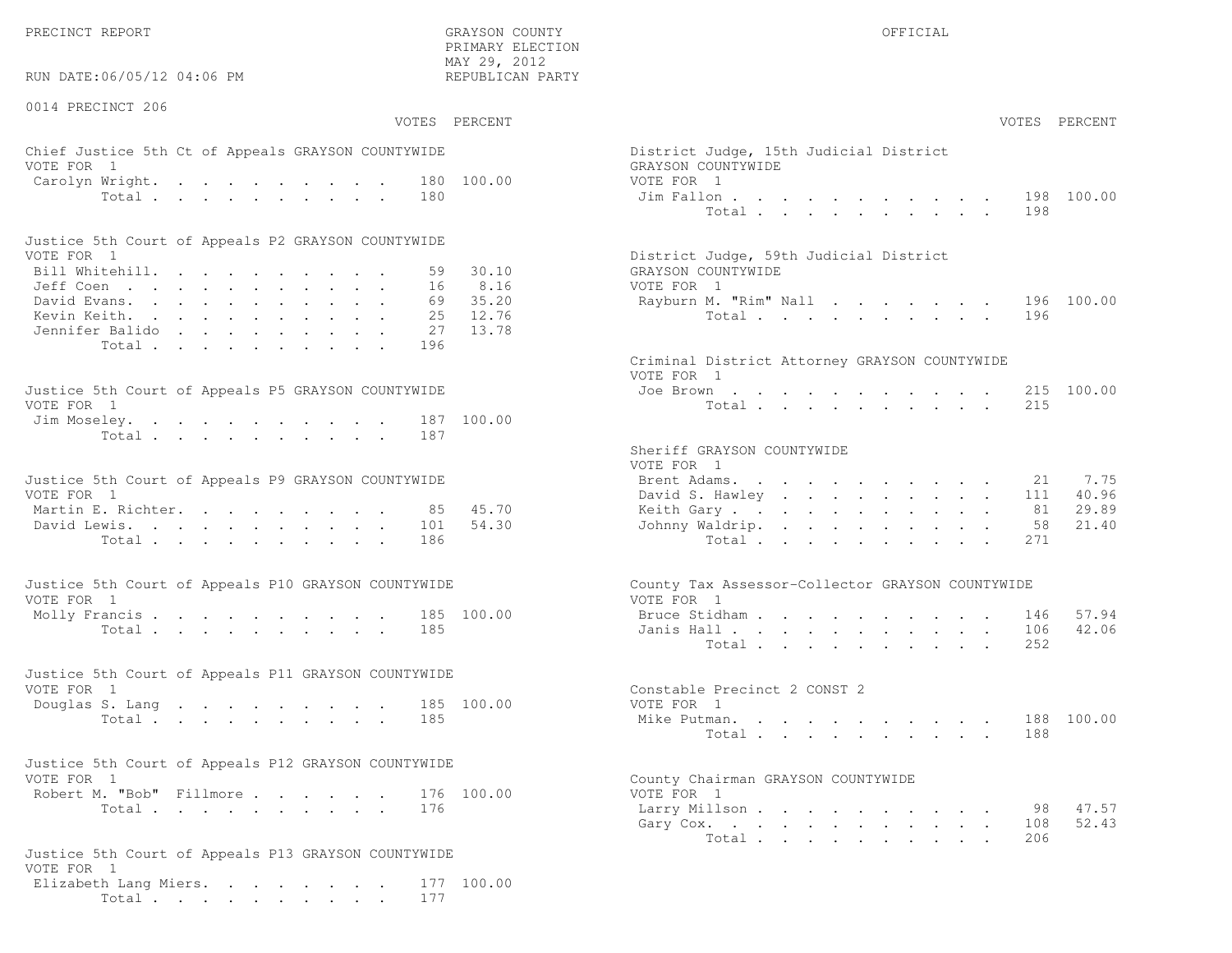RUN DATE:06/05/12 04:06 PM

## 0014 PRECINCT 206

VOTES PERCENT VOTES PERCENT

 PRIMARY ELECTION MAY 29, 2012DEMOCRATIC PARTY

| President GRAYSON COUNTYWIDE<br>VOTE FOR 1 | Justice 5th Court of Appeals P5 GRAYSON COUNTYWIDE<br>VOTE FOR 1 |
|--------------------------------------------|------------------------------------------------------------------|
| Barack Obama 22 88.00                      | Penny R. Phillips. 25 100.00                                     |
| Bob Ely 1 4.00                             | Total 25                                                         |
| Darcy G. Richardson 0                      |                                                                  |
| John Wolfe. 2 8.00                         |                                                                  |
| Total 25                                   | Justice 5th Court of Appeals P9 GRAYSON COUNTYWIDE               |

#### US Senator GRAYSON COUNTYWIDE

| VOTE FOR 1                  |  |  |  |  |  |                                                     |
|-----------------------------|--|--|--|--|--|-----------------------------------------------------|
| Paul Sadler. 5 21.74        |  |  |  |  |  |                                                     |
| Grady Yarbrough 8 $34.78$   |  |  |  |  |  | Justice 5th Court of Appeals P11 GRAYSON COUNTYWIDE |
| Sean Hubbard 3 13.04        |  |  |  |  |  | VOTE FOR 1                                          |
| Addie Dainell Allen 7 30.43 |  |  |  |  |  | Tonya J. Holt 24 100.00                             |
| Total 23                    |  |  |  |  |  | Total 24                                            |

| US Representative, DIST 4 GRAYSON COUNTYWIDE |  |  |  |  |  | Justice 5th Court of Appeals P12 GRAYSON COUNTYWIDE |  |
|----------------------------------------------|--|--|--|--|--|-----------------------------------------------------|--|
| VOTE FOR 1                                   |  |  |  |  |  | VOTE FOR 1                                          |  |
| VaLinda Hathcox 24 100.00                    |  |  |  |  |  | Lawrence J. Praeger 24 100.00                       |  |
| Total 24                                     |  |  |  |  |  | Total 24                                            |  |

# Railroad Commissioner GRAYSON COUNTYWIDE County County VOTE FOR 1 VOTE FOR 1 VOTE FOR 1 VOTE FOR 1 VOTE 25 100 00

| - nate                   |  |  |  |  | $\cup$<br>(11)<br>-<br>رے ک | ╌        |  |  |  |  |  |  |
|--------------------------|--|--|--|--|-----------------------------|----------|--|--|--|--|--|--|
| $T \cap \vdash A$ .<br>. |  |  |  |  | ب ے                         | $T \cap$ |  |  |  |  |  |  |

#### Justice, Supreme Court, Place 6 GRAYSON COUNTYWIDEVOTE FOR 1

| Michele Petty |       |  |  |  |  |  | 24 100.00 |
|---------------|-------|--|--|--|--|--|-----------|
|               | Total |  |  |  |  |  |           |

### Presiding Judge CTof AP GRAYSON COUNTYWIDE

| VOTE FOR 1              |  |  |  |  |  |  |
|-------------------------|--|--|--|--|--|--|
| Keith Hampton 24 100.00 |  |  |  |  |  |  |
|                         |  |  |  |  |  |  |

# State Representative, District 62 GRAYSON COUNTYWIDE

| VOTE FOR 1 |               |  |  |  |  |  |           |
|------------|---------------|--|--|--|--|--|-----------|
|            | Eristeo Perez |  |  |  |  |  | 25 100.00 |
|            | Total         |  |  |  |  |  |           |

#### Justice 5th Court of Appeals P2 GRAYSON COUNTYWIDEVOTE FOR 1 Dan Wood. . . . . . . . . . . . 25 100.00Total . . . . . . . . . . 25

| VOTES PERCENT                                                                                             | VOTES PERCENT                                                                                                                     |
|-----------------------------------------------------------------------------------------------------------|-----------------------------------------------------------------------------------------------------------------------------------|
| President GRAYSON COUNTYWIDE<br>VOTE FOR 1<br>88.00<br>Barack Obama<br>22<br>4.00<br>Bob Ely              | Justice 5th Court of Appeals P5 GRAYSON COUNTYWIDE<br>VOTE FOR 1<br>Penny R. Phillips. 25 100.00<br>Total $\cdot$<br>2.5          |
| Darcy G. Richardson<br>John Wolfe.<br>8.00<br>2.5<br>Total                                                | Justice 5th Court of Appeals P9 GRAYSON COUNTYWIDE<br>VOTE FOR 1<br>24 100.00                                                     |
| US Senator GRAYSON COUNTYWIDE<br>VOTE FOR 1<br>21.74<br>Paul Sadler.                                      | David Hanschen.<br>24<br>Total                                                                                                    |
| 34.78<br>Grady Yarbrough<br>13.04<br>Sean Hubbard<br>30.43<br>Addie Dainell Allen<br>7<br>2.3<br>Total    | Justice 5th Court of Appeals P11 GRAYSON COUNTYWIDE<br>VOTE FOR 1<br>Tonya J. Holt 24 100.00<br>Total<br>24                       |
| US Representative, DIST 4 GRAYSON COUNTYWIDE<br>VOTE FOR 1<br>24 100.00<br>VaLinda Hathcox<br>24<br>Total | Justice 5th Court of Appeals P12 GRAYSON COUNTYWIDE<br>VOTE FOR 1<br>24 100.00<br>Lawrence J. Praeger<br>Total<br>24              |
| Railroad Commissioner GRAYSON COUNTYWIDE<br>VOTE FOR 1<br>25 100.00<br>Dale Henry<br>25<br>Total          | County Chairman GRAYSON COUNTYWIDE<br>VOTE FOR 1<br>21 100.00<br>Lander Bethel<br>21<br>Total $\cdots$ $\cdots$ $\cdots$ $\cdots$ |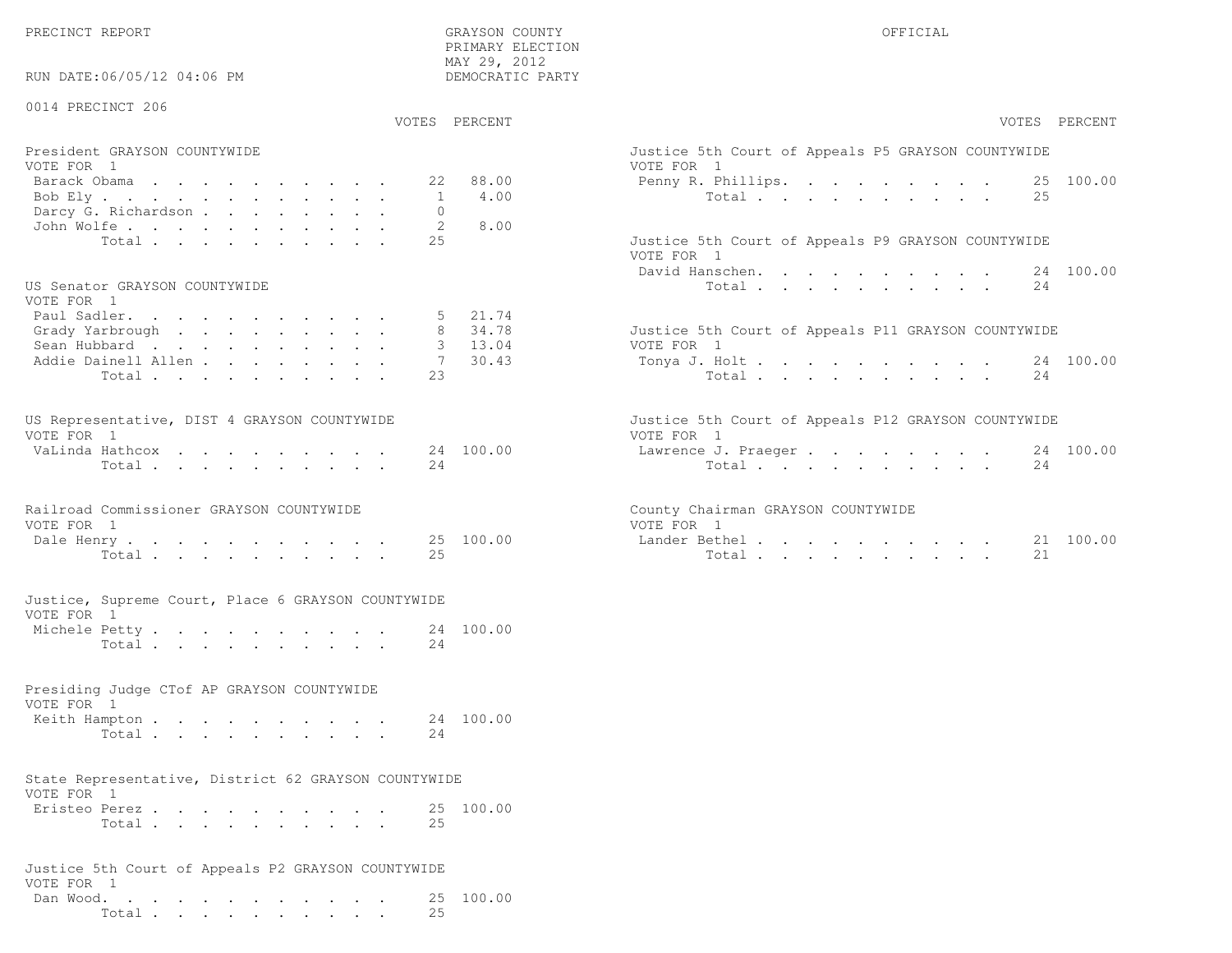PRIMARY ELECTION $\text{MAX } 29, \quad 2012$ 

### RUN DATE:06/05/12 04:06 PM

#### 0014 PRECINCT 206

| OUIT FINDUINGI ZUU                             |       |  |  |  |  |  |     | VOTES PERCENT      |
|------------------------------------------------|-------|--|--|--|--|--|-----|--------------------|
| SCHOOL CHOICE GRAYSON COUNTYWIDE<br>VOTE FOR 1 |       |  |  |  |  |  |     |                    |
|                                                |       |  |  |  |  |  |     | YES (SI) 206 78.63 |
|                                                |       |  |  |  |  |  |     | NO (NO). 56 21.37  |
|                                                | Total |  |  |  |  |  | 262 |                    |

#### REPEALING OBAMACARE GRAYSON COUNTYWIDE

| VOTE FOR 1 |  |  |  |                |  |  |                    |  |
|------------|--|--|--|----------------|--|--|--------------------|--|
|            |  |  |  |                |  |  | YES (SI) 247 92.16 |  |
|            |  |  |  |                |  |  | NO (NO). 21 7.84   |  |
|            |  |  |  | Total $\cdots$ |  |  | 268                |  |

#### PUBLIC PRAYER GRAYSON COUNTYWIDE

| VOTE FOR 1 |  |  |  |  |  |           |                    |
|------------|--|--|--|--|--|-----------|--------------------|
|            |  |  |  |  |  |           | YES (SI) 247 90.81 |
|            |  |  |  |  |  |           | NO (NO). 25 9.19   |
|            |  |  |  |  |  | Total 272 |                    |

#### BALANCED BUDGET GRAYSON COUNTYWIDE

| VOTE FOR 1 |  |  |  |  |  |                    |  |
|------------|--|--|--|--|--|--------------------|--|
|            |  |  |  |  |  | YES (SI) 256 94.81 |  |
|            |  |  |  |  |  | NO (NO). 14 5.19   |  |
|            |  |  |  |  |  | Total 270          |  |

#### REDISTRICTING GRAYSON COUNTYWIDE

| VOTE FOR 1 |  |  |  |  |  |           |                    |  |
|------------|--|--|--|--|--|-----------|--------------------|--|
|            |  |  |  |  |  |           | YES (SI) 195 79.27 |  |
|            |  |  |  |  |  |           | NO (NO). 51 20.73  |  |
|            |  |  |  |  |  | Total 246 |                    |  |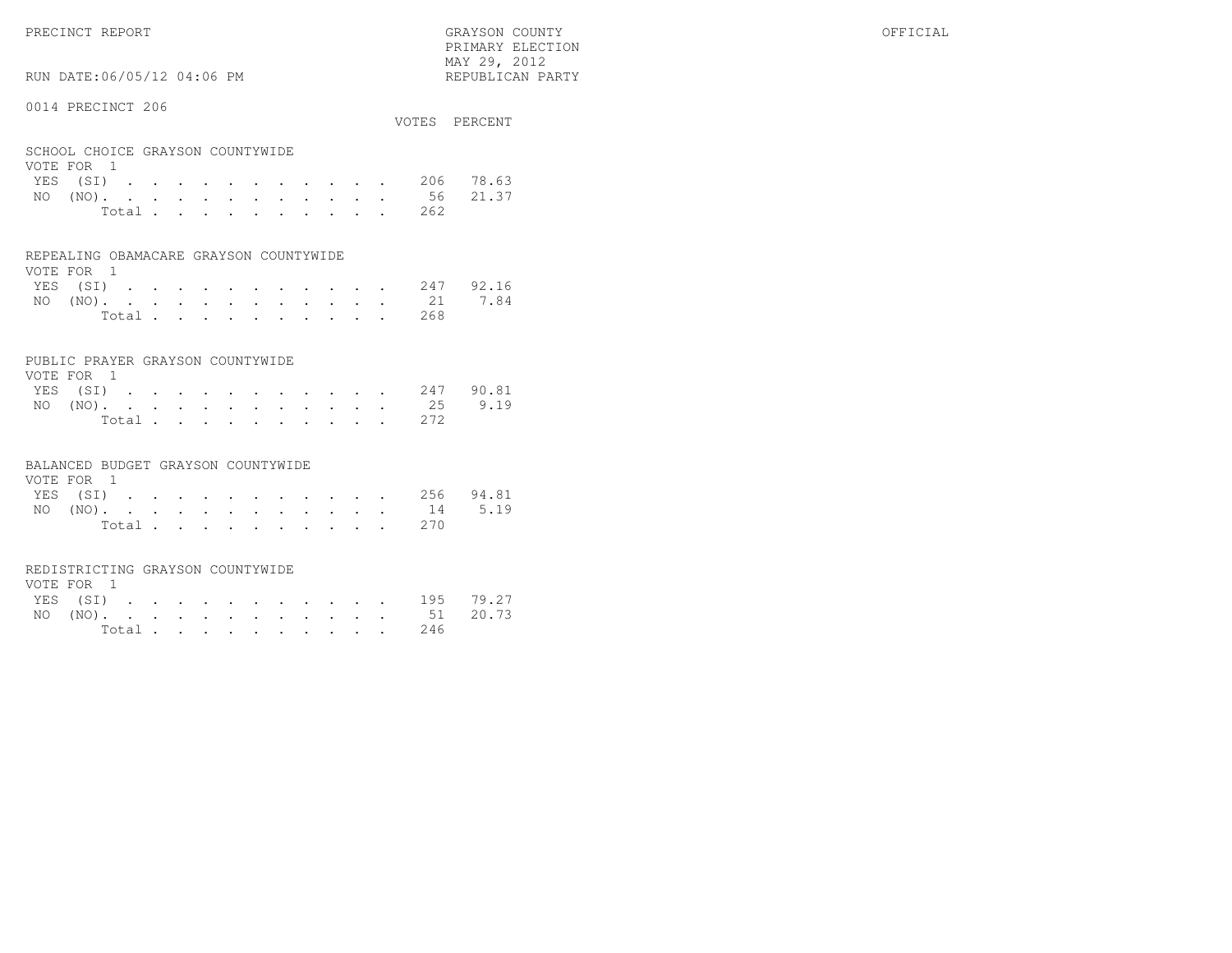PRECINCT REPORT GRAYSON COUNTY OFFICIAL PRIMARY ELECTION $\begin{array}{lll} \text{MAX} & 29, & 2012 \\ \text{NAY} & 29, & 2012 \end{array}$ 

#### 0014 PRECINCT 206

RUN DATE:06/05/12 04:06 PM

|                                                                                     | VOTES. | PERCENT |
|-------------------------------------------------------------------------------------|--------|---------|
| PROPOSITION 1 GRAYSON COUNTYWIDE<br>VOTE FOR<br>$\overline{1}$                      |        |         |
| (APOYA)<br>FOR.<br>$\ddot{\phantom{a}}$<br>$\sim 100$<br>$\sim$                     | 19     | 73.08   |
| (EN CONTRA).<br>AGAINST<br>$\sim$<br>$\ddot{\phantom{a}}$<br>$\bullet$<br>$\bullet$ |        | 26.92   |
| Total                                                                               | 26     |         |
|                                                                                     |        |         |
| PROPOSITION 2 GRAYSON COUNTYWIDE<br>VOTE FOR<br>$\overline{1}$                      |        |         |
| (APOYA)<br><b>FOR</b><br>$\mathbf{z} = \mathbf{z} + \mathbf{z} + \mathbf{z}$        | 2.2.   | 84.62   |
| (EN CONTRA).<br>AGAINST<br>$\sim$                                                   | 4      | 15.38   |
| Total .<br>$\cdot$<br>٠<br>٠<br>$\bullet$<br>٠<br>$\bullet$<br>٠<br>٠               | 26     |         |

| PROPOSITION 3 GRAYSON COUNTYWIDE |        |  |  |  |  |     |         |
|----------------------------------|--------|--|--|--|--|-----|---------|
| VOTE FOR 1                       |        |  |  |  |  |     |         |
| FOR (APOYA) 18 69.23             |        |  |  |  |  |     |         |
| AGAINST (EN CONTRA).             |        |  |  |  |  |     | 8 30.77 |
|                                  | Total. |  |  |  |  | -26 |         |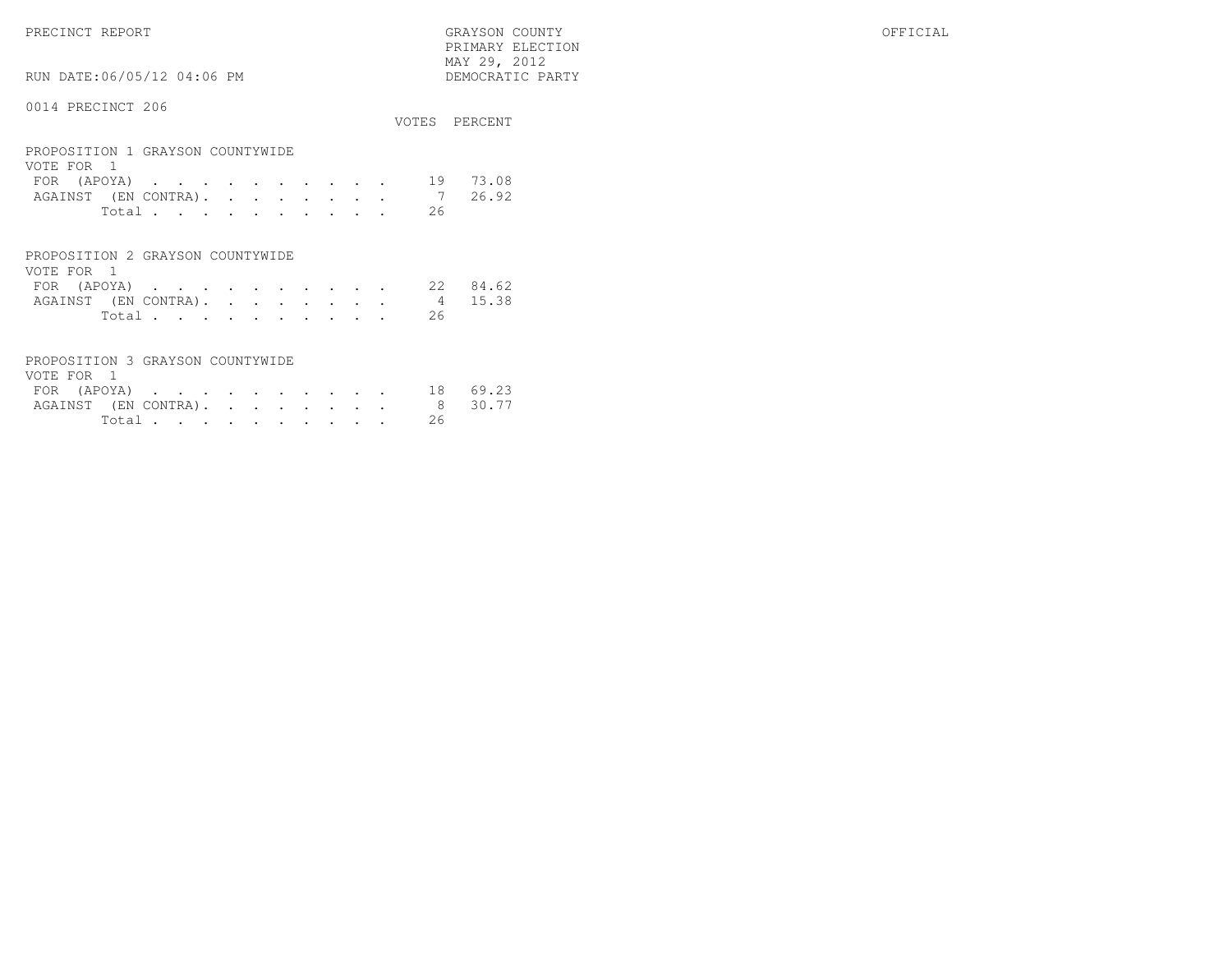PRECINCT REPORT GRAYSON COUNTY OFFICIAL PRIMARY ELECTIONMAY 29, 2012

RUN DATE:06/05/12 04:06 PM STATISTICS

|                                      |  | VOTES PERCENT |
|--------------------------------------|--|---------------|
| REGISTERED VOTERS - TOTAL 837        |  |               |
| REGISTERED VOTERS - REPUBLICAN PARTY |  |               |
| REGISTERED VOTERS - DEMOCRATIC PARTY |  |               |
|                                      |  |               |
| BALLOTS CAST - REPUBLICAN PARTY 147  |  | 97.35         |
| BALLOTS CAST - DEMOCRATIC PARTY 4    |  | 2.65          |
| VOTER TURNOUT - TOTAL                |  | 18.04         |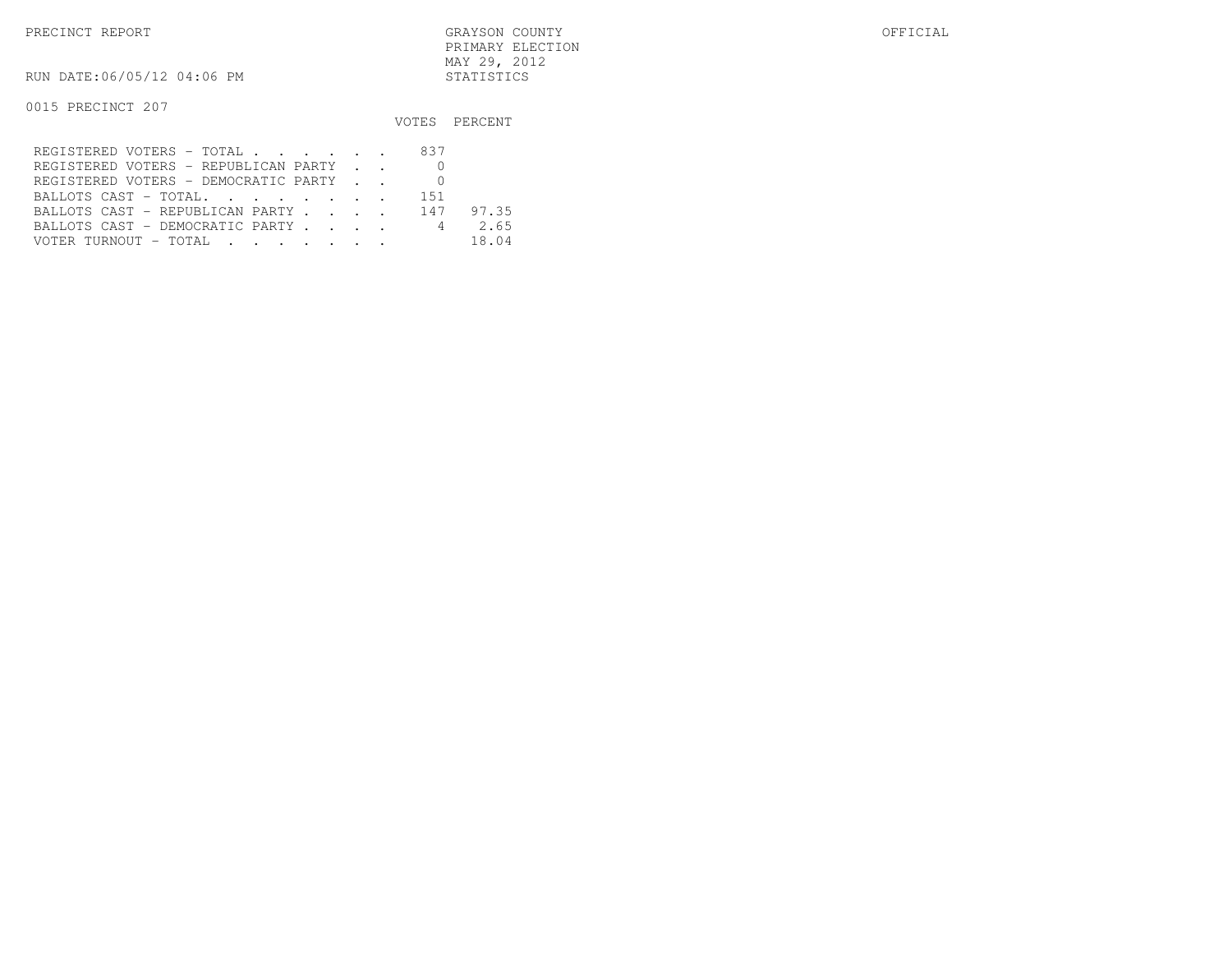PRECINCT REPORT OF THE SERVICE OF THE GRAYSON COUNTY OF THE GRAYSON COUNTY OF THE GRAYSON OF THE GRAYSON COUNTY PRIMARY ELECTION MAY 29, 2012REPUBLICAN PARTY

RUN DATE:06/05/12 04:06 PM

#### 0015 PRECINCT 207

VOTES PERCENT VOTES PERCENT

#### President GRAYSON COUNTYWIDE Justice, Supreme County County County, Supreme County, Place 2 GRAYSON COUNTY WIDE VOTE FOR 1 VOTE FOR 1Jon Huntsman . . . . . . . . . . 2 1.36 St Rick Santorum . . . . . . . . . . . 18 12.24 Don Mitt Romney. . . . . . . . . . . 91 61.90

| Charles "Buddy" Roemer 2 1.36        |  |  |                                                    |
|--------------------------------------|--|--|----------------------------------------------------|
| Michele Bachmann 0                   |  |  |                                                    |
| Ron Paul. 25 17.01                   |  |  | Justice, Supreme Court, Place 4 GRAYSON COUNTYWIDE |
| Newt Gingrich 8 5.44                 |  |  | VOTE FOR 1                                         |
| John Davis 0                         |  |  | Joe Pool, Jr. 50 47.62                             |
| Uncommitted (No Comprometido). 1 .68 |  |  | John Devine. 26 24.76                              |
| Total147                             |  |  | David Medina 29 27.62                              |

### US Senator GRAYSON COUNTYWIDE

| VOTE FOR - I             |  |  |  |  |  | Justice, Supreme Court, Place 6 GRAYSON COUNTYWIDE |  |
|--------------------------|--|--|--|--|--|----------------------------------------------------|--|
| Joe Agris 0              |  |  |  |  |  | VOTE FOR 1                                         |  |
| Craig James. 12 8.57     |  |  |  |  |  | Nathan Hecht 92 100.00                             |  |
| Ted Cruz. 62 44.29       |  |  |  |  |  | Total 92                                           |  |
| Tom Leppert. 20 14.29    |  |  |  |  |  |                                                    |  |
| David Dewhurst. 40 28.57 |  |  |  |  |  |                                                    |  |
| Glenn Addison 1 .71      |  |  |  |  |  | Presiding Judge CTof AP GRAYSON COUNTYWIDE         |  |
| Curt Cleaver 1 .71       |  |  |  |  |  | VOTE FOR 1                                         |  |
| Ben Gambini. 2 1.43      |  |  |  |  |  | Sharon Keller. 88 100.00                           |  |
| Lela Pittenger. 2 1.43   |  |  |  |  |  | Total 88                                           |  |
| Total 140                |  |  |  |  |  |                                                    |  |
|                          |  |  |  |  |  |                                                    |  |

| US Representative, DIST 4 GRAYSON COUNTYWIDE | VOTE FOR 1                                    |
|----------------------------------------------|-----------------------------------------------|
| VOTE FOR 1                                   | Barbara Parker Hervey 91 100.00               |
| Steve Clark. 38 26.76                        | Total 91                                      |
| Lou Gigliotti 33 23.24                       |                                               |
| Ralph M. Hall 71 50.00                       |                                               |
| Total 142                                    | Judge CT of Criminal AP P8 GRAYSON COUNTYWIDE |

### Railroad Commissioner GRAYSON COUNTYWIDE

| VOTE FOR 1                |  |  |  |  |  |                                             |  |
|---------------------------|--|--|--|--|--|---------------------------------------------|--|
| Warren Chisum 35 30.97    |  |  |  |  |  |                                             |  |
| Roland Sledge 21 18.58    |  |  |  |  |  | Member, State BoE Dist 9 GRAYSON COUNTYWIDE |  |
| Beryl Burgess 6 5.31      |  |  |  |  |  | VOTE FOR 1                                  |  |
| Becky Berger 15 13.27     |  |  |  |  |  | Randy Stevenson 51 51.00                    |  |
| Christi Craddick 24 21.24 |  |  |  |  |  | Thomas Ratliff. 49 49.00                    |  |
| Joe Cotten 12 10.62       |  |  |  |  |  | Total 100                                   |  |
| Total 113                 |  |  |  |  |  |                                             |  |

| Railroad Commissioner, UNEXP GRAYSON COUNTYWIDE |  | VOTE FOR 1            |  |  |  |  |  |  |
|-------------------------------------------------|--|-----------------------|--|--|--|--|--|--|
| VOTE FOR 1                                      |  | Jim Herblin. 47 36.15 |  |  |  |  |  |  |
| Barry Smitherman 50 45.45                       |  | Craig Estes. 83 63.85 |  |  |  |  |  |  |
| Greg Parker. 33 30.00                           |  | Total 130             |  |  |  |  |  |  |
| Al Lee 10 9.09                                  |  |                       |  |  |  |  |  |  |

| VOTES PERCENT                                                                                                           | VOTES PERCENT                                                                   |
|-------------------------------------------------------------------------------------------------------------------------|---------------------------------------------------------------------------------|
| President GRAYSON COUNTYWIDE<br>VOTE FOR 1                                                                              | Justice, Supreme Court, Place 2 GRAYSON COUNTYWIDE<br>VOTE FOR 1                |
| 1.36<br>Jon Huntsman<br>2                                                                                               | 50.93<br>Steve Smith.<br>55                                                     |
| Rick Santorum<br>18<br>12.24                                                                                            | Don Willett.<br>53<br>49.07                                                     |
| Mitt Romney.<br>91<br>61.90                                                                                             | Total<br>108                                                                    |
| Charles "Buddy" Roemer<br>2<br>1.36                                                                                     |                                                                                 |
| Michele Bachmann<br>$\mathbf{0}$                                                                                        |                                                                                 |
| Ron Paul.<br>25<br>17.01                                                                                                | Justice, Supreme Court, Place 4 GRAYSON COUNTYWIDE                              |
| Newt Gingrich<br>8<br>5.44                                                                                              | VOTE FOR 1                                                                      |
| John Davis.<br>$\mathbf{0}$                                                                                             | 47.62<br>Joe Pool, Jr.<br>50                                                    |
| Uncommitted (No Comprometido).<br>$\mathbf{1}$<br>.68                                                                   | John Devine.<br>26<br>24.76                                                     |
| Total<br>147                                                                                                            | David Medina<br>29<br>27.62                                                     |
|                                                                                                                         | Total<br>105                                                                    |
| US Senator GRAYSON COUNTYWIDE                                                                                           |                                                                                 |
| VOTE FOR 1                                                                                                              | Justice, Supreme Court, Place 6 GRAYSON COUNTYWIDE                              |
| Joe Agris<br>$\mathbf{0}$                                                                                               | VOTE FOR 1                                                                      |
| 12<br>8.57<br>Craig James.                                                                                              | 100.00<br>Nathan Hecht<br>92<br>the contract of the contract of the contract of |
| Ted Cruz.<br>44.29<br>62                                                                                                | 92<br>Total                                                                     |
| Tom Leppert.<br>20<br>14.29                                                                                             |                                                                                 |
| David Dewhurst.<br>28.57<br>40                                                                                          |                                                                                 |
| Glenn Addison<br>$\mathbf{1}$<br>.71                                                                                    | Presiding Judge CTof AP GRAYSON COUNTYWIDE                                      |
| Curt Cleaver<br>.71<br>$\mathbf{1}$                                                                                     | VOTE FOR 1                                                                      |
| $\mathfrak{D}$<br>Ben Gambini.<br>1.43                                                                                  | Sharon Keller.<br>88<br>100.00                                                  |
| 2<br>1.43<br>Lela Pittenger.                                                                                            | 88<br>Total                                                                     |
| 140<br>Total                                                                                                            |                                                                                 |
|                                                                                                                         | Judge CT of Criminal AP P7 GRAYSON COUNTYWIDE                                   |
| US Representative, DIST 4 GRAYSON COUNTYWIDE<br>VOTE FOR 1                                                              | VOTE FOR 1<br>100.00<br>91                                                      |
| 26.76<br>38                                                                                                             | Barbara Parker Hervey<br>91                                                     |
| Steve Clark.<br>33<br>23.24                                                                                             | Total                                                                           |
| Lou Gigliotti<br>50.00<br>71                                                                                            |                                                                                 |
| Ralph M. Hall<br>142                                                                                                    | Judge CT of Criminal AP P8 GRAYSON COUNTYWIDE                                   |
| Total                                                                                                                   | VOTE FOR 1                                                                      |
|                                                                                                                         | 100.00<br>Elsa Alcala.<br>86                                                    |
| Railroad Commissioner GRAYSON COUNTYWIDE<br>VOTE FOR 1                                                                  | 86<br>Total                                                                     |
| Warren Chisum<br>30.97<br>35                                                                                            |                                                                                 |
| 18.58<br>Roland Sledge<br>2.1                                                                                           | Member, State BoE Dist 9 GRAYSON COUNTYWIDE                                     |
| Beryl Burgess<br>5.31<br>6                                                                                              | VOTE FOR 1                                                                      |
| 13.27<br>Becky Berger<br>15                                                                                             | 51.00<br>Randy Stevenson<br>51                                                  |
| Christi Craddick<br>24<br>21.24                                                                                         | 49.00<br>Thomas Ratliff.<br>49                                                  |
| 10.62<br>Joe Cotten<br>12                                                                                               | Total<br>100                                                                    |
| Total<br>113                                                                                                            |                                                                                 |
|                                                                                                                         | State Senator, District 30 GRAYSON COUNTYWIDE                                   |
| Railroad Commissioner, UNEXP GRAYSON COUNTYWIDE                                                                         | VOTE FOR 1                                                                      |
| VOTE FOR 1                                                                                                              | 36.15<br>Jim Herblin.<br>47                                                     |
| Barry Smitherman<br>45.45<br>50                                                                                         | 63.85<br>Craig Estes.<br>83                                                     |
| Greg Parker.<br>33<br>30.00                                                                                             | Total<br>130                                                                    |
| Allee discussed and the first term of the first term of the first state of the first state of the first state o<br>9.09 |                                                                                 |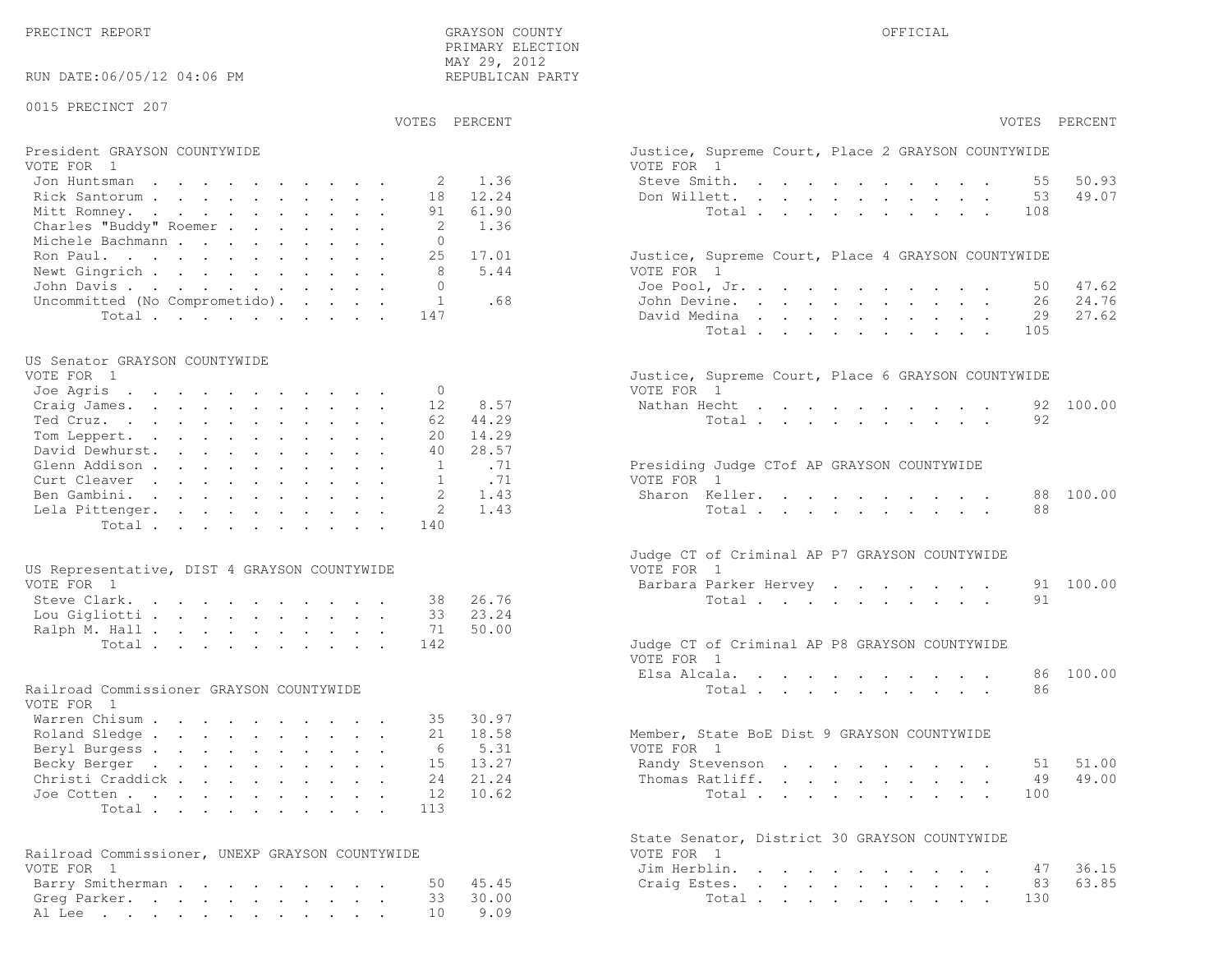Elizabeth Murray-Kolb . . . . . . . 17 15.45<br>Total . . . . . . . . . . 110

State Representative, District 62 GRAYSON COUNTYWIDE VOTE FOR 1 Larry Phillips. . . . . . . . . . 114 100.00Total . . . . . . . . . . 114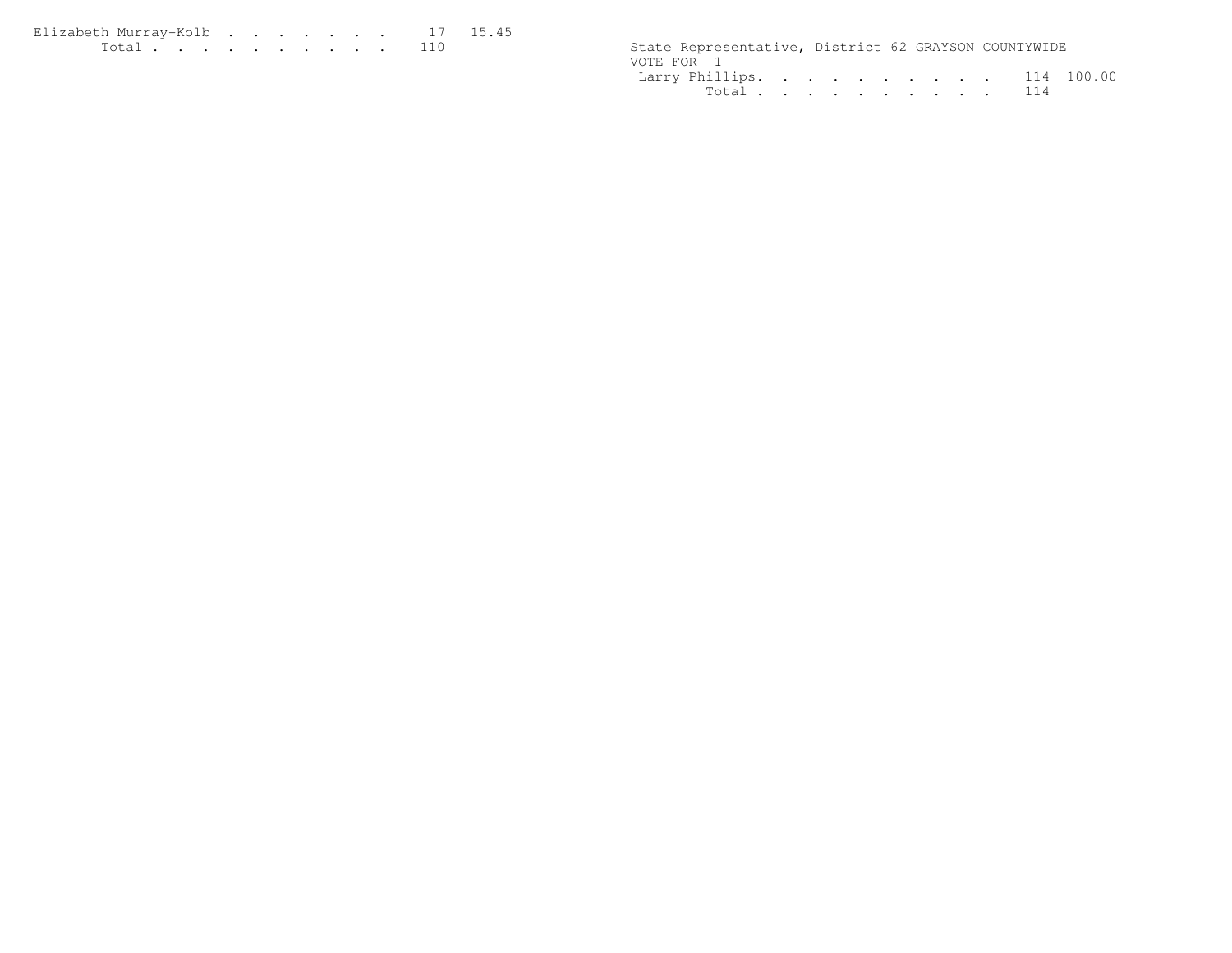PRECINCT REPORT OF THE SERVICE OF THE GRAYSON COUNTY OF THE GRAYSON COUNTY OF THE GRAYSON OF THE GRAYSON COUNTY

 PRIMARY ELECTION MAY 29, 2012REPUBLICAN PARTY

# Chief Justice 5th Ct of Appeals GRAYSON COUNTYWIDE District District District District District District District District District District District District District District District District District District District VOTE FOR 1 GRAYSON COUNTY OF SALES AND THE SERIES OF SALES AND GRAYSON COUNTY OF SALES AND GRAYSON COUNTY OF SALES AND GRAYSON CONTROL OF SALES AND GRAYSON CONTROL OF SALES AND GRAYSON CONTROL OF SALES AND GRAYSON CONTROL Carolyn Wright. . . . . . . . . 95 100.00 VOT<br>Total . . . . . . . . . 95 100.00 J

| Justice 5th Court of Appeals P2 GRAYSON COUNTYWIDE |  |  |  |  |  |                                        |  |
|----------------------------------------------------|--|--|--|--|--|----------------------------------------|--|
| VOTE FOR 1                                         |  |  |  |  |  | District Judge, 59th Judicial District |  |
| Bill Whitehill. 38 38.78                           |  |  |  |  |  | GRAYSON COUNTYWIDE                     |  |
| Jeff Coen 13 13.27                                 |  |  |  |  |  | VOTE FOR 1                             |  |
| David Evans. 27 27.55                              |  |  |  |  |  | Rayburn M. "Rim" Nall 94 100.00        |  |
| Kevin Keith. 10 10.20                              |  |  |  |  |  | Total 94                               |  |
| Jennifer Balido 10 10.20                           |  |  |  |  |  |                                        |  |
| Total 98                                           |  |  |  |  |  |                                        |  |

| Justice 5th Court of Appeals P5 GRAYSON COUNTYWIDE | Joe Brown 97 100.00 |
|----------------------------------------------------|---------------------|
| VOTE FOR 1                                         | Total 97            |
| Jim Moseley. 89 100.00                             |                     |
| Total 89                                           |                     |

| Justice 5th Court of Appeals P9 GRAYSON COUNTYWIDE |  |  | Brent Adams. 23 17.69    |  |  |  |  |  |  |
|----------------------------------------------------|--|--|--------------------------|--|--|--|--|--|--|
| VOTE FOR 1                                         |  |  | David S. Hawley 21 16.15 |  |  |  |  |  |  |
| Martin E. Richter. 44 51.16                        |  |  | Keith Gary 38 29.23      |  |  |  |  |  |  |
| David Lewis. 42 48.84                              |  |  | Johnny Waldrip. 48 36.92 |  |  |  |  |  |  |
| Total 86                                           |  |  | Total 130                |  |  |  |  |  |  |

| Justice 5th Court of Appeals P10 GRAYSON COUNTYWIDE | County Tax Assessor-Collector GRAYSON COUNTYWIDE |
|-----------------------------------------------------|--------------------------------------------------|
| VOTE FOR 1                                          | VOTE FOR 1                                       |
| Molly Francis 87 100.00                             | Bruce Stidham 77 59.69                           |
| Total 87                                            | Janis Hall 52 40.31                              |

| Justice 5th Court of Appeals P11 GRAYSON COUNTYWIDE |  |  |  |  |  |  |          |  |                              |  |  |  |
|-----------------------------------------------------|--|--|--|--|--|--|----------|--|------------------------------|--|--|--|
| VOTE FOR 1                                          |  |  |  |  |  |  |          |  | Constable Precinct 4 CONST 4 |  |  |  |
| Douglas S. Lang 89 100.00                           |  |  |  |  |  |  |          |  | VOTE FOR 1                   |  |  |  |
|                                                     |  |  |  |  |  |  | Total 89 |  | William R. "Bob" Douglas Jr  |  |  |  |

| Justice 5th Court of Appeals P12 GRAYSON COUNTYWIDE |           |                                    |
|-----------------------------------------------------|-----------|------------------------------------|
| VOTE FOR 1                                          |           | County Chairman GRAYSON COUNTYWIDE |
| Robert M. "Bob" Fillmore                            | 89 100.00 | VOTE FOR 1                         |
|                                                     |           |                                    |

```
Justice 5th Court of Appeals P13 GRAYSON COUNTYWIDEVOTE FOR 1
 Elizabeth Lang Miers. . . . . . . . 88 100.00Total . . . . . . . . . . 88
```

| RUN DATE:06/05/12 04:06 PM                                                                                      |        |          | REPUBLICAN PARTY |                                                              |     |               |
|-----------------------------------------------------------------------------------------------------------------|--------|----------|------------------|--------------------------------------------------------------|-----|---------------|
| 0015 PRECINCT 207                                                                                               |        |          | VOTES PERCENT    |                                                              |     | VOTES PERCENT |
|                                                                                                                 |        |          |                  |                                                              |     |               |
| Chief Justice 5th Ct of Appeals GRAYSON COUNTYWIDE<br>VOTE FOR 1                                                |        |          |                  | District Judge, 15th Judicial District<br>GRAYSON COUNTYWIDE |     |               |
| Carolyn Wright.                                                                                                 |        |          | 95 100.00        | VOTE FOR 1                                                   |     |               |
|                                                                                                                 | Total  | 95       |                  | Jim Fallon<br>Total                                          | 93  | 93 100.00     |
| Justice 5th Court of Appeals P2 GRAYSON COUNTYWIDE                                                              |        |          |                  |                                                              |     |               |
| VOTE FOR 1                                                                                                      |        |          |                  | District Judge, 59th Judicial District                       |     |               |
| Bill Whitehill.                                                                                                 |        | 38       | 38.78            | GRAYSON COUNTYWIDE                                           |     |               |
| Jeff Coen<br>David Evans.                                                                                       |        | 13<br>27 | 13.27<br>27.55   | VOTE FOR 1<br>Rayburn M. "Rim" Nall                          |     | 94 100.00     |
| Kevin Keith.                                                                                                    |        | 10       | 10.20            | Total                                                        | 94  |               |
| Jennifer Balido                                                                                                 |        | 10       | 10.20            |                                                              |     |               |
|                                                                                                                 | Total. | 98       |                  |                                                              |     |               |
|                                                                                                                 |        |          |                  | Criminal District Attorney GRAYSON COUNTYWIDE<br>VOTE FOR 1  |     |               |
| Justice 5th Court of Appeals P5 GRAYSON COUNTYWIDE                                                              |        |          |                  | Joe Brown                                                    |     | 97 100.00     |
| VOTE FOR 1                                                                                                      |        |          |                  | Total                                                        | 97  |               |
| Jim Moseley.                                                                                                    |        | 89       | 100.00           |                                                              |     |               |
|                                                                                                                 | Total  | 89       |                  |                                                              |     |               |
|                                                                                                                 |        |          |                  | Sheriff GRAYSON COUNTYWIDE<br>VOTE FOR 1                     |     |               |
| Justice 5th Court of Appeals P9 GRAYSON COUNTYWIDE                                                              |        |          |                  | Brent Adams.                                                 | 23  | 17.69         |
| VOTE FOR 1                                                                                                      |        |          |                  | David S. Hawley                                              | 21  | 16.15         |
| Martin E. Richter.                                                                                              |        | 44       | 51.16            | Keith Gary.                                                  | 38  | 29.23         |
| David Lewis.                                                                                                    |        | 42       | 48.84            | Johnny Waldrip.                                              | 48  | 36.92         |
|                                                                                                                 | Total  | 86       |                  | Total                                                        | 130 |               |
|                                                                                                                 |        |          |                  |                                                              |     |               |
| Justice 5th Court of Appeals P10 GRAYSON COUNTYWIDE                                                             |        |          |                  | County Tax Assessor-Collector GRAYSON COUNTYWIDE             |     |               |
| VOTE FOR 1                                                                                                      |        |          |                  | VOTE FOR 1                                                   |     |               |
| Molly Francis                                                                                                   |        |          | 87 100.00        | Bruce Stidham                                                | 77  | 59.69         |
|                                                                                                                 | Total  | 87       |                  | Janis Hall                                                   | 52  | 40.31         |
|                                                                                                                 |        |          |                  | Total                                                        | 129 |               |
| Justice 5th Court of Appeals P11 GRAYSON COUNTYWIDE                                                             |        |          |                  |                                                              |     |               |
| VOTE FOR 1                                                                                                      |        |          |                  | Constable Precinct 4 CONST 4                                 |     |               |
| Douglas S. Lang                                                                                                 |        |          | 89 100.00        | VOTE FOR 1                                                   |     |               |
|                                                                                                                 | Total  | 89       |                  | William R. "Bob" Douglas Jr.                                 |     | 93 100.00     |
|                                                                                                                 |        |          |                  | Total                                                        | 93  |               |
| Justice 5th Court of Appeals P12 GRAYSON COUNTYWIDE                                                             |        |          |                  |                                                              |     |               |
| VOTE FOR 1                                                                                                      |        |          |                  | County Chairman GRAYSON COUNTYWIDE                           |     |               |
| Robert M. "Bob" Fillmore.                                                                                       |        |          | 89 100.00        | VOTE FOR 1                                                   |     |               |
|                                                                                                                 | Total  | 89       |                  | Larry Millson                                                | 40  | 41.67         |
|                                                                                                                 |        |          |                  | Gary Cox.                                                    | 56  | 58.33         |
| in the company of the company of the company of the company of the company of the company of the company of the |        |          |                  | Total                                                        | 96  |               |
|                                                                                                                 |        |          |                  |                                                              |     |               |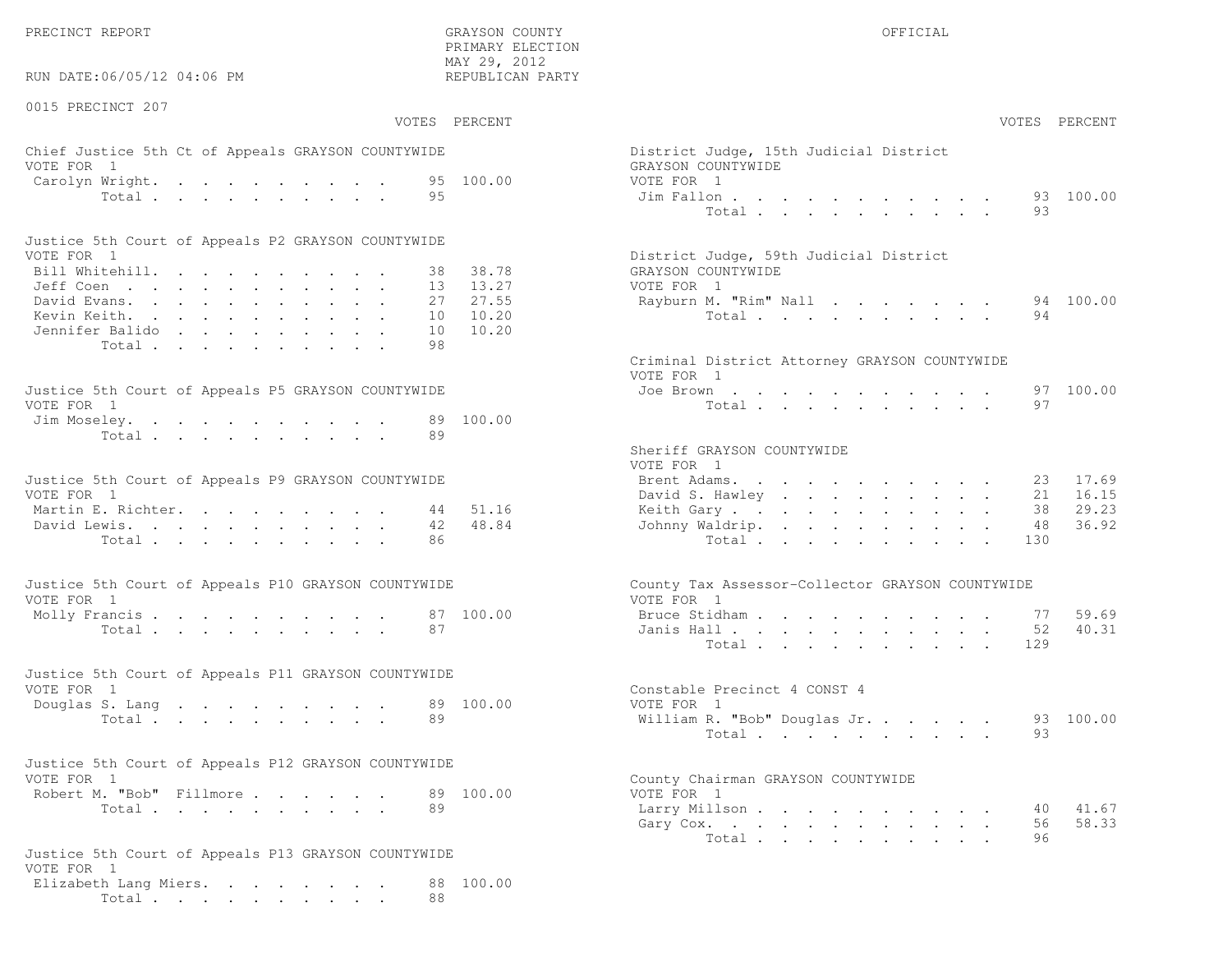PRECINCT REPORT GRAYSON COUNTY OFFICIAL

PRIMARY ELECTION

| RUN DATE:06/05/12 04:06 PM                                         | MAY 29, 2012<br>DEMOCRATIC PARTY             |                                                                                                    |
|--------------------------------------------------------------------|----------------------------------------------|----------------------------------------------------------------------------------------------------|
| 0015 PRECINCT 207                                                  | VOTES PERCENT                                | VOTES PERCENT                                                                                      |
| President GRAYSON COUNTYWIDE<br>VOTE FOR 1                         |                                              | Justice 5th Court of Appeals P5 GRAYSON COUNTYWIDE<br>VOTE FOR 1                                   |
| Barack Obama<br>Bob Ely<br>Darcy G. Richardson<br>John Wolfe.      | 4 100.00<br>$\circ$<br>$\Omega$<br>$\Omega$  | 3 100.00<br>Penny R. Phillips.<br>3<br>Total                                                       |
| Total                                                              | $\overline{4}$                               | Justice 5th Court of Appeals P9 GRAYSON COUNTYWIDE<br>VOTE FOR 1<br>100.00<br>David Hanschen.<br>3 |
| US Senator GRAYSON COUNTYWIDE<br>VOTE FOR 1                        |                                              | 3<br>Total                                                                                         |
| Paul Sadler.<br>Grady Yarbrough<br>Sean Hubbard                    | 50.00<br>2<br>25.00<br>$1 \quad$<br>$\Omega$ | Justice 5th Court of Appeals P11 GRAYSON COUNTYWIDE<br>VOTE FOR 1                                  |
| Addie Dainell Allen<br>Total                                       | $\mathbf{1}$<br>25.00<br>$\overline{4}$      | 3 100.00<br>Tonya J. Holt<br>3<br>Total                                                            |
| US Representative, DIST 4 GRAYSON COUNTYWIDE<br>VOTE FOR 1         |                                              | Justice 5th Court of Appeals P12 GRAYSON COUNTYWIDE<br>VOTE FOR 1                                  |
| VaLinda Hathcox<br>Total                                           | 3 100.00<br>3                                | 3 100.00<br>Lawrence J. Praeger<br>Total<br>3                                                      |
| Railroad Commissioner GRAYSON COUNTYWIDE<br>VOTE FOR 1             |                                              | County Chairman GRAYSON COUNTYWIDE<br>VOTE FOR 1                                                   |
| Dale Henry<br>Total                                                | 3 100.00<br>3                                | Lander Bethel.<br>3 100.00<br>3<br>Total                                                           |
| Justice, Supreme Court, Place 6 GRAYSON COUNTYWIDE<br>VOTE FOR 1   |                                              |                                                                                                    |
| Michele Petty<br>Total                                             | 3 100.00<br>3                                |                                                                                                    |
| Presiding Judge CTof AP GRAYSON COUNTYWIDE<br>VOTE FOR 1           |                                              |                                                                                                    |
| Keith Hampton<br>Total                                             | 100.00<br>3<br>3                             |                                                                                                    |
| State Representative, District 62 GRAYSON COUNTYWIDE<br>VOTE FOR 1 |                                              |                                                                                                    |
| Eristeo Perez<br>Total                                             | 3 100.00<br>3                                |                                                                                                    |
| Justice 5th Court of Appeals P2 GRAYSON COUNTYWIDE                 |                                              |                                                                                                    |
| VOTE FOR 1<br>Dan Wood.<br>Total                                   | 100.00<br>3                                  |                                                                                                    |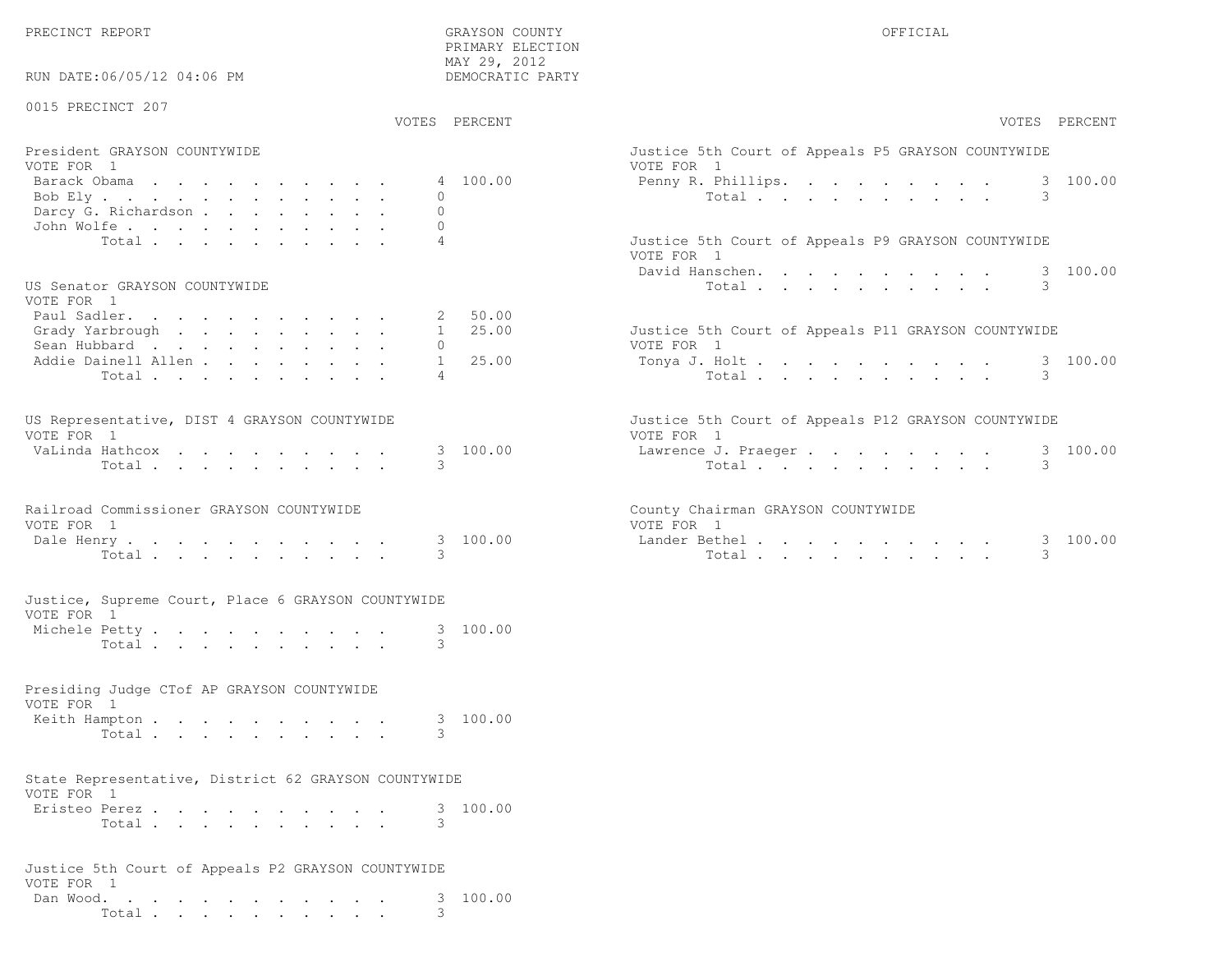# RUN DATE:06/05/12 04:06 PM

#### 0015 PRECINCT 207

|                                                |  |  |  |  |  |     | VOTES PERCENT |
|------------------------------------------------|--|--|--|--|--|-----|---------------|
| SCHOOL CHOICE GRAYSON COUNTYWIDE<br>VOTE FOR 1 |  |  |  |  |  |     |               |
| YES (SI) 124 86.71                             |  |  |  |  |  |     |               |
| NO (NO). 19 13.29                              |  |  |  |  |  |     |               |
| Total                                          |  |  |  |  |  | 143 |               |

#### REPEALING OBAMACARE GRAYSON COUNTYWIDE

| VOTE FOR 1 |  |  |  |  |  |                    |  |
|------------|--|--|--|--|--|--------------------|--|
|            |  |  |  |  |  | YES (SI) 140 97.22 |  |
|            |  |  |  |  |  | NO (NO). 4 2.78    |  |
|            |  |  |  |  |  | Total 144          |  |

#### PUBLIC PRAYER GRAYSON COUNTYWIDE

| VOTE FOR 1 |  |  |  |  |  |                    |  |
|------------|--|--|--|--|--|--------------------|--|
|            |  |  |  |  |  | YES (SI) 140 96.55 |  |
|            |  |  |  |  |  | NO (NO). 5 3.45    |  |
|            |  |  |  |  |  | Total 145          |  |

#### BALANCED BUDGET GRAYSON COUNTYWIDE

| VOTE FOR 1 |  |  |  |  |  |                    |  |
|------------|--|--|--|--|--|--------------------|--|
|            |  |  |  |  |  | YES (SI) 137 95.14 |  |
|            |  |  |  |  |  | NO (NO). 7 4.86    |  |
|            |  |  |  |  |  | Total 144          |  |

#### REDISTRICTING GRAYSON COUNTYWIDE

| VOTE FOR 1 |  |  |  |  |  |           |                   |  |
|------------|--|--|--|--|--|-----------|-------------------|--|
|            |  |  |  |  |  |           | YES (SI) 94 72.87 |  |
|            |  |  |  |  |  |           | NO (NO). 35 27.13 |  |
|            |  |  |  |  |  | Total 129 |                   |  |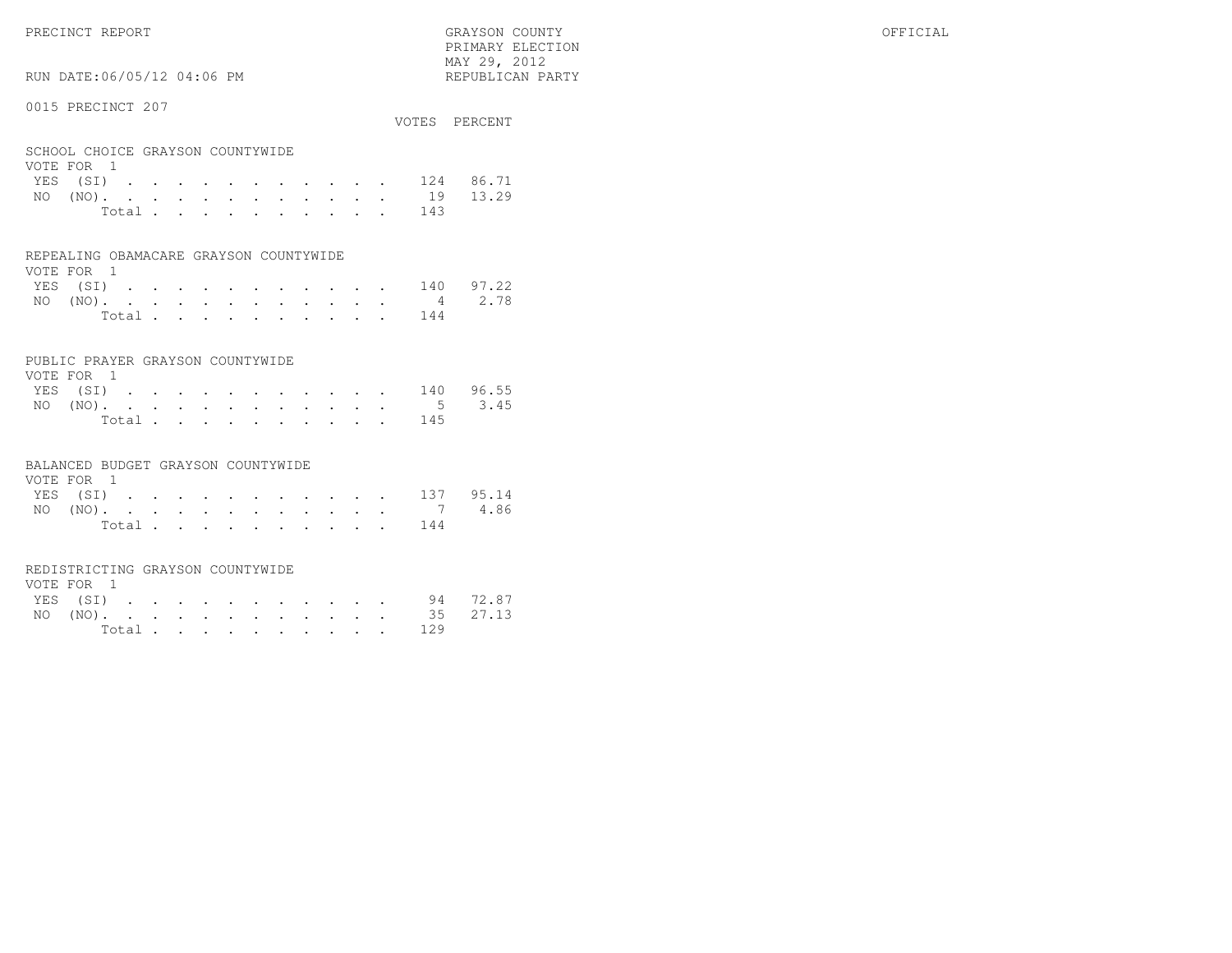PRECINCT REPORT GRAYSON COUNTY OFFICIAL PRIMARY ELECTION $\begin{array}{lll} \text{MAX} & 29, & 2012 \\ \text{NAY} & 29, & 2012 \end{array}$ RUN DATE:06/05/12 04:06 PM

#### 0015 PRECINCT 207

|                                                                                                                                                                                      |   | VOTES PERCENT |
|--------------------------------------------------------------------------------------------------------------------------------------------------------------------------------------|---|---------------|
| PROPOSITION 1 GRAYSON COUNTYWIDE<br>VOTE FOR 1<br>(APOYA)<br>FOR.<br>the contract of the contract of the contract of the contract of the contract of the contract of the contract of |   | 75.00         |
| AGAINST (EN CONTRA).                                                                                                                                                                 |   | 25.00         |
| Total                                                                                                                                                                                | 4 |               |
|                                                                                                                                                                                      |   |               |
| PROPOSITION 2 GRAYSON COUNTYWIDE                                                                                                                                                     |   |               |
| VOTE FOR                                                                                                                                                                             |   |               |

| FOR (APOYA)          |  |  |  |  |  | 4 100.00 |
|----------------------|--|--|--|--|--|----------|
| AGAINST (EN CONTRA). |  |  |  |  |  |          |
| Total                |  |  |  |  |  |          |

### PROPOSITION 3 GRAYSON COUNTYWIDE

| VOTE FOR 1 |                   |  |  |  |  |  |                              |         |
|------------|-------------------|--|--|--|--|--|------------------------------|---------|
|            | FOR $($ APOYA $)$ |  |  |  |  |  |                              | 2 50.00 |
|            |                   |  |  |  |  |  | AGAINST (EN CONTRA). 2 50.00 |         |
|            | Total.            |  |  |  |  |  |                              |         |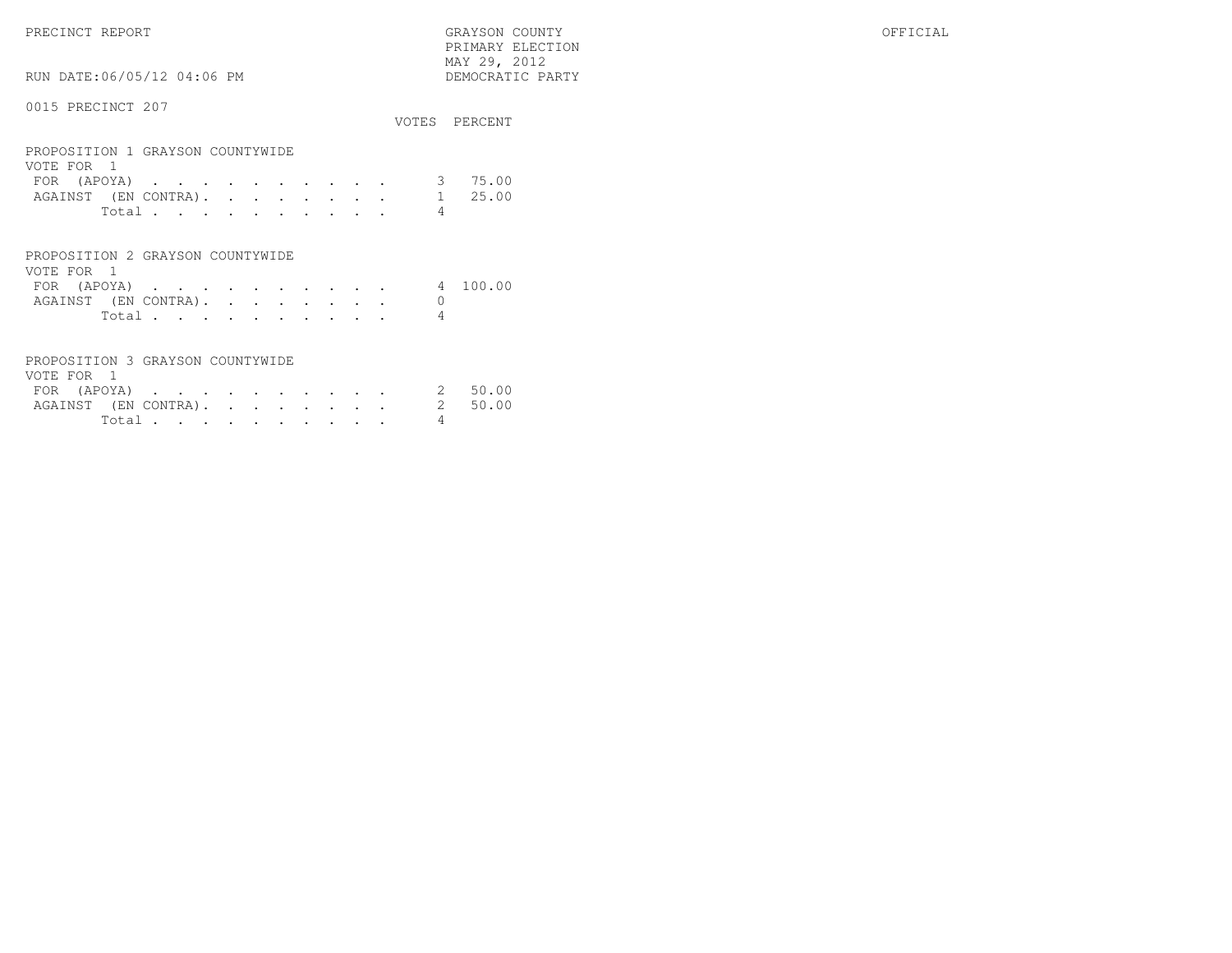PRECINCT REPORT GRAYSON COUNTY OFFICIAL PRIMARY ELECTIONMAY 29, 2012

RUN DATE:06/05/12 04:06 PM STATISTICS

|                                               |     | VOTES PERCENT |
|-----------------------------------------------|-----|---------------|
| REGISTERED VOTERS - TOTAL 1388                |     |               |
| REGISTERED VOTERS - REPUBLICAN PARTY          |     |               |
| REGISTERED VOTERS - DEMOCRATIC PARTY          |     |               |
| BALLOTS CAST - TOTAL.                         | 207 |               |
| BALLOTS CAST - REPUBLICAN PARTY               | 190 | 91.79         |
| BALLOTS CAST - DEMOCRATIC PARTY 17            |     | 8.21          |
| VOTER TURNOUT – TOTAL   .   .   .   .   .   . |     | 14.91         |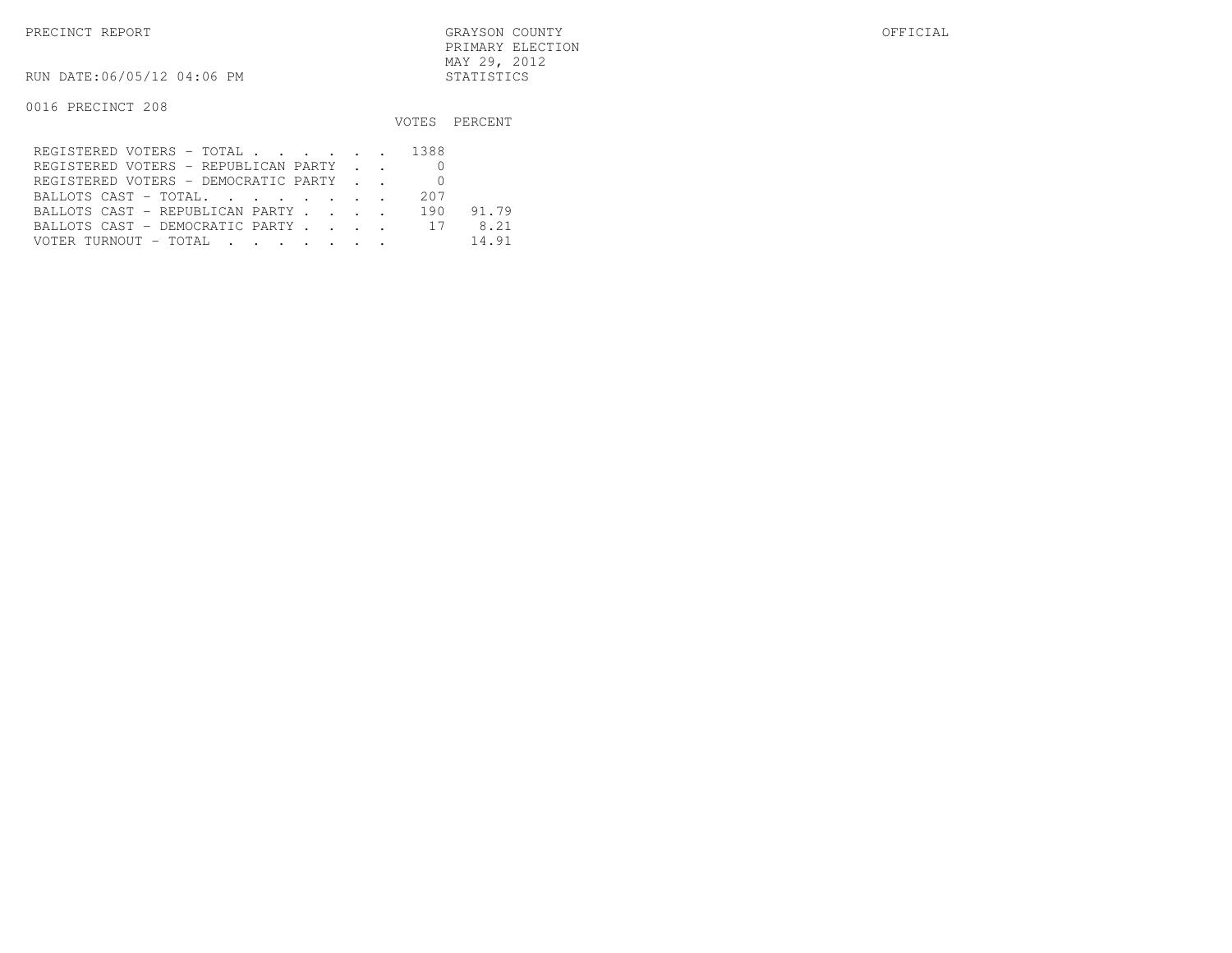PRECINCT REPORT THE COUNTY GRAYSON COUNTY THE COUNTY OFFICIAL OFFICIAL COUNTY OF THE COUNTY OF THE COUNTY OF THE COUNTY OF THE COUNTY OF THE COUNTY OF THE COUNTY OF THE COUNTY OF THE COUNTY OF THE COUNTY OF THE COUNTY OF T

RUN DATE:06/05/12 04:06 PM

### 0016 PRECINCT 208

 PRIMARY ELECTION MAY 29, 2012REPUBLICAN PARTY

# President GRAYSON COUNTYWIDE Justice, Superior Court, Place 2 Grayson, Superior Court, Place 2 Grayson, Place 2 Grayson, Place 2 Grayson, Place 2 Grayson, Place 2 Grayson, Place 2 Grayson, Place 2 Grayson, Place 2 Grayson,

| VOTE FOR 1                             | VOTE FOR 1                                         |
|----------------------------------------|----------------------------------------------------|
| Jon Huntsman 2 1.09                    | 62.50<br>Steve Smith. 85                           |
| Rick Santorum 9 4.92                   | 37.50<br>Don Willett. 51                           |
| Mitt Romney. 131 71.58                 | Total 136                                          |
| Charles "Buddy" Roemer 1 .55           |                                                    |
| Michele Bachmann 0                     |                                                    |
| Ron Paul. 19 10.38                     | Justice, Supreme Court, Place 4 GRAYSON COUNTYWIDE |
| Newt Gingrich 8 4.37                   | VOTE FOR 1                                         |
| John Davis 0                           | Joe Pool, Jr. 57 41.30                             |
| Uncommitted (No Comprometido). 13 7.10 | 21.74<br>John Devine. 30                           |
| Total 183                              | 36.96<br>David Medina<br>51                        |

#### US Senator GRAYSON COUNTYWIDE

| VOIE FOR I               | JUStice, Supreme Court, Place 6 GRAISON COUNTIVIDE |
|--------------------------|----------------------------------------------------|
| Joe Agris 0              | VOTE FOR 1                                         |
| Craig James. 14 7.95     | Nathan Hecht 118 100.00                            |
| Ted Cruz. 43 24.43       | Total 118                                          |
| Tom Leppert. 29 16.48    |                                                    |
| David Dewhurst. 83 47.16 |                                                    |
| 4 2.27<br>Glenn Addison  | Presiding Judge CTof AP GRAYSON COUNTYWIDE         |
| Curt Cleaver             | VOTE FOR 1                                         |
| Ben Gambini. 2 1.14      | Sharon Keller. 119 100.00                          |
| Lela Pittenger. 1 .57    | Total 119                                          |
| Total 176                |                                                    |
|                          |                                                    |

| US Representative, DIST 4 GRAYSON COUNTYWIDE | VOTE FOR 1                                    |
|----------------------------------------------|-----------------------------------------------|
| VOTE FOR 1                                   | Barbara Parker Hervey 119 100.00              |
| Steve Clark. 44 24.86                        | Total 119                                     |
| Lou Gigliotti 23 12.99                       |                                               |
| Ralph M. Hall 110 62.15                      |                                               |
| Total 177                                    | Judge CT of Criminal AP P8 GRAYSON COUNTYWIDE |

#### Railroad Commissioner GRAYSON COUNTYWIDE

| VOTE FOR 1                |  |  |  |  |  |                                             |  |
|---------------------------|--|--|--|--|--|---------------------------------------------|--|
| Warren Chisum 49 34.03    |  |  |  |  |  |                                             |  |
| Roland Sledge 9 6.25      |  |  |  |  |  | Member, State BoE Dist 9 GRAYSON COUNTYWIDE |  |
| Beryl Burgess 14 9.72     |  |  |  |  |  | VOTE FOR 1                                  |  |
| Becky Berger 29 20.14     |  |  |  |  |  | Randy Stevenson 69 51.11                    |  |
| Christi Craddick 21 14.58 |  |  |  |  |  | Thomas Ratliff. 66 48.89                    |  |
| Joe Cotten 22 15.28       |  |  |  |  |  | Total 135                                   |  |
| Total 144                 |  |  |  |  |  |                                             |  |

| Railroad Commissioner, UNEXP GRAYSON COUNTYWIDE | VOTE FOR 1             |
|-------------------------------------------------|------------------------|
| VOTE FOR 1                                      | Jim Herblin. 56 34.36  |
| Barry Smitherman 45 32.85                       | Craig Estes. 107 65.64 |
| Greg Parker. 47 34.31                           | Total 163              |
| Al Lee 11 8.03                                  |                        |

|                                                 | VOTES PERCENT | VOTES PERCENT                                                                 |  |
|-------------------------------------------------|---------------|-------------------------------------------------------------------------------|--|
| President GRAYSON COUNTYWIDE                    |               | Justice, Supreme Court, Place 2 GRAYSON COUNTYWIDE                            |  |
| VOTE FOR 1                                      |               | VOTE FOR 1                                                                    |  |
| Jon Huntsman<br>2                               | 1.09          | 62.50<br>Steve Smith.<br>85                                                   |  |
| Rick Santorum<br>9                              | 4.92          | Don Willett.<br>51<br>37.50                                                   |  |
| Mitt Romney.<br>131                             | 71.58         | Total<br>136                                                                  |  |
| Charles "Buddy" Roemer<br>1                     | .55           |                                                                               |  |
| Michele Bachmann<br>$\Omega$<br>19              | 10.38         |                                                                               |  |
| Ron Paul.<br>Newt Gingrich<br>8                 | 4.37          | Justice, Supreme Court, Place 4 GRAYSON COUNTYWIDE<br>VOTE FOR 1              |  |
| John Davis.<br>$\Omega$                         |               | Joe Pool, Jr.<br>41.30<br>57                                                  |  |
| 13                                              | 7.10          | 21.74<br>30                                                                   |  |
| Uncommitted (No Comprometido).<br>183           |               | John Devine.<br>36.96<br>David Medina<br>51                                   |  |
| Total                                           |               | 138                                                                           |  |
|                                                 |               | Total                                                                         |  |
| US Senator GRAYSON COUNTYWIDE                   |               |                                                                               |  |
| VOTE FOR 1                                      |               | Justice, Supreme Court, Place 6 GRAYSON COUNTYWIDE                            |  |
| Joe Agris<br>$\mathbf{0}$                       |               | VOTE FOR 1                                                                    |  |
| 14<br>Craig James.                              | 7.95          | 118 100.00<br>Nathan Hecht                                                    |  |
| Ted Cruz.<br>43                                 | 24.43         | 118<br>Total                                                                  |  |
| Tom Leppert.<br>29                              | 16.48         |                                                                               |  |
| David Dewhurst.<br>83                           | 47.16         |                                                                               |  |
| Glenn Addison<br>4                              | 2.27          | Presiding Judge CTof AP GRAYSON COUNTYWIDE                                    |  |
| Curt Cleaver<br>$\Omega$                        |               | VOTE FOR 1                                                                    |  |
| $\mathfrak{D}$<br>Ben Gambini.                  | 1.14          | Sharon Keller.<br>119 100.00                                                  |  |
| $\mathbf{1}$<br>Lela Pittenger.                 | .57           | Total<br>119                                                                  |  |
| Total<br>176                                    |               |                                                                               |  |
|                                                 |               | Judge CT of Criminal AP P7 GRAYSON COUNTYWIDE                                 |  |
| US Representative, DIST 4 GRAYSON COUNTYWIDE    |               | VOTE FOR 1                                                                    |  |
| VOTE FOR 1                                      |               | Barbara Parker Hervey<br>100.00<br>119                                        |  |
| Steve Clark.<br>44                              | 24.86         | Total<br>119                                                                  |  |
| 23<br>Lou Gigliotti                             | 12.99         |                                                                               |  |
| Ralph M. Hall<br>110                            | 62.15         |                                                                               |  |
| 177<br>Total                                    |               | Judge CT of Criminal AP P8 GRAYSON COUNTYWIDE                                 |  |
|                                                 |               | VOTE FOR 1                                                                    |  |
|                                                 |               | Elsa Alcala.<br>the contract of the contract of the contract of<br>112 100.00 |  |
| Railroad Commissioner GRAYSON COUNTYWIDE        |               | Total<br>112                                                                  |  |
| VOTE FOR 1                                      |               |                                                                               |  |
| Warren Chisum<br>49                             | 34.03         |                                                                               |  |
| Roland Sledge<br>9                              | 6.25          | Member, State BoE Dist 9 GRAYSON COUNTYWIDE                                   |  |
| Beryl Burgess<br>14                             | 9.72          | VOTE FOR 1                                                                    |  |
| 29<br>Becky Berger                              | 20.14         | 51.11<br>Randy Stevenson<br>69                                                |  |
| Christi Craddick<br>21                          | 14.58         | 48.89<br>Thomas Ratliff.<br>66                                                |  |
| 22<br>Joe Cotten                                | 15.28         | Total<br>135                                                                  |  |
| Total<br>144                                    |               |                                                                               |  |
|                                                 |               | State Senator, District 30 GRAYSON COUNTYWIDE                                 |  |
| Railroad Commissioner, UNEXP GRAYSON COUNTYWIDE |               | VOTE FOR 1                                                                    |  |
| VOTE FOR 1                                      |               | 34.36<br>Jim Herblin.<br>56                                                   |  |
| Barry Smitherman<br>45                          | 32.85         | 65.64<br>107<br>Craig Estes.                                                  |  |
| Greg Parker.<br>47                              | 34.31         | Total<br>163                                                                  |  |
| Al Lee 11                                       | 8.03          |                                                                               |  |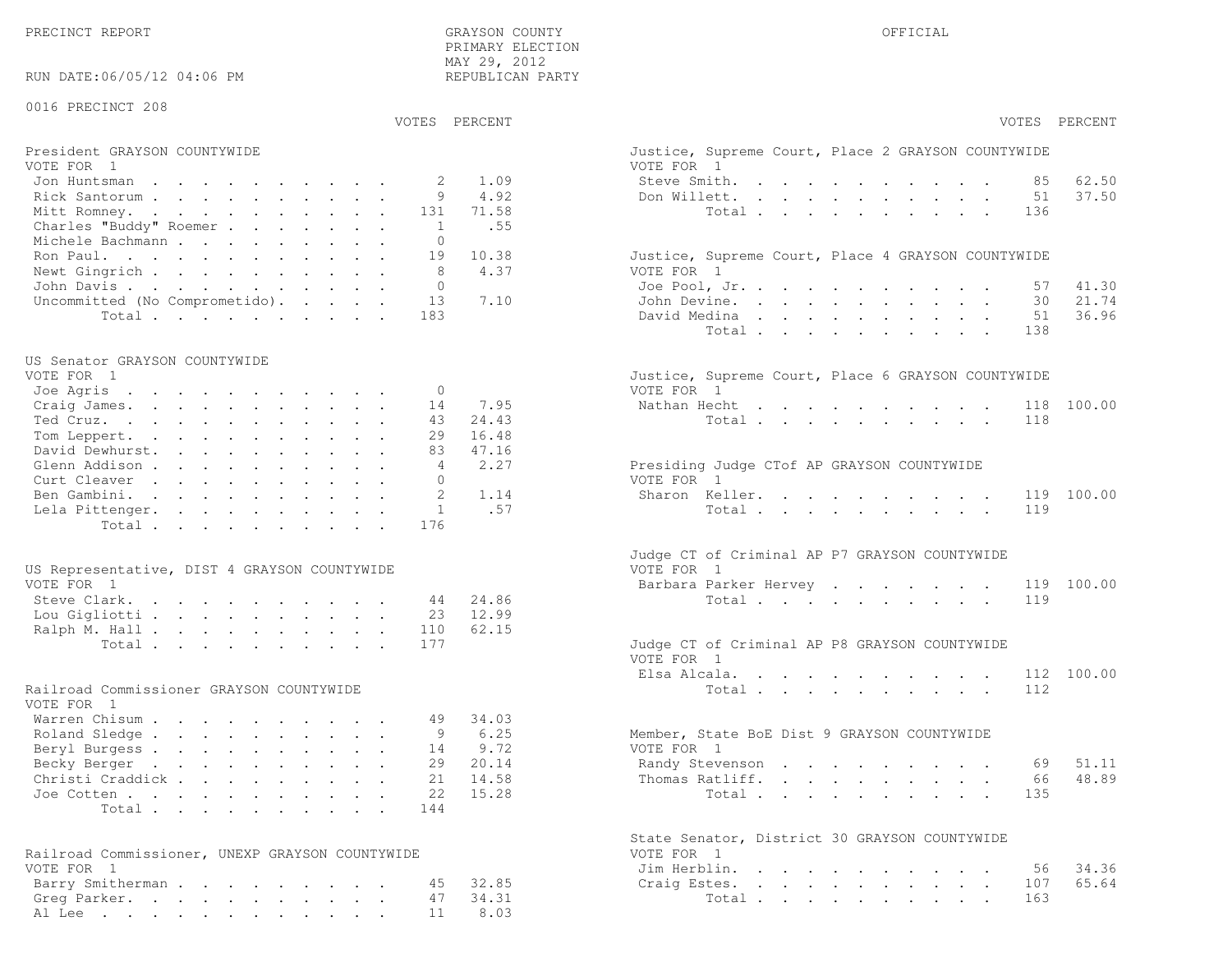| Elizabeth Murrav-Kolb 34 24.82                                                                                                                                                                                                       |  |  |  |  |  |                                                      |  |  |
|--------------------------------------------------------------------------------------------------------------------------------------------------------------------------------------------------------------------------------------|--|--|--|--|--|------------------------------------------------------|--|--|
| <u>in the second contract of the second contract of the second contract of the second contract of the second contract of the second contract of the second contract of the second contract of the second contract of the second </u> |  |  |  |  |  | State Representative, District 62 GRAYSON COUNTYWIDE |  |  |

| State Representative, District 62 GRAYSON COUNTYWIDE |           |  |  |  |  |  |
|------------------------------------------------------|-----------|--|--|--|--|--|
| VOTE FOR 1                                           |           |  |  |  |  |  |
| Larry Phillips. 150 100.00                           |           |  |  |  |  |  |
|                                                      | Total 150 |  |  |  |  |  |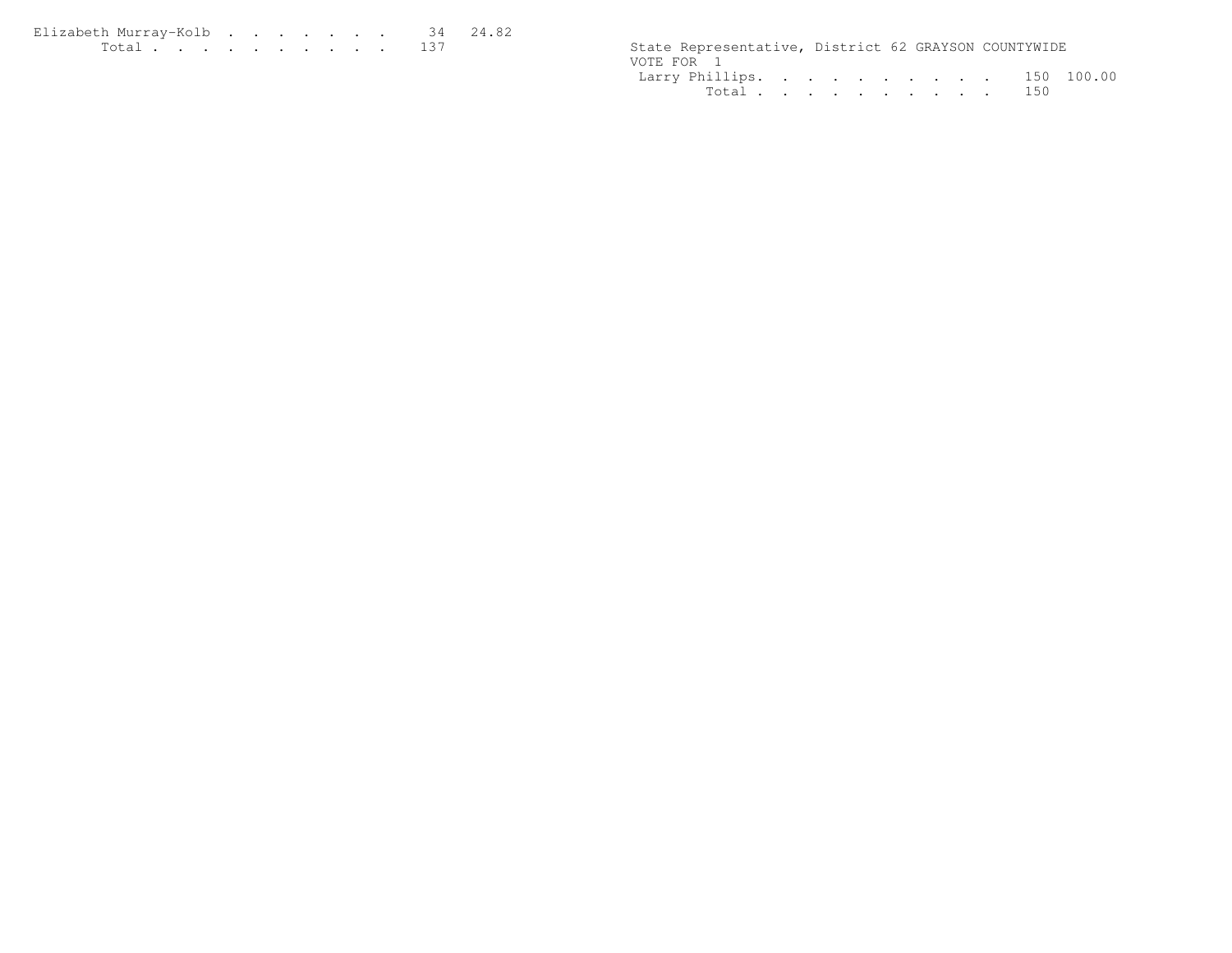PRECINCT REPORT GRAYSON COUNTY OFFICIAL

 $\text{MAX } 29, \quad 2012$ RUN DATE:06/05/12 04:06 PM

0016 PRECINCT 208

PRIMARY ELECTION

# Chief Justice 5th Ct of Appeals GRAYSON COUNTYWIDE The State of District District District Order VOTE FOR 1 GRAYSON COUNTY WITH SALE COUNTY OF A GRAY COUNTY OF A GRAY COUNTY OF A GRAY COUNTY OF A GRAY COUNTY OF A GRAY COUNTY OF A GRAY COUNTY OF A GRAY COUNTY OF A GRAY COUNTY OF A GRAY COUNTY OF A GRAY COUNTY OF A GRAY Carolyn Wright. . . . . . . . . 115 100.00 VOT

| Justice 5th Court of Appeals P2 GRAYSON COUNTYWIDE |  |  |  |  |  |                                        |
|----------------------------------------------------|--|--|--|--|--|----------------------------------------|
| VOTE FOR 1                                         |  |  |  |  |  | District Judge, 59th Judicial District |
| Bill Whitehill. 45 33.83                           |  |  |  |  |  | GRAYSON COUNTYWIDE                     |
| Jeff Coen 10 7.52                                  |  |  |  |  |  | VOTE FOR 1                             |
| David Evans. 40 30.08                              |  |  |  |  |  | Rayburn M. "Rim" Nall 130 100.00       |
| Kevin Keith. 20 15.04                              |  |  |  |  |  | Total 130                              |
| Jennifer Balido 18 13.53                           |  |  |  |  |  |                                        |
| Total 133                                          |  |  |  |  |  |                                        |

| Justice 5th Court of Appeals P5 GRAYSON COUNTYWIDE | Joe Brown 141 100.00 |
|----------------------------------------------------|----------------------|
| VOTE FOR 1                                         | Total 141            |
| Jim Moseley. 117 100.00                            |                      |
| Total 117                                          |                      |

| Justice 5th Court of Appeals P9 GRAYSON COUNTYWIDE |  |  |  |  | Brent Adams. 28 16.00    |  |  |  |  |  |  |
|----------------------------------------------------|--|--|--|--|--------------------------|--|--|--|--|--|--|
| VOTE FOR 1                                         |  |  |  |  | David S. Hawley 22 12.57 |  |  |  |  |  |  |
| Martin E. Richter. 52 41.94                        |  |  |  |  | Keith Gary 58 33.14      |  |  |  |  |  |  |
| David Lewis. 72 58.06                              |  |  |  |  | Johnny Waldrip. 67 38.29 |  |  |  |  |  |  |
| Total 124                                          |  |  |  |  | Total 175                |  |  |  |  |  |  |

| Justice 5th Court of Appeals P10 GRAYSON COUNTYWIDE | County Tax Assessor-Collector GRAYSON COUNTYWIDE |
|-----------------------------------------------------|--------------------------------------------------|
| VOTE FOR 1                                          | VOTE FOR 1                                       |
| Molly Francis 117 100.00                            | Bruce Stidham 106 61.27                          |
| Total 117                                           | Janis Hall 67 38.73                              |

| Justice 5th Court of Appeals P11 GRAYSON COUNTYWIDE |  |  |  |  |                                                        |  |
|-----------------------------------------------------|--|--|--|--|--------------------------------------------------------|--|
| VOTE FOR 1                                          |  |  |  |  | Justice of the Peace Prec 1 JUSTICE OF THE PEACE PCT 1 |  |
| Douglas S. Lang 116 100.00                          |  |  |  |  | VOTE FOR 1                                             |  |
| Total 116                                           |  |  |  |  | 9.55<br>Rick Mason 15                                  |  |

| Justice 5th Court of Appeals P12 GRAYSON COUNTYWIDE |           |  |  |  | Total 157                    |  |
|-----------------------------------------------------|-----------|--|--|--|------------------------------|--|
| VOTE FOR 1                                          |           |  |  |  |                              |  |
| Robert M. "Bob" Fillmore 112 100.00                 |           |  |  |  |                              |  |
|                                                     | Total 112 |  |  |  | Constable Precinct 1 CONST 1 |  |

| Justice 5th Court of Appeals P13 GRAYSON COUNTYWIDE | C.C. "Buddy" Wade. 88 61.11 |  |
|-----------------------------------------------------|-----------------------------|--|
| VOTE FOR 1                                          | Total 144                   |  |
| Elizabeth Lang Miers. 107 100.00                    |                             |  |
| Total 107                                           |                             |  |

| :06/05/12 04:06 PM                                                                    | MAY 29, 2012<br>REPUBLICAN PARTY          |                                                                                             |  |
|---------------------------------------------------------------------------------------|-------------------------------------------|---------------------------------------------------------------------------------------------|--|
| CINCT 208                                                                             | VOTES PERCENT                             | VOTES PERCENT                                                                               |  |
| stice 5th Ct of Appeals GRAYSON COUNTYWIDE<br>1                                       |                                           | District Judge, 15th Judicial District<br>GRAYSON COUNTYWIDE                                |  |
| Wright.<br>Total<br>115                                                               | 115 100.00                                | VOTE FOR 1<br>130 100.00<br>Jim Fallon<br>Total<br>130                                      |  |
| ith Court of Appeals P2 GRAYSON COUNTYWIDE                                            |                                           |                                                                                             |  |
| $\mathbf{1}$<br>itehill.                                                              | 33.83<br>45<br>7.52<br>10                 | District Judge, 59th Judicial District<br>GRAYSON COUNTYWIDE<br>VOTE FOR 1                  |  |
| rans.<br>eith.<br>: Balido<br>133                                                     | 30.08<br>40<br>15.04<br>20<br>13.53<br>18 | 130 100.00<br>Rayburn M. "Rim" Nall<br>Total<br>130                                         |  |
| Total<br>oth Court of Appeals P5 GRAYSON COUNTYWIDE                                   |                                           | Criminal District Attorney GRAYSON COUNTYWIDE<br>VOTE FOR 1<br>Joe Brown<br>141 100.00      |  |
| $\mathbf{1}$<br>eley.<br>117                                                          | 100.00                                    | Total $\cdots$<br>141                                                                       |  |
| Total<br>117                                                                          |                                           | Sheriff GRAYSON COUNTYWIDE<br>VOTE FOR 1                                                    |  |
| ith Court of Appeals P9 GRAYSON COUNTYWIDE<br>$\mathbf{1}$<br>$\mathbb{R}$ . Richter. | 41.94<br>52                               | Brent Adams.<br>16.00<br>28<br>12.57<br>David S. Hawley<br>22<br>33.14<br>Keith Gary.<br>58 |  |
| ewis.<br>Total<br>124                                                                 | 58.06<br>72                               | 38.29<br>Johnny Waldrip.<br>67<br>Total<br>175                                              |  |
| ith Court of Appeals P10 GRAYSON COUNTYWIDE<br>$\sim$ 1                               |                                           | County Tax Assessor-Collector GRAYSON COUNTYWIDE<br>VOTE FOR 1                              |  |
| rancis 117 100.00<br>Total<br>117                                                     |                                           | 61.27<br>Bruce Stidham<br>106<br>38.73<br>Janis Hall<br>67<br>Total<br>173                  |  |
| oth Court of Appeals P11 GRAYSON COUNTYWIDE<br>$\mathbf{1}$                           |                                           | Justice of the Peace Prec 1 JUSTICE OF THE PEACE PCT 1                                      |  |
| S. Lang 116 100.00<br>116<br>Total                                                    |                                           | VOTE FOR 1<br>Rick Mason<br>9.55<br>15                                                      |  |
| oth Court of Appeals P12 GRAYSON COUNTYWIDE                                           |                                           | Billy G. Teague Sr.<br>20.38<br>32<br>Larry Atherton. 110 70.06                             |  |
| $\mathbf{1}$<br>1. "Bob" Fillmore.                                                    | 112 100.00                                | Total<br>157                                                                                |  |
| Total<br>112                                                                          |                                           | Constable Precinct 1 CONST 1<br>VOTE FOR 1<br>38.89<br>Chad Mulkey.<br>56                   |  |
| ith Court of Appeals P13 GRAYSON COUNTYWIDE<br>$\sim$ 1                               |                                           | C.C. "Buddy" Wade.<br>61.11<br>88<br>Total<br>144                                           |  |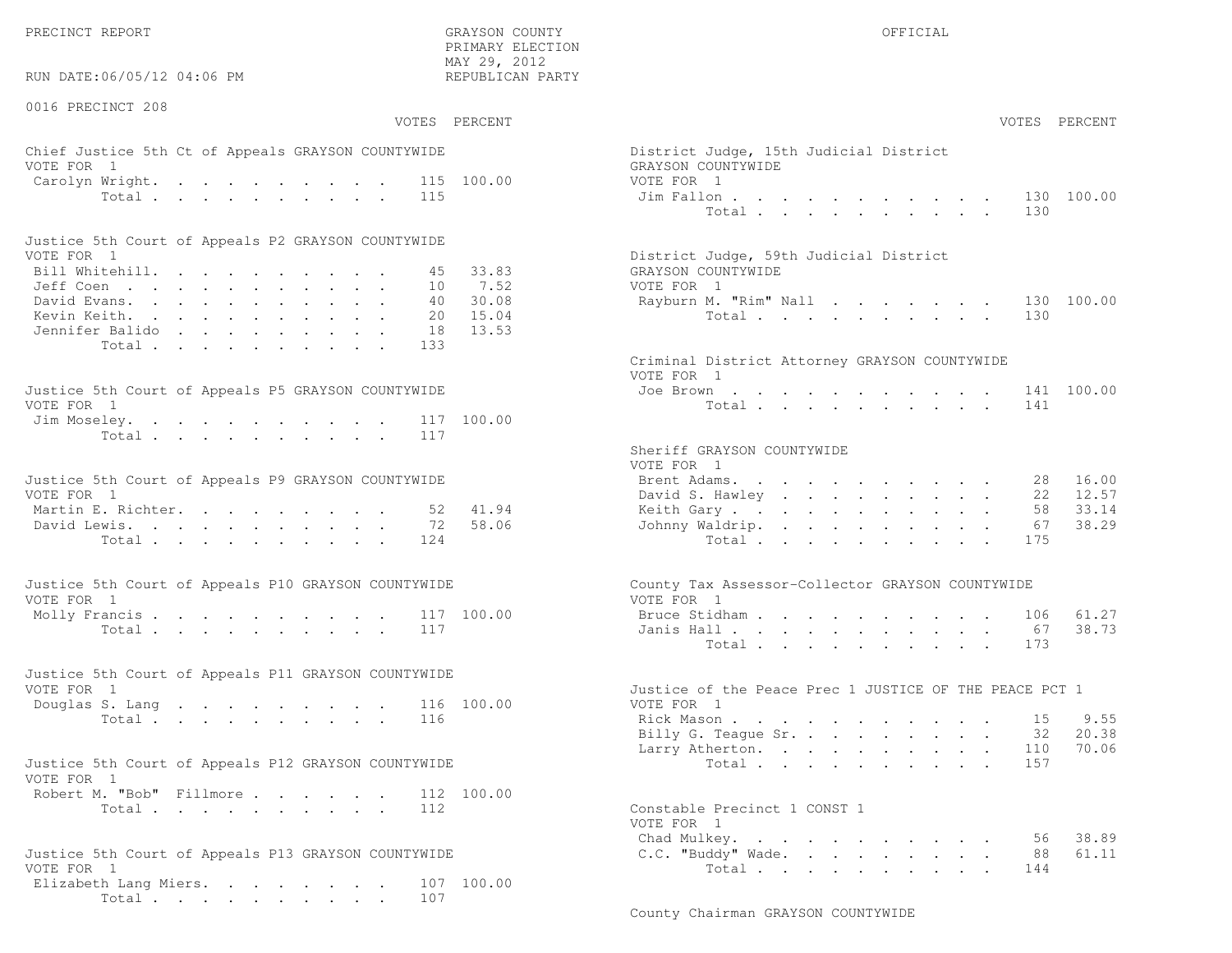| VOTE FOR 1             |  |  |  |  |  |           |  |
|------------------------|--|--|--|--|--|-----------|--|
| Larry Millson 69 53.08 |  |  |  |  |  |           |  |
| Gary Cox. 61 46.92     |  |  |  |  |  |           |  |
|                        |  |  |  |  |  | Total 130 |  |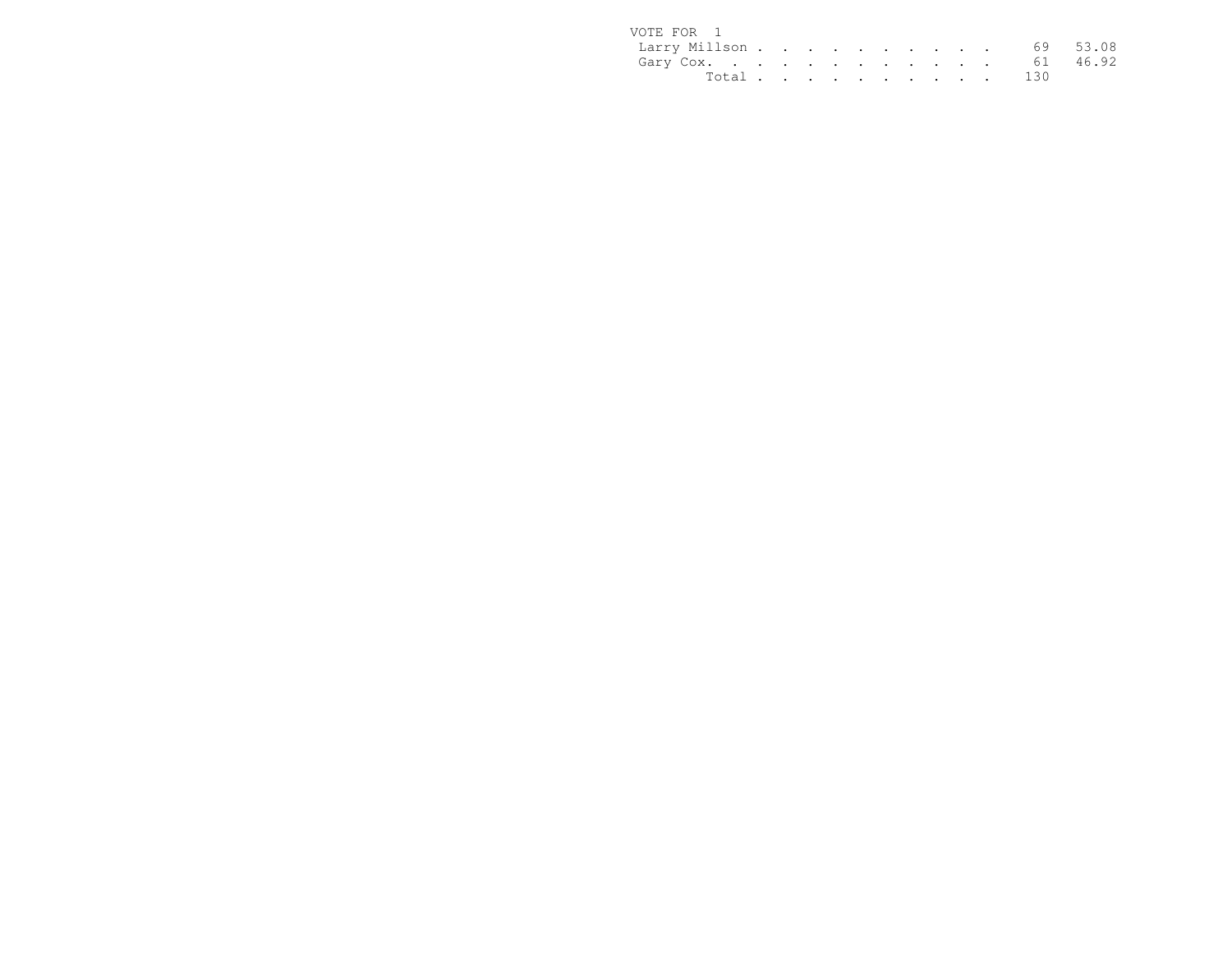PRECINCT REPORT OF THE SERVICE OF THE GRAYSON COUNTY OF THE GRAYSON COUNTY OF THE GRAYSON OF THE GRAYSON COUNTY

RUN DATE:06/05/12 04:06 PM

#### 0016 PRECINCT 208

VOTES PERCENT VOTES PERCENT

 PRIMARY ELECTION MAY 29, 2012DEMOCRATIC PARTY

| President GRAYSON COUNTYWIDE    | Justice 5th Court of Appeals P5 GRAYSON COUNTYWIDE |
|---------------------------------|----------------------------------------------------|
| VOTE FOR 1                      | VOTE FOR 1                                         |
| Barack Obama <b>. 1</b> 2 80.00 | Penny R. Phillips. 14 100.00                       |
| Bob Ely 1 6.67                  | Total 14                                           |
| Darcy G. Richardson 1 6.67      |                                                    |
| John Wolfe. 1 6.67              |                                                    |
| Total 15                        | Justice 5th Court of Appeals P9 GRAYSON COUNTYWIDE |

#### US Senator GRAYSON COUNTYWIDE

| VOTE FOR 1                 |  |  |  |  |  |                                                     |  |
|----------------------------|--|--|--|--|--|-----------------------------------------------------|--|
| Paul Sadler. 5 33.33       |  |  |  |  |  |                                                     |  |
| Grady Yarbrough 0          |  |  |  |  |  | Justice 5th Court of Appeals P11 GRAYSON COUNTYWIDE |  |
| Sean Hubbard 9 60.00       |  |  |  |  |  | VOTE FOR 1                                          |  |
| Addie Dainell Allen 1 6.67 |  |  |  |  |  | Tonya J. Holt 13 100.00                             |  |
| Total 15                   |  |  |  |  |  | Total 13                                            |  |

|                           | US Representative, DIST 4 GRAYSON COUNTYWIDE |  |  |  |  |  |  |  | Justice 5th Court of Appeals P12 GRAYSON COUNTYWIDE |  |
|---------------------------|----------------------------------------------|--|--|--|--|--|--|--|-----------------------------------------------------|--|
| VOTE FOR 1                |                                              |  |  |  |  |  |  |  | VOTE FOR 1                                          |  |
| VaLinda Hathcox 13 100.00 |                                              |  |  |  |  |  |  |  | Lawrence J. Praeger 14 100.00                       |  |
| Total 13                  |                                              |  |  |  |  |  |  |  | Total 14                                            |  |

## Railroad Commissioner GRAYSON COUNTYWIDE County County County County County County County County County County County County County County County County County County County County County County County County County County VOTE FOR 1 VOTE FOR 1Dale Henry . . . . . . . . . . . . 14 100.00<br>
Total

| Justice, Supreme Court, Place 6 GRAYSON COUNTYWIDE |  |  |  |           |
|----------------------------------------------------|--|--|--|-----------|
| VOTE FOR 1                                         |  |  |  |           |
| Michele Petty                                      |  |  |  | 13 100.00 |

|  | Total |  |  |  |  |  |  |
|--|-------|--|--|--|--|--|--|
|  |       |  |  |  |  |  |  |

### Presiding Judge CTof AP GRAYSON COUNTYWIDEVOTE FOR 1

|  | Keith Hampton |  |  |  |  |  | 14 100.00 |
|--|---------------|--|--|--|--|--|-----------|
|  | Total         |  |  |  |  |  |           |

#### State Representative, District 62 GRAYSON COUNTYWIDEVOTE FOR 1

| VUILLEUIVE I  |       |  |  |  |  |  |           |
|---------------|-------|--|--|--|--|--|-----------|
| Eristeo Perez |       |  |  |  |  |  | 13 100.00 |
|               | Total |  |  |  |  |  |           |

#### Justice 5th Court of Appeals P2 GRAYSON COUNTYWIDEVOTE FOR 1 Dan Wood. . . . . . . . . . . . 13 100.00Total . . . . . . . . . . 13

| PERCENT                | VOTES PERCENT                                                                                                                                                                 |
|------------------------|-------------------------------------------------------------------------------------------------------------------------------------------------------------------------------|
| 80.00<br>6.67<br>6.67  | Justice 5th Court of Appeals P5 GRAYSON COUNTYWIDE<br>VOTE FOR 1<br>Penny R. Phillips. 14 100.00<br>$Total \cdot \cdot \cdot \cdot \cdot \cdot \cdot \cdot \cdot \cdot$<br>14 |
| 6.67                   | Justice 5th Court of Appeals P9 GRAYSON COUNTYWIDE<br>VOTE FOR 1<br>David Hanschen. 13 100.00<br>Total<br>13                                                                  |
| 33.33<br>60.00<br>6.67 | Justice 5th Court of Appeals P11 GRAYSON COUNTYWIDE<br>VOTE FOR 1<br>Tonya J. Holt 13 100.00<br>Total $\cdots$<br>13                                                          |
| 100.00                 | Justice 5th Court of Appeals P12 GRAYSON COUNTYWIDE<br>VOTE FOR 1<br>Lawrence J. Praeger 14 100.00<br>Total<br>14                                                             |
| 100.00                 | County Chairman GRAYSON COUNTYWIDE<br>VOTE FOR 1<br>10 100.00<br>Lander Bethel<br>Total<br>10                                                                                 |
| 100.00                 |                                                                                                                                                                               |

| ᠇<br>௱ |  |
|--------|--|
| 70     |  |
|        |  |

| 1011 LOIL         |                 |                          |               |
|-------------------|-----------------|--------------------------|---------------|
| Dale Henry        | n n<br>$\Delta$ | Lander Bethel            | 100.00<br>1 O |
| $T \cap \vdash A$ |                 | $T \cap$ $+$ $\supset$ . | 10            |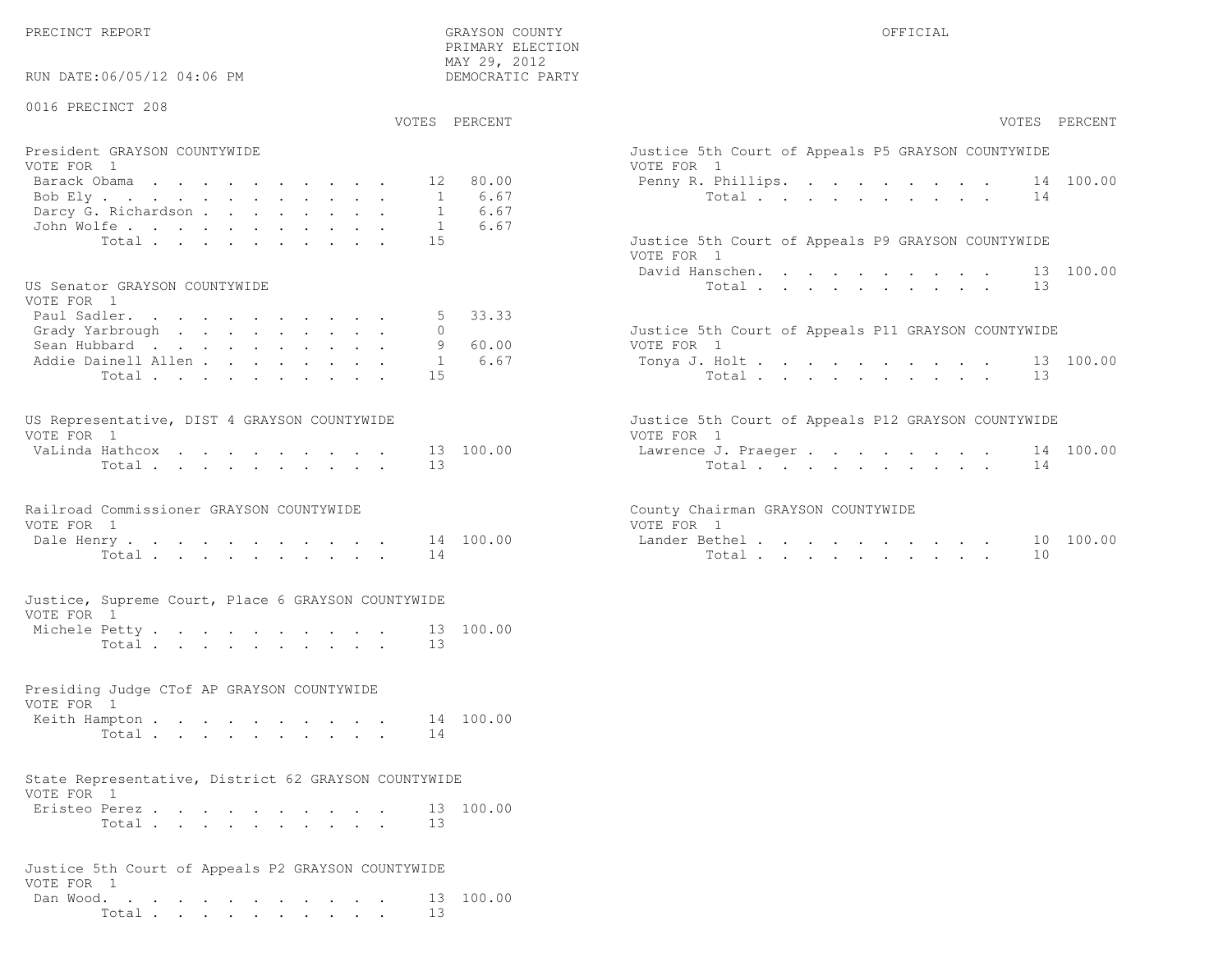PRECINCT REPORT GRAYSON COUNTY OFFICIAL PRIMARY ELECTION $\text{MAX } 29, \quad 2012$ 

# RUN DATE:06/05/12 04:06 PM

#### 0016 PRECINCT 208

| VVIV INDVINCI ZVV                              |  |  |  |  |  |  |           | VOTES PERCENT      |
|------------------------------------------------|--|--|--|--|--|--|-----------|--------------------|
| SCHOOL CHOICE GRAYSON COUNTYWIDE<br>VOTE FOR 1 |  |  |  |  |  |  |           |                    |
|                                                |  |  |  |  |  |  |           | YES (SI) 140 78.65 |
|                                                |  |  |  |  |  |  |           | NO (NO). 38 21.35  |
|                                                |  |  |  |  |  |  | Total 178 |                    |

#### REPEALING OBAMACARE GRAYSON COUNTYWIDE

| VOTE FOR 1 |  |  |  |  |  |  |                    |  |
|------------|--|--|--|--|--|--|--------------------|--|
|            |  |  |  |  |  |  | YES (SI) 168 92.82 |  |
|            |  |  |  |  |  |  | NO (NO). 13 7.18   |  |
|            |  |  |  |  |  |  | Total 181          |  |

#### PUBLIC PRAYER GRAYSON COUNTYWIDE

| VOTE FOR 1       |  |  |  |  |  |           |                    |
|------------------|--|--|--|--|--|-----------|--------------------|
|                  |  |  |  |  |  |           | YES (SI) 176 93.62 |
| NO (NO). 12 6.38 |  |  |  |  |  |           |                    |
|                  |  |  |  |  |  | Total 188 |                    |

#### BALANCED BUDGET GRAYSON COUNTYWIDE

| VOTE FOR 1 |                |  |  |  |  |  |                    |  |
|------------|----------------|--|--|--|--|--|--------------------|--|
|            |                |  |  |  |  |  | YES (SI) 172 95.56 |  |
|            |                |  |  |  |  |  | NO (NO). 8 4.44    |  |
|            | Total $\cdots$ |  |  |  |  |  | 180                |  |

#### REDISTRICTING GRAYSON COUNTYWIDE

| VOTE FOR 1 |  |  |  |  |  |           |                    |  |
|------------|--|--|--|--|--|-----------|--------------------|--|
|            |  |  |  |  |  |           | YES (SI) 116 69.88 |  |
|            |  |  |  |  |  |           | NO (NO). 50 30.12  |  |
|            |  |  |  |  |  | Total 166 |                    |  |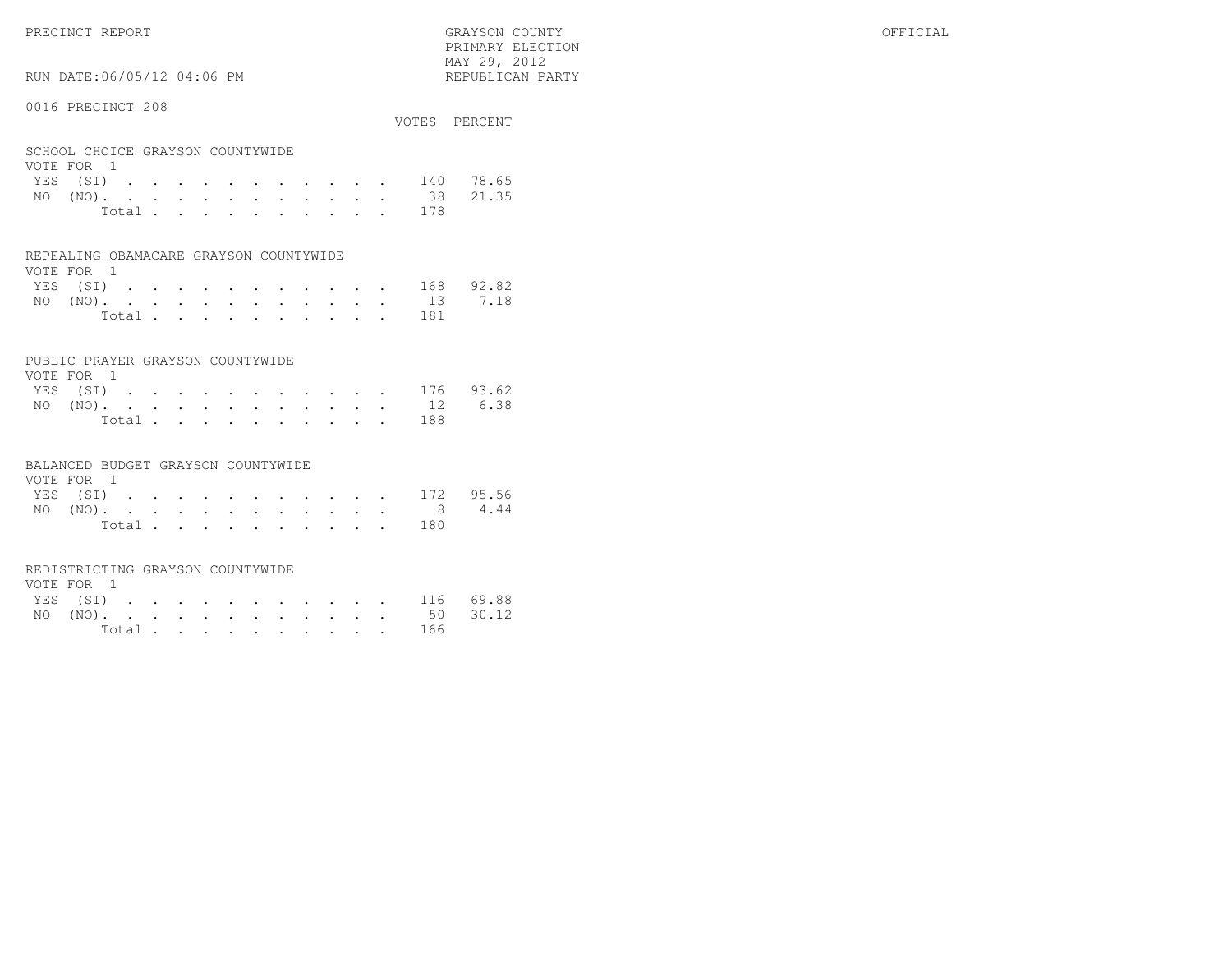PRECINCT REPORT GRAYSON COUNTY OFFICIAL PRIMARY ELECTION $\begin{array}{lll} \text{MAX} & 29, & 2012 \\ \text{NAY} & 29, & 2012 \end{array}$ 

RUN DATE:06/05/12 04:06 PM

|                                                                                                                                                                                                                             | VOTES                     | PERCENT        |
|-----------------------------------------------------------------------------------------------------------------------------------------------------------------------------------------------------------------------------|---------------------------|----------------|
| PROPOSITION 1 GRAYSON COUNTYWIDE<br>VOTE FOR 1<br>(APOYA)<br><b>FOR</b><br>the contract of the contract of the contract of the contract of the contract of the contract of the contract of<br>AGAINST (EN CONTRA).<br>Total | 15<br>$\mathcal{L}$<br>17 | 88.24<br>11.76 |
| PROPOSITION 2 GRAYSON COUNTYWIDE                                                                                                                                                                                            |                           |                |

| VOTE FOR 1 |             |  |  |  |  |  |                              |          |
|------------|-------------|--|--|--|--|--|------------------------------|----------|
|            | FOR (APOYA) |  |  |  |  |  |                              | 13 76.47 |
|            |             |  |  |  |  |  | AGAINST (EN CONTRA). 4 23.53 |          |
|            |             |  |  |  |  |  | Total 17                     |          |

| PROPOSITION 3 GRAYSON COUNTYWIDE |  |  |  |  |            |  |
|----------------------------------|--|--|--|--|------------|--|
| VOTE FOR 1                       |  |  |  |  |            |  |
| FOR (APOYA) 13 76.47             |  |  |  |  |            |  |
| AGAINST (EN CONTRA). 4 23.53     |  |  |  |  |            |  |
|                                  |  |  |  |  | Total $17$ |  |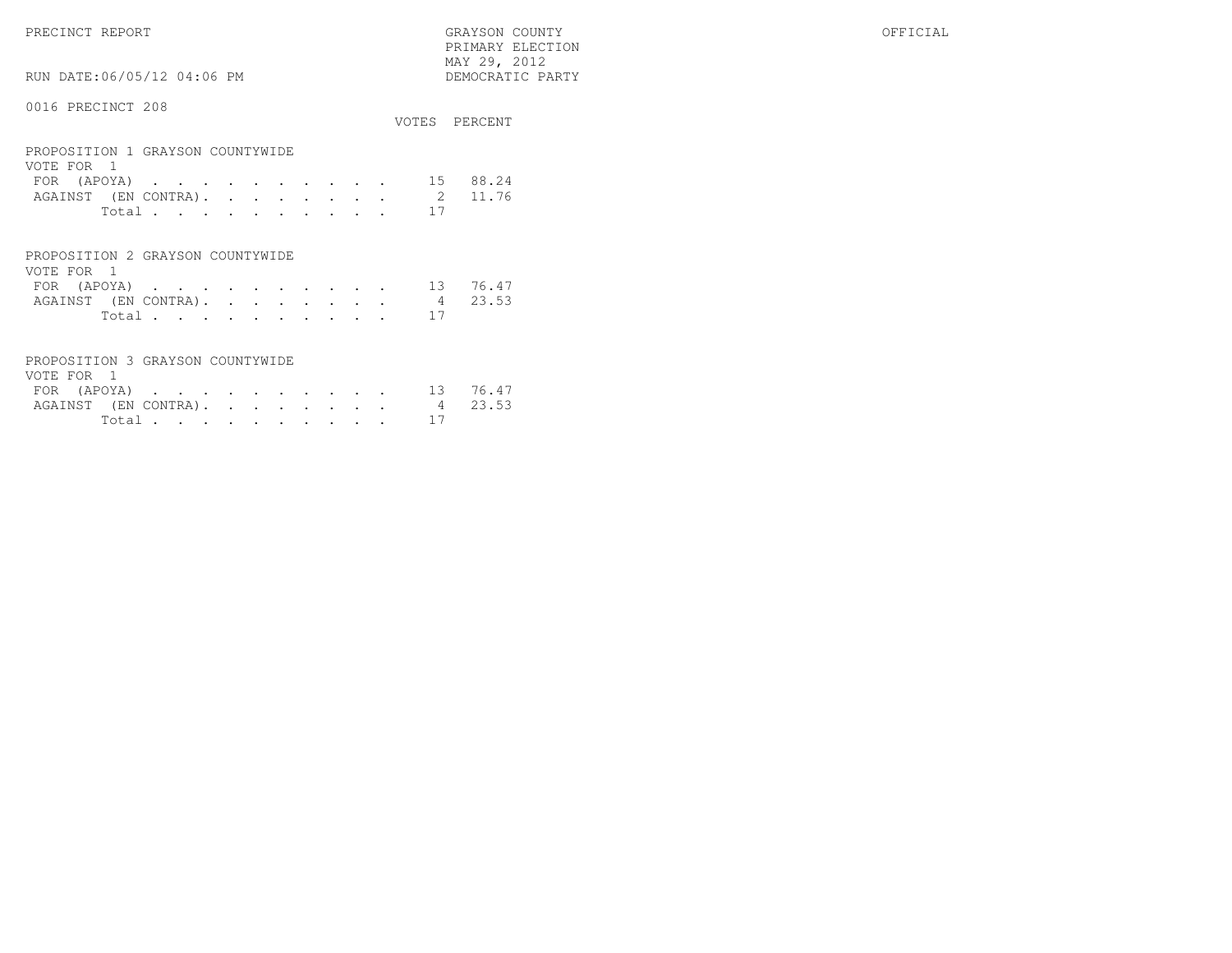PRECINCT REPORT GRAYSON COUNTY OFFICIAL PRIMARY ELECTIONMAY 29, 2012

RUN DATE:06/05/12 04:06 PM STATISTICS

|                                         |     | VOTES PERCENT |
|-----------------------------------------|-----|---------------|
| REGISTERED VOTERS - TOTAL 1078          |     |               |
| REGISTERED VOTERS - REPUBLICAN PARTY    |     |               |
| REGISTERED VOTERS - DEMOCRATIC PARTY    |     |               |
| BALLOTS CAST - TOTAL.                   | 213 |               |
| BALLOTS CAST - REPUBLICAN PARTY         | 199 | 93.43         |
| BALLOTS CAST - DEMOCRATIC PARTY 14 6.57 |     |               |
|                                         |     | 19.76         |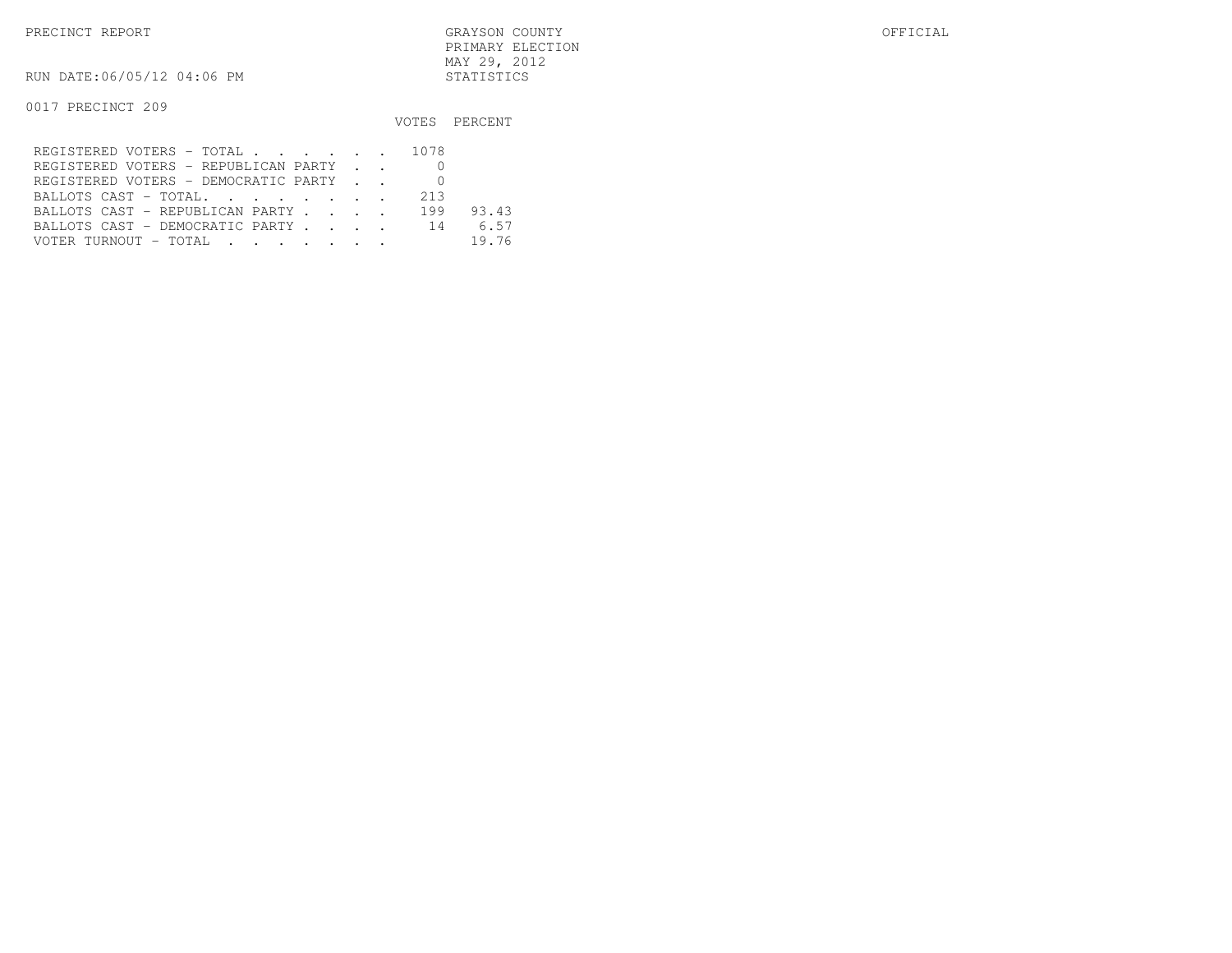PRECINCT REPORT OF THE SERVICE OF THE GRAYSON COUNTY OF THE GRAYSON COUNTY OF THE GRAYSON OF THE GRAYSON COUNTY PRIMARY ELECTION MAY 29, 2012REPUBLICAN PARTY

RUN DATE:06/05/12 04:06 PM

#### 0017 PRECINCT 209

#### VOTES PERCENT VOTES PERCENT

# President GRAYSON COUNTYWIDE Justice, Supreme Court, Supreme Court, Place 2 Gray Court, Place 2 Gray Court, Place 2 Gray Court, Place 2 Gray Court, Place 2 Gray Court, Place 2 Gray Court, Place 2 Gray Court, Place 2 Gray C

| VOTE FOR 1                             | VOTE FOR 1                                         |
|----------------------------------------|----------------------------------------------------|
| Jon Huntsman 0                         | 66.67<br>Steve Smith. 104                          |
| Rick Santorum 20 10.10                 | 33.33<br>Don Willett. 52                           |
| Mitt Romney. 134 67.68                 | Total 156                                          |
| Charles "Buddy" Roemer 0               |                                                    |
| Michele Bachmann                       |                                                    |
| Ron Paul. 24 12.12                     | Justice, Supreme Court, Place 4 GRAYSON COUNTYWIDE |
| Newt Gingrich 9 4.55                   | VOTE FOR 1                                         |
| John Davis 0                           | Joe Pool, Jr. 65 41.94                             |
| Uncommitted (No Comprometido). 11 5.56 | John Devine. 38 24.52                              |
| Total 198                              | 52 33.55<br>David Medina                           |

#### US Senator GRAYSON COUNTYWIDE

| VOIE FOR I               |  |  |  |      | JUSTICE, SUPPEME COUPL, PIACE 6 GRAISON COUNTIVIDE |  |
|--------------------------|--|--|--|------|----------------------------------------------------|--|
| Joe Agris 3 1.69         |  |  |  |      | VOTE FOR 1                                         |  |
| Craig James. 19 10.67    |  |  |  |      | Nathan Hecht 122 100.00                            |  |
| Ted Cruz. 42 23.60       |  |  |  |      | Total 122                                          |  |
| Tom Leppert. 27 15.17    |  |  |  |      |                                                    |  |
| David Dewhurst. 69 38.76 |  |  |  |      |                                                    |  |
| Glenn Addison 1 .56      |  |  |  |      | Presiding Judge CTof AP GRAYSON COUNTYWIDE         |  |
| Curt Cleaver 1 .56       |  |  |  |      | VOTE FOR 1                                         |  |
| Ben Gambini. 7           |  |  |  | 3.93 | Sharon Keller. 130 100.00                          |  |
| Lela Pittenger. 9 5.06   |  |  |  |      | Total 130                                          |  |
| Total 178                |  |  |  |      |                                                    |  |
|                          |  |  |  |      |                                                    |  |

| US Representative, DIST 4 GRAYSON COUNTYWIDE | VOTE FOR 1                                    |
|----------------------------------------------|-----------------------------------------------|
| VOTE FOR 1                                   | Barbara Parker Hervey 128 100.00              |
| Steve Clark. 51 26.98                        | Total 128                                     |
| Lou Gigliotti 47 24.87                       |                                               |
| Ralph M. Hall 91 48.15                       |                                               |
| Total 189                                    | Judge CT of Criminal AP P8 GRAYSON COUNTYWIDE |

#### Railroad Commissioner GRAYSON COUNTYWIDE

| VOTE FOR 1                |  |  |  |  |  |                                             |       |
|---------------------------|--|--|--|--|--|---------------------------------------------|-------|
| Warren Chisum 38 24.20    |  |  |  |  |  |                                             |       |
| Roland Sledge 29 18.47    |  |  |  |  |  | Member, State BoE Dist 9 GRAYSON COUNTYWIDE |       |
| Beryl Burgess 11 7.01     |  |  |  |  |  | VOTE FOR 1                                  |       |
| Becky Berger 29 18.47     |  |  |  |  |  | Randy Stevenson 78 50.32                    |       |
| Christi Craddick 29 18.47 |  |  |  |  |  | Thomas Ratliff. 77                          | 49.68 |
| Joe Cotten 21 13.38       |  |  |  |  |  | Total 155                                   |       |
| Total 157                 |  |  |  |  |  |                                             |       |

| Railroad Commissioner, UNEXP GRAYSON COUNTYWIDE | VOTE FOR 1             |
|-------------------------------------------------|------------------------|
| VOTE FOR 1                                      | Jim Herblin. 49 26.63  |
| Barry Smitherman 53 35.10                       | Craig Estes. 135 73.37 |
| Greg Parker. 54 35.76                           | Total 184              |
| Al Lee 12 7.95                                  |                        |

| VOTES PERCENT                                                                  | VOTES PERCENT                                                                                                                                    |
|--------------------------------------------------------------------------------|--------------------------------------------------------------------------------------------------------------------------------------------------|
| President GRAYSON COUNTYWIDE<br>VOTE FOR 1                                     | Justice, Supreme Court, Place 2 GRAYSON COUNTYWIDE<br>VOTE FOR 1                                                                                 |
| $\mathbf{0}$<br>Jon Huntsman                                                   | Steve Smith.<br>66.67<br>104                                                                                                                     |
| 20<br>10.10<br>Rick Santorum                                                   | Don Willett.<br>52<br>33.33                                                                                                                      |
| 67.68<br>Mitt Romney.<br>134                                                   | Total<br>156                                                                                                                                     |
| Charles "Buddy" Roemer<br>$\Omega$                                             |                                                                                                                                                  |
| $\Omega$<br>Michele Bachmann                                                   |                                                                                                                                                  |
| Ron Paul.<br>24<br>12.12                                                       | Justice, Supreme Court, Place 4 GRAYSON COUNTYWIDE                                                                                               |
| 9<br>4.55                                                                      |                                                                                                                                                  |
| Newt Gingrich<br>$\Omega$                                                      | VOTE FOR 1                                                                                                                                       |
| John Davis.                                                                    | 41.94<br>Joe Pool, Jr.<br>65                                                                                                                     |
| 5.56<br>Uncommitted (No Comprometido).<br>11                                   | 24.52<br>John Devine.<br>38                                                                                                                      |
| Total<br>198                                                                   | 33.55<br>David Medina<br>52<br>Total<br>155                                                                                                      |
| US Senator GRAYSON COUNTYWIDE                                                  |                                                                                                                                                  |
| VOTE FOR 1                                                                     | Justice, Supreme Court, Place 6 GRAYSON COUNTYWIDE                                                                                               |
| Joe Agris<br>1.69<br>3                                                         | VOTE FOR 1                                                                                                                                       |
| Craig James.<br>19<br>10.67                                                    | 100.00<br>Nathan Hecht<br>the contract of the contract of the contract of the contract of the contract of the contract of the contract of<br>122 |
| 23.60<br>Ted Cruz.<br>42                                                       | Total<br>122                                                                                                                                     |
| 27<br>Tom Leppert.<br>15.17                                                    |                                                                                                                                                  |
| David Dewhurst.<br>69<br>38.76                                                 |                                                                                                                                                  |
| Glenn Addison<br>1<br>.56                                                      | Presiding Judge CTof AP GRAYSON COUNTYWIDE                                                                                                       |
| Curt Cleaver<br>.56<br>1                                                       | VOTE FOR 1                                                                                                                                       |
| Ben Gambini.<br>7<br>3.93                                                      | 130 100.00<br>Sharon Keller.                                                                                                                     |
| 9<br>5.06<br>Lela Pittenger.                                                   | 130<br>Total                                                                                                                                     |
| Total<br>178                                                                   |                                                                                                                                                  |
|                                                                                | Judge CT of Criminal AP P7 GRAYSON COUNTYWIDE                                                                                                    |
| US Representative, DIST 4 GRAYSON COUNTYWIDE<br>VOTE FOR 1                     | VOTE FOR 1<br>Barbara Parker Hervey<br>128<br>100.00                                                                                             |
| Steve Clark.<br>26.98<br>51                                                    | 128<br>Total                                                                                                                                     |
| 24.87<br>Lou Gigliotti<br>47                                                   |                                                                                                                                                  |
| Ralph M. Hall<br>48.15<br>91                                                   |                                                                                                                                                  |
| Total<br>189                                                                   | Judge CT of Criminal AP P8 GRAYSON COUNTYWIDE<br>VOTE FOR 1                                                                                      |
|                                                                                | Elsa Alcala.<br>124 100.00                                                                                                                       |
| Railroad Commissioner GRAYSON COUNTYWIDE<br>VOTE FOR 1                         | 124<br>Total                                                                                                                                     |
| Warren Chisum<br>24.20<br>38                                                   |                                                                                                                                                  |
| Roland Sledge<br>29<br>18.47                                                   | Member, State BoE Dist 9 GRAYSON COUNTYWIDE                                                                                                      |
| Beryl Burgess<br>11<br>7.01                                                    | VOTE FOR 1                                                                                                                                       |
| Becky Berger<br>29<br>18.47<br>the contract of the contract of the contract of | 50.32<br>Randy Stevenson<br>78                                                                                                                   |
| Christi Craddick<br>29<br>18.47                                                | 77<br>49.68<br>Thomas Ratliff.                                                                                                                   |
| 21<br>13.38<br>Joe Cotten                                                      | 155                                                                                                                                              |
| Total<br>157                                                                   | Total                                                                                                                                            |
|                                                                                | State Senator, District 30 GRAYSON COUNTYWIDE                                                                                                    |
| Railroad Commissioner, UNEXP GRAYSON COUNTYWIDE                                | VOTE FOR 1                                                                                                                                       |
| VOTE FOR 1                                                                     | Jim Herblin.<br>26.63<br>49                                                                                                                      |
| Barry Smitherman.<br>35.10<br>53                                               | 73.37<br>Craig Estes.<br>135                                                                                                                     |
| 35.76<br>Greg Parker.<br>54                                                    | Total<br>184                                                                                                                                     |
| 7.95<br>Al Lee 12                                                              |                                                                                                                                                  |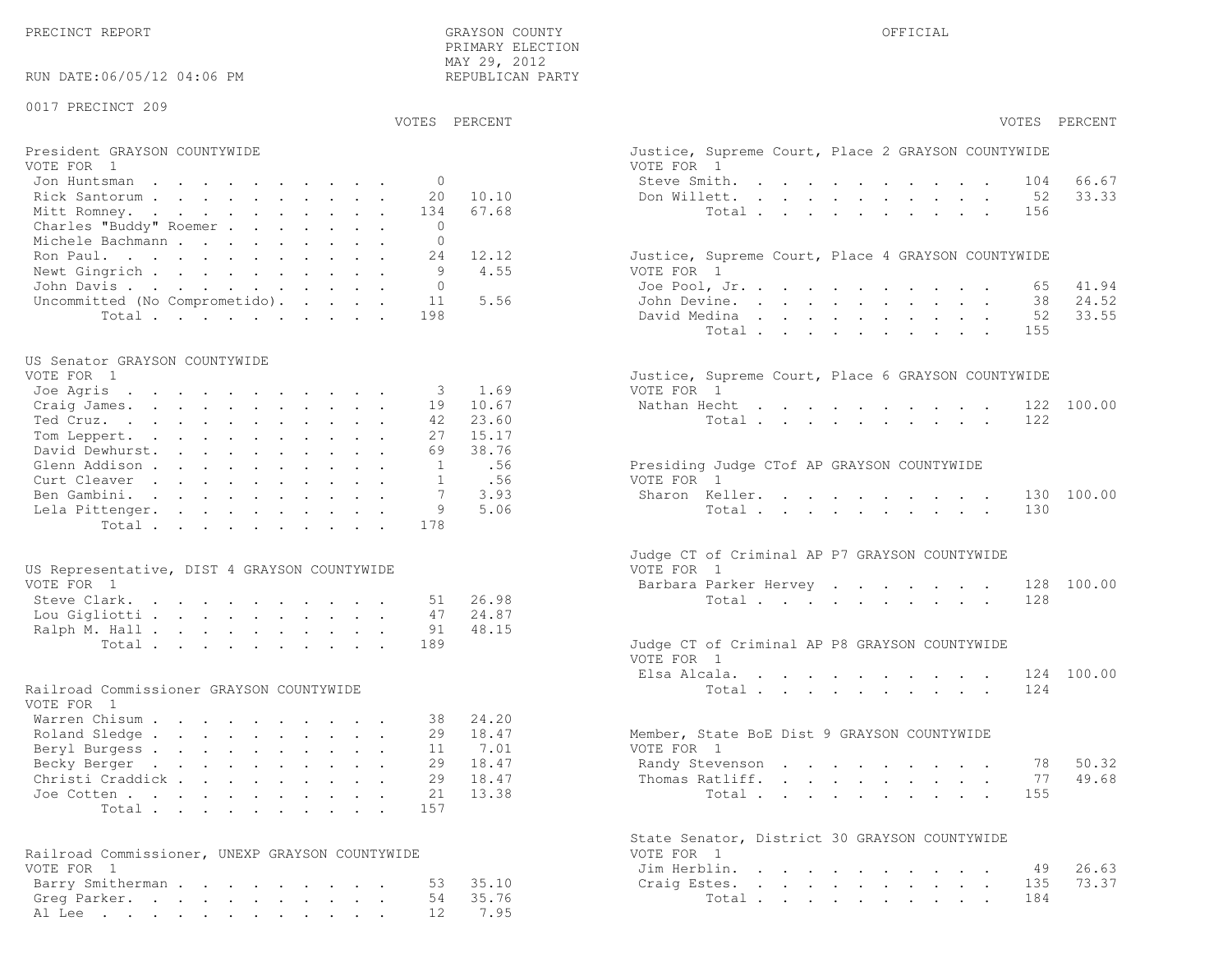| Elizabeth Murrav-Kolb 32 21.19 |  |  |  |  |  |                                                      |  |  |
|--------------------------------|--|--|--|--|--|------------------------------------------------------|--|--|
| . 151                          |  |  |  |  |  | State Representative, District 62 GRAYSON COUNTYWIDE |  |  |

|  |  |  |  | State Representative, District 62 GRAYSON COUNTYWIDE<br>Larry Phillips. 160 100.00<br>Total 160 |
|--|--|--|--|-------------------------------------------------------------------------------------------------|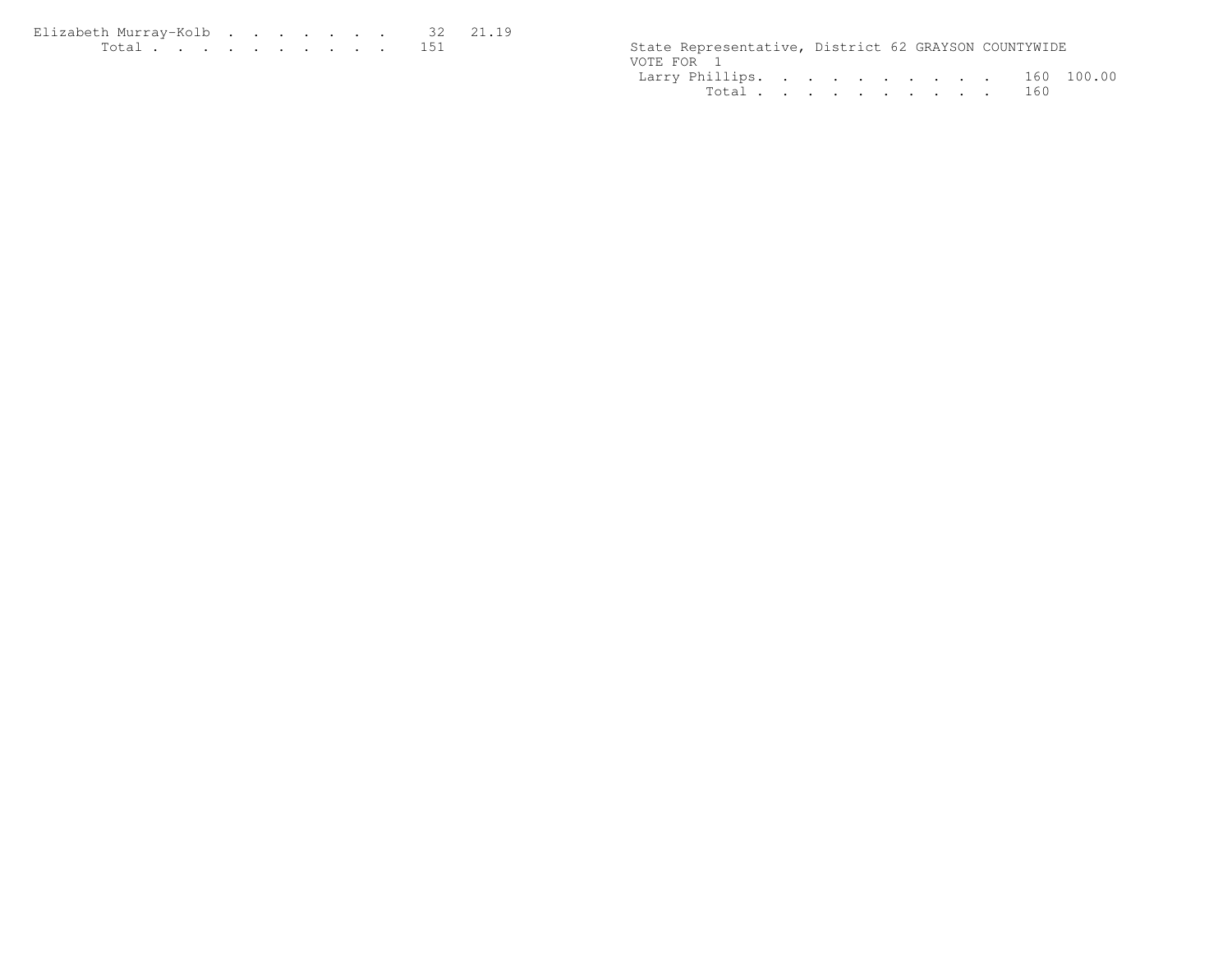PRECINCT REPORT GRAYSON COUNTY OFFICIAL

 $\text{MAX } 29, \quad 2012$ RUN DATE:06/05/12 04:06 PM

0017 PRECINCT 209

PRIMARY ELECTION

# Chief Justice 5th Ct of Appeals GRAYSON COUNTYWIDE District District District District District District District District District District District District District District District District District District District VOTE FOR 1 GRAYSON COUNTY WITH SALE COUNTY OF REAL GRAYSON COUNTY OF REAL COUNTY OF REAL COUNTY OF REAL COUNTY OF REAL COUNTY OF REAL COUNTY OF REAL COUNTY OF REAL COUNTY OF REAL COUNTY OF REAL COUNTY OF REAL COUNTY OF REA Carolyn Wright. . . . . . . . . 126 100.00 VOT

| Justice 5th Court of Appeals P2 GRAYSON COUNTYWIDE |  |  |  |  |  |                                        |
|----------------------------------------------------|--|--|--|--|--|----------------------------------------|
| VOTE FOR 1                                         |  |  |  |  |  | District Judge, 59th Judicial District |
| Bill Whitehill. 45 29.61                           |  |  |  |  |  | GRAYSON COUNTYWIDE                     |
| Jeff Coen 12 7.89                                  |  |  |  |  |  | VOTE FOR 1                             |
| David Evans. 56 36.84                              |  |  |  |  |  | Rayburn M. "Rim" Nall 145 100.00       |
| Kevin Keith. 13 8.55                               |  |  |  |  |  | Total 145                              |
| Jennifer Balido 26 17.11                           |  |  |  |  |  |                                        |
| Total 152                                          |  |  |  |  |  |                                        |

| Justice 5th Court of Appeals P5 GRAYSON COUNTYWIDE | Joe Brown 147 100.00 |
|----------------------------------------------------|----------------------|
| VOTE FOR 1                                         | Total 147            |
| Jim Moseley. 135 100.00                            |                      |
| Total 135                                          |                      |

| Justice 5th Court of Appeals P9 GRAYSON COUNTYWIDE |  |  |  |  |  | Brent Adams. 29 14.87    |  |  |  |  |  |  |
|----------------------------------------------------|--|--|--|--|--|--------------------------|--|--|--|--|--|--|
| VOTE FOR 1                                         |  |  |  |  |  | David S. Hawley 47 24.10 |  |  |  |  |  |  |
| Martin E. Richter. 50 35.46                        |  |  |  |  |  | Keith Gary 61 31.28      |  |  |  |  |  |  |
| David Lewis. 91 64.54                              |  |  |  |  |  | Johnny Waldrip. 58 29.74 |  |  |  |  |  |  |
| Total 141                                          |  |  |  |  |  | Total 195                |  |  |  |  |  |  |

| Justice 5th Court of Appeals P10 GRAYSON COUNTYWIDE | County Tax Assessor-Collector GRAYSON COUNTYWIDE |
|-----------------------------------------------------|--------------------------------------------------|
| VOTE FOR 1                                          | VOTE FOR 1                                       |
| Molly Francis 130 100.00                            | Bruce Stidham 86 47.51                           |
| Total 130                                           | Janis Hall 95 52.49                              |

| Justice 5th Court of Appeals P11 GRAYSON COUNTYWIDE |                                                                                      |
|-----------------------------------------------------|--------------------------------------------------------------------------------------|
| VOTE FOR 1                                          | Justice of the Peace Prec 1 JUSTICE OF THE PEACE PCT 1                               |
| Douglas S. Lang 132 100.00                          | VOTE FOR 1                                                                           |
| Total 132                                           | 29 16.67<br>Rick Mason<br>.<br>しんしゅう しゅうしょう しんしゅう しゅうしゅう しゅうしゅう しゅうしゅう しゅうしゅう しゅうしょう |

| Justice 5th Court of Appeals P12 GRAYSON COUNTYWIDE |           |  |  |  | Total 174                    |  |
|-----------------------------------------------------|-----------|--|--|--|------------------------------|--|
| VOTE FOR 1                                          |           |  |  |  |                              |  |
| Robert M. "Bob" Fillmore 129 100.00                 |           |  |  |  |                              |  |
|                                                     | Total 129 |  |  |  | Constable Precinct 1 CONST 1 |  |

| Justice 5th Court of Appeals P13 GRAYSON COUNTYWIDE | C.C. "Buddy" Wade. 106 63.47 |  |
|-----------------------------------------------------|------------------------------|--|
| VOTE FOR 1                                          | Total 167                    |  |
| Elizabeth Lang Miers. 129 100.00                    |                              |  |
| Total 129                                           |                              |  |

| MAY 29, 2012<br>:06/05/12 04:06 PM<br>REPUBLICAN PARTY        |                                                                            |
|---------------------------------------------------------------|----------------------------------------------------------------------------|
| CINCT 209<br>VOTES PERCENT                                    | VOTES PERCENT                                                              |
| stice 5th Ct of Appeals GRAYSON COUNTYWIDE                    | District Judge, 15th Judicial District                                     |
| 1<br>Wright. 126 100.00                                       | GRAYSON COUNTYWIDE<br>VOTE FOR 1                                           |
| Total<br>126                                                  | Jim Fallon<br>141 100.00<br>Total<br>141                                   |
| ith Court of Appeals P2 GRAYSON COUNTYWIDE                    |                                                                            |
| $\mathbf{1}$<br>29.61<br>tehill.<br>45                        | District Judge, 59th Judicial District<br>GRAYSON COUNTYWIDE               |
| 7.89<br>$\mathbb{R}^n$<br>12                                  | VOTE FOR 1                                                                 |
| 36.84<br>rans.<br>56                                          | Rayburn M. "Rim" Nall<br>145 100.00                                        |
| eith.<br>8.55<br>13                                           | Total $\cdot$<br>145                                                       |
| 17.11<br>: Balido<br>26                                       |                                                                            |
| Total<br>152                                                  |                                                                            |
|                                                               | Criminal District Attorney GRAYSON COUNTYWIDE<br>VOTE FOR 1                |
| oth Court of Appeals P5 GRAYSON COUNTYWIDE<br>$\overline{1}$  | 147 100.00<br>Joe Brown<br>Total<br>147                                    |
| eley.<br>135 100.00<br>Total<br>135                           |                                                                            |
|                                                               | Sheriff GRAYSON COUNTYWIDE<br>VOTE FOR 1                                   |
| ith Court of Appeals P9 GRAYSON COUNTYWIDE                    | 29 14.87<br>Brent Adams.                                                   |
| $\overline{1}$                                                | David S. Hawley<br>24.10<br>47                                             |
| 35.46<br>: Richter.<br>50                                     | 31.28<br>Keith Gary.<br>61                                                 |
| 64.54<br>ewis.<br>91                                          | 29.74<br>Johnny Waldrip.<br>58                                             |
| Total<br>141                                                  | Total<br>195                                                               |
| ith Court of Appeals P10 GRAYSON COUNTYWIDE<br>$\mathbf{1}$   | County Tax Assessor-Collector GRAYSON COUNTYWIDE<br>VOTE FOR 1             |
| rancis 130 100.00                                             | 47.51<br>Bruce Stidham<br>86                                               |
| 130<br>Total                                                  | 52.49<br>Janis Hall<br>95                                                  |
|                                                               | Total<br>181                                                               |
| 5th Court of Appeals P11 GRAYSON COUNTYWIDE                   |                                                                            |
| 1                                                             | Justice of the Peace Prec 1 JUSTICE OF THE PEACE PCT 1<br>VOTE FOR 1       |
| S. Lang 132 100.00<br>Total 132                               | 29 16.67<br>Rick Mason                                                     |
|                                                               | Billy G. Teague Sr.<br>33 18.97                                            |
|                                                               | 64.37<br>Larry Atherton.<br>112                                            |
| ith Court of Appeals P12 GRAYSON COUNTYWIDE<br>$\overline{1}$ | Total<br>174                                                               |
| 1. "Bob" Fillmore.<br>129 100.00                              |                                                                            |
| Total<br>129                                                  | Constable Precinct 1 CONST 1<br>VOTE FOR 1                                 |
|                                                               | Chad Mulkey.<br>36.53<br>61                                                |
| ith Court of Appeals P13 GRAYSON COUNTYWIDE                   | C.C. "Buddy" Wade.<br>63.47<br>106                                         |
| $\sim$ 1                                                      | $Total \cdot \cdot \cdot \cdot \cdot \cdot \cdot \cdot \cdot \cdot$<br>167 |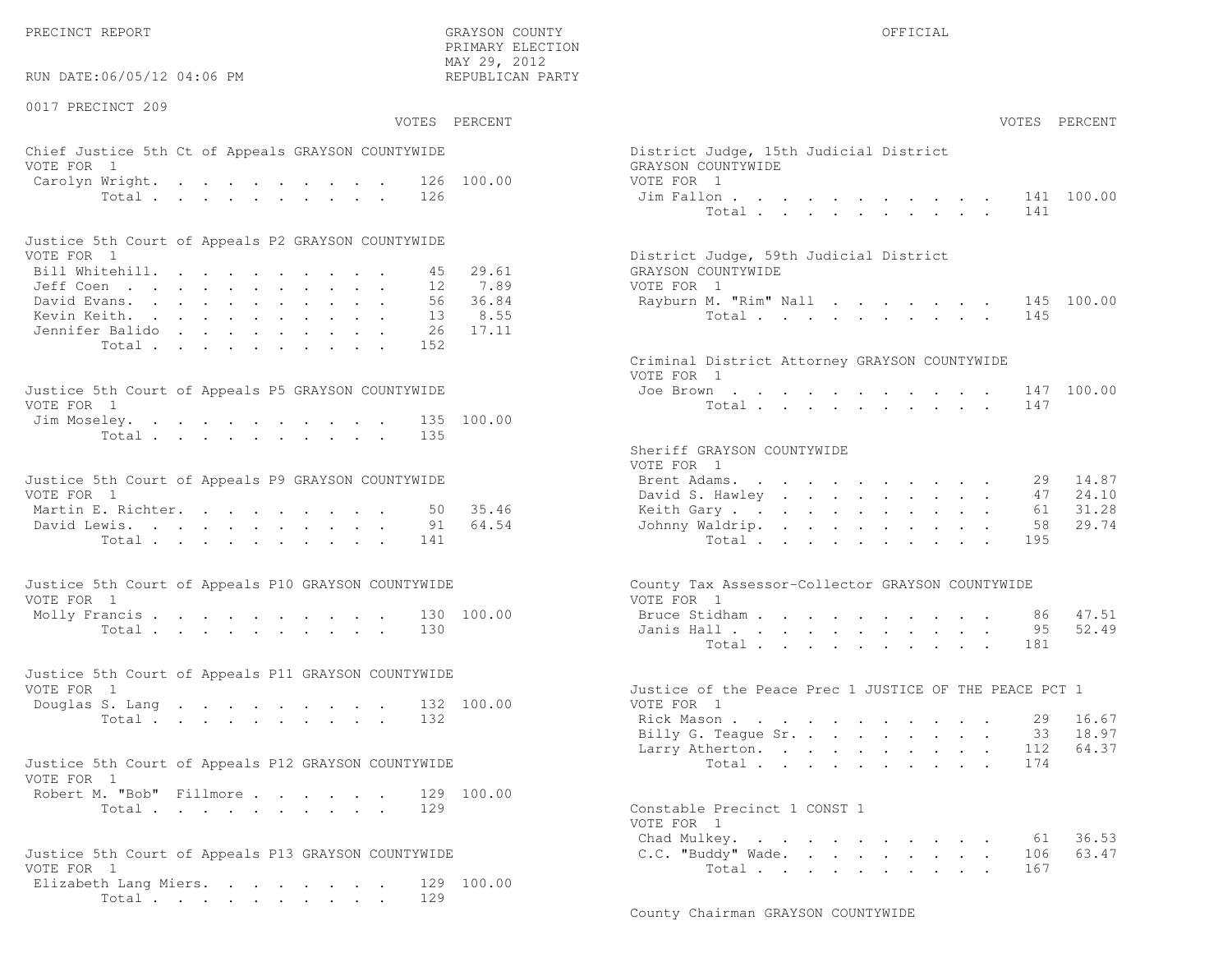| VOTE FOR 1             |  |  |  |  |  |           |  |
|------------------------|--|--|--|--|--|-----------|--|
| Larry Millson 72 46.75 |  |  |  |  |  |           |  |
| Gary Cox. 82 53.25     |  |  |  |  |  |           |  |
|                        |  |  |  |  |  | Total 154 |  |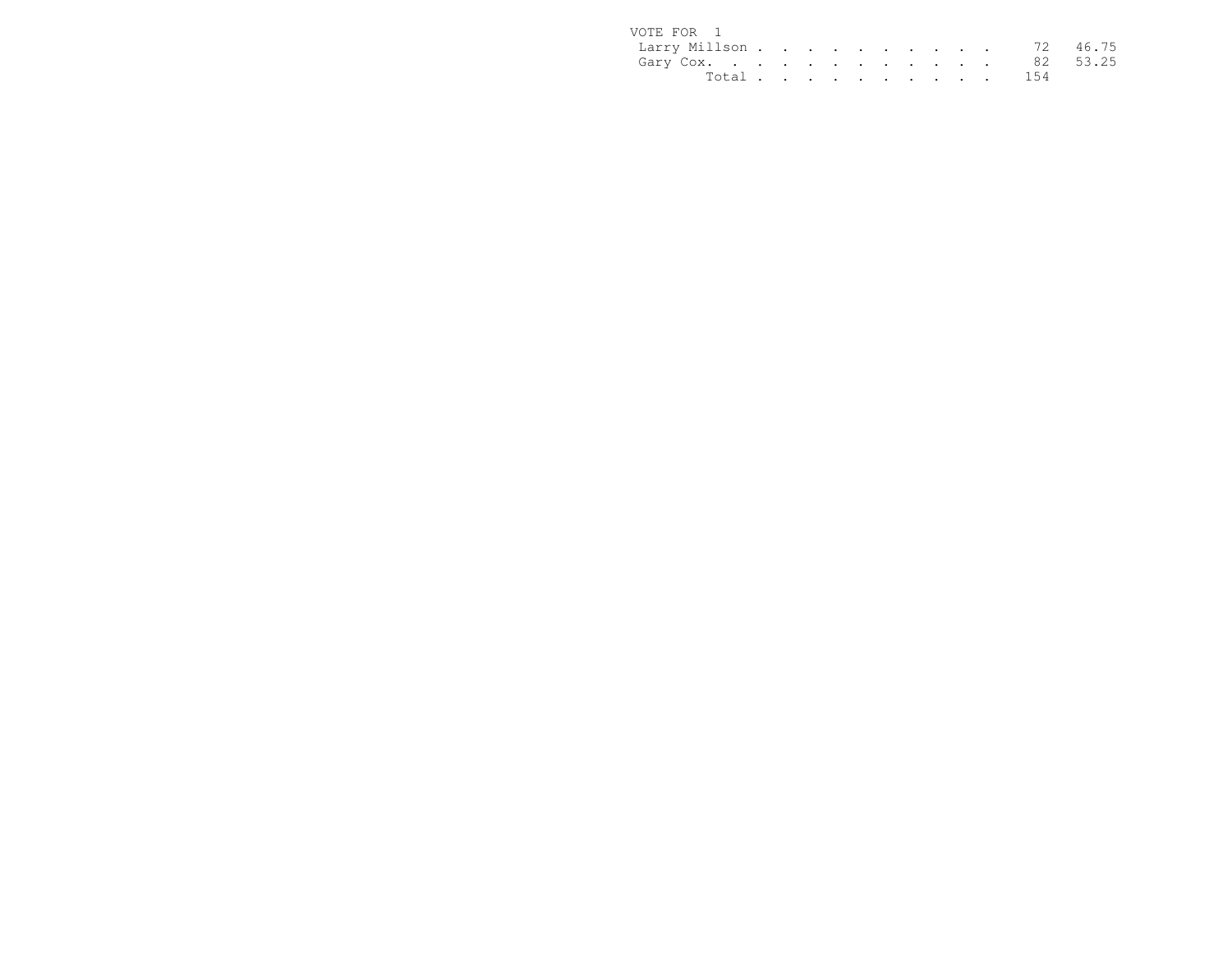PRECINCT REPORT GRAYSON COUNTY OFFICIAL

| RUN DATE:06/05/12 04:06 PM                                         | PRIMARY ELECTION<br>MAY 29, 2012<br>DEMOCRATIC PARTY |                                                     |
|--------------------------------------------------------------------|------------------------------------------------------|-----------------------------------------------------|
| 0017 PRECINCT 209                                                  | VOTES PERCENT                                        | VOTES PERCENT                                       |
| President GRAYSON COUNTYWIDE                                       |                                                      | Justice 5th Court of Appeals P5 GRAYSON COUNTYWIDE  |
| VOTE FOR 1                                                         |                                                      | VOTE FOR 1                                          |
| Barack Obama                                                       | 92.86<br>13                                          | Penny R. Phillips. 12 100.00                        |
| Bob Ely<br>Darcy G. Richardson                                     | $\Omega$<br>$\circ$                                  | Total<br>12                                         |
| John Wolfe.                                                        | $\overline{1}$<br>7.14                               |                                                     |
| Total                                                              | 14                                                   | Justice 5th Court of Appeals P9 GRAYSON COUNTYWIDE  |
|                                                                    |                                                      | VOTE FOR 1                                          |
|                                                                    |                                                      | David Hanschen. 12 100.00                           |
| US Senator GRAYSON COUNTYWIDE                                      |                                                      | 12<br>Total $\cdots$                                |
| VOTE FOR 1                                                         |                                                      |                                                     |
| Paul Sadler.<br>Grady Yarbrough                                    | 36.36<br>4<br>36.36<br>4                             | Justice 5th Court of Appeals P11 GRAYSON COUNTYWIDE |
| Sean Hubbard                                                       | $1 \t 9.09$                                          | VOTE FOR 1                                          |
| Addie Dainell Allen                                                | 18.18<br>2                                           | Tonya J. Holt<br>11 100.00                          |
| Total                                                              | 11                                                   | Total<br>11                                         |
|                                                                    |                                                      |                                                     |
| US Representative, DIST 4 GRAYSON COUNTYWIDE<br>VOTE FOR 1         |                                                      | Justice 5th Court of Appeals P12 GRAYSON COUNTYWIDE |
| VaLinda Hathcox                                                    | 12 100.00                                            | VOTE FOR 1<br>11 100.00<br>Lawrence J. Praeger      |
| Total                                                              | 12                                                   | Total<br>11                                         |
| Railroad Commissioner GRAYSON COUNTYWIDE                           |                                                      | County Chairman GRAYSON COUNTYWIDE                  |
| VOTE FOR 1                                                         |                                                      | VOTE FOR 1                                          |
| Dale Henry.                                                        | 12 100.00                                            | Lander Bethel.<br>100.00<br>9                       |
| Total                                                              | 12                                                   | Total<br>9                                          |
| Justice, Supreme Court, Place 6 GRAYSON COUNTYWIDE<br>VOTE FOR 1   |                                                      |                                                     |
| Michele Petty                                                      | 12 100.00                                            |                                                     |
| Total                                                              | 12.                                                  |                                                     |
|                                                                    |                                                      |                                                     |
| Presiding Judge CTof AP GRAYSON COUNTYWIDE<br>VOTE FOR 1           |                                                      |                                                     |
| Keith Hampton                                                      | 12 100.00                                            |                                                     |
| Total                                                              | 12                                                   |                                                     |
|                                                                    |                                                      |                                                     |
| State Representative, District 62 GRAYSON COUNTYWIDE<br>VOTE FOR 1 |                                                      |                                                     |
| Eristeo Perez.                                                     | 12 100.00                                            |                                                     |
| Total                                                              | 12                                                   |                                                     |
| Justice 5th Court of Appeals P2 GRAYSON COUNTYWIDE<br>VOTE FOR 1   |                                                      |                                                     |

 Dan Wood. . . . . . . . . . . . 12 100.00Total . . . . . . . . . . 12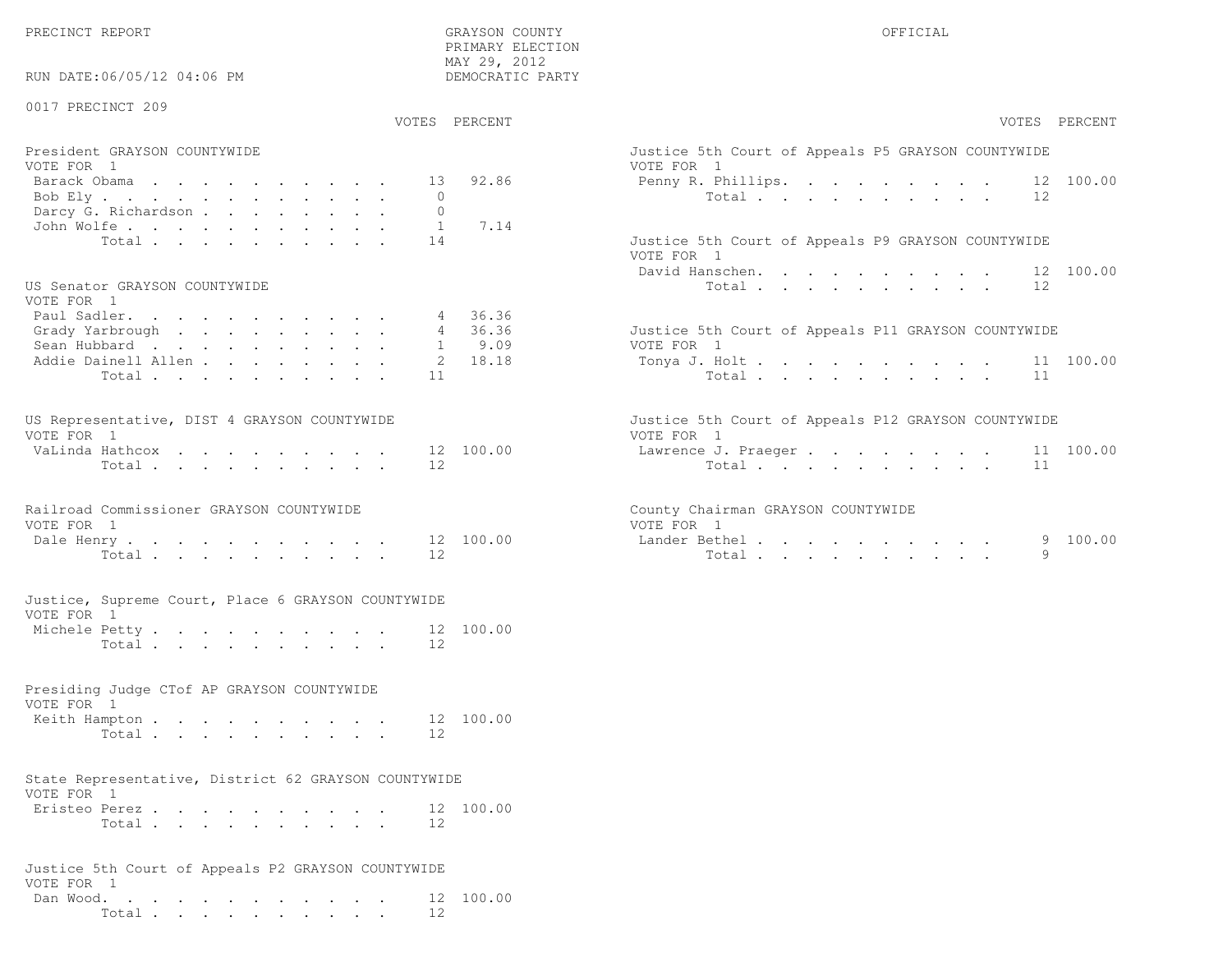PRIMARY ELECTION MAY 29, 2012REPUBLICAN PARTY

## RUN DATE:06/05/12 04:06 PM

#### 0017 PRECINCT 209

|     |                                  |  |  |  |       |  |  |                                   | VOTES PERCENT      |
|-----|----------------------------------|--|--|--|-------|--|--|-----------------------------------|--------------------|
|     | SCHOOL CHOICE GRAYSON COUNTYWIDE |  |  |  |       |  |  |                                   |                    |
|     | VOTE FOR 1                       |  |  |  |       |  |  |                                   |                    |
|     |                                  |  |  |  |       |  |  |                                   | YES (SI) 166 87.37 |
| NO. |                                  |  |  |  |       |  |  | $(NO)$ , , , , , , , , , , , , 24 | 12.63              |
|     |                                  |  |  |  | Total |  |  | 190                               |                    |

#### REPEALING OBAMACARE GRAYSON COUNTYWIDE

| VOTE FOR 1 |  |  |  |  |  |                                           |  |
|------------|--|--|--|--|--|-------------------------------------------|--|
|            |  |  |  |  |  | YES (SI) 176 92.63                        |  |
|            |  |  |  |  |  | NO $(NO)$ , , , , , , , , , , , , 14 7.37 |  |
|            |  |  |  |  |  | Total 190                                 |  |

#### PUBLIC PRAYER GRAYSON COUNTYWIDE

| VOTE FOR 1 |  |  |  |  |  |           |                    |
|------------|--|--|--|--|--|-----------|--------------------|
|            |  |  |  |  |  |           | YES (SI) 172 89.12 |
|            |  |  |  |  |  |           | NO (NO). 21 10.88  |
|            |  |  |  |  |  | Total 193 |                    |

#### BALANCED BUDGET GRAYSON COUNTYWIDE

| VOTE FOR 1 |  |  |  |  |  |                    |  |
|------------|--|--|--|--|--|--------------------|--|
|            |  |  |  |  |  | YES (SI) 177 95.68 |  |
|            |  |  |  |  |  | NO (NO). 8 4.32    |  |
|            |  |  |  |  |  | Total 185          |  |

#### REDISTRICTING GRAYSON COUNTYWIDE

| VOTE FOR 1 |  |  |  |  |  |  |                    |  |
|------------|--|--|--|--|--|--|--------------------|--|
|            |  |  |  |  |  |  | YES (SI) 139 80.81 |  |
|            |  |  |  |  |  |  | NO (NO). 33 19.19  |  |
|            |  |  |  |  |  |  | Total 172          |  |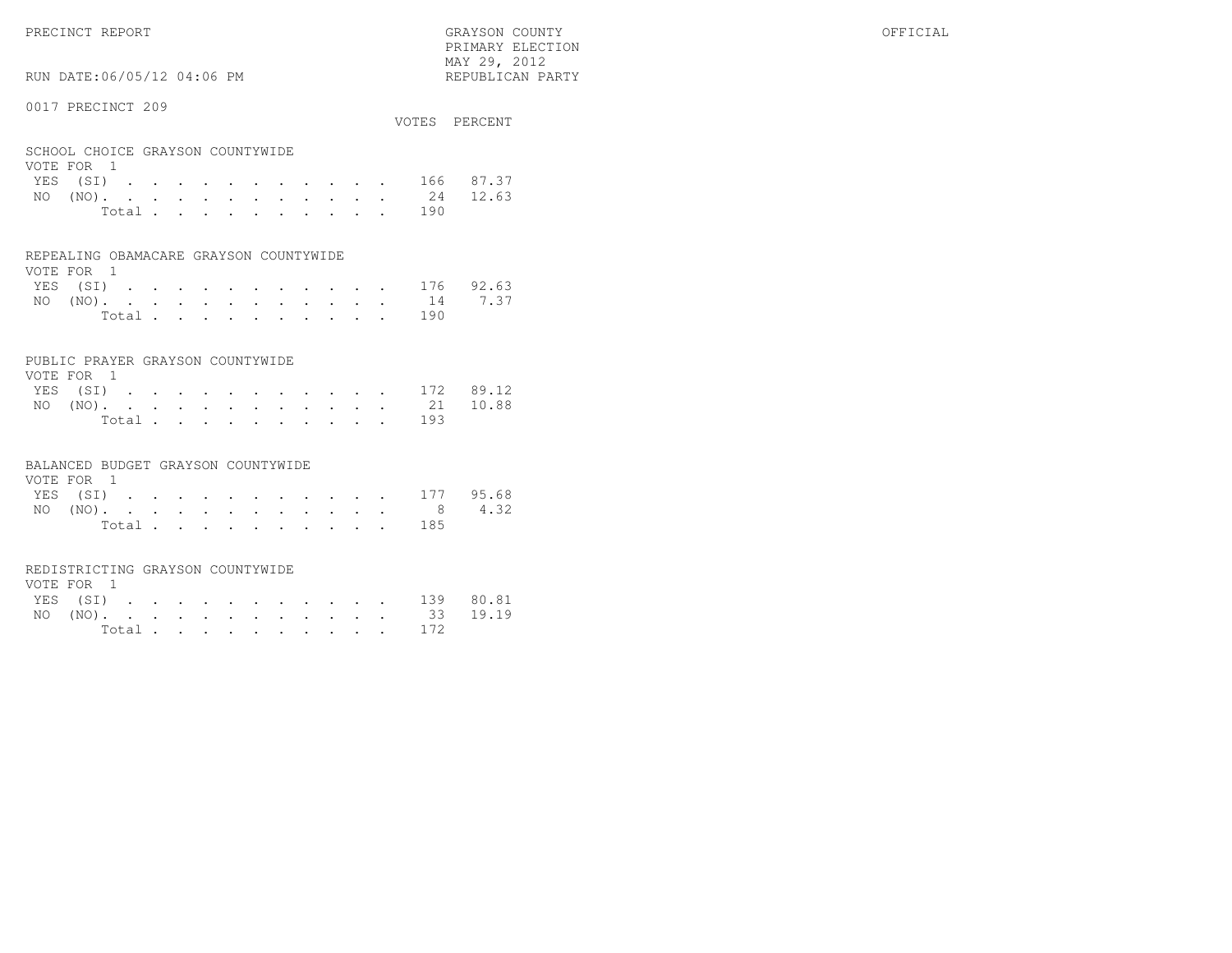PRECINCT REPORT GRAYSON COUNTY OFFICIAL PRIMARY ELECTION $\begin{array}{lll} \text{MAX} & 29, & 2012 \\ \text{NAY} & 29, & 2012 \end{array}$ 

# RUN DATE:06/05/12 04:06 PM

|                                                                                       |                      | VOTES PERCENT  |
|---------------------------------------------------------------------------------------|----------------------|----------------|
| PROPOSITION 1 GRAYSON COUNTYWIDE<br>VOTE FOR 1<br>FOR (APOYA)<br>AGAINST (EN CONTRA). | 11<br>$\mathfrak{D}$ | 84.62<br>15.38 |
| Total.                                                                                | 13                   |                |
| PROPOSITION 2 GRAYSON COUNTYWIDE                                                      |                      |                |

| VOTE FOR 1  |        |  |  |  |  |  |                              |          |
|-------------|--------|--|--|--|--|--|------------------------------|----------|
| FOR (APOYA) |        |  |  |  |  |  |                              | 11 84.62 |
|             |        |  |  |  |  |  | AGAINST (EN CONTRA). 2 15.38 |          |
|             | Total. |  |  |  |  |  |                              |          |

|          |  | PROPOSITION 3 GRAYSON COUNTYWIDE |  |
|----------|--|----------------------------------|--|
| VOTE FOR |  |                                  |  |

| FOR (APOYA) |        |  |  |  |  |  |                              | 10 76.92 |
|-------------|--------|--|--|--|--|--|------------------------------|----------|
|             |        |  |  |  |  |  | AGAINST (EN CONTRA). 3 23.08 |          |
|             | Total. |  |  |  |  |  |                              |          |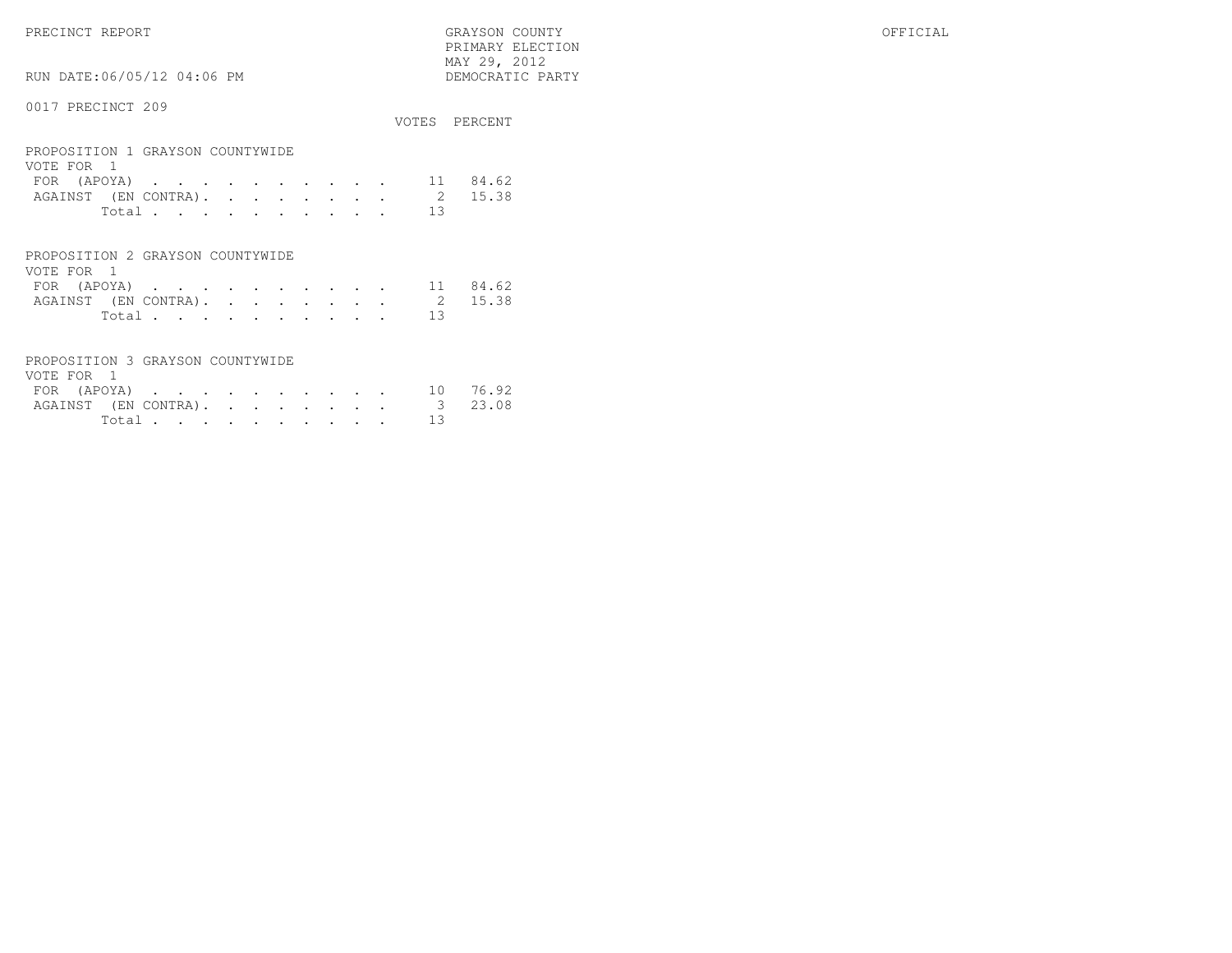PRECINCT REPORT GRAYSON COUNTY OFFICIAL PRIMARY ELECTIONMAY 29, 2012

RUN DATE:06/05/12 04:06 PM STATISTICS

|                                         |     | VOTES PERCENT |
|-----------------------------------------|-----|---------------|
| REGISTERED VOTERS - TOTAL 1768          |     |               |
| REGISTERED VOTERS - REPUBLICAN PARTY    |     |               |
| REGISTERED VOTERS - DEMOCRATIC PARTY    |     |               |
| BALLOTS CAST - TOTAL.                   | 381 |               |
| BALLOTS CAST - REPUBLICAN PARTY         | 364 | 95.54         |
| BALLOTS CAST - DEMOCRATIC PARTY 17      |     | 4.46          |
| VOTER TURNOUT – TOTAL III III IIII IIII |     | 21.55         |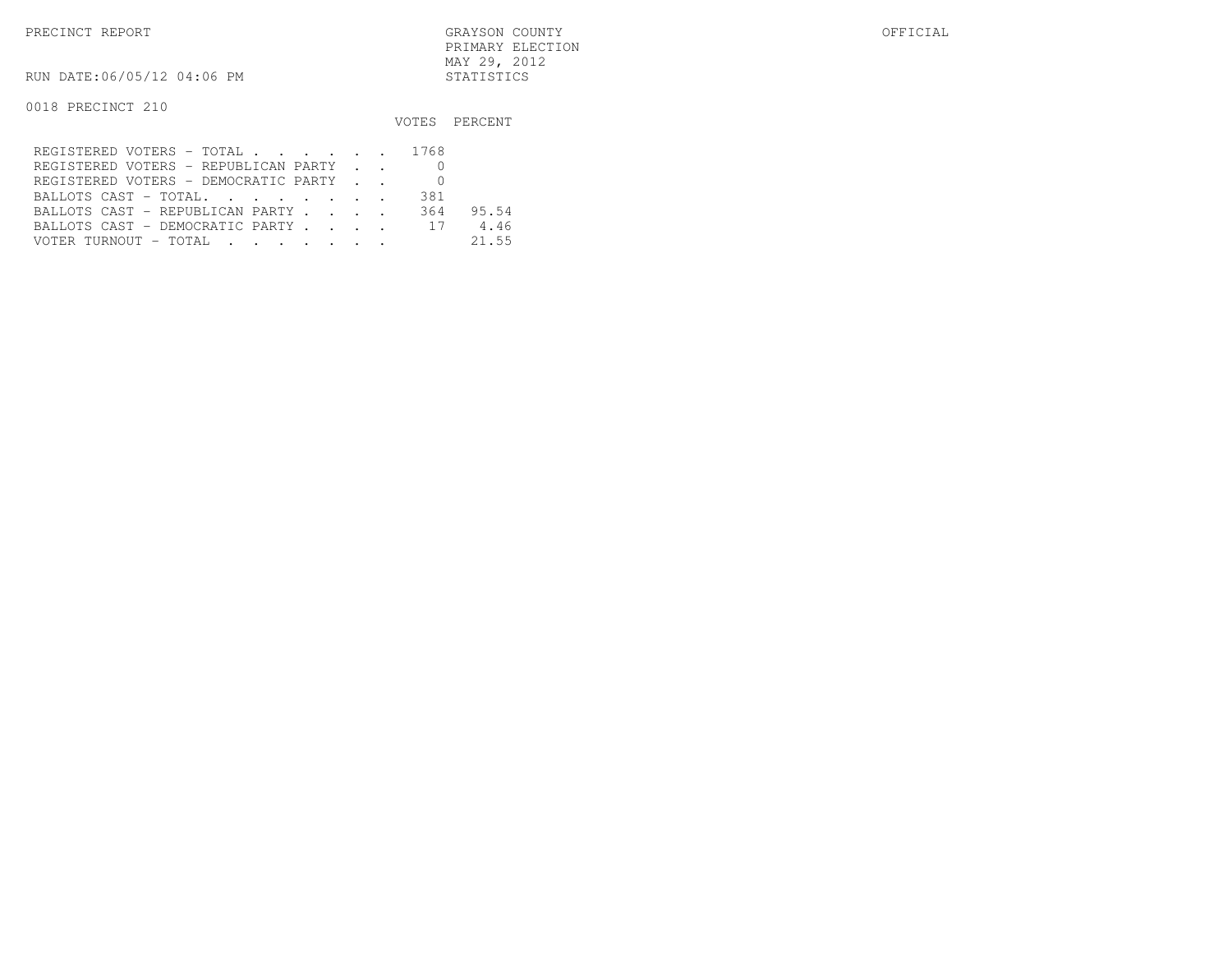PRECINCT REPORT OF THE SERVICE OF THE GRAYSON COUNTY OF THE GRAYSON COUNTY OF THE GRAYSON OF THE GRAYSON COUNTY PRIMARY ELECTION MAY 29, 2012REPUBLICAN PARTY

### RUN DATE:06/05/12 04:06 PM

#### 0018 PRECINCT 210

VOTES PERCENT VOTES PERCENT

# President GRAYSON COUNTYWIDE Justice, Superior Court, Superior Court, Place 2 Grammary Court, Place 2 Grammary<br>Vote 2 Grammary 2 Grammary Court, Place 2 Grammary 2 Grammary 2 Grammary 2 Grammary 2 Grammary 2 Grammary 2 Gr

| VOTE FOR 1                             | VOTE FOR 1                                         |
|----------------------------------------|----------------------------------------------------|
| Jon Huntsman 0                         | 66.53<br>Steve Smith. 159                          |
| Rick Santorum 33 9.71                  | Don Willett. 80 33.47                              |
| Mitt Romney. 223 65.59                 | Total 239                                          |
| Charles "Buddy" Roemer 1 . 29          |                                                    |
| Michele Bachmann 3 .88                 |                                                    |
| Ron Paul. 35 10.29                     | Justice, Supreme Court, Place 4 GRAYSON COUNTYWIDE |
| Newt Gingrich 28 8.24                  | VOTE FOR 1                                         |
| John Davis 2 .59                       | 35.20<br>Joe Pool, Jr., 88                         |
| Uncommitted (No Comprometido). 15 4.41 | 28.80<br>John Devine. 72                           |
| Total 340                              | 36.00<br>David Medina<br>90 —                      |

#### US Senator GRAYSON COUNTYWIDE

| VOTE FOR - I              |  |  |  |  |  | Justice, Supreme Court, Place 6 GRAYSON COUNTYWIDE |  |
|---------------------------|--|--|--|--|--|----------------------------------------------------|--|
| Joe Agris 5 1.59          |  |  |  |  |  | VOTE FOR 1                                         |  |
| Craig James. 43 13.69     |  |  |  |  |  | Nathan Hecht 212 100.00                            |  |
| Ted Cruz. 86 27.39        |  |  |  |  |  | Total 212                                          |  |
| Tom Leppert. 27 8.60      |  |  |  |  |  |                                                    |  |
| David Dewhurst. 131 41.72 |  |  |  |  |  |                                                    |  |
| Glenn Addison 11 3.50     |  |  |  |  |  | Presiding Judge CTof AP GRAYSON COUNTYWIDE         |  |
| Curt Cleaver 0            |  |  |  |  |  | VOTE FOR 1                                         |  |
| Ben Gambini. 3 .96        |  |  |  |  |  | Sharon Keller. 214 100.00                          |  |
| Lela Pittenger. 8 2.55    |  |  |  |  |  | Total 214                                          |  |
| Total 314                 |  |  |  |  |  |                                                    |  |
|                           |  |  |  |  |  |                                                    |  |

| US Representative, DIST 4 GRAYSON COUNTYWIDE | VOTE FOR 1                                    |
|----------------------------------------------|-----------------------------------------------|
| VOTE FOR 1                                   | Barbara Parker Hervey 210 100.00              |
| Steve Clark. 85 24.64                        | Total 210                                     |
| Lou Gigliotti 40 11.59                       |                                               |
| Ralph M. Hall 220 63.77                      |                                               |
| Total 345                                    | Judge CT of Criminal AP P8 GRAYSON COUNTYWIDE |

#### Railroad Commissioner GRAYSON COUNTYWIDE

| VOTE FOR 1                |  |  |  |  |  |                                             |  |
|---------------------------|--|--|--|--|--|---------------------------------------------|--|
| Warren Chisum 88 33.72    |  |  |  |  |  |                                             |  |
| Roland Sledge 40 15.33    |  |  |  |  |  | Member, State BoE Dist 9 GRAYSON COUNTYWIDE |  |
| Beryl Burgess 29 11.11    |  |  |  |  |  | VOTE FOR 1                                  |  |
| Becky Berger 36 13.79     |  |  |  |  |  | Randy Stevenson 135 54.88                   |  |
| Christi Craddick 37 14.18 |  |  |  |  |  | Thomas Ratliff. 111 45.12                   |  |
| Joe Cotten 31 11.88       |  |  |  |  |  | Total 246                                   |  |
| Total 261                 |  |  |  |  |  |                                             |  |

| Railroad Commissioner, UNEXP GRAYSON COUNTYWIDE | VOTE FOR 1             |
|-------------------------------------------------|------------------------|
| VOTE FOR 1                                      | Jim Herblin. 73 23.78  |
| Barry Smitherman 81 31.27                       | Craig Estes. 234 76.22 |
| Greg Parker. 103 39.77                          | Total 307              |
| Al Lee 20 7.72                                  |                        |

| VOTES PERCENT                                                         |                                                                                                                                               | VOTES PERCENT |
|-----------------------------------------------------------------------|-----------------------------------------------------------------------------------------------------------------------------------------------|---------------|
| President GRAYSON COUNTYWIDE<br>VOTE FOR 1                            | Justice, Supreme Court, Place 2 GRAYSON COUNTYWIDE<br>VOTE FOR 1                                                                              |               |
| $\Omega$<br>Jon Huntsman                                              | Steve Smith.<br>$\mathbf{r}$ , and $\mathbf{r}$ , and $\mathbf{r}$ , and $\mathbf{r}$ , and $\mathbf{r}$<br>159                               | 66.53         |
| 33<br>Rick Santorum                                                   | 9.71<br>Don Willett.<br>80<br>the contract of the contract of the contract of the contract of the contract of the contract of the contract of | 33.47         |
| Mitt Romney.<br>223                                                   | Total<br>65.59<br>239                                                                                                                         |               |
| Charles "Buddy" Roemer<br>$\overline{1}$                              | .29                                                                                                                                           |               |
| 3<br>Michele Bachmann                                                 | .88                                                                                                                                           |               |
| Ron Paul.<br>35                                                       | 10.29<br>Justice, Supreme Court, Place 4 GRAYSON COUNTYWIDE                                                                                   |               |
| Newt Gingrich<br>28                                                   | 8.24<br>VOTE FOR 1                                                                                                                            |               |
| 2<br>John Davis                                                       | .59<br>Joe Pool, Jr.<br>88                                                                                                                    | 35.20         |
| Uncommitted (No Comprometido).<br>15                                  | 4.41<br>John Devine.<br>72                                                                                                                    | 28.80         |
| Total<br>340                                                          | David Medina<br>90                                                                                                                            | 36.00         |
|                                                                       | Total<br>250                                                                                                                                  |               |
| US Senator GRAYSON COUNTYWIDE                                         |                                                                                                                                               |               |
| VOTE FOR 1                                                            | Justice, Supreme Court, Place 6 GRAYSON COUNTYWIDE                                                                                            |               |
| Joe Agris<br>5                                                        | 1.59<br>VOTE FOR 1                                                                                                                            |               |
| 43<br>Craig James.                                                    | 13.69<br>Nathan Hecht<br>the contract of the contract of the contract of                                                                      | 212 100.00    |
| Ted Cruz.<br>86                                                       | 27.39<br>Total<br>212                                                                                                                         |               |
| Tom Leppert.<br>27                                                    | 8.60                                                                                                                                          |               |
| David Dewhurst.<br>131                                                | 41.72                                                                                                                                         |               |
| Glenn Addison<br>11                                                   | 3.50<br>Presiding Judge CTof AP GRAYSON COUNTYWIDE                                                                                            |               |
| Curt Cleaver<br>$\bigcap$                                             | VOTE FOR 1                                                                                                                                    |               |
| 3<br>Ben Gambini.                                                     | .96<br>Sharon Keller.                                                                                                                         | 214 100.00    |
| Lela Pittenger.<br>8                                                  | 2.55<br>Total<br>214                                                                                                                          |               |
| Total<br>314                                                          |                                                                                                                                               |               |
| US Representative, DIST 4 GRAYSON COUNTYWIDE                          | Judge CT of Criminal AP P7 GRAYSON COUNTYWIDE<br>VOTE FOR 1                                                                                   |               |
| VOTE FOR 1                                                            | Barbara Parker Hervey                                                                                                                         | 210 100.00    |
| Steve Clark.<br>the contract of the contract of the contract of<br>85 | 24.64<br>Total<br>210                                                                                                                         |               |
| Lou Gigliotti<br>40                                                   | 11.59                                                                                                                                         |               |
| Ralph M. Hall<br>220                                                  | 63.77                                                                                                                                         |               |
| 345<br>Total                                                          | Judge CT of Criminal AP P8 GRAYSON COUNTYWIDE                                                                                                 |               |
|                                                                       | VOTE FOR 1                                                                                                                                    |               |
|                                                                       | 208<br>Elsa Alcala.<br>the contract of the contract of the contract of the contract of the contract of the contract of the contract of        | 100.00        |
| Railroad Commissioner GRAYSON COUNTYWIDE<br>VOTE FOR 1                | 208<br>Total                                                                                                                                  |               |
| Warren Chisum<br>88                                                   | 33.72                                                                                                                                         |               |
| Roland Sledge<br>40                                                   | 15.33<br>Member, State BoE Dist 9 GRAYSON COUNTYWIDE                                                                                          |               |
| Beryl Burgess<br>29                                                   | 11.11<br>VOTE FOR 1                                                                                                                           |               |
| Becky Berger<br>the contract of the contract of the contract of<br>36 | 13.79<br>135<br>Randy Stevenson                                                                                                               | 54.88         |
| Christi Craddick<br>37                                                | 14.18<br>Thomas Ratliff.<br>111                                                                                                               | 45.12         |
| 31<br>Joe Cotten                                                      | 11.88<br>246<br>Total                                                                                                                         |               |
| Total<br>261                                                          |                                                                                                                                               |               |
|                                                                       | State Senator, District 30 GRAYSON COUNTYWIDE                                                                                                 |               |
| Railroad Commissioner, UNEXP GRAYSON COUNTYWIDE                       | VOTE FOR 1                                                                                                                                    |               |
| VOTE FOR 1                                                            | Jim Herblin.<br>73                                                                                                                            | 23.78         |
| Barry Smitherman.<br>81                                               | 234<br>31.27<br>Craig Estes.                                                                                                                  | 76.22         |
| Greg Parker.<br>103                                                   | 39.77<br>Total<br>307                                                                                                                         |               |
| Al Lee 20                                                             | 7.72                                                                                                                                          |               |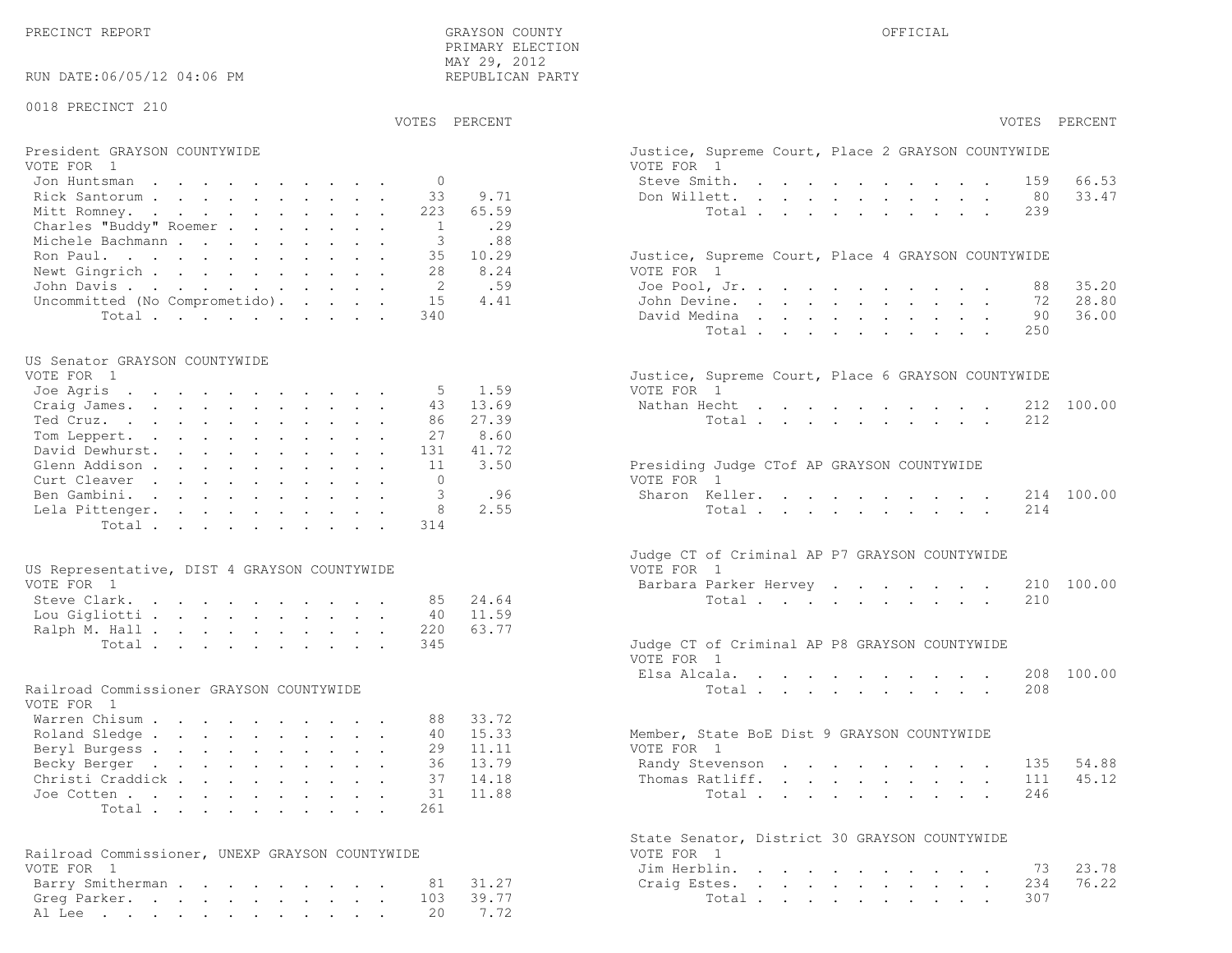| Elizabeth Murrav-Kolb55 21.24 |  |  |  |  |  |                                                      |  |  |
|-------------------------------|--|--|--|--|--|------------------------------------------------------|--|--|
| <u>. 259</u>                  |  |  |  |  |  | State Representative, District 62 GRAYSON COUNTYWIDE |  |  |

|            | State Representative, District 62 GRAYSON COUNTYWIDE |  |  |  |  |  |
|------------|------------------------------------------------------|--|--|--|--|--|
| VOTE FOR 1 |                                                      |  |  |  |  |  |
|            | Larry Phillips. 254 100.00                           |  |  |  |  |  |
|            | Total 254                                            |  |  |  |  |  |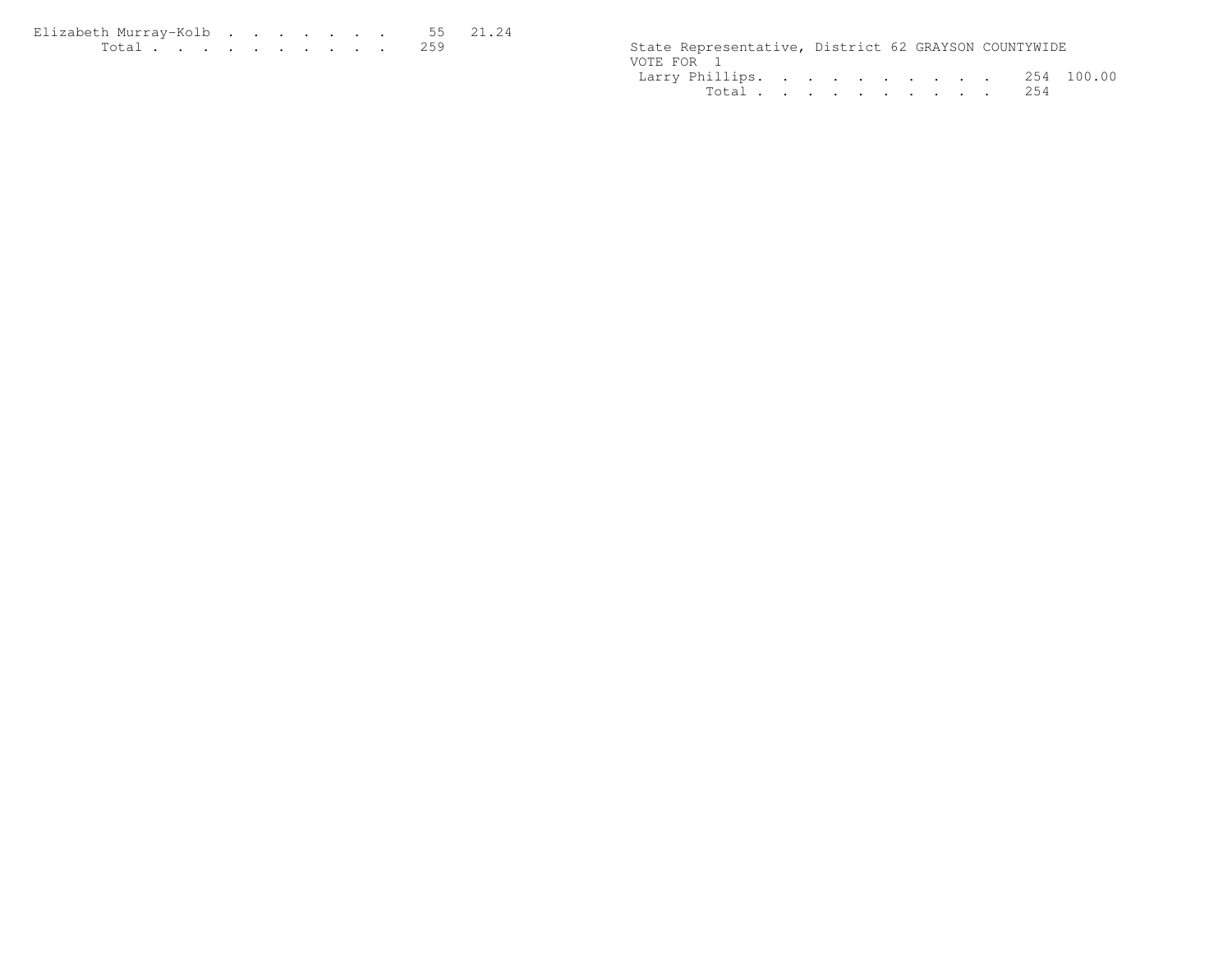PRECINCT REPORT GRAYSON COUNTY OFFICIAL

 $\text{MAX } 29, \quad 2012$ RUN DATE:06/05/12 04:06 PM

0018 PRECINCT 210

PRIMARY ELECTION

# Chief Justice 5th Ct of Appeals GRAYSON COUNTYWIDE The State of District District District Order VOTE FOR 1 GRA Carolyn Wright. . . . . . . . 216 100.00 VOT

| Justice 5th Court of Appeals P2 GRAYSON COUNTYWIDE |  |  |  |  |  |                                        |
|----------------------------------------------------|--|--|--|--|--|----------------------------------------|
| VOTE FOR 1                                         |  |  |  |  |  | District Judge, 59th Judicial District |
| Bill Whitehill. 71 29.34                           |  |  |  |  |  | GRAYSON COUNTYWIDE                     |
| Jeff Coen 31 12.81                                 |  |  |  |  |  | VOTE FOR 1                             |
| David Evans. 80 33.06                              |  |  |  |  |  | Rayburn M. "Rim" Nall 223 100.00       |
| Kevin Keith. 28 11.57                              |  |  |  |  |  | Total 223                              |
| Jennifer Balido 32 13.22                           |  |  |  |  |  |                                        |
| Total 242                                          |  |  |  |  |  |                                        |

| Justice 5th Court of Appeals P5 GRAYSON COUNTYWIDE | Joe Brown 228 100.00 |
|----------------------------------------------------|----------------------|
| VOTE FOR 1                                         | Total 228            |
| Jim Moseley. 210 100.00                            |                      |
| Total 210                                          |                      |

| Justice 5th Court of Appeals P9 GRAYSON COUNTYWIDE |  |  | Brent Adams. 111 31.27    |  |  |  |  |  |  |
|----------------------------------------------------|--|--|---------------------------|--|--|--|--|--|--|
| VOTE FOR 1                                         |  |  | David S. Hawley 48 13.52  |  |  |  |  |  |  |
| Martin E. Richter. 86 38.05                        |  |  | Keith Gary 58 16.34       |  |  |  |  |  |  |
| David Lewis. 140 61.95                             |  |  | Johnny Waldrip. 138 38.87 |  |  |  |  |  |  |
| Total 226                                          |  |  | Total 355                 |  |  |  |  |  |  |

| Justice 5th Court of Appeals P10 GRAYSON COUNTYWIDE | County Tax Assessor-Collector GRAYSON COUNTYWIDE |
|-----------------------------------------------------|--------------------------------------------------|
| VOTE FOR 1                                          | VOTE FOR 1                                       |
| Molly Francis 211 100.00                            | Bruce Stidham 147 46.23                          |
| Total 211                                           | Janis Hall 171 53.77                             |

| Justice 5th Court of Appeals P11 GRAYSON COUNTYWIDE |                                                        |
|-----------------------------------------------------|--------------------------------------------------------|
| VOTE FOR 1                                          | Justice of the Peace Prec 1 JUSTICE OF THE PEACE PCT 1 |
| Douglas S. Lang 206 100.00                          | VOTE FOR 1                                             |
| Total 206                                           | Rick Mason 41 14.04                                    |

| Justice 5th Court of Appeals P12 GRAYSON COUNTYWIDE |           |  |  |  | Total 292                    |  |
|-----------------------------------------------------|-----------|--|--|--|------------------------------|--|
| VOTE FOR 1                                          |           |  |  |  |                              |  |
| Robert M. "Bob" Fillmore 195 100.00                 |           |  |  |  |                              |  |
|                                                     | Total 195 |  |  |  | Constable Precinct 1 CONST 1 |  |

| Justice 5th Court of Appeals P13 GRAYSON COUNTYWIDE | C.C. "Buddy" Wade. 182 61.90 |  |
|-----------------------------------------------------|------------------------------|--|
| VOTE FOR 1                                          | Total 294                    |  |
| Elizabeth Lang Miers. 197 100.00                    |                              |  |
| Total 197                                           |                              |  |

| INITERNI PERCITOR<br>MAY 29, 2012<br>:06/05/12 04:06 PM<br>REPUBLICAN PARTY |                                                                |
|-----------------------------------------------------------------------------|----------------------------------------------------------------|
| CINCT 210                                                                   |                                                                |
| VOTES PERCENT                                                               | VOTES PERCENT                                                  |
| stice 5th Ct of Appeals GRAYSON COUNTYWIDE<br>$\mathbf{1}$                  | District Judge, 15th Judicial District<br>GRAYSON COUNTYWIDE   |
| Wright.<br>100.00<br>216                                                    | VOTE FOR 1                                                     |
| Total<br>216                                                                | 222 100.00<br>Jim Fallon<br>Total $\cdot$<br>222               |
| oth Court of Appeals P2 GRAYSON COUNTYWIDE                                  |                                                                |
| $\overline{1}$                                                              | District Judge, 59th Judicial District                         |
| tehill.<br>29.34<br>71                                                      | GRAYSON COUNTYWIDE                                             |
| 31<br>12.81                                                                 | VOTE FOR 1                                                     |
| 33.06<br>80<br>$\lambda$ rans.                                              | 223 100.00<br>Rayburn M. "Rim" Nall                            |
| 11.57<br>eith.<br>28<br>13.22<br>: Balido<br>32                             | Total<br>223                                                   |
| Total<br>242                                                                |                                                                |
|                                                                             | Criminal District Attorney GRAYSON COUNTYWIDE<br>VOTE FOR 1    |
| oth Court of Appeals P5 GRAYSON COUNTYWIDE                                  | Joe Brown<br>228 100.00                                        |
| $\overline{1}$                                                              | 228<br>Total $\cdots$                                          |
| eley.<br>210 100.00<br>Total<br>210                                         |                                                                |
|                                                                             | Sheriff GRAYSON COUNTYWIDE<br>VOTE FOR 1                       |
| oth Court of Appeals P9 GRAYSON COUNTYWIDE                                  | 31.27<br>Brent Adams.<br>111                                   |
| $\mathbf{1}$                                                                | David S. Hawley<br>13.52<br>48                                 |
| 38.05<br>$\mathbb{R}$ . Richter.<br>- 86                                    | 16.34<br>Keith Gary.<br>58                                     |
| 61.95<br>ewis.<br>140                                                       | 38.87<br>Johnny Waldrip.<br>138                                |
| Total<br>226                                                                | 355<br>Total                                                   |
| ith Court of Appeals P10 GRAYSON COUNTYWIDE<br>$\overline{1}$               | County Tax Assessor-Collector GRAYSON COUNTYWIDE<br>VOTE FOR 1 |
| rancis $\cdots$<br>211 100.00                                               | Bruce Stidham<br>46.23<br>147                                  |
| Total<br>211                                                                | 53.77<br>Janis Hall<br>171                                     |
|                                                                             | 318<br>Total                                                   |
| ith Court of Appeals P11 GRAYSON COUNTYWIDE<br>$\overline{1}$               | Justice of the Peace Prec 1 JUSTICE OF THE PEACE PCT 1         |
| 206 100.00<br>S. Lang                                                       | VOTE FOR 1                                                     |
| Total<br>206                                                                | Rick Mason<br>14.04<br>41                                      |
|                                                                             | Billy G. Teague Sr.<br>31.51<br>92                             |
|                                                                             | Larry Atherton.<br>159 54.45                                   |
| oth Court of Appeals P12 GRAYSON COUNTYWIDE<br>$\overline{1}$               | Total $\cdots$<br>292                                          |
| 1. "Bob" Fillmore.<br>195 100.00                                            |                                                                |
| 195<br>Total                                                                | Constable Precinct 1 CONST 1<br>VOTE FOR 1                     |
|                                                                             | Chad Mulkey.<br>38.10<br>112                                   |
| oth Court of Appeals P13 GRAYSON COUNTYWIDE                                 | C.C. "Buddy" Wade.<br>182<br>61.90                             |
|                                                                             | 294<br>Total                                                   |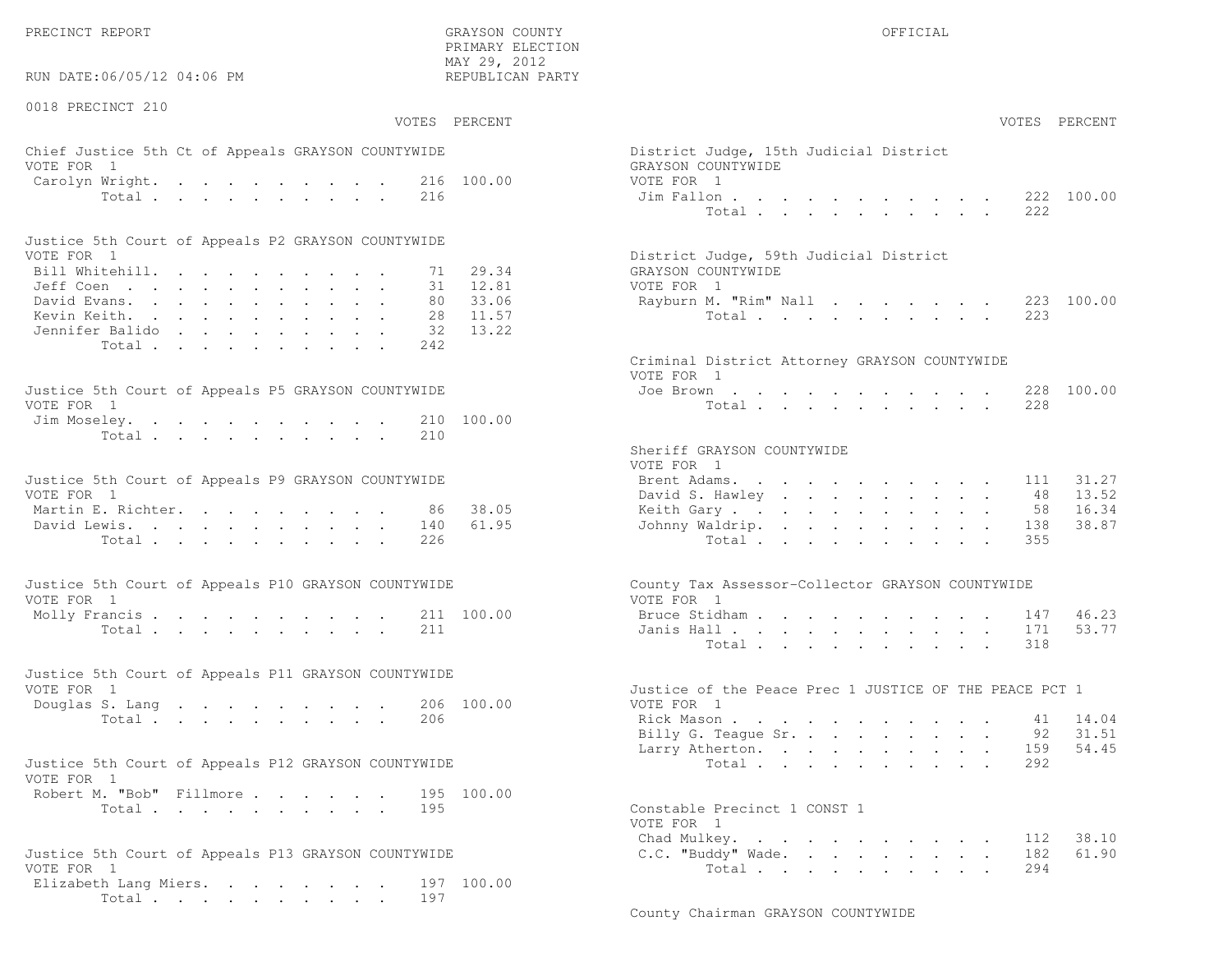| VOTE FOR 1              |  |  |  |  |  |           |  |
|-------------------------|--|--|--|--|--|-----------|--|
| Larry Millson 108 42.86 |  |  |  |  |  |           |  |
| Gary Cox. 144 57.14     |  |  |  |  |  |           |  |
|                         |  |  |  |  |  | Total 252 |  |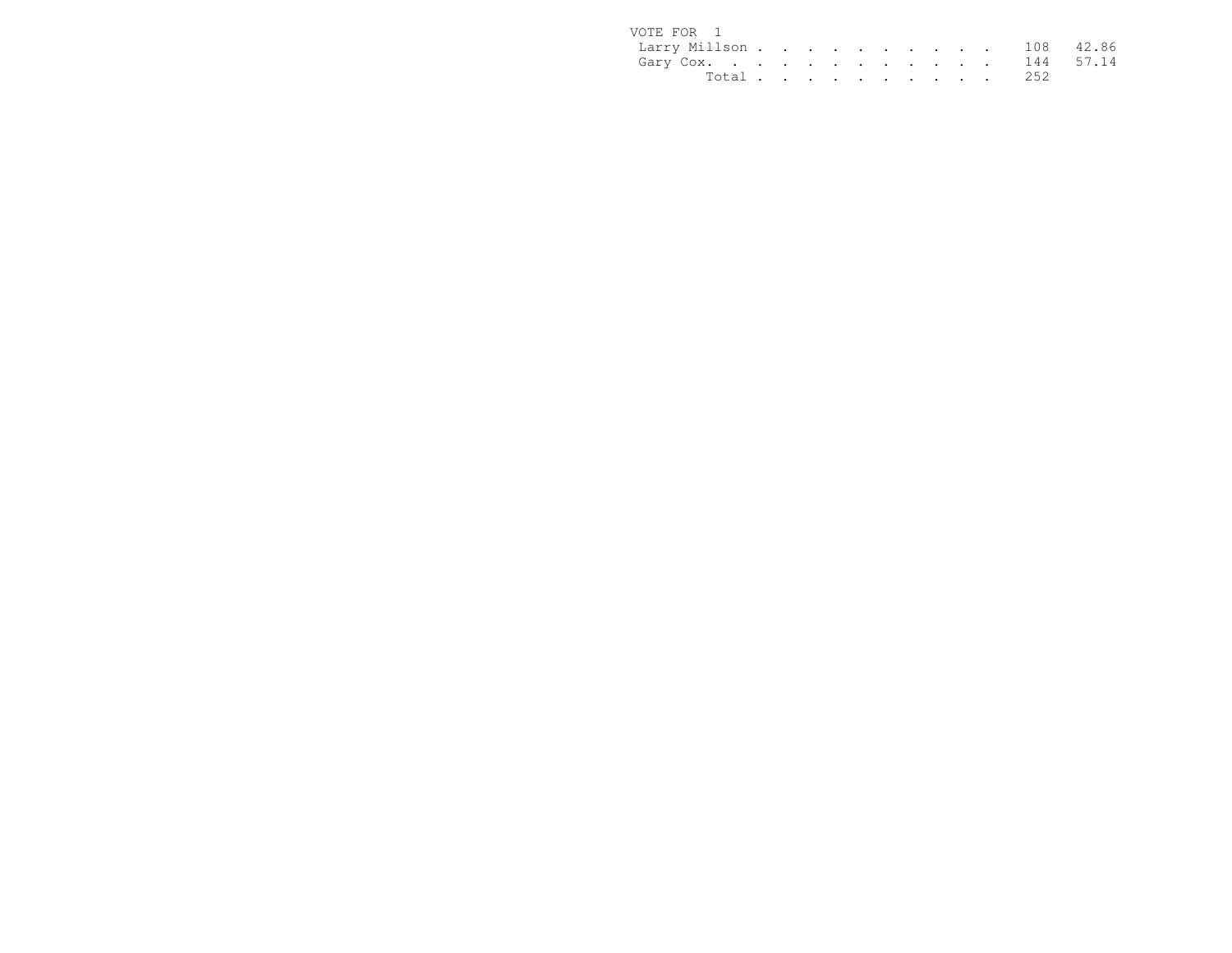PRECINCT REPORT OFFICIAL SERVICES OF THE GRAYSON COUNTY OF THE GRAYSON OF STREET OF THE GRAYSON OF THE GRAYSON OF THE GRAYSON OF THE GRAYSON OF THE GRAY OF THE GRAY OF THE GRAY OF THE GRAY OF THE GRAY OF THE GRAY OF THE GR

RUN DATE:06/05/12 04:06 PM

 PRIMARY ELECTION MAY 29, 2012DEMOCRATIC PARTY

| 0018 PRECINCT 210<br>VOTES PERCENT                                                                                                                     |                                      | VOTES PERCENT                                                                                                        |
|--------------------------------------------------------------------------------------------------------------------------------------------------------|--------------------------------------|----------------------------------------------------------------------------------------------------------------------|
|                                                                                                                                                        |                                      |                                                                                                                      |
| President GRAYSON COUNTYWIDE<br>VOTE FOR 1<br>Barack Obama<br>Bob Ely<br>$\circ$<br>Darcy G. Richardson<br>$\mathbf{0}$<br>John Wolfe.<br>$\mathbf{0}$ | 15 100.00                            | Justice 5th Court of Appeals P5 GRAYSON COUNTYWIDE<br>VOTE FOR 1<br>11 100.00<br>Penny R. Phillips.<br>Total<br>11   |
| Total<br>15<br>US Senator GRAYSON COUNTYWIDE                                                                                                           |                                      | Justice 5th Court of Appeals P9 GRAYSON COUNTYWIDE<br>VOTE FOR 1<br>David Hanschen.<br>100.00<br>10<br>Total<br>10   |
| VOTE FOR 1<br>Paul Sadler.<br>6<br>Grady Yarbrough<br>Sean Hubbard<br>Addie Dainell Allen<br>2<br>Total<br>14                                          | 42.86<br>4 28.57<br>2 14.29<br>14.29 | Justice 5th Court of Appeals P11 GRAYSON COUNTYWIDE<br>VOTE FOR 1<br>Tonya J. Holt<br>12 100.00<br>Total<br>12       |
| US Representative, DIST 4 GRAYSON COUNTYWIDE<br>VOTE FOR 1<br>VaLinda Hathcox<br>Total<br>11                                                           | 11 100.00                            | Justice 5th Court of Appeals P12 GRAYSON COUNTYWIDE<br>VOTE FOR 1<br>Lawrence J. Praeger<br>11 100.00<br>Total<br>11 |
| Railroad Commissioner GRAYSON COUNTYWIDE<br>VOTE FOR 1<br>Dale Henry<br>11<br>Total                                                                    | 11 100.00                            | County Chairman GRAYSON COUNTYWIDE<br>VOTE FOR 1<br>13 100.00<br>Lander Bethel.<br>13<br>Total                       |
| Justice, Supreme Court, Place 6 GRAYSON COUNTYWIDE<br>VOTE FOR 1<br>Michele Petty<br>12<br>Total $\cdots$                                              | 12 100.00                            |                                                                                                                      |
| Presiding Judge CTof AP GRAYSON COUNTYWIDE<br>VOTE FOR 1<br>Keith Hampton<br>Total<br>11                                                               | 11 100.00                            |                                                                                                                      |
| State Representative, District 62 GRAYSON COUNTYWIDE<br>VOTE FOR 1<br>Eristeo Perez<br>9<br>Total                                                      | 9 100.00                             |                                                                                                                      |
| Justice 5th Court of Appeals P2 GRAYSON COUNTYWIDE<br>VOTE FOR 1<br>Dan Wood.<br>$T0+1$<br>11                                                          | 11 100.00                            |                                                                                                                      |

Total . . . . . . . . . . 11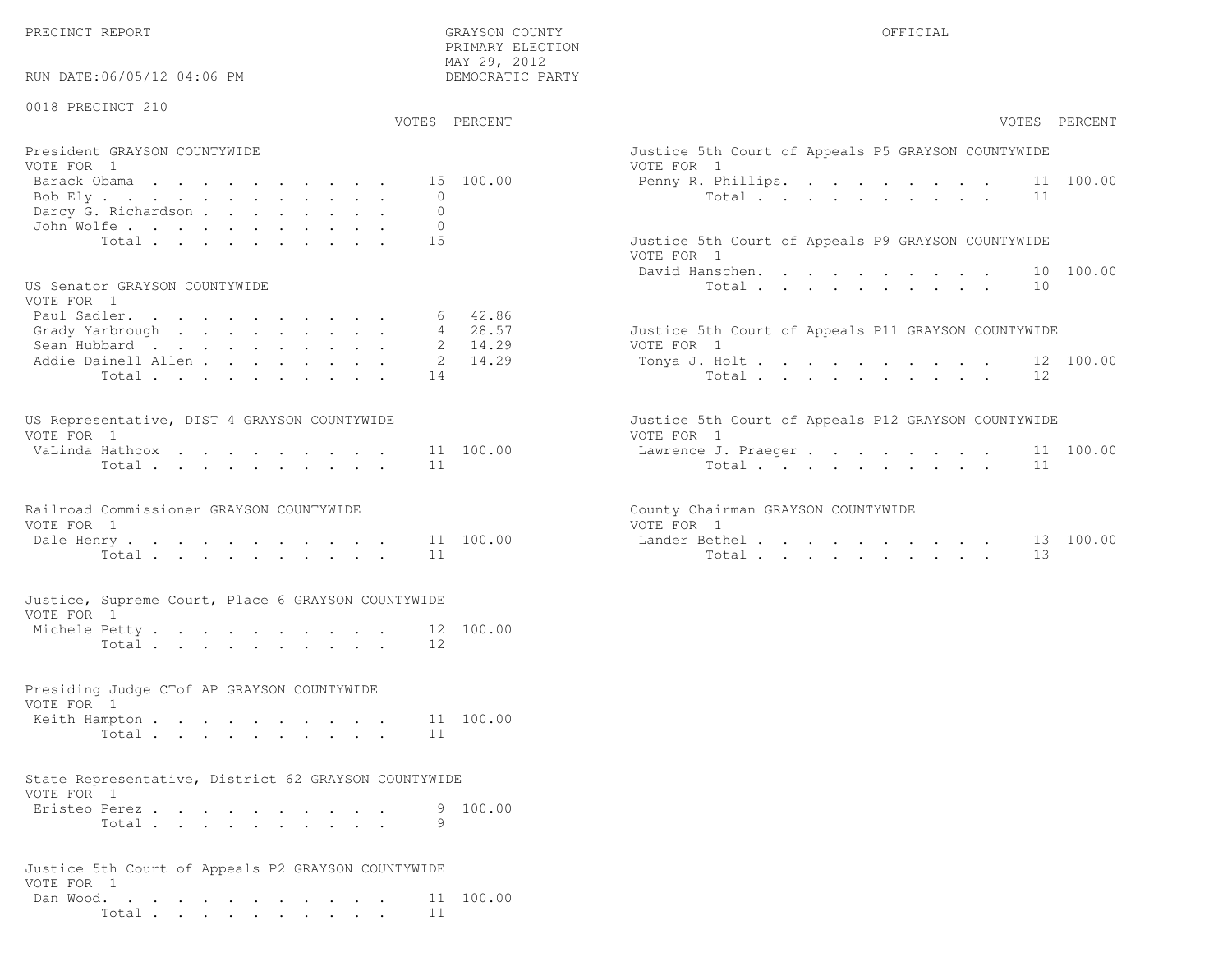PRECINCT REPORT GRAYSON COUNTY OFFICIAL PRIMARY ELECTION $\text{MAX } 29, \quad 2012$ 

# RUN DATE:06/05/12 04:06 PM

#### 0018 PRECINCT 210

| OUIU INDUINUI ZIU                              |  |  |  |  |  |  | VOTES PERCENT      |
|------------------------------------------------|--|--|--|--|--|--|--------------------|
| SCHOOL CHOICE GRAYSON COUNTYWIDE<br>VOTE FOR 1 |  |  |  |  |  |  |                    |
|                                                |  |  |  |  |  |  | YES (SI) 289 85.50 |
| $NO (NO)$ .                                    |  |  |  |  |  |  | 49 14.50           |
|                                                |  |  |  |  |  |  |                    |

| Total |  |  |  |  |  | 338 |
|-------|--|--|--|--|--|-----|
|       |  |  |  |  |  |     |

#### REPEALING OBAMACARE GRAYSON COUNTYWIDE

| VOTE FOR 1 |  |  |  |  |  |  |                    |  |
|------------|--|--|--|--|--|--|--------------------|--|
|            |  |  |  |  |  |  | YES (SI) 298 89.76 |  |
|            |  |  |  |  |  |  | NO (NO). 34 10.24  |  |
|            |  |  |  |  |  |  | Total 332          |  |

#### PUBLIC PRAYER GRAYSON COUNTYWIDE

| VOTE FOR 1 |  |  |  |  |  |                   |                    |
|------------|--|--|--|--|--|-------------------|--------------------|
|            |  |  |  |  |  |                   | YES (SI) 306 88.18 |
|            |  |  |  |  |  | NO (NO). 41 11.82 |                    |
|            |  |  |  |  |  | Total 347         |                    |

#### BALANCED BUDGET GRAYSON COUNTYWIDE

| VOTE FOR 1 |  |  |  |  |  |                    |  |
|------------|--|--|--|--|--|--------------------|--|
|            |  |  |  |  |  | YES (SI) 327 98.79 |  |
|            |  |  |  |  |  | NO (NO). 4 1.21    |  |
|            |  |  |  |  |  | Total 331          |  |

#### REDISTRICTING GRAYSON COUNTYWIDE

| VOTE FOR 1 |  |  |  |  |  |           |                    |  |
|------------|--|--|--|--|--|-----------|--------------------|--|
|            |  |  |  |  |  |           | YES (SI) 228 75.50 |  |
|            |  |  |  |  |  |           | NO (NO). 74 24.50  |  |
|            |  |  |  |  |  | Total 302 |                    |  |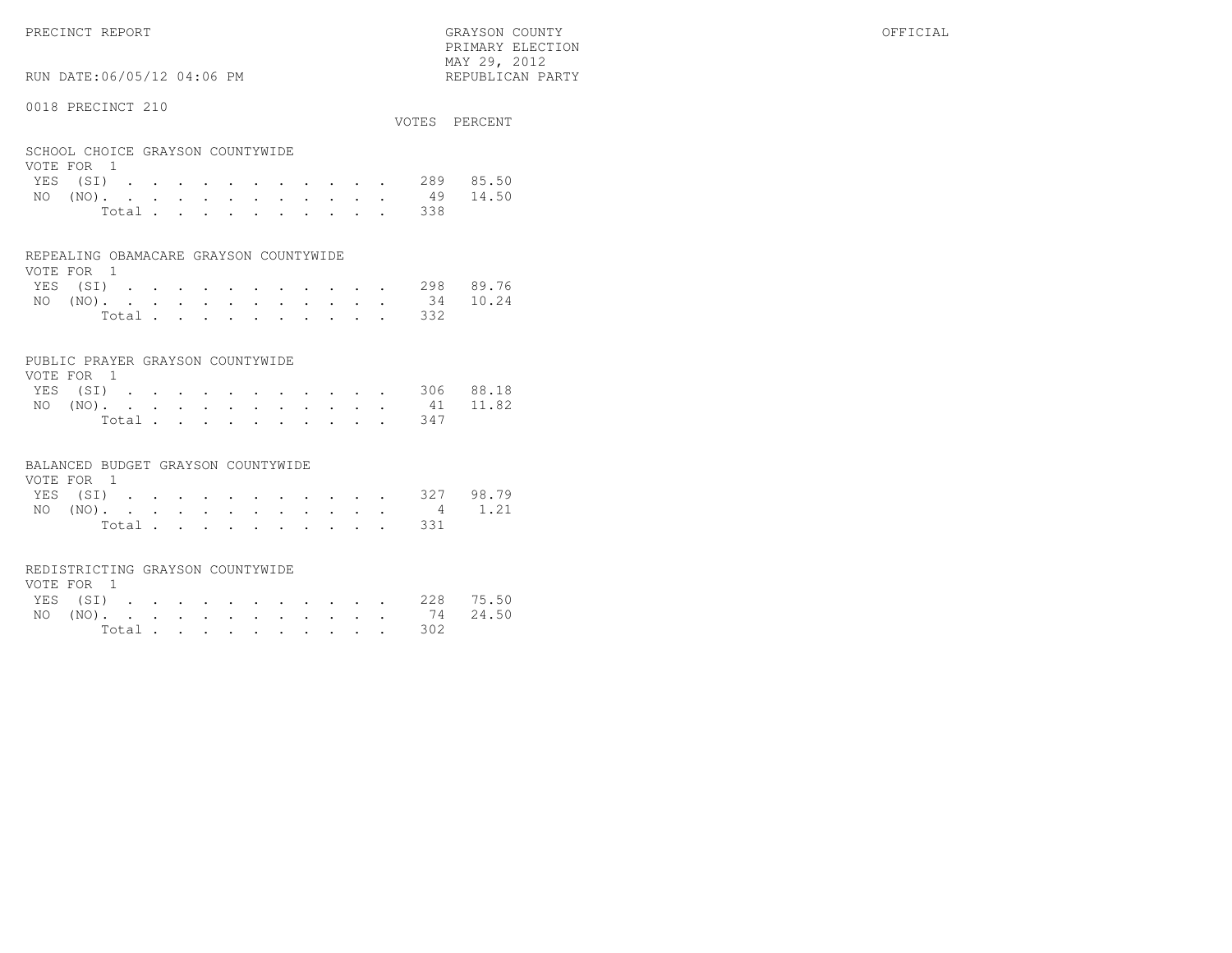PRECINCT REPORT GRAYSON COUNTY OFFICIAL PRIMARY ELECTION $\begin{array}{lll} \text{MAX} & 29, & 2012 \\ \text{NAY} & 29, & 2012 \end{array}$ 

# 0018 PRECINCT 210

RUN DATE:06/05/12 04:06 PM

| VVIV IILUVINUI                                                                |                                                                     |                                   |                      |           |           |               |   | VOTES                    | PERCENT                 |
|-------------------------------------------------------------------------------|---------------------------------------------------------------------|-----------------------------------|----------------------|-----------|-----------|---------------|---|--------------------------|-------------------------|
| PROPOSITION 1 GRAYSON COUNTYWIDE<br>VOTE FOR 1                                |                                                                     |                                   |                      |           |           |               |   |                          |                         |
| FOR (APOYA)                                                                   | <b>Contract Contract Contract Contract</b>                          |                                   |                      |           |           |               |   | 14                       | 87.50                   |
|                                                                               | AGAINST (EN CONTRA).                                                | <b>Contractor</b>                 | $\ddot{\phantom{0}}$ | $\bullet$ | $\bullet$ | $\sim$ $\sim$ | ٠ |                          | $\overline{2}$<br>12.50 |
|                                                                               | Total                                                               |                                   |                      |           |           |               |   | 16                       |                         |
| PROPOSITION 2 GRAYSON COUNTYWIDE<br>VOTE FOR<br>$\overline{1}$<br>FOR (APOYA) | <b>Contract Contract Contract</b><br>AGAINST (EN CONTRA).<br>Total. | <b>Contract Contract Contract</b> | $\cdot$              |           | $\cdot$   | $\cdot$       |   | 15<br>$\mathbf{1}$<br>16 | 93.75<br>6.25           |

| PROPOSITION 3 GRAYSON COUNTYWIDE |        |  |  |  |  |    |       |
|----------------------------------|--------|--|--|--|--|----|-------|
| VOTE FOR 1                       |        |  |  |  |  |    |       |
| FOR (APOYA)                      |        |  |  |  |  |    | 56.25 |
| AGAINST (EN CONTRA).             |        |  |  |  |  |    | 43.75 |
|                                  | Total. |  |  |  |  | 16 |       |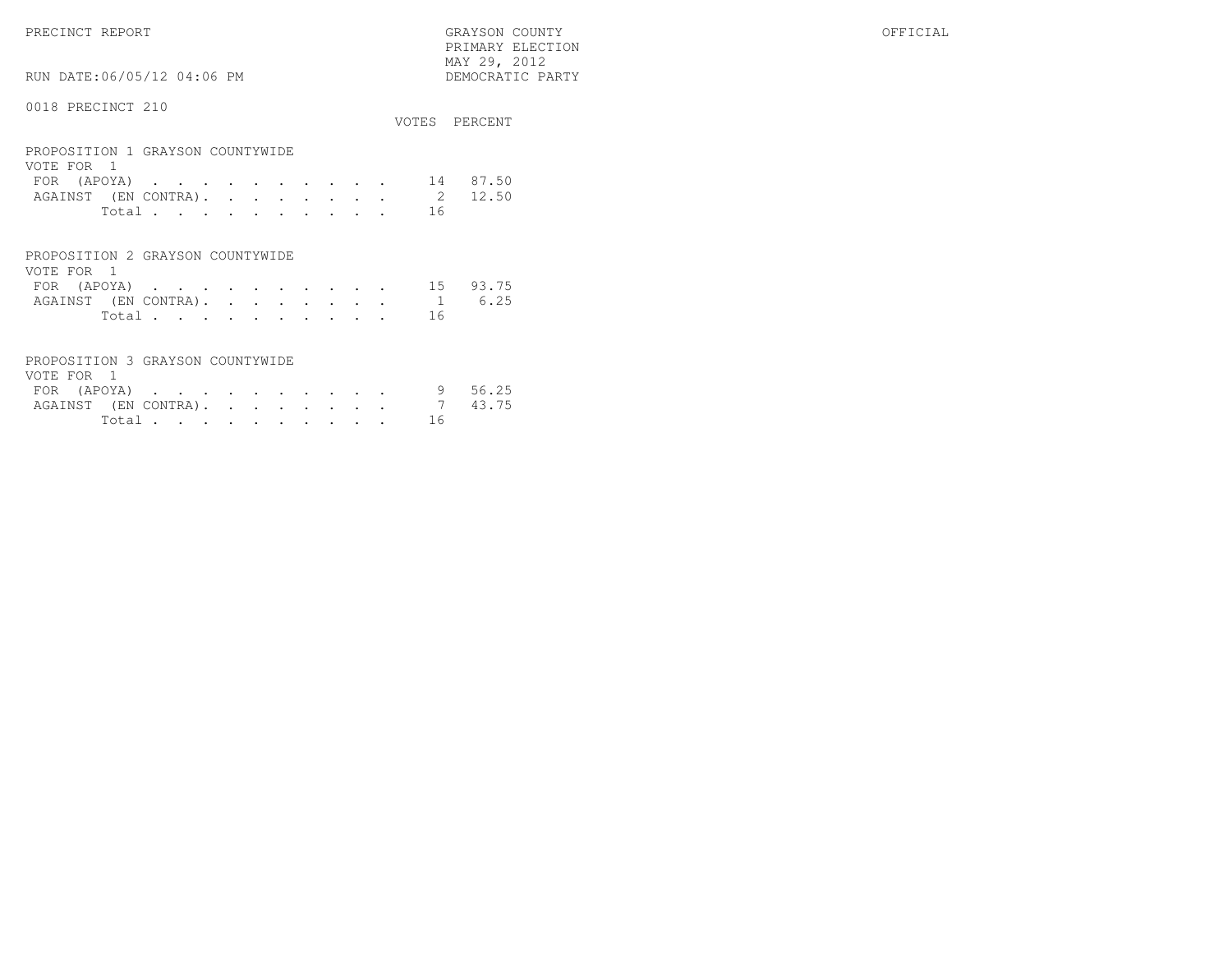PRECINCT REPORT GRAYSON COUNTY OFFICIAL PRIMARY ELECTIONMAY 29, 2012

RUN DATE:06/05/12 04:06 PM STATISTICS

|                                      |     | VOTES PERCENT |
|--------------------------------------|-----|---------------|
| REGISTERED VOTERS - TOTAL 1471       |     |               |
| REGISTERED VOTERS - REPUBLICAN PARTY |     |               |
| REGISTERED VOTERS - DEMOCRATIC PARTY |     |               |
| BALLOTS CAST - TOTAL.                | 226 |               |
| BALLOTS CAST - REPUBLICAN PARTY      | 204 | 90.27         |
| BALLOTS CAST - DEMOCRATIC PARTY      | 22  | 9.73          |
| VOTER TURNOUT - TOTAL.               |     | 15.36         |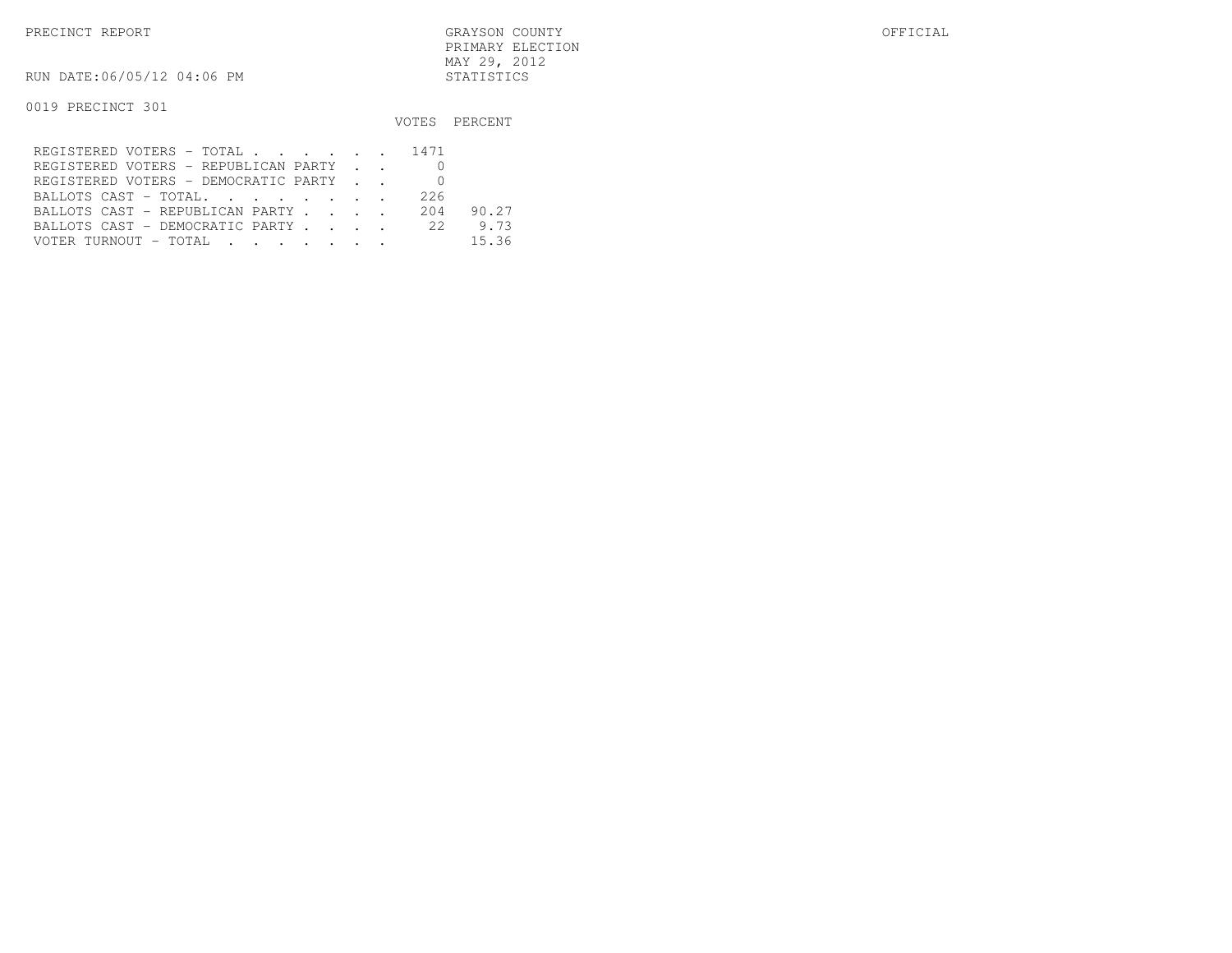PRECINCT REPORT OF THE SERVICE OF THE GRAYSON COUNTY OF THE GRAYSON COUNTY OF THE GRAYSON OF THE GRAYSON COUNTY PRIMARY ELECTION MAY 29, 2012REPUBLICAN PARTY

#### RUN DATE:06/05/12 04:06 PM

#### 0019 PRECINCT 301

VOTES PERCENT VOTES PERCENT

# President GRAYSON COUNTYWIDE<br>VOTE FOR 1

| VOTE FOR 1                             | VOTE FOR 1                                         |
|----------------------------------------|----------------------------------------------------|
| Jon Huntsman 4 2.04                    | 62.84<br>Steve Smith. 93                           |
| Rick Santorum 13 6.63                  | 37.16<br>Don Willett. 55                           |
| Mitt Romney. 135 68.88                 | Total 148                                          |
| Charles "Buddy" Roemer 0               |                                                    |
| Michele Bachmann                       |                                                    |
| Ron Paul. 20 10.20                     | Justice, Supreme Court, Place 4 GRAYSON COUNTYWIDE |
| Newt Gingrich 7 3.57                   | VOTE FOR 1                                         |
| John Davis 0                           | Joe Pool, Jr. 68 45.95                             |
| Uncommitted (No Comprometido). 17 8.67 | 24.32<br>John Devine. 36                           |
| Total 196                              | 44 29.73<br>David Medina                           |

#### US Senator GRAYSON COUNTYWIDE

| VOTE FOR 1               | Justice, Supreme Court, Place 6 GRAYSON COUNTYWIDE |
|--------------------------|----------------------------------------------------|
| Joe Agris 1 .57          | VOTE FOR 1                                         |
| Craig James. 19 10.86    | Nathan Hecht 125 100.00                            |
| Ted Cruz. 31 17.71       | Total 125                                          |
| Tom Leppert. 27 15.43    |                                                    |
| David Dewhurst. 86 49.14 |                                                    |
| Glenn Addison 2 1.14     | Presiding Judge CTof AP GRAYSON COUNTYWIDE         |
| Curt Cleaver 1 .57       | VOTE FOR 1                                         |
| Ben Gambini. 0           | Sharon Keller. 123 100.00                          |
| Lela Pittenger. 8 4.57   | Total 123                                          |
| Total 175                |                                                    |
|                          |                                                    |

| US Representative, DIST 4 GRAYSON COUNTYWIDE |  |  |  |  |  | VOTE FOR 1                                    |  |
|----------------------------------------------|--|--|--|--|--|-----------------------------------------------|--|
| VOTE FOR 1                                   |  |  |  |  |  | Barbara Parker Hervey 125 100.00              |  |
| Steve Clark. 44 23.16                        |  |  |  |  |  | Total 125                                     |  |
| Lou Gigliotti 49 25.79                       |  |  |  |  |  |                                               |  |
| Ralph M. Hall 97 51.05                       |  |  |  |  |  |                                               |  |
| Total 190                                    |  |  |  |  |  | Judge CT of Criminal AP P8 GRAYSON COUNTYWIDE |  |

#### Railroad Commissioner GRAYSON COUNTYWIDE

|  |  |  |                                             | 59.86                                                       |
|--|--|--|---------------------------------------------|-------------------------------------------------------------|
|  |  |  |                                             |                                                             |
|  |  |  |                                             |                                                             |
|  |  |  |                                             |                                                             |
|  |  |  | Member, State BoE Dist 9 GRAYSON COUNTYWIDE | Randy Stevenson 85<br>Thomas Ratliff. 57 40.14<br>Total 142 |

| Railroad Commissioner, UNEXP GRAYSON COUNTYWIDE | VOTE FOR 1             |
|-------------------------------------------------|------------------------|
| VOTE FOR 1                                      | Jim Herblin. 53 29.61  |
| Barry Smitherman 45 29.80                       | Craig Estes. 126 70.39 |
| Greg Parker. 64 42.38                           | Total 179              |
| Al Lee 8 5.30                                   |                        |

| PERCENT        | VOTES<br>PERCENT                                                                                                                                                                                                                                                                   |
|----------------|------------------------------------------------------------------------------------------------------------------------------------------------------------------------------------------------------------------------------------------------------------------------------------|
|                | Justice, Supreme Court, Place 2 GRAYSON COUNTYWIDE<br>VOTE FOR 1                                                                                                                                                                                                                   |
| 2.04           | Steve Smith.<br>93 62.84<br>$\mathbf{L}^{\text{max}}$<br>$\sim$                                                                                                                                                                                                                    |
| 6.63           | $\mathbf{z} = \mathbf{z} + \mathbf{z}$ , where $\mathbf{z}$<br>37.16<br>Don Willett.<br>55                                                                                                                                                                                         |
| 68.88          | Total<br>148<br>$\ddot{\phantom{a}}$<br>$\mathbf{L}^{\text{max}}$<br>$\mathbf{L}$<br>$\ddot{\phantom{a}}$<br>$\ddot{\phantom{a}}$                                                                                                                                                  |
|                |                                                                                                                                                                                                                                                                                    |
| 10.20          | Justice, Supreme Court, Place 4 GRAYSON COUNTYWIDE                                                                                                                                                                                                                                 |
| 3.57           | VOTE FOR 1<br>Joe Pool, Jr.<br>68 45.95                                                                                                                                                                                                                                            |
| 8.67           | 36 24.32<br>John Devine.                                                                                                                                                                                                                                                           |
|                | $\mathbf{L}^{\text{max}}$<br>$\mathbf{z} = \mathbf{z}$<br>$\mathbf{L}^{\text{max}}$<br>$\mathbf{L}^{\text{max}}$ , and<br>44 29.73<br>David Medina .<br>$\mathbf{r}$ , $\mathbf{r}$ , $\mathbf{r}$<br>$\mathbf{L}$<br>$\mathbf{L}$<br>$\ddot{\phantom{0}}$<br>$\ddot{\phantom{0}}$ |
|                | Total<br>148<br>$\ddot{\phantom{a}}$<br>$\mathbf{L}^{\text{max}}$ , and<br>$\mathbf{z} = \mathbf{z} + \mathbf{z}$ .<br>$\ddot{\phantom{a}}$<br>$\ddot{\phantom{a}}$                                                                                                                |
|                |                                                                                                                                                                                                                                                                                    |
| .57            | Justice, Supreme Court, Place 6 GRAYSON COUNTYWIDE<br>VOTE FOR 1                                                                                                                                                                                                                   |
| 10.86          | Nathan Hecht<br>125<br>100.00                                                                                                                                                                                                                                                      |
| 17.71          | 125<br>Total                                                                                                                                                                                                                                                                       |
| 15.43          |                                                                                                                                                                                                                                                                                    |
| 49.14          |                                                                                                                                                                                                                                                                                    |
| 1.14           | Presiding Judge CTof AP GRAYSON COUNTYWIDE                                                                                                                                                                                                                                         |
| .57            | VOTE FOR 1                                                                                                                                                                                                                                                                         |
|                | Sharon Keller.<br>123<br>100.00                                                                                                                                                                                                                                                    |
| 4.57           | 123<br>Total                                                                                                                                                                                                                                                                       |
|                | Judge CT of Criminal AP P7 GRAYSON COUNTYWIDE<br>VOTE FOR 1<br>Barbara Parker Hervey<br>125 100.00                                                                                                                                                                                 |
| 23.16          | 125<br>Total $\cdots$                                                                                                                                                                                                                                                              |
| 25.79<br>51.05 |                                                                                                                                                                                                                                                                                    |
|                | Judge CT of Criminal AP P8 GRAYSON COUNTYWIDE<br>VOTE FOR 1                                                                                                                                                                                                                        |
|                | Elsa Alcala.<br>123 100.00<br>$\ddot{\phantom{0}}$<br>$\mathbf{r} = \mathbf{r} + \mathbf{r} + \mathbf{r} + \mathbf{r}$<br>$\sim$<br>$\sim 10^{-11}$                                                                                                                                |
|                | Total<br>123                                                                                                                                                                                                                                                                       |
| 26.49<br>13.25 | Member, State BoE Dist 9 GRAYSON COUNTYWIDE                                                                                                                                                                                                                                        |
| 9.93           | VOTE FOR 1                                                                                                                                                                                                                                                                         |
| 19.87          | 85 59.86<br>Randy Stevenson                                                                                                                                                                                                                                                        |
| 17.22          | 57 40.14<br>Thomas Ratliff.<br>$\mathbf{L}^{\text{max}}$<br>$\bullet$ .<br>$\mathbf{r} = \mathbf{r} \cdot \mathbf{r}$<br>$\ddot{\phantom{0}}$                                                                                                                                      |
| 13.25          | Total<br>142                                                                                                                                                                                                                                                                       |
|                | State Senator, District 30 GRAYSON COUNTYWIDE<br>VOTE FOR<br>$\overline{1}$                                                                                                                                                                                                        |
|                | Jim Herblin.<br>29.61<br>53<br>$\mathbf{L}$ and $\mathbf{L}$<br>$\mathbf{r} = \mathbf{r} \cdot \mathbf{r}$ . The set of $\mathbf{r}$<br>$\sim$<br>$\mathbf{L}$<br>$\ddot{\phantom{0}}$<br>$\ddot{\phantom{a}}$                                                                     |
| 29.80          | 70.39<br>Craig Estes.<br>126<br>$\mathbf{L}^{\text{max}}$ , and $\mathbf{L}^{\text{max}}$<br>$\sim$ $\sim$<br>$\mathbf{L}^{\text{max}}$<br>$\ddot{\phantom{0}}$<br>$\ddot{\phantom{0}}$<br>and a strategic state                                                                   |
| 42.38          | 179<br>Total                                                                                                                                                                                                                                                                       |
| 5.30           |                                                                                                                                                                                                                                                                                    |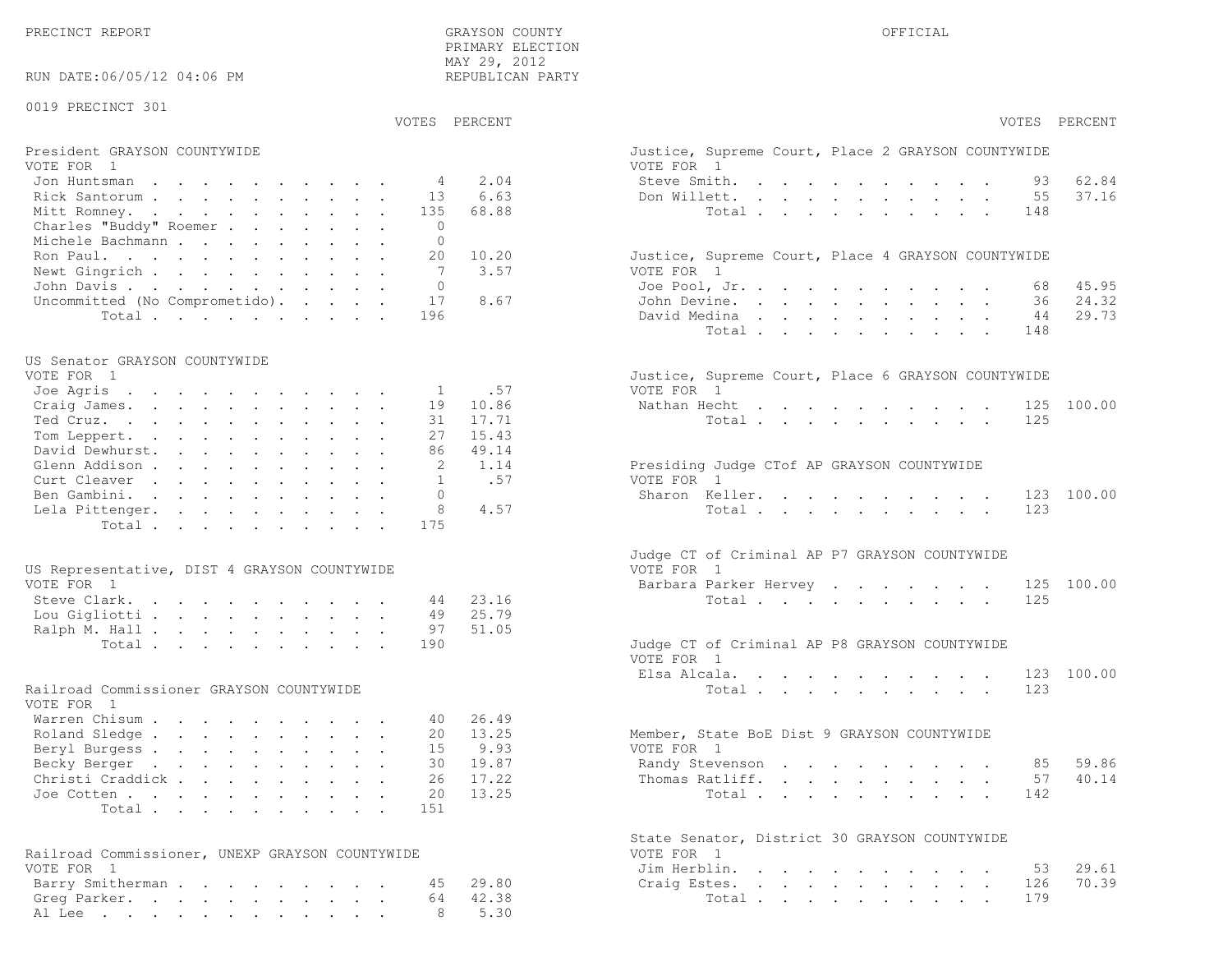| Elizabeth Murray-Kolb 34 22.52                                                                                                                                                                                                       |  |  |  |  |  |                                                      |  |  |
|--------------------------------------------------------------------------------------------------------------------------------------------------------------------------------------------------------------------------------------|--|--|--|--|--|------------------------------------------------------|--|--|
| <u>in the community of the community of the community of the community of the community of the community of the community of the community of the community of the community of the community of the community of the community </u> |  |  |  |  |  | State Representative, District 62 GRAYSON COUNTYWIDE |  |  |

|            | State Representative, District 62 GRAYSON COUNTYWIDE |  |  |  |  |  |
|------------|------------------------------------------------------|--|--|--|--|--|
| VOTE FOR 1 |                                                      |  |  |  |  |  |
|            | Larry Phillips. 153 100.00                           |  |  |  |  |  |
|            | Total 153                                            |  |  |  |  |  |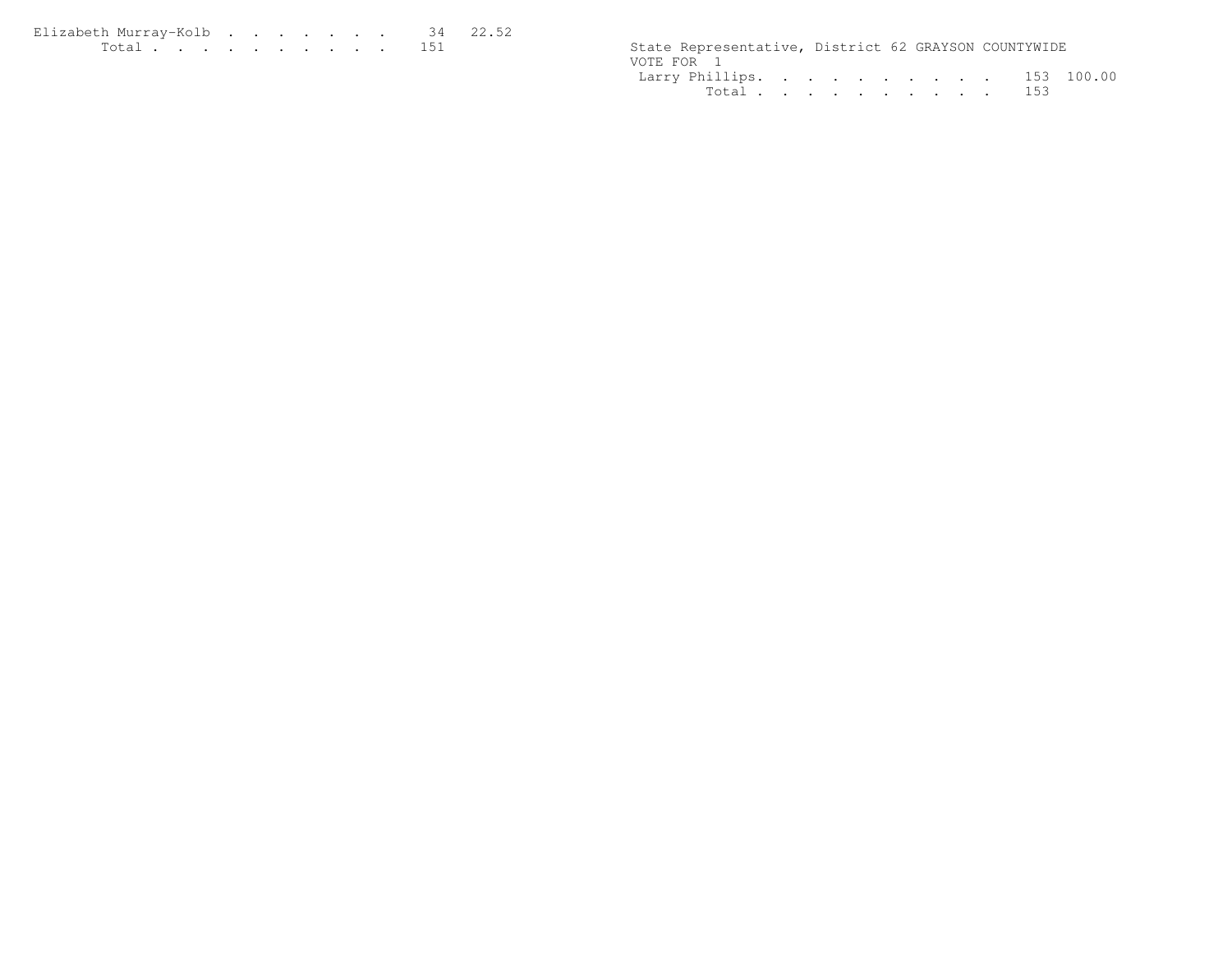PRECINCT REPORT OF THE SERVICE OF THE GRAYSON COUNTY OF THE GRAYSON COUNTY OF THE GRAYSON OF THE GRAYSON COUNTY

RUN DATE:06/05/12 04:06 PM

0019 PRECINCT 301

VOTES PERCENT VOTES PERCENT

 PRIMARY ELECTION MAY 29, 2012REPUBLICAN PARTY

# Chief Justice 5th Ct of Appeals GRAYSON COUNTYWIDE Dist VOTE FOR 1 GRAYSON COUNTY OF REAL EXPLORER SERVICE SERVICE SERVICE SERVICE SERVICE SERVICE SERVICE SERVICE SERVICE SERVICE SERVICE SERVICE SERVICE SERVICE SERVICE SERVICE SERVICE SERVICE SERVICE SERVICE SERVICE SERVICE SER Carolyn Wright. . . . . . . . . . 134 100.00 VOTE Total . . . . . . . . . 134 Jim

| Justice 5th Court of Appeals P2 GRAYSON COUNTYWIDE |  |  |  |  |  |                                        |
|----------------------------------------------------|--|--|--|--|--|----------------------------------------|
| VOTE FOR 1                                         |  |  |  |  |  | District Judge, 59th Judicial District |
| Bill Whitehill. 48 33.33                           |  |  |  |  |  | GRAYSON COUNTYWIDE                     |
| Jeff Coen 17 11.81                                 |  |  |  |  |  | VOTE FOR 1                             |
| David Evans. 39 27.08                              |  |  |  |  |  | Rayburn M. "Rim" Nall 140 100.00       |
| Kevin Keith. 13 9.03                               |  |  |  |  |  | Total 140                              |
| Jennifer Balido 27 18.75                           |  |  |  |  |  |                                        |
| Total 144                                          |  |  |  |  |  |                                        |

| Justice 5th Court of Appeals P5 GRAYSON COUNTYWIDE | Joe Brown 139 100.00 |
|----------------------------------------------------|----------------------|
| VOTE FOR 1                                         | Total 139            |
| Jim Moseley. 132 100.00                            |                      |
| Total 132                                          |                      |

| Justice 5th Court of Appeals P9 GRAYSON COUNTYWIDE |  |  |  |  |  | Brent Adams. 26 12.94    |  |  |  |  |  |  |
|----------------------------------------------------|--|--|--|--|--|--------------------------|--|--|--|--|--|--|
| VOTE FOR 1                                         |  |  |  |  |  | David S. Hawley 49 24.38 |  |  |  |  |  |  |
| Martin E. Richter. 55 40.74                        |  |  |  |  |  | Keith Gary 76 37.81      |  |  |  |  |  |  |
| David Lewis. 80 59.26                              |  |  |  |  |  | Johnny Waldrip. 50 24.88 |  |  |  |  |  |  |
| Total 135                                          |  |  |  |  |  | Total 201                |  |  |  |  |  |  |

| Justice 5th Court of Appeals P10 GRAYSON COUNTYWIDE | County Tax Assessor-Collector GRAYSON COUNTYWIDE |
|-----------------------------------------------------|--------------------------------------------------|
| VOTE FOR 1                                          | VOTE FOR 1                                       |
| Molly Francis 124 100.00                            | Bruce Stidham 107 58.15                          |
| Total 124                                           | Janis Hall 77 41.85                              |

|            |  |  |  |  |  | Justice 5th Court of Appeals P11 GRAYSON COUNTYWIDE |                           |  |
|------------|--|--|--|--|--|-----------------------------------------------------|---------------------------|--|
| VOTE FOR 1 |  |  |  |  |  |                                                     | County Comm Prec 3 COMM 3 |  |
|            |  |  |  |  |  | Douglas S. Lang 122 100.00                          | VOTE FOR 1                |  |
|            |  |  |  |  |  | Total 122                                           | Phyllis James 66 37.71    |  |

| Justice 5th Court of Appeals P12 GRAYSON COUNTYWIDE |  |                                                                                                                                                                                                                                                                                               | Total 175 |  |  |  |  |  |
|-----------------------------------------------------|--|-----------------------------------------------------------------------------------------------------------------------------------------------------------------------------------------------------------------------------------------------------------------------------------------------|-----------|--|--|--|--|--|
| VOTE FOR 1                                          |  |                                                                                                                                                                                                                                                                                               |           |  |  |  |  |  |
| Robert M. "Bob" Fillmore 120 100.00                 |  |                                                                                                                                                                                                                                                                                               |           |  |  |  |  |  |
|                                                     |  | $\tau$ , $\tau$ , $\tau$ , $\tau$ , $\tau$ , $\tau$ , $\tau$ , $\tau$ , $\tau$ , $\tau$ , $\tau$ , $\tau$ , $\tau$ , $\tau$ , $\tau$ , $\tau$ , $\tau$ , $\tau$ , $\tau$ , $\tau$ , $\tau$ , $\tau$ , $\tau$ , $\tau$ , $\tau$ , $\tau$ , $\tau$ , $\tau$ , $\tau$ , $\tau$ , $\tau$ , $\tau$ |           |  |  |  |  |  |

```
Total . . . . . . . . . . . 120 Just
```

```
Justice 5th Court of Appeals P13 GRAYSON COUNTYWIDE VOTE FOR 1
 Elizabeth Lang Miers. . . . . . . . 122 100.00
        Total . . . . . . . . . . 122
```

| AY 29, 2012<br>EPUBLICAN PARTY  |                                                                                                                                                                                                                                                                                                                                                                                                                                                                              |
|---------------------------------|------------------------------------------------------------------------------------------------------------------------------------------------------------------------------------------------------------------------------------------------------------------------------------------------------------------------------------------------------------------------------------------------------------------------------------------------------------------------------|
| PERCENT                         | VOTES PERCENT                                                                                                                                                                                                                                                                                                                                                                                                                                                                |
| 100.00                          | District Judge, 15th Judicial District<br>GRAYSON COUNTYWIDE<br>VOTE FOR 1<br>Jim Fallon<br>100.00<br>142<br>$\mathbf{L}$<br>$\mathbf{r}$ , and $\mathbf{r}$ , and $\mathbf{r}$ , and $\mathbf{r}$<br>142<br>Total .                                                                                                                                                                                                                                                         |
| 33.33<br>11.81<br>27.08<br>9.03 | District Judge, 59th Judicial District<br>GRAYSON COUNTYWIDE<br>VOTE FOR 1<br>Rayburn M. "Rim" Nall<br>140 100.00<br>140<br>Total $\cdots$                                                                                                                                                                                                                                                                                                                                   |
| 18.75<br>100.00                 | Criminal District Attorney GRAYSON COUNTYWIDE<br>VOTE FOR 1<br>100.00<br>Joe Brown<br>139<br>design and a state of the state of the<br>139<br>Total                                                                                                                                                                                                                                                                                                                          |
| 40.74<br>59.26                  | Sheriff GRAYSON COUNTYWIDE<br>VOTE FOR 1<br>26 12.94<br>Brent Adams.<br>the contract of the contract of the contract of the contract of the contract of the contract of the contract of<br>49 24.38<br>David S. Hawley<br>37.81<br>Keith Gary<br>76<br>$\ddot{\phantom{0}}$<br>$\mathbf{L}$<br>50<br>24.88<br>Johnny Waldrip.<br>Total<br>201                                                                                                                                |
| 100.00                          | County Tax Assessor-Collector GRAYSON COUNTYWIDE<br>VOTE FOR 1<br>58.15<br>Bruce Stidham.<br>107<br>and the contract of the con-<br>and a strong control of the strong strong<br>77<br>41.85<br>Janis Hall<br>and a strong control of the state of the state of the state of the state of the state of the state of the state of the state of the state of the state of the state of the state of the state of the state of the state of the<br>$\mathbf{L}$<br>Total<br>184 |
| 100.00                          | County Comm Prec 3 COMM 3<br>VOTE FOR 1<br>Phyllis James<br>37.71<br>66<br>34.86<br>Jackie Crisp<br>61<br>27.43<br>48<br>Jim Cross<br>the contract of the contract of the contract of the contract of the contract of the contract of the contract of<br>Total $\cdots$<br>175<br>$\mathcal{L}^{\text{max}}$<br>$\sim$ $-$                                                                                                                                                   |
| 100.00                          | Justice of the Peace Prec 1 JUSTICE OF THE PEACE PCT 1<br>VOTE FOD 1                                                                                                                                                                                                                                                                                                                                                                                                         |

| VOTE FOR 1                   |
|------------------------------|
| Rick Mason 29 16.02          |
| Billy G. Teaque Sr. 30 16.57 |
| Larry Atherton. 122 67.40    |
| Total 181                    |
|                              |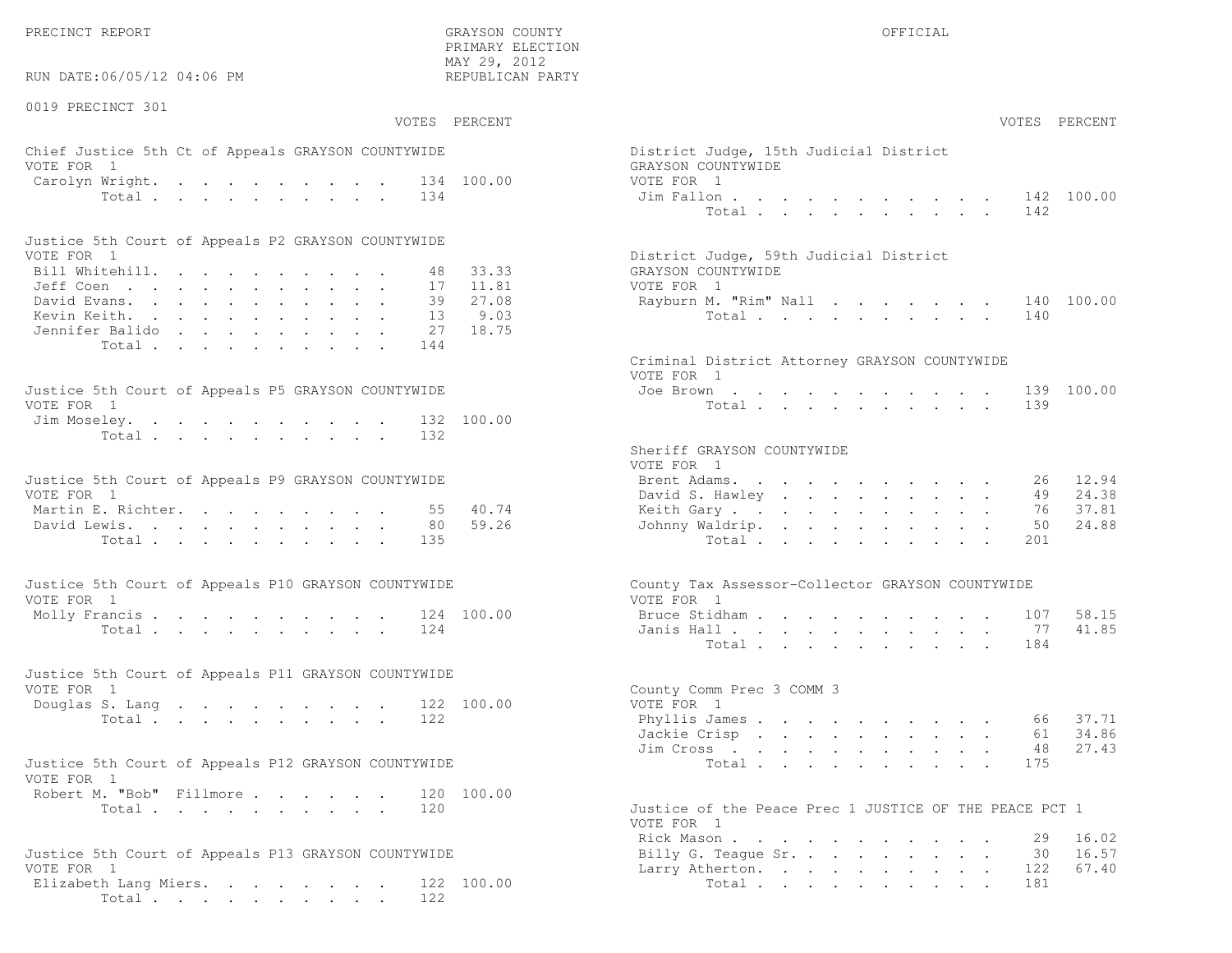| Constable Precinct 1 CONST 1 |           |  |  |  |  |  |
|------------------------------|-----------|--|--|--|--|--|
| VOTE FOR 1                   |           |  |  |  |  |  |
| Chad Mulkey. 52 32.30        |           |  |  |  |  |  |
| C.C. "Buddy" Wade. 109 67.70 |           |  |  |  |  |  |
|                              | Total 161 |  |  |  |  |  |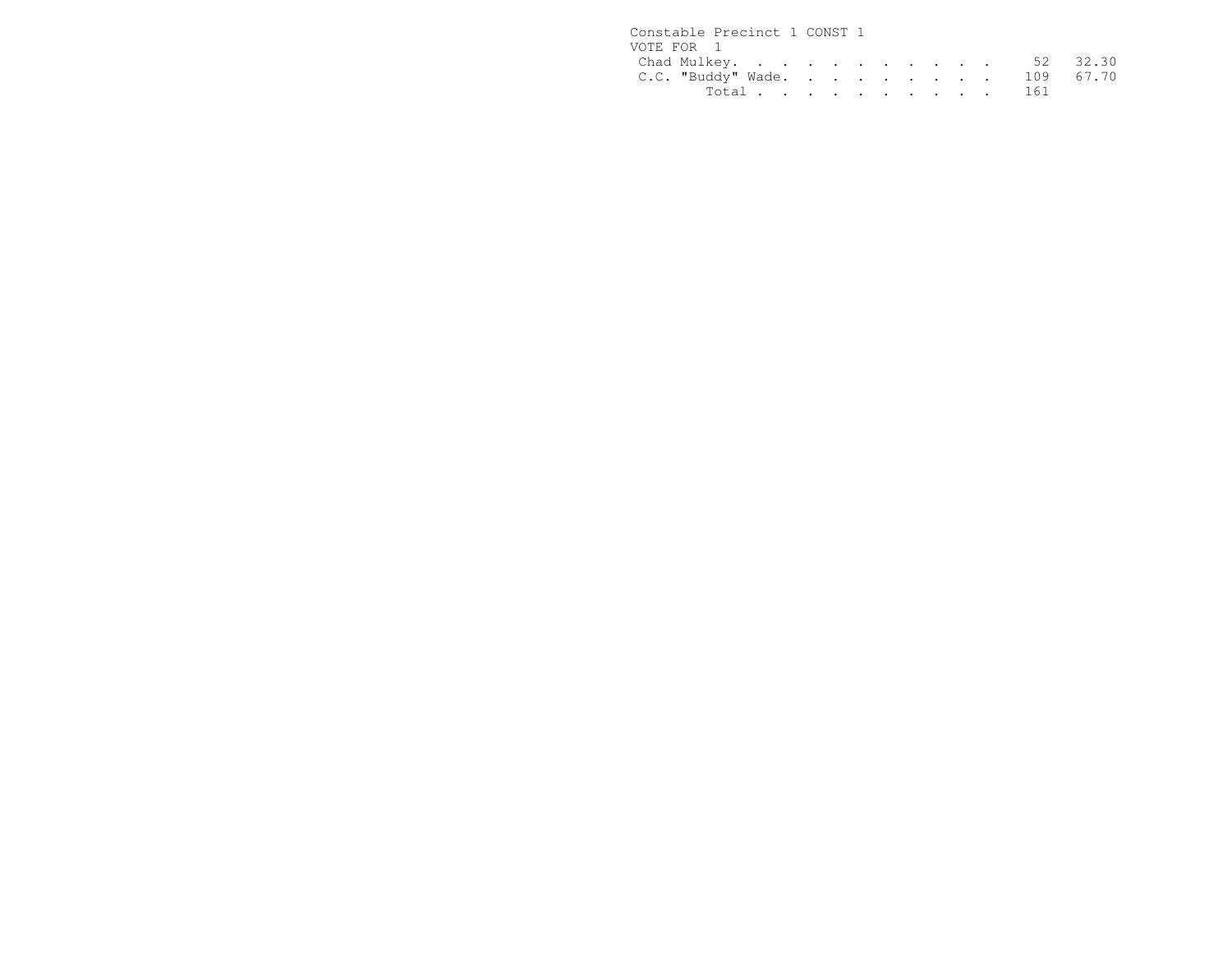PRIMARY ELECTION $\text{MAX } 29, \quad 2012$ 

RUN DATE:06/05/12 04:06 PM

# 0019 PRECINCT 301

VOTES PERCENT

# County Chairman GRAYSON COUNTYWIDE VOTE FOR 1

| VUILLEUIVEL        |  |  |  |  |  |           |          |
|--------------------|--|--|--|--|--|-----------|----------|
| Larry Millson      |  |  |  |  |  |           | 66 45.83 |
| Gary Cox. 78 54.17 |  |  |  |  |  |           |          |
|                    |  |  |  |  |  | Total 144 |          |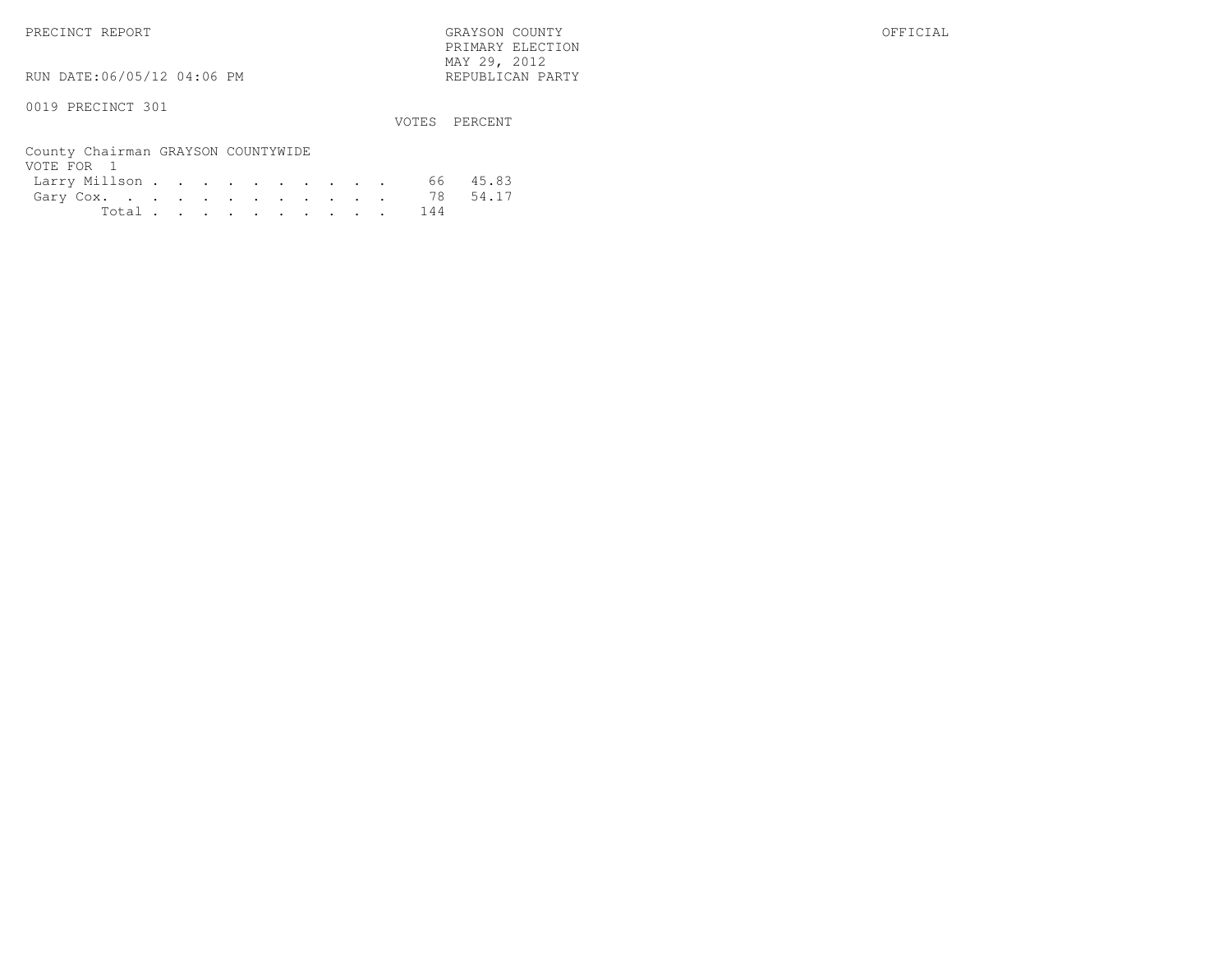PRIMARY ELECTION

| RUN DATE:06/05/12 04:06 PM                                                                                                     | LIVILLIVITTI RIPOTTOIM<br>MAY 29, 2012<br>DEMOCRATIC PARTY      |                                                                                                                                                                                                                     |
|--------------------------------------------------------------------------------------------------------------------------------|-----------------------------------------------------------------|---------------------------------------------------------------------------------------------------------------------------------------------------------------------------------------------------------------------|
| 0019 PRECINCT 301                                                                                                              | VOTES PERCENT                                                   | VOTES PERCENT                                                                                                                                                                                                       |
| President GRAYSON COUNTYWIDE<br>VOTE FOR 1<br>Barack Obama<br>Bob Ely<br>Darcy G. Richardson<br>John Wolfe.<br>Total           | 85.00<br>17<br>$\Omega$<br>15.00<br>3<br>$\circ$<br>20          | Justice 5th Court of Appeals P5 GRAYSON COUNTYWIDE<br>VOTE FOR 1<br>Penny R. Phillips. 15 100.00<br>Total<br>15<br>Justice 5th Court of Appeals P9 GRAYSON COUNTYWIDE<br>VOTE FOR 1<br>14 100.00<br>David Hanschen. |
| US Senator GRAYSON COUNTYWIDE<br>VOTE FOR 1<br>Paul Sadler.<br>Grady Yarbrough<br>Sean Hubbard<br>Addie Dainell Allen<br>Total | 7 36.84<br>6 31.58<br>5.26<br>$\mathbf{1}$<br>.5<br>26.32<br>19 | Total<br>14<br>Justice 5th Court of Appeals P11 GRAYSON COUNTYWIDE<br>VOTE FOR 1<br>Tonya J. Holt 14 100.00<br>Total $\cdot$<br>14                                                                                  |
| US Representative, DIST 4 GRAYSON COUNTYWIDE<br>VOTE FOR 1<br>VaLinda Hathcox<br>Total                                         | 17 100.00<br>17                                                 | Justice 5th Court of Appeals P12 GRAYSON COUNTYWIDE<br>VOTE FOR 1<br>Lawrence J. Praeger 15 100.00<br>Total.<br>15                                                                                                  |
| Railroad Commissioner GRAYSON COUNTYWIDE<br>VOTE FOR 1<br>Dale Henry<br>Total $\cdots$                                         | 18 100.00<br>18                                                 | County Comm Prec 3 COMM 3<br>VOTE FOR 1<br>Carol Shea 18 100.00<br>Total<br>18                                                                                                                                      |
| Justice, Supreme Court, Place 6 GRAYSON COUNTYWIDE<br>VOTE FOR 1<br>Michele Petty<br>Total                                     | 17 100.00<br>17                                                 | County Chairman GRAYSON COUNTYWIDE<br>VOTE FOR 1<br>Lander Bethel.<br>15 100.00<br>15<br>Total                                                                                                                      |
| Presiding Judge CTof AP GRAYSON COUNTYWIDE<br>VOTE FOR 1<br>Keith Hampton<br>Total                                             | 18 100.00<br>18                                                 |                                                                                                                                                                                                                     |
| State Representative, District 62 GRAYSON COUNTYWIDE<br>VOTE FOR 1<br>Eristeo Perez<br>Total                                   | 14 100.00<br>14                                                 |                                                                                                                                                                                                                     |
| Justice 5th Court of Appeals P2 GRAYSON COUNTYWIDE<br>VOTE FOR 1<br>Dan Wood.<br>Total                                         | 15 100.00<br>15                                                 |                                                                                                                                                                                                                     |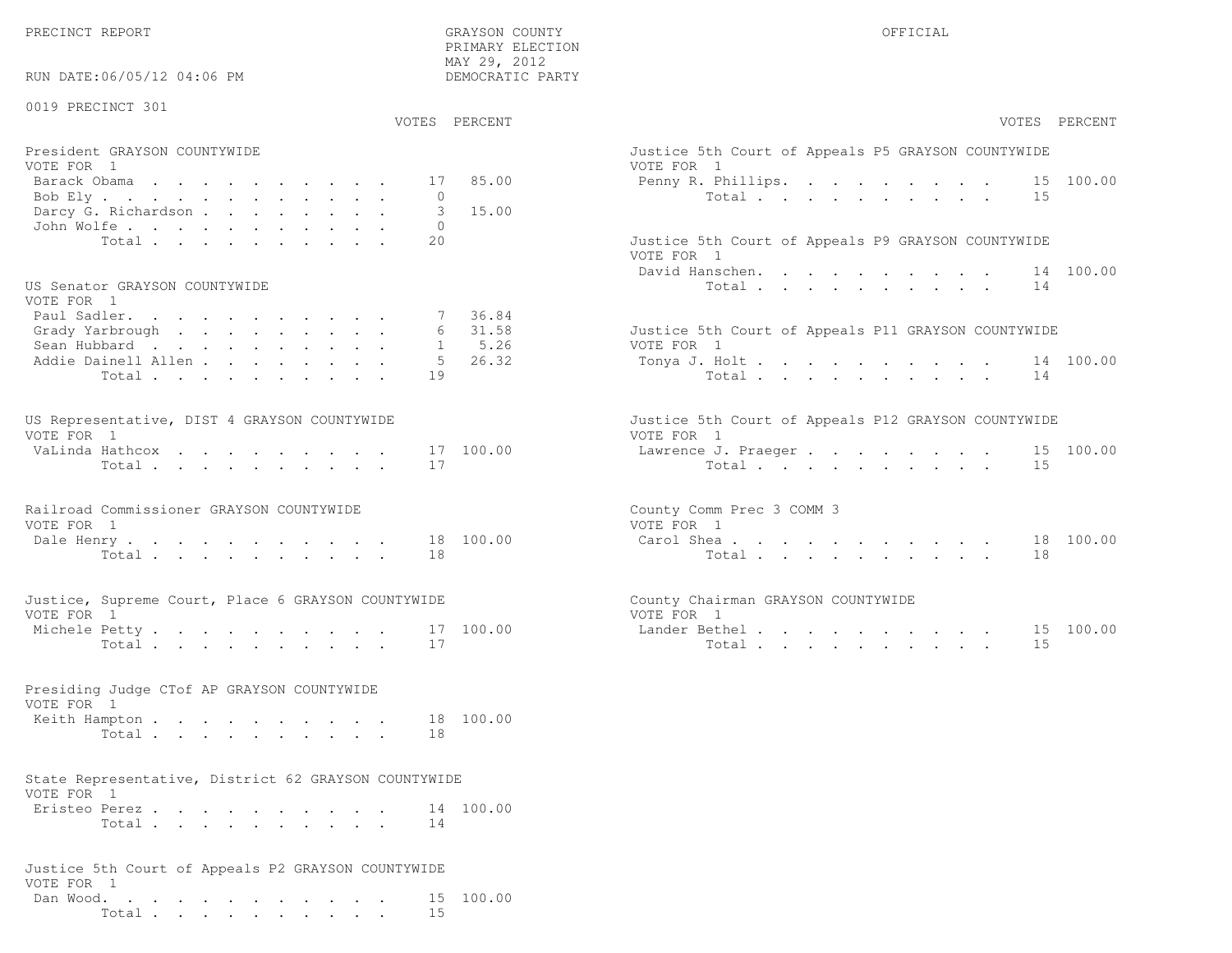PRIMARY ELECTION $\text{MAX } 29, \quad 2012$ 

# RUN DATE:06/05/12 04:06 PM

### 0019 PRECINCT 301

| OUIJ LINDUINUI JUI                             |  |  |  |  |  |    | VOTES PERCENT |
|------------------------------------------------|--|--|--|--|--|----|---------------|
| SCHOOL CHOICE GRAYSON COUNTYWIDE<br>VOTE FOR 1 |  |  |  |  |  |    |               |
| YES (SI) 166 85.13                             |  |  |  |  |  |    |               |
| NO $(NO)$                                      |  |  |  |  |  | 29 | 14.87         |

| Total .<br>. |  |  |  |  |  |  |  |  | 195 |
|--------------|--|--|--|--|--|--|--|--|-----|
|--------------|--|--|--|--|--|--|--|--|-----|

### REPEALING OBAMACARE GRAYSON COUNTYWIDE

| VOTE FOR 1 |  |  |  |  |  |  |                    |  |
|------------|--|--|--|--|--|--|--------------------|--|
|            |  |  |  |  |  |  | YES (SI) 165 85.49 |  |
|            |  |  |  |  |  |  | NO (NO). 28 14.51  |  |
|            |  |  |  |  |  |  | Total 193          |  |

### PUBLIC PRAYER GRAYSON COUNTYWIDE

| VOTE FOR 1         |  |  |  |  |  |           |  |
|--------------------|--|--|--|--|--|-----------|--|
| YES (SI) 173 88.27 |  |  |  |  |  |           |  |
| NO (NO). 23 11.73  |  |  |  |  |  |           |  |
|                    |  |  |  |  |  | Total 196 |  |

### BALANCED BUDGET GRAYSON COUNTYWIDE

| VOTE FOR 1 |  |  |  |  |  |                    |  |
|------------|--|--|--|--|--|--------------------|--|
|            |  |  |  |  |  | YES (SI) 178 94.18 |  |
|            |  |  |  |  |  | NO (NO). 11 5.82   |  |
|            |  |  |  |  |  | Total 189          |  |

### REDISTRICTING GRAYSON COUNTYWIDE

| VOTE FOR 1 |  |  |  |  |  |           |                    |  |
|------------|--|--|--|--|--|-----------|--------------------|--|
|            |  |  |  |  |  |           | YES (SI) 147 83.52 |  |
|            |  |  |  |  |  |           | NO (NO). 29 16.48  |  |
|            |  |  |  |  |  | Total 176 |                    |  |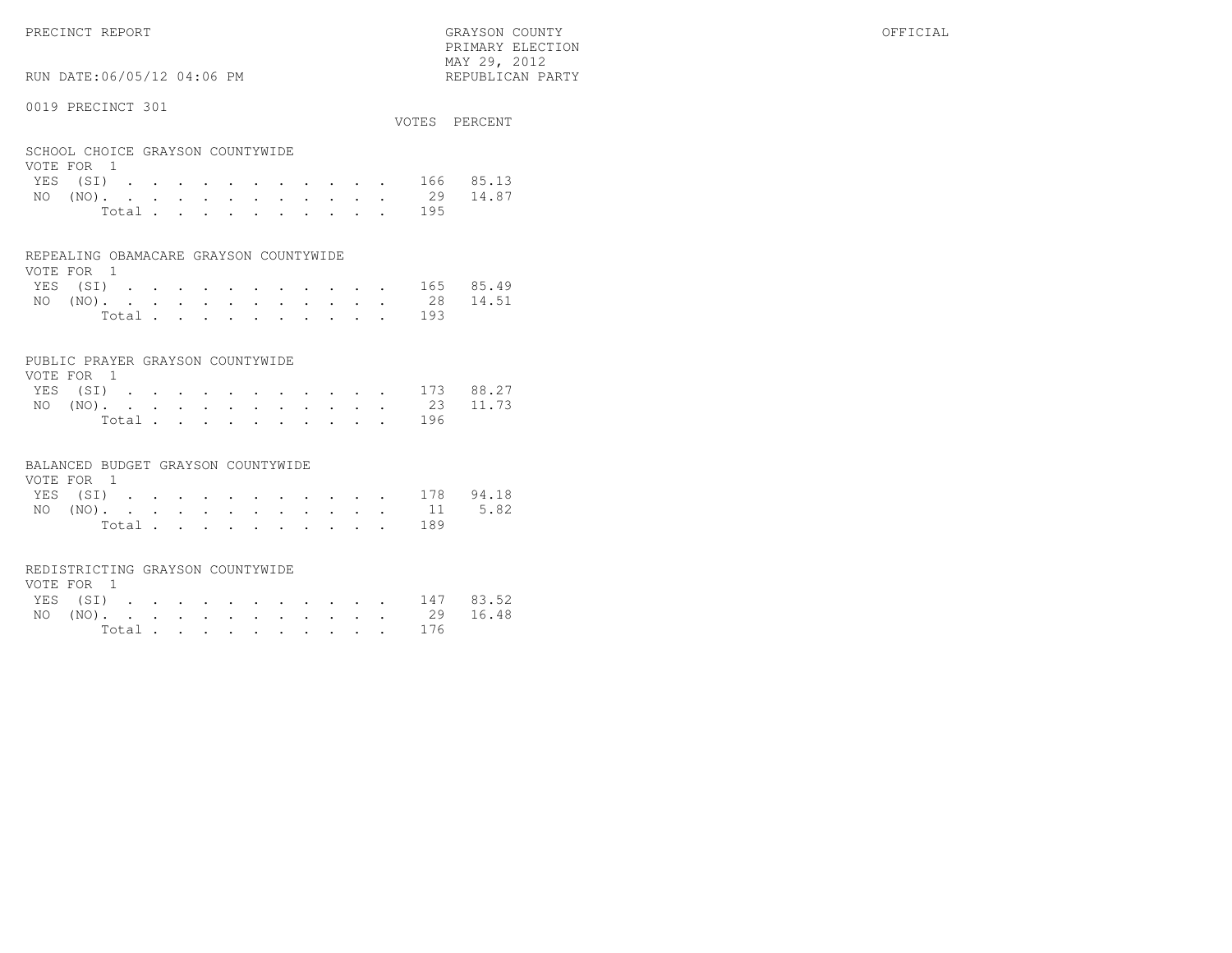PRIMARY ELECTION MAY 29, 2012DEMOCRATIC PARTY

# RUN DATE:06/05/12 04:06 PM

### 0019 PRECINCT 301

|                                                |       |  |  |  |  |                | VOTES PERCENT |
|------------------------------------------------|-------|--|--|--|--|----------------|---------------|
| PROPOSITION 1 GRAYSON COUNTYWIDE<br>VOTE FOR 1 |       |  |  |  |  |                |               |
| FOR (APOYA) 17 80.95                           |       |  |  |  |  |                |               |
| AGAINST (EN CONTRA).                           |       |  |  |  |  | $\overline{4}$ | 19.05         |
|                                                | Total |  |  |  |  | 21             |               |

### PROPOSITION 2 GRAYSON COUNTYWIDEVOTE FOR 1 FOR (APOYA) . . . . . . . . . . 19 90.48AGAINST (EN CONTRA). . . . . . . . 2 9.52 Total . . . . . . . . . . 21

| PROPOSITION 3 GRAYSON COUNTYWIDE |  |  |  |  |  |          |  |
|----------------------------------|--|--|--|--|--|----------|--|
| VOTE FOR 1                       |  |  |  |  |  |          |  |
| FOR (APOYA) 11 52.38             |  |  |  |  |  |          |  |
| AGAINST (EN CONTRA). 10 47.62    |  |  |  |  |  |          |  |
|                                  |  |  |  |  |  | Total 21 |  |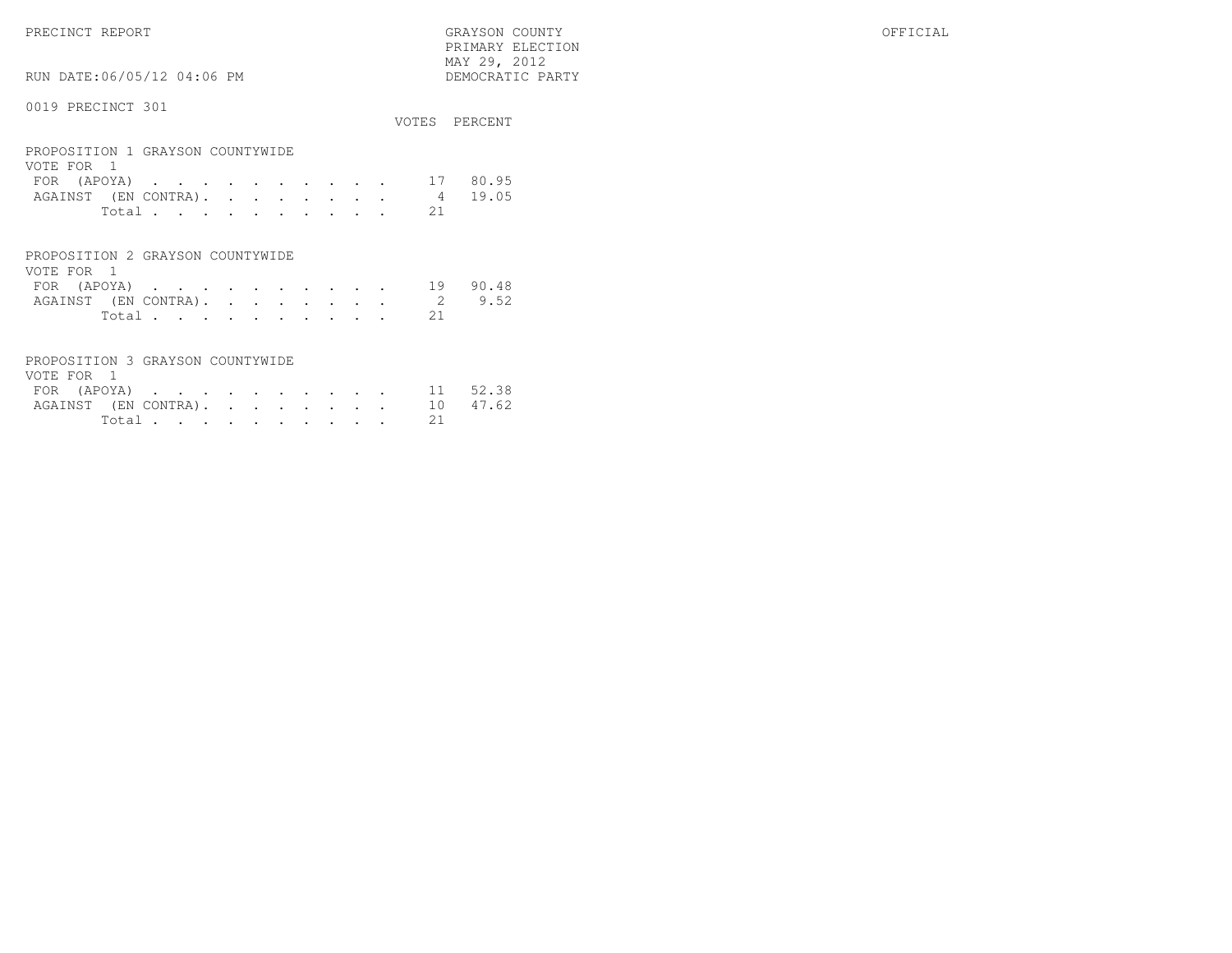PRECINCT REPORT GRAYSON COUNTY OFFICIAL PRIMARY ELECTIONMAY 29, 2012

RUN DATE:06/05/12 04:06 PM STATISTICS

|                                                                                                                                            |     | VOTES PERCENT |
|--------------------------------------------------------------------------------------------------------------------------------------------|-----|---------------|
| REGISTERED VOTERS - TOTAL 4796                                                                                                             |     |               |
| REGISTERED VOTERS - REPUBLICAN PARTY                                                                                                       |     |               |
| REGISTERED VOTERS - DEMOCRATIC PARTY                                                                                                       |     |               |
| BALLOTS CAST - TOTAL.                                                                                                                      | 781 |               |
| BALLOTS CAST - REPUBLICAN PARTY                                                                                                            | 708 | 90.65         |
| BALLOTS CAST - DEMOCRATIC PARTY 73                                                                                                         |     | 9.35          |
| VOTER TURNOUT - TOTAL .<br>the contract of the contract of the contract of the contract of the contract of the contract of the contract of |     | 16.28         |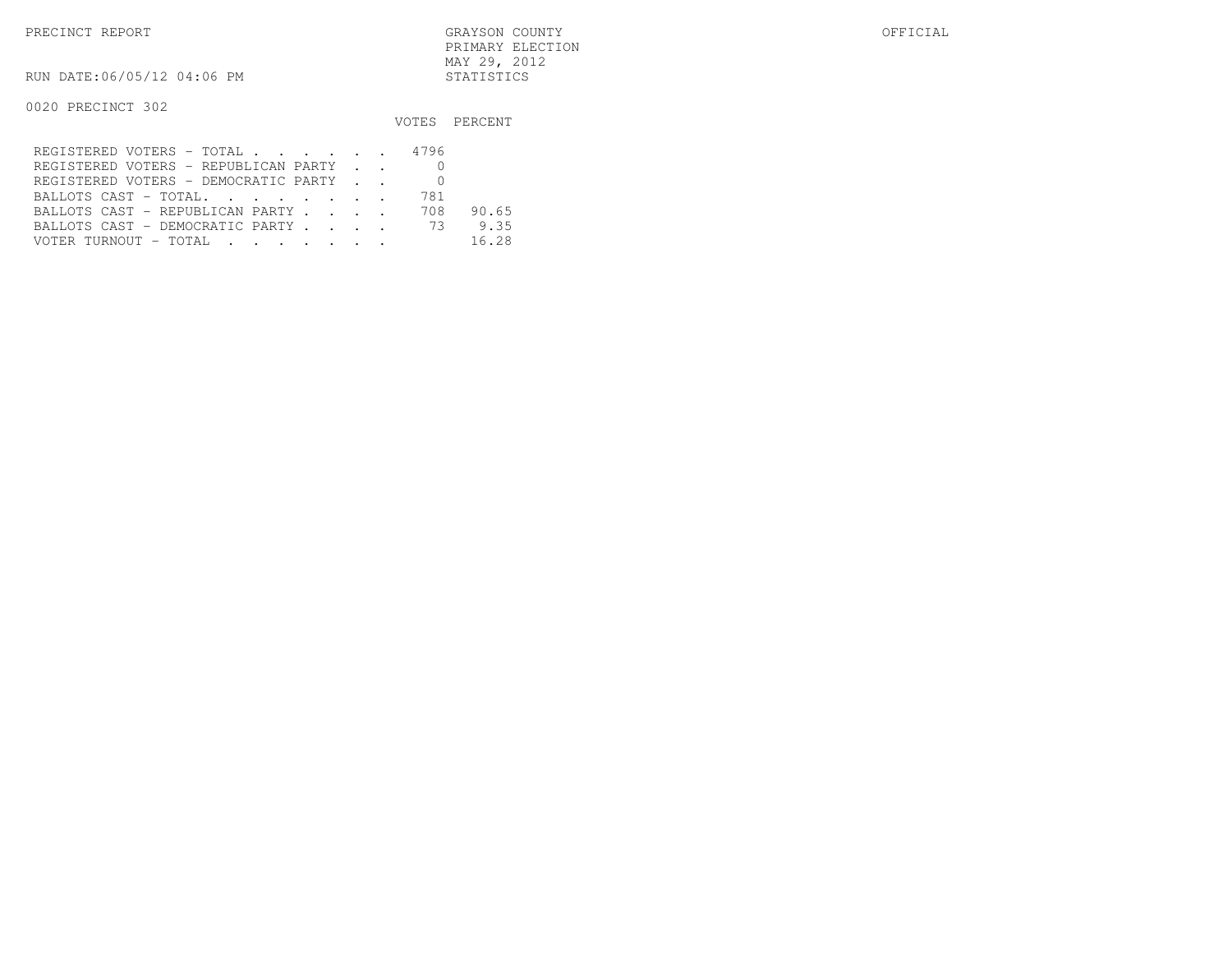40.50

28.63

30.91

45.45

70.24

| PRIMARY ELECTION<br>MAY 29, 2012<br>RUN DATE:06/05/12 04:06 PM<br>REPUBLICAN PARTY |                                                    |
|------------------------------------------------------------------------------------|----------------------------------------------------|
| 0020 PRECINCT 302<br>VOTES PERCENT                                                 | VOTES PERCENT                                      |
|                                                                                    |                                                    |
| President GRAYSON COUNTYWIDE                                                       | Justice, Supreme Court, Place 2 GRAYSON COUNTYWIDE |
| VOTE FOR 1<br>.58                                                                  | VOTE FOR 1<br>59.50<br>288                         |
| Jon Huntsman<br>4<br>8.51<br>Rick Santorum<br>59                                   | Steve Smith.<br>40.50<br>Don Willett.<br>196       |
| Mitt Romney.<br>495<br>71.43                                                       | Total<br>484                                       |
| Charles "Buddy" Roemer<br>$\overline{1}$<br>.14                                    |                                                    |
| Michele Bachmann<br>.87<br>6                                                       |                                                    |
| Ron Paul.<br>52<br>7.50                                                            | Justice, Supreme Court, Place 4 GRAYSON COUNTYWIDE |
| Newt Gingrich<br>37<br>5.34                                                        | VOTE FOR 1                                         |
| John Davis.<br>.14<br>1                                                            | 40.46<br>Joe Pool, Jr.<br>195                      |
| Uncommitted (No Comprometido).<br>38<br>5.48                                       | 28.63<br>John Devine.<br>138                       |
| Total<br>693                                                                       | 30.91<br>David Medina<br>149                       |
|                                                                                    | Total<br>482                                       |
|                                                                                    |                                                    |
| US Senator GRAYSON COUNTYWIDE<br>VOTE FOR 1                                        | Justice, Supreme Court, Place 6 GRAYSON COUNTYWIDE |
| .77<br>Joe Agris<br>5                                                              | VOTE FOR 1                                         |
| Craig James.<br>11.44<br>74                                                        | 437 100.00<br>Nathan Hecht                         |
| Ted Cruz.<br>28.75<br>186                                                          | Total<br>437                                       |
| Tom Leppert.<br>15.61<br>101                                                       |                                                    |
| David Dewhurst.<br>38.18<br>247                                                    |                                                    |
| 1.70<br>Glenn Addison<br>11                                                        | Presiding Judge CTof AP GRAYSON COUNTYWIDE         |
| $\Omega$<br>Curt Cleaver                                                           | VOTE FOR 1                                         |
| 1.39<br>Ben Gambini.<br>9                                                          | 100.00<br>Sharon Keller.<br>434                    |
| 2.16<br>Lela Pittenger.<br>14                                                      | Total<br>434                                       |
| Total<br>647                                                                       |                                                    |
|                                                                                    |                                                    |
|                                                                                    | Judge CT of Criminal AP P7 GRAYSON COUNTYWIDE      |
| US Representative, DIST 4 GRAYSON COUNTYWIDE<br>VOTE FOR 1                         | VOTE FOR 1<br>100.00                               |
|                                                                                    | Barbara Parker Hervey<br>426                       |
| Steve Clark.<br>25.71<br>171<br>18.80<br>125                                       | Total<br>426                                       |
| Lou Gigliotti<br>369<br>55.49<br>Ralph M. Hall                                     |                                                    |
| Total<br>665                                                                       | Judge CT of Criminal AP P8 GRAYSON COUNTYWIDE      |
|                                                                                    | VOTE FOR 1                                         |
|                                                                                    | 100.00<br>Elsa Alcala.<br>418                      |
| Railroad Commissioner GRAYSON COUNTYWIDE                                           | Total<br>418                                       |
| VOTE FOR 1                                                                         |                                                    |
| Warren Chisum<br>29.39<br>149                                                      |                                                    |
| 11.44<br>Roland Sledge<br>58                                                       | Member, State BoE Dist 9 GRAYSON COUNTYWIDE        |
| Beryl Burgess<br>37<br>7.30                                                        | VOTE FOR 1                                         |
| 17.75<br>Becky Berger<br>90                                                        | 54.55<br>Randy Stevenson<br>264                    |
| Christi Craddick<br>96<br>18.93                                                    | 45.45<br>Thomas Ratliff.<br>220                    |
| 15.19<br>Joe Cotten<br>77                                                          | 484<br>Total                                       |
| 507<br>Total                                                                       |                                                    |
|                                                                                    |                                                    |
|                                                                                    | State Senator, District 30 GRAYSON COUNTYWIDE      |
| Railroad Commissioner, UNEXP GRAYSON COUNTYWIDE<br>VOTE FOR 1                      | VOTE FOR 1<br>29.76<br>189                         |
| 38.90<br>Barry Smitherman<br>191                                                   | Jim Herblin.<br>70.24<br>446<br>Craig Estes.       |
| Greg Parker.<br>30.96<br>152                                                       | Total<br>635                                       |
|                                                                                    |                                                    |

Al Lee . . . . . . . . . . . . 35 7.13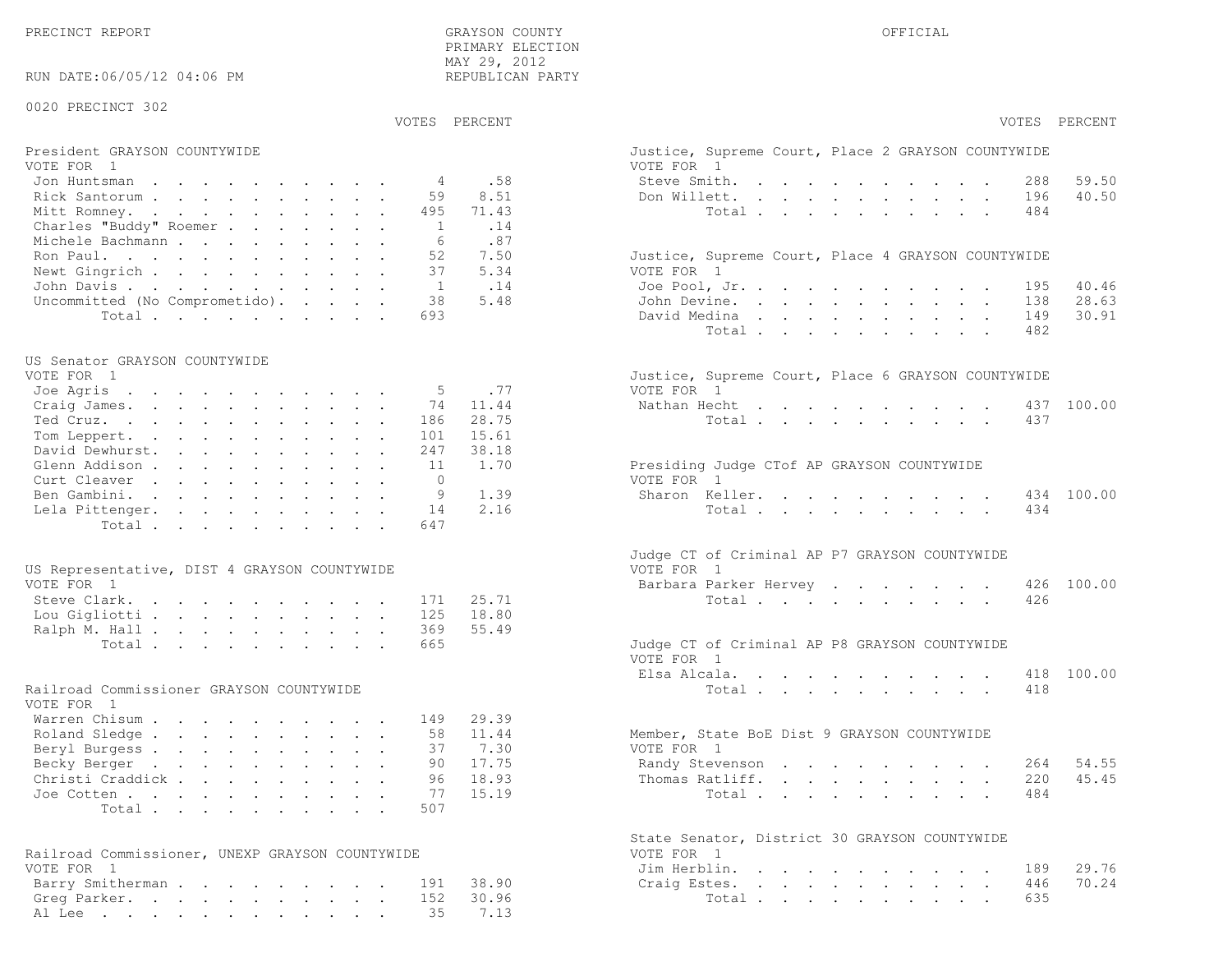| Elizabeth Murrav-Kolb 113 23.01 |  |  |  |  |  |                                                      |  |  |
|---------------------------------|--|--|--|--|--|------------------------------------------------------|--|--|
|                                 |  |  |  |  |  | State Representative, District 62 GRAYSON COUNTYWIDE |  |  |

| State Representative, District 62 GRAYSON COUNTYWIDE |  |  |  |  |  |  |
|------------------------------------------------------|--|--|--|--|--|--|
| VOTE FOR 1                                           |  |  |  |  |  |  |
| Larry Phillips. 546 100.00                           |  |  |  |  |  |  |
| Total 546                                            |  |  |  |  |  |  |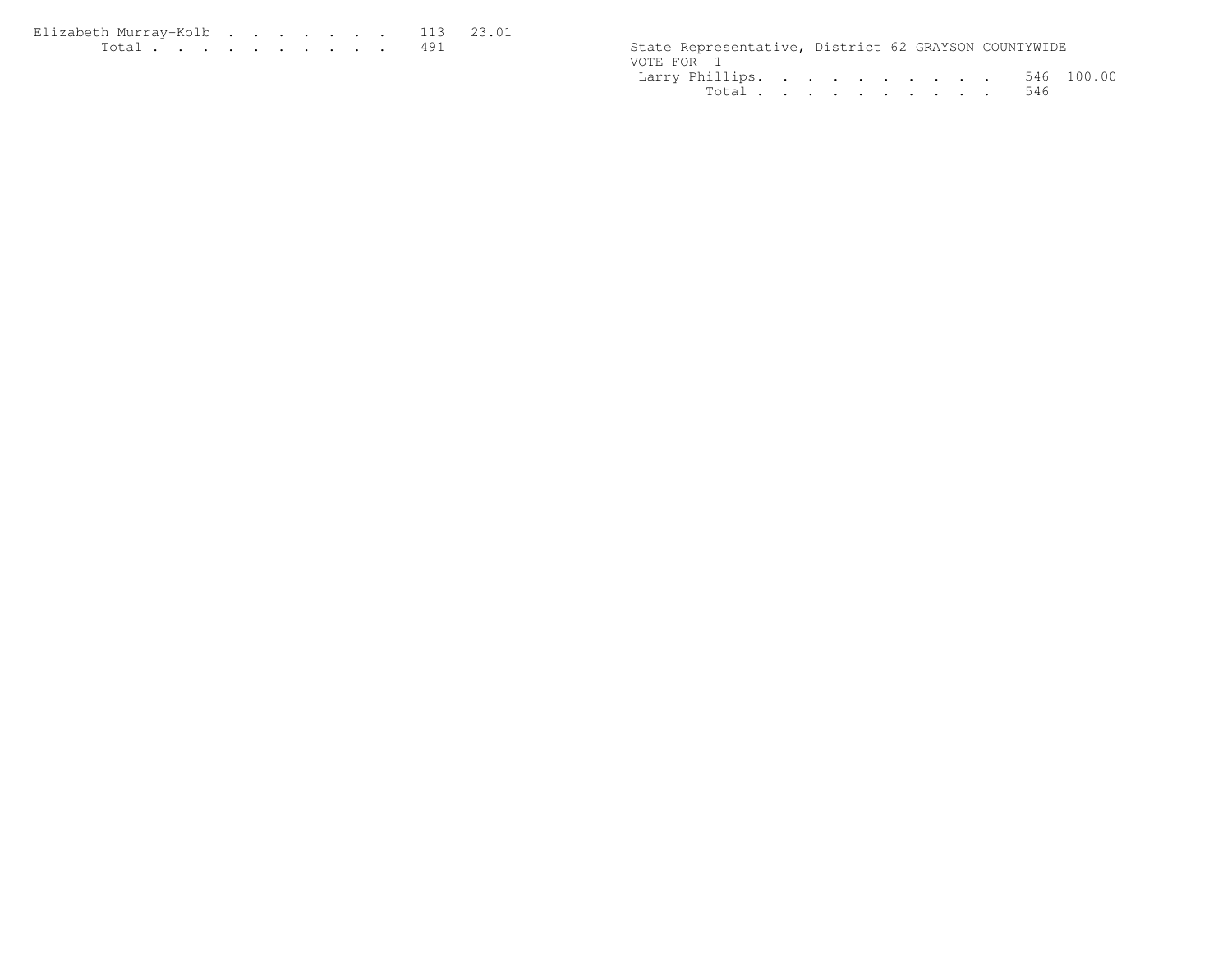PRECINCT REPORT OF THE SERVICE OF THE GRAYSON COUNTY OF THE GRAYSON COUNTY OF THE GRAYSON OF THE GRAYSON COUNTY

RUN DATE:06/05/12 04:06 PM

0020 PRECINCT 302

VOTES PERCENT VOTES PERCENT

 PRIMARY ELECTION MAY 29, 2012REPUBLICAN PARTY

# Chief Justice 5th Ct of Appeals GRAYSON COUNTYWIDE District Appears of District District District District District District District District District District District District District District District District Distric VOTE FOR  $1$  GRAYSON COUNTY  $\mathbb{R}^2$ Carolyn Wright. . . . . . . . . 441 100.00 VOT  $\text{Total}$  . . . . . . . . . 441 Ji

| Justice 5th Court of Appeals P2 GRAYSON COUNTYWIDE |  |  |  |  |  |                                        |
|----------------------------------------------------|--|--|--|--|--|----------------------------------------|
| VOTE FOR 1                                         |  |  |  |  |  | District Judge, 59th Judicial District |
| Bill Whitehill. 128 26.61                          |  |  |  |  |  | GRAYSON COUNTYWIDE                     |
| Jeff Coen 62 12.89                                 |  |  |  |  |  | VOTE FOR 1                             |
| David Evans. 155 32.22                             |  |  |  |  |  | Rayburn M. "Rim" Nall 515 100.00       |
| Kevin Keith. 75 15.59                              |  |  |  |  |  | Total 515                              |
| Jennifer Balido 61 12.68                           |  |  |  |  |  |                                        |
| Total 481                                          |  |  |  |  |  |                                        |

| Justice 5th Court of Appeals P5 GRAYSON COUNTYWIDE | Joe Brown 540 100.00 |
|----------------------------------------------------|----------------------|
| VOTE FOR 1                                         | Total 540            |
| Jim Moseley. 437 100.00                            |                      |
| Total 437                                          |                      |

| Justice 5th Court of Appeals P9 GRAYSON COUNTYWIDE |  |  |  |  |  | Brent Adams. 94 13.80     |  |  |  |  |  |  |
|----------------------------------------------------|--|--|--|--|--|---------------------------|--|--|--|--|--|--|
| VOTE FOR 1                                         |  |  |  |  |  | David S. Hawley 109 16.01 |  |  |  |  |  |  |
| Martin E. Richter. 210 47.51                       |  |  |  |  |  | Keith Gary 302 44.35      |  |  |  |  |  |  |
| David Lewis. 232 52.49                             |  |  |  |  |  | Johnny Waldrip. 176 25.84 |  |  |  |  |  |  |
| Total 442                                          |  |  |  |  |  | Total 681                 |  |  |  |  |  |  |

| Justice 5th Court of Appeals P10 GRAYSON COUNTYWIDE | County Tax Assessor-Collector GRAYSON COUNTYWIDE |
|-----------------------------------------------------|--------------------------------------------------|
| VOTE FOR 1                                          | VOTE FOR 1                                       |
| Molly Francis 427 100.00                            | Bruce Stidham 325 51.67                          |
| Total 427                                           | Janis Hall 304 48.33                             |

| Justice 5th Court of Appeals P11 GRAYSON COUNTYWIDE |  |  |  |  |  |           |                           |  |
|-----------------------------------------------------|--|--|--|--|--|-----------|---------------------------|--|
| VOTE FOR 1                                          |  |  |  |  |  |           | County Comm Prec 3 COMM 3 |  |
| Douglas S. Lang 434 100.00                          |  |  |  |  |  |           | VOTE FOR 1                |  |
|                                                     |  |  |  |  |  | Total 434 | Phyllis James 193 31.59   |  |

| Justice 5th Court of Appeals P12 GRAYSON COUNTYWIDE |           |  |  |  |  |                                                    |  |  |  | Total 611 |  |  |
|-----------------------------------------------------|-----------|--|--|--|--|----------------------------------------------------|--|--|--|-----------|--|--|
| VOTE FOR 1                                          |           |  |  |  |  |                                                    |  |  |  |           |  |  |
| Robert M. "Bob" Fillmore 428 100.00                 |           |  |  |  |  |                                                    |  |  |  |           |  |  |
|                                                     | Total 428 |  |  |  |  | Justice of the Peace Prec 1 JUSTICE OF THE PEACE P |  |  |  |           |  |  |

```
Justice 5th Court of Appeals P13 GRAYSON COUNTYWIDE VOTE FOR 1
Elizabeth Lang Miers. . . . . . . 422 100.00 10tal . . . . . . . . . . 631
      Total . . . . . . . . . . 422
```

| ai 49, 4014<br>EPUBLICAN PARTY |                                                                                                                                                         |                |
|--------------------------------|---------------------------------------------------------------------------------------------------------------------------------------------------------|----------------|
| PERCENT                        | VOTES PERCENT                                                                                                                                           |                |
| 100.00                         | District Judge, 15th Judicial District<br>GRAYSON COUNTYWIDE<br>VOTE FOR 1<br>Jim Fallon<br>$\cdot$ $\cdot$ $\cdot$ $\cdot$ $\cdot$ $\cdot$ 525         | 100.00         |
|                                | 525<br>Total                                                                                                                                            |                |
| 26.61<br>12.89                 | District Judge, 59th Judicial District<br>GRAYSON COUNTYWIDE<br>VOTE FOR 1                                                                              |                |
| 32.22<br>15.59<br>12.68        | Rayburn M. "Rim" Nall<br>515<br>515<br>Total $\ldots$                                                                                                   | 100.00         |
|                                | Criminal District Attorney GRAYSON COUNTYWIDE<br>VOTE FOR 1                                                                                             |                |
| 100.00                         | Joe Brown<br>540<br>Total<br>540                                                                                                                        | 100.00         |
|                                | Sheriff GRAYSON COUNTYWIDE<br>VOTE FOR 1                                                                                                                |                |
|                                | Brent Adams.<br>94                                                                                                                                      | 13.80          |
| 47.51                          | David S. Hawley<br>109<br>302                                                                                                                           | 16.01<br>44.35 |
| 52.49                          | Keith Gary<br>Johnny Waldrip.<br>176                                                                                                                    | 25.84          |
|                                | Total<br>681                                                                                                                                            |                |
|                                | County Tax Assessor-Collector GRAYSON COUNTYWIDE<br>VOTE FOR 1                                                                                          |                |
| 100.00                         | Bruce Stidham<br>325                                                                                                                                    | 51.67          |
|                                | Janis Hall<br>304                                                                                                                                       | 48.33          |
|                                | Total<br>629                                                                                                                                            |                |
| 100.00                         | County Comm Prec 3 COMM 3<br>VOTE FOR 1                                                                                                                 |                |
|                                | Phyllis James 193 31.59                                                                                                                                 |                |
|                                | 209<br>Jackie Crisp                                                                                                                                     | 34.21          |
|                                | 209<br>Jim Cross                                                                                                                                        | 34.21          |
|                                | 611<br>Total                                                                                                                                            |                |
| 100.00                         | Justice of the Peace Prec 1 JUSTICE OF THE PEACE PCT 1                                                                                                  |                |
|                                | VOTE FOR 1                                                                                                                                              |                |
|                                | Rick Mason<br>81<br>Billy G. Teaque Sr.<br>95<br>$\sim$                                                                                                 | 12.84<br>15.06 |
|                                | 455<br>Larry Atherton.<br>$\bullet$ .<br><br><br><br><br><br><br><br><br><br><br><br><br>$\mathbf{L}^{\text{max}}$<br>$\ddotsc$<br>$\ddot{\phantom{0}}$ | 72.11          |
|                                |                                                                                                                                                         |                |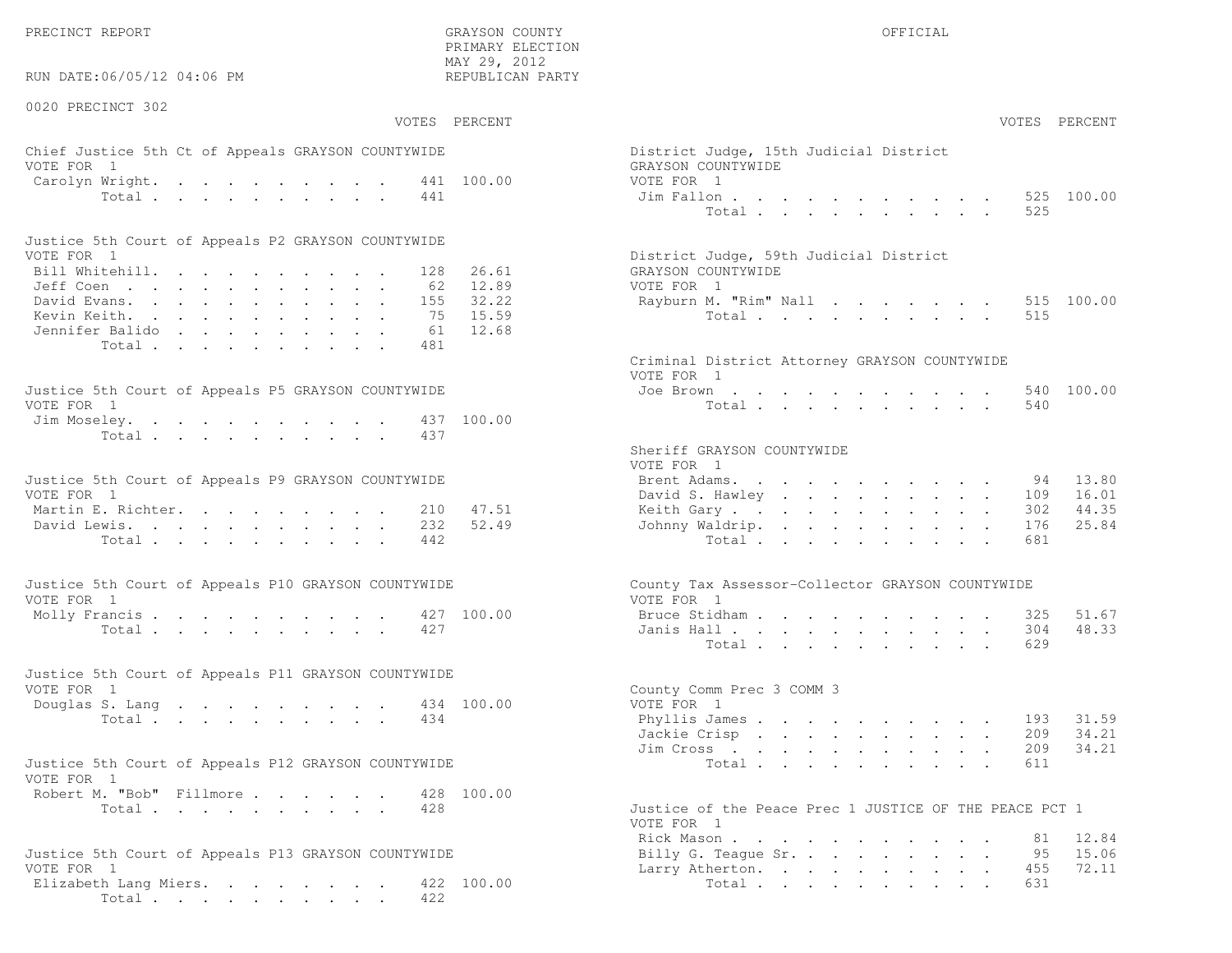| Constable Precinct 1 CONST 1 |           |  |  |  |  |
|------------------------------|-----------|--|--|--|--|
| VOTE FOR 1                   |           |  |  |  |  |
| Chad Mulkey. 170 30.41       |           |  |  |  |  |
| C.C. "Buddy" Wade. 389 69.59 |           |  |  |  |  |
|                              | Total 559 |  |  |  |  |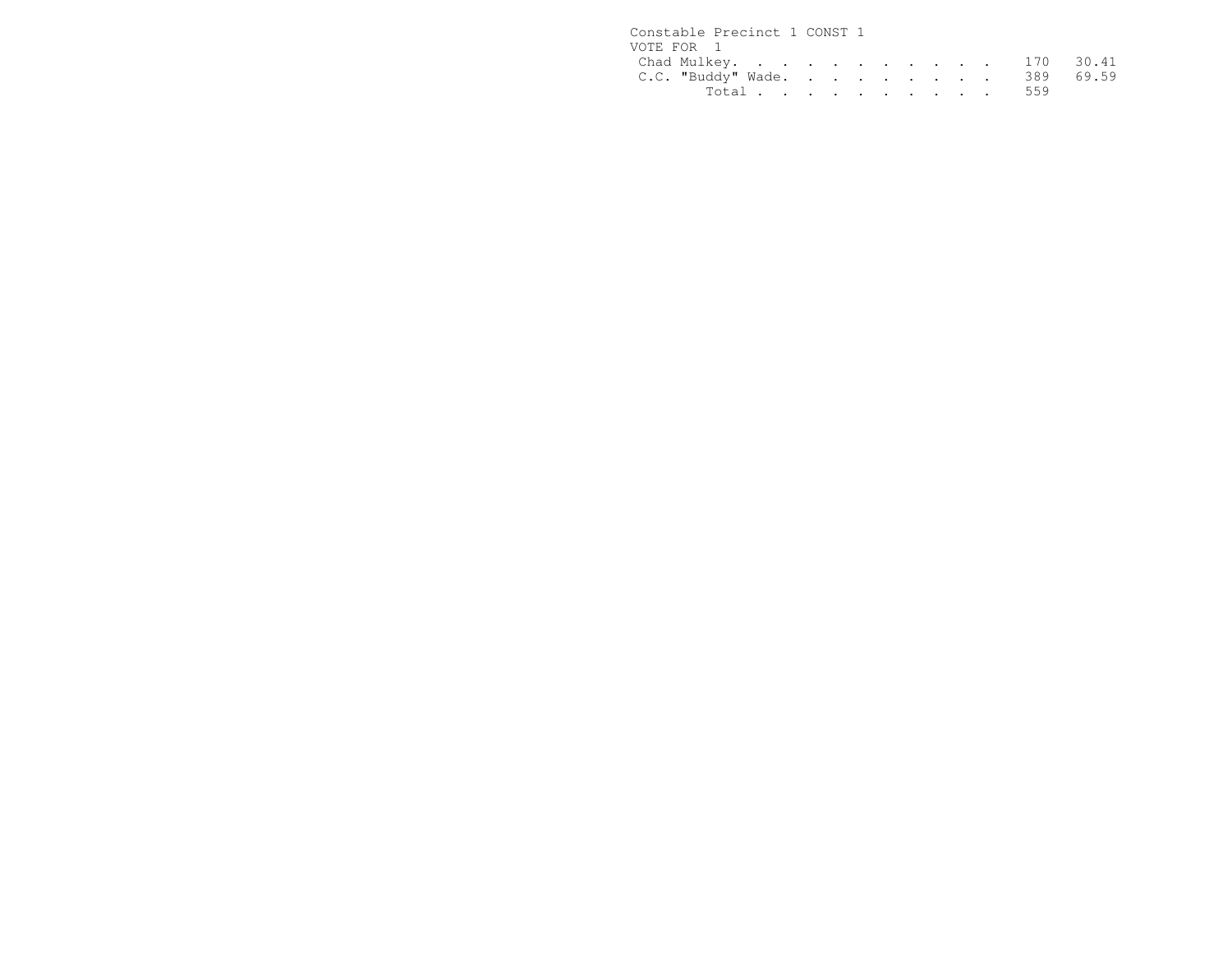PRIMARY ELECTION $\text{MAX } 29, \quad 2012$ 

RUN DATE:06/05/12 04:06 PM

0020 PRECINCT 302

VOTES PERCENT

| County Chairman GRAYSON COUNTYWIDE |  |  |  |  |  |           |  |
|------------------------------------|--|--|--|--|--|-----------|--|
| VOTE FOR 1                         |  |  |  |  |  |           |  |
| Larry Millson 259 51.29            |  |  |  |  |  |           |  |
| Gary Cox. 246 48.71                |  |  |  |  |  |           |  |
|                                    |  |  |  |  |  | Total 505 |  |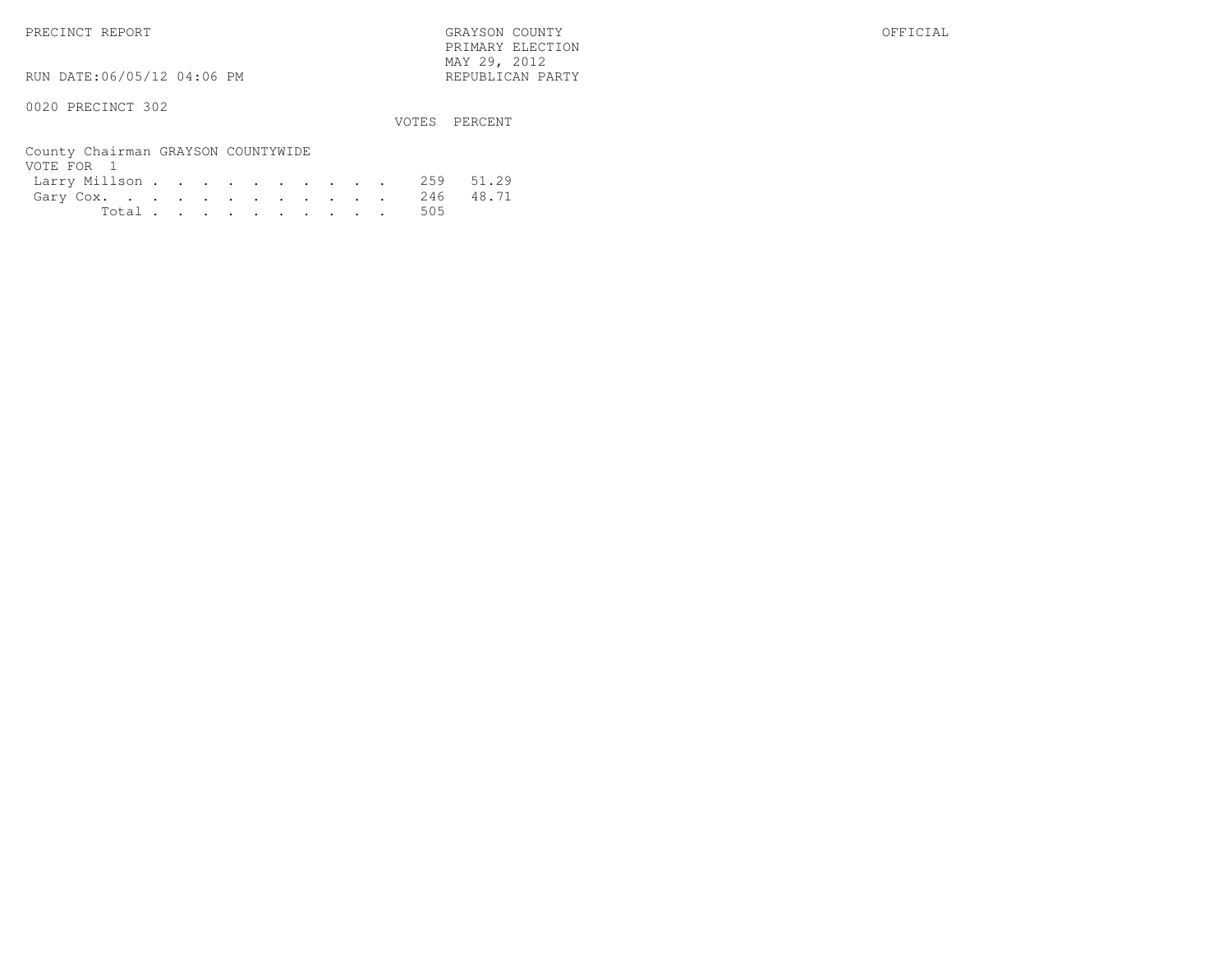PRECINCT REPORT OF THE SERVICE OF THE GRAYSON COUNTY OF THE GRAYSON COUNTY OF THE GRAYSON OF THE GRAYSON COUNTY

 PRIMARY ELECTION MAY 29, 2012DEMOCRATIC PARTY

# RUN DATE:06/05/12 04:06 PM

### 0020 PRECINCT 302

VOTES PERCENT VOTES PERCENT

| President GRAYSON COUNTYWIDE   | Justice 5th Court of Appeals P5 GRAYSON COUNTYWIDE |
|--------------------------------|----------------------------------------------------|
| VOTE FOR 1                     | VOTE FOR 1                                         |
| Barack Obama <b>.</b> 58 84.06 | Penny R. Phillips. 58 100.00                       |
| Bob Ely 1 1.45                 | Total 58                                           |
| Darcy G. Richardson 6 8.70     |                                                    |
| John Wolfe. 4 5.80             |                                                    |
| Total 69                       | Justice 5th Court of Appeals P9 GRAYSON COUNTYWIDE |

### US Senator GRAYSON COUNTYWIDE  $U(0)$

| VOTE FOR I                   |                                                     |
|------------------------------|-----------------------------------------------------|
| Paul Sadler. 25 37.31        |                                                     |
| Grady Yarbrough 15 22.39     | Justice 5th Court of Appeals P11 GRAYSON COUNTYWIDE |
| Sean Hubbard 13 19.40        | VOTE FOR 1                                          |
| Addie Dainell Allen 14 20.90 | Tonya J. Holt 59 100.00                             |
| Total 67                     | Total 59                                            |
|                              |                                                     |

| US Representative, DIST 4 GRAYSON COUNTYWIDE |  |  |  |  |  | Justice 5th Court of Appeals P12 GRAYSON COUNTYWIDE |  |
|----------------------------------------------|--|--|--|--|--|-----------------------------------------------------|--|
| VOTE FOR 1                                   |  |  |  |  |  | VOTE FOR 1                                          |  |
| VaLinda Hathcox 64 100.00                    |  |  |  |  |  | Lawrence J. Praeger 58 100.00                       |  |
| Total 64                                     |  |  |  |  |  | Total 58                                            |  |

| Railroad Commissioner GRAYSON COUNTYWIDE | County Comm Prec 3 COMM 3 |  |
|------------------------------------------|---------------------------|--|
| VOTE FOR 1                               | VOTE FOR 1                |  |
| Dale Henry 61 100.00                     | Carol Shea 66 100.00      |  |
| Total 61                                 | Total 66                  |  |

|                           | Justice, Supreme Court, Place 6 GRAYSON COUNTYWIDE |           |          |               | County Chairman GRAYSON COUNTYWIDE |
|---------------------------|----------------------------------------------------|-----------|----------|---------------|------------------------------------|
| VOTE FOR 1                |                                                    |           | VOTE FOR |               |                                    |
| $M_2 \cap h_2$ $\cap h_3$ |                                                    | 57 100 00 |          | Inndor Dothol |                                    |

| $\frac{1}{2}$ . The set of the set of the set of $\frac{1}{2}$ . In the set of $\frac{1}{2}$ , $\frac{1}{2}$ , $\frac{1}{2}$ , $\frac{1}{2}$ , $\frac{1}{2}$ , $\frac{1}{2}$ , $\frac{1}{2}$ , $\frac{1}{2}$ , $\frac{1}{2}$ , $\frac{1}{2}$ , $\frac{1}{2}$ , $\frac{1}{2}$ , $\frac{1}{$ |  |  |                                                                                                                 |  |  |  |       |  |  |  |  |   | --   |
|--------------------------------------------------------------------------------------------------------------------------------------------------------------------------------------------------------------------------------------------------------------------------------------------|--|--|-----------------------------------------------------------------------------------------------------------------|--|--|--|-------|--|--|--|--|---|------|
| Total                                                                                                                                                                                                                                                                                      |  |  | the contract of the contract of the contract of the contract of the contract of the contract of the contract of |  |  |  | Total |  |  |  |  | . | - ೧೦ |

| Presiding Judge CTof AP GRAYSON COUNTYWIDE |  |  |  |  |  |     |  |
|--------------------------------------------|--|--|--|--|--|-----|--|
| VOTE FOR 1                                 |  |  |  |  |  |     |  |
| Keith Hampton 58 100.00                    |  |  |  |  |  |     |  |
|                                            |  |  |  |  |  | -58 |  |

### State Representative, District 62 GRAYSON COUNTYWIDEVOTE FOR 1

| Eristeo Perez |       |  |  |  |  |  | 59 100.00 |
|---------------|-------|--|--|--|--|--|-----------|
|               | Total |  |  |  |  |  |           |

| Justice 5th Court of Appeals P2 GRAYSON COUNTYWIDE |  |  |  |  |  |  |        |    |                     |
|----------------------------------------------------|--|--|--|--|--|--|--------|----|---------------------|
| VOTE FOR 1                                         |  |  |  |  |  |  |        |    |                     |
|                                                    |  |  |  |  |  |  |        |    | Dan Wood. 58 100.00 |
|                                                    |  |  |  |  |  |  | Total. | 58 |                     |

| VOTES PERCENT                                                                                                                                     | VOTES PERCENT                                                                                                        |
|---------------------------------------------------------------------------------------------------------------------------------------------------|----------------------------------------------------------------------------------------------------------------------|
| President GRAYSON COUNTYWIDE<br>VOTE FOR 1<br>84.06<br>Barack Obama<br>58<br>1.45<br>Bob Ely<br>$\mathbf{1}$<br>8.70<br>Darcy G. Richardson       | Justice 5th Court of Appeals P5 GRAYSON COUNTYWIDE<br>VOTE FOR 1<br>58 100.00<br>Penny R. Phillips.<br>Total<br>58   |
| 5.80<br>John Wolfe.<br>$\overline{4}$<br>69<br>Total<br>US Senator GRAYSON COUNTYWIDE<br>VOTE FOR 1                                               | Justice 5th Court of Appeals P9 GRAYSON COUNTYWIDE<br>VOTE FOR 1<br>58 100.00<br>David Hanschen.<br>58<br>Total      |
| 37.31<br>Paul Sadler.<br>25<br>22.39<br>Grady Yarbrough<br>15<br>19.40<br>Sean Hubbard<br>13<br>20.90<br>Addie Dainell Allen<br>14<br>67<br>Total | Justice 5th Court of Appeals P11 GRAYSON COUNTYWIDE<br>VOTE FOR 1<br>59 100.00<br>Tonya J. Holt<br>59<br>Total       |
| US Representative, DIST 4 GRAYSON COUNTYWIDE<br>VOTE FOR 1<br>64 100.00<br>VaLinda Hathcox<br>64<br>Total                                         | Justice 5th Court of Appeals P12 GRAYSON COUNTYWIDE<br>VOTE FOR 1<br>58 100.00<br>Lawrence J. Praeger<br>Total<br>58 |
| Railroad Commissioner GRAYSON COUNTYWIDE<br>VOTE FOR 1<br>61 100.00<br>Dale Henry<br>Total<br>61                                                  | County Comm Prec 3 COMM 3<br>VOTE FOR 1<br>100.00<br>Carol Shea<br>66<br>66<br>Total                                 |
| Justice, Supreme Court, Place 6 GRAYSON COUNTYWIDE<br>VOTE FOR 1<br>100.00<br>Michele Petty<br>57<br>57<br>Total                                  | County Chairman GRAYSON COUNTYWIDE<br>VOTE FOR 1<br>Lander Bethel.<br>100.00<br>55<br>55<br>Total                    |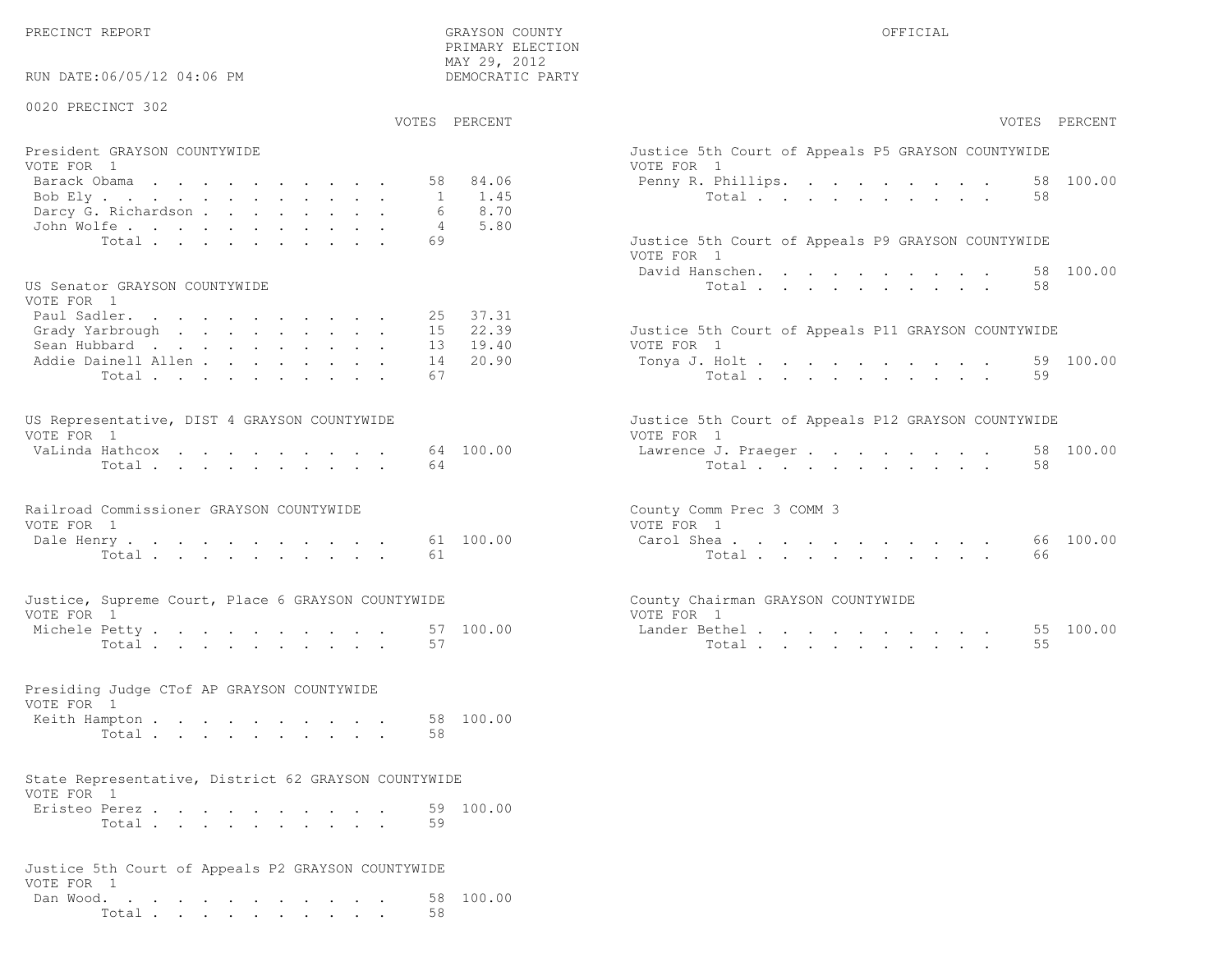RUN DATE:06/05/12 04:06 PM

### 0020 PRECINCT 302

|                                  |  |  |  |  |  |  | VOTES PERCENT      |
|----------------------------------|--|--|--|--|--|--|--------------------|
| SCHOOL CHOICE GRAYSON COUNTYWIDE |  |  |  |  |  |  |                    |
| VOTE FOR 1                       |  |  |  |  |  |  |                    |
|                                  |  |  |  |  |  |  | YES (SI) 596 87.52 |
| $NO (NO)$ .                      |  |  |  |  |  |  | 85 12.48           |

 PRIMARY ELECTION MAY 29, 2012REPUBLICAN PARTY

| Total |  |  |  |  |  | 681 |
|-------|--|--|--|--|--|-----|
|       |  |  |  |  |  |     |

### REPEALING OBAMACARE GRAYSON COUNTYWIDE

| VOTE FOR 1 |  |  |  |  |  |                |                    |  |
|------------|--|--|--|--|--|----------------|--------------------|--|
|            |  |  |  |  |  |                | YES (SI) 630 91.70 |  |
|            |  |  |  |  |  |                | NO (NO). 57 8.30   |  |
|            |  |  |  |  |  | Total $\cdots$ | 687                |  |

### PUBLIC PRAYER GRAYSON COUNTYWIDE

| VOTE FOR 1         |  |  |  |  |  |           |  |
|--------------------|--|--|--|--|--|-----------|--|
| YES (SI) 619 89.45 |  |  |  |  |  |           |  |
| NO (NO). 73 10.55  |  |  |  |  |  |           |  |
|                    |  |  |  |  |  | Total 692 |  |

### BALANCED BUDGET GRAYSON COUNTYWIDE

| VOTE FOR 1 |  |  |  |  |  |  |                    |  |
|------------|--|--|--|--|--|--|--------------------|--|
|            |  |  |  |  |  |  | YES (SI) 638 93.55 |  |
|            |  |  |  |  |  |  | NO (NO). 44 6.45   |  |
|            |  |  |  |  |  |  | Total 682          |  |

### REDISTRICTING GRAYSON COUNTYWIDE

| VOTE FOR 1 |  |  |  |  |  |  |                    |  |
|------------|--|--|--|--|--|--|--------------------|--|
|            |  |  |  |  |  |  | YES (SI) 472 75.76 |  |
|            |  |  |  |  |  |  | NO (NO). 151 24.24 |  |
|            |  |  |  |  |  |  | Total 623          |  |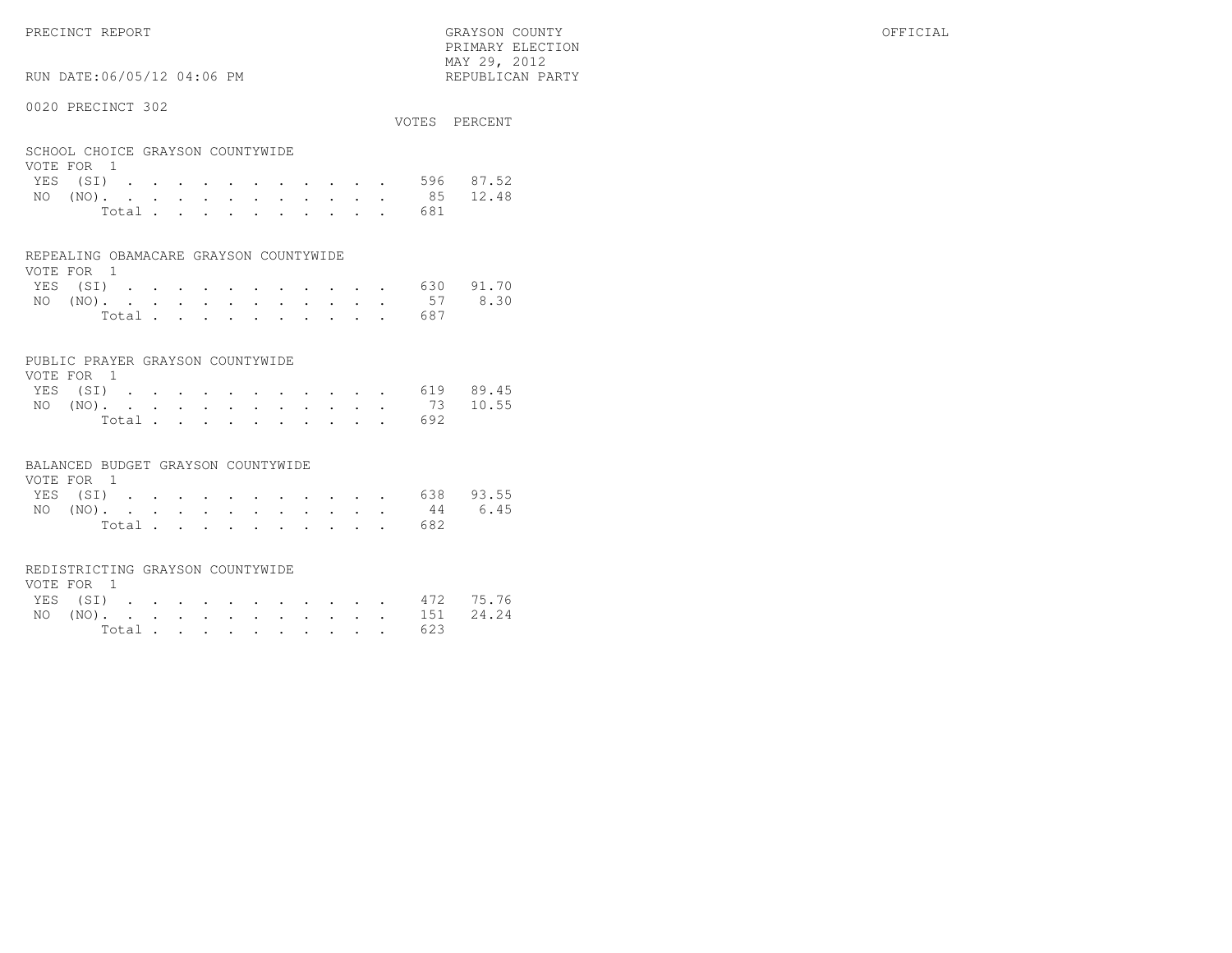PRECINCT REPORT GRAYSON COUNTY OFFICIAL PRIMARY ELECTION $\begin{array}{lll} \text{MAX} & 29, & 2012 \\ \text{NAY} & 29, & 2012 \end{array}$ 

RUN DATE:06/05/12 04:06 PM

|                                                |  |  |  |  |  |    | VOTES PERCENT |
|------------------------------------------------|--|--|--|--|--|----|---------------|
| PROPOSITION 1 GRAYSON COUNTYWIDE<br>VOTE FOR 1 |  |  |  |  |  |    |               |
| FOR (APOYA)                                    |  |  |  |  |  | 60 | 82.19         |
| AGAINST (EN CONTRA).                           |  |  |  |  |  | 13 | 17.81         |
| Total                                          |  |  |  |  |  | 73 |               |
|                                                |  |  |  |  |  |    |               |
|                                                |  |  |  |  |  |    |               |

| PROPOSITION 2 GRAYSON COUNTYWIDE |        |  |  |  |  |  |
|----------------------------------|--------|--|--|--|--|--|
| VOTE FOR 1                       |        |  |  |  |  |  |
| FOR (APOYA) 62 87.32             |        |  |  |  |  |  |
| AGAINST (EN CONTRA). 9 12.68     |        |  |  |  |  |  |
|                                  | Total. |  |  |  |  |  |

| PROPOSITION 3 GRAYSON COUNTYWIDE |  |  |  |  |          |  |
|----------------------------------|--|--|--|--|----------|--|
| VOTE FOR 1                       |  |  |  |  |          |  |
| FOR (APOYA) 47 65.28             |  |  |  |  |          |  |
| AGAINST (EN CONTRA). 25 34.72    |  |  |  |  |          |  |
|                                  |  |  |  |  | Total 72 |  |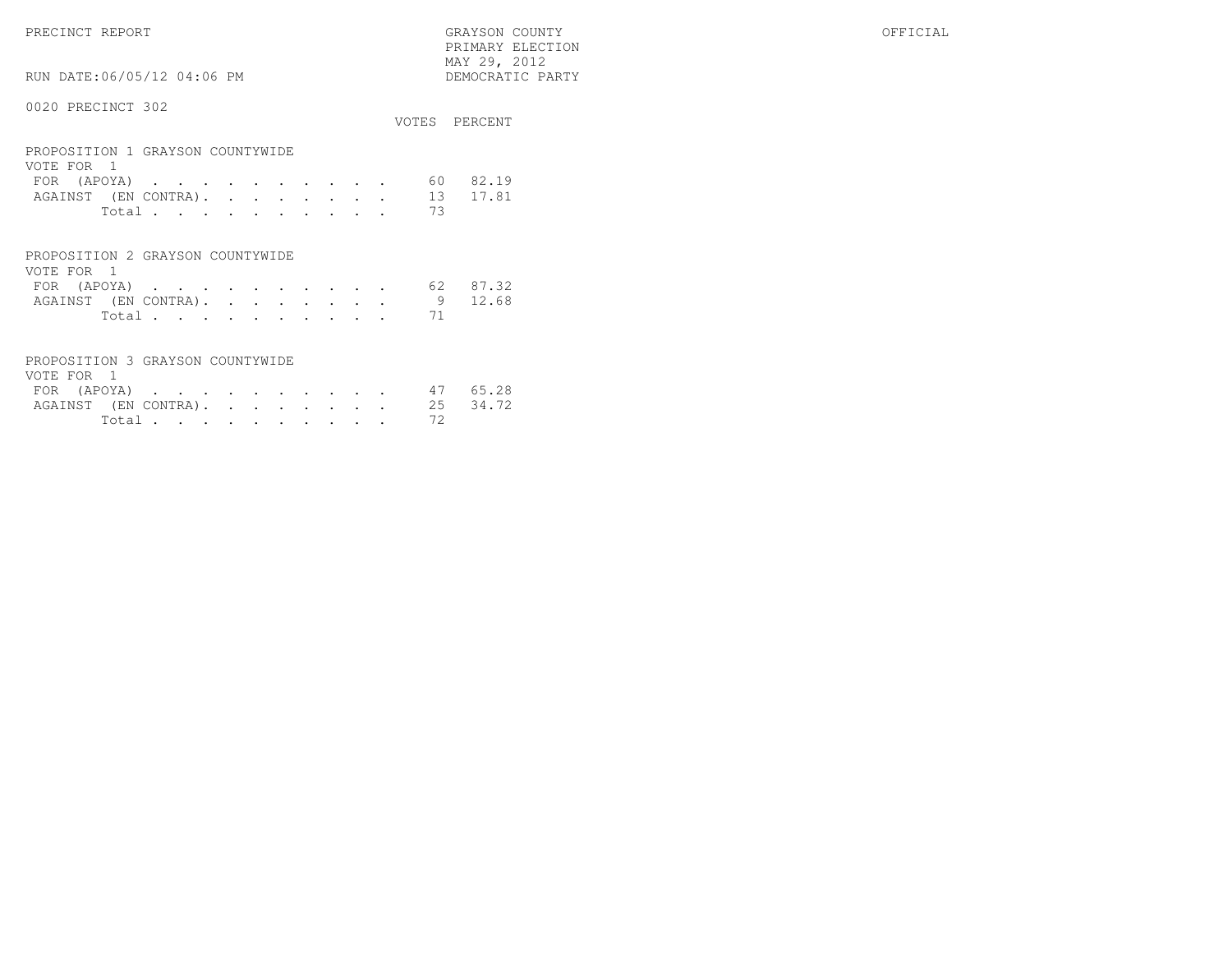PRECINCT REPORT GRAYSON COUNTY OFFICIAL PRIMARY ELECTIONMAY 29, 2012

RUN DATE:06/05/12 04:06 PM STATISTICS

|                                               |     | VOTES PERCENT |
|-----------------------------------------------|-----|---------------|
| REGISTERED VOTERS - TOTAL                     | 947 |               |
| REGISTERED VOTERS - REPUBLICAN PARTY          |     |               |
| REGISTERED VOTERS - DEMOCRATIC PARTY          |     |               |
| BALLOTS CAST - TOTAL.                         | 191 |               |
| BALLOTS CAST - REPUBLICAN PARTY 172           |     | 90.05         |
| BALLOTS CAST - DEMOCRATIC PARTY               | 19  | 9.95          |
| VOTER TURNOUT – TOTAL   .   .   .   .   .   . |     | 20.17         |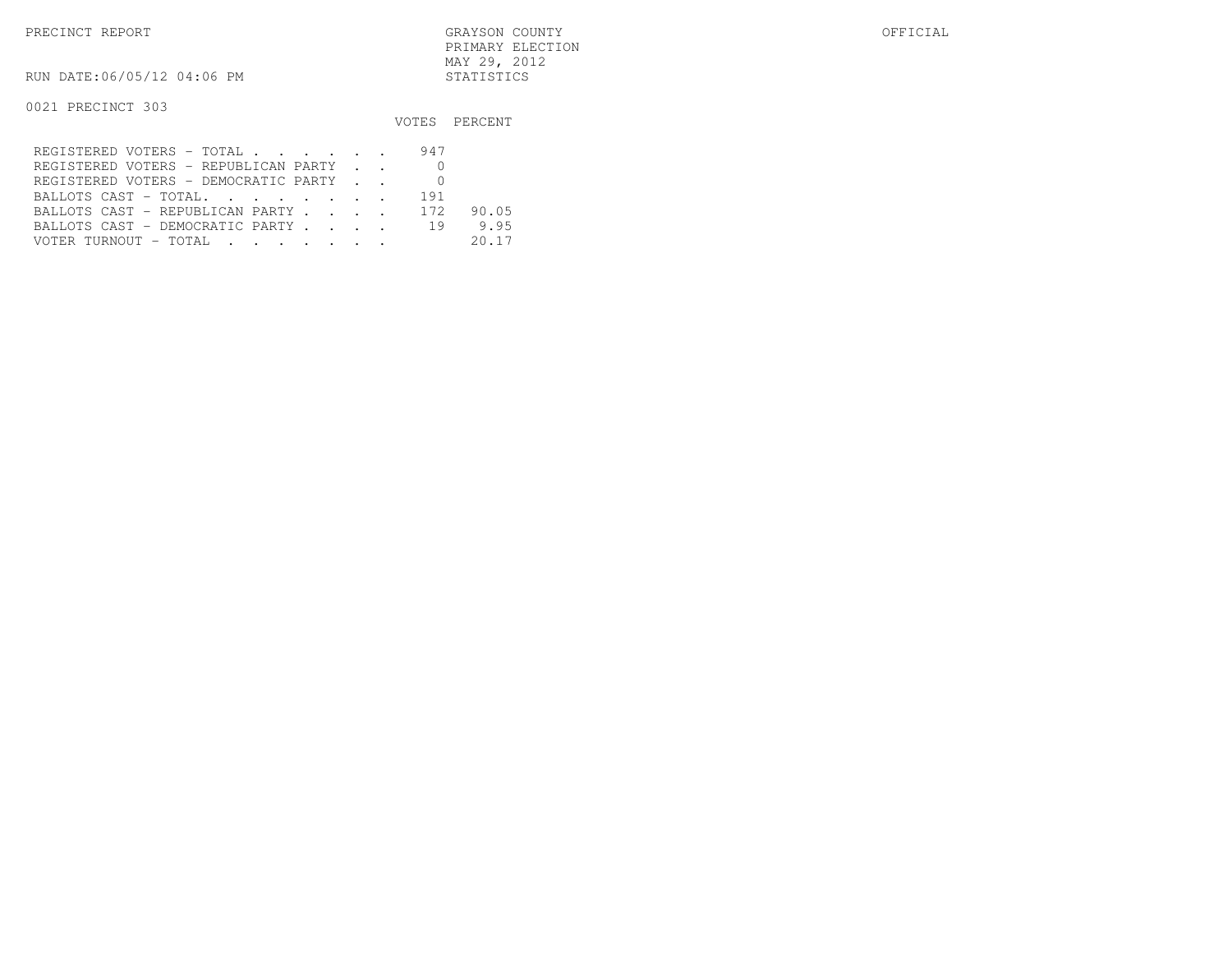PRECINCT REPORT THE COUNTY GRAYSON COUNTY THE COUNTY OFFICIAL OFFICIAL COUNTY OF THE COUNTY OF THE COUNTY OF THE COUNTY OF THE COUNTY OF THE COUNTY OF THE COUNTY OF THE COUNTY OF THE COUNTY OF THE COUNTY OF THE COUNTY OF T PRIMARY ELECTION MAY 29, 2012REPUBLICAN PARTY

### RUN DATE:06/05/12 04:06 PM

### 0021 PRECINCT 303

# President GRAYSON COUNTYWIDE <br>VOTE FOR 1 GRAYSON COUNTYWIDE COURT, PLACE 2 GRAYSON COURT, PLACE 2 GRAYSON COURT, PLACE 2 GRAYSON COURT, PLAC

| VUILLE LUINITI                         | $V \cup V \cup V$ $V \cup V$                       |
|----------------------------------------|----------------------------------------------------|
| Jon Huntsman 0                         | 55.91<br>Steve Smith. 71                           |
| Rick Santorum 10 5.95                  | Don Willett. 56 44.09                              |
| Mitt Romney. 129 76.79                 | Total 127                                          |
| Charles "Buddy" Roemer 0               |                                                    |
| Michele Bachmann 0                     |                                                    |
| Ron Paul. 8 4.76                       | Justice, Supreme Court, Place 4 GRAYSON COUNTYWIDE |
| Newt Gingrich 10 5.95                  | VOTE FOR 1                                         |
| John Davis 1 .60                       | Joe Pool, Jr. 63 49.61                             |
| Uncommitted (No Comprometido). 10 5.95 | 22.83<br>John Devine. 29                           |
| Total 168                              | 35 27.56<br>David Medina                           |

### US Senator GRAYSON COUNTYWIDE

| VOTE FOR 1                |  |  |  |  |    |          | Justice, Supreme Court, Place 6 GRAYSON COUNTYWIDE |  |
|---------------------------|--|--|--|--|----|----------|----------------------------------------------------|--|
| Joe Agris $\, \cdot \,$ 0 |  |  |  |  |    |          | VOTE FOR 1                                         |  |
| Craig James. 15 9.93      |  |  |  |  |    |          | Nathan Hecht 107 100.00                            |  |
| Ted Cruz.                 |  |  |  |  | 44 | 29.14    | Total 107                                          |  |
| Tom Leppert.              |  |  |  |  |    | 20 13.25 |                                                    |  |
| David Dewhurst.           |  |  |  |  |    | 65 43.05 |                                                    |  |
| Glenn Addison             |  |  |  |  |    | 2 1.32   | Presiding Judge CTof AP GRAYSON COUNTYWIDE         |  |
| Curt Cleaver              |  |  |  |  |    |          | VOTE FOR 1                                         |  |
| Ben Gambini. 2 1.32       |  |  |  |  |    |          | Sharon Keller. 102 100.00                          |  |
| Lela Pittenger. 3 1.99    |  |  |  |  |    |          | Total 102                                          |  |
| Total 151                 |  |  |  |  |    |          |                                                    |  |

| US Representative, DIST 4 GRAYSON COUNTYWIDE |  |  |  |  |  | VOTE FOR 1                                    |  |
|----------------------------------------------|--|--|--|--|--|-----------------------------------------------|--|
| VOTE FOR 1                                   |  |  |  |  |  | Barbara Parker Hervey 103                     |  |
| Steve Clark. 29 17.47                        |  |  |  |  |  | Total 103                                     |  |
| Lou Gigliotti 37 22.29                       |  |  |  |  |  |                                               |  |
| Ralph M. Hall 100 60.24                      |  |  |  |  |  |                                               |  |
| Total 166                                    |  |  |  |  |  | Judge CT of Criminal AP P8 GRAYSON COUNTYWIDE |  |

| VOTE FOR 1                |  |  |  |  |  |                                             |  |
|---------------------------|--|--|--|--|--|---------------------------------------------|--|
| Warren Chisum 42 32.31    |  |  |  |  |  |                                             |  |
| Roland Sledge 21 16.15    |  |  |  |  |  | Member, State BoE Dist 9 GRAYSON COUNTYWIDE |  |
| Beryl Burgess 5 3.85      |  |  |  |  |  | VOTE FOR 1                                  |  |
| Becky Berger 16 12.31     |  |  |  |  |  | Randy Stevenson 69 56.10                    |  |
| Christi Craddick 31 23.85 |  |  |  |  |  | Thomas Ratliff. 54 43.90                    |  |
| Joe Cotten 15 11.54       |  |  |  |  |  | Total 123                                   |  |
| Total 130                 |  |  |  |  |  |                                             |  |

| Railroad Commissioner, UNEXP GRAYSON COUNTYWIDE |  |  |  |  | VOTE FOR 1       |
|-------------------------------------------------|--|--|--|--|------------------|
| VOTE FOR 1                                      |  |  |  |  | Jim Herblin. 47  |
| Barry Smitherman 53 42.40                       |  |  |  |  | Craig Estes. 103 |
| Greg Parker. 41 32.80                           |  |  |  |  | Total 150        |
| Al Lee 7 5.60                                   |  |  |  |  |                  |

|                               | PRIMARY ELECTION<br>MAY 29, 2012<br>REPUBLICAN PARTY |                                                                  |            |
|-------------------------------|------------------------------------------------------|------------------------------------------------------------------|------------|
| VOTES PERCENT                 |                                                      | VOTES PERCENT                                                    |            |
|                               |                                                      | Justice, Supreme Court, Place 2 GRAYSON COUNTYWIDE<br>VOTE FOR 1 |            |
| $\Omega$                      |                                                      | Steve Smith.                                                     | 71 55.91   |
| 10                            | 5.95                                                 | Don Willett.<br>56                                               | 44.09      |
| 129                           | 76.79                                                | 127<br>Total $\cdots$                                            |            |
| $\mathbf{0}$                  |                                                      |                                                                  |            |
| $\circ$                       |                                                      |                                                                  |            |
| 8                             | 4.76                                                 | Justice, Supreme Court, Place 4 GRAYSON COUNTYWIDE               |            |
| 10                            | 5.95                                                 | VOTE FOR 1                                                       |            |
| $\overline{1}$                | .60                                                  | 63<br>Joe Pool, Jr.                                              | 49.61      |
| 10 <sup>°</sup>               | 5.95                                                 | John Devine. 29                                                  | 22.83      |
| 168                           |                                                      | David Medina 35                                                  | 27.56      |
|                               |                                                      | 127<br>Total                                                     |            |
|                               |                                                      |                                                                  |            |
|                               |                                                      | Justice, Supreme Court, Place 6 GRAYSON COUNTYWIDE               |            |
| $\mathbf{0}$                  |                                                      | VOTE FOR 1                                                       |            |
| 15                            | 9.93                                                 | Nathan Hecht 107                                                 | 100.00     |
| 44                            | 29.14                                                | 107<br>Total                                                     |            |
| 20                            | 13.25                                                |                                                                  |            |
| 65                            | 43.05                                                |                                                                  |            |
| 2                             | 1.32                                                 | Presiding Judge CTof AP GRAYSON COUNTYWIDE                       |            |
| $\mathbf{0}$<br>$\mathcal{L}$ |                                                      | VOTE FOR 1                                                       |            |
|                               | 1.32                                                 | Sharon Keller.                                                   | 102 100.00 |

|                                              | Judge CT of Criminal AP P7 GRAYSON COUNTYWIDE |
|----------------------------------------------|-----------------------------------------------|
| US Representative, DIST 4 GRAYSON COUNTYWIDE | VOTE FOR 1                                    |
| VOTE FOR 1                                   | Barbara Parker Hervey 103 100.00              |
| Steve Clark. 29 17.47                        | Total 103                                     |

| Total 166                                |  |  | Judge CT of Criminal AP P8 GRAYSON COUNTYWIDE |  |  |  |  |  |           |  |
|------------------------------------------|--|--|-----------------------------------------------|--|--|--|--|--|-----------|--|
|                                          |  |  | VOTE FOR 1                                    |  |  |  |  |  |           |  |
|                                          |  |  | Elsa Alcala. 100 100.00                       |  |  |  |  |  |           |  |
| Railroad Commissioner GRAYSON COUNTYWIDE |  |  |                                               |  |  |  |  |  | Total 100 |  |

| Member, State BoE Dist 9 GRAYSON COUNTYWIDE |  |  |  |  |  |                          |  |
|---------------------------------------------|--|--|--|--|--|--------------------------|--|
| VOTE FOR 1                                  |  |  |  |  |  |                          |  |
|                                             |  |  |  |  |  | Randy Stevenson 69 56.10 |  |
|                                             |  |  |  |  |  | Thomas Ratliff. 54 43.90 |  |
|                                             |  |  |  |  |  | Total 123                |  |

|                                                 | State Senator, District 30 GRAYSON COUNTYWIDE |  |
|-------------------------------------------------|-----------------------------------------------|--|
| Railroad Commissioner, UNEXP GRAYSON COUNTYWIDE | VOTE FOR 1                                    |  |
| VOTE FOR 1                                      | Jim Herblin. 47 31.33                         |  |
| Barry Smitherman53 42.40                        | Craig Estes. 103 68.67                        |  |
| Greg Parker. 41 32.80                           | Total 150                                     |  |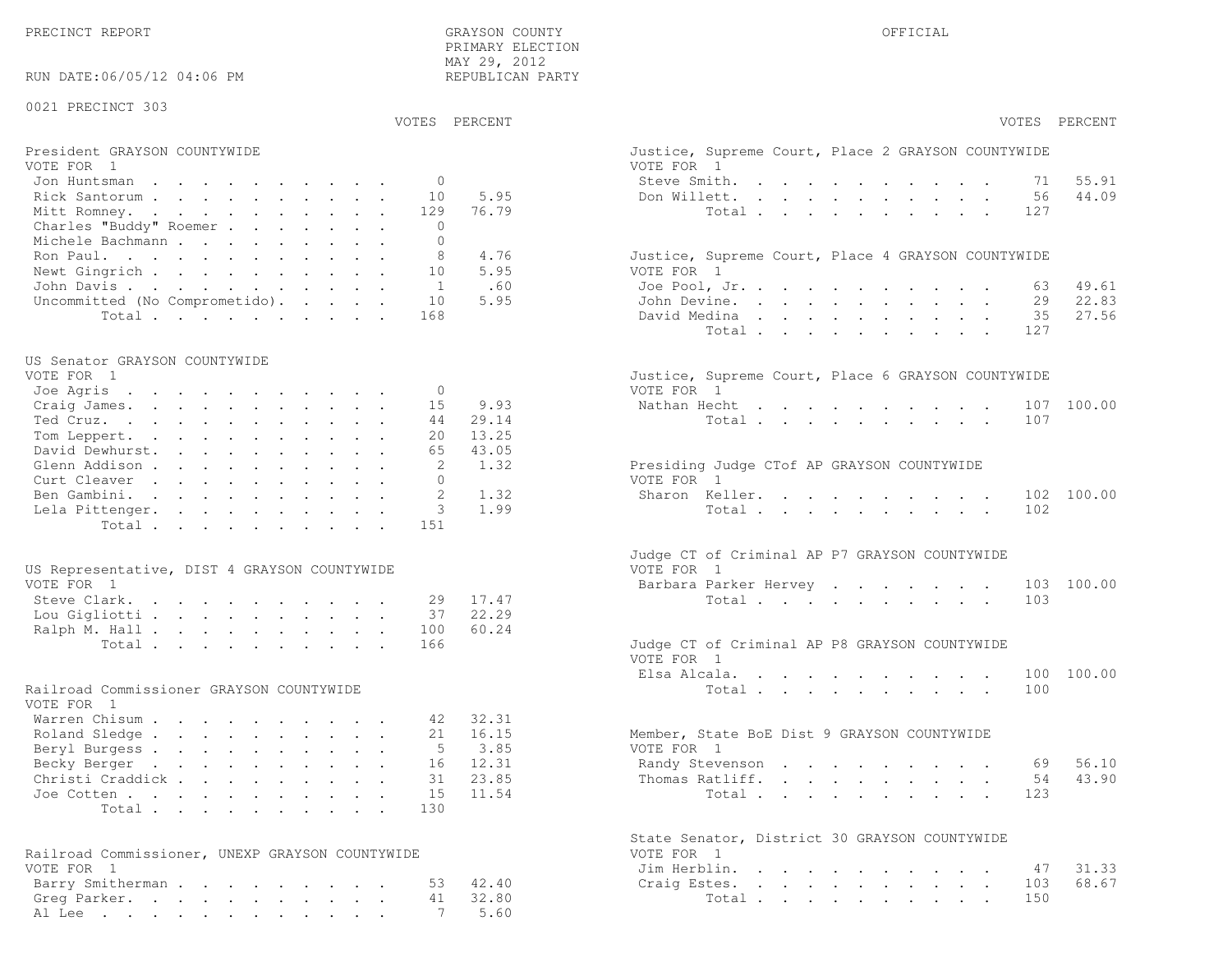| Elizabeth Murrav-Kolb 24 19.20                                                                                                                                                                                                       |  |  |  |  |  |                                                      |  |  |
|--------------------------------------------------------------------------------------------------------------------------------------------------------------------------------------------------------------------------------------|--|--|--|--|--|------------------------------------------------------|--|--|
| <u>in the community of the community of the community of the community of the community of the community of the community of the community of the community of the community of the community of the community of the community </u> |  |  |  |  |  | State Representative, District 62 GRAYSON COUNTYWIDE |  |  |

|  |  |  |  | State Representative, District 62 GRAYSON COUNTYWIDE<br>Larry Phillips. 135 100.00<br>Total 135 |
|--|--|--|--|-------------------------------------------------------------------------------------------------|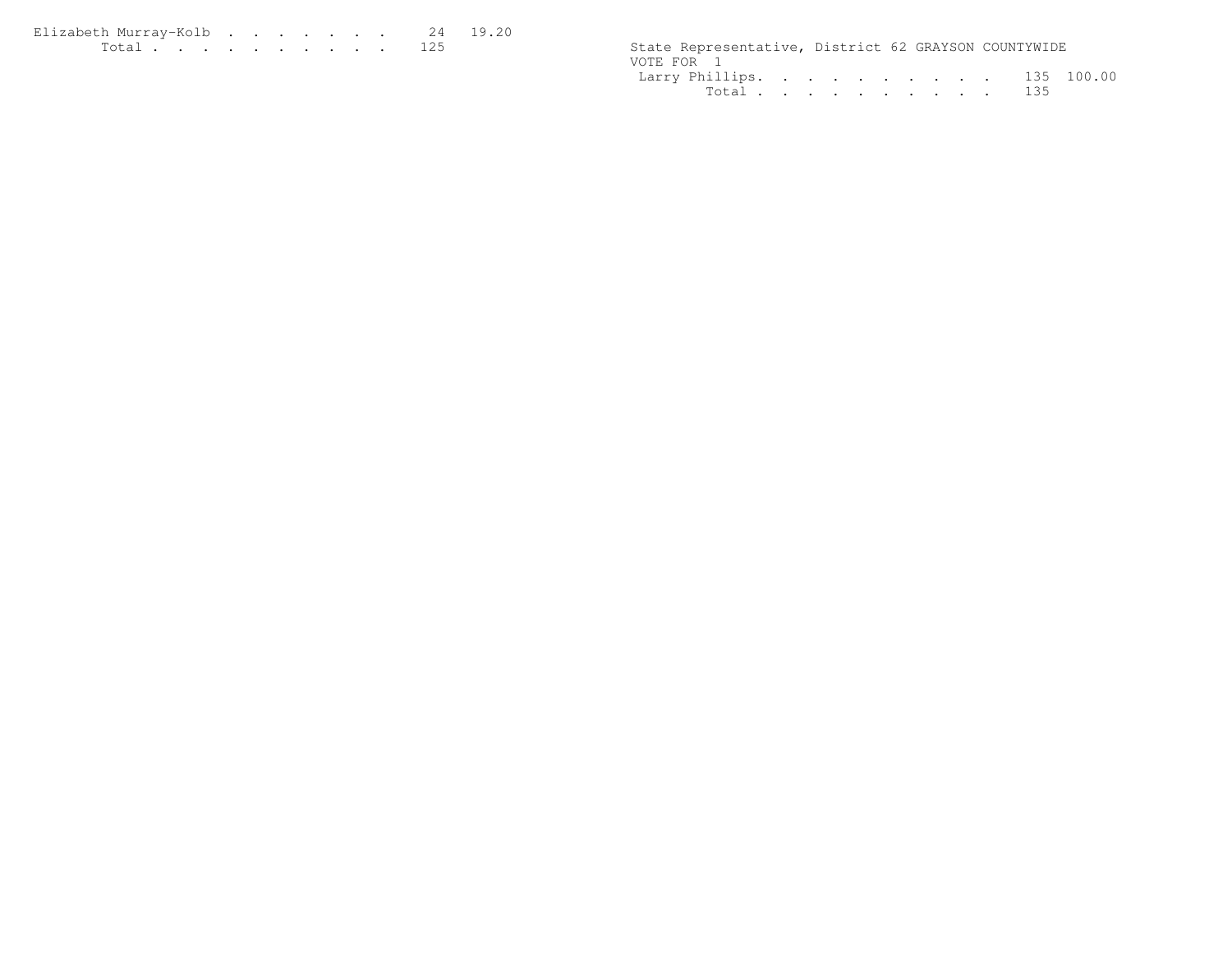RUN DATE:06/05/12 04:06 PM

0021 PRECINCT 303

 PRIMARY ELECTION MAY 29, 2012REPUBLICAN PARTY

# Chief Justice 5th Ct of Appeals GRAYSON COUNTYWIDE **Chief Act and Tart and Act Act Act Act Act Act Act Act Act A** VOTE FOR 1 GRAYSON COUNTYWIDECarolyn Wright. . . . . . . . . 103 100.00 VOTE FOR 1 Total . . . . . . . . . . 103 Jim Fallon . . . . . . . . . . . 120 100.00

| Justice 5th Court of Appeals P2 GRAYSON COUNTYWIDE |  |  |  |  |  |                                        |
|----------------------------------------------------|--|--|--|--|--|----------------------------------------|
| VOTE FOR 1                                         |  |  |  |  |  | District Judge, 59th Judicial District |
| Bill Whitehill. 51 43.22                           |  |  |  |  |  | GRAYSON COUNTYWIDE                     |
| Jeff Coen 13 11.02                                 |  |  |  |  |  | VOTE FOR 1                             |
| David Evans. 20 16.95                              |  |  |  |  |  | Rayburn M. "Rim" Nall 128 100.00       |
| Kevin Keith. 23 19.49                              |  |  |  |  |  | Total 128                              |
| Jennifer Balido 11 9.32                            |  |  |  |  |  |                                        |
| Total 118                                          |  |  |  |  |  |                                        |

| Justice 5th Court of Appeals P5 GRAYSON COUNTYWIDE | Joe Brown 125 100.00 |
|----------------------------------------------------|----------------------|
| VOTE FOR 1                                         | Total 125            |
| Jim Moseley. 106 100.00                            |                      |
| Total 106                                          |                      |

| Justice 5th Court of Appeals P9 GRAYSON COUNTYWIDE | Brent Adams. 14 8.38     |  |  |  |  |  |  |
|----------------------------------------------------|--------------------------|--|--|--|--|--|--|
| VOTE FOR 1                                         | David S. Hawley 39 23.35 |  |  |  |  |  |  |
| Martin E. Richter. 51 44.35                        | Keith Gary 76 45.51      |  |  |  |  |  |  |
| David Lewis. 64 55.65                              | Johnny Waldrip. 38 22.75 |  |  |  |  |  |  |
| Total 115                                          | Total 167                |  |  |  |  |  |  |

| Justice 5th Court of Appeals P10 GRAYSON COUNTYWIDE | County Tax Assessor-Collector GRAYSON COUNTYWIDE |
|-----------------------------------------------------|--------------------------------------------------|
| VOTE FOR 1                                          | VOTE FOR 1                                       |
| Molly Francis 101 100.00                            | Bruce Stidham 68 44.44                           |
| Total 101                                           | Janis Hall 85 55.56                              |

| Justice 5th Court of Appeals P11 GRAYSON COUNTYWIDE |  |  |  |  |          |  |                           |  |
|-----------------------------------------------------|--|--|--|--|----------|--|---------------------------|--|
| VOTE FOR 1                                          |  |  |  |  |          |  | County Comm Prec 3 COMM 3 |  |
| Douglas S. Lang 99 100.00                           |  |  |  |  |          |  | VOTE FOR 1                |  |
|                                                     |  |  |  |  | Total 99 |  | Phyllis James 55 35.71    |  |

| Justice 5th Court of Appeals P12 GRAYSON COUNTYWIDE |  |  |           |
|-----------------------------------------------------|--|--|-----------|
| VOTE FOR 1                                          |  |  |           |
| Robert M. "Bob" Fillmore                            |  |  | 98 100.00 |

```
Justice 5th Court of Appeals P13 GRAYSON COUNTYWIDE Billy G. Teague Sr. . . . . . . . . 16 10.88VOTE FOR 1 Larry Atherton. . . . . . . . . 114
Elizabeth Lang Miers. . . . . . . 99 100.00 101 Total . . . . . . . . . 147
     Total . . . . . . . . . 99
```
 VOTES PERCENT VOTES PERCENTTotal . . . . . . . . . . 120 District Judge, 59th Judicial District 2 GRAYSON COUNTYWIDE Jeff Coen . . . . . . . . . . . 13 11.02 VOTE FOR 1extending to the set of the set of the set of the set of the set of the set of the set of the set of the set o Criminal District Attorney GRAYSON COUNTYWIDE VOTE FOR 1Total . . . . . . . . . . 125 Sheriff GRAYSON COUNTYWIDE VOTE FOR 139 23.35 David S. Hawley . . . . . . . . . 76 45.51 Martin E. Richter. . . . . . . . . 51 44.35 Keith Gary . . . . . . . . . . . 76 45.5122 75 5 Johnny Waldrip. . . . . . . . . 38 Total . . . . . . . . . . 167 County Tax Assessor-Collector GRAYSON COUNTYWIDE VOTE FOR 1 55.56 Janis Hall . . . . . . . . . . . . 85 Total . . . . . . . . . . 153 County Comm Prec 3 COMM 3 Douglas S. Lang . . . . . . . . . 99 100.00 VOTE FOR 151 33.12 Jackie Crisp............ 31.17 Jim Cross . . . . . . . . . . . 48 Total . . . . . . . . . . 154 Total . . . . . . . . 98 Justice of the Peace Prec 1 JUSTICE OF THE PEACE PCT 1 VOTE FOR 1Rick Mason **. . . . . . . . . . . 1**7 11.56 16 10.88

77.55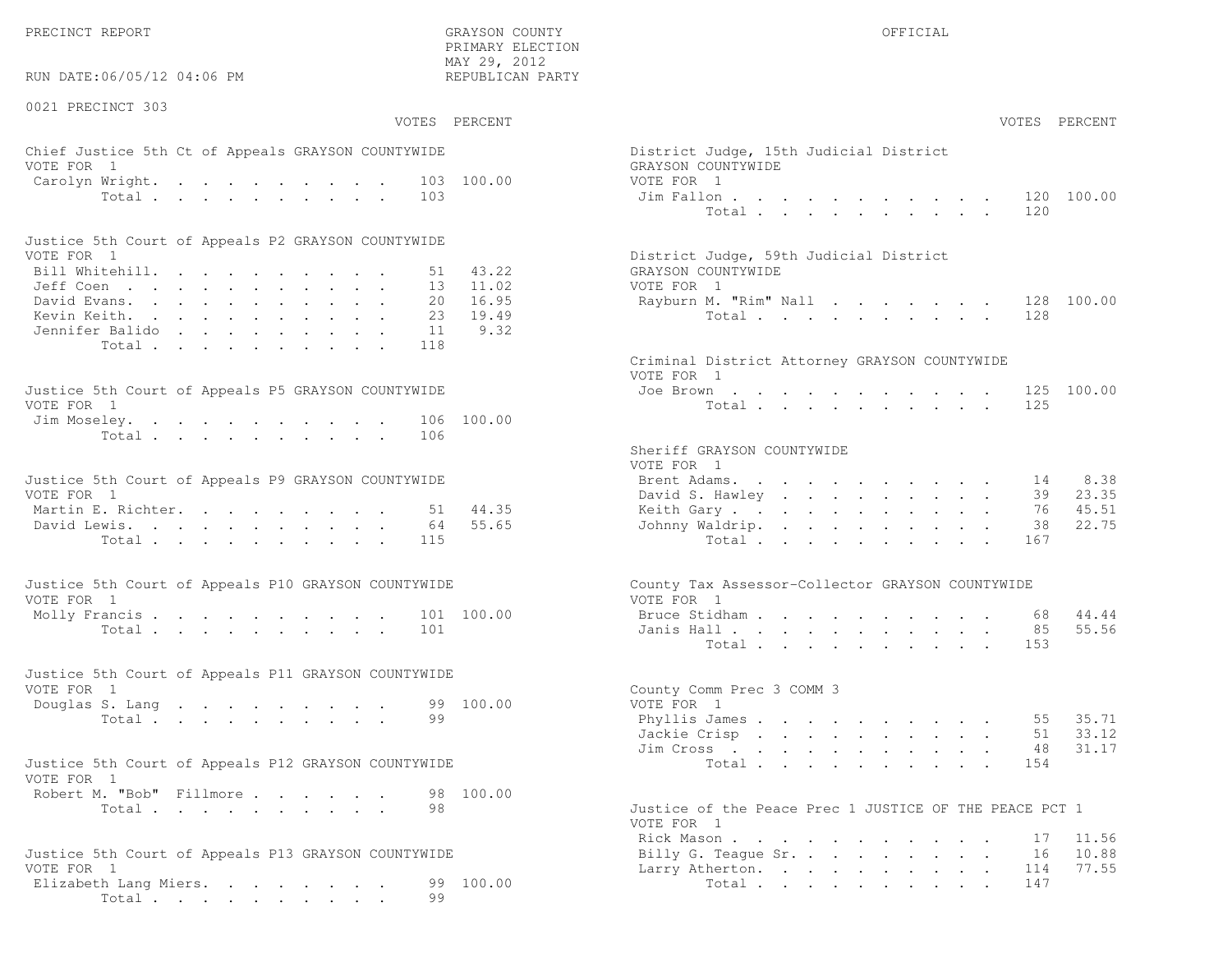| Constable Precinct 1 CONST 1 |  |  |  |  |  |  |
|------------------------------|--|--|--|--|--|--|
| VOTE FOR 1                   |  |  |  |  |  |  |
| Chad Mulkey. 42 28.97        |  |  |  |  |  |  |
| C.C. "Buddy" Wade. 103 71.03 |  |  |  |  |  |  |
| Total 145                    |  |  |  |  |  |  |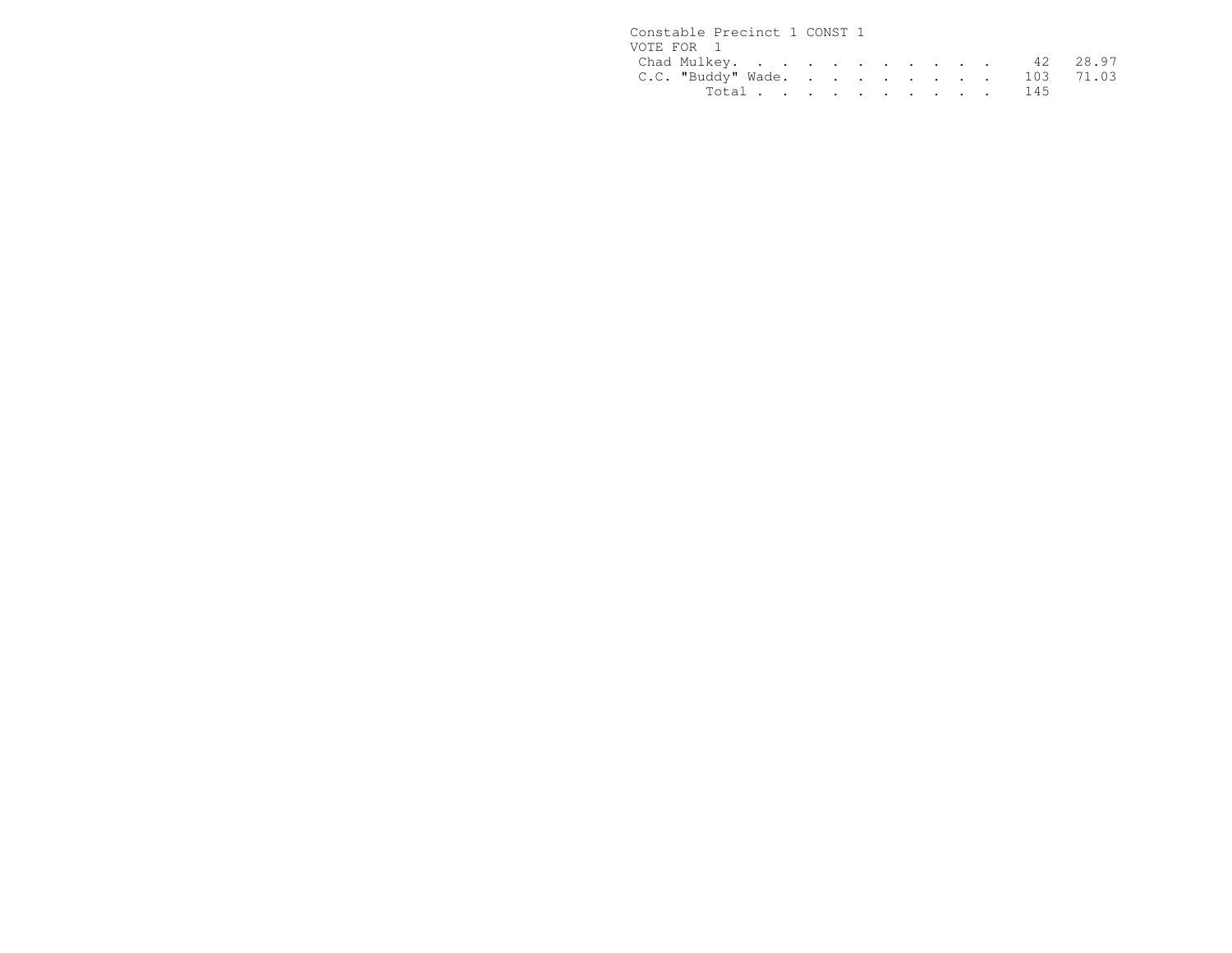PRECINCT REPORT GRAYSON COUNTY OFFICIAL PRIMARY ELECTION $\text{MAX } 29, \quad 2012$ 

RUN DATE:06/05/12 04:06 PM

### 0021 PRECINCT 303

VOTES PERCENT

| County Chairman GRAYSON COUNTYWIDE |  |  |  |  |  |           |  |
|------------------------------------|--|--|--|--|--|-----------|--|
| VOTE FOR 1                         |  |  |  |  |  |           |  |
| Larry Millson 52 41.60             |  |  |  |  |  |           |  |
| Gary Cox. 73 58.40                 |  |  |  |  |  |           |  |
|                                    |  |  |  |  |  | Total 125 |  |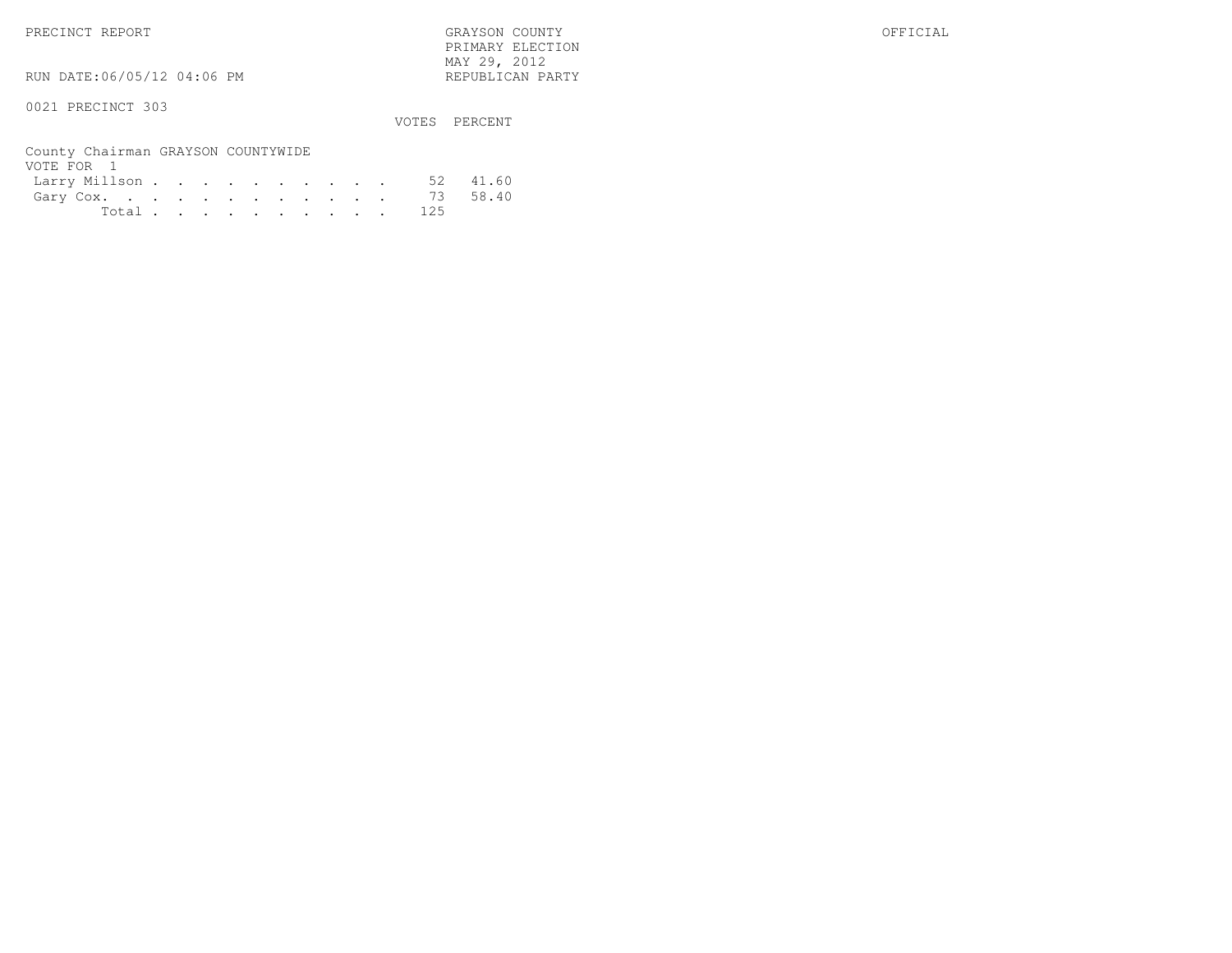RUN DATE:06/05/12 04:06 PM

 PRIMARY ELECTION MAY 29, 2012DEMOCRATIC PARTY

| 0021 PRECINCT 303<br>VOTES PERCENT                                 | VOTES PERCENT                                                     |
|--------------------------------------------------------------------|-------------------------------------------------------------------|
| President GRAYSON COUNTYWIDE                                       | Justice 5th Court of Appeals P5 GRAYSON COUNTYWIDE                |
| VOTE FOR 1<br>Barack Obama<br>61.11<br>11<br>Bob Ely<br>2<br>11.11 | VOTE FOR 1<br>15 100.00<br>Penny R. Phillips.<br>Total<br>15      |
| Darcy G. Richardson<br>$\circ$<br>John Wolfe.<br>5<br>27.78        |                                                                   |
| Total<br>18                                                        | Justice 5th Court of Appeals P9 GRAYSON COUNTYWIDE<br>VOTE FOR 1  |
| US Senator GRAYSON COUNTYWIDE<br>VOTE FOR 1                        | David Hanschen.<br>15 100.00<br>Total<br>15                       |
| Paul Sadler.<br>60.00<br>9                                         |                                                                   |
| 6.67<br>Grady Yarbrough<br>$\mathbf{1}$<br>2 13.33<br>Sean Hubbard | Justice 5th Court of Appeals P11 GRAYSON COUNTYWIDE<br>VOTE FOR 1 |
| Addie Dainell Allen<br>3, 20, 00<br>Total<br>15                    | Tonya J. Holt<br>15 100.00<br>Total<br>15                         |
| US Representative, DIST 4 GRAYSON COUNTYWIDE<br>VOTE FOR 1         | Justice 5th Court of Appeals P12 GRAYSON COUNTYWIDE<br>VOTE FOR 1 |
| VaLinda Hathcox<br>15<br>100.00                                    | Lawrence J. Praeger<br>14 100.00                                  |
| Total<br>15                                                        | Total<br>14                                                       |
| Railroad Commissioner GRAYSON COUNTYWIDE<br>VOTE FOR 1             | County Comm Prec 3 COMM 3<br>VOTE FOR 1                           |
| 16 100.00<br>Dale Henry<br>Total<br>16                             | Carol Shea<br>14 100.00<br>Total<br>14                            |
| Justice, Supreme Court, Place 6 GRAYSON COUNTYWIDE<br>VOTE FOR 1   | County Chairman GRAYSON COUNTYWIDE<br>VOTE FOR 1                  |
| 100.00<br>Michele Petty<br>16<br>Total<br>16                       | Lander Bethel.<br>12 100.00<br>Total<br>12                        |
|                                                                    |                                                                   |
| Presiding Judge CTof AP GRAYSON COUNTYWIDE<br>VOTE FOR 1           |                                                                   |
| Keith Hampton<br>16 100.00<br>16<br>Total.                         |                                                                   |
| State Representative, District 62 GRAYSON COUNTYWIDE<br>VOTE FOR 1 |                                                                   |
| Eristeo Perez<br>15 100.00                                         |                                                                   |
| Total<br>15                                                        |                                                                   |
| Justice 5th Court of Appeals P2 GRAYSON COUNTYWIDE<br>VOTE FOR 1   |                                                                   |

VOTE FOR 1 Dan Wood. . . . . . . . . . . . 15 100.00Total . . . . . . . . . . 15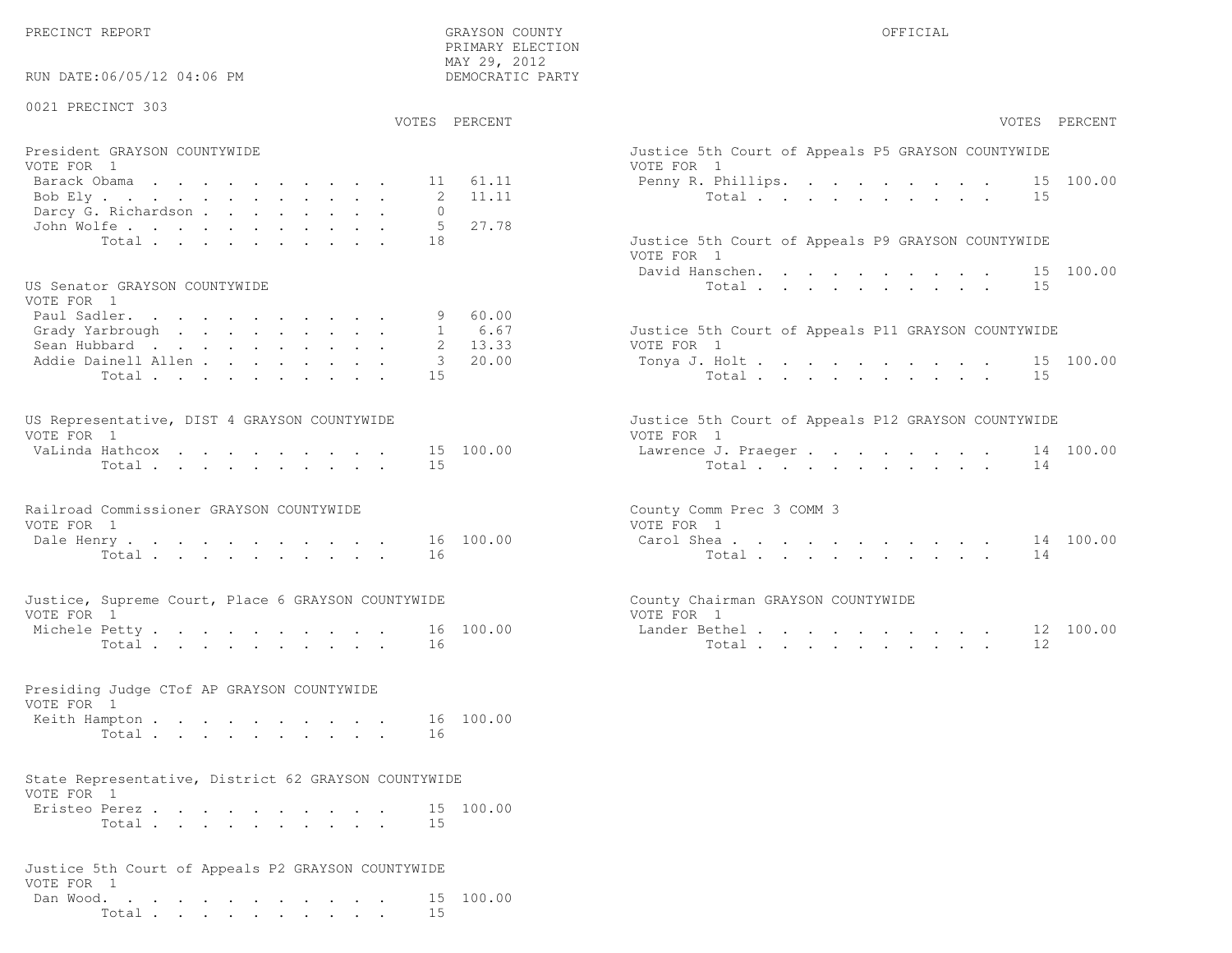PRIMARY ELECTION $\text{MAX } 29, \quad 2012$ 

# RUN DATE:06/05/12 04:06 PM

### 0021 PRECINCT 303

|                                  |  |  |  |  |  |  |           | VOTES PERCENT      |
|----------------------------------|--|--|--|--|--|--|-----------|--------------------|
| SCHOOL CHOICE GRAYSON COUNTYWIDE |  |  |  |  |  |  |           |                    |
| VOTE FOR 1                       |  |  |  |  |  |  |           |                    |
|                                  |  |  |  |  |  |  |           | YES (SI) 133 83.13 |
|                                  |  |  |  |  |  |  |           | NO (NO). 27 16.88  |
|                                  |  |  |  |  |  |  | Total 160 |                    |

### REPEALING OBAMACARE GRAYSON COUNTYWIDE

| VOTE FOR 1 |  |  |  |  |  |  |                    |  |
|------------|--|--|--|--|--|--|--------------------|--|
|            |  |  |  |  |  |  | YES (SI) 151 90.96 |  |
|            |  |  |  |  |  |  | NO (NO). 15 9.04   |  |
|            |  |  |  |  |  |  | Total 166          |  |

### PUBLIC PRAYER GRAYSON COUNTYWIDE

| VOTE FOR 1 |  |  |  |  |  |           |                    |
|------------|--|--|--|--|--|-----------|--------------------|
|            |  |  |  |  |  |           | YES (SI) 152 91.57 |
|            |  |  |  |  |  |           | NO (NO). 14 8.43   |
|            |  |  |  |  |  | Total 166 |                    |

### BALANCED BUDGET GRAYSON COUNTYWIDE

| VOTE FOR 1 |  |  |  |  |  |                    |  |
|------------|--|--|--|--|--|--------------------|--|
|            |  |  |  |  |  | YES (SI) 152 96.20 |  |
|            |  |  |  |  |  | NO (NO). 6 3.80    |  |
|            |  |  |  |  |  | Total 158          |  |

### REDISTRICTING GRAYSON COUNTYWIDE

| VOTE FOR 1 |  |  |  |  |  |           |                    |  |
|------------|--|--|--|--|--|-----------|--------------------|--|
|            |  |  |  |  |  |           | YES (SI) 112 79.43 |  |
|            |  |  |  |  |  |           | NO (NO). 29 20.57  |  |
|            |  |  |  |  |  | Total 141 |                    |  |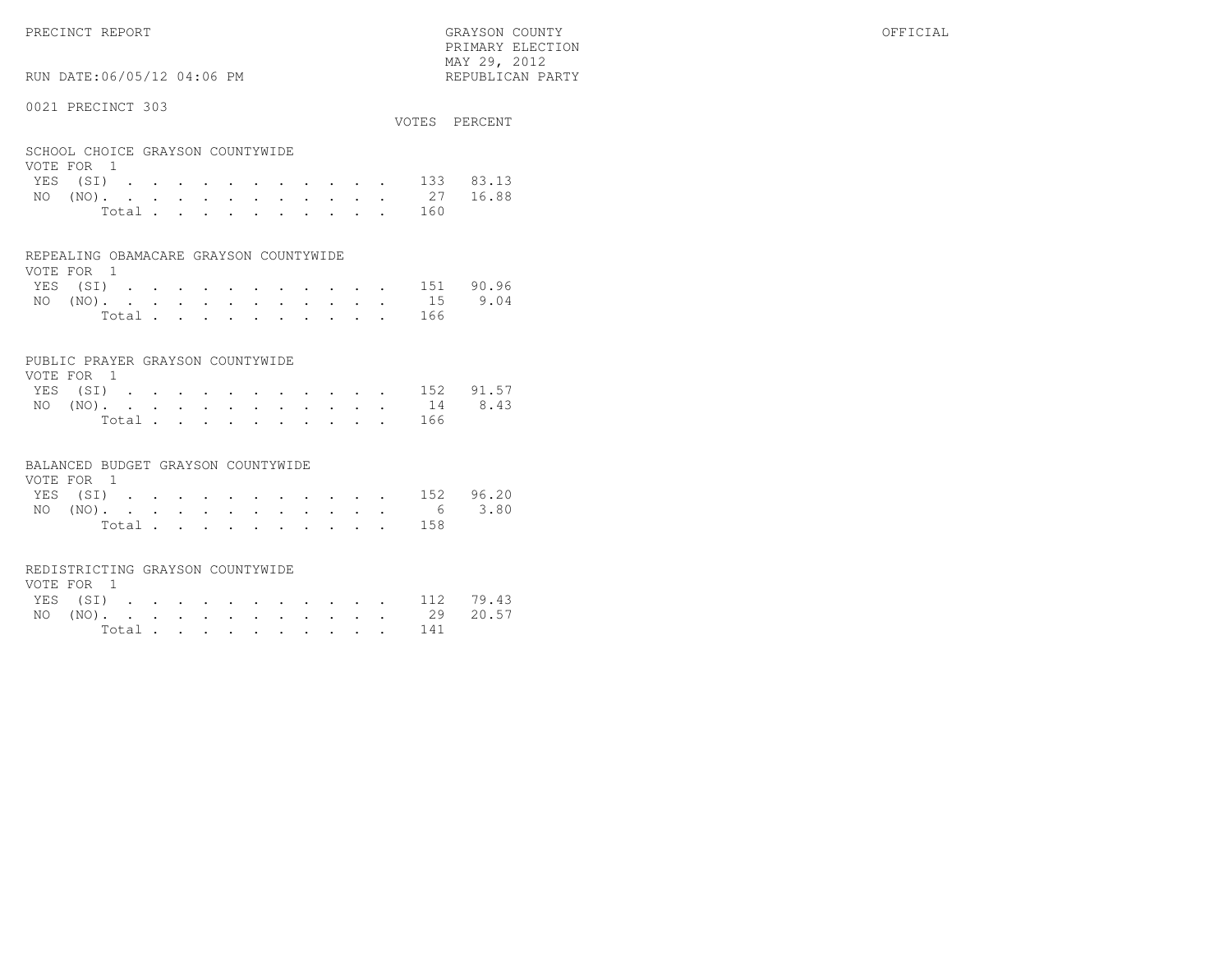PRECINCT REPORT GRAYSON COUNTY OFFICIAL PRIMARY ELECTION $\begin{array}{lll} \text{MAX} & 29, & 2012 \\ \text{NAY} & 29, & 2012 \end{array}$ RUN DATE:06/05/12 04:06 PM

|                                                |                 | VOTES PERCENT |
|------------------------------------------------|-----------------|---------------|
| PROPOSITION 1 GRAYSON COUNTYWIDE<br>VOTE FOR 1 |                 |               |
| FOR (APOYA)                                    | 14              | 73.68         |
| AGAINST (EN CONTRA).                           | $5\overline{)}$ | 26.32         |
| Total                                          | 19              |               |
|                                                |                 |               |
| PROPOSITION 2 GRAYSON COUNTYWIDE               |                 |               |
| VOTE FOR 1                                     |                 |               |
| FOR.<br>(APOYA)<br>.<br>$\bullet$              | 16              | 84.21         |

|  |  |  |  |  |  | IUN (AEUIA) , , , , , , , , , , , iU UI,AI |  |
|--|--|--|--|--|--|--------------------------------------------|--|
|  |  |  |  |  |  | AGAINST (EN CONTRA). 3 15.79               |  |
|  |  |  |  |  |  | Total 19                                   |  |

| PROPOSITION 3 GRAYSON COUNTYWIDE |  |  |  |  |  |        |    |                              |
|----------------------------------|--|--|--|--|--|--------|----|------------------------------|
| VOTE FOR 1                       |  |  |  |  |  |        |    |                              |
|                                  |  |  |  |  |  |        |    | FOR (APOYA) 14 73.68         |
|                                  |  |  |  |  |  |        |    | AGAINST (EN CONTRA). 5 26.32 |
|                                  |  |  |  |  |  | Total. | 19 |                              |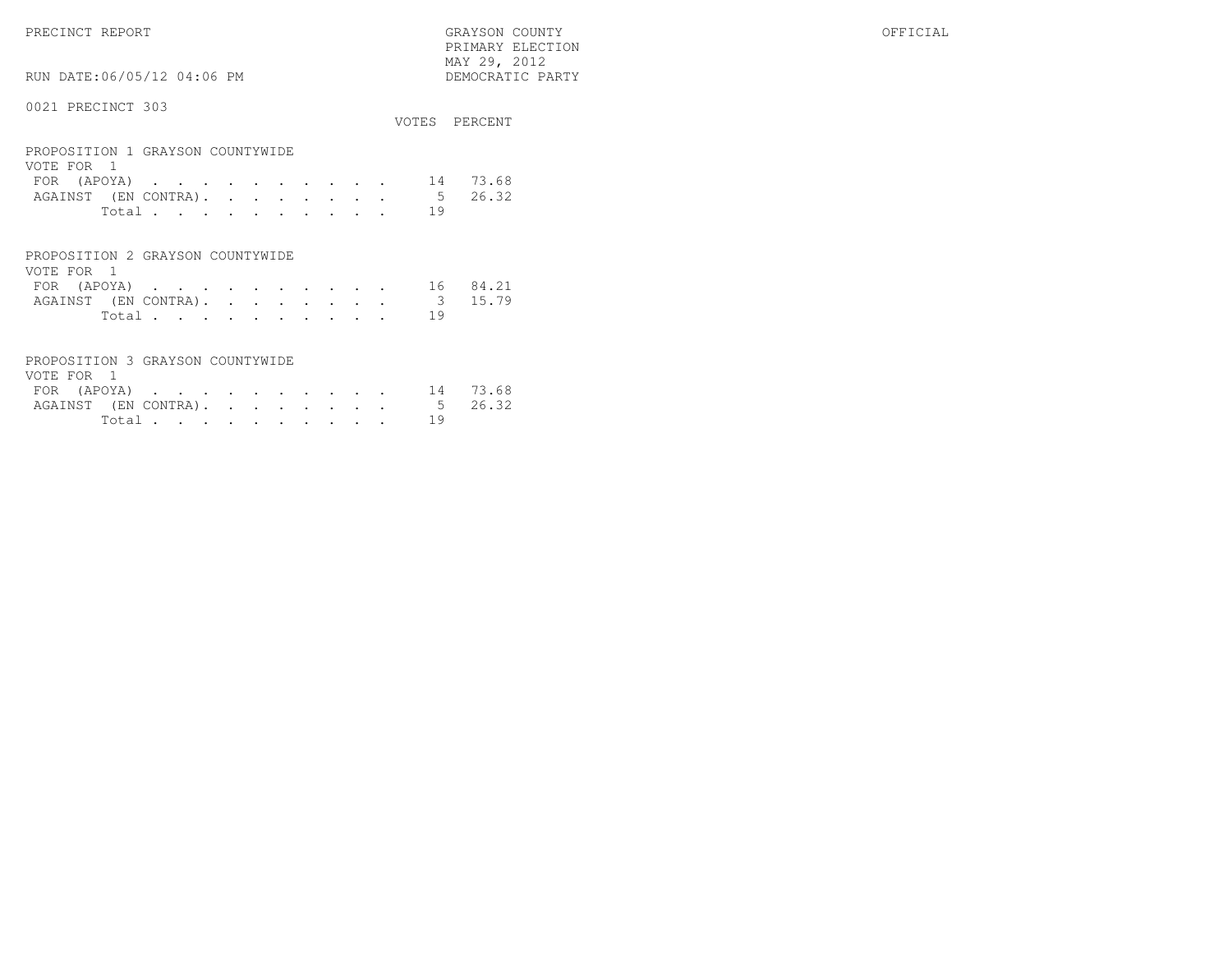PRECINCT REPORT GRAYSON COUNTY OFFICIAL PRIMARY ELECTIONMAY 29, 2012

RUN DATE:06/05/12 04:06 PM STATISTICS

|                                         |     | VOTES PERCENT |
|-----------------------------------------|-----|---------------|
| REGISTERED VOTERS - TOTAL 2751          |     |               |
| REGISTERED VOTERS - REPUBLICAN PARTY    |     |               |
| REGISTERED VOTERS - DEMOCRATIC PARTY    |     |               |
| BALLOTS CAST - TOTAL.                   | 668 |               |
| BALLOTS CAST - REPUBLICAN PARTY         | 615 | 92.07         |
| BALLOTS CAST - DEMOCRATIC PARTY 53 7.93 |     |               |
| VOTER TURNOUT – TOTAL III III IIII IIII |     | 24.28         |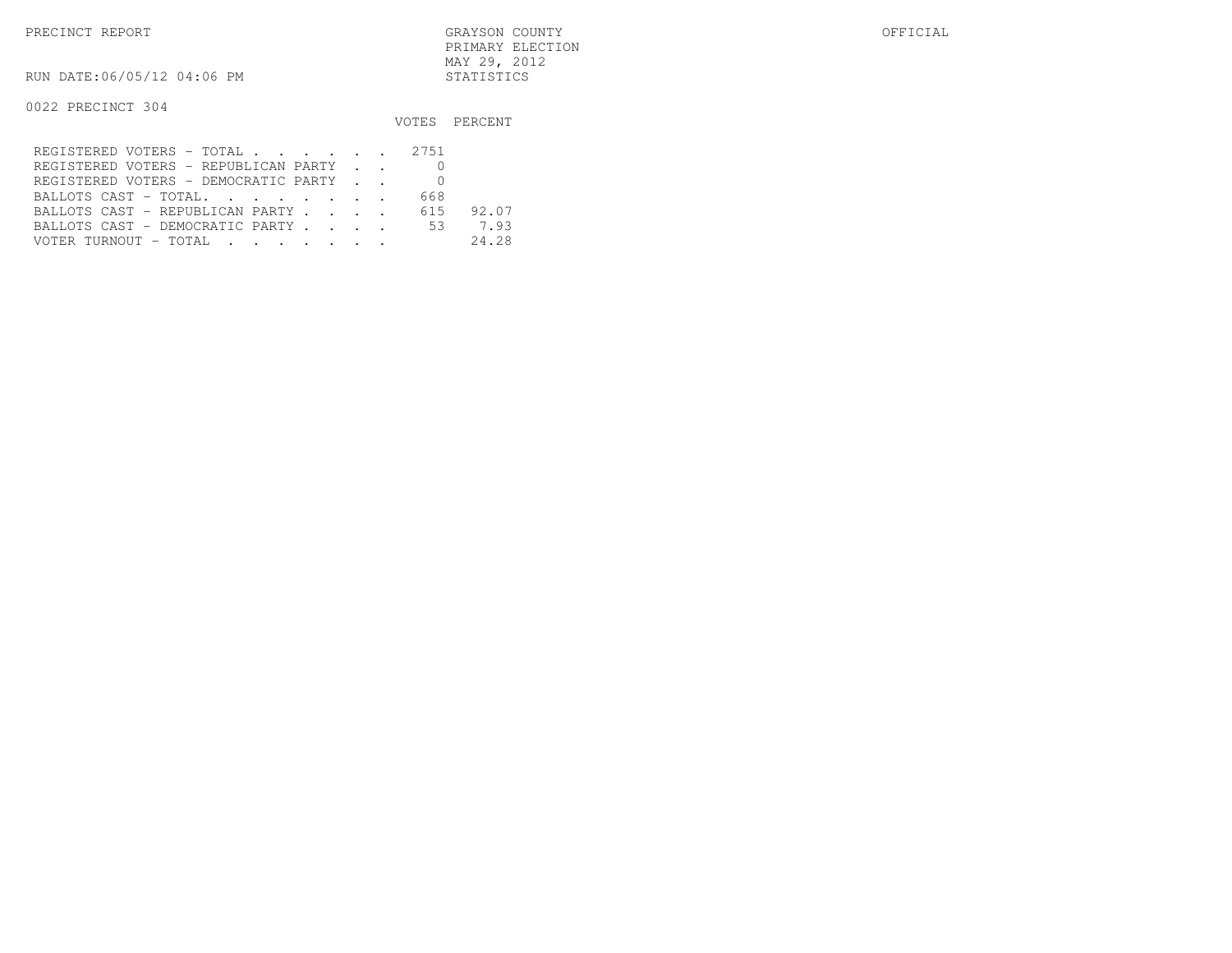PRECINCT REPORT GRAYSON COUNTY OFFICIALPRIMARY ELECTION

37.89

23.06

32.08

46.96

70.27

| RUN DATE:06/05/12 04:06 PM                      | MAY 29, 2012<br>REPUBLICAN PARTY |                                                             |
|-------------------------------------------------|----------------------------------|-------------------------------------------------------------|
| 0022 PRECINCT 304                               |                                  |                                                             |
|                                                 | VOTES PERCENT                    | VOTES PERCENT                                               |
| President GRAYSON COUNTYWIDE                    |                                  | Justice, Supreme Court, Place 2 GRAYSON COUNTYWIDE          |
| VOTE FOR 1                                      |                                  | VOTE FOR 1                                                  |
| Jon Huntsman                                    | .67<br>4                         | 62.11<br>Steve Smith.<br>259                                |
| Rick Santorum                                   | 6.89<br>41                       | 37.89<br>Don Willett.<br>158                                |
| Mitt Romney.                                    | 71.93<br>428                     | Total<br>417                                                |
| Charles "Buddy" Roemer                          | .67<br>4                         |                                                             |
| Michele Bachmann                                | 3<br>.50                         |                                                             |
| Ron Paul.                                       | 10.42<br>62                      | Justice, Supreme Court, Place 4 GRAYSON COUNTYWIDE          |
| Newt Gingrich                                   | 24<br>4.03                       | VOTE FOR 1                                                  |
| John Davis                                      | 1<br>.17                         | 44.86<br>Joe Pool, Jr.<br>179                               |
| Uncommitted (No Comprometido).                  | 4.71<br>28                       | 23.06<br>John Devine.<br>92                                 |
| Total                                           | 595                              | 32.08<br>David Medina<br>128                                |
|                                                 |                                  | Total<br>399                                                |
| US Senator GRAYSON COUNTYWIDE                   |                                  |                                                             |
| VOTE FOR 1                                      |                                  | Justice, Supreme Court, Place 6 GRAYSON COUNTYWIDE          |
| Joe Agris                                       | .18<br>1                         | VOTE FOR 1                                                  |
| Craig James.                                    | 9.47<br>54                       | 379 100.00<br>Nathan Hecht                                  |
| Ted Cruz.                                       | 23.16<br>132                     | Total<br>379                                                |
| Tom Leppert.                                    | 17.72<br>101                     |                                                             |
| David Dewhurst.                                 | 46.49<br>265                     |                                                             |
| Glenn Addison                                   | 1.58<br>9                        | Presiding Judge CTof AP GRAYSON COUNTYWIDE                  |
| Curt Cleaver                                    | .53<br>3                         | VOTE FOR 1                                                  |
| Ben Gambini.                                    | $\Omega$                         | Sharon Keller.<br>386 100.00                                |
| Lela Pittenger.                                 | 5<br>.88                         | Total<br>386                                                |
| Total                                           | 570                              |                                                             |
|                                                 |                                  | Judge CT of Criminal AP P7 GRAYSON COUNTYWIDE               |
| US Representative, DIST 4 GRAYSON COUNTYWIDE    |                                  | VOTE FOR 1                                                  |
| VOTE FOR 1                                      |                                  | 100.00<br>Barbara Parker Hervey<br>375                      |
| Steve Clark.                                    | 23.06<br>134                     | Total<br>375                                                |
| Lou Gigliotti                                   | 123<br>21.17                     |                                                             |
| Ralph M. Hall                                   | 55.77<br>324                     |                                                             |
| Total                                           | 581                              | Judge CT of Criminal AP P8 GRAYSON COUNTYWIDE               |
|                                                 |                                  | VOTE FOR 1                                                  |
|                                                 |                                  | 362 100.00<br>Elsa Alcala.                                  |
| Railroad Commissioner GRAYSON COUNTYWIDE        |                                  | Total<br>362                                                |
| VOTE FOR 1                                      |                                  |                                                             |
| Warren Chisum                                   | 32.59<br>131                     |                                                             |
| Roland Sledge                                   | 9.95<br>40                       | Member, State BoE Dist 9 GRAYSON COUNTYWIDE                 |
| Beryl Burgess                                   | 6.72<br>27                       | VOTE FOR 1                                                  |
| Becky Berger                                    | 18.16<br>73                      | 53.04<br>Randy Stevenson<br>218                             |
| Christi Craddick                                | 20.40<br>82                      | 46.96<br>Thomas Ratliff.<br>193                             |
| Joe Cotten                                      | 12.19<br>49                      | Total<br>411                                                |
| Total                                           | 402                              |                                                             |
|                                                 |                                  |                                                             |
| Railroad Commissioner, UNEXP GRAYSON COUNTYWIDE |                                  | State Senator, District 30 GRAYSON COUNTYWIDE<br>VOTE FOR 1 |
| VOTE FOR 1                                      |                                  | 29.73<br>Jim Herblin.<br>165                                |
| Barry Smitherman                                | 33.08<br>132                     | 70.27<br>390<br>Craiq Estes.                                |
| Greg Parker.                                    | 38.35<br>153                     | 555<br>Total                                                |
| Al Lee                                          | 6.02<br>24                       |                                                             |
|                                                 |                                  |                                                             |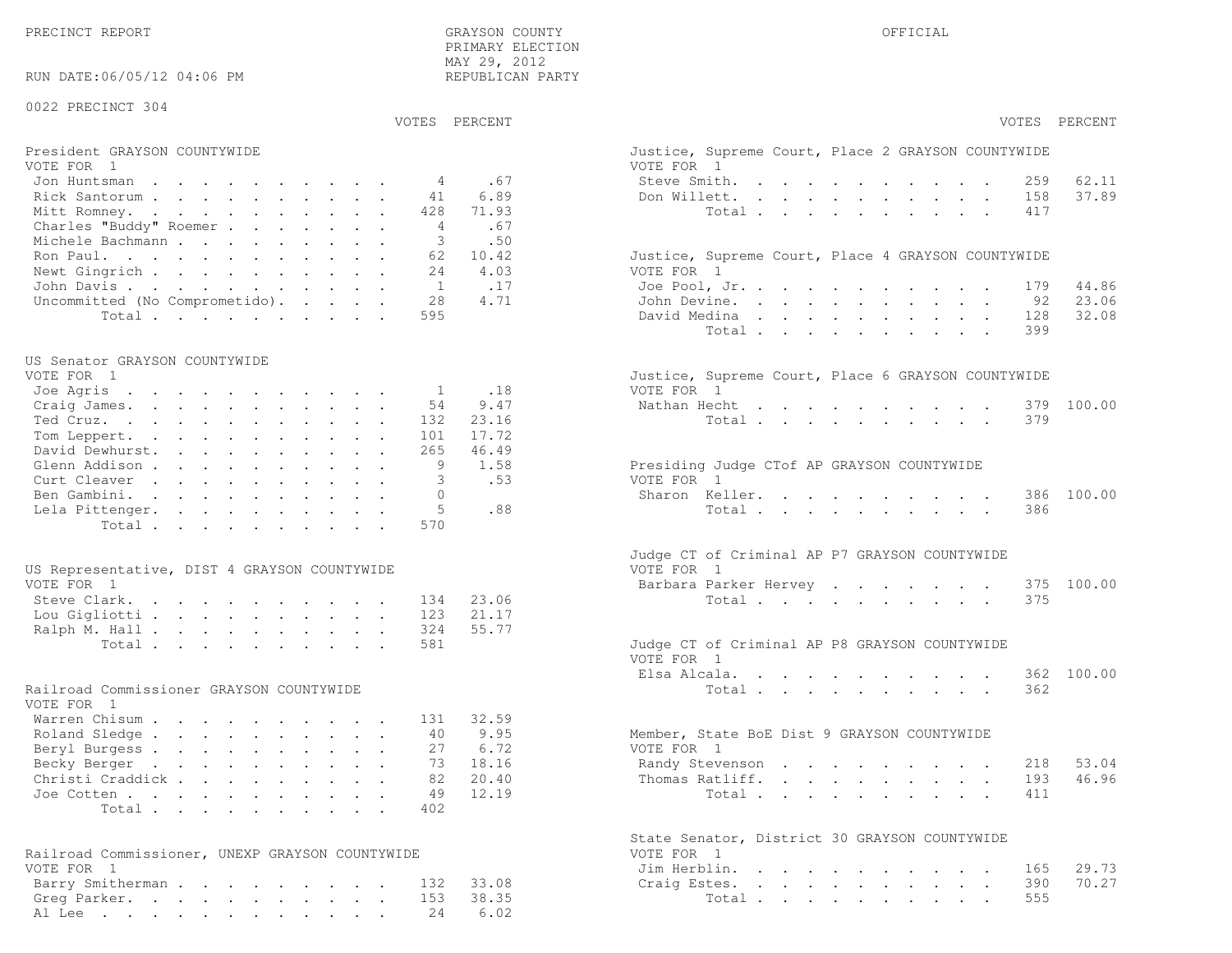| Elizabeth Murrav-Kolb 90 22.56 |  |  |  |  |  |                                                      |  |  |
|--------------------------------|--|--|--|--|--|------------------------------------------------------|--|--|
|                                |  |  |  |  |  | State Representative, District 62 GRAYSON COUNTYWIDE |  |  |

| State Representative, District 62 GRAYSON COUNTYWIDE |  |  |  |  |           |  |
|------------------------------------------------------|--|--|--|--|-----------|--|
| VOTE FOR 1                                           |  |  |  |  |           |  |
| Larry Phillips. 487 100.00                           |  |  |  |  |           |  |
|                                                      |  |  |  |  | Total 487 |  |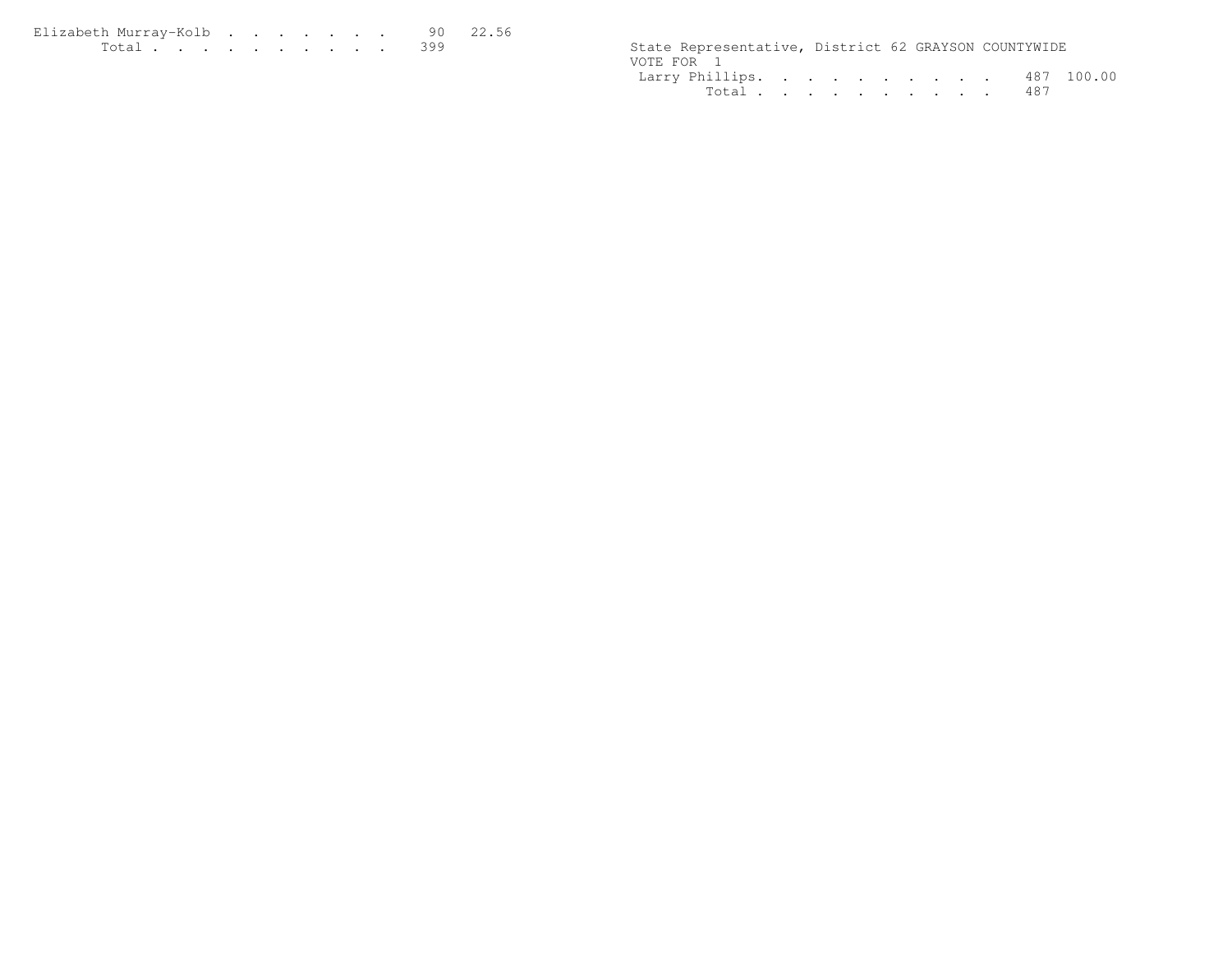PRECINCT REPORT THE COUNTY GRAYSON COUNTY THE COUNTY OFFICIAL OFFICIAL COUNTY OF THE COUNTY OF THE COUNTY OF THE COUNTY OF THE COUNTY OF THE COUNTY OF THE COUNTY OF THE COUNTY OF THE COUNTY OF THE COUNTY OF THE COUNTY OF T

RUN DATE:06/05/12 04:06 PM

0022 PRECINCT 304

VOTES PERCENT VOTES PERCENT

 PRIMARY ELECTION MAY 29, 2012REPUBLICAN PARTY

# Chief Justice 5th Ct of Appeals GRAYSON COUNTYWIDE Dist VOTE FOR 1 GRAYSON COUNTY OF REAL EXPLORER SERVICE SERVICE SERVICE SERVICE SERVICE SERVICE SERVICE SERVICE SERVICE SERVICE SERVICE SERVICE SERVICE SERVICE SERVICE SERVICE SERVICE SERVICE SERVICE SERVICE SERVICE SERVICE SER Carolyn Wright. . . . . . . . . . 397 100.00 VOTE<br>Total . . . . . . . . . . 397 397 Jim Total . . . . . . . . . 397 Jim

| Justice 5th Court of Appeals P2 GRAYSON COUNTYWIDE |  |  |  |  |  |                                        |
|----------------------------------------------------|--|--|--|--|--|----------------------------------------|
| VOTE FOR 1                                         |  |  |  |  |  | District Judge, 59th Judicial District |
| Bill Whitehill. 136 32.93                          |  |  |  |  |  | GRAYSON COUNTYWIDE                     |
| Jeff Coen 37 8.96                                  |  |  |  |  |  | VOTE FOR 1                             |
| David Evans. 134 32.45                             |  |  |  |  |  | Rayburn M. "Rim" Nall 488 100.00       |
| Kevin Keith. 52 12.59                              |  |  |  |  |  | Total 488                              |
| Jennifer Balido 54 13.08                           |  |  |  |  |  |                                        |
| Total 413                                          |  |  |  |  |  |                                        |

| Justice 5th Court of Appeals P5 GRAYSON COUNTYWIDE | Joe Brown 491 100.00 |
|----------------------------------------------------|----------------------|
| VOTE FOR 1                                         | Total 491            |
| Jim Moseley. 384 100.00                            |                      |
| Total 384                                          |                      |

| Justice 5th Court of Appeals P9 GRAYSON COUNTYWIDE | Brent Adams. 53 8.80      |  |  |  |  |  |  |
|----------------------------------------------------|---------------------------|--|--|--|--|--|--|
| VOTE FOR 1                                         | David S. Hawley 83 13.79  |  |  |  |  |  |  |
| Martin E. Richter. 158 41.91                       | Keith Gary 335 55.65      |  |  |  |  |  |  |
| David Lewis. 219 58.09                             | Johnny Waldrip. 131 21.76 |  |  |  |  |  |  |
| Total 377                                          | Total 602                 |  |  |  |  |  |  |

| Justice 5th Court of Appeals P10 GRAYSON COUNTYWIDE | County Tax Assessor-Collector GRAYSON COUNTYWIDE |
|-----------------------------------------------------|--------------------------------------------------|
| VOTE FOR 1                                          | VOTE FOR 1                                       |
| Molly Francis 366 100.00                            | Bruce Stidham 286 52.29                          |
| Total 366                                           | Janis Hall <b>.</b> 261 47.71                    |

| Justice 5th Court of Appeals P11 GRAYSON COUNTYWIDE |  |  |  |  |           |                           |  |
|-----------------------------------------------------|--|--|--|--|-----------|---------------------------|--|
| VOTE FOR 1                                          |  |  |  |  |           | County Comm Prec 3 COMM 3 |  |
| Douglas S. Lang 364 100.00                          |  |  |  |  |           | VOTE FOR 1                |  |
|                                                     |  |  |  |  | Total 364 | Phyllis James 207 38.98   |  |

| Justice 5th Court of Appeals P12 GRAYSON COUNTYWIDE |           |  |  |  |                                                    |  |  | Total 531 |  |  |
|-----------------------------------------------------|-----------|--|--|--|----------------------------------------------------|--|--|-----------|--|--|
| VOTE FOR 1                                          |           |  |  |  |                                                    |  |  |           |  |  |
| Robert M. "Bob" Fillmore 364 100.00                 |           |  |  |  |                                                    |  |  |           |  |  |
|                                                     | Total 364 |  |  |  | Justice of the Peace Prec 1 JUSTICE OF THE PEACE F |  |  |           |  |  |

| Justice 5th Court of Appeals P13 GRAYSON COUNTYWIDE | Billy G. Teague Sr. 53 9.60 |  |
|-----------------------------------------------------|-----------------------------|--|
| VOTE FOR 1                                          | Larry Atherton. 454 82.25   |  |
| Elizabeth Lang Miers. 367 100.00                    | Total 552                   |  |
| Total 367                                           |                             |  |

| AY 29, 2012<br>EPUBLICAN PARTY |                                                                                              |                |  |  |                                     |  |                                                                                 |                      |               |               |
|--------------------------------|----------------------------------------------------------------------------------------------|----------------|--|--|-------------------------------------|--|---------------------------------------------------------------------------------|----------------------|---------------|---------------|
| PERCENT                        |                                                                                              |                |  |  |                                     |  |                                                                                 |                      | VOTES PERCENT |               |
| 100.00                         | District Judge, 15th Judicial District<br>GRAYSON COUNTYWIDE<br>VOTE FOR 1<br>Jim Fallon 480 |                |  |  |                                     |  |                                                                                 |                      |               | 100.00        |
|                                |                                                                                              | Total          |  |  |                                     |  |                                                                                 |                      | 480           |               |
| 32.93<br>8.96                  | District Judge, 59th Judicial District<br>GRAYSON COUNTYWIDE<br>VOTE FOR 1                   |                |  |  |                                     |  |                                                                                 |                      |               |               |
| 32.45<br>12.59<br>13.08        | Rayburn M. "Rim" Nall                                                                        | Total $\cdots$ |  |  |                                     |  |                                                                                 |                      | 488           | 488 100.00    |
|                                | Criminal District Attorney GRAYSON COUNTYWIDE<br>VOTE FOR 1                                  |                |  |  |                                     |  |                                                                                 |                      |               |               |
| 100.00                         | Joe Brown                                                                                    | Total          |  |  |                                     |  | $\mathbf{z} = \mathbf{z} + \mathbf{z} + \mathbf{z} + \mathbf{z} + \mathbf{z}$ . |                      | 491           | 491 100.00    |
|                                | Sheriff GRAYSON COUNTYWIDE<br>VOTE FOR 1                                                     |                |  |  |                                     |  |                                                                                 |                      |               |               |
|                                | Brent Adams.<br>David S. Hawley                                                              |                |  |  |                                     |  |                                                                                 |                      | 53<br>83      | 8.80<br>13.79 |
| 41.91                          | Keith Gary                                                                                   |                |  |  |                                     |  | $\sim$                                                                          | $\ddot{\phantom{0}}$ | 335           | 55.65         |
| 58.09                          | Johnny Waldrip.                                                                              | Total $\cdots$ |  |  |                                     |  |                                                                                 |                      | 131<br>602    | 21.76         |
|                                | County Tax Assessor-Collector GRAYSON COUNTYWIDE<br>VOTE FOR 1                               |                |  |  |                                     |  |                                                                                 |                      |               |               |
| 100.00                         | Bruce Stidham                                                                                |                |  |  | the contract of the contract of the |  |                                                                                 |                      | 286           | 52.29         |
|                                | Janis Hall                                                                                   | Total          |  |  |                                     |  |                                                                                 |                      | 261<br>547    | 47.71         |
| 100.00                         | County Comm Prec 3 COMM 3<br>VOTE FOR 1                                                      |                |  |  |                                     |  |                                                                                 |                      |               |               |
|                                | Phyllis James                                                                                |                |  |  |                                     |  |                                                                                 |                      | . 207         | 38.98         |
|                                | Jackie Crisp                                                                                 |                |  |  |                                     |  |                                                                                 |                      | 141           | 26.55         |
|                                | Jim Cross                                                                                    | Total          |  |  |                                     |  |                                                                                 |                      | 183<br>531    | 34.46         |
| 100.00                         | Justice of the Peace Prec 1 JUSTICE OF THE PEACE PCT 1                                       |                |  |  |                                     |  |                                                                                 |                      |               |               |
|                                | VOTE FOR 1                                                                                   |                |  |  |                                     |  |                                                                                 |                      |               |               |
|                                | Rick Mason                                                                                   |                |  |  |                                     |  |                                                                                 |                      | 45            | 8.15          |
|                                | Billy G. Teague Sr.<br>Larry Atherton.                                                       |                |  |  |                                     |  | $\bullet$                                                                       |                      | 53<br>454     | 9.60<br>82.25 |
|                                |                                                                                              |                |  |  |                                     |  |                                                                                 |                      |               |               |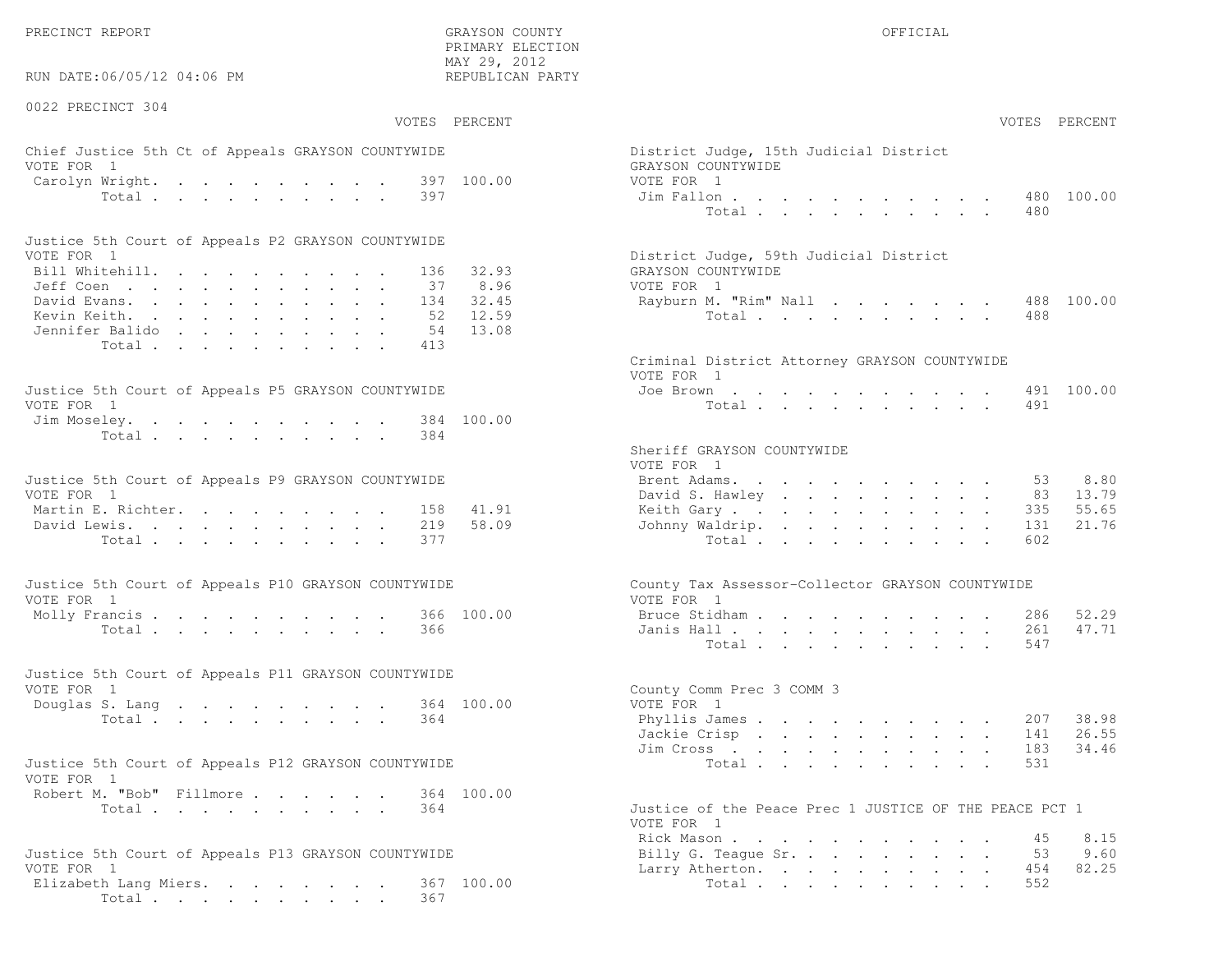| Constable Precinct 1 CONST 1 |                              |  |  |  |  |  |
|------------------------------|------------------------------|--|--|--|--|--|
| VOTE FOR 1                   |                              |  |  |  |  |  |
|                              | Chad Mulkey. 137 28.96       |  |  |  |  |  |
|                              | C.C. "Buddy" Wade. 336 71.04 |  |  |  |  |  |
|                              | Total 473                    |  |  |  |  |  |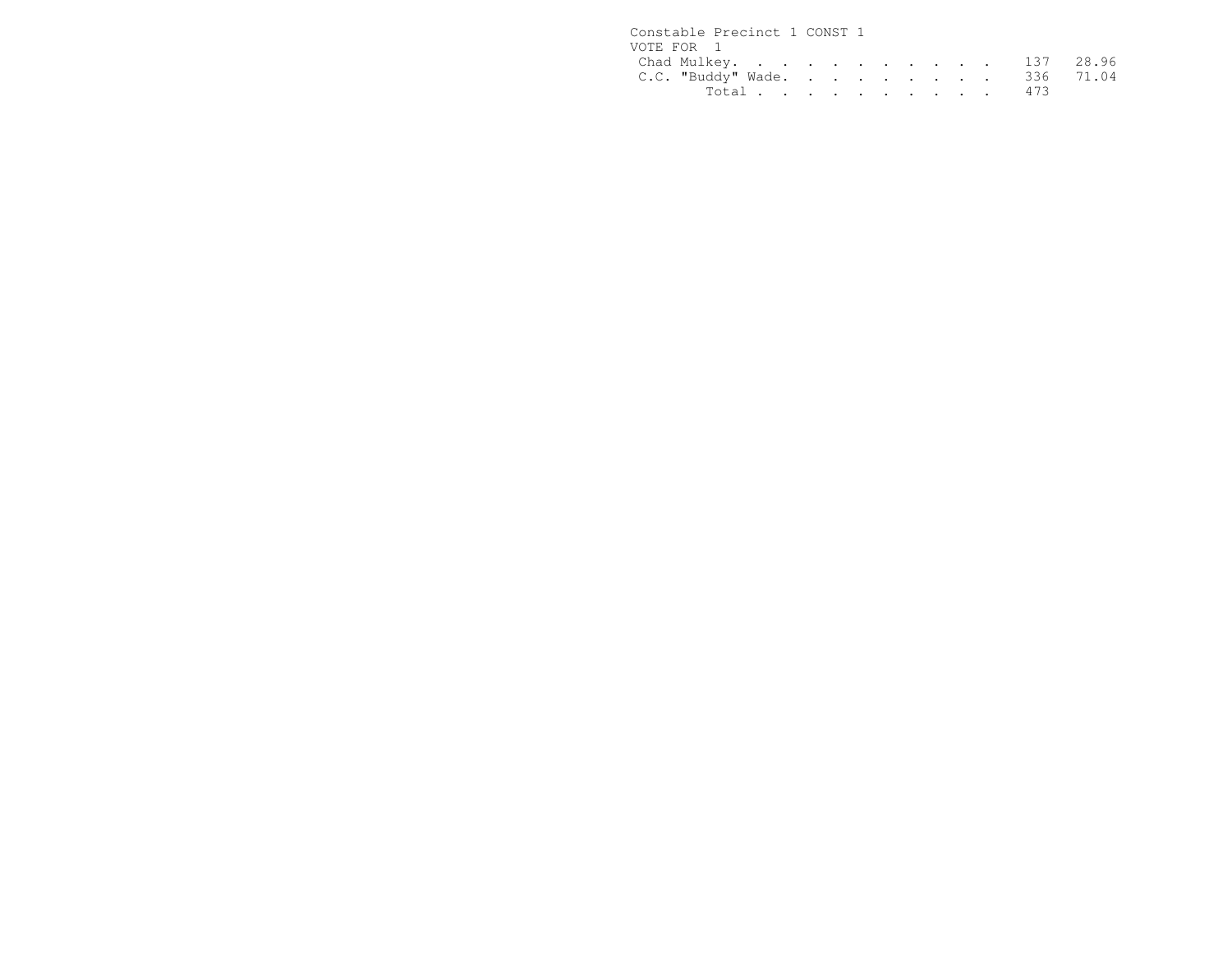PRECINCT REPORT GRAYSON COUNTY OFFICIAL PRIMARY ELECTION $\text{MAX } 29, \quad 2012$ 

RUN DATE:06/05/12 04:06 PM

### 0022 PRECINCT 304

VOTES PERCENT

| County Chairman GRAYSON COUNTYWIDE |  |  |  |  |  |           |  |
|------------------------------------|--|--|--|--|--|-----------|--|
| VOTE FOR 1                         |  |  |  |  |  |           |  |
| Larry Millson 208 48.15            |  |  |  |  |  |           |  |
| Gary Cox. 224 51.85                |  |  |  |  |  |           |  |
|                                    |  |  |  |  |  | Total 432 |  |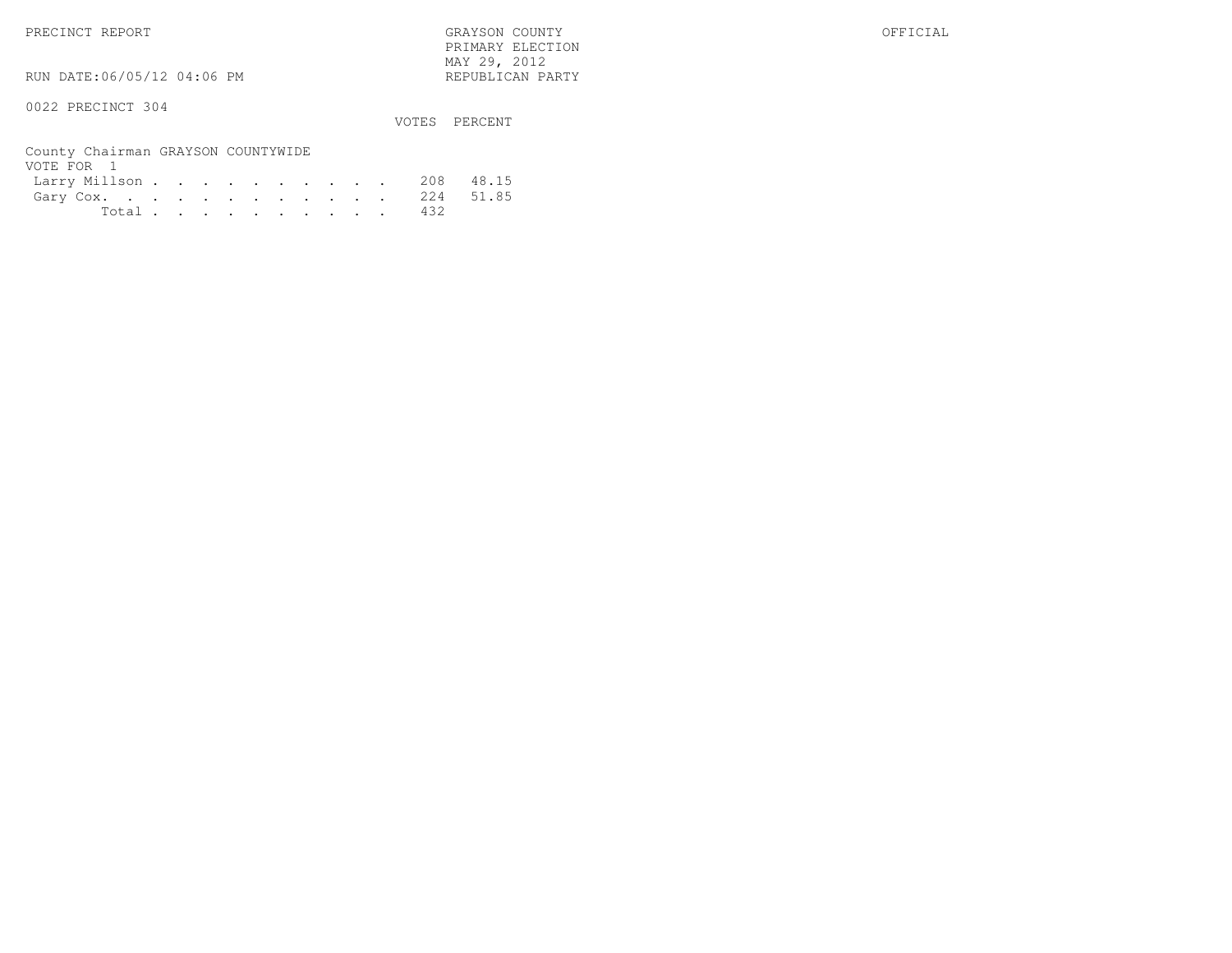PRIMARY ELECTION

| RUN DATE:06/05/12 04:06 PM                                                                    | MAY 29, 2012<br>DEMOCRATIC PARTY                          |                                                                                                                       |
|-----------------------------------------------------------------------------------------------|-----------------------------------------------------------|-----------------------------------------------------------------------------------------------------------------------|
| 0022 PRECINCT 304                                                                             | VOTES PERCENT                                             | VOTES PERCENT                                                                                                         |
| President GRAYSON COUNTYWIDE<br>VOTE FOR 1<br>Barack Obama<br>Bob Ely.                        | 90.00<br>45<br>2.00<br>1                                  | Justice 5th Court of Appeals P5 GRAYSON COUNTYWIDE<br>VOTE FOR 1<br>100.00<br>Penny R. Phillips.<br>39<br>Total<br>39 |
| Darcy G. Richardson<br>John Wolfe.<br>Total<br>US Senator GRAYSON COUNTYWIDE                  | 2.00<br>1<br>6.00<br>3<br>50                              | Justice 5th Court of Appeals P9 GRAYSON COUNTYWIDE<br>VOTE FOR 1<br>38 100.00<br>David Hanschen.<br>Total<br>38       |
| VOTE FOR 1<br>Paul Sadler.<br>Grady Yarbrough<br>Sean Hubbard<br>Addie Dainell Allen<br>Total | 44.68<br>21<br>9 19.15<br>23.40<br>11<br>12.77<br>6<br>47 | Justice 5th Court of Appeals P11 GRAYSON COUNTYWIDE<br>VOTE FOR 1<br>39 100.00<br>Tonya J. Holt<br>39<br>Total        |
| US Representative, DIST 4 GRAYSON COUNTYWIDE<br>VOTE FOR 1<br>VaLinda Hathcox<br>Total        | 42 100.00<br>42                                           | Justice 5th Court of Appeals P12 GRAYSON COUNTYWIDE<br>VOTE FOR 1<br>38 100.00<br>Lawrence J. Praeger<br>Total<br>38  |
| Railroad Commissioner GRAYSON COUNTYWIDE<br>VOTE FOR 1<br>Dale Henry<br>Total                 | 42 100.00<br>42                                           | County Comm Prec 3 COMM 3<br>VOTE FOR 1<br>44 100.00<br>Carol Shea<br>44<br>Total                                     |
| Justice, Supreme Court, Place 6 GRAYSON COUNTYWIDE<br>VOTE FOR 1<br>Michele Petty<br>Total    | 42 100.00<br>42                                           | County Chairman GRAYSON COUNTYWIDE<br>VOTE FOR 1<br>Lander Bethel.<br>36 100.00<br>Total<br>36                        |
| Presiding Judge CTof AP GRAYSON COUNTYWIDE<br>VOTE FOR 1<br>Keith Hampton<br>Total            | 38 100.00<br>38                                           |                                                                                                                       |
| State Representative, District 62 GRAYSON COUNTYWIDE<br>VOTE FOR 1<br>Eristeo Perez<br>Total  | 37 100.00<br>37                                           |                                                                                                                       |
| Justice 5th Court of Appeals P2 GRAYSON COUNTYWIDE<br>VOTE FOR 1<br>Dan Wood.<br>Total.       | 38 100.00<br>38                                           |                                                                                                                       |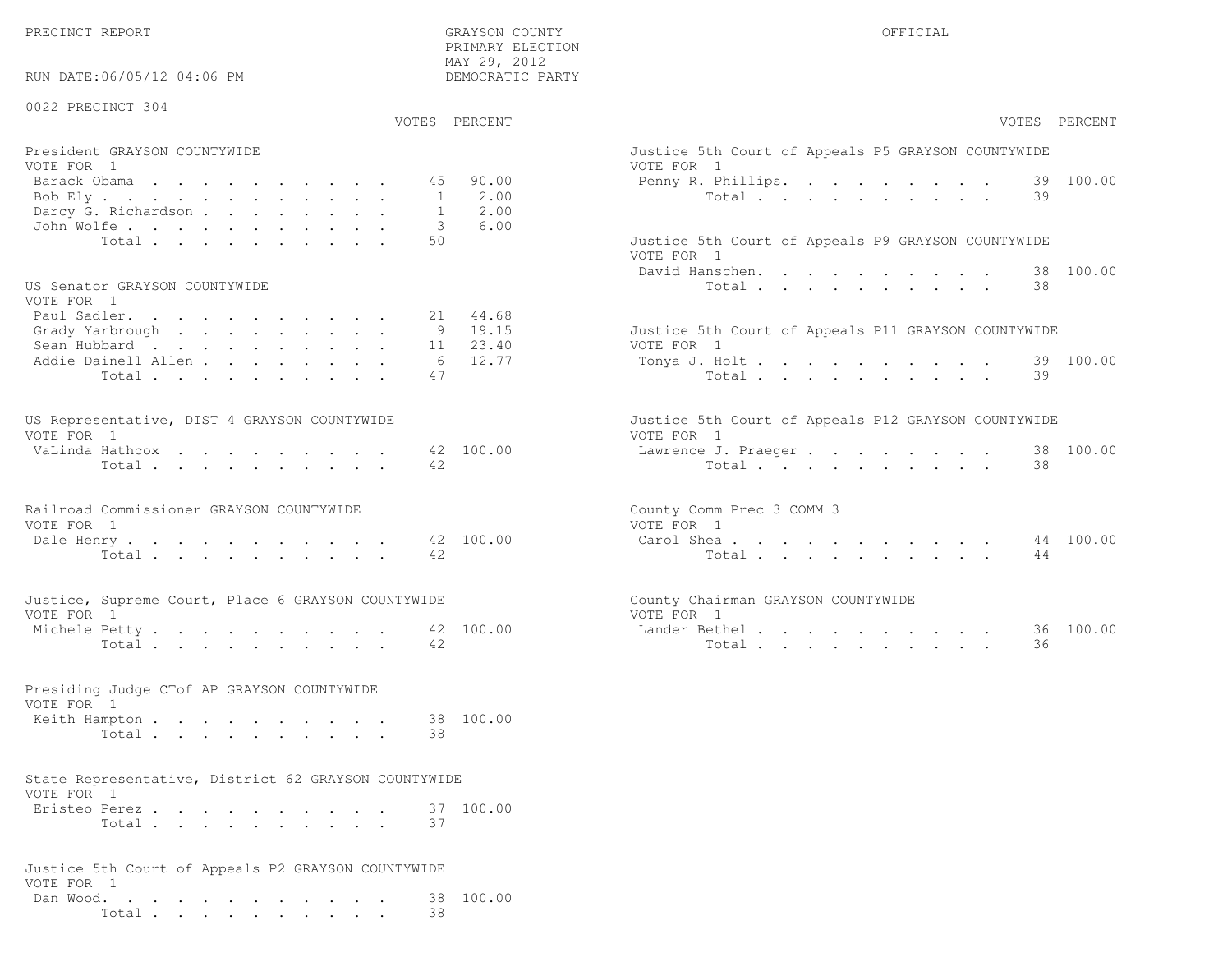RUN DATE:06/05/12 04:06 PM

### 0022 PRECINCT 304

|                                  | VOTES PERCENT |
|----------------------------------|---------------|
| SCHOOL CHOICE GRAYSON COUNTYWIDE |               |
| VOTE FOR 1                       |               |
| $\mathbf{r}$                     | $100 - 0010$  |

 PRIMARY ELECTION MAY 29, 2012REPUBLICAN PARTY

|  |  |  |  |  |  | YES (SI) 466 82.19 |  |
|--|--|--|--|--|--|--------------------|--|
|  |  |  |  |  |  | NO (NO). 101 17.81 |  |
|  |  |  |  |  |  | Total 567          |  |

### REPEALING OBAMACARE GRAYSON COUNTYWIDE

| VOTE FOR 1 |  |  |  |  |  |  |                    |  |
|------------|--|--|--|--|--|--|--------------------|--|
|            |  |  |  |  |  |  | YES (SI) 529 90.58 |  |
|            |  |  |  |  |  |  | NO (NO). 55 9.42   |  |
|            |  |  |  |  |  |  | Total 584          |  |

### PUBLIC PRAYER GRAYSON COUNTYWIDE

| VOTE FOR 1 |  |  |  |  |  |           |                    |
|------------|--|--|--|--|--|-----------|--------------------|
|            |  |  |  |  |  |           | YES (SI) 523 90.17 |
|            |  |  |  |  |  |           | NO (NO). 57 9.83   |
|            |  |  |  |  |  | Total 580 |                    |

### BALANCED BUDGET GRAYSON COUNTYWIDE

| VOTE FOR 1 |  |  |  |  |  |  |                    |  |
|------------|--|--|--|--|--|--|--------------------|--|
|            |  |  |  |  |  |  | YES (SI) 517 91.67 |  |
|            |  |  |  |  |  |  | NO (NO). 47 8.33   |  |
|            |  |  |  |  |  |  | Total 564          |  |

### REDISTRICTING GRAYSON COUNTYWIDE

| VOTE FOR 1 |  |  |  |  |  |  |                    |  |
|------------|--|--|--|--|--|--|--------------------|--|
|            |  |  |  |  |  |  | YES (SI) 395 76.25 |  |
|            |  |  |  |  |  |  | NO (NO). 123 23.75 |  |
|            |  |  |  |  |  |  | Total 518          |  |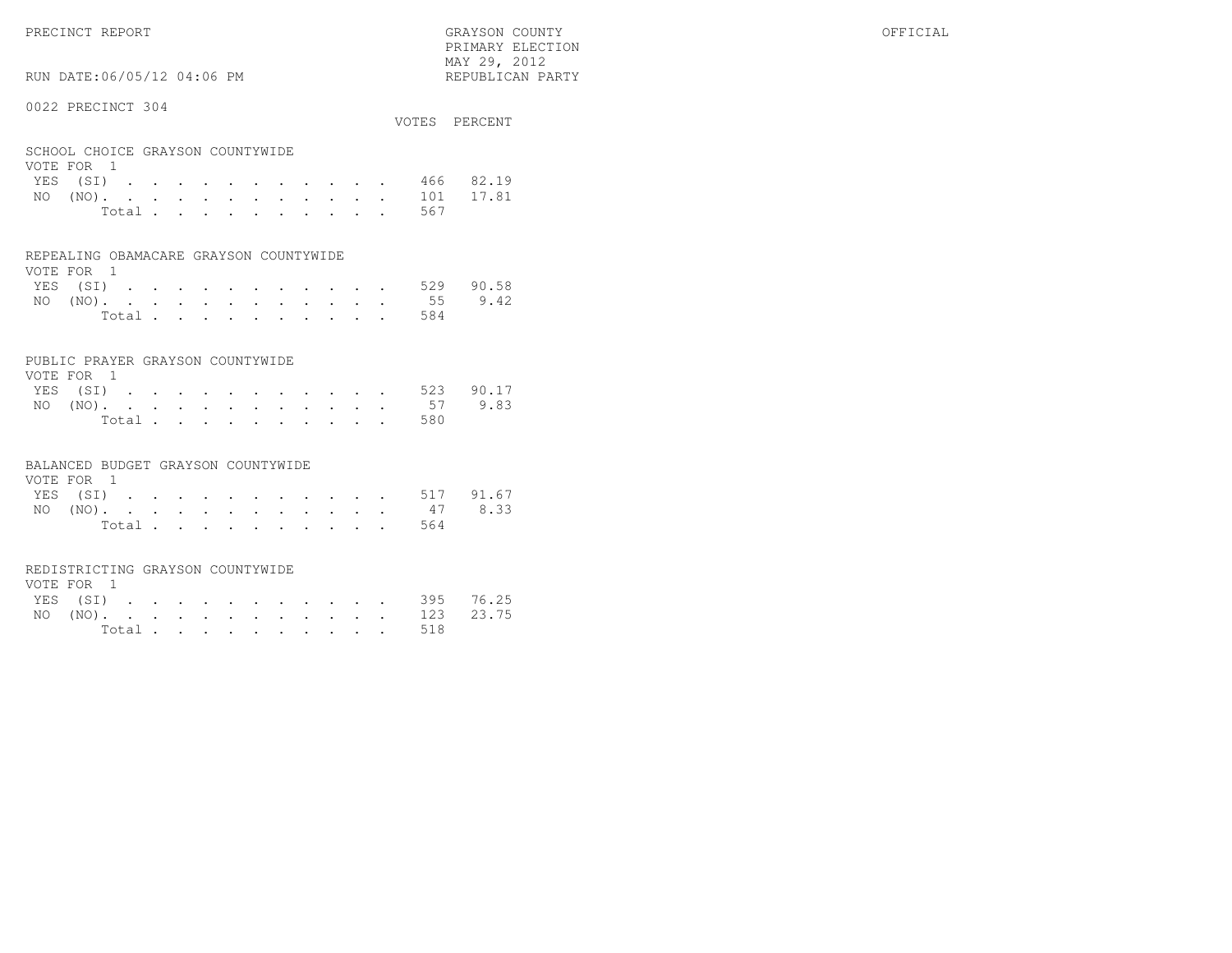PRECINCT REPORT GRAYSON COUNTY OFFICIAL PRIMARY ELECTION $\begin{array}{lll} \text{MAX} & 29, & 2012 \\ \text{NAY} & 29, & 2012 \end{array}$ 

RUN DATE:06/05/12 04:06 PM

|                                                |  |  |  |  |    | VOTES PERCENT |
|------------------------------------------------|--|--|--|--|----|---------------|
| PROPOSITION 1 GRAYSON COUNTYWIDE<br>VOTE FOR 1 |  |  |  |  |    |               |
| FOR (APOYA) 41 78.85                           |  |  |  |  |    |               |
| AGAINST (EN CONTRA). 11 21.15                  |  |  |  |  |    |               |
| Total                                          |  |  |  |  | 52 |               |
|                                                |  |  |  |  |    |               |

| PROPOSITION 2 GRAYSON COUNTYWIDE |  |  |  |  |  |                             |  |
|----------------------------------|--|--|--|--|--|-----------------------------|--|
| VOTE FOR 1                       |  |  |  |  |  |                             |  |
|                                  |  |  |  |  |  | FOR (APOYA) 47 92.16        |  |
|                                  |  |  |  |  |  | AGAINST (EN CONTRA). 4 7.84 |  |
|                                  |  |  |  |  |  | Total 51                    |  |

| PROPOSITION 3 GRAYSON COUNTYWIDE |                |  |  |  |  |    |          |
|----------------------------------|----------------|--|--|--|--|----|----------|
| VOTE FOR 1                       |                |  |  |  |  |    |          |
| FOR (APOYA) 34 65.38             |                |  |  |  |  |    |          |
| AGAINST (EN CONTRA).             |                |  |  |  |  |    | 18 34.62 |
|                                  | Total $\cdots$ |  |  |  |  | 52 |          |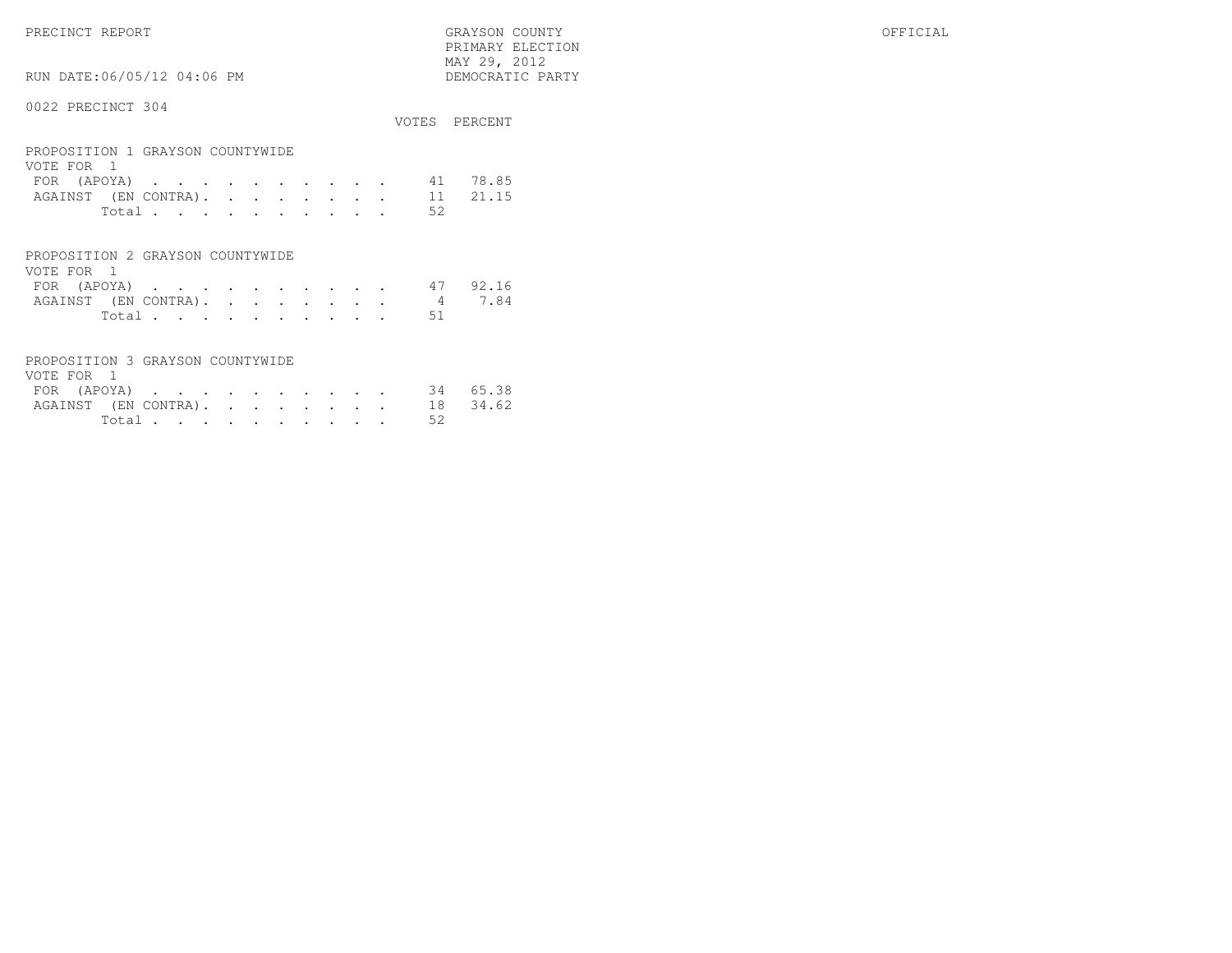PRECINCT REPORT GRAYSON COUNTY OFFICIAL PRIMARY ELECTIONMAY 29, 2012

RUN DATE:06/05/12 04:06 PM STATISTICS

|                                      |     | VOTES PERCENT |
|--------------------------------------|-----|---------------|
| REGISTERED VOTERS - TOTAL 1250       |     |               |
| REGISTERED VOTERS - REPUBLICAN PARTY |     |               |
| REGISTERED VOTERS - DEMOCRATIC PARTY |     |               |
| BALLOTS CAST - TOTAL.                | 301 |               |
| BALLOTS CAST - REPUBLICAN PARTY      | 279 | 92.69         |
| BALLOTS CAST - DEMOCRATIC PARTY 22   |     | 7.31          |
|                                      |     | 24.08         |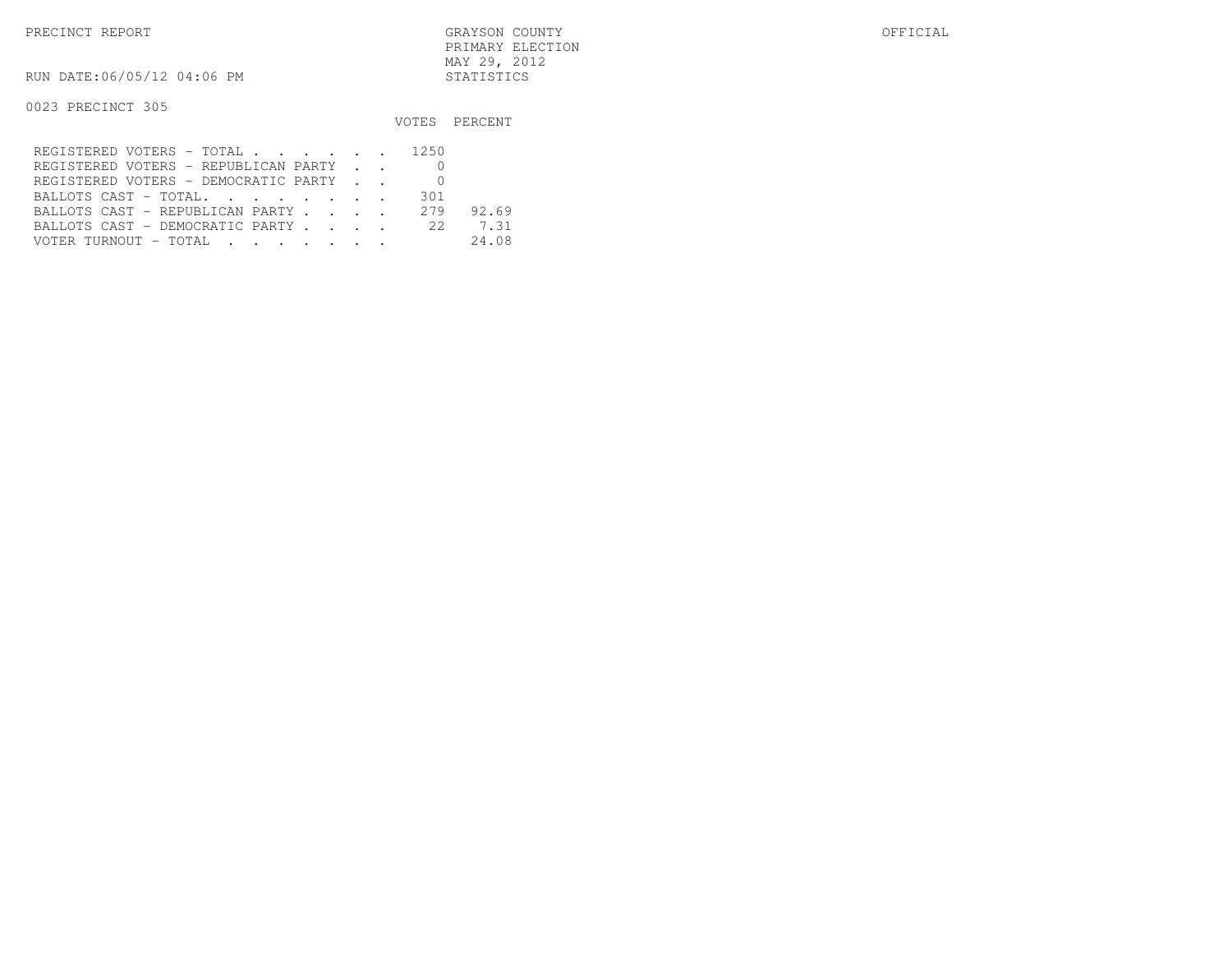PRECINCT REPORT OF THE SERVICE OF THE GRAYSON COUNTY OF THE GRAYSON COUNTY OF THE GRAYSON OF THE GRAYSON COUNTY PRIMARY ELECTION MAY 29, 2012REPUBLICAN PARTY

### RUN DATE:06/05/12 04:06 PM

### 0023 PRECINCT 305

VOTES PERCENT VOTES PERCENT

# President GRAYSON COUNTYWIDE Justice, Superior Court, Place 2 Grayson, Place 2 Grayson, Place 2 Grayson, Place 2 Grayson, Place 2 Grayson, Place 2 Grayson, Place 2 Grayson, Place 2 Grayson, Place 2 Grayson, Place 2 Grayson

| VOTE FOR 1                             | VOTE FOR 1                                         |
|----------------------------------------|----------------------------------------------------|
| Jon Huntsman 2 .75                     | 54.98<br>Steve Smith. 116                          |
| Rick Santorum 36 13.58                 | Don Willett. 95 45.02                              |
| Mitt Romney. 166 62.64                 | Total 211                                          |
| Charles "Buddy" Roemer 0               |                                                    |
| Michele Bachmann 1 .38                 |                                                    |
| Ron Paul. 25 9.43                      | Justice, Supreme Court, Place 4 GRAYSON COUNTYWIDE |
| Newt Gingrich 17 6.42                  | VOTE FOR 1                                         |
| John Davis 1 .38                       | Joe Pool, Jr. 88 41.71                             |
| Uncommitted (No Comprometido). 17 6.42 | John Devine. 49 23.22                              |
| Total 265                              | 74 35.07<br>David Medina                           |

### US Senator GRAYSON COUNTYWIDE

| VOTE FOR 1               | Justice, Supreme Court, Place 6 GRAYSON COUNTYWIDE |
|--------------------------|----------------------------------------------------|
| Joe Agris 1 .40          | VOTE FOR 1                                         |
| Craig James. 39 15.79    | Nathan Hecht 171 100.00                            |
| Ted Cruz. 72 29.15       | Total 171                                          |
| 30 12.15<br>Tom Leppert. |                                                    |
| David Dewhurst. 88 35.63 |                                                    |
| 6 2.43<br>Glenn Addison  | Presiding Judge CTof AP GRAYSON COUNTYWIDE         |
| Curt Cleaver<br>$\Omega$ | VOTE FOR 1                                         |
| Ben Gambini. 3 1.21      | Sharon Keller. 175 100.00                          |
| Lela Pittenger. 8 3.24   | Total175                                           |
| Total 247                |                                                    |
|                          |                                                    |

| US Representative, DIST 4 GRAYSON COUNTYWIDE |  |  |  |  |  | VOTE FOR 1                                    |  |
|----------------------------------------------|--|--|--|--|--|-----------------------------------------------|--|
| VOTE FOR 1                                   |  |  |  |  |  | Barbara Parker Hervey 173 100.00              |  |
| Steve Clark. 75 28.63                        |  |  |  |  |  | Total 173                                     |  |
| Lou Gigliotti 43 16.41                       |  |  |  |  |  |                                               |  |
| Ralph M. Hall 144 54.96                      |  |  |  |  |  |                                               |  |
| Total 262                                    |  |  |  |  |  | Judge CT of Criminal AP P8 GRAYSON COUNTYWIDE |  |

### Railroad Commissioner GRAYSON COUNTYWIDE

| VOTE FOR 1                |  |  |  |  |  |                                             |
|---------------------------|--|--|--|--|--|---------------------------------------------|
| Warren Chisum 63 29.17    |  |  |  |  |  |                                             |
| Roland Sledge 26 12.04    |  |  |  |  |  | Member, State BoE Dist 9 GRAYSON COUNTYWIDE |
| Beryl Burgess 21 9.72     |  |  |  |  |  | VOTE FOR 1                                  |
| Becky Berger 37 17.13     |  |  |  |  |  | Randy Stevenson 120 57.14                   |
| Christi Craddick 39 18.06 |  |  |  |  |  | Thomas Ratliff. 90 42.86                    |
| Joe Cotten 30 13.89       |  |  |  |  |  | Total 210                                   |
| Total 216                 |  |  |  |  |  |                                             |

| Railroad Commissioner, UNEXP GRAYSON COUNTYWIDE | VOTE FOR 1             |
|-------------------------------------------------|------------------------|
| VOTE FOR 1                                      | Jim Herblin. 71 28.51  |
| Barry Smitherman 63 30.00                       | Craig Estes. 178 71.49 |
| Greg Parker. 94 44.76                           | Total 249              |
| Al Lee 16 7.62                                  |                        |

| PERCENT      | VOTES PERCENT                                                                                                                                                                                                              |
|--------------|----------------------------------------------------------------------------------------------------------------------------------------------------------------------------------------------------------------------------|
|              | Justice, Supreme Court, Place 2 GRAYSON COUNTYWIDE<br>VOTE FOR 1                                                                                                                                                           |
| .75          | Steve Smith. .<br>116 54.98<br>$\mathcal{L}^{\mathcal{L}}$ , and $\mathcal{L}^{\mathcal{L}}$ , and $\mathcal{L}^{\mathcal{L}}$<br>and the contract of the con-<br>$\sim$<br>$\sim$ $\sim$                                  |
| 13.58        | 95 45.02<br>Don Willett.<br>$\ddot{\phantom{0}}$<br>$\sim$ 100 $\pm$<br>$\mathbf{r} = \mathbf{r}$<br>$\mathbf{r} = \mathbf{r} \cdot \mathbf{r}$ , where $\mathbf{r} = \mathbf{r} \cdot \mathbf{r}$<br>$\ddot{\phantom{a}}$ |
| 62.64        | Total<br>211<br>$\mathbf{r}$ , $\mathbf{r}$ , $\mathbf{r}$ , $\mathbf{r}$ , $\mathbf{r}$                                                                                                                                   |
|              |                                                                                                                                                                                                                            |
| .38          |                                                                                                                                                                                                                            |
| 9.43<br>6.42 | Justice, Supreme Court, Place 4 GRAYSON COUNTYWIDE<br>VOTE FOR 1                                                                                                                                                           |
| .38          | Joe Pool, Jr.<br>88<br>41.71<br>$\sim$<br>$\mathbf{r}$<br>$\mathbf{A}^{(1)}$ and $\mathbf{A}^{(2)}$ and $\mathbf{A}^{(3)}$<br>$\mathbf{L}$                                                                                 |
| 6.42         | 49 23.22<br>John Devine.<br>$\mathcal{L}^{\pm}$<br>$\sim$<br>$\mathbf{r} = \mathbf{r} \cdot \mathbf{r}$<br>$\sim$                                                                                                          |
|              | David Medina<br>74 35.07<br>$\bullet$ .<br>$\bullet$ .<br>$\bullet$ .<br>$\bullet$ .                                                                                                                                       |
|              | Total<br>211<br>$\sim$ $-$<br>$\mathbf{L} = \mathbf{L}$<br>$\ddot{\phantom{a}}$<br>$\mathbf{L}$<br>$\mathcal{L}^{\text{max}}$<br>$\mathbf{L}$<br>$\ddot{\phantom{a}}$                                                      |
|              |                                                                                                                                                                                                                            |
|              | Justice, Supreme Court, Place 6 GRAYSON COUNTYWIDE                                                                                                                                                                         |
| .40          | VOTE FOR 1                                                                                                                                                                                                                 |
| 15.79        | Nathan Hecht<br>100.00<br>171                                                                                                                                                                                              |
| 29.15        | 171<br>Total                                                                                                                                                                                                               |
| 12.15        |                                                                                                                                                                                                                            |
| 35.63        |                                                                                                                                                                                                                            |
| 2.43         | Presiding Judge CTof AP GRAYSON COUNTYWIDE                                                                                                                                                                                 |
|              | VOTE FOR 1                                                                                                                                                                                                                 |
| 1.21         | Sharon Keller.<br>175<br>100.00                                                                                                                                                                                            |
| 3.24         | 175<br>Total<br>$\mathbf{r}$                                                                                                                                                                                               |
|              |                                                                                                                                                                                                                            |
|              | Judge CT of Criminal AP P7 GRAYSON COUNTYWIDE                                                                                                                                                                              |
|              | VOTE FOR 1                                                                                                                                                                                                                 |
|              | Barbara Parker Hervey<br>100.00<br>173                                                                                                                                                                                     |
| 28.63        | 173<br>Total                                                                                                                                                                                                               |
| 16.41        |                                                                                                                                                                                                                            |
| 54.96        |                                                                                                                                                                                                                            |
|              | Judge CT of Criminal AP P8 GRAYSON COUNTYWIDE                                                                                                                                                                              |
|              | VOTE FOR 1                                                                                                                                                                                                                 |
|              | Elsa Alcala.<br>170<br>100.00<br>$\mathbf{L}^{\text{max}}$                                                                                                                                                                 |
|              | 170<br>Total.<br>$\mathbf{r}$ , and $\mathbf{r}$ , and $\mathbf{r}$ , and $\mathbf{r}$ , and $\mathbf{r}$                                                                                                                  |
|              |                                                                                                                                                                                                                            |
| 29.17        |                                                                                                                                                                                                                            |
| 12.04        | Member, State BoE Dist 9 GRAYSON COUNTYWIDE                                                                                                                                                                                |
| 9.72         | VOTE FOR 1                                                                                                                                                                                                                 |
| 17.13        | Randy Stevenson<br>120 57.14                                                                                                                                                                                               |
| 18.06        | 90 42.86                                                                                                                                                                                                                   |
|              | Thomas Ratliff.<br>$\mathbf{z} = \left\{ \mathbf{z}_1, \ldots, \mathbf{z}_n \right\}$ , where<br>$\bullet$ .                                                                                                               |
| 13.89        | 210<br>Total                                                                                                                                                                                                               |
|              |                                                                                                                                                                                                                            |
|              | State Senator, District 30 GRAYSON COUNTYWIDE<br>VOTE FOR 1                                                                                                                                                                |
|              | Jim Herblin.<br>71<br>28.51<br>$\ddot{\phantom{a}}$<br>$\sim$<br>$\ddot{\phantom{a}}$<br>$\ddot{\phantom{0}}$<br>$\blacksquare$<br>$\ddot{\phantom{a}}$<br>$\sim$ $\sim$<br>$\sim$                                         |
| 30.00        | 71.49<br>Craig Estes.<br>178<br>$\mathbf{L}$<br>$\sim$<br>$\mathbf{L}^{\text{max}}$ , and $\mathbf{L}^{\text{max}}$<br>$\ddot{\phantom{0}}$<br>$\bullet$ .<br>$\sim$<br>$\mathcal{L}^{\text{max}}$<br>$\ddot{\phantom{0}}$ |
| 44.76        | 249<br>Total .<br>the contract of the contract of the contract of the contract of the contract of                                                                                                                          |
| 7.62         | $\mathbf{a}^{\prime}$ , $\mathbf{a}^{\prime}$ , $\mathbf{a}^{\prime}$ , $\mathbf{a}^{\prime}$ , $\mathbf{a}^{\prime}$ ,                                                                                                    |
|              |                                                                                                                                                                                                                            |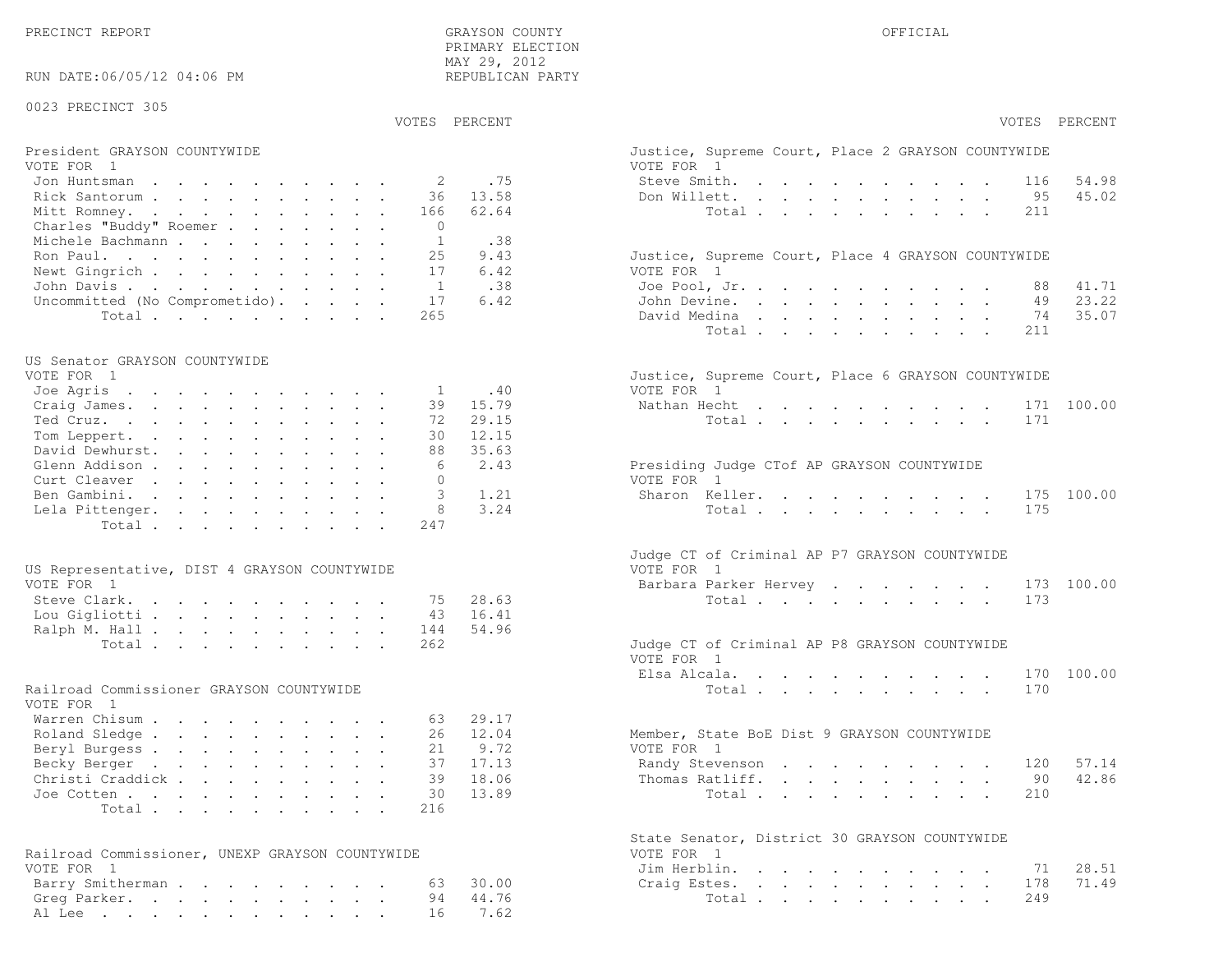Elizabeth Murray-Kolb . . . . . . . 37 17.62 <br>Total . . . . . . . . . . 210

State Representative, District 62 GRAYSON COUNTYWIDE VOTE FOR 1 Larry Phillips. . . . . . . . . . 213 100.00Total . . . . . . . . . . 213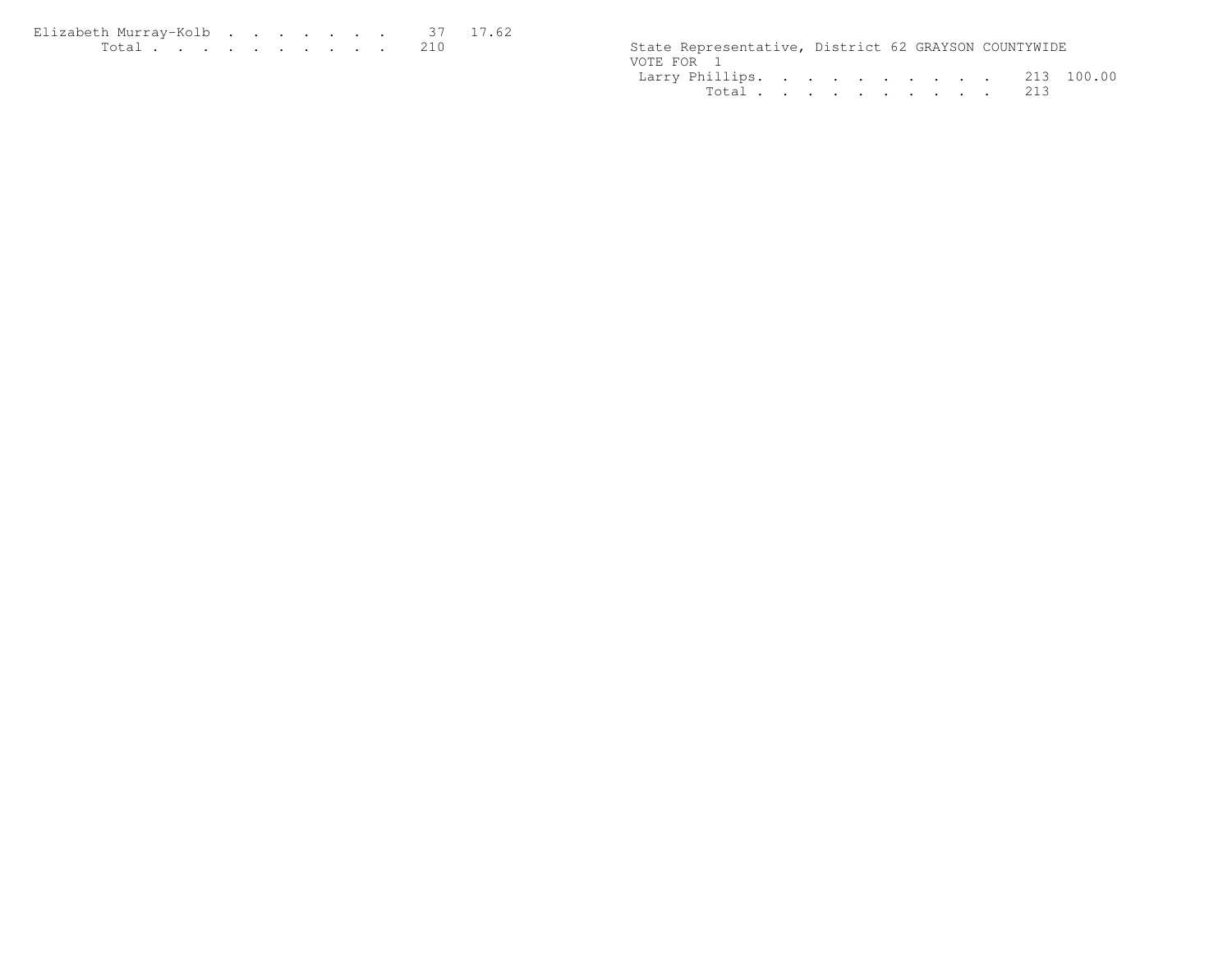PRECINCT REPORT OF THE SERVICE OF THE GRAYSON COUNTY OF THE GRAYSON COUNTY OF THE GRAYSON OF THE GRAYSON COUNTY

RUN DATE:06/05/12 04:06 PM

0023 PRECINCT 305

 PRIMARY ELECTION MAY 29, 2012REPUBLICAN PARTY

# Chief Justice 5th Ct of Appeals GRAYSON COUNTYWIDE District District District District District District District District District District District District District District District District District District District VOTE FOR 1 GRAYSON COUNTY WITH SALES AND COUNTY OF SALES AND GRAYSON COUNTY OF SALES AND GRAYSON COUNTY OF SALES AND GRAYSON CONTROL OF SALES AND GRAYSON CONTROL OF SALES AND GRAYSON CONTROL OF SALES AND GRAYSON CONTROL OF Carolyn Wright. . . . . . . . . . 179 100.00 VOT

| Justice 5th Court of Appeals P2 GRAYSON COUNTYWIDE |  |  |  |  |  |                                        |
|----------------------------------------------------|--|--|--|--|--|----------------------------------------|
| VOTE FOR 1                                         |  |  |  |  |  | District Judge, 59th Judicial District |
| Bill Whitehill. 57 27.67                           |  |  |  |  |  | GRAYSON COUNTYWIDE                     |
| Jeff Coen , , , , , , , , , , , , 11 5.34          |  |  |  |  |  | VOTE FOR 1                             |
| David Evans. 74 35.92                              |  |  |  |  |  | Rayburn M. "Rim" Nall 201 100.00       |
| Kevin Keith. 29 14.08                              |  |  |  |  |  | Total 201                              |
| Jennifer Balido 35 16.99                           |  |  |  |  |  |                                        |
| Total 206                                          |  |  |  |  |  |                                        |

| Justice 5th Court of Appeals P5 GRAYSON COUNTYWIDE | Joe Brown 199 100.00 |
|----------------------------------------------------|----------------------|
| VOTE FOR 1                                         | Total 199            |
| Jim Moseley. 174 100.00                            |                      |
| Total 174                                          |                      |

| Justice 5th Court of Appeals P9 GRAYSON COUNTYWIDE |  |  | Brent Adams. 22 8.15     |  |  |  |  |  |  |
|----------------------------------------------------|--|--|--------------------------|--|--|--|--|--|--|
| VOTE FOR 1                                         |  |  | David S. Hawley 67 24.81 |  |  |  |  |  |  |
| Martin E. Richter. 76 39.18                        |  |  | Keith Gary 85 31.48      |  |  |  |  |  |  |
| David Lewis. 118 60.82                             |  |  | Johnny Waldrip. 96 35.56 |  |  |  |  |  |  |
| Total 194                                          |  |  | Total 270                |  |  |  |  |  |  |

| Justice 5th Court of Appeals P10 GRAYSON COUNTYWIDE | County Tax Assessor-Collector GRAYSON COUNTYWIDE |
|-----------------------------------------------------|--------------------------------------------------|
| VOTE FOR 1                                          | VOTE FOR 1                                       |
| Molly Francis 168 100.00                            | Bruce Stidham 102 39.84                          |
| Total 168                                           | Janis Hall 154 60.16                             |

| Justice 5th Court of Appeals P11 GRAYSON COUNTYWIDE |           |  |  |  |  |  |                            |                           |  |
|-----------------------------------------------------|-----------|--|--|--|--|--|----------------------------|---------------------------|--|
| VOTE FOR 1                                          |           |  |  |  |  |  |                            | County Comm Prec 3 COMM 3 |  |
|                                                     |           |  |  |  |  |  | Douglas S. Lang 171 100.00 | VOTE FOR 1                |  |
|                                                     | Total 171 |  |  |  |  |  |                            | Phyllis James 54 20.30    |  |

| Justice 5th Court of Appeals P12 GRAYSON COUNTYWIDE |           |  |  |  | Total 266                    |  |
|-----------------------------------------------------|-----------|--|--|--|------------------------------|--|
| VOTE FOR 1                                          |           |  |  |  |                              |  |
| Robert M. "Bob" Fillmore 167 100.00                 |           |  |  |  |                              |  |
|                                                     | Total 167 |  |  |  | Constable Precinct 3 CONST 3 |  |

```
Justice 5th Court of Appeals P13 GRAYSON COUNTYWIDE Scott Taylor . . . . . . . . . . 128 52.03Elizabeth Lang Miers. . . . . . . 167 100.00
        Total . . . . . . . . . . 167
```

| :06/05/12 04:06 PM                                            | ہے ہرے ہے اس<br>REPUBLICAN PARTY |                                                                |
|---------------------------------------------------------------|----------------------------------|----------------------------------------------------------------|
| CINCT 305                                                     | VOTES PERCENT                    | VOTES PERCENT                                                  |
| stice 5th Ct of Appeals GRAYSON COUNTYWIDE                    |                                  | District Judge, 15th Judicial District                         |
| $\mathbf{1}$                                                  |                                  | GRAYSON COUNTYWIDE                                             |
| Wright. 179 100.00                                            |                                  | VOTE FOR 1                                                     |
| Total                                                         | 179                              | 197 100.00<br>Jim Fallon<br>Total<br>197                       |
| ith Court of Appeals P2 GRAYSON COUNTYWIDE                    |                                  |                                                                |
| $\overline{1}$                                                |                                  | District Judge, 59th Judicial District                         |
| tehill.                                                       | 27.67<br>57                      | GRAYSON COUNTYWIDE                                             |
|                                                               | 11 5.34                          | VOTE FOR 1                                                     |
| $\lambda$ rans.                                               | 35.92<br>74                      | 201 100.00<br>Rayburn M. "Rim" Nall                            |
| eith.<br>: Balido                                             | 29 14.08<br>16.99<br>35          | Total<br>201                                                   |
| Total                                                         | 206                              |                                                                |
|                                                               |                                  | Criminal District Attorney GRAYSON COUNTYWIDE<br>VOTE FOR 1    |
| ith Court of Appeals P5 GRAYSON COUNTYWIDE                    |                                  | 199 100.00<br>Joe Brown                                        |
| $\mathbf{1}$                                                  |                                  | Total<br>199                                                   |
| eley.<br>Total                                                | 174 100.00<br>174                |                                                                |
|                                                               |                                  | Sheriff GRAYSON COUNTYWIDE                                     |
|                                                               |                                  | VOTE FOR 1                                                     |
| ith Court of Appeals P9 GRAYSON COUNTYWIDE                    |                                  | 8.15<br>Brent Adams.<br>22                                     |
| $\mathbf{1}$                                                  |                                  | David S. Hawley<br>24.81<br>67                                 |
| . Richter.                                                    | 39.18<br>76                      | 31.48<br>Keith Gary.<br>85                                     |
| ewis.<br>Total                                                | 60.82<br>118<br>194              | Johnny Waldrip.<br>35.56<br>96<br>Total<br>270                 |
|                                                               |                                  |                                                                |
| ith Court of Appeals P10 GRAYSON COUNTYWIDE<br>$\overline{1}$ |                                  | County Tax Assessor-Collector GRAYSON COUNTYWIDE<br>VOTE FOR 1 |
| rancis                                                        | 168 100.00                       | 39.84<br>Bruce Stidham<br>102                                  |
| Total $\cdot$                                                 | 168                              | 60.16<br>Janis Hall<br>154                                     |
|                                                               |                                  | 256<br>Total                                                   |
| oth Court of Appeals P11 GRAYSON COUNTYWIDE                   |                                  |                                                                |
| $\overline{1}$                                                |                                  | County Comm Prec 3 COMM 3                                      |
| S. Lang 171 100.00                                            |                                  | VOTE FOR 1                                                     |
| Total                                                         | 171                              | 20.30<br>Phyllis James<br>54                                   |
|                                                               |                                  | Jackie Crisp<br>49.25<br>131                                   |
|                                                               |                                  | 30.45<br>Jim Cross<br>81                                       |
| oth Court of Appeals P12 GRAYSON COUNTYWIDE<br>$\mathbf{1}$   |                                  | Total<br>266                                                   |
| 1. "Bob" Fillmore 167 100.00                                  |                                  |                                                                |
| Total 167                                                     |                                  | Constable Precinct 3 CONST 3<br>VOTE FOR 1                     |
|                                                               |                                  | 47.97<br>Todd Booher.<br>118                                   |
| ith Court of Appeals P13 GRAYSON COUNTYWIDE                   |                                  | 52.03<br>Scott Taylor<br>128                                   |
| $\mathbf{1}$                                                  |                                  | Total<br>246                                                   |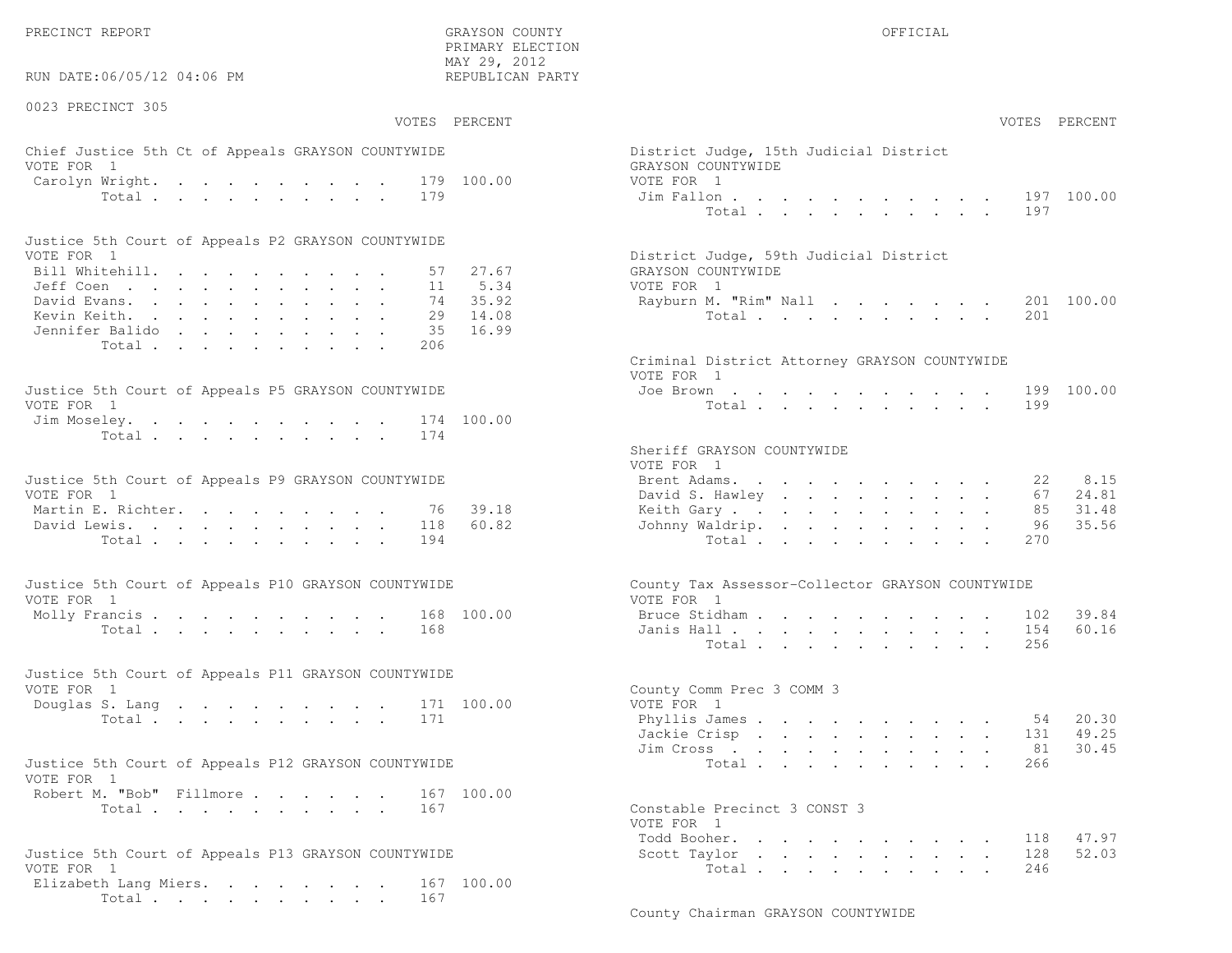| VOTE FOR 1              |  |  |  |  |  |           |  |
|-------------------------|--|--|--|--|--|-----------|--|
| Larry Millson 129 56.58 |  |  |  |  |  |           |  |
| Gary Cox. 99 43.42      |  |  |  |  |  |           |  |
|                         |  |  |  |  |  | Total 228 |  |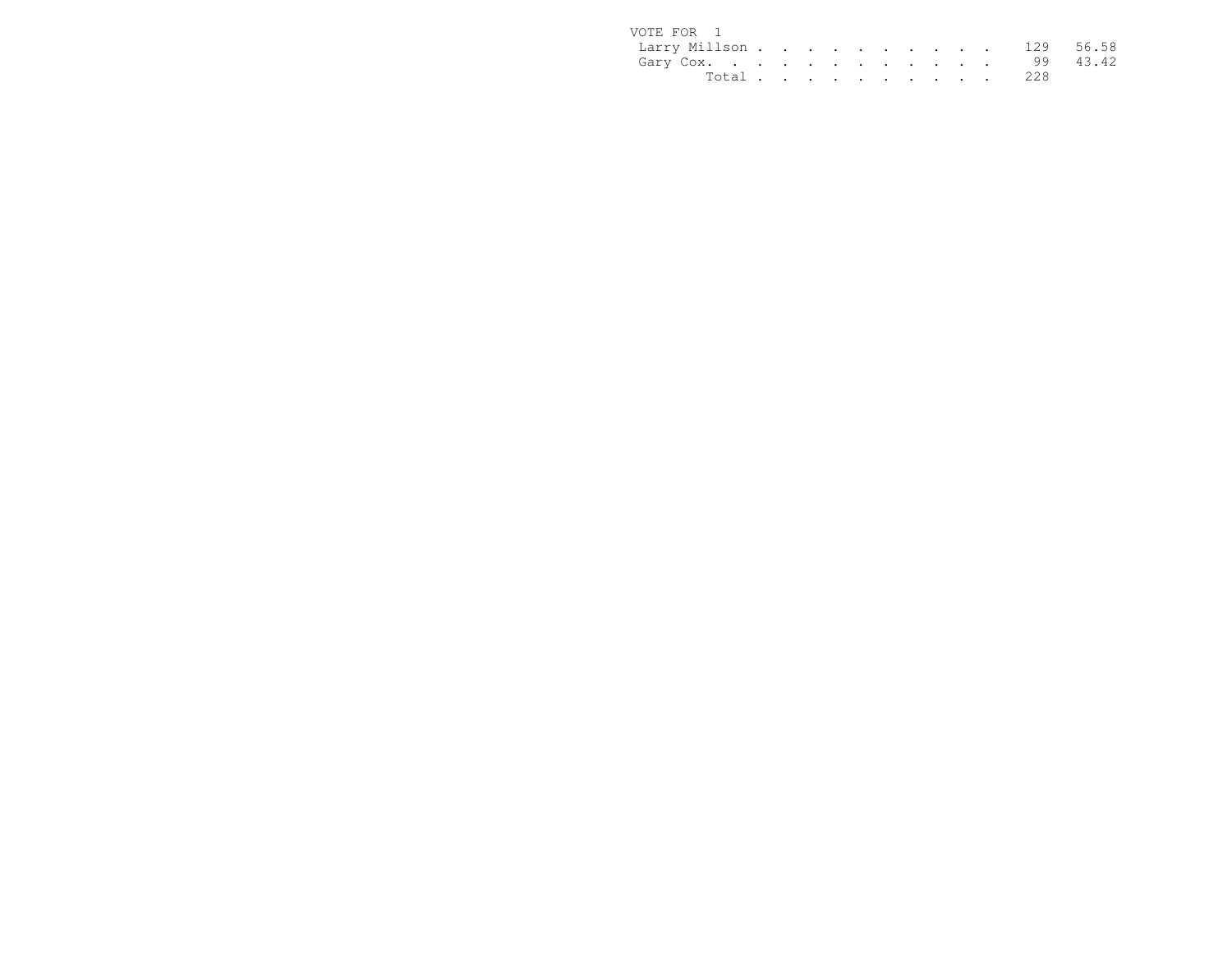PRIMARY ELECTION

| RUN DATE:06/05/12 04:06 PM                                                                            | MAY 29, 2012<br>DEMOCRATIC PARTY                             |                                                                                                                    |
|-------------------------------------------------------------------------------------------------------|--------------------------------------------------------------|--------------------------------------------------------------------------------------------------------------------|
| 0023 PRECINCT 305                                                                                     | VOTES PERCENT                                                | VOTES PERCENT                                                                                                      |
| President GRAYSON COUNTYWIDE<br>VOTE FOR 1<br>Barack Obama<br>Bob Ely<br>Darcy G. Richardson          | 80.00<br>16<br>15.00<br>3<br>$\Omega$                        | Justice 5th Court of Appeals P5 GRAYSON COUNTYWIDE<br>VOTE FOR 1<br>16 100.00<br>Penny R. Phillips.<br>Total<br>16 |
| John Wolfe.<br>Total<br>US Senator GRAYSON COUNTYWIDE                                                 | 5.00<br>1<br>2.0                                             | Justice 5th Court of Appeals P9 GRAYSON COUNTYWIDE<br>VOTE FOR 1<br>David Hanschen. 15 100.00<br>Total<br>15       |
| VOTE FOR 1<br>Paul Sadler.<br>Grady Yarbrough<br>Sean Hubbard<br>Addie Dainell Allen<br>Total         | 13 68.42<br>2, 10, 53<br>15.79<br>5.26<br>$\mathbf{1}$<br>19 | Justice 5th Court of Appeals P11 GRAYSON COUNTYWIDE<br>VOTE FOR 1<br>Tonya J. Holt<br>17 100.00<br>Total<br>17     |
| US Representative, DIST 4 GRAYSON COUNTYWIDE<br>VOTE FOR 1<br>VaLinda Hathcox<br>Total                | 16 100.00<br>16                                              | Justice 5th Court of Appeals P12 GRAYSON COUNTYWIDE<br>VOTE FOR 1<br>Lawrence J. Praeger 15 100.00<br>Total<br>15  |
| Railroad Commissioner GRAYSON COUNTYWIDE<br>VOTE FOR 1<br>Dale Henry<br>Total                         | 18 100.00<br>18                                              | County Comm Prec 3 COMM 3<br>VOTE FOR 1<br>Carol Shea<br>17 100.00<br>Total<br>17                                  |
| Justice, Supreme Court, Place 6 GRAYSON COUNTYWIDE<br>VOTE FOR 1<br>Michele Petty<br>Total            | 17 100.00<br>17                                              | County Chairman GRAYSON COUNTYWIDE<br>VOTE FOR 1<br>Lander Bethel<br>12 100.00<br>Total<br>12                      |
| Presiding Judge CTof AP GRAYSON COUNTYWIDE<br>VOTE FOR 1<br>Keith Hampton<br>Total                    | 16 100.00<br>16                                              |                                                                                                                    |
| State Representative, District 62 GRAYSON COUNTYWIDE<br>VOTE FOR 1<br>Eristeo Perez<br>Total $\cdots$ | 15 100.00<br>15                                              |                                                                                                                    |
| Justice 5th Court of Appeals P2 GRAYSON COUNTYWIDE<br>VOTE FOR 1<br>Dan Wood.<br>Total                | 16 100.00<br>16                                              |                                                                                                                    |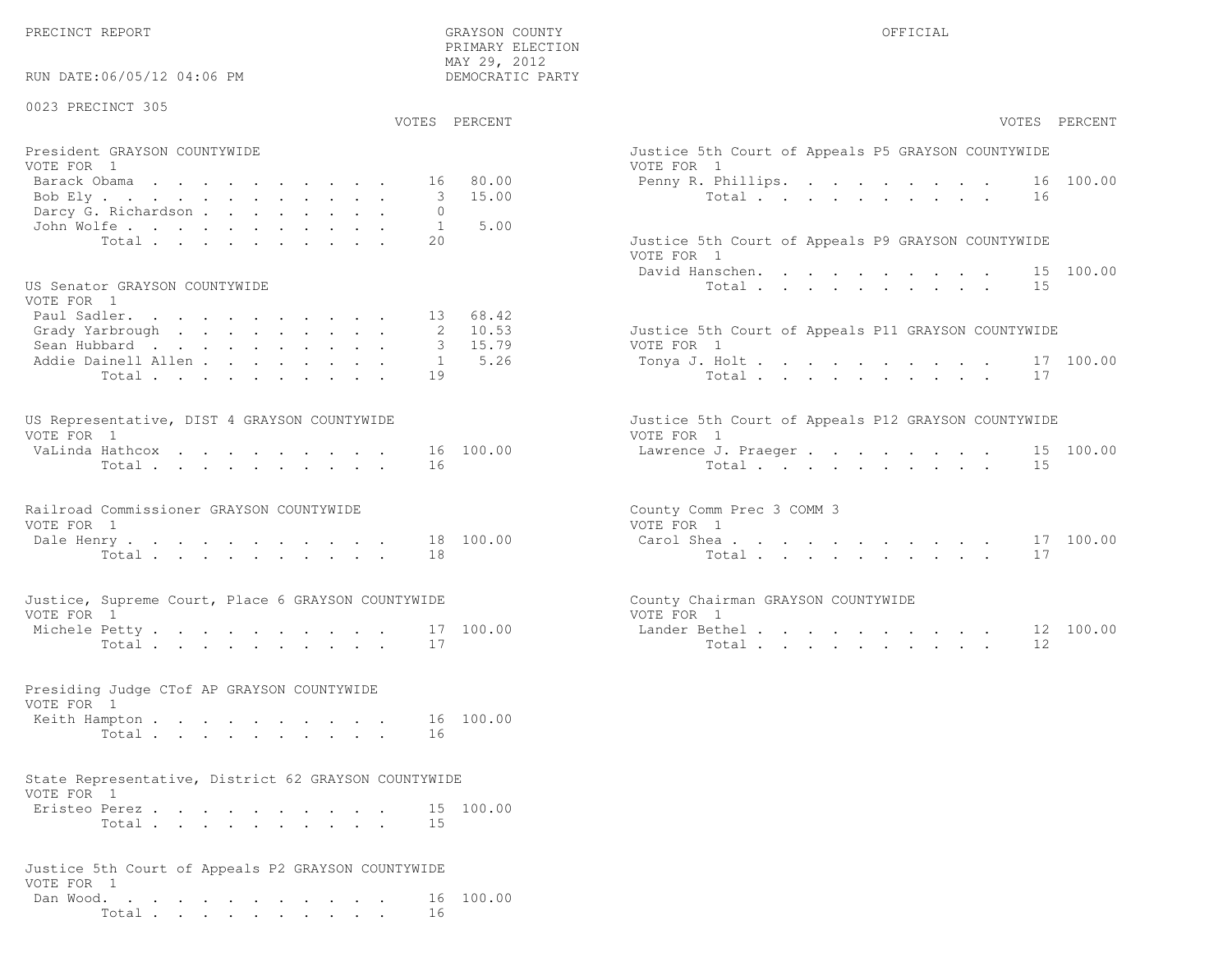RUN DATE:06/05/12 04:06 PM

## 0023 PRECINCT 305

|                                  | VOTES PERCENT |
|----------------------------------|---------------|
| SCHOOL CHOICE GRAYSON COUNTYWIDE |               |
| VOTE FOR 1                       |               |
| VEC (CT)                         | דם כס חרר     |

 PRIMARY ELECTION MAY 29, 2012REPUBLICAN PARTY

|  |  |  |  |  |  | YES (SI) 220 83.97 |  |
|--|--|--|--|--|--|--------------------|--|
|  |  |  |  |  |  | NO (NO). 42 16.03  |  |
|  |  |  |  |  |  | Total 262          |  |

#### REPEALING OBAMACARE GRAYSON COUNTYWIDE

| VOTE FOR 1 |  |  |  |  |  |  |                    |  |
|------------|--|--|--|--|--|--|--------------------|--|
|            |  |  |  |  |  |  | YES (SI) 244 91.73 |  |
|            |  |  |  |  |  |  | NO (NO). 22 8.27   |  |
|            |  |  |  |  |  |  | Total 266          |  |

## PUBLIC PRAYER GRAYSON COUNTYWIDE

| VOTE FOR 1 |  |  |  |  |  |  |           |                    |
|------------|--|--|--|--|--|--|-----------|--------------------|
|            |  |  |  |  |  |  |           | YES (SI) 239 90.19 |
|            |  |  |  |  |  |  |           | NO (NO). 26 9.81   |
|            |  |  |  |  |  |  | Total 265 |                    |

#### BALANCED BUDGET GRAYSON COUNTYWIDE

| VOTE FOR 1 |  |  |  |  |  |                    |  |
|------------|--|--|--|--|--|--------------------|--|
|            |  |  |  |  |  | YES (SI) 249 94.68 |  |
|            |  |  |  |  |  | NO (NO). 14 5.32   |  |
|            |  |  |  |  |  | Total 263          |  |

#### REDISTRICTING GRAYSON COUNTYWIDE

| VOTE FOR 1 |  |  |  |  |  |  |                    |  |
|------------|--|--|--|--|--|--|--------------------|--|
|            |  |  |  |  |  |  | YES (SI) 191 76.71 |  |
|            |  |  |  |  |  |  | NO (NO). 58 23.29  |  |
|            |  |  |  |  |  |  | Total 249          |  |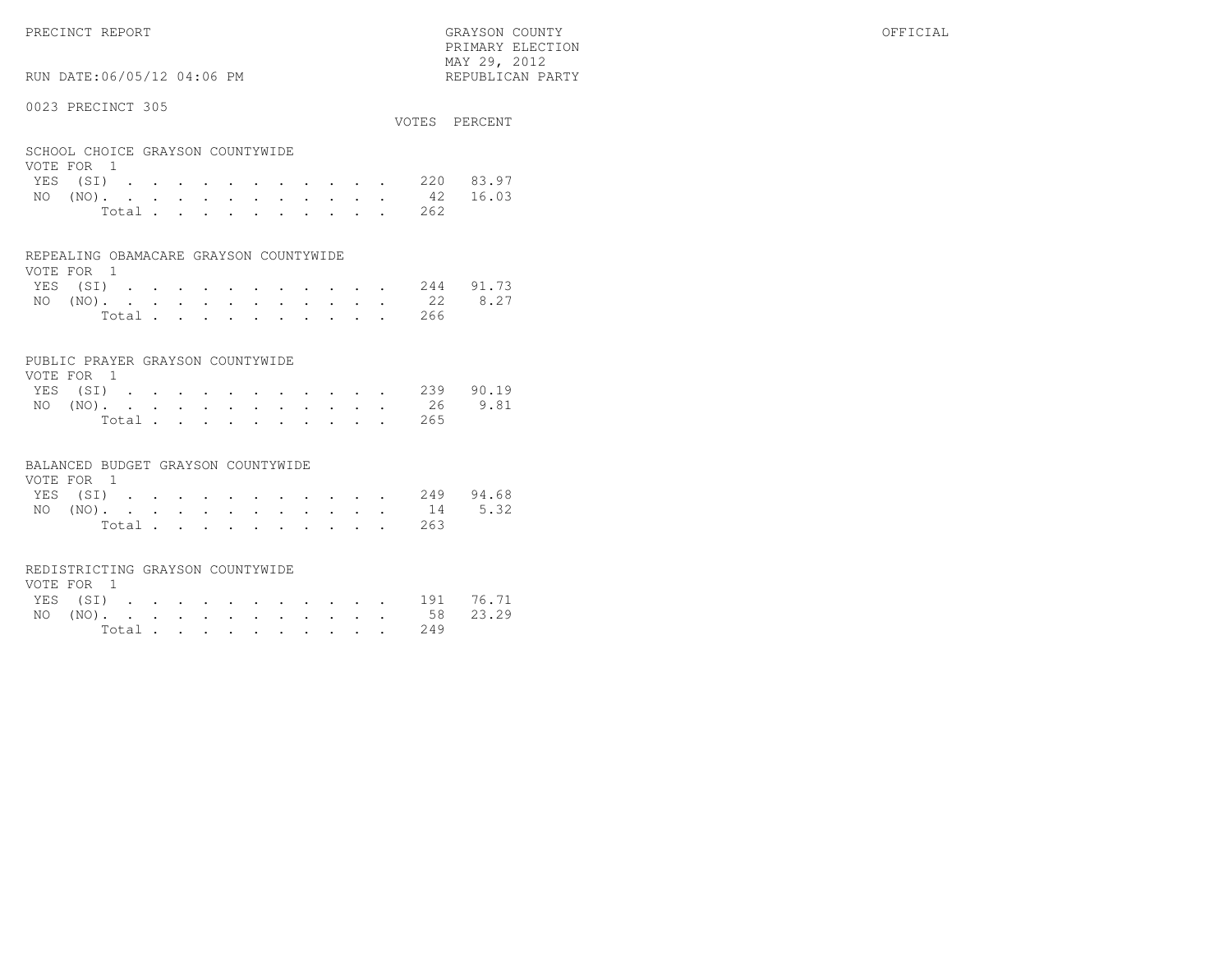PRECINCT REPORT GRAYSON COUNTY OFFICIAL PRIMARY ELECTION $\begin{array}{lll} \text{MAX} & 29, & 2012 \\ \text{NAY} & 29, & 2012 \end{array}$ 

# RUN DATE:06/05/12 04:06 PM

|                                                                                                                                                                                                                             | VOTES           | PERCENT        |
|-----------------------------------------------------------------------------------------------------------------------------------------------------------------------------------------------------------------------------|-----------------|----------------|
| PROPOSITION 1 GRAYSON COUNTYWIDE<br>VOTE FOR 1<br>(APOYA)<br><b>FOR</b><br>the contract of the contract of the contract of the contract of the contract of the contract of the contract of<br>AGAINST (EN CONTRA).<br>Total | 18<br>4<br>2.2. | 81.82<br>18.18 |
| PROPOSITION 2 GRAYSON COUNTYWIDE                                                                                                                                                                                            |                 |                |

| VOTE FOR 1 |       |  |  |  |  |                              |          |
|------------|-------|--|--|--|--|------------------------------|----------|
|            |       |  |  |  |  |                              | 18 90.00 |
|            |       |  |  |  |  | AGAINST (EN CONTRA). 2 10.00 |          |
|            | Total |  |  |  |  |                              |          |

| PROPOSITION 3 GRAYSON COUNTYWIDE |  |  |  |  |          |  |
|----------------------------------|--|--|--|--|----------|--|
| VOTE FOR 1                       |  |  |  |  |          |  |
| FOR (APOYA) 16 80.00             |  |  |  |  |          |  |
| AGAINST (EN CONTRA). 4 20.00     |  |  |  |  |          |  |
|                                  |  |  |  |  | Total 20 |  |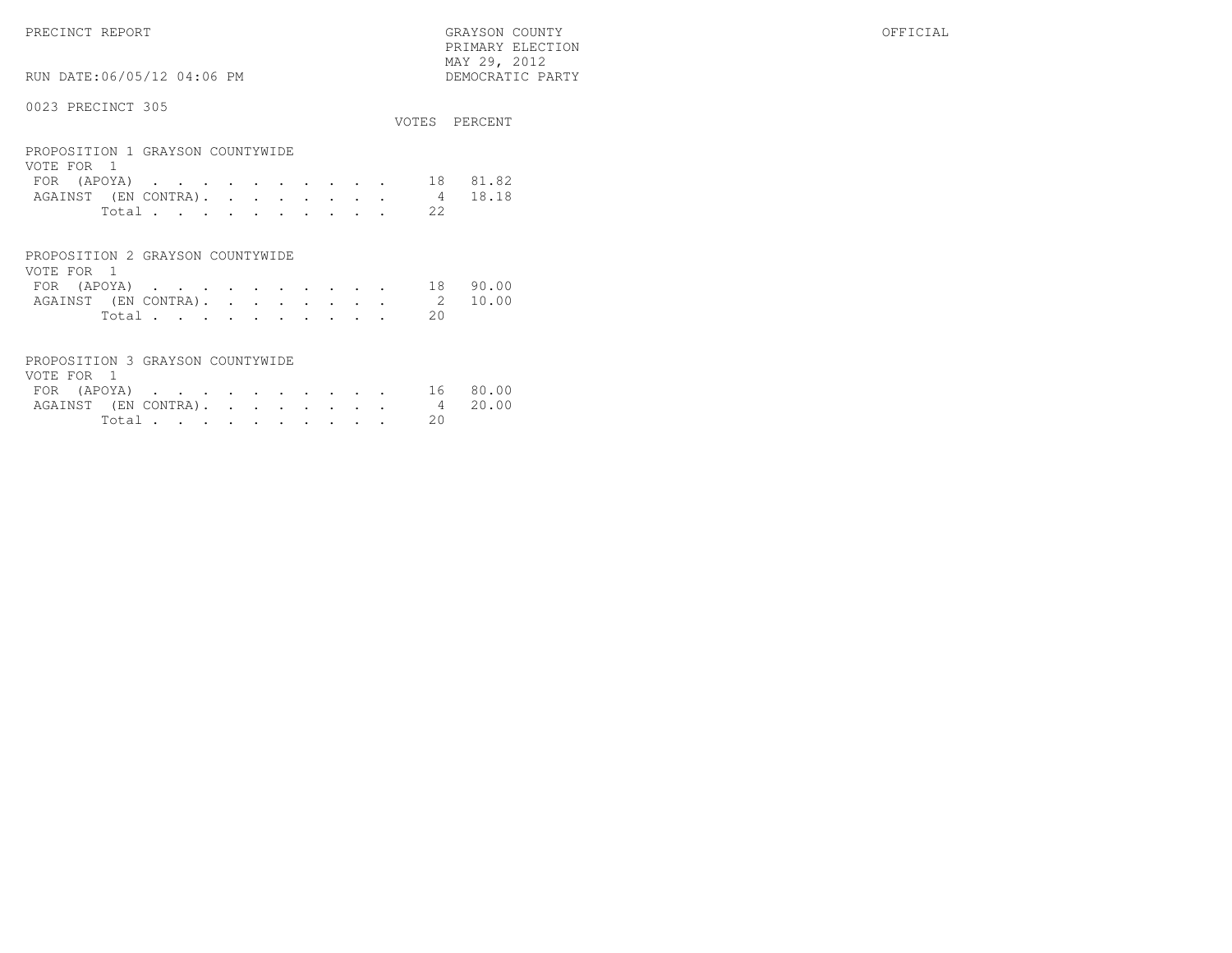RUN DATE:06/05/12 04:06 PM STATISTICS

|                                                                                                                                                                                                                                                                          |     | VOTES PERCENT |
|--------------------------------------------------------------------------------------------------------------------------------------------------------------------------------------------------------------------------------------------------------------------------|-----|---------------|
| REGISTERED VOTERS - TOTAL 3489                                                                                                                                                                                                                                           |     |               |
| REGISTERED VOTERS - REPUBLICAN PARTY                                                                                                                                                                                                                                     |     |               |
| REGISTERED VOTERS - DEMOCRATIC PARTY                                                                                                                                                                                                                                     |     |               |
| BALLOTS CAST - TOTAL.                                                                                                                                                                                                                                                    | 736 |               |
| BALLOTS CAST - REPUBLICAN PARTY                                                                                                                                                                                                                                          | 689 | 93.61         |
| BALLOTS CAST - DEMOCRATIC PARTY 47                                                                                                                                                                                                                                       |     | 6.39          |
| VOTER TURNOUT - TOTAL .<br>$\mathcal{L}(\mathbf{r},\mathbf{r})$ . The contract of the contract of the contract of the contract of the contract of the contract of the contract of the contract of the contract of the contract of the contract of the contract of the co |     | 21.09         |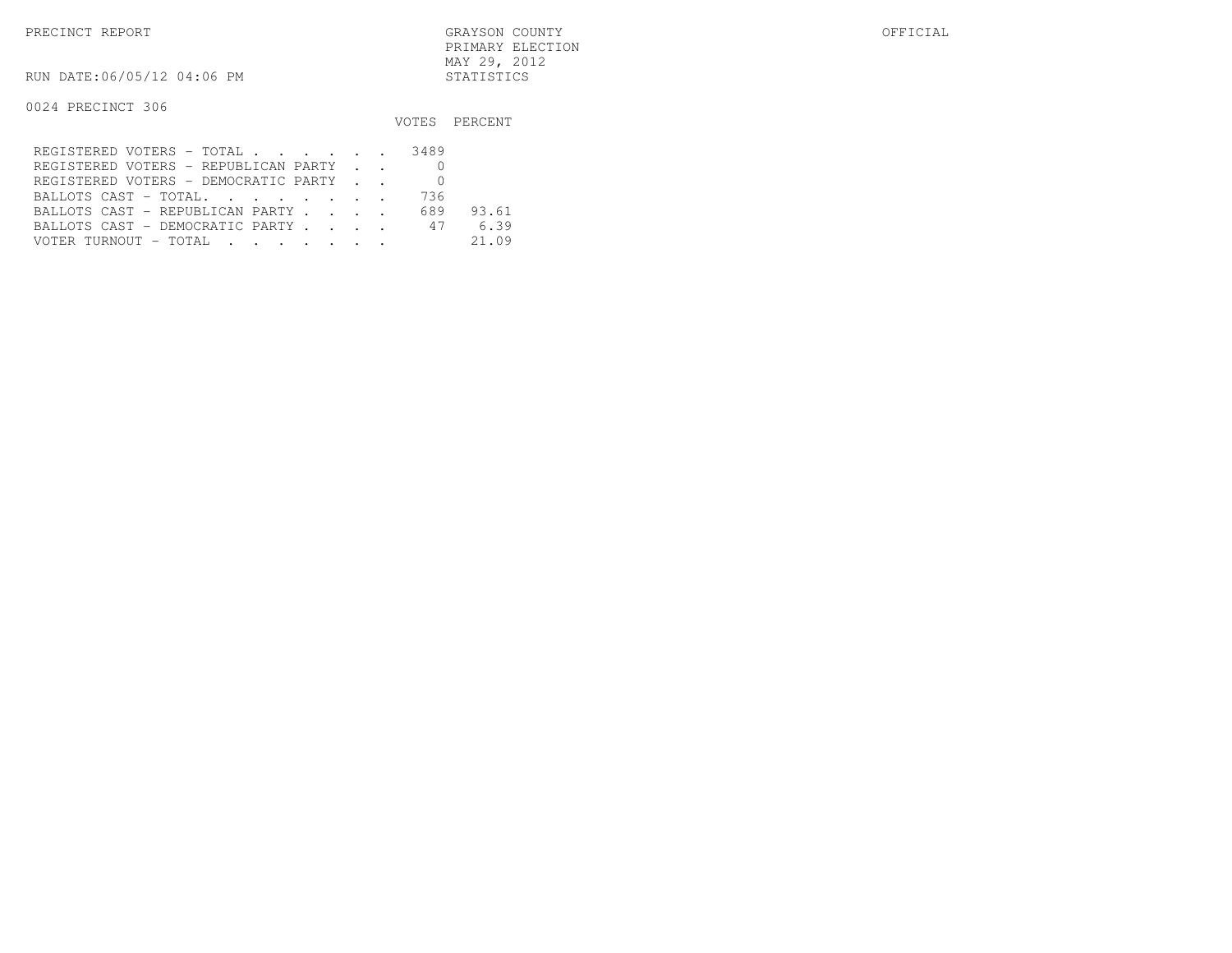| RUN DATE:06/05/12 04:06 PM                                                  | REPUBLICAN PARTY                                   |                                                                                                                                  |
|-----------------------------------------------------------------------------|----------------------------------------------------|----------------------------------------------------------------------------------------------------------------------------------|
| 0024 PRECINCT 306                                                           |                                                    |                                                                                                                                  |
|                                                                             | VOTES PERCENT                                      | VOTES PERCENT                                                                                                                    |
| President GRAYSON COUNTYWIDE<br>VOTE FOR 1<br>Jon Huntsman<br>Rick Santorum | .45<br>-3<br>8.01<br>53                            | Justice, Supreme Court, Place 2 GRAYSON COUNTYWIDE<br>VOTE FOR 1<br>Steve Smith.<br>59.18<br>303<br>40.82<br>Don Willett.<br>209 |
| Mitt Romney.<br>Charles "Buddy" Roemer<br>Michele Bachmann<br>Ron Paul.     | 69.64<br>461<br>.30<br>2<br>.91<br>6<br>8.16<br>54 | Total<br>512<br>Justice, Supreme Court, Place 4 GRAYSON COUNTYWIDE                                                               |
| Newt Gingrich                                                               | 6.34<br>42                                         | VOTE FOR 1                                                                                                                       |
| John Davis<br>Uncommitted (No Comprometido).                                | .15<br>$\overline{1}$<br>6.04<br>40                | Joe Pool, Jr.<br>41.28<br>213<br>28.88<br>John Devine.<br>149                                                                    |
| Total                                                                       | 662                                                | 29.84<br>David Medina<br>154                                                                                                     |
|                                                                             |                                                    | Total<br>516                                                                                                                     |
| US Senator GRAYSON COUNTYWIDE                                               |                                                    |                                                                                                                                  |
| VOTE FOR 1<br>Joe Agris                                                     | 1.12<br>-7                                         | Justice, Supreme Court, Place 6 GRAYSON COUNTYWIDE<br>VOTE FOR 1                                                                 |
| Craig James.                                                                | 9.92<br>62                                         | Nathan Hecht<br>455 100.00                                                                                                       |
| Ted Cruz.                                                                   | 23.04<br>144                                       | Total<br>455                                                                                                                     |
| Tom Leppert.                                                                | 14.72<br>92                                        |                                                                                                                                  |
| David Dewhurst.                                                             | 47.52<br>297                                       |                                                                                                                                  |
| Glenn Addison                                                               | 1.28<br>8                                          | Presiding Judge CTof AP GRAYSON COUNTYWIDE                                                                                       |
| Curt Cleaver<br>Ben Gambini.                                                | .64<br>$\overline{4}$<br>.48                       | VOTE FOR 1<br>Sharon Keller.<br>464 100.00                                                                                       |
| Lela Pittenger.                                                             | 1.28                                               | Total<br>464                                                                                                                     |
| Total                                                                       | 625                                                |                                                                                                                                  |
|                                                                             |                                                    | Judge CT of Criminal AP P7 GRAYSON COUNTYWIDE                                                                                    |
| US Representative, DIST 4 GRAYSON COUNTYWIDE                                |                                                    | VOTE FOR 1                                                                                                                       |
| VOTE FOR 1<br>Steve Clark.                                                  | 28.20<br>183                                       | Barbara Parker Hervey<br>452 100.00<br>Total<br>452                                                                              |
| Lou Gigliotti                                                               | 10.63<br>69                                        |                                                                                                                                  |
| Ralph M. Hall                                                               | 61.17<br>397                                       |                                                                                                                                  |
| Total                                                                       | 649                                                | Judge CT of Criminal AP P8 GRAYSON COUNTYWIDE<br>VOTE FOR 1                                                                      |
|                                                                             |                                                    | Elsa Alcala.<br>438 100.00                                                                                                       |
| Railroad Commissioner GRAYSON COUNTYWIDE<br>VOTE FOR 1                      |                                                    | Total<br>438                                                                                                                     |
| Warren Chisum                                                               | 35.78<br>190                                       |                                                                                                                                  |
| Roland Sledge<br>Beryl Burgess                                              | 11.30<br>60<br>9.04<br>48                          | Member, State BoE Dist 9 GRAYSON COUNTYWIDE<br>VOTE FOR 1                                                                        |
| Becky Berger                                                                | 66 12.43                                           | Randy Stevenson 244 47.94                                                                                                        |
| Christi Craddick                                                            | 22.60<br>120                                       | Thomas Ratliff.<br>52.06<br>265                                                                                                  |
| Joe Cotten                                                                  | 8.85<br>47                                         | Total<br>509                                                                                                                     |
| Total                                                                       | 531                                                |                                                                                                                                  |
|                                                                             |                                                    | State Senator, District 30 GRAYSON COUNTYWIDE                                                                                    |
| Railroad Commissioner, UNEXP GRAYSON COUNTYWIDE<br>VOTE FOR 1               |                                                    | VOTE FOR 1                                                                                                                       |
| Barry Smitherman                                                            | 37.82<br>191                                       | Jim Herblin.<br>32.45<br>197<br>67.55<br>Craig Estes.<br>410                                                                     |
| Greg Parker.                                                                | 38.61<br>195                                       | Total<br>607                                                                                                                     |
| Al Lee                                                                      | 4.75<br>24                                         |                                                                                                                                  |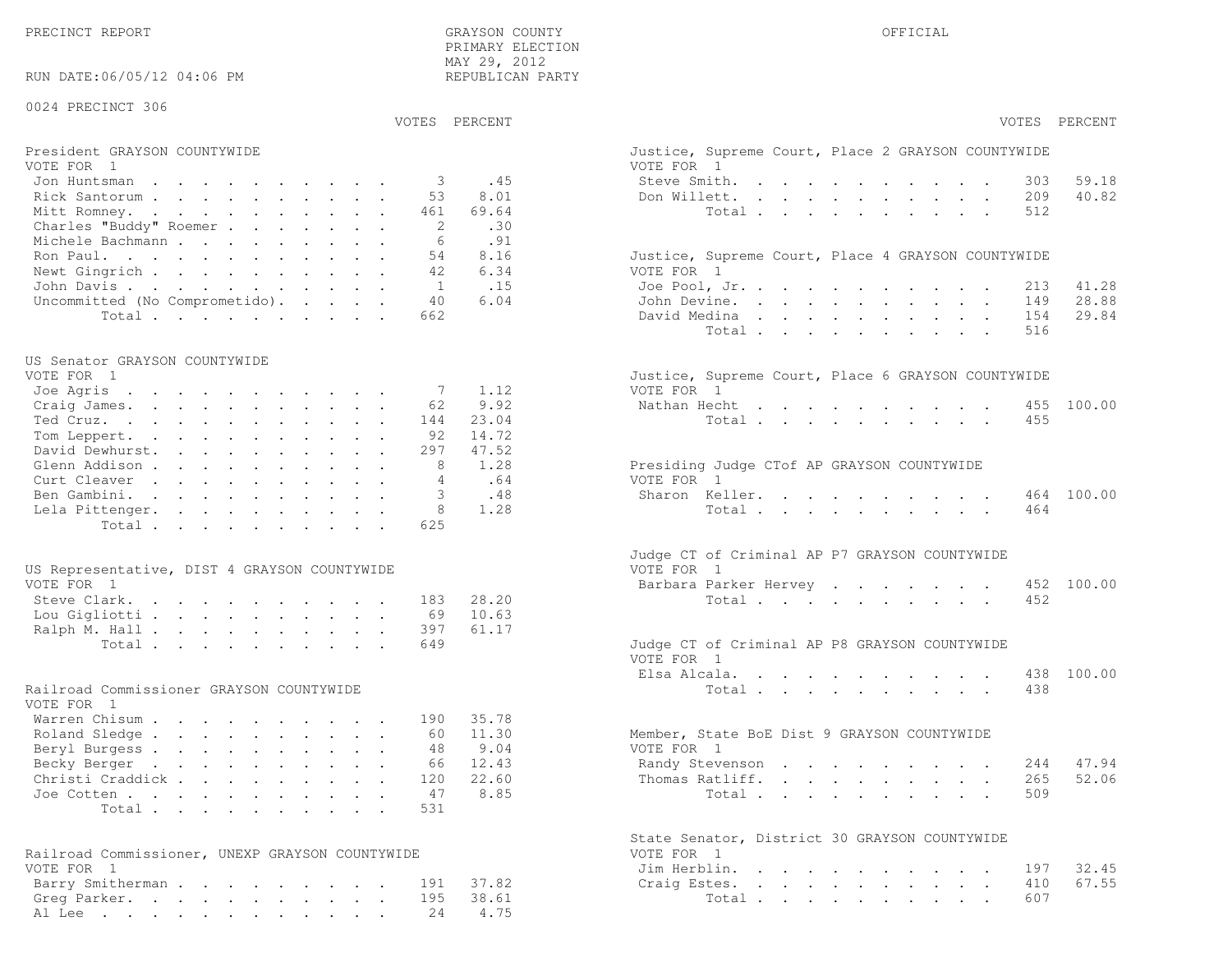| Elizabeth Murrav-Kolb 95 18.81 |  |  |  |  |  |                                                      |  |  |
|--------------------------------|--|--|--|--|--|------------------------------------------------------|--|--|
| .                              |  |  |  |  |  | State Representative, District 62 GRAYSON COUNTYWIDE |  |  |

| State Representative, District 62 GRAYSON COUNTYWIDE |  |  |  |  |  |
|------------------------------------------------------|--|--|--|--|--|
| VOTE FOR 1                                           |  |  |  |  |  |
| Larry Phillips. 542 100.00                           |  |  |  |  |  |
| Total 542                                            |  |  |  |  |  |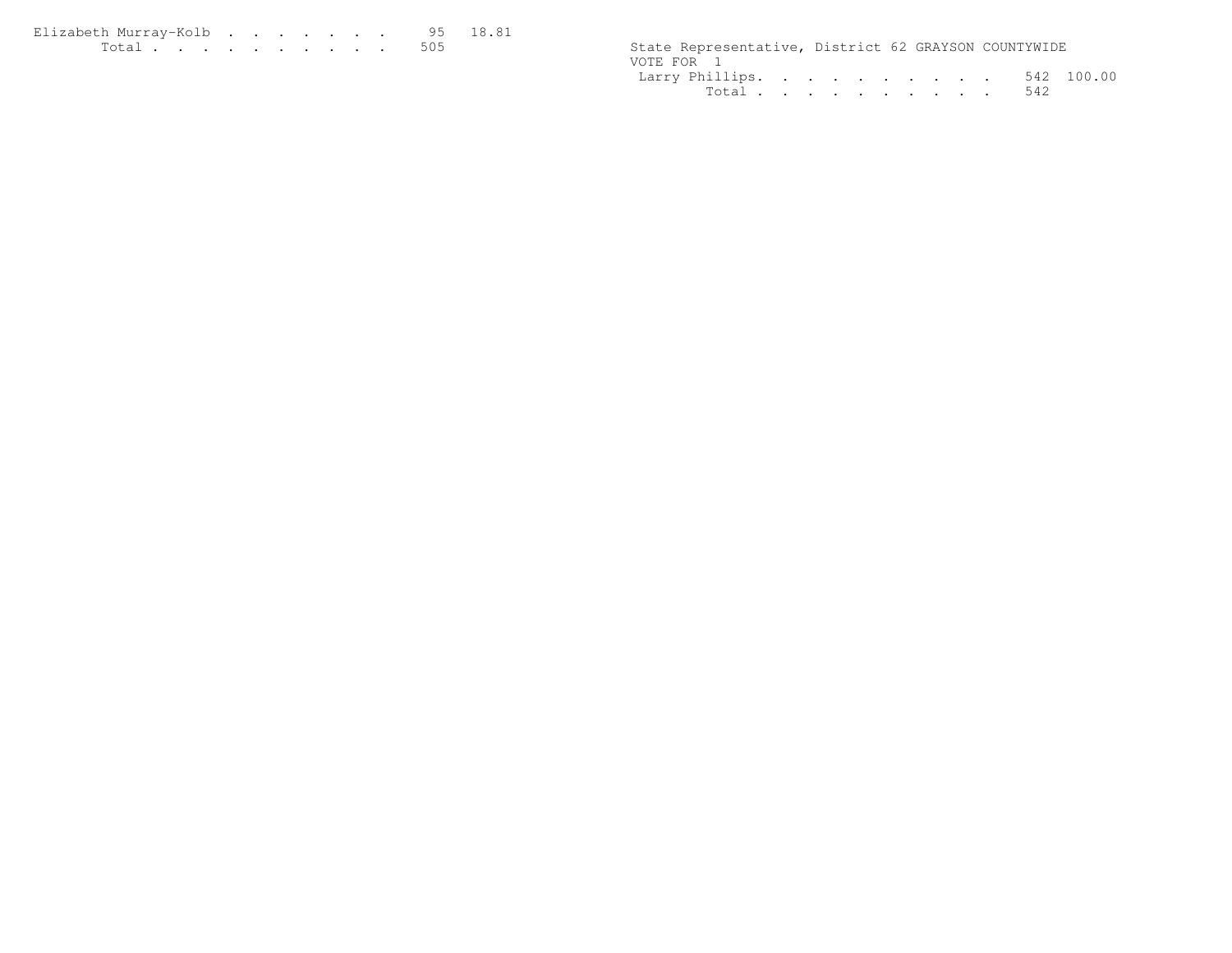PRECINCT REPORT OF THE SERVICE OF THE GRAYSON COUNTY OF THE GRAYSON COUNTY OF THE GRAYSON OF THE GRAYSON COUNTY

RUN DATE:06/05/12 04:06 PM

0024 PRECINCT 306

VOTES PERCENT VOTES PERCENT

 PRIMARY ELECTION MAY 29, 2012REPUBLICAN PARTY

# Chief Justice 5th Ct of Appeals GRAYSON COUNTYWIDE The State of District District District Only 15th Judge, 15th Judge VOTE FOR 1 GRAYSON COUNTY OF REAL EXPLORER COUNTY OF REAL EXPLORER CONTROL CONTROL CONTROL CONTROL CONTROL CONTROL CONTROL CONTROL CONTROL CONTROL CONTROL CONTROL CONTROL CONTROL CONTROL CONTROL CONTROL CONTROL CONTROL CON Carolyn Wright. . . . . . . . . 465 100.00 VOT  $\text{Total}$  . . . . . . . . . 465  $\qquad \qquad$  Ji

| Justice 5th Court of Appeals P2 GRAYSON COUNTYWIDE |  |  |  |  |  |                                        |
|----------------------------------------------------|--|--|--|--|--|----------------------------------------|
| VOTE FOR 1                                         |  |  |  |  |  | District Judge, 59th Judicial District |
| Bill Whitehill. 139 28.43                          |  |  |  |  |  | GRAYSON COUNTYWIDE                     |
| Jeff Coen 58 11.86                                 |  |  |  |  |  | VOTE FOR 1                             |
| David Evans. 145 29.65                             |  |  |  |  |  | Rayburn M. "Rim" Nall 480 100.00       |
| Kevin Keith. 80 16.36                              |  |  |  |  |  | Total 480                              |
| Jennifer Balido 67 13.70                           |  |  |  |  |  |                                        |
| Total 489                                          |  |  |  |  |  |                                        |

| Justice 5th Court of Appeals P5 GRAYSON COUNTYWIDE | Joe Brown 506 100.00 |
|----------------------------------------------------|----------------------|
| VOTE FOR 1                                         | Total 506            |
| Jim Moseley. 455 100.00                            |                      |
| Total 455                                          |                      |
|                                                    |                      |

| Justice 5th Court of Appeals P9 GRAYSON COUNTYWIDE |  |  |  |  |  | Brent Adams. 74 11.46     |  |  |  |  |  |  |
|----------------------------------------------------|--|--|--|--|--|---------------------------|--|--|--|--|--|--|
| VOTE FOR 1                                         |  |  |  |  |  | David S. Hawley 105 16.25 |  |  |  |  |  |  |
| Martin E. Richter. 203 43.75                       |  |  |  |  |  | Keith Gary 241 37.31      |  |  |  |  |  |  |
| David Lewis. 261 56.25                             |  |  |  |  |  | Johnny Waldrip. 226 34.98 |  |  |  |  |  |  |
| Total 464                                          |  |  |  |  |  | Total 646                 |  |  |  |  |  |  |

| Justice 5th Court of Appeals P10 GRAYSON COUNTYWIDE | County Tax Assessor-Collector GRAYSON COUNTYWIDE |
|-----------------------------------------------------|--------------------------------------------------|
| VOTE FOR 1                                          | VOTE FOR 1                                       |
| Molly Francis 446 100.00                            | Bruce Stidham 252 40.65                          |
| Total 446                                           | Janis Hall 368 59.35                             |

| Justice 5th Court of Appeals P11 GRAYSON COUNTYWIDE |  |  |  |  |           |  |                           |  |
|-----------------------------------------------------|--|--|--|--|-----------|--|---------------------------|--|
| VOTE FOR 1                                          |  |  |  |  |           |  | County Comm Prec 3 COMM 3 |  |
| Douglas S. Lang 447 100.00                          |  |  |  |  |           |  | VOTE FOR 1                |  |
|                                                     |  |  |  |  | Total 447 |  | Phyllis James 135 20.96   |  |

| Justice 5th Court of Appeals P12 GRAYSON COUNTYWIDE |           |  | Total 644                    |  |
|-----------------------------------------------------|-----------|--|------------------------------|--|
| VOTE FOR 1                                          |           |  |                              |  |
| Robert M. "Bob" Fillmore 442 100.00                 |           |  |                              |  |
|                                                     | Total 442 |  | Constable Precinct 3 CONST 3 |  |

```

Justice 5th Court of Appeals P13 GRAYSON COUNTYWIDE Scott Taylor . . . . . . . . . . 313 48.38VOTE FOR 1 Total . . . . . . . . . . 647
Elizabeth Lang Miers. . . . . . . . 431 100.00
     Total . . . . . . . . . . 431
```

| AY 29, 2012<br>EPUBLICAN PARTY |                                                                            |                                        |                                                                                                                 |                                   |                                 |               |        |                                |                                |                                  |
|--------------------------------|----------------------------------------------------------------------------|----------------------------------------|-----------------------------------------------------------------------------------------------------------------|-----------------------------------|---------------------------------|---------------|--------|--------------------------------|--------------------------------|----------------------------------|
| PERCENT                        |                                                                            |                                        |                                                                                                                 |                                   |                                 |               |        |                                |                                | VOTES PERCENT                    |
| 100.00                         | District Judge, 15th Judicial District<br>GRAYSON COUNTYWIDE<br>VOTE FOR 1 |                                        |                                                                                                                 |                                   |                                 |               |        |                                |                                | 477 100.00                       |
|                                |                                                                            | Jim Fallon<br>Total                    |                                                                                                                 |                                   |                                 |               |        | $\sim$                         | 477                            |                                  |
| 28.43<br>11.86                 | District Judge, 59th Judicial District<br>GRAYSON COUNTYWIDE<br>VOTE FOR 1 |                                        |                                                                                                                 |                                   |                                 |               |        |                                |                                |                                  |
| 29.65<br>16.36<br>13.70        | Rayburn M. "Rim" Nall                                                      | Total $\cdots$                         |                                                                                                                 |                                   |                                 |               |        |                                | 480<br>480                     | 100.00                           |
|                                | Criminal District Attorney GRAYSON COUNTYWIDE<br>VOTE FOR 1                |                                        |                                                                                                                 |                                   |                                 |               |        |                                |                                |                                  |
| 100.00                         |                                                                            | Joe Brown<br>Total                     |                                                                                                                 |                                   |                                 |               |        |                                | 506<br>506                     | 100.00                           |
|                                | Sheriff GRAYSON COUNTYWIDE<br>VOTE FOR 1                                   |                                        |                                                                                                                 |                                   |                                 |               |        |                                |                                |                                  |
| 43.75<br>56.25                 | David S. Hawley<br>Keith Gary<br>Johnny Waldrip.                           | Brent Adams.<br>Total                  |                                                                                                                 | and a series of the series of the |                                 |               |        | $\sim$<br>$\sim$               | 74<br>105<br>241<br>226<br>646 | 11.46<br>16.25<br>37.31<br>34.98 |
|                                | County Tax Assessor-Collector GRAYSON COUNTYWIDE<br>VOTE FOR 1             |                                        |                                                                                                                 |                                   |                                 |               |        |                                |                                |                                  |
| 100.00                         | Bruce Stidham                                                              | Janis Hall<br>Total                    |                                                                                                                 |                                   |                                 |               |        |                                | 252<br>368<br>620              | 40.65<br>59.35                   |
| 100.00                         | County Comm Prec 3 COMM 3<br>VOTE FOR 1                                    |                                        |                                                                                                                 |                                   |                                 |               |        |                                |                                |                                  |
|                                | Jim Cross                                                                  | Phyllis James<br>Jackie Crisp<br>Total | the contract of the contract of the contract of the contract of the contract of the contract of the contract of | $\mathbf{L}$ and $\mathbf{L}$     |                                 | $\sim$ $\sim$ | $\sim$ | $\sim$<br>$\ddot{\phantom{a}}$ | 135<br>367<br>142<br>644       | 20.96<br>56.99<br>22.05          |
| 100.00                         | Constable Precinct 3 CONST 3<br>VOTE FOR 1                                 |                                        |                                                                                                                 |                                   |                                 |               |        |                                |                                |                                  |
|                                | Todd Booher.                                                               |                                        | $\ddot{\phantom{a}}$                                                                                            |                                   | the contract of the contract of |               |        |                                | 334                            | 51.62                            |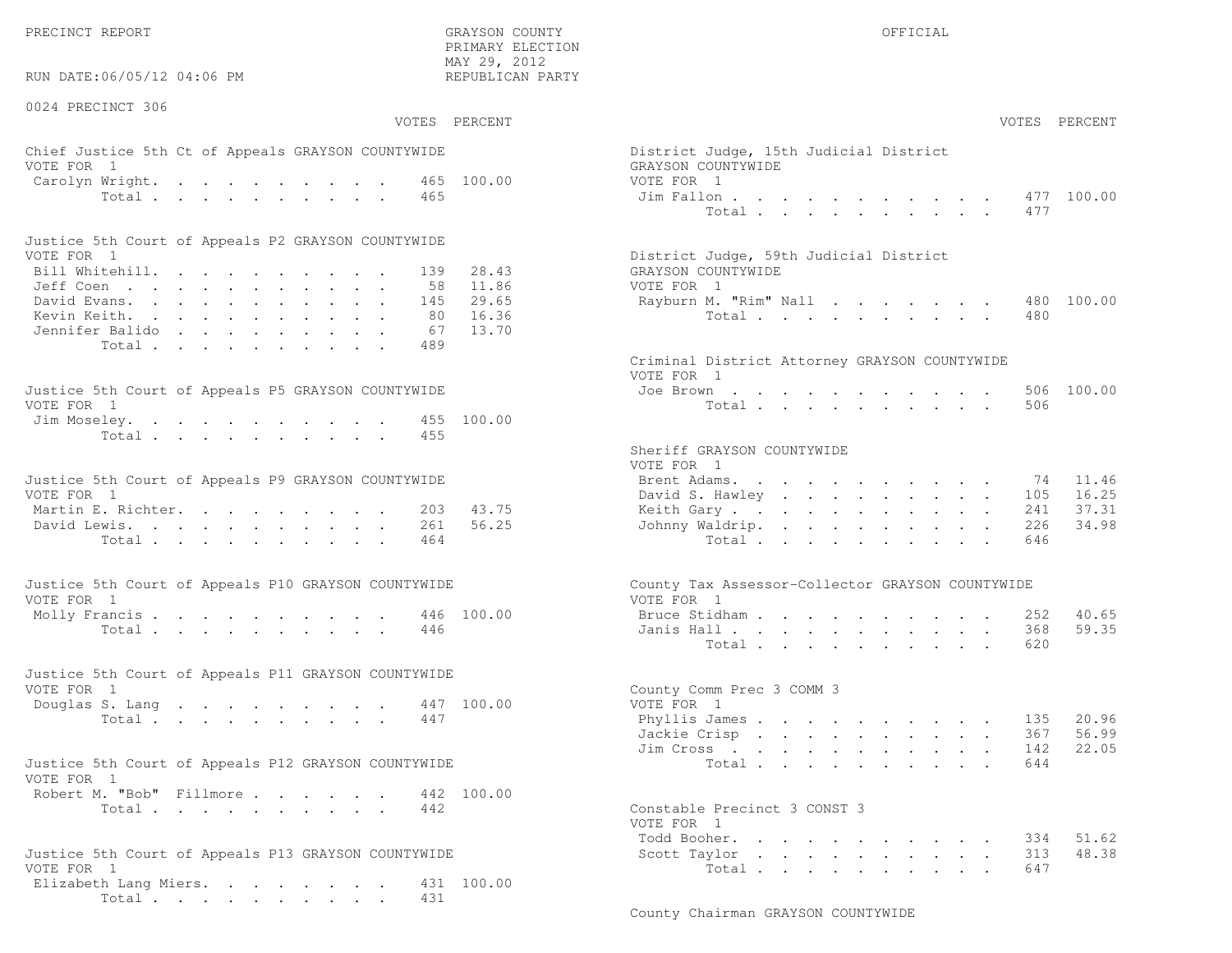| VOTE FOR 1              |  |  |  |  |  |           |  |
|-------------------------|--|--|--|--|--|-----------|--|
| Larry Millson 408 67.77 |  |  |  |  |  |           |  |
| Gary Cox. 194 32.23     |  |  |  |  |  |           |  |
|                         |  |  |  |  |  | Total 602 |  |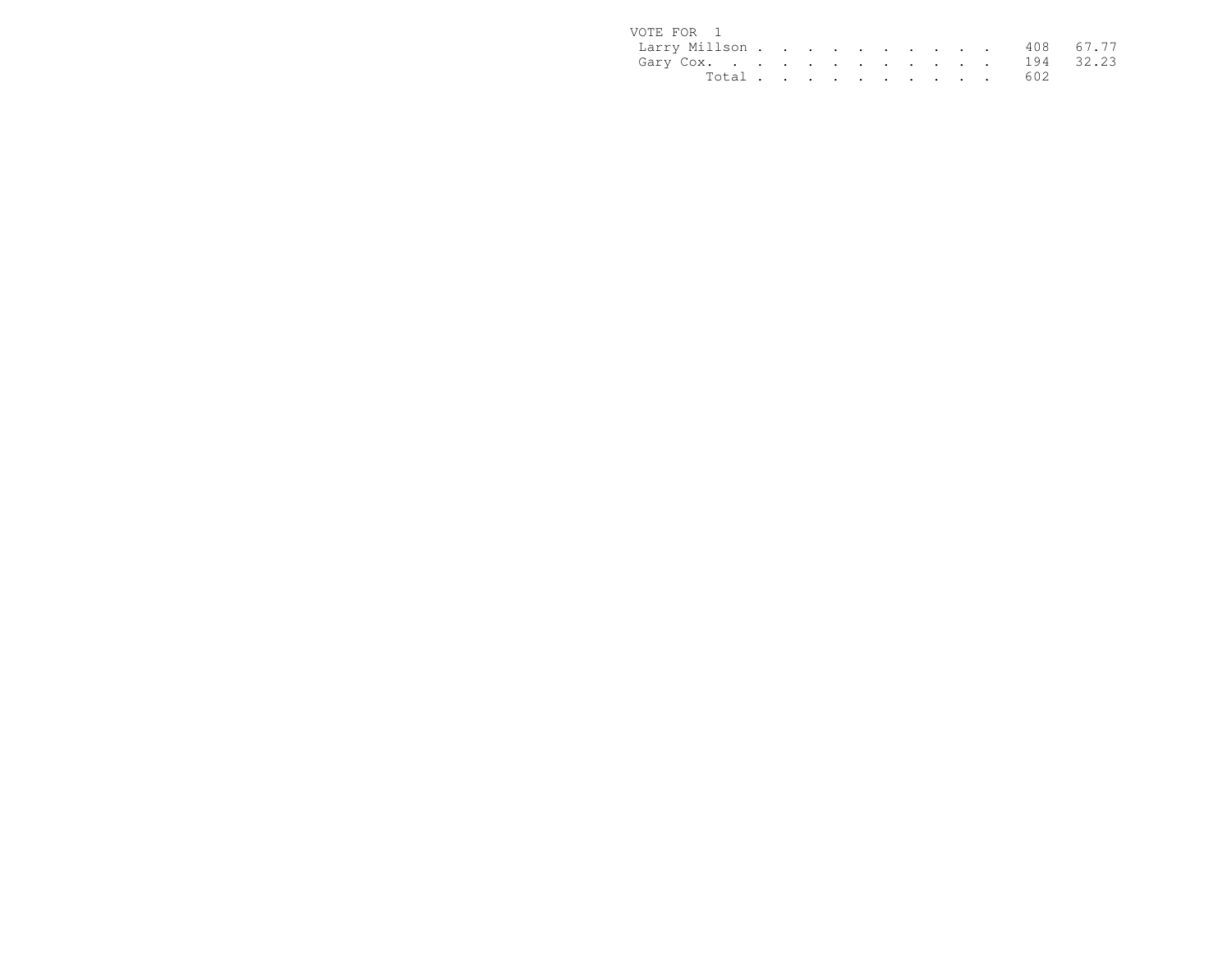PRECINCT REPORT OF THE SERVICE OF THE GRAYSON COUNTY OF THE GRAYSON COUNTY OF THE GRAYSON OF THE GRAYSON COUNTY

RUN DATE:06/05/12 04:06 PM

0024 PRECINCT 306

VOTES PERCENT VOTES PERCENT

 PRIMARY ELECTION MAY 29, 2012DEMOCRATIC PARTY

## President GRAYSON COUNTYWIDE<br>VOTE FOR 1 VOTE FOR 1 Barack Obama . . . . . . . . . . . 35 81.40 Penny<br>Bob Elv . . . . . . . . . . . . 2 4.65 Bob Ely . . . . . . . . . . . . . . 2 4.65<br>Darcy G. Richardson . . . . . . . . 2 4.65 Darcy G. Richardson . . . . . . . . 2<br>John Wolfe . . . . . . . . . . . . . 4 9.30 John Wolfe. . . . . . . . . . . Total . . . . . . . . . 43 Justic

#### US Senator GRAYSON COUNTYWIDE

| VOTE FOR 1                  |  |  |  |  |                                                     |
|-----------------------------|--|--|--|--|-----------------------------------------------------|
| Paul Sadler. 18 50.00       |  |  |  |  |                                                     |
| Grady Yarbrough 10 $27.78$  |  |  |  |  | Justice 5th Court of Appeals P11 GRAYSON COUNTYWIDE |
| Sean Hubbard 1 2.78         |  |  |  |  | VOTE FOR 1                                          |
| Addie Dainell Allen 7 19.44 |  |  |  |  | Tonya J. Holt 31 100.00                             |
| Total 36                    |  |  |  |  | Total 31                                            |
|                             |  |  |  |  |                                                     |

| US Representative, DIST 4 GRAYSON COUNTYWIDE |  |  |  |  |  | Justice 5th Court of Appeals P12 GRAYSON COUNTYWIDE |  |
|----------------------------------------------|--|--|--|--|--|-----------------------------------------------------|--|
| VOTE FOR 1                                   |  |  |  |  |  | VOTE FOR 1                                          |  |
| VaLinda Hathcox 33 100.00                    |  |  |  |  |  | Lawrence J. Praeger 32 100.00                       |  |
| Total 33                                     |  |  |  |  |  | Total 32                                            |  |

| Railroad Commissioner GRAYSON COUNTYWIDE | County Comm Prec 3 COMM 3 |  |
|------------------------------------------|---------------------------|--|
| VOTE FOR                                 | VOTE FOR                  |  |
| Dale Henry 35 100.00                     | Carol Shea 39 100.00      |  |
| Total 35                                 | Total 39                  |  |

|          |  |               | Justice, Supreme Court, Place 6 GRAYSON COUNTYWIDE |           | County Chairman GRAYSON COUNTYWIDE |           |
|----------|--|---------------|----------------------------------------------------|-----------|------------------------------------|-----------|
| VOTE FOR |  |               |                                                    |           | VOTE FOR                           |           |
|          |  | Michele Petty |                                                    | 33 100.00 | Lander Bethel,                     | 32 100.00 |

|                         |  |  | Presiding Judge CTof AP GRAYSON COUNTYWIDE |  |                                      |
|-------------------------|--|--|--------------------------------------------|--|--------------------------------------|
| VOTE FOR 1              |  |  |                                            |  |                                      |
| エアオン・プログラム アディー・ショー シーン |  |  |                                            |  | $\cap$ $\Gamma$ $\cap$ $\cap$ $\cap$ |

Total . . . . . . . . . . 33

| Keith Hampton |  |  |  |  |  | 35 100.00 |
|---------------|--|--|--|--|--|-----------|
| Total         |  |  |  |  |  |           |

## State Representative, District 62 GRAYSON COUNTYWIDEVOTE FOR 1

| Eristeo Perez |       |  |  |  |  |  | 31 100.00 |
|---------------|-------|--|--|--|--|--|-----------|
|               | Total |  |  |  |  |  |           |

|            |  |  |  |  |  |  | Justice 5th Court of Appeals P2 GRAYSON COUNTYWIDE |                     |
|------------|--|--|--|--|--|--|----------------------------------------------------|---------------------|
| VOTE FOR 1 |  |  |  |  |  |  |                                                    |                     |
|            |  |  |  |  |  |  |                                                    | Dan Wood. 33 100.00 |
|            |  |  |  |  |  |  | Total 33                                           |                     |

| PERCENT                         | VOTES PERCENT                                                                                                                                                                                                                                                                                                                                                |
|---------------------------------|--------------------------------------------------------------------------------------------------------------------------------------------------------------------------------------------------------------------------------------------------------------------------------------------------------------------------------------------------------------|
| 81.40<br>4.65<br>4.65           | Justice 5th Court of Appeals P5 GRAYSON COUNTYWIDE<br>VOTE FOR 1<br>Penny R. Phillips. 33 100.00<br>Total<br>33                                                                                                                                                                                                                                              |
| 9.30                            | Justice 5th Court of Appeals P9 GRAYSON COUNTYWIDE<br>VOTE FOR 1<br>David Hanschen.<br>100.00<br>33<br>Total<br>33                                                                                                                                                                                                                                           |
| 50.00<br>27.78<br>2.78<br>19.44 | Justice 5th Court of Appeals P11 GRAYSON COUNTYWIDE<br>VOTE FOR 1<br>100.00<br>Tonya J. Holt<br>31<br>$Total \cdot \cdot \cdot \cdot \cdot \cdot \cdot \cdot \cdot \cdot$<br>31                                                                                                                                                                              |
| 100.00                          | Justice 5th Court of Appeals P12 GRAYSON COUNTYWIDE<br>VOTE FOR 1<br>32 100.00<br>Lawrence J. Praeger<br>32<br>Total                                                                                                                                                                                                                                         |
| 100.00                          | County Comm Prec 3 COMM 3<br>VOTE FOR 1<br>100.00<br>Carol Shea<br>39<br>39<br>Total                                                                                                                                                                                                                                                                         |
| 100.00                          | County Chairman GRAYSON COUNTYWIDE<br>VOTE FOR 1<br>Lander Bethel<br>100.00<br>32<br>32<br>Total .<br>and the contract of the contract of the contract of the contract of the contract of the contract of the contract of the contract of the contract of the contract of the contract of the contract of the contract of the contra<br>$\ddot{\phantom{a}}$ |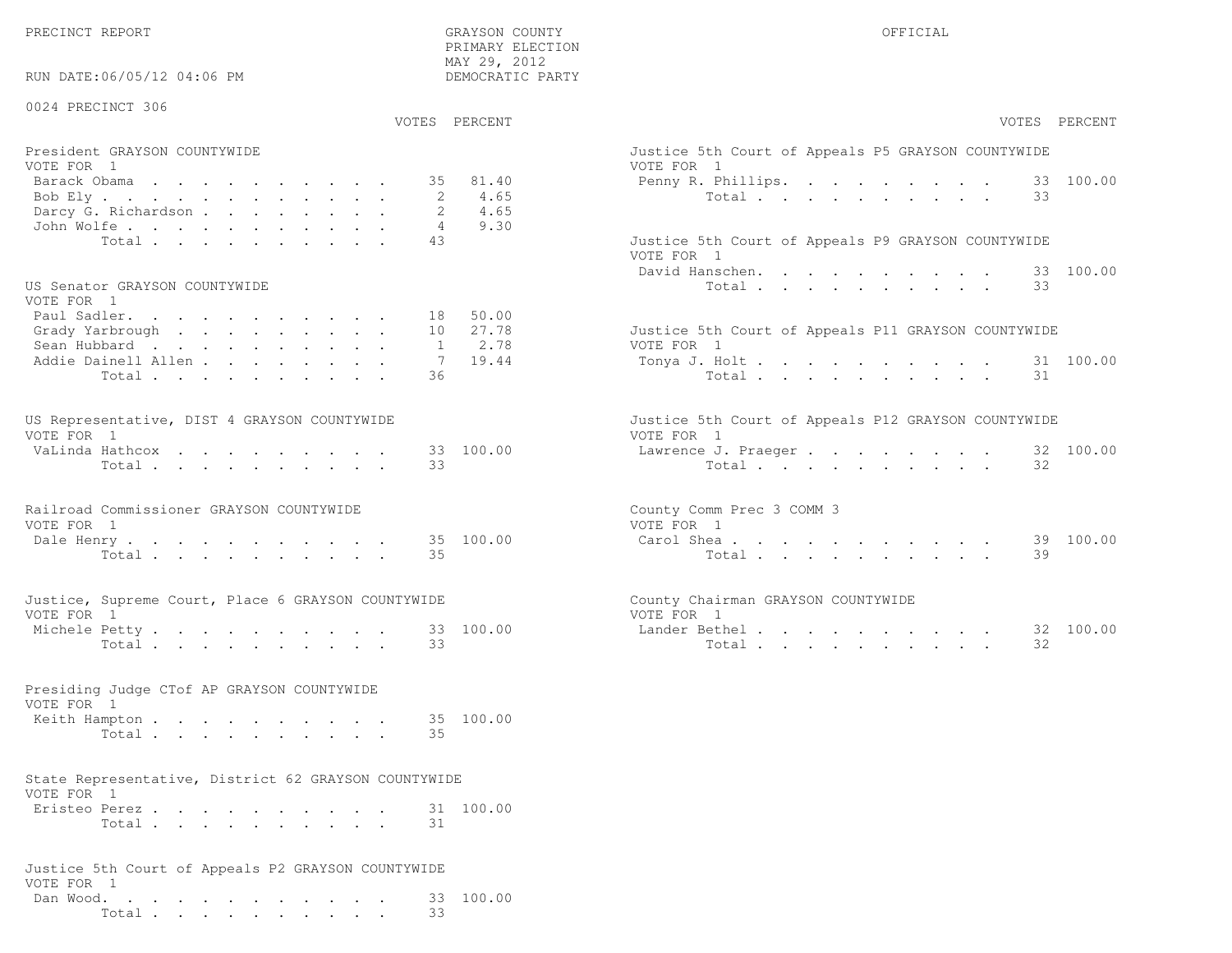PRIMARY ELECTION $\text{MAX } 29, \quad 2012$ 

# RUN DATE:06/05/12 04:06 PM

## 0024 PRECINCT 306

|                                  |  |  |  |  |       |  |  |     | VOTES PERCENT      |
|----------------------------------|--|--|--|--|-------|--|--|-----|--------------------|
| SCHOOL CHOICE GRAYSON COUNTYWIDE |  |  |  |  |       |  |  |     |                    |
| VOTE FOR 1                       |  |  |  |  |       |  |  |     |                    |
|                                  |  |  |  |  |       |  |  |     | YES (SI) 532 81.85 |
|                                  |  |  |  |  |       |  |  |     | NO (NO). 118 18.15 |
|                                  |  |  |  |  | Total |  |  | 650 |                    |

#### REPEALING OBAMACARE GRAYSON COUNTYWIDE

| VOTE FOR 1 |  |  |  |  |  |                    |  |
|------------|--|--|--|--|--|--------------------|--|
|            |  |  |  |  |  | YES (SI) 576 88.75 |  |
|            |  |  |  |  |  | NO (NO). 73 11.25  |  |
|            |  |  |  |  |  | Total 649          |  |

# PUBLIC PRAYER GRAYSON COUNTYWIDE

| VOTE FOR 1 |  |  |  |  |  |                    |  |
|------------|--|--|--|--|--|--------------------|--|
|            |  |  |  |  |  | YES (SI) 591 88.61 |  |
|            |  |  |  |  |  | NO (NO). 76 11.39  |  |
|            |  |  |  |  |  | Total 667          |  |

#### BALANCED BUDGET GRAYSON COUNTYWIDE

| VOTE FOR 1 |  |  |  |  |  |  |           |                    |
|------------|--|--|--|--|--|--|-----------|--------------------|
|            |  |  |  |  |  |  |           | YES (SI) 612 94.44 |
|            |  |  |  |  |  |  |           | NO (NO). 36 5.56   |
|            |  |  |  |  |  |  | Total 648 |                    |

# REDISTRICTING GRAYSON COUNTYWIDE

| VOTE FOR 1 |  |  |  |  |  |  |                    |  |
|------------|--|--|--|--|--|--|--------------------|--|
|            |  |  |  |  |  |  | YES (SI) 455 76.09 |  |
|            |  |  |  |  |  |  | NO (NO). 143 23.91 |  |
|            |  |  |  |  |  |  | Total 598          |  |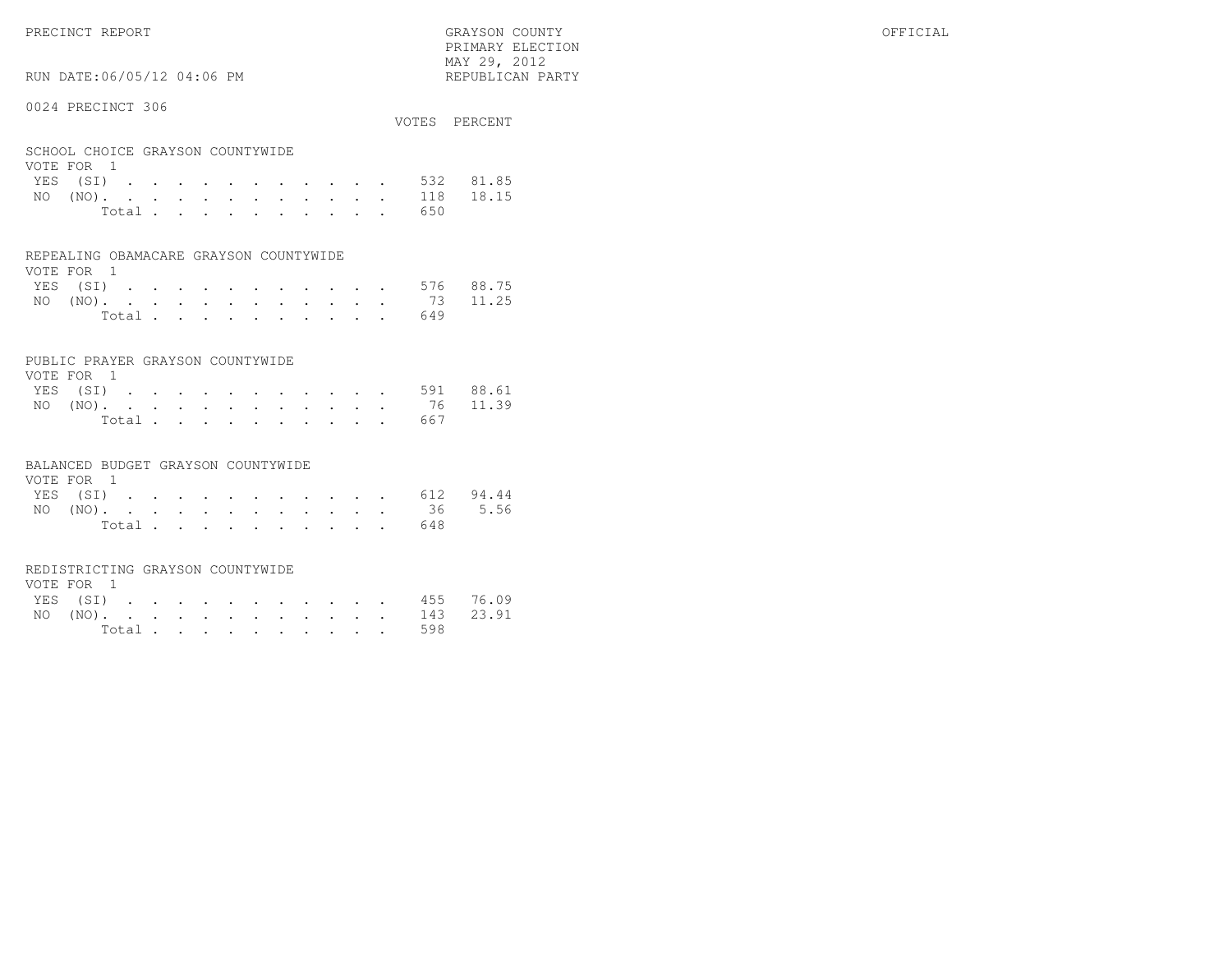$\begin{array}{lll} \text{MAX} & 29, & 2012 \\ \text{NAY} & 29, & 2012 \end{array}$ RUN DATE:06/05/12 04:06 PM

# 0024 PRECINCT 306

|                                                |  |  |  |    | VOTES PERCENT |
|------------------------------------------------|--|--|--|----|---------------|
| PROPOSITION 1 GRAYSON COUNTYWIDE<br>VOTE FOR 1 |  |  |  |    |               |
| FOR $(APOYA)$ 33                               |  |  |  |    | 73.33         |
| AGAINST (EN CONTRA). 12 26.67                  |  |  |  |    |               |
| Total                                          |  |  |  | 45 |               |
|                                                |  |  |  |    |               |

PRIMARY ELECTION

| PROPOSITION 2 GRAYSON COUNTYWIDE |  |  |  |  |       |     |  |
|----------------------------------|--|--|--|--|-------|-----|--|
| VOTE FOR 1                       |  |  |  |  |       |     |  |
| FOR (APOYA) 36 85.71             |  |  |  |  |       |     |  |
| AGAINST (EN CONTRA). 6 14.29     |  |  |  |  |       |     |  |
|                                  |  |  |  |  | Total | -42 |  |

| PROPOSITION 3 GRAYSON COUNTYWIDE |        |  |  |  |    |  |
|----------------------------------|--------|--|--|--|----|--|
| VOTE FOR 1                       |        |  |  |  |    |  |
| FOR (APOYA) 35 79.55             |        |  |  |  |    |  |
| AGAINST (EN CONTRA). 9 20.45     |        |  |  |  |    |  |
|                                  | Total. |  |  |  | 44 |  |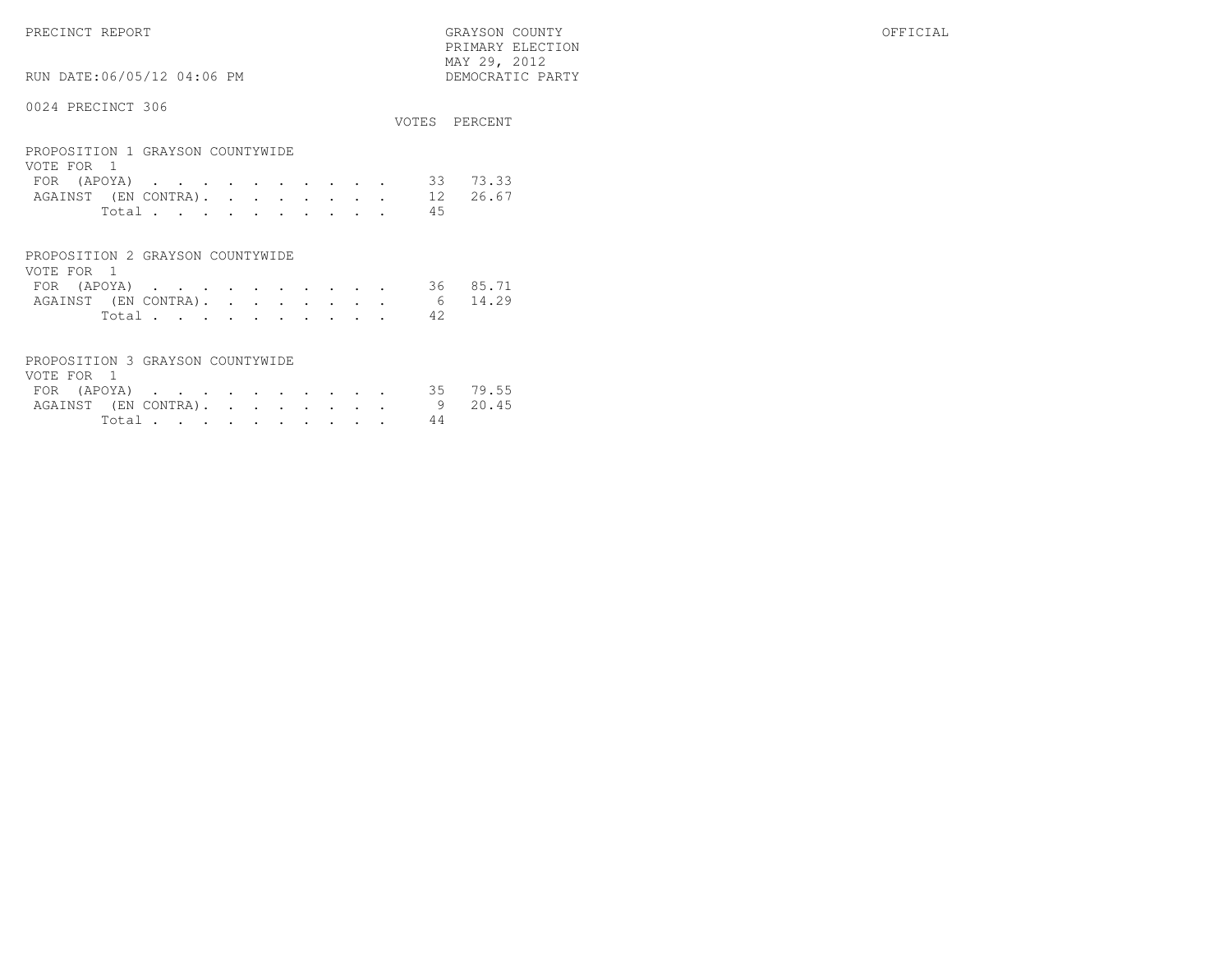RUN DATE:06/05/12 04:06 PM STATISTICS

|                                               |     | VOTES PERCENT |
|-----------------------------------------------|-----|---------------|
| REGISTERED VOTERS - TOTAL 1715                |     |               |
| REGISTERED VOTERS - REPUBLICAN PARTY          |     |               |
| REGISTERED VOTERS - DEMOCRATIC PARTY          |     |               |
| BALLOTS CAST - TOTAL.                         | 382 |               |
| BALLOTS CAST - REPUBLICAN PARTY               | 360 | 94.24         |
| BALLOTS CAST - DEMOCRATIC PARTY 22 5.76       |     |               |
| VOTER TURNOUT – TOTAL   .   .   .   .   .   . |     | 22.27         |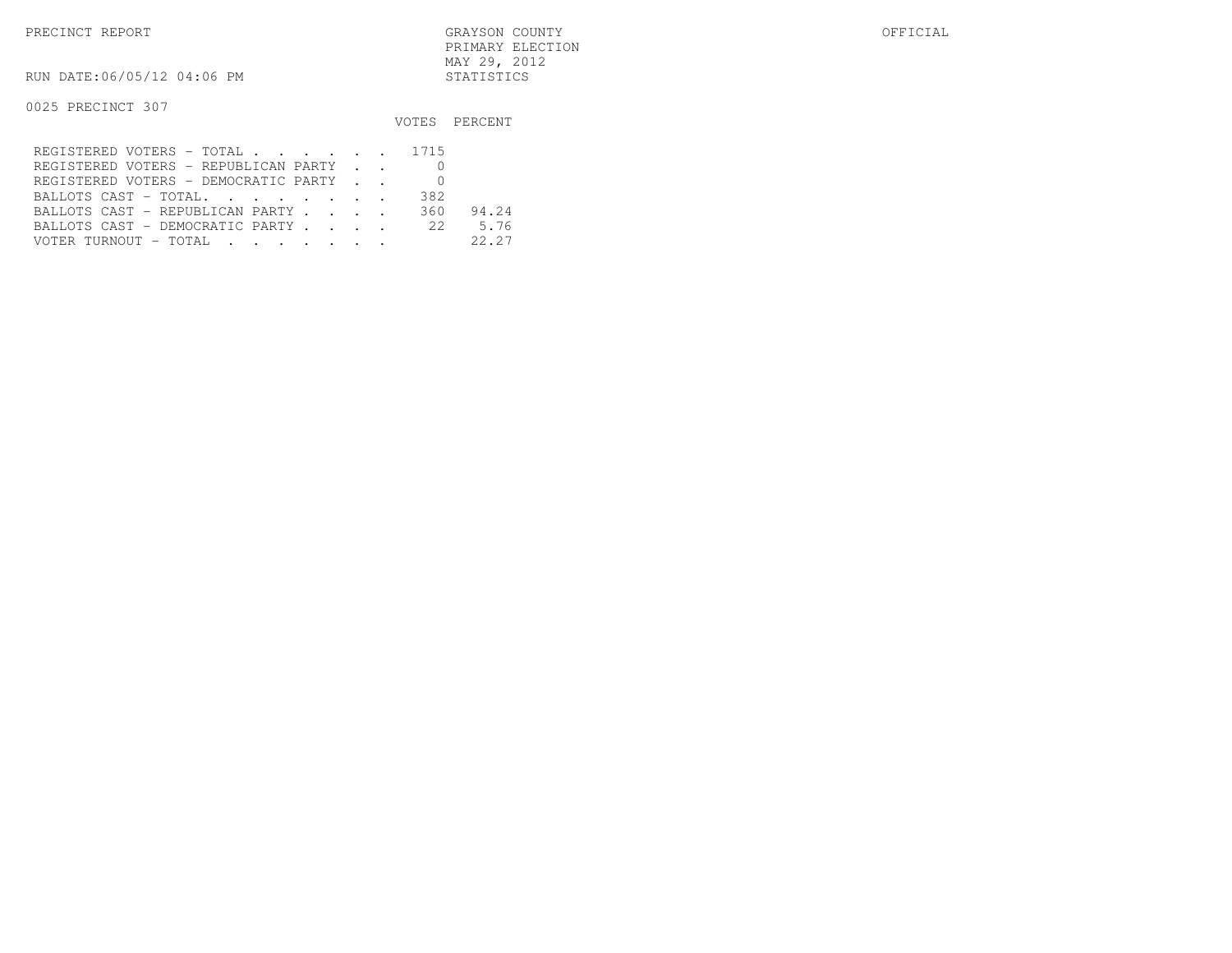| RUN DATE:06/05/12 04:06 PM                      | MAY 29, 2012<br>REPUBLICAN PARTY |                                                                  |
|-------------------------------------------------|----------------------------------|------------------------------------------------------------------|
| 0025 PRECINCT 307                               | VOTES PERCENT                    | VOTES PERCENT                                                    |
| President GRAYSON COUNTYWIDE                    |                                  | Justice, Supreme Court, Place 2 GRAYSON COUNTYWIDE               |
| VOTE FOR 1                                      |                                  | VOTE FOR 1                                                       |
| Jon Huntsman                                    | .58<br>2                         | Steve Smith.<br>59.30<br>169                                     |
| Rick Santorum<br>24                             | 7.00                             | Don Willett.<br>40.70<br>116                                     |
| Mitt Romney.<br>251                             | 73.18                            | Total<br>285                                                     |
| Charles "Buddy" Roemer                          | $\circ$                          |                                                                  |
| Michele Bachmann                                | 3<br>.87                         |                                                                  |
| Ron Paul.<br>23<br>18                           | 6.71<br>5.25                     | Justice, Supreme Court, Place 4 GRAYSON COUNTYWIDE<br>VOTE FOR 1 |
| Newt Gingrich<br>John Davis                     | .29<br><sup>1</sup>              | Joe Pool, Jr.<br>48.24<br>137                                    |
| Uncommitted (No Comprometido).<br>21            | 6.12                             | John Devine.<br>22.54<br>64                                      |
| Total<br>343                                    |                                  | 29.23<br>David Medina<br>83                                      |
|                                                 |                                  | Total<br>284                                                     |
| US Senator GRAYSON COUNTYWIDE                   |                                  |                                                                  |
| VOTE FOR 1                                      |                                  | Justice, Supreme Court, Place 6 GRAYSON COUNTYWIDE               |
| Joe Agris                                       | .30<br>1                         | VOTE FOR 1                                                       |
| Craig James.<br>49                              | 14.80                            | Nathan Hecht<br>245 100.00                                       |
| Ted Cruz.<br>80<br>Tom Leppert.<br>45           | 24.17<br>13.60                   | Total<br>245                                                     |
| David Dewhurst.<br>145                          | 43.81                            |                                                                  |
| Glenn Addison                                   | 3<br>.91                         | Presiding Judge CTof AP GRAYSON COUNTYWIDE                       |
| Curt Cleaver                                    | 2<br>.60                         | VOTE FOR 1                                                       |
| Ben Gambini.                                    | .91                              | Sharon Keller.<br>249 100.00                                     |
| Lela Pittenger.                                 | 3<br>.91                         | Total<br>249                                                     |
| Total<br>331                                    |                                  |                                                                  |
|                                                 |                                  | Judge CT of Criminal AP P7 GRAYSON COUNTYWIDE                    |
| US Representative, DIST 4 GRAYSON COUNTYWIDE    |                                  | VOTE FOR 1                                                       |
| VOTE FOR 1<br>Steve Clark.<br>107               | 32.04                            | Barbara Parker Hervey<br>247 100.00<br>Total<br>247              |
| Lou Gigliotti<br>43                             | 12.87                            |                                                                  |
| Ralph M. Hall<br>184                            | 55.09                            |                                                                  |
| Total<br>334                                    |                                  | Judge CT of Criminal AP P8 GRAYSON COUNTYWIDE                    |
|                                                 |                                  | VOTE FOR 1                                                       |
|                                                 |                                  | Elsa Alcala.<br>100.00<br>243                                    |
| Railroad Commissioner GRAYSON COUNTYWIDE        |                                  | 243<br>Total                                                     |
| VOTE FOR 1                                      |                                  |                                                                  |
| Warren Chisum<br>81                             | 27.84                            |                                                                  |
| Roland Sledge<br>39<br>21                       | 13.40<br>7.22                    | Member, State BoE Dist 9 GRAYSON COUNTYWIDE<br>VOTE FOR 1        |
| Beryl Burgess<br>Becky Berger<br>44             | 15.12                            | 58.99<br>Randy Stevenson<br>164                                  |
| Christi Craddick<br>82                          | 28.18                            | 41.01<br>Thomas Ratliff.<br>114                                  |
| Joe Cotten<br>24                                | 8.25                             | Total<br>278                                                     |
| Total<br>291                                    |                                  |                                                                  |
|                                                 |                                  | State Senator, District 30 GRAYSON COUNTYWIDE                    |
| Railroad Commissioner, UNEXP GRAYSON COUNTYWIDE |                                  | VOTE FOR 1                                                       |
| VOTE FOR 1                                      |                                  | Jim Herblin.<br>31.19<br>97                                      |
| Barry Smitherman.<br>107                        | 37.68                            | 68.81<br>214<br>Craig Estes.                                     |
| Greg Parker.<br>109                             | 38.38                            | Total<br>311                                                     |

Al Lee . . . . . . . . . . . . . 19 6.69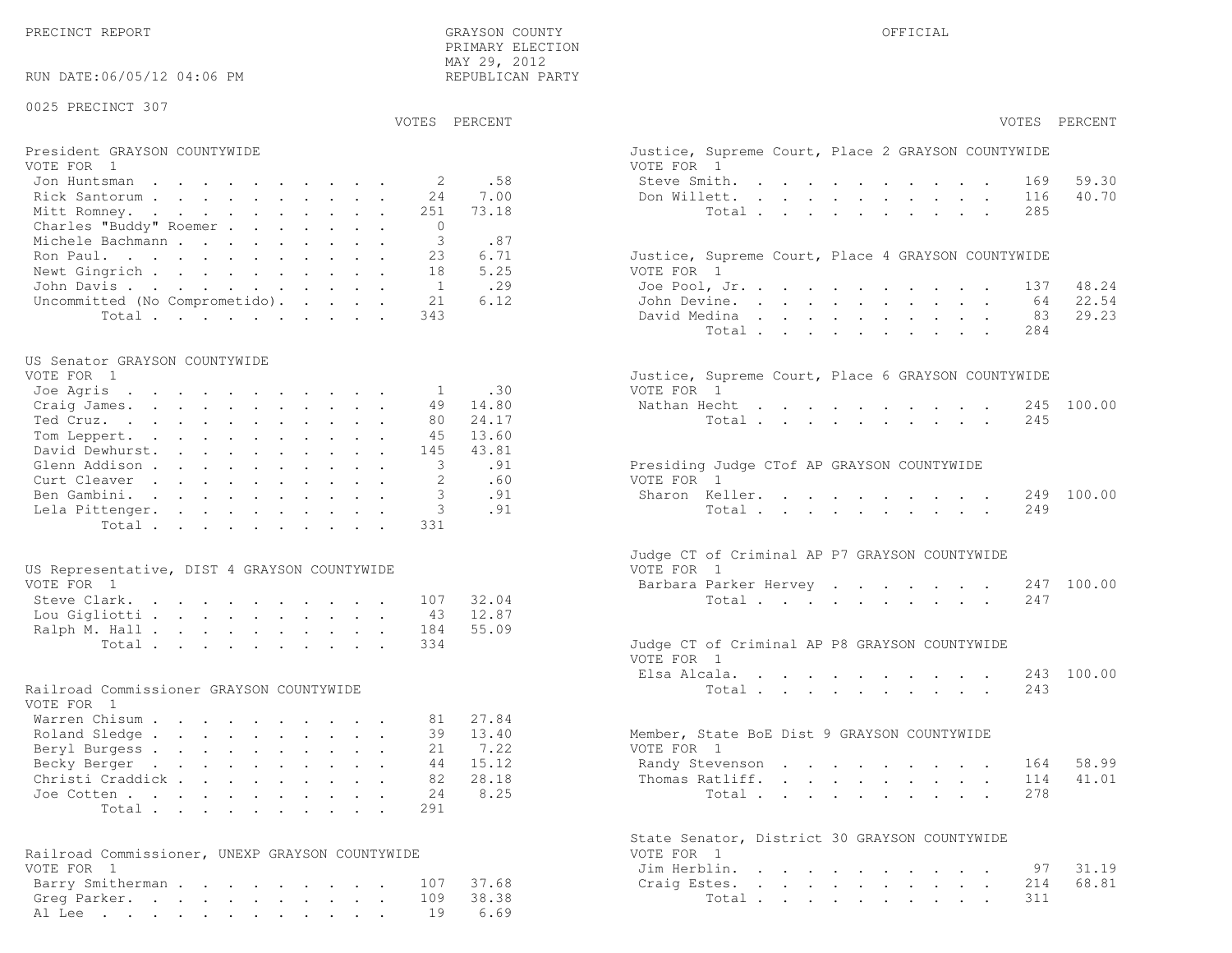| Elizabeth Murrav-Kolb                                                                                           |  |  |  |  |                                                      |  |
|-----------------------------------------------------------------------------------------------------------------|--|--|--|--|------------------------------------------------------|--|
| the contract of the contract of the contract of the contract of the contract of the contract of the contract of |  |  |  |  | State Representative, District 62 GRAYSON COUNTYWIDE |  |

|  |  |  |  | State Representative, District 62 GRAYSON COUNTYWIDE<br>Larry Phillips. 292 100.00<br>Total 292 |
|--|--|--|--|-------------------------------------------------------------------------------------------------|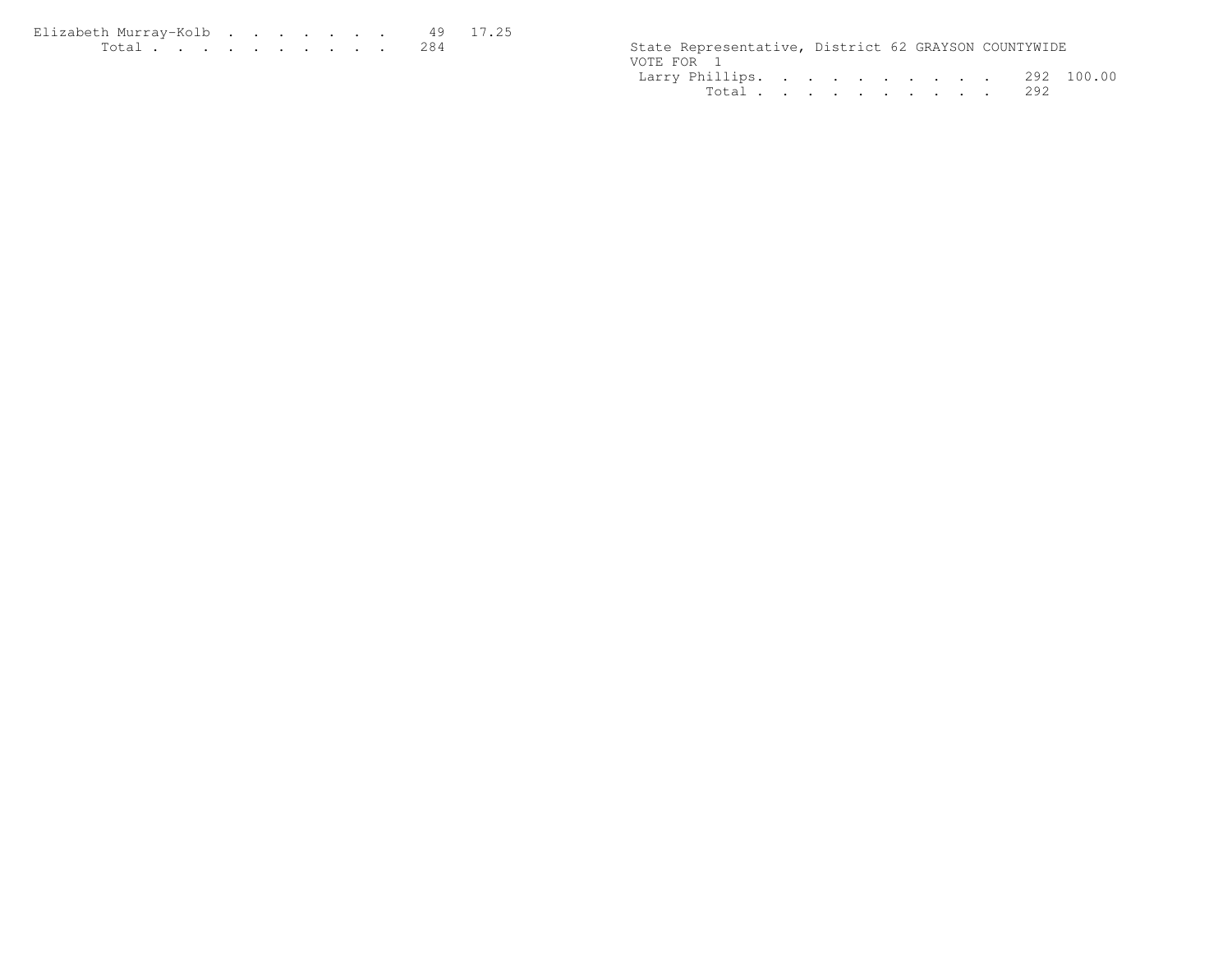$\text{MAX } 29, \quad 2012$ RUN DATE:06/05/12 04:06 PM

0025 PRECINCT 307

PRIMARY ELECTION

# Chief Justice 5th Ct of Appeals GRAYSON COUNTYWIDE District District District District District District District District District District District District District District District District District District District VOTE FOR 1 GRAYSON COUNTY WITH SALE COUNTY OF REAL GRAYSON COUNTY OF REAL COUNTY OF REAL COUNTY OF REAL COUNTY OF REAL COUNTY OF REAL COUNTY OF REAL COUNTY OF REAL COUNTY OF REAL COUNTY OF REAL COUNTY OF REAL COUNTY OF REA Carolyn Wright. . . . . . . . . 243 100.00 VOT

| Justice 5th Court of Appeals P2 GRAYSON COUNTYWIDE |  |  |  |  |  |                                        |  |
|----------------------------------------------------|--|--|--|--|--|----------------------------------------|--|
| VOTE FOR 1                                         |  |  |  |  |  | District Judge, 59th Judicial District |  |
| Bill Whitehill. 73 26.74                           |  |  |  |  |  | GRAYSON COUNTYWIDE                     |  |
| Jeff Coen 41 15.02                                 |  |  |  |  |  | VOTE FOR 1                             |  |
| David Evans. 86 31.50                              |  |  |  |  |  | Rayburn M. "Rim" Nall 261 100.00       |  |
| Kevin Keith. 42 15.38                              |  |  |  |  |  | Total 261                              |  |
| Jennifer Balido 31 11.36                           |  |  |  |  |  |                                        |  |
| Total 273                                          |  |  |  |  |  |                                        |  |

| Justice 5th Court of Appeals P5 GRAYSON COUNTYWIDE | Joe Brown 276 100.00 |
|----------------------------------------------------|----------------------|
| VOTE FOR 1                                         | Total 276            |
| Jim Moseley. 259 100.00                            |                      |
| Total 259                                          |                      |
|                                                    |                      |

| Justice 5th Court of Appeals P9 GRAYSON COUNTYWIDE |  |  |  |  |  | Brent Adams. 49 14.71    |  |  |  |  |  |  |
|----------------------------------------------------|--|--|--|--|--|--------------------------|--|--|--|--|--|--|
| VOTE FOR 1                                         |  |  |  |  |  | David S. Hawley 87 26.13 |  |  |  |  |  |  |
| Martin E. Richter. 115 43.07                       |  |  |  |  |  | Keith Gary 114 34.23     |  |  |  |  |  |  |
| David Lewis. 152 56.93                             |  |  |  |  |  | Johnny Waldrip. 83 24.92 |  |  |  |  |  |  |
| Total 267                                          |  |  |  |  |  | Total 333                |  |  |  |  |  |  |

| Justice 5th Court of Appeals P10 GRAYSON COUNTYWIDE | County Tax Assessor-Collector GRAYSON COUNTYWIDE |
|-----------------------------------------------------|--------------------------------------------------|
| VOTE FOR 1                                          | VOTE FOR 1                                       |
| Molly Francis 247 100.00                            | Bruce Stidham 123 36.72                          |
| Total 247                                           | Janis Hall 212 63.28                             |

| Justice 5th Court of Appeals P11 GRAYSON COUNTYWIDE |  |  |  |  |           |                           |  |
|-----------------------------------------------------|--|--|--|--|-----------|---------------------------|--|
| VOTE FOR 1                                          |  |  |  |  |           | County Comm Prec 3 COMM 3 |  |
| Douglas S. Lang 248 100.00                          |  |  |  |  |           | VOTE FOR 1                |  |
|                                                     |  |  |  |  | Total 248 | Phyllis James 122 34.86   |  |

| Justice 5th Court of Appeals P12 GRAYSON COUNTYWIDE |           |  |  |  | Total 350                    |  |
|-----------------------------------------------------|-----------|--|--|--|------------------------------|--|
| VOTE FOR 1                                          |           |  |  |  |                              |  |
| Robert M. "Bob" Fillmore 248 100.00                 |           |  |  |  |                              |  |
|                                                     | Total 248 |  |  |  | Constable Precinct 3 CONST 3 |  |

| Justice 5th Court of Appeals P13 GRAYSON COUNTYWIDE | Scott Taylor 165 49.70 |  |
|-----------------------------------------------------|------------------------|--|
| VOTE FOR 1                                          | Total 332              |  |
| Elizabeth Lang Miers. 245 100.00                    |                        |  |
| Total 245                                           |                        |  |

| :06/05/12 04:06 PM                                             | MAY 29, 2012<br>REPUBLICAN PARTY                                                                |
|----------------------------------------------------------------|-------------------------------------------------------------------------------------------------|
| CINCT 307<br>VOTES PERCENT                                     | VOTES PERCENT                                                                                   |
| stice 5th Ct of Appeals GRAYSON COUNTYWIDE<br>$\overline{1}$   | District Judge, 15th Judicial District<br>GRAYSON COUNTYWIDE                                    |
| Wright. 243 100.00<br>Total<br>243                             | VOTE FOR 1<br>267 100.00<br>Jim Fallon<br>Total<br>267                                          |
| ith Court of Appeals P2 GRAYSON COUNTYWIDE                     |                                                                                                 |
| $\overline{1}$<br>.tehill.<br>73<br>$\mathbb{R}^{n}$<br>41     | District Judge, 59th Judicial District<br>26.74<br>GRAYSON COUNTYWIDE<br>15.02<br>VOTE FOR 1    |
| rans.<br>86 —<br>eith.<br>42<br>: Balido<br>31                 | 31.50<br>261 100.00<br>Rayburn M. "Rim" Nall<br>15.38<br>Total<br>261<br>11.36                  |
| Total<br>273                                                   | Criminal District Attorney GRAYSON COUNTYWIDE<br>VOTE FOR 1                                     |
| ith Court of Appeals P5 GRAYSON COUNTYWIDE<br>$\overline{1}$   | 276 100.00<br>Joe Brown<br>Total<br>276                                                         |
| eley.<br>259 100.00<br>Total<br>259                            |                                                                                                 |
|                                                                | Sheriff GRAYSON COUNTYWIDE<br>VOTE FOR 1                                                        |
| ith Court of Appeals P9 GRAYSON COUNTYWIDE<br>$\mathbf{1}$     | 14.71<br>Brent Adams.<br>49<br>David S. Hawley<br>87<br>26.13                                   |
| $\mathbb{E}$ . Richter.<br>115<br>ewis.<br>152<br>Total<br>267 | 43.07<br>34.23<br>Keith Gary.<br>114<br>56.93<br>24.92<br>Johnny Waldrip.<br>83<br>333<br>Total |
| ith Court of Appeals P10 GRAYSON COUNTYWIDE<br>$\overline{1}$  | County Tax Assessor-Collector GRAYSON COUNTYWIDE<br>VOTE FOR 1                                  |
| rancis 247 100.00<br>247<br>Total                              | 36.72<br>Bruce Stidham<br>123<br>63.28<br>Janis Hall<br>212<br>335<br>Total                     |
| ith Court of Appeals P11 GRAYSON COUNTYWIDE<br>$\mathbf{1}$    | County Comm Prec 3 COMM 3                                                                       |
| S. Lang 248 100.00<br>Total.<br>248                            | VOTE FOR 1<br>34.86<br>Phyllis James<br>122<br>50.00<br>Jackie Crisp<br>175<br>15.14<br>53      |
| oth Court of Appeals P12 GRAYSON COUNTYWIDE<br>$\overline{1}$  | Jim Cross<br>Total<br>350                                                                       |
| 1. "Bob" Fillmore<br>248 100.00<br>248<br>Total                | Constable Precinct 3 CONST 3<br>VOTE FOR 1                                                      |
| ith Court of Appeals P13 GRAYSON COUNTYWIDE<br>$\mathbf{1}$    | Todd Booher.<br>167<br>50.30<br>49.70<br>Scott Taylor<br>165<br>332<br>Total                    |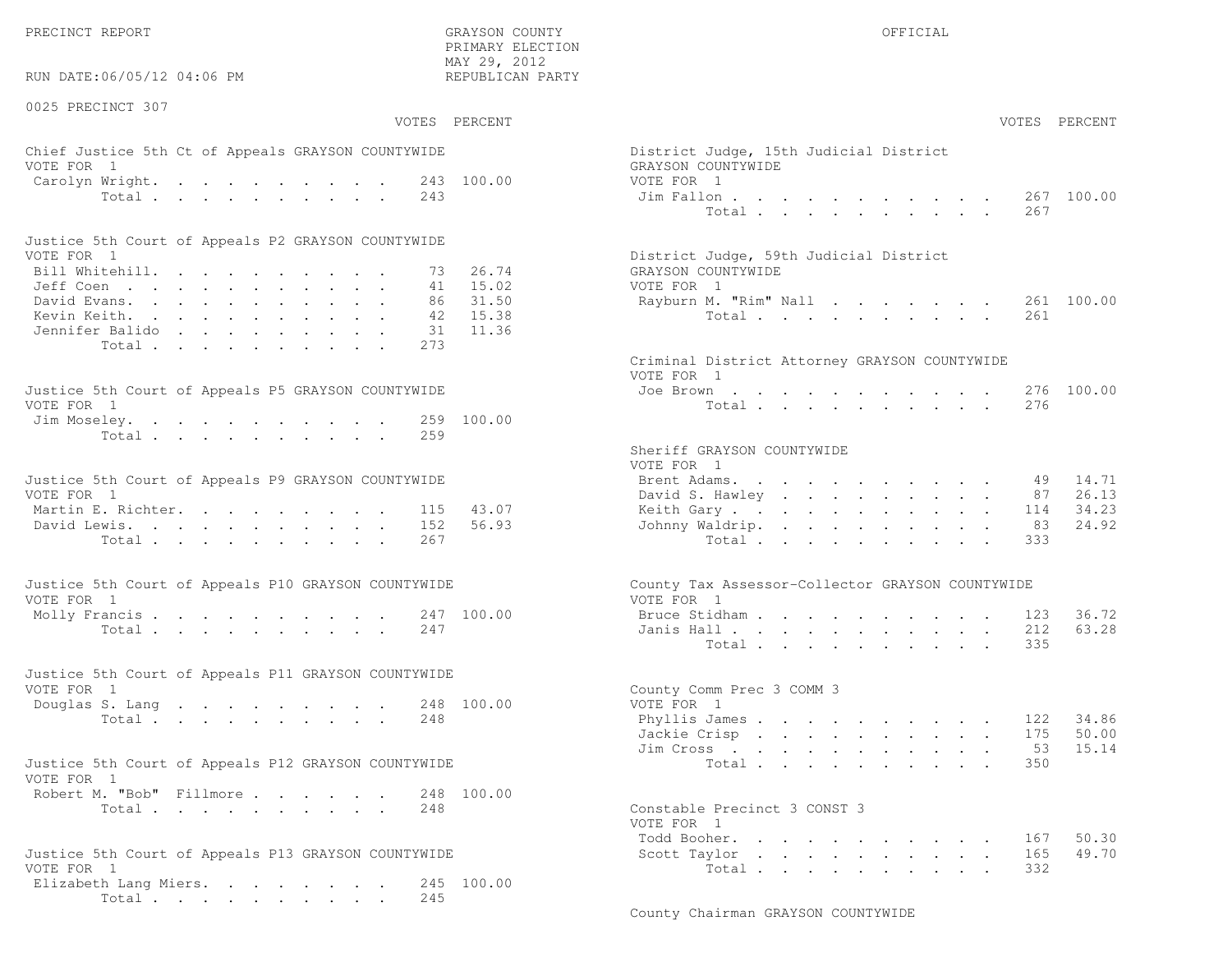| VOTE FOR 1              |  |  |  |  |  |           |  |
|-------------------------|--|--|--|--|--|-----------|--|
| Larry Millson 227 69.21 |  |  |  |  |  |           |  |
| Gary Cox. 101 30.79     |  |  |  |  |  |           |  |
|                         |  |  |  |  |  | Total 328 |  |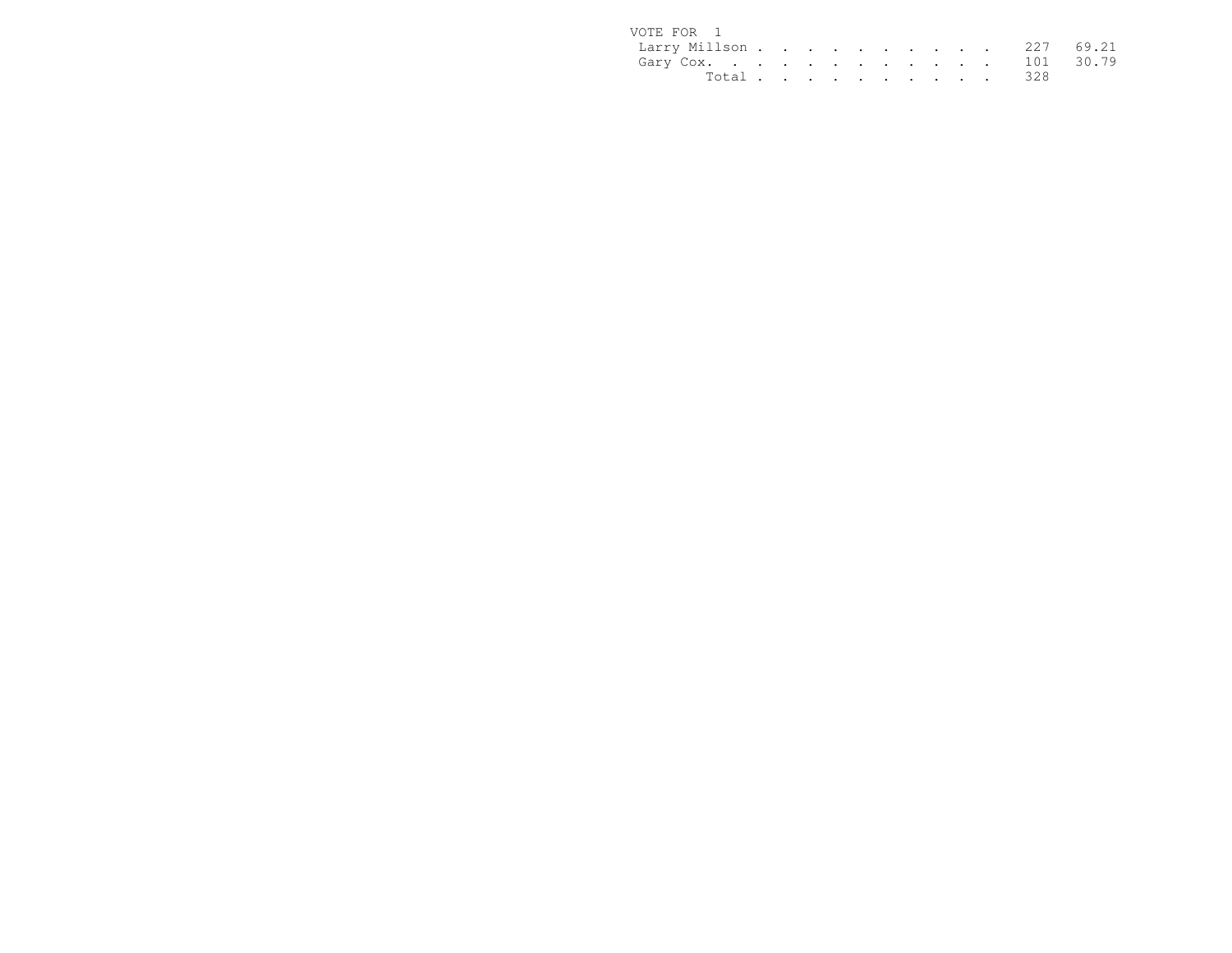PRIMARY ELECTION

| RUN DATE:06/05/12 04:06 PM                                                                      | MAY 29, 2012<br>DEMOCRATIC PARTY                    |                                                                                                                      |
|-------------------------------------------------------------------------------------------------|-----------------------------------------------------|----------------------------------------------------------------------------------------------------------------------|
| 0025 PRECINCT 307                                                                               | VOTES PERCENT                                       | VOTES PERCENT                                                                                                        |
| President GRAYSON COUNTYWIDE<br>VOTE FOR 1<br>Barack Obama<br>Bob Ely<br>Darcy G. Richardson    | 59.09<br>13<br>9.09<br>2<br>9.09                    | Justice 5th Court of Appeals P5 GRAYSON COUNTYWIDE<br>VOTE FOR 1<br>17 100.00<br>Penny R. Phillips.<br>Total<br>17   |
| John Wolfe.<br>Total<br>US Senator GRAYSON COUNTYWIDE                                           | 5 22.73<br>22                                       | Justice 5th Court of Appeals P9 GRAYSON COUNTYWIDE<br>VOTE FOR 1<br>David Hanschen.<br>17 100.00<br>Total<br>17      |
| VOTE FOR 1<br>Paul Sadler.<br>Grady Yarbrough<br>Sean Hubbard<br>Addie Dainell Allen<br>Total   | $6$ 28.57<br>7 33.33<br>5 23.81<br>14.29<br>3<br>21 | Justice 5th Court of Appeals P11 GRAYSON COUNTYWIDE<br>VOTE FOR 1<br>17 100.00<br>Tonya J. Holt<br>Total<br>17       |
| US Representative, DIST 4 GRAYSON COUNTYWIDE<br>VOTE FOR 1<br>VaLinda Hathcox<br>Total $\cdots$ | 20 100.00<br>20                                     | Justice 5th Court of Appeals P12 GRAYSON COUNTYWIDE<br>VOTE FOR 1<br>18 100.00<br>Lawrence J. Praeger<br>Total<br>18 |
| Railroad Commissioner GRAYSON COUNTYWIDE<br>VOTE FOR 1<br>Dale Henry.<br>Total $\cdots$         | 21 100.00<br>21                                     | County Comm Prec 3 COMM 3<br>VOTE FOR 1<br>Carol Shea 18 100.00<br>18<br>Total                                       |
| Justice, Supreme Court, Place 6 GRAYSON COUNTYWIDE<br>VOTE FOR 1<br>Michele Petty<br>Total      | 19 100.00<br>19                                     | County Chairman GRAYSON COUNTYWIDE<br>VOTE FOR 1<br>17 100.00<br>Lander Bethel.<br>Total<br>17                       |
| Presiding Judge CTof AP GRAYSON COUNTYWIDE<br>VOTE FOR 1<br>Keith Hampton<br>Total              | 18 100.00<br>18                                     |                                                                                                                      |
| State Representative, District 62 GRAYSON COUNTYWIDE<br>VOTE FOR 1<br>Eristeo Perez<br>Total    | 16 100.00<br>16                                     |                                                                                                                      |
| Justice 5th Court of Appeals P2 GRAYSON COUNTYWIDE<br>VOTE FOR 1<br>Dan Wood.<br>Total          | 18 100.00<br>18                                     |                                                                                                                      |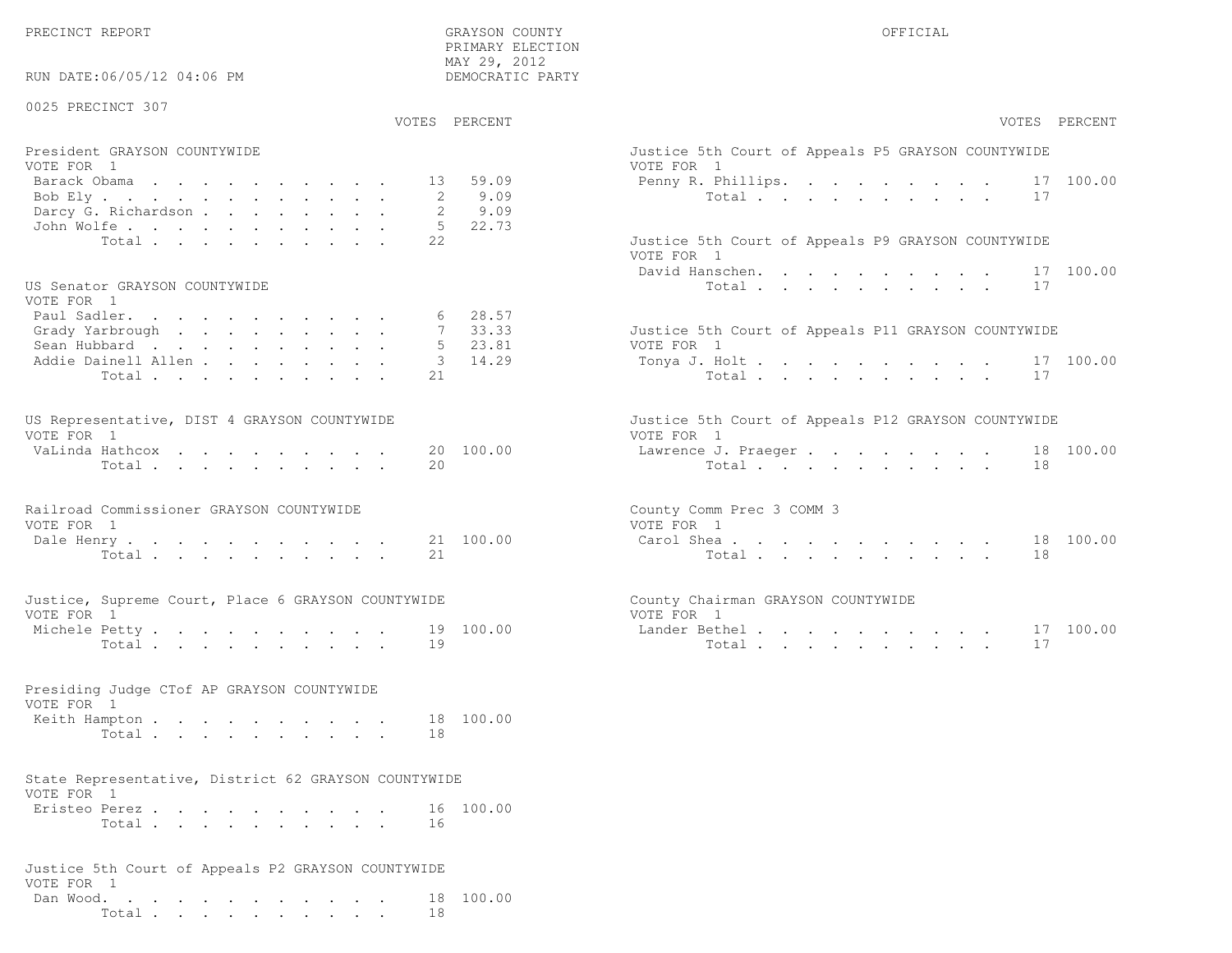# RUN DATE:06/05/12 04:06 PM

## 0025 PRECINCT 307

|                                                |  |  |  |  |  |  | VOTES PERCENT      |
|------------------------------------------------|--|--|--|--|--|--|--------------------|
| SCHOOL CHOICE GRAYSON COUNTYWIDE<br>VOTE FOR 1 |  |  |  |  |  |  |                    |
|                                                |  |  |  |  |  |  | YES (SI) 268 81.71 |
|                                                |  |  |  |  |  |  | NO (NO). 60 18.29  |

| Total |  |  |  |  |  | 328 |
|-------|--|--|--|--|--|-----|
|       |  |  |  |  |  |     |

#### REPEALING OBAMACARE GRAYSON COUNTYWIDE

| VOTE FOR 1 |  |  |  |  |  |                    |  |
|------------|--|--|--|--|--|--------------------|--|
|            |  |  |  |  |  | YES (SI) 311 92.84 |  |
|            |  |  |  |  |  | NO (NO). 24 7.16   |  |
|            |  |  |  |  |  | Total 335          |  |

## PUBLIC PRAYER GRAYSON COUNTYWIDE

| VOTE FOR 1 |  |  |  |  |  |                    |  |
|------------|--|--|--|--|--|--------------------|--|
|            |  |  |  |  |  | YES (SI) 321 91.71 |  |
|            |  |  |  |  |  | NO (NO). 29 8.29   |  |
|            |  |  |  |  |  | Total 350          |  |

#### BALANCED BUDGET GRAYSON COUNTYWIDE

| VOTE FOR 1 |  |  |  |  |  |                    |  |
|------------|--|--|--|--|--|--------------------|--|
|            |  |  |  |  |  | YES (SI) 314 96.62 |  |
|            |  |  |  |  |  | NO (NO). 11 3.38   |  |
|            |  |  |  |  |  | Total 325          |  |

# REDISTRICTING GRAYSON COUNTYWIDE

| VOTE FOR 1 |  |  |  |  |  |  |                    |  |
|------------|--|--|--|--|--|--|--------------------|--|
|            |  |  |  |  |  |  | YES (SI) 235 76.30 |  |
|            |  |  |  |  |  |  | NO (NO). 73 23.70  |  |
|            |  |  |  |  |  |  | Total 308          |  |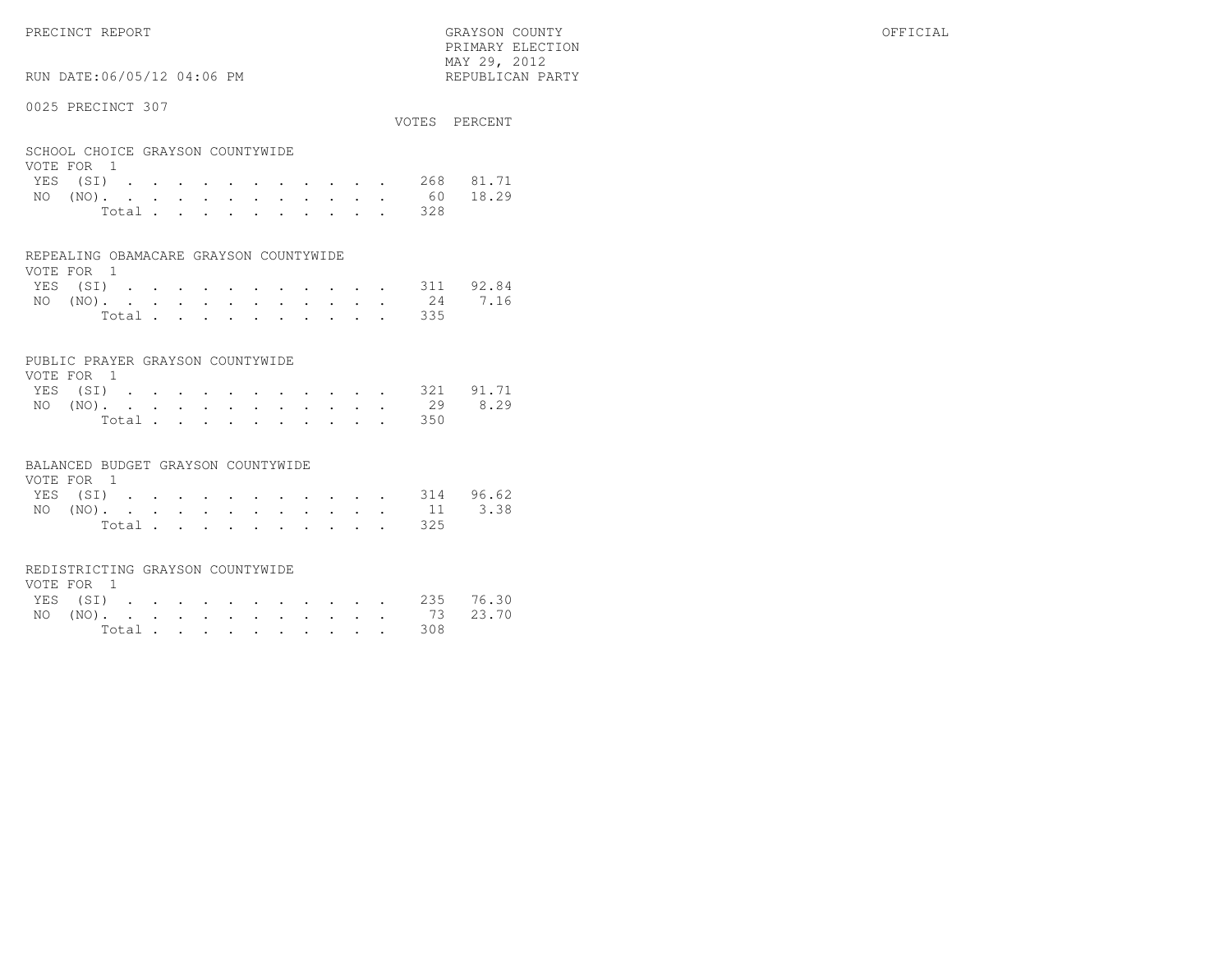PRECINCT REPORT GRAYSON COUNTY OFFICIAL PRIMARY ELECTION $\begin{array}{lll} \text{MAX} & 29, & 2012 \\ \text{NAY} & 29, & 2012 \end{array}$ 

# RUN DATE:06/05/12 04:06 PM

|                                                |       |  |  |  |  |  |    | VOTES PERCENT |
|------------------------------------------------|-------|--|--|--|--|--|----|---------------|
| PROPOSITION 1 GRAYSON COUNTYWIDE<br>VOTE FOR 1 |       |  |  |  |  |  |    |               |
| FOR $(APOYA)$ 16                               |       |  |  |  |  |  |    | 76.19         |
| AGAINST (EN CONTRA).                           |       |  |  |  |  |  | 5  | 23.81         |
|                                                | Total |  |  |  |  |  | 21 |               |
|                                                |       |  |  |  |  |  |    |               |

| PROPOSITION 2 GRAYSON COUNTYWIDE |  |  |  |  |  |                              |                      |
|----------------------------------|--|--|--|--|--|------------------------------|----------------------|
| VOTE FOR 1                       |  |  |  |  |  |                              |                      |
|                                  |  |  |  |  |  |                              | FOR (APOYA) 18 85.71 |
|                                  |  |  |  |  |  | AGAINST (EN CONTRA). 3 14.29 |                      |
|                                  |  |  |  |  |  | Total 21                     |                      |

| PROPOSITION 3 GRAYSON COUNTYWIDE |  |  |  |  |  |          |  |
|----------------------------------|--|--|--|--|--|----------|--|
| VOTE FOR 1                       |  |  |  |  |  |          |  |
| FOR (APOYA) 11 52.38             |  |  |  |  |  |          |  |
| AGAINST (EN CONTRA). 10 47.62    |  |  |  |  |  |          |  |
|                                  |  |  |  |  |  | Total 21 |  |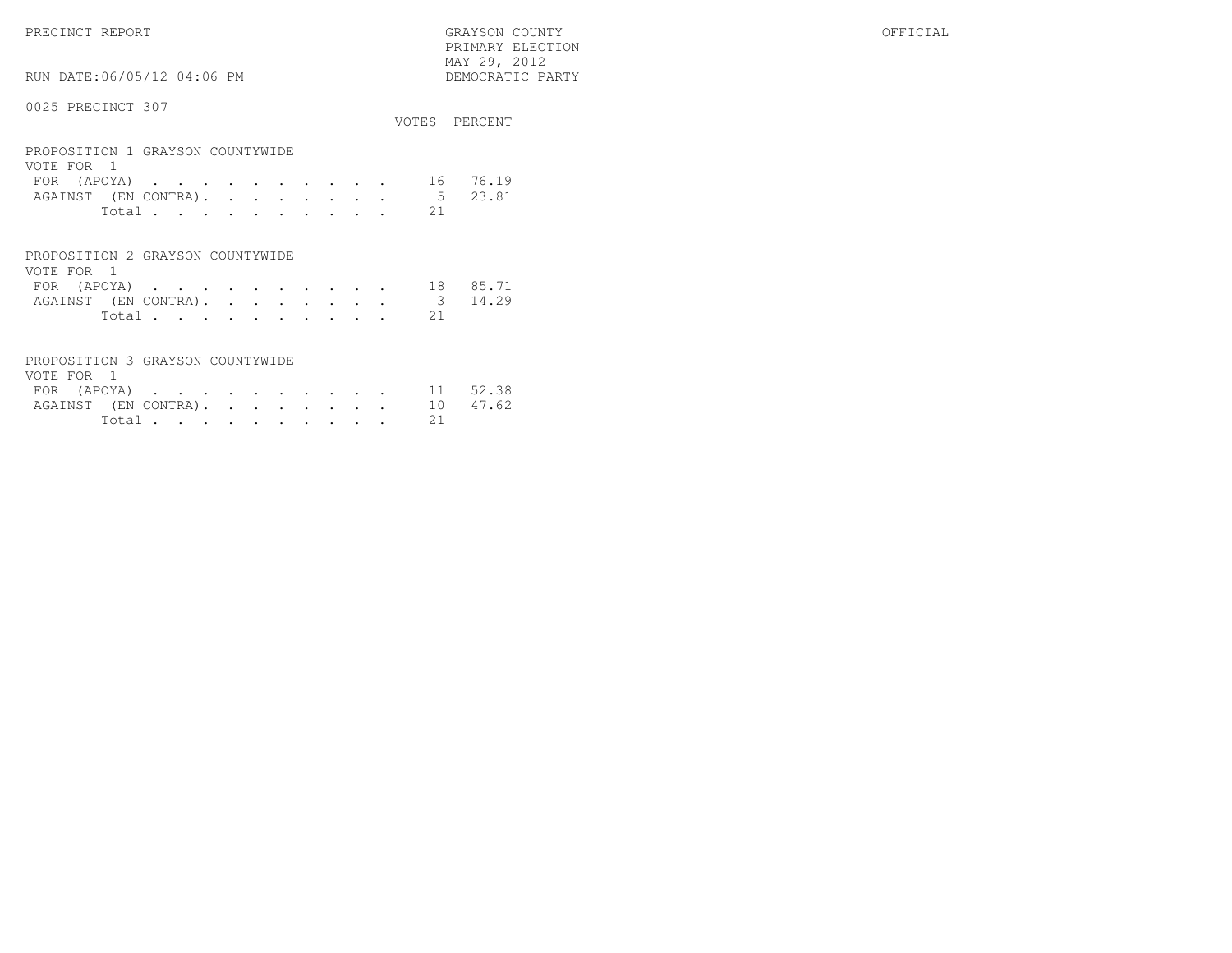RUN DATE:06/05/12 04:06 PM STATISTICS

|                                                                                                                                            |     | VOTES PERCENT |
|--------------------------------------------------------------------------------------------------------------------------------------------|-----|---------------|
| REGISTERED VOTERS - TOTAL                                                                                                                  | 943 |               |
| REGISTERED VOTERS - REPUBLICAN PARTY                                                                                                       |     |               |
| REGISTERED VOTERS - DEMOCRATIC PARTY                                                                                                       |     |               |
| BALLOTS CAST - TOTAL.                                                                                                                      | 144 |               |
| BALLOTS CAST - REPUBLICAN PARTY 139                                                                                                        |     | 96.53         |
| BALLOTS CAST - DEMOCRATIC PARTY                                                                                                            | .5  | 3.47          |
| VOTER TURNOUT - TOTAL .<br>the contract of the contract of the contract of the contract of the contract of the contract of the contract of |     | 15.27         |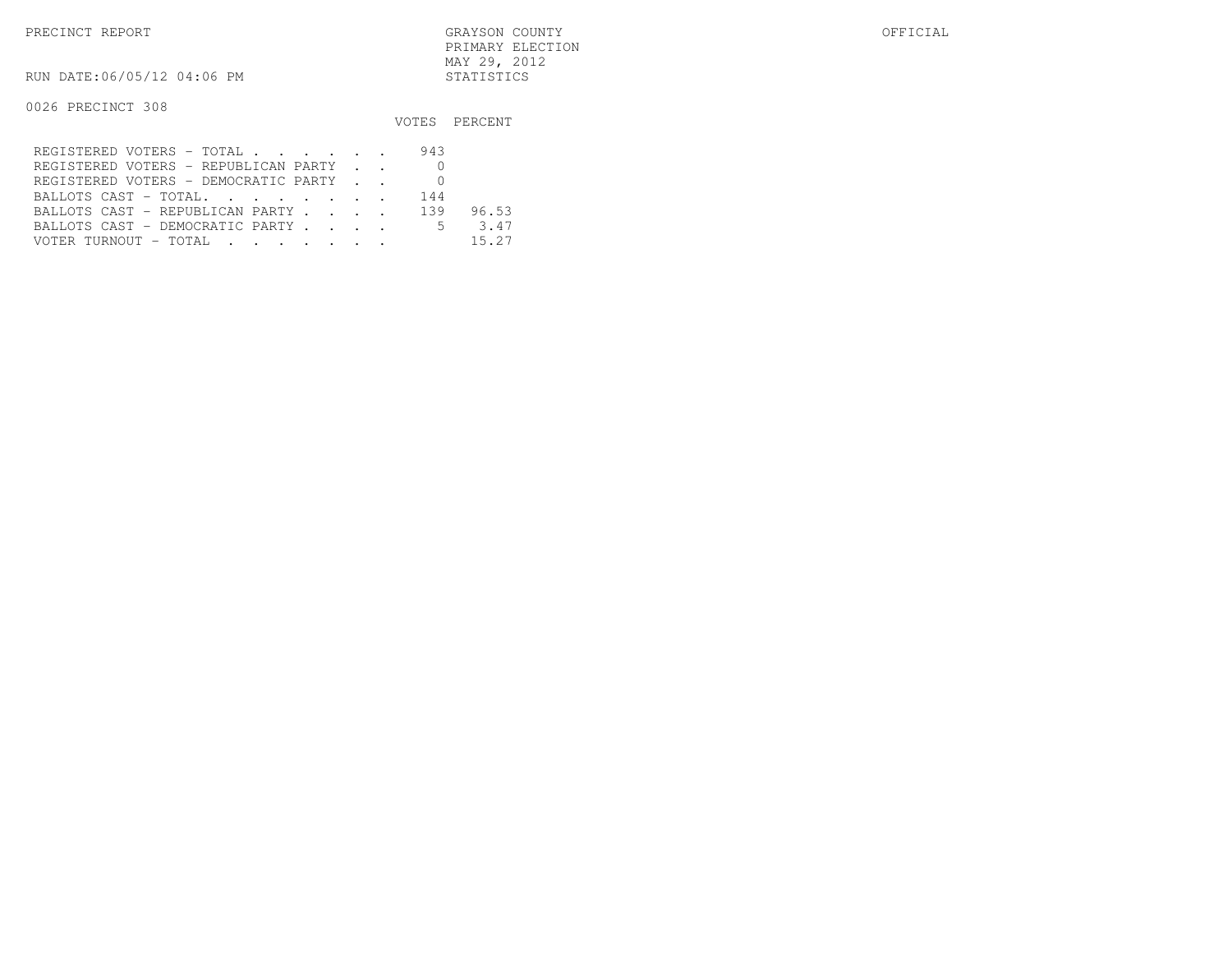PRECINCT REPORT THE COUNTY GRAYSON COUNTY THE COUNTY OFFICIAL OFFICIAL COUNTY OF THE COUNTY OF THE COUNTY OF THE COUNTY OF THE COUNTY OF THE COUNTY OF THE COUNTY OF THE COUNTY OF THE COUNTY OF THE COUNTY OF THE COUNTY OF T PRIMARY ELECTION MAY 29, 2012REPUBLICAN PARTY

# RUN DATE:06/05/12 04:06 PM

# 0026 PRECINCT 308

VOTES PERCENT VOTES PERCENT

# President GRAYSON COUNTYWIDE Justice, Superior Court, Superior Court, Place 2 Grammary 2 Grammary 2 Grammary 2 G<br>Vote 2 Grammary 2 Grammary 2 Grammary 2 Grammary 2 Grammary 2 Grammary 2 Grammary 2 Grammary 2 Grammary 2 Gra

| VOTE FOR 1                            | VOTE FOR 1                                         |
|---------------------------------------|----------------------------------------------------|
| Jon Huntsman 0                        | Steve Smith. 62<br>53.45                           |
| Rick Santorum 15 10.87                | Don Willett. 54 46.55                              |
| Mitt Romney. 97 70.29                 | Total 116                                          |
| Charles "Buddy" Roemer                |                                                    |
| Michele Bachmann 1 .72                |                                                    |
| Ron Paul. 11 7.97                     | Justice, Supreme Court, Place 4 GRAYSON COUNTYWIDE |
| Newt Gingrich<br>6 4.35               | VOTE FOR 1                                         |
| John Davis                            | 54.87<br>Joe Pool, Jr. 62                          |
| Uncommitted (No Comprometido). 8 5.80 | 20.35<br>John Devine. 23                           |
| Total 138                             | 28 24.78<br>David Medina                           |

#### US Senator GRAYSON COUNTYWIDE

| Justice, Supreme Court, Place 6 GRAYSON COUNTYWIDE |
|----------------------------------------------------|
| VOTE FOR 1                                         |
| Nathan Hecht 102 100.00                            |
| Total 102                                          |
|                                                    |
|                                                    |
| Presiding Judge CTof AP GRAYSON COUNTYWIDE         |
| VOTE FOR 1                                         |
| Sharon Keller. 104 100.00                          |
| Total 104                                          |
|                                                    |
|                                                    |

| US Representative, DIST 4 GRAYSON COUNTYWIDE |                        | VOTE FOR 1                                    |
|----------------------------------------------|------------------------|-----------------------------------------------|
| VOTE FOR 1                                   |                        | Barbara Parker Hervey 104 100.00              |
|                                              | Steve Clark. 45 33.09  | Total 104                                     |
|                                              | Lou Gigliotti 20 14.71 |                                               |
|                                              | Ralph M. Hall 71 52.21 |                                               |
|                                              | Total 136              | Judge CT of Criminal AP P8 GRAYSON COUNTYWIDE |

#### Railroad Commissioner GRAYSON COUNTYWIDE

| VOTE FOR 1                |  |  |  |  |  |                                             |
|---------------------------|--|--|--|--|--|---------------------------------------------|
| Warren Chisum 35 29.91    |  |  |  |  |  |                                             |
| Roland Sledge 10 8.55     |  |  |  |  |  | Member, State BoE Dist 9 GRAYSON COUNTYWIDE |
| Beryl Burgess 12 10.26    |  |  |  |  |  | VOTE FOR 1                                  |
| Becky Berger 10 8.55      |  |  |  |  |  | Randy Stevenson 63 58.33                    |
| Christi Craddick 29 24.79 |  |  |  |  |  | Thomas Ratliff. 45 41.67                    |
| Joe Cotten 21 17.95       |  |  |  |  |  | Total 108                                   |
| Total 117                 |  |  |  |  |  |                                             |

| Railroad Commissioner, UNEXP GRAYSON COUNTYWIDE | VOTE FOR 1            |
|-------------------------------------------------|-----------------------|
| VOTE FOR 1                                      | Jim Herblin. 49 40.16 |
| Barry Smitherman 60 51.28                       | Craig Estes. 73 59.84 |
| Greg Parker. 29 24.79                           | Total 122             |
| Al Lee 7 5.98                                   |                       |

|                                                        | VOTES PERCENT  | VOTES PERCENT                                                                                                                                   |
|--------------------------------------------------------|----------------|-------------------------------------------------------------------------------------------------------------------------------------------------|
| President GRAYSON COUNTYWIDE<br>VOTE FOR 1             |                | Justice, Supreme Court, Place 2 GRAYSON COUNTYWIDE<br>VOTE FOR 1                                                                                |
| Jon Huntsman<br>$\Omega$                               |                | Steve Smith.<br>53.45<br>62                                                                                                                     |
| 15<br>Rick Santorum                                    | 10.87          | 54<br>46.55<br>Don Willett.<br>$\mathbf{r}$ , and $\mathbf{r}$ , and $\mathbf{r}$ , and $\mathbf{r}$ , and $\mathbf{r}$                         |
| Mitt Romney.<br>97                                     | 70.29          | Total<br>116                                                                                                                                    |
| Charles "Buddy" Roemer<br>$\Omega$                     |                |                                                                                                                                                 |
| Michele Bachmann<br>1                                  | .72            |                                                                                                                                                 |
| Ron Paul.<br>11                                        | 7.97           | Justice, Supreme Court, Place 4 GRAYSON COUNTYWIDE                                                                                              |
| Newt Gingrich<br>6                                     | 4.35           | VOTE FOR 1                                                                                                                                      |
| John Davis<br>$\bigcap$                                |                | 54.87<br>Joe Pool, Jr.<br>62                                                                                                                    |
| Uncommitted (No Comprometido).<br>8                    | 5.80           | John Devine.<br>23<br>20.35                                                                                                                     |
| Total<br>138                                           |                | David Medina<br>28<br>24.78                                                                                                                     |
|                                                        |                | Total<br>113                                                                                                                                    |
| US Senator GRAYSON COUNTYWIDE                          |                |                                                                                                                                                 |
| VOTE FOR 1                                             |                | Justice, Supreme Court, Place 6 GRAYSON COUNTYWIDE                                                                                              |
| Joe Agris<br>1                                         | .74            | VOTE FOR 1                                                                                                                                      |
| Craig James.<br>10                                     | 7.35           | 102 100.00<br>Nathan Hecht                                                                                                                      |
| Ted Cruz.<br>39                                        | 28.68          | 102<br>Total                                                                                                                                    |
| Tom Leppert.<br>27<br>55                               | 19.85<br>40.44 |                                                                                                                                                 |
| David Dewhurst.<br>2                                   | 1.47           |                                                                                                                                                 |
| Glenn Addison<br>Curt Cleaver<br>$\mathbf{1}$          | .74            | Presiding Judge CTof AP GRAYSON COUNTYWIDE<br>VOTE FOR 1                                                                                        |
| $\mathbf{1}$<br>Ben Gambini.                           | .74            | Sharon Keller.<br>104 100.00                                                                                                                    |
| Lela Pittenger.<br>$\mathbf{0}$                        |                | Total<br>104                                                                                                                                    |
| Total<br>136                                           |                |                                                                                                                                                 |
| US Representative, DIST 4 GRAYSON COUNTYWIDE           |                | Judge CT of Criminal AP P7 GRAYSON COUNTYWIDE<br>VOTE FOR 1                                                                                     |
| VOTE FOR 1                                             |                | Barbara Parker Hervey<br>104 100.00                                                                                                             |
| Steve Clark.<br>45<br>20                               | 33.09          | Total<br>104                                                                                                                                    |
| Lou Gigliotti                                          | 14.71<br>52.21 |                                                                                                                                                 |
| Ralph M. Hall<br>71<br>136                             |                |                                                                                                                                                 |
| Total                                                  |                | Judge CT of Criminal AP P8 GRAYSON COUNTYWIDE<br>VOTE FOR 1                                                                                     |
|                                                        |                | 100.00<br>Elsa Alcala.<br>the contract of the contract of the contract of the contract of the contract of the contract of the contract of<br>96 |
| Railroad Commissioner GRAYSON COUNTYWIDE<br>VOTE FOR 1 |                | 96<br>Total                                                                                                                                     |
| Warren Chisum<br>35                                    | 29.91          |                                                                                                                                                 |
| Roland Sledge<br>10                                    | 8.55           | Member, State BoE Dist 9 GRAYSON COUNTYWIDE                                                                                                     |
| Beryl Burgess<br>12                                    | 10.26          | VOTE FOR 1                                                                                                                                      |
| Becky Berger<br>10                                     | 8.55           | 58.33<br>Randy Stevenson<br>63                                                                                                                  |
| Christi Craddick<br>29                                 | 24.79          | Thomas Ratliff.<br>41.67<br>45                                                                                                                  |
| Joe Cotten<br>21                                       | 17.95          | Total<br>108                                                                                                                                    |
| Total<br>117                                           |                |                                                                                                                                                 |
| Railroad Commissioner, UNEXP GRAYSON COUNTYWIDE        |                | State Senator, District 30 GRAYSON COUNTYWIDE<br>VOTE FOR 1                                                                                     |
| VOTE FOR 1                                             |                | 40.16<br>Jim Herblin.<br>49                                                                                                                     |
| Barry Smitherman.<br>60                                | 51.28          | 59.84<br>Craig Estes.<br>73                                                                                                                     |
| Greg Parker.<br>29                                     | 24.79          | Total<br>122                                                                                                                                    |
| Al Lee                                                 | 5.98           |                                                                                                                                                 |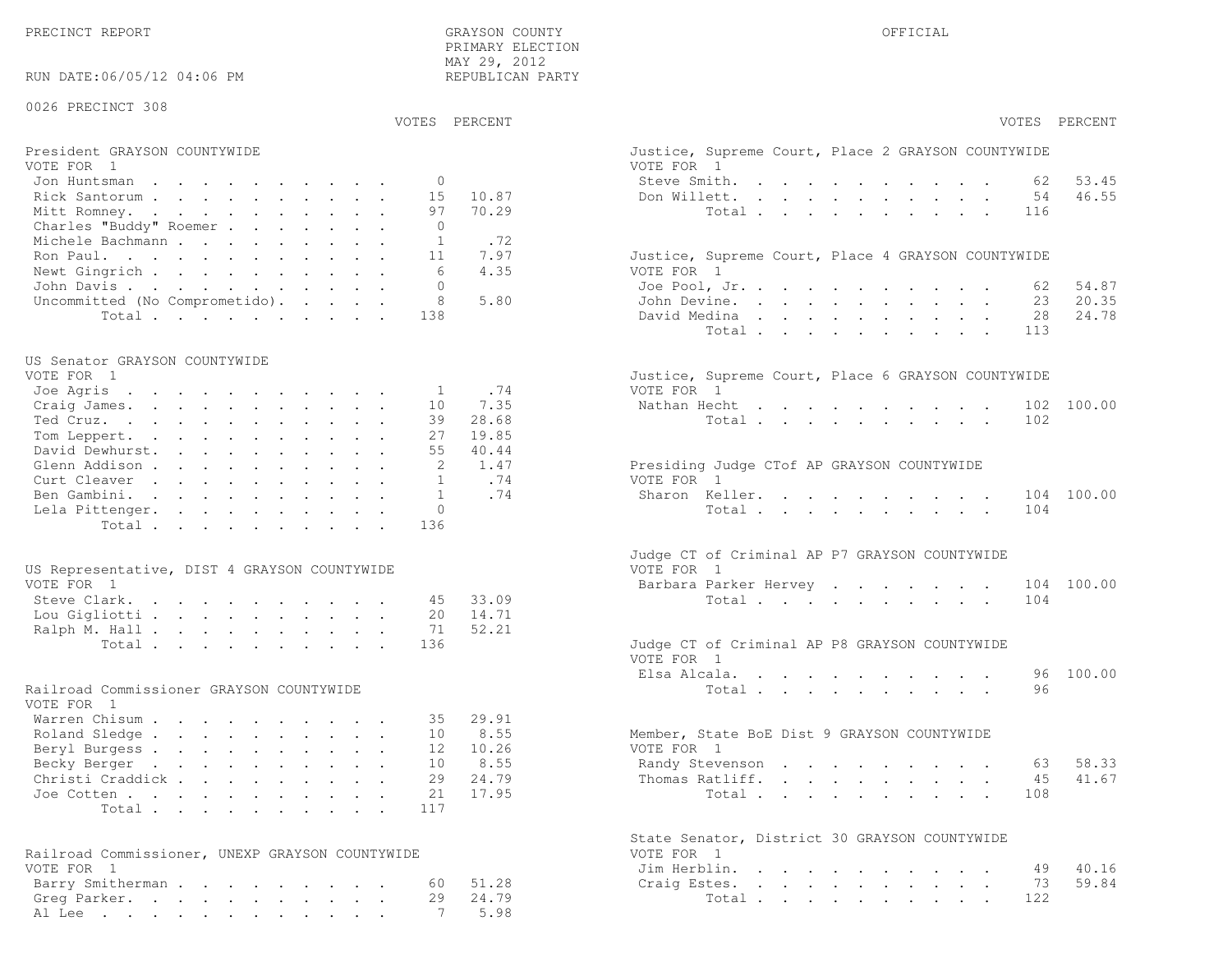$\begin{tabular}{cccccccccccccc} Elizabeth Murray-Kolb & . & . & . & . & . & . & . & . & . & 21 & 17.95 \\ Total & . & . & . & . & . & . & . & . & . & 117 \\ \end{tabular}$ 

State Representative, District 62 GRAYSON COUNTYWIDE VOTE FOR 1 Larry Phillips. . . . . . . . . . 104 100.00Total . . . . . . . . . . 104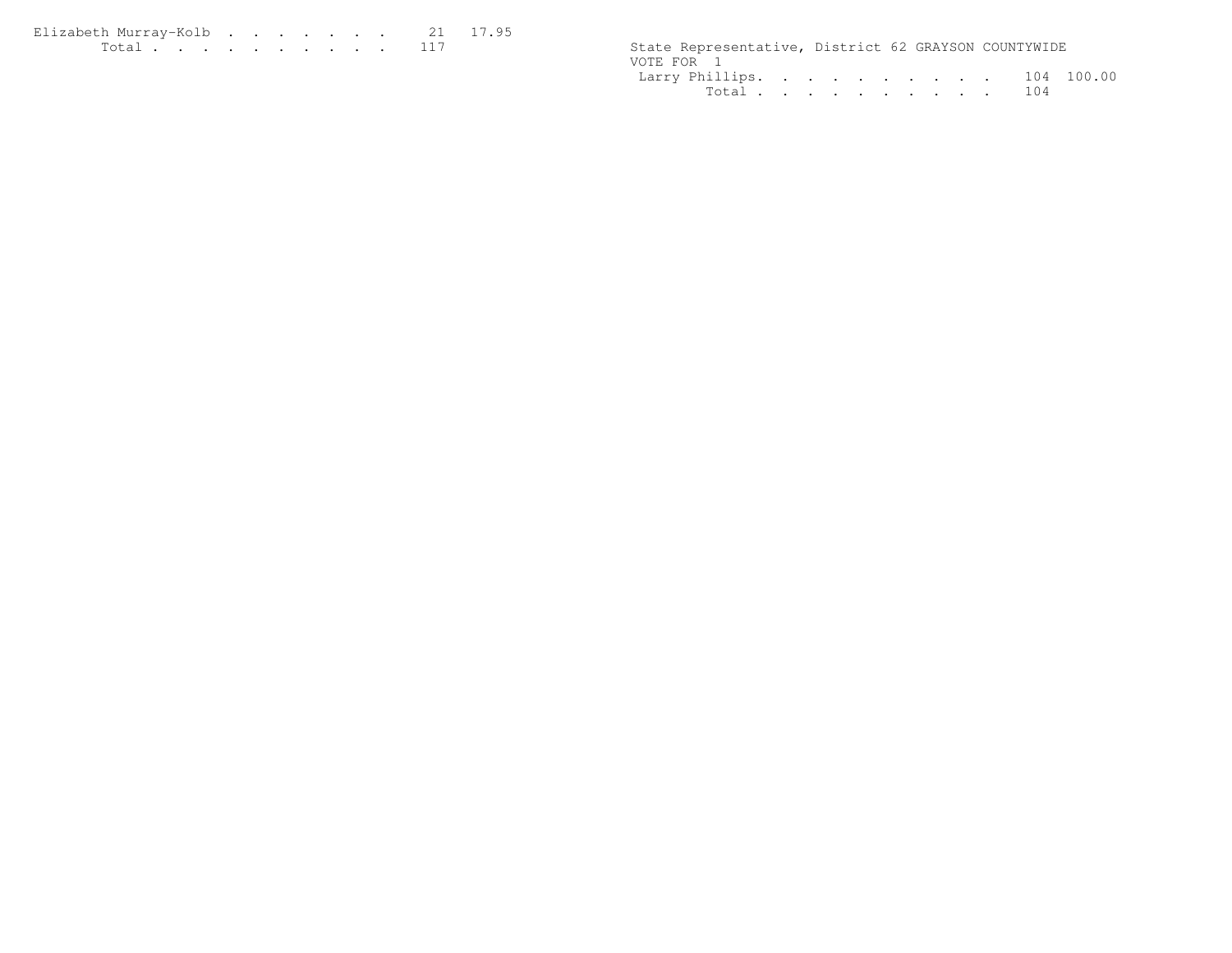PRECINCT REPORT OF THE SERVICE OF THE GRAYSON COUNTY OF THE GRAYSON COUNTY OF THE GRAYSON OF THE GRAYSON COUNTY

RUN DATE:06/05/12 04:06 PM

0026 PRECINCT 308

 PRIMARY ELECTION MAY 29, 2012REPUBLICAN PARTY

# Chief Justice 5th Ct of Appeals GRAYSON COUNTYWIDE District District District District District District District District District District District District District District District District District District District VOTE FOR 1 GRAYSON COUNTY WITH SALES AND COUNTY OF SALES AND GRAYSON COUNTY OF SALES AND GRAYSON COUNTY OF SALES AND GRAYSON CONTROL OF SALES AND GRAYSON CONTROL OF SALES AND GRAYSON CONTROL OF SALES AND GRAYSON CONTROL OF Carolyn Wright. . . . . . . . . 98 100.00 VOT

| Justice 5th Court of Appeals P2 GRAYSON COUNTYWIDE |  |  |  |  |  |                                        |  |
|----------------------------------------------------|--|--|--|--|--|----------------------------------------|--|
| VOTE FOR 1                                         |  |  |  |  |  | District Judge, 59th Judicial District |  |
| Bill Whitehill. 39 36.11                           |  |  |  |  |  | GRAYSON COUNTYWIDE                     |  |
| Jeff Coen 10 9.26                                  |  |  |  |  |  | VOTE FOR 1                             |  |
| David Evans. 32 29.63                              |  |  |  |  |  | Rayburn M. "Rim" Nall 94 100.00        |  |
| Kevin Keith. 16 14.81                              |  |  |  |  |  | Total 94                               |  |
| Jennifer Balido 11 10.19                           |  |  |  |  |  |                                        |  |
| Total 108                                          |  |  |  |  |  |                                        |  |

| Justice 5th Court of Appeals P5 GRAYSON COUNTYWIDE | Joe Brown 104 100.00 |
|----------------------------------------------------|----------------------|
| VOTE FOR 1                                         | Total 104            |
| Jim Moseley. 95 100.00                             |                      |
| Total 95                                           |                      |

| Justice 5th Court of Appeals P9 GRAYSON COUNTYWIDE |  |  |  |  |  | Brent Adams. 19 14.73    |  |  |  |  |  |  |
|----------------------------------------------------|--|--|--|--|--|--------------------------|--|--|--|--|--|--|
| VOTE FOR 1                                         |  |  |  |  |  | David S. Hawley 11 8.53  |  |  |  |  |  |  |
| Martin E. Richter. 47 47.47                        |  |  |  |  |  | Keith Gary 50 38.76      |  |  |  |  |  |  |
| David Lewis. 52 52.53                              |  |  |  |  |  | Johnny Waldrip. 49 37.98 |  |  |  |  |  |  |
| Total 99                                           |  |  |  |  |  | Total 129                |  |  |  |  |  |  |

| Justice 5th Court of Appeals P10 GRAYSON COUNTYWIDE | County Tax Assessor-Collector GRAYSON COUNTYWIDE |
|-----------------------------------------------------|--------------------------------------------------|
| VOTE FOR 1                                          | VOTE FOR 1                                       |
| Molly Francis 92 100.00                             | Bruce Stidham 42 33.87                           |
| Total 92                                            | Janis Hall 82 66.13                              |

| Justice 5th Court of Appeals P11 GRAYSON COUNTYWIDE |  |  |  |          |  |                           |  |
|-----------------------------------------------------|--|--|--|----------|--|---------------------------|--|
| VOTE FOR 1                                          |  |  |  |          |  | County Comm Prec 3 COMM 3 |  |
| Douglas S. Lang 93 100.00                           |  |  |  |          |  | VOTE FOR 1                |  |
|                                                     |  |  |  | Total 93 |  | Phyllis James 53 40.46    |  |

| Justice 5th Court of Appeals P12 GRAYSON COUNTYWIDE |          |  |  |  | Total 131                    |  |
|-----------------------------------------------------|----------|--|--|--|------------------------------|--|
| VOTE FOR 1                                          |          |  |  |  |                              |  |
| Robert M. "Bob" Fillmore 92 100.00                  |          |  |  |  |                              |  |
|                                                     | Total 92 |  |  |  | Constable Precinct 3 CONST 3 |  |

```
Justice 5th Court of Appeals P13 GRAYSON COUNTYWIDE Scott Taylor . . . . . . . . . . 59 51.30Elizabeth Lang Miers. . . . . . . 90 100.00
        Total . . . . . . . . . . 90
```

| :06/05/12 04:06 PM                                            | MAI 49, 4014<br>REPUBLICAN PARTY          |                                                                                        |
|---------------------------------------------------------------|-------------------------------------------|----------------------------------------------------------------------------------------|
| INCT 308                                                      | VOTES PERCENT                             | VOTES PERCENT                                                                          |
| stice 5th Ct of Appeals GRAYSON COUNTYWIDE<br>$\overline{1}$  |                                           | District Judge, 15th Judicial District<br>GRAYSON COUNTYWIDE                           |
| Wright.<br>Total                                              | 98 100.00<br>98                           | VOTE FOR 1<br>96 100.00<br>Jim Fallon<br>Total<br>96                                   |
| ith Court of Appeals P2 GRAYSON COUNTYWIDE                    |                                           |                                                                                        |
| $\mathbf{1}$<br>ltehill.<br>$\mathbb{R}^{n}$                  | 36.11<br>39<br>10<br>9.26                 | District Judge, 59th Judicial District<br>GRAYSON COUNTYWIDE<br>VOTE FOR 1             |
| rans.<br>eith.<br>: Balido                                    | 29.63<br>32<br>14.81<br>16<br>10.19<br>11 | 94 100.00<br>Rayburn M. "Rim" Nall<br>Total<br>94                                      |
| Total                                                         | 108                                       | Criminal District Attorney GRAYSON COUNTYWIDE<br>VOTE FOR 1                            |
| ith Court of Appeals P5 GRAYSON COUNTYWIDE<br>$\overline{1}$  |                                           | 104 100.00<br>Joe Brown $\cdots$ $\cdots$ $\cdots$ $\cdots$<br>Total<br>104            |
| eley.<br>Total                                                | 100.00<br>95<br>95                        | Sheriff GRAYSON COUNTYWIDE                                                             |
| ith Court of Appeals P9 GRAYSON COUNTYWIDE                    |                                           | VOTE FOR 1<br>14.73<br>Brent Adams.<br>19                                              |
| $\sim$ 1<br>. Richter.                                        | 47.47<br>47                               | David S. Hawley<br>8.53<br>11<br>38.76<br>Keith Gary.<br>50                            |
| ewis.<br>Total                                                | 52<br>52.53<br>99                         | 37.98<br>Johnny Waldrip.<br>49<br>Total<br>129                                         |
| ith Court of Appeals P10 GRAYSON COUNTYWIDE<br>$\overline{1}$ |                                           | County Tax Assessor-Collector GRAYSON COUNTYWIDE<br>VOTE FOR 1                         |
|                                                               | 92 100.00                                 | Bruce Stidham<br>33.87<br>42                                                           |
| Total                                                         | 92                                        | 66.13<br>Janis Hall<br>82<br>Total<br>124                                              |
| oth Court of Appeals P11 GRAYSON COUNTYWIDE                   |                                           |                                                                                        |
| $\overline{1}$<br>S. Lang                                     | 93 100.00                                 | County Comm Prec 3 COMM 3<br>VOTE FOR 1                                                |
| Total                                                         | 93                                        | Phyllis James<br>53 40.46<br>48.09<br>Jackie Crisp<br>63 —<br>11.45<br>Jim Cross<br>15 |
| ith Court of Appeals P12 GRAYSON COUNTYWIDE<br>$\overline{1}$ |                                           | Total<br>131                                                                           |
| 1. "Bob" Fillmore<br>Total                                    | 92 100.00<br>92                           | Constable Precinct 3 CONST 3<br>VOTE FOR 1                                             |
| oth Court of Appeals P13 GRAYSON COUNTYWIDE                   |                                           | 56 48.70<br>Todd Booher.<br>59<br>51.30<br>Scott Taylor                                |

Total . . . . . . . . . . 115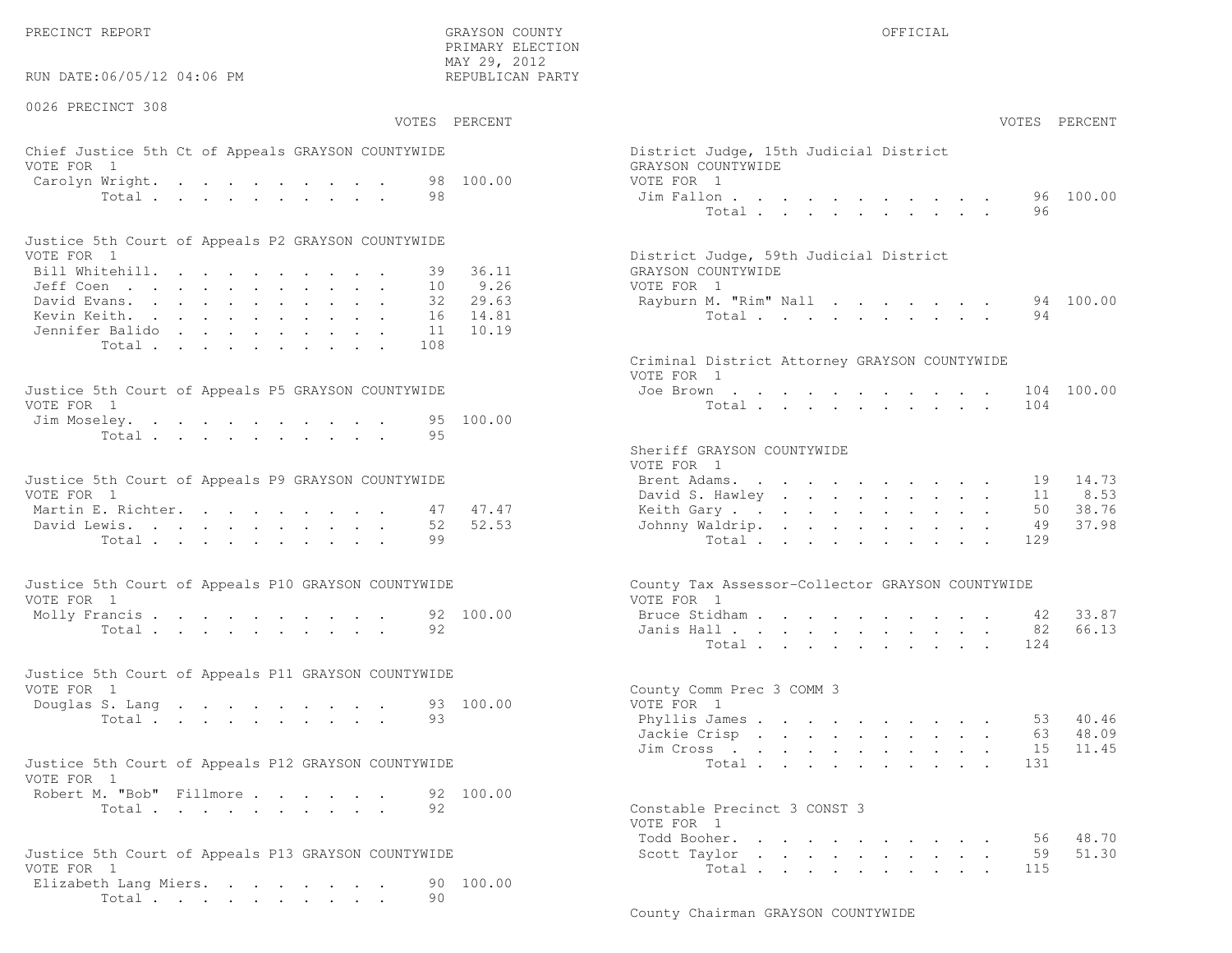| VOTE FOR 1             |  |  |  |  |  |           |  |
|------------------------|--|--|--|--|--|-----------|--|
| Larry Millson 58 50.43 |  |  |  |  |  |           |  |
| Gary Cox. 57 49.57     |  |  |  |  |  |           |  |
|                        |  |  |  |  |  | Total 115 |  |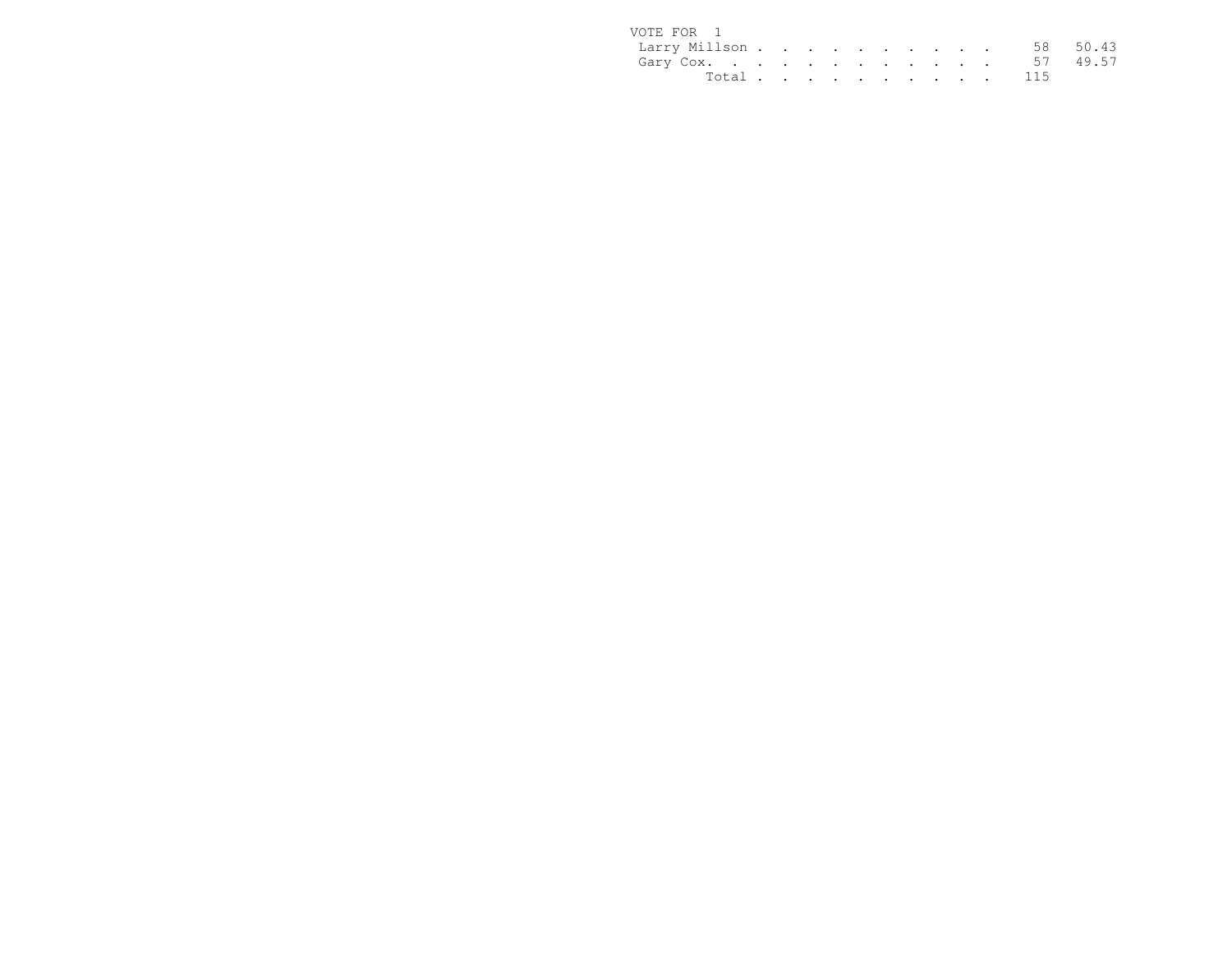PRECINCT REPORT COUNTY GRAYSON COUNTY COUNTY OFFICIAL

PRIMARY ELECTION

| RUN DATE:06/05/12 04:06 PM                                         | MAY 29, 2012<br>DEMOCRATIC PARTY     |                                                                   |
|--------------------------------------------------------------------|--------------------------------------|-------------------------------------------------------------------|
| 0026 PRECINCT 308                                                  | VOTES PERCENT                        | VOTES PERCENT                                                     |
| President GRAYSON COUNTYWIDE                                       |                                      | Justice 5th Court of Appeals P5 GRAYSON COUNTYWIDE                |
| VOTE FOR 1<br>Barack Obama<br>Bob Ely<br>Darcy G. Richardson       | 5 100.00<br>$\mathbf{0}$<br>$\Omega$ | VOTE FOR 1<br>100.00<br>Penny R. Phillips.<br>3<br>3<br>Total     |
| John Wolfe.<br>Total                                               | $\Omega$<br>5                        | Justice 5th Court of Appeals P9 GRAYSON COUNTYWIDE<br>VOTE FOR 1  |
| US Senator GRAYSON COUNTYWIDE                                      |                                      | 3 100.00<br>David Hanschen.<br>3<br>Total                         |
| VOTE FOR 1<br>Paul Sadler.<br>Grady Yarbrough<br>Sean Hubbard      | 1 33.33<br>1 33.33<br>$\circ$        | Justice 5th Court of Appeals P11 GRAYSON COUNTYWIDE<br>VOTE FOR 1 |
| Addie Dainell Allen<br>Total                                       | 33.33<br>$\mathbf{1}$<br>3           | 3 100.00<br>Tonya J. Holt<br>3<br>Total                           |
| US Representative, DIST 4 GRAYSON COUNTYWIDE<br>VOTE FOR 1         |                                      | Justice 5th Court of Appeals P12 GRAYSON COUNTYWIDE<br>VOTE FOR 1 |
| VaLinda Hathcox<br>Total                                           | 3 100.00<br>3                        | 3 100.00<br>Lawrence J. Praeger<br>Total<br>3                     |
| Railroad Commissioner GRAYSON COUNTYWIDE<br>VOTE FOR 1             |                                      | County Comm Prec 3 COMM 3<br>VOTE FOR 1                           |
| Dale Henry<br>Total                                                | 4 100.00<br>4                        | 4 100.00<br>Carol Shea<br>Total<br>4                              |
| Justice, Supreme Court, Place 6 GRAYSON COUNTYWIDE<br>VOTE FOR 1   |                                      | County Chairman GRAYSON COUNTYWIDE<br>VOTE FOR 1                  |
| Michele Petty<br>Total                                             | 3 100.00<br>3                        | 3 100.00<br>Lander Bethel.<br>3<br>Total                          |
| Presiding Judge CTof AP GRAYSON COUNTYWIDE<br>VOTE FOR 1           |                                      |                                                                   |
| Keith Hampton<br>Total                                             | 4 100.00<br>4                        |                                                                   |
| State Representative, District 62 GRAYSON COUNTYWIDE<br>VOTE FOR 1 |                                      |                                                                   |
| Eristeo Perez<br>Total                                             | 3 100.00<br>3                        |                                                                   |
| Justice 5th Court of Appeals P2 GRAYSON COUNTYWIDE<br>VOTE FOR 1   |                                      |                                                                   |
| Dan Wood.<br>Total                                                 | 100.00<br>3.<br>3.                   |                                                                   |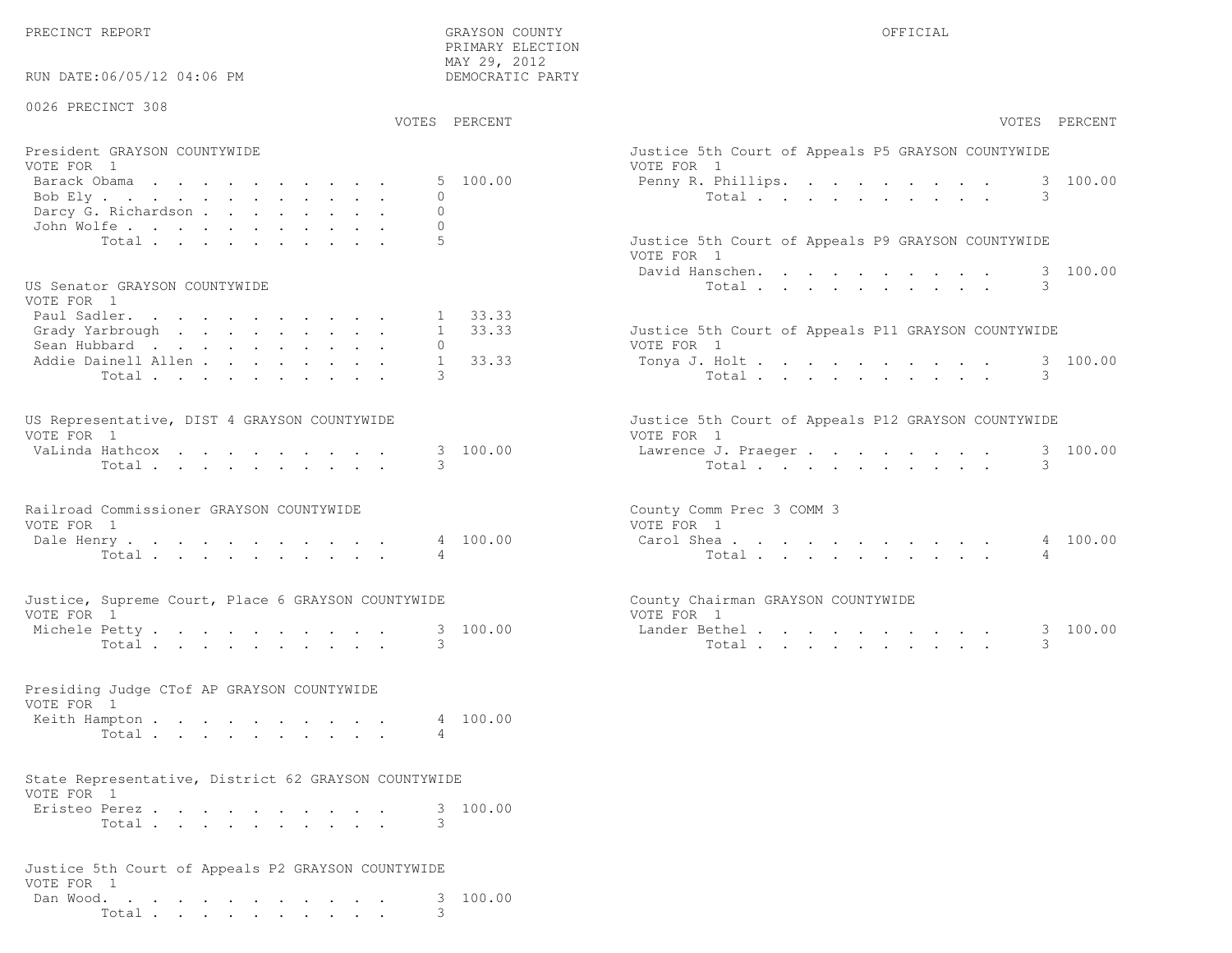RUN DATE:06/05/12 04:06 PM

## 0026 PRECINCT 308

|                                  |  |  |  |  |  |           | VOTES PERCENT |
|----------------------------------|--|--|--|--|--|-----------|---------------|
| SCHOOL CHOICE GRAYSON COUNTYWIDE |  |  |  |  |  |           |               |
| VOTE FOR 1<br>YES (SI) 108 80.00 |  |  |  |  |  |           |               |
| NO (NO). 27 20.00                |  |  |  |  |  |           |               |
|                                  |  |  |  |  |  | Total 135 |               |

 PRIMARY ELECTION MAY 29, 2012REPUBLICAN PARTY

|  | REPEALING OBAMACARE GRAYSON COUNTYWIDE |
|--|----------------------------------------|
|  |                                        |

| VOTE FOR 1 |  |  |  |  |  |                                          |  |
|------------|--|--|--|--|--|------------------------------------------|--|
|            |  |  |  |  |  | YES (SI) 129 94.16                       |  |
|            |  |  |  |  |  | NO $(NO)$ , , , , , , , , , , , , 8 5.84 |  |
|            |  |  |  |  |  | Total 137                                |  |

# PUBLIC PRAYER GRAYSON COUNTYWIDE

| VOTE FOR 1 |  |  |  |  |  |  |           |                    |
|------------|--|--|--|--|--|--|-----------|--------------------|
|            |  |  |  |  |  |  |           | YES (SI) 124 91.18 |
|            |  |  |  |  |  |  |           | NO (NO). 12 8.82   |
|            |  |  |  |  |  |  | Total 136 |                    |

#### BALANCED BUDGET GRAYSON COUNTYWIDE

| VOTE FOR 1 |  |  |  |  |  |                    |  |
|------------|--|--|--|--|--|--------------------|--|
|            |  |  |  |  |  | YES (SI) 129 97.73 |  |
|            |  |  |  |  |  | NO (NO). 3 2.27    |  |
|            |  |  |  |  |  | Total 132          |  |

#### REDISTRICTING GRAYSON COUNTYWIDE

| VOTE FOR 1 |  |  |  |  |  |  |                   |  |
|------------|--|--|--|--|--|--|-------------------|--|
|            |  |  |  |  |  |  | YES (SI) 93 74.40 |  |
|            |  |  |  |  |  |  | NO (NO). 32 25.60 |  |
|            |  |  |  |  |  |  | Total 125         |  |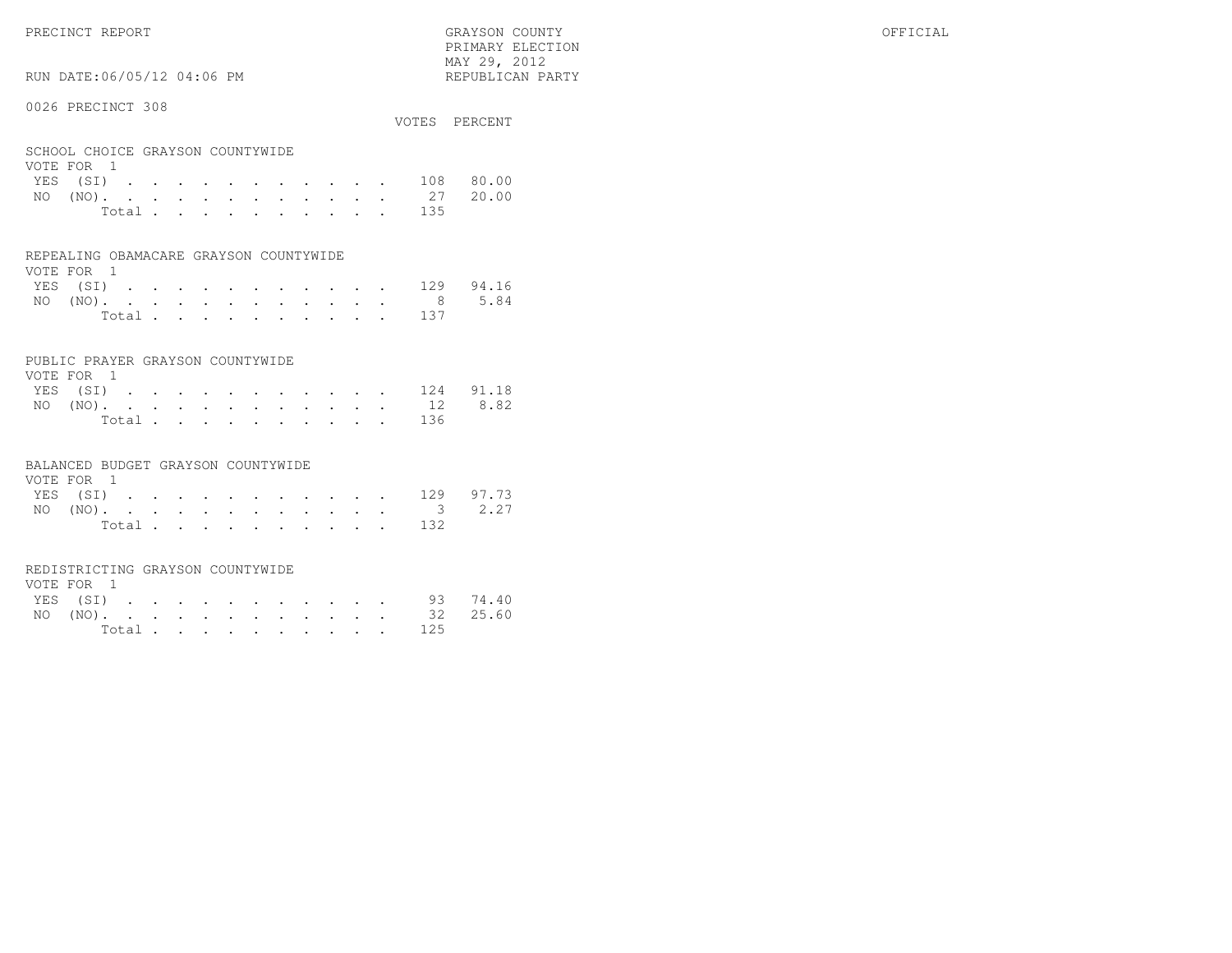PRECINCT REPORT GRAYSON COUNTY OFFICIAL PRIMARY ELECTION $\begin{array}{lll} \text{MAX} & 29, & 2012 \\ \text{NAY} & 29, & 2012 \end{array}$ RUN DATE:06/05/12 04:06 PM 0026 PRECINCT 308VOTES PERCENT

| PROPOSITION 1 GRAYSON COUNTYWIDE |  |  |  |  |  |         |
|----------------------------------|--|--|--|--|--|---------|
| VOTE FOR 1                       |  |  |  |  |  |         |
| FOR (APOYA)                      |  |  |  |  |  | 4 80.00 |
| AGAINST (EN CONTRA). 1 20.00     |  |  |  |  |  |         |
| Total.                           |  |  |  |  |  |         |

| PROPOSITION 2 GRAYSON COUNTYWIDE |       |  |  |  |  |  |
|----------------------------------|-------|--|--|--|--|--|
| VOTE FOR 1                       |       |  |  |  |  |  |
| FOR (APOYA) 5 100.00             |       |  |  |  |  |  |
| AGAINST (EN CONTRA).             |       |  |  |  |  |  |
|                                  | Total |  |  |  |  |  |

| PROPOSITION 3 GRAYSON COUNTYWIDE |        |  |  |  |  |  |
|----------------------------------|--------|--|--|--|--|--|
| VOTE FOR 1                       |        |  |  |  |  |  |
| FOR (APOYA) 5 100.00             |        |  |  |  |  |  |
| AGAINST (EN CONTRA).             |        |  |  |  |  |  |
|                                  | Total. |  |  |  |  |  |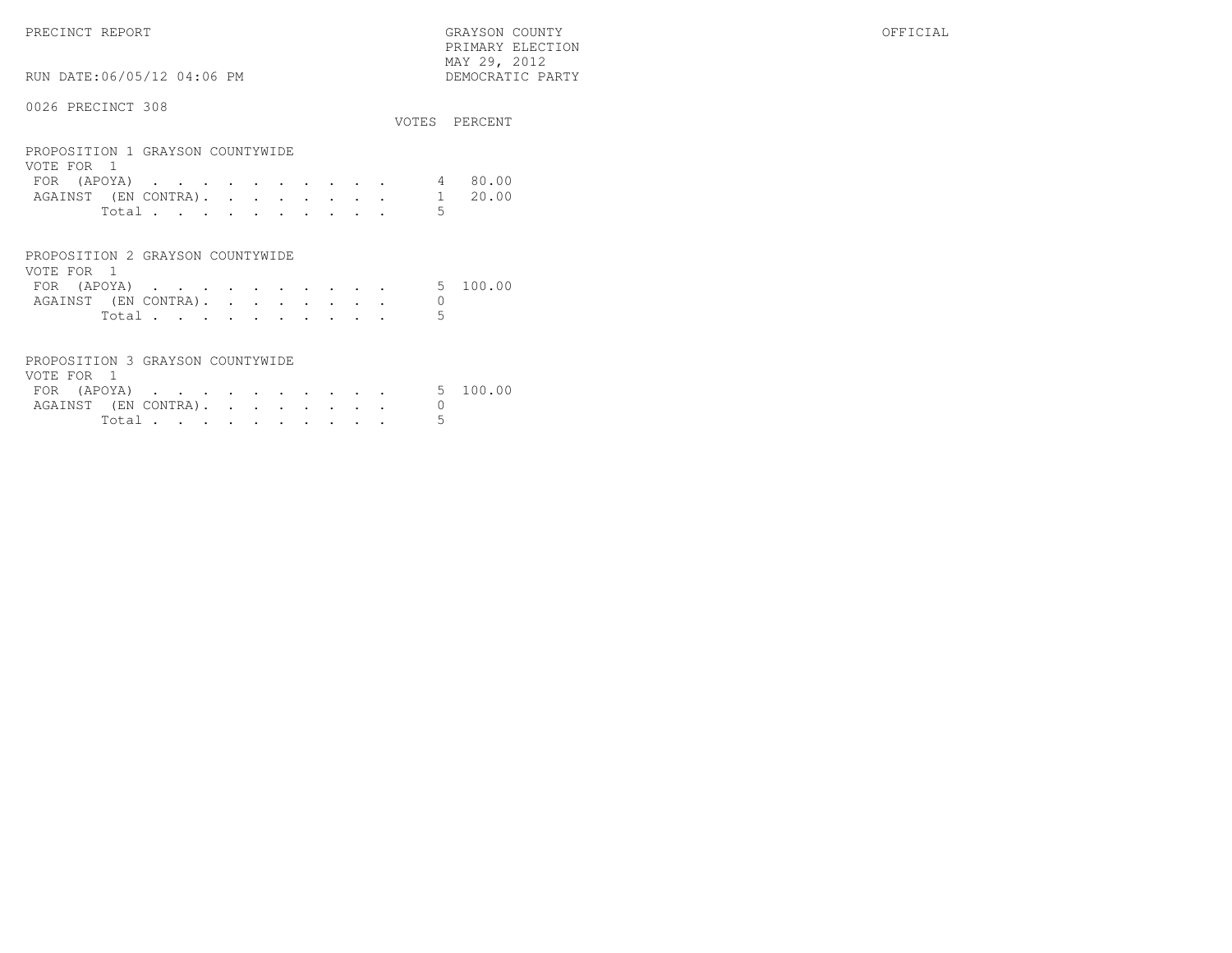RUN DATE:06/05/12 04:06 PM STATISTICS

|                                         |     | VOTES PERCENT |
|-----------------------------------------|-----|---------------|
| REGISTERED VOTERS - TOTAL               | 851 |               |
| REGISTERED VOTERS - REPUBLICAN PARTY    |     |               |
| REGISTERED VOTERS - DEMOCRATIC PARTY    |     |               |
| BALLOTS CAST - TOTAL.                   | 157 |               |
| BALLOTS CAST - REPUBLICAN PARTY         | 146 | 92.99         |
| BALLOTS CAST - DEMOCRATIC PARTY 11      |     | 7.01          |
| VOTER TURNOUT – TOTAL III III IIII IIII |     | 18.45         |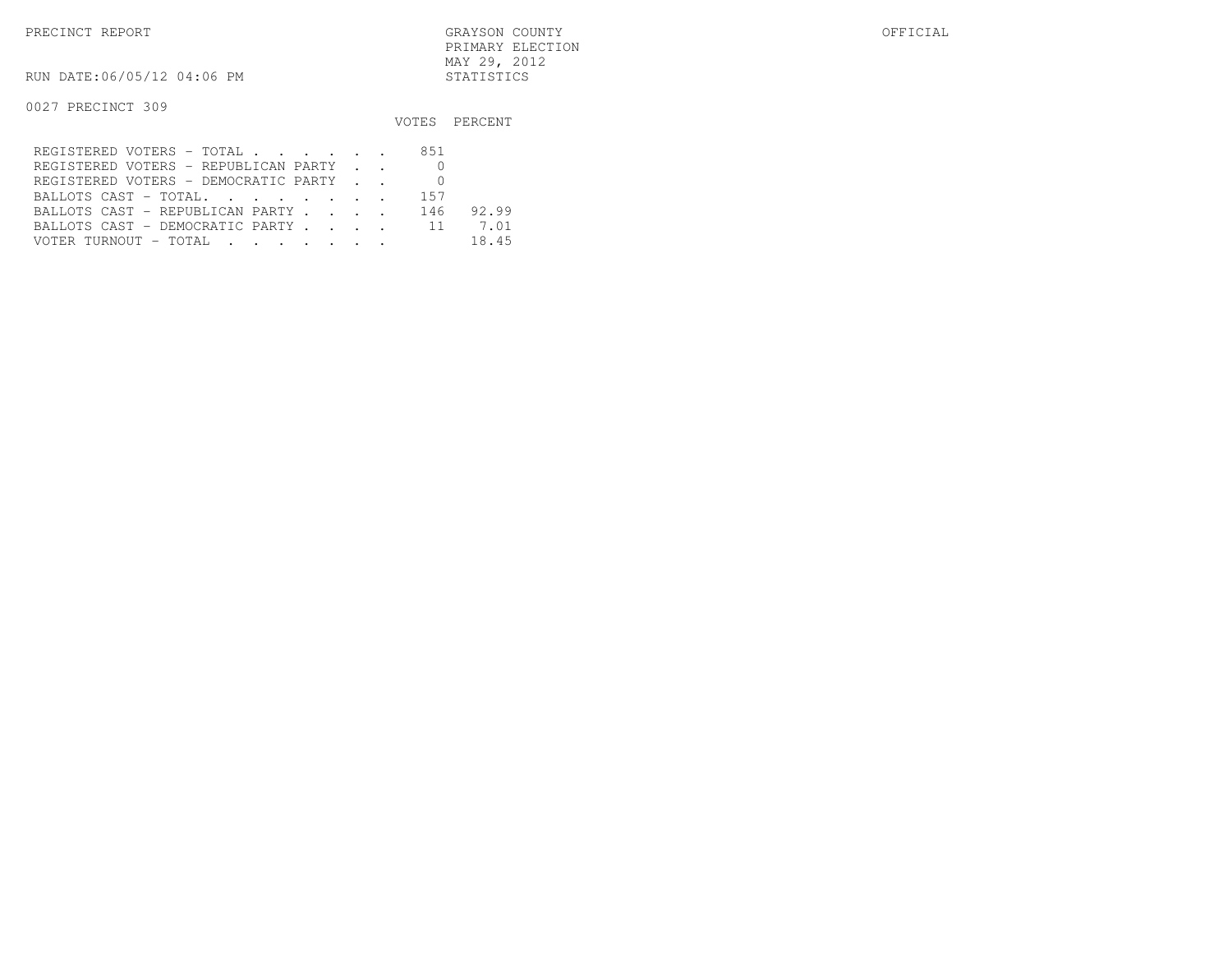48.51

27.27

29.29

43.43

65.83

| RUN DATE:06/05/12 04:06 PM                      |                    | <br>REPUBLICAN PARTY |                                                                  |
|-------------------------------------------------|--------------------|----------------------|------------------------------------------------------------------|
| 0027 PRECINCT 309                               |                    |                      |                                                                  |
|                                                 | VOTES PERCENT      |                      | VOTES PERCENT                                                    |
| President GRAYSON COUNTYWIDE<br>VOTE FOR 1      |                    |                      | Justice, Supreme Court, Place 2 GRAYSON COUNTYWIDE<br>VOTE FOR 1 |
| Jon Huntsman                                    | <sup>1</sup>       | .70                  | 51.49<br>Steve Smith.<br>52                                      |
| Rick Santorum                                   | 13                 | 9.15                 | 48.51<br>Don Willett.<br>49                                      |
| Mitt Romney.                                    | 89                 | 62.68                | Total<br>101                                                     |
| Charles "Buddy" Roemer                          | $\circ$            |                      |                                                                  |
| Michele Bachmann                                | $\Omega$           |                      |                                                                  |
| Ron Paul.                                       | 24                 | 16.90                | Justice, Supreme Court, Place 4 GRAYSON COUNTYWIDE               |
| Newt Gingrich                                   | 10                 | 7.04                 | VOTE FOR 1                                                       |
| John Davis.                                     | $\Omega$           |                      | 43.43<br>Joe Pool, Jr.<br>43                                     |
| Uncommitted (No Comprometido).                  | 5                  | 3.52                 | 27.27<br>John Devine.<br>27                                      |
| Total                                           | 142                |                      | 29.29<br>David Medina<br>29                                      |
|                                                 |                    |                      | Total<br>99                                                      |
| US Senator GRAYSON COUNTYWIDE                   |                    |                      |                                                                  |
| VOTE FOR 1                                      |                    |                      | Justice, Supreme Court, Place 6 GRAYSON COUNTYWIDE               |
| Joe Agris                                       | 2                  | 1.50                 | VOTE FOR 1                                                       |
| Craig James.                                    | 14                 | 10.53                | 100.00<br>Nathan Hecht<br>94                                     |
| Ted Cruz.                                       | 43                 | 32.33                | Total<br>94                                                      |
| Tom Leppert.                                    | 27                 | 20.30                |                                                                  |
| David Dewhurst.                                 | 43                 | 32.33                |                                                                  |
| Glenn Addison<br>Curt Cleaver                   | 2<br>$\mathcal{L}$ | 1.50                 | Presiding Judge CTof AP GRAYSON COUNTYWIDE<br>VOTE FOR 1         |
|                                                 | $\Omega$           | 1.50                 | 100.00<br>Sharon Keller.<br>91                                   |
| Ben Gambini.<br>Lela Pittenger.                 | $\Omega$           |                      | 91<br>Total                                                      |
| Total                                           | 133                |                      |                                                                  |
|                                                 |                    |                      |                                                                  |
|                                                 |                    |                      | Judge CT of Criminal AP P7 GRAYSON COUNTYWIDE                    |
| US Representative, DIST 4 GRAYSON COUNTYWIDE    |                    |                      | VOTE FOR 1<br>100.00                                             |
| VOTE FOR 1                                      | 47                 | 34.81                | Barbara Parker Hervey<br>91<br>91                                |
| Steve Clark.<br>Lou Gigliotti                   | 17                 | 12.59                | Total                                                            |
| Ralph M. Hall                                   | 71                 | 52.59                |                                                                  |
| Total                                           | 135                |                      | Judge CT of Criminal AP P8 GRAYSON COUNTYWIDE                    |
|                                                 |                    |                      | VOTE FOR 1                                                       |
|                                                 |                    |                      | 100.00<br>Elsa Alcala.<br>88                                     |
| Railroad Commissioner GRAYSON COUNTYWIDE        |                    |                      | Total<br>88                                                      |
| VOTE FOR 1                                      |                    |                      |                                                                  |
| Warren Chisum                                   | 27                 | 26.47                |                                                                  |
| Roland Sledge                                   | 16                 | 15.69                | Member, State BoE Dist 9 GRAYSON COUNTYWIDE<br>VOTE FOR 1        |
| Beryl Burgess<br>Becky Berger                   | 8                  | 7.84<br>15 14.71     | 56 56.57<br>Randy Stevenson                                      |
| Christi Craddick                                | 26                 | 25.49                | 43.43<br>Thomas Ratliff.<br>43                                   |
| Joe Cotten                                      | 10                 | 9.80                 | Total<br>99                                                      |
| Total                                           | 102                |                      |                                                                  |
|                                                 |                    |                      |                                                                  |
|                                                 |                    |                      | State Senator, District 30 GRAYSON COUNTYWIDE                    |
| Railroad Commissioner, UNEXP GRAYSON COUNTYWIDE |                    |                      | VOTE FOR 1                                                       |
| VOTE FOR 1                                      |                    |                      | 34.17<br>Jim Herblin.<br>41                                      |
| Barry Smitherman                                | 44<br>36           | 44.00<br>36.00       | 65.83<br>79<br>Craig Estes.<br>Total<br>120                      |
| Greg Parker.<br>Al Lee                          | $\mathbf{2}$       | 2.00                 |                                                                  |
|                                                 |                    |                      |                                                                  |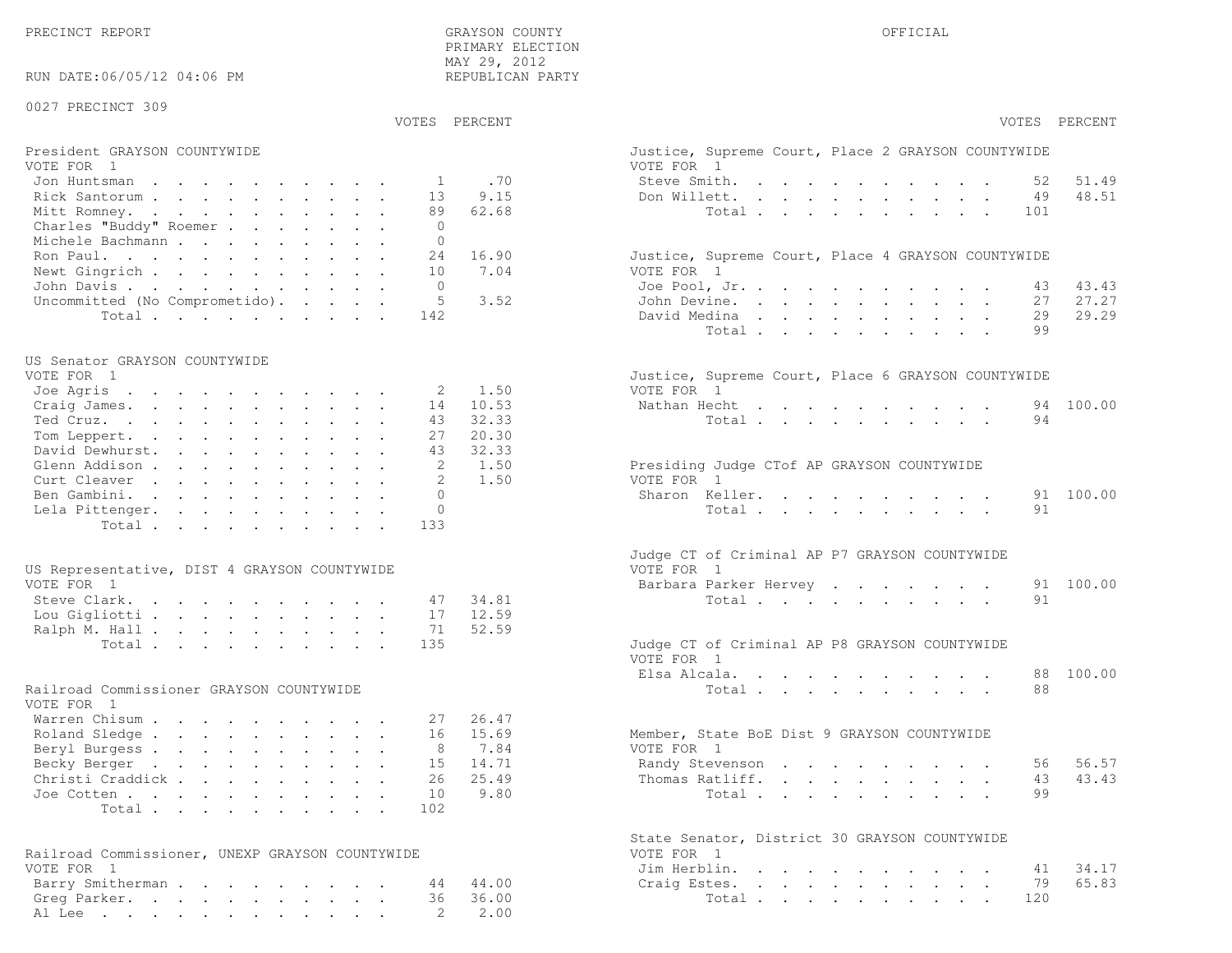| Elizabeth Murrav-Kolb 18 18.00 |  |  |  |  |  |                                                      |  |  |
|--------------------------------|--|--|--|--|--|------------------------------------------------------|--|--|
| <u>. 100</u>                   |  |  |  |  |  | State Representative, District 62 GRAYSON COUNTYWIDE |  |  |

| State Representative, District 62 GRAYSON COUNTYWIDE |  |  |  |  |  |
|------------------------------------------------------|--|--|--|--|--|
| VOTE FOR 1                                           |  |  |  |  |  |
| Larry Phillips. 104 100.00                           |  |  |  |  |  |
| Total 104                                            |  |  |  |  |  |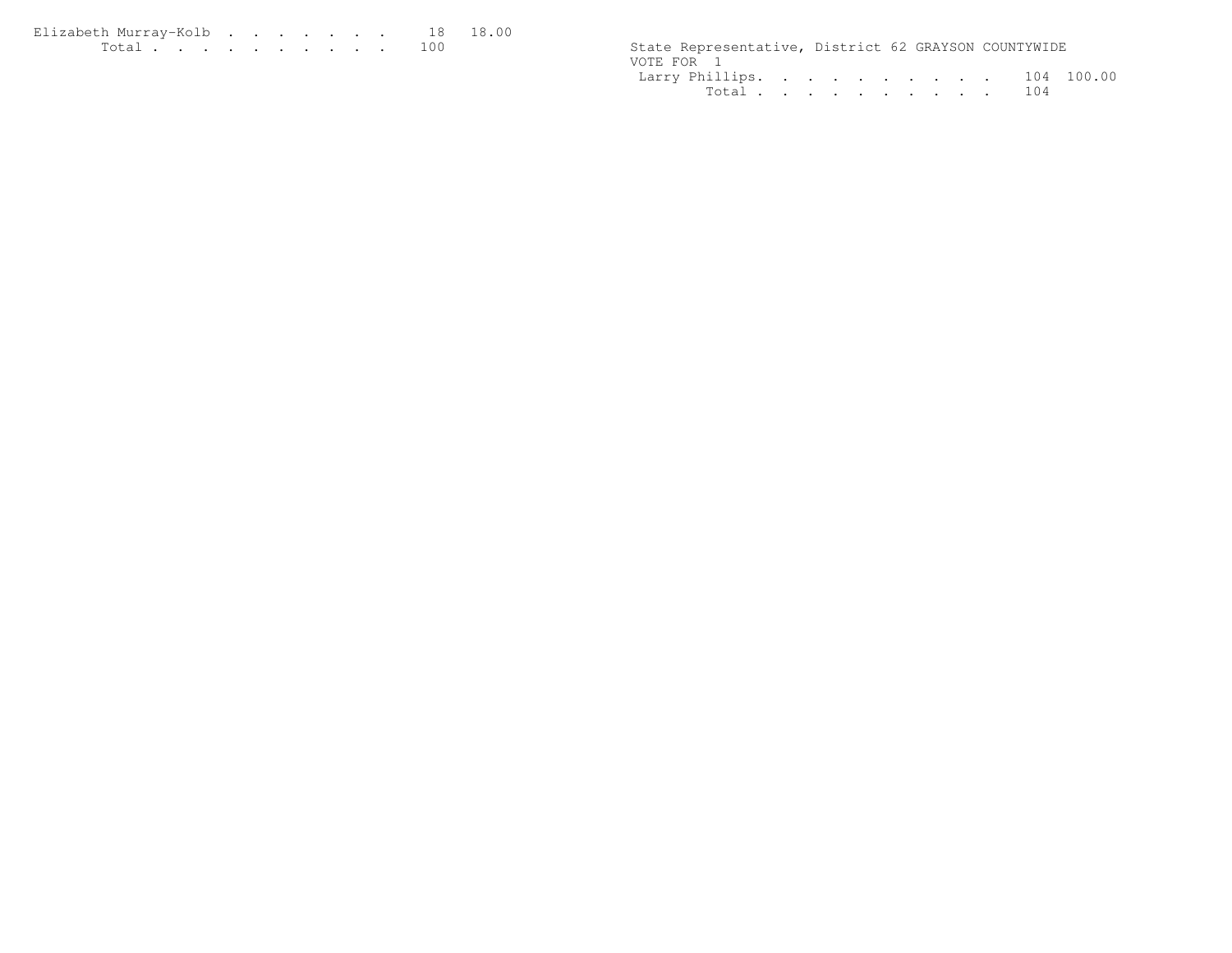PRECINCT REPORT OF THE SERVICE OF THE GRAYSON COUNTY OF THE GRAYSON COUNTY OF THE GRAYSON OF THE GRAYSON COUNTY

RUN DATE:06/05/12 04:06 PM

#### 0027 PRECINCT 309

VOTES PERCENT VOTES PERCENT

 PRIMARY ELECTION MAY 29, 2012REPUBLICAN PARTY

# Chief Justice 5th Ct of Appeals GRAYSON COUNTYWIDE District Appears of District District District District District District District District District District District District District District District District Distric VOTE FOR 1 GRAYSON COUNTY OF REAL EXPLORER COUNTY OF REAL EXPLORER COUNTY OF REAL EXPLORER COUNTY OF REAL EXPLORER COUNTY OF REAL EXPLORER COUNTY OF REAL EXPLORER COUNTY OF REAL EXPLORER COUNTY OF REAL EXPLORER COUNTY OF R Carolyn Wright. . . . . . . . . 89 100.00 VOT Total . . . . . . . . . . 89 Jim Fallon . . . . . . . . . . . 90 100.00

| Justice 5th Court of Appeals P2 GRAYSON COUNTYWIDE |  |  |  |  |  |                                        |
|----------------------------------------------------|--|--|--|--|--|----------------------------------------|
| VOTE FOR 1                                         |  |  |  |  |  | District Judge, 59th Judicial District |
| Bill Whitehill. 34 35.79                           |  |  |  |  |  | GRAYSON COUNTYWIDE                     |
| Jeff Coen 11 11.58                                 |  |  |  |  |  | VOTE FOR 1                             |
| David Evans. 29 30.53                              |  |  |  |  |  | Rayburn M. "Rim" Nall 88 100.00        |
| Kevin Keith. 11 11.58                              |  |  |  |  |  | Total 88                               |
| Jennifer Balido 10 10.53                           |  |  |  |  |  |                                        |
| Total 95                                           |  |  |  |  |  |                                        |

| Justice 5th Court of Appeals P5 GRAYSON COUNTYWIDE | Joe Brown 96 100.00 |
|----------------------------------------------------|---------------------|
| VOTE FOR 1                                         | Total 96            |
| Jim Moseley. 91 100.00                             |                     |
| Total 91                                           |                     |

| Justice 5th Court of Appeals P9 GRAYSON COUNTYWIDE | Brent Adams. 8 5.97      |  |
|----------------------------------------------------|--------------------------|--|
| VOTE FOR 1                                         | David S. Hawley 17 12.69 |  |
| Martin E. Richter. 38 42.70                        | Keith Gary 59 44.03      |  |
| David Lewis. 51 57.30                              | Johnny Waldrip. 50 37.31 |  |
| Total 89                                           | Total 134                |  |

| Justice 5th Court of Appeals P10 GRAYSON COUNTYWIDE | County Tax Assessor-Collector GRAYSON COUNTYWIDE |
|-----------------------------------------------------|--------------------------------------------------|
| VOTE FOR 1                                          | VOTE FOR 1                                       |
| Molly Francis 92 100.00                             | Bruce Stidham 66 53.66                           |
| Total 92                                            | Janis Hall 57 46.34                              |

| Justice 5th Court of Appeals P11 GRAYSON COUNTYWIDE |  |  |  |  |          |                           |  |
|-----------------------------------------------------|--|--|--|--|----------|---------------------------|--|
| VOTE FOR 1                                          |  |  |  |  |          | County Comm Prec 3 COMM 3 |  |
| Douglas S. Lang 90 100.00                           |  |  |  |  |          | VOTE FOR 1                |  |
|                                                     |  |  |  |  | Total 90 | Phyllis James 78 54.93    |  |

| Justice 5th Court of Appeals P12 GRAYSON COUNTYWIDE |  | Total 142 |  |  |  |  |  |
|-----------------------------------------------------|--|-----------|--|--|--|--|--|
| VOTE FOR 1                                          |  |           |  |  |  |  |  |
| Robert M. "Bob" Fillmore 84 100.00                  |  |           |  |  |  |  |  |

```
Total \cdots . . . . . . . 84 Constants 3 Constants 3 Constants 3 Constants 3 Constants 3 Constants 3 Constants 3 Constants 3 Constants 3 Constants 3 Constants 3 Constants 3 Constants 3 Constants 3 Constants 3 Constants 3
```

| Justice 5th Court of Appeals P13 GRAYSON COUNTYWIDE |  |  |  |  |  |                |     |  |
|-----------------------------------------------------|--|--|--|--|--|----------------|-----|--|
| VOTE FOR 1                                          |  |  |  |  |  |                |     |  |
| Elizabeth Lang Miers. 85 100.00                     |  |  |  |  |  |                |     |  |
|                                                     |  |  |  |  |  | Total $\cdots$ | -85 |  |

| AY 29, 2012<br>EPUBLICAN PARTY |                                                                            |                                                             |                                                 |                            |                                                                                                                                                                         |                      |                                                                                                                    |                                                                                      |                                                           |                                                                         |                                                                     |                 |                                         |
|--------------------------------|----------------------------------------------------------------------------|-------------------------------------------------------------|-------------------------------------------------|----------------------------|-------------------------------------------------------------------------------------------------------------------------------------------------------------------------|----------------------|--------------------------------------------------------------------------------------------------------------------|--------------------------------------------------------------------------------------|-----------------------------------------------------------|-------------------------------------------------------------------------|---------------------------------------------------------------------|-----------------|-----------------------------------------|
| PERCENT                        |                                                                            |                                                             |                                                 |                            |                                                                                                                                                                         |                      |                                                                                                                    |                                                                                      |                                                           |                                                                         |                                                                     | VOTES           | PERCENT                                 |
| 100.00                         | District Judge, 15th Judicial District<br>GRAYSON COUNTYWIDE<br>VOTE FOR 1 | Jim Fallon<br>Total .                                       |                                                 |                            | and a series of the series of the series of<br>$\mathbf{r} = \mathbf{r} - \mathbf{r}$ , $\mathbf{r} = \mathbf{r} - \mathbf{r}$ , $\mathbf{r} = \mathbf{r} - \mathbf{r}$ |                      |                                                                                                                    |                                                                                      |                                                           |                                                                         |                                                                     | 90<br>90        | 100.00                                  |
| 35.79<br>11.58<br>30.53        | District Judge, 59th Judicial District<br>GRAYSON COUNTYWIDE<br>VOTE FOR 1 | Rayburn M. "Rim" Nall                                       |                                                 |                            |                                                                                                                                                                         |                      |                                                                                                                    |                                                                                      |                                                           |                                                                         |                                                                     | 88              | 100.00                                  |
| 11.58<br>10.53                 |                                                                            | Total $\cdots$                                              |                                                 |                            |                                                                                                                                                                         |                      |                                                                                                                    | $\bullet$ .                                                                          | $\sim$                                                    | $\bullet$ .<br><br><br><br><br><br><br><br><br><br><br><br>             |                                                                     | 88              |                                         |
|                                | Criminal District Attorney GRAYSON COUNTYWIDE<br>VOTE FOR 1                |                                                             |                                                 |                            |                                                                                                                                                                         |                      |                                                                                                                    |                                                                                      |                                                           |                                                                         |                                                                     |                 |                                         |
| 100.00                         |                                                                            | Joe Brown<br>Total                                          |                                                 |                            |                                                                                                                                                                         |                      |                                                                                                                    |                                                                                      |                                                           |                                                                         |                                                                     | 96<br>96        | 100.00                                  |
|                                | Sheriff GRAYSON COUNTYWIDE<br>VOTE FOR 1                                   |                                                             |                                                 |                            |                                                                                                                                                                         |                      |                                                                                                                    |                                                                                      |                                                           |                                                                         |                                                                     |                 |                                         |
| 42.70<br>57.30                 | Brent Adams.                                                               | David S. Hawley .<br>Keith Gary<br>Johnny Waldrip.<br>Total | the contract of the contract of the contract of | $\mathcal{L}^{\text{max}}$ | $\bullet$ .                                                                                                                                                             | $\ddot{\phantom{a}}$ | $\mathbf{z} = \mathbf{z} + \mathbf{z}$ .<br>$\mathbf{L}^{\text{max}}$ , $\mathbf{L}^{\text{max}}$<br>$\sim$ $\sim$ | $\mathbf{z} = \mathbf{z}$<br>$\mathcal{L}^{\text{max}}$<br>$\mathbf{L}^{\text{max}}$ | $\sim$<br>$\mathcal{L}^{\text{max}}$<br>$\sim$            | $\bullet$ .<br>$\ddot{\phantom{0}}$                                     | $\ddot{\phantom{a}}$<br>$\mathcal{L}^{\pm}$<br>$\ddot{\phantom{0}}$ | 50<br>134       | 8 5.97<br>17 12.69<br>59 44.03<br>37.31 |
|                                | County Tax Assessor-Collector GRAYSON COUNTYWIDE<br>VOTE FOR 1             |                                                             |                                                 |                            |                                                                                                                                                                         |                      |                                                                                                                    |                                                                                      |                                                           |                                                                         |                                                                     |                 |                                         |
| 100.00                         |                                                                            | Bruce Stidham.<br>Janis Hall<br>Total .                     | $\sim$                                          | $\ddot{\phantom{0}}$       | $\ddot{\phantom{a}}$<br>and a series of the series of the series of<br>$\mathbf{r}$ and $\mathbf{r}$ and $\mathbf{r}$                                                   | $\ddot{\phantom{0}}$ | $\ddot{\phantom{0}}$<br>$\mathbf{r}$ . The set of $\mathbf{r}$                                                     | $\mathbf{r}$                                                                         | $\sim 100$                                                | $\ddot{\phantom{0}}$<br>$\mathbf{L}$ and $\mathbf{L}$                   |                                                                     | 66<br>57<br>123 | 53.66<br>46.34                          |
| 100.00                         | County Comm Prec 3 COMM 3<br>VOTE FOR 1                                    |                                                             |                                                 |                            |                                                                                                                                                                         |                      |                                                                                                                    |                                                                                      |                                                           |                                                                         |                                                                     |                 |                                         |
|                                |                                                                            | Phyllis James<br>Jackie Crisp.<br>Jim Cross<br>Total        | $\sim$                                          | $\ddot{\phantom{0}}$       | $\bullet$ .                                                                                                                                                             | $\sim$               | $\mathbf{r} = \mathbf{r} \cdot \mathbf{r}$ .<br>$\mathbf{r}$ . The set of $\mathbf{r}$                             | $\mathbf{L}^{(1)}$                                                                   | $\sim$ $-$                                                | the contract of the contract of the contract of<br>$\ddot{\phantom{0}}$ | $\ddot{\phantom{0}}$<br>$\bullet$                                   | 78<br>53<br>142 | 54.93<br>37.32<br>11 7.75               |
| 100.00                         | Constable Precinct 3 CONST 3                                               |                                                             |                                                 |                            |                                                                                                                                                                         |                      |                                                                                                                    |                                                                                      |                                                           |                                                                         |                                                                     |                 |                                         |
|                                | VOTE FOR 1                                                                 | Todd Booher.<br>Scott Taylor                                |                                                 |                            |                                                                                                                                                                         |                      |                                                                                                                    |                                                                                      | $\bullet$ , $\bullet$ , $\bullet$ , $\bullet$ , $\bullet$ |                                                                         |                                                                     | 58<br>47        | 55.24<br>44.76                          |

Total . . . . . . . . . . 105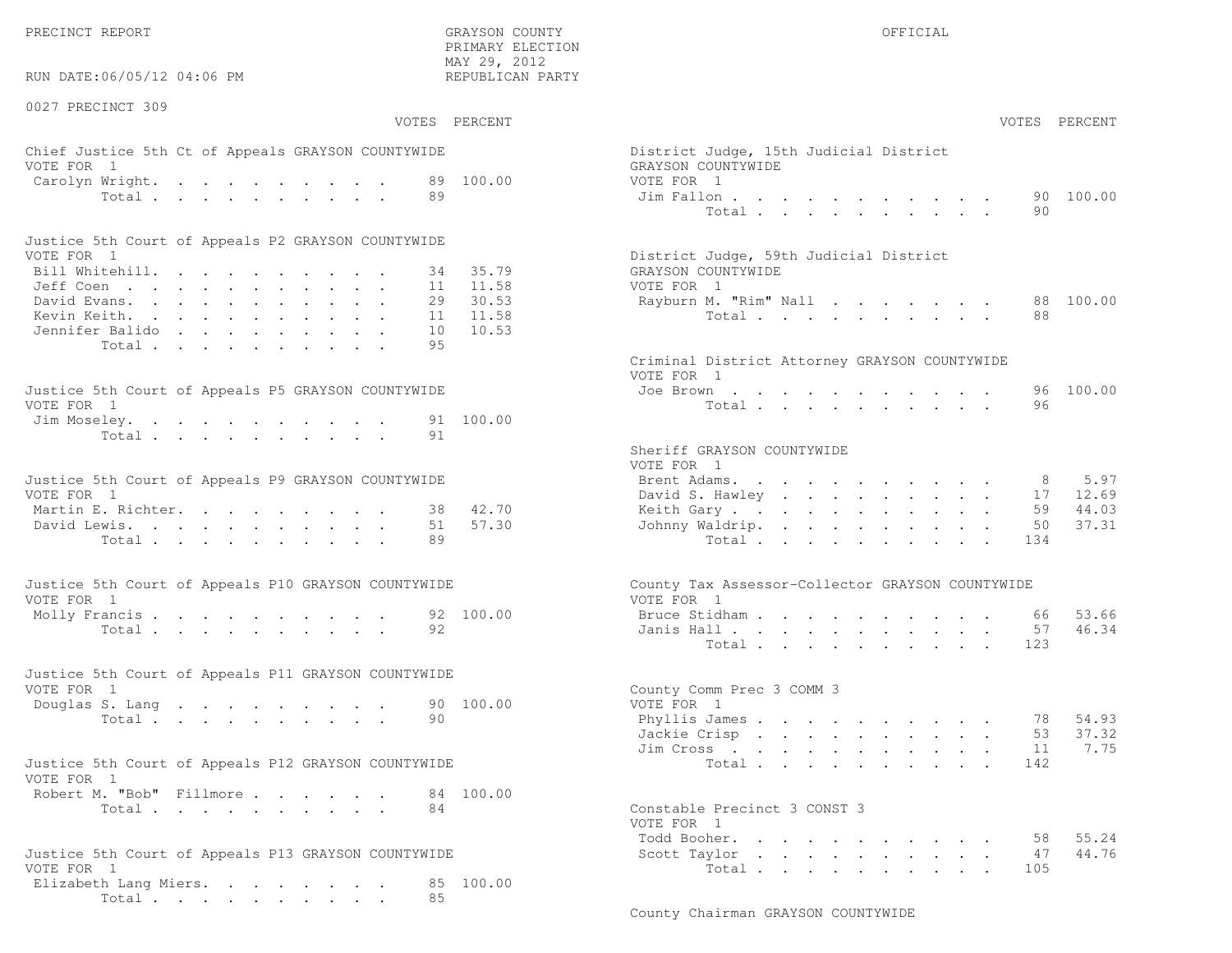| VOTE FOR 1             |  |  |  |  |  |           |  |
|------------------------|--|--|--|--|--|-----------|--|
| Larry Millson 51 46.79 |  |  |  |  |  |           |  |
| Gary Cox. 58 53.21     |  |  |  |  |  |           |  |
|                        |  |  |  |  |  | Total 109 |  |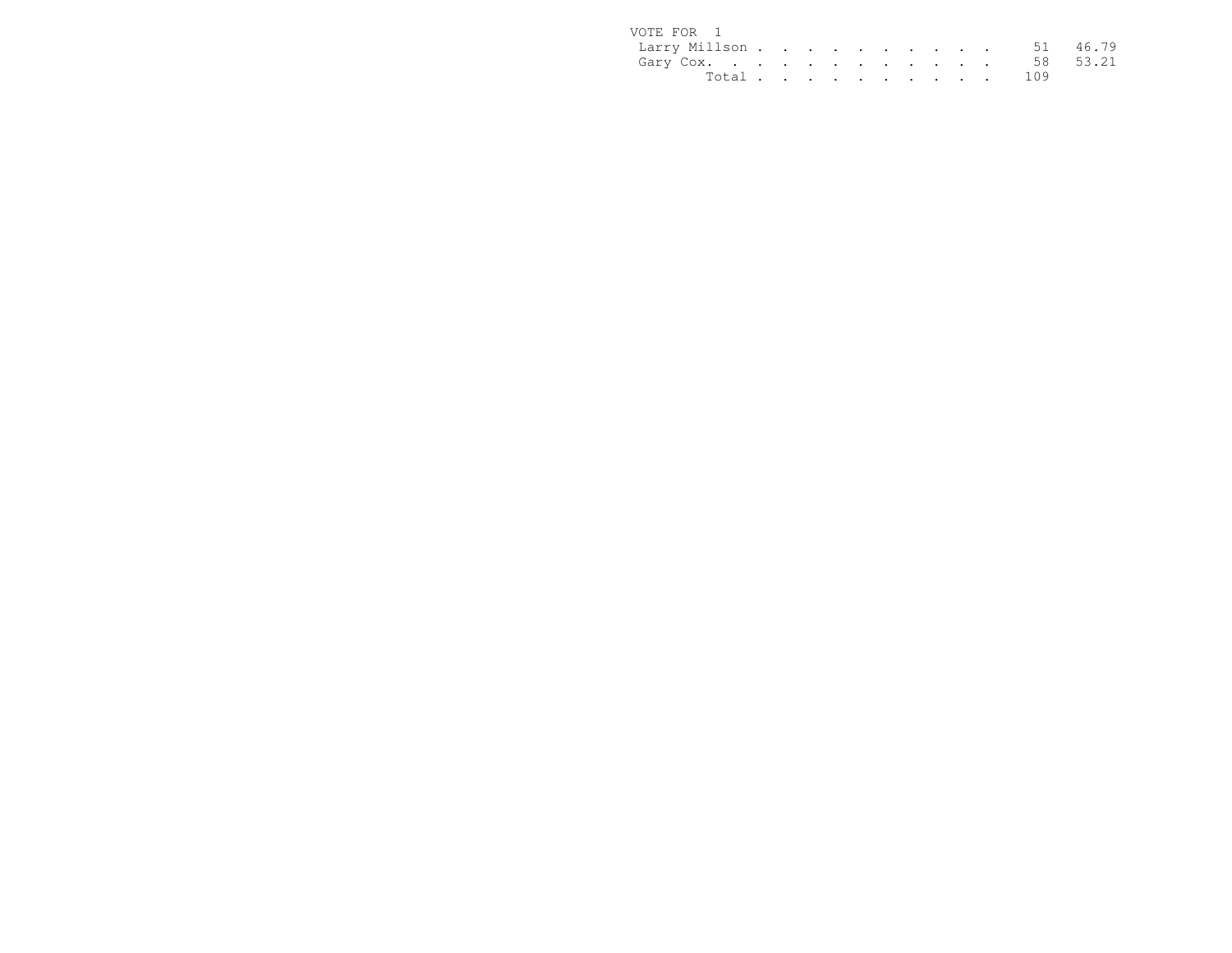PRIMARY ELECTION

| RUN DATE:06/05/12 04:06 PM                                                                                  | MAY 29, 2012<br>DEMOCRATIC PARTY                            |                                                                                                                     |
|-------------------------------------------------------------------------------------------------------------|-------------------------------------------------------------|---------------------------------------------------------------------------------------------------------------------|
| 0027 PRECINCT 309                                                                                           | VOTES PERCENT                                               | VOTES PERCENT                                                                                                       |
| President GRAYSON COUNTYWIDE<br>VOTE FOR 1<br>Barack Obama<br>Bob Ely<br>Darcy G. Richardson<br>John Wolfe. | 88.89<br>11.11<br>$\mathbf{1}$<br>$\Omega$<br>$\bigcap$     | Justice 5th Court of Appeals P5 GRAYSON COUNTYWIDE<br>VOTE FOR 1<br>100.00<br>Penny R. Phillips.<br>8<br>Total<br>8 |
| Total<br>US Senator GRAYSON COUNTYWIDE<br>VOTE FOR 1                                                        | 9                                                           | Justice 5th Court of Appeals P9 GRAYSON COUNTYWIDE<br>VOTE FOR 1<br>100.00<br>David Hanschen.<br>8<br>Total<br>8    |
| Paul Sadler.<br>Grady Yarbrough<br>Sean Hubbard<br>Addie Dainell Allen<br>Total                             | 50.00<br>$5^{\circ}$<br>50.00<br>$\Omega$<br>$\Omega$<br>10 | Justice 5th Court of Appeals P11 GRAYSON COUNTYWIDE<br>VOTE FOR 1<br>Tonya J. Holt<br>8 100.00<br>8<br>Total        |
| US Representative, DIST 4 GRAYSON COUNTYWIDE<br>VOTE FOR 1<br>VaLinda Hathcox<br>Total                      | 10 100.00<br>10                                             | Justice 5th Court of Appeals P12 GRAYSON COUNTYWIDE<br>VOTE FOR 1<br>8 100.00<br>Lawrence J. Praeger<br>Total<br>8  |
| Railroad Commissioner GRAYSON COUNTYWIDE<br>VOTE FOR 1<br>Dale Henry<br>Total                               | 9 100.00<br>9                                               | County Comm Prec 3 COMM 3<br>VOTE FOR 1<br>100.00<br>Carol Shea<br>8<br>8<br>Total                                  |
| Justice, Supreme Court, Place 6 GRAYSON COUNTYWIDE<br>VOTE FOR 1<br>Michele Petty.<br>Total $\cdots$        | 100.00<br>9.<br>9                                           | County Chairman GRAYSON COUNTYWIDE<br>VOTE FOR 1<br>Lander Bethel.<br>8 100.00<br>Total<br>8                        |
| Presiding Judge CTof AP GRAYSON COUNTYWIDE<br>VOTE FOR 1<br>Keith Hampton<br>Total                          | 100.00<br>9<br>9                                            |                                                                                                                     |
| State Representative, District 62 GRAYSON COUNTYWIDE<br>VOTE FOR 1<br>Eristeo Perez.<br>Total               | 100.00<br>9<br>9                                            |                                                                                                                     |
| Justice 5th Court of Appeals P2 GRAYSON COUNTYWIDE<br>VOTE FOR 1<br>Dan Wood.<br>Total                      | 100.00<br>9                                                 |                                                                                                                     |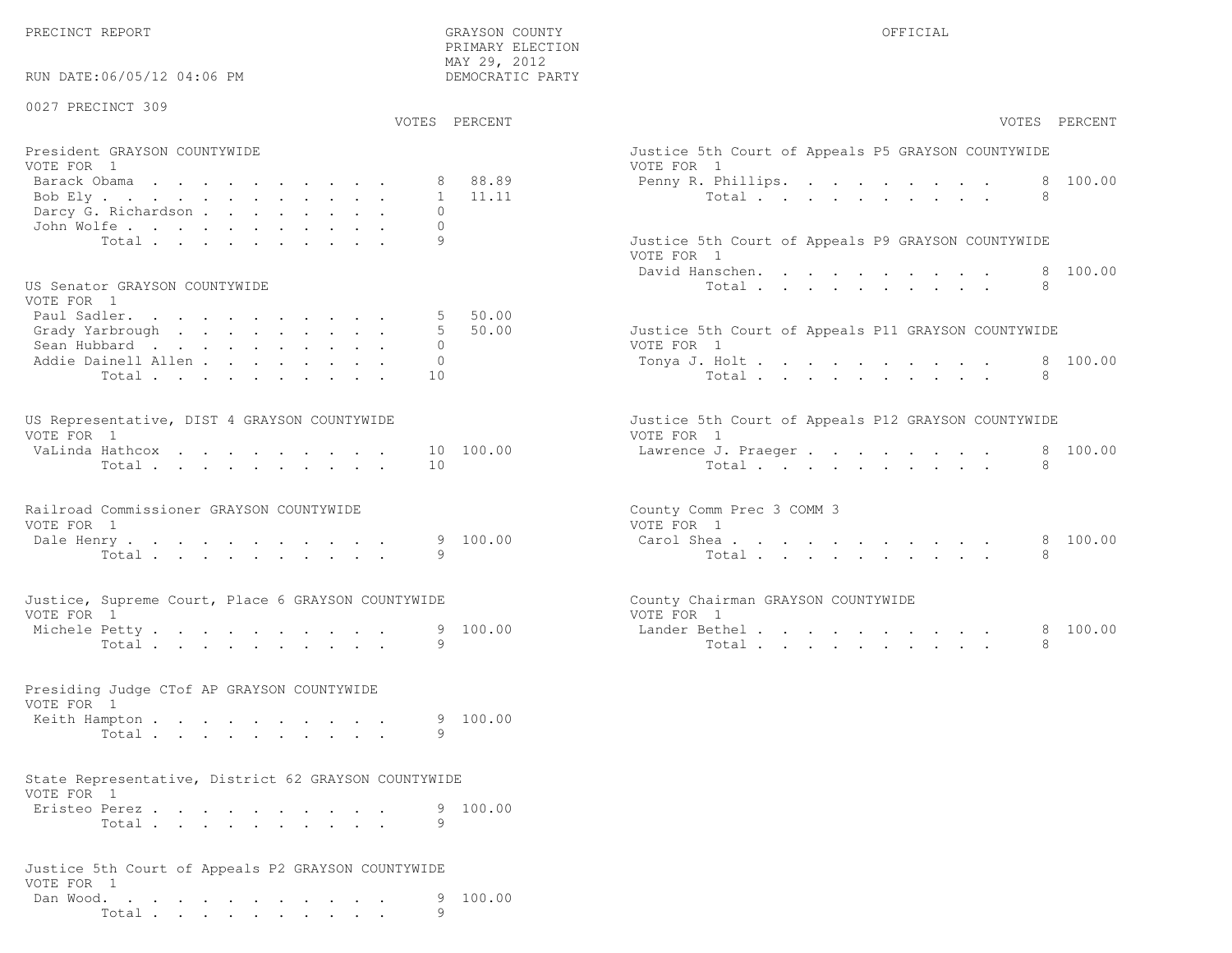PRIMARY ELECTION $\text{MAX } 29, \quad 2012$ 

# RUN DATE:06/05/12 04:06 PM

### 0027 PRECINCT 309

| VV4 / INDVINCI JVJ                             |       |  |  |  |  |  |              | VOTES PERCENT     |
|------------------------------------------------|-------|--|--|--|--|--|--------------|-------------------|
| SCHOOL CHOICE GRAYSON COUNTYWIDE<br>VOTE FOR 1 |       |  |  |  |  |  |              |                   |
|                                                |       |  |  |  |  |  | YES (SI) 109 | 82.58             |
|                                                |       |  |  |  |  |  |              | NO (NO). 23 17.42 |
|                                                | Total |  |  |  |  |  | - 132        |                   |

#### REPEALING OBAMACARE GRAYSON COUNTYWIDE

| VOTE FOR 1 |  |  |  |  |  |  |                    |  |
|------------|--|--|--|--|--|--|--------------------|--|
|            |  |  |  |  |  |  | YES (SI) 133 95.68 |  |
|            |  |  |  |  |  |  | NO (NO). 6 4.32    |  |
|            |  |  |  |  |  |  | Total 139          |  |

### PUBLIC PRAYER GRAYSON COUNTYWIDE

| VOTE FOR 1 |  |  |  |  |  |           |                    |
|------------|--|--|--|--|--|-----------|--------------------|
|            |  |  |  |  |  |           | YES (SI) 132 92.96 |
|            |  |  |  |  |  |           | NO (NO). 10 7.04   |
|            |  |  |  |  |  | Total 142 |                    |

#### BALANCED BUDGET GRAYSON COUNTYWIDE

| VOTE FOR 1 |  |  |  |  |  |                    |  |
|------------|--|--|--|--|--|--------------------|--|
|            |  |  |  |  |  | YES (SI) 128 96.24 |  |
|            |  |  |  |  |  | NO (NO). 5 3.76    |  |
|            |  |  |  |  |  | Total 133          |  |

#### REDISTRICTING GRAYSON COUNTYWIDE

| VOTE FOR 1 |  |  |  |  |  |                    |  |
|------------|--|--|--|--|--|--------------------|--|
|            |  |  |  |  |  | YES (SI) 103 83.74 |  |
|            |  |  |  |  |  | NO (NO). 20 16.26  |  |
|            |  |  |  |  |  | Total 123          |  |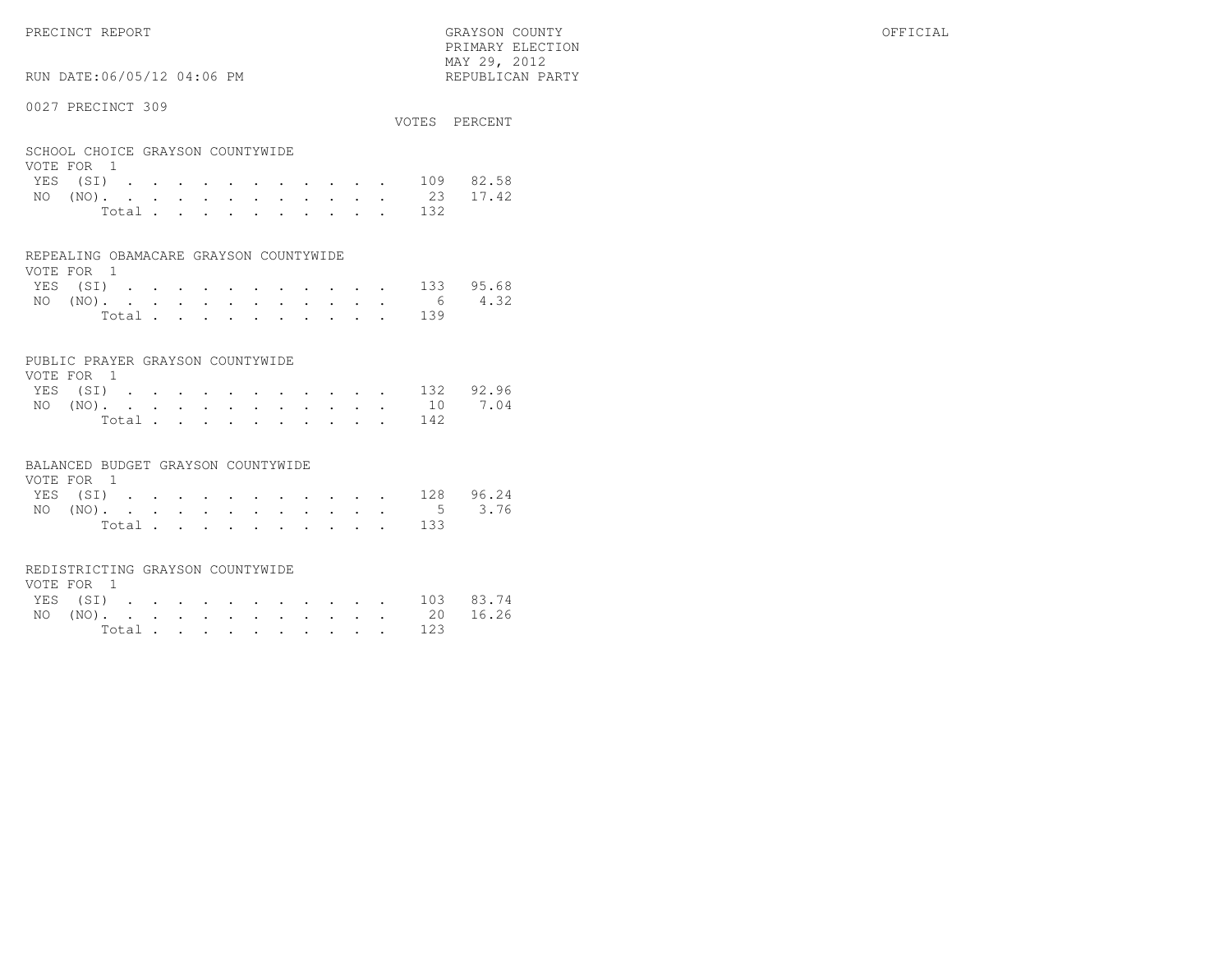PRECINCT REPORT GRAYSON COUNTY OFFICIAL PRIMARY ELECTION $\begin{array}{lll} \text{MAX} & 29, & 2012 \\ \text{NAY} & 29, & 2012 \end{array}$ 

# RUN DATE:06/05/12 04:06 PM

| 0027 PRECINCT 309 |  |
|-------------------|--|
|                   |  |

|                                                |  |  |  |  |  |    | VOTES PERCENT |
|------------------------------------------------|--|--|--|--|--|----|---------------|
| PROPOSITION 1 GRAYSON COUNTYWIDE<br>VOTE FOR 1 |  |  |  |  |  |    |               |
| FOR (APOYA)                                    |  |  |  |  |  | 10 | 90.91         |
| AGAINST (EN CONTRA).                           |  |  |  |  |  |    | 9.09          |
| Total                                          |  |  |  |  |  | 11 |               |
|                                                |  |  |  |  |  |    |               |

| PROPOSITION 2 GRAYSON COUNTYWIDE |  |  |  |  |       |       |
|----------------------------------|--|--|--|--|-------|-------|
| VOTE FOR 1                       |  |  |  |  |       |       |
| FOR $(APOYA)$ 9                  |  |  |  |  |       | 90.00 |
| AGAINST (EN CONTRA). 1 10.00     |  |  |  |  |       |       |
|                                  |  |  |  |  | Total |       |

| PROPOSITION 3 GRAYSON COUNTYWIDE |  |  |  |  |  |        |  |
|----------------------------------|--|--|--|--|--|--------|--|
| VOTE FOR 1                       |  |  |  |  |  |        |  |
| FOR (APOYA) 7 70.00              |  |  |  |  |  |        |  |
| AGAINST (EN CONTRA). 3 30.00     |  |  |  |  |  |        |  |
|                                  |  |  |  |  |  | Total. |  |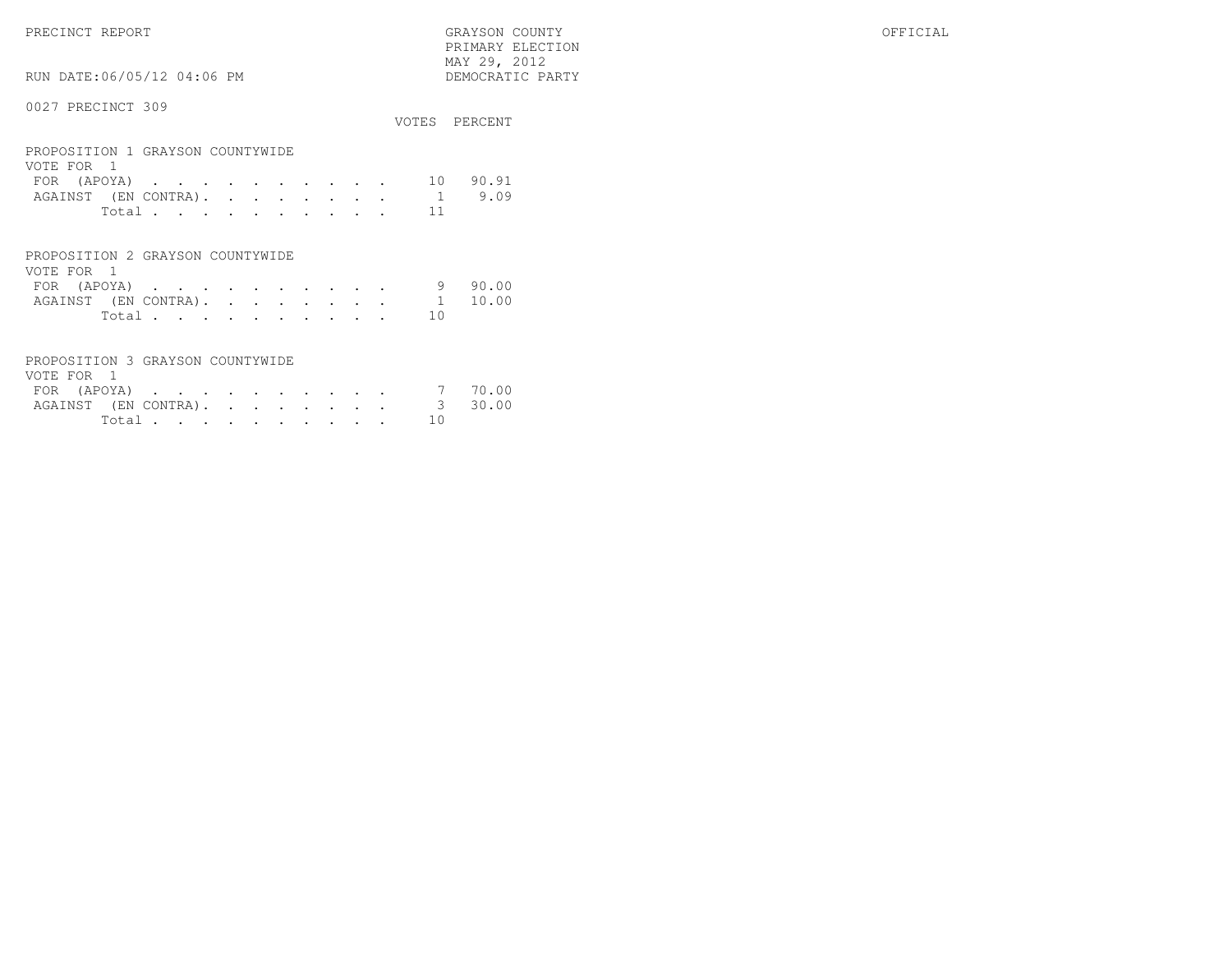RUN DATE:06/05/12 04:06 PM STATISTICS

|                                                                                                                                                           |     | VOTES PERCENT |
|-----------------------------------------------------------------------------------------------------------------------------------------------------------|-----|---------------|
| REGISTERED VOTERS - TOTAL 1572                                                                                                                            |     |               |
| REGISTERED VOTERS - REPUBLICAN PARTY                                                                                                                      |     |               |
| REGISTERED VOTERS - DEMOCRATIC PARTY                                                                                                                      |     |               |
| BALLOTS CAST - TOTAL.                                                                                                                                     | 199 |               |
| BALLOTS CAST - REPUBLICAN PARTY                                                                                                                           | 149 | 74.87         |
| BALLOTS CAST - DEMOCRATIC PARTY                                                                                                                           | 50. | 25.13         |
| VOTER TURNOUT – TOTAL<br>$\mathbf{r} = \mathbf{r} - \mathbf{r}$ , and $\mathbf{r} = \mathbf{r} - \mathbf{r}$ , and $\mathbf{r} = \mathbf{r} - \mathbf{r}$ |     | 12.66         |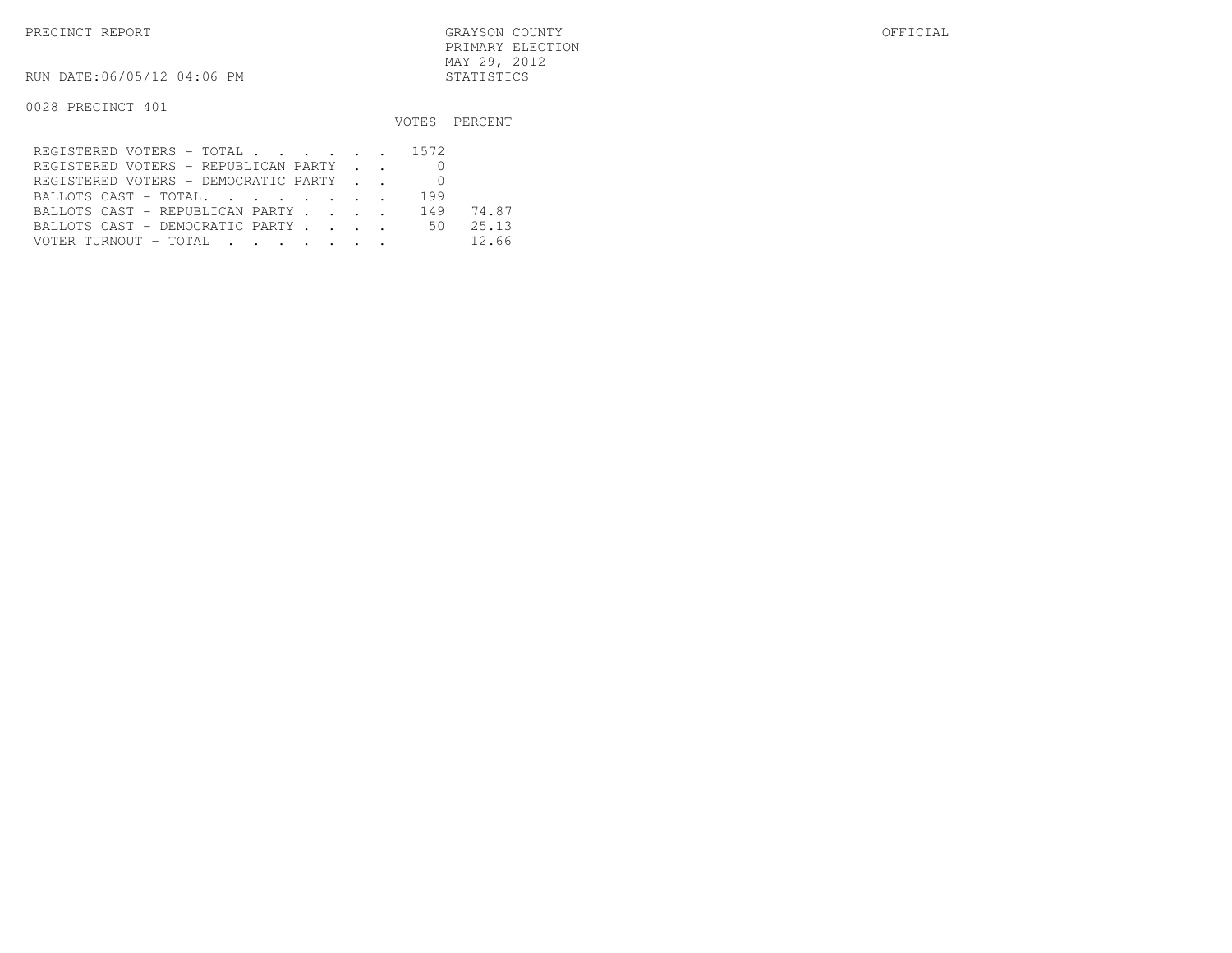PRECINCT REPORT OF THE SERVICE OF THE GRAYSON COUNTY OF THE GRAYSON COUNTY OF THE GRAYSON OF THE GRAYSON COUNTY PRIMARY ELECTION MAY 29, 2012REPUBLICAN PARTY

### RUN DATE:06/05/12 04:06 PM

#### 0028 PRECINCT 401

VOTES PERCENT VOTES PERCENT

# President GRAYSON COUNTYWIDE Justice, Superior Court, Place 2 Grayson, Place 2 Grayson, Place 2 Grayson, Place 2 Grayson, Place 2 Grayson, Place 2 Grayson, Place 2 Grayson, Place 2 Grayson, Place 2 Grayson, Place 2 Grayson

| VOTE FOR 1                            | VOTE FOR 1                                         |
|---------------------------------------|----------------------------------------------------|
| Jon Huntsman 0                        | 54.37<br>Steve Smith. 56                           |
| Rick Santorum 12 8.76                 | 45.63<br>Don Willett. 47                           |
| Mitt Romney. 92 67.15                 | Total 103                                          |
| Charles "Buddy" Roemer                |                                                    |
| Michele Bachmann                      |                                                    |
| Ron Paul. 21 15.33                    | Justice, Supreme Court, Place 4 GRAYSON COUNTYWIDE |
| Newt Gingrich<br>4 2.92               | VOTE FOR 1                                         |
| John Davis                            | Joe Pool, Jr. 35 35.00                             |
| Uncommitted (No Comprometido). 8 5.84 | John Devine. 27 27.00                              |
| Total 137                             | 38 38.00<br>David Medina                           |

#### US Senator GRAYSON COUNTYWIDE

| VOIE FOR I   |                          | JUStice, Supreme Court, Place 6 GRAISON COUNTIWIDE |
|--------------|--------------------------|----------------------------------------------------|
| Joe Agris 0  |                          | VOTE FOR 1                                         |
|              | Craig James. 8 6.40      | Nathan Hecht 92 100.00                             |
|              | Ted Cruz. 39 31.20       | Total 92                                           |
|              | Tom Leppert. 17 13.60    |                                                    |
|              | David Dewhurst. 53 42.40 |                                                    |
|              | Glenn Addison 3 2.40     | Presiding Judge CTof AP GRAYSON COUNTYWIDE         |
| Curt Cleaver |                          | VOTE FOR 1                                         |
|              | Ben Gambini. 2 1.60      | Sharon Keller. 92 100.00                           |
|              | Lela Pittenger. 3 2.40   | Total 92                                           |
|              | Total 125                |                                                    |
|              |                          |                                                    |

| US Representative, DIST 4 GRAYSON COUNTYWIDE | VOTE FOR 1                                    |
|----------------------------------------------|-----------------------------------------------|
| VOTE FOR 1                                   | Barbara Parker Hervey 92 100.00               |
| Steve Clark. 37 27.41                        | Total 92                                      |
| Lou Gigliotti 36 26.67                       |                                               |
| Ralph M. Hall 62 45.93                       |                                               |
| Total 135                                    | Judge CT of Criminal AP P8 GRAYSON COUNTYWIDE |

#### Railroad Commissioner GRAYSON COUNTYWIDE

| VOTE FOR 1                |  |  |  |  |  |                                             |  |
|---------------------------|--|--|--|--|--|---------------------------------------------|--|
| Warren Chisum 31 31.63    |  |  |  |  |  |                                             |  |
| Roland Sledge 14 14.29    |  |  |  |  |  | Member, State BoE Dist 9 GRAYSON COUNTYWIDE |  |
| Beryl Burgess 10 10.20    |  |  |  |  |  | VOTE FOR 1                                  |  |
| Becky Berger 13 13.27     |  |  |  |  |  | Randy Stevenson 38 38.78                    |  |
| Christi Craddick 17 17.35 |  |  |  |  |  | Thomas Ratliff. 60 61.22                    |  |
| Joe Cotten 13 13.27       |  |  |  |  |  | Total 98                                    |  |
| Total 98                  |  |  |  |  |  |                                             |  |

| Railroad Commissioner, UNEXP GRAYSON COUNTYWIDE | VOTE FOR 1            |
|-------------------------------------------------|-----------------------|
| VOTE FOR 1                                      | Jim Herblin. 25 21.01 |
| Barry Smitherman 36 36.36                       | Craig Estes. 94 78.99 |
| Greg Parker. 34 34.34                           | Total 119             |
| Al Lee 10 10.10                                 |                       |

|                                                 | VOTES PERCENT | VOTES PERCENT                                                                                                                                                                                                                                               |
|-------------------------------------------------|---------------|-------------------------------------------------------------------------------------------------------------------------------------------------------------------------------------------------------------------------------------------------------------|
| President GRAYSON COUNTYWIDE                    |               | Justice, Supreme Court, Place 2 GRAYSON COUNTYWIDE                                                                                                                                                                                                          |
| VOTE FOR 1                                      |               | VOTE FOR 1                                                                                                                                                                                                                                                  |
| $\Omega$<br>Jon Huntsman                        |               | Steve Smith.<br>54.37<br>the contract of the contract of the contract of the contract of the contract of the contract of the contract of<br>56                                                                                                              |
| Rick Santorum<br>12                             | 8.76          | Don Willett.<br>47<br>45.63                                                                                                                                                                                                                                 |
| 92<br>Mitt Romney.                              | 67.15         | Total<br>103                                                                                                                                                                                                                                                |
| Charles "Buddy" Roemer<br>$\Omega$              |               |                                                                                                                                                                                                                                                             |
| Michele Bachmann<br>$\Omega$                    |               |                                                                                                                                                                                                                                                             |
| Ron Paul.<br>21                                 | 15.33         | Justice, Supreme Court, Place 4 GRAYSON COUNTYWIDE                                                                                                                                                                                                          |
| Newt Gingrich<br>$\overline{4}$                 | 2.92          | VOTE FOR 1                                                                                                                                                                                                                                                  |
| John Davis<br>$\Omega$                          |               | Joe Pool, Jr.<br>35.00<br>35                                                                                                                                                                                                                                |
| 8<br>Uncommitted (No Comprometido).             | 5.84          | 27.00<br>John Devine.<br>27                                                                                                                                                                                                                                 |
| Total<br>137                                    |               | David Medina<br>38.00<br>38                                                                                                                                                                                                                                 |
|                                                 |               | Total<br>100                                                                                                                                                                                                                                                |
| US Senator GRAYSON COUNTYWIDE                   |               |                                                                                                                                                                                                                                                             |
| VOTE FOR 1                                      |               | Justice, Supreme Court, Place 6 GRAYSON COUNTYWIDE                                                                                                                                                                                                          |
| Joe Agris<br>$\mathbf{0}$                       |               | VOTE FOR 1                                                                                                                                                                                                                                                  |
| 8<br>Craig James.                               | 6.40          | 92 100.00<br>Nathan Hecht<br>and the contract of the contract of the contract of the contract of the contract of the contract of the contract of the contract of the contract of the contract of the contract of the contract of the contract of the contra |
| Ted Cruz.<br>39                                 | 31.20         | 92<br>Total                                                                                                                                                                                                                                                 |
| Tom Leppert.<br>17                              | 13.60         |                                                                                                                                                                                                                                                             |
| David Dewhurst.<br>53                           | 42.40         |                                                                                                                                                                                                                                                             |
| 3                                               | 2.40          |                                                                                                                                                                                                                                                             |
| Glenn Addison<br>$\Omega$                       |               | Presiding Judge CTof AP GRAYSON COUNTYWIDE<br>VOTE FOR 1                                                                                                                                                                                                    |
| Curt Cleaver                                    |               |                                                                                                                                                                                                                                                             |
| Ben Gambini.<br>2                               | 1.60          | Sharon Keller.<br>92 100.00                                                                                                                                                                                                                                 |
| 3<br>Lela Pittenger.                            | 2.40          | Total<br>92                                                                                                                                                                                                                                                 |
| 125<br>Total                                    |               |                                                                                                                                                                                                                                                             |
|                                                 |               | Judge CT of Criminal AP P7 GRAYSON COUNTYWIDE                                                                                                                                                                                                               |
| US Representative, DIST 4 GRAYSON COUNTYWIDE    |               | VOTE FOR 1                                                                                                                                                                                                                                                  |
| VOTE FOR 1                                      |               | 92 100.00<br>Barbara Parker Hervey                                                                                                                                                                                                                          |
| Steve Clark.<br>37                              | 27.41         | 92<br>Total                                                                                                                                                                                                                                                 |
| Lou Gigliotti<br>36                             | 26.67         |                                                                                                                                                                                                                                                             |
| Ralph M. Hall<br>62                             | 45.93         |                                                                                                                                                                                                                                                             |
| 135<br>Total                                    |               | Judge CT of Criminal AP P8 GRAYSON COUNTYWIDE                                                                                                                                                                                                               |
|                                                 |               | VOTE FOR 1                                                                                                                                                                                                                                                  |
|                                                 |               | 90 100.00<br>Elsa Alcala.                                                                                                                                                                                                                                   |
| Railroad Commissioner GRAYSON COUNTYWIDE        |               | Total<br>90                                                                                                                                                                                                                                                 |
| VOTE FOR 1                                      |               |                                                                                                                                                                                                                                                             |
| Warren Chisum<br>31                             | 31.63         |                                                                                                                                                                                                                                                             |
| Roland Sledge<br>14                             | 14.29         | Member, State BoE Dist 9 GRAYSON COUNTYWIDE                                                                                                                                                                                                                 |
| Beryl Burgess<br>10                             | 10.20         | VOTE FOR 1                                                                                                                                                                                                                                                  |
| Becky Berger<br>13                              | 13.27         | 38.78<br>Randy Stevenson<br>38                                                                                                                                                                                                                              |
| Christi Craddick<br>17                          | 17.35         | 61.22<br>Thomas Ratliff.<br>60                                                                                                                                                                                                                              |
|                                                 | 13.27         | 98                                                                                                                                                                                                                                                          |
| Joe Cotten<br>13<br>98                          |               | Total                                                                                                                                                                                                                                                       |
| Total.                                          |               |                                                                                                                                                                                                                                                             |
|                                                 |               | State Senator, District 30 GRAYSON COUNTYWIDE                                                                                                                                                                                                               |
| Railroad Commissioner, UNEXP GRAYSON COUNTYWIDE |               | VOTE FOR 1                                                                                                                                                                                                                                                  |
| VOTE FOR 1                                      |               | Jim Herblin.<br>21.01<br>25                                                                                                                                                                                                                                 |
| Barry Smitherman<br>36                          | 36.36         | 78.99<br>Craig Estes.<br>94                                                                                                                                                                                                                                 |
| Greg Parker.<br>34                              | 34.34         | 119<br>Total                                                                                                                                                                                                                                                |
| Al Lee<br>10                                    | 10.10         |                                                                                                                                                                                                                                                             |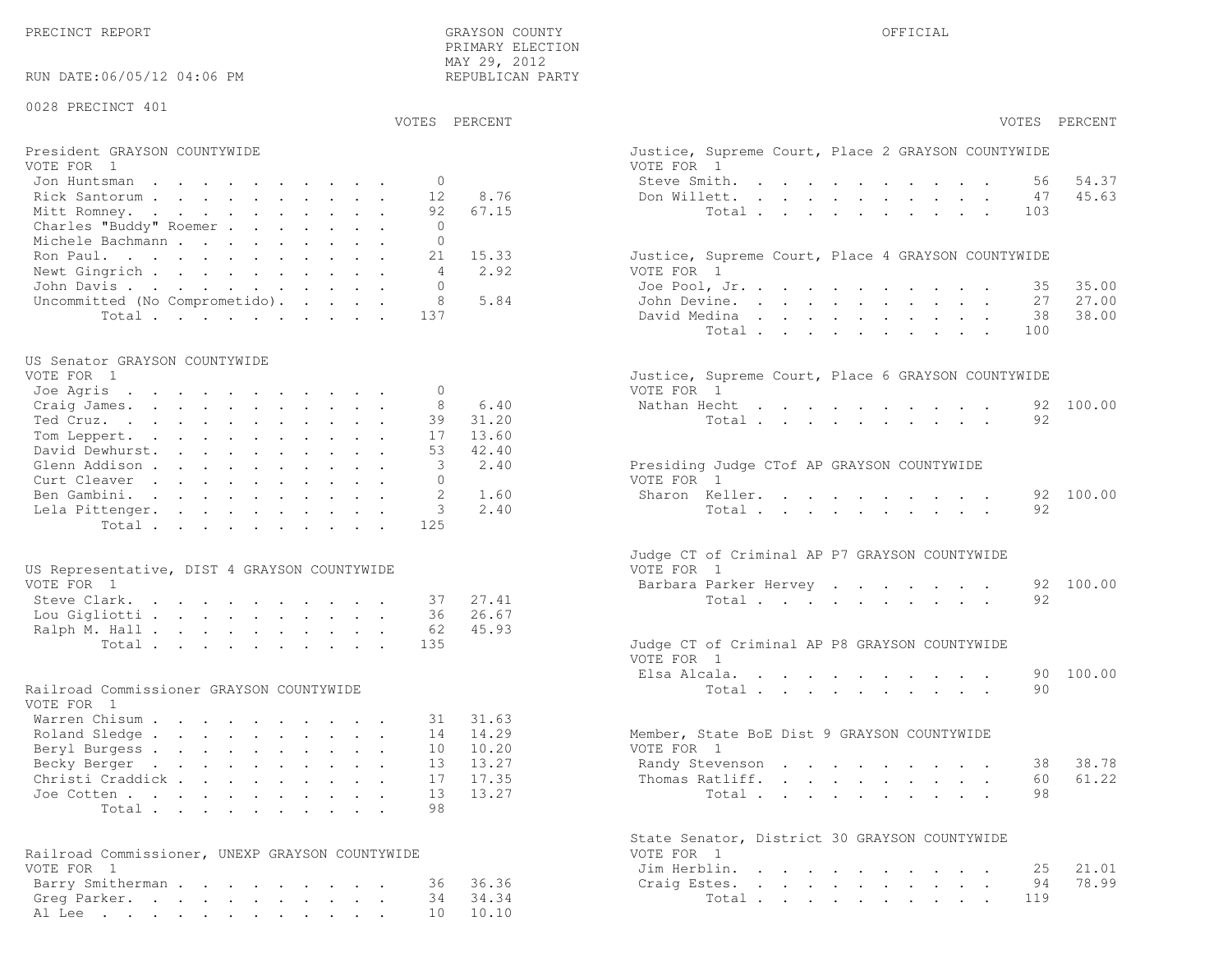| Elizabeth Murrav-Kolb 19 19.19                                                                                                       |  |  |  |  |  |                                                      |  |  |
|--------------------------------------------------------------------------------------------------------------------------------------|--|--|--|--|--|------------------------------------------------------|--|--|
| $\mathbf{r}$ , $\mathbf{r}$ , $\mathbf{r}$ , $\mathbf{r}$ , $\mathbf{r}$ , $\mathbf{r}$ , $\mathbf{r}$ , $\mathbf{r}$ , $\mathbf{r}$ |  |  |  |  |  | State Representative, District 62 GRAYSON COUNTYWIDE |  |  |

| State Representative, District 62 GRAYSON COUNTYWIDE |  |  |  |  |  |
|------------------------------------------------------|--|--|--|--|--|
| VOTE FOR 1                                           |  |  |  |  |  |
| Larry Phillips. 105 100.00                           |  |  |  |  |  |
| Total 105                                            |  |  |  |  |  |
|                                                      |  |  |  |  |  |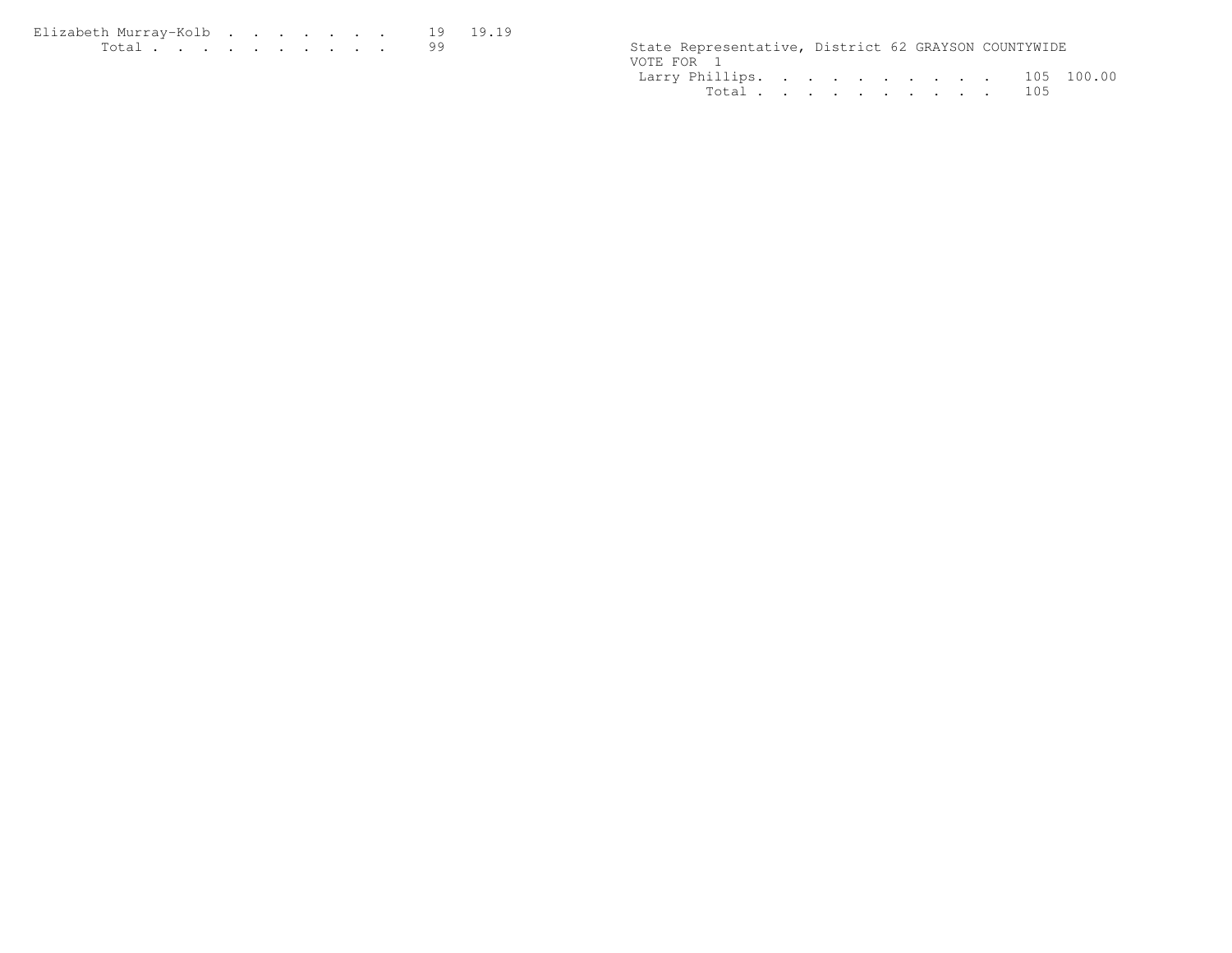RUN DATE:06/05/12 04:06 PM

#### 0028 PRECINCT 401

 PRIMARY ELECTION MAY 29, 2012REPUBLICAN PARTY

## Chief Justice 5th Ct of Appeals GRAYSON COUNTYWIDE District District District District District District District District District District District District District District District District District District District VOTE FOR 1 GRAYSON COUNTY OF SALES AND THE SERIES OF SALES AND GRAYSON COUNTY OF SALES AND GRAYSON COUNTY OF SALES AND GRAYSON CONTROL OF SALES AND GRAYSON CONTROL OF SALES AND GRAYSON CONTROL OF SALES AND GRAYSON CONTROL Carolyn Wright. . . . . . . . . 90  $100.00$  vote  $\begin{array}{cccccccccccc}\n\text{Carcolyn Wright.} & & \text{...} & & \text{...} & & \text{...} & & \text{...} & & \text{...} & & \text{...} & & \text{...} & & \text{...} & & \text{...} & & \text{...} & & \text{...} & & \text{...} & & \text{...} & & \text{...} & & \text{...} & & \text{...} & & \text{...} & & \text{...} & & \text{...} & & \text{...} & & \text{...} & & \text$

| Justice 5th Court of Appeals P2 GRAYSON COUNTYWIDE |  |  |  |  |  |                                        |
|----------------------------------------------------|--|--|--|--|--|----------------------------------------|
| VOTE FOR 1                                         |  |  |  |  |  | District Judge, 59th Judicial District |
| Bill Whitehill. 29 31.87                           |  |  |  |  |  | GRAYSON COUNTYWIDE                     |
| Jeff Coen 12 13.19                                 |  |  |  |  |  | VOTE FOR 1                             |
| David Evans. 25 27.47                              |  |  |  |  |  | Rayburn M. "Rim" Nall 98 100.00        |
| Kevin Keith. 12 13.19                              |  |  |  |  |  | Total 98                               |
| Jennifer Balido 13 14.29                           |  |  |  |  |  |                                        |
| Total 91                                           |  |  |  |  |  |                                        |

| Justice 5th Court of Appeals P5 GRAYSON COUNTYWIDE | Joe Brown 101 100.00 |
|----------------------------------------------------|----------------------|
| VOTE FOR 1                                         | Total 101            |
| Jim Moseley. 88 100.00                             |                      |
| Total 88                                           |                      |

| Justice 5th Court of Appeals P9 GRAYSON COUNTYWIDE | Brent Adams. 12 8.63     |  |
|----------------------------------------------------|--------------------------|--|
| VOTE FOR 1                                         | David S. Hawley 63 45.32 |  |
| Martin E. Richter. 35 40.70                        | Keith Gary 42 30.22      |  |
| David Lewis. 51 59.30                              | Johnny Waldrip. 22 15.83 |  |
| Total 86                                           | Total 139                |  |

| Justice 5th Court of Appeals P10 GRAYSON COUNTYWIDE | County Tax Assessor-Collector GRAYSON COUNTYWIDE |
|-----------------------------------------------------|--------------------------------------------------|
| VOTE FOR 1                                          | VOTE FOR 1                                       |
| Molly Francis 83 100.00                             | Bruce Stidham 76 61.79                           |
| Total 83                                            | Janis Hall 47 38.21                              |

| Justice 5th Court of Appeals P11 GRAYSON COUNTYWIDE |  |  |  |  |  |          |  |                              |           |
|-----------------------------------------------------|--|--|--|--|--|----------|--|------------------------------|-----------|
| VOTE FOR 1                                          |  |  |  |  |  |          |  | Constable Precinct 2 CONST 2 |           |
| Douglas S. Lang 85 100.00                           |  |  |  |  |  |          |  | VOTE FOR 1                   |           |
|                                                     |  |  |  |  |  | Total 85 |  | Mike Putman.                 | 94 100.00 |

| Justice 5th Court of Appeals P12 GRAYSON COUNTYWIDE |          |  |  |  |                                    |
|-----------------------------------------------------|----------|--|--|--|------------------------------------|
| VOTE FOR 1                                          |          |  |  |  | County Chairman GRAYSON COUNTYWIDE |
| Robert M. "Bob" Fillmore 82 100.00                  |          |  |  |  | VOTE FOR 1                         |
|                                                     | Total 82 |  |  |  | Larry Millson                      |

```
Justice 5th Court of Appeals P13 GRAYSON COUNTYWIDEVOTE FOR 1
Elizabeth Lang Miers. . . . . . . . 78 100.00Total . . . . . . . . . 78
```

|                | :06/05/12 04:06 PM                          | REPUBLICAN PARTY           |                                                  |           |               |
|----------------|---------------------------------------------|----------------------------|--------------------------------------------------|-----------|---------------|
| CINCT 401      |                                             | VOTES PERCENT              |                                                  |           | VOTES PERCENT |
|                | stice 5th Ct of Appeals GRAYSON COUNTYWIDE  |                            | District Judge, 15th Judicial District           |           |               |
| $\overline{1}$ | Wright.<br>Total<br>90                      | 90 100.00                  | GRAYSON COUNTYWIDE<br>VOTE FOR 1<br>Jim Fallon   |           | 86 100.00     |
|                |                                             |                            | Total                                            | 86.       |               |
| $\mathbf{1}$   | ith Court of Appeals P2 GRAYSON COUNTYWIDE  |                            | District Judge, 59th Judicial District           |           |               |
|                | tehill.                                     | 31.87<br>29                | GRAYSON COUNTYWIDE                               |           |               |
|                | $\mathbb{R}^n$<br>rans.                     | 12<br>13.19<br>25<br>27.47 | VOTE FOR 1<br>Rayburn M. "Rim" Nall              |           | 98 100.00     |
|                | eith.                                       | 13.19<br>12                | Total                                            | 98        |               |
|                | : Balido<br>13                              | 14.29                      |                                                  |           |               |
|                | Total<br>91                                 |                            |                                                  |           |               |
|                |                                             |                            | Criminal District Attorney GRAYSON COUNTYWIDE    |           |               |
|                |                                             |                            | VOTE FOR 1                                       |           |               |
|                | ith Court of Appeals P5 GRAYSON COUNTYWIDE  |                            | Joe Brown                                        |           | 101 100.00    |
| $\overline{1}$ |                                             |                            | Total                                            | 101       |               |
|                | eley.<br>88                                 | 100.00                     |                                                  |           |               |
|                | Total<br>88                                 |                            | Sheriff GRAYSON COUNTYWIDE<br>VOTE FOR 1         |           |               |
|                | ith Court of Appeals P9 GRAYSON COUNTYWIDE  |                            | Brent Adams.                                     | 12        | 8.63          |
| $\overline{1}$ |                                             |                            | David S. Hawley                                  | 63        | 45.32         |
|                | $\mathbb{E}$ . Richter.                     | 40.70<br>35                | Keith Gary.                                      | 42        | 30.22         |
|                | ewis.                                       | 59.30<br>51                | Johnny Waldrip.                                  | 22        | 15.83         |
|                | Total.<br>86                                |                            | Total                                            | 139       |               |
|                | ith Court of Appeals P10 GRAYSON COUNTYWIDE |                            | County Tax Assessor-Collector GRAYSON COUNTYWIDE |           |               |
| $\overline{1}$ |                                             |                            | VOTE FOR 1                                       |           |               |
|                |                                             | 83 100.00                  | Bruce Stidham                                    | 76        | 61.79         |
|                | Total<br>83                                 |                            | Janis Hall<br>Total                              | 47<br>123 | 38.21         |
|                |                                             |                            |                                                  |           |               |
|                | ith Court of Appeals P11 GRAYSON COUNTYWIDE |                            |                                                  |           |               |
| $\overline{1}$ |                                             |                            | Constable Precinct 2 CONST 2                     |           |               |
|                | S. Lang                                     | 85 100.00                  | VOTE FOR 1                                       |           |               |
|                | Total<br>85                                 |                            | Mike Putman.                                     |           | 94 100.00     |
|                |                                             |                            | Total $\cdots$                                   | 94        |               |
|                | ith Court of Appeals P12 GRAYSON COUNTYWIDE |                            |                                                  |           |               |
| $\mathbf{1}$   |                                             |                            | County Chairman GRAYSON COUNTYWIDE               |           |               |
|                | 1. "Bob" Fillmore.                          | 82 100.00                  | VOTE FOR 1                                       |           |               |
|                | Total<br>82                                 |                            | Larry Millson                                    | 35        | 38.46         |
|                |                                             |                            | Gary Cox.                                        | 56<br>91  | 61.54         |
|                |                                             |                            | Total                                            |           |               |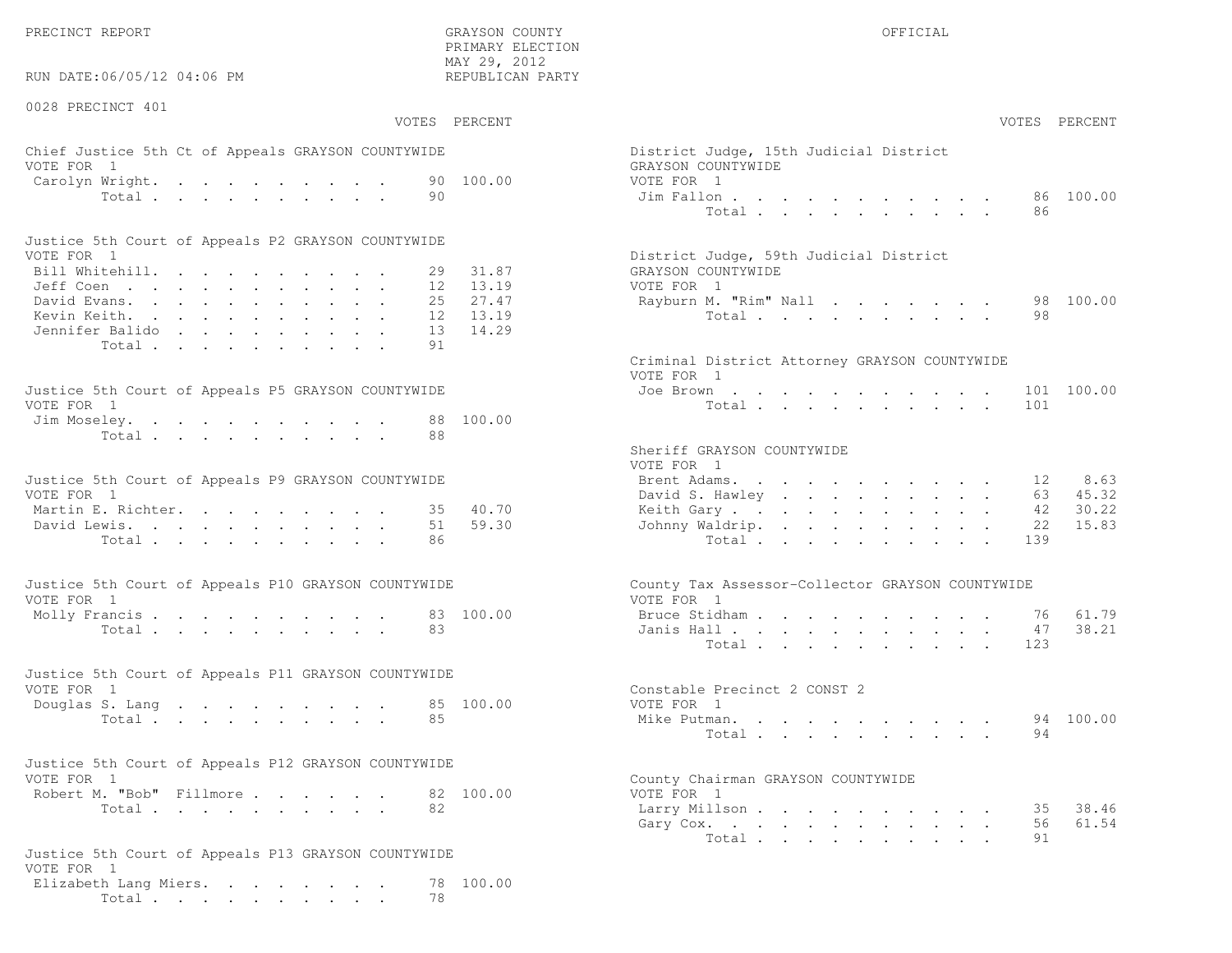PRECINCT REPORT COUNTY GRAYSON COUNTY COUNTY OFFICIAL

PRIMARY ELECTION

| RUN DATE:06/05/12 04:06 PM                                         |          | MAY 29, 2012<br>DEMOCRATIC PARTY |                                                                   |
|--------------------------------------------------------------------|----------|----------------------------------|-------------------------------------------------------------------|
| 0028 PRECINCT 401                                                  |          | VOTES PERCENT                    | VOTES PERCENT                                                     |
|                                                                    |          |                                  |                                                                   |
| President GRAYSON COUNTYWIDE<br>VOTE FOR 1                         |          |                                  | Justice 5th Court of Appeals P5 GRAYSON COUNTYWIDE<br>VOTE FOR 1  |
| Barack Obama<br>Bob Ely                                            | 45<br>2  | 91.84<br>4.08                    | 41 100.00<br>Penny R. Phillips.<br>Total<br>41                    |
| Darcy G. Richardson                                                | $\Omega$ | 4.08                             |                                                                   |
| John Wolfe.<br>Total                                               | 2<br>49  |                                  | Justice 5th Court of Appeals P9 GRAYSON COUNTYWIDE                |
|                                                                    |          |                                  | VOTE FOR 1<br>David Hanschen.<br>38 100.00                        |
| US Senator GRAYSON COUNTYWIDE<br>VOTE FOR 1                        |          |                                  | 38<br>Total                                                       |
| Paul Sadler.<br>Grady Yarbrough                                    |          | 16 37.21<br>12 27.91             | Justice 5th Court of Appeals P11 GRAYSON COUNTYWIDE               |
| Sean Hubbard<br>Addie Dainell Allen                                | 5<br>10  | 11.63<br>23.26                   | VOTE FOR 1<br>39 100.00<br>Tonya J. Holt                          |
| Total                                                              | 43       |                                  | Total<br>39                                                       |
| US Representative, DIST 4 GRAYSON COUNTYWIDE<br>VOTE FOR 1         |          |                                  | Justice 5th Court of Appeals P12 GRAYSON COUNTYWIDE<br>VOTE FOR 1 |
| VaLinda Hathcox<br>Total                                           | 39       | 39 100.00                        | 38 100.00<br>Lawrence J. Praeger<br>Total<br>38                   |
|                                                                    |          |                                  |                                                                   |
| Railroad Commissioner GRAYSON COUNTYWIDE<br>VOTE FOR 1             |          |                                  | County Chairman GRAYSON COUNTYWIDE<br>VOTE FOR 1                  |
| Dale Henry<br>Total                                                | 40       | 40 100.00                        | Lander Bethel 35 100.00<br>Total<br>35                            |
| Justice, Supreme Court, Place 6 GRAYSON COUNTYWIDE<br>VOTE FOR 1   |          |                                  |                                                                   |
| Michele Petty                                                      | 39       | 39 100.00                        |                                                                   |
| Total                                                              |          |                                  |                                                                   |
| Presiding Judge CTof AP GRAYSON COUNTYWIDE<br>VOTE FOR 1           |          |                                  |                                                                   |
| Keith Hampton<br>Total                                             | 38       | 38 100.00                        |                                                                   |
| State Representative, District 62 GRAYSON COUNTYWIDE<br>VOTE FOR 1 |          |                                  |                                                                   |
| Eristeo Perez<br>Total                                             | 36       | 36 100.00                        |                                                                   |
| Justice 5th Court of Appeals P2 GRAYSON COUNTYWIDE<br>VOTE FOR 1   |          |                                  |                                                                   |

 Dan Wood. . . . . . . . . . . . 37 100.00Total . . . . . . . . . . 37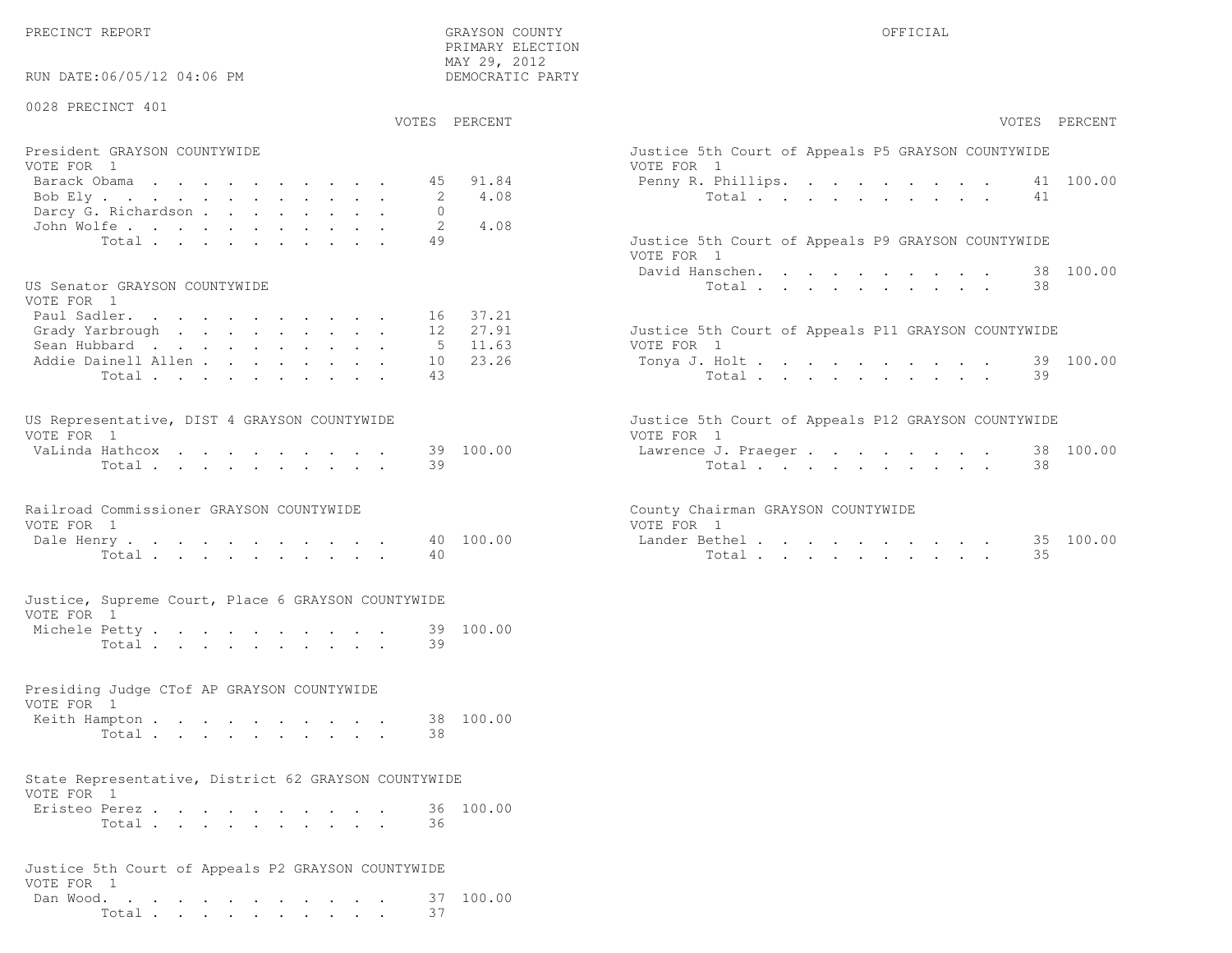PRECINCT REPORT OFFICIAL COUNTY GRAYSON COUNTY OFFICIAL OFFICIAL COUNTY OF THE OFFICIAL COUNTY OF THE OFFICIAL PRIMARY ELECTION $\text{MAX } 29, \quad 2012$ 

## RUN DATE:06/05/12 04:06 PM

#### 0028 PRECINCT 401

|                                                |       |  |  |  |  |       | VOTES PERCENT      |
|------------------------------------------------|-------|--|--|--|--|-------|--------------------|
| SCHOOL CHOICE GRAYSON COUNTYWIDE<br>VOTE FOR 1 |       |  |  |  |  |       |                    |
|                                                |       |  |  |  |  |       | YES (SI) 120 86.96 |
|                                                |       |  |  |  |  |       | NO (NO). 18 13.04  |
|                                                | Total |  |  |  |  | - 138 |                    |

| REPEALING OBAMACARE GRAYSON COUNTYWIDE |  |  |
|----------------------------------------|--|--|
|                                        |  |  |

| VOTE FOR 1 |  |  |  |  |  |  |                    |  |
|------------|--|--|--|--|--|--|--------------------|--|
|            |  |  |  |  |  |  | YES (SI) 121 85.21 |  |
|            |  |  |  |  |  |  | NO (NO). 21 14.79  |  |
|            |  |  |  |  |  |  | Total 142          |  |

#### PUBLIC PRAYER GRAYSON COUNTYWIDE

| VOTE FOR 1         |  |  |  |  |  |           |  |
|--------------------|--|--|--|--|--|-----------|--|
| YES (SI) 122 84.14 |  |  |  |  |  |           |  |
| NO (NO). 23 15.86  |  |  |  |  |  |           |  |
|                    |  |  |  |  |  | Total 145 |  |

#### BALANCED BUDGET GRAYSON COUNTYWIDE

| VOTE FOR 1 |  |  |  |  |  |                    |  |
|------------|--|--|--|--|--|--------------------|--|
|            |  |  |  |  |  | YES (SI) 131 92.25 |  |
|            |  |  |  |  |  | NO (NO). 11 7.75   |  |
|            |  |  |  |  |  | Total 142          |  |

#### REDISTRICTING GRAYSON COUNTYWIDE

| VOTE FOR 1 |  |  |  |  |  |  |                    |  |
|------------|--|--|--|--|--|--|--------------------|--|
|            |  |  |  |  |  |  | YES (SI) 102 77.86 |  |
|            |  |  |  |  |  |  | NO (NO). 29 22.14  |  |
|            |  |  |  |  |  |  | Total 131          |  |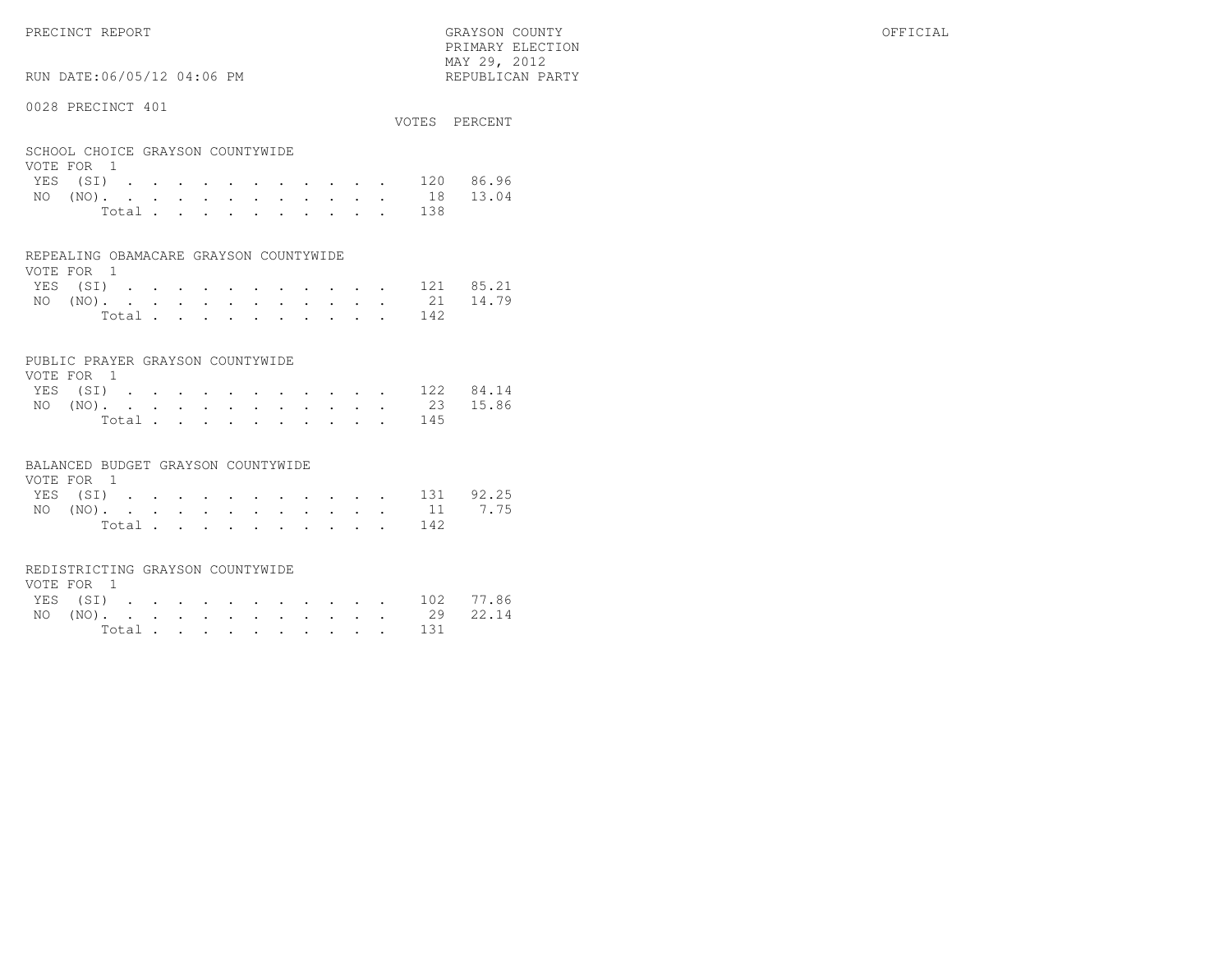PRIMARY ELECTION $\begin{array}{lll} \text{MAX} & 29, & 2012 \\ \text{NAY} & 29, & 2012 \end{array}$ 

## RUN DATE:06/05/12 04:06 PM

|                                                |       |  |  |  |    | VOTES PERCENT |
|------------------------------------------------|-------|--|--|--|----|---------------|
| PROPOSITION 1 GRAYSON COUNTYWIDE<br>VOTE FOR 1 |       |  |  |  |    |               |
| FOR (APOYA)                                    |       |  |  |  |    | 45 91.84      |
| AGAINST (EN CONTRA).                           |       |  |  |  | 4  | 8.16          |
|                                                | Total |  |  |  | 49 |               |
|                                                |       |  |  |  |    |               |

| PROPOSITION 2 GRAYSON COUNTYWIDE |  |  |  |  |  |                |     |                             |
|----------------------------------|--|--|--|--|--|----------------|-----|-----------------------------|
| VOTE FOR 1                       |  |  |  |  |  |                |     |                             |
|                                  |  |  |  |  |  |                |     | FOR (APOYA) 46 95.83        |
|                                  |  |  |  |  |  |                |     | AGAINST (EN CONTRA). 2 4.17 |
|                                  |  |  |  |  |  | Total $\cdots$ | -48 |                             |

| PROPOSITION 3 GRAYSON COUNTYWIDE |          |  |  |  |  |  |
|----------------------------------|----------|--|--|--|--|--|
| VOTE FOR 1                       |          |  |  |  |  |  |
| FOR (APOYA) 36 73.47             |          |  |  |  |  |  |
| AGAINST (EN CONTRA). 13 26.53    |          |  |  |  |  |  |
|                                  | Total 49 |  |  |  |  |  |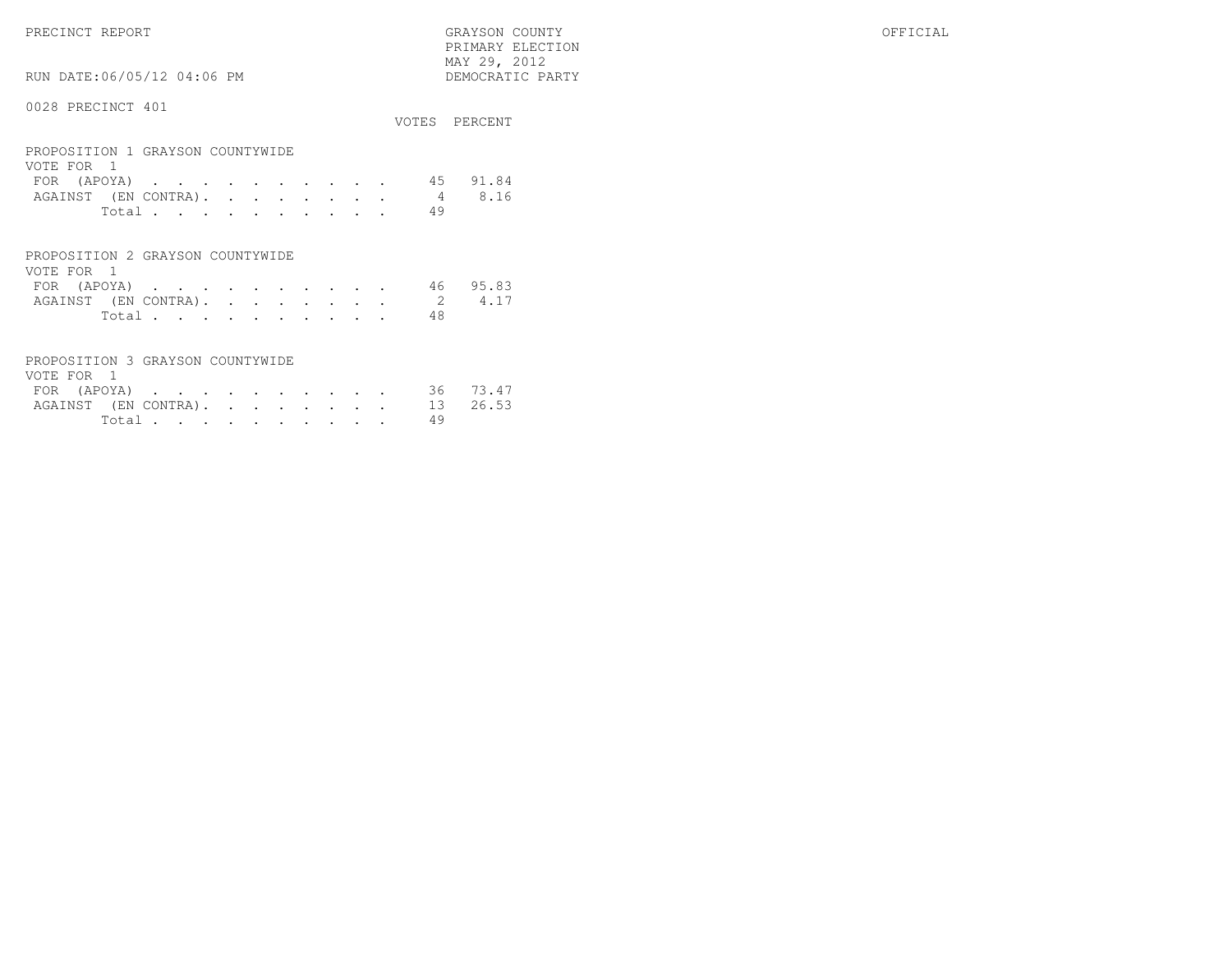RUN DATE:06/05/12 04:06 PM STATISTICS

|                                                                                                                                          |       | VOTES PERCENT |
|------------------------------------------------------------------------------------------------------------------------------------------|-------|---------------|
| REGISTERED VOTERS - TOTAL 2704                                                                                                           |       |               |
| REGISTERED VOTERS - REPUBLICAN PARTY                                                                                                     |       |               |
| REGISTERED VOTERS - DEMOCRATIC PARTY                                                                                                     |       |               |
| BALLOTS CAST - TOTAL.                                                                                                                    | 42.2. |               |
| BALLOTS CAST - REPUBLICAN PARTY                                                                                                          | 389   | 92.18         |
| BALLOTS CAST - DEMOCRATIC PARTY                                                                                                          | 33    | 7.82          |
| VOTER TURNOUT - TOTAL<br>the contract of the contract of the contract of the contract of the contract of the contract of the contract of |       | 15.61         |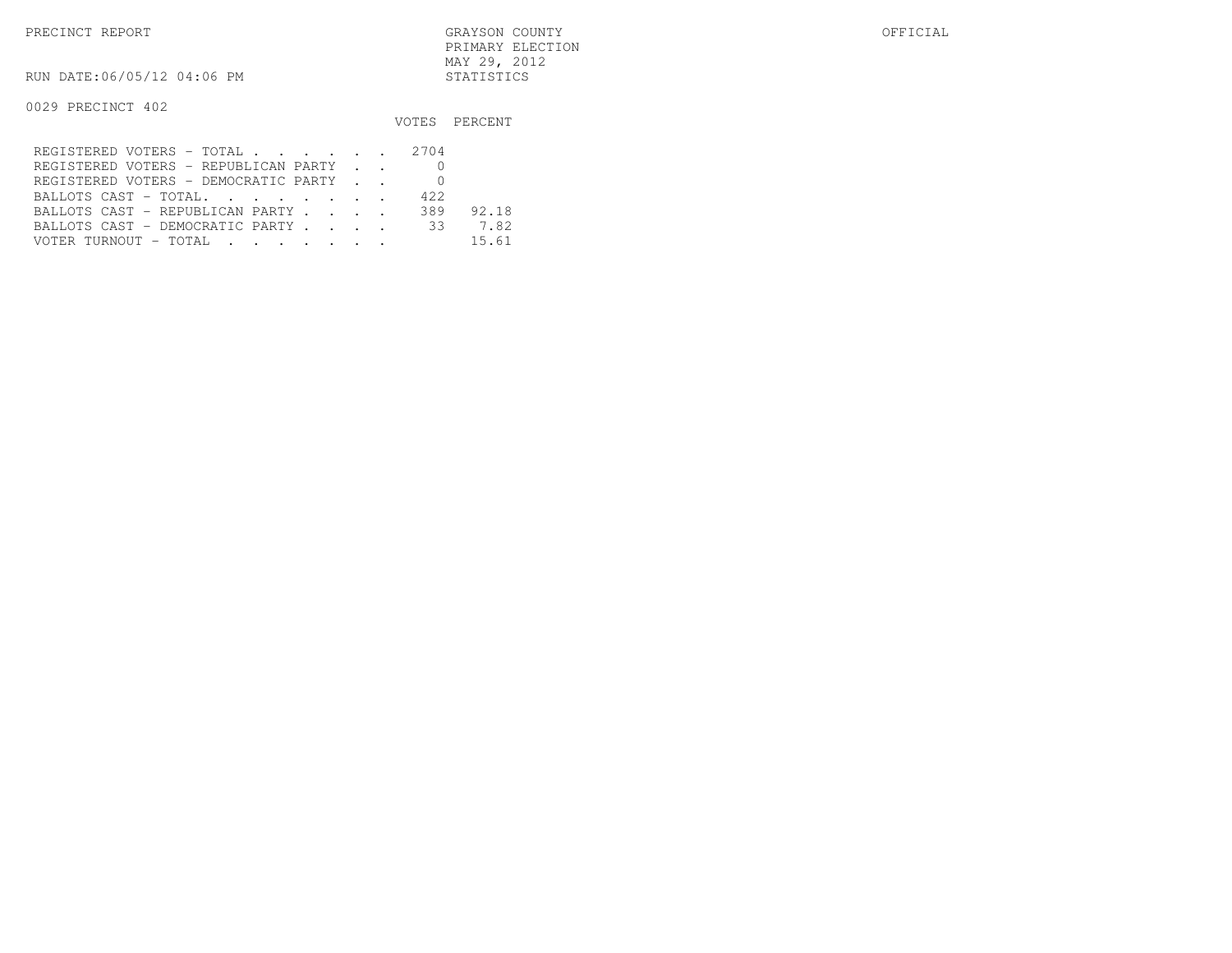| RUN DATE:06/05/12 04:06 PM                      |                | TIME AVI AVIA<br>REPUBLICAN PARTY |                                                                  |
|-------------------------------------------------|----------------|-----------------------------------|------------------------------------------------------------------|
| 0029 PRECINCT 402                               |                |                                   |                                                                  |
|                                                 | VOTES PERCENT  |                                   | VOTES PERCENT                                                    |
| President GRAYSON COUNTYWIDE<br>VOTE FOR 1      |                |                                   | Justice, Supreme Court, Place 2 GRAYSON COUNTYWIDE<br>VOTE FOR 1 |
| Jon Huntsman                                    | 1              | .27                               | Steve Smith.<br>65.52<br>190                                     |
| Rick Santorum                                   | 21             | 5.63                              | 34.48<br>Don Willett.<br>100                                     |
| Mitt Romney.                                    | 270            | 72.39                             | Total<br>290                                                     |
| Charles "Buddy" Roemer                          | $\Omega$       |                                   |                                                                  |
| Michele Bachmann                                | 6              | 1.61                              |                                                                  |
| Ron Paul.                                       | 33             | 8.85                              | Justice, Supreme Court, Place 4 GRAYSON COUNTYWIDE               |
| Newt Gingrich                                   | 19             | 5.09                              | VOTE FOR 1                                                       |
| John Davis                                      | $\overline{0}$ |                                   | Joe Pool, Jr.<br>46.26<br>130                                    |
| Uncommitted (No Comprometido).                  | 23             | 6.17                              | 20.28<br>John Devine.<br>57                                      |
| Total                                           | 373            |                                   | 33.45<br>David Medina<br>94                                      |
|                                                 |                |                                   | Total<br>281                                                     |
|                                                 |                |                                   |                                                                  |
| US Senator GRAYSON COUNTYWIDE                   |                |                                   |                                                                  |
| VOTE FOR 1                                      |                |                                   | Justice, Supreme Court, Place 6 GRAYSON COUNTYWIDE               |
| Joe Agris                                       | 1              | .29                               | VOTE FOR 1                                                       |
| Craig James.                                    | 49             | 14.16                             | Nathan Hecht<br>247 100.00                                       |
| Ted Cruz.                                       | 101            | 29.19                             | 247<br>Total                                                     |
| Tom Leppert.                                    | 27             | 7.80                              |                                                                  |
| David Dewhurst.                                 | 141            | 40.75                             |                                                                  |
| Glenn Addison                                   | 6              | 1.73                              | Presiding Judge CTof AP GRAYSON COUNTYWIDE                       |
| Curt Cleaver                                    | $\mathbf{1}$   | .29                               | VOTE FOR 1                                                       |
| Ben Gambini.                                    | 7              | 2.02                              | Sharon Keller.<br>100.00<br>253                                  |
| Lela Pittenger.                                 | 13             | 3.76                              | Total<br>253                                                     |
| Total                                           | 346            |                                   |                                                                  |
|                                                 |                |                                   | Judge CT of Criminal AP P7 GRAYSON COUNTYWIDE                    |
| US Representative, DIST 4 GRAYSON COUNTYWIDE    |                |                                   | VOTE FOR 1                                                       |
| VOTE FOR 1                                      |                |                                   | Barbara Parker Hervey<br>248 100.00                              |
| Steve Clark.                                    | 104            | 28.57                             | Total<br>248                                                     |
| Lou Gigliotti                                   | 68             | 18.68                             |                                                                  |
| Ralph M. Hall                                   | 192            | 52.75                             |                                                                  |
| Total                                           | 364            |                                   | Judge CT of Criminal AP P8 GRAYSON COUNTYWIDE                    |
|                                                 |                |                                   | VOTE FOR 1                                                       |
|                                                 |                |                                   | Elsa Alcala.<br>243 100.00                                       |
| Railroad Commissioner GRAYSON COUNTYWIDE        |                |                                   | Total<br>243                                                     |
| VOTE FOR 1                                      |                |                                   |                                                                  |
| Warren Chisum                                   | 87             | 30.85                             |                                                                  |
| Roland Sledge                                   | 41             | 14.54                             | Member, State BoE Dist 9 GRAYSON COUNTYWIDE                      |
| Beryl Burgess                                   | 27             | 9.57                              | VOTE FOR 1                                                       |
| Becky Berger                                    |                | 53 18.79                          | Randy Stevenson 136 48.75                                        |
| Christi Craddick                                | 44             | 15.60                             | 51.25<br>Thomas Ratliff.<br>143                                  |
| Joe Cotten                                      | 30             | 10.64                             | 2.79<br>Total                                                    |
| Total                                           | 282            |                                   |                                                                  |
|                                                 |                |                                   |                                                                  |
|                                                 |                |                                   | State Senator, District 30 GRAYSON COUNTYWIDE                    |
| Railroad Commissioner, UNEXP GRAYSON COUNTYWIDE |                |                                   | VOTE FOR 1                                                       |
| VOTE FOR 1                                      |                |                                   | 28.40<br>Jim Herblin.<br>96                                      |
| Barry Smitherman                                | 102            | 36.17                             | 71.60<br>Craig Estes.<br>242                                     |
| Greg Parker.                                    | 100            | 35.46                             | 338<br>Total                                                     |
| Al Lee                                          | 19             | 6.74                              |                                                                  |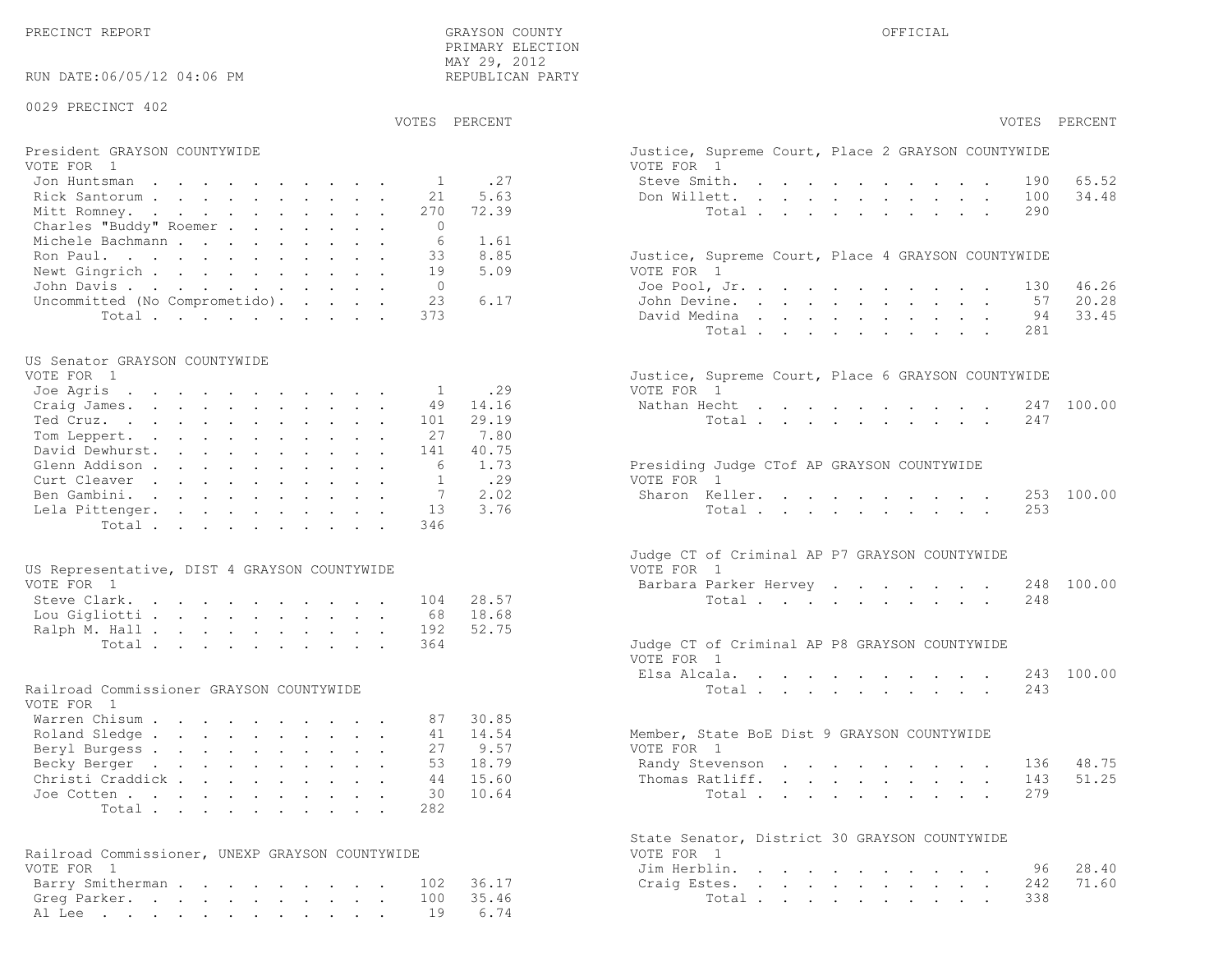| Elizabeth Murrav-Kolb 61 21.63                                                                                                                                                                                                                                                                                                                                                                                               |  |  |  |  |  |                                                      |  |  |
|------------------------------------------------------------------------------------------------------------------------------------------------------------------------------------------------------------------------------------------------------------------------------------------------------------------------------------------------------------------------------------------------------------------------------|--|--|--|--|--|------------------------------------------------------|--|--|
| $\mathbf{r} = \mathbf{r} + \mathbf{r} + \mathbf{r} + \mathbf{r} + \mathbf{r} + \mathbf{r} + \mathbf{r} + \mathbf{r} + \mathbf{r} + \mathbf{r} + \mathbf{r} + \mathbf{r} + \mathbf{r} + \mathbf{r} + \mathbf{r} + \mathbf{r} + \mathbf{r} + \mathbf{r} + \mathbf{r} + \mathbf{r} + \mathbf{r} + \mathbf{r} + \mathbf{r} + \mathbf{r} + \mathbf{r} + \mathbf{r} + \mathbf{r} + \mathbf{r} + \mathbf{r} + \mathbf{r} + \mathbf$ |  |  |  |  |  | State Representative, District 62 GRAYSON COUNTYWIDE |  |  |

| State Representative, District 62 GRAYSON COUNTYWIDE |  |  |  |  |  |
|------------------------------------------------------|--|--|--|--|--|
| VOTE FOR 1                                           |  |  |  |  |  |
| Larry Phillips. 287 100.00                           |  |  |  |  |  |
| Total 287                                            |  |  |  |  |  |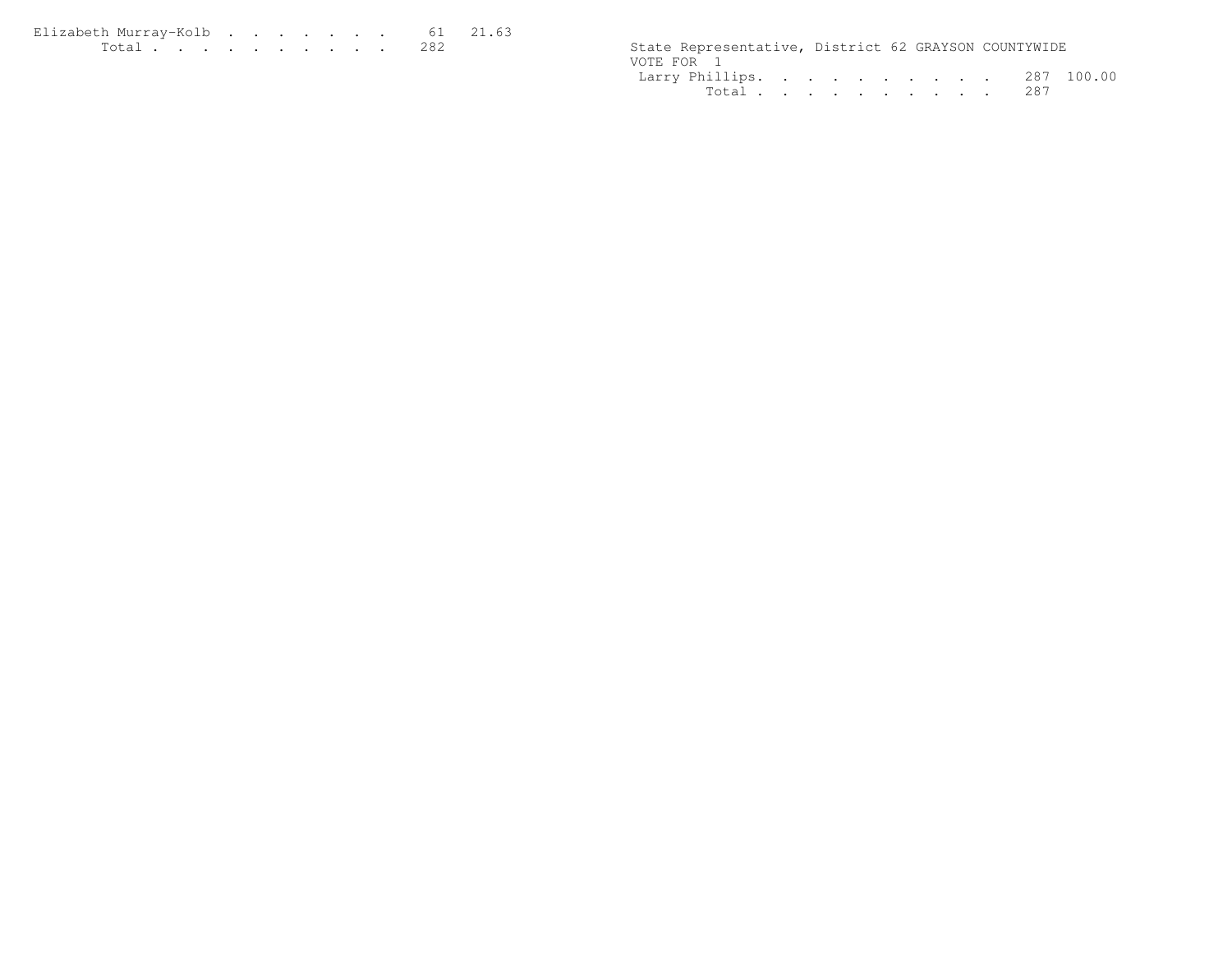RUN DATE:06/05/12 04:06 PM

0029 PRECINCT 402

 PRIMARY ELECTION MAY 29, 2012REPUBLICAN PARTY

## Chief Justice 5th Ct of Appeals GRAYSON COUNTYWIDE District Appeals GRAYSON COUNTYWIDE VOTE FOR 1 GRAYSON COUNTY OF REAL EXPLORER COUNTY OF REAL EXPLORER COUNTY OF REAL EXPLORER COUNTY OF REAL EXPLORER COUNTY OF REAL EXPLORER COUNTY OF REAL EXPLORER COUNTY OF REAL EXPLORER COUNTY OF REAL EXPLORER COUNTY OF R Carolyn Wright. . . . . . . . . 256 100.00 VOT<br>Total . . . . . . . . . 256 100.00 Ji

| Justice 5th Court of Appeals P2 GRAYSON COUNTYWIDE |  |  |  |  |  |                                        |
|----------------------------------------------------|--|--|--|--|--|----------------------------------------|
| VOTE FOR 1                                         |  |  |  |  |  | District Judge, 59th Judicial District |
| Bill Whitehill. 83 31.20                           |  |  |  |  |  | GRAYSON COUNTYWIDE                     |
| Jeff Coen 22 8.27                                  |  |  |  |  |  | VOTE FOR 1                             |
| David Evans. 100 37.59                             |  |  |  |  |  | Rayburn M. "Rim" Nall 270 100.00       |
| Kevin Keith. 32 12.03                              |  |  |  |  |  | Total 270                              |
| Jennifer Balido 29 10.90                           |  |  |  |  |  |                                        |
| Total 266                                          |  |  |  |  |  |                                        |

| Justice 5th Court of Appeals P5 GRAYSON COUNTYWIDE | Joe Brown 285 100.00 |
|----------------------------------------------------|----------------------|
| VOTE FOR 1                                         | Total 285            |
| Jim Moseley. 249 100.00                            |                      |
| Total 249                                          |                      |

| Justice 5th Court of Appeals P9 GRAYSON COUNTYWIDE |  |  |  |  |  | Brent Adams. 26 6.88      |  |  |  |  |  |  |
|----------------------------------------------------|--|--|--|--|--|---------------------------|--|--|--|--|--|--|
| VOTE FOR 1                                         |  |  |  |  |  | David S. Hawley 160 42.33 |  |  |  |  |  |  |
| Martin E. Richter. 120 46.69                       |  |  |  |  |  | Keith Gary 103 27.25      |  |  |  |  |  |  |
| David Lewis. 137 53.31                             |  |  |  |  |  | Johnny Waldrip. 89 23.54  |  |  |  |  |  |  |
| Total 257                                          |  |  |  |  |  | Total 378                 |  |  |  |  |  |  |

| Justice 5th Court of Appeals P10 GRAYSON COUNTYWIDE | County Tax Assessor-Collector GRAYSON COUNTYWIDE |
|-----------------------------------------------------|--------------------------------------------------|
| VOTE FOR 1                                          | VOTE FOR 1                                       |
| Molly Francis 243 100.00                            | Bruce Stidham 188 55.13                          |
| Total 243                                           | Janis Hall 153 44.87                             |

| Justice 5th Court of Appeals P11 GRAYSON COUNTYWIDE |  |  |  |  |  |           |                              |  |
|-----------------------------------------------------|--|--|--|--|--|-----------|------------------------------|--|
| VOTE FOR 1                                          |  |  |  |  |  |           | Constable Precinct 2 CONST 2 |  |
| Douglas S. Lang 243 100.00                          |  |  |  |  |  |           | VOTE FOR 1                   |  |
|                                                     |  |  |  |  |  | Total 243 | Mike Putman. 268 100.00      |  |

| Justice 5th Court of Appeals P12 GRAYSON COUNTYWIDE |           |  |  |  |                                    |
|-----------------------------------------------------|-----------|--|--|--|------------------------------------|
| VOTE FOR 1                                          |           |  |  |  | County Chairman GRAYSON COUNTYWIDE |
| Robert M. "Bob" Fillmore 235 100.00                 |           |  |  |  | VOTE FOR 1                         |
|                                                     | Total 235 |  |  |  | Larry Millson                      |

```
Justice 5th Court of Appeals P13 GRAYSON COUNTYWIDEVOTE FOR 1
Elizabeth Lang Miers. . . . . . . . 236 100.00Total . . . . . . . . . . 236
```

|                | :06/05/12 04:06 PM |                                             |                 | MAY 29, 2012<br>REPUBLICAN PARTY |                                                                |                |
|----------------|--------------------|---------------------------------------------|-----------------|----------------------------------|----------------------------------------------------------------|----------------|
| CINCT 402      |                    |                                             |                 |                                  |                                                                |                |
|                |                    |                                             | VOTES PERCENT   |                                  |                                                                | VOTES PERCENT  |
| $\overline{1}$ |                    | stice 5th Ct of Appeals GRAYSON COUNTYWIDE  |                 |                                  | District Judge, 15th Judicial District<br>GRAYSON COUNTYWIDE   |                |
|                |                    | Wright.<br>Total                            | 256             | 256 100.00                       | VOTE FOR 1<br>Jim Fallon<br>Total<br>265                       | 265 100.00     |
|                |                    | oth Court of Appeals P2 GRAYSON COUNTYWIDE  |                 |                                  |                                                                |                |
| $\overline{1}$ |                    |                                             |                 |                                  | District Judge, 59th Judicial District                         |                |
|                |                    | tehill.                                     | 83.<br>22       | 31.20<br>8.27                    | GRAYSON COUNTYWIDE<br>VOTE FOR 1                               |                |
|                |                    | eith.<br>: Balido                           | 100<br>32<br>29 | 37.59<br>12.03<br>10.90          | Rayburn M. "Rim" Nall<br>Total.<br>270                         | 270 100.00     |
|                |                    | Total                                       | 266             |                                  |                                                                |                |
|                |                    |                                             |                 |                                  | Criminal District Attorney GRAYSON COUNTYWIDE<br>VOTE FOR 1    |                |
| $\overline{1}$ |                    | ith Court of Appeals P5 GRAYSON COUNTYWIDE  |                 |                                  | Joe Brown<br>Total<br>285                                      | 285 100.00     |
|                |                    | eley.<br>Total                              | 249<br>249      | 100.00                           |                                                                |                |
|                |                    |                                             |                 |                                  | Sheriff GRAYSON COUNTYWIDE<br>VOTE FOR 1                       |                |
| $\overline{1}$ |                    | ith Court of Appeals P9 GRAYSON COUNTYWIDE  |                 |                                  | Brent Adams.<br>26<br>David S. Hawley<br>160                   | 6.88<br>42.33  |
|                |                    | $\mathbb{E}$ . Richter.                     | 120             | 46.69                            | Keith Gary.<br>103                                             | 27.25          |
|                |                    | ewis.<br>Total                              | 137<br>257      | 53.31                            | Johnny Waldrip.<br>89<br>Total<br>378                          | 23.54          |
|                |                    |                                             |                 |                                  |                                                                |                |
| $\overline{1}$ |                    | ith Court of Appeals P10 GRAYSON COUNTYWIDE |                 |                                  | County Tax Assessor-Collector GRAYSON COUNTYWIDE<br>VOTE FOR 1 |                |
|                |                    | Total                                       | 243             | 243 100.00                       | Bruce Stidham<br>188<br>Janis Hall<br>153                      | 55.13<br>44.87 |
|                |                    |                                             |                 |                                  | Total<br>341                                                   |                |
| $\mathbf{1}$   |                    | oth Court of Appeals P11 GRAYSON COUNTYWIDE |                 |                                  | Constable Precinct 2 CONST 2                                   |                |
|                |                    | S. Lang 243 100.00                          |                 |                                  | VOTE FOR 1                                                     |                |
|                |                    | Total                                       | 243             |                                  | Mike Putman.<br>Total<br>268                                   | 268 100.00     |
|                |                    | ith Court of Appeals P12 GRAYSON COUNTYWIDE |                 |                                  |                                                                |                |
| $\overline{1}$ |                    | 1. "Bob" Fillmore                           |                 | 235 100.00                       | County Chairman GRAYSON COUNTYWIDE<br>VOTE FOR 1               |                |
|                |                    | Total                                       | 235             |                                  | Larry Millson<br>130<br>Gary Cox.<br>132<br>262<br>Total       | 49.62<br>50.38 |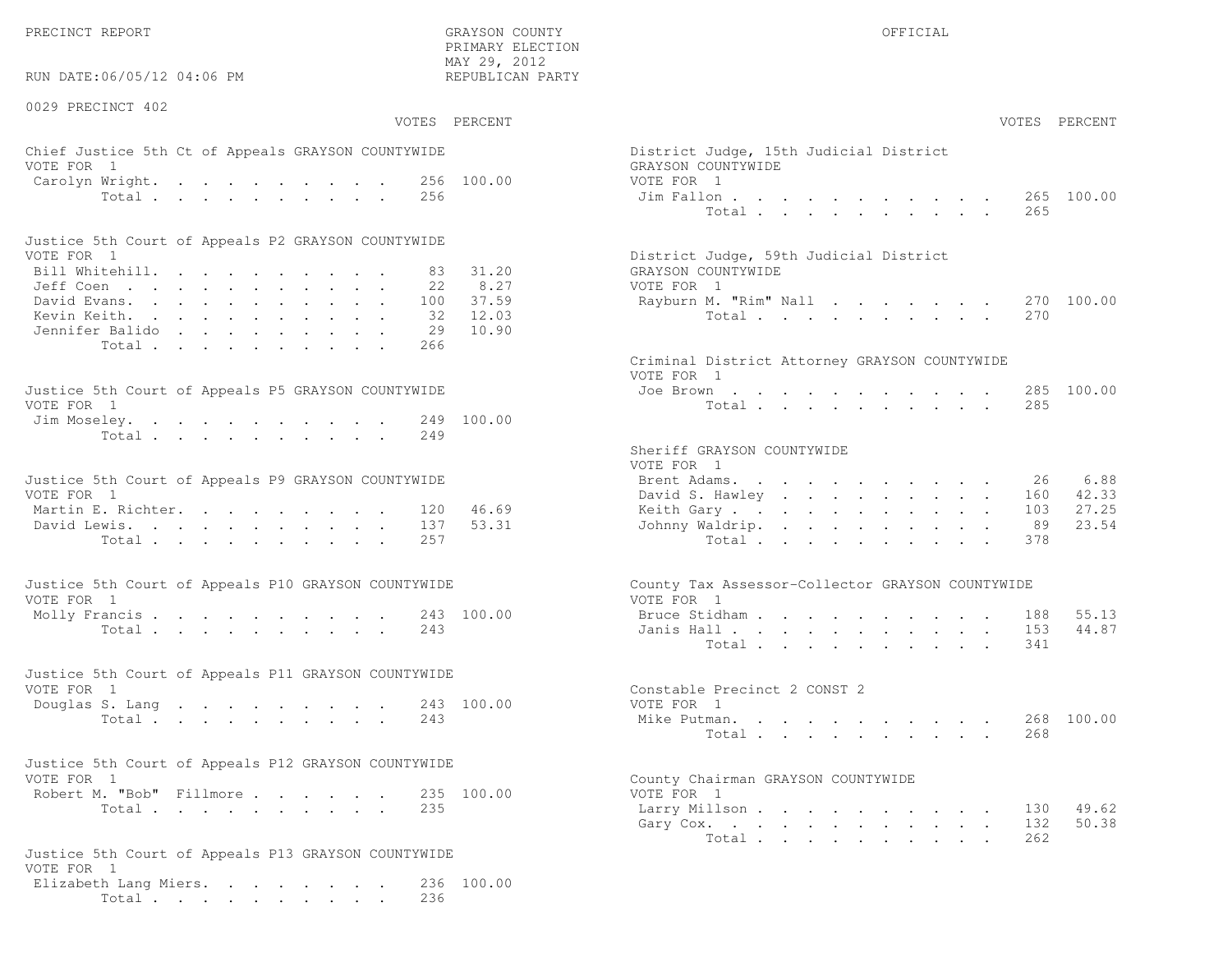RUN DATE:06/05/12 04:06 PM

#### 0029 PRECINCT 402

VOTES PERCENT VOTES PERCENT

 PRIMARY ELECTION MAY 29, 2012DEMOCRATIC PARTY

| President GRAYSON COUNTYWIDE                                 | Justice 5th Court of Appeals P5 GRAYSON COUNTYWIDE |
|--------------------------------------------------------------|----------------------------------------------------|
| VOTE FOR 1                                                   | VOTE FOR 1                                         |
| Barack Obama 27 90.00                                        | Penny R. Phillips. 24 100.00                       |
| Bob Ely 1 3.33                                               | Total 24                                           |
| Darcy G. Richardson 2 6.67                                   |                                                    |
| John Wolfe. 0                                                |                                                    |
| エンジャー・コンピュー しょうしょう しゅうしょう しゅうしゅう しゅうしゅう しゅうしょう しゅうしゅう しゅうしょう |                                                    |

#### US Senator GRAYSON COUNTYWIDE

| VOTE FOR 1                  |  |  |  |  |  |                                                     |
|-----------------------------|--|--|--|--|--|-----------------------------------------------------|
| Paul Sadler. 14 50.00       |  |  |  |  |  |                                                     |
| Grady Yarbrough 4 14.29     |  |  |  |  |  | Justice 5th Court of Appeals P11 GRAYSON COUNTYWIDE |
| Sean Hubbard 5 17.86        |  |  |  |  |  | VOTE FOR 1                                          |
| Addie Dainell Allen 5 17.86 |  |  |  |  |  | Tonya J. Holt 24 100.00                             |
| Total 28                    |  |  |  |  |  | Total 24                                            |

| US Representative, DIST 4 GRAYSON COUNTYWIDE |  |  |  |  |  | Justice 5th Court of Appeals P12 GRAYSON COUNTYWIDE |  |
|----------------------------------------------|--|--|--|--|--|-----------------------------------------------------|--|
| VOTE FOR 1                                   |  |  |  |  |  | VOTE FOR 1                                          |  |
| VaLinda Hathcox 25 100.00                    |  |  |  |  |  | Lawrence J. Praeger 23 100.00                       |  |
| Total 25                                     |  |  |  |  |  | Total 23                                            |  |

|            | Railroad Commissioner GRAYSON COUNTYWIDE |                      | County Chairman GRAYSON COUNTYWIDE |
|------------|------------------------------------------|----------------------|------------------------------------|
| VOTE FOR 1 |                                          |                      | VOTE FOR 1                         |
|            |                                          | Dale Henry 28 100.00 | Lander Bethel                      |

| Tota <sub>+</sub> |  |  |  |  | ה ב<br>-40 | Total |  |  |  |  |  |  | -4 |
|-------------------|--|--|--|--|------------|-------|--|--|--|--|--|--|----|
|                   |  |  |  |  |            |       |  |  |  |  |  |  |    |

|                 |  |  | Justice, Supreme Court, Place 6 GRAYSON COUNTYWIDE |  |
|-----------------|--|--|----------------------------------------------------|--|
| VOTE FOR 1      |  |  |                                                    |  |
| Marchala Detter |  |  |                                                    |  |

| Michele Petty |       |  |  |  |  |  | 25 100.00 |
|---------------|-------|--|--|--|--|--|-----------|
|               | Total |  |  |  |  |  |           |

## Presiding Judge CTof AP GRAYSON COUNTYWIDEVOTE FOR 1

| Keith Hampton <b>.</b> . |          |  |  |  |  |  | 23 100.00 |
|--------------------------|----------|--|--|--|--|--|-----------|
|                          | Total 23 |  |  |  |  |  |           |

#### State Representative, District 62 GRAYSON COUNTYWIDEVOTE FOR 1

| 1011 1011 1   |       |  |  |  |  |  |           |
|---------------|-------|--|--|--|--|--|-----------|
| Eristeo Perez |       |  |  |  |  |  | 22 100.00 |
|               | Total |  |  |  |  |  |           |

#### Justice 5th Court of Appeals P2 GRAYSON COUNTYWIDEVOTE FOR 1 Dan Wood. . . . . . . . . . . . 25 100.00Total . . . . . . . . . . 25

| VOTES PERCENT                                                                                                                                     | VOTES PERCENT                                                                                                  |
|---------------------------------------------------------------------------------------------------------------------------------------------------|----------------------------------------------------------------------------------------------------------------|
| President GRAYSON COUNTYWIDE                                                                                                                      | Justice 5th Court of Appeals P5 GRAYSON COUNTYWIDE                                                             |
| VOTE FOR 1                                                                                                                                        | VOTE FOR 1                                                                                                     |
| 27 90.00<br>Barack Obama<br>3.33<br>Bob Ely<br>$\overline{1}$<br>6.67<br>Darcy G. Richardson<br>John Wolfe.                                       | Penny R. Phillips. 24 100.00<br>Total<br>24                                                                    |
| 30<br>Total                                                                                                                                       | Justice 5th Court of Appeals P9 GRAYSON COUNTYWIDE<br>VOTE FOR 1<br>David Hanschen.<br>100.00<br>25            |
| US Senator GRAYSON COUNTYWIDE                                                                                                                     | 25                                                                                                             |
| VOTE FOR 1                                                                                                                                        | Total                                                                                                          |
| 50.00<br>Paul Sadler.<br>14<br>Grady Yarbrough<br>14.29<br>$\overline{4}$<br>17.86<br>Sean Hubbard<br>Addie Dainell Allen<br>17.86<br>28<br>Total | Justice 5th Court of Appeals P11 GRAYSON COUNTYWIDE<br>VOTE FOR 1<br>24 100.00<br>Tonya J. Holt<br>Total<br>24 |
| US Representative, DIST 4 GRAYSON COUNTYWIDE                                                                                                      | Justice 5th Court of Appeals P12 GRAYSON COUNTYWIDE                                                            |
| VOTE FOR 1                                                                                                                                        | VOTE FOR 1                                                                                                     |
| 25 100.00                                                                                                                                         | 23 100.00                                                                                                      |
| VaLinda Hathcox                                                                                                                                   | Lawrence J. Praeger                                                                                            |
| 2.5                                                                                                                                               | 23                                                                                                             |
| Total                                                                                                                                             | Total                                                                                                          |
| Railroad Commissioner GRAYSON COUNTYWIDE                                                                                                          | County Chairman GRAYSON COUNTYWIDE                                                                             |
| VOTE FOR 1                                                                                                                                        | VOTE FOR 1                                                                                                     |
| 28 100.00                                                                                                                                         | Lander Bethel.                                                                                                 |
| Dale Henry                                                                                                                                        | 24 100.00                                                                                                      |
| 2.8                                                                                                                                               | 2.4                                                                                                            |
| Total                                                                                                                                             | Total $\cdots$                                                                                                 |
| Justice, Supreme Court, Place 6 GRAYSON COUNTYWIDE<br>VOTE FOR 1                                                                                  |                                                                                                                |
| Michele Petty 25 100.00<br>$\mathbf{m}$ and $\mathbf{n}$ and $\mathbf{n}$ and $\mathbf{n}$                                                        |                                                                                                                |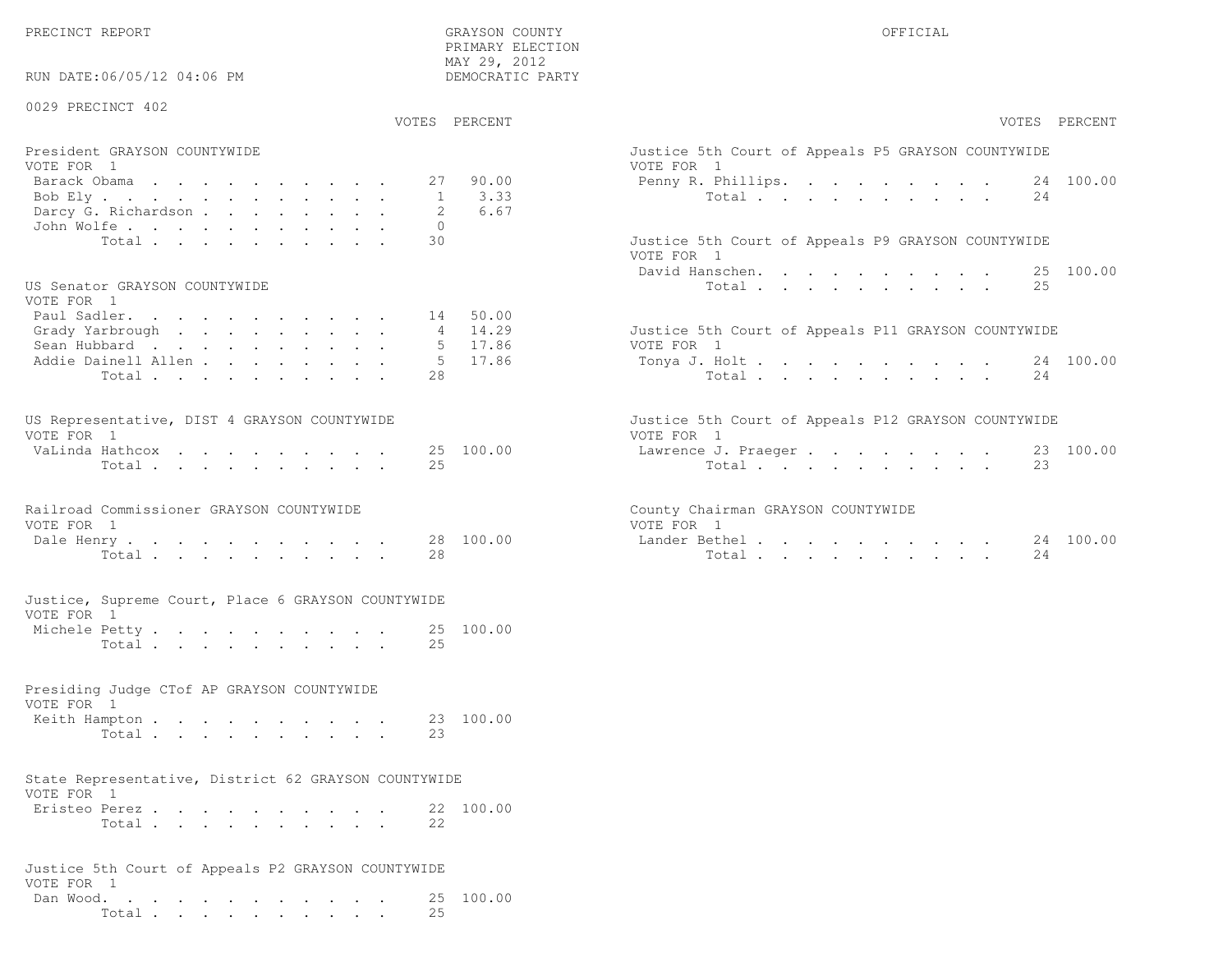PRECINCT REPORT GRAYSON COUNTY OFFICIAL PRIMARY ELECTION $\text{MAX } 29, \quad 2012$ 

## RUN DATE:06/05/12 04:06 PM

#### 0029 PRECINCT 402

|                                                |  |  |  |  |  |  | VOTES PERCENT      |
|------------------------------------------------|--|--|--|--|--|--|--------------------|
| SCHOOL CHOICE GRAYSON COUNTYWIDE<br>VOTE FOR 1 |  |  |  |  |  |  |                    |
|                                                |  |  |  |  |  |  | YES (SI) 295 81.04 |
| NO $(NO)$                                      |  |  |  |  |  |  | 69 18.96           |

| Total |  |  |  |  |  | 364 |  |
|-------|--|--|--|--|--|-----|--|

#### REPEALING OBAMACARE GRAYSON COUNTYWIDE

| VOTE FOR 1 |  |  |  |  |  |                    |  |
|------------|--|--|--|--|--|--------------------|--|
|            |  |  |  |  |  | YES (SI) 322 86.56 |  |
|            |  |  |  |  |  | NO (NO). 50 13.44  |  |
|            |  |  |  |  |  | Total 372          |  |

#### PUBLIC PRAYER GRAYSON COUNTYWIDE

| VOTE FOR 1         |  |  |  |  |  |           |  |
|--------------------|--|--|--|--|--|-----------|--|
| YES (SI) 337 89.15 |  |  |  |  |  |           |  |
| NO (NO). 41 10.85  |  |  |  |  |  |           |  |
|                    |  |  |  |  |  | Total 378 |  |

#### BALANCED BUDGET GRAYSON COUNTYWIDE

| VOTE FOR 1 |  |  |  |  |  |  |                    |  |
|------------|--|--|--|--|--|--|--------------------|--|
|            |  |  |  |  |  |  | YES (SI) 341 93.42 |  |
|            |  |  |  |  |  |  | NO (NO). 24 6.58   |  |
|            |  |  |  |  |  |  | Total 365          |  |

#### REDISTRICTING GRAYSON COUNTYWIDE

| VOTE FOR 1 |  |  |  |  |  |  |                    |  |
|------------|--|--|--|--|--|--|--------------------|--|
|            |  |  |  |  |  |  | YES (SI) 271 79.24 |  |
|            |  |  |  |  |  |  | NO (NO). 71 20.76  |  |
|            |  |  |  |  |  |  | Total 342          |  |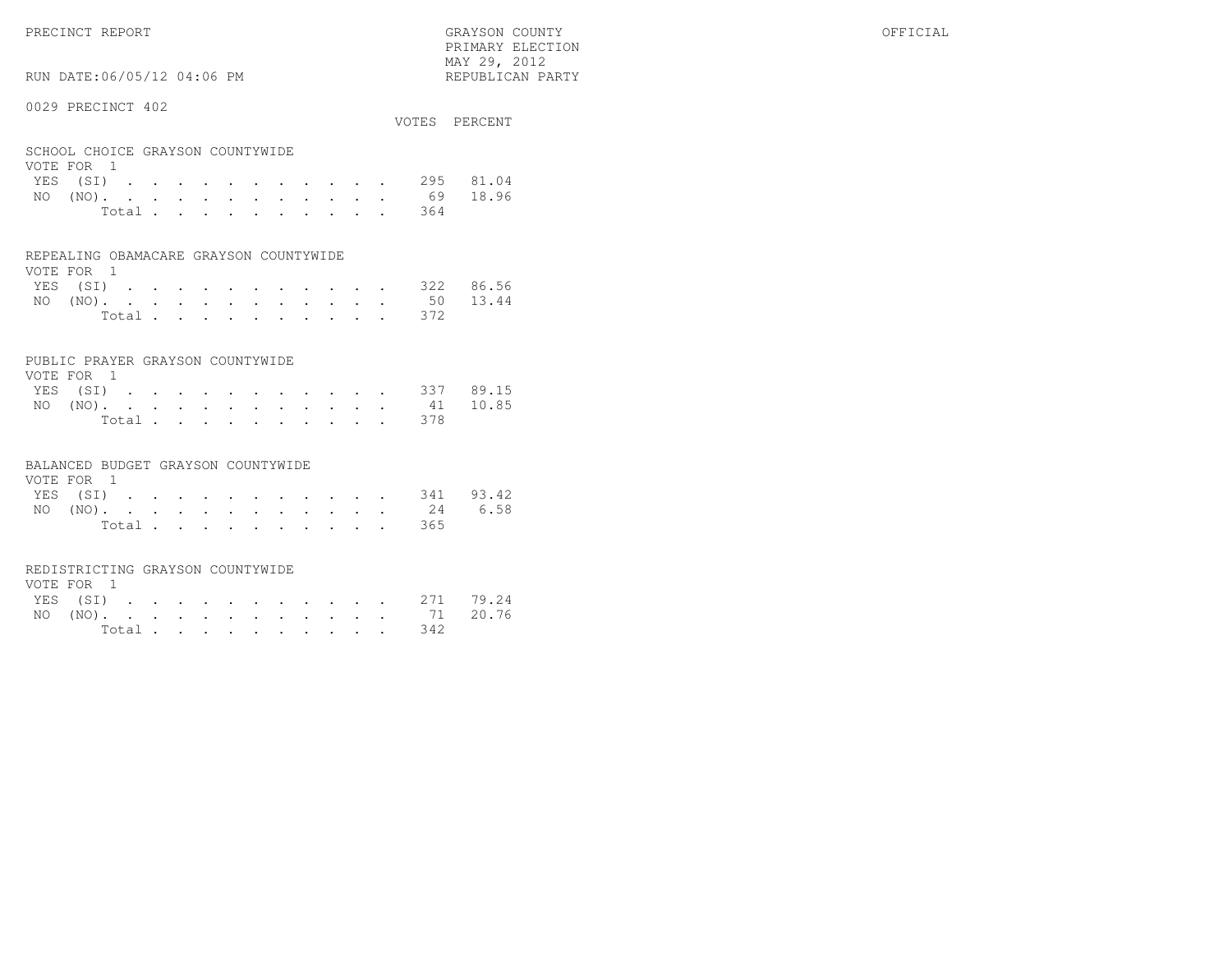PRECINCT REPORT GRAYSON COUNTY OFFICIAL PRIMARY ELECTION $\begin{array}{lll} \text{MAX} & 29, & 2012 \\ \text{NAY} & 29, & 2012 \end{array}$ 

RUN DATE:06/05/12 04:06 PM

|                                                                                                                                                                                                                             |          | VOTES PERCENT  |
|-----------------------------------------------------------------------------------------------------------------------------------------------------------------------------------------------------------------------------|----------|----------------|
| PROPOSITION 1 GRAYSON COUNTYWIDE<br>VOTE FOR 1<br>(APOYA)<br><b>FOR</b><br>the contract of the contract of the contract of the contract of the contract of the contract of the contract of<br>AGAINST (EN CONTRA).<br>Total | 25<br>32 | 78.13<br>21.88 |
|                                                                                                                                                                                                                             |          |                |
| PROPOSITION 2 GRAYSON COUNTYWIDE                                                                                                                                                                                            |          |                |

| VOTE FOR 1 |        |  |  |  |  |  |                             |  |
|------------|--------|--|--|--|--|--|-----------------------------|--|
|            |        |  |  |  |  |  | FOR (APOYA) 31 93.94        |  |
|            |        |  |  |  |  |  | AGAINST (EN CONTRA). 2 6.06 |  |
|            | Total. |  |  |  |  |  |                             |  |

| PROPOSITION 3 GRAYSON COUNTYWIDE |          |  |  |  |  |
|----------------------------------|----------|--|--|--|--|
| VOTE FOR 1                       |          |  |  |  |  |
| FOR (APOYA) 25 75.76             |          |  |  |  |  |
| AGAINST (EN CONTRA). 8 24.24     |          |  |  |  |  |
|                                  | Total 33 |  |  |  |  |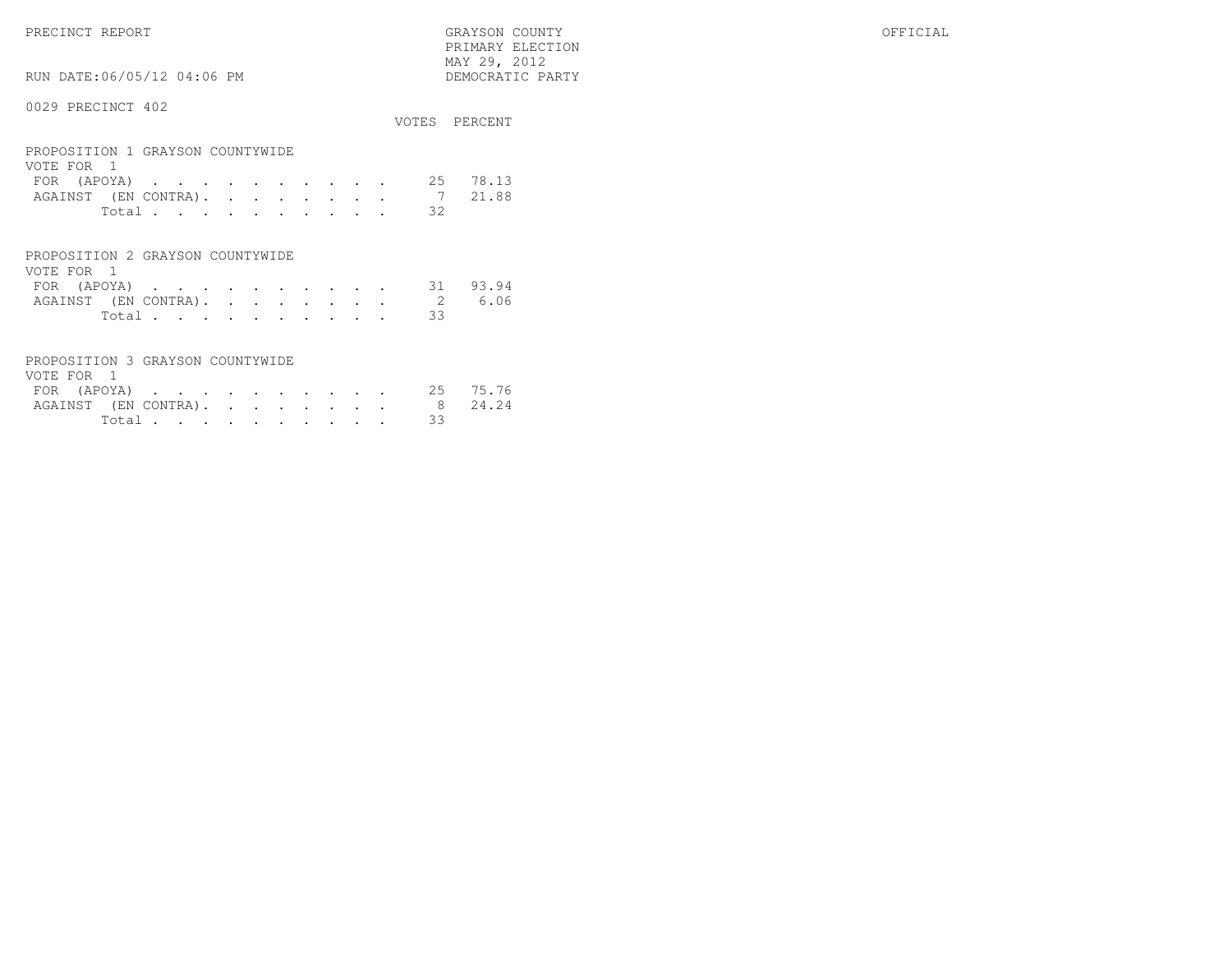RUN DATE:06/05/12 04:06 PM STATISTICS

|                                      |     | VOTES PERCENT |
|--------------------------------------|-----|---------------|
| REGISTERED VOTERS - TOTAL 2567       |     |               |
| REGISTERED VOTERS - REPUBLICAN PARTY |     |               |
| REGISTERED VOTERS - DEMOCRATIC PARTY |     |               |
| BALLOTS CAST - TOTAL.                | 465 |               |
| BALLOTS CAST - REPUBLICAN PARTY      | 435 | 93.55         |
| BALLOTS CAST - DEMOCRATIC PARTY 30   |     | 6.45          |
| VOTER TURNOUT - TOTAL                |     | 18.11         |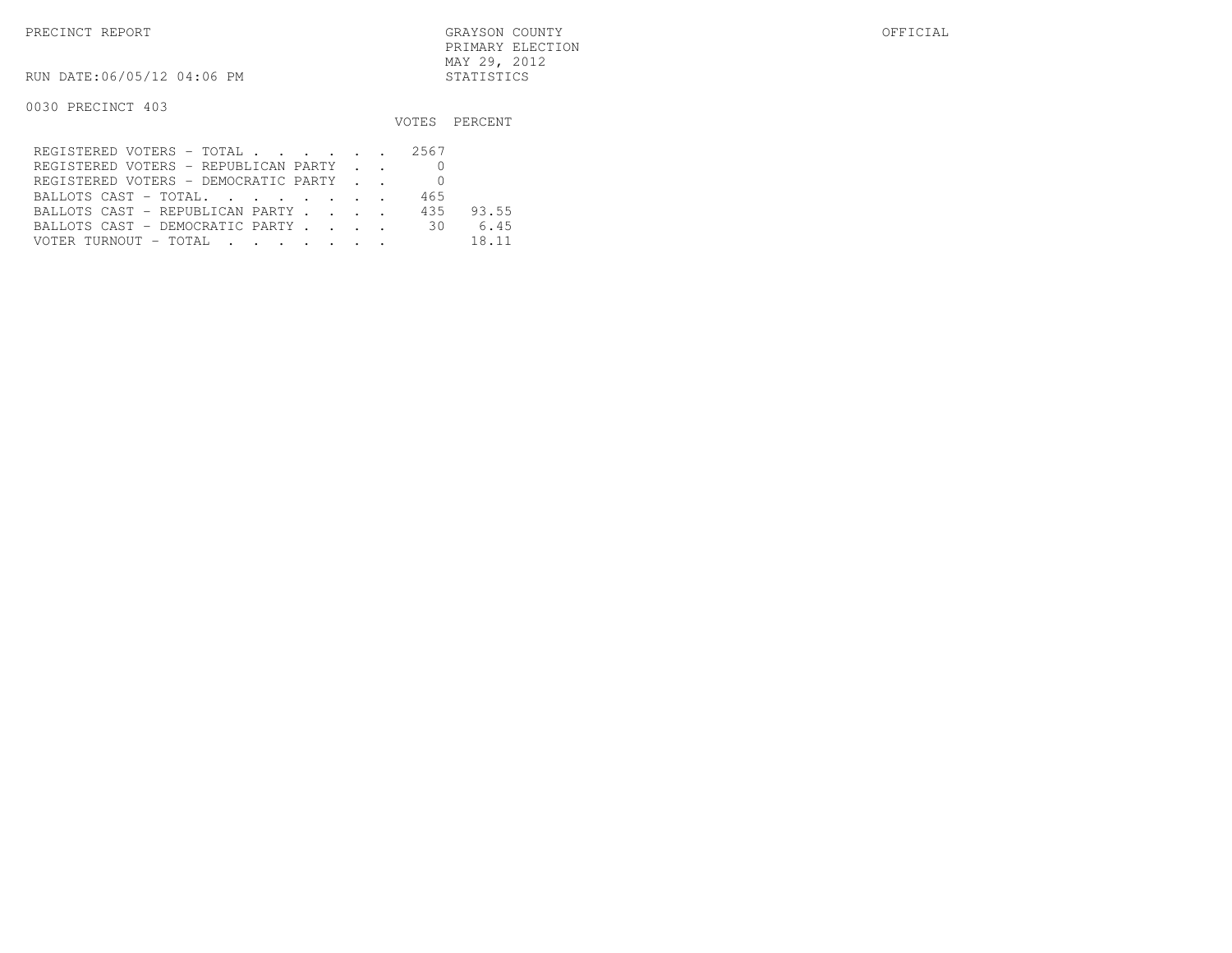PRECINCT REPORT GRAYSON COUNTY OFFICIAL

38.15

27.38

28.00

48.11

73.35

| MAY 29, 2012<br>RUN DATE:06/05/12 04:06 PM<br>REPUBLICAN PARTY                                              |        |
|-------------------------------------------------------------------------------------------------------------|--------|
|                                                                                                             |        |
| 0030 PRECINCT 403                                                                                           |        |
| VOTES PERCENT<br>VOTES PERCENT                                                                              |        |
| President GRAYSON COUNTYWIDE<br>Justice, Supreme Court, Place 2 GRAYSON COUNTYWIDE                          |        |
| VOTE FOR 1<br>VOTE FOR 1                                                                                    |        |
| .23<br>Steve Smith.<br>Jon Huntsman<br>$\mathbf{1}$<br>201                                                  | 61.85  |
| 5.87<br>Rick Santorum<br>25<br>Don Willett.<br>124<br>327<br>76.76<br>Total<br>325<br>Mitt Romney.          | 38.15  |
| Charles "Buddy" Roemer<br>2<br>.47                                                                          |        |
| .23<br>Michele Bachmann<br>1                                                                                |        |
| Ron Paul.<br>30<br>7.04<br>Justice, Supreme Court, Place 4 GRAYSON COUNTYWIDE                               |        |
| 5.87<br>25<br>Newt Gingrich<br>VOTE FOR 1                                                                   |        |
| .23<br>John Davis.<br>1<br>Joe Pool, Jr.<br>145                                                             | 44.62  |
| 3.29<br>Uncommitted (No Comprometido).<br>14<br>John Devine.<br>89                                          | 27.38  |
| 426<br>David Medina<br>Total<br>91                                                                          | 28.00  |
| Total<br>325                                                                                                |        |
| US Senator GRAYSON COUNTYWIDE                                                                               |        |
| VOTE FOR 1<br>Justice, Supreme Court, Place 6 GRAYSON COUNTYWIDE                                            |        |
| VOTE FOR 1<br>.25<br>Joe Agris<br>$\mathbf{1}$                                                              |        |
| 52<br>12.87<br>Nathan Hecht<br>Craig James.<br>296                                                          | 100.00 |
| 26.98<br>Ted Cruz.<br>109<br>296<br>Total                                                                   |        |
| 14.36<br>Tom Leppert.<br>58<br>David Dewhurst.<br>41.34                                                     |        |
| 167<br>1.49<br>Glenn Addison<br>6<br>Presiding Judge CTof AP GRAYSON COUNTYWIDE                             |        |
| .25<br>VOTE FOR 1<br>Curt Cleaver<br>$\mathbf{1}$                                                           |        |
| 1.49<br>Sharon Keller.<br>Ben Gambini.<br>6<br>288                                                          | 100.00 |
| .99<br>4<br>288<br>Lela Pittenger.<br>Total                                                                 |        |
| 404<br>Total                                                                                                |        |
|                                                                                                             |        |
| Judge CT of Criminal AP P7 GRAYSON COUNTYWIDE<br>VOTE FOR 1<br>US Representative, DIST 4 GRAYSON COUNTYWIDE |        |
| VOTE FOR 1<br>Barbara Parker Hervey<br>296                                                                  | 100.00 |
| Steve Clark.<br>127<br>30.24<br>Total<br>296                                                                |        |
| 15.71<br>Lou Gigliotti<br>66                                                                                |        |
| 227<br>54.05<br>Ralph M. Hall                                                                               |        |
| 420<br>Total<br>Judge CT of Criminal AP P8 GRAYSON COUNTYWIDE<br>VOTE FOR 1                                 |        |
| Elsa Alcala.<br>288                                                                                         | 100.00 |
| Railroad Commissioner GRAYSON COUNTYWIDE<br>288<br>Total                                                    |        |
| VOTE FOR 1                                                                                                  |        |
| Warren Chisum<br>26.11<br>88                                                                                |        |
| 16.32<br>Roland Sledge<br>55<br>Member, State BoE Dist 9 GRAYSON COUNTYWIDE                                 |        |
| 8.01<br>VOTE FOR 1<br>Beryl Burgess<br>27                                                                   |        |
| 19.88<br>67<br>Randy Stevenson<br>Becky Berger<br>165                                                       | 51.89  |
| 153<br>Christi Craddick<br>71<br>21.07<br>Thomas Ratliff.<br>29<br>8.61<br>Joe Cotten<br>Total<br>318       | 48.11  |
| 337<br>Total                                                                                                |        |
|                                                                                                             |        |
| State Senator, District 30 GRAYSON COUNTYWIDE                                                               |        |
| Railroad Commissioner, UNEXP GRAYSON COUNTYWIDE<br>VOTE FOR 1                                               |        |
| VOTE FOR 1<br>Jim Herblin.<br>101                                                                           | 26.65  |
| 33.85<br>Barry Smitherman<br>109<br>278<br>Craig Estes.<br>34.16<br>379<br>Greg Parker.<br>110<br>Total     | 73.35  |
| 6.21<br>Al Lee<br>20                                                                                        |        |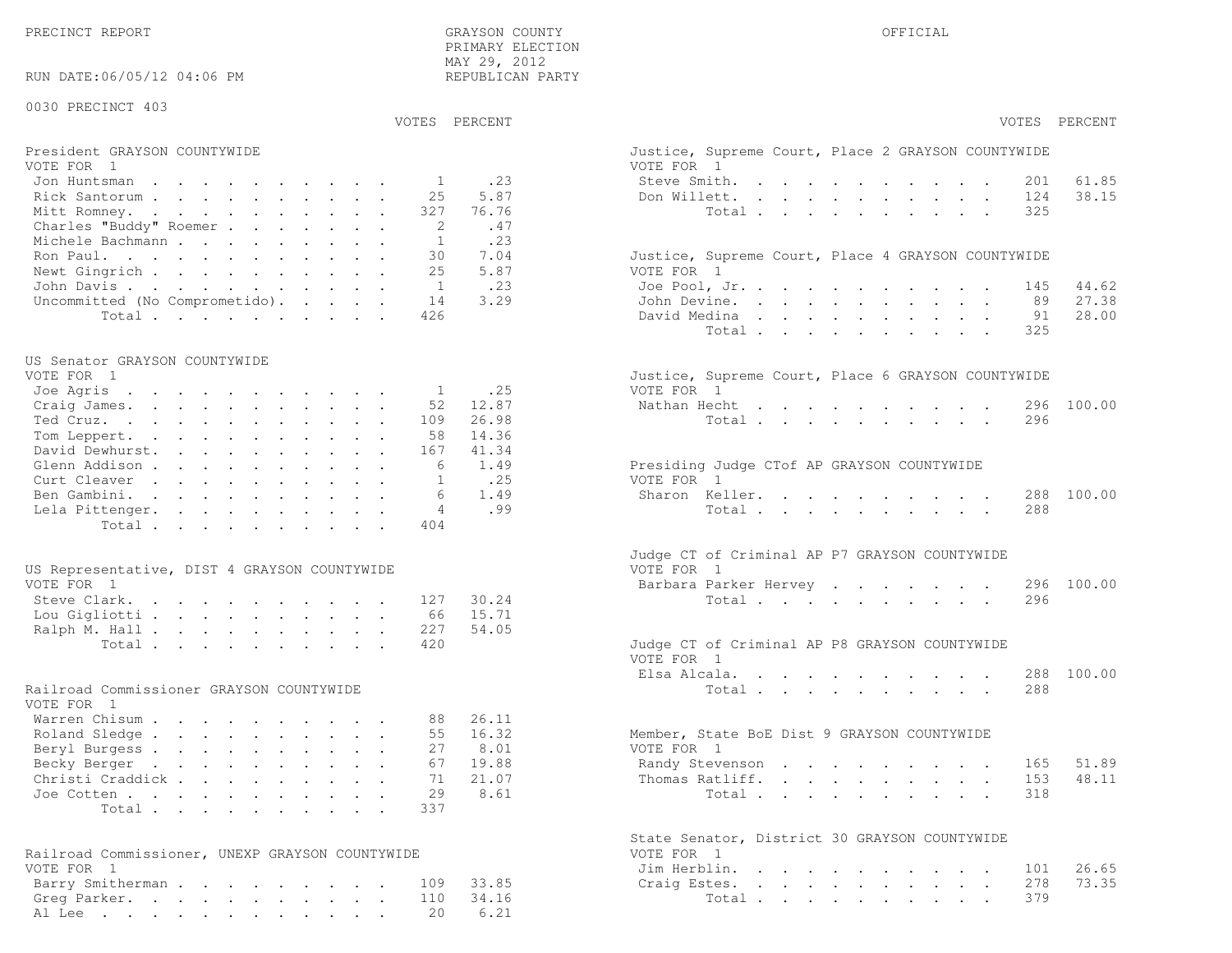| Elizabeth Murrav-Kolb 83 25.78 |  |  |  |  |                                                      |
|--------------------------------|--|--|--|--|------------------------------------------------------|
|                                |  |  |  |  | State Representative, District 62 GRAYSON COUNTYWIDE |

|            | State Representative, District 62 GRAYSON COUNTYWIDE |  |  |  |  |  |
|------------|------------------------------------------------------|--|--|--|--|--|
| VOTE FOR 1 |                                                      |  |  |  |  |  |
|            | Larry Phillips. 357 100.00                           |  |  |  |  |  |
|            | Total 357                                            |  |  |  |  |  |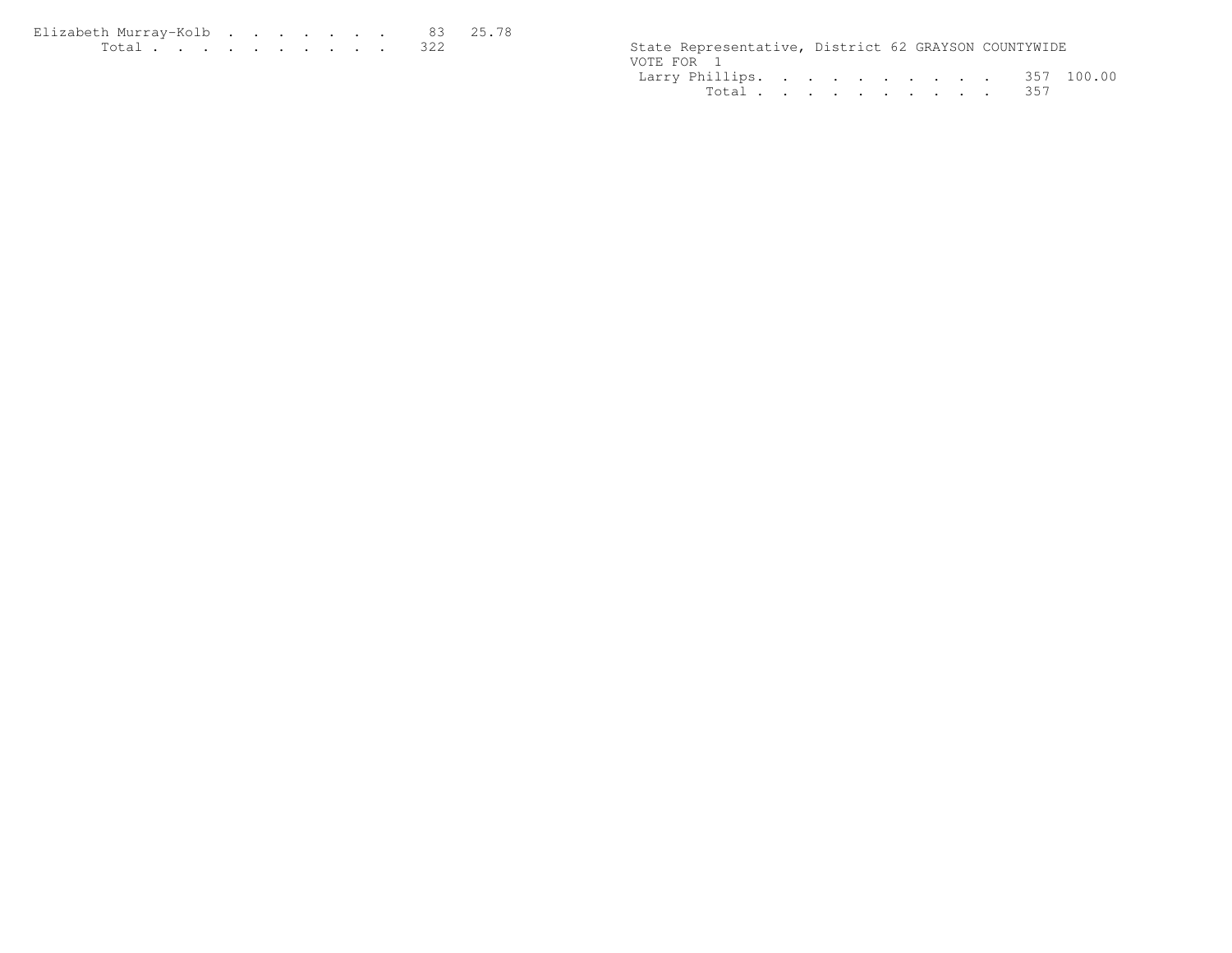RUN DATE:06/05/12 04:06 PM

0030 PRECINCT 403

VOTES PERCENT VOTES PERCENT

 PRIMARY ELECTION MAY 29, 2012REPUBLICAN PARTY

### Chief Justice 5th Ct of Appeals GRAYSON COUNTYWIDE District District District District Only 15th Judge VOTE FOR 1 GRAYSON COUNTY OF REAL EXPLORER COUNTY OF REAL EXPLORER COUNTY OF REAL EXPLORER COUNTY OF REAL EXPLORER COUNTY OF REAL EXPLORER COUNTY OF REAL EXPLORER COUNTY OF REAL EXPLORER COUNTY OF REAL EXPLORER COUNTY OF R Carolyn Wright. . . . . . . . . 301 100.00 VOTE Total . . . . . . . . . 301 Jim

| Justice 5th Court of Appeals P2 GRAYSON COUNTYWIDE |  |  |  |  |  |                                        |
|----------------------------------------------------|--|--|--|--|--|----------------------------------------|
| VOTE FOR 1                                         |  |  |  |  |  | District Judge, 59th Judicial District |
| Bill Whitehill. 100 32.57                          |  |  |  |  |  | GRAYSON COUNTYWIDE                     |
| Jeff Coen 33 10.75                                 |  |  |  |  |  | VOTE FOR 1                             |
| David Evans. 92 29.97                              |  |  |  |  |  | Rayburn M. "Rim" Nall 302 100.00       |
| Kevin Keith. 34 11.07                              |  |  |  |  |  | Total 302                              |
| Jennifer Balido 48 15.64                           |  |  |  |  |  |                                        |
| Total 307                                          |  |  |  |  |  |                                        |

| Justice 5th Court of Appeals P5 GRAYSON COUNTYWIDE | Joe Brown 328 100.00 |
|----------------------------------------------------|----------------------|
| VOTE FOR 1                                         | Total 328            |
| Jim Moseley. 303 100.00                            |                      |
| Total 303                                          |                      |

| Justice 5th Court of Appeals P9 GRAYSON COUNTYWIDE |  |  |  |  |  | Brent Adams. 35 8.33      |  |  |  |  |  |  |
|----------------------------------------------------|--|--|--|--|--|---------------------------|--|--|--|--|--|--|
| VOTE FOR 1                                         |  |  |  |  |  | David S. Hawley 105 25.00 |  |  |  |  |  |  |
| Martin E. Richter. 117 39.66                       |  |  |  |  |  | Keith Gary 167 39.76      |  |  |  |  |  |  |
| David Lewis. 178 60.34                             |  |  |  |  |  | Johnny Waldrip. 113 26.90 |  |  |  |  |  |  |
| Total 295                                          |  |  |  |  |  | Total 420                 |  |  |  |  |  |  |

| Justice 5th Court of Appeals P10 GRAYSON COUNTYWIDE | County Tax Assessor-Collector GRAYSON COUNTYWIDE |
|-----------------------------------------------------|--------------------------------------------------|
| VOTE FOR 1                                          | VOTE FOR 1                                       |
| Molly Francis 288 100.00                            | Bruce Stidham 192 49.36                          |
| Total 288                                           | Janis Hall 197 50.64                             |

| Justice 5th Court of Appeals P11 GRAYSON COUNTYWIDE |  |  |  |  |  |           |  |  |                              |  |  |  |  |  |  |                         |
|-----------------------------------------------------|--|--|--|--|--|-----------|--|--|------------------------------|--|--|--|--|--|--|-------------------------|
| VOTE FOR 1                                          |  |  |  |  |  |           |  |  | Constable Precinct 2 CONST 2 |  |  |  |  |  |  |                         |
| Douglas S. Lang 288 100.00                          |  |  |  |  |  |           |  |  | VOTE FOR 1                   |  |  |  |  |  |  |                         |
|                                                     |  |  |  |  |  | Total 288 |  |  |                              |  |  |  |  |  |  | Mike Putman. 310 100.00 |

| Justice 5th Court of Appeals P12 GRAYSON COUNTYWIDE |           |  |  |                                    |  |
|-----------------------------------------------------|-----------|--|--|------------------------------------|--|
| VOTE FOR 1                                          |           |  |  | County Chairman GRAYSON COUNTYWIDE |  |
| Robert M. "Bob" Fillmore 288 100.00                 |           |  |  | VOTE FOR 1                         |  |
|                                                     | Total 288 |  |  | Larry Millson                      |  |

```
Justice 5th Court of Appeals P13 GRAYSON COUNTYWIDEVOTE FOR 1
Elizabeth Lang Miers. . . . . . . . 283 100.00Total . . . . . . . . . . 283
```

| AY 29, 2012<br>EPUBLICAN PARTY            |                                                                                                                                                                                                                                                                                                                                                                                                                                                                                                                    |                                                                |
|-------------------------------------------|--------------------------------------------------------------------------------------------------------------------------------------------------------------------------------------------------------------------------------------------------------------------------------------------------------------------------------------------------------------------------------------------------------------------------------------------------------------------------------------------------------------------|----------------------------------------------------------------|
| PERCENT                                   |                                                                                                                                                                                                                                                                                                                                                                                                                                                                                                                    | VOTES PERCENT                                                  |
| 100.00                                    | District Judge, 15th Judicial District<br>GRAYSON COUNTYWIDE<br>VOTE FOR 1<br>Jim Fallon<br>and a strong control of the state of the state of the state of the state of the state of the state of the state of the state of the state of the state of the state of the state of the state of the state of the state of the<br>Total                                                                                                                                                                                | 100.00<br>308<br>308                                           |
| 32.57<br>10.75<br>29.97<br>11.07<br>15.64 | District Judge, 59th Judicial District<br>GRAYSON COUNTYWIDE<br>VOTE FOR 1<br>Rayburn M. "Rim" Nall<br>Total                                                                                                                                                                                                                                                                                                                                                                                                       | 302<br>100.00<br>302                                           |
| 100.00                                    | Criminal District Attorney GRAYSON COUNTYWIDE<br>VOTE FOR 1<br>Joe Brown.<br>$\mathbf{r} = \mathbf{r} + \mathbf{r} + \mathbf{r} + \mathbf{r} + \mathbf{r} + \mathbf{r} + \mathbf{r} + \mathbf{r} + \mathbf{r} + \mathbf{r} + \mathbf{r} + \mathbf{r} + \mathbf{r} + \mathbf{r} + \mathbf{r} + \mathbf{r} + \mathbf{r} + \mathbf{r} + \mathbf{r} + \mathbf{r} + \mathbf{r} + \mathbf{r} + \mathbf{r} + \mathbf{r} + \mathbf{r} + \mathbf{r} + \mathbf{r} + \mathbf{r} + \mathbf{r} + \mathbf{r} + \mathbf$<br>Total | 328 100.00<br>328                                              |
| 39.66<br>60.34                            | Sheriff GRAYSON COUNTYWIDE<br>VOTE FOR 1<br>Brent Adams.<br>the contract of the contract of the contract of<br>David S. Hawley<br>Keith Gary<br>$\mathcal{L}^{\text{max}}$ , and $\mathcal{L}^{\text{max}}$<br>$\mathbf{r}$<br>$\ddot{\phantom{a}}$<br>Johnny Waldrip.<br>$\ddot{\phantom{a}}$<br>Total $\cdots$<br>$\cdot$ $\cdot$ $\cdot$                                                                                                                                                                        | 35 8.33<br>25.00<br>105<br>39.76<br>167<br>26.90<br>113<br>420 |
| 100.00                                    | County Tax Assessor-Collector GRAYSON COUNTYWIDE<br>VOTE FOR 1<br>Bruce Stidham<br>Janis Hall<br>$\mathbf{r} = \mathbf{r} - \mathbf{r} = \mathbf{r} - \mathbf{r} = \mathbf{r} - \mathbf{r} = \mathbf{r} - \mathbf{r} = \mathbf{r}$<br>Total<br>$\mathbf{A}^{\text{max}}$ , and $\mathbf{A}^{\text{max}}$<br>and the contract of the contract of<br>$\sim$                                                                                                                                                          | 49.36<br>192<br>50.64<br>197<br>389                            |
| 100.00                                    | Constable Precinct 2 CONST 2<br>VOTE FOR 1<br>Mike Putman<br>and a strong control of the state of the state of the state of the state of the state of the state of the state of the state of the state of the state of the state of the state of the state of the state of the state of the<br>Total $\ldots$                                                                                                                                                                                                      | 310 100.00<br>310                                              |
| 100.00                                    | County Chairman GRAYSON COUNTYWIDE<br>VOTE FOR 1<br>Larry Millson<br>Gary Cox.<br>the contract of the contract of the contract of the contract of the contract of the contract of the contract of<br>$\sim$<br>Total                                                                                                                                                                                                                                                                                               | 52.22<br>165<br>151<br>47.78<br>316                            |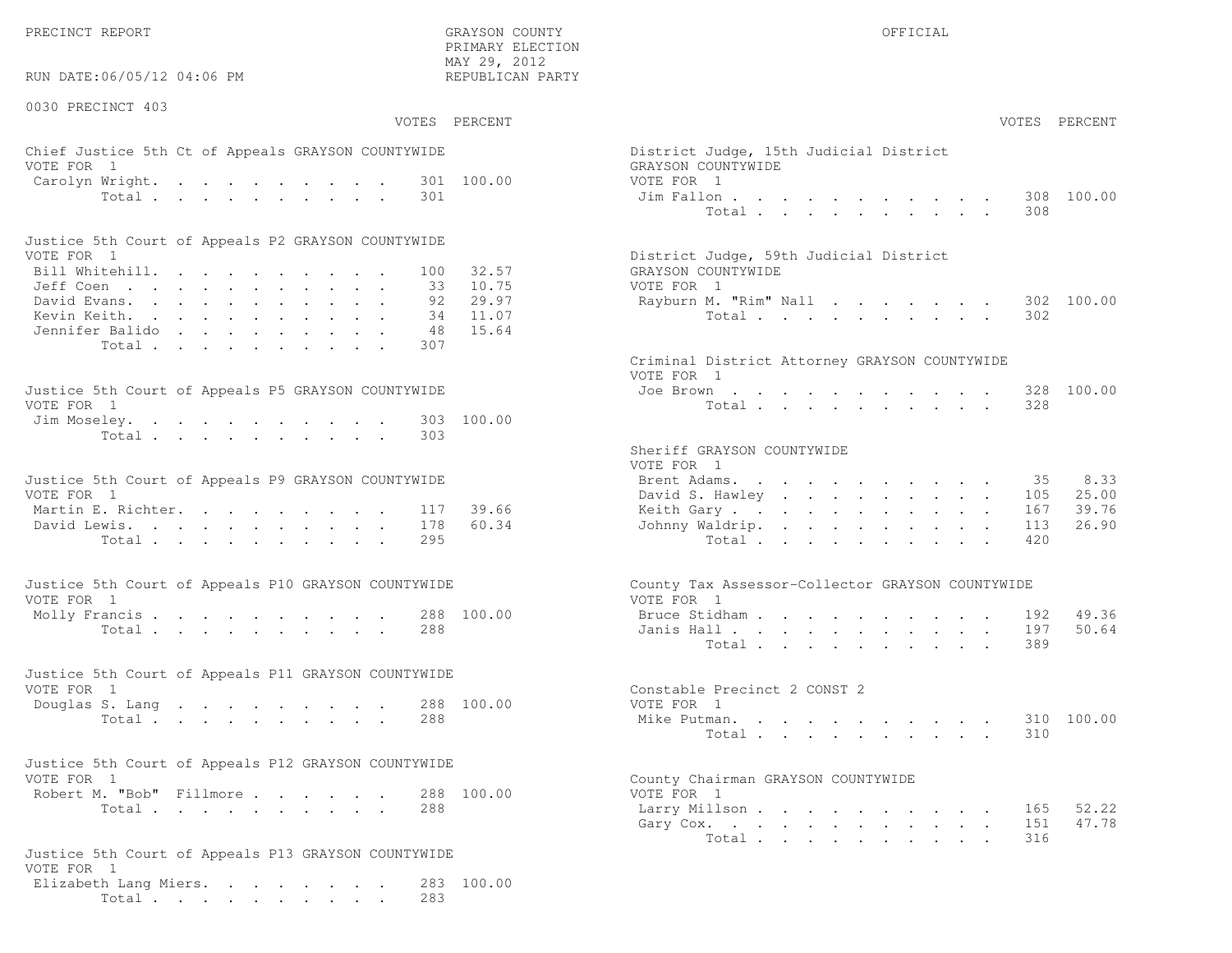PRECINCT REPORT GRAYSON COUNTY OFFICIAL

| RUN DATE:06/05/12 04:06 PM                                         | PRIMARY ELECTION<br>MAY 29, 2012<br>DEMOCRATIC PARTY |                                                                   |
|--------------------------------------------------------------------|------------------------------------------------------|-------------------------------------------------------------------|
| 0030 PRECINCT 403                                                  | VOTES PERCENT                                        | VOTES PERCENT                                                     |
|                                                                    |                                                      |                                                                   |
| President GRAYSON COUNTYWIDE<br>VOTE FOR 1                         |                                                      | Justice 5th Court of Appeals P5 GRAYSON COUNTYWIDE<br>VOTE FOR 1  |
| Barack Obama                                                       | 96.43<br>27                                          | 25 100.00<br>Penny R. Phillips.                                   |
| Bob Ely                                                            | $\Omega$                                             | Total<br>25                                                       |
| Darcy G. Richardson                                                | $\circ$                                              |                                                                   |
| John Wolfe.                                                        | 3.57<br>1<br>2.8                                     |                                                                   |
| Total                                                              |                                                      | Justice 5th Court of Appeals P9 GRAYSON COUNTYWIDE<br>VOTE FOR 1  |
|                                                                    |                                                      | 26 100.00<br>David Hanschen.                                      |
| US Senator GRAYSON COUNTYWIDE                                      |                                                      | Total<br>26                                                       |
| VOTE FOR 1                                                         |                                                      |                                                                   |
| Paul Sadler.                                                       | 10 38.46                                             |                                                                   |
| Grady Yarbrough                                                    | 10 38.46                                             | Justice 5th Court of Appeals P11 GRAYSON COUNTYWIDE<br>VOTE FOR 1 |
| Sean Hubbard<br>Addie Dainell Allen                                | 3.85<br>1<br>$5 \t 19.23$                            | 25 100.00<br>Tonya J. Holt                                        |
| Total                                                              | 26                                                   | 25<br>Total                                                       |
|                                                                    |                                                      |                                                                   |
| US Representative, DIST 4 GRAYSON COUNTYWIDE                       |                                                      | Justice 5th Court of Appeals P12 GRAYSON COUNTYWIDE               |
| VOTE FOR 1                                                         |                                                      | VOTE FOR 1                                                        |
| VaLinda Hathcox                                                    | 25 100.00                                            | 25 100.00<br>Lawrence J. Praeger                                  |
| Total                                                              | 25                                                   | Total<br>25                                                       |
| Railroad Commissioner GRAYSON COUNTYWIDE                           |                                                      | County Chairman GRAYSON COUNTYWIDE                                |
| VOTE FOR 1                                                         |                                                      | VOTE FOR 1                                                        |
| Dale Henry.                                                        | 27 100.00                                            | Lander Bethel.<br>24 100.00                                       |
| Total                                                              | 27                                                   | Total<br>24                                                       |
| Justice, Supreme Court, Place 6 GRAYSON COUNTYWIDE                 |                                                      |                                                                   |
| VOTE FOR 1                                                         |                                                      |                                                                   |
| Michele Petty                                                      | 25 100.00                                            |                                                                   |
| Total                                                              | 2.5                                                  |                                                                   |
| Presiding Judge CTof AP GRAYSON COUNTYWIDE                         |                                                      |                                                                   |
| VOTE FOR 1                                                         |                                                      |                                                                   |
| Keith Hampton                                                      | 25 100.00                                            |                                                                   |
| Total                                                              | 25                                                   |                                                                   |
| State Representative, District 62 GRAYSON COUNTYWIDE<br>VOTE FOR 1 |                                                      |                                                                   |
| Eristeo Perez                                                      | 25 100.00                                            |                                                                   |
| Total                                                              | 25                                                   |                                                                   |
| Justice 5th Court of Appeals P2 GRAYSON COUNTYWIDE<br>VOTE FOR 1   |                                                      |                                                                   |

 Dan Wood. . . . . . . . . . . . 25 100.00Total . . . . . . . . . . 25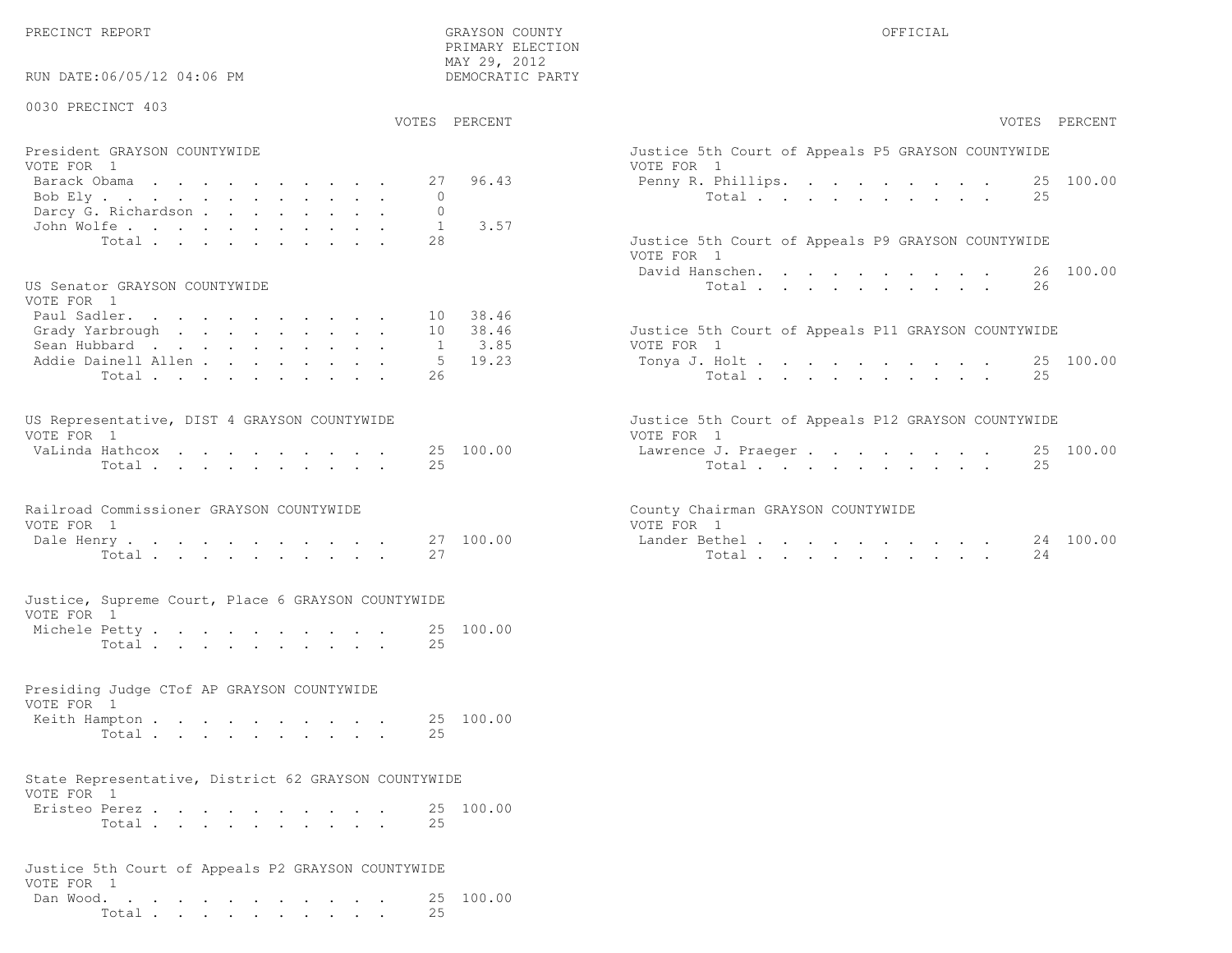PRECINCT REPORT GRAYSON COUNTY OFFICIAL

RUN DATE:06/05/12 04:06 PM

#### 0030 PRECINCT 403

|                                  |       |  |  |  |  |  |     | VOTES PERCENT      |
|----------------------------------|-------|--|--|--|--|--|-----|--------------------|
| SCHOOL CHOICE GRAYSON COUNTYWIDE |       |  |  |  |  |  |     |                    |
| VOTE FOR 1                       |       |  |  |  |  |  |     |                    |
|                                  |       |  |  |  |  |  |     | YES (SI) 341 83.58 |
|                                  |       |  |  |  |  |  |     | NO (NO). 67 16.42  |
|                                  | Total |  |  |  |  |  | 408 |                    |

 PRIMARY ELECTION MAY 29, 2012REPUBLICAN PARTY

#### REPEALING OBAMACARE GRAYSON COUNTYWIDE

| VOTE FOR 1 |  |  |  |  |  |                    |  |
|------------|--|--|--|--|--|--------------------|--|
|            |  |  |  |  |  | YES (SI) 391 93.54 |  |
|            |  |  |  |  |  | NO (NO). 27 6.46   |  |
|            |  |  |  |  |  | Total 418          |  |

#### PUBLIC PRAYER GRAYSON COUNTYWIDE

| VOTE FOR 1 |  |  |  |  |  |           |                    |
|------------|--|--|--|--|--|-----------|--------------------|
|            |  |  |  |  |  |           | YES (SI) 390 92.64 |
|            |  |  |  |  |  |           | NO (NO). 31 7.36   |
|            |  |  |  |  |  | Total 421 |                    |

#### BALANCED BUDGET GRAYSON COUNTYWIDE

| VOTE FOR 1 |  |  |  |  |  |  |                    |  |
|------------|--|--|--|--|--|--|--------------------|--|
|            |  |  |  |  |  |  | YES (SI) 400 96.15 |  |
|            |  |  |  |  |  |  | NO (NO). 16 3.85   |  |
|            |  |  |  |  |  |  | Total 416          |  |

#### REDISTRICTING GRAYSON COUNTYWIDE

| VOTE FOR 1 |  |  |  |  |  |  |                    |  |
|------------|--|--|--|--|--|--|--------------------|--|
|            |  |  |  |  |  |  | YES (SI) 302 78.04 |  |
|            |  |  |  |  |  |  | NO (NO). 85 21.96  |  |
|            |  |  |  |  |  |  | Total 387          |  |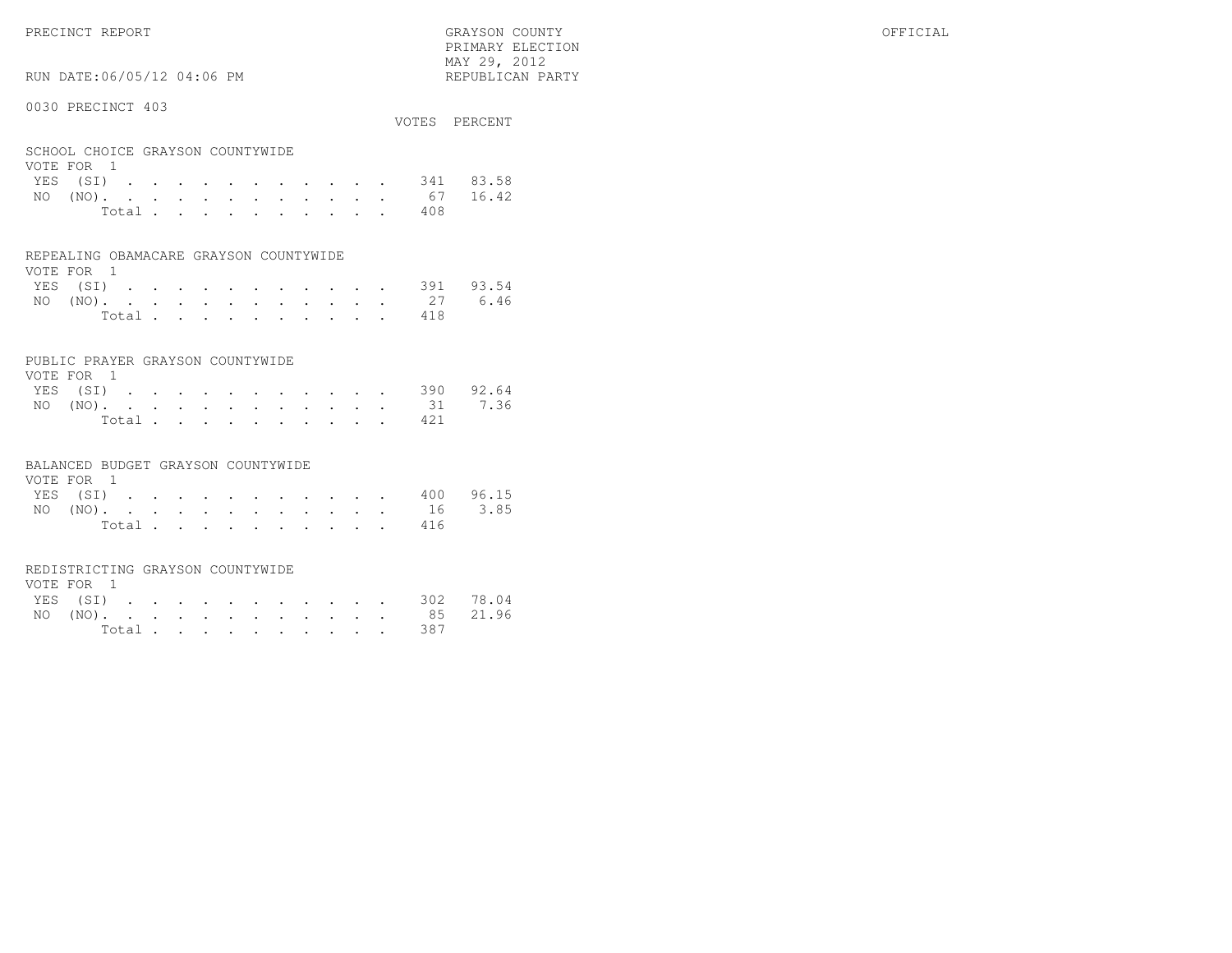PRECINCT REPORT GRAYSON COUNTY OFFICIAL PRIMARY ELECTION $\begin{array}{lll} \text{MAX} & 29, & 2012 \\ \text{NAY} & 29, & 2012 \end{array}$ 

## 0030 PRECINCT 403

RUN DATE:06/05/12 04:06 PM

| VVJV IINDINGI IVJ                                                                                                                           | VOTES.  | PERCENT        |
|---------------------------------------------------------------------------------------------------------------------------------------------|---------|----------------|
| PROPOSITION 1 GRAYSON COUNTYWIDE<br>VOTE FOR 1<br>(APOYA)<br>FOR<br>$\sim$ $\sim$ $\sim$<br>$\sim$ $\sim$<br>AGAINST (EN CONTRA).<br>$\sim$ | 26<br>4 | 86.67<br>13.33 |
| $\ddot{\phantom{0}}$<br>$\bullet$<br>$\bullet$<br>$\bullet$<br>Total                                                                        | 30      |                |
| PROPOSITION 2 GRAYSON COUNTYWIDE<br>VOTE FOR 1                                                                                              |         |                |
| (APOYA)<br>FOR<br>$\sim$<br>$\sim$                                                                                                          | 29      | 96.67          |
| AGAINST (EN CONTRA).<br>$\sim$<br>$\cdot$<br>$\bullet$<br>$\bullet$<br>Total.                                                               | 1<br>30 | 3.33           |

| PROPOSITION 3 GRAYSON COUNTYWIDE |  |  |  |  |  |          |  |
|----------------------------------|--|--|--|--|--|----------|--|
| VOTE FOR 1                       |  |  |  |  |  |          |  |
| FOR (APOYA) 27 90.00             |  |  |  |  |  |          |  |
| AGAINST (EN CONTRA). 3 10.00     |  |  |  |  |  |          |  |
|                                  |  |  |  |  |  | Total 30 |  |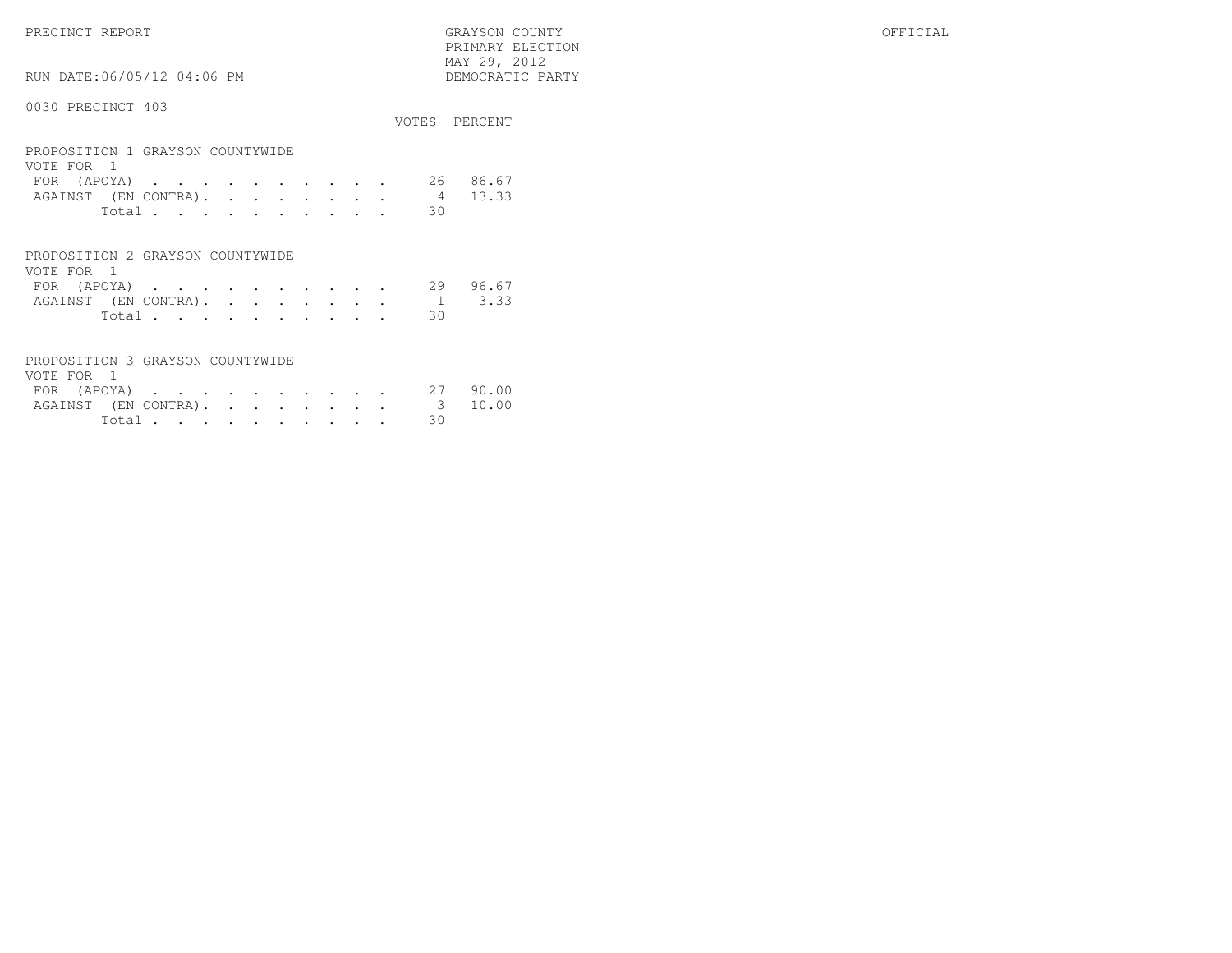RUN DATE:06/05/12 04:06 PM STATISTICS

|                                      |     | VOTES PERCENT |
|--------------------------------------|-----|---------------|
| REGISTERED VOTERS - TOTAL 3168       |     |               |
| REGISTERED VOTERS - REPUBLICAN PARTY |     |               |
| REGISTERED VOTERS - DEMOCRATIC PARTY |     |               |
| BALLOTS CAST - TOTAL.                | 607 |               |
| BALLOTS CAST - REPUBLICAN PARTY      | 559 | 92.09         |
| BALLOTS CAST - DEMOCRATIC PARTY 48   |     | 7.91          |
| VOTER TURNOUT - TOTAL                |     | 19.16         |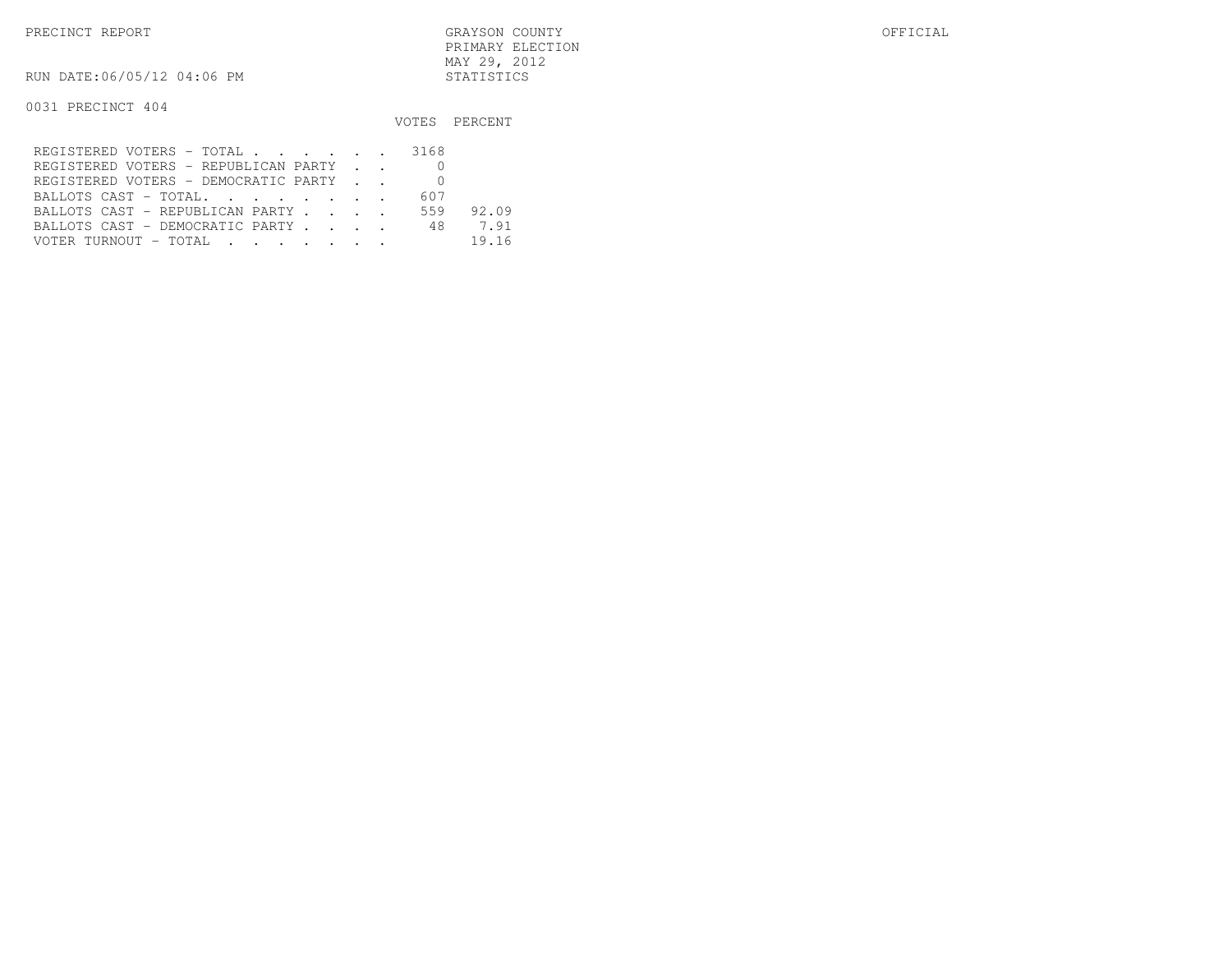| RUN DATE:06/05/12 04:06 PM                      | MAI 29, 2012<br>REPUBLICAN PARTY |                                                    |
|-------------------------------------------------|----------------------------------|----------------------------------------------------|
| 0031 PRECINCT 404                               |                                  |                                                    |
|                                                 | VOTES PERCENT                    | VOTES PERCENT                                      |
| President GRAYSON COUNTYWIDE                    |                                  | Justice, Supreme Court, Place 2 GRAYSON COUNTYWIDE |
| VOTE FOR 1                                      |                                  | VOTE FOR 1                                         |
| Jon Huntsman                                    | .55<br>3                         | Steve Smith.<br>55.36<br>217                       |
| Rick Santorum                                   | 8.94<br>49                       | 44.64<br>Don Willett.<br>175                       |
| Mitt Romney.                                    | 71.90<br>394                     | Total<br>392                                       |
| Charles "Buddy" Roemer                          | .55<br>3                         |                                                    |
| Michele Bachmann                                | 1.09<br>-6                       |                                                    |
| Ron Paul.                                       | 8.39<br>46                       | Justice, Supreme Court, Place 4 GRAYSON COUNTYWIDE |
| Newt Gingrich                                   | 4.74<br>26                       | VOTE FOR 1                                         |
| John Davis.                                     | .18<br>1                         | Joe Pool, Jr.<br>44.47<br>173                      |
| Uncommitted (No Comprometido).                  | 20<br>3.65                       | John Devine.<br>24.16<br>94                        |
| Total                                           | 548                              | 31.36<br>David Medina<br>122                       |
|                                                 |                                  | Total<br>389                                       |
| US Senator GRAYSON COUNTYWIDE                   |                                  |                                                    |
| VOTE FOR 1                                      |                                  | Justice, Supreme Court, Place 6 GRAYSON COUNTYWIDE |
| Joe Agris                                       | .79<br>4                         | VOTE FOR 1                                         |
| Craig James.                                    | 54<br>10.63                      | Nathan Hecht<br>356 100.00                         |
| Ted Cruz.                                       | 35.04<br>178                     | 356<br>Total                                       |
| Tom Leppert.                                    | 10.04<br>51                      |                                                    |
| David Dewhurst.                                 | 40.16<br>204                     |                                                    |
| Glenn Addison                                   | 5<br>.98                         | Presiding Judge CTof AP GRAYSON COUNTYWIDE         |
| Curt Cleaver                                    | .20<br>$\mathbf{1}$              | VOTE FOR 1                                         |
| Ben Gambini.                                    | .79<br>$\overline{4}$            | Sharon Keller.<br>357 100.00                       |
| Lela Pittenger.                                 | 1.38<br>7                        | Total<br>357                                       |
| Total                                           | 508                              |                                                    |
|                                                 |                                  |                                                    |
|                                                 |                                  | Judge CT of Criminal AP P7 GRAYSON COUNTYWIDE      |
| US Representative, DIST 4 GRAYSON COUNTYWIDE    |                                  | VOTE FOR 1                                         |
| VOTE FOR 1                                      |                                  | Barbara Parker Hervey<br>350 100.00                |
| Steve Clark.                                    | 159<br>30.00                     | Total<br>350                                       |
| Lou Gigliotti                                   | 20.94<br>111                     |                                                    |
| Ralph M. Hall                                   | 49.06<br>260                     |                                                    |
| Total                                           | 530                              | Judge CT of Criminal AP P8 GRAYSON COUNTYWIDE      |
|                                                 |                                  | VOTE FOR 1                                         |
|                                                 |                                  | Elsa Alcala.<br>340 100.00                         |
| Railroad Commissioner GRAYSON COUNTYWIDE        |                                  | Total<br>340                                       |
| VOTE FOR 1                                      |                                  |                                                    |
| Warren Chisum                                   | 29.65<br>118                     |                                                    |
| Roland Sledge                                   | 16.58<br>66                      | Member, State BoE Dist 9 GRAYSON COUNTYWIDE        |
| Beryl Burgess                                   | 29<br>7.29                       | VOTE FOR 1                                         |
| Becky Berger                                    | 47 11.81                         | Randy Stevenson 219 57.03                          |
| Christi Craddick                                | 85<br>21.36                      | 42.97<br>Thomas Ratliff.<br>165                    |
| Joe Cotten                                      | 53<br>13.32                      | 384<br>Total                                       |
| Total                                           | 398                              |                                                    |
|                                                 |                                  | State Senator, District 30 GRAYSON COUNTYWIDE      |
| Railroad Commissioner, UNEXP GRAYSON COUNTYWIDE |                                  | VOTE FOR 1                                         |
| VOTE FOR 1                                      |                                  | Jim Herblin.<br>31.80<br>159                       |
| Barry Smitherman 144                            | 37.21                            | 68.20<br>Craig Estes.<br>341                       |
| Greg Parker. 138                                | 35.66                            | Total<br>500                                       |

Al Lee . . . . . . . . . . . . 30 7.75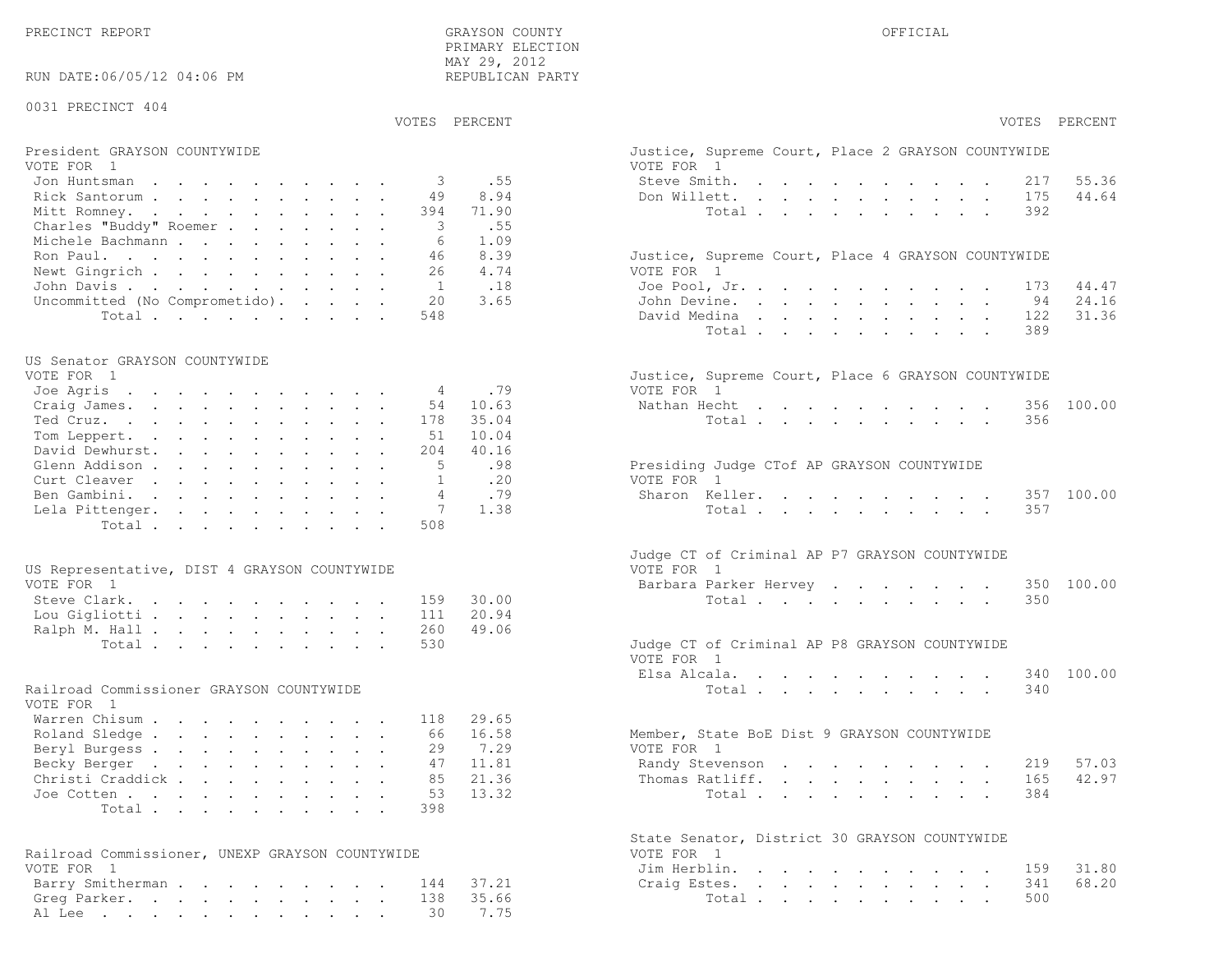| Elizabeth Murrav-Kolb 75 19.38 |  |  |  |  |  |                                                      |  |  |
|--------------------------------|--|--|--|--|--|------------------------------------------------------|--|--|
| <u>. 387</u>                   |  |  |  |  |  | State Representative, District 62 GRAYSON COUNTYWIDE |  |  |

| State Representative, District 62 GRAYSON COUNTYWIDE |  |  |  |  |  |
|------------------------------------------------------|--|--|--|--|--|
| VOTE FOR 1                                           |  |  |  |  |  |
| Larry Phillips. 445 100.00                           |  |  |  |  |  |
| Total 445                                            |  |  |  |  |  |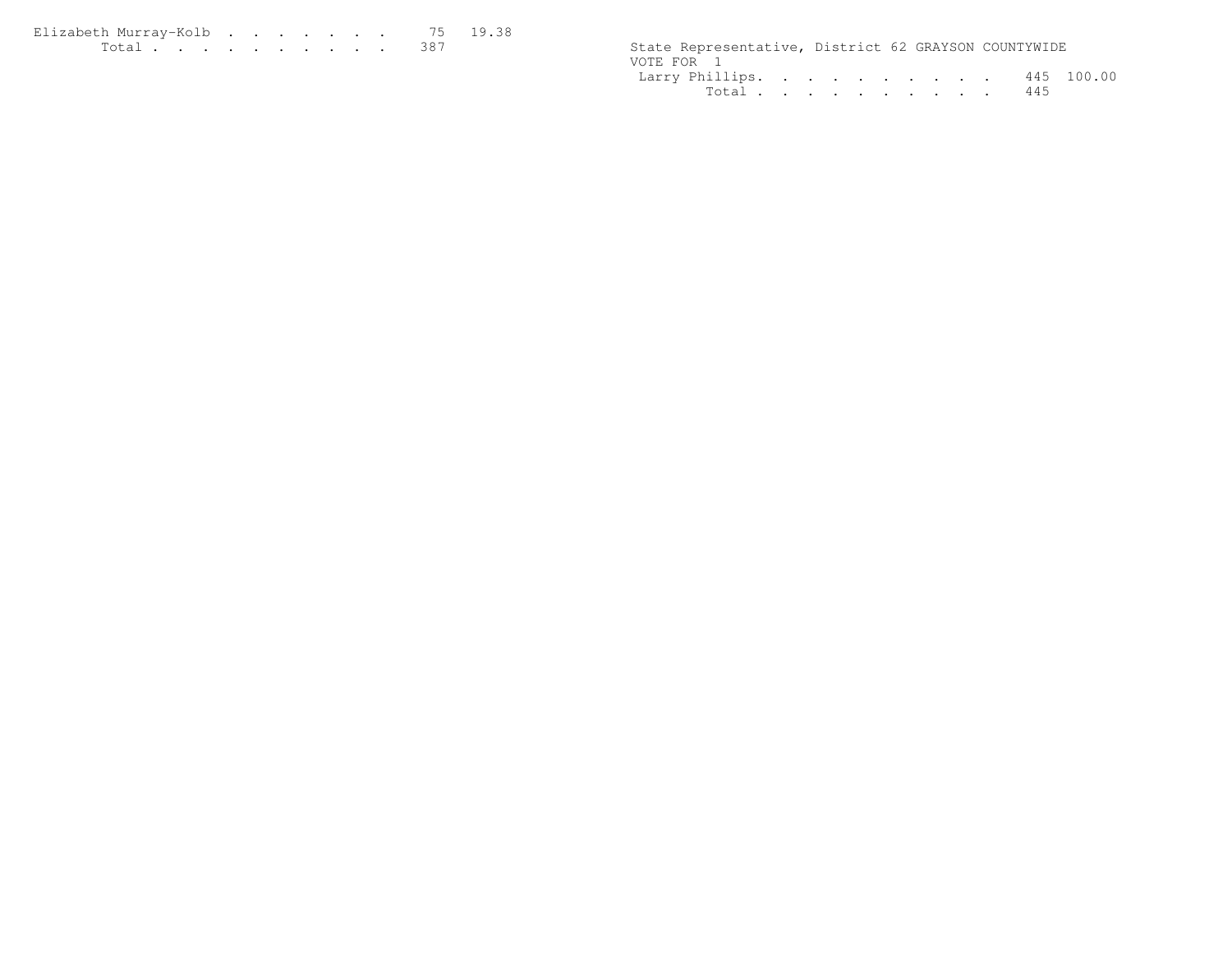RUN DATE:06/05/12 04:06 PM

0031 PRECINCT 404

 PRIMARY ELECTION MAY 29, 2012REPUBLICAN PARTY

## Chief Justice 5th Ct of Appeals GRAYSON COUNTYWIDE District Appeals Only 15th District Judge VOTE FOR 1 GRAYSON COUNTY OF REAL EXPLORER COUNTY OF REAL EXPLORER COUNTY OF REAL EXPLORER COUNTY OF REAL EXPLORER COUNTY OF REAL EXPLORER COUNTY OF REAL EXPLORER COUNTY OF REAL EXPLORER COUNTY OF REAL EXPLORER COUNTY OF R Carolyn Wright. . . . . . . . . 368 100.00 VOT

| Justice 5th Court of Appeals P2 GRAYSON COUNTYWIDE |  |  |  |  |  |                                        |
|----------------------------------------------------|--|--|--|--|--|----------------------------------------|
| VOTE FOR 1                                         |  |  |  |  |  | District Judge, 59th Judicial District |
| Bill Whitehill. 122 32.80                          |  |  |  |  |  | GRAYSON COUNTYWIDE                     |
| Jeff Coen 39 10.48                                 |  |  |  |  |  | VOTE FOR 1                             |
| David Evans. 100 26.88                             |  |  |  |  |  | Rayburn M. "Rim" Nall 390 100.00       |
| Kevin Keith. 45 12.10                              |  |  |  |  |  | Total 390                              |
| Jennifer Balido 66 17.74                           |  |  |  |  |  |                                        |
| Total 372                                          |  |  |  |  |  |                                        |

| Justice 5th Court of Appeals P5 GRAYSON COUNTYWIDE | Joe Brown 400 100.00 |
|----------------------------------------------------|----------------------|
| VOTE FOR 1                                         | Total 400            |
| Jim Moseley. 360 100.00                            |                      |
| Total 360                                          |                      |

| Justice 5th Court of Appeals P9 GRAYSON COUNTYWIDE | Brent Adams. 46 8.47      |  |
|----------------------------------------------------|---------------------------|--|
| VOTE FOR 1                                         | David S. Hawley 148 27.26 |  |
| Martin E. Richter. 147 41.41                       | Keith Gary 180 33.15      |  |
| David Lewis. 208 58.59                             | Johnny Waldrip. 169 31.12 |  |
| Total 355                                          | Total 543                 |  |

| Justice 5th Court of Appeals P10 GRAYSON COUNTYWIDE | County Tax Assessor-Collector GRAYSON COUNTYWIDE |
|-----------------------------------------------------|--------------------------------------------------|
| VOTE FOR 1                                          | VOTE FOR 1                                       |
| Molly Francis 350 100.00                            | Bruce Stidham 275 55.22                          |
| Total 350                                           | Janis Hall 223 44.78                             |

| Justice 5th Court of Appeals P11 GRAYSON COUNTYWIDE |                              |  |
|-----------------------------------------------------|------------------------------|--|
| VOTE FOR 1                                          | Constable Precinct 2 CONST 2 |  |
| Douglas S. Lang 353 100.00                          | VOTE FOR 1                   |  |
| Total 353                                           | Mike Putman. 365 100.00      |  |

| Justice 5th Court of Appeals P12 GRAYSON COUNTYWIDE |  |            |                                                         |
|-----------------------------------------------------|--|------------|---------------------------------------------------------|
| VOTE FOR 1                                          |  |            | County Chairman GRAYSON COUNTYWIDE                      |
| Robert M. "Bob" Fillmore                            |  | 338 100.00 | VOTE FOR 1                                              |
| - -                                                 |  |            | $\sim$ $\sim$ $\sim$ $\sim$ $\sim$ $\sim$ $\sim$ $\sim$ |

```
Justice 5th Court of Appeals P13 GRAYSON COUNTYWIDEVOTE FOR 1
Elizabeth Lang Miers. . . . . . . . 335 100.00Total . . . . . . . . . . 335
```

| :06/05/12 04:06 PM                                                                                                                    | MAY 29, 2012<br>REPUBLICAN PARTY           |                                                                                                                                                                                             |
|---------------------------------------------------------------------------------------------------------------------------------------|--------------------------------------------|---------------------------------------------------------------------------------------------------------------------------------------------------------------------------------------------|
| CINCT 404                                                                                                                             | VOTES PERCENT                              | VOTES PERCENT                                                                                                                                                                               |
| stice 5th Ct of Appeals GRAYSON COUNTYWIDE<br>$\overline{1}$                                                                          |                                            | District Judge, 15th Judicial District<br>GRAYSON COUNTYWIDE                                                                                                                                |
| Wright.<br>Total<br>368                                                                                                               | 368 100.00                                 | VOTE FOR 1<br>388 100.00<br>Jim Fallon<br>Total<br>388                                                                                                                                      |
| ith Court of Appeals P2 GRAYSON COUNTYWIDE                                                                                            |                                            |                                                                                                                                                                                             |
| $\overline{1}$<br>tehill.<br>100<br>rans.<br>eith.<br>45                                                                              | 32.80<br>122<br>39 10.48<br>26.88<br>12.10 | District Judge, 59th Judicial District<br>GRAYSON COUNTYWIDE<br>VOTE FOR 1<br>Rayburn M. "Rim" Nall<br>390 100.00<br>Total<br>390                                                           |
| : Balido<br>66<br>Total<br>372                                                                                                        | 17.74                                      | Criminal District Attorney GRAYSON COUNTYWIDE                                                                                                                                               |
| ith Court of Appeals P5 GRAYSON COUNTYWIDE<br>$\mathbf{1}$<br>eley.                                                                   | 360 100.00                                 | VOTE FOR 1<br>400 100.00<br>Joe Brown<br>Total<br>400                                                                                                                                       |
| Total<br>360<br>ith Court of Appeals P9 GRAYSON COUNTYWIDE<br>$\mathbf{1}$<br>$\mathbb{R}$ . Richter.<br>ewis.<br>208<br>Total<br>355 | 41.41<br>147<br>58.59                      | Sheriff GRAYSON COUNTYWIDE<br>VOTE FOR 1<br>8.47<br>Brent Adams.<br>46<br>27.26<br>David S. Hawley<br>148<br>33.15<br>Keith Gary.<br>180<br>31.12<br>Johnny Waldrip.<br>169<br>Total<br>543 |
| ith Court of Appeals P10 GRAYSON COUNTYWIDE                                                                                           |                                            | County Tax Assessor-Collector GRAYSON COUNTYWIDE                                                                                                                                            |
| $\overline{1}$<br>$\text{rancis}$<br>Total<br>350                                                                                     | 350 100.00                                 | VOTE FOR 1<br>55.22<br>Bruce Stidham<br>275<br>44.78<br>Janis Hall<br>223<br>498<br>Total                                                                                                   |
| ith Court of Appeals P11 GRAYSON COUNTYWIDE<br>$\mathbf{1}$                                                                           |                                            | Constable Precinct 2 CONST 2                                                                                                                                                                |
| S. Lang<br>Total<br>353                                                                                                               | 353 100.00                                 | VOTE FOR 1<br>365 100.00<br>Mike Putman.<br>Total<br>365                                                                                                                                    |
| ith Court of Appeals P12 GRAYSON COUNTYWIDE                                                                                           |                                            |                                                                                                                                                                                             |
| $\overline{1}$<br>1. "Bob" Fillmore.<br>Total<br>338                                                                                  | 338 100.00                                 | County Chairman GRAYSON COUNTYWIDE<br>VOTE FOR 1<br>Larry Millson<br>52.77<br>200<br>47.23<br>Gary Cox.<br>179<br>379<br>Total                                                              |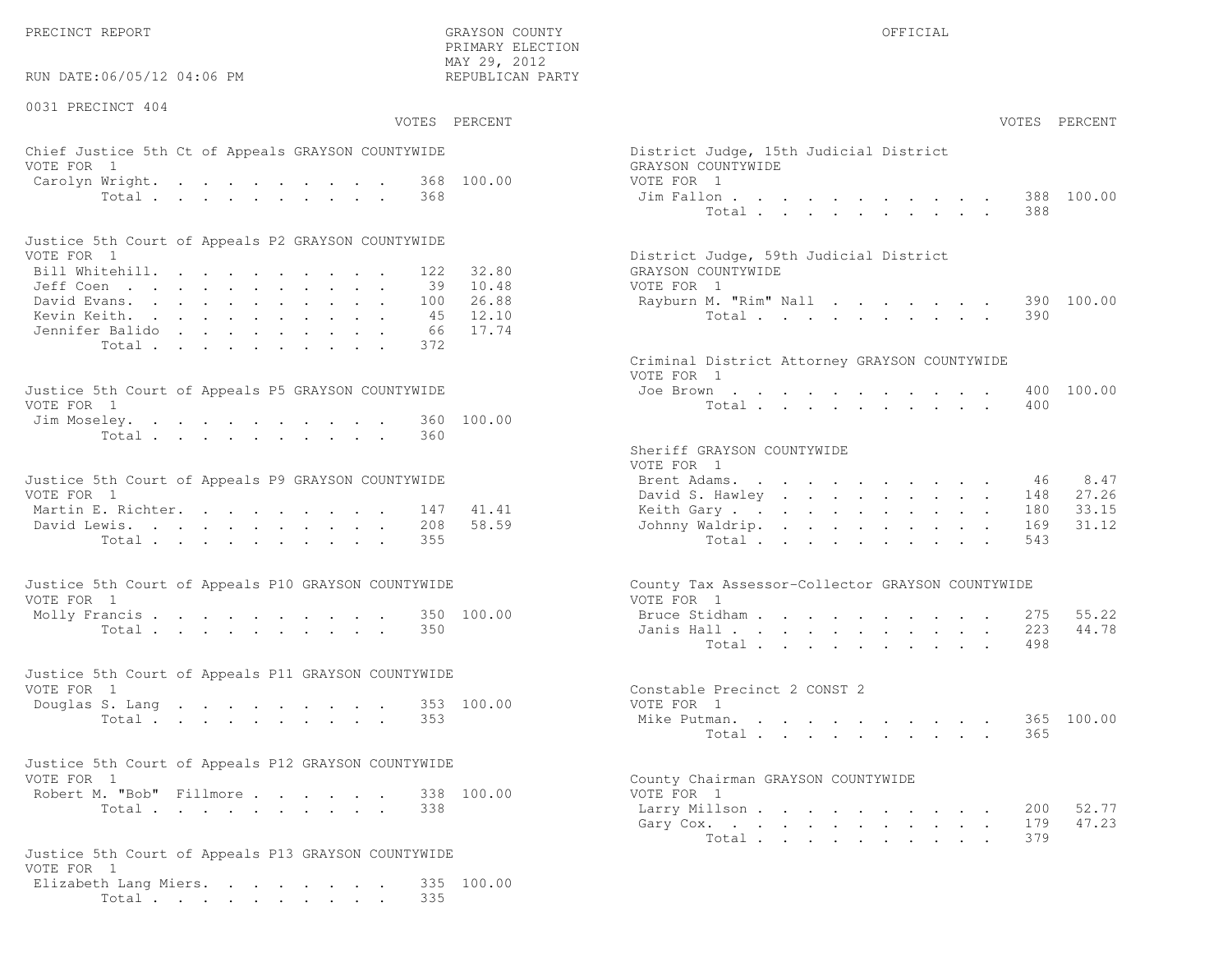RUN DATE:06/05/12 04:06 PM

#### 0031 PRECINCT 404

VOTES PERCENT VOTES PERCENT

 PRIMARY ELECTION MAY 29, 2012DEMOCRATIC PARTY

| President GRAYSON COUNTYWIDE<br>VOTE FOR 1 | Justice 5th Court of Appeals P5 GRAYSON COUNTYWIDE<br>VOTE FOR 1 |
|--------------------------------------------|------------------------------------------------------------------|
|                                            |                                                                  |
| Barack Obama 36 80.00                      | Penny R. Phillips. 38 100.00                                     |
| Bob Ely 1 2.22                             | Total 38                                                         |
| Darcy G. Richardson 3 6.67                 |                                                                  |
| John Wolfe. 5 11.11                        |                                                                  |
| Total 45                                   | Justice 5th Court of Appeals P9 GRAYSON COUNTYWIDE               |

#### US Senator GRAYSON COUNTYWIDE  $U(0,0)$

| VOTE FOR I                  |  |  |  |  |                                                     |
|-----------------------------|--|--|--|--|-----------------------------------------------------|
| Paul Sadler. 15 31.91       |  |  |  |  |                                                     |
| Grady Yarbrough 17 36.17    |  |  |  |  | Justice 5th Court of Appeals P11 GRAYSON COUNTYWIDE |
| Sean Hubbard 7 14.89        |  |  |  |  | VOTE FOR 1                                          |
| Addie Dainell Allen 8 17.02 |  |  |  |  | Tonya J. Holt 39 100.00                             |
| Total 47                    |  |  |  |  | Total 39                                            |
|                             |  |  |  |  |                                                     |

| US Representative, DIST 4 GRAYSON COUNTYWIDE |  |  |  |  |  | Justice 5th Court of Appeals P12 GRAYSON COUNTYWIDE |  |
|----------------------------------------------|--|--|--|--|--|-----------------------------------------------------|--|
| VOTE FOR 1                                   |  |  |  |  |  | VOTE FOR 1                                          |  |
| VaLinda Hathcox 43 100.00                    |  |  |  |  |  | Lawrence J. Praeger 39 100.00                       |  |
| Total 43                                     |  |  |  |  |  | Total 39                                            |  |

| Railroad Commissioner GRAYSON COUNTYWIDE | County Chairman GRAYSON COUNTYWIDE |
|------------------------------------------|------------------------------------|
| VOTE FOR 1                               | VOTE FOR 1                         |
| Dale Henry 42 100.00                     | Lander Bethel. 37 100.00           |
| Total 42                                 | Total 37                           |

|            |  |  |  | Justice, Supreme Court, Place 6 GRAYSON COUNTYWIDE |  |
|------------|--|--|--|----------------------------------------------------|--|
| VOTE FOR 1 |  |  |  |                                                    |  |

| Michele Petty |       |  |  |  |  |  |     | 40 100.00 |
|---------------|-------|--|--|--|--|--|-----|-----------|
|               | Total |  |  |  |  |  | -40 |           |

#### Presiding Judge CTof AP GRAYSON COUNTYWIDEVOTE FOR 1Keith Hampton . . . . . . . . . . 39 100.00

|  | Total 39 |  |  |  |  |  |  |
|--|----------|--|--|--|--|--|--|
|  |          |  |  |  |  |  |  |

#### State Representative, District 62 GRAYSON COUNTYWIDEVOTE FOR 1

| Eristeo Perez |       |  |  |  |  |  | 35 100.00 |
|---------------|-------|--|--|--|--|--|-----------|
|               | Total |  |  |  |  |  |           |

|            |  |  |  |  |  |  | Justice 5th Court of Appeals P2 GRAYSON COUNTYWIDE |                     |
|------------|--|--|--|--|--|--|----------------------------------------------------|---------------------|
| VOTE FOR 1 |  |  |  |  |  |  |                                                    |                     |
|            |  |  |  |  |  |  |                                                    | Dan Wood. 41 100.00 |
|            |  |  |  |  |  |  | Total 41                                           |                     |

| PERCENT                 | VOTES PERCENT                                                                                    |
|-------------------------|--------------------------------------------------------------------------------------------------|
| 80.00                   | Justice 5th Court of Appeals P5 GRAYSON COUNTYWIDE<br>VOTE FOR 1<br>Penny R. Phillips. 38 100.00 |
| 2.22<br>6.67<br>11.11   | 38<br>Total $\cdot$                                                                              |
|                         | Justice 5th Court of Appeals P9 GRAYSON COUNTYWIDE<br>VOTE FOR 1                                 |
|                         | David Hanschen. 38 100.00<br>Total<br>38                                                         |
| 31.91<br>36.17<br>14.89 | Justice 5th Court of Appeals P11 GRAYSON COUNTYWIDE<br>VOTE FOR 1                                |
| 17.02                   | Tonya J. Holt 39 100.00<br>Total $\cdot$<br>39                                                   |
|                         | Justice 5th Court of Appeals P12 GRAYSON COUNTYWIDE<br>VOTE FOR 1                                |
| 100.00                  | Lawrence J. Praeger 39 100.00<br>39<br>Total $\cdot$                                             |
|                         | County Chairman GRAYSON COUNTYWIDE<br>VOTE FOR 1                                                 |
| 100.00                  | 100.00<br>Lander Bethel 37<br>Total<br>37                                                        |
|                         |                                                                                                  |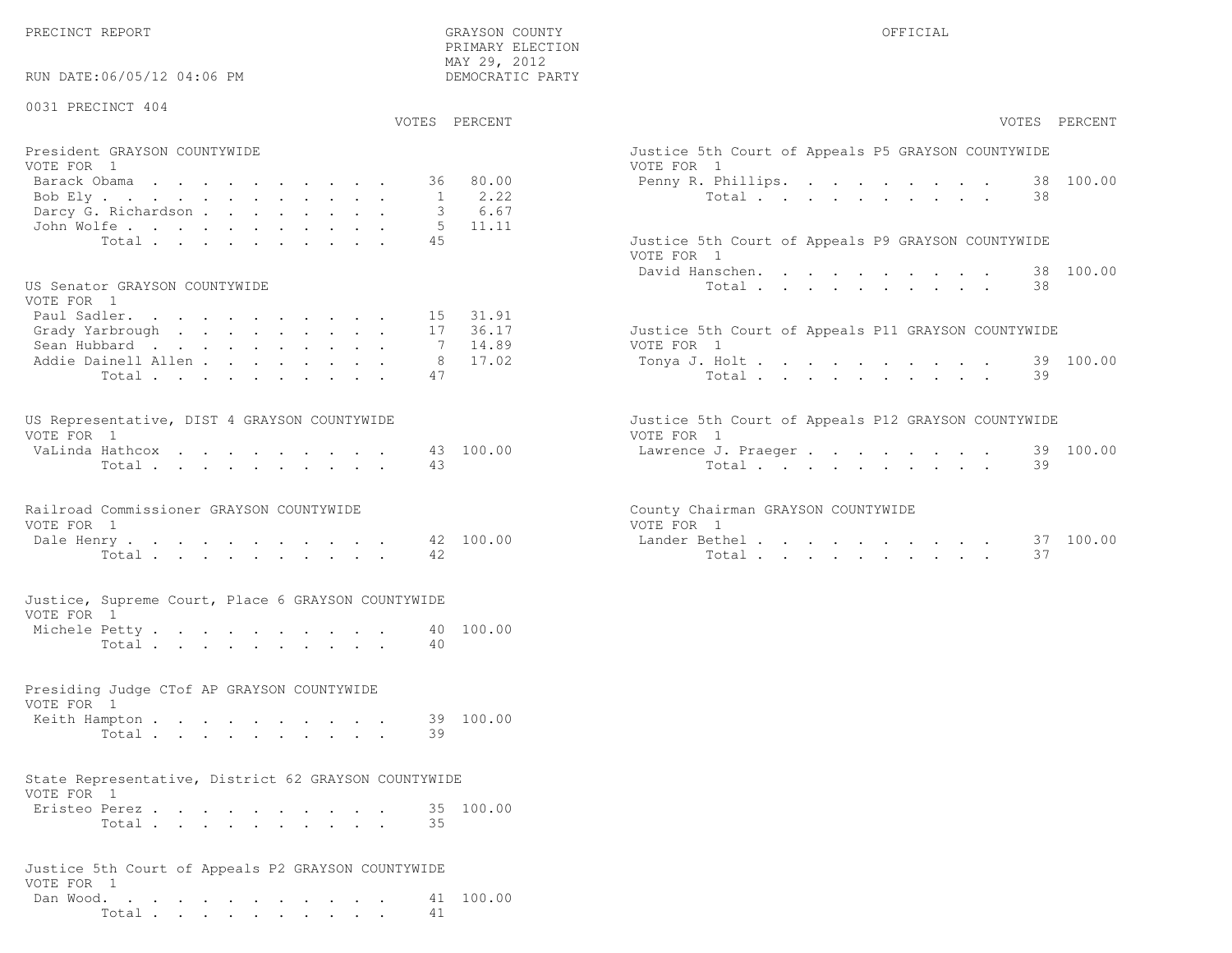PRIMARY ELECTION $\text{MAX } 29, \quad 2012$ 

## RUN DATE:06/05/12 04:06 PM

#### 0031 PRECINCT 404

|                                                | VOTES PERCENT |
|------------------------------------------------|---------------|
| SCHOOL CHOICE GRAYSON COUNTYWIDE<br>VOTE FOR 1 |               |
| YES (SI)                                       | 448 86.82     |
| $\overline{M}$ $\cap$ $\overline{M}$           | $CO$ 10 10    |

| $NO (NO)$ . |  |  |  |  |  |           | 68 13.18 |
|-------------|--|--|--|--|--|-----------|----------|
|             |  |  |  |  |  | Total 516 |          |

#### REPEALING OBAMACARE GRAYSON COUNTYWIDE

| VOTE FOR 1 |  |  |  |  |  |  |                    |  |
|------------|--|--|--|--|--|--|--------------------|--|
|            |  |  |  |  |  |  | YES (SI) 505 94.75 |  |
|            |  |  |  |  |  |  | NO (NO). 28 5.25   |  |
|            |  |  |  |  |  |  | Total 533          |  |

#### PUBLIC PRAYER GRAYSON COUNTYWIDE

| VOTE FOR 1         |  |  |  |  |  |           |  |
|--------------------|--|--|--|--|--|-----------|--|
| YES (SI) 492 91.62 |  |  |  |  |  |           |  |
| NO (NO). 45 8.38   |  |  |  |  |  |           |  |
|                    |  |  |  |  |  | Total 537 |  |

#### BALANCED BUDGET GRAYSON COUNTYWIDE

| VOTE FOR 1 |  |  |  |  |  |                    |  |
|------------|--|--|--|--|--|--------------------|--|
|            |  |  |  |  |  | YES (SI) 514 96.80 |  |
|            |  |  |  |  |  | NO (NO). 17 3.20   |  |
|            |  |  |  |  |  | Total 531          |  |

#### REDISTRICTING GRAYSON COUNTYWIDE

| VOTE FOR 1 |  |  |  |  |  |  |                    |  |
|------------|--|--|--|--|--|--|--------------------|--|
|            |  |  |  |  |  |  | YES (SI) 394 79.76 |  |
|            |  |  |  |  |  |  | NO (NO). 100 20.24 |  |
|            |  |  |  |  |  |  | Total 494          |  |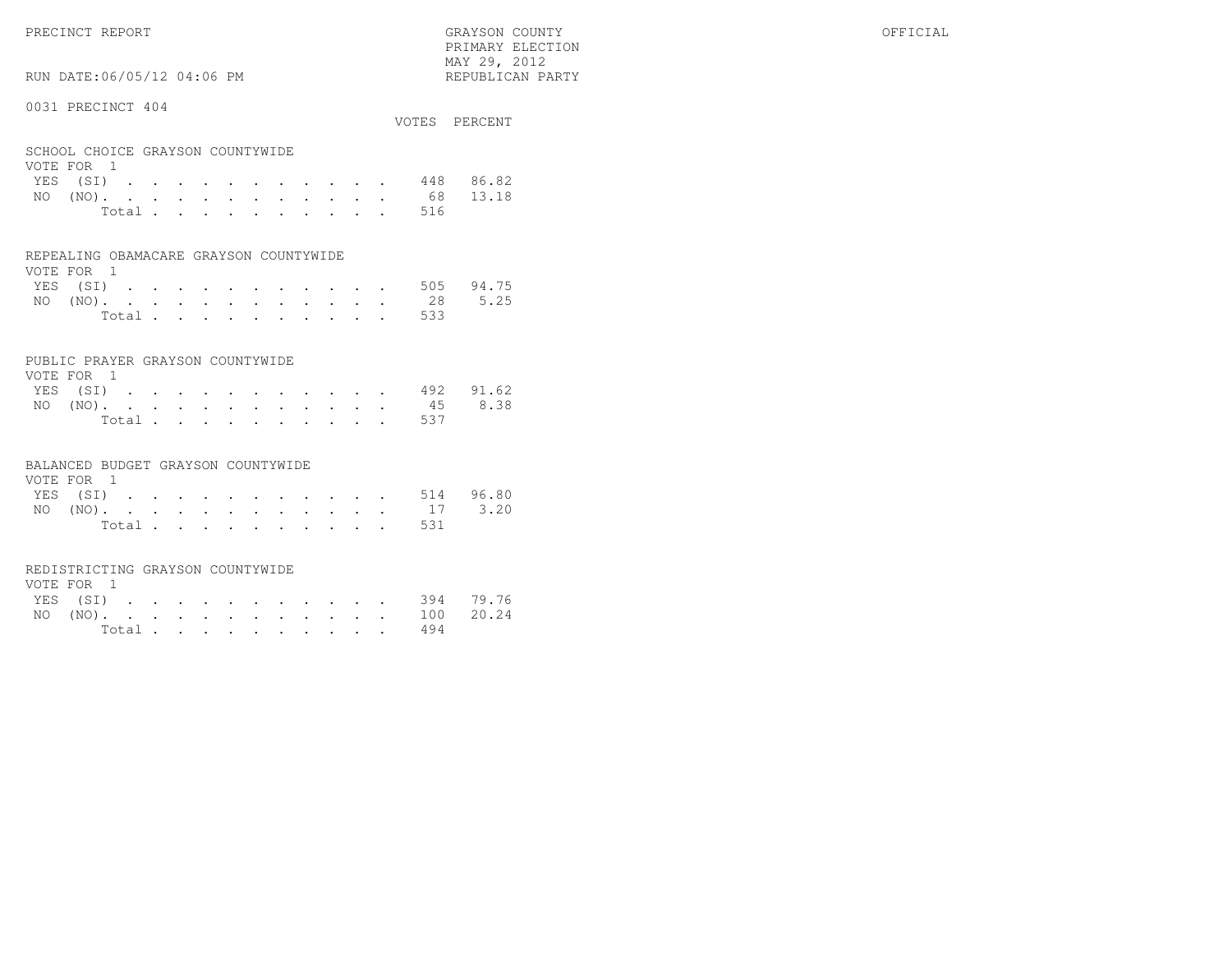PRECINCT REPORT GRAYSON COUNTY OFFICIAL

 $\begin{array}{lll} \text{MAX} & 29, & 2012 \\ \text{NAY} & 29, & 2012 \end{array}$ RUN DATE:06/05/12 04:06 PM

#### 0031 PRECINCT 404

|                                                                                                                                                                                                                              | VOTES.         | PERCENT        |
|------------------------------------------------------------------------------------------------------------------------------------------------------------------------------------------------------------------------------|----------------|----------------|
| PROPOSITION 1 GRAYSON COUNTYWIDE<br>VOTE FOR<br>(APOYA)<br>FOR<br>the contract of the contract of the contract of the contract of the contract of the contract of the contract of<br>$\sim$<br>AGAINST (EN CONTRA).<br>Total | 35<br>13<br>48 | 72.92<br>27.08 |
| PROPOSITION 2 GRAYSON COUNTYWIDE<br>1<br>VATE EAD                                                                                                                                                                            |                |                |

PRIMARY ELECTION

| VOIE FOR I |        |  |  |  |  |  |                               |  |
|------------|--------|--|--|--|--|--|-------------------------------|--|
|            |        |  |  |  |  |  | FOR (APOYA) 37 77.08          |  |
|            |        |  |  |  |  |  | AGAINST (EN CONTRA). 11 22.92 |  |
|            | Total. |  |  |  |  |  |                               |  |

|            | PROPOSITION 3 GRAYSON COUNTYWIDE |  |  |  |  |  |                               |  |
|------------|----------------------------------|--|--|--|--|--|-------------------------------|--|
| VOTE FOR 1 |                                  |  |  |  |  |  |                               |  |
|            |                                  |  |  |  |  |  | FOR (APOYA) 35 72.92          |  |
|            |                                  |  |  |  |  |  | AGAINST (EN CONTRA). 13 27.08 |  |
|            |                                  |  |  |  |  |  | 48                            |  |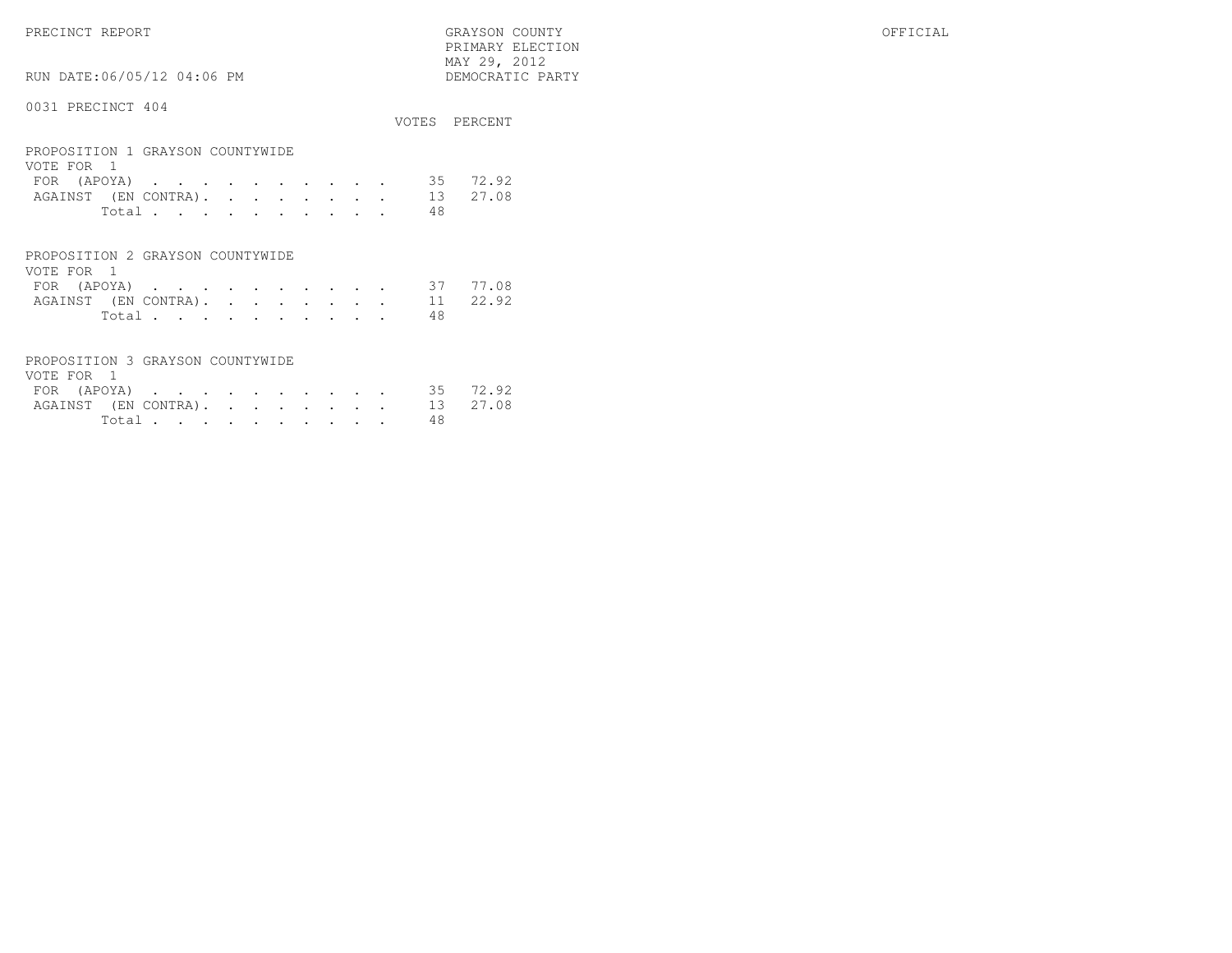RUN DATE:06/05/12 04:06 PM STATISTICS

|                                      |     | VOTES PERCENT |
|--------------------------------------|-----|---------------|
| REGISTERED VOTERS - TOTAL            | 472 |               |
| REGISTERED VOTERS - REPUBLICAN PARTY |     |               |
| REGISTERED VOTERS - DEMOCRATIC PARTY |     |               |
| BALLOTS CAST - TOTAL.                | 78  |               |
| BALLOTS CAST - REPUBLICAN PARTY      | 70. | 89.74         |
| BALLOTS CAST - DEMOCRATIC PARTY      | 8   | 10.26         |
| VOTER TURNOUT - TOTAL                |     | 16.53         |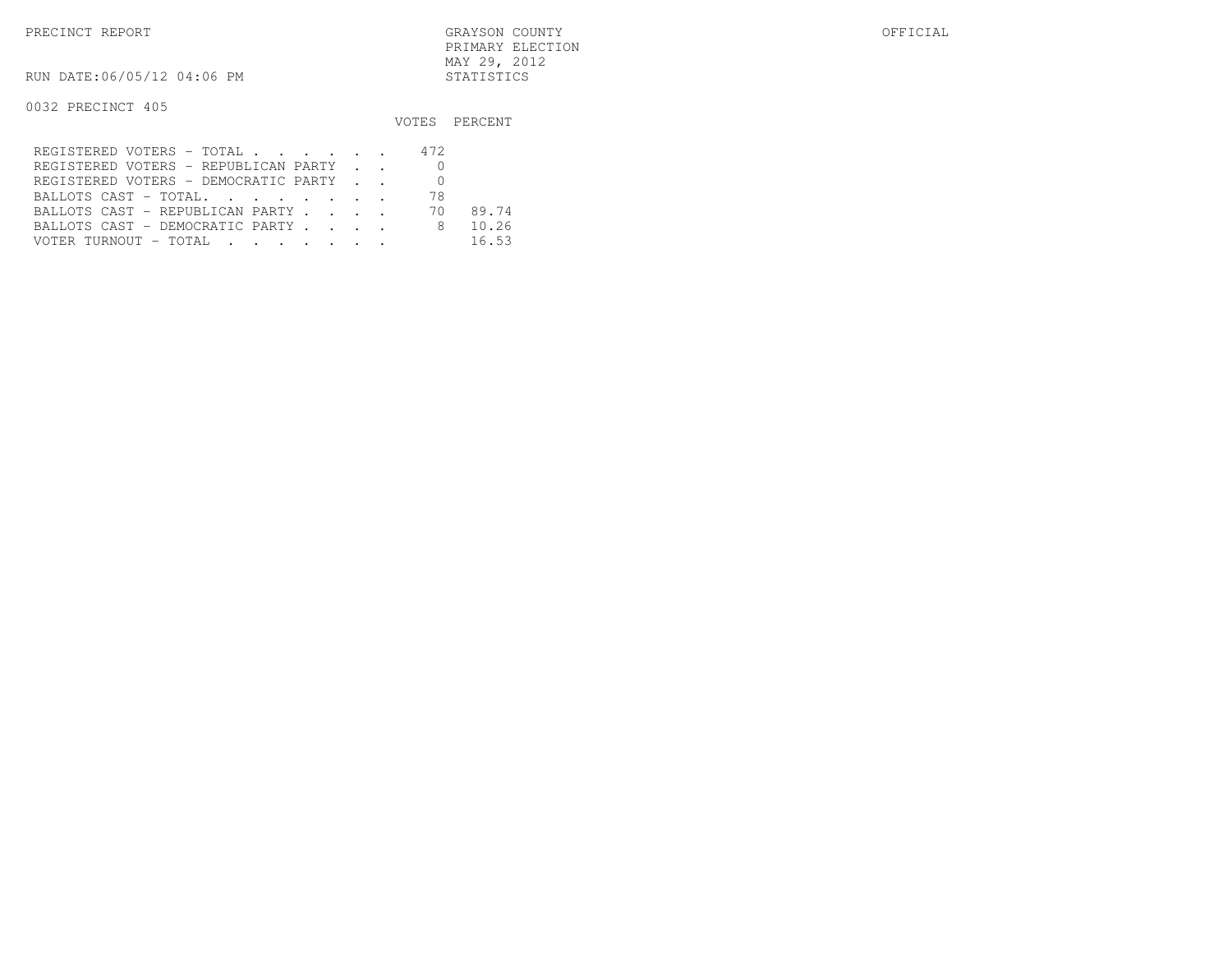PRECINCT REPORT THE COUNTY GRAYSON COUNTY THE COUNTY OFFICIAL OFFICIAL COUNTY OF THE COUNTY OF THE COUNTY OF THE COUNTY OF THE COUNTY OF THE COUNTY OF THE COUNTY OF THE COUNTY OF THE COUNTY OF THE COUNTY OF THE COUNTY OF T PRIMARY ELECTION MAY 29, 2012REPUBLICAN PARTY

RUN DATE:06/05/12 04:06 PM

#### 0032 PRECINCT 405

VOTES PERCENT VOTES PERCENT

# President GRAYSON COUNTYWIDE<br>VOTE FOR 1

| VOTE FOR 1                         | VOTE FOR 1                                                                                                                                    |
|------------------------------------|-----------------------------------------------------------------------------------------------------------------------------------------------|
| Jon Huntsman 0                     | 59.65<br>Steve Smith. 34                                                                                                                      |
| Rick Santorum 7 10.00              | 40.35<br>Don Willett. 23                                                                                                                      |
| Mitt Romney. 54 77.14              | Total 57                                                                                                                                      |
| Charles "Buddy" Roemer<br>$\Omega$ |                                                                                                                                               |
| Michele Bachmann                   |                                                                                                                                               |
| 8.57<br>Ron Paul. 6                | Justice, Supreme Court, Place 4 GRAYSON COUNTYWIDE                                                                                            |
| Newt Gingrich 3<br>4.29            | VOTE FOR 1                                                                                                                                    |
| John Davis 0                       | Joe Pool, Jr. 23 41.07                                                                                                                        |
| Uncommitted (No Comprometido). 0   | John Devine. 15 26.79                                                                                                                         |
| Total, , , , , , , , , , 70        | David Medina $\overline{a}$ , $\overline{a}$ , $\overline{a}$ , $\overline{a}$ , $\overline{a}$ , $\overline{a}$ , $\overline{a}$<br>18 32.14 |

#### US Senator GRAYSON COUNTYWIDE

|         | Justice, Supreme Court, Place 6 GRAYSON COUNTYWIDE                                                                                                                                                     |
|---------|--------------------------------------------------------------------------------------------------------------------------------------------------------------------------------------------------------|
|         | VOTE FOR 1                                                                                                                                                                                             |
|         | Nathan Hecht 50 100.00                                                                                                                                                                                 |
|         | Total 50                                                                                                                                                                                               |
| 9 13.04 |                                                                                                                                                                                                        |
|         |                                                                                                                                                                                                        |
|         | Presiding Judge CTof AP GRAYSON COUNTYWIDE                                                                                                                                                             |
|         | VOTE FOR 1                                                                                                                                                                                             |
|         | Sharon Keller. 55 100.00                                                                                                                                                                               |
|         | Total 55                                                                                                                                                                                               |
|         |                                                                                                                                                                                                        |
|         | Joe Agris 0<br>Craig James. 6 8.70<br>Ted Cruz. 18 26.09<br>Tom Leppert.<br>David Dewhurst. 33 47.83<br>Glenn Addison 2 2.90<br>Curt Cleaver 0<br>Ben Gambini. 0<br>Lela Pittenger. 1 1.45<br>Total 69 |

| US Representative, DIST 4 GRAYSON COUNTYWIDE |  |  |  |  | VOTE FOR 1                                    |  |
|----------------------------------------------|--|--|--|--|-----------------------------------------------|--|
| VOTE FOR 1                                   |  |  |  |  | Barbara Parker Hervey 54 100.00               |  |
| Steve Clark. 14 20.00                        |  |  |  |  | Total 54                                      |  |
| Lou Gigliotti 22 31.43                       |  |  |  |  |                                               |  |
| Ralph M. Hall 34 48.57                       |  |  |  |  |                                               |  |
| Total 70                                     |  |  |  |  | Judge CT of Criminal AP P8 GRAYSON COUNTYWIDE |  |

#### Railroad Commissioner GRAYSON COUNTYWIDE

| VOTE FOR 1               |  |  |  |  |  |                                             |
|--------------------------|--|--|--|--|--|---------------------------------------------|
| Warren Chisum 19 32.76   |  |  |  |  |  |                                             |
| Roland Sledge 8 13.79    |  |  |  |  |  | Member, State BoE Dist 9 GRAYSON COUNTYWIDE |
| Beryl Burgess 10 17.24   |  |  |  |  |  | VOTE FOR 1                                  |
| Becky Berger 8 13.79     |  |  |  |  |  | Randy Stevenson 34 60.71                    |
| Christi Craddick 9 15.52 |  |  |  |  |  | Thomas Ratliff. 22 39.29                    |
| Joe Cotten 4 $6.90$      |  |  |  |  |  | Total 56                                    |
| Total58                  |  |  |  |  |  |                                             |

| Railroad Commissioner, UNEXP GRAYSON COUNTYWIDE | VOTE FOR 1            |
|-------------------------------------------------|-----------------------|
| VOTE FOR 1                                      | Jim Herblin. 18 26.47 |
| Barry Smitherman 21 38.18                       | Craig Estes. 50 73.53 |
| Greg Parker. 21 38.18                           | Total 68              |
| Al Lee 4 7.27                                   |                       |

| PERCENT                 | VOTES PERCENT                                                                                                                                                                                                                     |
|-------------------------|-----------------------------------------------------------------------------------------------------------------------------------------------------------------------------------------------------------------------------------|
|                         | Justice, Supreme Court, Place 2 GRAYSON COUNTYWIDE<br>VOTE FOR 1                                                                                                                                                                  |
|                         | Steve Smith.<br>34<br>59.65                                                                                                                                                                                                       |
| 10.00                   | Don Willett.<br>23 40.35                                                                                                                                                                                                          |
| 77.14                   | 57<br>Total $\cdots$<br>$\mathbf{r}$ , $\mathbf{r}$ , $\mathbf{r}$ , $\mathbf{r}$                                                                                                                                                 |
| 8.57                    | Justice, Supreme Court, Place 4 GRAYSON COUNTYWIDE                                                                                                                                                                                |
| 4.29                    | VOTE FOR 1                                                                                                                                                                                                                        |
|                         | Joe Pool, Jr.<br>41.07<br>23<br>$\mathbf{r} = \mathbf{r} + \mathbf{r} + \mathbf{r} + \mathbf{r} + \mathbf{r}$<br>$\mathbf{r}$                                                                                                     |
|                         | 26.79<br>John Devine.<br>15<br>$\sim$ $-$                                                                                                                                                                                         |
|                         | 32.14<br>David Medina<br>18<br>$\mathbf{z} = \mathbf{z} + \mathbf{z}$ .<br>$\mathcal{A}^{\mathcal{A}}$ and $\mathcal{A}^{\mathcal{A}}$ and $\mathcal{A}^{\mathcal{A}}$<br>$\sim 100$<br>$\bullet$<br>$\bullet$ .<br>$\sim$        |
|                         | Total<br>56<br>$\ddotsc$<br>$\ddot{\phantom{a}}$<br>$\mathbf{L}$<br>$\ddot{\phantom{0}}$<br>$\sim$ $\sim$                                                                                                                         |
|                         | Justice, Supreme Court, Place 6 GRAYSON COUNTYWIDE<br>VOTE FOR 1                                                                                                                                                                  |
| 8.70                    | Nathan Hecht<br>50<br>100.00                                                                                                                                                                                                      |
| 26.09                   | 50<br>Total                                                                                                                                                                                                                       |
| 13.04                   |                                                                                                                                                                                                                                   |
| 47.83                   |                                                                                                                                                                                                                                   |
| 2.90                    | Presiding Judge CTof AP GRAYSON COUNTYWIDE<br>VOTE FOR 1                                                                                                                                                                          |
|                         | Sharon Keller.<br>55<br>100.00                                                                                                                                                                                                    |
| 1.45                    | 55<br>Total<br>$\ddot{\phantom{0}}$                                                                                                                                                                                               |
| 20.00<br>31.43<br>48.57 | Judge CT of Criminal AP P7 GRAYSON COUNTYWIDE<br>VOTE FOR 1<br>Barbara Parker Hervey<br>54 100.00<br>54<br>Total $\cdots$                                                                                                         |
|                         | Judge CT of Criminal AP P8 GRAYSON COUNTYWIDE                                                                                                                                                                                     |
|                         | VOTE FOR 1<br>Elsa Alcala.<br>100.00<br>47                                                                                                                                                                                        |
|                         | $\begin{array}{cccccccccccccc} \bullet & \bullet & \bullet & \bullet & \bullet & \bullet & \bullet & \bullet & \bullet \end{array}$<br>47<br>Total                                                                                |
|                         |                                                                                                                                                                                                                                   |
| 32.76<br>13.79<br>17.24 | Member, State BoE Dist 9 GRAYSON COUNTYWIDE<br>VOTE FOR 1                                                                                                                                                                         |
| 13.79                   | 34 60.71<br>Randy Stevenson                                                                                                                                                                                                       |
| 15.52                   | 39.29<br>Thomas Ratliff.<br>22<br>$\ddot{\phantom{a}}$                                                                                                                                                                            |
| 6.90                    | 56<br>Total                                                                                                                                                                                                                       |
|                         | State Senator, District 30 GRAYSON COUNTYWIDE<br>VOTE FOR<br>$\overline{1}$                                                                                                                                                       |
|                         | Jim Herblin. .<br>26.47<br>18<br>the contract of the contract of the contract of the contract of the contract of the contract of the contract of<br>$\ddot{\phantom{a}}$                                                          |
| 38.18                   | Craig Estes.<br>50<br>73.53<br>$\ddot{\phantom{0}}$<br>$\mathcal{L}^{\text{max}}$<br>$\mathcal{L}^{\text{max}}$<br>$\mathbf{L}^{\text{max}}$<br>$\sim$ $-$<br>$\mathcal{L}^{\text{max}}$<br>$\sim$ $\sim$<br>$\ddot{\phantom{0}}$ |
| 38.18                   | Total<br>68<br>$\bullet$                                                                                                                                                                                                          |
| 7.27                    |                                                                                                                                                                                                                                   |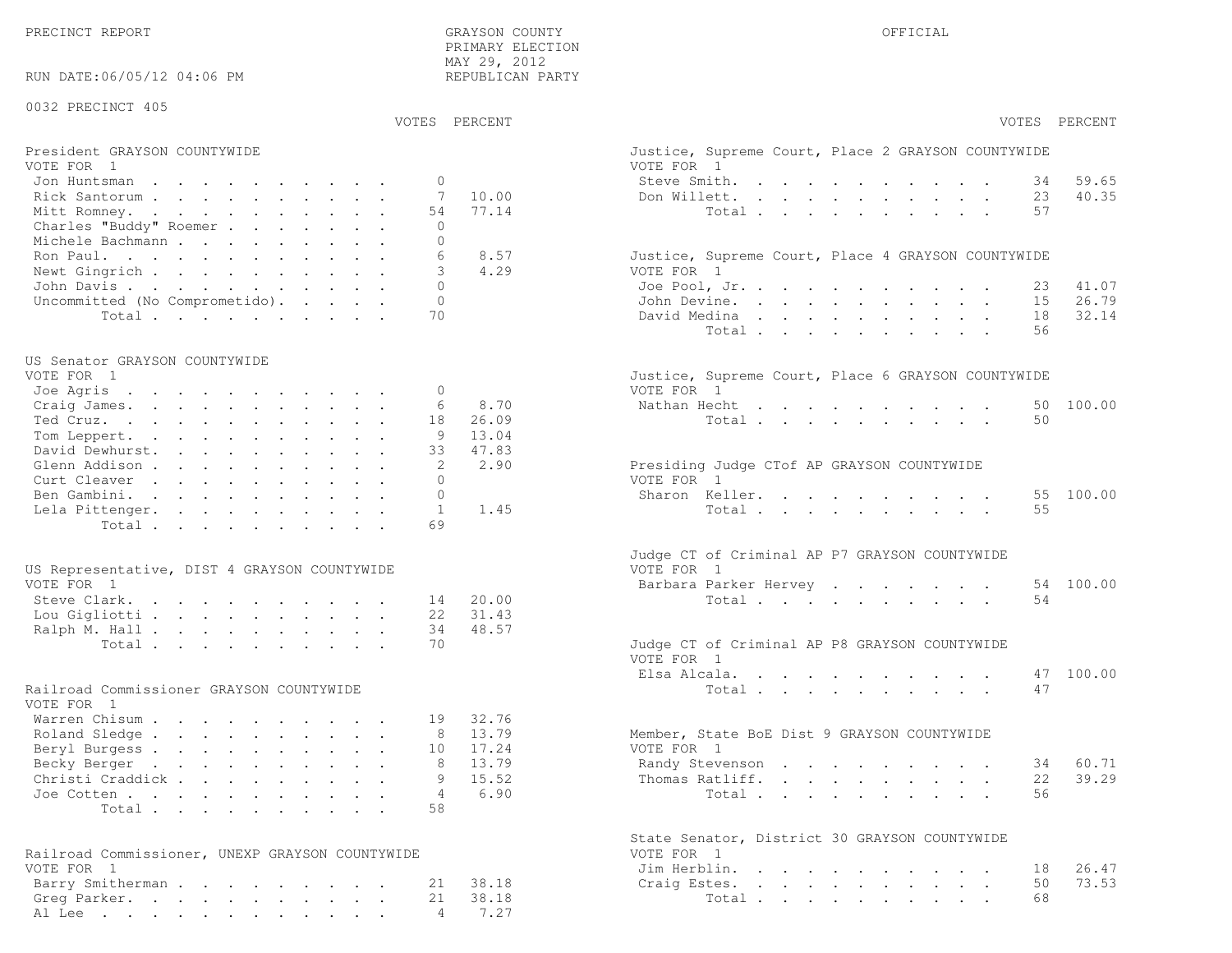| Elizabeth Murray-Kolb |  |  |  |  | 16.36 |                                                      |  |  |
|-----------------------|--|--|--|--|-------|------------------------------------------------------|--|--|
|                       |  |  |  |  |       | State Representative, District 62 GRAYSON COUNTYWIDE |  |  |

| State Representative, District 62 GRAYSON COUNTYWIDE |  |  |  |  |  |
|------------------------------------------------------|--|--|--|--|--|
| VOTE FOR 1                                           |  |  |  |  |  |
| Larry Phillips. 61 100.00                            |  |  |  |  |  |
| Total 61                                             |  |  |  |  |  |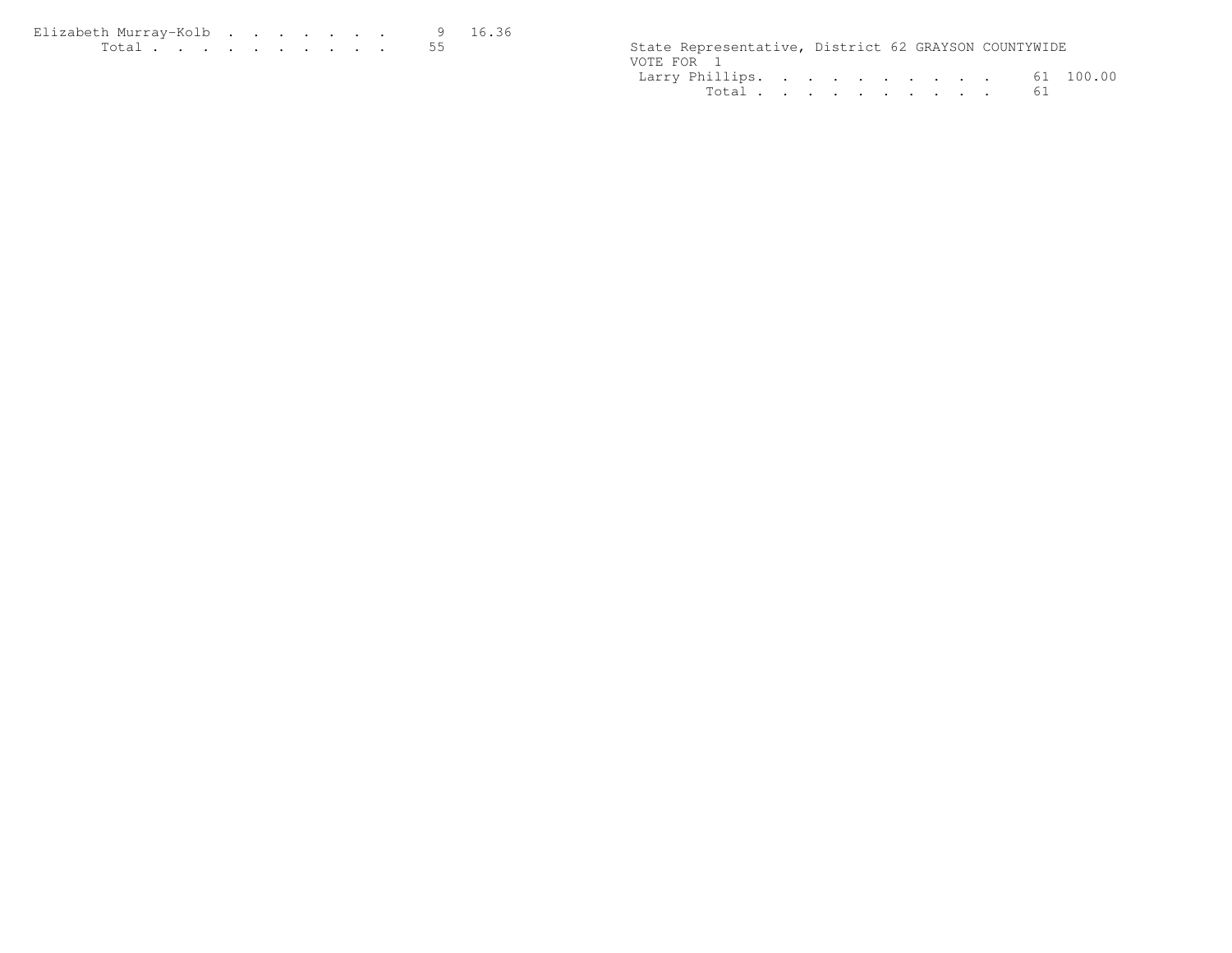RUN DATE:06/05/12 04:06 PM

0032 PRECINCT 405

 PRIMARY ELECTION MAY 29, 2012REPUBLICAN PARTY

### Chief Justice 5th Ct of Appeals GRAYSON COUNTYWIDE District Appeals Only 15th District Judge VOTE FOR 1 GRAYSON COUNTY OF REAL EXPLORER COUNTY OF REAL EXPLORER COUNTY OF REAL EXPLORER COUNTY OF REAL EXPLORER COUNTY OF REAL EXPLORER COUNTY OF REAL EXPLORER COUNTY OF REAL EXPLORER COUNTY OF REAL EXPLORER COUNTY OF R Carolyn Wright. . . . . . . . . 56 100.00 VOT  $Total . . . . . . . . . . . 56$

| Justice 5th Court of Appeals P2 GRAYSON COUNTYWIDE |  |  |  |  |  |                                        |  |
|----------------------------------------------------|--|--|--|--|--|----------------------------------------|--|
| VOTE FOR 1                                         |  |  |  |  |  | District Judge, 59th Judicial District |  |
| Bill Whitehill. 12 21.05                           |  |  |  |  |  | GRAYSON COUNTYWIDE                     |  |
| Jeff Coen 8 14.04                                  |  |  |  |  |  | VOTE FOR 1                             |  |
| David Evans. 25 43.86                              |  |  |  |  |  | Rayburn M. "Rim" Nall 58 100.00        |  |
| Kevin Keith. 9 15.79                               |  |  |  |  |  | Total 58                               |  |
| Jennifer Balido 3 5.26                             |  |  |  |  |  |                                        |  |
| Total 57                                           |  |  |  |  |  |                                        |  |

| Justice 5th Court of Appeals P5 GRAYSON COUNTYWIDE | Joe Brown 54 100.00 |
|----------------------------------------------------|---------------------|
| VOTE FOR 1                                         | Total 54            |
| Jim Moseley. 55 100.00                             |                     |
| Total 55                                           |                     |

| Justice 5th Court of Appeals P9 GRAYSON COUNTYWIDE | Brent Adams. 4 5.80      |
|----------------------------------------------------|--------------------------|
| VOTE FOR 1                                         | David S. Hawley 10 14.49 |
| Martin E. Richter. 20 36.36                        | Keith Gary 28 40.58      |
| David Lewis. 35 63.64                              | Johnny Waldrip. 27 39.13 |
| Total 55                                           | Total 69                 |

| Justice 5th Court of Appeals P10 GRAYSON COUNTYWIDE | County Tax Assessor-Collector GRAYSON COUNTYWIDE |
|-----------------------------------------------------|--------------------------------------------------|
| VOTE FOR 1                                          | VOTE FOR 1                                       |
| Molly Francis 52 100.00                             | Bruce Stidham 42 64.62                           |
| Total 52                                            | Janis Hall 23 35.38                              |

| Justice 5th Court of Appeals P11 GRAYSON COUNTYWIDE |          |  |  |  |  |  |                              |           |
|-----------------------------------------------------|----------|--|--|--|--|--|------------------------------|-----------|
| VOTE FOR 1                                          |          |  |  |  |  |  | Constable Precinct 2 CONST 2 |           |
| Douglas S. Lang 51 100.00                           |          |  |  |  |  |  | VOTE FOR 1                   |           |
|                                                     | Total 51 |  |  |  |  |  | Mike Putman.                 | 52 100.00 |

| Justice 5th Court of Appeals P12 GRAYSON COUNTYWIDE |  |  |                                    |  |
|-----------------------------------------------------|--|--|------------------------------------|--|
| VOTE FOR 1                                          |  |  | County Chairman GRAYSON COUNTYWIDE |  |
| Robert M. "Bob" Fillmore 53 100.00                  |  |  | VOTE FOR 1                         |  |
|                                                     |  |  |                                    |  |

```
Justice 5th Court of Appeals P13 GRAYSON COUNTYWIDEVOTE FOR 1
Elizabeth Lang Miers. . . . . . . . 51 100.00Total . . . . . . . . . . 51
```

|                | :06/05/12 04:06 PM                                                                                                                                                                                                                      | MAY 29, 2012<br>REPUBLICAN PARTY                |                                                                |          |                |
|----------------|-----------------------------------------------------------------------------------------------------------------------------------------------------------------------------------------------------------------------------------------|-------------------------------------------------|----------------------------------------------------------------|----------|----------------|
| CINCT 405      |                                                                                                                                                                                                                                         |                                                 |                                                                |          |                |
|                |                                                                                                                                                                                                                                         | VOTES PERCENT                                   |                                                                |          | VOTES PERCENT  |
| $\overline{1}$ | stice 5th Ct of Appeals GRAYSON COUNTYWIDE                                                                                                                                                                                              |                                                 | District Judge, 15th Judicial District<br>GRAYSON COUNTYWIDE   |          |                |
|                | Wright.<br>Total                                                                                                                                                                                                                        | 56 100.00<br>56                                 | VOTE FOR 1<br>Jim Fallon<br>Total                              | 54       | 54 100.00      |
|                | oth Court of Appeals P2 GRAYSON COUNTYWIDE                                                                                                                                                                                              |                                                 |                                                                |          |                |
| $\mathbf{1}$   |                                                                                                                                                                                                                                         |                                                 | District Judge, 59th Judicial District                         |          |                |
|                | .tehill.                                                                                                                                                                                                                                | 21.05<br>12                                     | GRAYSON COUNTYWIDE                                             |          |                |
|                | $\mathsf{B} \mathbf{n}$ . The set of the set of the set of the set of the set of the set of the set of the set of the set of the set of the set of the set of the set of the set of the set of the set of the set of the set of the set | 14.04<br>8                                      | VOTE FOR 1                                                     |          |                |
|                | rans.                                                                                                                                                                                                                                   | 43.86<br>25                                     | Rayburn M. "Rim" Nall                                          |          | 58 100.00      |
|                | eith.<br>: Balido                                                                                                                                                                                                                       | - 9<br>15.79<br>5.26<br>$\overline{\mathbf{3}}$ | Total                                                          | 58       |                |
|                | Total                                                                                                                                                                                                                                   | 57                                              |                                                                |          |                |
|                |                                                                                                                                                                                                                                         |                                                 | Criminal District Attorney GRAYSON COUNTYWIDE<br>VOTE FOR 1    |          |                |
|                | ith Court of Appeals P5 GRAYSON COUNTYWIDE                                                                                                                                                                                              |                                                 | Joe Brown                                                      |          | 54 100.00      |
| $\overline{1}$ |                                                                                                                                                                                                                                         |                                                 | Total                                                          | 54       |                |
|                | eley.                                                                                                                                                                                                                                   | 55 100.00                                       |                                                                |          |                |
|                | Total                                                                                                                                                                                                                                   | 55                                              | Sheriff GRAYSON COUNTYWIDE<br>VOTE FOR 1                       |          |                |
|                | ith Court of Appeals P9 GRAYSON COUNTYWIDE                                                                                                                                                                                              |                                                 | Brent Adams.                                                   | 4        | 5.80           |
| $\mathbf{1}$   |                                                                                                                                                                                                                                         |                                                 | David S. Hawley                                                | 10       | 14.49          |
|                | $\mathbb{E}$ . Richter.                                                                                                                                                                                                                 | 36.36<br>20<br>35<br>63.64                      | Keith Gary.                                                    | 28<br>27 | 40.58<br>39.13 |
|                | ewis.<br>Total                                                                                                                                                                                                                          | 55                                              | Johnny Waldrip.<br>Total                                       | 69       |                |
|                |                                                                                                                                                                                                                                         |                                                 |                                                                |          |                |
| $\mathbf{1}$   | ith Court of Appeals P10 GRAYSON COUNTYWIDE                                                                                                                                                                                             |                                                 | County Tax Assessor-Collector GRAYSON COUNTYWIDE<br>VOTE FOR 1 |          |                |
|                | rancis $\cdots$                                                                                                                                                                                                                         | 52 100.00                                       | Bruce Stidham                                                  |          | 64.62<br>42    |
|                | Total                                                                                                                                                                                                                                   | 52                                              | Janis Hall                                                     | 23       | 35.38          |
|                |                                                                                                                                                                                                                                         |                                                 | Total                                                          | 65       |                |
|                | ith Court of Appeals P11 GRAYSON COUNTYWIDE                                                                                                                                                                                             |                                                 |                                                                |          |                |
| $\mathbf{1}$   |                                                                                                                                                                                                                                         |                                                 | Constable Precinct 2 CONST 2                                   |          |                |
|                | S. Lang                                                                                                                                                                                                                                 | 51 100.00                                       | VOTE FOR 1                                                     |          |                |
|                | Total                                                                                                                                                                                                                                   | 51                                              | Mike Putman.<br>Total                                          | 52       | 52 100.00      |
|                | ith Court of Appeals P12 GRAYSON COUNTYWIDE                                                                                                                                                                                             |                                                 |                                                                |          |                |
| $\overline{1}$ |                                                                                                                                                                                                                                         |                                                 | County Chairman GRAYSON COUNTYWIDE                             |          |                |
|                | 1. "Bob" Fillmore.                                                                                                                                                                                                                      | 53 100.00                                       | VOTE FOR 1                                                     |          |                |
|                | Total                                                                                                                                                                                                                                   | 53                                              | Larry Millson                                                  | 30       | 58.82<br>41.18 |
|                |                                                                                                                                                                                                                                         |                                                 | Gary Cox.<br>Total                                             | 21<br>51 |                |
|                |                                                                                                                                                                                                                                         |                                                 |                                                                |          |                |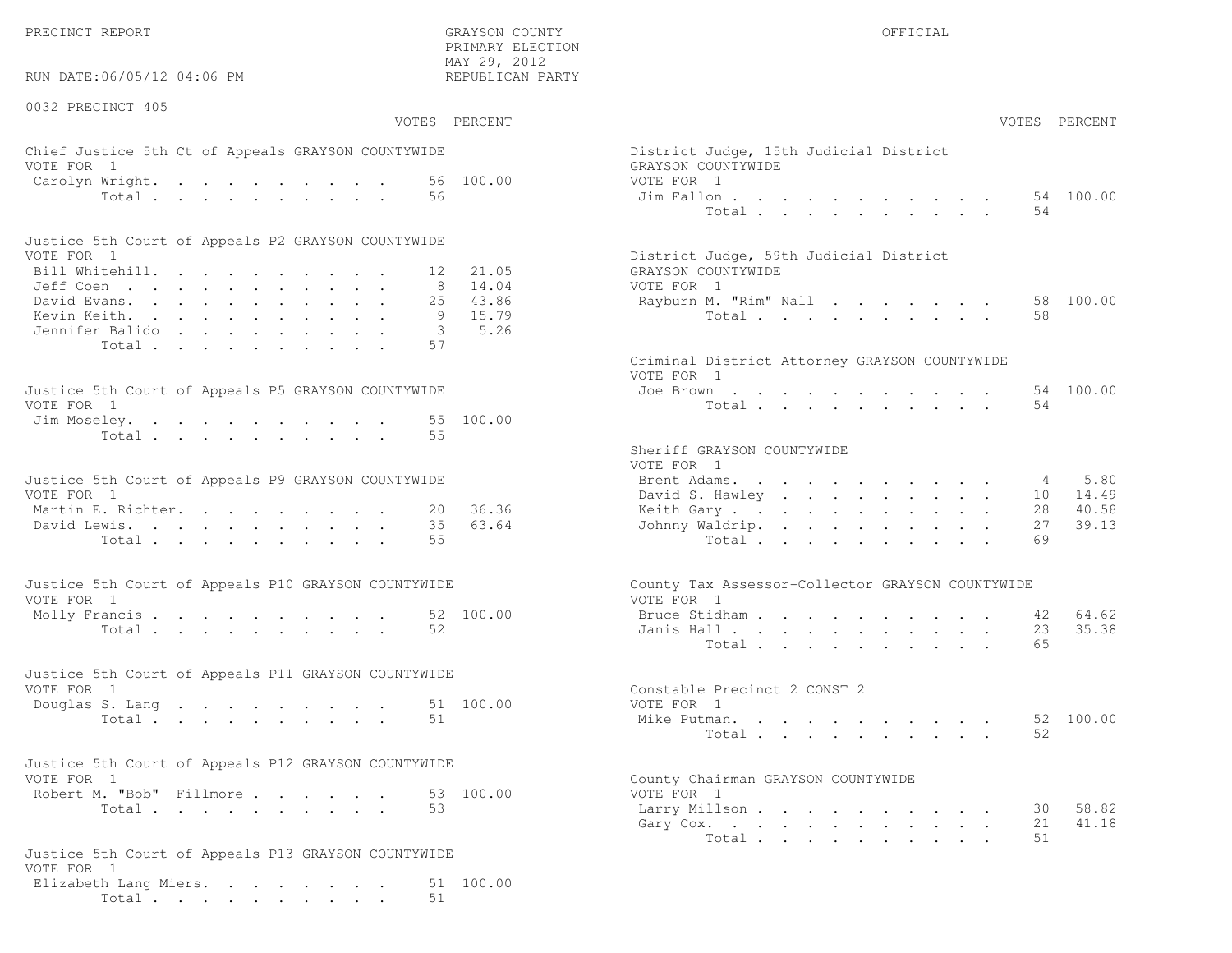PRECINCT REPORT GRAYSON COUNTY OFFICIAL

PRIMARY ELECTION

| RUN DATE:06/05/12 04:06 PM                                         | MAY 29, 2012<br>DEMOCRATIC PARTY |                                                                  |
|--------------------------------------------------------------------|----------------------------------|------------------------------------------------------------------|
| 0032 PRECINCT 405                                                  | VOTES PERCENT                    | VOTES PERCENT                                                    |
|                                                                    |                                  |                                                                  |
| President GRAYSON COUNTYWIDE<br>VOTE FOR 1                         |                                  | Justice 5th Court of Appeals P5 GRAYSON COUNTYWIDE<br>VOTE FOR 1 |
| Barack Obama                                                       | 8 100.00                         | 7 100.00<br>Penny R. Phillips.                                   |
| Bob Ely                                                            | $\Omega$                         | 7<br>Total                                                       |
| Darcy G. Richardson                                                | $\mathbf{0}$                     |                                                                  |
| John Wolfe.                                                        | $\Omega$                         |                                                                  |
| Total                                                              | 8                                | Justice 5th Court of Appeals P9 GRAYSON COUNTYWIDE<br>VOTE FOR 1 |
|                                                                    |                                  | 7 100.00<br>David Hanschen.<br>7                                 |
| US Senator GRAYSON COUNTYWIDE<br>VOTE FOR 1                        |                                  | Total $\cdots$                                                   |
| Paul Sadler.                                                       | 71.43                            |                                                                  |
| Grady Yarbrough                                                    | 0                                | Justice 5th Court of Appeals P11 GRAYSON COUNTYWIDE              |
| Sean Hubbard                                                       | 28.57                            | VOTE FOR 1                                                       |
| Addie Dainell Allen                                                | $\mathbf{0}$                     | 7 100.00<br>Tonya J. Holt                                        |
| Total                                                              | 7                                | $7\phantom{.0}$<br>Total                                         |
| US Representative, DIST 4 GRAYSON COUNTYWIDE                       |                                  | Justice 5th Court of Appeals P12 GRAYSON COUNTYWIDE              |
| VOTE FOR 1                                                         |                                  | VOTE FOR 1                                                       |
| VaLinda Hathcox                                                    | 7 100.00                         | 7 100.00<br>Lawrence J. Praeger                                  |
| Total                                                              | 7                                | Total<br>7                                                       |
| Railroad Commissioner GRAYSON COUNTYWIDE                           |                                  | County Chairman GRAYSON COUNTYWIDE                               |
| VOTE FOR 1                                                         |                                  | VOTE FOR 1                                                       |
| Dale Henry                                                         | 7 100.00                         | Lander Bethel<br>8 100.00                                        |
| Total                                                              | 7                                | Total<br>8                                                       |
| Justice, Supreme Court, Place 6 GRAYSON COUNTYWIDE                 |                                  |                                                                  |
| VOTE FOR 1                                                         |                                  |                                                                  |
| Michele Petty                                                      | 7 100.00                         |                                                                  |
| Total                                                              | 7                                |                                                                  |
| Presiding Judge CTof AP GRAYSON COUNTYWIDE                         |                                  |                                                                  |
| VOTE FOR 1                                                         |                                  |                                                                  |
| Keith Hampton                                                      | 7 100.00                         |                                                                  |
| Total                                                              | 7                                |                                                                  |
| State Representative, District 62 GRAYSON COUNTYWIDE<br>VOTE FOR 1 |                                  |                                                                  |
| Eristeo Perez                                                      | 100.00<br>6                      |                                                                  |
| Total $\cdots$                                                     | 6                                |                                                                  |
| Justice 5th Court of Appeals P2 GRAYSON COUNTYWIDE                 |                                  |                                                                  |
| VOTE FOR 1                                                         |                                  |                                                                  |
| Dan Wood. $\cdots$                                                 | 7 100.00                         |                                                                  |
| Total                                                              | 7                                |                                                                  |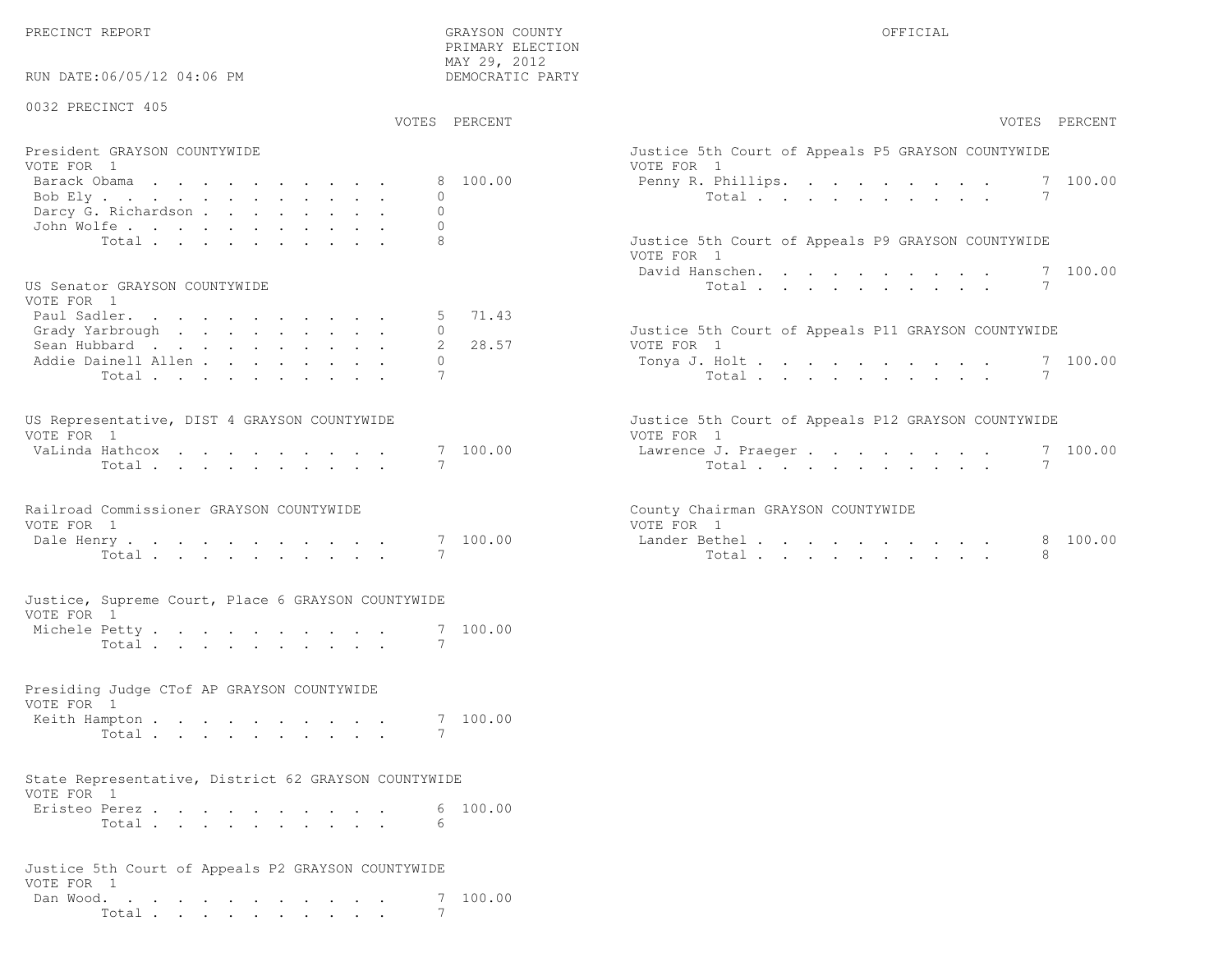PRECINCT REPORT GRAYSON COUNTY OFFICIAL $\text{MAX } 29, \quad 2012$ 

## RUN DATE:06/05/12 04:06 PM

#### 0032 PRECINCT 405

|                                                |  |  |  |  |       |  |  |    | VOTES PERCENT     |
|------------------------------------------------|--|--|--|--|-------|--|--|----|-------------------|
| SCHOOL CHOICE GRAYSON COUNTYWIDE<br>VOTE FOR 1 |  |  |  |  |       |  |  |    |                   |
|                                                |  |  |  |  |       |  |  |    |                   |
|                                                |  |  |  |  |       |  |  |    | YES (SI) 57 86.36 |
|                                                |  |  |  |  |       |  |  |    | 9 13.64           |
|                                                |  |  |  |  | Total |  |  | 66 |                   |
|                                                |  |  |  |  |       |  |  |    |                   |

PRIMARY ELECTION

#### REPEALING OBAMACARE GRAYSON COUNTYWIDE

| VOTE FOR 1 |  |  |  |  |  |                   |  |
|------------|--|--|--|--|--|-------------------|--|
|            |  |  |  |  |  | YES (SI) 64 92.75 |  |
|            |  |  |  |  |  | NO (NO). 5 7.25   |  |
|            |  |  |  |  |  |                   |  |

#### PUBLIC PRAYER GRAYSON COUNTYWIDE

| VOTE FOR 1 |  |  |  |  |  |  |          |                 |
|------------|--|--|--|--|--|--|----------|-----------------|
| YES (SI)   |  |  |  |  |  |  |          | 68 97.14        |
|            |  |  |  |  |  |  |          | NO (NO). 2 2.86 |
|            |  |  |  |  |  |  | Total 70 |                 |

#### BALANCED BUDGET GRAYSON COUNTYWIDE

| VOTE FOR 1 |          |  |  |  |  |  |  |                 |          |
|------------|----------|--|--|--|--|--|--|-----------------|----------|
|            | YES (SI) |  |  |  |  |  |  |                 | 66 94.29 |
|            |          |  |  |  |  |  |  | NO (NO). 4 5.71 |          |
|            |          |  |  |  |  |  |  | Total.          |          |

#### REDISTRICTING GRAYSON COUNTYWIDE

| VOTE FOR 1 |  |  |  |  |  |  |                   |  |
|------------|--|--|--|--|--|--|-------------------|--|
|            |  |  |  |  |  |  | YES (SI) 55 85.94 |  |
|            |  |  |  |  |  |  | NO (NO). 9 14.06  |  |
|            |  |  |  |  |  |  | Total $64$        |  |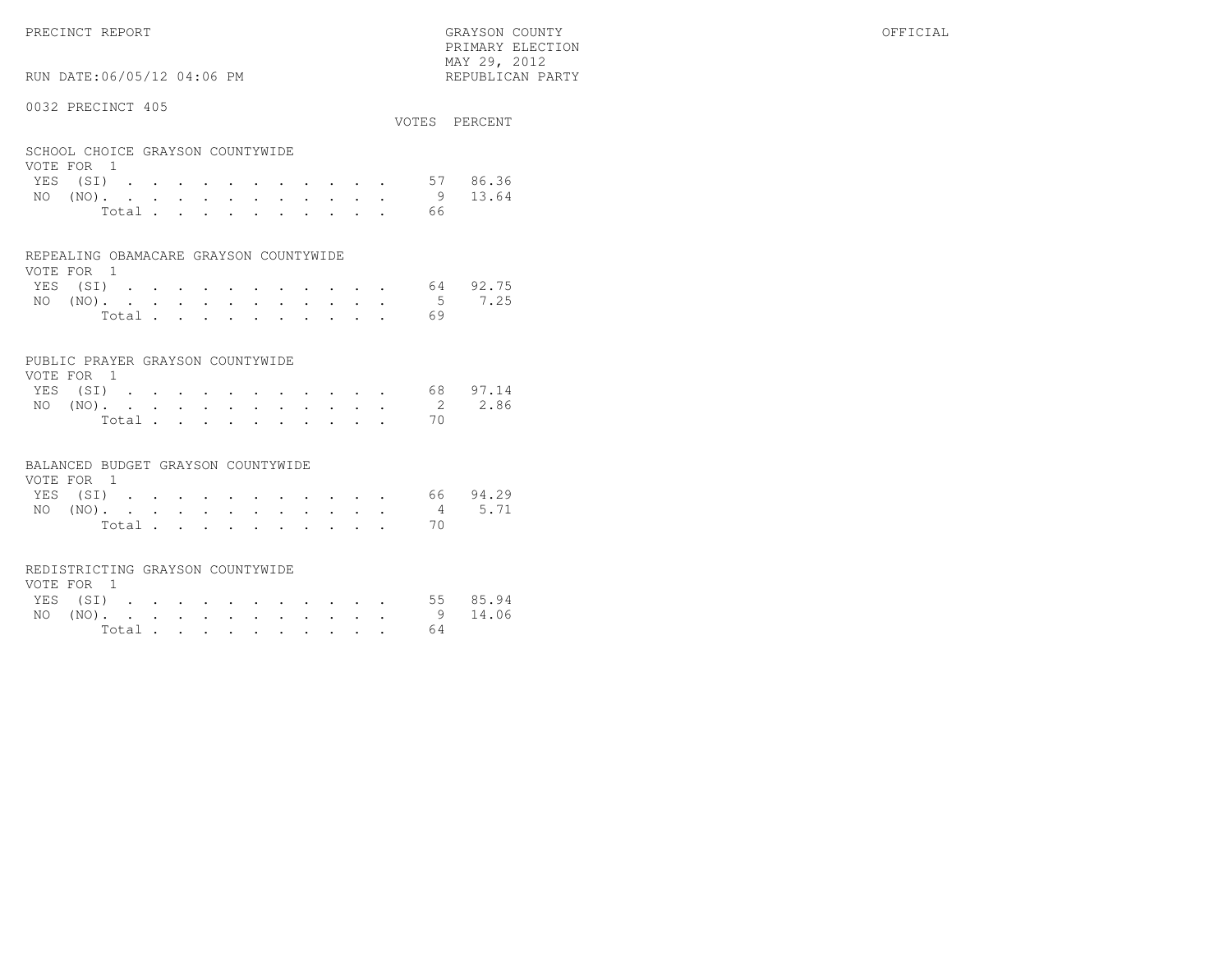PRECINCT REPORT GRAYSON COUNTY OFFICIAL PRIMARY ELECTION $\begin{array}{lll} \text{MAX} & 29, & 2012 \\ \text{NAY} & 29, & 2012 \end{array}$ RUN DATE:06/05/12 04:06 PM

#### 0032 PRECINCT 405

|                                                |   | VOTES PERCENT |
|------------------------------------------------|---|---------------|
| PROPOSITION 1 GRAYSON COUNTYWIDE<br>VOTE FOR 1 |   |               |
| FOR (APOYA)                                    |   | 87.50         |
| AGAINST (EN CONTRA).                           |   | 12.50         |
| Total                                          | 8 |               |
|                                                |   |               |
| PROPOSITION 2 GRAYSON COUNTYWIDE               |   |               |

| VOTE FOR 1 |                      |  |  |  |  |  |         |
|------------|----------------------|--|--|--|--|--|---------|
|            | FOR (APOYA)          |  |  |  |  |  | 8100.00 |
|            | AGAINST (EN CONTRA). |  |  |  |  |  |         |
|            | Total.               |  |  |  |  |  |         |

### PROPOSITION 3 GRAYSON COUNTYWIDE

| VOTE FOR 1                   |        |  |  |  |  |  |         |
|------------------------------|--------|--|--|--|--|--|---------|
| FOR $(APOYA)$                |        |  |  |  |  |  | 7 87.50 |
| AGAINST (EN CONTRA). 1 12.50 |        |  |  |  |  |  |         |
|                              | Total. |  |  |  |  |  |         |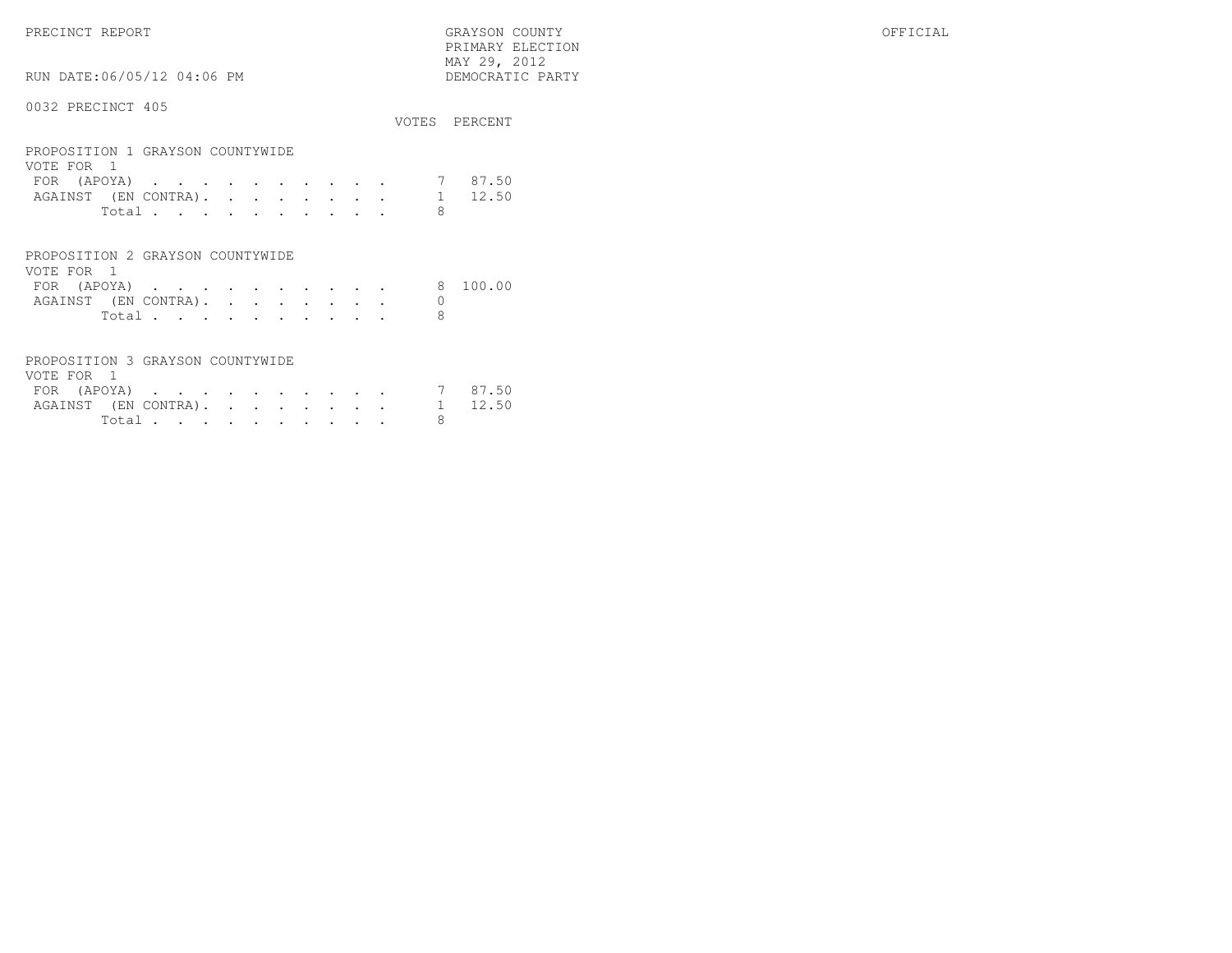RUN DATE:06/05/12 04:06 PM STATISTICS

|                                         |     | VOTES PERCENT |
|-----------------------------------------|-----|---------------|
| REGISTERED VOTERS - TOTAL 2306          |     |               |
| REGISTERED VOTERS - REPUBLICAN PARTY    |     |               |
| REGISTERED VOTERS - DEMOCRATIC PARTY    |     |               |
| BALLOTS CAST - TOTAL.                   | 454 |               |
| BALLOTS CAST - REPUBLICAN PARTY 421     |     | 92.73         |
| BALLOTS CAST - DEMOCRATIC PARTY 33 7.27 |     |               |
|                                         |     | 19.69         |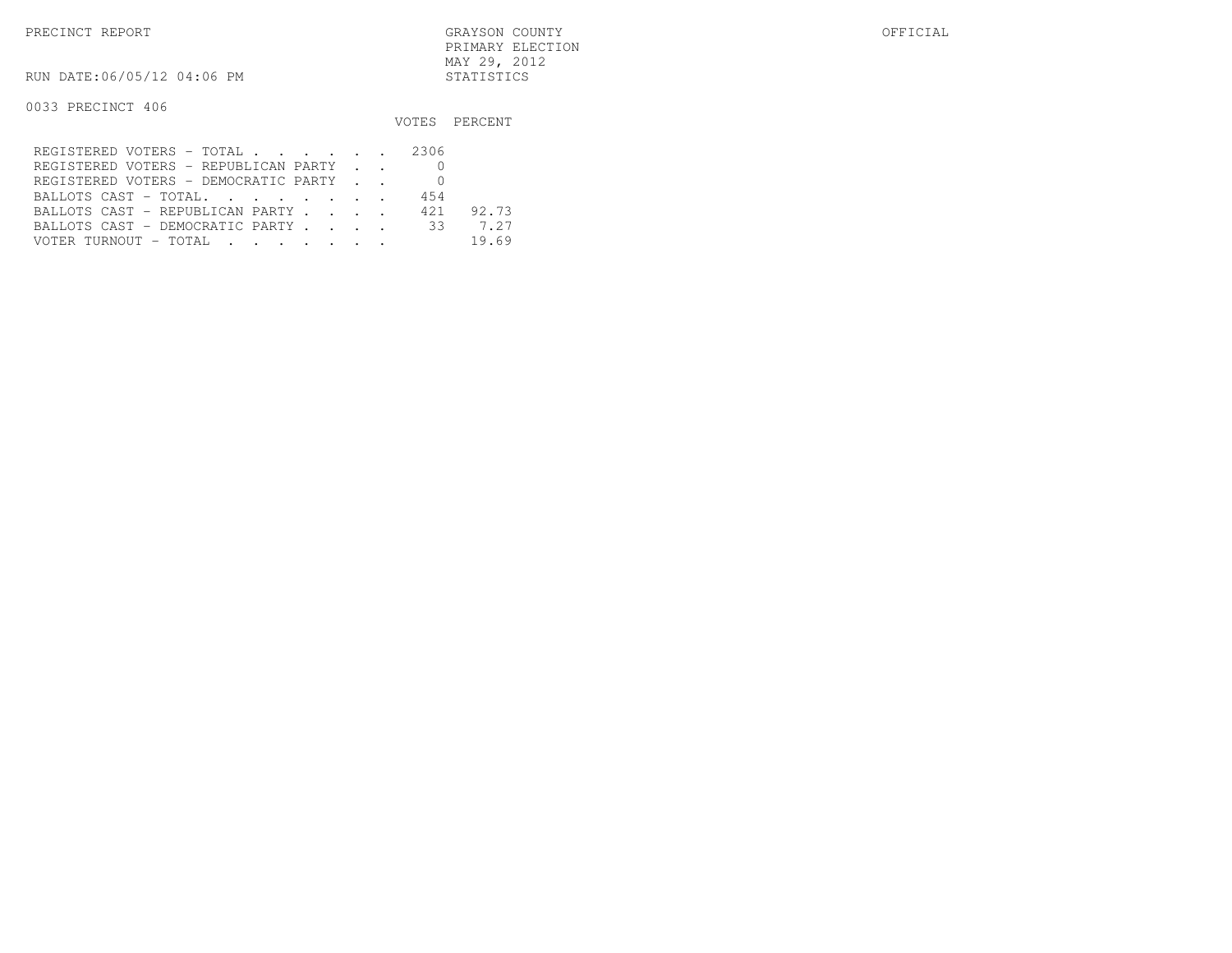41.98

23.12

29.48

41.92

62.92

| RUN DATE:06/05/12 04:06 PM                             | MAI 49, 4014<br>REPUBLICAN PARTY |                                                                  |
|--------------------------------------------------------|----------------------------------|------------------------------------------------------------------|
| 0033 PRECINCT 406                                      |                                  |                                                                  |
|                                                        | VOTES PERCENT                    | VOTES PERCENT                                                    |
| President GRAYSON COUNTYWIDE<br>VOTE FOR 1             |                                  | Justice, Supreme Court, Place 2 GRAYSON COUNTYWIDE<br>VOTE FOR 1 |
| Jon Huntsman                                           | .24<br>$\mathbf{1}$              | Steve Smith.<br>58.02<br>199                                     |
| Rick Santorum                                          | 8.47<br>35                       | 41.98<br>Don Willett.<br>144                                     |
| Mitt Romney.                                           | 74.09<br>306                     | Total<br>343                                                     |
| Charles "Buddy" Roemer                                 | .48<br>2                         |                                                                  |
| Michele Bachmann                                       | .48<br>2                         |                                                                  |
| Ron Paul.                                              | 37<br>8.96                       | Justice, Supreme Court, Place 4 GRAYSON COUNTYWIDE               |
| Newt Gingrich                                          | 2.91<br>12                       | VOTE FOR 1                                                       |
| John Davis.                                            | .48<br>-2                        | 47.40<br>Joe Pool, Jr.<br>164                                    |
| Uncommitted (No Comprometido).                         | 3.87<br>16                       | 23.12<br>John Devine.<br>80                                      |
| Total                                                  | 413                              | 29.48<br>David Medina<br>102                                     |
|                                                        |                                  | Total<br>346                                                     |
|                                                        |                                  |                                                                  |
| US Senator GRAYSON COUNTYWIDE                          |                                  |                                                                  |
| VOTE FOR 1                                             |                                  | Justice, Supreme Court, Place 6 GRAYSON COUNTYWIDE               |
| Joe Agris                                              | 2.03<br>8                        | VOTE FOR 1                                                       |
| Craig James.                                           | 45<br>11.39                      | Nathan Hecht<br>293 100.00                                       |
| Ted Cruz.                                              | 29.87<br>118                     | 293<br>Total                                                     |
| Tom Leppert.<br>David Dewhurst.                        | 12.41<br>49<br>37.47             |                                                                  |
|                                                        | 148<br>3.29<br>13                |                                                                  |
| Glenn Addison<br>Curt Cleaver                          | 1.01<br>4                        | Presiding Judge CTof AP GRAYSON COUNTYWIDE<br>VOTE FOR 1         |
| Ben Gambini.                                           | .25<br>-1                        | 297 100.00<br>Sharon Keller.                                     |
| Lela Pittenger.                                        | 2.28<br>9                        | Total<br>297                                                     |
| Total                                                  | 395                              |                                                                  |
|                                                        |                                  | Judge CT of Criminal AP P7 GRAYSON COUNTYWIDE                    |
| US Representative, DIST 4 GRAYSON COUNTYWIDE           |                                  | VOTE FOR 1                                                       |
| VOTE FOR 1                                             |                                  | 293 100.00<br>Barbara Parker Hervey                              |
| Steve Clark.                                           | 40.90<br>164                     | Total<br>293                                                     |
| Lou Gigliotti                                          | 16.46<br>66                      |                                                                  |
| Ralph M. Hall                                          | 171<br>42.64                     |                                                                  |
| Total                                                  | 401                              | Judge CT of Criminal AP P8 GRAYSON COUNTYWIDE<br>VOTE FOR 1      |
|                                                        |                                  | 281 100.00<br>Elsa Alcala.                                       |
| Railroad Commissioner GRAYSON COUNTYWIDE<br>VOTE FOR 1 |                                  | Total<br>281                                                     |
| Warren Chisum                                          | 34.99<br>127                     |                                                                  |
| Roland Sledge                                          | 11.85<br>43                      | Member, State BoE Dist 9 GRAYSON COUNTYWIDE                      |
| Beryl Burgess                                          | 6.06<br>22                       | VOTE FOR 1                                                       |
| Becky Berger                                           | 70 19.28                         | Randy Stevenson 194 58.08                                        |
| Christi Craddick                                       | 57<br>15.70                      | 41.92<br>Thomas Ratliff.<br>140                                  |
| Joe Cotten                                             | 12.12<br>44                      | Total<br>334                                                     |
| Total                                                  | 363                              |                                                                  |
|                                                        |                                  | State Senator, District 30 GRAYSON COUNTYWIDE                    |
| Railroad Commissioner, UNEXP GRAYSON COUNTYWIDE        |                                  | VOTE FOR 1                                                       |
| VOTE FOR 1                                             |                                  | 37.08<br>Jim Herblin.<br>142                                     |
| Barry Smitherman                                       | 30.77<br>108                     | 62.92<br>Craig Estes.<br>241                                     |
| Greg Parker.                                           | 35.61<br>125                     | Total<br>383                                                     |
| Al Lee                                                 | 5.70<br>20                       |                                                                  |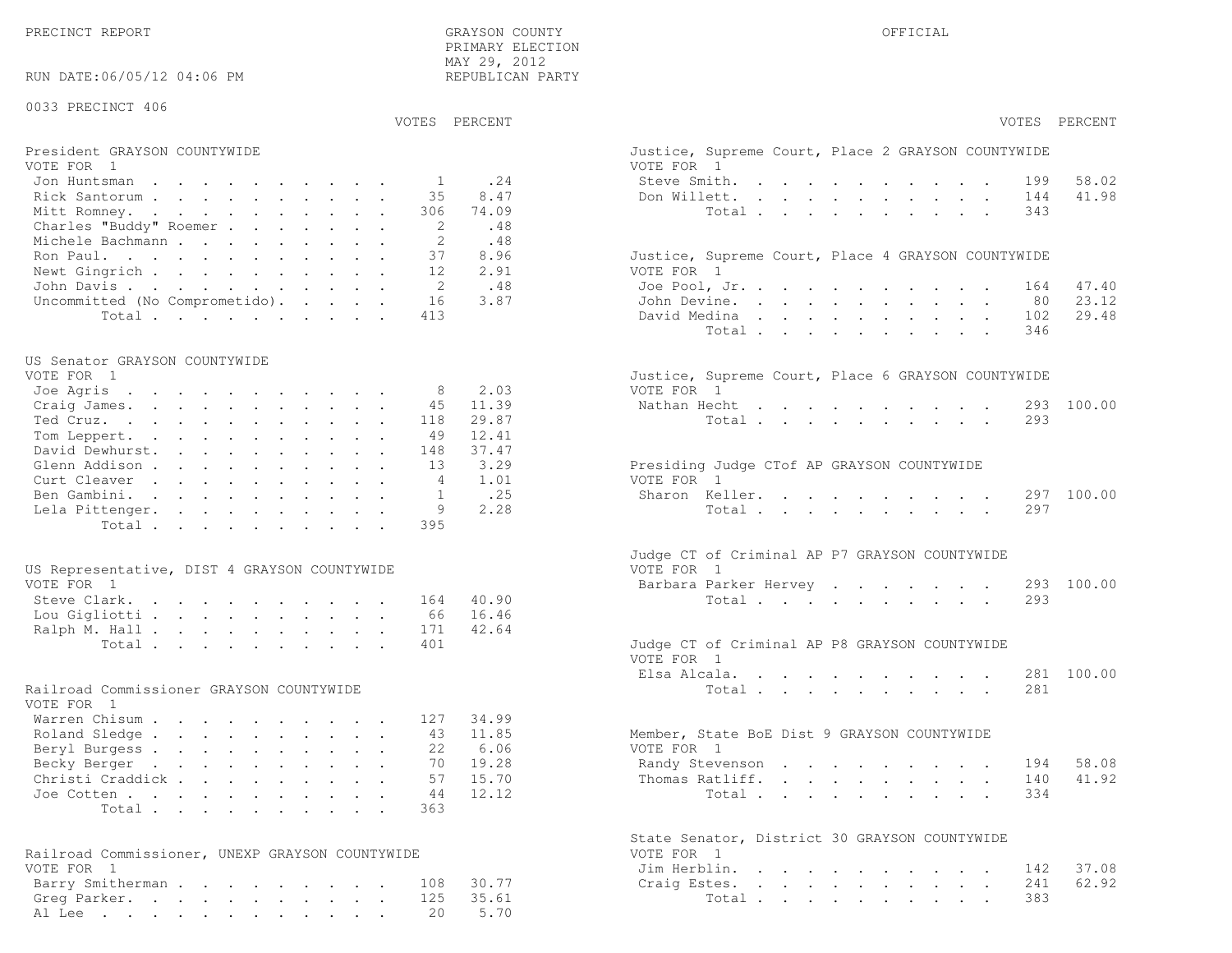| Elizabeth Murrav-Kolb 98 27.92                                                                                  |  |  |  |  |  |                                                      |  |  |
|-----------------------------------------------------------------------------------------------------------------|--|--|--|--|--|------------------------------------------------------|--|--|
| the contract of the contract of the contract of the contract of the contract of the contract of the contract of |  |  |  |  |  | State Representative, District 62 GRAYSON COUNTYWIDE |  |  |

|            | State Representative, District 62 GRAYSON COUNTYWIDE |  |  |  |  |  |
|------------|------------------------------------------------------|--|--|--|--|--|
| VOTE FOR 1 |                                                      |  |  |  |  |  |
|            | Larry Phillips. 331 100.00                           |  |  |  |  |  |
|            | Total 331                                            |  |  |  |  |  |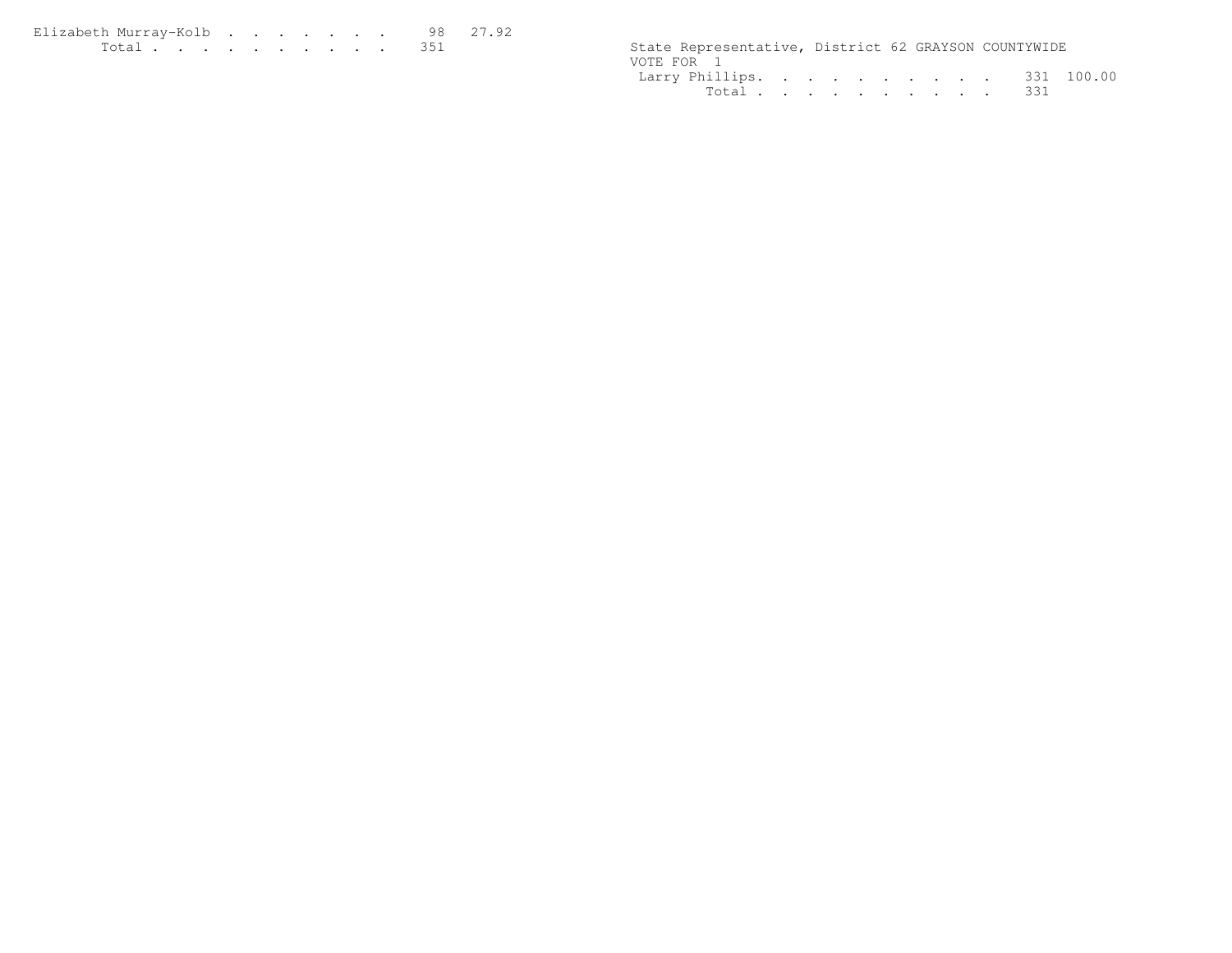PRECINCT REPORT OF THE SERVICE OF THE GRAYSON COUNTY OF THE GRAYSON COUNTY OF THE GRAYSON OF THE GRAYSON COUNTY

RUN DATE:06/05/12 04:06 PM

0033 PRECINCT 406

VOTES PERCENT VOTES PERCENT

 PRIMARY ELECTION MAY 29, 2012REPUBLICAN PARTY

#### Chief Justice 5th Ct of Appeals GRAYSON COUNTYWIDE District Distri VOTE FOR 1 GRAYS Carolyn Wright. . . . . . . . . 296 100.00 VOTE Total . . . . . . . . . 296 Jim

| Justice 5th Court of Appeals P2 GRAYSON COUNTYWIDE |  |  |  |  |  |                                        |
|----------------------------------------------------|--|--|--|--|--|----------------------------------------|
| VOTE FOR 1                                         |  |  |  |  |  | District Judge, 59th Judicial District |
| Bill Whitehill. 92 27.79                           |  |  |  |  |  | GRAYSON COUNTYWIDE                     |
| Jeff Coen 30 9.06                                  |  |  |  |  |  | VOTE FOR 1                             |
| David Evans. 98 29.61                              |  |  |  |  |  | Rayburn M. "Rim" Nall 289 100.00       |
| Kevin Keith. 45 13.60                              |  |  |  |  |  | Total 289                              |
| Jennifer Balido 66 19.94                           |  |  |  |  |  |                                        |
| Total 331                                          |  |  |  |  |  |                                        |

| Justice 5th Court of Appeals P5 GRAYSON COUNTYWIDE | Joe Brown 303 100.00 |
|----------------------------------------------------|----------------------|
| VOTE FOR 1                                         | Total 303            |
| Jim Moseley. 290 100.00                            |                      |
| Total 290                                          |                      |

| Justice 5th Court of Appeals P9 GRAYSON COUNTYWIDE | Brent Adams. 55 13.48     |
|----------------------------------------------------|---------------------------|
| VOTE FOR 1                                         | David S. Hawley 62 15.20  |
| Martin E. Richter. 128 40.13                       | Keith Gary 130 31.86      |
| David Lewis. 191 59.87                             | Johnny Waldrip. 161 39.46 |
| Total 319                                          | Total 408                 |

| Justice 5th Court of Appeals P10 GRAYSON COUNTYWIDE | County Tax Assessor-Collector GRAYSON COUNTYWIDE |
|-----------------------------------------------------|--------------------------------------------------|
| VOTE FOR 1                                          | VOTE FOR 1                                       |
| Molly Francis 285 100.00                            | Bruce Stidham 135 35.25                          |
| Total 285                                           | Janis Hall 248 64.75                             |

| Justice 5th Court of Appeals P11 GRAYSON COUNTYWIDE |  |  |  |           |                              |  |
|-----------------------------------------------------|--|--|--|-----------|------------------------------|--|
| VOTE FOR 1                                          |  |  |  |           | Constable Precinct 3 CONST 3 |  |
| Douglas S. Lang 283 100.00                          |  |  |  |           | VOTE FOR 1                   |  |
|                                                     |  |  |  | Total 283 | Todd Booher. 206 52.82       |  |

| Justice 5th Court of Appeals P12 GRAYSON COUNTYWIDE |           |  |  |  |                                    |
|-----------------------------------------------------|-----------|--|--|--|------------------------------------|
| VOTE FOR 1                                          |           |  |  |  |                                    |
| Robert M. "Bob" Fillmore 270 100.00                 |           |  |  |  | County Chairman GRAYSON COUNTYWIDE |
|                                                     | Total 270 |  |  |  | VOTE FOR 1                         |

```
Justice 5th Court of Appeals P13 GRAYSON COUNTYWIDE Total . . . . . . . . . . . . . 360
VOTE FOR 1
 Elizabeth Lang Miers. . . . . . . . 270 100.00Total . . . . . . . . . . 270
```

| AY 29, 2012<br>EPUBLICAN PARTY           |                                                                                                                  |                |        |                      |                                            |                                                                               |                                       |                                                                                       |                                                                                                                |                               |                                  |
|------------------------------------------|------------------------------------------------------------------------------------------------------------------|----------------|--------|----------------------|--------------------------------------------|-------------------------------------------------------------------------------|---------------------------------------|---------------------------------------------------------------------------------------|----------------------------------------------------------------------------------------------------------------|-------------------------------|----------------------------------|
| PERCENT                                  |                                                                                                                  |                |        |                      |                                            |                                                                               |                                       |                                                                                       |                                                                                                                |                               | VOTES PERCENT                    |
| 100.00                                   | District Judge, 15th Judicial District<br>GRAYSON COUNTYWIDE<br>VOTE FOR 1<br>Jim Fallon                         | Total $\cdots$ |        |                      |                                            |                                                                               |                                       |                                                                                       |                                                                                                                | 285                           | 285 100.00                       |
| 27.79<br>9.06<br>29.61<br>13.60<br>19.94 | District Judge, 59th Judicial District<br>GRAYSON COUNTYWIDE<br>VOTE FOR 1<br>Rayburn M. "Rim" Nall              | Total $\cdots$ |        |                      |                                            |                                                                               |                                       |                                                                                       |                                                                                                                | 289                           | 289 100.00                       |
| 100.00                                   | Criminal District Attorney GRAYSON COUNTYWIDE<br>VOTE FOR 1<br>Joe Brown                                         | Total          |        |                      |                                            |                                                                               |                                       |                                                                                       |                                                                                                                | 303<br>303                    | 100.00                           |
| 40.13<br>59.87                           | Sheriff GRAYSON COUNTYWIDE<br>VOTE FOR 1<br>Brent Adams. .<br>David S. Hawley<br>Keith Gary<br>Johnny Waldrip. . | Total          |        |                      | $\mathbf{r} = \mathbf{r} \cdot \mathbf{r}$ | $\mathbf{z} = \mathbf{z} + \mathbf{z}$ , where $\mathbf{z} = \mathbf{z}$      | and a strategic control<br>$\sim$ $-$ | and a strong control of the strong strong and<br>$\mathcal{L}^{\text{max}}$<br>$\sim$ | $\mathbf{L}$                                                                                                   | 55<br>62<br>130<br>161<br>408 | 13.48<br>15.20<br>31.86<br>39.46 |
| 100.00                                   | County Tax Assessor-Collector GRAYSON COUNTYWIDE<br>VOTE FOR 1<br>Bruce Stidham<br>Janis Hall                    | Total $\cdots$ |        | $\ddot{\phantom{0}}$ |                                            | $\mathbf{r} = \mathbf{r} + \mathbf{r} + \mathbf{r} + \mathbf{r} + \mathbf{r}$ |                                       | $\mathbf{r} = \mathbf{r} \cdot \mathbf{r}$ .                                          | ÷.                                                                                                             | 135<br>248<br>383             | 35.25<br>64.75                   |
| 100.00                                   | Constable Precinct 3 CONST 3<br>VOTE FOR 1<br>Todd Booher.<br>Scott Taylor                                       | Total          | $\sim$ | $\mathbf{r}$         |                                            |                                                                               |                                       | $\mathbf{L} = \mathbf{L}$                                                             | and a series of the series of the series of the series of the series of the series of the series of the series | 206<br>184<br>390             | 52.82<br>47.18                   |
| 100.00                                   | County Chairman GRAYSON COUNTYWIDE<br>VOTE FOR 1<br>Larry Millson<br>Gary Cox.                                   | $T \sim 1$     |        |                      |                                            |                                                                               |                                       |                                                                                       | and a strong control of the strong strong and                                                                  | 207<br>153<br>260             | 57.50<br>42.50                   |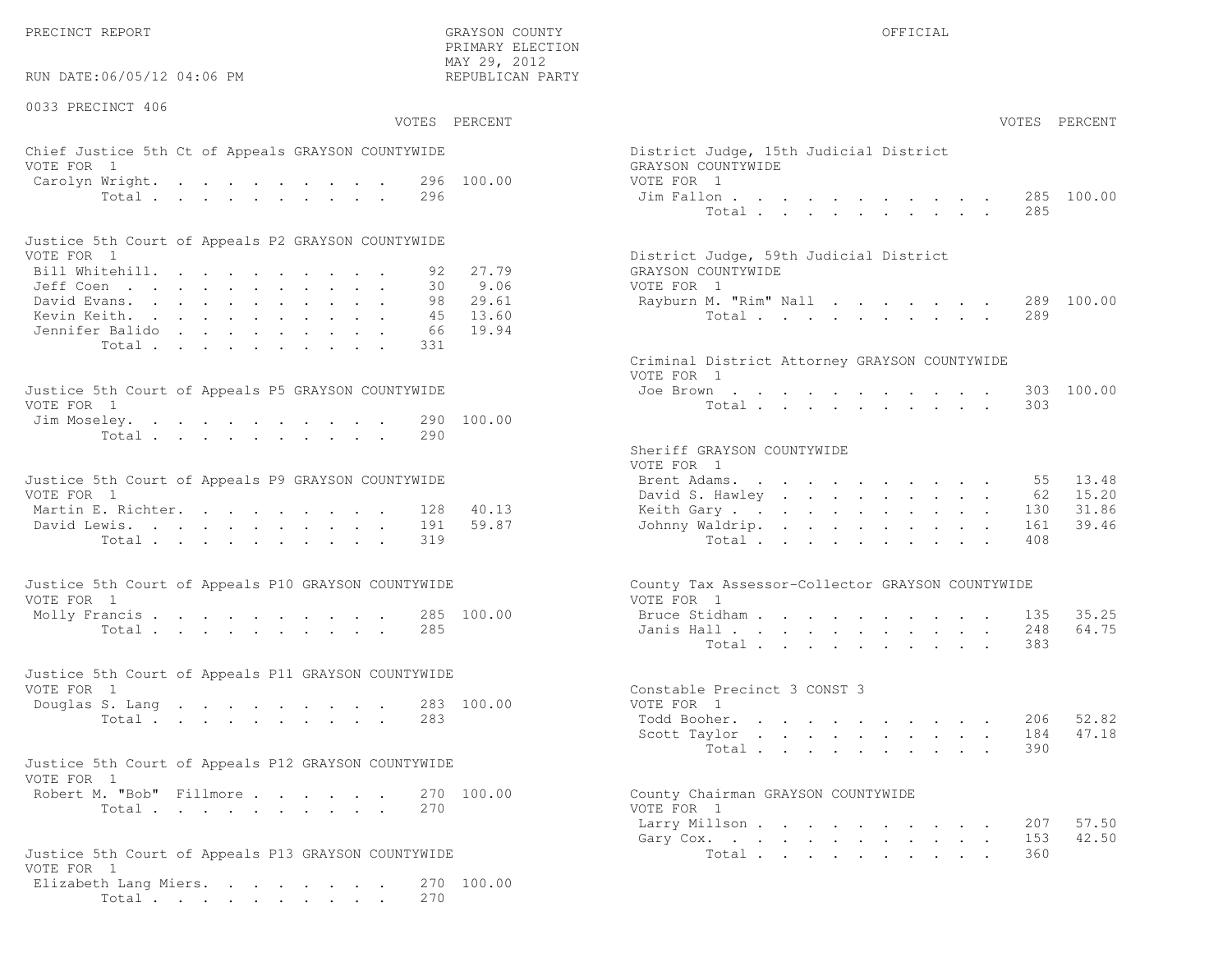PRECINCT REPORT THE COUNTY GRAYSON COUNTY THE COUNTY OFFICIAL SERVICES OF SAMPLE OF STREET OF STREET ALL OF STREET ALL SERVICES OF STREET ALL SERVICES OF STREET ALL SERVICES OF STREET ALL SERVICES OF STREET ALL SERVICES OF

RUN DATE:06/05/12 04:06 PM

#### 0033 PRECINCT 406

VOTES PERCENT VOTES PERCENT

 PRIMARY ELECTION MAY 29, 2012DEMOCRATIC PARTY

| President GRAYSON COUNTYWIDE | Justice 5th Court of Appeals P5 GRAYSON COUNTYWIDE |
|------------------------------|----------------------------------------------------|
| VOTE FOR 1                   | VOTE FOR 1                                         |
|                              | Penny R. Phillips. 20 100.00                       |
| Bob Ely 3 10.00              | Total 20                                           |
| Darcy G. Richardson 2 6.67   |                                                    |
| John Wolfe. 2 6.67           |                                                    |
| Total 30                     | Justice 5th Court of Appeals P9 GRAYSON COUNTYWIDE |

#### US Senator GRAYSON COUNTYWIDE

| VOTE FOR 1                  |  |  |  |  |  |                                                     |  |
|-----------------------------|--|--|--|--|--|-----------------------------------------------------|--|
| Paul Sadler. 11 37.93       |  |  |  |  |  |                                                     |  |
| Grady Yarbrough 6 20.69     |  |  |  |  |  | Justice 5th Court of Appeals P11 GRAYSON COUNTYWIDE |  |
| Sean Hubbard 5 17.24        |  |  |  |  |  | VOTE FOR 1                                          |  |
| Addie Dainell Allen 7 24.14 |  |  |  |  |  | Tonya J. Holt 19 100.00                             |  |
| Total 29                    |  |  |  |  |  | Total 19                                            |  |

| US Representative, DIST 4 GRAYSON COUNTYWIDE |  |  |  |  |  | Justice 5th Court of Appeals P12 GRAYSON COUNTYWIDE |  |
|----------------------------------------------|--|--|--|--|--|-----------------------------------------------------|--|
| VOTE FOR 1                                   |  |  |  |  |  | VOTE FOR 1                                          |  |
| VaLinda Hathcox 24 100.00                    |  |  |  |  |  | Lawrence J. Praeger 19 100.00                       |  |
| Total 24                                     |  |  |  |  |  | Total 19                                            |  |

#### Railroad Commissioner GRAYSON COUNTYWIDE County County VOTE FOR 1 VOTE FOR 1

| Dale<br>$H \leftrightarrow H$ | LO 0.<br>.00<br>ᄼᄂ<br>ر ے | ander<br>Bethe<br>பட | $\sim$<br>100 (<br>. . |
|-------------------------------|---------------------------|----------------------|------------------------|
| $TA + \cdot$                  | ب ہے                      | n+                   | ــ ت                   |

#### Justice, Supreme Court, Place 6 GRAYSON COUNTYWIDEVOTE FOR 1

| 1011 LOI 1    |          |  |  |  |  |  |           |
|---------------|----------|--|--|--|--|--|-----------|
| Michele Petty |          |  |  |  |  |  | 21 100.00 |
|               | Total 21 |  |  |  |  |  |           |

#### Presiding Judge CTof AP GRAYSON COUNTYWIDE

| VOTE FOR 1              |  |  |  |  |  |          |  |
|-------------------------|--|--|--|--|--|----------|--|
| Keith Hampton 24 100.00 |  |  |  |  |  |          |  |
|                         |  |  |  |  |  | Total 24 |  |

### State Representative, District 62 GRAYSON COUNTYWIDE

| VOTE FOR 1    |       |  |  |  |  |  |           |
|---------------|-------|--|--|--|--|--|-----------|
| Eristeo Perez |       |  |  |  |  |  | 21 100.00 |
|               | Total |  |  |  |  |  |           |

#### Justice 5th Court of Appeals P2 GRAYSON COUNTYWIDEVOTE FOR 1 Dan Wood. . . . . . . . . . . . 22 100.00Total . . . . . . . . . . 22

| PERCENT                          | VOTES PERCENT                                                                                                       |
|----------------------------------|---------------------------------------------------------------------------------------------------------------------|
| 76.67<br>10.00<br>6.67<br>6.67   | Justice 5th Court of Appeals P5 GRAYSON COUNTYWIDE<br>VOTE FOR 1<br>Penny R. Phillips.<br>20 100.00<br>Total<br>20  |
|                                  | Justice 5th Court of Appeals P9 GRAYSON COUNTYWIDE<br>VOTE FOR 1<br>David Hanschen. 20 100.00<br>Total<br>20        |
| 37.93<br>20.69<br>17.24<br>24.14 | Justice 5th Court of Appeals P11 GRAYSON COUNTYWIDE<br>VOTE FOR 1<br>Tonya J. Holt 19 100.00<br>Total $\cdot$<br>19 |
| 100.00                           | Justice 5th Court of Appeals P12 GRAYSON COUNTYWIDE<br>VOTE FOR 1<br>Lawrence J. Praeger 19 100.00<br>Total<br>19   |
| 100.00                           | County Chairman GRAYSON COUNTYWIDE<br>VOTE FOR 1<br>100.00<br>Lander Bethel.<br>21<br>2.1<br>Total                  |
|                                  |                                                                                                                     |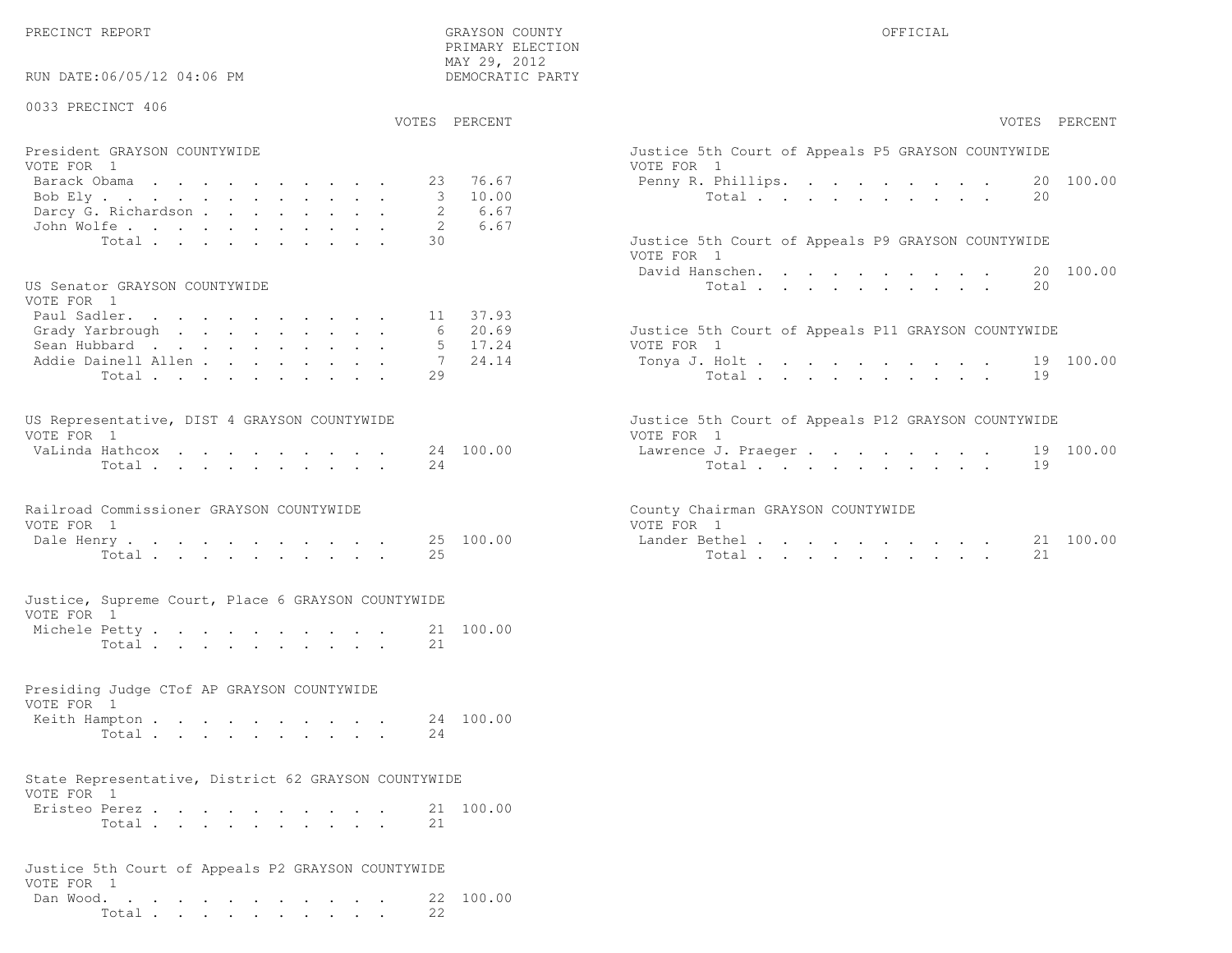PRIMARY ELECTION $\text{MAX } 29, \quad 2012$ 

# RUN DATE:06/05/12 04:06 PM

#### 0033 PRECINCT 406

| OUJJ INDUINUI IUU                              |                |  |  |  |  |  |     | VOTES PERCENT      |
|------------------------------------------------|----------------|--|--|--|--|--|-----|--------------------|
| SCHOOL CHOICE GRAYSON COUNTYWIDE<br>VOTE FOR 1 |                |  |  |  |  |  |     |                    |
|                                                |                |  |  |  |  |  |     | YES (SI) 346 86.72 |
|                                                |                |  |  |  |  |  |     |                    |
|                                                |                |  |  |  |  |  |     | NO (NO). 53 13.28  |
|                                                | Total $\cdots$ |  |  |  |  |  | 399 |                    |

#### REPEALING OBAMACARE GRAYSON COUNTYWIDE

| VOTE FOR 1 |  |  |  |  |  |  |                    |  |
|------------|--|--|--|--|--|--|--------------------|--|
|            |  |  |  |  |  |  | YES (SI) 382 92.94 |  |
|            |  |  |  |  |  |  | NO (NO). 29 7.06   |  |
|            |  |  |  |  |  |  | Total 411          |  |

#### PUBLIC PRAYER GRAYSON COUNTYWIDE

| VOTE FOR 1         |  |  |  |  |  |           |  |
|--------------------|--|--|--|--|--|-----------|--|
| YES (SI) 383 93.19 |  |  |  |  |  |           |  |
| NO (NO). 28 6.81   |  |  |  |  |  |           |  |
|                    |  |  |  |  |  | Total 411 |  |

#### BALANCED BUDGET GRAYSON COUNTYWIDE

| VOTE FOR 1 |  |  |  |  |  |                |                    |  |
|------------|--|--|--|--|--|----------------|--------------------|--|
|            |  |  |  |  |  |                | YES (SI) 386 95.07 |  |
|            |  |  |  |  |  |                | NO (NO). 20 4.93   |  |
|            |  |  |  |  |  | Total $\cdots$ | 406                |  |

#### REDISTRICTING GRAYSON COUNTYWIDE

| VOTE FOR 1 |  |  |  |  |  |  |                    |  |
|------------|--|--|--|--|--|--|--------------------|--|
|            |  |  |  |  |  |  | YES (SI) 305 78.41 |  |
|            |  |  |  |  |  |  | NO (NO). 84 21.59  |  |
|            |  |  |  |  |  |  | Total 389          |  |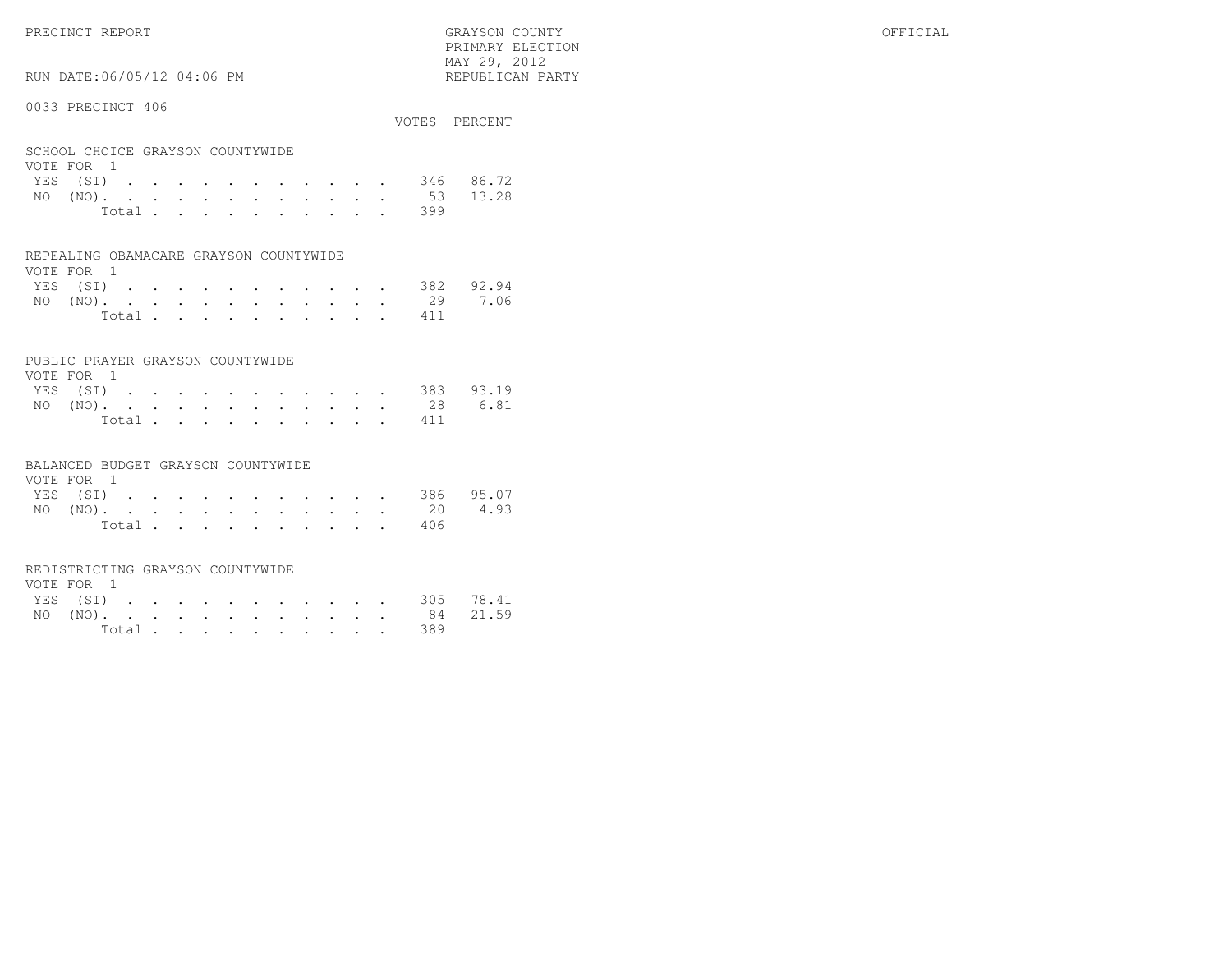PRECINCT REPORT GRAYSON COUNTY OFFICIAL PRIMARY ELECTION $\begin{array}{lll} \text{MAX} & 29, & 2012 \\ \text{NAY} & 29, & 2012 \end{array}$ 

# RUN DATE:06/05/12 04:06 PM

|                                                |  |  |  |  |       | VOTES PERCENT |
|------------------------------------------------|--|--|--|--|-------|---------------|
| PROPOSITION 1 GRAYSON COUNTYWIDE<br>VOTE FOR 1 |  |  |  |  |       |               |
| FOR (APOYA)                                    |  |  |  |  | -2.2. | 70.97         |
| AGAINST (EN CONTRA).                           |  |  |  |  | 9     | 29.03         |
| Total                                          |  |  |  |  | 31    |               |
|                                                |  |  |  |  |       |               |
|                                                |  |  |  |  |       |               |

| PROPOSITION 2 GRAYSON COUNTYWIDE |  |  |  |  |  |        |    |  |
|----------------------------------|--|--|--|--|--|--------|----|--|
| VOTE FOR 1                       |  |  |  |  |  |        |    |  |
| FOR (APOYA) 27 90.00             |  |  |  |  |  |        |    |  |
| AGAINST (EN CONTRA). 3 10.00     |  |  |  |  |  |        |    |  |
|                                  |  |  |  |  |  | Total. | 30 |  |

| PROPOSITION 3 GRAYSON COUNTYWIDE |        |  |  |  |         |
|----------------------------------|--------|--|--|--|---------|
| VOTE FOR 1                       |        |  |  |  |         |
| FOR (APOYA) 22 70.97             |        |  |  |  |         |
| AGAINST (EN CONTRA).             |        |  |  |  | 9 29.03 |
|                                  | Total. |  |  |  |         |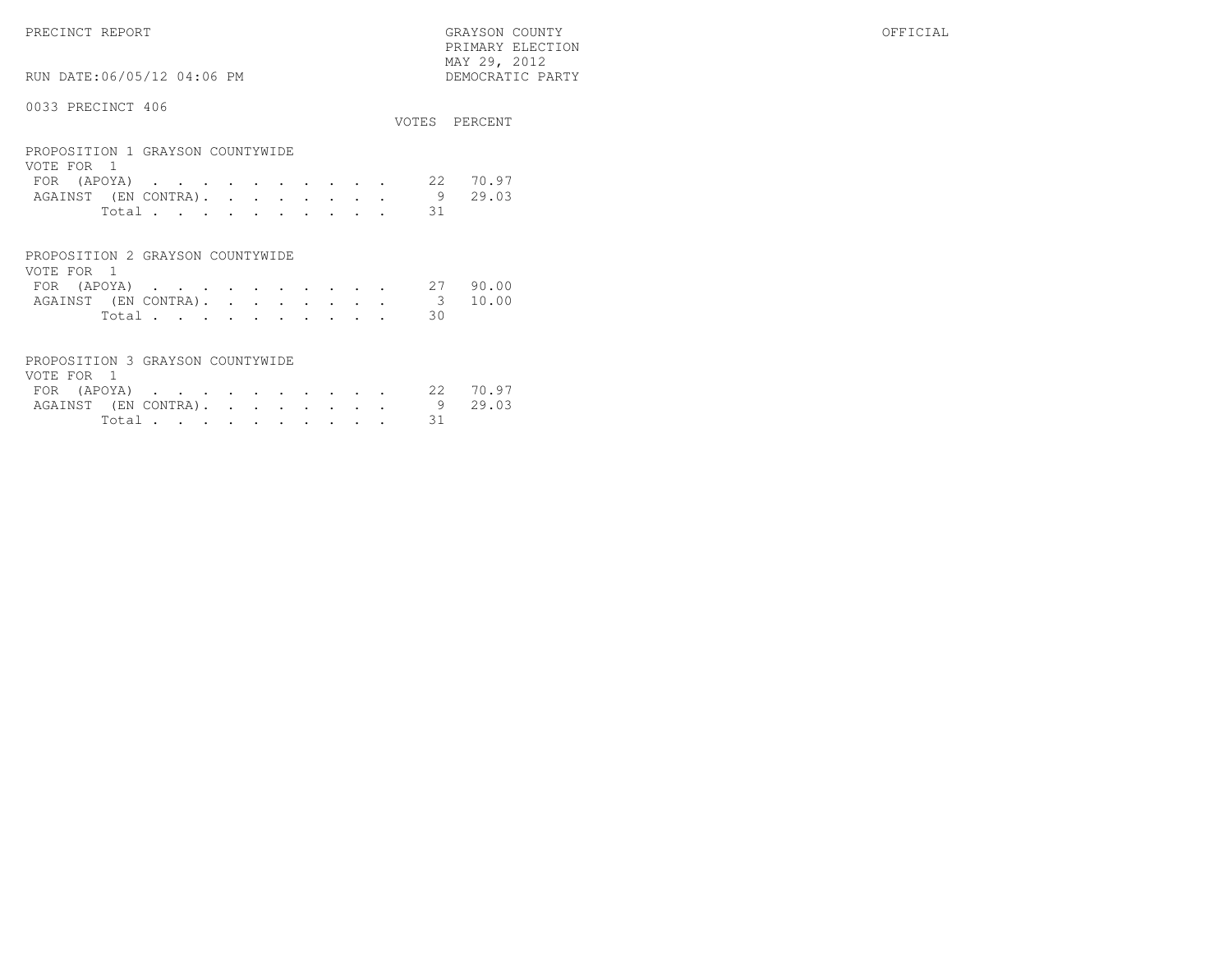RUN DATE:06/05/12 04:06 PM STATISTICS

|                                               |      | VOTES PERCENT |
|-----------------------------------------------|------|---------------|
| REGISTERED VOTERS - TOTAL                     | -230 |               |
| REGISTERED VOTERS - REPUBLICAN PARTY          |      |               |
| REGISTERED VOTERS - DEMOCRATIC PARTY          |      |               |
| BALLOTS CAST - TOTAL.                         | -20  |               |
| BALLOTS CAST - REPUBLICAN PARTY 17            |      | 85.00         |
| BALLOTS CAST - DEMOCRATIC PARTY 3             |      | 15.00         |
| VOTER TURNOUT – TOTAL   .   .   .   .   .   . |      | 8.70          |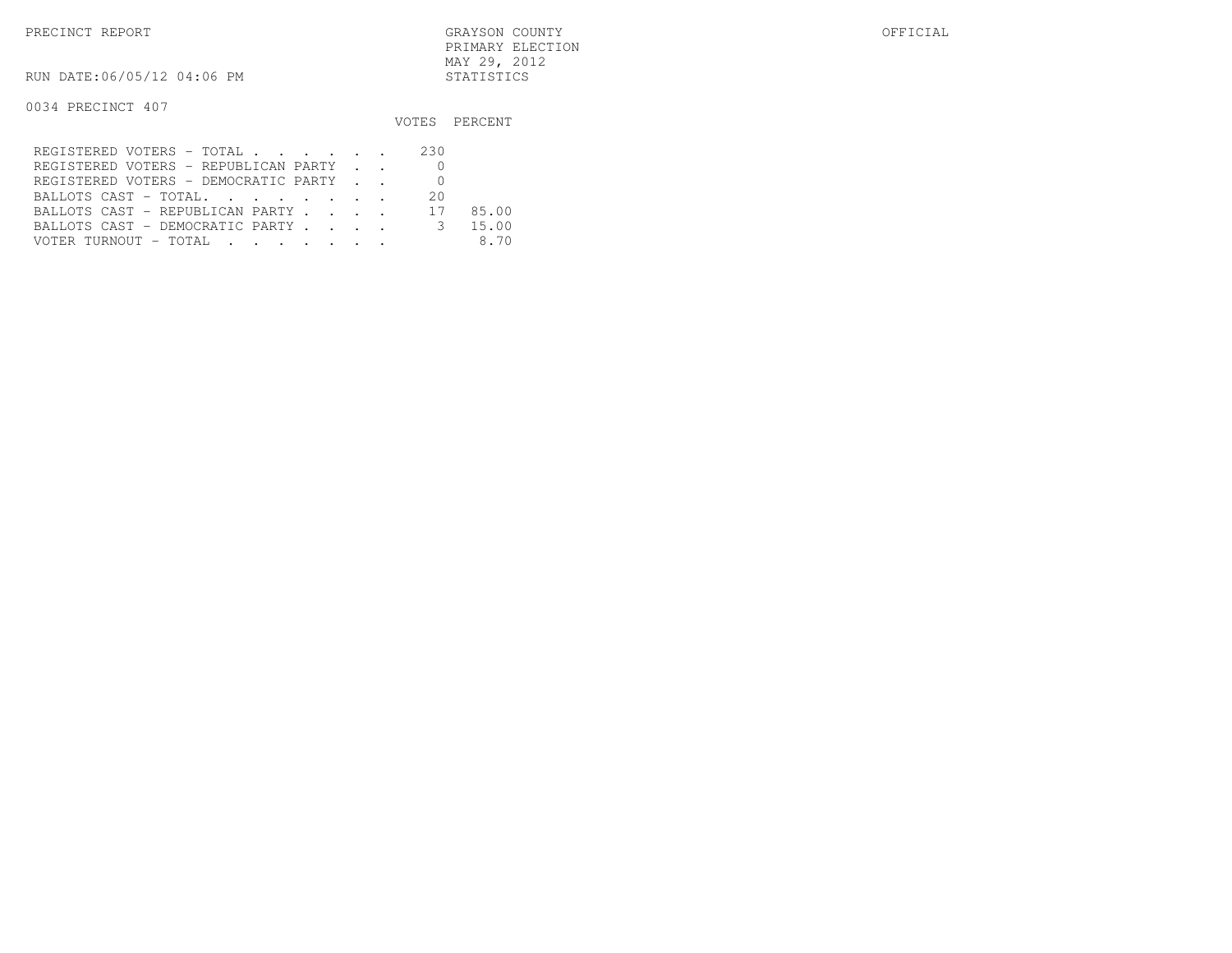PRECINCT REPORT GRAYSON COUNTY OFFICIAL

| RUN DATE:06/05/12 04:06 PM                             | PRIMARY ELECTION<br>MAY 29, 2012<br>REPUBLICAN PARTY |                                                                  |
|--------------------------------------------------------|------------------------------------------------------|------------------------------------------------------------------|
| 0034 PRECINCT 407                                      |                                                      |                                                                  |
|                                                        | VOTES PERCENT                                        | VOTES PERCENT                                                    |
| President GRAYSON COUNTYWIDE<br>VOTE FOR 1             |                                                      | Justice, Supreme Court, Place 2 GRAYSON COUNTYWIDE<br>VOTE FOR 1 |
| Jon Huntsman                                           | 5.88<br>$\mathbf{1}$                                 | 64.29<br>Steve Smith.                                            |
| Rick Santorum                                          | 11.76<br>2                                           | 35.71<br>5<br>Don Willett.                                       |
| Mitt Romney.                                           | 12<br>70.59                                          | Total<br>14                                                      |
| Charles "Buddy" Roemer<br>Michele Bachmann             | $\circ$<br>$\mathbf{0}$                              |                                                                  |
| Ron Paul.                                              | 5.88<br>$\mathbf{1}$                                 | Justice, Supreme Court, Place 4 GRAYSON COUNTYWIDE               |
| Newt Gingrich                                          | $\Omega$                                             | VOTE FOR 1                                                       |
| John Davis                                             | $\mathbf{0}$                                         | 38.46<br>Joe Pool, Jr.                                           |
| Uncommitted (No Comprometido).                         | $\mathbf{1}$<br>5.88                                 | 15.38<br>John Devine.<br>2                                       |
| Total                                                  | 17                                                   | 46.15<br>David Medina<br>6                                       |
|                                                        |                                                      | Total<br>13                                                      |
| US Senator GRAYSON COUNTYWIDE                          |                                                      |                                                                  |
| VOTE FOR 1<br>Joe Agris                                | 0                                                    | Justice, Supreme Court, Place 6 GRAYSON COUNTYWIDE<br>VOTE FOR 1 |
| Craig James.                                           | 4<br>28.57                                           | Nathan Hecht<br>100.00<br>13                                     |
| Ted Cruz.                                              | 14.29                                                | 13<br>Total                                                      |
| Tom Leppert.                                           | 3<br>21.43                                           |                                                                  |
| David Dewhurst.                                        | $\overline{4}$<br>28.57                              |                                                                  |
| Glenn Addison                                          | $\mathbf{0}$<br>$\mathbf{0}$                         | Presiding Judge CTof AP GRAYSON COUNTYWIDE                       |
| Curt Cleaver<br>Ben Gambini.                           | $\mathbf{1}$<br>7.14                                 | VOTE FOR 1<br>Sharon Keller.<br>100.00<br>12                     |
| Lela Pittenger.                                        | $\mathbf{0}$                                         | 12<br>Total                                                      |
| Total                                                  | 14                                                   |                                                                  |
|                                                        |                                                      | Judge CT of Criminal AP P7 GRAYSON COUNTYWIDE                    |
| US Representative, DIST 4 GRAYSON COUNTYWIDE           |                                                      | VOTE FOR 1                                                       |
| VOTE FOR 1                                             |                                                      | 12 100.00<br>Barbara Parker Hervey                               |
| Steve Clark.                                           | 5<br>29.41                                           | Total<br>12                                                      |
| Lou Gigliotti                                          | 11.76<br>2                                           |                                                                  |
| Ralph M. Hall<br>Total                                 | 58.82<br>10<br>17                                    | Judge CT of Criminal AP P8 GRAYSON COUNTYWIDE                    |
|                                                        |                                                      | VOTE FOR 1                                                       |
|                                                        |                                                      | 12 100.00<br>Elsa Alcala.                                        |
| Railroad Commissioner GRAYSON COUNTYWIDE<br>VOTE FOR 1 |                                                      | Total<br>12                                                      |
| Warren Chisum                                          | 38.46                                                |                                                                  |
| Roland Sledge                                          | 7.69<br>$\mathbf{1}$                                 | Member, State BoE Dist 9 GRAYSON COUNTYWIDE                      |
| Beryl Burgess                                          | 4<br>30.77<br>7.69<br>1                              | VOTE FOR 1<br>83.33<br>10                                        |
| Becky Berger<br>Christi Craddick                       | 7.69<br>$\mathbf{1}$                                 | Randy Stevenson<br>2<br>16.67<br>Thomas Ratliff.                 |
| Joe Cotten                                             | 7.69<br>$\mathbf{1}$                                 | 12<br>Total                                                      |
| Total                                                  | 13                                                   |                                                                  |
|                                                        |                                                      | State Senator, District 30 GRAYSON COUNTYWIDE                    |
| Railroad Commissioner, UNEXP GRAYSON COUNTYWIDE        |                                                      | VOTE FOR 1                                                       |
| VOTE FOR 1                                             |                                                      | 14.29<br>Jim Herblin.<br>2                                       |
| Barry Smitherman                                       | 50.00<br>28.57<br>4                                  | 12<br>85.71<br>Craig Estes.                                      |
| Greg Parker.<br>Al Lee                                 | 7.14<br>$\mathbf{1}$                                 | Total<br>14                                                      |
|                                                        |                                                      |                                                                  |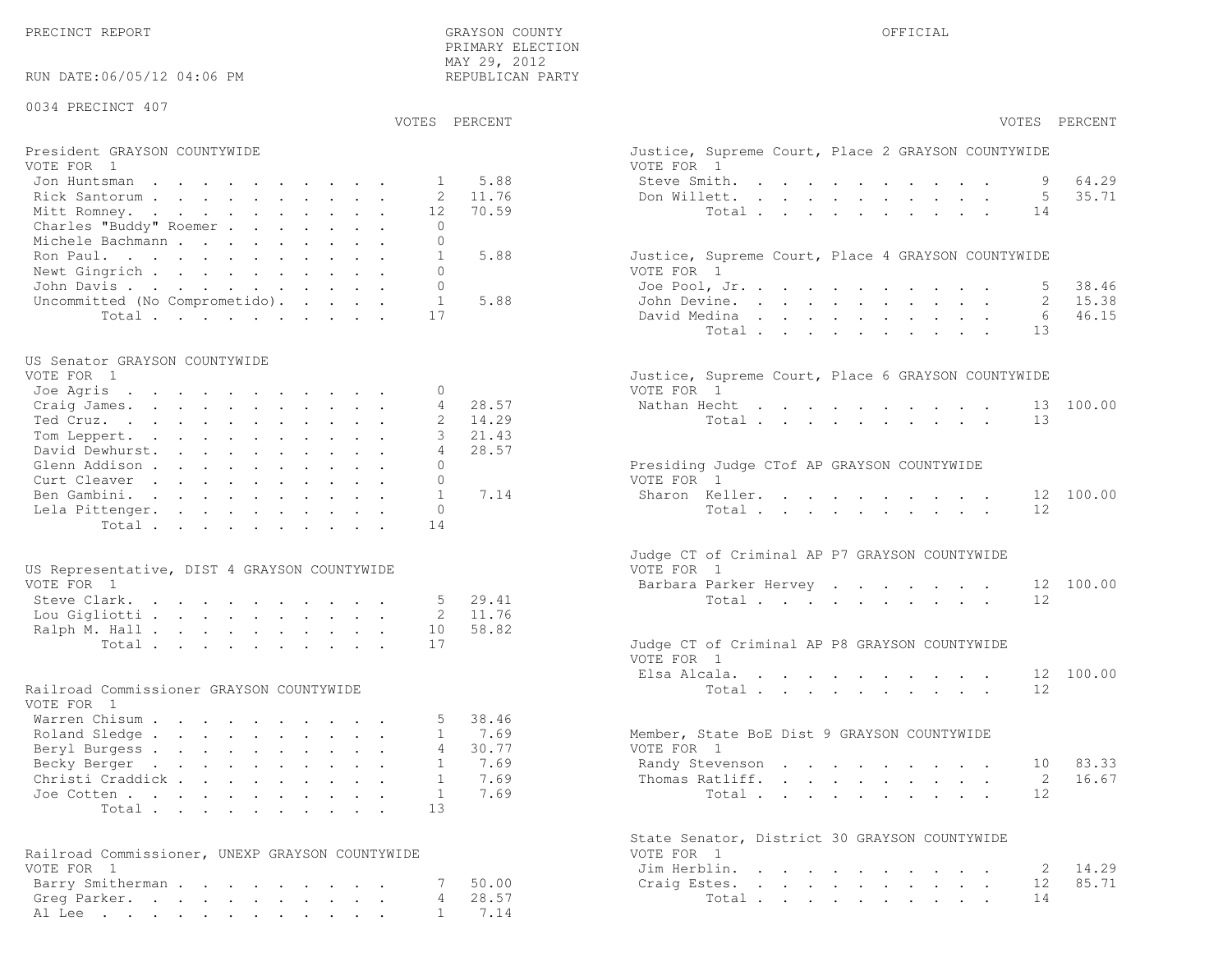Elizabeth Murray-Kolb . . . . . . . 2 14.29<br>Total . . . . . . . . . . 14

State Representative, District 62 GRAYSON COUNTYWIDE VOTE FOR 1 Larry Phillips. . . . . . . . . . 15 100.00Total . . . . . . . . . . 15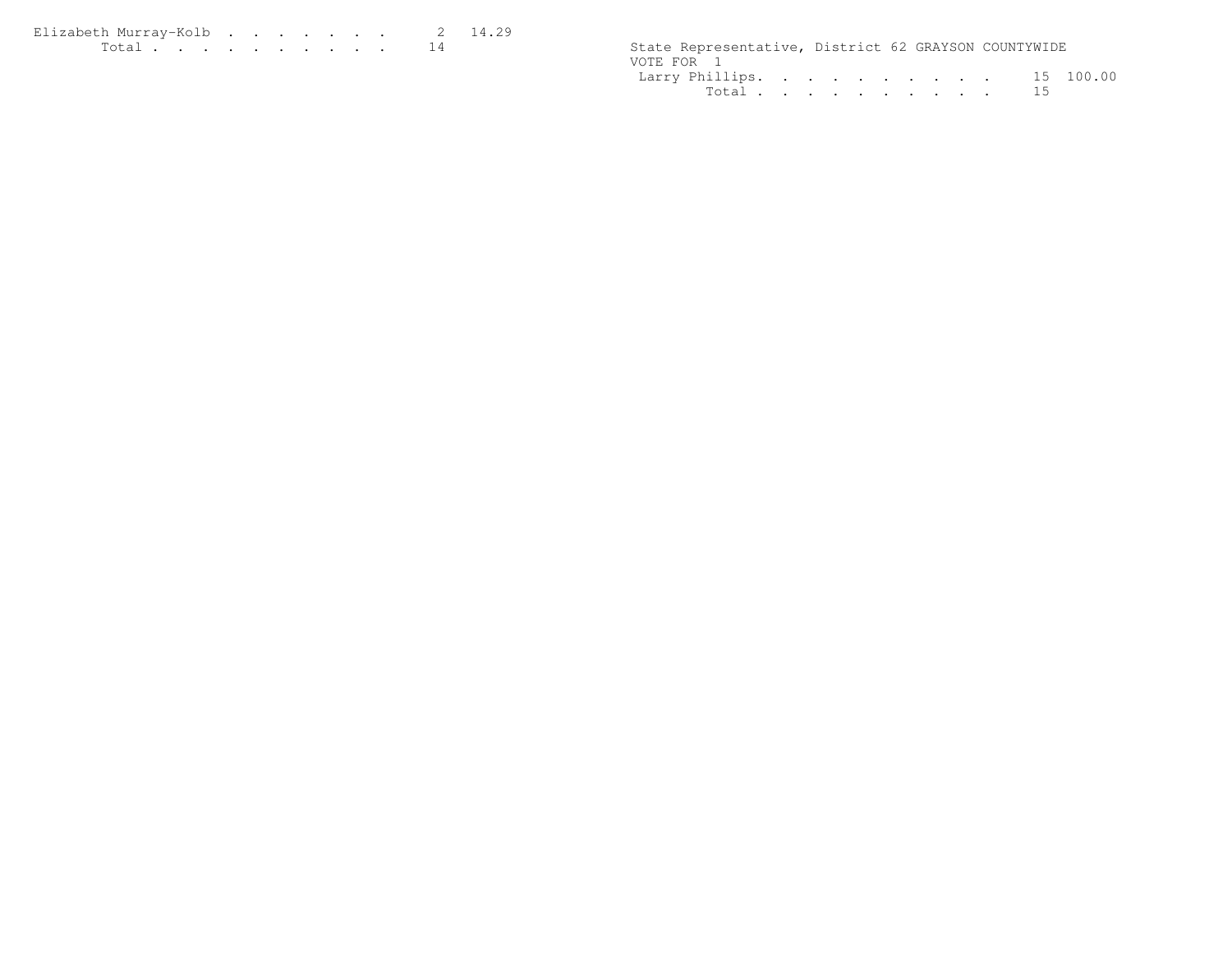PRECINCT REPORT OF THE SERVICE OF THE GRAYSON COUNTY OF THE GRAYSON COUNTY OF THE GRAYSON OF THE GRAYSON COUNTY

RUN DATE:06/05/12 04:06 PM

0034 PRECINCT 407

VOTES PERCENT VOTES PERCENT

 PRIMARY ELECTION MAY 29, 2012REPUBLICAN PARTY

### Chief Justice 5th Ct of Appeals GRAYSON COUNTYWIDE Dist VOTE FOR 1 GRAYSON COUNTY OF SALES AND COUNTY OF SALES AND COUNTY OF SALES AND GRAYSON COUNTY OF SALES AND LOCAL COUNTY OF SALES AND LOCAL COUNTY OF SALES AND LOCAL COUNTY OF SALES AND LOCAL COUNTY OF SALES AND LOCAL COUNT Carolyn Wright. . . . . . . . . 13 100.00 VOTE Total . . . . . . . . . . 13 Jim

| Justice 5th Court of Appeals P2 GRAYSON COUNTYWIDE |  |  |  |  |  |                                        |
|----------------------------------------------------|--|--|--|--|--|----------------------------------------|
| VOTE FOR 1                                         |  |  |  |  |  | District Judge, 59th Judicial District |
| Bill Whitehill. 4 36.36                            |  |  |  |  |  | GRAYSON COUNTYWIDE                     |
| Jeff Coen 0                                        |  |  |  |  |  | VOTE FOR 1                             |
| David Evans. 5 45.45                               |  |  |  |  |  | Rayburn M. "Rim" Nall 13 100.00        |
| Kevin Keith. 1 9.09                                |  |  |  |  |  | Total 13                               |
| Jennifer Balido 1 9.09                             |  |  |  |  |  |                                        |
| Total 11                                           |  |  |  |  |  |                                        |

| Justice 5th Court of Appeals P5 GRAYSON COUNTYWIDE | Joe Brown 14 100.00 |
|----------------------------------------------------|---------------------|
| VOTE FOR 1                                         | Total 14            |
| Jim Moseley. 11 100.00                             |                     |
| Total 11                                           |                     |

| Justice 5th Court of Appeals P9 GRAYSON COUNTYWIDE |  |  |  |  |  | Brent Adams. 3 18.75    |  |  |  |  |  |  |
|----------------------------------------------------|--|--|--|--|--|-------------------------|--|--|--|--|--|--|
| VOTE FOR 1                                         |  |  |  |  |  | David S. Hawley 2 12.50 |  |  |  |  |  |  |
| Martin E. Richter. 8 66.67                         |  |  |  |  |  | Keith Gary 6 37.50      |  |  |  |  |  |  |
| David Lewis. 4 33.33                               |  |  |  |  |  | Johnny Waldrip. 5 31.25 |  |  |  |  |  |  |
| Total 12                                           |  |  |  |  |  | Total 16                |  |  |  |  |  |  |

| Justice 5th Court of Appeals P10 GRAYSON COUNTYWIDE | County Tax Assessor-Collector GRAYSON COUNTYWIDE |
|-----------------------------------------------------|--------------------------------------------------|
| VOTE FOR 1                                          | VOTE FOR 1                                       |
| Molly Francis 11 100.00                             | Bruce Stidham 10 62.50                           |
| Total 11                                            | Janis Hall 6 37.50                               |

| Justice 5th Court of Appeals P11 GRAYSON COUNTYWIDE |          |  |  |  |  |                              |  |
|-----------------------------------------------------|----------|--|--|--|--|------------------------------|--|
| VOTE FOR 1                                          |          |  |  |  |  | Constable Precinct 2 CONST 2 |  |
| Douglas S. Lang 11 100.00                           |          |  |  |  |  | VOTE FOR 1                   |  |
|                                                     | Total 11 |  |  |  |  | Mike Putman. 12 100.00       |  |

| Justice 5th Court of Appeals P12 GRAYSON COUNTYWIDE |          |  |  |  |                                    |
|-----------------------------------------------------|----------|--|--|--|------------------------------------|
| VOTE FOR 1                                          |          |  |  |  | County Chairman GRAYSON COUNTYWIDE |
| Robert M. "Bob" Fillmore 10 100.00                  |          |  |  |  | VOTE FOR 1                         |
|                                                     | Total 10 |  |  |  | Larry Millson                      |

```
Justice 5th Court of Appeals P13 GRAYSON COUNTYWIDEVOTE FOR 1
 Elizabeth Lang Miers. . . . . . . . 10 100.00Total . . . . . . . . . . 10
```

| AY 29, 2012<br>EPUBLICAN PARTY |                                                                                          |                                                                                                                                                                                                                                                      |  |  |                           |                                     |                                  |
|--------------------------------|------------------------------------------------------------------------------------------|------------------------------------------------------------------------------------------------------------------------------------------------------------------------------------------------------------------------------------------------------|--|--|---------------------------|-------------------------------------|----------------------------------|
| PERCENT                        |                                                                                          |                                                                                                                                                                                                                                                      |  |  |                           |                                     | VOTES PERCENT                    |
| 100.00                         | District Judge, 15th Judicial District<br>GRAYSON COUNTYWIDE<br>VOTE FOR 1<br>Jim Fallon |                                                                                                                                                                                                                                                      |  |  |                           |                                     | 15 100.00                        |
|                                | Total                                                                                    |                                                                                                                                                                                                                                                      |  |  |                           | 15                                  |                                  |
| 36.36                          | District Judge, 59th Judicial District<br>GRAYSON COUNTYWIDE<br>VOTE FOR 1               |                                                                                                                                                                                                                                                      |  |  |                           |                                     |                                  |
| 45.45<br>9.09<br>9.09          | Rayburn M. "Rim" Nall<br>Total                                                           |                                                                                                                                                                                                                                                      |  |  |                           | 13                                  | 13 100.00                        |
|                                | Criminal District Attorney GRAYSON COUNTYWIDE<br>VOTE FOR 1                              |                                                                                                                                                                                                                                                      |  |  |                           |                                     |                                  |
| 100.00                         | Joe Brown<br>Total                                                                       | the contract of the contract of the contract of the contract of the contract of the contract of the contract of                                                                                                                                      |  |  |                           | 14                                  | 14 100.00                        |
|                                | Sheriff GRAYSON COUNTYWIDE<br>VOTE FOR 1                                                 |                                                                                                                                                                                                                                                      |  |  |                           |                                     |                                  |
| 66.67<br>33.33                 | Brent Adams.<br>David S. Hawley .<br>Keith Gary.<br>Johnny Waldrip.<br>Total $\cdots$    | the contract of the contract of the contract of the contract of the contract of the contract of the contract of<br>$\mathbf{u} = \mathbf{u} + \mathbf{u} + \mathbf{u} + \mathbf{u} + \mathbf{u} + \mathbf{u} + \mathbf{u} + \mathbf{u} + \mathbf{u}$ |  |  | $\mathbf{L} = \mathbf{L}$ | 3<br>$\overline{2}$<br>6<br>5<br>16 | 18.75<br>12.50<br>37.50<br>31.25 |
|                                | County Tax Assessor-Collector GRAYSON COUNTYWIDE<br>VOTE FOR 1                           |                                                                                                                                                                                                                                                      |  |  |                           |                                     |                                  |
| 100.00                         | Bruce Stidham<br>Janis Hall<br>Total $\cdots$                                            |                                                                                                                                                                                                                                                      |  |  |                           | 6<br>16                             | 10 62.50<br>37.50                |
| 100.00                         | Constable Precinct 2 CONST 2<br>VOTE FOR 1                                               |                                                                                                                                                                                                                                                      |  |  |                           |                                     |                                  |
|                                | Mike Putman<br>Total                                                                     | and a series of the contract of the series of the series of the series of the series of the series of the series of the series of the series of the series of the series of the series of the series of the series of the seri                       |  |  |                           | 12                                  | 12 100.00                        |
| 100.00                         | County Chairman GRAYSON COUNTYWIDE<br>VOTE FOR 1                                         |                                                                                                                                                                                                                                                      |  |  |                           |                                     |                                  |
|                                | Larry Millson<br>Gary Cox.<br>Total                                                      | $\mathbf{r}$ , and $\mathbf{r}$ , and $\mathbf{r}$ , and $\mathbf{r}$ , and $\mathbf{r}$ , and $\mathbf{r}$                                                                                                                                          |  |  |                           | 6<br>$7\phantom{.0}$<br>13          | 46.15<br>53.85                   |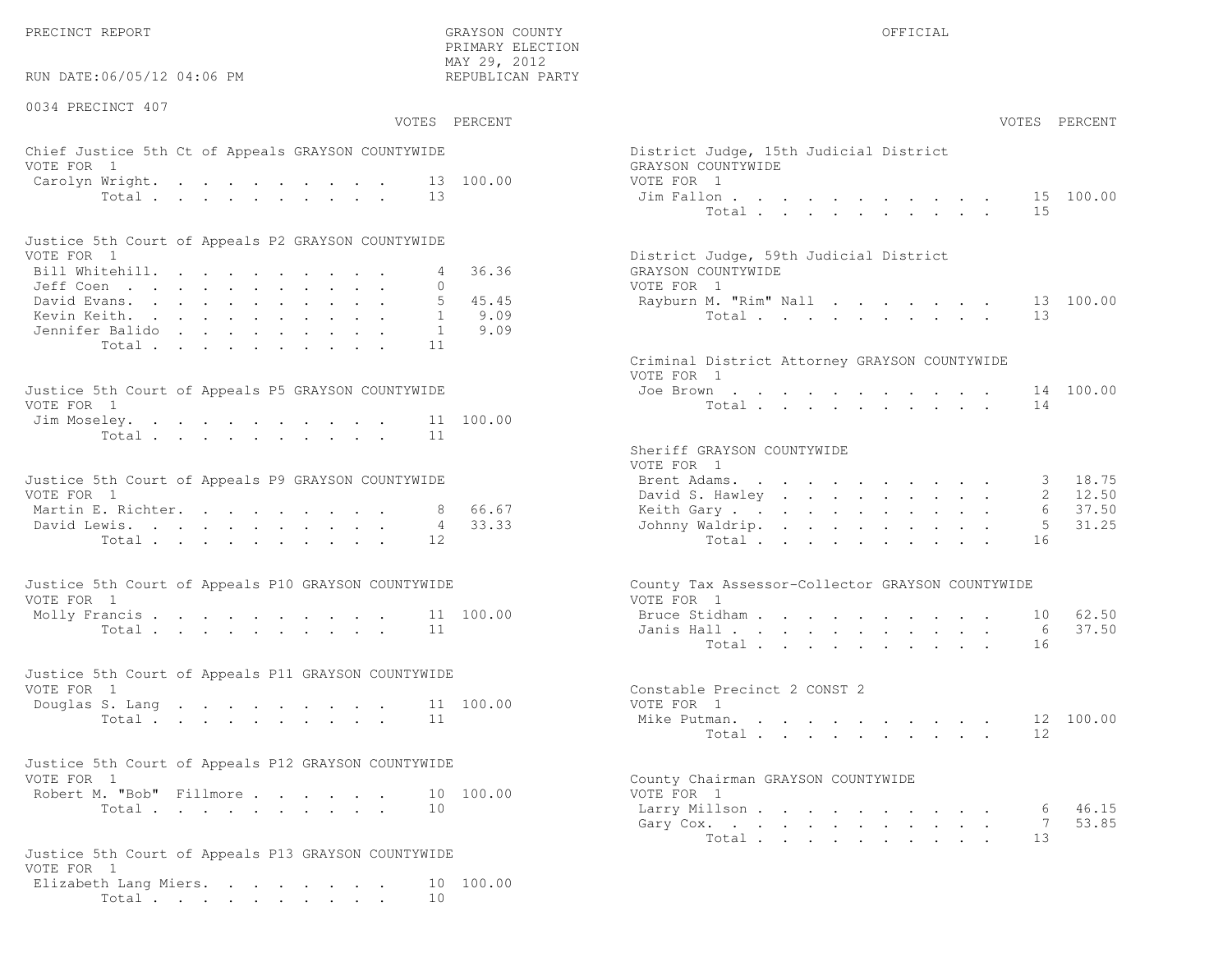PRECINCT REPORT COUNTY GRAYSON COUNTY GRAYSON COUNTY

PRIMARY ELECTION

| RUN DATE:06/05/12 04:06 PM                                 |       | MAY 29, 2012<br>DEMOCRATIC PARTY |                                                                   |
|------------------------------------------------------------|-------|----------------------------------|-------------------------------------------------------------------|
| 0034 PRECINCT 407                                          |       | VOTES PERCENT                    | VOTES PERCENT                                                     |
| President GRAYSON COUNTYWIDE                               |       |                                  | Justice 5th Court of Appeals P5 GRAYSON COUNTYWIDE                |
| VOTE FOR 1<br>Barack Obama<br>Bob Ely                      |       | 3 100.00<br>$\mathbf{0}$         | VOTE FOR 1<br>3 100.00<br>Penny R. Phillips.<br>3<br>Total        |
| Darcy G. Richardson<br>John Wolfe.                         |       | $\Omega$<br>$\Omega$             |                                                                   |
|                                                            | Total | 3                                | Justice 5th Court of Appeals P9 GRAYSON COUNTYWIDE<br>VOTE FOR 1  |
| US Senator GRAYSON COUNTYWIDE<br>VOTE FOR 1                |       |                                  | 3 100.00<br>David Hanschen.<br>3<br>Total                         |
| Paul Sadler.<br>Grady Yarbrough                            |       | 2 66.67<br>$1 \quad 33.33$       | Justice 5th Court of Appeals P11 GRAYSON COUNTYWIDE               |
| Sean Hubbard<br>Addie Dainell Allen                        | Total | $\mathbf{0}$<br>$\circ$<br>3     | VOTE FOR 1<br>3 100.00<br>Tonya J. Holt<br>3<br>Total             |
|                                                            |       |                                  |                                                                   |
| US Representative, DIST 4 GRAYSON COUNTYWIDE<br>VOTE FOR 1 |       |                                  | Justice 5th Court of Appeals P12 GRAYSON COUNTYWIDE<br>VOTE FOR 1 |
| VaLinda Hathcox                                            | Total | 3 100.00<br>3                    | 3 100.00<br>Lawrence J. Praeger<br>Total<br>3                     |
| Railroad Commissioner GRAYSON COUNTYWIDE                   |       |                                  | County Chairman GRAYSON COUNTYWIDE                                |
| VOTE FOR 1<br>Dale Henry                                   | Total | 3 100.00<br>3                    | VOTE FOR 1<br>Lander Bethel.<br>3 100.00<br>3<br>Total            |
| Justice, Supreme Court, Place 6 GRAYSON COUNTYWIDE         |       |                                  |                                                                   |
| VOTE FOR 1<br>Michele Petty.                               |       | 3 100.00                         |                                                                   |
|                                                            | Total | 3                                |                                                                   |
| Presiding Judge CTof AP GRAYSON COUNTYWIDE<br>VOTE FOR 1   |       |                                  |                                                                   |
| Keith Hampton                                              | Total | 3 100.00<br>3                    |                                                                   |
| State Representative, District 62 GRAYSON COUNTYWIDE       |       |                                  |                                                                   |
| VOTE FOR 1<br>Eristeo Perez                                | Total | 3 100.00<br>3                    |                                                                   |
| Justice 5th Court of Appeals P2 GRAYSON COUNTYWIDE         |       |                                  |                                                                   |
| VOTE FOR 1<br>Dan Wood.                                    | Total | 100.00<br>3<br>3                 |                                                                   |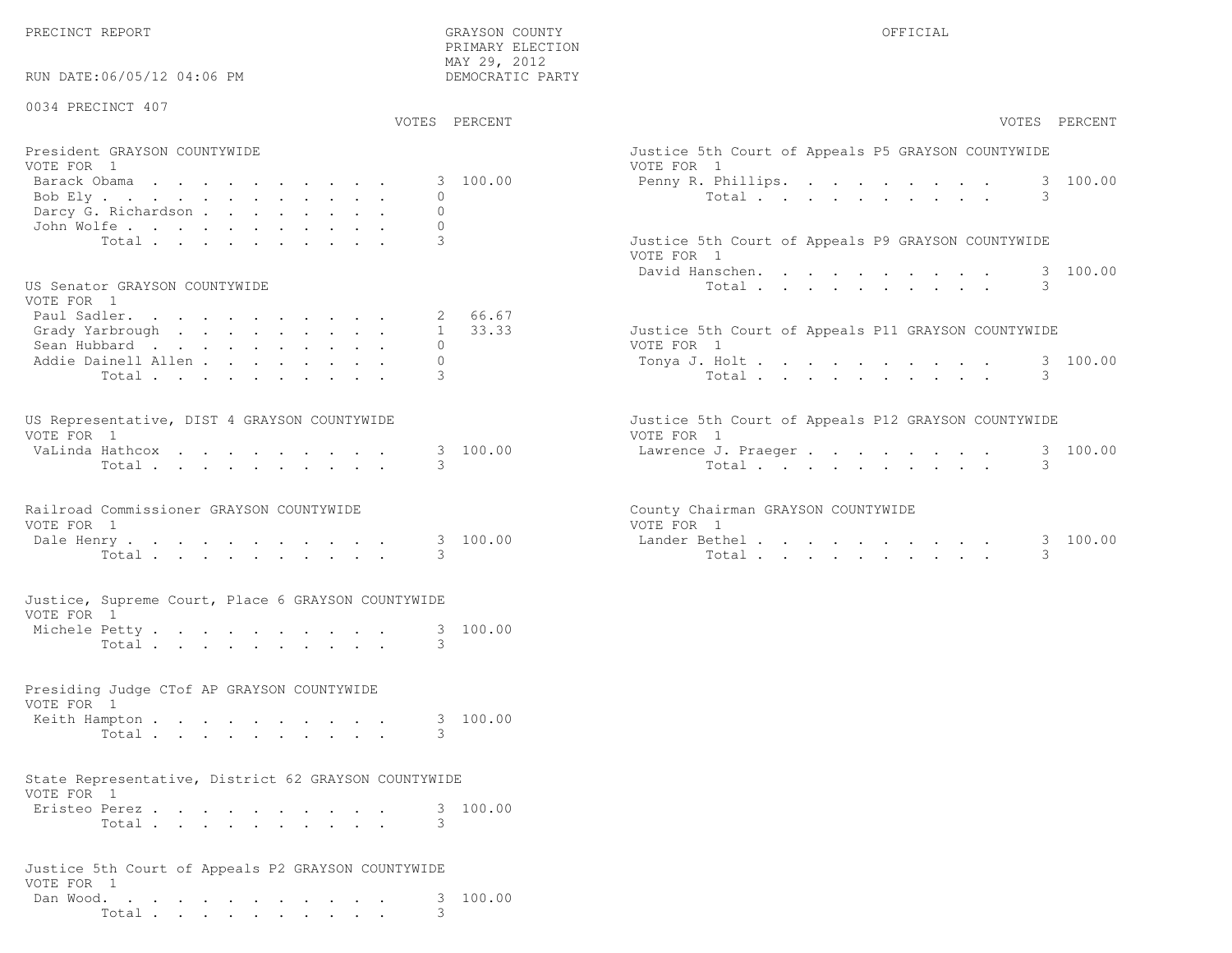PRIMARY ELECTION MAY 29, 2012REPUBLICAN PARTY

# RUN DATE:06/05/12 04:06 PM

#### 0034 PRECINCT 407

|                         |  |                      |                                                                                                              |                      |          |                         | VOTES                                                                                                                     | PERCENT |
|-------------------------|--|----------------------|--------------------------------------------------------------------------------------------------------------|----------------------|----------|-------------------------|---------------------------------------------------------------------------------------------------------------------------|---------|
|                         |  |                      |                                                                                                              |                      |          |                         |                                                                                                                           |         |
|                         |  |                      |                                                                                                              |                      |          |                         | 15                                                                                                                        | 88.24   |
|                         |  |                      |                                                                                                              |                      |          |                         | $\mathcal{L}$                                                                                                             | 11.76   |
|                         |  | $\ddot{\phantom{a}}$ |                                                                                                              | $\bullet$            |          | $\bullet$               |                                                                                                                           |         |
|                         |  |                      |                                                                                                              |                      |          |                         |                                                                                                                           |         |
| $\sim 100$ km s $^{-1}$ |  | Total                | SCHOOL CHOICE GRAYSON COUNTYWIDE<br>$\mathbf{r}$ , $\mathbf{r}$ , $\mathbf{r}$ , $\mathbf{r}$ , $\mathbf{r}$ | $\ddot{\phantom{0}}$ | $\cdots$ | $\sim$ $\sim$<br>$\sim$ | the contract of the contract of the contract of the contract of the contract of the contract of the contract of<br>$\sim$ | 17      |

## REPEALING OBAMACARE GRAYSON COUNTYWIDE

| VOTE FOR 1 |  |  |  |  |  |                                            |          |
|------------|--|--|--|--|--|--------------------------------------------|----------|
| YES (SI)   |  |  |  |  |  |                                            | 16 94.12 |
|            |  |  |  |  |  | NO $(NO)$ , , , , , , , , , , , , , 1 5.88 |          |
|            |  |  |  |  |  | Total 17                                   |          |

#### PUBLIC PRAYER GRAYSON COUNTYWIDE

| VOTE FOR 1 |  |  |  |  |  |                   |  |
|------------|--|--|--|--|--|-------------------|--|
|            |  |  |  |  |  | YES (SI) 16 94.12 |  |
|            |  |  |  |  |  | NO (NO). 1 5.88   |  |
|            |  |  |  |  |  | Total 17          |  |

#### BALANCED BUDGET GRAYSON COUNTYWIDE

| VOTE FOR 1 |  |  |  |  |  |        |           |
|------------|--|--|--|--|--|--------|-----------|
| YES (SI)   |  |  |  |  |  |        | 17 100.00 |
| NO $(NO)$  |  |  |  |  |  |        |           |
|            |  |  |  |  |  | Total. |           |

#### REDISTRICTING GRAYSON COUNTYWIDE

| VOTE FOR 1 |  |  |  |  |  |                 |          |
|------------|--|--|--|--|--|-----------------|----------|
| YES (SI)   |  |  |  |  |  |                 | 15 93.75 |
|            |  |  |  |  |  | NO (NO). 1 6.25 |          |
|            |  |  |  |  |  | Total 16        |          |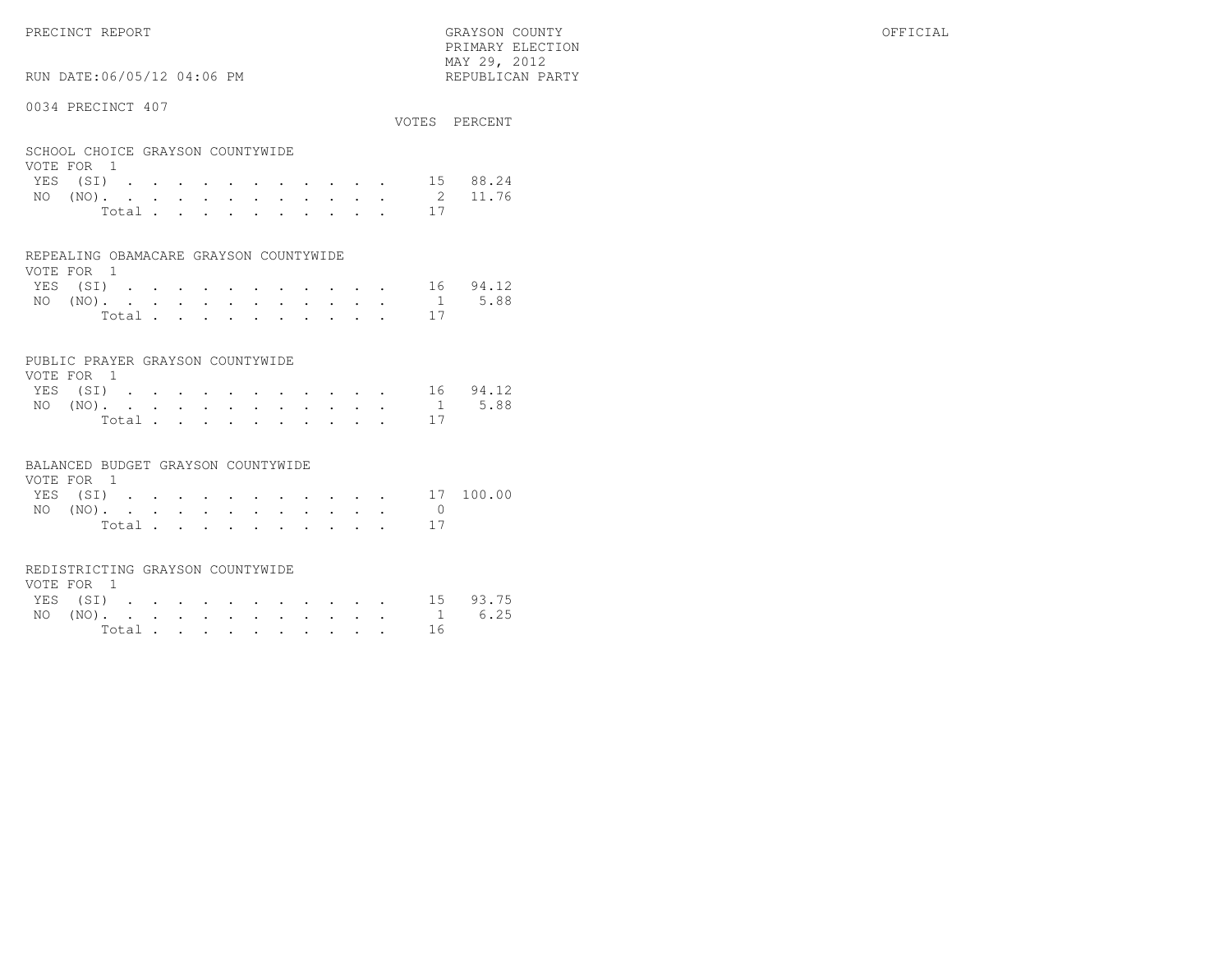PRECINCT REPORT GRAYSON COUNTY OFFICIAL PRIMARY ELECTION $\begin{array}{lll} \text{MAX} & 29, & 2012 \\ \text{NAY} & 29, & 2012 \end{array}$ RUN DATE:06/05/12 04:06 PM 0034 PRECINCT 407

|                                                                                       |                |                                                                          |  |                      |         |                 |                                     |                          |        |             | VOTES PERCENT |
|---------------------------------------------------------------------------------------|----------------|--------------------------------------------------------------------------|--|----------------------|---------|-----------------|-------------------------------------|--------------------------|--------|-------------|---------------|
| PROPOSITION 1 GRAYSON COUNTYWIDE<br>VOTE FOR                                          | $\overline{1}$ |                                                                          |  |                      |         |                 |                                     |                          |        |             |               |
| FOR (APOYA)                                                                           |                | $\mathbf{r}$ , $\mathbf{r}$ , $\mathbf{r}$ , $\mathbf{r}$ , $\mathbf{r}$ |  | $\sim$               |         | $\sim$          | and the contract of the contract of |                          |        | 3           | 100.00        |
| AGAINST (EN CONTRA).                                                                  |                |                                                                          |  | <b>Contractor</b>    | $\cdot$ | $\sim$          |                                     | and a strategic control. |        | 0           |               |
|                                                                                       | Total          |                                                                          |  |                      |         |                 |                                     |                          |        | 3           |               |
| PROPOSITION 2 GRAYSON COUNTYWIDE<br>VOTE FOR 1<br>FOR (APOYA)<br>AGAINST (EN CONTRA). | Total          | the contract of the contract of the contract of                          |  | $\sim$ $\sim$ $\sim$ |         | $\sim$ 10 $\pm$ | $\bullet$                           | $\sim$                   | $\sim$ | 3<br>0<br>3 | 100.00        |

| PROPOSITION 3 GRAYSON COUNTYWIDE |       |  |  |  |  |  |
|----------------------------------|-------|--|--|--|--|--|
| VOTE FOR 1                       |       |  |  |  |  |  |
| FOR (APOYA) 3 100.00             |       |  |  |  |  |  |
| AGAINST (EN CONTRA).             |       |  |  |  |  |  |
|                                  | Total |  |  |  |  |  |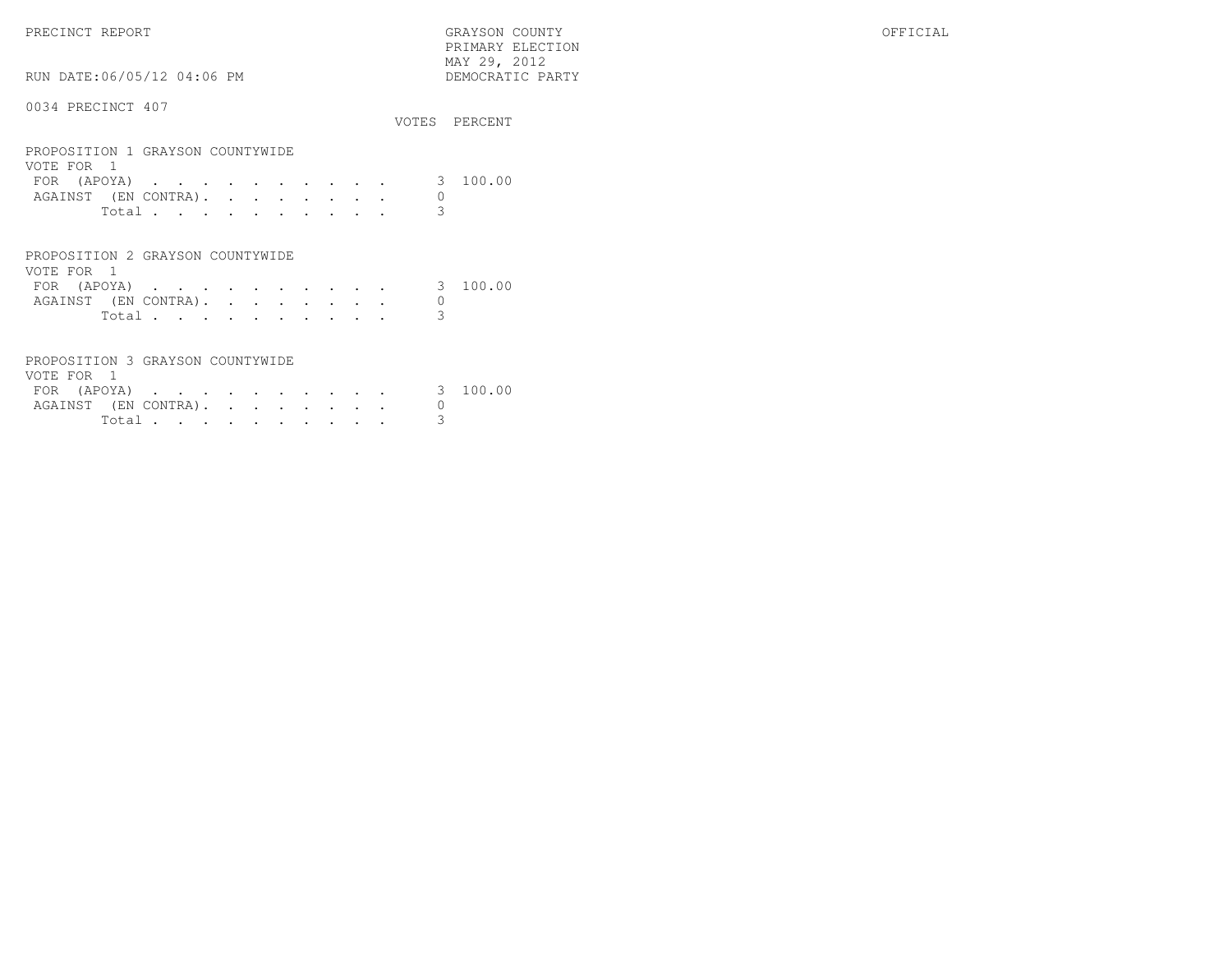RUN DATE:06/05/12 04:06 PM STATISTICS

|                                      |  | VOTES PERCENT |
|--------------------------------------|--|---------------|
| REGISTERED VOTERS - TOTAL 1079       |  |               |
| REGISTERED VOTERS - REPUBLICAN PARTY |  |               |
| REGISTERED VOTERS - DEMOCRATIC PARTY |  |               |
| BALLOTS CAST - TOTAL 198             |  |               |
| BALLOTS CAST - REPUBLICAN PARTY 193  |  | 97.47         |
| BALLOTS CAST - DEMOCRATIC PARTY 5    |  | 2.53          |
|                                      |  | 18.35         |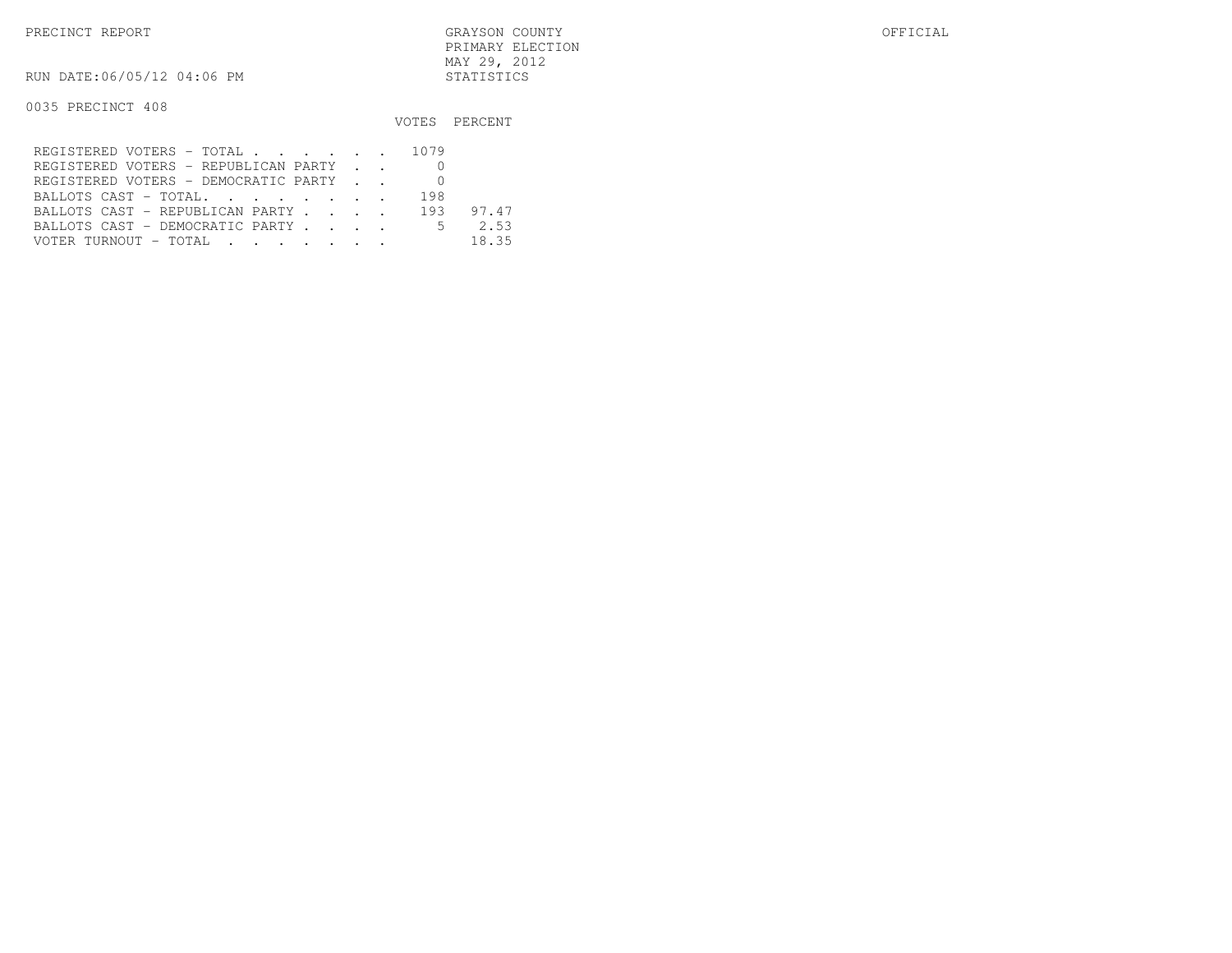PRECINCT REPORT THE COUNTY GRAYSON COUNTY THE COUNTY OFFICIAL OFFICIAL COUNTY OF THE COUNTY OF THE COUNTY OF THE COUNTY OF THE COUNTY OF THE COUNTY OF THE COUNTY OF THE COUNTY OF THE COUNTY OF THE COUNTY OF THE COUNTY OF T PRIMARY ELECTION MAY 29, 2012REPUBLICAN PARTY

# RUN DATE:06/05/12 04:06 PM

### 0035 PRECINCT 408

VOTES PERCENT VOTES PERCENT

# President GRAYSON COUNTYWIDE Justice, Superior Court, Superior Court, Place 2 Grammary 2 Grammary 2 Grammary 2 G<br>Vote 2 Grammary 2 Grammary 2 Grammary 2 Grammary 2 Grammary 2 Grammary 2 Grammary 2 Grammary 2 Grammary 2 Gra

| VOTE FOR 1                            | VOTE FOR 1                                         |
|---------------------------------------|----------------------------------------------------|
| Jon Huntsman 1 .52                    | 62.07<br>Steve Smith. 90                           |
| Rick Santorum 17 8.81                 | 37.93<br>Don Willett. 55                           |
| Mitt Romney. 143 74.09                | Total 145                                          |
| Charles "Buddy" Roemer 1 .52          |                                                    |
| Michele Bachmann 3 1.55               |                                                    |
| Ron Paul. 12 6.22                     | Justice, Supreme Court, Place 4 GRAYSON COUNTYWIDE |
| Newt Gingrich 8 4.15                  | VOTE FOR 1                                         |
| John Davis 0                          | Joe Pool, Jr. 64 44.76                             |
| Uncommitted (No Comprometido). 8 4.15 | John Devine. 35 24.48                              |
| Total 193                             | 44 30.77<br>David Medina                           |

#### US Senator GRAYSON COUNTYWIDE

| VOTE FOR 1               |          | Justice, Supreme Court, Place 6 GRAYSON COUNTYWIDE |
|--------------------------|----------|----------------------------------------------------|
| Joe Agris 0              |          | VOTE FOR 1                                         |
| Craig James. 16 8.94     |          | Nathan Hecht 123 100.00                            |
| Ted Cruz.                | 59 32.96 | Total 123                                          |
| Tom Leppert. 18 10.06    |          |                                                    |
| David Dewhurst. 78 43.58 |          |                                                    |
| Glenn Addison            |          | Presiding Judge CTof AP GRAYSON COUNTYWIDE         |
| Curt Cleaver 3 1.68      |          | VOTE FOR 1                                         |
| Ben Gambini. 2 1.12      |          | Sharon Keller. 122 100.00                          |
| Lela Pittenger. 3 1.68   |          | Total 122                                          |
| Total 179                |          |                                                    |

| US Representative, DIST 4 GRAYSON COUNTYWIDE | VOTE FOR 1                                    |
|----------------------------------------------|-----------------------------------------------|
| VOTE FOR 1                                   | Barbara Parker Hervey 120 100.00              |
| Steve Clark. 43 22.63                        | Total 120                                     |
| Lou Gigliotti 33 17.37                       |                                               |
| Ralph M. Hall 114 60.00                      |                                               |
| Total 190                                    | Judge CT of Criminal AP P8 GRAYSON COUNTYWIDE |

#### Railroad Commissioner GRAYSON COUNTYWIDE

| VOTE FOR 1                |  |  |  |  |  |                                             |  |
|---------------------------|--|--|--|--|--|---------------------------------------------|--|
| Warren Chisum 43 30.71    |  |  |  |  |  |                                             |  |
| Roland Sledge 16 11.43    |  |  |  |  |  | Member, State BoE Dist 9 GRAYSON COUNTYWIDE |  |
| Beryl Burgess 6 4.29      |  |  |  |  |  | VOTE FOR 1                                  |  |
| Becky Berger 28 20.00     |  |  |  |  |  | Randy Stevenson 75 55.97                    |  |
| Christi Craddick 29 20.71 |  |  |  |  |  | Thomas Ratliff. 59 44.03                    |  |
| Joe Cotten 18 12.86       |  |  |  |  |  | Total 134                                   |  |
| Total 140                 |  |  |  |  |  |                                             |  |

| Railroad Commissioner, UNEXP GRAYSON COUNTYWIDE | VOTE FOR 1             |
|-------------------------------------------------|------------------------|
| VOTE FOR 1                                      | Jim Herblin. 58 32.58  |
| Barry Smitherman 54 38.57                       | Craig Estes. 120 67.42 |
| Greg Parker. 48 34.29                           | Total 178              |
| Al Lee 8 5.71                                   |                        |

| PERCENT | VOTES PERCENT                                                                                                                                                                                                      |
|---------|--------------------------------------------------------------------------------------------------------------------------------------------------------------------------------------------------------------------|
|         | Justice, Supreme Court, Place 2 GRAYSON COUNTYWIDE<br>VOTE FOR 1                                                                                                                                                   |
| .52     | Steve Smith.<br>90 62.07<br>$\ddot{\phantom{a}}$                                                                                                                                                                   |
| 8.81    | 55<br>37.93<br>Don Willett.<br>$\mathbf{L}$ and $\mathbf{L}$<br>$\mathcal{L}^{\text{max}}$<br>$\mathbf{L}$ and $\mathbf{L}$<br>$\sim$ 100 $\mu$                                                                    |
| 74.09   | $\ddot{\phantom{a}}$<br>$\cdot$ $\cdot$ $\cdot$<br>145                                                                                                                                                             |
|         | Total<br>$\sim$<br>$\mathbf{L}^{\text{max}}$<br>$\ddot{\phantom{a}}$<br>$\sim$<br>$\sim$ 100 $\pm$<br>$\ddot{\phantom{a}}$<br>$\sim$ $\sim$                                                                        |
| .52     |                                                                                                                                                                                                                    |
| 1.55    |                                                                                                                                                                                                                    |
| 6.22    | Justice, Supreme Court, Place 4 GRAYSON COUNTYWIDE                                                                                                                                                                 |
| 4.15    | VOTE FOR 1                                                                                                                                                                                                         |
|         | Joe Pool, Jr.<br>64 44.76<br>$\sim$<br>$\mathbf{L}$<br>$\mathbf{r}$ , $\mathbf{r}$ , $\mathbf{r}$<br>$\sim$<br>$\mathbf{r}$                                                                                        |
| 4.15    | 24.48<br>John Devine.<br>35<br>and a strong state<br>$\ddotsc$<br>$\ddot{\phantom{a}}$                                                                                                                             |
|         | David Medina<br>30.77<br>44<br>$\sim$ $-$<br>$\mathbf{L}^{\text{max}}$<br>$\mathbf{L}^{\text{max}}$<br>$\sim$ 100 $\pm$<br>$\ddot{\bullet}$                                                                        |
|         | Total .<br>$\sim 100$ km s $^{-1}$<br>$\ddot{\phantom{0}}$<br>143<br>$\mathbf{L}$<br>$\mathcal{L}^{\text{max}}$<br>$\ddot{\phantom{a}}$<br>$\ddot{\phantom{a}}$<br>$\cdot$ $\cdot$ $\cdot$<br>$\ddot{\phantom{a}}$ |
|         |                                                                                                                                                                                                                    |
|         | Justice, Supreme Court, Place 6 GRAYSON COUNTYWIDE                                                                                                                                                                 |
|         | VOTE FOR 1                                                                                                                                                                                                         |
| 8.94    | Nathan Hecht<br>100.00<br>123                                                                                                                                                                                      |
| 32.96   | 123<br>Total                                                                                                                                                                                                       |
| 10.06   |                                                                                                                                                                                                                    |
|         |                                                                                                                                                                                                                    |
| 43.58   |                                                                                                                                                                                                                    |
|         | Presiding Judge CTof AP GRAYSON COUNTYWIDE                                                                                                                                                                         |
| 1.68    | VOTE FOR 1                                                                                                                                                                                                         |
| 1.12    | Sharon Keller.<br>122 100.00                                                                                                                                                                                       |
| 1.68    | 122<br>Total $\cdots$<br>$\mathcal{L}^{\text{max}}$                                                                                                                                                                |
|         |                                                                                                                                                                                                                    |
|         | Judge CT of Criminal AP P7 GRAYSON COUNTYWIDE                                                                                                                                                                      |
|         | VOTE FOR 1                                                                                                                                                                                                         |
|         | Barbara Parker Hervey<br>120 100.00<br>$\sim$                                                                                                                                                                      |
| 22.63   | 120<br>Total $\cdots$                                                                                                                                                                                              |
| 17.37   |                                                                                                                                                                                                                    |
| 60.00   |                                                                                                                                                                                                                    |
|         | Judge CT of Criminal AP P8 GRAYSON COUNTYWIDE                                                                                                                                                                      |
|         | VOTE FOR 1                                                                                                                                                                                                         |
|         | 117 100.00<br>Elsa Alcala. .                                                                                                                                                                                       |
|         | $\mathbf{L}^{\text{max}}$<br>and a strategic control of the strategic<br>$\mathbf{z} = \mathbf{z} + \mathbf{z}$ .<br>$\sim$<br>117                                                                                 |
|         | Total                                                                                                                                                                                                              |
|         |                                                                                                                                                                                                                    |
| 30.71   |                                                                                                                                                                                                                    |
| 11.43   | Member, State BoE Dist 9 GRAYSON COUNTYWIDE                                                                                                                                                                        |
| 4.29    | VOTE FOR 1                                                                                                                                                                                                         |
| 20.00   | Randy Stevenson<br>75<br>55.97                                                                                                                                                                                     |
| 20.71   | 44.03<br>Thomas Ratliff.<br>59<br>$\mathbf{r} = \mathbf{r} \cdot \mathbf{r}$ , where $\mathbf{r} = \mathbf{r} \cdot \mathbf{r}$<br>$\ddot{\phantom{0}}$<br>$\sim 100$<br>$\ddot{\phantom{a}}$                      |
| 12.86   | 134<br>Total                                                                                                                                                                                                       |
|         |                                                                                                                                                                                                                    |
|         | State Senator, District 30 GRAYSON COUNTYWIDE                                                                                                                                                                      |
|         | VOTE FOR<br>$\overline{1}$                                                                                                                                                                                         |
|         | Jim Herblin. .<br>32.58<br>58<br>$\mathbb{Z}^{\mathbb{Z}}$<br>$\ddot{\phantom{a}}$                                                                                                                                 |
| 38.57   | $\sim 100$ km s $^{-1}$<br>$\ddot{\phantom{a}}$<br>$\ddot{\phantom{0}}$<br>$\sim$<br>$\ddot{\phantom{a}}$<br>$\sim 100$<br>67.42<br>120                                                                            |
|         | Craig Estes.<br>$\mathbf{L}^{\text{max}}$<br>$\mathbf{r} = \mathbf{r} + \mathbf{r} + \mathbf{r} + \mathbf{r}$<br>$\mathbf{L}$<br>$\bullet$ .<br>$\ddot{\phantom{0}}$<br>$\sim$<br>$\ddot{\phantom{0}}$             |
| 34.29   | 178<br>Total<br><b>Contract Contract Contract</b>                                                                                                                                                                  |
| 5.71    |                                                                                                                                                                                                                    |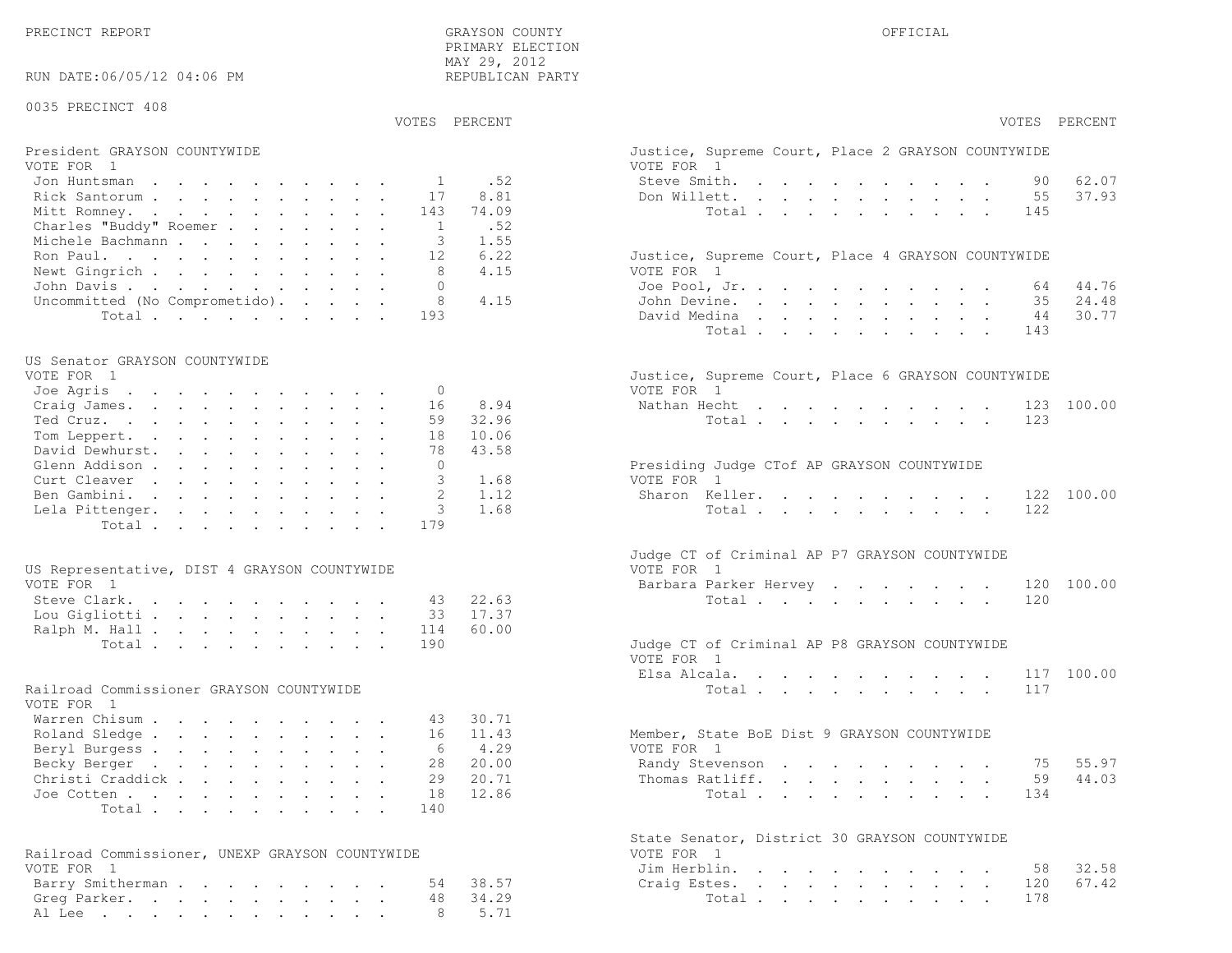| Elizabeth Murrav-Kolb 30 21.43 |  |  |  |  |  |                                                      |  |  |
|--------------------------------|--|--|--|--|--|------------------------------------------------------|--|--|
|                                |  |  |  |  |  | State Representative, District 62 GRAYSON COUNTYWIDE |  |  |

| State Representative, District 62 GRAYSON COUNTYWIDE |  |  |  |  |  |
|------------------------------------------------------|--|--|--|--|--|
| VOTE FOR 1                                           |  |  |  |  |  |
| Larry Phillips. 160 100.00                           |  |  |  |  |  |
| Total 160                                            |  |  |  |  |  |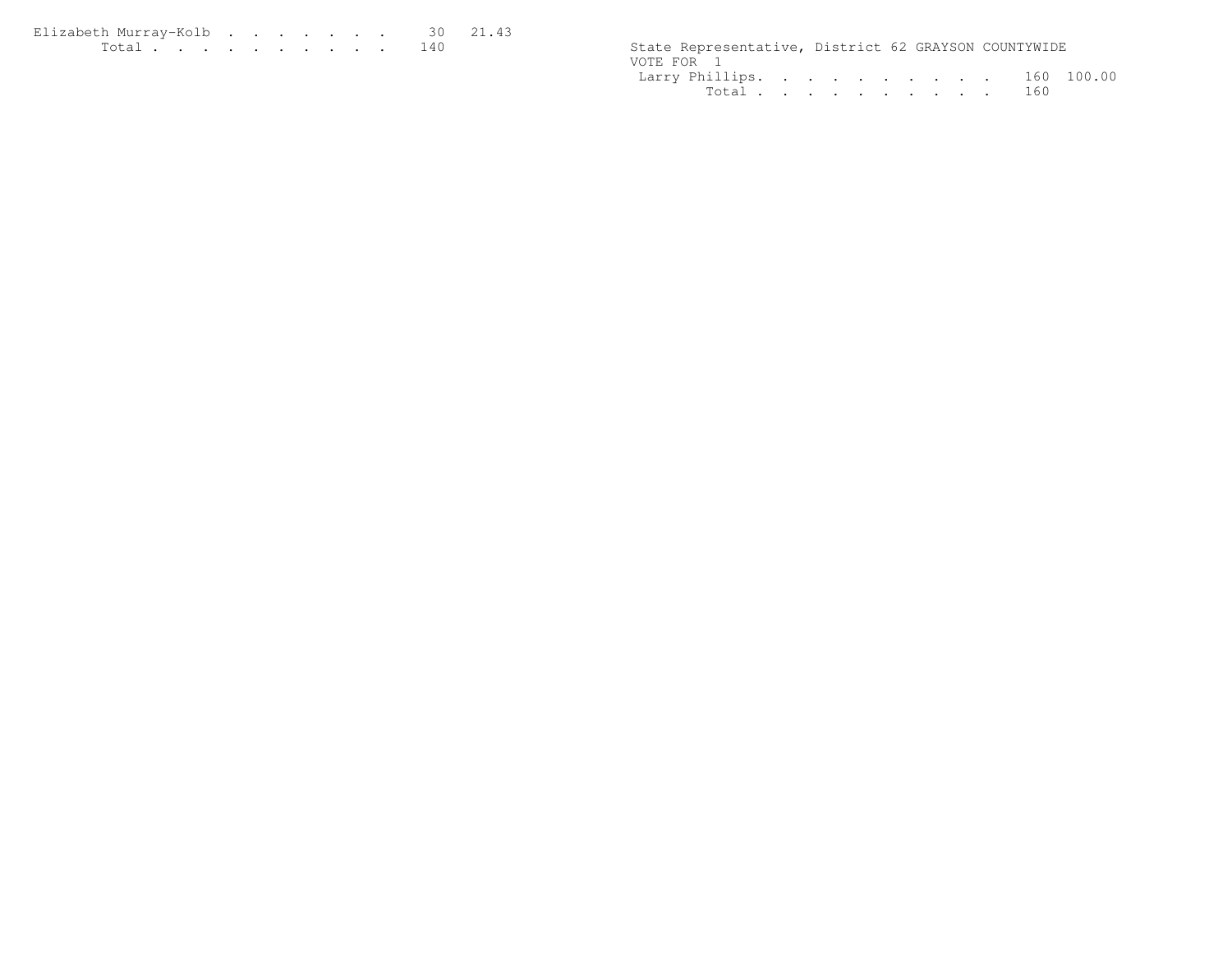PRECINCT REPORT OF THE SERVICE OF THE GRAYSON COUNTY OF THE GRAYSON COUNTY OF THE GRAYSON OF THE GRAYSON COUNTY

RUN DATE:06/05/12 04:06 PM

0035 PRECINCT 408

 PRIMARY ELECTION MAY 29, 2012REPUBLICAN PARTY

# Chief Justice 5th Ct of Appeals GRAYSON COUNTYWIDE  $\rule{1em}{0.15mm}$  Dis VOTE FOR 1 GRAYSON COUNTY WITH SALE COUNTY OF A GRAY COUNTY OF A GRAY COUNTY OF A GRAY COUNTY OF A GRAY COUNTY OF A GRAY COUNTY OF A GRAY COUNTY OF A GRAY COUNTY OF A GRAY COUNTY OF A GRAY COUNTY OF A GRAY COUNTY OF A GRAY Carolyn Wright. . . . . . . . . 130 100.00 VOT

| Justice 5th Court of Appeals P2 GRAYSON COUNTYWIDE |  |  |  |  |  |                                        |
|----------------------------------------------------|--|--|--|--|--|----------------------------------------|
| VOTE FOR 1                                         |  |  |  |  |  | District Judge, 59th Judicial District |
| Bill Whitehill. 49 35.51                           |  |  |  |  |  | GRAYSON COUNTYWIDE                     |
| Jeff Coen 16 11.59                                 |  |  |  |  |  | VOTE FOR 1                             |
| David Evans. 40 28.99                              |  |  |  |  |  | Rayburn M. "Rim" Nall 156 100.00       |
| Kevin Keith. 13 9.42                               |  |  |  |  |  | Total 156                              |
| Jennifer Balido 20 14.49                           |  |  |  |  |  |                                        |
| Total138                                           |  |  |  |  |  |                                        |

| Justice 5th Court of Appeals P5 GRAYSON COUNTYWIDE | Joe Brown 157 100.00 |
|----------------------------------------------------|----------------------|
| VOTE FOR 1                                         | Total 157            |
| Jim Moseley. 126 100.00                            |                      |
| Total 126                                          |                      |

| Justice 5th Court of Appeals P9 GRAYSON COUNTYWIDE |  |  |  |  | Brent Adams. 19 10.11    |  |  |  |  |  |  |
|----------------------------------------------------|--|--|--|--|--------------------------|--|--|--|--|--|--|
| VOTE FOR 1                                         |  |  |  |  | David S. Hawley 41 21.81 |  |  |  |  |  |  |
| Martin E. Richter. 54 43.55                        |  |  |  |  | Keith Gary 87 46.28      |  |  |  |  |  |  |
| David Lewis. 70 56.45                              |  |  |  |  | Johnny Waldrip. 41 21.81 |  |  |  |  |  |  |
| Total 124                                          |  |  |  |  | Total 188                |  |  |  |  |  |  |

| Justice 5th Court of Appeals P10 GRAYSON COUNTYWIDE | County Tax Assessor-Collector GRAYSON COUNTYWIDE |
|-----------------------------------------------------|--------------------------------------------------|
| VOTE FOR 1                                          | VOTE FOR 1                                       |
| Molly Francis 120 100.00                            | Bruce Stidham 84 47.46                           |
| Total 120                                           | Janis Hall 93 52.54                              |

| Justice 5th Court of Appeals P11 GRAYSON COUNTYWIDE |  |  |  |  |  |           |  |                                                        |  |  |  |  |  |  |
|-----------------------------------------------------|--|--|--|--|--|-----------|--|--------------------------------------------------------|--|--|--|--|--|--|
| VOTE FOR 1                                          |  |  |  |  |  |           |  | Justice of the Peace Prec 1 JUSTICE OF THE PEACE PCT 1 |  |  |  |  |  |  |
| Douglas S. Lang 120 100.00                          |  |  |  |  |  |           |  | VOTE FOR 1                                             |  |  |  |  |  |  |
|                                                     |  |  |  |  |  | Total 120 |  | Rick Mason 21 12.88                                    |  |  |  |  |  |  |

| Justice 5th Court of Appeals P12 GRAYSON COUNTYWIDE |           |  | Total 163                    |  |
|-----------------------------------------------------|-----------|--|------------------------------|--|
| VOTE FOR 1                                          |           |  |                              |  |
| Robert M. "Bob" Fillmore 117 100.00                 |           |  |                              |  |
|                                                     | Total 117 |  | Constable Precinct 1 CONST 1 |  |

| Justice 5th Court of Appeals P13 GRAYSON COUNTYWIDE |  |  |  |  |  |           |  |
|-----------------------------------------------------|--|--|--|--|--|-----------|--|
| VOTE FOR 1                                          |  |  |  |  |  |           |  |
| Elizabeth Lang Miers. 116 100.00                    |  |  |  |  |  |           |  |
|                                                     |  |  |  |  |  | Total 116 |  |

|                | :06/05/12 04:06 PM                                                         |  |  |                            | MAY 29, 2012<br>REPUBLICAN PARTY         |                                                                                                                                                                                           |
|----------------|----------------------------------------------------------------------------|--|--|----------------------------|------------------------------------------|-------------------------------------------------------------------------------------------------------------------------------------------------------------------------------------------|
| CINCT 408      |                                                                            |  |  |                            | VOTES PERCENT                            | VOTES PERCENT                                                                                                                                                                             |
| $\overline{1}$ | stice 5th Ct of Appeals GRAYSON COUNTYWIDE                                 |  |  |                            |                                          | District Judge, 15th Judicial District<br>GRAYSON COUNTYWIDE                                                                                                                              |
|                | Wright.<br>Total                                                           |  |  | 130                        | 130 100.00                               | VOTE FOR 1<br>153 100.00<br>Jim Fallon<br>Total<br>153                                                                                                                                    |
|                | ith Court of Appeals P2 GRAYSON COUNTYWIDE                                 |  |  |                            |                                          |                                                                                                                                                                                           |
| $\overline{1}$ | $\mathbb{R}^n$<br>$\lambda$ rans.<br>eith.<br>: Balido                     |  |  | 49<br>16<br>40<br>13<br>20 | 35.51<br>11.59<br>28.99<br>9.42<br>14.49 | District Judge, 59th Judicial District<br>GRAYSON COUNTYWIDE<br>VOTE FOR 1<br>Rayburn M. "Rim" Nall<br>156 100.00<br>Total<br>156                                                         |
|                | Total<br>ith Court of Appeals P5 GRAYSON COUNTYWIDE                        |  |  | 138                        |                                          | Criminal District Attorney GRAYSON COUNTYWIDE<br>VOTE FOR 1<br>Joe Brown<br>157 100.00                                                                                                    |
| $\mathbf{1}$   | eley.<br>Total                                                             |  |  | 126<br>126                 | 100.00                                   | 157<br>Total.                                                                                                                                                                             |
| $\mathbf{1}$   | ith Court of Appeals P9 GRAYSON COUNTYWIDE<br>. Richter.<br>ewis.<br>Total |  |  | 54<br>70<br>124            | 43.55<br>56.45                           | Sheriff GRAYSON COUNTYWIDE<br>VOTE FOR 1<br>Brent Adams.<br>10.11<br>19<br>David S. Hawley<br>21.81<br>41<br>46.28<br>Keith Gary.<br>87<br>Johnny Waldrip.<br>21.81<br>41<br>Total<br>188 |
| $\overline{1}$ | oth Court of Appeals P10 GRAYSON COUNTYWIDE                                |  |  |                            |                                          | County Tax Assessor-Collector GRAYSON COUNTYWIDE<br>VOTE FOR 1                                                                                                                            |
|                | $\text{rancis}$ , , , , , , , , , , ,<br>Total                             |  |  | 120                        | 120 100.00                               | 47.46<br>Bruce Stidham<br>84<br>52.54<br>Janis Hall<br>93<br>177<br>Total                                                                                                                 |
| $\overline{1}$ | ith Court of Appeals P11 GRAYSON COUNTYWIDE                                |  |  |                            |                                          | Justice of the Peace Prec 1 JUSTICE OF THE PEACE PCT 1                                                                                                                                    |
|                | S. Lang<br>Total                                                           |  |  | 120                        | 120 100.00                               | VOTE FOR 1<br>12.88<br>Rick Mason<br>21<br>Billy G. Teague Sr.<br>14.72<br>24<br>72.39<br>Larry Atherton.<br>118                                                                          |
| $\mathbf{1}$   | ith Court of Appeals P12 GRAYSON COUNTYWIDE                                |  |  |                            |                                          | Total<br>163                                                                                                                                                                              |
|                | 1. "Bob" Fillmore.<br>Total                                                |  |  | 117                        | 117 100.00                               | Constable Precinct 1 CONST 1<br>VOTE FOR 1                                                                                                                                                |
|                | oth Court of Appeals P13 GRAYSON COUNTYWIDE                                |  |  |                            |                                          | Chad Mulkey. 63 41.45<br>58.55<br>C.C. "Buddy" Wade.<br>89                                                                                                                                |

Total . . . . . . . . . . 152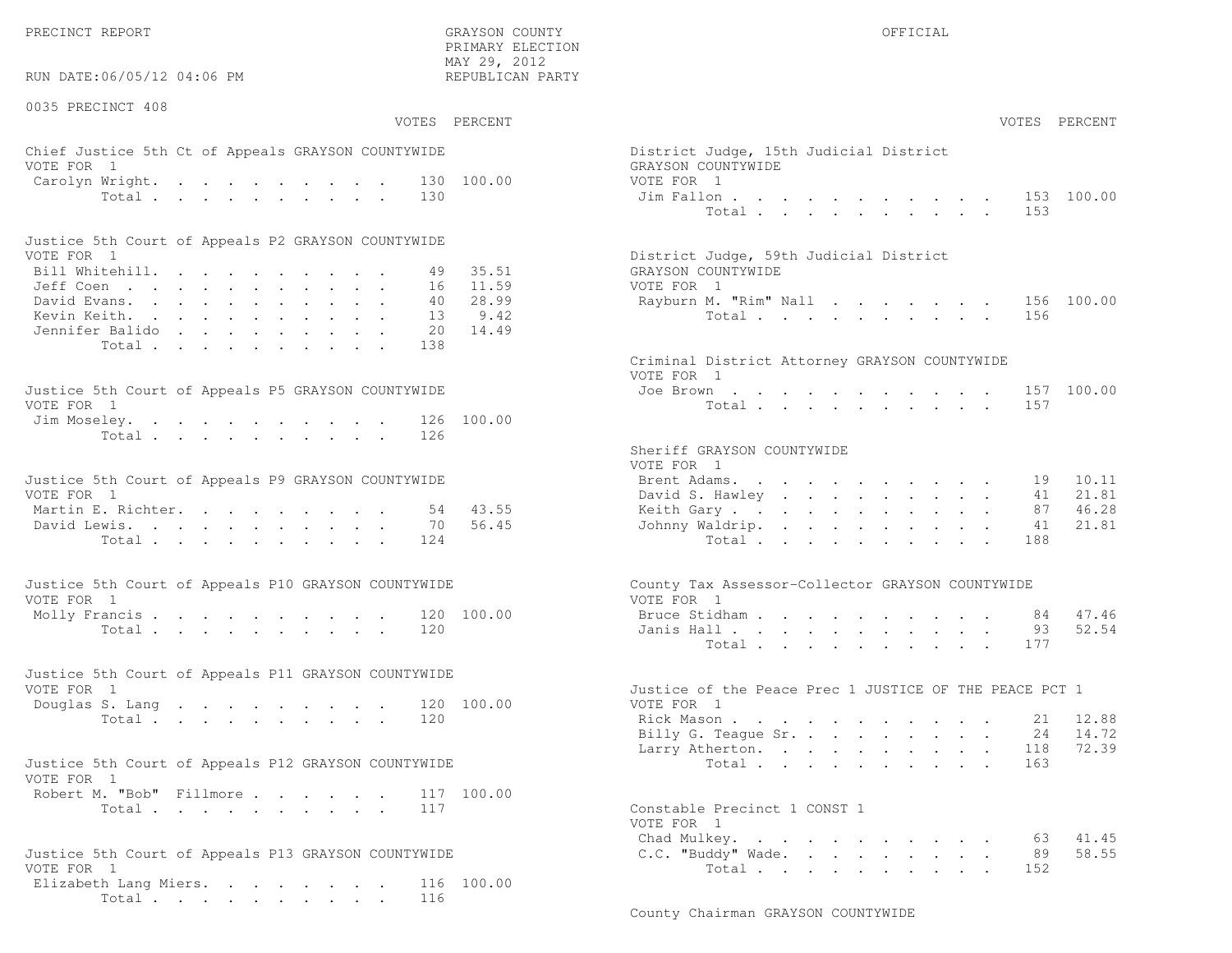| VOTE FOR 1             |  |  |  |  |  |           |  |
|------------------------|--|--|--|--|--|-----------|--|
| Larry Millson 77 55.40 |  |  |  |  |  |           |  |
| Gary Cox. 62 44.60     |  |  |  |  |  |           |  |
|                        |  |  |  |  |  | Total 139 |  |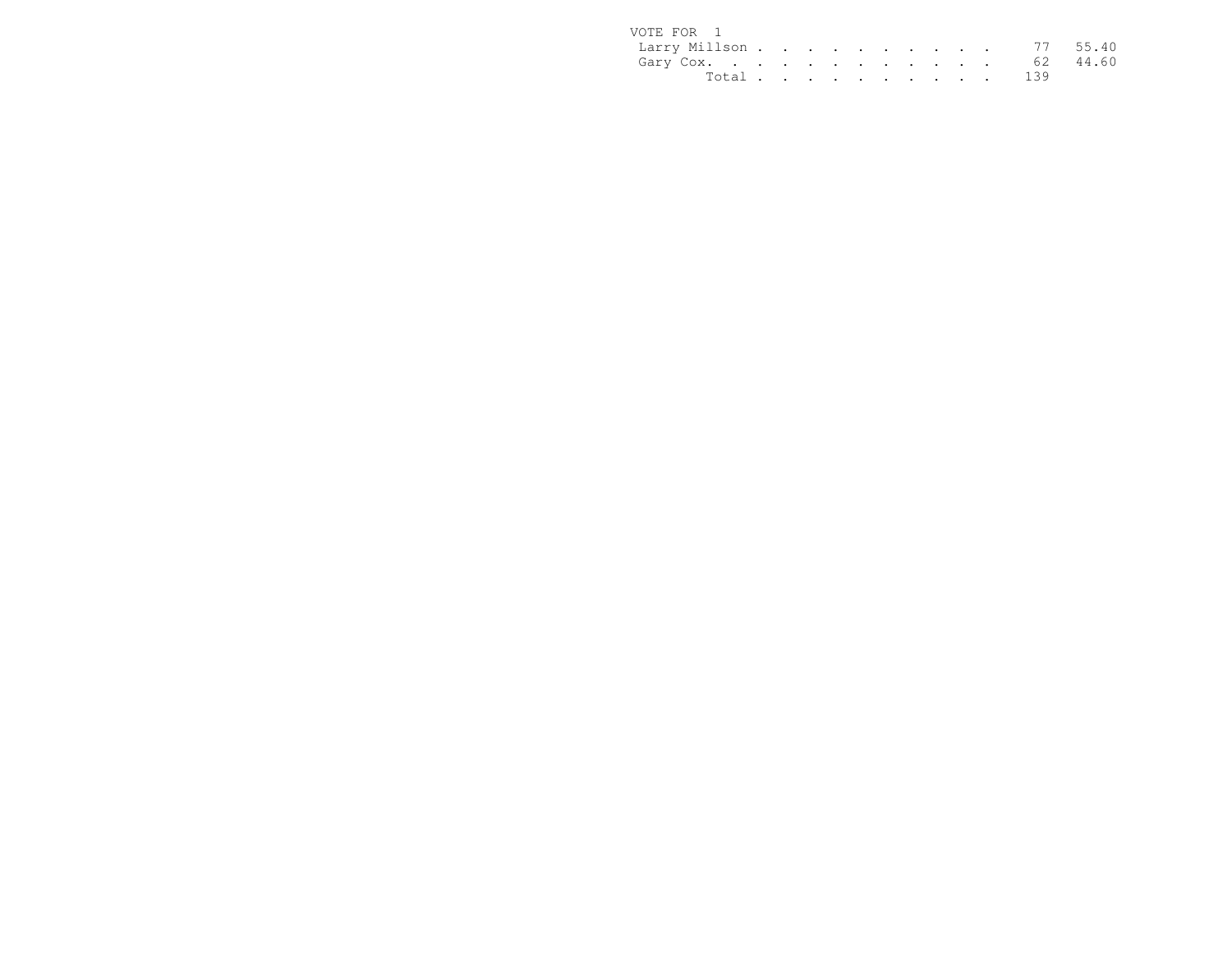PRECINCT REPORT GRAYSON COUNTY OFFICIAL

PRIMARY ELECTION

| RUN DATE:06/05/12 04:06 PM                                         |               | MAY 29, 2012<br>DEMOCRATIC PARTY |                                                                   |
|--------------------------------------------------------------------|---------------|----------------------------------|-------------------------------------------------------------------|
| 0035 PRECINCT 408                                                  |               | VOTES PERCENT                    | VOTES PERCENT                                                     |
|                                                                    |               |                                  |                                                                   |
| President GRAYSON COUNTYWIDE<br>VOTE FOR 1                         |               |                                  | Justice 5th Court of Appeals P5 GRAYSON COUNTYWIDE<br>VOTE FOR 1  |
| Barack Obama<br>Bob Ely                                            | 4<br>$\Omega$ | 80.00                            | 5 100.00<br>Penny R. Phillips.<br>Total<br>$\overline{5}$         |
| Darcy G. Richardson                                                | $\Omega$      |                                  |                                                                   |
| John Wolfe.                                                        | $\mathbf{1}$  | 20.00                            |                                                                   |
| Total                                                              | .5            |                                  | Justice 5th Court of Appeals P9 GRAYSON COUNTYWIDE<br>VOTE FOR 1  |
|                                                                    |               |                                  | 5 100.00<br>David Hanschen.                                       |
| US Senator GRAYSON COUNTYWIDE<br>VOTE FOR 1                        |               |                                  | 5<br>Total                                                        |
| Paul Sadler.<br>Grady Yarbrough                                    |               | 1 20.00<br>2 40.00               | Justice 5th Court of Appeals P11 GRAYSON COUNTYWIDE               |
| Sean Hubbard                                                       |               | 20.00<br>$1 \quad$               | VOTE FOR 1                                                        |
| Addie Dainell Allen                                                | $\mathbf{1}$  | 20.00                            | 5 100.00<br>Tonya J. Holt                                         |
| Total                                                              | 5             |                                  | 5<br>Total                                                        |
| US Representative, DIST 4 GRAYSON COUNTYWIDE<br>VOTE FOR 1         |               |                                  | Justice 5th Court of Appeals P12 GRAYSON COUNTYWIDE<br>VOTE FOR 1 |
| VaLinda Hathcox                                                    |               | 5 100.00                         | 5 100.00<br>Lawrence J. Praeger                                   |
| Total                                                              | 5.            |                                  | 5<br>Total                                                        |
| Railroad Commissioner GRAYSON COUNTYWIDE<br>VOTE FOR 1             |               |                                  | County Chairman GRAYSON COUNTYWIDE<br>VOTE FOR 1                  |
| Dale Henry<br>Total                                                | 5             | 5 100.00                         | 4 100.00<br>Lander Bethel.<br>Total<br>4                          |
| Justice, Supreme Court, Place 6 GRAYSON COUNTYWIDE                 |               |                                  |                                                                   |
| VOTE FOR 1                                                         |               |                                  |                                                                   |
| Michele Petty<br>Total                                             | 5             | 5 100.00                         |                                                                   |
|                                                                    |               |                                  |                                                                   |
| Presiding Judge CTof AP GRAYSON COUNTYWIDE<br>VOTE FOR 1           |               |                                  |                                                                   |
| Keith Hampton                                                      |               | 5 100.00                         |                                                                   |
| Total                                                              | .5            |                                  |                                                                   |
| State Representative, District 62 GRAYSON COUNTYWIDE<br>VOTE FOR 1 |               |                                  |                                                                   |
| Eristeo Perez                                                      |               | 100.00                           |                                                                   |
| Total $\cdots$                                                     |               |                                  |                                                                   |
| Justice 5th Court of Appeals P2 GRAYSON COUNTYWIDE<br>VOTE FOR 1   |               |                                  |                                                                   |
| Dan Wood. $\cdots$                                                 |               | 5 100.00                         |                                                                   |
|                                                                    |               |                                  |                                                                   |

Total . . . . . . . . . . 5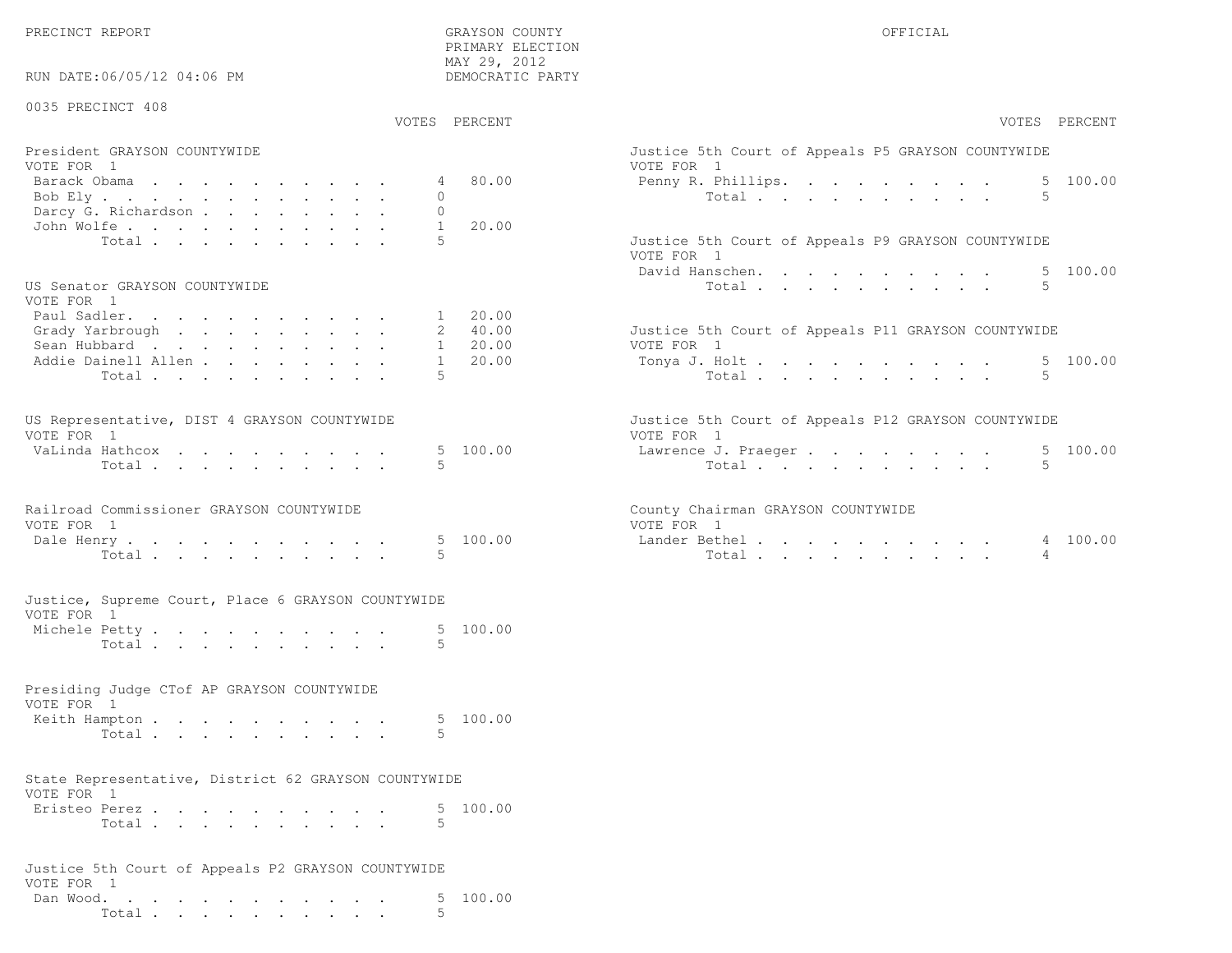PRIMARY ELECTION $\text{MAX } 29, \quad 2012$ 

# RUN DATE:06/05/12 04:06 PM

#### 0035 PRECINCT 408

| VVJJ INDVINCI IVV                              |       |  |  |  |  |  |                                      | VOTES PERCENT      |
|------------------------------------------------|-------|--|--|--|--|--|--------------------------------------|--------------------|
| SCHOOL CHOICE GRAYSON COUNTYWIDE<br>VOTE FOR 1 |       |  |  |  |  |  |                                      |                    |
|                                                |       |  |  |  |  |  |                                      | YES (SI) 164 87.23 |
|                                                |       |  |  |  |  |  | NO $(NO)$ , , , , , , , , , , , , 24 | 12.77              |
|                                                | Total |  |  |  |  |  | 188                                  |                    |

#### REPEALING OBAMACARE GRAYSON COUNTYWIDE

| VOTE FOR 1 |  |  |  |  |  |                    |  |
|------------|--|--|--|--|--|--------------------|--|
|            |  |  |  |  |  | YES (SI) 170 90.43 |  |
|            |  |  |  |  |  | NO (NO). 18 9.57   |  |
|            |  |  |  |  |  | Total 188          |  |

#### PUBLIC PRAYER GRAYSON COUNTYWIDE

| VOTE FOR 1         |  |  |  |  |  |           |  |
|--------------------|--|--|--|--|--|-----------|--|
| YES (SI) 178 92.71 |  |  |  |  |  |           |  |
| NO (NO). 14 7.29   |  |  |  |  |  |           |  |
|                    |  |  |  |  |  | Total 192 |  |

#### BALANCED BUDGET GRAYSON COUNTYWIDE

| VOTE FOR 1 |                |  |  |  |  |  |                    |  |
|------------|----------------|--|--|--|--|--|--------------------|--|
|            |                |  |  |  |  |  | YES (SI) 175 94.09 |  |
|            |                |  |  |  |  |  | NO (NO). 11 5.91   |  |
|            | Total $\cdots$ |  |  |  |  |  | - 186              |  |

#### REDISTRICTING GRAYSON COUNTYWIDE

| VOTE FOR 1 |  |  |  |  |  |  |                    |  |
|------------|--|--|--|--|--|--|--------------------|--|
|            |  |  |  |  |  |  | YES (SI) 129 71.67 |  |
|            |  |  |  |  |  |  | NO (NO). 51 28.33  |  |
|            |  |  |  |  |  |  | Total 180          |  |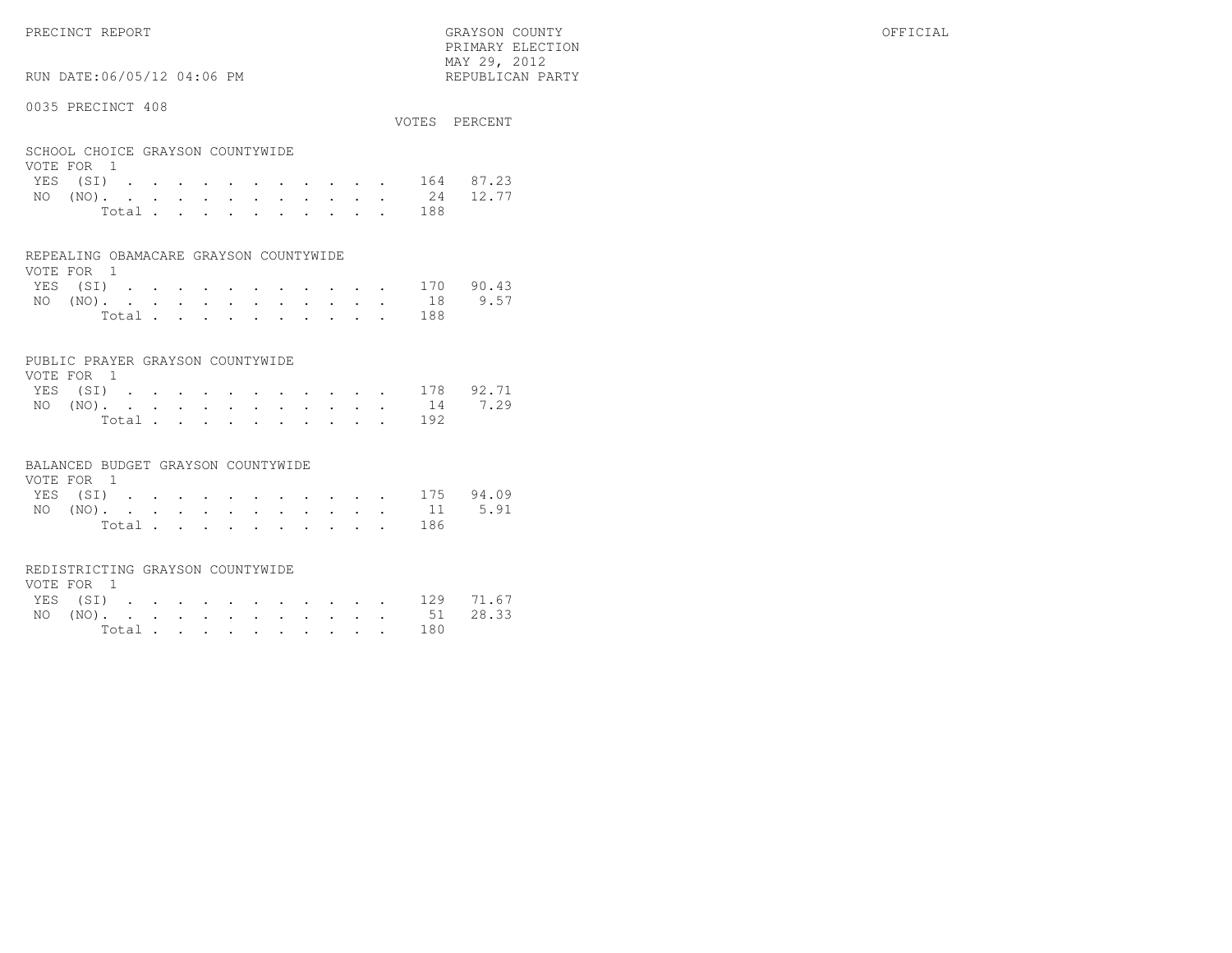PRECINCT REPORT GRAYSON COUNTY OFFICIAL PRIMARY ELECTION $\begin{array}{lll} \text{MAX} & 29, & 2012 \\ \text{NAY} & 29, & 2012 \end{array}$ RUN DATE:06/05/12 04:06 PM 0035 PRECINCT 408VOTES PERCENT

| PROPOSITION 1 GRAYSON COUNTYWIDE<br>VOTE FOR 1<br>FOR (APOYA) |       |  |  |  |  |  |   | 5 100.00 |
|---------------------------------------------------------------|-------|--|--|--|--|--|---|----------|
| AGAINST (EN CONTRA).                                          |       |  |  |  |  |  | 0 |          |
|                                                               | Total |  |  |  |  |  | 5 |          |
| PROPOSITION 2 GRAYSON COUNTYWIDE                              |       |  |  |  |  |  |   |          |
| VOTE FOR 1                                                    |       |  |  |  |  |  |   |          |
| FOR (APOYA)                                                   |       |  |  |  |  |  |   | 5 100.00 |
| AGAINST (EN CONTRA).                                          |       |  |  |  |  |  |   |          |
|                                                               | Total |  |  |  |  |  |   |          |

| PROPOSITION 3 GRAYSON COUNTYWIDE |  |  |  |  |  |  |  |
|----------------------------------|--|--|--|--|--|--|--|
| VOTE FOR 1                       |  |  |  |  |  |  |  |
| FOR (APOYA) 5 100.00             |  |  |  |  |  |  |  |
| AGAINST (EN CONTRA).             |  |  |  |  |  |  |  |
|                                  |  |  |  |  |  |  |  |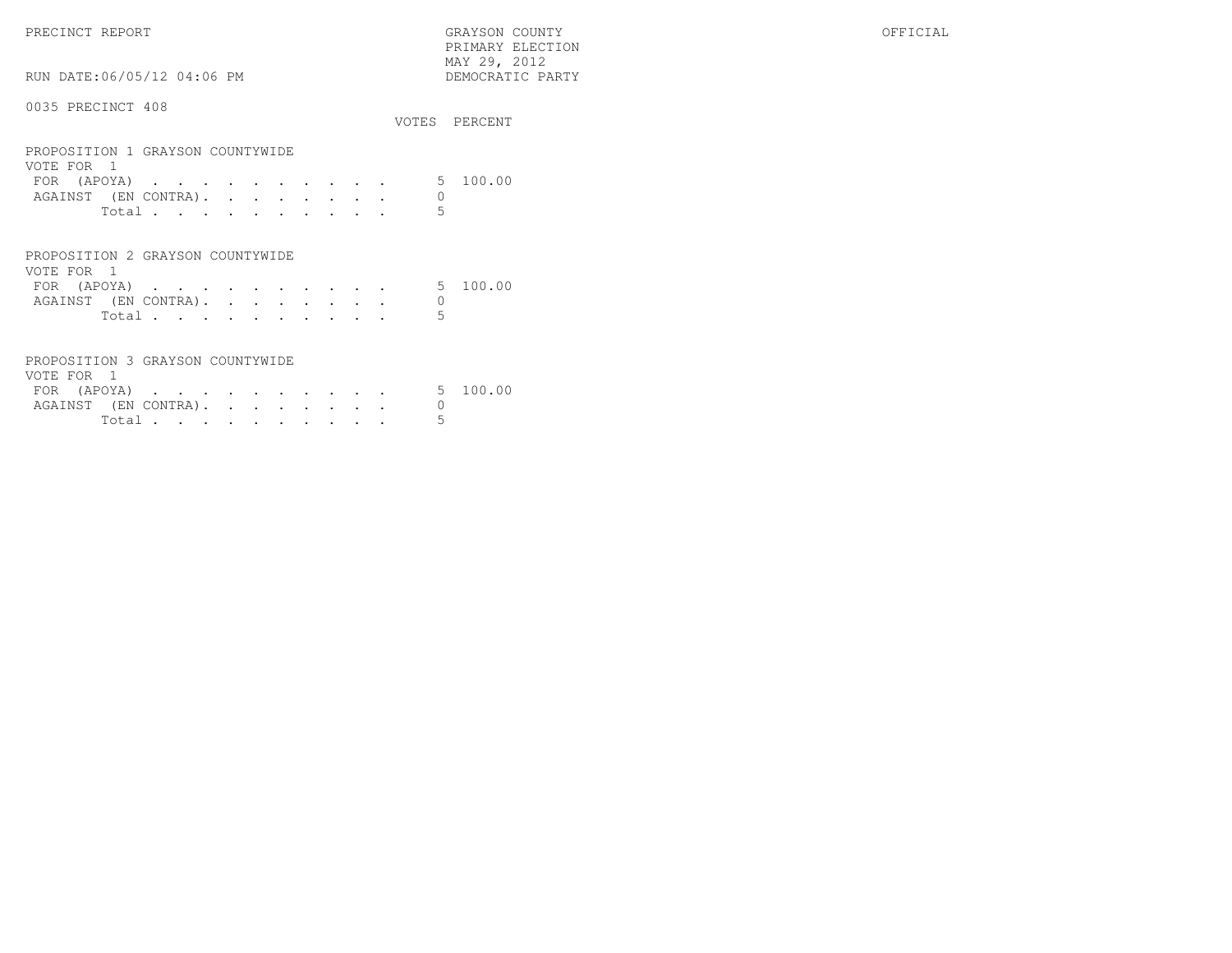RUN DATE:06/05/12 04:06 PM STATISTICS

|                                      |       | VOTES PERCENT |
|--------------------------------------|-------|---------------|
| REGISTERED VOTERS - TOTAL 3974       |       |               |
| REGISTERED VOTERS - REPUBLICAN PARTY |       |               |
| REGISTERED VOTERS - DEMOCRATIC PARTY |       |               |
| BALLOTS CAST - TOTAL.                | 996   |               |
| BALLOTS CAST - REPUBLICAN PARTY      | 906 - | 90.96         |
| BALLOTS CAST - DEMOCRATIC PARTY      | 90    | 9.04          |
| VOTER TURNOUT - TOTAL                |       | 25.06         |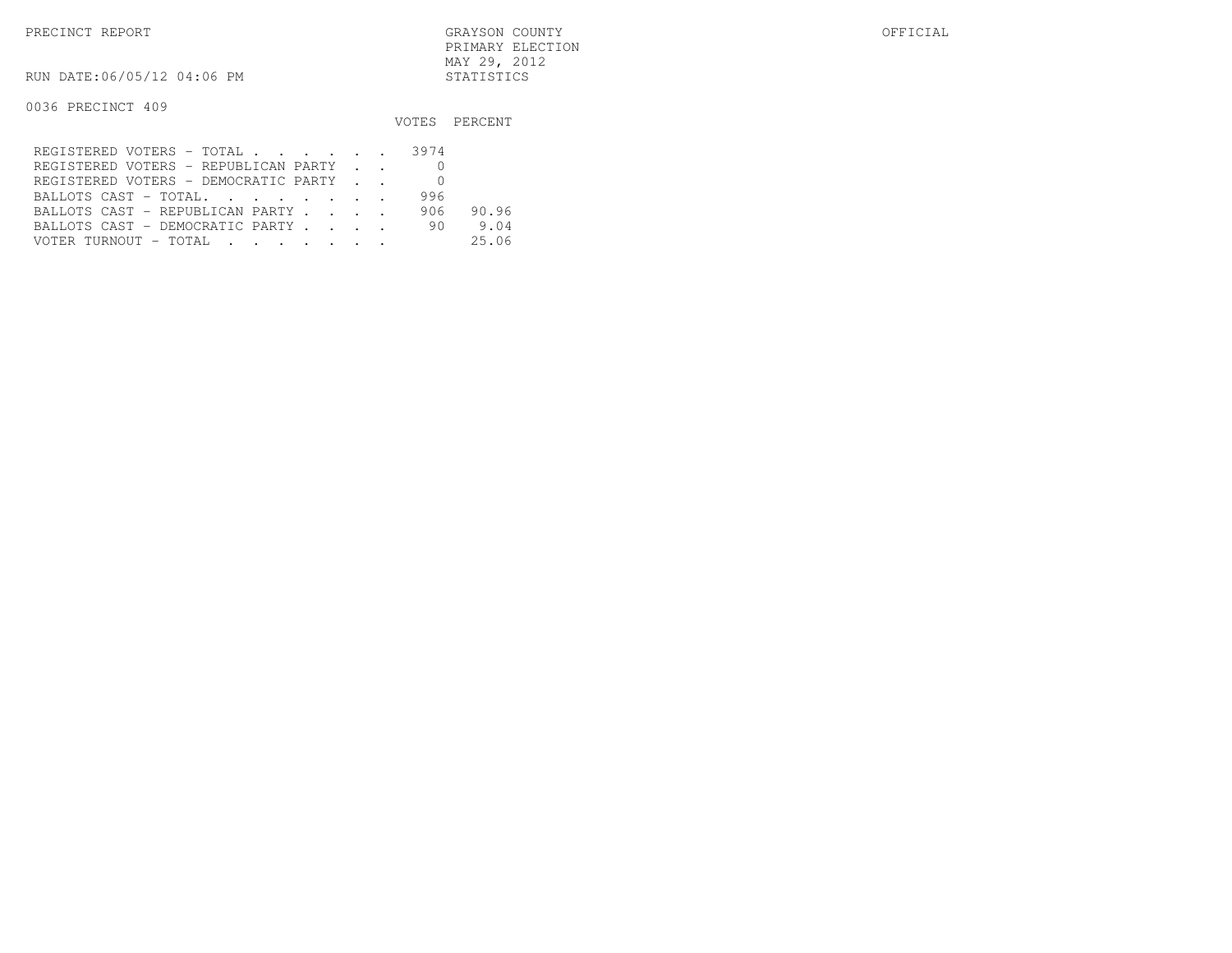PRECINCT REPORT COUNTY GRAYSON COUNTY CHARGES OF SAMPLE OF THE OFFICIAL CHARGES OF STREET OF SAMPLE OF STREET ALL

| RUN DATE:06/05/12 04:06 PM                                    |         | PRIMARY ELECTION<br>MAY 29, 2012<br>REPUBLICAN PARTY |                                                                  |
|---------------------------------------------------------------|---------|------------------------------------------------------|------------------------------------------------------------------|
| 0036 PRECINCT 409                                             |         |                                                      |                                                                  |
|                                                               |         | VOTES PERCENT                                        | VOTES PERCENT                                                    |
| President GRAYSON COUNTYWIDE<br>VOTE FOR 1                    |         |                                                      | Justice, Supreme Court, Place 2 GRAYSON COUNTYWIDE<br>VOTE FOR 1 |
| Jon Huntsman                                                  | 4       | .45                                                  | Steve Smith.<br>61.98<br>401                                     |
| Rick Santorum                                                 | 74      | 8.33                                                 | 38.02<br>Don Willett.<br>246                                     |
| Mitt Romney.                                                  | 640     | 72.07                                                | Total<br>647                                                     |
| Charles "Buddy" Roemer                                        | 7       | .79                                                  |                                                                  |
| Michele Bachmann                                              | 7       | .79                                                  |                                                                  |
| Ron Paul.                                                     | 64      | 7.21                                                 | Justice, Supreme Court, Place 4 GRAYSON COUNTYWIDE               |
| Newt Gingrich                                                 | 47      | 5.29                                                 | VOTE FOR 1                                                       |
| John Davis.<br>Uncommitted (No Comprometido).                 | 0<br>45 | 5.07                                                 | Joe Pool, Jr.<br>41.50<br>266<br>25.59<br>John Devine.<br>164    |
| Total $\cdots$                                                | 888     |                                                      | 32.92<br>David Medina<br>211                                     |
|                                                               |         |                                                      | Total<br>641                                                     |
|                                                               |         |                                                      |                                                                  |
| US Senator GRAYSON COUNTYWIDE<br>VOTE FOR 1                   |         |                                                      | Justice, Supreme Court, Place 6 GRAYSON COUNTYWIDE               |
| Joe Agris                                                     | 9       | 1.07                                                 | VOTE FOR 1                                                       |
| Craig James.                                                  | 85      | 10.06                                                | Nathan Hecht<br>100.00<br>586                                    |
| Ted Cruz.                                                     | 226     | 26.75                                                | 586<br>Total                                                     |
| Tom Leppert.                                                  | 136     | 16.09                                                |                                                                  |
| David Dewhurst.                                               | 360     | 42.60                                                |                                                                  |
| Glenn Addison                                                 | 5       | .59                                                  | Presiding Judge CTof AP GRAYSON COUNTYWIDE                       |
| Curt Cleaver                                                  | 4       | .47                                                  | VOTE FOR 1                                                       |
| Ben Gambini.                                                  | 9       | 1.07                                                 | Sharon Keller.<br>100.00<br>586                                  |
| Lela Pittenger.                                               | 11      | 1.30                                                 | 586<br>Total                                                     |
| Total.                                                        | 845     |                                                      |                                                                  |
| US Representative, DIST 4 GRAYSON COUNTYWIDE                  |         |                                                      | Judge CT of Criminal AP P7 GRAYSON COUNTYWIDE<br>VOTE FOR 1      |
| VOTE FOR 1                                                    |         |                                                      | 578 100.00<br>Barbara Parker Hervey                              |
| Steve Clark.                                                  | 220     | 25.14                                                | Total<br>578                                                     |
| Lou Gigliotti                                                 | 153     | 17.49                                                |                                                                  |
| Ralph M. Hall                                                 | 502     | 57.37                                                |                                                                  |
| Total                                                         | 875     |                                                      | Judge CT of Criminal AP P8 GRAYSON COUNTYWIDE<br>VOTE FOR 1      |
|                                                               |         |                                                      | Elsa Alcala.<br>574 100.00                                       |
| Railroad Commissioner GRAYSON COUNTYWIDE<br>VOTE FOR 1        |         |                                                      | Total<br>574                                                     |
| Warren Chisum                                                 | 181     | 28.28                                                |                                                                  |
| Roland Sledge                                                 | 102     | 15.94                                                | Member, State BoE Dist 9 GRAYSON COUNTYWIDE                      |
| Beryl Burgess                                                 | 66      | 10.31                                                | VOTE FOR 1                                                       |
| Becky Berger                                                  | 118     | 18.44                                                | 54.85<br>Randy Stevenson<br>339                                  |
| Christi Craddick                                              | 113     | 17.66                                                | 279<br>45.15<br>Thomas Ratliff.                                  |
| Joe Cotten                                                    | 60      | 9.38                                                 | Total<br>618                                                     |
| Total                                                         | 640     |                                                      |                                                                  |
|                                                               |         |                                                      | State Senator, District 30 GRAYSON COUNTYWIDE                    |
| Railroad Commissioner, UNEXP GRAYSON COUNTYWIDE<br>VOTE FOR 1 |         |                                                      | VOTE FOR 1                                                       |
| Barry Smitherman                                              | 249     | 39.15                                                | 29.25<br>Jim Herblin.<br>241<br>70.75<br>583<br>Craig Estes.     |
| Greg Parker.                                                  | 219     | 34.43                                                | 824<br>Total                                                     |
| Al Lee                                                        | 39      | 6.13                                                 |                                                                  |
|                                                               |         |                                                      |                                                                  |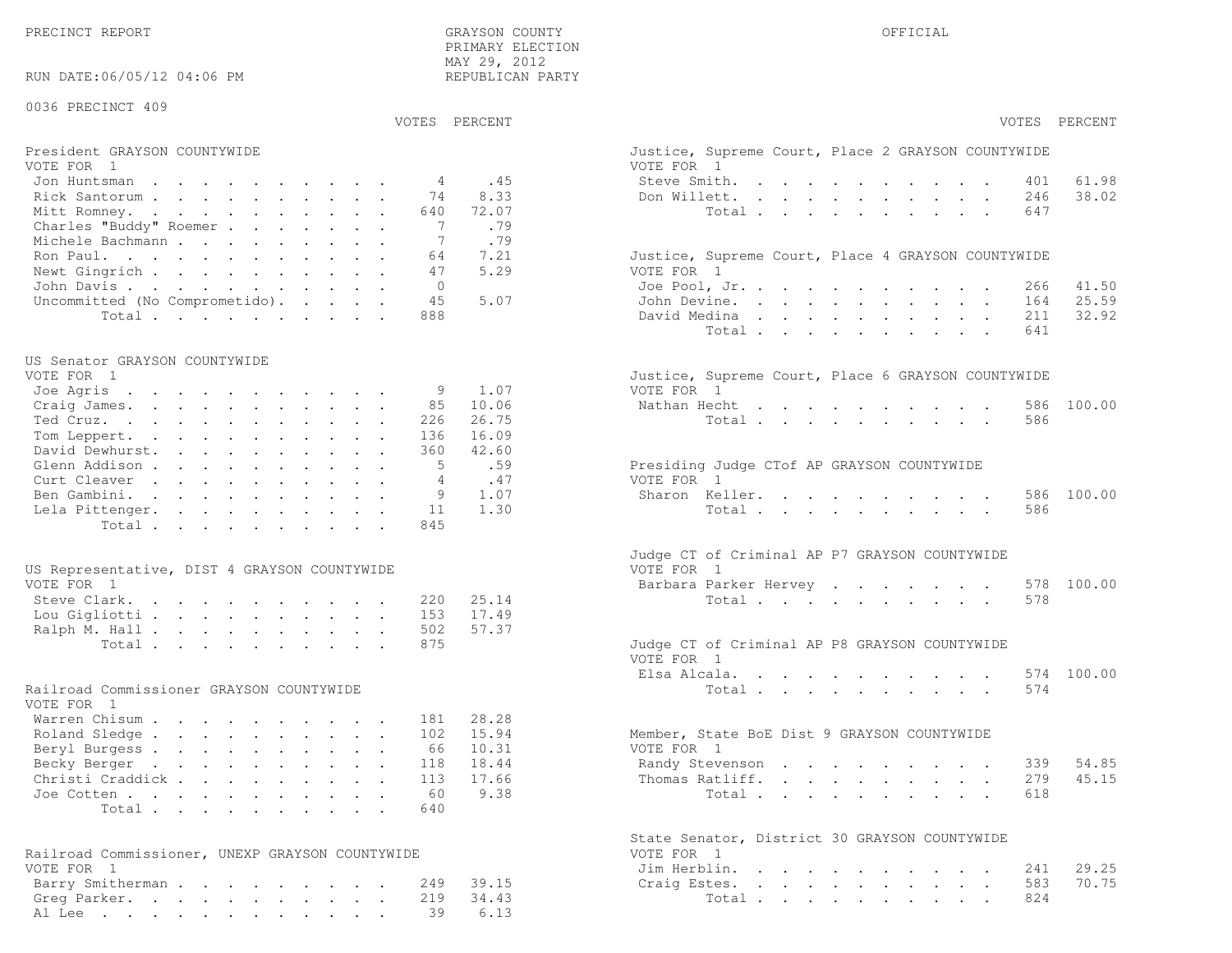| Elizabeth Murray-Kolb 129 20.28                                                                                        |  |  |  |  |  |                                                      |  |  |
|------------------------------------------------------------------------------------------------------------------------|--|--|--|--|--|------------------------------------------------------|--|--|
| <u>in de la companya de la companya de la companya de la companya de la companya de la companya de la companya de </u> |  |  |  |  |  | State Representative, District 62 GRAYSON COUNTYWIDE |  |  |

|            | State Representative, District 62 GRAYSON COUNTYWIDE |  |  |  |  |  |
|------------|------------------------------------------------------|--|--|--|--|--|
| VOTE FOR 1 |                                                      |  |  |  |  |  |
|            | Larry Phillips. 721 100.00                           |  |  |  |  |  |
|            | Total 721                                            |  |  |  |  |  |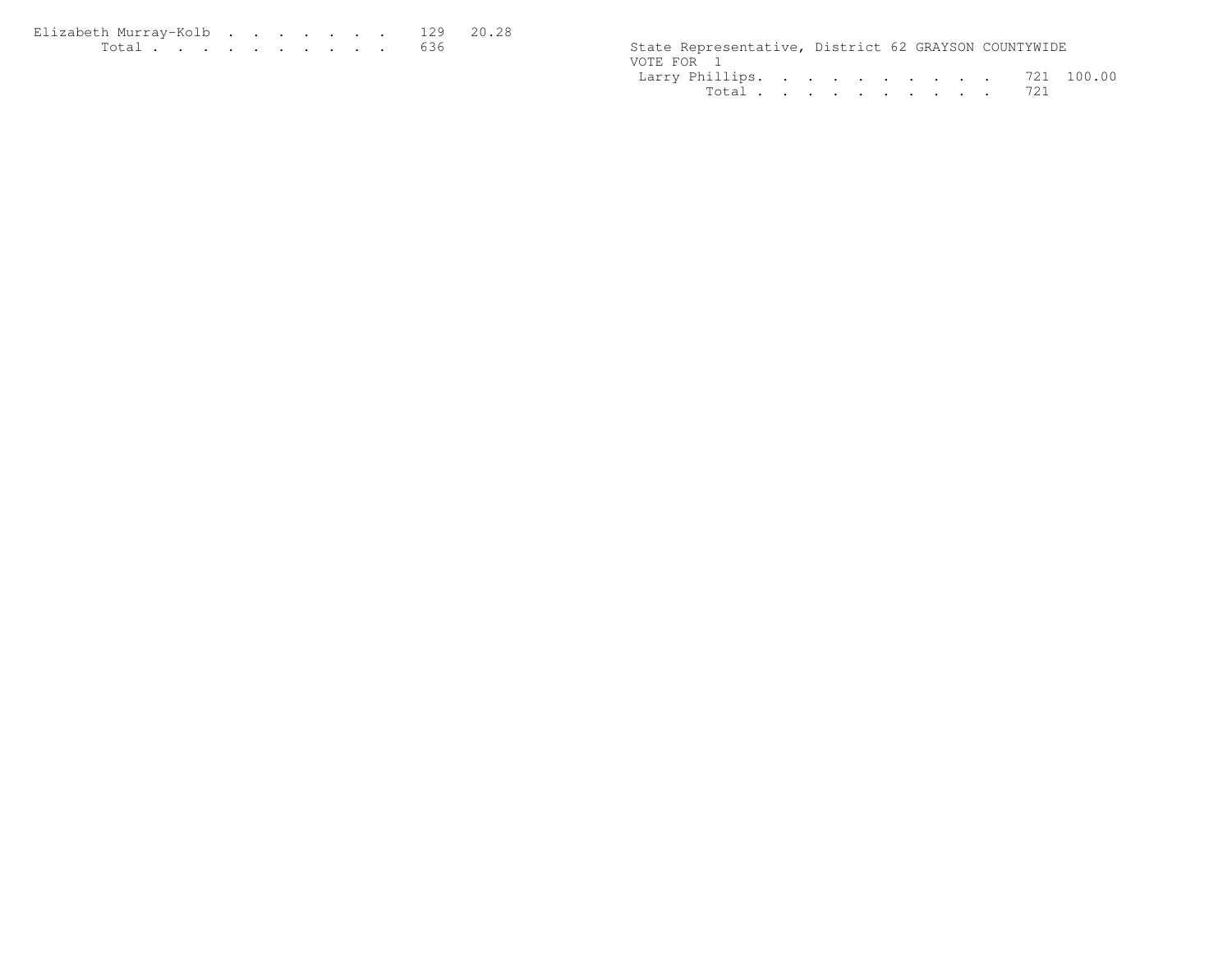PRECINCT REPORT OF THE SERVICE OF THE GRAYSON COUNTY OF THE GRAYSON COUNTY OF THE GRAYSON OF THE GRAYSON COUNTY

RUN DATE:06/05/12 04:06 PM

0036 PRECINCT 409

VOTES PERCENT VOTES PERCENT

 PRIMARY ELECTION MAY 29, 2012REPUBLICAN PARTY

### Chief Justice 5th Ct of Appeals GRAYSON COUNTYWIDE The State of District District Judge VOTE FOR 1 GRAYSON COUNTY OF REAL EXPLORER COUNTY OF REAL EXPLORER COUNTY OF REAL EXPLORER COUNTY OF REAL EXPLORER COUNTY OF REAL EXPLORER COUNTY OF REAL EXPLORER COUNTY OF REAL EXPLORER COUNTY OF REAL EXPLORER COUNTY OF R Carolyn Wright. . . . . . . . . 597 100.00 VOT Total . . . . . . . . . . 597 Ji

| Justice 5th Court of Appeals P2 GRAYSON COUNTYWIDE |  |  |  |  |  |                                        |
|----------------------------------------------------|--|--|--|--|--|----------------------------------------|
| VOTE FOR 1                                         |  |  |  |  |  | District Judge, 59th Judicial District |
| Bill Whitehill. 215 34.02                          |  |  |  |  |  | GRAYSON COUNTYWIDE                     |
| Jeff Coen 59 9.34                                  |  |  |  |  |  | VOTE FOR 1                             |
| David Evans. 174 27.53                             |  |  |  |  |  | Rayburn M. "Rim" Nall 690 100.00       |
| Kevin Keith. 101 15.98                             |  |  |  |  |  | Total 690                              |
| Jennifer Balido 83 13.13                           |  |  |  |  |  |                                        |
| Total 632                                          |  |  |  |  |  |                                        |

| Justice 5th Court of Appeals P5 GRAYSON COUNTYWIDE | Joe Brown 705 100.00 |
|----------------------------------------------------|----------------------|
| VOTE FOR 1                                         | Total 705            |
| Jim Moseley. 591 100.00                            |                      |
| Total 591                                          |                      |

| Justice 5th Court of Appeals P9 GRAYSON COUNTYWIDE |  |  |  |  |  | Brent Adams. 84 9.52      |  |  |  |  |  |  |
|----------------------------------------------------|--|--|--|--|--|---------------------------|--|--|--|--|--|--|
| VOTE FOR 1                                         |  |  |  |  |  | David S. Hawley 155 17.57 |  |  |  |  |  |  |
| Martin E. Richter. 255 44.19                       |  |  |  |  |  | Keith Gary 447 50.68      |  |  |  |  |  |  |
| David Lewis. 322 55.81                             |  |  |  |  |  | Johnny Waldrip. 196 22.22 |  |  |  |  |  |  |
| Total 577                                          |  |  |  |  |  | Total 882                 |  |  |  |  |  |  |

| Justice 5th Court of Appeals P10 GRAYSON COUNTYWIDE | County Tax Assessor-Collector GRAYSON COUNTYWIDE |
|-----------------------------------------------------|--------------------------------------------------|
| VOTE FOR 1                                          | VOTE FOR 1                                       |
| Molly Francis 573 100.00                            | Bruce Stidham 479 57.23                          |
| Total 573                                           | Janis Hall 358 42.77                             |

| Justice 5th Court of Appeals P11 GRAYSON COUNTYWIDE |                                                        |
|-----------------------------------------------------|--------------------------------------------------------|
| VOTE FOR 1                                          | Justice of the Peace Prec 1 JUSTICE OF THE PEACE PCT 1 |
| Douglas S. Lang 578 100.00                          | VOTE FOR 1                                             |
| Total 578                                           | Rick Mason 92 11.46                                    |
|                                                     | $\sim$ $\sim$ $\sim$ $\sim$ $\sim$                     |

| Justice 5th Court of Appeals P12 GRAYSON COUNTYWIDE |           |  |  |  | Total 803                    |  |
|-----------------------------------------------------|-----------|--|--|--|------------------------------|--|
| VOTE FOR 1                                          |           |  |  |  |                              |  |
| Robert M. "Bob" Fillmore 578 100.00                 |           |  |  |  |                              |  |
|                                                     | Total 578 |  |  |  | Constable Precinct 1 CONST 1 |  |

```
Justice 5th Court of Appeals P13 GRAYSON COUNTYWIDE C.C. "Buddy" Wade. . . . . . . . . 512
VOTE FOR 1 Total . . . . . . . . . 710
Elizabeth Lang Miers. . . . . . . . 571 100.00
     Total . . . . . . . . . . 571
```

| AY 29, 2012<br>EPUBLICAN PARTY           |                                                                                                                                                |                                                                                                                                                                                                                                                                                     |
|------------------------------------------|------------------------------------------------------------------------------------------------------------------------------------------------|-------------------------------------------------------------------------------------------------------------------------------------------------------------------------------------------------------------------------------------------------------------------------------------|
| PERCENT                                  |                                                                                                                                                | VOTES PERCENT                                                                                                                                                                                                                                                                       |
| 100.00                                   | District Judge, 15th Judicial District<br>GRAYSON COUNTYWIDE<br>VOTE FOR 1<br>Jim Fallon<br>Total                                              | 687 100.00<br>687                                                                                                                                                                                                                                                                   |
| 34.02<br>9.34<br>27.53<br>15.98<br>13.13 | District Judge, 59th Judicial District<br>GRAYSON COUNTYWIDE<br>VOTE FOR 1<br>Rayburn M. "Rim" Nall<br>Total $\cdots$                          | 690 100.00<br>690                                                                                                                                                                                                                                                                   |
| 100.00                                   | Criminal District Attorney GRAYSON COUNTYWIDE<br>VOTE FOR 1<br>Joe Brown<br>Total                                                              | 100.00<br>705<br>705                                                                                                                                                                                                                                                                |
| 44.19<br>55.81                           | Sheriff GRAYSON COUNTYWIDE<br>VOTE FOR 1<br>Brent Adams.<br>David S. Hawley<br>Keith Gary<br>Johnny Waldrip.<br>Total                          | 9.52<br>84<br>the contract of the contract of the contract of the contract of the contract of the contract of the contract of<br>17.57<br>155<br>50.68<br>447<br>and a strong control of the strong strong<br>$\sim$<br>$\ddot{\phantom{0}}$<br>$\mathbf{A}$<br>22.22<br>196<br>882 |
| 100.00                                   | County Tax Assessor-Collector GRAYSON COUNTYWIDE<br>VOTE FOR 1<br>Bruce Stidham<br>Janis Hall<br>Total.                                        | 479 57.23<br>42.77<br>358<br>837<br>$\mathbf{r}$                                                                                                                                                                                                                                    |
| 100.00                                   | Justice of the Peace Prec 1 JUSTICE OF THE PEACE PCT 1<br>VOTE FOR 1<br>Rick Mason<br>Billy G. Teague Sr.<br>Larry Atherton.<br>Total $\cdots$ | 11.46<br>92<br>10.09<br>81<br>78.46<br>630<br>$\begin{array}{cccccccccccccc} \bullet & \bullet & \bullet & \bullet & \bullet & \bullet & \bullet & \bullet & \bullet & \bullet & \bullet & \bullet & \bullet \end{array}$<br>803                                                    |
| 100.00                                   | Constable Precinct 1 CONST 1<br>VOTE FOR 1<br>Chad Mulkey.                                                                                     | 27.89<br>198                                                                                                                                                                                                                                                                        |

72.11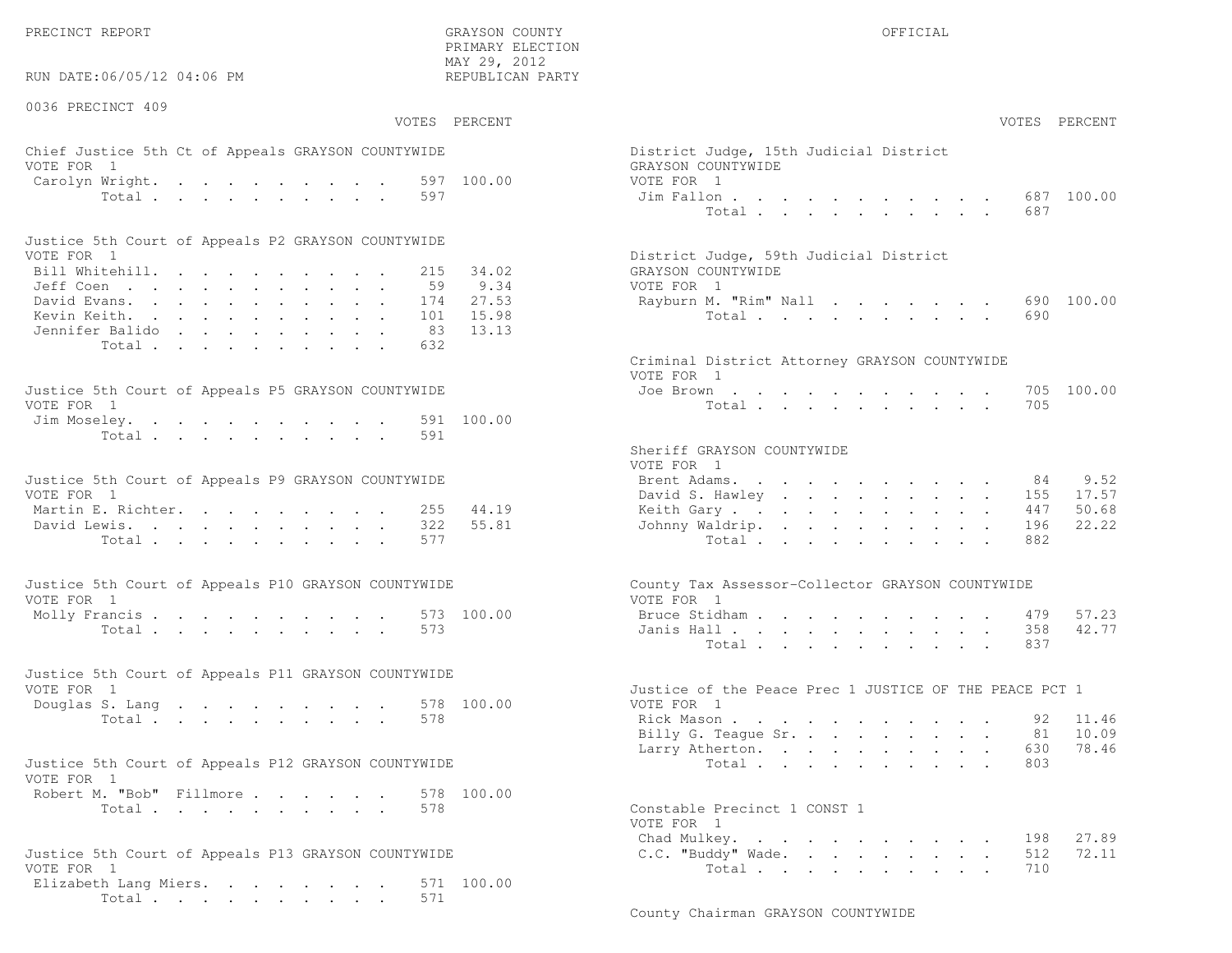| VOTE FOR 1              |  |  |  |  |  |           |  |
|-------------------------|--|--|--|--|--|-----------|--|
| Larry Millson 315 48.17 |  |  |  |  |  |           |  |
| Gary Cox. 339 51.83     |  |  |  |  |  |           |  |
|                         |  |  |  |  |  | Total 654 |  |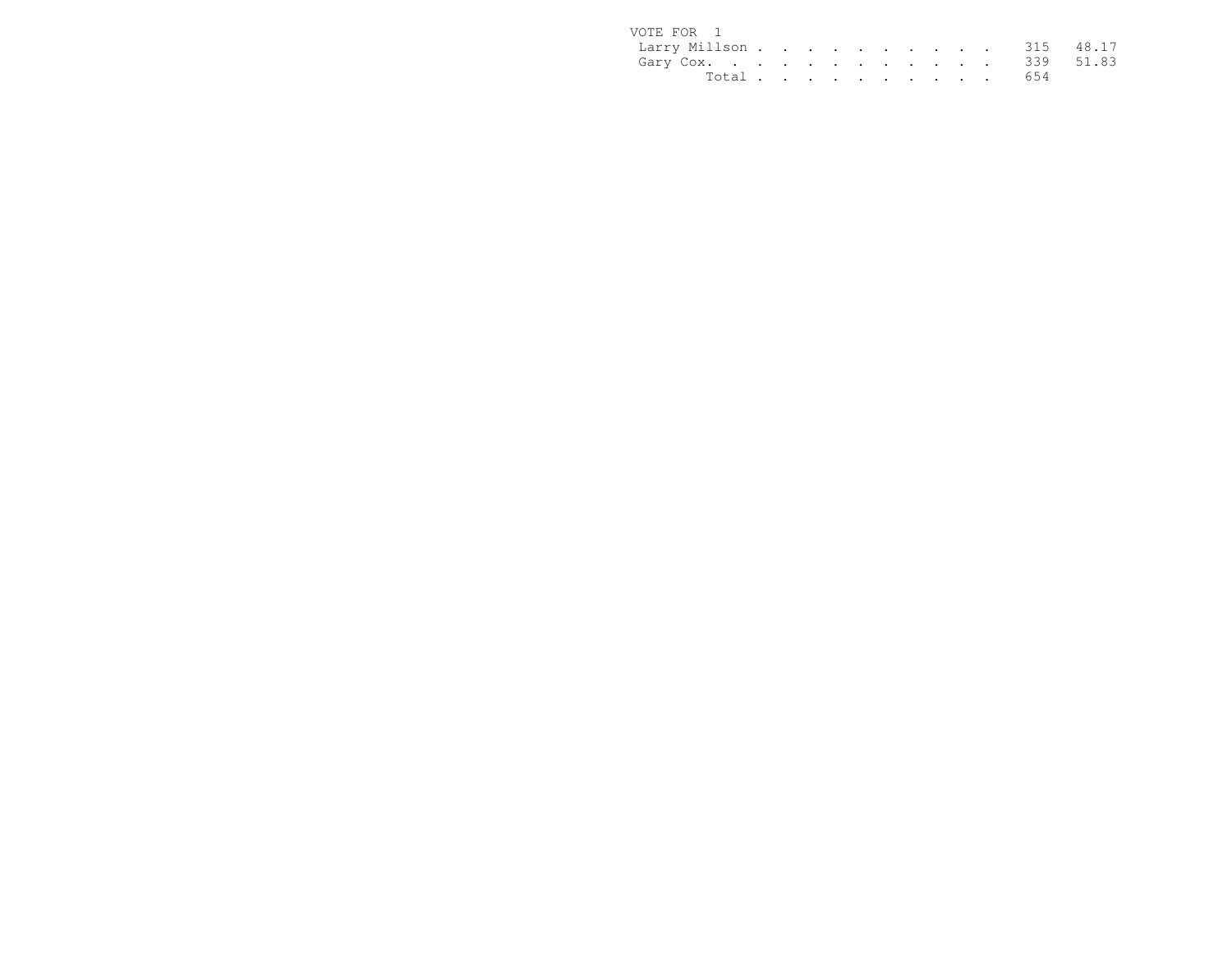PRECINCT REPORT THE COUNTY GRAYSON COUNTY THE COUNTY OFFICIAL SERVICES OF SAMPLE OF STREET OF STREET ALL OF STREET ALL SERVICES OF STREET ALL SERVICES OF STREET ALL SERVICES OF STREET ALL SERVICES OF STREET ALL SERVICES OF

RUN DATE:06/05/12 04:06 PM

#### 0036 PRECINCT 409

VOTES PERCENT VOTES PERCENT

 PRIMARY ELECTION MAY 29, 2012DEMOCRATIC PARTY

| President GRAYSON COUNTYWIDE | Justice 5th Court of Appeals P5 GRAYSON COUNTYWIDE |
|------------------------------|----------------------------------------------------|
| VOTE FOR 1                   | VOTE FOR 1                                         |
| Barack Obama 74 88.10        | Penny R. Phillips. 65 100.00                       |
| Bob Ely 2 2.38               | Total 65                                           |
| Darcy G. Richardson 4 4.76   |                                                    |
| John Wolfe. 4 4.76           |                                                    |
| Total 84                     | Justice 5th Court of Appeals P9 GRAYSON COUNTYWIDE |

#### US Senator GRAYSON COUNTYWIDE

| VOTE FOR 1                  |            |                                                     |
|-----------------------------|------------|-----------------------------------------------------|
| Paul Sadler. 37 46.25       |            |                                                     |
| Grady Yarbrough 18 22.50    |            | Justice 5th Court of Appeals P11 GRAYSON COUNTYWIDE |
| Sean Hubbard 16 20.00       | VOTE FOR 1 |                                                     |
| Addie Dainell Allen 9 11.25 |            | Tonya J. Holt 66 100.00                             |
| Total 80                    |            | Total 66                                            |

| US Representative, DIST 4 GRAYSON COUNTYWIDE |  |  |  |  |  | Justice 5th Court of Appeals P12 GRAYSON COUNTYWIDE |  |
|----------------------------------------------|--|--|--|--|--|-----------------------------------------------------|--|
| VOTE FOR 1                                   |  |  |  |  |  | VOTE FOR 1                                          |  |
| VaLinda Hathcox 68 100.00                    |  |  |  |  |  | Lawrence J. Praeger 65 100.00                       |  |
| Total 68                                     |  |  |  |  |  | Total 65                                            |  |

# Railroad Commissioner GRAYSON COUNTYWIDE County County VOTE FOR 1 VOTE FOR 1

| DUIT | TICITT A                         |  |  |  |  | . |              | $\overline{\phantom{0}}$ | . | nanac. |       |  |  |  |  |  | U U     |
|------|----------------------------------|--|--|--|--|---|--------------|--------------------------|---|--------|-------|--|--|--|--|--|---------|
|      | $T \wedge T + \wedge T$<br>IULdl |  |  |  |  |   | <b>COLOR</b> |                          |   |        | Total |  |  |  |  |  | -<br>ΟU |

#### Justice, Supreme Court, Place 6 GRAYSON COUNTYWIDEVOTE FOR 1

| Michele Petty. |       |  |  |  |  |  |      | 68 100.00 |
|----------------|-------|--|--|--|--|--|------|-----------|
|                | Total |  |  |  |  |  | - 68 |           |

#### Presiding Judge CTof AP GRAYSON COUNTYWIDE

| VOTE FOR 1    |  |  |  |  |  |           |
|---------------|--|--|--|--|--|-----------|
| Keith Hampton |  |  |  |  |  | 68 100.00 |
| Total         |  |  |  |  |  |           |

## State Representative, District 62 GRAYSON COUNTYWIDE

| VOTE FOR 1    |                                                                     |  |  |  |  |  |           |
|---------------|---------------------------------------------------------------------|--|--|--|--|--|-----------|
| Eristeo Perez |                                                                     |  |  |  |  |  | 66 100.00 |
|               | $Total \, . \, . \, . \, . \, . \, . \, . \, . \, . \, . \, . \, .$ |  |  |  |  |  |           |

#### Justice 5th Court of Appeals P2 GRAYSON COUNTYWIDEVOTE FOR 1 Dan Wood. . . . . . . . . . . . 67 100.00Total . . . . . . . . . . 67

| VOTES PERCENT                                                                                                     | VOTES PERCENT                                                                                                  |
|-------------------------------------------------------------------------------------------------------------------|----------------------------------------------------------------------------------------------------------------|
| President GRAYSON COUNTYWIDE<br>VOTE FOR 1                                                                        | Justice 5th Court of Appeals P5 GRAYSON COUNTYWIDE<br>VOTE FOR 1                                               |
| 74 88.10<br>Barack Obama<br>2.38<br>Bob Ely<br>4.76<br>Darcy G. Richardson<br>4.76<br>John Wolfe.                 | 65 100.00<br>Penny R. Phillips.<br>Total<br>65                                                                 |
| 84<br>Total                                                                                                       | Justice 5th Court of Appeals P9 GRAYSON COUNTYWIDE<br>VOTE FOR 1<br>64 100.00<br>David Hanschen.               |
| US Senator GRAYSON COUNTYWIDE<br>VOTE FOR 1<br>37 46.25<br>Paul Sadler.                                           | Total<br>64                                                                                                    |
| 22.50<br>Grady Yarbrough<br>18<br>Sean Hubbard<br>20.00<br>16<br>Addie Dainell Allen<br>11.25<br>9<br>80<br>Total | Justice 5th Court of Appeals P11 GRAYSON COUNTYWIDE<br>VOTE FOR 1<br>66 100.00<br>Tonya J. Holt<br>Total<br>66 |
| US Representative, DIST 4 GRAYSON COUNTYWIDE<br>VOTE FOR 1                                                        | Justice 5th Court of Appeals P12 GRAYSON COUNTYWIDE<br>VOTE FOR 1                                              |
| 68 100.00<br>VaLinda Hathcox<br>68<br>Total                                                                       | 65 100.00<br>Lawrence J. Praeger<br>Total<br>65                                                                |
| Railroad Commissioner GRAYSON COUNTYWIDE<br>VOTE FOR 1                                                            | County Chairman GRAYSON COUNTYWIDE<br>VOTE FOR 1                                                               |
| 73 100.00<br>Dale Henry<br>73<br>Total                                                                            | 60 100.00<br>Lander Bethel.<br>60<br>Total                                                                     |
| Justice, Supreme Court, Place 6 GRAYSON COUNTYWIDE                                                                |                                                                                                                |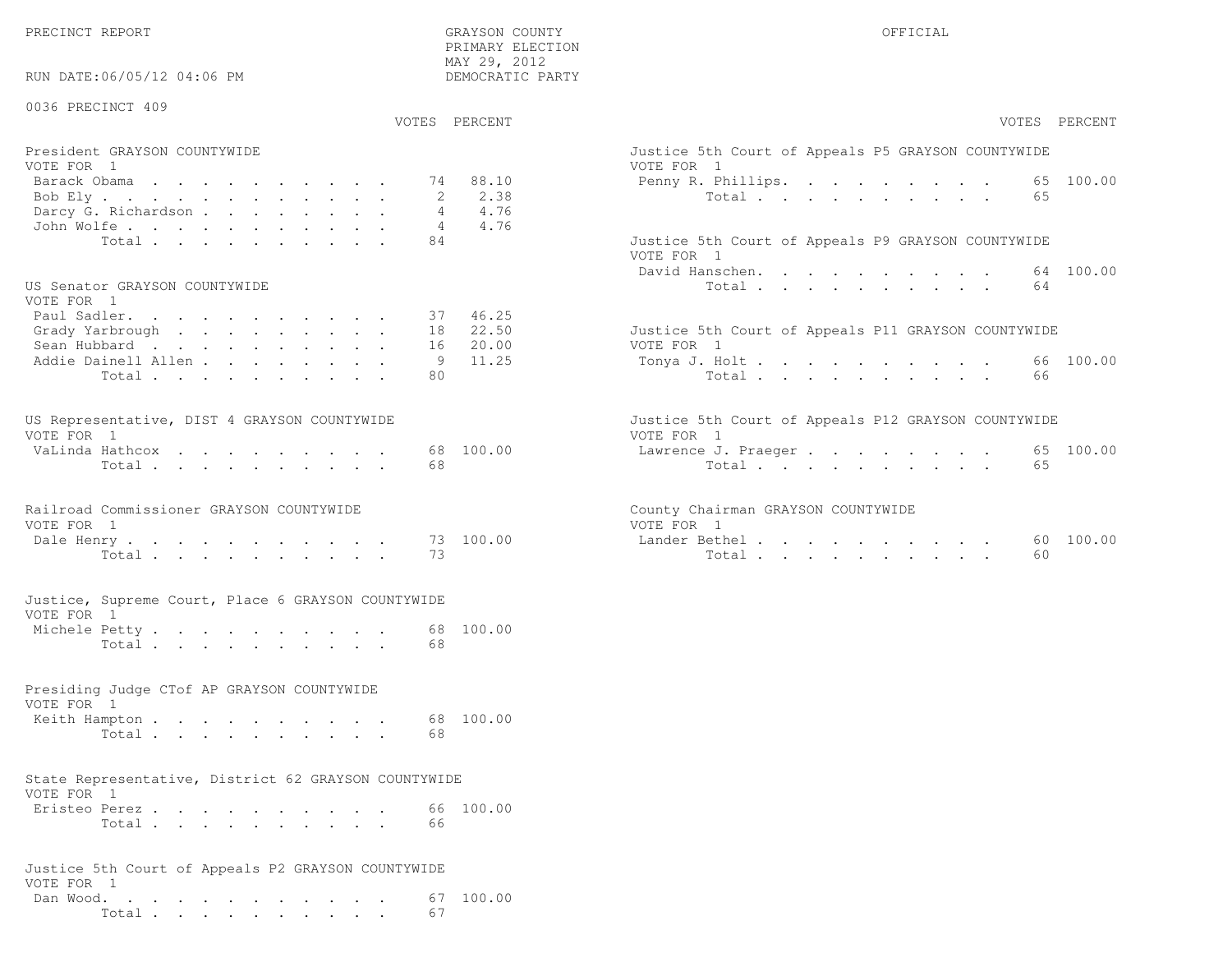PRECINCT REPORT GRAYSON COUNTY OFFICIAL

RUN DATE:06/05/12 04:06 PM

#### 0036 PRECINCT 409

|                                  | VOTES PERCENT |
|----------------------------------|---------------|
| SCHOOL CHOICE GRAYSON COUNTYWIDE |               |
| VOTE FOR 1                       |               |
| YES (SI) 707 81.92               |               |

 PRIMARY ELECTION MAY 29, 2012REPUBLICAN PARTY

| NO (NO). 156 18.08 |  |  |  |  |  |           |  |
|--------------------|--|--|--|--|--|-----------|--|
|                    |  |  |  |  |  | Total 863 |  |

#### REPEALING OBAMACARE GRAYSON COUNTYWIDE

| VOTE FOR 1 |  |  |  |  |  |                    |  |
|------------|--|--|--|--|--|--------------------|--|
|            |  |  |  |  |  | YES (SI) 788 90.16 |  |
|            |  |  |  |  |  | NO (NO). 86 9.84   |  |
|            |  |  |  |  |  | Total 874          |  |

#### PUBLIC PRAYER GRAYSON COUNTYWIDE

| VOTE FOR 1 |  |  |  |  |  |                    |  |
|------------|--|--|--|--|--|--------------------|--|
|            |  |  |  |  |  | YES (SI) 782 88.76 |  |
|            |  |  |  |  |  | NO (NO). 99 11.24  |  |
|            |  |  |  |  |  | Total 881          |  |

#### BALANCED BUDGET GRAYSON COUNTYWIDE

| VOTE FOR 1 |  |  |  |  |  |                    |  |
|------------|--|--|--|--|--|--------------------|--|
|            |  |  |  |  |  | YES (SI) 807 92.23 |  |
|            |  |  |  |  |  | NO (NO). 68 7.77   |  |
|            |  |  |  |  |  | Total 875          |  |

#### REDISTRICTING GRAYSON COUNTYWIDE

| VOTE FOR 1 |  |  |  |  |  |  |                    |  |
|------------|--|--|--|--|--|--|--------------------|--|
|            |  |  |  |  |  |  | YES (SI) 624 76.56 |  |
|            |  |  |  |  |  |  | NO (NO). 191 23.44 |  |
|            |  |  |  |  |  |  | Total 815          |  |